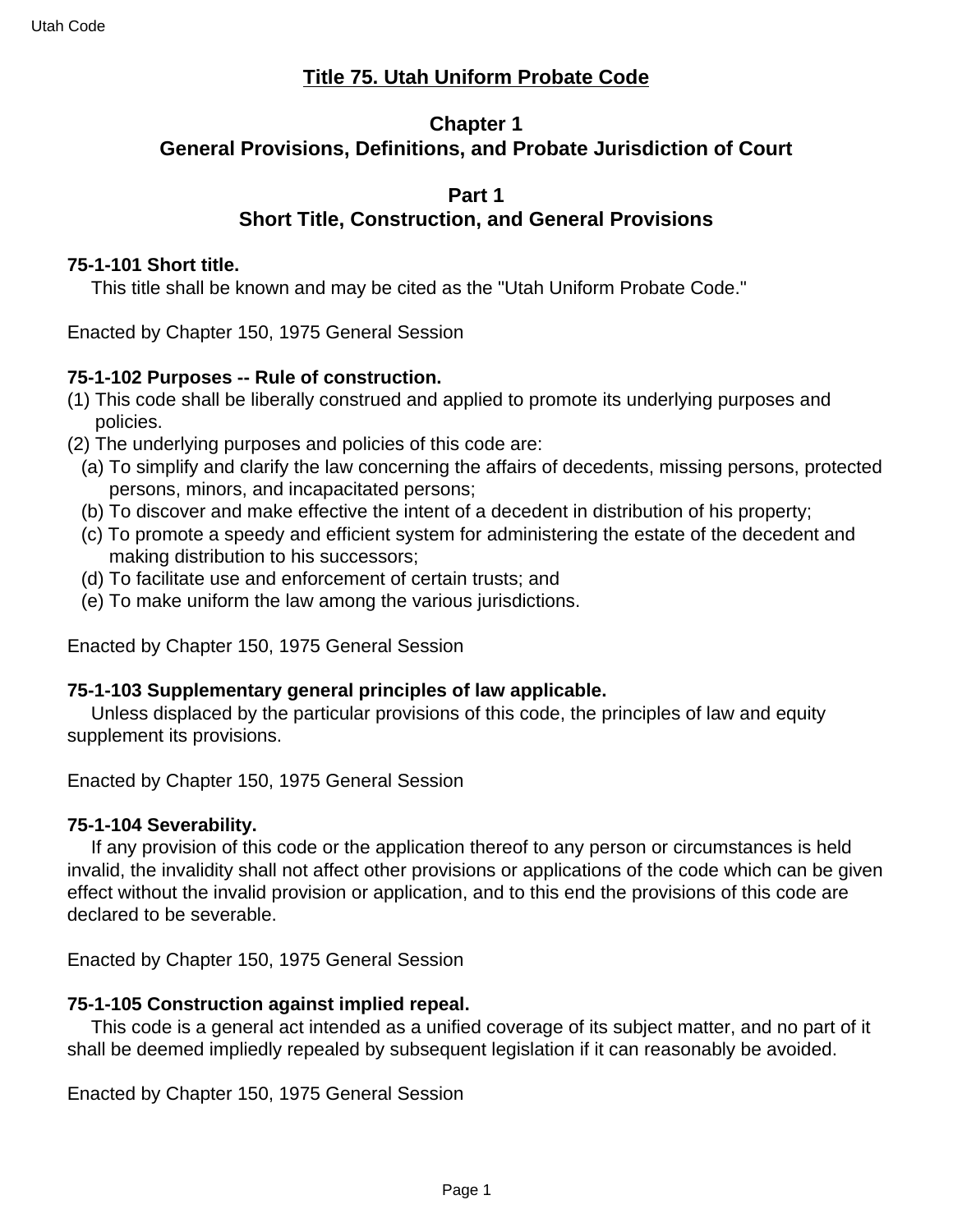## **75-1-106 Effect of fraud and evasion.**

 Whenever fraud has been perpetrated in connection with any proceeding or in any statement filed under this code or if fraud is used to avoid or circumvent the provisions or purposes of this code, any person injured thereby may obtain appropriate relief against the perpetrator of the fraud or restitution from any person (other than a bona fide purchaser) benefitting from the fraud, whether innocent or not. Any proceeding must be commenced within three years after the discovery of the fraud, but no proceeding may be brought against one not a perpetrator of the fraud later than five years after the time of commission of the fraud. This section has no bearing on remedies relating to fraud practiced on a decedent during his lifetime which affects the succession of his estate.

Enacted by Chapter 150, 1975 General Session

## **75-1-107 Evidence of death or status.**

- (1) In addition to the rules of evidence in courts of general jurisdiction, the following rules relating to a determination of death and status apply:
	- (a) Death occurs when an individual is determined to be dead as provided in Title 26, Chapter 34, Uniform Determination of Death Act.
	- (b) A certified or authenticated copy of a death certificate purporting to be issued by an official or agency of the place where the death purportedly occurred is prima facie evidence of the fact, place, date, and time of death and the identity of the decedent.
	- (c) A certified or authenticated copy of any record or report of a governmental agency, domestic or foreign, that an individual is missing, detained, dead, or alive is prima facie evidence of the status and of the dates, circumstances, and places disclosed by the record or report.
	- (d) In the absence of prima facie evidence of death under Subsection (1)(b) or (c), the fact of death may be established by clear and convincing evidence, including circumstantial evidence.
	- (e) An individual whose death is not established under Subsection (1)(a), (b), (c) or (d) who is absent for a continuous period of five years, during which the individual has not been heard from, and whose absence is not satisfactorily explained after diligent search or inquiry, is presumed to be dead. The individual's death is presumed to have occurred at the end of the period unless there is sufficient evidence for determining that death occurred earlier.
	- (f) In the absence of evidence disputing the time of death stated on a document described in Subsection (1)(b) or (c), a document described in Subsection (1)(b) or (c) that states a time of death 120 hours or more after the time of death of another individual, however the time of death of the other individual is determined, establishes by clear and convincing evidence that the individual survived the other individual by 120 hours.
- (2) The right and duty to control the disposition of a deceased person shall be governed by Sections 58-9-601 through 58-9-604.

Amended by Chapter 49, 2003 General Session

### **75-1-108 Acts by holder of general power.**

 For the purpose of granting consent or approval with regard to the acts or accounts of a personal representative or trustee, including relief from liability or penalty for failure to post bond, or to perform other duties, and for purposes of consenting to modification or termination of a trust or to deviation from its terms, the sole holder or all co-holders of a presently exercisable general power of appointment, including one in the form of a power of amendment or revocation,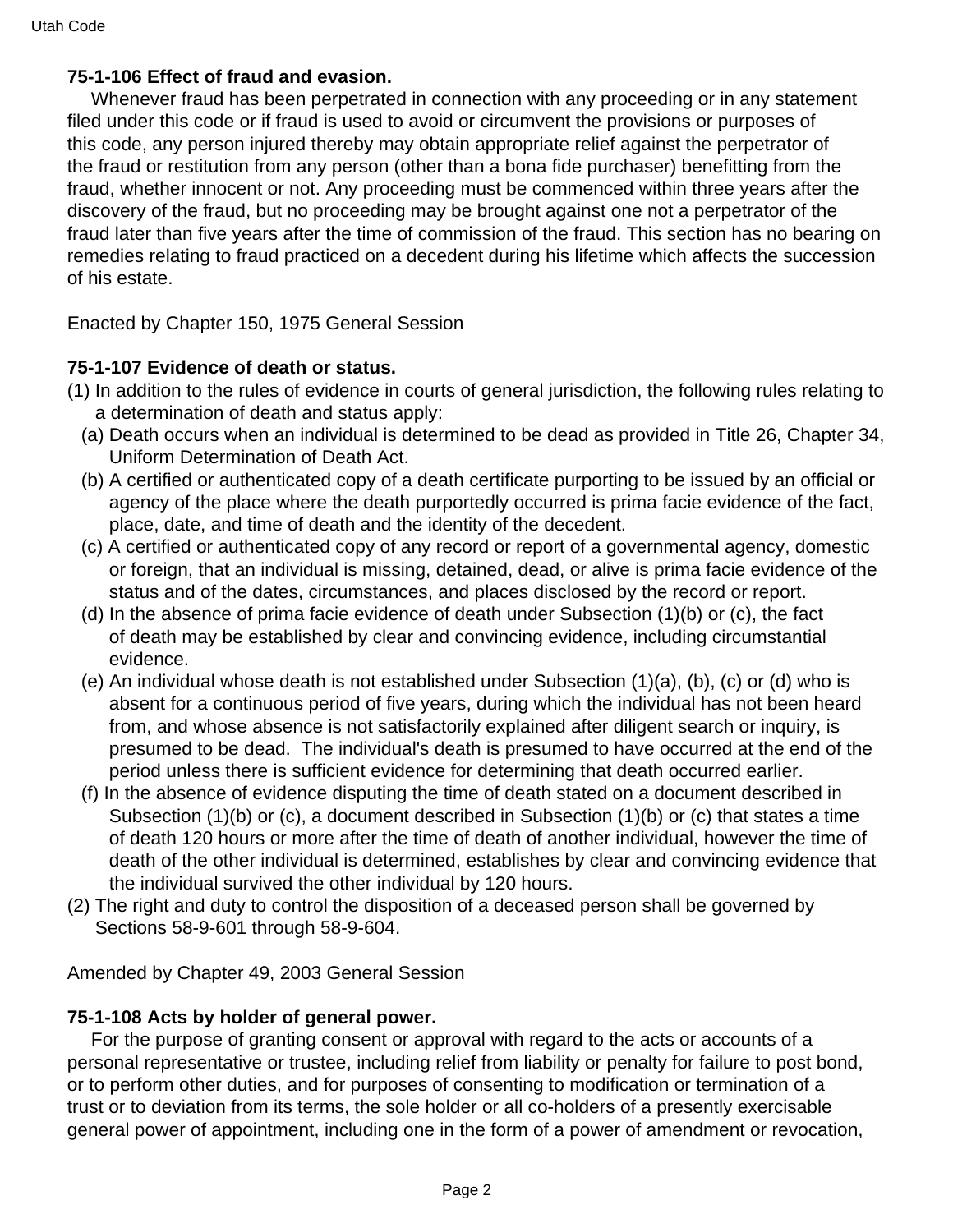are deemed to act for beneficiaries to the extent their interests (as objects, takers in default, or otherwise) are subject to the power.

Enacted by Chapter 150, 1975 General Session

#### **75-1-109 Duty to comply with environmental laws -- Definitions.**

- (1) From the inception of the trust or estate, a fiduciary shall have the following powers, without court authorization, which it may use in its sole discretion to comply with environmental law:
	- (a) to inspect and monitor property held by the fiduciary, including interests in sole proprietorships, partnerships, or corporations and any assets owned by any such business enterprise, for the purpose of determining compliance with environmental law affecting the property and to respond to any actual or threatened violation of any environmental law affecting the property held by the fiduciary;
	- (b) to take, on behalf of the estate or trust, any action necessary to prevent, abate, or otherwise remedy any actual or threatened violation of any environmental law affecting property held by the fiduciary, either before or after the initiation of an enforcement action by any governmental body;
	- (c) to refuse to accept property if the fiduciary determines that any property to be donated to the trust or estate either is contaminated by any hazardous substance or is being used or has been used for any activity directly or indirectly involving hazardous substance which could result in liability to the trust or estate or otherwise impair the value of the assets held in the trust or estate;
	- (d) to settle or compromise at any time any and all claims against the trust or estate which may be asserted by any governmental body or private party involving the alleged violation of any environmental law affecting property held in trust or in an estate;
	- (e) to disclaim any power granted by any document, statute, or rule of law which, in the sole discretion of the fiduciary, may cause the fiduciary to incur personal liability under any environmental law; or
	- (f) to decline to serve as a fiduciary if the fiduciary reasonably believes that there is or may be a conflict of interest between it in its fiduciary capacity and in its individual capacity because of potential claims or liabilities which may be asserted against it on behalf of the trust or estate because of the type or condition of assets held in the trust or estate.
- (2) For purposes of this section "environmental law" means any federal, state, or local law, rule, regulation or ordinance relating to protection of the environment or human health. For purposes of this section, "hazardous substances" means any substance defined as hazardous or toxic or which is otherwise regulated by any environmental law.
- (3) The fiduciary is entitled to charge the cost of any inspection, review, abatement, response, cleanup, or remedial action authorized in this section against the income or principal of the trust or estate. A fiduciary shall not be personally liable to any beneficiary or other party for any decrease in value of assets in trust or in an estate by reason of the fiduciary's compliance with any environmental law, specifically including any reporting requirement under the law. Neither the acceptance by the fiduciary of property or a failure by the fiduciary to inspect property shall be considered to create any inference as to whether or not there is or may be any liability under any environmental law with respect to the property.
- (4) This section applies to all estates and trusts in existence upon and created after July 1, 1991.
- (5) No exercise by a fiduciary of any of the powers granted in this section shall constitute a transaction which is affected by a substantial conflict of interest on the part of the fiduciary.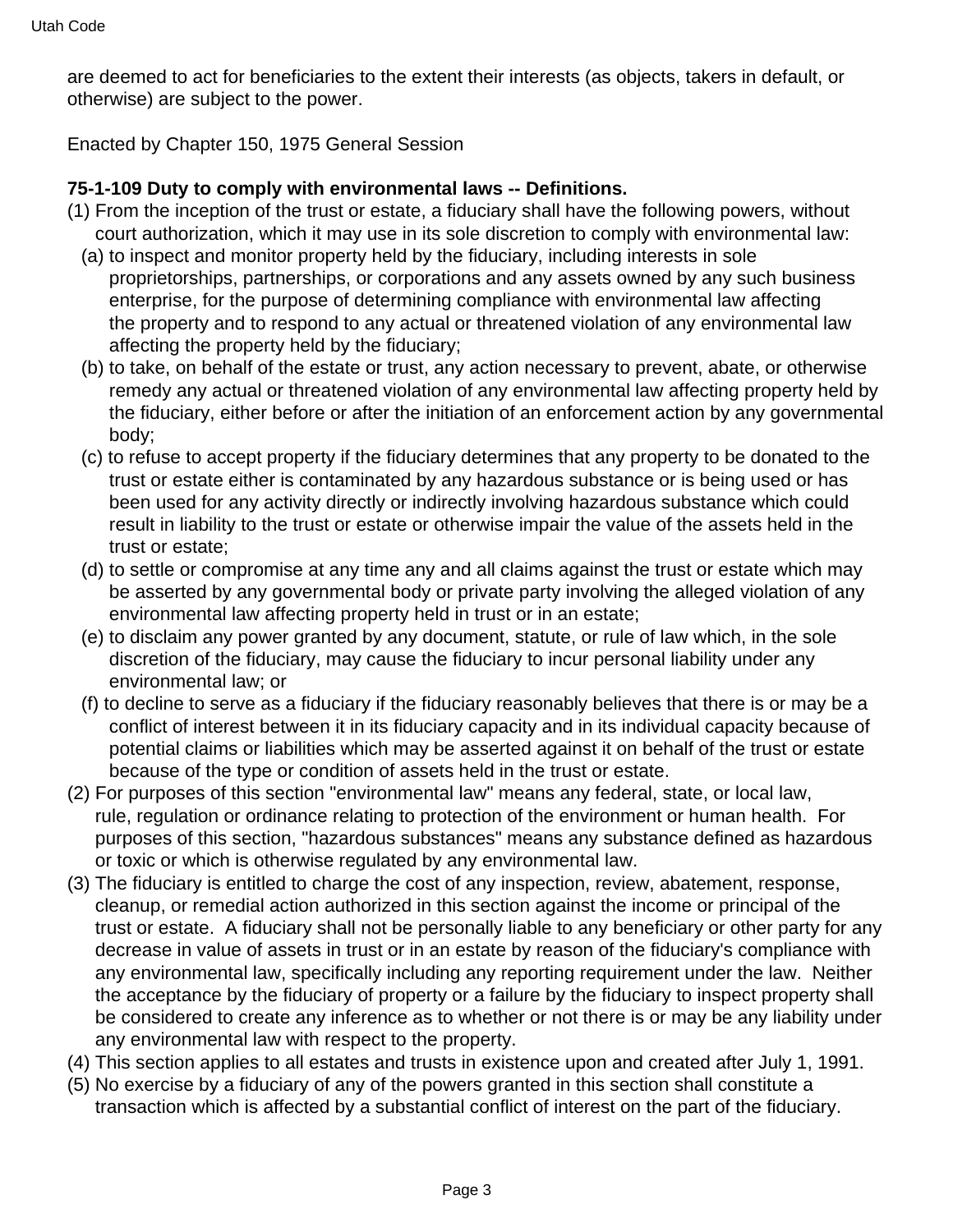Enacted by Chapter 133, 1991 General Session

# **75-1-110 Cost of living adjustment of certain dollar amounts.**

- (1) In this section:
	- (a) "CPI" means the Consumer Price Index (Annual Average) for All Urban Consumers (CPI-U), U.S. City Average, reported by the Bureau of Labor Statistics, United States Department of Labor or its successor or, if the index is discontinued, an equivalent index reported by a federal authority. If no such index is reported, the term means the substitute index adopted by the Administrative Office of the Courts.
- (b) "Reference base index" means the CPI for calendar year 2009.
- (2) The dollar amounts stated in Subsection 75-2-202(2) and Sections 75-2-102, 75-2-402, 75-2-403, and 75-2-405 apply to the estate of a decedent who died in or after 2010, but for the estate of a decedent who died after 2011, these dollar amounts shall be increased or decreased if the CPI for the calendar year immediately preceding the year of death exceeds or is less than the reference base index. The amount of any increase or decrease is computed by multiplying each dollar amount by the percentage by which the CPI for the calendar year immediately preceding the year of death exceeds or is less than the reference base index. If any increase or decrease produced by the computation is not a multiple of \$100, the increase or decrease is rounded down, if an increase, or up, if a decrease, to the next multiple of \$100, but for the purpose of Section 75-2-405, the periodic installment amount is the lump sum amount divided by 12. If the CPI for 2009 is changed by the Bureau of Labor Statistics, the reference base index shall be revised using the rebasing factor reported by the Bureau of Labor Statistics, or other comparable data if a rebasing factor is not reported.
- (3) Before February 1, 2011, and before February 1 of each succeeding year, the Administrative Office of the Courts shall publish a cumulative list, beginning with the dollar amounts effective for the estate of a decedent who died in 2011, of each dollar amount as increased or decreased under this section.

Enacted by Chapter 93, 2010 General Session

# **Part 2 Definitions**

# **75-1-201 General definitions.**

 Subject to additional definitions contained in the subsequent chapters that are applicable to specific chapters, parts, or sections, and unless the context otherwise requires, in this code:

- (1) "Agent" includes an attorney-in-fact under a durable or nondurable power of attorney, an individual authorized to make decisions concerning another's health care, and an individual authorized to make decisions for another under a natural death act.
- (2) "Application" means a written request to the registrar for an order of informal probate or appointment under Title 75, Chapter 3, Part 3, Informal Probate and Appointment Proceedings.
- (3) "Beneficiary," as it relates to trust beneficiaries, includes a person who has any present or future interest, vested or contingent, and also includes the owner of an interest by assignment or other transfer; as it relates to a charitable trust, includes any person entitled to enforce the trust; as it relates to a "beneficiary of a beneficiary designation," refers to a beneficiary of an insurance or annuity policy, of an account with POD designation, of a security registered in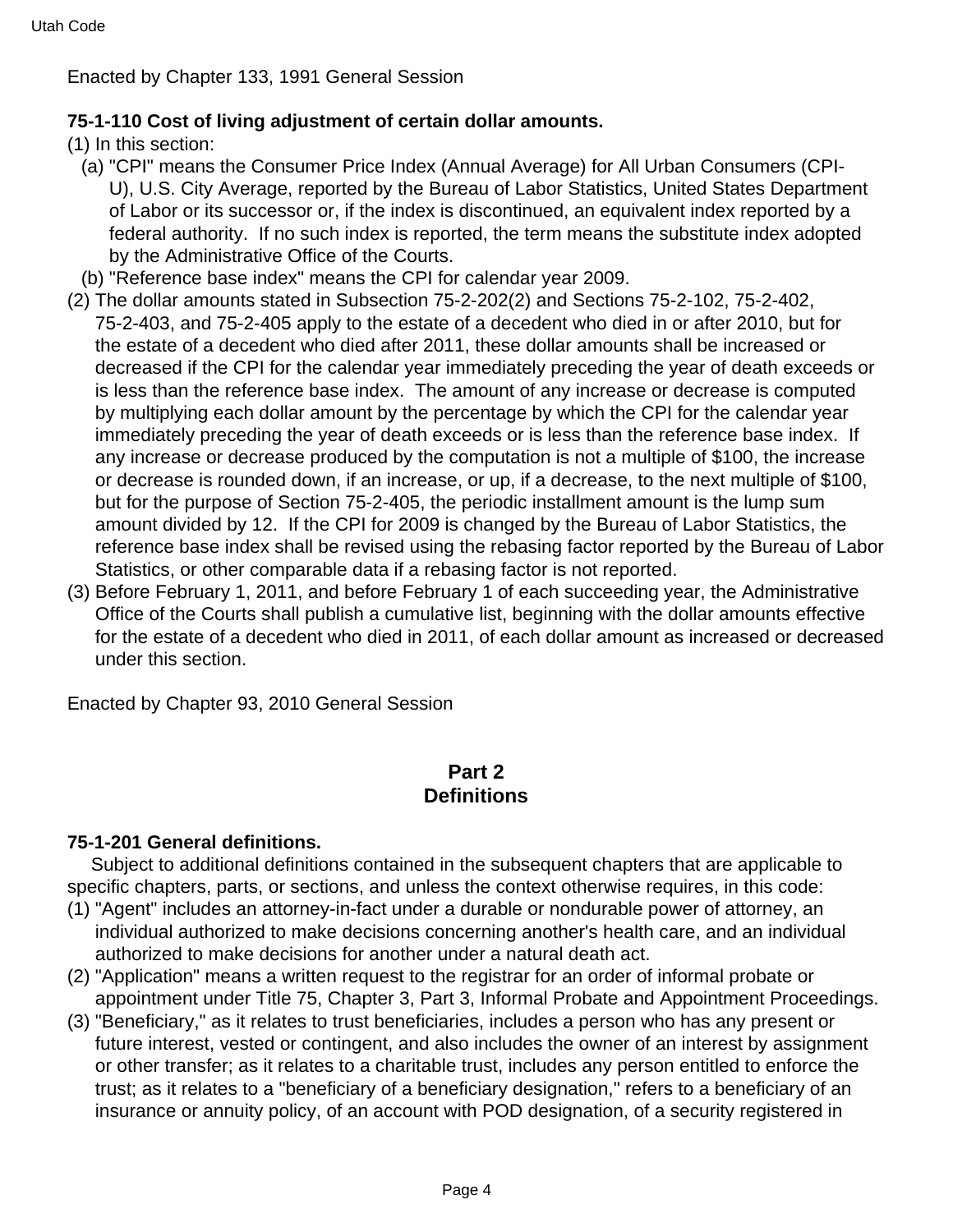beneficiary form (TOD), or of a pension, profit-sharing, retirement, or similar benefit plan, or other nonprobate transfer at death; and, as it relates to a "beneficiary designated in a governing instrument," includes a grantee of a deed, a devisee, a trust beneficiary, a beneficiary of a beneficiary designation, a donee, appointee, or taker in default of a power of appointment, and a person in whose favor a power of attorney or a power held in any individual, fiduciary, or representative capacity is exercised.

- (4) "Beneficiary designation" refers to a governing instrument naming a beneficiary of an insurance or annuity policy, of an account with POD designation, of a security registered in beneficiary form (TOD), or of a pension, profit-sharing, retirement, or similar benefit plan, or other nonprobate transfer at death.
- (5) "Child" includes any individual entitled to take as a child under this code by intestate succession from the parent whose relationship is involved and excludes any person who is only a stepchild, a foster child, a grandchild, or any more remote descendant.
- (6) "Claims," in respect to estates of decedents and protected persons, includes liabilities of the decedent or protected person, whether arising in contract, in tort, or otherwise, and liabilities of the estate which arise at or after the death of the decedent or after the appointment of a conservator, including funeral expenses and expenses of administration. "Claims" does not include estate or inheritance taxes, or demands or disputes regarding title of a decedent or protected person to specific assets alleged to be included in the estate.
- (7) "Conservator" means a person who is appointed by a court to manage the estate of a protected person.
- (8) "Court" means any of the courts of record in this state having jurisdiction in matters relating to the affairs of decedents.
- (9) "Descendant" of an individual means all of his descendants of all generations, with the relationship of parent and child at each generation being determined by the definition of child and parent contained in this title.
- (10) "Devise," when used as a noun, means a testamentary disposition of real or personal property and, when used as a verb, means to dispose of real or personal property by will.
- (11) "Devisee" means any person designated in a will to receive a devise. For the purposes of Title 75, Chapter 3, Probate of Wills and Administration, in the case of a devise to an existing trust or trustee, or to a trustee in trust described by will, the trust or trustee is the devisee, and the beneficiaries are not devisees.
- (12) "Disability" means cause for a protective order as described by Section 75-5-401.
- (13) "Distributee" means any person who has received property of a decedent from his personal representative other than as a creditor or purchaser. A testamentary trustee is a distributee only to the extent of distributed assets or increment thereto remaining in his hands. A beneficiary of a testamentary trust to whom the trustee has distributed property received from a personal representative is a distributee of the personal representative. For purposes of this provision, "testamentary trustee" includes a trustee to whom assets are transferred by will, to the extent of the devised assets.
- (14) "Estate" includes the property of the decedent, trust, or other person whose affairs are subject to this title as originally constituted and as it exists from time to time during administration.
- (15) "Exempt property" means that property of a decedent's estate which is described in Section 75-2-403.
- (16) "Fiduciary" includes a personal representative, guardian, conservator, and trustee.
- (17) "Foreign personal representative" means a personal representative of another jurisdiction.
- (18) "Formal proceedings" means proceedings conducted before a judge with notice to interested persons.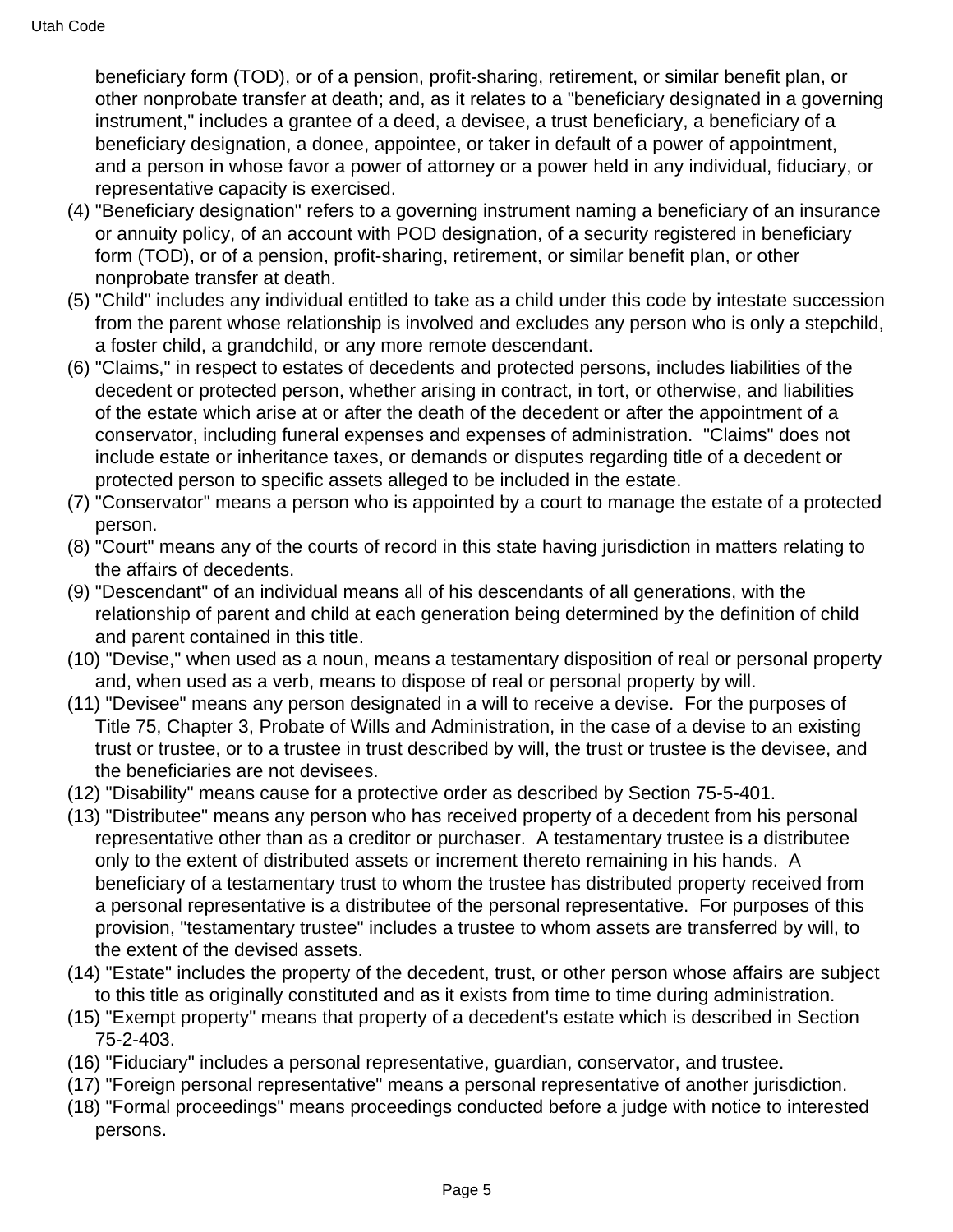- (19) "Governing instrument" means a deed, will, trust, insurance or annuity policy, account with POD designation, security registered in beneficiary form (TOD), pension, profit-sharing, retirement, or similar benefit plan, instrument creating or exercising a power of appointment or a power of attorney, or a dispositive, appointive, or nominative instrument of any similar type.
- (20) "Guardian" means a person who has qualified as a guardian of a minor or incapacitated person pursuant to testamentary or court appointment, or by written instrument as provided in Section 75-5-202.5, but excludes one who is merely a guardian ad litem.
- (21) "Heirs," except as controlled by Section 75-2-711, means persons, including the surviving spouse and state, who are entitled under the statutes of intestate succession to the property of a decedent.
- (22) "Incapacitated" or "incapacity" is measured by functional limitations and means a judicial determination after proof by clear and convincing evidence that an adult's ability to do the following is impaired to the extent that the individual lacks the ability, even with appropriate technological assistance, to meet the essential requirements for financial protection or physical health, safety, or self-care:
	- (a) receive and evaluate information;
	- (b) make and communicate decisions; or
- (c) provide for necessities such as food, shelter, clothing, health care, or safety.
- (23) "Informal proceedings" mean those conducted without notice to interested persons by an officer of the court acting as a registrar for probate of a will or appointment of a personal representative.
- (24) "Interested person" includes heirs, devisees, children, spouses, creditors, beneficiaries, and any others having a property right in or claim against a trust estate or the estate of a decedent, ward, or protected person. It also includes persons having priority for appointment as personal representative, other fiduciaries representing interested persons, a settlor of a trust, if living, or the settlor's legal representative, if any, if the settlor is living but incapacitated. The meaning as it relates to particular persons may vary from time to time and shall be determined according to the particular purposes of, and matter involved in, any proceeding.
- (25) "Issue" of a person means descendant as defined in Subsection (9).
- (26) "Joint tenants with the right of survivorship" and "community property with the right of survivorship" includes coowners of property held under circumstances that entitle one or more to the whole of the property on the death of the other or others, but excludes forms of coownership registration in which the underlying ownership of each party is in proportion to that party's contribution.
- (27) "Lease" includes an oil, gas, or other mineral lease.
- (28) "Letters" includes letters testamentary, letters of guardianship, letters of administration, and letters of conservatorship.
- (29) "Minor" means a person who is under 18 years of age.
- (30) "Mortgage" means any conveyance, agreement, or arrangement in which property is used as security.
- (31) "Nonresident decedent" means a decedent who was domiciled in another jurisdiction at the time of his death.
- (32) "Organization" includes a corporation, limited liability company, business trust, estate, trust, partnership, joint venture, association, government or governmental subdivision or agency, or any other legal or commercial entity.
- (33) "Parent" includes any person entitled to take, or who would be entitled to take if the child died without a will, as a parent under this code by intestate succession from the child whose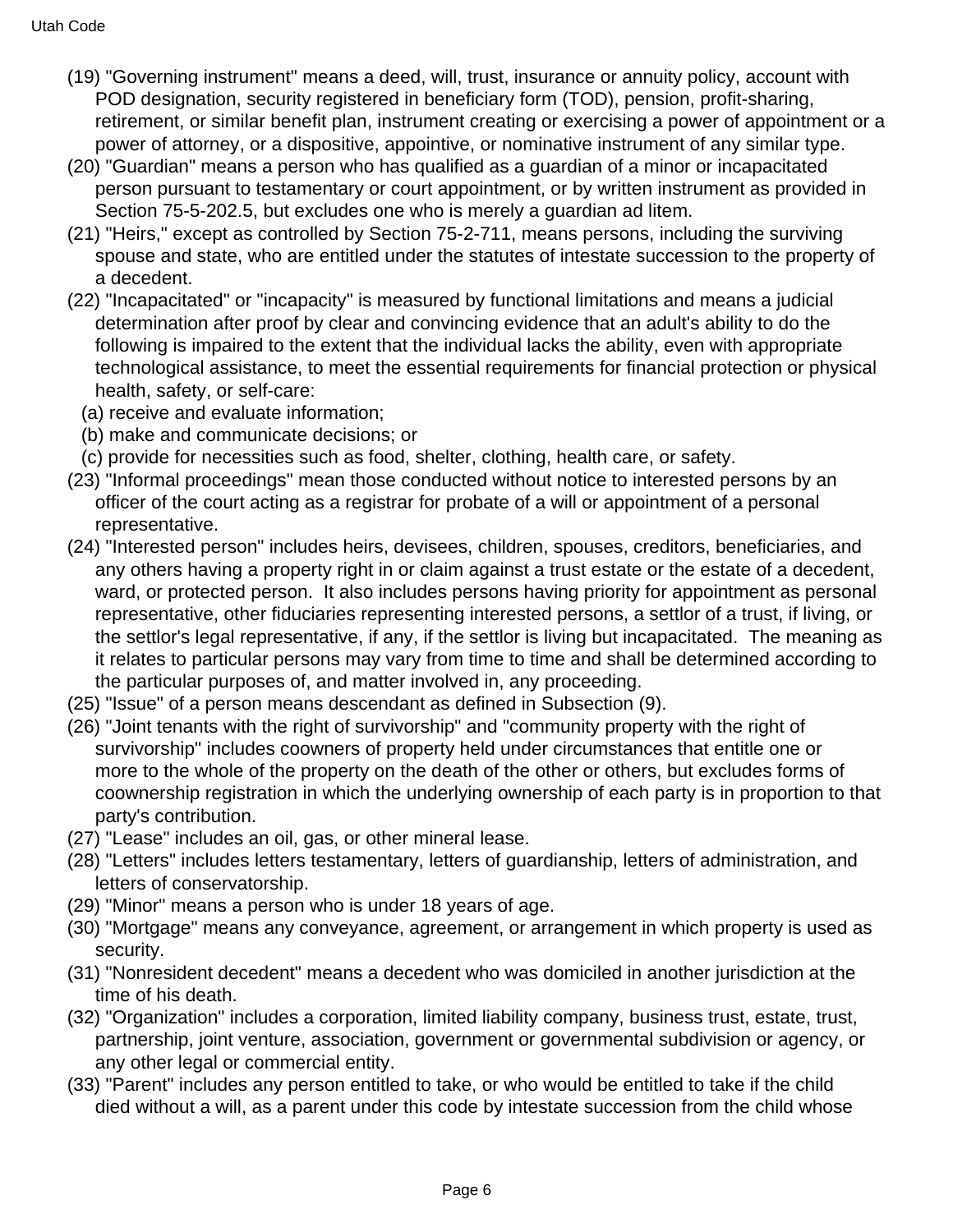relationship is in question and excludes any person who is only a stepparent, foster parent, or grandparent.

- (34) "Payor" means a trustee, insurer, business entity, employer, government, governmental agency or subdivision, or any other person authorized or obligated by law or a governing instrument to make payments.
- (35) "Person" means an individual or an organization.
- (36)
	- (a) "Personal representative" includes executor, administrator, successor personal representative, special administrator, and persons who perform substantially the same function under the law governing their status.
- (b) "General personal representative" excludes special administrator.
- (37) "Petition" means a written request to the court for an order after notice.
- (38) "Proceeding" includes action at law and suit in equity.
- (39) "Property" includes both real and personal property or any interest therein and means anything that may be the subject of ownership.
- (40) "Protected person" means a person for whom a conservator has been appointed. A "minor protected person" means a minor for whom a conservator has been appointed because of minority.
- (41) "Protective proceeding" means a proceeding described in Section 75-5-401.
- (42) "Record" means information that is inscribed on a tangible medium or that is stored in an electronic or other medium and is retrievable in perceivable form.
- (43) "Registrar" refers to the official of the court designated to perform the functions of registrar as provided in Section 75-1-307.
- (44) "Security" includes any note, stock, treasury stock, bond, debenture, evidence of indebtedness, certificate of interest, or participation in an oil, gas, or mining title or lease or in payments out of production under such a title or lease, collateral trust certificate, transferable share, voting trust certificate, and, in general, any interest or instrument commonly known as a security, or any certificate of interest or participation, any temporary or interim certificate, receipt, or certificate of deposit for, or any warrant or right to subscribe to or purchase, any of the foregoing.
- (45) "Settlement," in reference to a decedent's estate, includes the full process of administration, distribution, and closing.
- (46) "Sign" means, with present intent to authenticate or adopt a record other than a will:
	- (a) to execute or adopt a tangible symbol; or
	- (b) to attach to or logically associate with the record an electronic symbol, sound, or process.
- (47) "Special administrator" means a personal representative as described in Sections 75-3-614 through 75-3-618.
- (48) "State" means a state of the United States, the District of Columbia, the Commonwealth of Puerto Rico, any territory or insular possession subject to the jurisdiction of the United States, or a Native American tribe or band recognized by federal law or formally acknowledged by a state.
- (49) "Successor personal representative" means a personal representative, other than a special administrator, who is appointed to succeed a previously appointed personal representative.
- (50) "Successors" means persons, other than creditors, who are entitled to property of a decedent under the decedent's will or this title.
- (51) "Supervised administration" refers to the proceedings described in Title 75, Chapter 3, Part 5, Supervised Administration.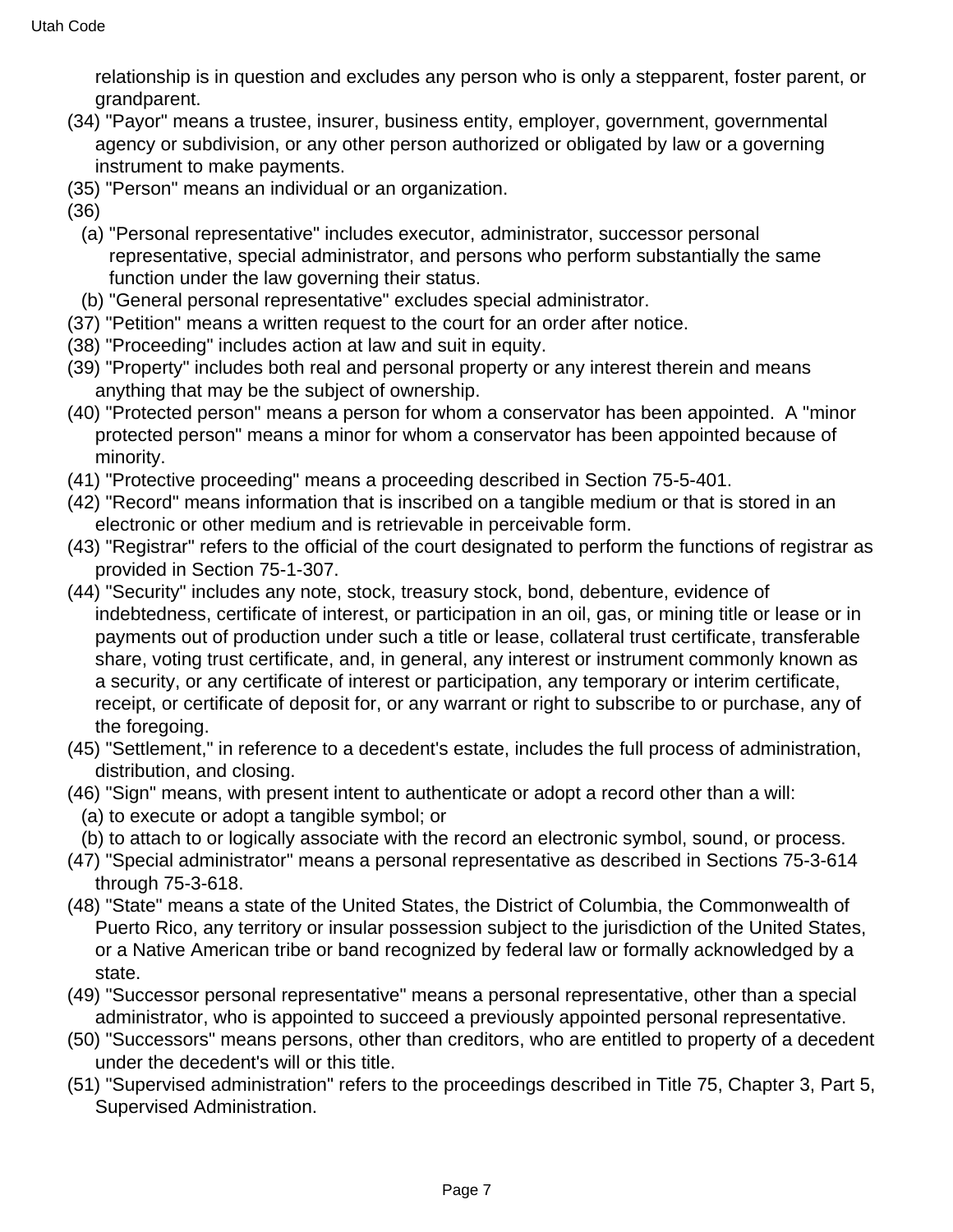- (52) "Survive," except for purposes of Part 3 of Article VI, Uniform TOD Security Registration Act, means that an individual has neither predeceased an event, including the death of another individual, nor is considered to have predeceased an event under Section 75-2-104 or 75-2-702. The term includes its derivatives, such as "survives," "survived," "survivor," and "surviving."
- (53) "Testacy proceeding" means a proceeding to establish a will or determine intestacy.
- (54) "Testator" includes an individual of either sex.
- (55) "Trust" includes a health savings account, as defined in Section 223, Internal Revenue Code, any express trust, private or charitable, with additions thereto, wherever and however created. The term also includes a trust created or determined by judgment or decree under which the trust is to be administered in the manner of an express trust. The term excludes other constructive trusts, and it excludes resulting trusts, conservatorships, personal representatives, trust accounts as defined in Title 75, Chapter 6, Nonprobate Transfers, custodial arrangements pursuant to any Uniform Transfers To Minors Act, business trusts providing for certificates to be issued to beneficiaries, common trust funds, voting trusts, preneed funeral plans under Title 58, Chapter 9, Funeral Services Licensing Act, security arrangements, liquidation trusts, and trusts for the primary purpose of paying debts, dividends, interest, salaries, wages, profits, pensions, or employee benefits of any kind, and any arrangement under which a person is nominee or escrowee for another.
- (56) "Trustee" includes an original, additional, and successor trustee, and cotrustee, whether or not appointed or confirmed by the court.
- (57) "Ward" means a person for whom a guardian has been appointed. A "minor ward" is a minor for whom a guardian has been appointed solely because of minority.
- (58) "Will" includes codicil and any testamentary instrument which merely appoints an executor, revokes or revises another will, nominates a guardian, or expressly excludes or limits the right of an individual or class to succeed to property of the decedent passing by intestate succession.

Amended by Chapter 364, 2013 General Session

# **Part 3 Scope, Jurisdiction, and Courts**

### **75-1-301 Territorial application.**

Except as otherwise provided in this code, this code applies to:

- (1) The affairs and estates of decedents, missing persons, and persons to be protected, domiciled in this state;
- (2) The property of nonresidents located in this state or property coming into the control of a fiduciary who is subject to the laws of this state;
- (3) Incapacitated persons and minors in this state;
- (4) Survivorship and related accounts in this state; and
- (5) Trusts subject to administration in this state.

Amended by Chapter 30, 1992 General Session

### **75-1-302 Subject matter jurisdiction.**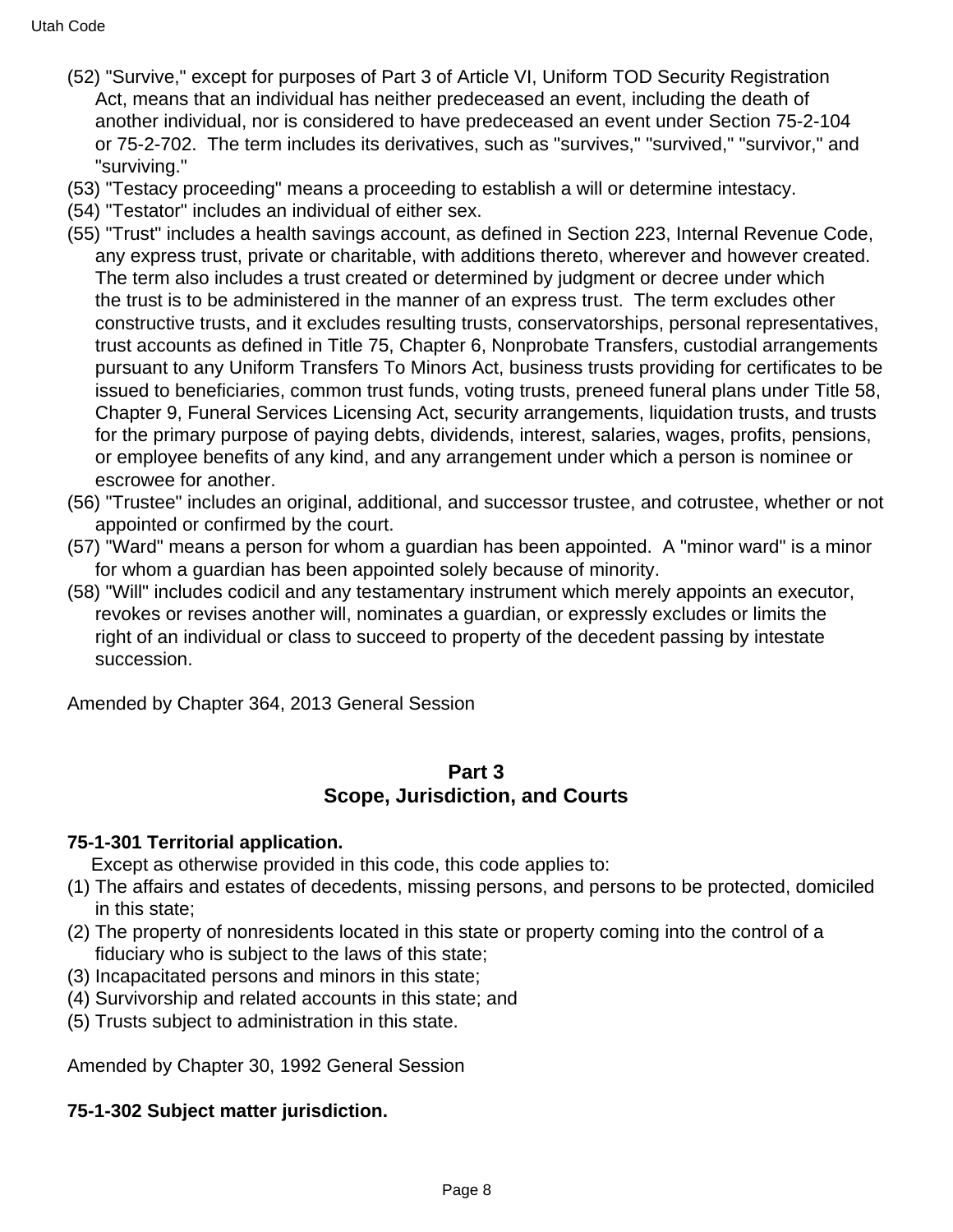- (1) To the full extent permitted by the Constitution of Utah, the court has jurisdiction over all subject matter relating to:
	- (a) estates of decedents, including construction of wills and determination of heirs and successors of decedents, and estates of protected persons;
	- (b) protection of minors and incapacitated persons; and
	- (c) trusts.
- (2) The court has full power to make orders, judgments, and decrees and take all other action necessary and proper to administer justice in the matters which come before it.

Enacted by Chapter 150, 1975 General Session

# **75-1-303 Venue -- Multiple proceedings -- Transfer -- Orders and hearings.**

- (1) Where a proceeding under this code could be maintained in more than one place in this state, the court in which the proceeding is first commenced has the exclusive right to proceed.
- (2) If proceedings concerning the same estate, protected person, ward, or trust are commenced in more than one court of this state, the court in which the proceeding was first commenced shall continue to hear the matter, and the other courts shall hold the matter in abeyance until the question of venue is decided; and if the ruling court determines that venue is properly in another court, it shall transfer the proceeding to the other court.
- (3) If a court finds that in the interest of justice a proceeding or a file should be located in another court of this state, the court making the finding may transfer the proceeding or file to the other court.
- (4) The judge of the court in which any proceeding under this code is pending may make any order relating to the proceeding in chambers at any place in his district, and the order shall have the same force and effect as if made by the court sitting in the proper county. The hearing of any matter requiring notice shall be had at the time and place appointed or at the time to which the same may be postponed, except that where there is no contest or where all the parties consent, the hearing may be had at any place within the judicial district in which the matter is pending.

Enacted by Chapter 150, 1975 General Session

# **75-1-304 Practice in court.**

 Unless specifically provided to the contrary in this code or unless inconsistent with its provisions, the rules of civil procedure, including the rules concerning vacation of orders and appellate review, govern formal proceedings under this code.

Enacted by Chapter 150, 1975 General Session

# **75-1-305 Records and certified copies.**

 The clerk of the court shall keep a record for each decedent, ward, protected person, or trust involved in any document which may be filed with the court under this code, including petitions and applications, demands for notices or bonds, and of any orders or responses relating thereto by the registrar or court, and establish and maintain a system for indexing, filing, or recording which is sufficient to enable users of the records to obtain adequate information. Upon payment of the fees required by law the clerk must issue certified copies of any probated wills, letters issued to personal representatives, or any other record or paper filed or recorded. Certificates relating to probated wills must indicate whether the decedent was domiciled in this state and whether the probate was formal or informal. Certificates relating to letters must show the date of appointment.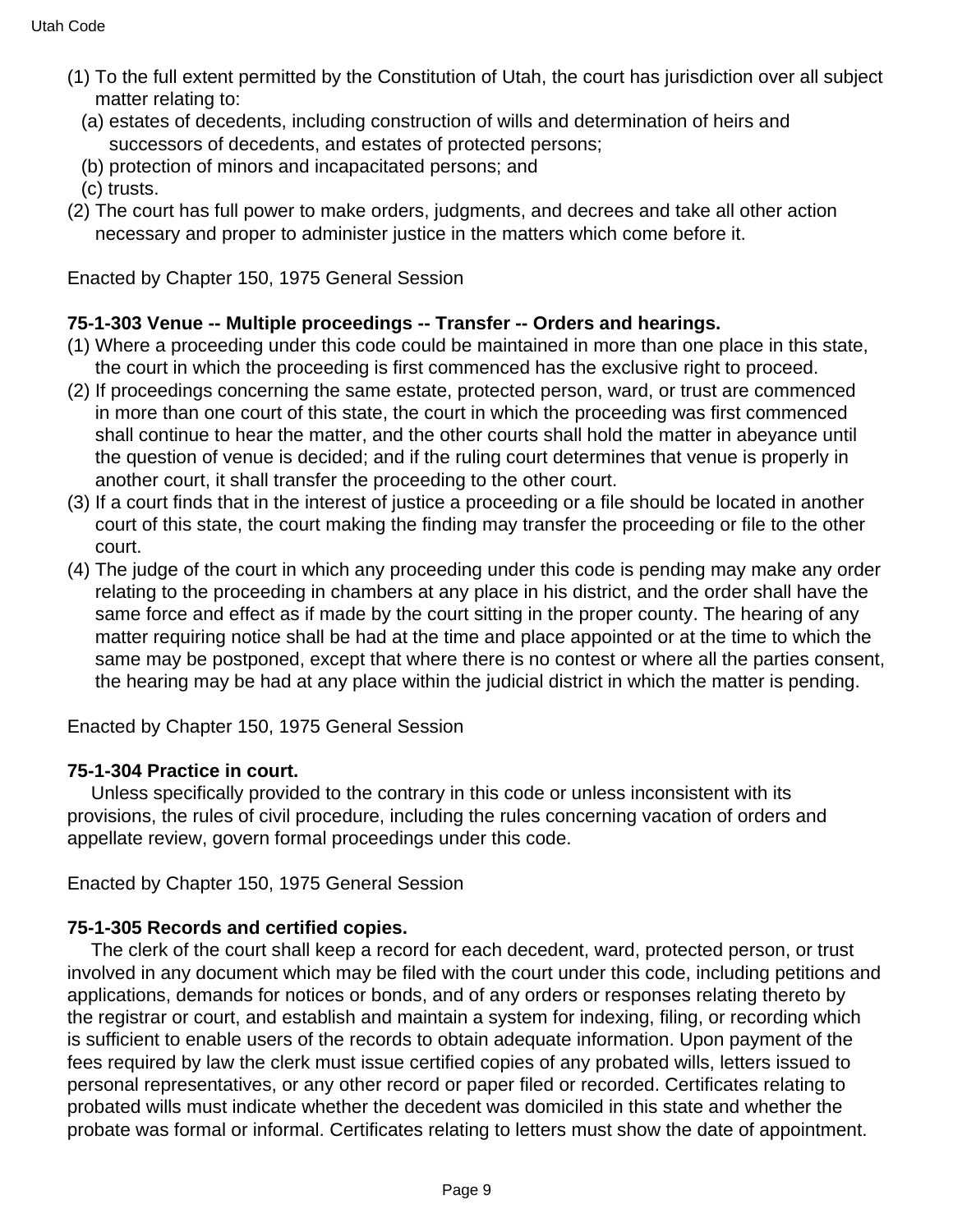Enacted by Chapter 150, 1975 General Session

## **75-1-306 Jury trial.**

- (1) If duly demanded, a party is entitled to trial by jury in a formal testacy proceeding and any proceeding in which any controverted question of fact arises as to which any party has a statutory or constitutional right to trial by jury.
- (2) If there is no right to trial by jury under Subsection (1) of this section or the right is waived, the court in its discretion may call a jury to decide any issue of fact, in which case the verdict is advisory only.

Enacted by Chapter 150, 1975 General Session

## **75-1-307 Registrar.**

The registrar shall be a judge of the court.

Enacted by Chapter 150, 1975 General Session

#### **75-1-308 Appeals.**

 Appellate review, including the right to appellate review, interlocutory appeal, provisions as to time, manner, notice, appeal bond, stays, scope of review, record on appeal, briefs, arguments and power of the appellate court, is governed by the rules applicable to the appeals to the Supreme Court in equity cases from the court of general jurisdiction, except that in proceedings where jury trial has been had as a matter of right, the rules applicable to the scope of review in jury cases apply.

Enacted by Chapter 150, 1975 General Session

### **75-1-309 Oath or affirmation on filed documents.**

 Except as otherwise specifically provided in this code or by rule, every document filed with the court under this code, including applications, petitions, and demands for notice, shall be deemed to include an oath, affirmation, or statement to the effect that its representations are true as far as the person executing or filing it knows or is informed; and penalties for perjury may follow deliberate falsification therein.

Enacted by Chapter 150, 1975 General Session

### **75-1-310 Costs -- In discretion of court.**

 When not otherwise prescribed in this code, the court, or the Supreme Court on appeal from the court, may, in its discretion, order costs to be paid by any party to the proceedings or out of the assets of the estate as justice may require.

Enacted by Chapter 150, 1975 General Session

### **75-1-311 Consent to jurisdiction.**

 By submitting an application for informal probate or appointment or a petition for formal probate, adjudication of intestacy, or appointment the applicant or petitioner subjects himself to the jurisdiction of the court in all matters arising under this code. Notice of any proceeding sought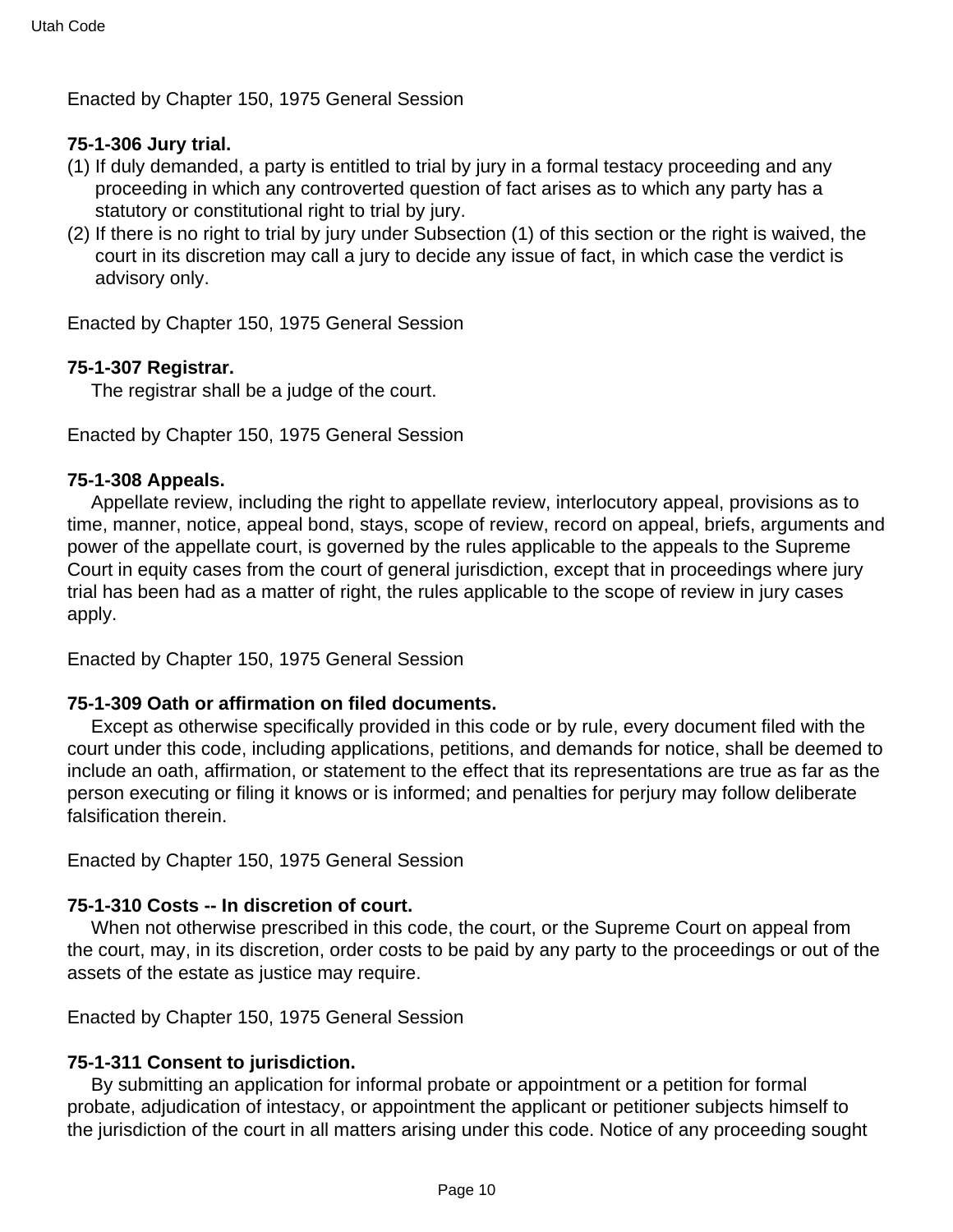to be maintained against the applicant or petitioner pursuant to his submission to jurisdiction shall be delivered to him or mailed to him by ordinary first-class mail at his address as it is known to the moving party or as listed in the application or petition or as thereafter reported to the court.

Amended by Chapter 194, 1977 General Session

#### **75-1-312 Alternative resolution of disputes.**

- (1) A will, trust, or power of attorney may include a provision, enforceable by a court, that requires the resolution of disputes between or among beneficiaries and fiduciaries of the will, trust, or power of attorney, or any combination of those persons or entities, outside of a court of record.
- (2) The resolution of disputes outside the court may include any procedure, writing, or agreement, not contrary to or prohibited by law, found or referred to in a will, trust, or power of attorney, the purpose of which is to resolve disputes between or among the beneficiaries and fiduciaries of a will, trust, or power of attorney, or any combination of those persons or entities, outside of a court of record.
- (3) Unless terms in a dispute resolution procedure, writing, or agreement require binding arbitration, nothing in the writing or agreement shall prevent beneficiaries or fiduciaries, upon satisfaction of the required terms of the dispute resolution procedure, writing, or agreement, from seeking resolution of unresolved disputes in a court of record.

Enacted by Chapter 369, 2013 General Session

#### **Part 4**

# **Notice, Parties, and Representation in Estate Litigation and Other Matters**

#### **75-1-401 Notice -- Method and time of giving.**

- (1) If notice of a hearing on any petition is required and except for specific notice requirements as otherwise provided, the petitioner shall cause notice of the time and place of hearing of any petition to be given to any interested person or the person's attorney if the person has appeared by attorney or requested that notice be sent to the person's attorney. Notice shall be given by the clerk posting a copy of the notice for the 10 consecutive days immediately preceding the time set for the hearing in at least three public places in the county, one of which must be at the courthouse of the county and:
	- (a)
		- (i) by the clerk mailing a copy thereof at least 10 days before the time set for the hearing by certified, registered, or ordinary first class mail addressed to the person being notified at the post-office address given in the demand for notice, if any, or at the person's office or place of residence, if known; or
		- (ii) by delivering a copy thereof to the person being notified personally at least 10 days before the time set for the hearing; and
	- (b) if the address, or identity of any person is not known and cannot be ascertained with reasonable diligence, by publishing:
		- (i) at least once a week for three consecutive weeks a copy thereof in a newspaper having general circulation in the county where the hearing is to be held, the last publication of which is to be at least 10 days before the time set for the hearing; and
		- (ii) on the Utah Public Notice Website created in Section 63A-16-601, for three weeks.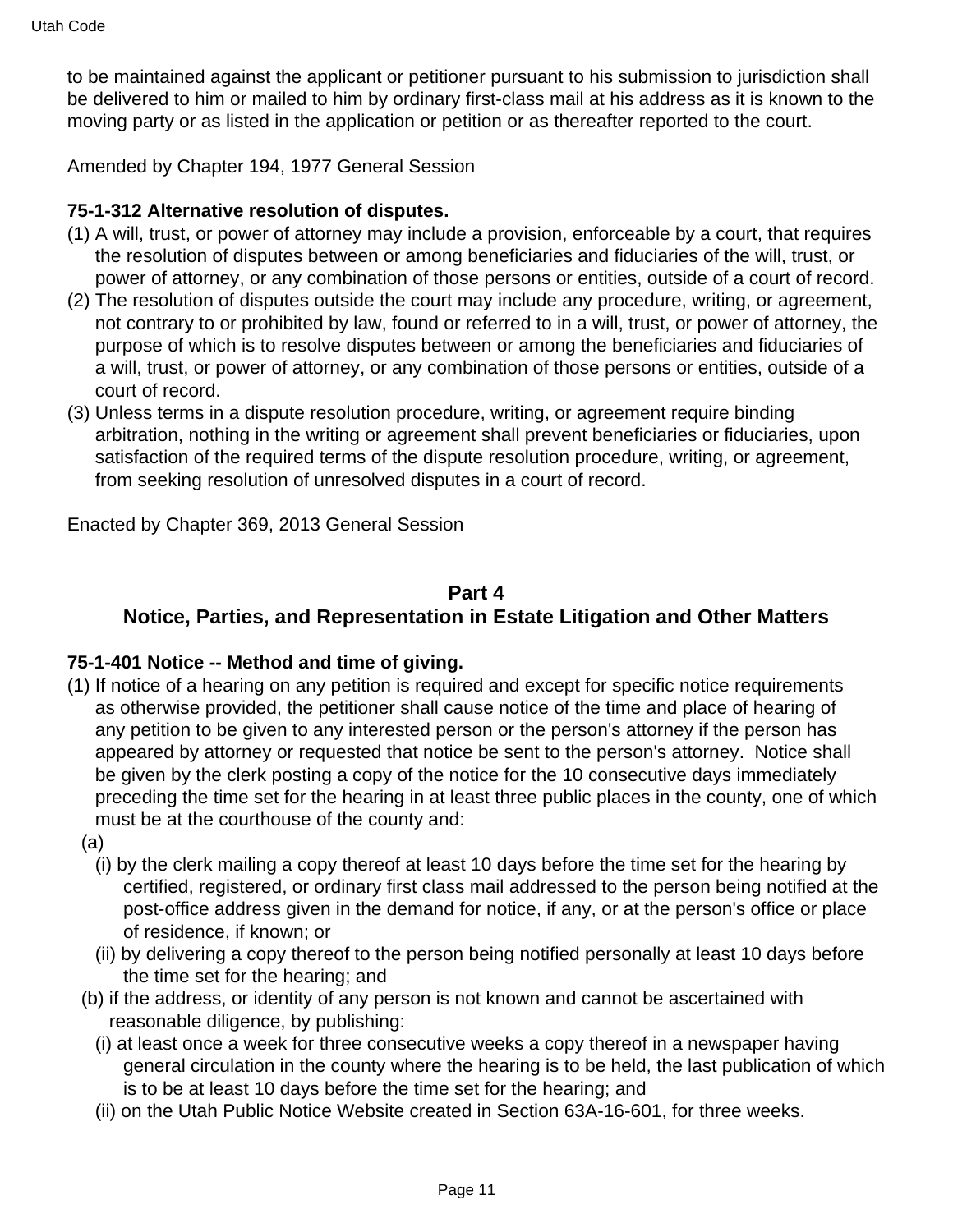- (2) The court for good cause shown may provide for a different method or time of giving notice for any hearing.
- (3) Proof of the giving of notice shall be made on or before the hearing and filed in the proceeding.

Amended by Chapter 84, 2021 General Session Amended by Chapter 345, 2021 General Session

# **75-1-402 Notice -- Waiver.**

 A person, including a guardian ad litem, conservator, or other fiduciary, may waive notice by a writing signed by him or his attorney and filed in the proceeding. If there is no conflict of interest and no conservator or guardian has been appointed, a parent may waive notice for his minor child.

Enacted by Chapter 150, 1975 General Session

# **75-1-403 Pleadings -- Notice.**

 In formal proceedings involving inter vivos or testamentary trusts, including proceedings to modify or terminate a trust, estates of decedents, minors, protected persons, or incapacitated persons, and in judicially supervised settlements, the following apply:

- (1) Interests to be affected shall be described in pleadings which give reasonable information to owners by name or class, by reference to the instrument creating the interests, or in any other appropriate manner.
- (2) Notice is required as follows:
	- (a) Notice as prescribed by Section 75-1-401 shall be given to every interested person. Notice may be given both to a person and to another who may bind him.
	- (b) Whenever notice to a person is required or permitted under this chapter, notice to another person who may represent and bind the person represented under this section constitutes notice to the person represented.
- (3) Persons are bound by orders binding others in the following cases:
	- (a) To the extent there is no conflict of interest between the holder of a general testamentary power of appointment and the persons represented with respect to a particular question or dispute, the holder may represent and bind persons whose interests, as permissible appointees, takers in default, or otherwise, are subject to the power.
	- (b) To the extent there is no conflict of interest between the representative and the person represented with respect to a particular question or dispute:
		- (i) a conservator may represent and bind the person whose estate he controls;
		- (ii) a guardian may represent and bind the ward if no conservator of the ward's estate has been appointed;
		- (iii) an agent having authority to do so may represent and bind the principal;
		- (iv) a trustee may represent and bind the beneficiaries of the trust;
		- (v) a personal representative of a decedent's estate may represent and bind persons interested in the estate; and
		- (vi) if no conservator or guardian has been appointed, a parent may represent and bind the parent's minor or unborn child.
	- (c) Unless otherwise represented, a minor, incapacitated or unborn person, or a person whose identity or location is unknown and not reasonably ascertainable, may be represented and bound by another person having a substantially identical interest with respect to the particular question or dispute, but only to the extent there is no conflict of interest between the representative and the person represented.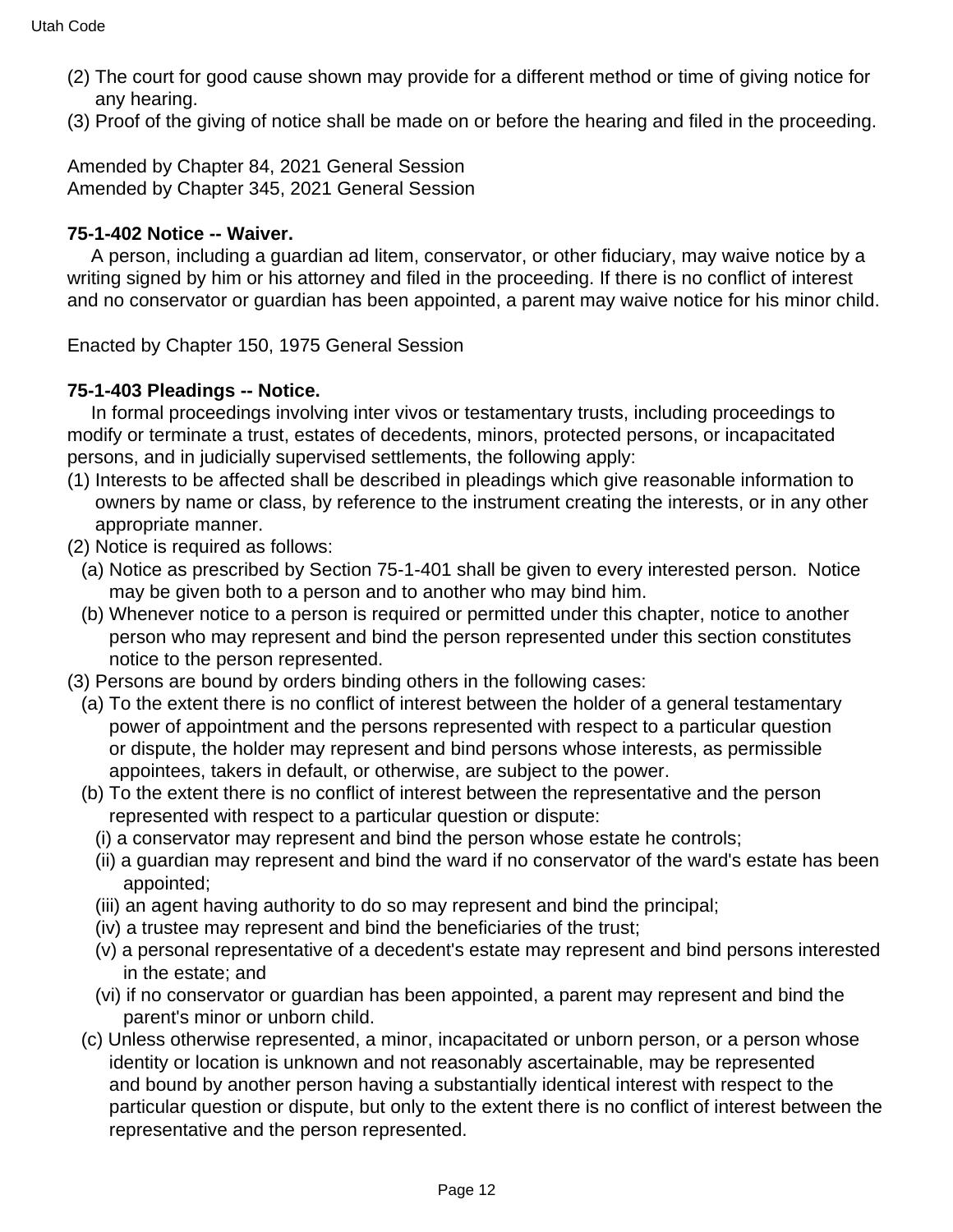- (4) Even if there is representation under this section, if the court determines that representation of the interest might otherwise be inadequate, the court may appoint a guardian ad litem to represent the interest of, and approve an agreement on behalf of, a minor, incapacitated or unborn person, or a person whose identity or location is unknown.
- (5) If not precluded by conflict of interest, a guardian ad litem may be appointed to represent several persons or interests. In approving an agreement, a guardian ad litem may consider the general family benefit accruing to the living members of the family of the person represented.
- (6) Whenever consent may be given by a person pursuant to this chapter, the consent of a person who may represent and bind the person represented under this section is the consent of, and is binding on, the person represented unless the person represented objects to the representation before the consent would otherwise become effective.

Amended by Chapter 93, 2010 General Session

#### **75-1-404 Publication in newspapers.**

 Newspapers shall publish all notices of proceedings under the code under the heading "Probate, Guardianship, Conservator and Trust Notices. Consult clerk of the court or the respective signers for further information." These notices shall be published as often during the prescribed period as the paper is regularly issued, unless otherwise provided by law or directed by the court, and as far as possible in one column in the alphabetical order of the surnames of decedents, wards, incapacitated persons, and creators of trusts.

Enacted by Chapter 150, 1975 General Session

# **Chapter 2 Intestate Succession and Wills**

## **Part 1 Intestate Succession**

### **75-2-101 Intestate succession.**

- (1) Any part of a decedent's estate not effectively disposed of by will passes by intestate succession to the decedent's heirs as provided in this title, except as modified by the decedent's will.
- (2) A decedent by will may expressly exclude or limit the right of an individual or class to succeed to property of the decedent passing by intestate succession. If that individual or a member of that class survives the decedent, the share of the decedent's intestate estate to which that individual or class would have succeeded passes as if that individual or each member of that class had disclaimed his intestate share.

Repealed and Re-enacted by Chapter 39, 1998 General Session

### **75-2-102 Intestate share of spouse.**

- (1) The intestate share of a decedent's surviving spouse is:
	- (a) the entire intestate estate if: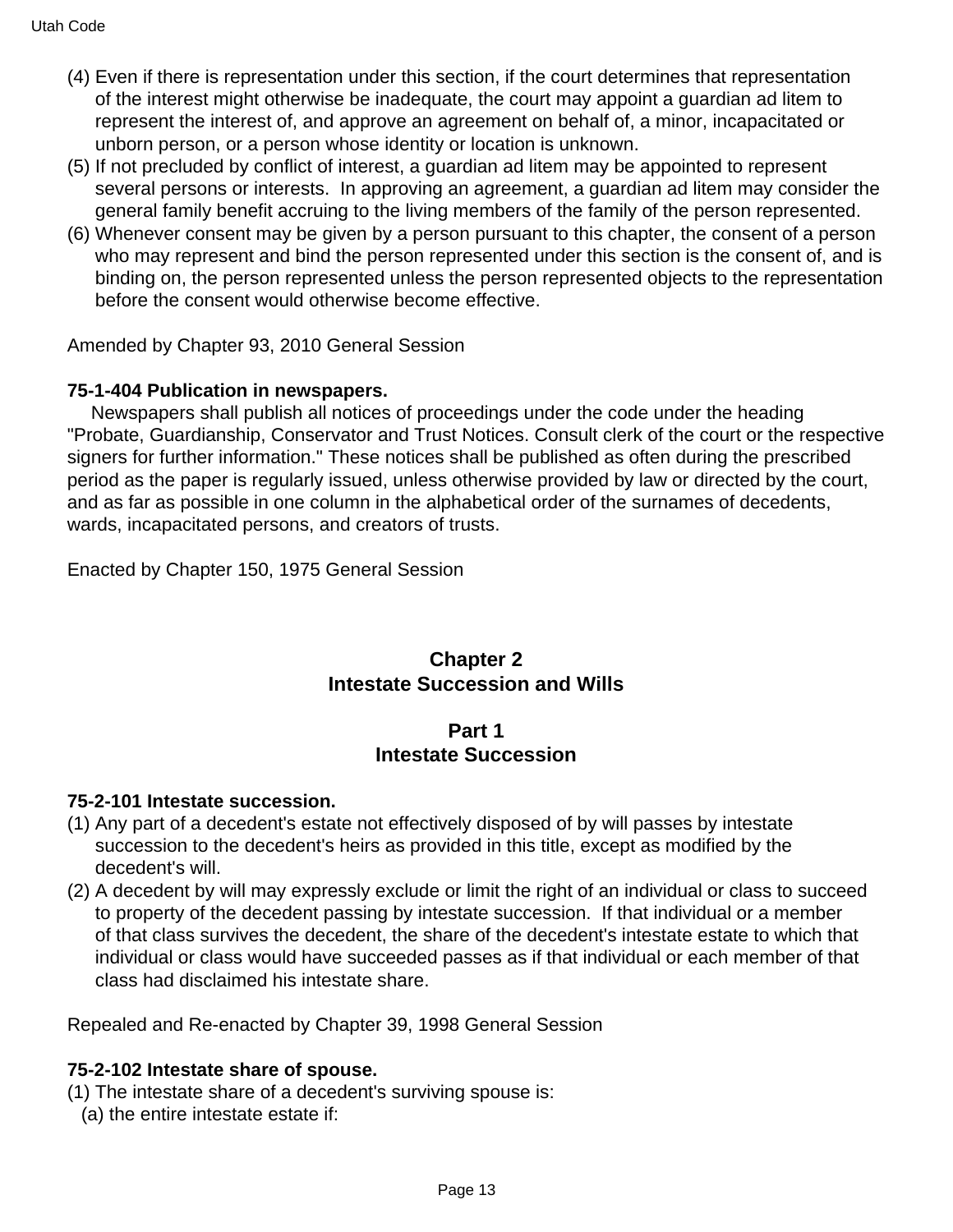- (i) no descendant of the decedent survives the decedent; or
- (ii) all of the decedent's surviving descendants are also descendants of the surviving spouse;
- (b) the first \$75,000, plus 1/2 of any balance of the intestate estate, if one or more of the decedent's surviving descendants are not descendants of the surviving spouse.
- (2) For purposes of Subsection (1)(b), if the intestate estate passes to both the decedent's surviving spouse and to other heirs, then any nonprobate transfer, as defined in Section 75-2-206, received by the surviving spouse is added to the probate estate in calculating the intestate heirs' shares and is conclusively treated as an advancement under Section 75-2-109 in determining the spouse's share.

Amended by Chapter 93, 2010 General Session

# **75-2-103 Share of heirs other than surviving spouse.**

- (1) Any part of the intestate estate not passing to a decedent's surviving spouse under Section 75-2-102, or the entire intestate estate if there is no surviving spouse, passes in the following order to the individuals who survive the decedent:
	- (a) to the decedent's descendants per capita at each generation as defined in Subsection 75-2-106(2);
	- (b) if there is no surviving descendant, to the decedent's parents equally if both survive, or to the surviving parent if only one survives;
	- (c) if there is no surviving descendant or parent, to the descendants of the decedent's parents or either of them per capita at each generation as defined in Subsection 75-2-106(3);
	- (d) if there is no surviving descendant, parent, or descendant of a parent, but the decedent is survived on both the paternal and maternal sides by one or more grandparents or descendants of grandparents:
		- (i) half to the decedent's paternal grandparents equally if both survive, or to the surviving paternal grandparent if only one survives, or to the descendants of the decedent's paternal grandparents or either of them if both are deceased, the descendants taking per capita at each generation as defined in Subsection 75-2-106(3); and
		- (ii) half to the decedent's maternal grandparents equally if both survive, to the surviving maternal grandparent if only one survives, or to the descendants of the decedent's maternal grandparents or either of them if both are deceased, the descendants taking per capita at each generation as defined in Subsection 75-2-106(3);
	- (e) if there is no surviving descendant, parent, or descendant of a parent, but the decedent is survived by one or more grandparents or descendants of grandparents on the paternal but not the maternal side, or on the maternal but not the paternal side, to the decedent's relatives on the side with one or more surviving members in the same manner as the half described in Subsection (1)(d);
	- (f) if there is no taker under Subsection  $(1)(a)$ ,  $(b)$ ,  $(c)$ ,  $(d)$ , or  $(e)$ , but the decedent has:
		- (i) one deceased spouse who has one or more descendants who survive the decedent, the estate or part of the estate passes to that spouse's descendants who survive the decedent, the descendants taking per capita at each generation as defined in Subsection 75-2-106(4); or
		- (ii) more than one deceased spouse who has one or more descendants who survive the decedent, an equal share of the estate or part of the estate passes to each set of descendants, the descendants taking per capita at each generation as defined in Subsection 75-2-106(4).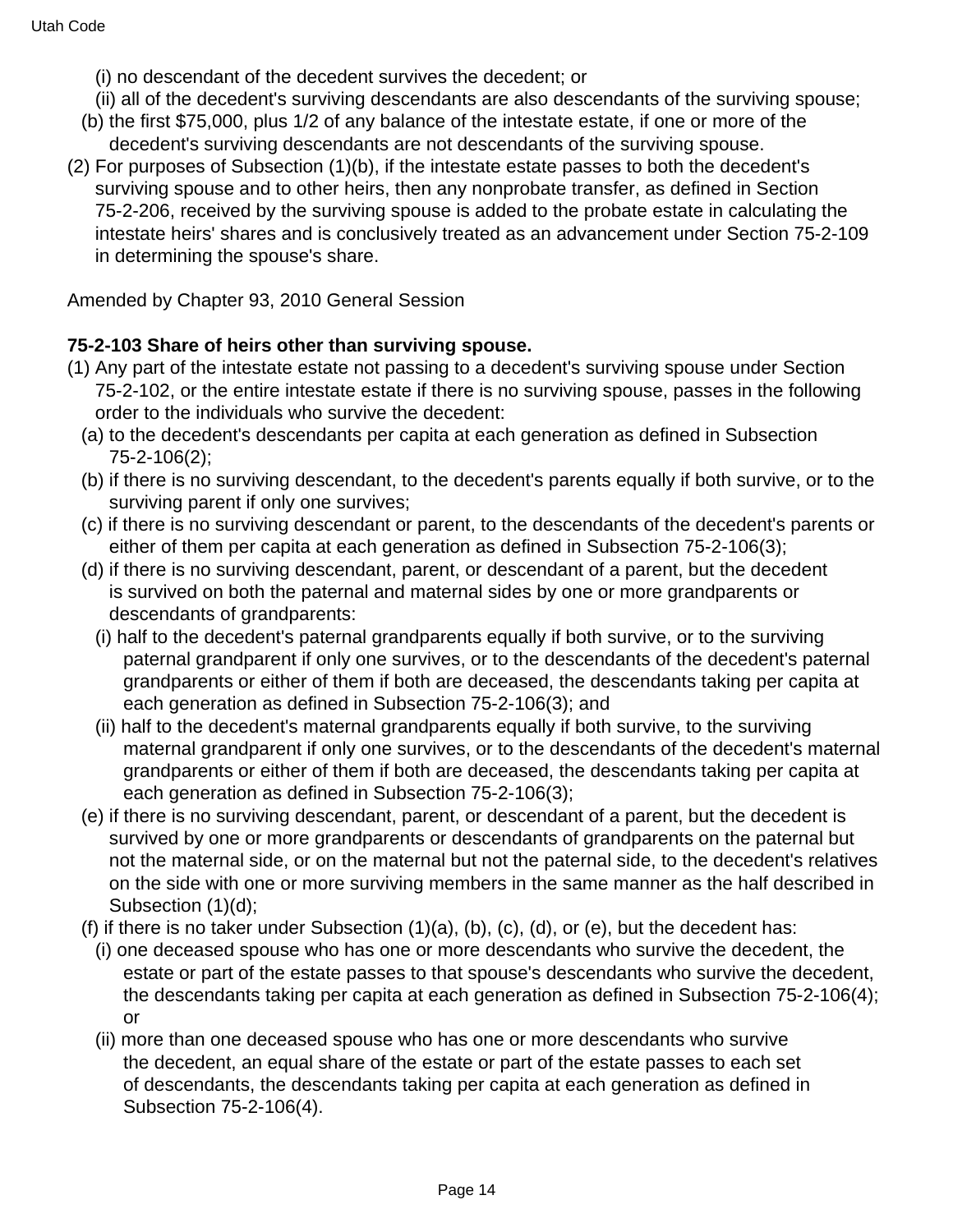(2) For purposes of Subsections (1)(a), (b), (c), (d), (e), and (f) any nonprobate transfer, as defined in Section 75-2-205, received by an heir is added to the probate estate in calculating the intestate heirs' shares and is conclusively treated as an advancement under Section 75-2-109 to the heir in determining the heir's share.

Amended by Chapter 93, 2010 General Session Amended by Chapter 324, 2010 General Session

# **75-2-104 Requirement of survival by 120 hours -- Individual in gestation.**

- (1) For purposes of intestate succession, homestead allowance, and exempt property, and except as otherwise provided in Subsection (2), the following rules apply:
	- (a) An individual born before a decedent's death who fails to survive the decedent by 120 hours is considered to have predeceased the decedent. If it is not established by clear and convincing evidence that an individual born before the decedent's death survived the decedent by 120 hours, it is considered that the individual failed to survive for the required period.
	- (b) An individual in gestation at a decedent's death is considered to be living at the decedent's death if the individual lives 120 hours after birth. If it is not established by clear and convincing evidence that an individual in gestation at the decedent's death lived 120 hours after birth, it is considered that the individual failed to survive for the required period.
- (2) This section does not apply if its application would cause the estate to pass to the state under Section 75-2-105.

Amended by Chapter 93, 2010 General Session

# **75-2-105 No taker -- Minerals and mineral proceeds.**

- (1) As used in this section:
	- (a) "Mineral" means the same as that term is defined in Section 67-4a-102.
	- (b) "Mineral proceeds" means the same as that term is defined in Section 67-4a-102.
	- (c) "Operator" means the same as that term is defined in Section 40-6-2, 40-8-4, or 40-10-3, and includes any other person holding mineral proceeds of an owner.
	- (d) "Owner" means the same as that term is defined in Section 38-10-101, 40-6-2, or 40-8-4.
	- (e) "Payor" means the same as that term is defined in Section 40-6-2, and includes a person who undertakes or has a legal obligation to distribute any mineral proceeds.
- (2) If there is no taker under this chapter, the intestate estate passes upon the decedent's death to the state for the benefit of the permanent state school fund.
- (3) When minerals or mineral proceeds pass to the state pursuant to Subsection (2), the Utah School and Institutional Trust Lands Administration shall administer the interests in the minerals or mineral proceeds for the support of the common schools pursuant to Sections 53C-1-102 and 53C-1-302, but may exercise its discretion to abandon or decline to administer property of no value or of insufficient value to justify its collection or continued administration.
- (4) If a probate or other proceeding has not adjudicated the state's rights under Subsection (2), the state, and the Utah School and Institutional Trust Lands Administration with respect to any minerals or mineral proceeds referenced in Subsection (3), may bring an action in district court in any district in which part of the property related to the minerals or mineral proceeds is located to quiet title the minerals, mineral proceeds, or property.
- (5) In an action brought under Subsection (4), the district court shall quiet title to the minerals, mineral proceeds, or property in the state if: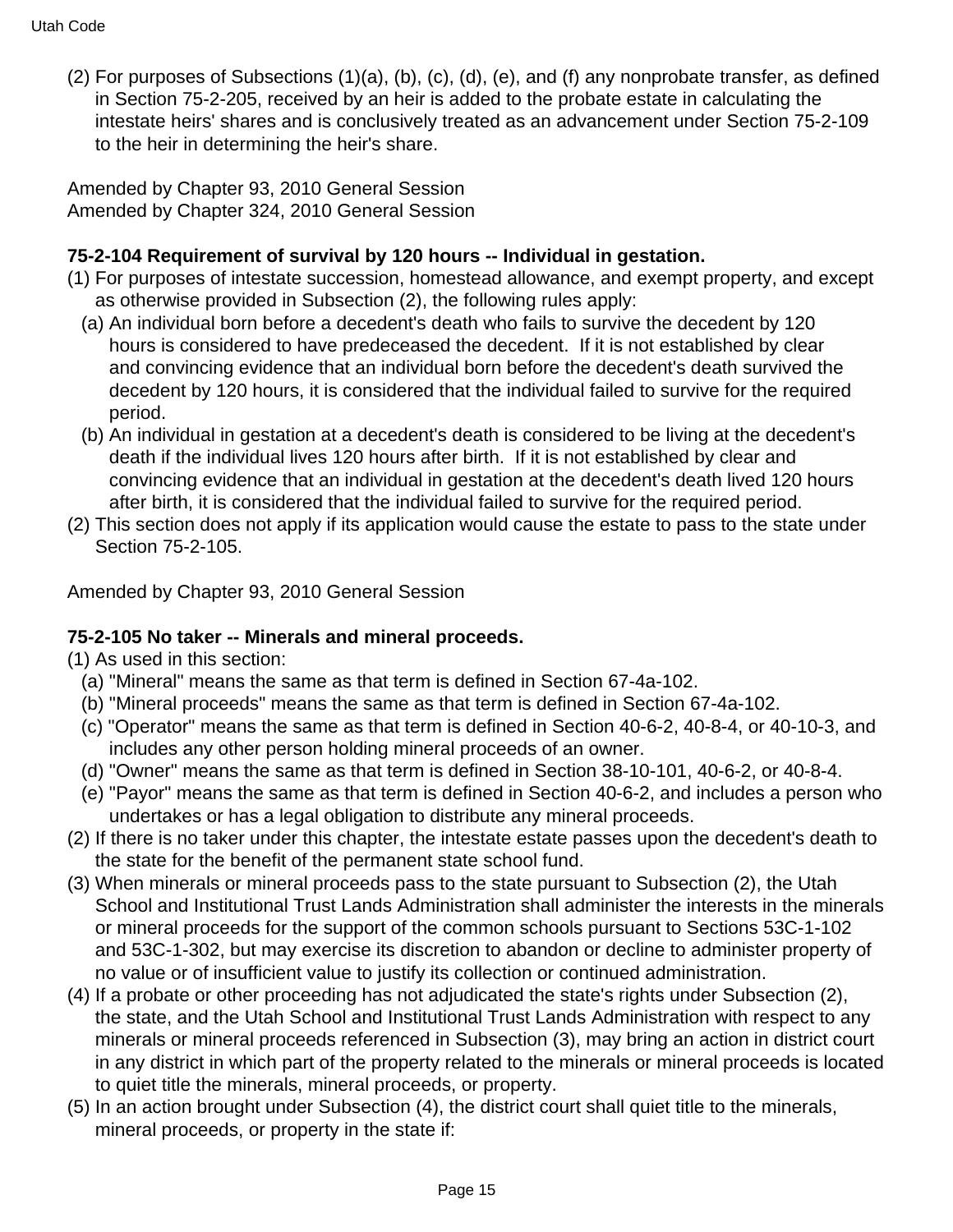- (a) no interested person appears in the action and demonstrates entitlement to the minerals, mineral proceeds, or property after notice has been given pursuant to Section 78B-6-1303 and in the manner described in Section 75-1-401; and
- (b) the requirements of Section 78B-6-1315 are met.
- (6)
	- (a) If an operator, owner, or payor determines that minerals or mineral proceeds form part of a decedent's intestate estate, and has not located an heir of the decedent, the operator, owner, or payor shall submit to the Utah School and Institutional Trust Lands Administration the information in the operator's, owner's, or payor's possession concerning the identity of the decedent, the results of a good faith search for heirs specified in Section 75-2-103, the property interest from which the minerals or mineral proceeds derive, and any potential heir.
	- (b) The operator, owner, or payor shall submit the information described in Subsection (6)(a) within 180 days of acquiring the information.

Amended by Chapter 264, 2019 General Session

## **75-2-106 Definitions -- Per capita at each generation -- Terms in governing instruments.**

(1) As used in this section:

- (a) "Deceased descendant," "deceased parent," or "deceased grandparent" means a descendant, parent, or grandparent who either predeceased the decedent or is considered to have predeceased the decedent under Section 75-2-104.
- (b) "Surviving descendant" means a descendant who neither predeceased the decedent nor is considered to have predeceased the decedent under Section 75-2-104.
- (2)
	- (a) If, under Subsection 75-2-103(1)(a), a decedent's intestate estate or a part thereof passes "per capita at each generation" to the decedent's descendants, the estate or part thereof is divided into as many equal shares as there are:
		- (i) surviving descendants in the generation nearest to the decedent which contains one or more surviving descendants; and
		- (ii) deceased descendants in the same generation who left surviving descendants, if any.
	- (b) Each surviving descendant in the nearest generation is allocated one share.
	- (c) The remaining shares, if any, are combined and then divided in the same manner among the surviving descendants of the deceased descendants as if the surviving descendants who were allocated a share and their surviving descendants had predeceased the decedent.
- (3)
	- (a) If, under Subsection 75-2-103(1)(c) or (d), a decedent's intestate estate or a part thereof passes "per capita at each generation" to the descendants of the decedent's deceased parents or either of them or to the descendants of the decedent's deceased paternal or maternal grandparents or either of them, the estate or part thereof is divided into as many equal shares as there are:
		- (i) surviving descendants in the generation nearest the deceased parents or either of them, or the deceased grandparents or either of them, that contains one or more surviving descendants; and
		- (ii) deceased descendants in the same generation who left surviving descendants, if any.
	- (b) Each surviving descendant in the nearest generation is allocated one share.
	- (c) The remaining shares, if any, are combined and then divided in the same manner among the surviving descendants of the deceased descendants as if the surviving descendants who were allocated a share and their surviving descendants had predeceased the decedent.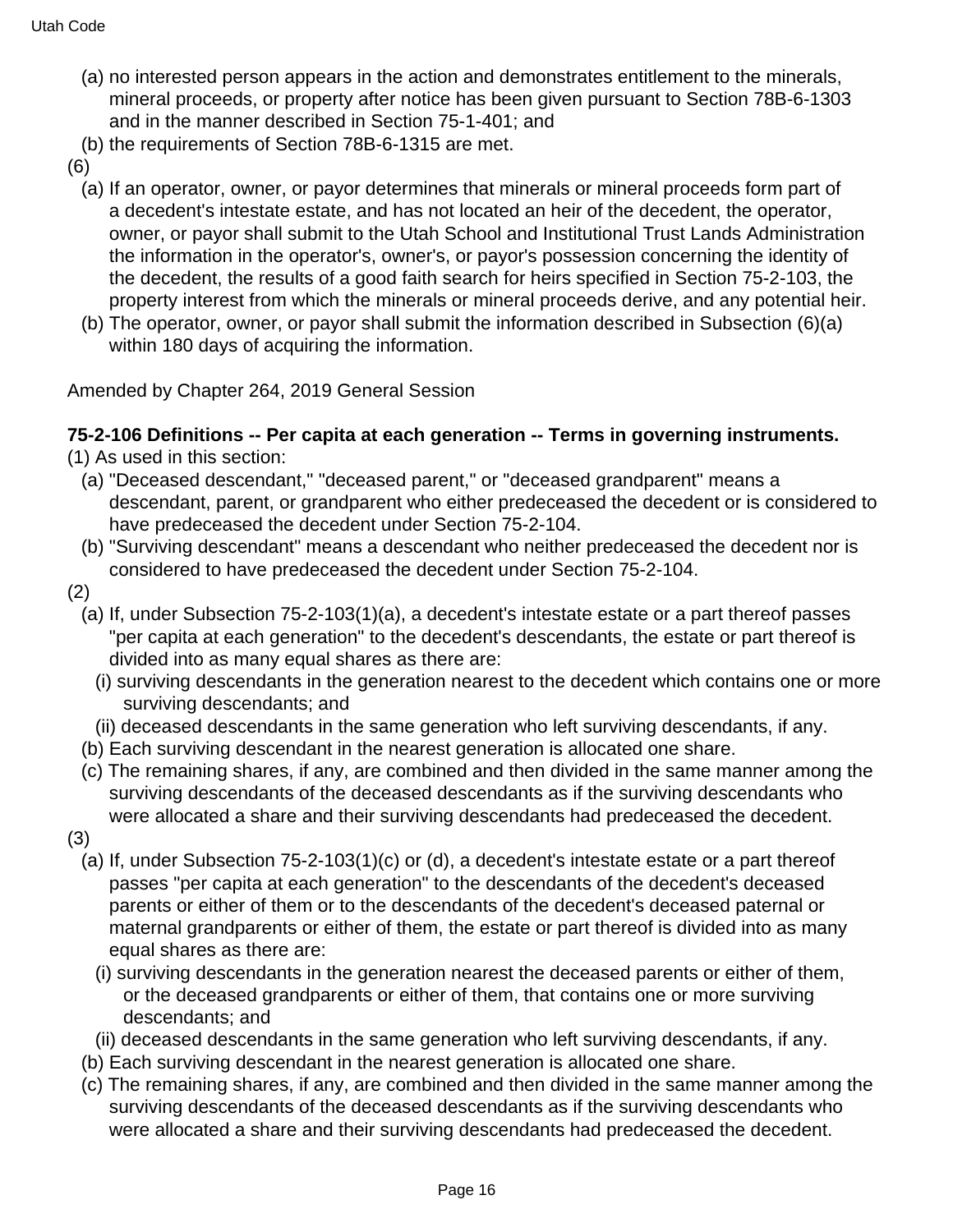(4)

- (a) If, under Subsection 75-2-103(1)(e), a decedent's intestate estate or a part of the estate passes "per capita at each generation" to the descendants of the decedent's deceased spouse, the estate or part of the estate is divided into as many equal shares as there are:
	- (i) surviving descendants in the generation nearest the deceased spouse that contains one or more surviving descendants; and
	- (ii) deceased descendants in the same generation who left surviving descendants, if any.
- (b) Each surviving descendant in the nearest generation is allocated one share.
- (c) The remaining shares, if any, are combined and then divided in the same manner among the surviving descendants of the deceased descendants as if the surviving descendants who were allocated a share and their surviving descendants had predeceased the decedent.
- (5) Any reference to this section found in a governing instrument for the definitions of "per capita," "per stirpes," "by representation," "share and share alike," "to the survivor of them," or "by right of representation" shall be considered a reference to Section 75-2-709.

Amended by Chapter 350, 2011 General Session

# **75-2-107 Kindred of half blood.**

 Relatives of the half blood inherit the same share they would inherit if they were of the whole blood.

Enacted by Chapter 150, 1975 General Session

# **75-2-109 Advancements.**

- (1) If an individual dies intestate as to all or a portion of his estate, property the decedent gave during the decedent's lifetime to an individual who, at the decedent's death, is an heir is treated as an advancement against the heir's intestate share only if:
	- (a) the decedent declared in a contemporaneous writing or the heir acknowledged in writing that the gift is an advancement; or
	- (b) the decedent's contemporaneous writing or the heir's written acknowledgment otherwise indicates that the gift is to be taken into account in computing the division and distribution of the decedent's intestate estate.
- (2) For purposes of Subsection (1), property advanced is valued as of the time the heir came into possession or enjoyment of the property or as of the time of the decedent's death, whichever first occurs.
- (3)
	- (a) If the recipient of the property fails to survive the decedent, the property is not taken into account in computing the division and distribution of the decedent's intestate estate, unless the decedent's contemporaneous writing provides otherwise.
	- (b) If the amount of the advancement exceeds the share of the heir receiving the same, the heir is not required to refund any part of the advancement.

Repealed and Re-enacted by Chapter 39, 1998 General Session

# **75-2-110 Debts to decedent.**

 A debt owed to a decedent is not charged against the intestate share of any individual except the debtor. If the debtor fails to survive the decedent, the debt is not taken into account in computing the intestate share of the debtor's descendants.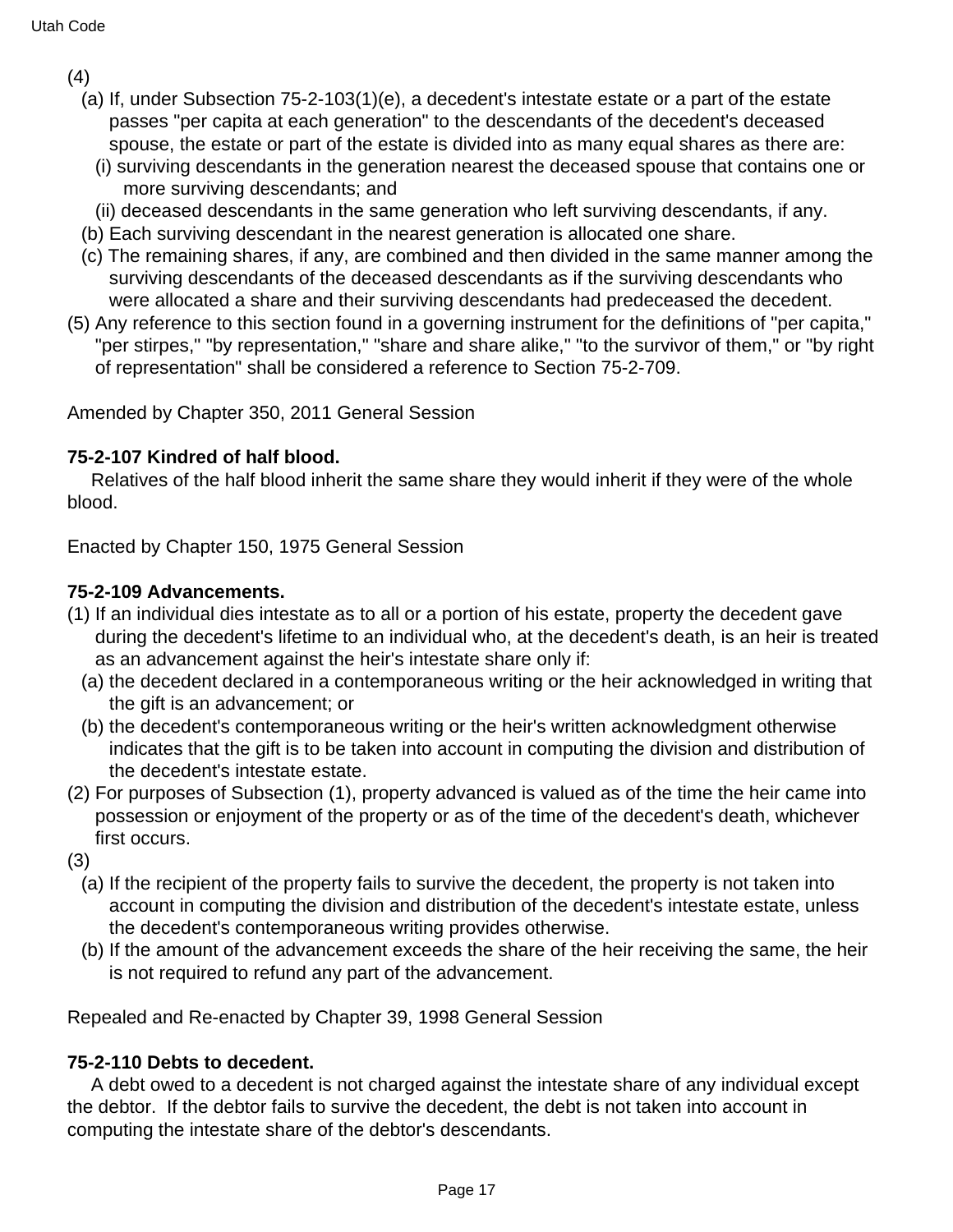Repealed and Re-enacted by Chapter 39, 1998 General Session

### **75-2-111 Alienage.**

 No individual is disqualified to take as an heir because the individual or an individual through whom he claims is or has been an alien.

Repealed and Re-enacted by Chapter 39, 1998 General Session

### **75-2-112 Dower and curtesy abolished.**

The estates of dower and curtesy are abolished.

Repealed and Re-enacted by Chapter 39, 1998 General Session

## **75-2-113 Individuals related to decedent through two lines.**

 An individual who is related to the decedent through two lines of relationship is entitled to only a single share based on the relationship that would entitle the individual to the larger share.

Repealed and Re-enacted by Chapter 39, 1998 General Session

# **75-2-114 Parent and child relationship.**

- (1) Except as provided in Subsections (2) and (3), for purposes of intestate succession by, through, or from a person, an individual is the child of the individual's natural parents, regardless of their marital status. The parent and child relationship may be established as provided in Title 78B, Chapter 15, Utah Uniform Parentage Act.
- (2) An adopted individual is the child of the adopting parent or parents and not of the natural parents, but adoption of a child by the spouse of either natural parent has no effect on the relationship between the child and that natural parent.
- (3) Inheritance from or through a child by either natural parent or the child's kindred is precluded unless that natural parent has openly treated the child as the natural parent's, and has not refused to support the child.

Amended by Chapter 142, 2014 General Session

## **Part 2 Elective Share of Surviving Spouse**

# **75-2-201 Definitions.**

As used in this part:

- (1) "Decedent's nonprobate transfers to others," as used in sections other than Section 75-2-205, means the amounts that are included in the augmented estate under Section 75-2-205.
- (2) "Fractional interest in property held in joint tenancy with the right of survivorship," whether the fractional interest is unilaterally severable or not, means the fraction, the numerator of which is one and the denominator of which, if the decedent was a joint tenant, is one plus the number of joint tenants who survive the decedent and which, if the decedent was not a joint tenant, is the number of joint tenants.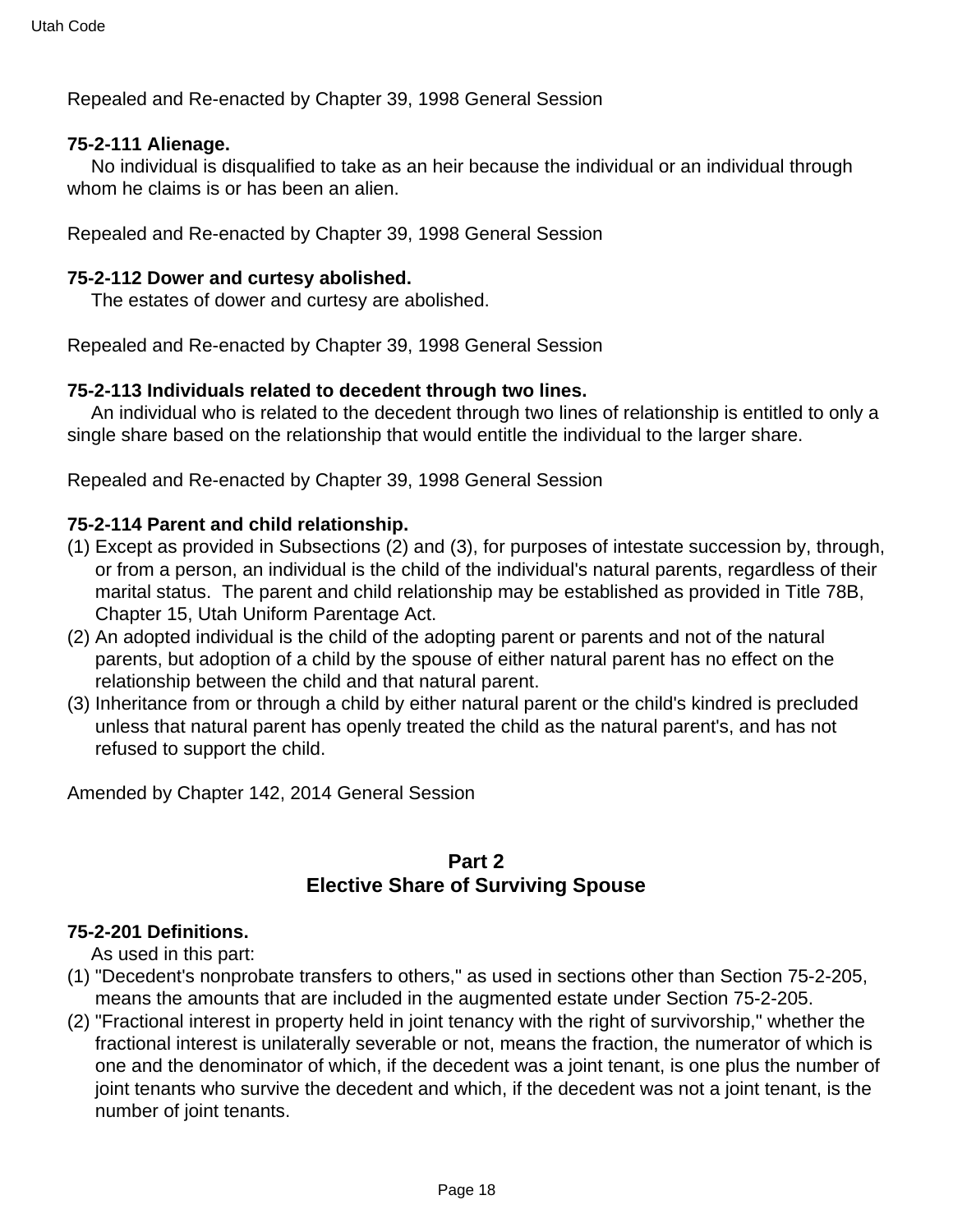- (3) "Marriage," as it relates to a transfer by the decedent during marriage, means any marriage of the decedent to the decedent's surviving spouse.
- (4) "Nonadverse party" means a person who does not have a substantial beneficial interest in the trust or other property arrangement that would be adversely affected by the exercise or nonexercise of the power that the person possesses respecting the trust or other property arrangement. A person having a general power of appointment over property is considered to have a beneficial interest in the property.
- (5) "Power" or "power of appointment" includes a power to designate the beneficiary of a beneficiary designation.
- (6) "Presently exercisable general power of appointment" means a power of appointment under which, at the time in question, the decedent, whether or not the decedent then had the capacity to exercise the power, held a power to create a present or future interest in himself, his creditors, his estate, or creditors of his estate, and includes a power to revoke or invade the principal of a trust or other property arrangement.
- (7) "Probate estate" means property that would pass by intestate succession if the decedent died without a valid will.
- (8) "Property" includes values subject to a beneficiary designation.
- (9) "Right to income" includes a right to payments under a commercial or private annuity, an annuity trust, a unitrust, or a similar arrangement.
- (10) "Transfer," as it relates to a transfer by or of the decedent, includes:
	- (a) an exercise or release of a presently exercisable general power of appointment held by the decedent;
	- (b) a lapse at death of a presently exercisable general power of appointment held by the decedent; and
	- (c) an exercise, release, or lapse of a general power of appointment that the decedent created in himself and of a power described in Subsection 75-2-205(2)(b) that the decedent conferred on a nonadverse party.

Repealed and Re-enacted by Chapter 39, 1998 General Session

# **75-2-202 Elective share -- Supplemental elective share amount -- Effect of election on statutory benefits -- Nondomicilary.**

- (1) The surviving spouse of a decedent who dies domiciled in Utah has a right of election, under the limitations and conditions stated in this part, to take an elective-share amount equal to the value of 1/3 of the augmented estate.
- (2) If the sum of the amounts described in Subsection 75-2-209(1), and that part of the electiveshare amount payable from the decedent's probate estate and nonprobate transfers to others under Subsections 75-2-209(2) and (3) is less than \$75,000, the surviving spouse is entitled to a supplemental elective-share amount equal to \$75,000, minus the sum of the amounts described in those sections. The supplemental elective-share amount is payable from the decedent's probate estate and from recipients of the decedent's nonprobate transfers to others in the order of priority set forth in Subsections 75-2-209(2) and (3).
- (3) If the right of election is exercised by or on behalf of the surviving spouse, the surviving spouse's homestead allowance, exempt property, and family allowance, if any, are charged against, and are not in addition to, the elective-share and supplemental elective-share amounts.
- (4) The right, if any, of the surviving spouse of a decedent who dies domiciled outside Utah to take an elective share in property in Utah is governed by the law of the decedent's domicile at death.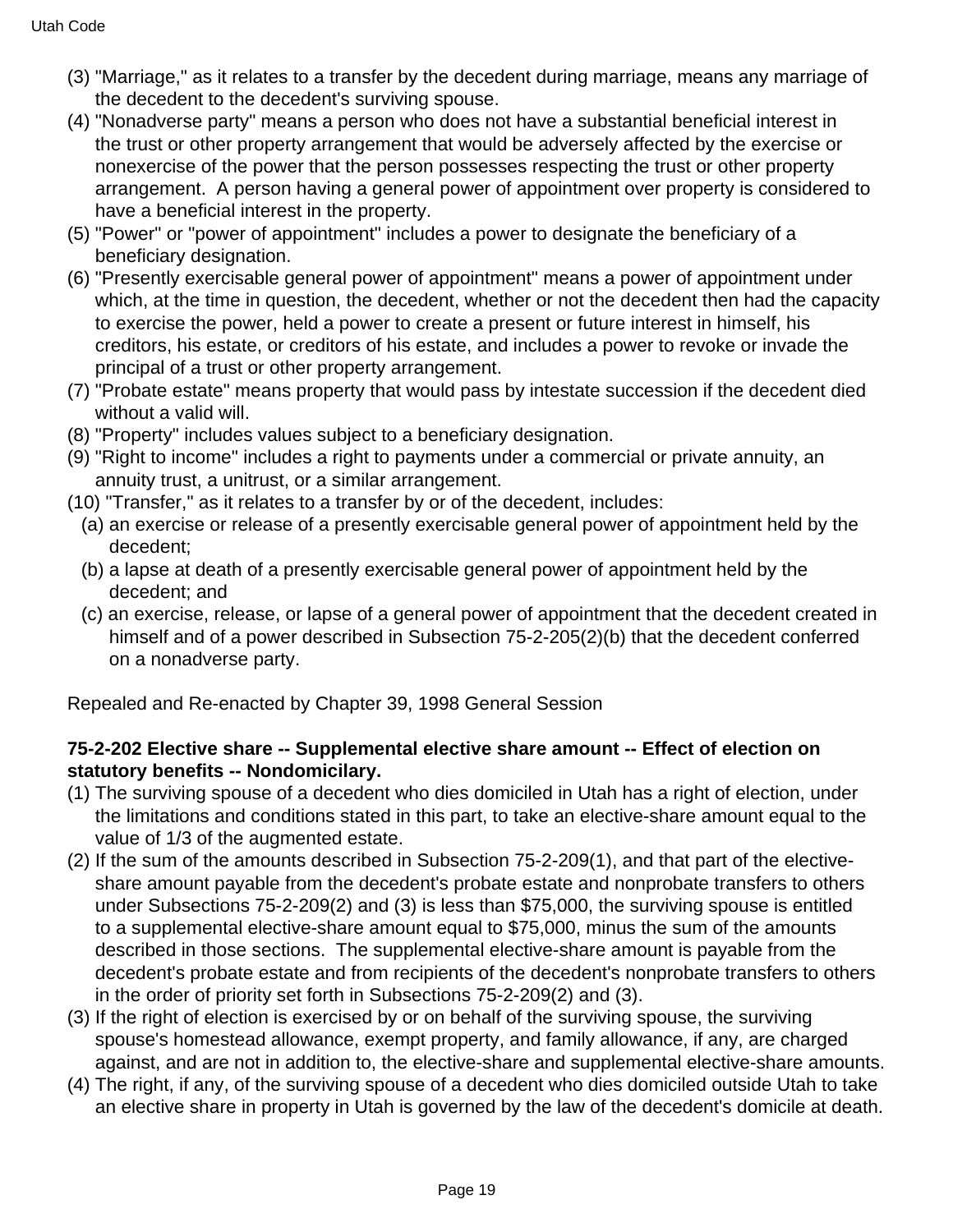Amended by Chapter 93, 2010 General Session

# **75-2-203 Composition of the augmented estate.**

 Subject to Section 75-2-208 which provides for exclusions, valuation, and overlapping application, the value of the augmented estate, to the extent provided in Sections 75-2-204, 75-2-205, 75-2-206, and 75-2-207, consists of the sum of the values of all property, whether real or personal, movable or immovable, tangible or intangible, wherever situated, that constitute the decedent's net probate estate, the decedent's nonprobate transfers to others, the decedent's nonprobate transfers to the surviving spouse, and the surviving spouse's property and nonprobate transfers to others.

Repealed and Re-enacted by Chapter 39, 1998 General Session

## **75-2-204 Decedent's net probate estate.**

 Unless excluded under Section 75-2-208, the value of the augmented estate includes the value of the decedent's probate estate, reduced by funeral and administration expenses, homestead allowance, family allowances, exempt property, and enforceable claims.

Amended by Chapter 142, 1999 General Session

# **75-2-205 Decedent's nonprobate transfers to others.**

 Unless excluded under Section 75-2-208, the value of the augmented estate includes the value of the decedent's nonprobate transfers to others, not included under Section 75-2-204, of any of the types described in this section, in the amount provided respectively for each type of transfer:

- (1) Property owned or owned in substance by the decedent immediately before death that passed outside probate at the decedent's death. Property included under this category consists of the property described in this Subsection (1).
	- (a)
		- (i) Property over which the decedent alone, immediately before death, held a presently exercisable general power of appointment.
		- (ii) The amount included is the value of the property subject to the power, to the extent the property passed at the decedent's death, by exercise, release, lapse, in default, or otherwise, to or for the benefit of any person other than the decedent's estate or surviving spouse.
	- (b)
		- (i) The decedent's fractional interest in property held by the decedent in joint tenancy with the right of survivorship.
		- (ii) The amount included is the value of the decedent's fractional interest, to the extent the fractional interest passed by right of survivorship at the decedent's death to a surviving joint tenant other than the decedent's surviving spouse.
	- (c)
		- (i) The decedent's ownership interest in property or accounts held in POD, TOD, or coownership registration with the right of survivorship.
		- (ii) The amount included is the value of the decedent's ownership interest, to the extent the decedent's ownership interest passed at the decedent's death to or for the benefit of any person other than the decedent's estate or surviving spouse.
	- (d)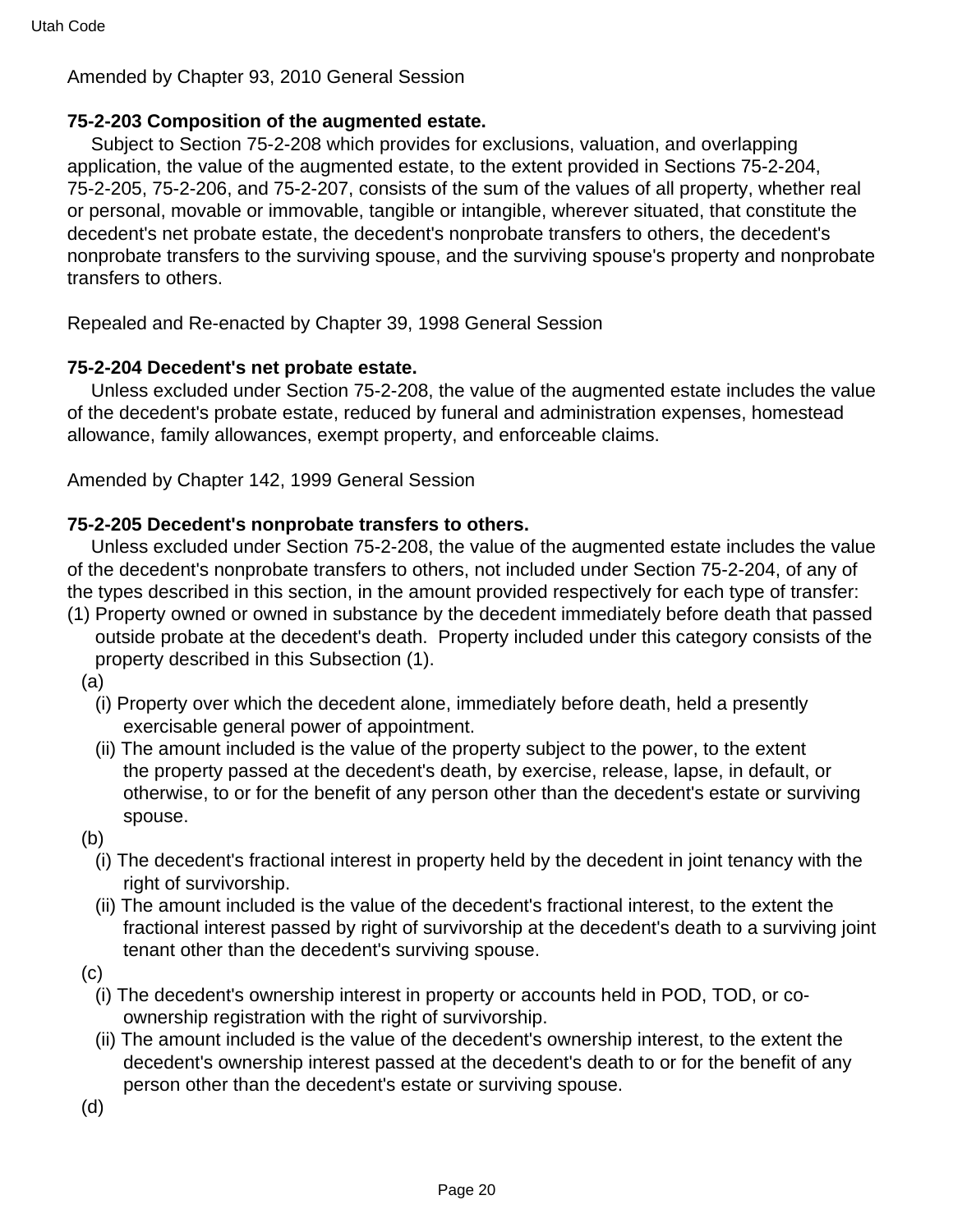- (i) Proceeds of insurance, including accidental death benefits, on the life of the decedent, if the decedent owned the insurance policy immediately before death or if and to the extent the decedent alone and immediately before death held a presently exercisable general power of appointment over the policy or its proceeds.
- (ii) The amount included:
	- (A) is the value of the proceeds, to the extent they were payable at the decedent's death to or for the benefit of any person other than the decedent's estate or surviving spouse; and
	- (B) may not exceed the greater of the cash surrender value of the policy immediately prior to the death of the decedent or the amount of premiums paid on the policy during the decedent's life.
- (2) Property transferred in any of the forms described in this Subsection (2) by the decedent during marriage:
	- (a)
		- (i) Any irrevocable transfer in which the decedent retained the right to the possession or enjoyment of, or to the income from, the property if and to the extent the decedent's right terminated at or continued beyond the decedent's death.
		- (ii) An irrevocable transfer in trust which includes a restriction on transfer of the decedent's interest as settlor and beneficiary as described in Section 25-6-502.
		- (iii) The amount included is the value of the fraction of the property to which the right or restriction related, to the extent the fraction of the property passed outside probate to or for the benefit of any person other than the decedent's estate or surviving spouse.
	- (b)
		- (i) Any transfer in which the decedent created a power over income or property, exercisable by the decedent alone or in conjunction with any other person, or exercisable by a nonadverse party, to or for the benefit of the decedent, creditors of the decedent, the decedent's estate, or creditors of the decedent's estate.
		- (ii) The amount included with respect to a power over property is the value of the property subject to the power, and the amount included with respect to a power over income is the value of the property that produces or produced the income, to the extent the power in either case was exercisable at the decedent's death to or for the benefit of any person other than the decedent's surviving spouse or to the extent the property passed at the decedent's death, by exercise, release, lapse, in default, or otherwise, to or for the benefit of any person other than the decedent's estate or surviving spouse.
		- (iii) If the power is a power over both income and property and Subsection (2)(b)(ii) produces different amounts, the amount included is the greater amount.
- (3) Property that passed during marriage and during the two-year period next preceding the decedent's death as a result of a transfer by the decedent if the transfer was of any of the types described in this Subsection (3).
	- (a)
		- (i) Any property that passed as a result of the termination of a right or interest in, or power over, property that would have been included in the augmented estate under Subsection (1)(a), (b), or (c), or under Subsection (2), if the right, interest, or power had not terminated until the decedent's death.
		- (ii) The amount included is the value of the property that would have been included under Subsection (1)(a), (b), (c), or Subsection (2) if the property were valued at the time the right, interest, or power terminated, and is included only to the extent the property passed upon termination to or for the benefit of any person other than the decedent or the decedent's estate, spouse, or surviving spouse.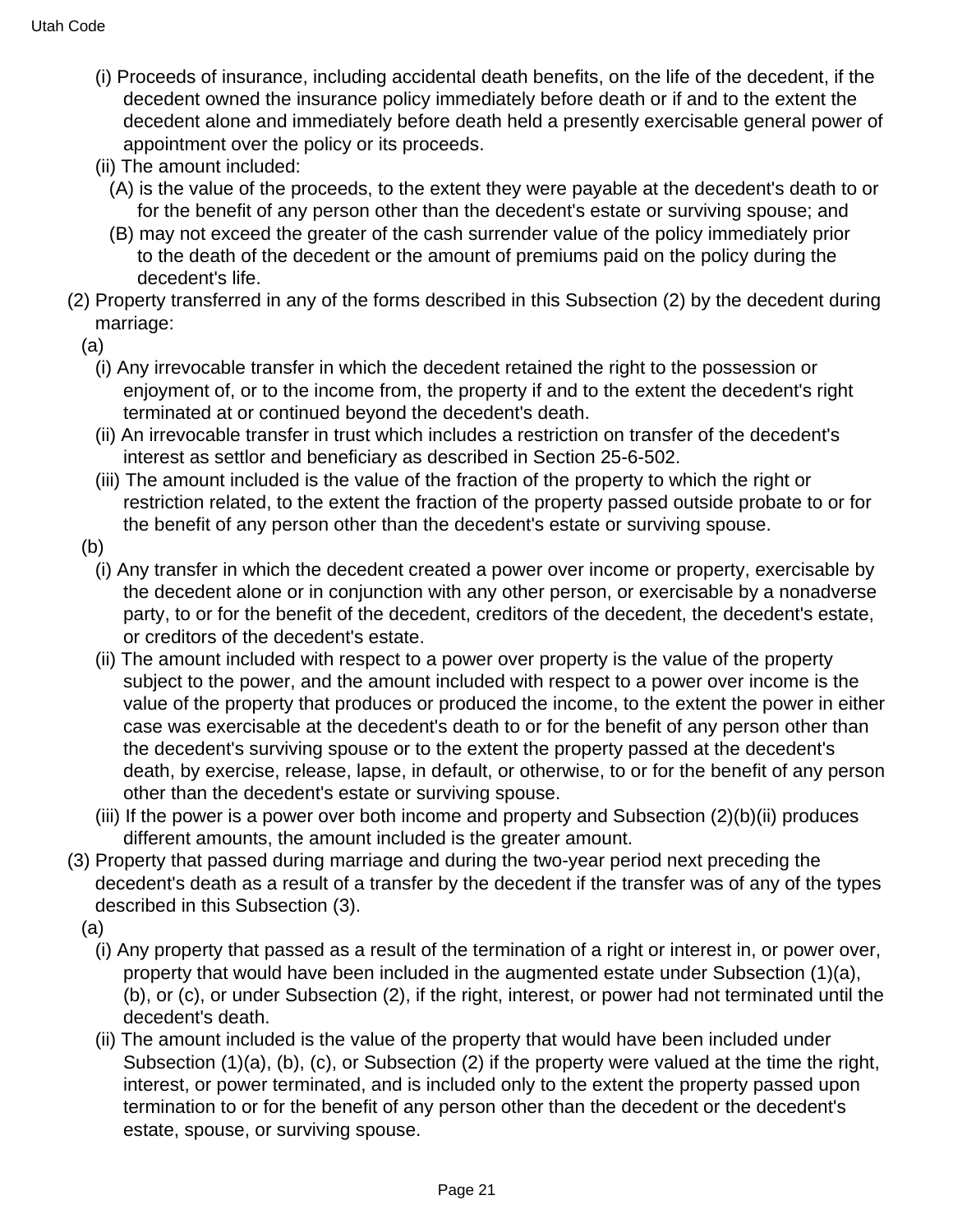(iii)

- (A) As used in this Subsection (3)(a), "termination," with respect to a right or interest in property, occurs when the right or interest terminated by the terms of the governing instrument or the decedent transferred or relinquished the right or interest, and, with respect to a power over property, occurs when the power terminated by exercise, release, lapse, default, or otherwise.
- (B) With respect to a power described in Subsection (1)(a), "termination" occurs when the power terminated by exercise or release, but not otherwise.
- (b)
	- (i) Any transfer of or relating to an insurance policy on the life of the decedent if the proceeds would have been included in the augmented estate under Subsection (1)(d) had the transfer not occurred.
	- (ii) The amount included:
		- (A) is the value of the insurance proceeds to the extent the proceeds were payable at the decedent's death to or for the benefit of any person other than the decedent's estate or surviving spouse; and
		- (B) may not exceed the greater of the cash surrender value of the policy immediately prior to the death of the decedent or the amount of premiums paid on the policy during the decedent's life.

(c)

- (i) Any transfer of property, to the extent not otherwise included in the augmented estate, made to or for the benefit of a person other than the decedent's surviving spouse.
- (ii) The amount included is the value of the transferred property to the extent the aggregate transfers to any one donee in either of the two years exceeded \$10,000.

Amended by Chapter 204, 2017 General Session

# **75-2-206 Decedent's nonprobate transfers to the surviving spouse.**

 Excluding property passing to the surviving spouse under the federal Social Security system, any death benefits paid to the surviving spouse under any state workers' compensation law, and property excluded under Section 75-2-208, the value of the augmented estate includes the value of the decedent's nonprobate transfers to the decedent's surviving spouse, which consist of all property that passed outside probate at the decedent's death from the decedent to the surviving spouse by reason of the decedent's death, including:

- (1) the decedent's fractional interest in property held as a joint tenant with the right of survivorship, to the extent that the decedent's fractional interest passed to the surviving spouse as surviving joint tenant;
- (2) the decedent's ownership interest in property or accounts held in co-ownership registration with the right of survivorship, to the extent the decedent's ownership interest passed to the surviving spouse as surviving co-owner; and
- (3) all other property that would have been included in the augmented estate under Subsection 75-2-205(1) or (2) had it passed to or for the benefit of a person other than the decedent's spouse, surviving spouse, the decedent, or the decedent's creditors, estate, or estate creditors.

Amended by Chapter 243, 2008 General Session

**75-2-207 Surviving spouse's property and nonprobate transfers to others -- Included property -- Time of valuation.**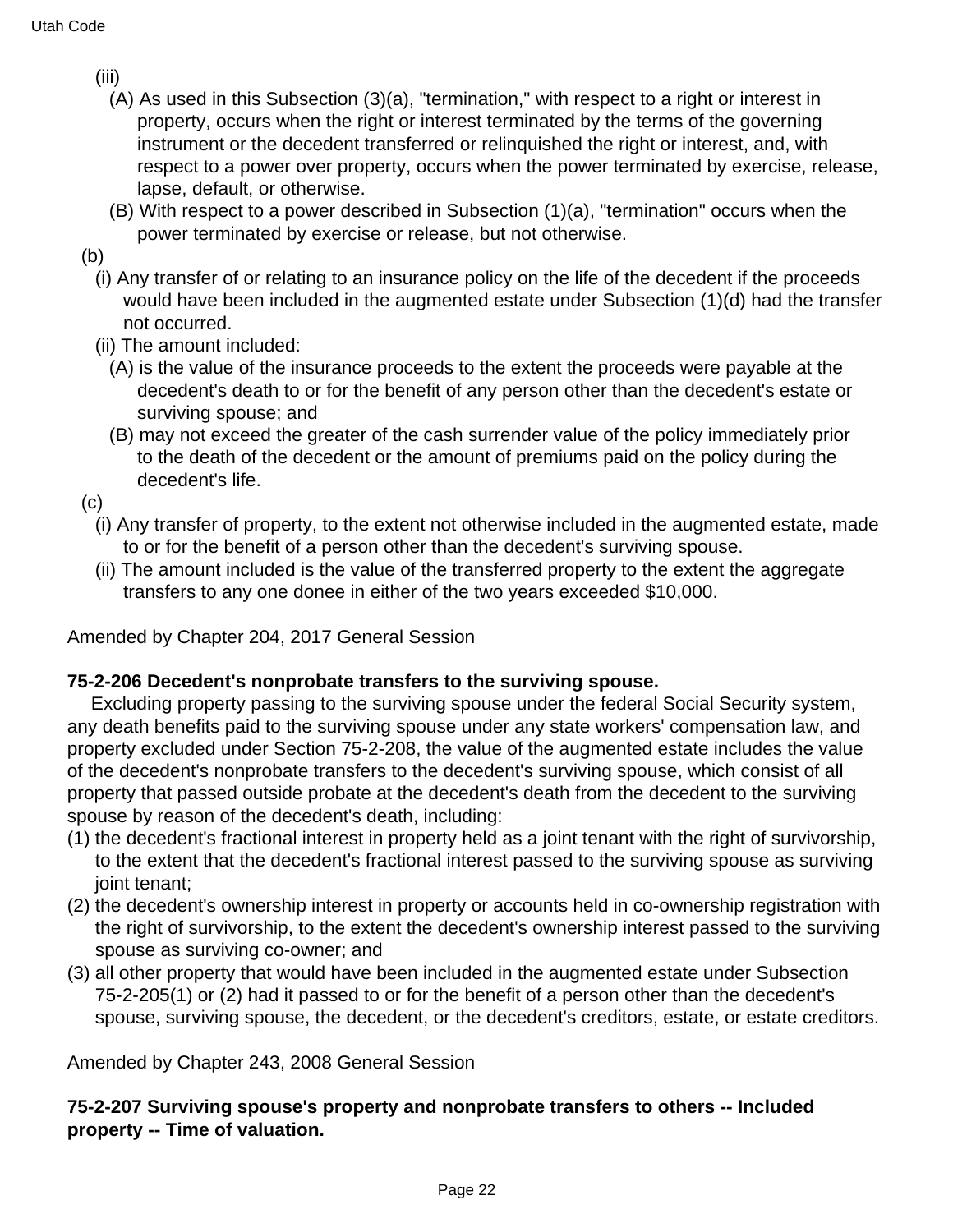- (1) Except to the extent included in the augmented estate under Section 75-2-204 or 75-2-206 or excluded under Section 75-2-208, the value of the augmented estate includes the value of:
	- (a) property that was owned by the decedent's surviving spouse at the decedent's death, including:
		- (i) the surviving spouse's fractional interest in property held in joint tenancy with the right of survivorship;
		- (ii) the surviving spouse's ownership interest in property or accounts held in co-ownership registration with the right of survivorship; and
		- (iii) property that passed to the surviving spouse by reason of the decedent's death, but not including the spouse's right to homestead allowance, family allowance, exempt property, or payments under the federal Social Security system; and
	- (b) property that would have been included in the surviving spouse's nonprobate transfers to others, other than the spouse's fractional and ownership interests included under Subsection (1)(a)(i) or (ii), had the spouse been the decedent.
- (2) Property included under this section is valued at the decedent's death, taking the fact that the decedent predeceased the spouse into account, but, for purposes of Subsections (1) (a)(i) and (ii), the values of the spouse's fractional and ownership interests are determined immediately before the decedent's death if the decedent was then a joint tenant or a co-owner of the property or accounts. For purposes of Subsection (1)(b), proceeds of insurance that would have been included in the spouse's nonprobate transfers to others under Subsection 75-2-205(1)(d) are not valued as if the spouse were deceased.
- (3) The value of property included under this section is reduced by enforceable claims against the surviving spouse.

Repealed and Re-enacted by Chapter 39, 1998 General Session

# **75-2-208 Exclusions, valuation, and overlapping application.**

- (1) The value of any separate property of the decedent or the decedent's surviving spouse is excluded from the augmented estate even if it otherwise would be included in the augmented estate under Sections 75-2-204, 75-2-205, 75-2-206, and 75-2-207. Property is separate property if it was:
	- (a) owned at the date of the most recent marriage of the decedent and the decedent's surviving spouse;
	- (b) acquired by gift or disposition at death from a person other than the decedent or the decedent's surviving spouse;
	- (c) subject to a presently exercisable power of appointment not created by the decedent or the decedent's spouse that is exempt under Section 75-10-502;
	- (d) acquired in exchange for or with the proceeds of other separate property;
	- (e) designated as separate property by written waiver under Section 75-2-213; or
	- (f) acquired as a recovery for personal injury but only to the extent attributable to expenses paid or otherwise satisfied from separate property.
- (2) Income attributable to investment, rental, licensing or other use of separate property during the most recent marriage of the decedent and the decedent's surviving spouse is separate property.
- (3) Appreciation in the value of separate property during the most recent marriage of the decedent and the decedent's surviving spouse is separate property.
- (4) Except as provided in this Subsection (4), any increase in the value of separate property due to improvements to or the reduction in debt owed against separate property during the most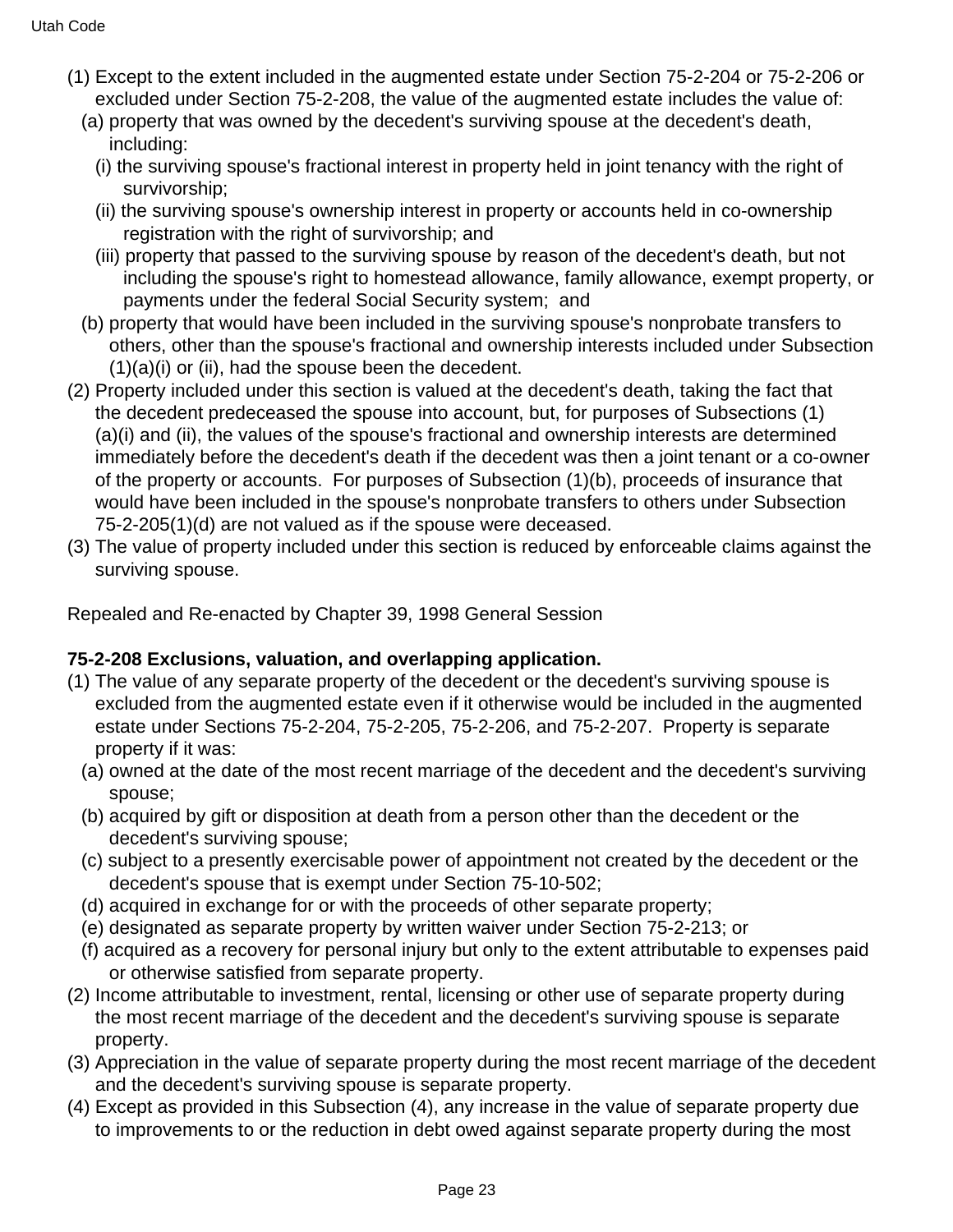recent marriage of the decedent and the decedent's surviving spouse is separate property. An amount equal to any payment for improvements to or the reduction in debt owed against separate property of the decedent made during the most recent marriage of the decedent and the decedent's surviving spouse from the joint or commingled funds of the decedent and the decedent's surviving spouse, or from the separate property of the surviving spouse, shall not be separate property to the extent of the amount actually paid for the improvements or the amount actually paid for the reduction in debt, including principal, interest, and other payments under the note, owed against separate property. The amount that is determined not to be separate property may not exceed the value of the separate property.

- (5) All property of the decedent or the decedent's surviving spouse, whether or not commingled, is rebuttably presumed not to be separate property.
- (6) The value of any property is excluded from the decedent's nonprobate transfers to others:
	- (a) to the extent the decedent received adequate and full consideration in money or money's worth for a transfer of the property; or
	- (b) if the property was transferred with the written joinder of, or if the transfer was consented to in writing by, the surviving spouse.
- (7) The value of property:
	- (a) included in the augmented estate under Section 75-2-205, 75-2-206, or 75-2-207 is reduced in each category by enforceable claims against the included property; and
	- (b) includes the commuted value of any present or future interest and the commuted value of amounts payable under any trust, life insurance settlement option, annuity contract, public or private pension, disability compensation, death benefit or retirement plan, or any similar arrangement, exclusive of the federal Social Security system.
- (8) In case of overlapping application to the same property of the section or subsections of Section 75-2-205, 75-2-206, or 75-2-207, the property is included in the augmented estate under the provision yielding the greatest value, and under only one overlapping provision if they all yield the same value.

Amended by Chapter 125, 2017 General Session

# **75-2-209 Sources from which elective share payable -- Elective share amount -- Unsatisfied balance.**

- (1) In a proceeding for an elective share, the following are applied first to satisfy the elective-share amount and to reduce or eliminate any contributions due from the decedent's probate estate and recipients of the decedent's nonprobate transfers to others:
	- (a) amounts included in the augmented estate under Section 75-2-204 that pass or have passed to the surviving spouse by testate or intestate succession and amounts included in the augmented estate under Section 75-2-206;
	- (b) amounts included in the augmented estate under Section 75-2-207;
	- (c) the value at the decedent's death of the decedent's separate property, as defined in Section 75-2-208, that passes or has passed from the decedent to the decedent's surviving spouse by reason of the decedent's death, whether by testate or intestate succession or by nonprobate transfer at the decedent's death; and
	- (d) the surviving spouse's homestead allowance, exempt property, and family allowance, if any.
- (2) If, after the application of Subsection (1), the elective-share amount is not fully satisfied or the surviving spouse is entitled to a supplemental elective-share amount, amounts included in the decedent's probate estate and in the decedent's nonprobate transfers to others, other than amounts included under Subsection 75-2-205(3)(a) or (c), are applied first to satisfy the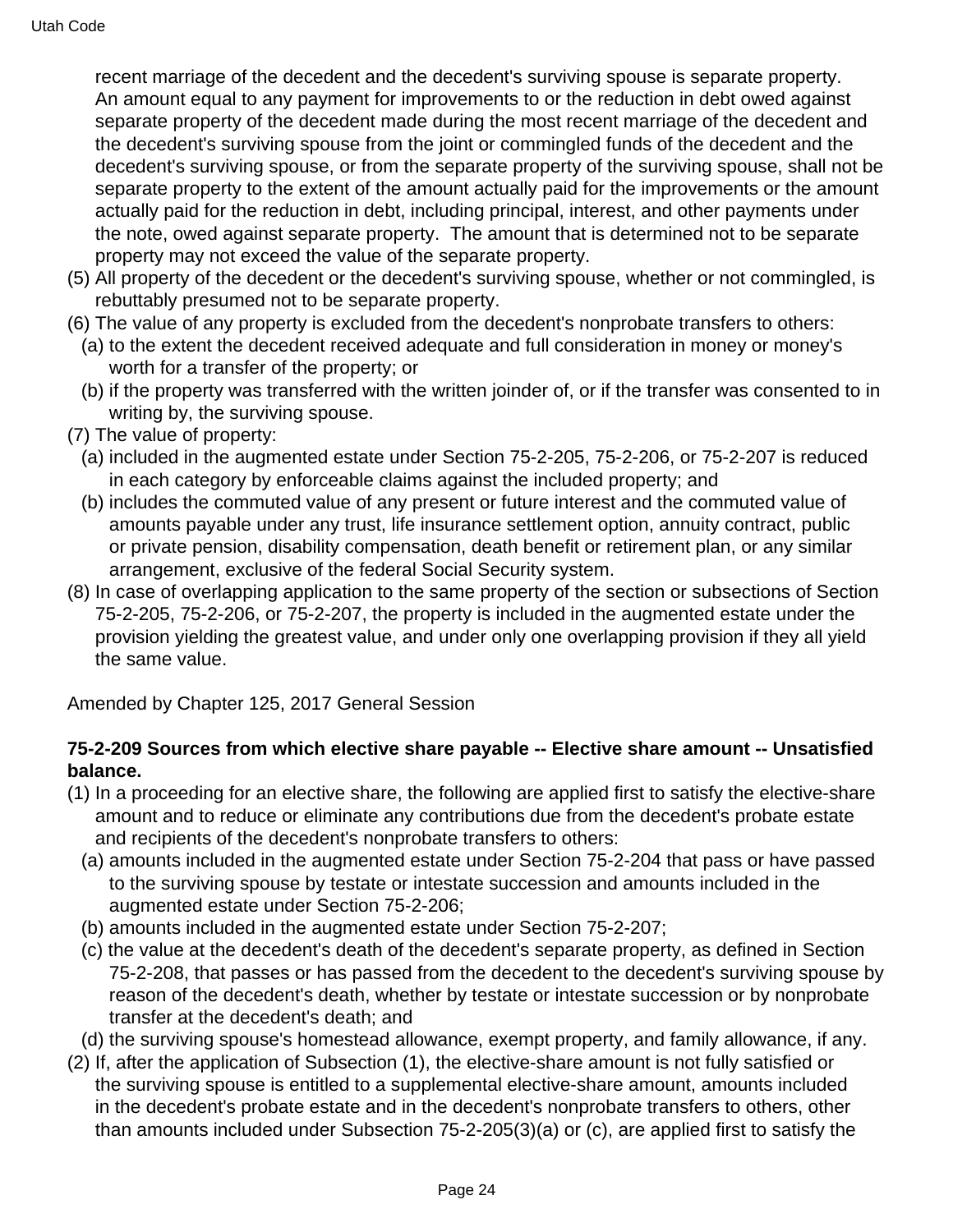unsatisfied balance of the elective-share amount or the supplemental elective-share amount. The decedent's probate estate and that portion of the decedent's nonprobate transfers to others are so applied that liability for the unsatisfied balance of the elective-share amount or for the supplemental elective-share amount is equitably apportioned among the recipients of the decedent's probate estate and of that portion of the decedent's nonprobate transfers to others in proportion to the value of their interests therein.

(3) If, after the application of Subsections (1) and (2), the elective-share or supplemental electiveshare amount is not fully satisfied, the remaining portion of the decedent's nonprobate transfers to others is so applied that liability for the unsatisfied balance of the elective-share or supplemental elective-share amount is equitably apportioned among the recipients of the remaining portion of the decedent's nonprobate transfers to others in proportion to the value of their interests therein.

Amended by Chapter 142, 1999 General Session

### **75-2-210 Personal liability of recipients.**

- (1) Only original recipients of the decedent's nonprobate transfers to others, and the donees of the recipients of the decedent's nonprobate transfers to others, to the extent the donees have the property or its proceeds, are liable to make a proportional contribution toward satisfaction of the surviving spouse's elective-share or supplemental elective-share amount. A person liable to make contribution may choose to give up the proportional part of the decedent's nonprobate transfers to him or to pay the value of the amount for which he is liable.
- (2) If any section or subsection of this part is preempted by federal law with respect to a payment, an item of property, or any other benefit included in the decedent's nonprobate transfers to others, a person who, not for value, receives the payment, item of property, or any other benefit is obligated to return the payment, item of property, or benefit, or is personally liable for the amount of the payment or the value of that item of property or benefit, as provided in Section 75-2-209, to the person who would have been entitled to it were that section or subsection not preempted.

Enacted by Chapter 39, 1998 General Session

### **75-2-211 Proceeding for elective share -- Time limit.**

- (1) Except as provided in Subsection (2), the election shall be made by filing in the court and mailing or delivering to the personal representative, if any, a petition for the elective share within nine months after the date of the decedent's death, or within six months after the probate of the decedent's will, whichever limitation later expires. The surviving spouse shall give notice of the time and place set for hearing to persons interested in the estate and to the distributees and recipients of portions of the augmented estate whose interests will be adversely affected by the taking of the elective share. Except as provided in Subsection (2), the decedent's nonprobate transfers to others are not included within the augmented estate for the purpose of computing the elective-share, if the petition is filed more than nine months after the decedent's death.
- (2) Within nine months after the decedent's death, the surviving spouse may petition the court for an extension of time for making an election. If, within nine months after the decedent's death, the spouse gives notice of the petition to all persons interested in the decedent's nonprobate transfers to others, the court for cause shown by the surviving spouse may extend the time for election. If the court grants the spouse's petition for an extension, the decedent's nonprobate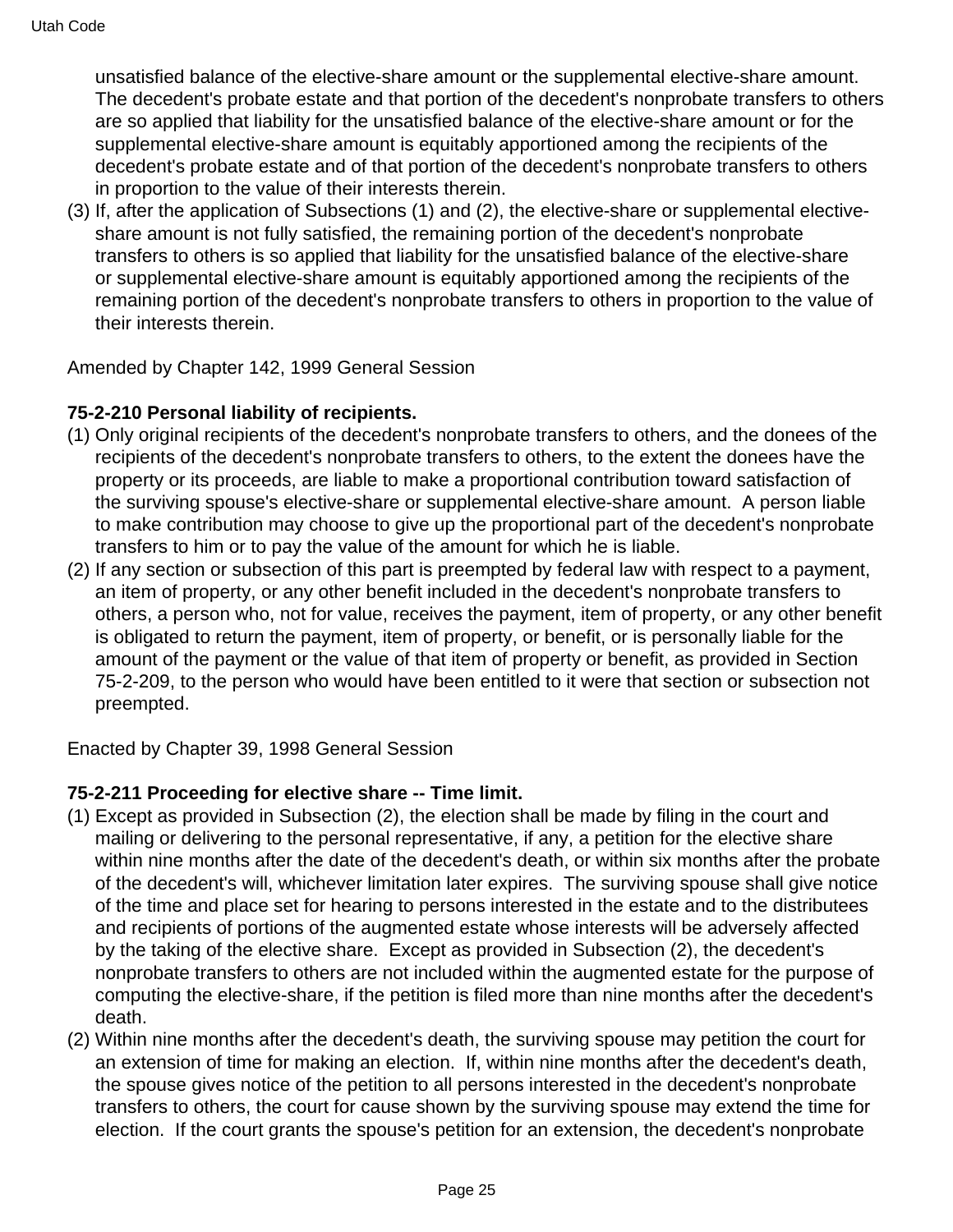transfers to others are not excluded from the augmented estate for the purpose of computing the elective-share and supplemental elective-share amounts, if the spouse makes an election by filing in the court and mailing or delivering to the personal representative, if any, a petition for the elective share within the time allowed by the extension.

- (3) The surviving spouse may withdraw his demand for an elective share at any time before entry of a final determination by the court.
- (4) After notice and hearing, the court shall determine the elective-share and supplemental elective-share amounts, and shall order its payment from the assets of the augmented estate or by contribution as appears appropriate under Sections 75-2-209 and 75-2-210. If it appears that a fund or property included in the augmented estate has not come into the possession of the personal representative, or has been distributed by the personal representative, the court nevertheless shall fix the liability of any person who has any interest in the fund or property or who has possession thereof, whether as trustee or otherwise. The proceeding may be maintained against fewer than all persons against whom relief could be sought, but no person is subject to contribution in any greater amount than he would have been under Sections 75-2-209 and 75-2-210 had relief been secured against all persons subject to contribution.
- (5) An order or judgment of the court may be enforced as necessary in suit for contribution or payment in other courts of Utah or other jurisdictions.

Enacted by Chapter 39, 1998 General Session

# **75-2-212 Right of election personal to surviving spouse -- Incapacitated surviving spouse -- Custodial trust.**

- (1) The right of election may be exercised only by a surviving spouse who is living when the petition for the elective share is filed in the court under Subsection 75-2-211(1). If the election is not exercised by the surviving spouse personally, it may be exercised on the surviving spouse's behalf by his conservator, guardian, or agent under the authority of a power of attorney.
- (2) If the election is exercised on behalf of a surviving spouse who is an incapacitated person, the court shall set aside that portion of the elective-share and supplemental elective-share amounts due from the decedent's probate estate and recipients of the decedent's nonprobate transfers to others under Subsections 75-2-209(2) and (3) and shall appoint a trustee to administer that property for the support of the surviving spouse. For the purposes of this subsection, an election on behalf of a surviving spouse by an agent under a durable power of attorney is presumed to be on behalf of a surviving spouse who is an incapacitated person. The trustee shall administer the trust in accordance with the following terms and such additional terms as the court determines appropriate:
	- (a) Expenditures of income and principal may be made in the manner, when, and to the extent that the trustee determines suitable and proper for the surviving spouse's support, without court order but with regard to other support, income, and property of the surviving spouse exclusive of benefits of medical or other forms of assistance from any state or federal government or governmental agency for which the surviving spouse shall qualify on the basis of need.
	- (b) During the surviving spouse's incapacity, neither the surviving spouse nor anyone acting on behalf of the surviving spouse has a power to terminate the trust; but if the surviving spouse regains capacity, the surviving spouse then acquires the power to terminate the trust and acquire full ownership of the trust property free of trust, by delivering to the trustee a writing signed by the surviving spouse declaring the termination.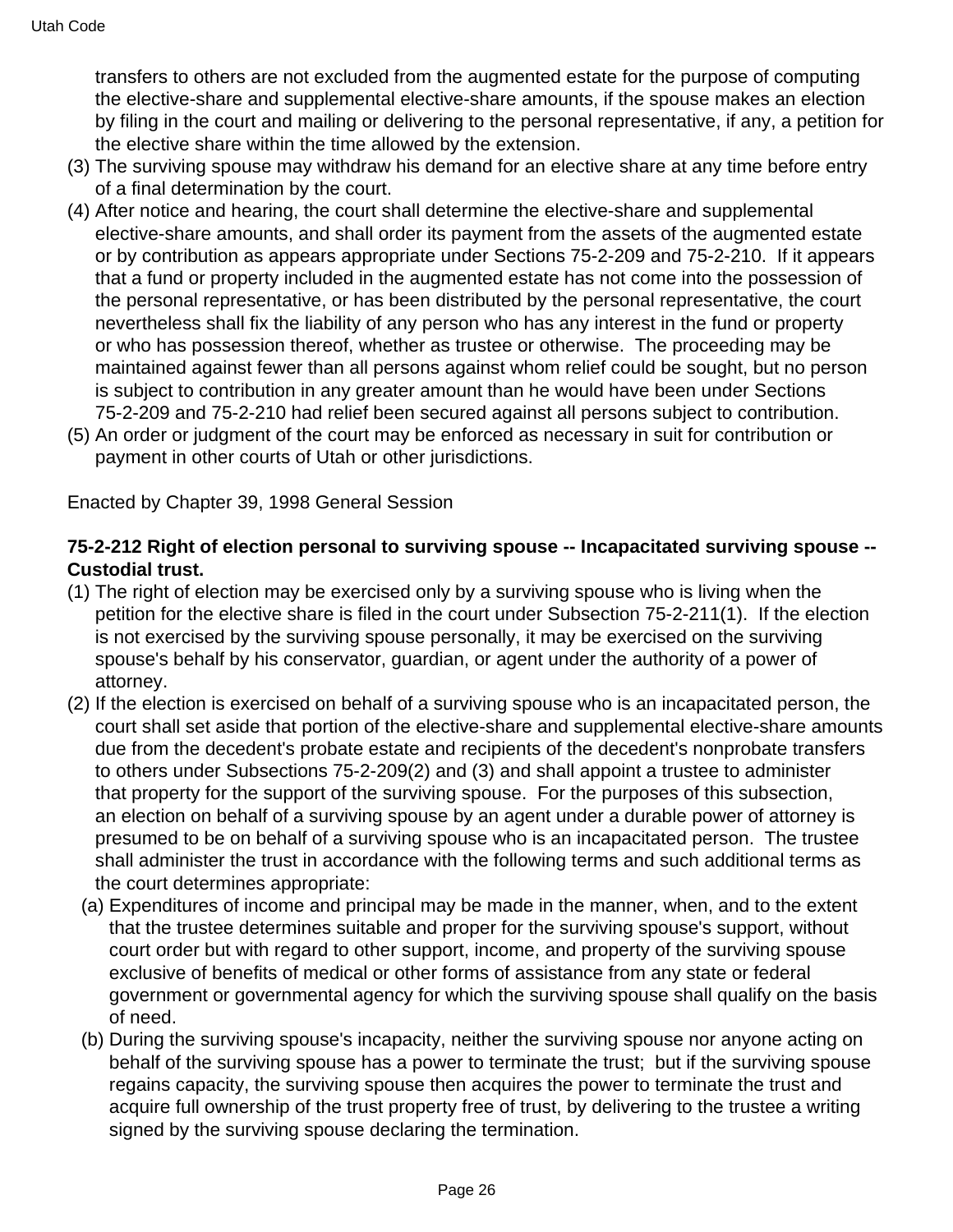- (c) Upon the surviving spouse's death, the trustee shall transfer the unexpended trust property in the following order:
	- (i) under the residuary clause, if any, of the will of the predeceased spouse against whom the elective share was taken, as if that predeceased spouse died immediately after the surviving spouse; or
	- (ii) to the predeceased spouse's heirs under Section 75-2-711.

Enacted by Chapter 39, 1998 General Session

# **75-2-213 Waiver of right to elect and of other rights.**

- (1) The right of election of a surviving spouse and the rights of the surviving spouse to homestead allowance, exempt property, and family allowance, or any of them, may be waived, wholly or partially, before or after marriage, by a written contract, agreement, or waiver signed by the surviving spouse.
- (2) A surviving spouse's waiver is not enforceable if the surviving spouse proves that:
	- (a) he did not execute the waiver voluntarily; or
	- (b) the waiver was unconscionable when it was executed and, before execution of the waiver, he:
		- (i) was not provided a fair and reasonable disclosure of the property or financial obligations of the decedent;
		- (ii) did not voluntarily and expressly waive, in writing, any right to disclosure of the property or financial obligations of the decedent beyond the disclosure provided; and
		- (iii) did not have, or reasonably could not have had, an adequate knowledge of the property or financial obligations of the decedent.
- (3) An issue of unconscionability of a waiver is for decision by the court as a matter of law.
- (4) Unless it provides to the contrary, a waiver of "all rights," or equivalent language, in the property or estate of a present or prospective spouse or a complete property settlement entered into after or in anticipation of separation or divorce is a waiver of all rights of elective share, homestead allowance, exempt property, and family allowance by each spouse in the property of the other and a renunciation by each of all benefits that would otherwise pass to him from the other by intestate succession or by virtue of any will executed before the waiver or property settlement.

Enacted by Chapter 39, 1998 General Session

# **75-2-214 Protection of payors and other third parties.**

- (1) Although under Section 75-2-205 a payment, item of property, or other benefit is included in the decedent's nonprobate transfers to others, a payor or other third party is not liable for having made a payment or transferred an item of property or other benefit to a beneficiary designated in a governing instrument, or for having taken any other action in good faith reliance on the validity of a governing instrument, upon request and satisfactory proof of the decedent's death, before the payor or other third party received written notice from the surviving spouse or spouse's representative of an intention to file a petition for the elective share or that a petition for the elective share has been filed. A payor or other third party is liable for payments made or other actions taken after the payor or other third party received written notice of an intention to file a petition for the elective share or that a petition for the elective share has been filed.
- (2) A written notice of intention to file a petition for the elective share or that a petition for the elective share has been filed shall be mailed to the payor's or other third party's main office or home by registered or certified mail, return receipt requested, or served upon the payor or other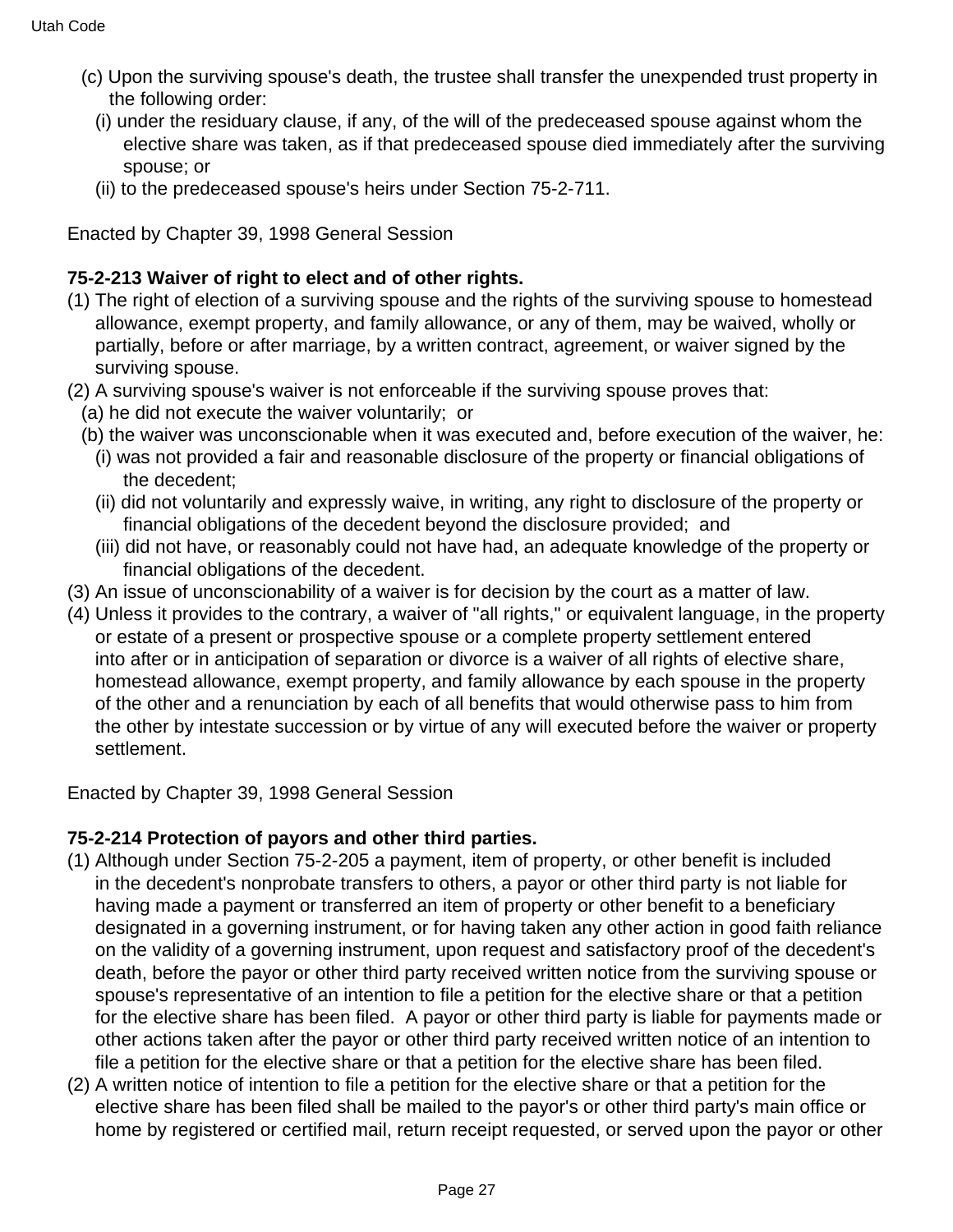third party in the same manner as a summons in a civil action. Upon receipt of written notice of intention to file a petition for the elective share or that a petition for the elective share has been filed, a payor or other third party may pay any amount owed or transfer or deposit any item of property held by it to or with the court having jurisdiction of the probate proceedings relating to the decedent's estate, or if no proceedings have been commenced, to or with the court having jurisdiction of probate proceedings relating to decedents' estates located in the county of the decedent's residence. The court shall hold the funds or item of property, and, upon its determination under Subsection 75-2-211(4), shall order disbursement in accordance with the determination. If no petition is filed in the court within the specified time under Subsection 75-2-211(1) or, if filed, the demand for an elective share is withdrawn under Subsection 75-2-211(3), the court shall order disbursement to the designated beneficiary. Payments or transfers to the court or deposits made into court discharge the payor or other third party from all claims for amounts so paid or the value of property so transferred or deposited.

(3) Upon petition to the probate court by the beneficiary designated in a governing instrument, the court may order that all or part of the property be paid to the beneficiary in an amount and subject to conditions consistent with this part.

Enacted by Chapter 39, 1998 General Session

# **Part 3 Spouse and Children Unprovided for in Wills**

### **75-2-301 Entitlement of spouse -- Premarital will.**

- (1) If a testator's surviving spouse married the testator after the testator executed his will, the surviving spouse is entitled to receive, as an intestate share, no less than the value of the share of the estate he would have received if the testator had died intestate as to that portion of the testator's estate, if any, that neither is devised to a child of the testator who was born before the testator married the surviving spouse and who is not a child of the surviving spouse nor is devised to a descendant of such a child or passes under Section 75-2-603 or 75-2-604 to such a child or to a descendant of such a child, unless:
	- (a) it appears from the will or other evidence that the will was made in contemplation of the testator's marriage to the surviving spouse;
	- (b) the will expresses the intention that it is to be effective notwithstanding any subsequent marriage; or
	- (c) the testator provided for the spouse by transfer outside the will and the intent that the transfer be in lieu of a testamentary provision is shown by the testator's statements or is reasonably inferred from the amount of the transfer or other evidence.
- (2) In satisfying the share provided by this section, devises made by the will to the testator's surviving spouse, if any, are applied first, and other devises, other than a devise to a child of the testator who was born before the testator married the surviving spouse and who is not a child of the surviving spouse or a devise or substitute gift under Section 75-2-603 or 75-2-604 to a descendant of such a child, abate as provided in Section 75-3-902.

Repealed and Re-enacted by Chapter 39, 1998 General Session

### **75-2-302 Omitted children.**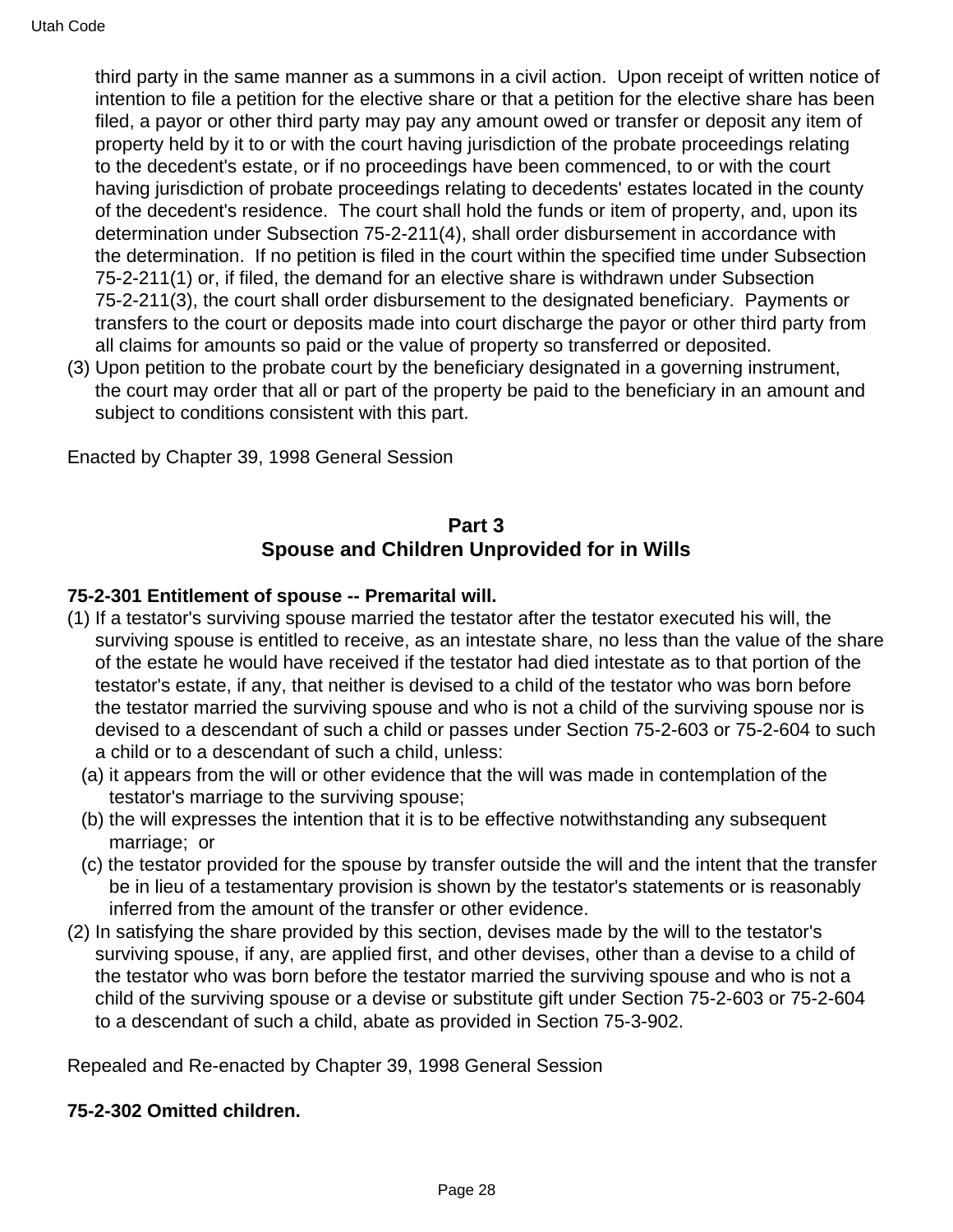- (1) Except as provided in Subsection (2), if a testator fails to provide in his will for any of his children born or adopted after the execution of the will, the omitted after-born or after-adopted child receives a share in the estate as follows:
	- (a) If the testator had no child living when he executed the will, an omitted after-born or afteradopted child receives a share in the estate equal in value to that which the child would have received had the testator died intestate, unless the will devised all or substantially all of the estate to the other parent of the omitted child and that other parent survives the testator and is entitled to take under the will.
	- (b) If the testator had one or more children living when he executed the will, and the will devised property or an interest in property to one or more of the then-living children, an omitted afterborn or after-adopted child is entitled to share in the testator's estate as follows:
		- (i) The portion of the testator's estate in which the omitted after-born or after-adopted child is entitled to share is limited to devises made to the testator's then-living children under the will.
		- (ii) The omitted after-born or after-adopted child is entitled to receive the share of the testator's estate, as limited in Subsection (1)(b)(i), that the child would have received had the testator included all omitted after-born and after-adopted children with the children to whom devises were made under the will and had given an equal share of the estate to each child.
		- (iii) To the extent feasible, the interest granted an omitted after-born or after-adopted child under this section shall be of the same character, whether equitable or legal, present or future, as that devised to the testator's then-living children under the will.
		- (iv) In satisfying a share provided by this section, devises to the testator's children who were living when the will was executed abate ratably. In abating the devises of the then-living children, the court shall preserve to the maximum extent possible the character of the testamentary plan adopted by the testator.
- (2) Neither Subsection (1)(a) nor Subsection (1)(b) applies if:
- (a) it appears from the will that the omission was intentional; or
- (b) the testator provided for the omitted after-born or after-adopted child by transfer outside the will and the intent that the transfer be in lieu of a testamentary provision is shown by the testator's statements or is reasonably inferred from the amount of the transfer or other evidence.
- (3) If at the time of execution of the will the testator fails to provide in his will for a living child solely because he believes the child to be dead, the child is entitled to share in the estate as if the child were an omitted after-born or after-adopted child.
- (4) In satisfying a share provided by Subsection (1)(a), devises made by the will abate under Section 75-3-902.

Amended by Chapter 324, 2010 General Session

### **Part 4**

# **Exempt Property and Allowances**

### **75-2-401 Exempt property and allowances -- Applicable law.**

 This part applies to the estate of a decedent who dies domiciled in Utah. Rights to homestead allowance, exempt property, and family allowance for a decedent who dies not domiciled in Utah are governed by the law of the decedent's domicile at death.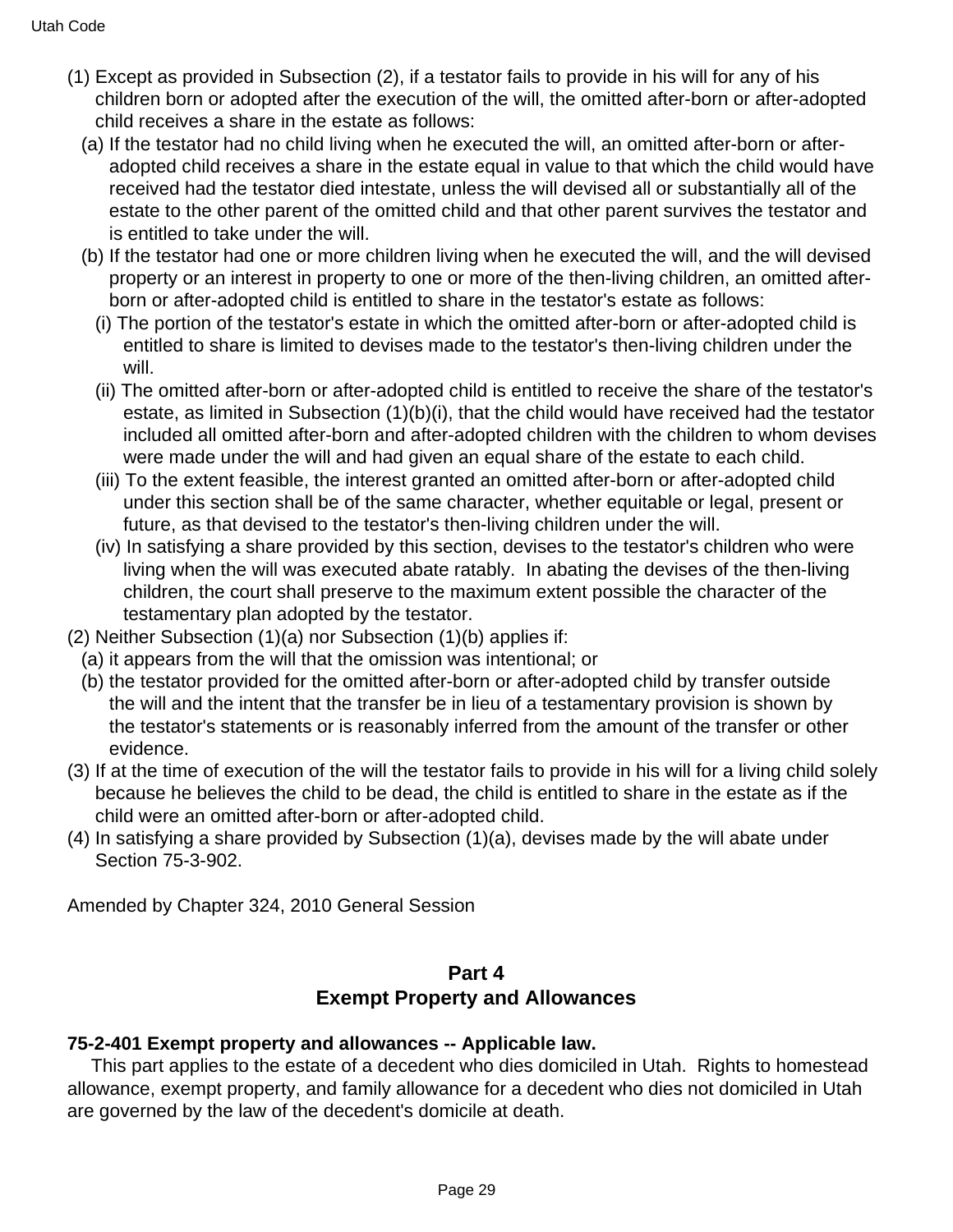Repealed and Re-enacted by Chapter 39, 1998 General Session

## **75-2-402 Homestead allowance.**

 A decedent's surviving spouse is entitled to a homestead allowance of \$22,500. If there is no surviving spouse, each minor child and each dependent child of the decedent is entitled to a homestead allowance amounting to \$22,500 divided by the number of minor and dependent children of the decedent. The homestead allowance is exempt from and has priority over all claims of the estate. Unless otherwise provided by the will or governing instrument, the homestead allowance is chargeable against any benefit or share passing to the surviving spouse, minor, or dependent child, by the will of the decedent, by intestate succession, by way of elective share, and by way of nonprobate transfers as defined in Sections 75-2-205 and 75-2-206.

Amended by Chapter 93, 2010 General Session

## **75-2-403 Exempt property.**

 In addition to the homestead allowance, the decedent's surviving spouse is entitled from the estate to a value, not exceeding \$15,000 in excess of any security interests therein, in household furniture, automobiles, furnishings, appliances, and personal effects. If there is no surviving spouse, the decedent's children are entitled jointly to the same value. If encumbered chattels are selected and the value in excess of security interests, plus that of other exempt property, is less than \$15,000, or if there is not \$15,000 worth of exempt property in the estate, the spouse or children are entitled to other assets of the estate, if any, to the extent necessary to make up the \$15,000 value. Rights to exempt property and assets needed to make up a deficiency of exempt property have priority over all claims against the estate, but the right to any assets to make up a deficiency of exempt property abates as necessary to permit earlier payment of homestead allowance and family allowance. Unless otherwise provided by the will or governing instrument, the exempt property allowance is chargeable against any benefit or share passing to the surviving spouse, if any, or if there is no surviving spouse, to the decedent's children, by the will of the decedent, by intestate succession, by way of elective share, and by way of nonprobate transfers as defined in Sections 75-2-205 and 75-2-206.

Amended by Chapter 93, 2010 General Session

# **75-2-404 Family allowance.**

(1) In addition to the right to homestead allowance and exempt property, the decedent's surviving spouse and minor children whom the decedent was obligated to support and children who were in fact being supported by the decedent are entitled to a reasonable allowance in money out of the estate for their maintenance during the period of administration, which allowance may not continue for longer than one year if the estate is inadequate to discharge allowed claims. The allowance may be paid as a lump sum or in periodic installments. It is payable to the surviving spouse, if living, for the use of the surviving spouse and minor and dependent children; otherwise to the children, or persons having their care and custody. If a minor child or dependent child is not living with the surviving spouse, the allowance may be made partially to the child or his guardian or other person having the child's care and custody, and partially to the spouse, as their needs may appear. The family allowance is exempt from and has priority over all claims except the homestead allowance.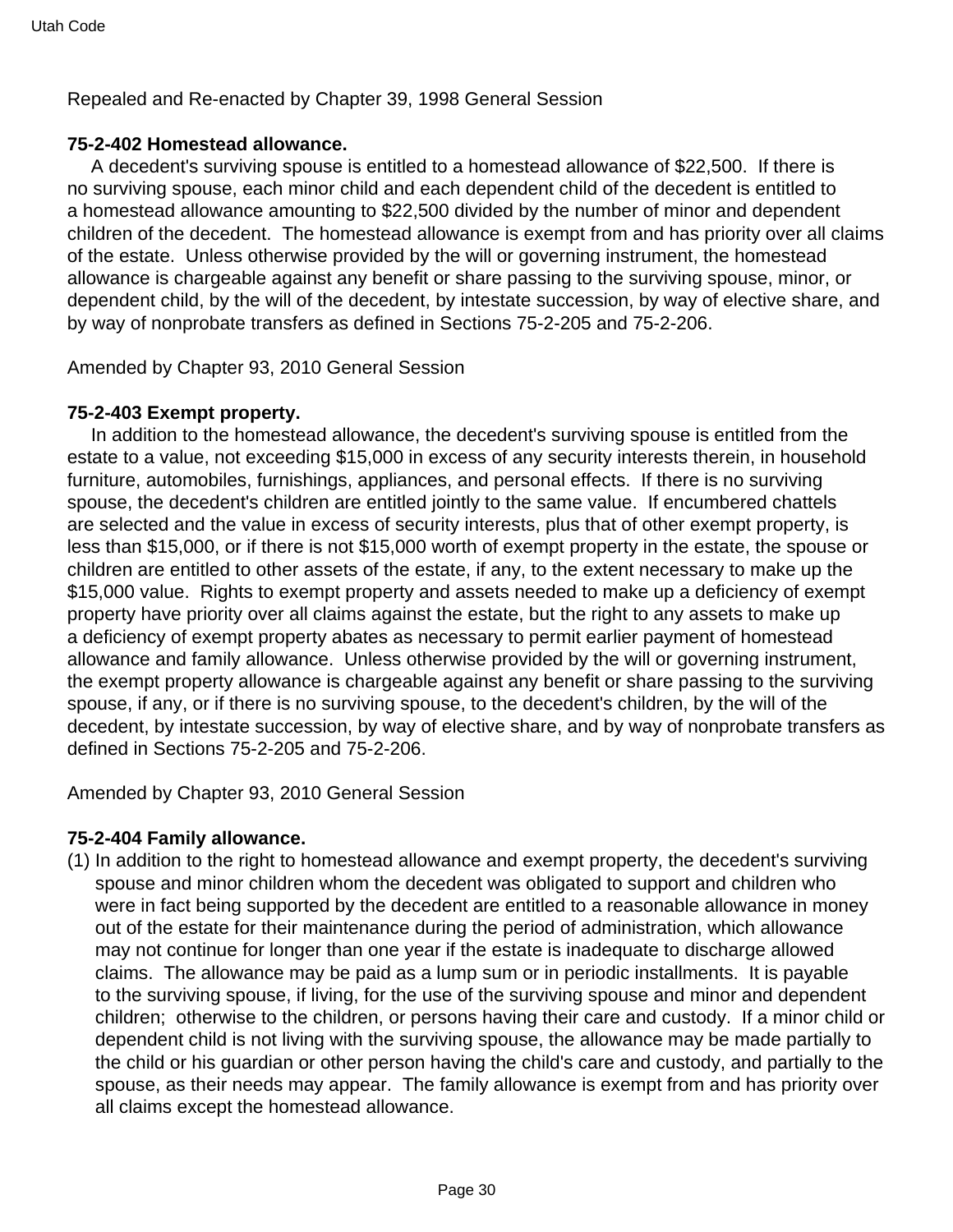(2) Unless otherwise provided by the will or governing instrument, the family allowance is chargeable against any benefit or share passing to the surviving spouse or minor children, by the will of the decedent, by intestate succession, by way of elective share, and by way of nonprobate transfers as defined in Sections 75-2-205 and 75-2-206. The death of any person entitled to family allowance terminates the right to allowances not yet paid.

Repealed and Re-enacted by Chapter 39, 1998 General Session

## **75-2-405 Source, determination, and documentation.**

- (1) If the estate is otherwise sufficient, property specifically devised may not be used to satisfy rights to homestead allowance or exempt property. Subject to this restriction, the surviving spouse, guardians of minor children, or children who are adults may select property of the estate as homestead allowance and exempt property. The personal representative may make those selections if the surviving spouse, the children, or the guardians of the minor children are unable or fail to do so within a reasonable time or there is no guardian of a minor child. The personal representative may execute an instrument or deed of distribution to establish the ownership of property taken as homestead allowance or exempt property. The personal representative may determine the family allowance in a lump sum not exceeding \$27,000 or periodic installments not exceeding \$2,250 per month for one year, and may disburse funds of the estate in payment of the family allowance and any part of the homestead allowance payable in cash. The personal representative or an interested person aggrieved by any selection, determination, payment, proposed payment, or failure to act under this section may petition the court for appropriate relief, which may include a family allowance other than that which the personal representative determined or could have determined.
- (2) If the right to an elective share is exercised on behalf of a surviving spouse who is an incapacitated person, the personal representative may add any unexpended portions payable under the homestead allowance, exempt property, and family allowance to the trust established under Subsection 75-2-212(2).

Amended by Chapter 93, 2010 General Session

# **Part 5 Wills**

# **75-2-501 Who may make will.**

An individual 18 or more years of age who is of sound mind may make a will.

Repealed and Re-enacted by Chapter 39, 1998 General Session

### **75-2-502 Execution -- Witnessed wills -- Holographic wills.**

- (1) Except as provided in Subsection (2) and in Sections 75-2-503, 75-2-506, and 75-2-513, a will shall be:
	- (a) in writing;
	- (b) signed by the testator or in the testator's name by some other individual in the testator's conscious presence and by the testator's direction; and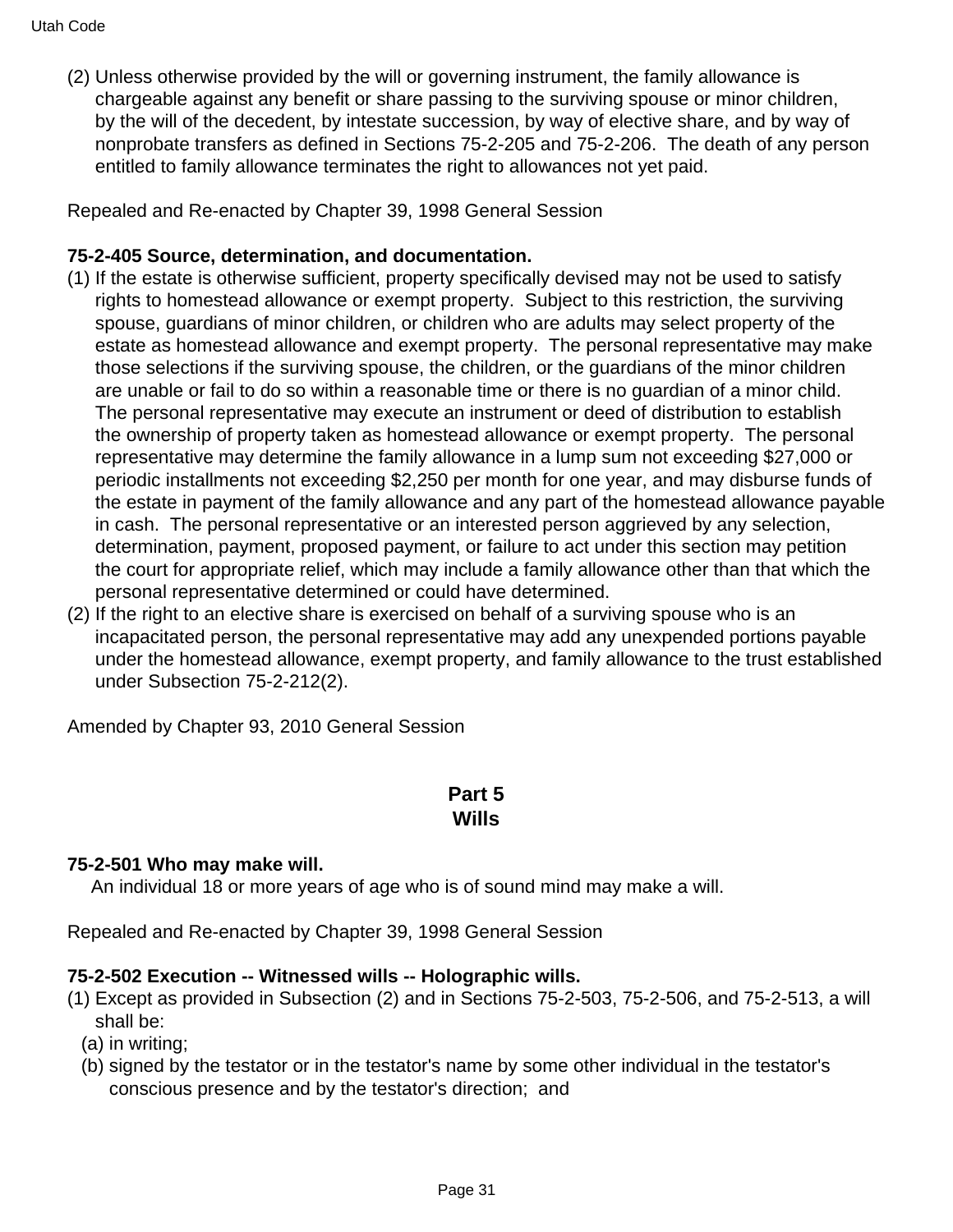- (c) signed by at least two individuals, each of whom signed within a reasonable time after he witnessed either the signing of the will as described in Subsection (1)(b) or the testator's acknowledgment of that signature or acknowledgment of the will.
- (2) A will that does not comply with Subsection (1) is valid as a holographic will, whether or not witnessed, if the signature and material portions of the document are in the testator's handwriting.
- (3) Intent that the document constitutes the testator's will can be established by extrinsic evidence, including, for holographic wills, portions of the document that are not in the testator's handwriting.

Repealed and Re-enacted by Chapter 39, 1998 General Session

## **75-2-503 Writings intended as wills.**

 Although a document or writing added upon a document was not executed in compliance with Section 75-2-502, the document or writing is treated as if it had been executed in compliance with that section if the proponent of the document or writing establishes by clear and convincing evidence that the decedent intended the document or writing to constitute:

- (1) the decedent's will;
- (2) a partial or complete revocation of the will;
- (3) an addition to or an alteration of the will; or
- (4) a partial or complete revival of his formerly revoked will or of a formerly revoked portion of the will.

Repealed and Re-enacted by Chapter 39, 1998 General Session

### **75-2-504 Self-proved will.**

(1) A will may be simultaneously executed, attested, and made self-proved, by acknowledgment thereof by the testator and affidavits of the witnesses, each made before an officer authorized to administer oaths under the laws of the state in which execution occurs, whether or not that officer is also a witness to the will, and evidenced by the officer's certificate, under official seal, in substantially the following form:

I, the testator, sign my name to this instrument this day of each cand being first duly sworn, do hereby declare to the undersigned authority that I sign and execute this instrument as my will and that I sign it willingly (or willingly direct another to sign for me), that I execute it as my free and voluntary act for the purposes therein expressed, and that I am 18 years of age or older, of sound mind, and under no constraint or undue influence.

**Testator** 

\_\_\_\_\_\_\_\_\_\_\_\_\_\_\_\_\_\_

\_\_\_\_\_\_\_\_\_\_\_\_\_\_\_\_\_\_\_

\_\_\_\_\_\_\_\_\_\_\_\_\_\_\_\_\_\_

We, \_\_\_\_\_\_, \_\_\_\_\_, the witnesses, sign our names to this instrument, being first duly sworn, and do hereby declare to the undersigned authority that the testator signs and executes this instrument as [his] [her] will and that [he] [she] signs it willingly (or willingly directs another to sign for [him] [her] ), and that each of us, in the presence and hearing of the testator, hereby signs this will as witness to the testator's signing, and that to the best of our knowledge the testator is 18 years of age or older, of sound mind, and under no constraint or undue influence.

Witness

**Witness**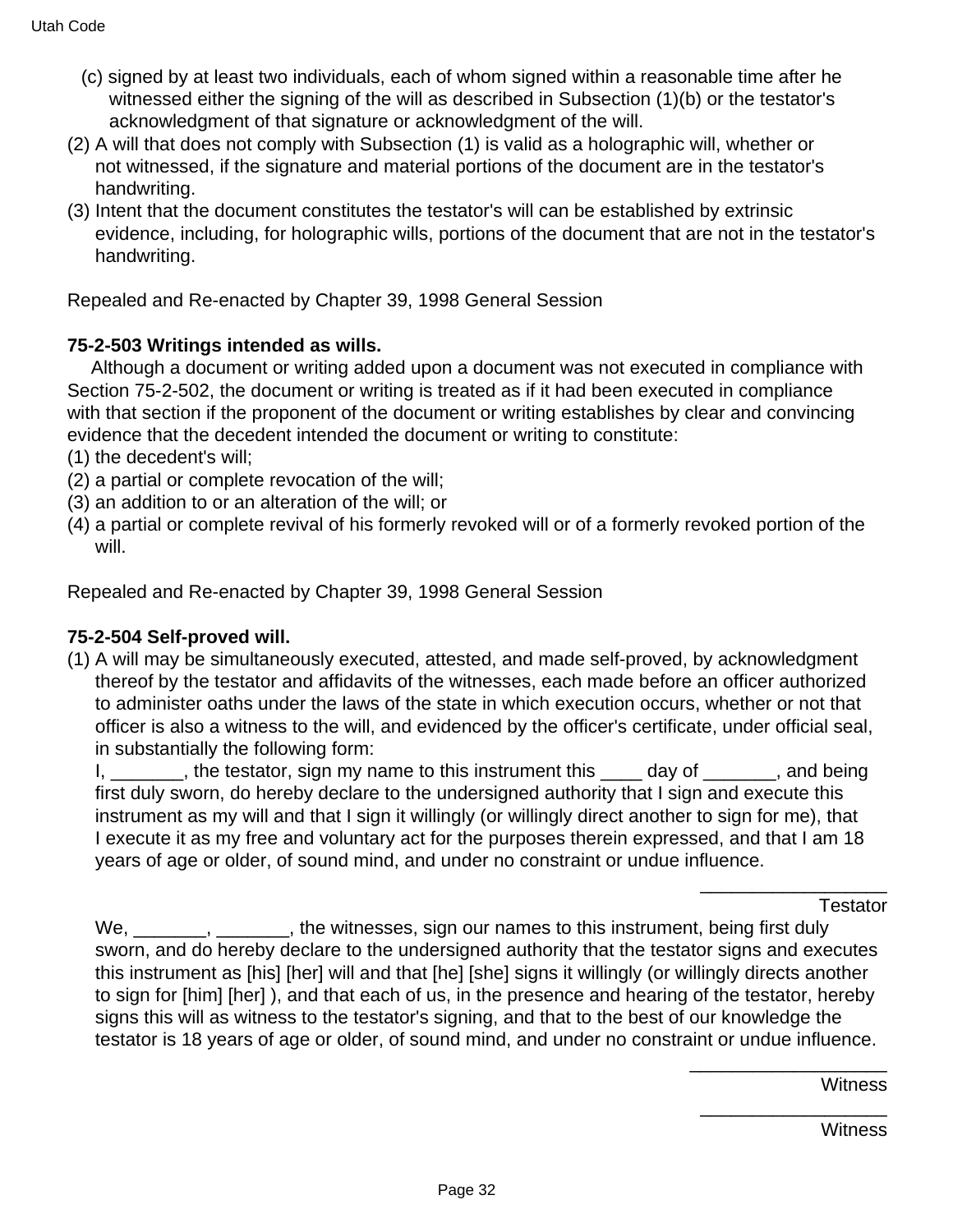| State of                                                                                                                                                                                                                       |
|--------------------------------------------------------------------------------------------------------------------------------------------------------------------------------------------------------------------------------|
| County of $\frac{1}{2}$                                                                                                                                                                                                        |
| Subscribed, sworn to and acknowledged before me by _______, the testator, and subscribed                                                                                                                                       |
| and sworn to before me by _______, and ______, witnesses, this ____ day of ______.                                                                                                                                             |
| (Signed) and the control of the control of the control of the control of the control of the control of the control of the control of the control of the control of the control of the control of the control of the control of |
|                                                                                                                                                                                                                                |

# (Official capacity of officer)

(2) An attested will may be made self-proved at any time after its execution by the acknowledgment thereof by the testator and the affidavits of the witnesses, each made before an officer authorized to administer oaths under the laws of the state in which the acknowledgment occurs and evidenced by the officer's certificate, under the official seal, attached or annexed to the will in substantially the following form: State of \_\_\_\_\_\_\_

County of **Example 20** 

 $W_e$ , \_\_\_\_\_\_\_, \_\_\_\_\_\_, and \_\_\_\_\_\_, the testator and the witnesses, respectively, whose names are signed to the attached or foregoing instrument, being first duly sworn, do hereby declare to the undersigned authority that the testator signed and executed the instrument as the testator's will and that [he] [she] had signed willingly (or willingly directed another to sign for [him] [her] ), and that [he] [she] executed it as [his] [her] free and voluntary act for the purposes therein expressed, and that each of the witnesses, in the presence and hearing of the testator, signed the will as witness and that to the best of [his] [her] knowledge the testator was at that time 18 years or age or older, of sound mind, and under no constraint or undue influence.

\_\_\_\_\_\_\_\_\_\_\_\_\_\_\_\_\_\_ **Testator** \_\_\_\_\_\_\_\_\_\_\_\_\_\_\_\_\_\_ **Witness** \_\_\_\_\_\_\_\_\_\_\_\_\_\_\_\_\_\_ **Witness**  Subscribed, sworn to, and acknowledged before me by \_\_\_\_\_\_\_, the testator, and subscribed and sworn to before me by \_\_\_\_\_\_\_, and \_\_\_\_\_\_, witnesses, this \_\_\_\_ day of \_\_\_\_\_\_\_. (Signed) \_\_\_\_\_\_\_\_\_\_\_\_\_\_\_\_\_\_\_

\_\_\_\_\_\_\_\_\_\_\_\_\_\_\_\_\_\_\_\_\_\_\_\_\_\_\_

(Official capacity of officer)

- (3) A signature affixed to a self-proving affidavit attached to a will is considered a signature affixed to the will, if necessary to prove the will's due execution.
- (4) The notarization of will provisions of this section preempt conflicting provisions in other sections of the Utah Code whether the will was executed prior to or after July 1, 1998.

Repealed and Re-enacted by Chapter 39, 1998 General Session

# **75-2-505 Who may witness.**

- (1) An individual generally competent to be a witness may act as a witness to a will.
- (2) The signing of a will by an interested witness does not invalidate the will or any provision of it.

Repealed and Re-enacted by Chapter 39, 1998 General Session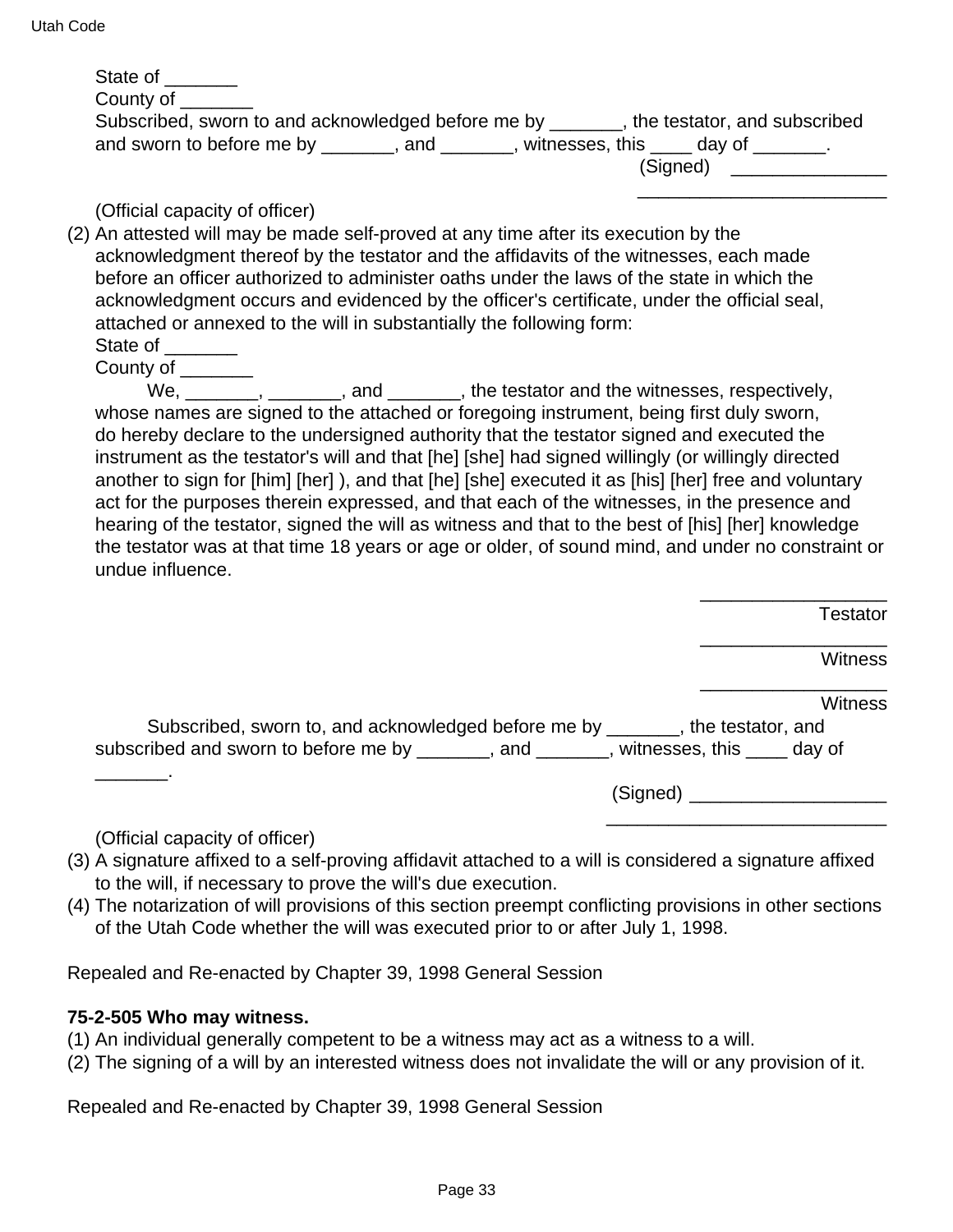### **75-2-506 Choice of law as to execution.**

 A written will is valid if executed in compliance with Section 75-2-502 or 75-2-503 or if its execution complies with the law at the time of execution of the place where the will is executed, or of the law of the place where at the time of execution or at the time of death the testator is domiciled, has a place of abode, or is a national.

Repealed and Re-enacted by Chapter 39, 1998 General Session

## **75-2-507 Revocation by writing or by act.**

(1) A will or any part thereof is revoked:

- (a) by executing a subsequent will that revokes the previous will or part expressly or by inconsistency; or
- (b) by performing a revocatory act on the will, if the testator performed the act with the intent and for the purpose of revoking the will or part or if another individual performed the act in the testator's conscious presence and by the testator's direction. For purposes of this subsection, "revocatory act on the will" includes burning, tearing, canceling, obliterating, or destroying the will or any part of it. A burning, tearing, or canceling is a "revocatory act on the will," whether or not the burn, tear, or cancellation touched any of the words on the will.
- (2) If a subsequent will does not expressly revoke a previous will, the execution of the subsequent will wholly revokes the previous will by inconsistency if the testator intended the subsequent will to replace rather than supplement the previous will.
- (3) The testator is presumed to have intended a subsequent will to replace rather than supplement a previous will if the subsequent will makes a complete disposition of the testator's estate. If this presumption arises and is not rebutted by clear and convincing evidence, the previous will is revoked; only the subsequent will is operative on the testator's death.
- (4) The testator is presumed to have intended a subsequent will to supplement rather than replace a previous will if the subsequent will does not make a complete disposition of the testator's estate. If this presumption arises and is not rebutted by clear and convincing evidence, the subsequent will revokes the previous will only to the extent the subsequent will is inconsistent with the previous will; each will is fully operative on the testator's death to the extent they are not inconsistent.

Repealed and Re-enacted by Chapter 39, 1998 General Session

### **75-2-508 Revocation by change of circumstances.**

 Except as provided in Sections 75-2-803, 75-2-804, and 75-2-807, a change of circumstances does not revoke a will or any part of it.

Amended by Chapter 225, 2021 General Session

### **75-2-509 Revival of revoked will.**

- (1) If a subsequent will that wholly revoked a previous will is thereafter revoked by a revocatory act under Subsection 75-2-507(1)(b), the previous will remains revoked unless it is revived. The previous will is revived if it is evident from the circumstances of the revocation of the subsequent will or from the testator's contemporary or subsequent declarations that the testator intended the previous will to take effect as executed.
- (2) If a subsequent will that partly revoked a previous will is thereafter revoked by a revocatory act under Subsection 75-2-507(1)(b), a revoked part of the previous will is revived unless it is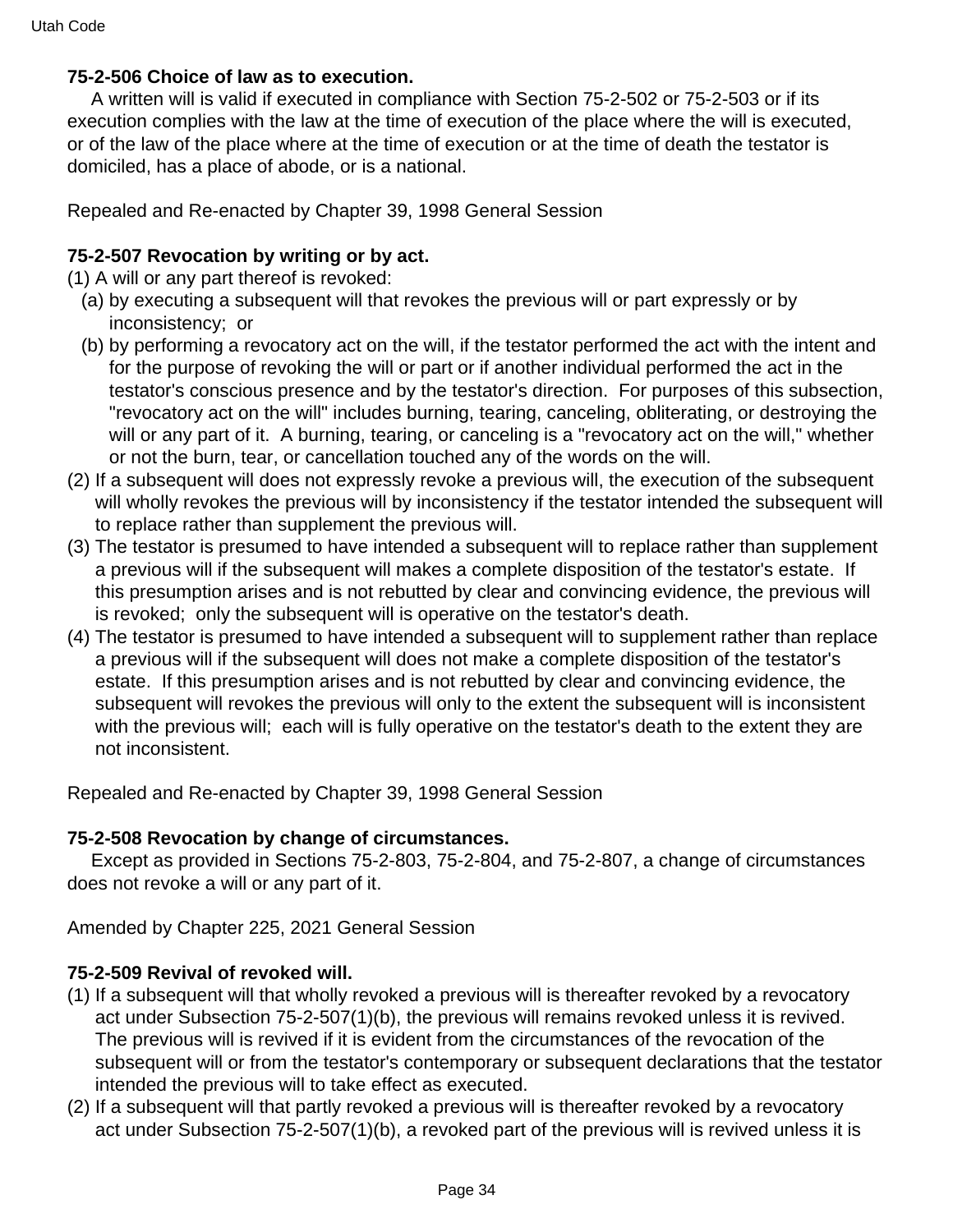evident from the circumstances of the revocation of the subsequent will or from the testator's contemporary or subsequent declarations that the testator did not intend the revoked part to take effect as executed.

(3) If a subsequent will that revoked a previous will in whole or in part is thereafter revoked by another later will, the previous will remains revoked in whole or in part, unless it or its revoked part is revived. The previous will or its revoked part is revived to the extent it appears from the terms of the later will that the testator intended the previous will to take effect.

Repealed and Re-enacted by Chapter 39, 1998 General Session

## **75-2-510 Incorporation by reference.**

 A writing in existence when a will is executed may be incorporated by reference if the language of the will manifests this intent and describes the writing sufficiently to permit its identification.

Repealed and Re-enacted by Chapter 39, 1998 General Session

## **75-2-511 Testamentary additions to trusts.**

- (1) A will may validly devise property to the trustee of a trust established or to be established:
	- (a) during the testator's lifetime by the testator, by the testator and some other person, or by some other person, including a funded or unfunded life insurance trust, although the settlor has reserved any or all rights of ownership of the insurance contracts; or
	- (b) at the testator's death by the testator's devise to the trustee, if the trust is identified in the testator's will and its terms are set forth in a written instrument, other than a will, executed before, concurrently with, or after the execution of the testator's will or in another individual's will if that other individual has predeceased the testator, regardless of the existence, size, or character of the corpus of the trust. The devise is not invalid because the trust is amendable or revocable, or because the trust was amended after the execution of the will or the testator's death.
- (2) Unless the testator's will provides otherwise, property devised to a trust described in Subsection (1) is not held under a testamentary trust of the testator, but it becomes a part of the trust to which it is devised, and shall be administered and disposed of in accordance with the provisions of the governing instrument setting forth the terms of the trust, including any amendments thereto made before or after the testator's death.
- (3) Unless the testator's will provides otherwise, a revocation or termination of the trust before the testator's death causes the devise to lapse.

Repealed and Re-enacted by Chapter 39, 1998 General Session

# **75-2-512 Events of independent significance.**

 A will may dispose of property by reference to acts and events that have significance apart from their effect upon the dispositions made by the will, whether they occur before or after the execution of the will or before or after the testator's death. The execution or revocation of another individual's will is such an event.

Repealed and Re-enacted by Chapter 39, 1998 General Session

### **75-2-513 Separate writing identifying devise of certain types of tangible personal property.**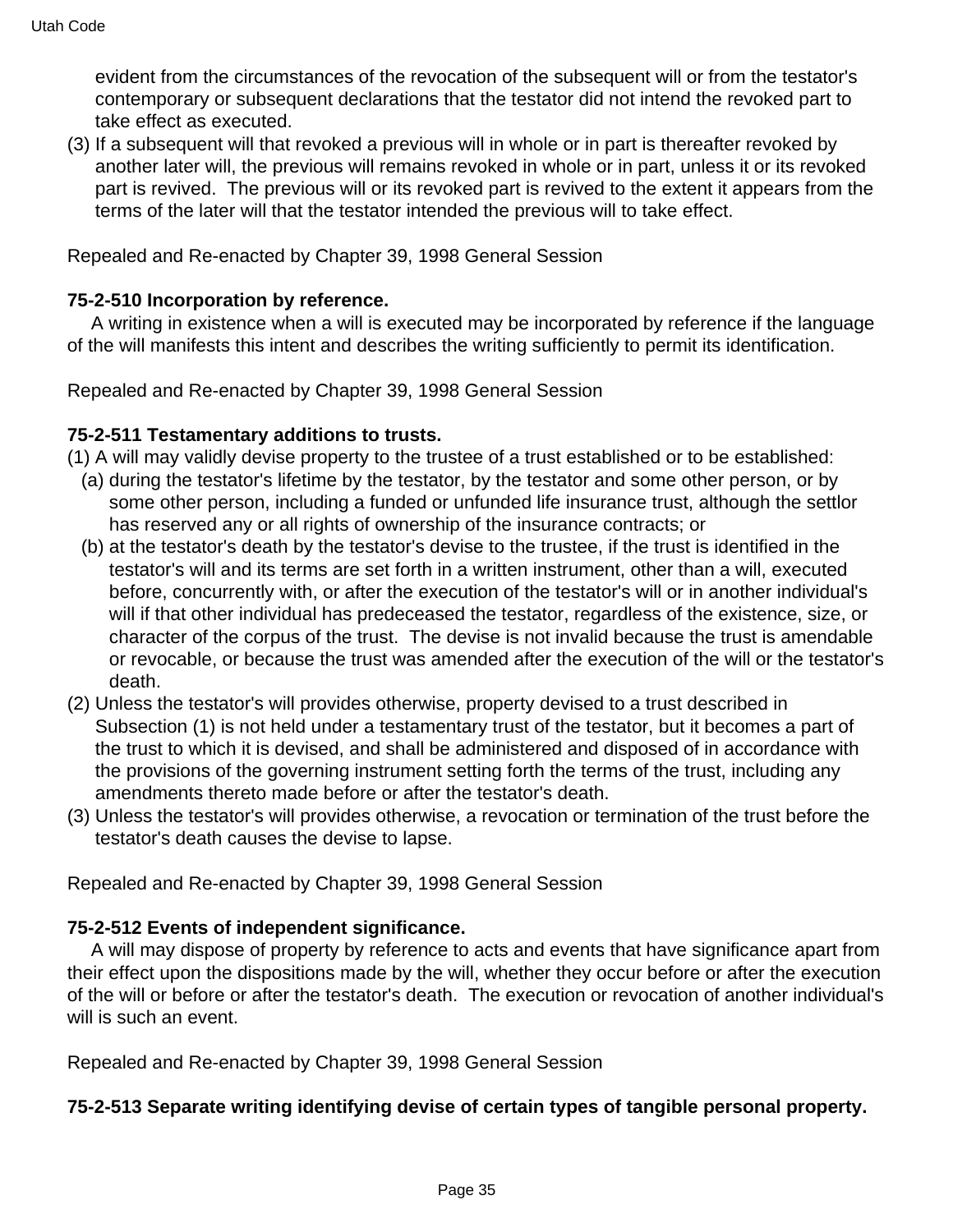Whether or not the provisions relating to holographic wills apply, a will may refer to a written statement or list to dispose of items of tangible personal property not otherwise specifically disposed of by the will, other than money. To be admissible under this section as evidence of the intended disposition, the writing shall be signed by the testator and shall describe the items and the devisees with reasonable certainty. The writing may be referred to as one to be in existence at the time of the testator's death; it may be prepared before or after the execution of the will; it may be altered by the testator after its preparation; and it may be a writing that has no significance apart from its effect on the dispositions made by the will.

Repealed and Re-enacted by Chapter 39, 1998 General Session

### **75-2-514 Contracts concerning succession.**

- (1) A contract to make a will or devise, or not to revoke a will or devise, or to die intestate, if executed after July 1, 1998, may be established only by:
	- (a) provisions of a will stating material provisions of the contract;
	- (b) an express reference in a will to a contract and extrinsic evidence proving the terms of the contract; or
- (c) a writing signed by the decedent evidencing the contract.
- (2) The execution of a joint will or mutual wills does not create a presumption of a contract not to revoke the will or wills.

Enacted by Chapter 39, 1998 General Session

#### **75-2-515 Penalty clause for contest.**

 A provision in a will purporting to penalize an interested person for contesting the will or instituting other proceedings relating to the estate is unenforceable if probable cause exists for instituting proceedings.

Enacted by Chapter 39, 1998 General Session

## **Part 6 Rules of Construction for Wills**

#### **75-2-601 Scope.**

 In the absence of a finding of a contrary intention, the rules of construction in this part control the construction of a will.

Repealed and Re-enacted by Chapter 39, 1998 General Session

### **75-2-602 Will construed to pass all property and after-acquired property.**

 A will is construed to pass all property the testator owns at death and all property acquired by the estate after the testator's death.

Repealed and Re-enacted by Chapter 39, 1998 General Session

### **75-2-603 Definitions -- Antilapse -- Deceased devisee -- Class gifts -- Substitute gifts.**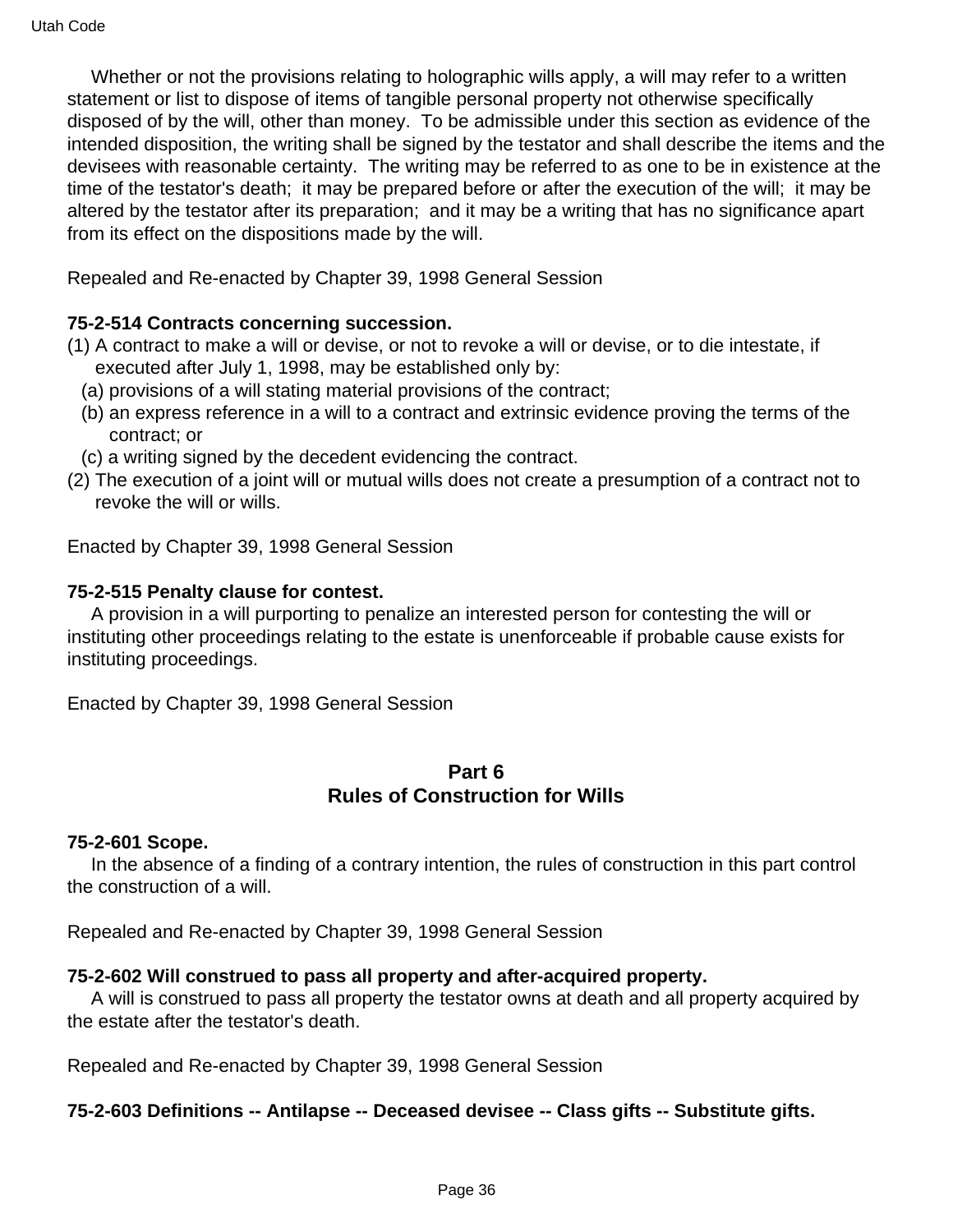- (1) As used in this section:
	- (a) "Alternative devise" means a devise that is expressly created by the will and, under the terms of the will, can take effect instead of another devise on the happening of one or more events, including survival of the testator or failure to survive the testator, whether an event is expressed in condition-precedent, condition-subsequent, or any other form. A residuary clause constitutes an alternative devise with respect to a nonresiduary devise only if the will specifically provides that, upon lapse or failure, the nonresiduary devise, or nonresiduary devises in general, pass under the residuary clause.
	- (b) "Class member" includes an individual who fails to survive the testator but who would have taken under a devise in the form of a class gift had he survived the testator.
	- (c) "Devise" includes an alternative devise, a devise in the form of a class gift, and an exercise of a power of appointment.
	- (d) "Devisee" includes:
		- (i) a class member if the devise is in the form of a class gift;
		- (ii) an individual or class member who was deceased at the time the testator executed his will as well as an individual or class member who was then living but who failed to survive the testator; and
		- (iii) an appointee under a power of appointment exercised by the testator's will.
	- (e) "Stepchild" means a child of the surviving, deceased, or former spouse of the testator or of the donor of a power of appointment, and not of the testator or donor.
	- (f) "Surviving devisee" or "surviving descendant" means a devisee or a descendant who neither predeceased the testator nor is considered to have predeceased the testator under Section 75-2-702.
	- (g) "Testator" includes the donee of a power of appointment if the power is exercised in the testator's will.
- (2) If a devisee fails to survive the testator and is a grandparent, a descendant of a grandparent, or a stepchild of either the testator or the donor of a power of appointment exercised by the testator's will, the following apply:
	- (a) Except as provided in Subsection (2)(d), if the devise is not in the form of a class gift and the deceased devisee leaves surviving descendants, a substitute gift is created in the devisee's surviving descendants. They take per capita at each generation the property to which the devisee would have been entitled had the devisee survived the testator.
	- (b) Except as provided in Subsection (2)(d), if the devise is in the form of a class gift, other than a devise to "issue," "descendants," "heirs of the body," "heirs," "next-of-kin," "relatives," or "family," or a class described by language of similar import, a substitute gift is created in the surviving descendant's of any deceased devisee. The property to which the devisees would have been entitled had all of them survived the testator passes to the surviving devisees and the surviving descendants of the deceased devisees. Each surviving devisee takes the share to which he would have been entitled had the deceased devisees survived the testator. Each deceased devisee's surviving descendants who are substituted for the deceased devisee take per capita at each generation the share to which the deceased devisee would have been entitled had the deceased devisee survived the testator. For the purposes of this Subsection (2)(b), "deceased devisee" means a class member who failed to survive the testator and left one or more surviving descendants.
	- (c) For the purposes of Section 75-2-601, words of survivorship, such as in a devise to an individual "if he survives me," or in a devise to "my surviving children," are, in the absence of clear and convincing evidence, a sufficient indication of an intent contrary to the application of this section.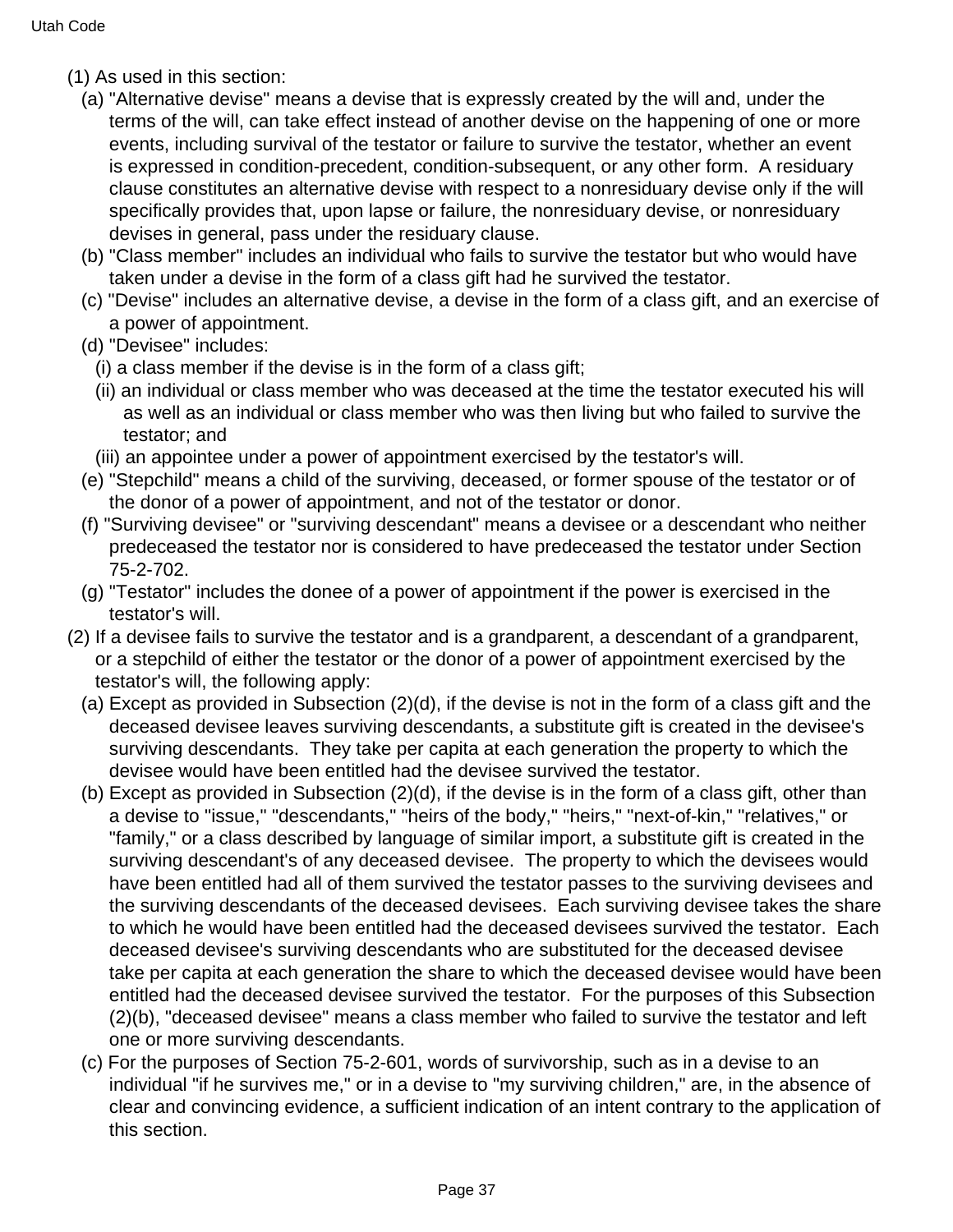- (d) If the will creates an alternative devise with respect to a devise for which a substitute gift is created by Subsection (2)(a) or (b), the substitute gift is superseded by the alternative devise only if an expressly designated devisee of the alternative devise is entitled to take under the will.
- (e) Unless the language creating a power of appointment expressly excludes the substitution of the descendants of an appointee for the appointee, a surviving descendant of a deceased appointee of a power of appointment can be substituted for the appointee under this section, whether or not the descendant is an object of the power.

Amended by Chapter 324, 2010 General Session

## **75-2-604 Failure of testamentary provision.**

- (1) Except as provided in Section 75-2-603, a devise, other than a residuary devise, that fails for any reason becomes a part of the residue.
- (2) Except as provided in Section 75-2-603, if the residue is devised to two or more persons, the share of a residuary devisee that fails for any reason passes to the other residuary devisee, or to other residuary devisees in proportion to the interest of each in the remaining part of the residue.

Repealed and Re-enacted by Chapter 39, 1998 General Session

## **75-2-605 Increase in securities -- Accessions.**

- (1) If a testator executes a will that devises securities and the testator then owned securities that meet the description in the will, the devise includes additional securities owned by the testator at death to the extent the additional securities were acquired by the testator after the will was executed as a result of the testator's ownership of the described securities and are securities of any of the following types:
	- (a) securities of the same organization acquired by reason of action initiated by the organization or any successor, related, or acquiring organization, excluding any acquired by exercise of purchase options;
	- (b) securities of another organization acquired as a result of a merger, consolidation, reorganization, or other distribution by the organization or any successor, related, or acquiring organization; or
	- (c) securities of the same organization acquired as a result of a plan of reinvestment.
- (2) Distributions in cash before death with respect to a described security are not part of the devise.

Repealed and Re-enacted by Chapter 39, 1998 General Session

## **75-2-606 Nonademption of specific devises -- Unpaid proceeds of sale, condemnation, or insurance -- Sale by conservatory or agent.**

- (1) A specific devisee has a right to the specifically devised property in the testator's estate at death and:
	- (a) any balance of the purchase price, together with any security agreement, owing from a purchaser to the testator at death by reason of sale of the property;
	- (b) any amount of a condemnation award for the taking of the property unpaid at death;
	- (c) any proceeds unpaid at death on fire or casualty insurance on or other recovery for injury to the property;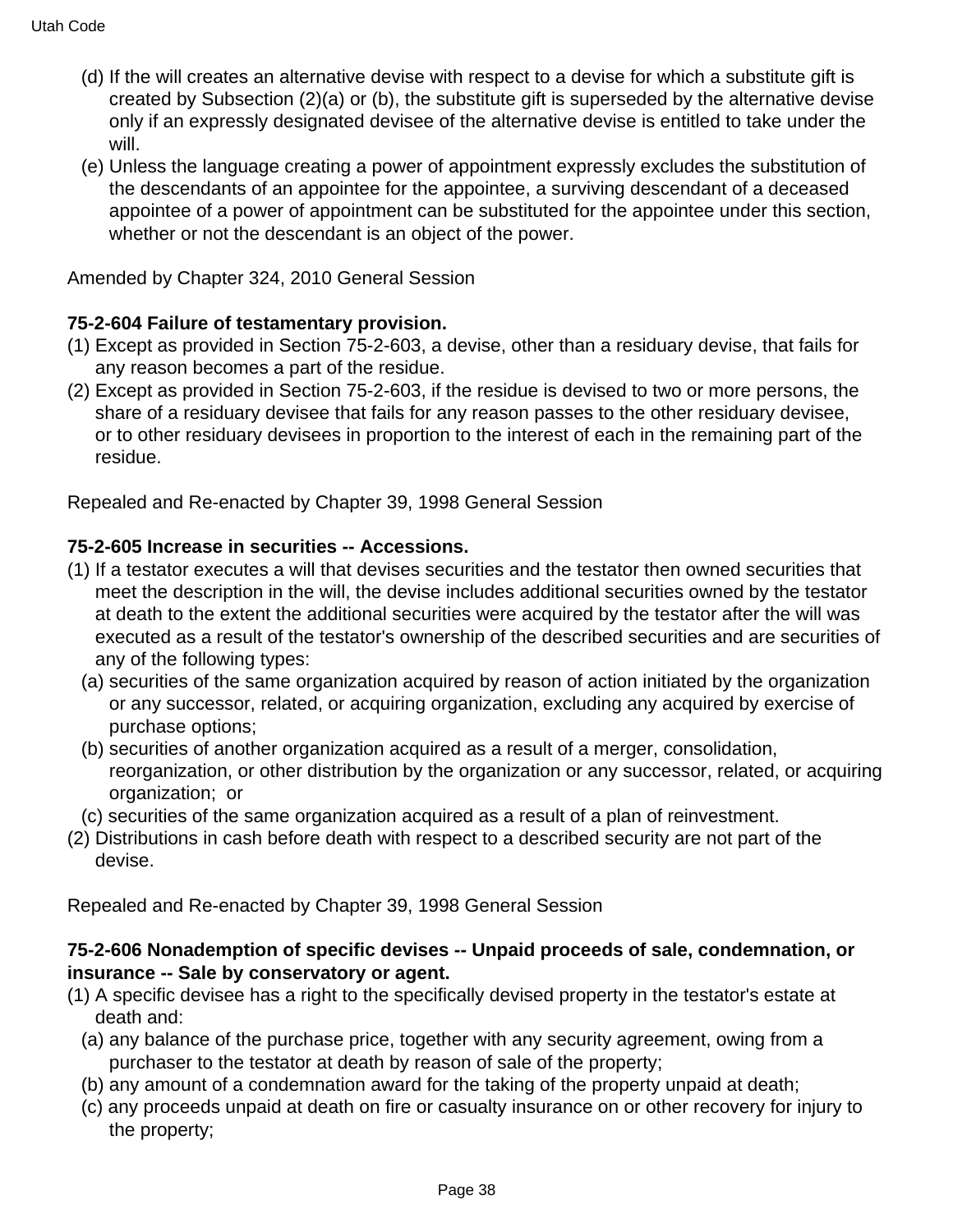- (d) property owned by the testator at death and acquired as a result of foreclosure, or obtained in lieu of foreclosure, of the security interest for a specifically devised obligation;
- (e) real or tangible personal property owned by the testator at death which the testator acquired as a replacement for specifically devised real or tangible personal property; and
- (f) unless the facts and circumstances indicate that ademption of the devise was intended by the testator or ademption of the devise is consistent with the testator's manifested plan of distribution, the value of the specifically devised property to the extent the specifically devised property is not in the testator's estate at death and its value or its replacement is not covered by Subsections (1)(a) through (e).
- (2) If specifically devised property is sold or mortgaged by a conservator or by an agent acting within the authority of a durable power of attorney for an incapacitated principal, or if a condemnation award, insurance proceeds, or recovery for injury to the property are paid to a conservator or to an agent acting within the authority of a durable power of attorney for an incapacitated principal, the specific devisee has the right to a general pecuniary devise equal to the net sale price, the amount of the unpaid loan, the condemnation award, the insurance proceeds, or the recovery.
- (3) The right of a specific devisee under Subsection (2) is reduced by any right the devisee has under Subsection (1).
- (4) For the purposes of the references in Subsection (2) to a conservator, Subsection (2) does not apply if after the sale, mortgage, condemnation, casualty, or recovery, it was adjudicated that the testator's incapacity ceased and the testator survived the adjudication by one year.
- (5) For the purposes of the references in Subsection (2) to an agent acting within the authority of a durable power of attorney for an incapacitated principal:
	- (a) "incapacitated principal" means a principal who is an incapacitated person;
	- (b) no adjudication of incapacity before death is necessary; and
	- (c) the acts of an agent within the authority of a durable power of attorney are presumed to be for an incapacitated principal.

Amended by Chapter 324, 2010 General Session

#### **75-2-607 Nonexoneration.**

 A specific devise passes subject to any mortgage interest existing at the date of death, without right of exoneration, regardless of a general directive in the will to pay debts.

Repealed and Re-enacted by Chapter 39, 1998 General Session

## **75-2-609 Ademption by satisfaction.**

- (1) Property a testator gave in his lifetime to a person is treated as a satisfaction of a devise in whole or in part, only if:
	- (a) the will provides for deduction of the gift;
	- (b) the testator declared in a contemporaneous writing that the gift is in satisfaction of the devise or that its value is to be deducted from the value of the devise; or
	- (c) the devisee acknowledged in writing that the gift is in satisfaction of the devise or that its value is to be deducted from the value of the devise.
- (2) For purposes of partial satisfaction, property given during lifetime is valued as of the time the devisee came into possession or enjoyment of the property or at the testator's death, whichever occurs first.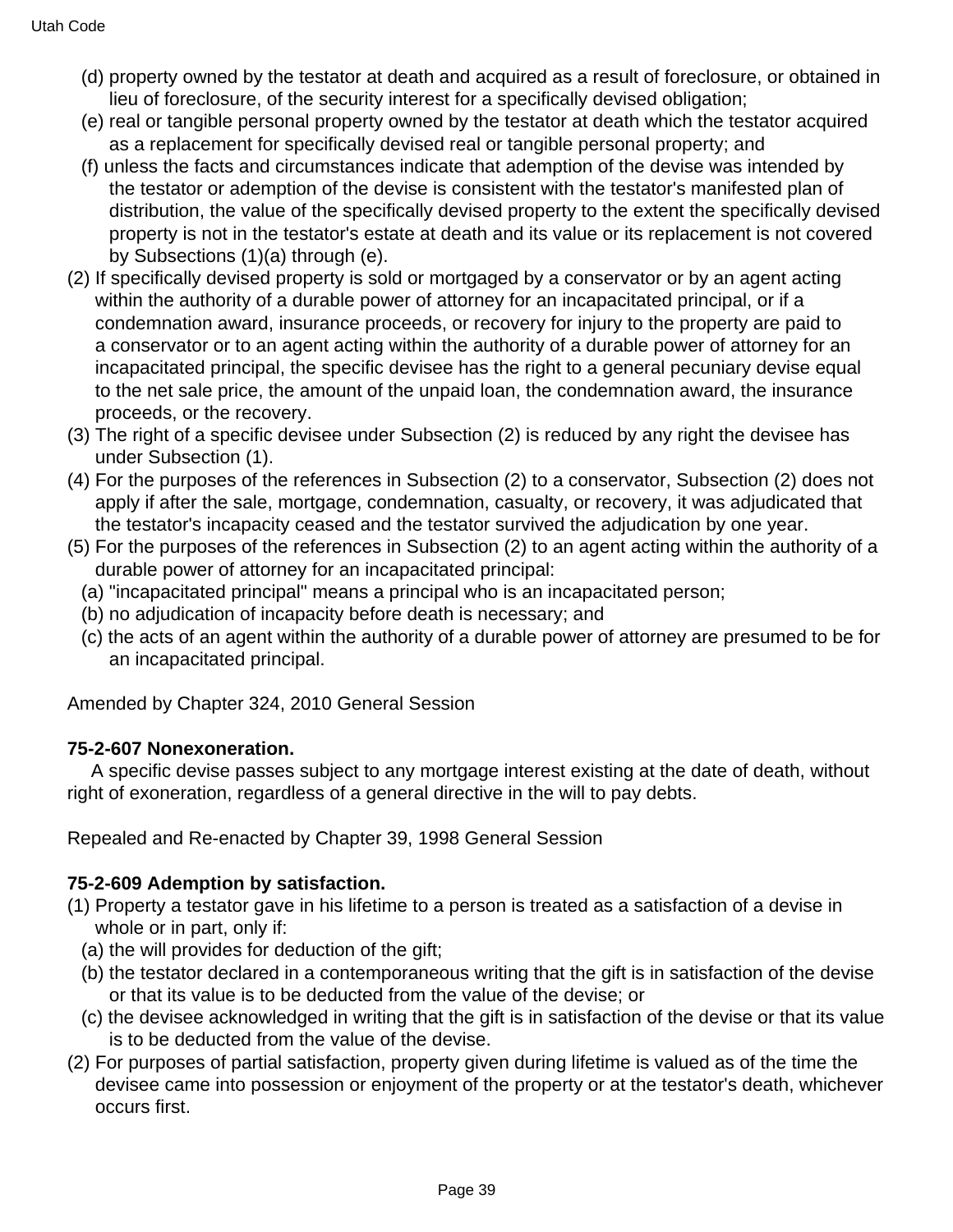(3) If the devisee fails to survive the testator, the gift is treated as a full or partial satisfaction of the devise, as appropriate, in applying Sections 75-2-603 and 75-2-604, unless the testator's contemporaneous writing provides otherwise.

Repealed and Re-enacted by Chapter 39, 1998 General Session

#### **75-2-610 Marital deduction formulas -- Wills.**

 For estates of decedents dying after December 31, 1981, where a decedent's will executed before September 13, 1981, contains a formula expressly providing that the decedent's spouse is to receive the maximum amount of property qualifying for the marital deduction allowable by federal law, this formula shall be construed as referring to the unlimited marital deduction allowable by federal law as amended by Section 403(a) of the Economic Recovery Tax Act of 1981.

Amended by Chapter 21, 1999 General Session

#### **75-2-611 Direction to pay taxes in will.**

 A general direction in a will to pay all taxes imposed as a result of a testator's death or similar language shall not be construed to include taxes imposed on a "generation skipping transfer" under Section 2601 of the Internal Revenue Code of 1986 (or any successor or amended section of similar content) unless the testator shall express an intention that these taxes be paid out of his estate by reference to the generation skipping tax or otherwise.

Repealed and Re-enacted by Chapter 39, 1998 General Session

## **Part 7 Rules of Construction for Governing Instruments**

#### **75-2-701 Scope.**

 In the absence of a finding of a contrary intention, the rules of construction in this part control the construction of a governing instrument. The rules of construction in this part apply to a governing instrument of any type, except as the application of a particular section is limited by its terms to a specific type or types of provision or governing instrument.

Repealed and Re-enacted by Chapter 39, 1998 General Session

#### **75-2-702 Requirement of survival by 120 hours -- Under probate code or governing instrument -- Co-owners -- Exceptions -- Protection of payors, third parties, and bona fide purchasers -- Personal liability of recipient.**

- (1) Except as provided in Subsection (4), an individual who is not established by clear and convincing evidence to have survived an event, including the death of another individual, by 120 hours is considered to have predeceased the event.
- (2) Except as provided in Subsection (4), for purposes of a provision of a governing instrument that relates to an individual surviving an event, including the death of another individual, an individual who is not established by clear and convincing evidence to have survived the event by 120 hours is considered to have predeceased the event.
- (3) Except as provided in Subsection (4), if: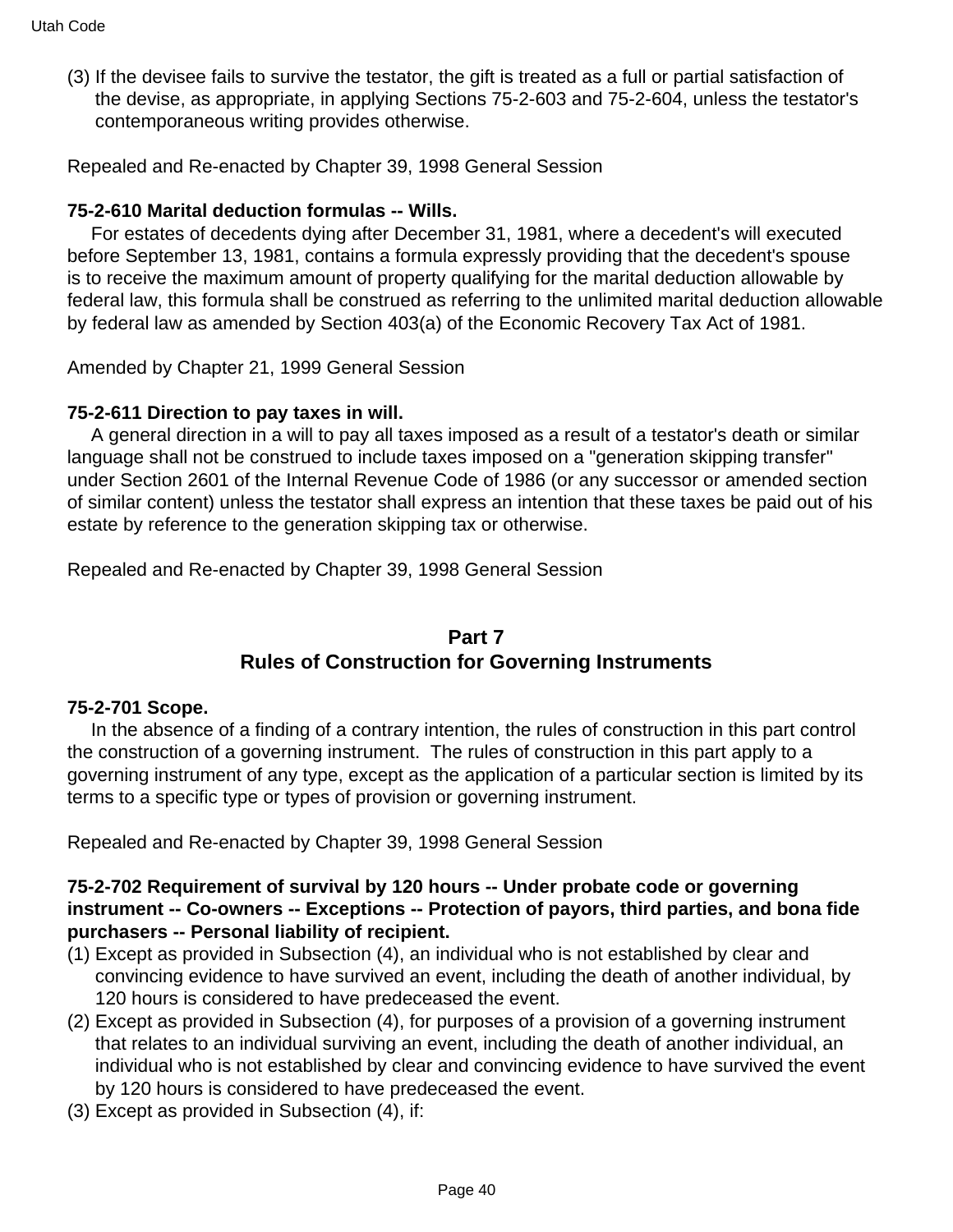- (a) it is not established by clear and convincing evidence that one of two co-owners with right of survivorship survived the other co-owner by 120 hours, 1/2 of the property passes as if one had survived by 120 hours and 1/2 as if the other had survived by 120 hours; and
- (b) there are more than two co-owners and it is not established by clear and convincing evidence that at least one of them survived the others by 120 hours, the property passes in the proportion that one bears to the whole number of co-owners. For the purposes of this subsection, "co-owners with right of survivorship" includes joint tenants, tenants by the entireties, and other co-owners of property or accounts held under circumstances that entitles one or more to the whole of the property or account on the death of the other or others.
- (4) Survival by 120 hours is not required if:
	- (a) the governing instrument contains language dealing explicitly with simultaneous deaths or deaths in a common disaster and that language is operable under the facts of the case;
	- (b) the governing instrument expressly indicates that an individual is not required to survive an event, including the death of another individual, by any specified period or expressly requires the individual to survive the event by a specified period; but survival of the event or the specified period shall be established by clear and convincing evidence;
	- (c) the imposition of a 120-hour requirement of survival would cause a nonvested property interest or a power of appointment to fail to qualify for validity under Section 75-2-1203 or to become invalid under Section 75-2-1203; but survival shall be established by clear and convincing evidence; or
	- (d) the application of a 120-hour requirement of survival to multiple governing instruments would result in an unintended failure or duplication of a disposition; but survival shall be established by clear and convincing evidence.
- (5)
	- (a) A payor or other third party is not liable for having made a payment or transferred an item of property or any other benefit to a beneficiary designated in a governing instrument who, under this section, is not entitled to the payment or item of property, or for having taken any other action in good faith reliance on the beneficiary's apparent entitlement under the terms of the governing instrument, before the payor or other third party received written notice of a claimed lack of entitlement under this section. A payor or other third party is liable for a payment made or other action taken after the payor or other third party received written notice of a claimed lack of entitlement under this section.
	- (b) Written notice of a claimed lack of entitlement under Subsection (5)(a) shall be mailed to the payor's or other third party's main office or home by registered or certified mail, return receipt requested, or served upon the payor or other third party in the same manner as a summons in a civil action. Upon receipt of written notice of a claimed lack of entitlement under this section, a payor or other third party may pay any amount owed or transfer or deposit any item of property held by it to or with the court having jurisdiction of the probate proceedings relating to the decedent's estate, or if no proceedings have been commenced, to or with the court having jurisdiction of probate proceedings relating to the decedent's estates located in the county of the decedent's residence. The court shall hold the funds or item of property and, upon its determination under this section, shall order disbursement in accordance with the determination. Payments, transfers, or deposits made to or with the court discharge the payor or other third party from all claims for the value of amounts paid to or items of property transferred to or deposited with the court.
- (6)
	- (a) A person who purchases property for value and without notice, or who receives a payment or other item of property in partial or full satisfaction of a legally enforceable obligation, is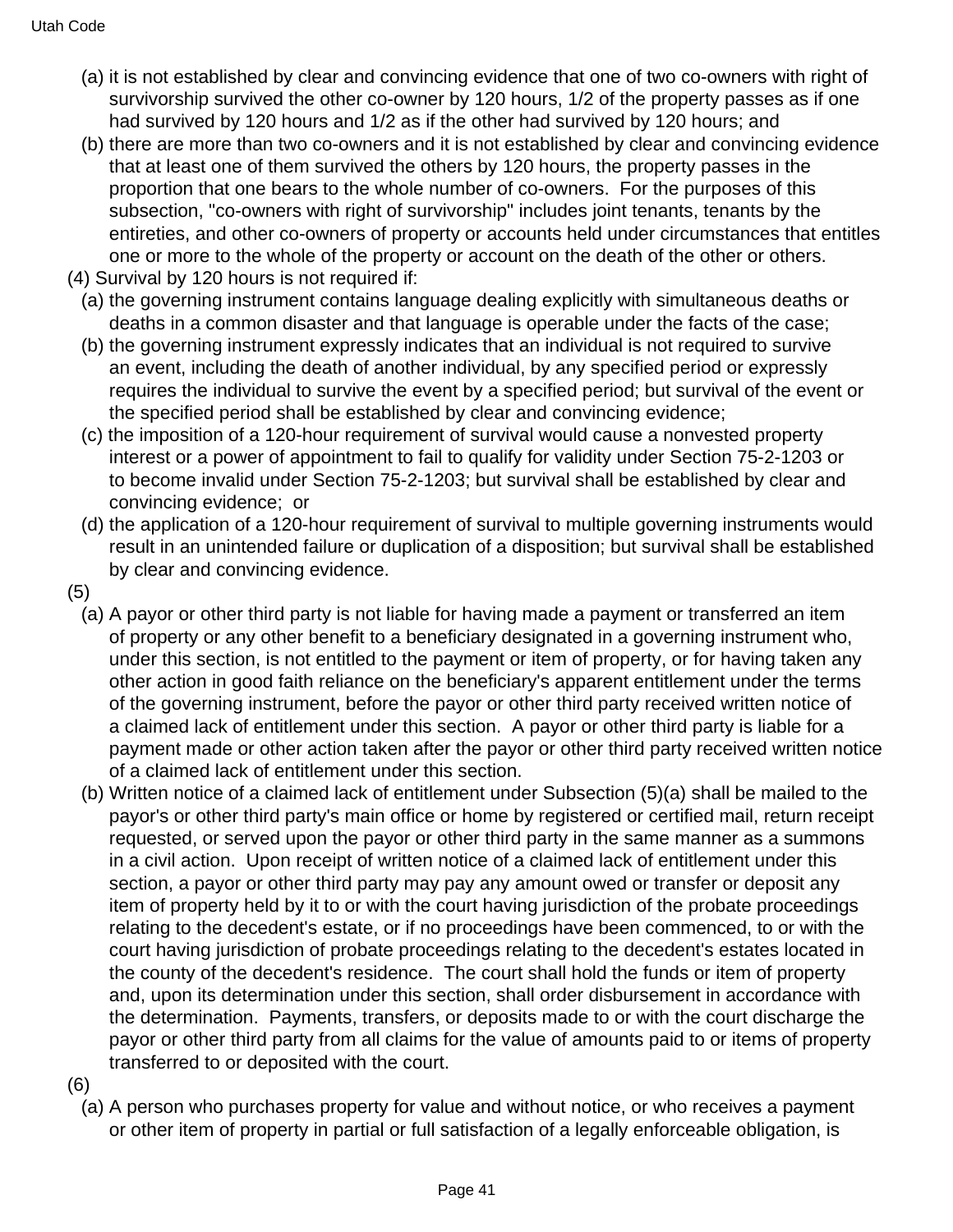neither obligated under this section to return the payment, item of property, or benefit nor is liable under this section for the amount of the payment or the value of the item of property or benefit. But a person who, not for value, receives a payment, item of property, or any other benefit to which the person is not entitled under this section is obligated to return the payment, item of property, or benefit, or is personally liable for the amount of the payment or the value of the item of property or benefit, to the person who is entitled to it under this section.

(b) If this section or any part of this section is preempted by federal law with respect to a payment, an item of property, or any other benefit covered by this section, a person who, not for value, receives the payment, item of property, or any other benefit to which the person is not entitled under this section is obligated to return the payment, item of property, or benefit, or is personally liable for the amount of the payment or the value of the item of property or benefit, to the person who would have been entitled to it were this section or part of this section not preempted.

Amended by Chapter 301, 2003 General Session

#### **75-2-703 Choice of law as to meaning and effect of governing instrument.**

 The meaning and legal effect of a governing instrument is determined by the local law of the state selected in the governing instrument, unless the application of that law is contrary to the provisions relating to the elective share described in Part 2, Elective Share of Surviving Spouse, the provisions relating to exempt property and allowances described in Part 4, Exempt Property and Allowances, or any other public policy of this state otherwise applicable to the disposition.

Enacted by Chapter 39, 1998 General Session

#### **75-2-705 Class gifts construed to accord with intestate succession.**

- (1) Adopted individuals and individuals born out of wedlock, and their respective descendants if appropriate to the class, are included in class gifts and other terms of relationship in accordance with the rules for intestate succession. Terms of relationship that do not differentiate relationships by blood from those by affinity, such as "uncles," "aunts," "nieces," or "nephews," are construed to exclude relatives by affinity. Terms of relationship that do not differentiate relationships by the half blood from those by the whole blood, such as "brothers," "sisters," "nieces," or "nephews," are construed to include both types of relationships.
- (2) In addition to the requirements of Subsection (1), in construing a dispositive provision of a transferor who is not the natural parent, an individual born to the natural parent is not considered the child of that parent unless the individual lived while a minor as a regular member of the household of that natural parent or of that parent's parent, brother, sister, spouse, or surviving spouse.
- (3) In addition to the requirements of Subsection (1), in construing a dispositive provision of a transferor who is not the adopting parent, an adopted individual is not considered the child of the adopting parent unless the adopted individual lived while a minor, either before or after the adoption, as a regular member of the household of the adopting parent.

Enacted by Chapter 39, 1998 General Session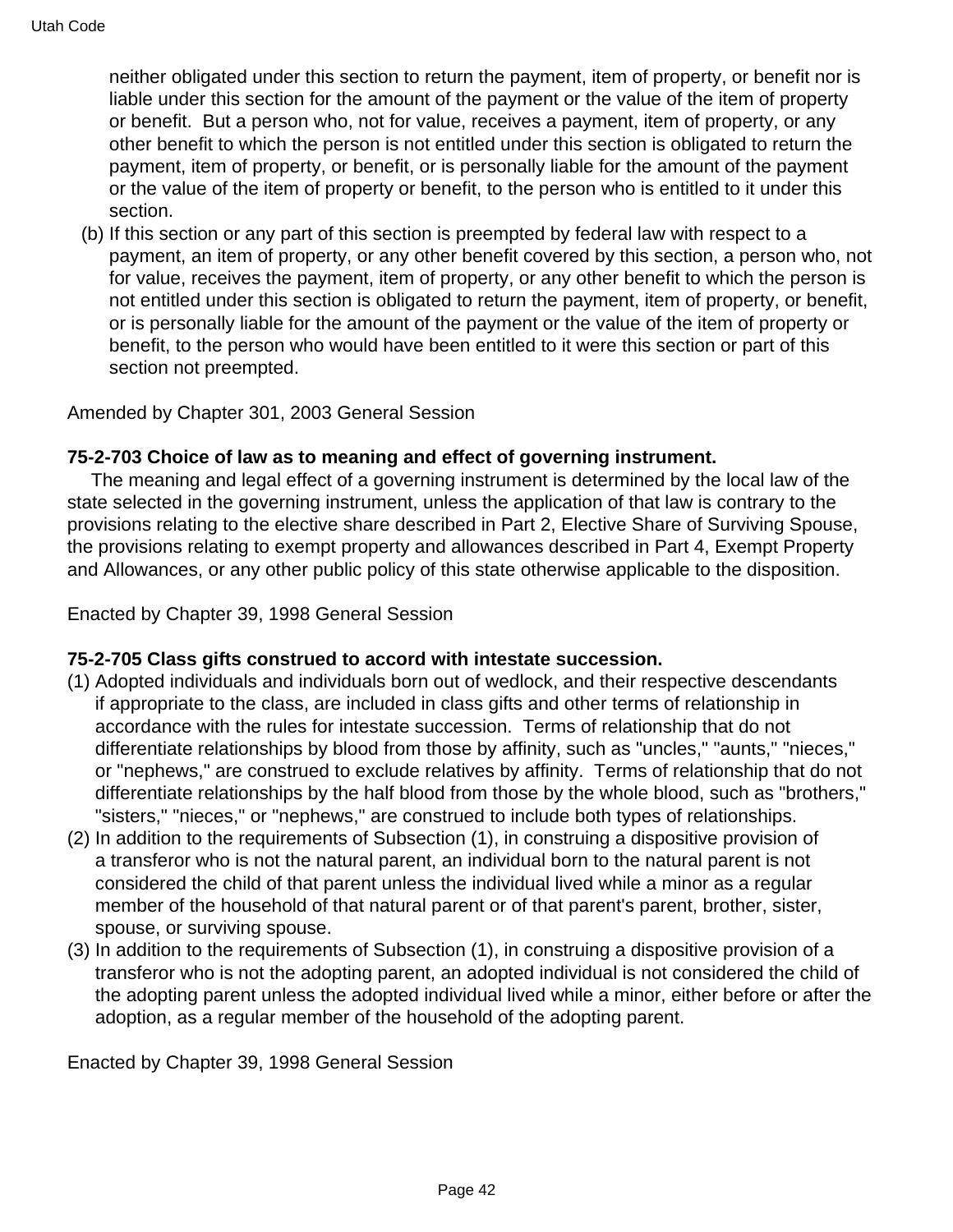## **75-2-706 Definitions -- Life insurance -- Retirement plan -- Account with POD designation -- Transfer-on-death registration -- Deceased beneficiary -- Substitute gift -- Protection of payors and bona fide purchasers -- Personal liability of recipient.**

- (1) As used in this section:
	- (a) "Alternative beneficiary designation" means a beneficiary designation that is expressly created by the governing instrument and, under the terms of the governing instrument, can take effect instead of another beneficiary designation on the happening of one or more events, including survival of the decedent or failure to survive the decedent, whether an event is expressed in condition-precedent, condition-subsequent, or any other form.
	- (b) "Beneficiary" means the beneficiary of a beneficiary designation under which the beneficiary shall survive the decedent and includes:
		- (i) a class member if the beneficiary designation is in the form of a class gift; and
		- (ii) an individual or class member who was deceased at the time the beneficiary designation was executed as well as an individual or class member who was then living but who failed to survive the decedent, but excludes a joint tenant of a joint tenancy with the right of survivorship and a party to a joint and survivorship account.
	- (c) "Beneficiary designation" includes an alternative beneficiary designation and a beneficiary designation in the form of a class gift.
	- (d) "Class member" includes an individual who fails to survive the decedent but who would have taken under a beneficiary designation in the form of a class gift had he survived the decedent.
	- (e) "Stepchild" means a child of the decedent's surviving, deceased, or former spouse, and not of the decedent.
	- (f) "Surviving beneficiary" or "surviving descendant" means a beneficiary or a descendant who neither predeceased the decedent nor is considered to have predeceased the decedent under Section 75-2-702.
- (2) If a beneficiary fails to survive the decedent and is a grandparent, a descendant of a grandparent, or a stepchild of the decedent, the following apply:
	- (a) Except as provided in Subsection (2)(d), if the beneficiary designation is not in the form of a class gift and the deceased beneficiary leaves surviving descendants, a substitute gift is created in the beneficiary's surviving descendants. They take per capita at each generation the property to which the beneficiary would have been entitled had the beneficiary survived the decedent.
	- (b) Except as provided in Subsection (2)(d), if the beneficiary designation is in the form of a class gift, other than a beneficiary designation to "issue," "descendants," "heirs of the body," "heirs," "next-of-kin," "relatives," or "family," or a class described by language of similar import, a substitute gift is created in the surviving descendants of any deceased beneficiary. The property to which the beneficiaries would have been entitled had all of them survived the decedent passes to the surviving beneficiaries and the surviving descendants of the deceased beneficiaries. Each surviving beneficiary takes the share to which he would have been entitled had the deceased beneficiaries survived the decedent. Each deceased beneficiary's surviving descendants who are substituted for the deceased beneficiary take per capita at each generation the share to which the deceased beneficiary would have been entitled had the deceased beneficiary survived the decedent. For the purposes of this paragraph, "deceased beneficiary" means a class member who failed to survive the decedent and left one or more surviving descendants.
	- (c) For the purposes of Section 75-2-701, words of survivorship, such as in a beneficiary designation to an individual "if he survives me," or in a beneficiary designation to "my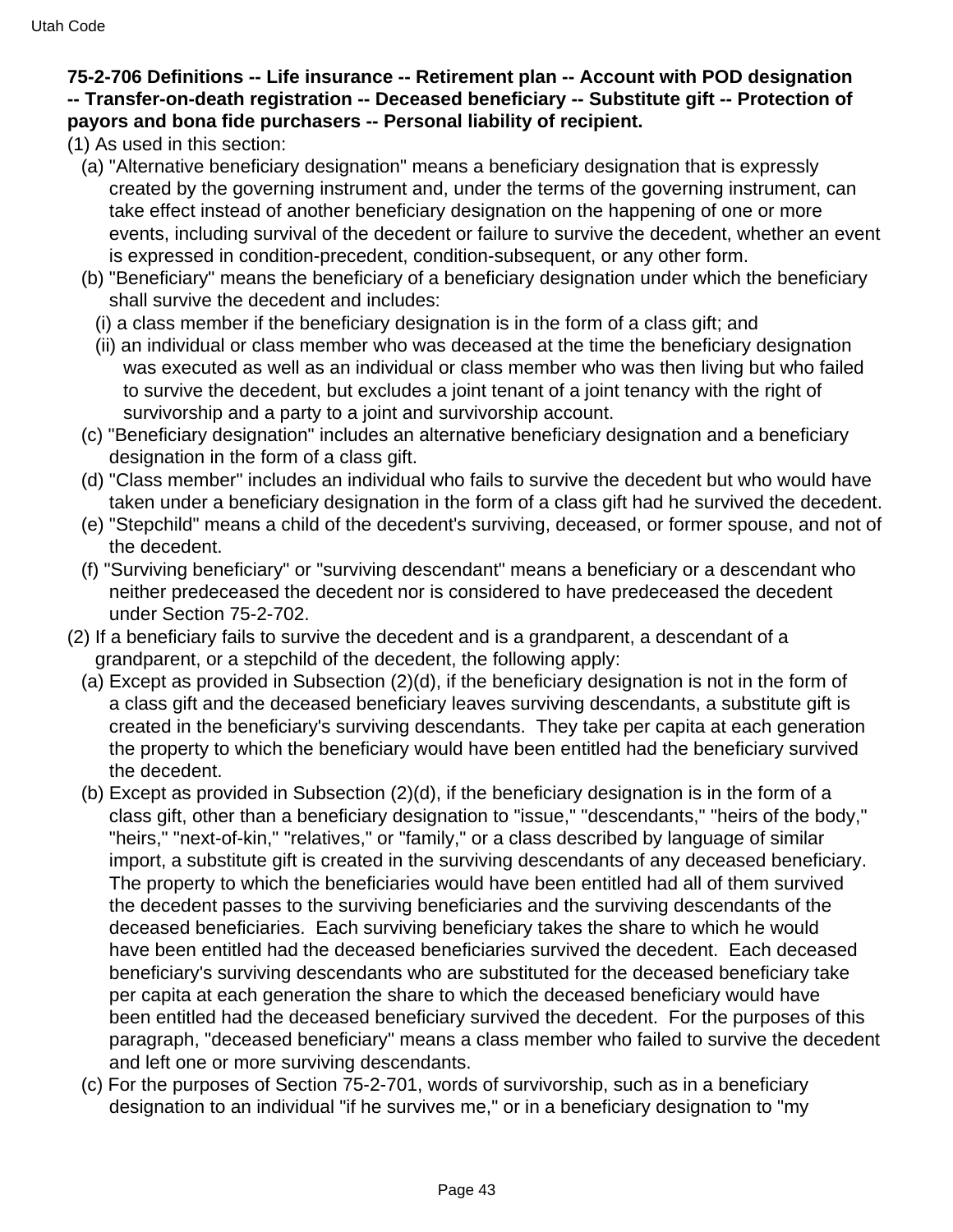surviving children," are, in the absence of clear and convincing evidence, a sufficient indication of an intent contrary to the application of this section.

- (d) If a governing instrument creates an alternative beneficiary designation with respect to a beneficiary designation for which a substitute gift is created by Subsection (2)(a) or (b), the substitute gift is superseded by the alternative beneficiary designation only if an expressly designated beneficiary of the alternative beneficiary designation is entitled to take.
- (3)
	- (a) A payor is protected from liability in making payments under the terms of the beneficiary designation until the payor has received written notice of a claim to a substitute gift under this section. Payment made before the receipt of written notice of a claim to a substitute gift under this section discharges the payor, but not the recipient, from all claims for the amounts paid. A payor is liable for a payment made after the payor has received written notice of the claim. A recipient is liable for a payment received, whether or not written notice of the claim is given.
	- (b) The written notice of the claim shall be mailed to the payor's main office or home by registered or certified mail, return receipt requested, or served upon the payor in the same manner as a summons in a civil action. Upon receipt of written notice of the claim, a payor may pay any amount owed by it to the court having jurisdiction of the probate proceedings relating to the decedent's estate or, if no proceedings have been commenced, to the court having jurisdiction of probate proceedings relating to the decedent's estates located in the county of the decedent's residence. The court shall hold the funds and, upon its determination under this section, shall order disbursement in accordance with the determination. Payment made to the court discharges the payor from all claims for the amounts paid.
- (4)
	- (a) A person who purchases property for value and without notice, or who receives a payment or other item of property in partial or full satisfaction of a legally enforceable obligation, is neither obligated under this section to return the payment, item of property, or benefit nor is liable under this section for the amount of the payment or the value of the item of property or benefit. But a person who, not for value, receives a payment, item of property, or any other benefit to which the person is not entitled under this section is obligated to return the payment, item of property, or benefit, or is personally liable for the amount of the payment or the value of the item of property or benefit, to the person who is entitled to it under this section.
	- (b) If this section or any part of this section is preempted by federal law with respect to a payment, an item of property, or any other benefit covered by this section, a person who, not for value, receives the payment, item of property, or any other benefit to which the person is not entitled under this section is obligated to return the payment, item of property, or benefit, or is personally liable for the amount of the payment or the value of the item of property or benefit, to the person who would have been entitled to it were this section or part of this section not preempted.

Enacted by Chapter 39, 1998 General Session

## **75-2-707 Definitions -- Survivorship with respect to future interests under terms of trust -- Substitute takers.**

(1) As used in this section: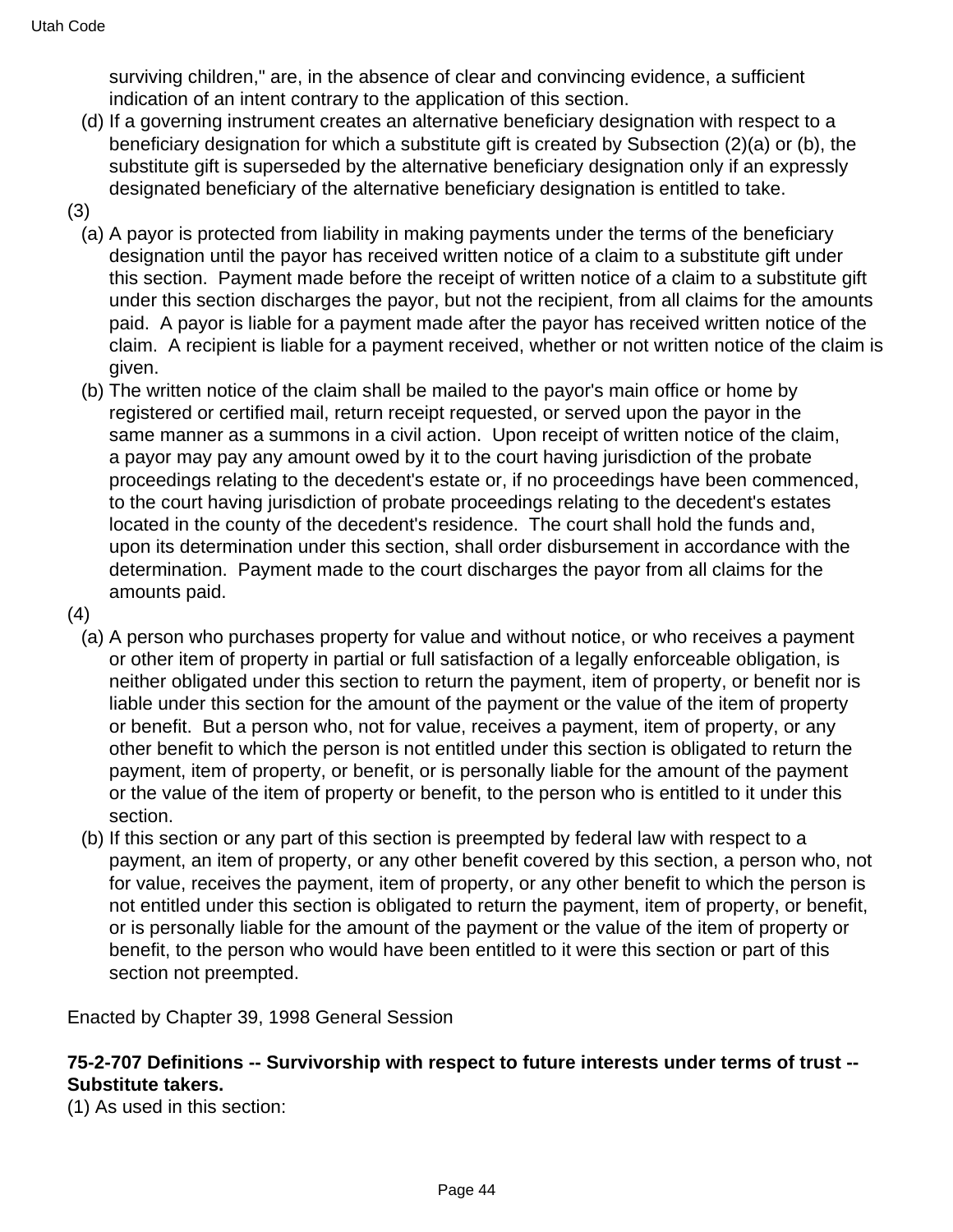- (a) "Alternative future interest" means an expressly created future interest that can take effect in possession or enjoyment instead of another future interest on the happening of one or more events, including survival of an event or failure to survive an event, whether an event is expressed in condition-precedent, condition-subsequent, or any other form. A residuary clause in a will does not create an alternative future interest with respect to a future interest created in a nonresiduary devise in the will, whether or not the will specifically provides that lapsed or failed devises are to pass under the residuary clause.
- (b) "Beneficiary" means the beneficiary of a future interest and includes a class member if the future interest is in the form of a class gift.
- (c) "Class member" includes an individual who fails to survive the distribution date but who would have taken under a future interest in the form of a class gift had he survived the distribution date.
- (d) "Distribution date" with respect to a future interest, means the time when the future interest is to take effect in possession or enjoyment. The distribution date need not occur at the beginning or end of a calendar day, but can occur at a time during the course of a day.
- (e) "Future interest" includes an alternative future interest and a future interest in the form of a class gift.
- (f) "Future interest under the terms of a trust" means a future interest that was created by a transfer creating a trust or to an existing trust or by an exercise of a power of appointment to an existing trust, directing the continuance of an existing trust, designating a beneficiary of an existing trust, or creating a trust.
- (g) "Surviving beneficiary" or "surviving descendant" means a beneficiary or a descendant who neither predeceased the distribution date nor is considered to have predeceased the distribution date under Section 75-2-702.
- (2) A future interest under the terms of a trust is contingent on the beneficiary's surviving the distribution date. If a beneficiary of a future interest under the terms of a trust fails to survive the distribution date, the following apply:
	- (a) Except as provided in Subsection (2)(d), if the future interest is not in the form of a class gift and the deceased beneficiary leaves surviving descendants, a substitute gift is created in the beneficiary's surviving descendants. They take per capita at each generation the property to which the beneficiary would have been entitled had the beneficiary survived the distribution date.
	- (b) Except as provided in Subsection (2)(d), if the future interest is in the form of a class gift, other than a future interest to "issue," "descendants," "heirs of the body," "heirs," "next-of-kin," "relatives," or "family," or a class described by language of similar import, a substitute gift is created in the surviving descendants of any deceased beneficiary. The property to which the beneficiaries would have been entitled had all of them survived the distribution date passes to the surviving beneficiaries and the surviving descendants of the deceased beneficiaries. Each surviving beneficiary takes the share to which he would have been entitled had the deceased beneficiaries survived the distribution date. Each deceased beneficiary's surviving descendants who are substituted for the deceased beneficiary take per capita at each generation the share to which the deceased beneficiary would have been entitled had the deceased beneficiary survived the distribution date. For the purposes of this subsection, "deceased beneficiary" means a class member who failed to survive the distribution date and left one or more surviving descendants.
	- (c) For the purposes of Section 75-2-701, words of survivorship attached to a future interest are, in the absence of clear and convincing evidence, a sufficient indication of an intent contrary to the application of this section. Words of survivorship include words of survivorship that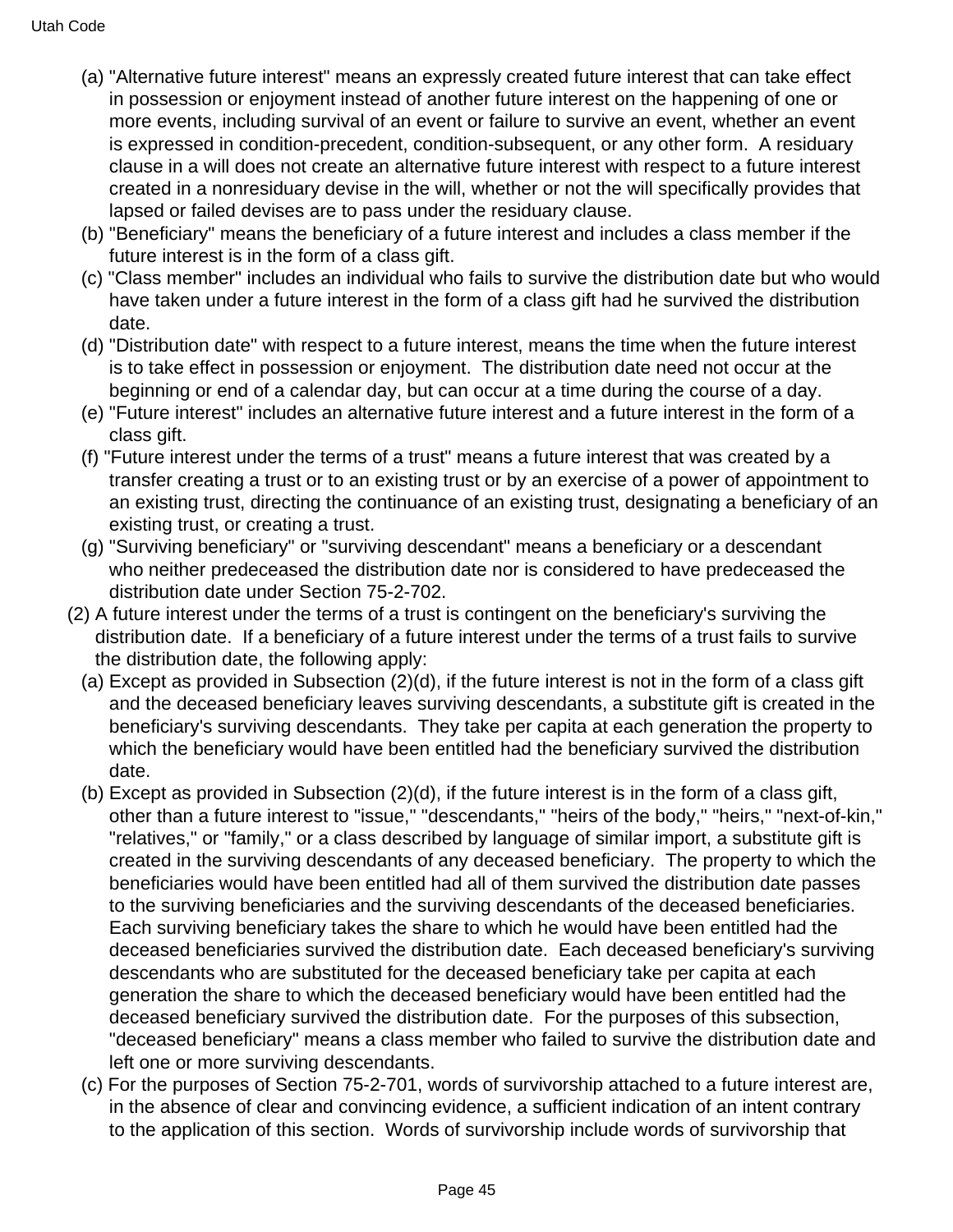relate to the distribution date or to an earlier or an unspecified time, whether those words of survivorship are expressed in condition-precedent, condition-subsequent, or any other form.

- (d) If a governing instrument creates an alternative future interest with respect to a future interest for which a substitute gift is created by Subsection (2)(a) or (b), the substitute gift is superseded by the alternative future interest only if an expressly designated beneficiary of the alternative future interest is entitled to take in possession or enjoyment.
- (3) If, after the application of this section, there is no surviving taker, the property passes in the following order:
	- (a) if the trust was created in a nonresiduary devise in the transferor's will or in a codicil to the transferor's will, the property passes under the residuary clause in the transferor's will; for purposes of this section, the residuary clause is treated as creating a future interest under the terms of a trust; and
	- (b) if no taker is produced by the application of Subsection (3)(a), the property passes to the transferor's heirs under Section 75-2-711.

Enacted by Chapter 39, 1998 General Session

### **75-2-708 Class gifts to "descendants," "issue," or "heirs of the body" -- Form of distribution if none specified.**

 If a class gift in favor of "descendants," "issue," or "heirs of the body" does not specify the manner in which the property is to be distributed among the class members, the property is distributed among the class members who are living when the interest is to take effect in possession or enjoyment, in such shares as they would receive, under the applicable law of intestate succession, if the designated ancestor had then died intestate owning the subject matter of the class gift.

Enacted by Chapter 39, 1998 General Session

## **75-2-709 Definitions -- Representation -- Per capita at each generation -- Per stirpes.**

- (1) As used in this section:
	- (a) "Deceased child" or "deceased descendant" means a child or a descendant who either predeceased the distribution date or is considered to have predeceased the distribution date under Section 75-2-702.
	- (b) "Distribution date," with respect to an interest, means the time when the interest is to take effect in possession or enjoyment. The distribution date need not occur at the beginning or end of a calendar day, but can occur at a time during the course of a day.
	- (c) "Surviving ancestor," "surviving child," or "surviving descendant" means an ancestor, a child, or a descendant who neither predeceased the distribution date nor is considered to have predeceased the distribution date under Section 75-2-702.
- (2) If an applicable statute or a governing instrument calls for property to be distributed or taken "per capita at each generation," the property is divided into as many equal shares as there are:
	- (a) surviving descendants in the generation nearest to the designated ancestor which contains one or more surviving descendants; and
	- (b) deceased descendants in the same generation who left surviving descendants, if any. Each surviving descendant in the nearest generation is allocated one share. The remaining shares, if any, are combined and then divided in the same manner among the surviving descendants of the deceased descendants as if the surviving descendants who were allocated a share and their surviving descendants had predeceased the distribution date.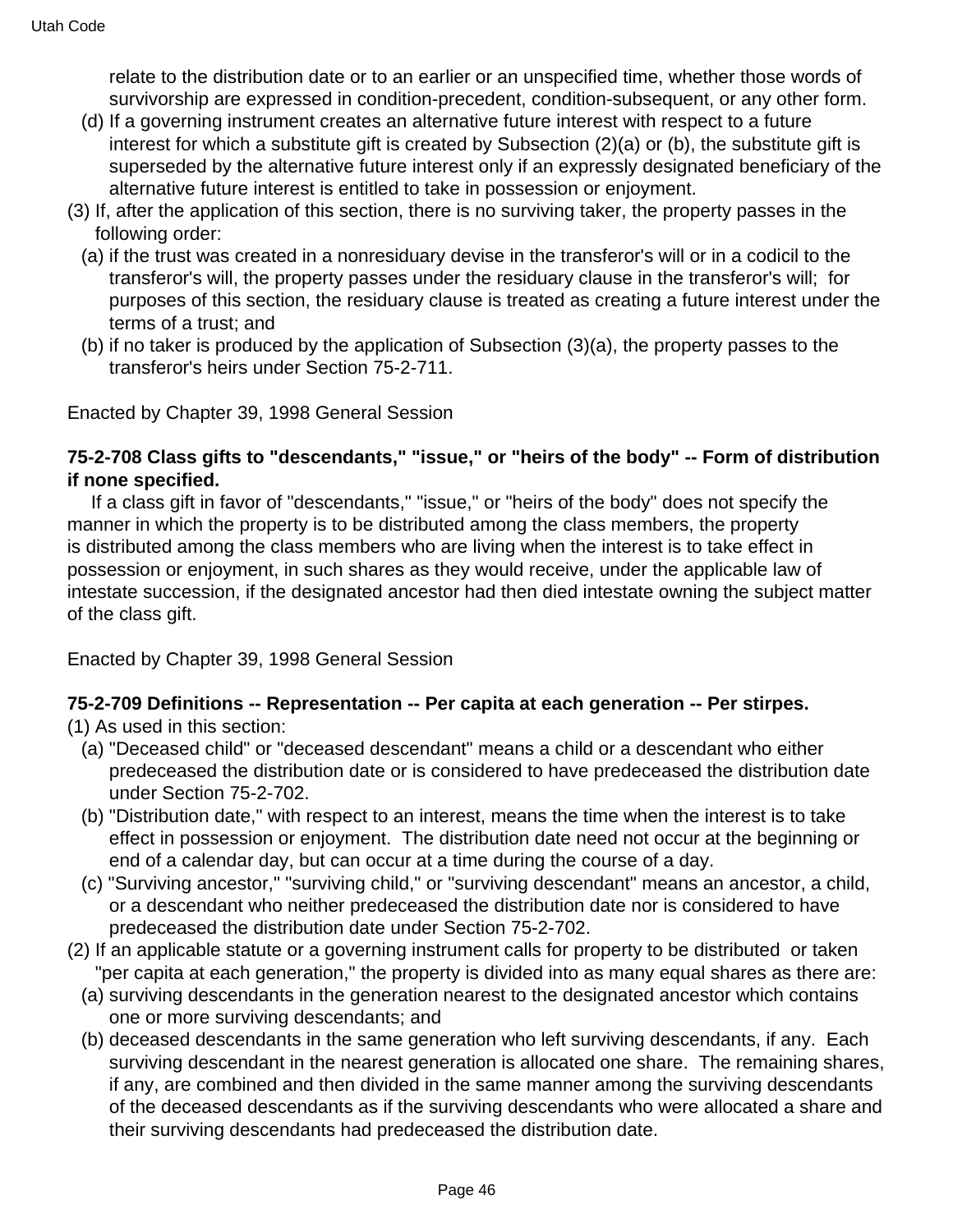- (3) If a governing instrument calls for property to be distributed or taken "per stirpes," "by representation," or "by right of representation," the property is divided into as many equal shares as there are:
	- (a) surviving children of the designated ancestor; and
	- (b) deceased children who left surviving descendants. Each surviving child, if any, is allocated one share. The share of each deceased child with surviving descendants is divided in the same manner, with subdivision repeating at each succeeding generation until the property is fully allocated among surviving descendants.
- (4) If a governing instrument calls for property to be distributed or taken "per capita," "share and share alike," or "to the survivor of them," the property is divided into as many equal shares as there are living persons named on the distribution date.
- (5) For the purposes of Subsections (2) and (3), an individual who is deceased and left no surviving descendant is disregarded, and an individual who leaves a surviving ancestor who is a descendant of the designated ancestor is not entitled to a share.

Amended by Chapter 350, 2011 General Session

## **75-2-710 Worthier-title doctrine abolished.**

 The doctrine of worthier title is abolished as a rule of law and as a rule of construction. Language in a governing instrument describing the beneficiaries of a disposition as the transferor's "heirs," "heirs-at-law," "next-of-kin," "distributees," "relatives," or "family," or language of similar import, does not create or presumptively create a reversionary interest in the transferor.

Enacted by Chapter 39, 1998 General Session

#### **75-2-711 Interests in "heirs" and like.**

 If an applicable statute or a governing instrument calls for a present or future distribution to or creates a present or future interest in a designated individual's "heirs," "heirs-at-law," "next-ofkin," "relatives," or "family," or language of similar import, the property passes to those persons, including the state, and in such shares as would succeed to the designated individual's intestate estate under the intestate succession law of the designated individual's domicile if the designated individual died when the disposition is to take effect in possession or enjoyment. If the designated individual's surviving spouse is living but is remarried at the time the disposition is to take effect in possession or enjoyment, the surviving spouse is not an heir of the designated individual.

Enacted by Chapter 39, 1998 General Session

## **Part 8 General Provisions**

## **75-2-801 Disclaimer of property interests -- Time -- Form -- Effect -- Waiver and bar -- Remedy not exclusive -- Application.**

(1) A person, or the representative of a person, to whom an interest in or with respect to property or an interest therein devolves by whatever means may disclaim it in whole or in part by delivering or filing a written disclaimer under this section. The right to disclaim exists notwithstanding: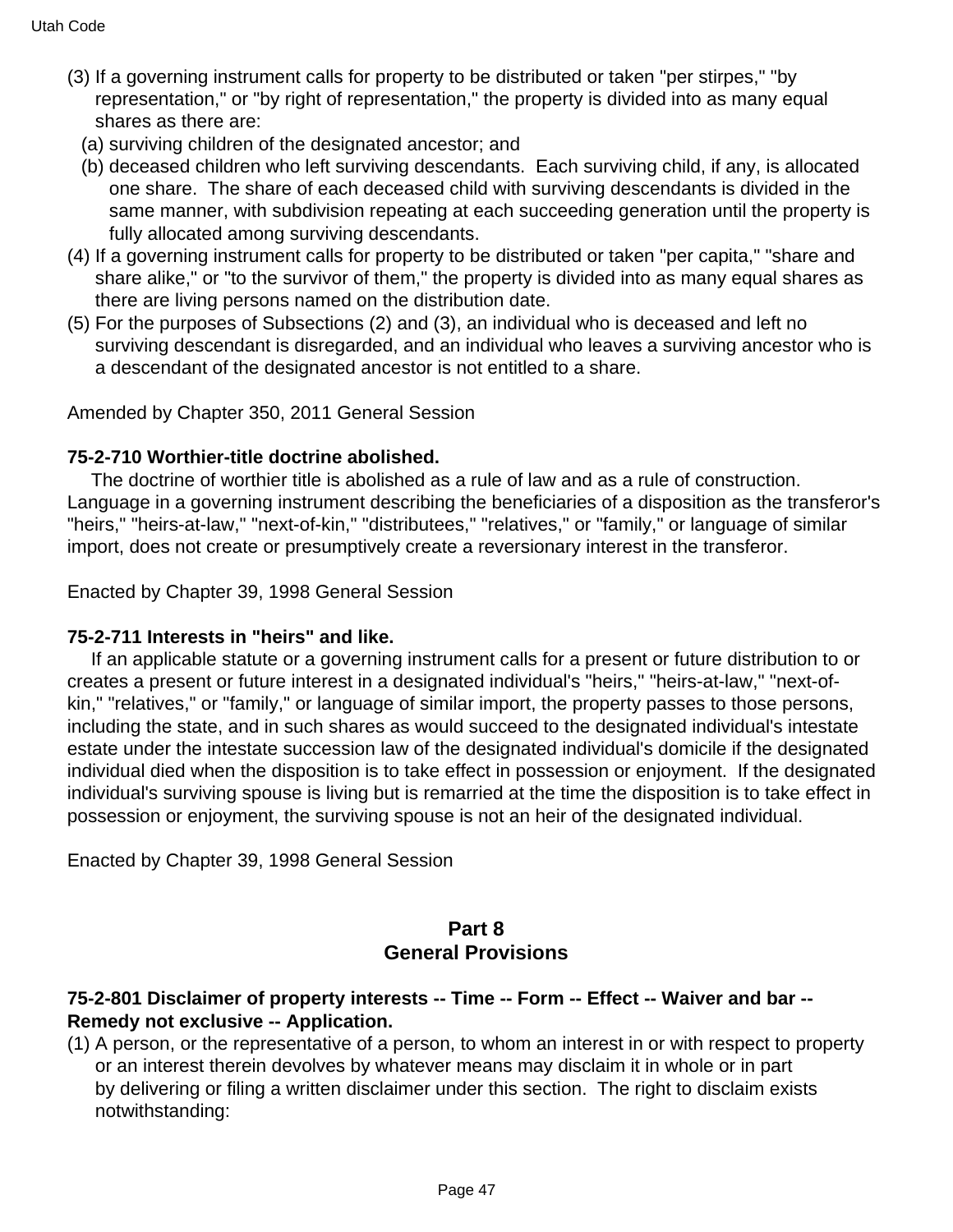- (a) any limitation on the interest of the disclaimant in the nature of a spendthrift provision or similar restriction; or
- (b) any restriction or limitation on the right to disclaim contained in the governing instrument. For purposes of this subsection, the "representative of a person" includes a personal representative of a decedent, a conservator of a person with a disability, a guardian of a minor or incapacitated person, and an agent acting on behalf of the person within the authority of a power of attorney.
- (2) The following rules govern the time when a disclaimer shall be filed or delivered:
	- (a) If the property or interest has devolved to the disclaimant under a testamentary instrument or by the laws of intestacy, the disclaimer shall be filed, if of a present interest, not later than nine months after the death of the deceased owner or deceased donee of a power of appointment and, if of a future interest, not later than nine months after the event determining that the taker of the property or interest is finally ascertained and his interest is indefeasibly vested. The disclaimer shall be filed in the district court of the county in which proceedings for the administration of the estate of the deceased owner or deceased donee of the power have been commenced. A copy of the disclaimer shall be delivered in person or mailed by registered or certified mail, return receipt requested, to any personal representative or other fiduciary of the decedent or donee of the power.
	- (b) If a property or interest has devolved to the disclaimant under a nontestamentary instrument or contract, the disclaimer shall be delivered or filed, if of a present interest, not later than nine months after the effective date of the nontestamentary instrument or contract and, if of a future interest, not later than nine months after the event determining that the taker of the property or interest is finally ascertained and his interest is indefeasibly vested. If the person entitled to disclaim does not know of the existence of the interest, the disclaimer shall be delivered or filed not later than nine months after the person learns of the existence of the interest. The effective date of a revocable instrument or contract is the date on which the maker no longer has power to revoke it or to transfer to the maker or another the entire legal and equitable ownership of the interest. The disclaimer or a copy thereof shall be delivered in person or mailed by registered or certified mail, return receipt requested, to the person who has legal title to or possession of the interest disclaimed.
	- (c) A surviving joint tenant or tenant by the entireties may disclaim as a separate interest any property or interest therein devolving to him by right of survivorship. A surviving joint tenant or tenant by the entireties may disclaim the entire interest in any property or interest therein that is the subject of a joint tenancy or tenancy by the entireties devolving to the surviving joint tenant or tenant by the entireties, if the joint tenancy or tenancy by the entireties was created by act of a deceased joint tenant or tenant by the entireties, the survivor did not join in creating the joint tenancy or tenancy by the entireties, and has not accepted a benefit under it.
	- (d) If real property or an interest therein is disclaimed, a copy of the disclaimer may be recorded in the office of the county recorder of the county in which the property or interest disclaimed is located.
- (3) The disclaimer shall:
	- (a) describe the property or interest disclaimed;
	- (b) declare the disclaimer and extent thereof; and
	- (c) be signed by the disclaimant.
- (4) The effects of a disclaimer are:
	- (a) If property or an interest therein devolves to a disclaimant under a testamentary instrument, under a power of appointment exercised by a testamentary instrument, or under the laws of intestacy, and the decedent has not provided for another disposition of that interest, should it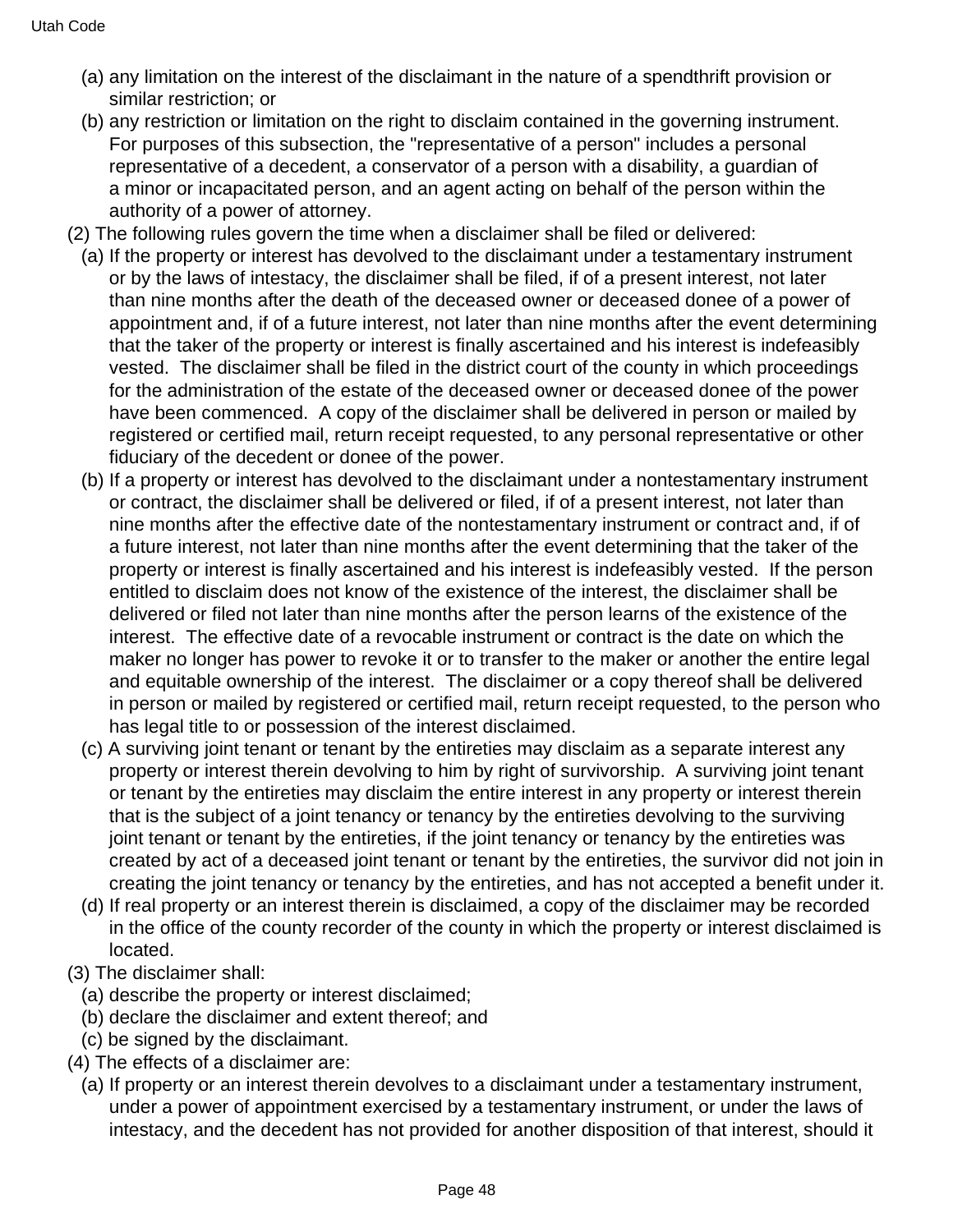be disclaimed, or of disclaimed, or failed interests in general, the disclaimed interest devolves as if the disclaimant had predeceased the decedent, but if by law or under the testamentary instrument the descendants of the disclaimant would share in the disclaimed interest per capita at each generation or otherwise were the disclaimant to predecease the decedent, then the disclaimed interest passes per capita at each generation, or passes as directed by the governing instrument, to the descendants of the disclaimant who survive the decedent. A future interest that takes effect in possession or enjoyment after the termination of the estate or interest disclaimed takes effect as if the disclaimant had predeceased the decedent. A disclaimer relates back for all purposes to the date of death of the decedent.

- (b) If property or an interest therein devolves to a disclaimant under a nontestamentary instrument or contract and the instrument or contract does not provide for another disposition of that interest, should it be disclaimed, or of disclaimed or failed interests in general, the disclaimed interest devolves as if the disclaimant has predeceased the effective date of the instrument or contract, but if by law or under the nontestamentary instrument or contract the descendants of the disclaimant would share in the disclaimed interest per capita at each generation or otherwise were the disclaimant to predecease the effective date of the instrument, then the disclaimed interest passes per capita at each generation, or passes as directed by the governing instrument, to the descendants of the disclaimant who survive the effective date of the instrument. A disclaimer relates back for all purposes to that date. A future interest that takes effect in possession or enjoyment at or after the termination of the disclaimed interest takes effect as if the disclaimant had died before the effective date of the instrument or contract that transferred the disclaimed interest.
- (c) The disclaimer or the written waiver of the right to disclaim is binding upon the disclaimant or person waiving and all persons claiming through or under either of them.
- (5) The right to disclaim property or an interest therein is barred by:
	- (a) an assignment, conveyance, encumbrance, pledge, or transfer of the property or interest, or a contract therefor;
	- (b) a written waiver of the right to disclaim;
	- (c) an acceptance of the property or interest or a benefit under it; or
	- (d) a sale of the property or interest under judicial sale made before the disclaimer is made.
- (6) This section does not abridge the right of a person to waive, release, disclaim, or renounce property or an interest therein under any other statute.
- (7) An interest in property that exists on July 1, 1998, as to which, if a present interest, the time for filing a disclaimer under this section has not expired or, if a future interest, the interest has not become indefeasibly vested or the taker finally ascertained, may be disclaimed within nine months after July 1, 1998.

Amended by Chapter 366, 2011 General Session

#### **75-2-802 Effect of divorce, annulment, and decree of separation.**

- (1) An individual who is divorced from the decedent or whose marriage to the decedent has been annulled is not a surviving spouse unless, by virtue of a subsequent marriage, the individual is married to the decedent at the time of death. A decree of separation that does not terminate the status of husband and wife is not a divorce for purposes of this section.
- (2) For purposes of Part 1, Intestate Succession, Part 2, Elective Share of Surviving Spouse, Part 3, Spouse and Children Unprovided for in Wills, and Part 4, Exempt Property and Allowances, and Section 75-3-203, a surviving spouse does not include: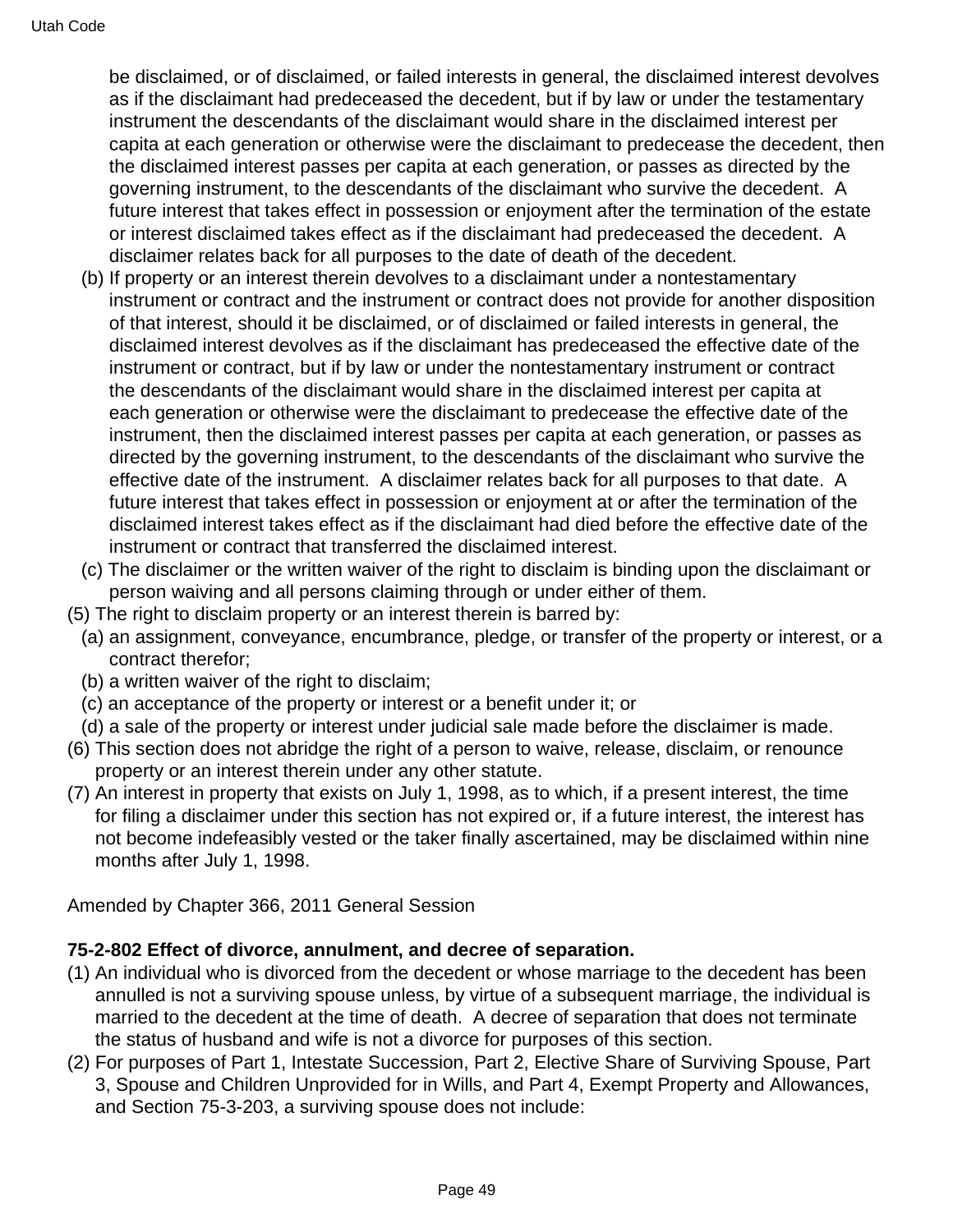- (a) an individual who obtains or consents to a final decree or judgment of divorce from the decedent or an annulment of their marriage, which decree or judgment is not recognized as valid in this state, unless subsequently they participate in a marriage ceremony purporting to marry each to the other or live together as husband and wife;
- (b) an individual who, following an invalid decree or judgment of divorce or annulment obtained by the decedent, participates in a marriage ceremony with a third individual; or
- (c) an individual who was a party to a valid proceeding concluded by an order purporting to terminate all marital property rights.

Repealed and Re-enacted by Chapter 39, 1998 General Session

## **75-2-803 Definitions -- Effect of homicide on intestate succession, wills, trusts, joint assets, life insurance, and beneficiary designations -- Petition -- Forfeiture -- Revocation.**

(1) As used in this section:

- (a) "Conviction" means the same as that term is defined in Section 77-38b-102.
- (b) "Decedent" means a deceased individual.
- (c) "Disposition or appointment of property" includes a transfer of an item of property or any other benefit to a beneficiary designated in a governing instrument.
- (d)
	- (i) Except as provided in Subsection (1)(d)(ii), "disqualifying homicide" means any felony homicide offense described in Title 76, Chapter 5, Offenses Against the Individual, for which the elements are established by a preponderance of the evidence and by applying the same principles of culpability and defenses described in Title 76, Utah Criminal Code.
	- (ii) "Disqualifying homicide" does not include an offense for:
		- (A) negligently operating a vehicle resulting in death, as described in Section 76-5-207; and
		- (B) automobile homicide involving using a handheld wireless communication device while driving, as described in Section 76-5-207.5.
- (e) "Governing instrument" means a governing instrument executed by the decedent.
- (f) "Killer" means an individual who commits a disqualifying homicide.
- (g) "Revocable" means a disposition, appointment, provision, or nomination under which the decedent, at the time of or immediately before death, was alone empowered, by law or under the governing instrument, to cancel the designation in favor of the killer regardless of whether at the time or immediately before death:
	- (i) the decedent was empowered to designate the decedent in place of the decedent's killer; or
- (ii) the decedent had the capacity to exercise the power.

(2)

- (a) An individual who commits a disqualifying homicide of the decedent forfeits all benefits under this chapter with respect to the decedent's estate, including an intestate share, an elective share, an omitted spouse's or child's share, a homestead allowance, exempt property, and a family allowance.
- (b) If the decedent died intestate, the decedent's intestate estate passes as if the killer disclaimed the killer's intestate share.
- (3) The killing of the decedent by means of a disqualifying homicide:
	- (a) revokes any revocable:
		- (i) disposition or appointment of property made by the decedent to the killer in a governing instrument;
		- (ii) provision in a governing instrument conferring a general or nongeneral power of appointment on the killer; and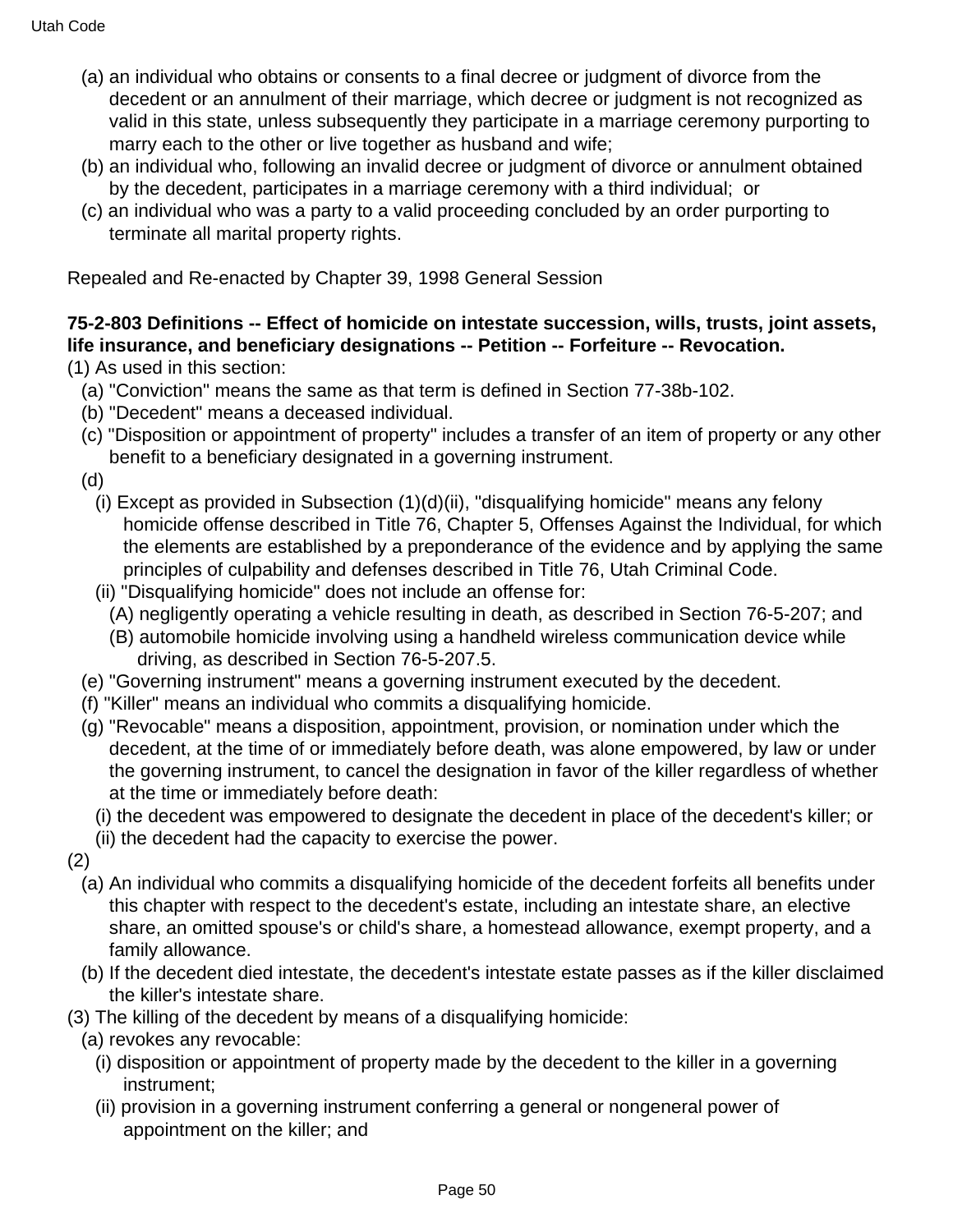- (iii) nomination of the killer in a governing instrument, nominating or appointing the killer to serve in any fiduciary or representative capacity, including a personal representative, executor, trustee, or agent; and
- (b) severs the interests of the decedent and killer in property held by them at the time of the killing as joint tenants with the right of survivorship, transforming the interests of the decedent and killer into tenancies in common.
- (4) A severance under Subsection (3)(b) does not affect any third-party interest in property acquired for value and in good faith reliance on an apparent title by survivorship in the killer unless a writing declaring the severance has been noted, registered, filed, or recorded in records appropriate to the kind and location of the property which are relied upon, in the ordinary course of transactions involving such property, as evidence of ownership.
- (5) Provisions of a governing instrument are given effect as if the killer disclaimed all provisions revoked by this section or, in the case of a revoked nomination in a fiduciary or representative capacity, as if the killer predeceased the decedent.
- (6) A wrongful acquisition of property or interest by one who kills another under circumstances not covered by this section shall be treated in accordance with the principle that a killer cannot profit from the killer's wrong.
- (7)
	- (a) An interested person may petition the court to determine whether an individual has committed a disqualifying homicide of the decedent.
	- (b) An individual has committed a disqualifying homicide of the decedent for purposes of this section if:
		- (i) unless the court finds that disinheritance would create a manifest injustice, the court finds that, by a preponderance of the evidence, the individual has committed a disqualifying homicide of the decedent; or
		- (ii) the court finds that a judgment of conviction has been entered against the individual for a disqualifying homicide of the decedent and all direct appeals for the judgment have been exhausted.
- (8)
	- (a) Before a court determines whether an individual committed a disqualifying homicide of the decedent under Subsection (7), the decedent's estate may petition the court to:
		- (i) enter a temporary restraining order, an injunction, or a temporary restraining order and an injunction, to preserve the property or assets of the killer or the killer's estate;
		- (ii) require the execution of a trustee's bond under Section 75-7-702 for the killer's estate;
		- (iii) establish a constructive trust on any property or assets of the killer or the killer's estate that is effective from the time the killer's act caused the death of the decedent; or
		- (iv) take any other action necessary to preserve the property or assets of the killer or the killer's estate:
			- (A) until a court makes a determination under Subsection (7); or
			- (B) for the payment of all damages and judgments for conduct resulting in the disqualifying homicide of the decedent.
	- (b) Upon a petition for a temporary restraining order or an injunction under Subsection (8)(a)(i), a court may enter a temporary restraining order against an owner's property in accordance with Rule 65A of the Utah Rules of Civil Procedure, without notice or opportunity of a hearing, if the court determines that:
		- (i) there is a substantial likelihood that the property is, or will be, necessary to satisfy a judgment or damages owed by the killer for conduct resulting in the disqualifying homicide of the decedent; and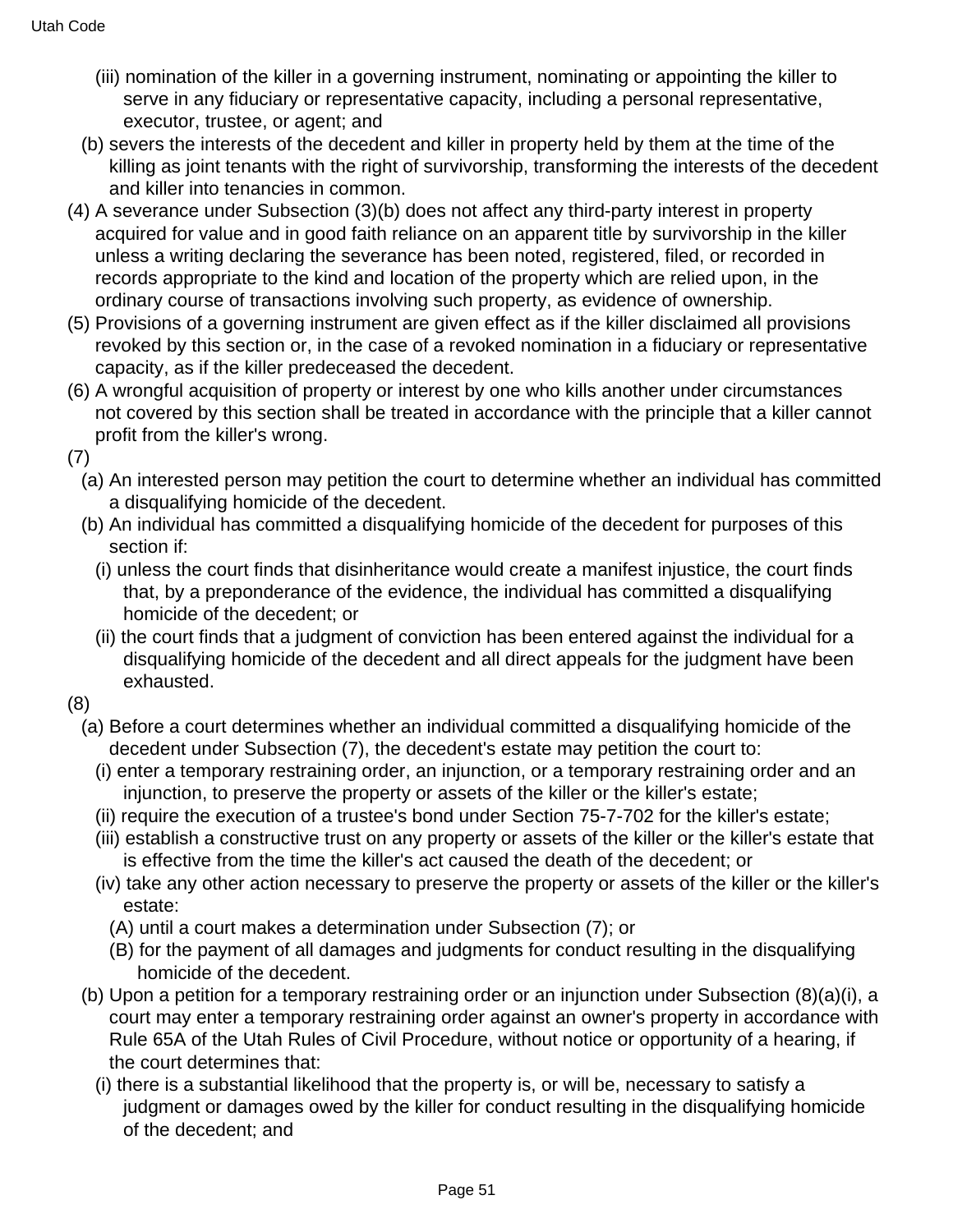- (ii) notice of the hearing would likely result in the property being:
	- (A) sold, distributed, destroyed, or removed; and
	- (B) unavailable to satisfy a judgment or damages owed by the killer for conduct resulting in the disqualifying homicide of the decedent.
- (9)

(a)

- (i) A payor or other third party is not liable for having made a payment or transferred an item of property or any other benefit to a beneficiary designated in a governing instrument affected by a disqualifying homicide, or for having taken any other action in good faith reliance on the validity of the governing instrument, upon request and satisfactory proof of the decedent's death, before the payor or other third party received written notice of a claimed forfeiture or revocation under this section.
- (ii) A payor or other third party is liable for a payment made or other action taken after the payor or other third party received written notice of a claimed forfeiture or revocation under this section.
- (b)
	- (i) Written notice of a claimed forfeiture or revocation under Subsection (9)(a) shall be mailed to the payor's or other third party's main office or home by registered or certified mail, return receipt requested, or served upon the payor or other third party in the same manner as a summons in a civil action.
	- (ii) Upon receipt of written notice of a claimed forfeiture or revocation under this section, a payor or other third party may pay any amount owed or transfer or deposit any item of property held by the payor or third party to or with:
		- (A) the court having jurisdiction of the probate proceedings relating to the decedent's estate; or
		- (B) if no proceedings have been commenced, the court having jurisdiction of probate proceedings relating to the decedent's estates located in the county of the decedent's residence.
	- (iii) The court shall hold the funds or item of property and, upon the court's determination under this section, shall order disbursement in accordance with the determination.
	- (iv) Payments, transfers, or deposits made to or with the court discharge the payor or other third party from all claims for the value of amounts paid to or items of property transferred to or deposited with the court.
- (10)
	- (a) A person who purchases property for value and without notice, or who receives a payment or other item of property in partial or full satisfaction of a legally enforceable obligation, is:
		- (i) not obligated under this section to return the payment, item of property, or benefit; and
		- (ii) not liable under this section for the amount of the payment or the value of the item of property or benefit.
	- (b) Notwithstanding Subsection (10)(a), a person who, not for value, receives a payment, item of property, or any other benefit to which the person is not entitled under this section is:
		- (i) obligated to return the payment, item of property, or benefit to the person who is entitled to the payment, property, or benefit under this section; and
		- (ii) personally liable for the amount of the payment or the value of the item of property or benefit to the person who is entitled to the payment, property, or benefit under this section.
	- (c) If this section or any part of this section is preempted by federal law with respect to a payment, an item of property, or any other benefit covered by this section, a person who, not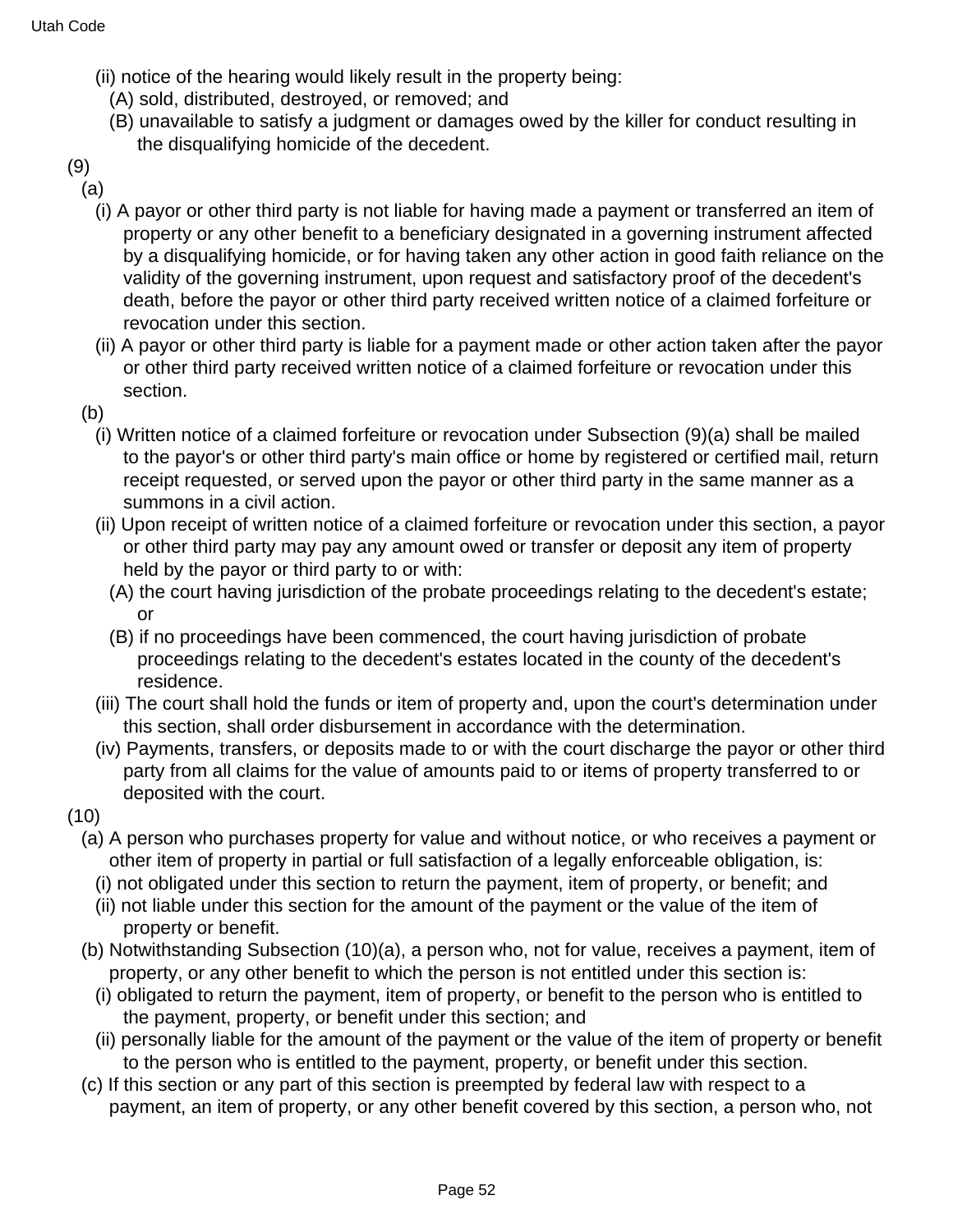for value, receives the payment, item of property, or any other benefit to which the person is not entitled under this section is:

- (i) obligated to return the payment, item of property, or benefit to the person who would have been entitled to the payment, property, or benefit if this section or part were not preempted; and
- (ii) personally liable for the amount of the payment or the value of the item of property or benefit, to the person who would have been entitled to the payment, property, or benefit if this section or part were not preempted.

Amended by Chapter 116, 2022 General Session Amended by Chapter 157, 2022 General Session Amended by Chapter 157, 2022 General Session, (Coordination Clause) Amended by Chapter 430, 2022 General Session

**75-2-804 Definitions -- Revocation of probate and nonprobate transfers by divorce -- Effect of severance -- Revival -- Protection of payors, third parties, and bona fide purchasers -- Personal liability of recipient -- No revocation by other changes of circumstances.**

(1) As used in this section:

- (a) "Disposition or appointment of property" includes a transfer of an item of property or any other benefit to a beneficiary designated in a governing instrument.
- (b) "Divorce or annulment" means any divorce or annulment, or any dissolution or declaration of invalidity of a marriage, that would exclude the spouse as a surviving spouse within the meaning of Section 75-2-802. A decree of separation that does not terminate the status of husband and wife is not a divorce for purposes of this section.
- (c) "Divorced individual" includes an individual whose marriage has been annulled.
- (d) "Governing instrument" means a governing instrument executed by the divorced individual before the divorce or annulment of the individual's marriage to the individual's former spouse.
- (e) "Relative of the divorced individual's former spouse" means an individual who is related to the divorced individual's former spouse by blood, adoption, or affinity and who, after the divorce or annulment, is not related to the divorced individual by blood, adoption, or affinity.
- (f) "Revocable," with respect to a disposition, appointment, provision, or nomination, means one under which the divorced individual, at the time of the divorce or annulment, was alone empowered, by law or under the governing instrument, to cancel the designation in favor of the individual's former spouse or former spouse's relative, whether or not the divorced individual was then empowered to designate another in place of the individual's former spouse or in place of the individual's former spouse's relative and whether or not the divorced individual then had the capacity to exercise the power.
- (2) Except as provided by the express terms of a governing instrument, a court order, or a contract relating to the division of the marital estate made between the divorced individuals before or after the marriage, divorce, or annulment, the divorce or annulment of a marriage:
	- (a) revokes any revocable:
		- (i) disposition or appointment of property made by a divorced individual to the individual's former spouse in a governing instrument and any disposition or appointment created by law or in a governing instrument to a relative of the divorced individual's former spouse;
		- (ii) provision in a governing instrument conferring a general or nongeneral power of appointment on the divorced individual's former spouse or on a relative of the divorced individual's former spouse; and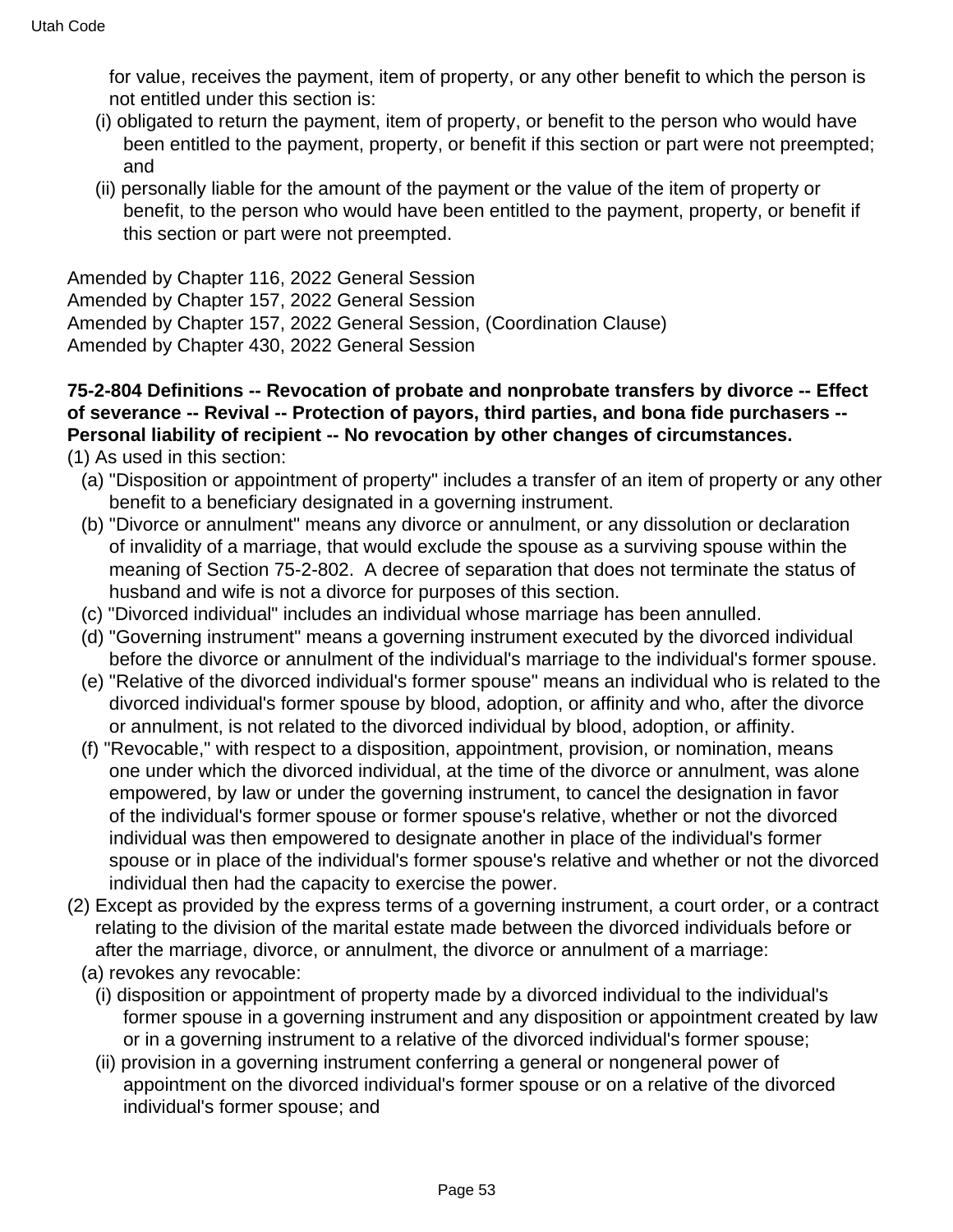- (iii) nomination in a governing instrument, which nominates a divorced individual's former spouse or a relative of the divorced individual's former spouse to serve in any fiduciary or representative capacity, including a personal representative, executor, trustee, conservator, agent, or guardian; and
- (b) severs the interests of the former spouses in property held by them at the time of the divorce or annulment as joint tenants with the right of survivorship, transforming the interests of the former spouses into tenancies in common.
- (3) A severance under Subsection (2)(b) does not affect any third-party interest in property acquired for value and in good faith reliance on an apparent title by survivorship in the survivor of the former spouses unless a writing declaring the severance has been noted, registered, filed, or recorded in records appropriate to the kind and location of the property, which are relied upon, in the ordinary course of transactions involving such property, as evidence of ownership.
- (4) Provisions of a governing instrument are given effect as if the former spouse and relatives of the former spouse disclaimed all provisions revoked by this section or, in the case of a revoked nomination in a fiduciary or representative capacity, as if the former spouse and relatives of the former spouse died immediately before the divorce or annulment.
- (5) Provisions revoked solely by this section are revived by the divorced individual's remarriage to the former spouse or by a nullification of the divorce or annulment.
- (6) No change of circumstances other than as described in this section and in Sections 75-2-803 and 75-2-807 effects a revocation.
- (7)
	- (a) A payor or other third party is not liable for having made a payment or transferred an item of property or any other benefit to a beneficiary designated in a governing instrument affected by a divorce, annulment, or remarriage, or for having taken any other action in good faith reliance on the validity of the governing instrument, before the payor or other third party received written notice of the divorce, annulment, or remarriage. A payor or other third party is liable for a payment made or other action taken after the payor or other third party received written notice of a claimed forfeiture or revocation under this section.
	- (b) Written notice of the divorce, annulment, or remarriage under Subsection (7)(a) shall be mailed to the payor's or other third party's main office or home by registered or certified mail, return receipt requested, or served upon the payor or other third party in the same manner as a summons in a civil action. Upon receipt of written notice of the divorce, annulment, or remarriage, a payor or other third party may pay any amount owed or transfer or deposit any item of property held by it to or with the court having jurisdiction of the probate proceedings relating to the decedent's estate or, if no proceedings have been commenced, to or with the court having jurisdiction of probate proceedings relating to the decedent's estates located in the county of the decedent's residence. The court shall hold the funds or item of property and, upon its determination under this section, shall order disbursement or transfer in accordance with the determination. Payments, transfers, or deposits made to or with the court discharge the payor or other third party from all claims for the value of amounts paid to or items of property transferred to or deposited with the court.
- (8)
- (a) A person who purchases property from a former spouse, relative of a former spouse, or any other person for value and without notice, or who receives from a former spouse, relative of a former spouse, or any other person a payment or other item of property in partial or full satisfaction of a legally enforceable obligation, is neither obligated under this section to return the payment, item of property, or benefit, nor is liable under this section for the amount of the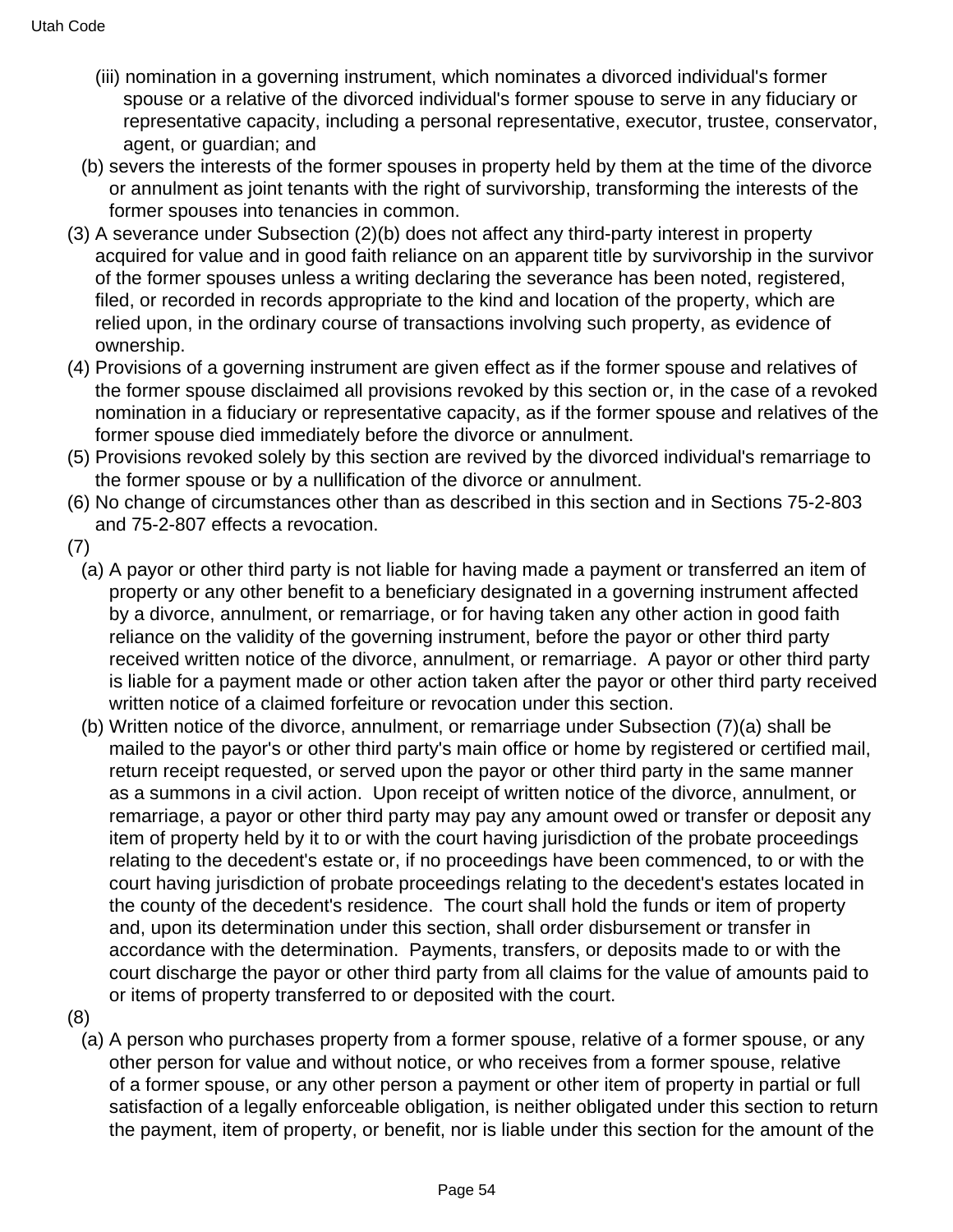payment or the value of the item of property or benefit. But a former spouse, relative of a former spouse, or other person who, not for value, received a payment, item of property, or any other benefit to which that person is not entitled under this section is obligated to return the payment, item of property, or benefit, or is personally liable for the amount of the payment or the value of the item of property or benefit, to the person who is entitled to it under this section.

(b) If this section or any part of this section is preempted by federal law with respect to a payment, an item of property, or any other benefit covered by this section, a former spouse, relative of the former spouse, or any other person who, not for value, received a payment, item of property, or any other benefit to which that person is not entitled under this section is obligated to return that payment, item of property, or benefit, or is personally liable for the amount of the payment or the value of the item of property or benefit, to the person who would have been entitled to it were this section or part of this section not preempted.

Amended by Chapter 225, 2021 General Session

#### **75-2-805 Reformation to correct mistakes.**

 The court may reform the terms of a governing instrument, even if unambiguous, to conform the terms to the transferor's intention if it is proved by clear and convincing evidence that the transferor's intent and the terms of the governing instrument were affected by a mistake of fact or law, whether in expression or inducement.

Enacted by Chapter 93, 2010 General Session

#### **75-2-806 Modification to achieve transferor's tax objectives.**

 To achieve the transferor's tax objectives, the court may modify the terms of a governing instrument in a manner that is not contrary to the transferor's probable intention. The court may provide that the modification has retroactive effect.

Enacted by Chapter 93, 2010 General Session

## **75-2-807 Effect of disqualifying felony offense on intestate succession, wills, trusts, joint assets, life insurance, beneficiary designations -- Forfeiture -- Revocation.**

(1) As used in this section:

- (a) "Abuser" means a person who is convicted of committing a disqualifying felony offense against a vulnerable adult.
- (b) "Dependent adult" means the same as that term is defined in Section 76-5-111.
- (c) "Disposition or apportionment of property" means a transfer of an item of property or any other benefit to a beneficiary designated in a governing instrument.
- (d) "Disqualifying felony offense" means a felony offense against a vulnerable adult that meets the elements of:
	- (i) felony financial exploitation of a vulnerable adult, as described in Section 76-5-111.4;
	- (ii) felony aggravated abuse of a vulnerable adult, as described in Section 76-5-111.2;
	- (iii) felony abuse of a vulnerable adult based on isolation, as described in Subsection 76-5-111(3); or
	- (iv) any felony offense in another state, territory, or district of the United States that, if committed in Utah, would constitute a felony offense described in this Subsection (1)(d).
- (e) "Elder adult" means the same as that term is defined in Section 76-5-111.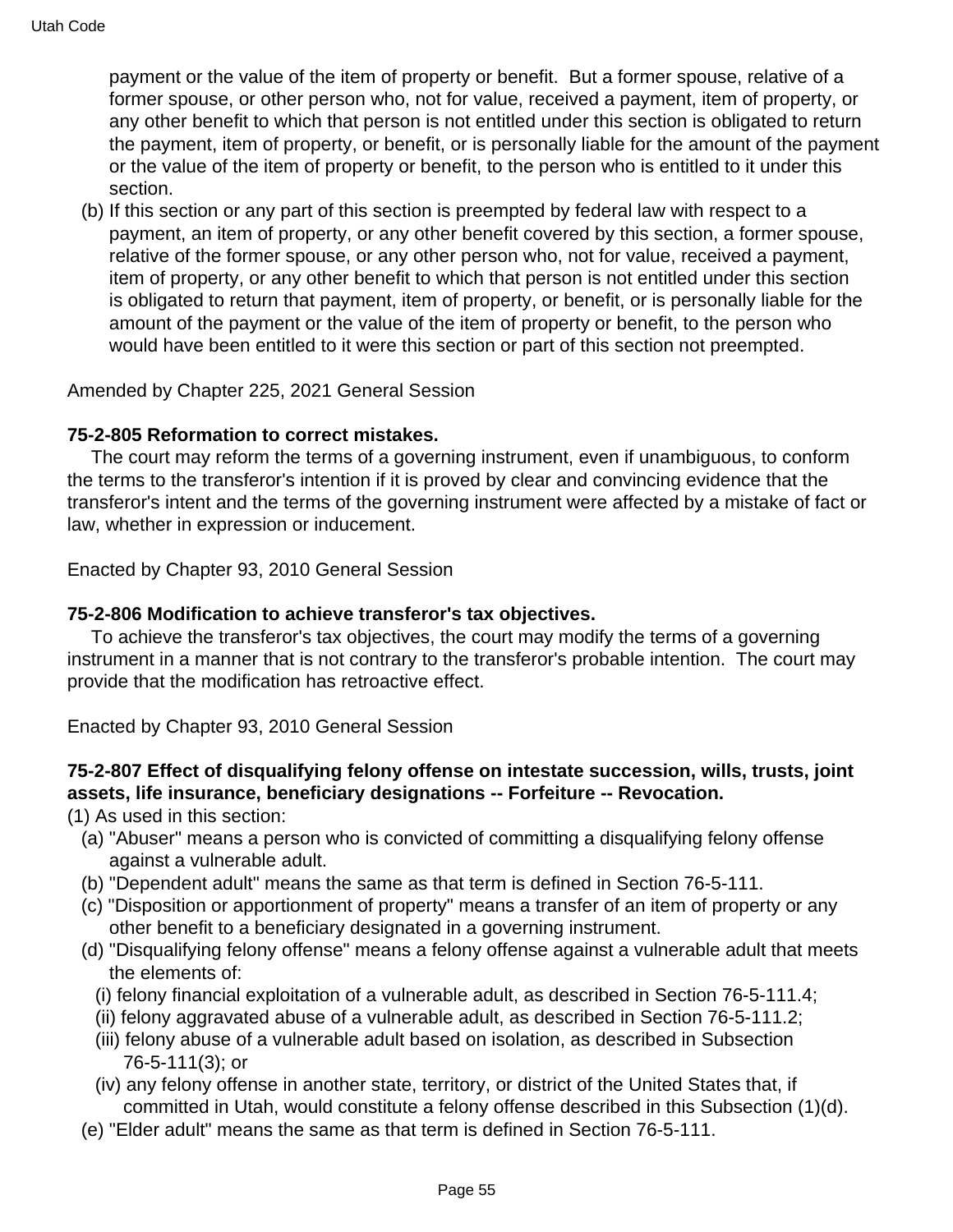- (f) "Governing instrument" means a governing instrument executed by a vulnerable adult.
- (g) "Vulnerable adult" means the same as that term is defined in Section 76-5-111.

(2)

- (a) An abuser who is convicted of a disqualifying felony offense against a vulnerable adult forfeits any benefit under this chapter with respect to the vulnerable adult's estate:
	- (i) that the vulnerable adult made to the abuser in a governing instrument; or
	- (ii) according to intestate succession, as described in Title 75, Chapter 2, Intestate Succession and Wills.
- (b) The abuser described in Subsection (2)(a):
	- (i) may not inherit, take, enjoy, receive, or otherwise benefit from the estate of the vulnerable adult described in Subsection (2)(a), including by any:
		- (A) intestate share;
		- (B) elective share;
		- (C) omitted spouse's or child's share;
		- (D) homestead allowance;
		- (E) exempt property;
		- (F) family allowance;
		- (G) banknote or other form of physical currency;
		- (H) deposit account;
		- (I) interest-bearing account;
		- (J) contents of a safe deposit box;
		- (K) investment;
		- (L) retirement benefit or account;
		- (M) pension;
		- (N) annuity; or
		- (O) insurance proceed; and
	- (ii) is considered to have predeceased the vulnerable adult with respect to any intestate property or governing instrument belonging to the vulnerable adult.
- (3) Conviction of a disqualifying felony offense against a vulnerable adult:
	- (a) revokes any revocable:
		- (i) disposition or apportionment of property that the vulnerable adult made to the abuser in a governing instrument;
		- (ii) provision in a governing instrument conferring a general or nongeneral power of appointment on the abuser; and
		- (iii) nomination of the abuser in a governing instrument nominating or appointing the abuser to serve in any fiduciary or representative capacity, including a personal representative, representative payee, executor, trustee, or agent; and
	- (b)
		- (i) severs any interest in property held by the abuser and the vulnerable adult as joint tenants with the right of survivorship; and
		- (ii) transforms the interests described in Subsection  $(3)(b)(i)$  to a tenancy in common.
- (4) A wrongful acquisition of property or interest by an abuser under circumstances not covered by this section shall be treated in accordance with the principle that one cannot profit from one's own wrongdoing.
- (5) Revocation by the court of an abuser's interest in the property of the vulnerable adult and of an abuser's powers and appointments in the estate of the vulnerable adult as established by any governing instrument is final.
- (6) Conviction of a disqualifying felony offense against a vulnerable adult: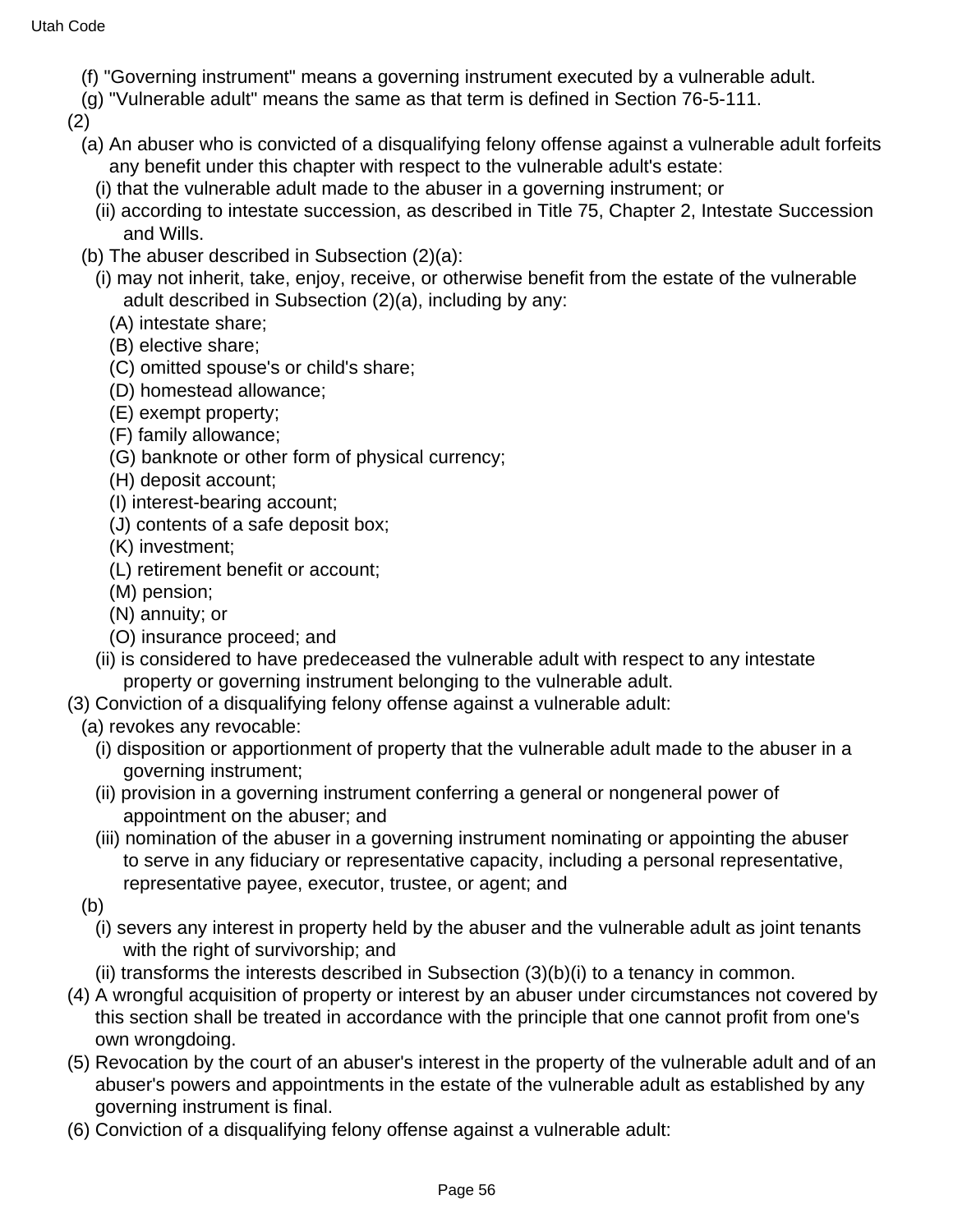- (a) prevents any revocable interest or share an abuser has or may have in the estate of the vulnerable adult, under Subsection (2), from vesting into a right of property upon the death of the vulnerable adult; and
- (b) is the triggering event for action under this section.
- (7) As a consequence of bringing an action under this section, a court may not reduce or eliminate the rights, interest, or share in the estate of a vulnerable adult belonging to any interested person who:
	- (a) petitions the court under this section; and
	- (b) retains a property or other interest in the estate of a vulnerable adult, either as an heir, devisee, legatee, beneficiary, survivor, appointee, or claimant, notwithstanding any no-contest provision which appears in any governing instrument of the vulnerable adult.
- (8)
	- (a) A payor or other third party is not liable for having made a payment or transferred an item of property or any other benefit to a beneficiary designated in a governing instrument that a disqualifying felony offense affects, or for having taken any other action in good faith reliance on the validity of the governing instrument, upon request and satisfactory proof of the decedent's death, before the payor or other third party received written notice of a claimed forfeiture or revocation under this section.
	- (b) A payor or other third party is liable for a payment made or other action taken after the payor or other third party received written notice of a claimed forfeiture or revocation under this section.
	- (c)
		- (i) An individual seeking enforcement of this section shall mail a written notice of a claimed forfeiture or revocation to the payor's or other third party's main office or home by registered or certified mail, return receipt requested, or served upon the payor or other third party in the same manner as a summons in a civil action.
		- (ii) Upon receipt of a written notice of a claimed forfeiture or revocation described in Subsection (8)(c)(i), a payor or other third party may pay any amount owed or transfer or deposit any item of property the payor or third party holds to or with:
			- (A) the court having jurisdiction of the probate proceedings relating to the vulnerable adult's estate; or
			- (B) if the individual who gave notice has not brought an action under this section, to or with the court having jurisdiction of probate proceedings relating to the decedent's estate located in the county of the decedent's residence.
	- (d) A court described in Subsection (8)(c)(ii) shall:
		- (i) hold the funds or item of property; and
		- (ii) upon the court's determination under this section, order disbursement in accordance with the determination.
	- (e) A payor's or third party's payment, transfer, or deposit made to or with the court discharges the payor or third party from all claims for the value of the paid amounts or transferred or deposited items of property.
- (9)
	- (a) A person who purchases property for value and without notice, or who receives a payment or other item of property in partial or full satisfaction of a legally enforceable obligation:
		- (i) may retain the payment, item of property, or benefit; and
		- (ii) is not liable under this section for the amount of the payment or the value of the item of property or benefit.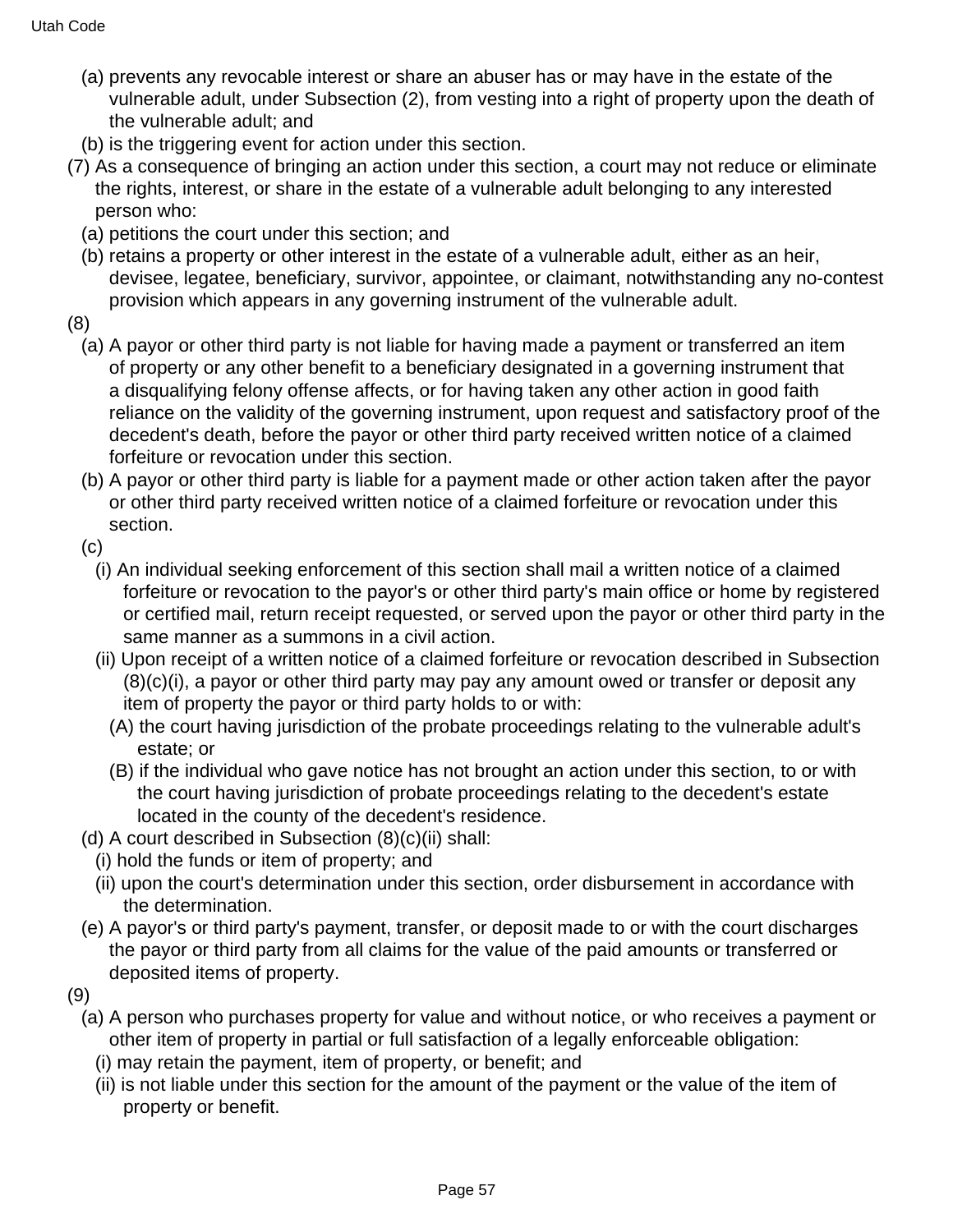- (b) A person who, not for value, receives a payment, item of property, or any other benefit to which the person is not entitled under this section:
	- (i) shall return the payment, item of property, or benefit to the person who is entitled to the payment or the item of property or benefit under this section; or
	- (ii) is personally liable for the amount of the payment or the value of the item of property or benefit, to the person who is entitled to the payment or the item of property or benefit under this section.
- (c) If this section, or any part of this section, is preempted by federal law with respect to a payment, an item of property, or any other benefit that this section addresses, a person who, not for value, receives the payment, item of property, or any other benefit to which the person is not entitled under this section:
	- (i) shall return the payment, item of property, or benefit to the person who would have been entitled to the payment or the item of property or benefit if this section or the relevant part of this section was not preempted; or
	- (ii) is personally liable for the amount of the payment, or the value of the item of property or benefit, to the person who would have been entitled to the payment or the item of property or benefit if this section or the relevant part of this section was not preempted.
- (10) Notwithstanding Subsections (2) through (6), and notwithstanding an abuser's conviction for a disqualifying felony offense, the abuser may inherit, take, enjoy, receive, or otherwise benefit from the estate of the vulnerable adult if:
	- (a)
		- (i) after the abuser's conviction, the vulnerable adult executes a new governing instrument or amends or affirms an existing governing instrument under which the abuser receives a benefit; and
		- (ii) the vulnerable adult is not incapacitated, as that term is defined in Section 75-1-201, at the time the vulnerable adult makes the execution, amendment, or affirmation described in Subsection (10)(a)(i); or
	- (b) the court reviewing a petition under this section determines that a manifest injustice would result if the abuser is disinherited by operation of this section.
- (11) This section:
	- (a) does not operate retrospectively;
	- (b) except as provided in Subsection (11)(c), does not apply to a disqualifying felony offense that occurred prior to May 5, 2021; and
	- (c) applies to a disqualifying felony offense described in Subsection (10)(b) if any portion of the offense persists after May 5, 2021.

Amended by Chapter 430, 2022 General Session

## **Part 9 Custody and Deposit of Wills**

## **75-2-902 Duty of custodian of will -- Liability.**

 After the death of a testator and on request of an interested person, a person having custody of a will of the testator shall deliver it with reasonable promptness to a person able to secure its probate. A person who wilfully fails to deliver a will is liable to a person aggrieved for damages that may be sustained by the failure. A person who wilfully refuses or fails to deliver a will after being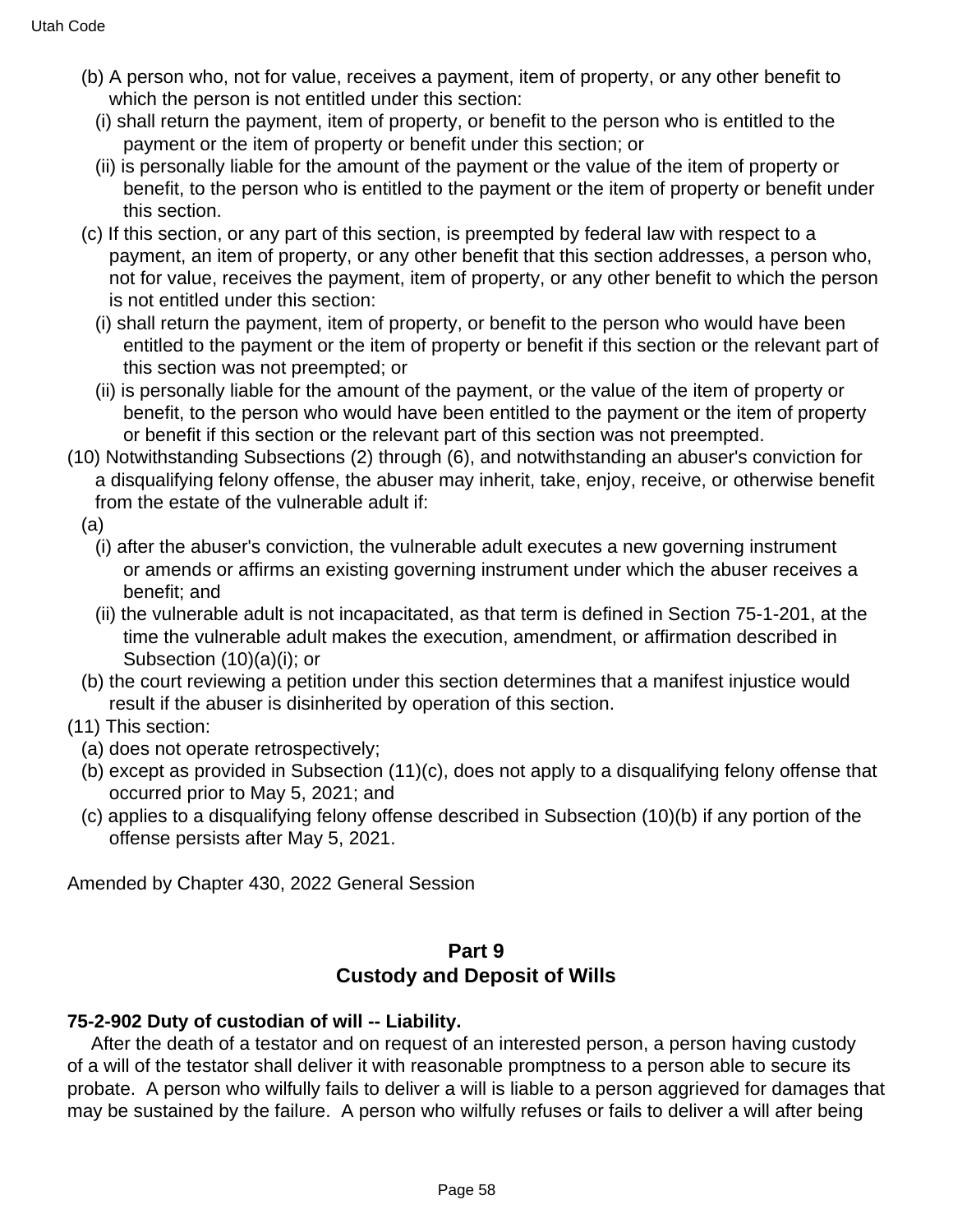ordered by the court in a proceeding brought for the purpose of compelling delivery is subject to penalty for contempt of court.

Amended by Chapter 115, 2017 General Session

## **Part 10 Honorary Trusts**

### **75-2-1001 Honorary trusts -- Trusts for pets.**

- (1) Subject to Subsection (3), if a trust is for a specific lawful noncharitable purpose or for a lawful noncharitable purpose to be selected by the trustee and there is no definite or definitely ascertainable beneficiary designated, the trust may be performed by the trustee for 21 years but no longer whether or not the terms of the trust contemplate a longer duration.
- (2) Subject to this Subsection (2) and Subsection (3), a trust for the care of a designated domestic or pet animal is valid. The trust terminates when no living animal is covered by the trust. A governing instrument shall be liberally construed to bring the transfer within this subsection, to presume against the merely precatory or honorary nature of the disposition, and to carry out the general intent of the transferor. Extrinsic evidence is admissible in determining the transferor's intent.
- (3) In addition to the provisions of Subsection (1) or (2), a trust covered by either of those subsections is subject to the following provisions:
	- (a) Except as expressly provided otherwise in the trust instrument, no portion of the principal or income may be converted to the use of the trustee or to any use other than for the trust's purposes or for the benefit of a covered animal.
	- (b) Upon termination, the trustee shall transfer the unexpended trust property in the following order:
		- (i) as directed in the trust instrument;
		- (ii) if the trust was created in a nonresiduary clause in the transferor's will or in a codicil to the transferor's will, under the residuary clause in the transferor's will; and
		- (iii) if no taker is produced by the application of Subsection (3)(b)(i) or (ii), to the transferor's heirs under Section 75-2-711.
	- (c) For the purposes of Section 75-2-707, the residuary clause is treated as creating a future interest under the terms of a trust.
	- (d) The intended use of the principal or income can be enforced by an individual designated for that purpose in the trust instrument or, if none, by an individual appointed by a court upon application to it by an individual.
	- (e) Except as ordered by the court or required by the trust instrument, no filing, report, registration, periodic accounting, separate maintenance of funds, appointment, or fee is required by reason of the existence of the fiduciary relationship of the trustee.
	- (f) A court may reduce the amount of the property transferred, if it determines that that amount substantially exceeds the amount required for the intended use. The amount of the reduction, if any, passes as unexpended trust property under Subsection (3)(b).
	- (g) If no trustee is designated or no designated trustee is willing or able to serve, a court shall name a trustee. A court may order the transfer of the property to another trustee, if required to assure that the intended use is carried out and if no successor trustee is designated in the trust instrument or if no designated successor trustee agrees to serve or is able to serve. A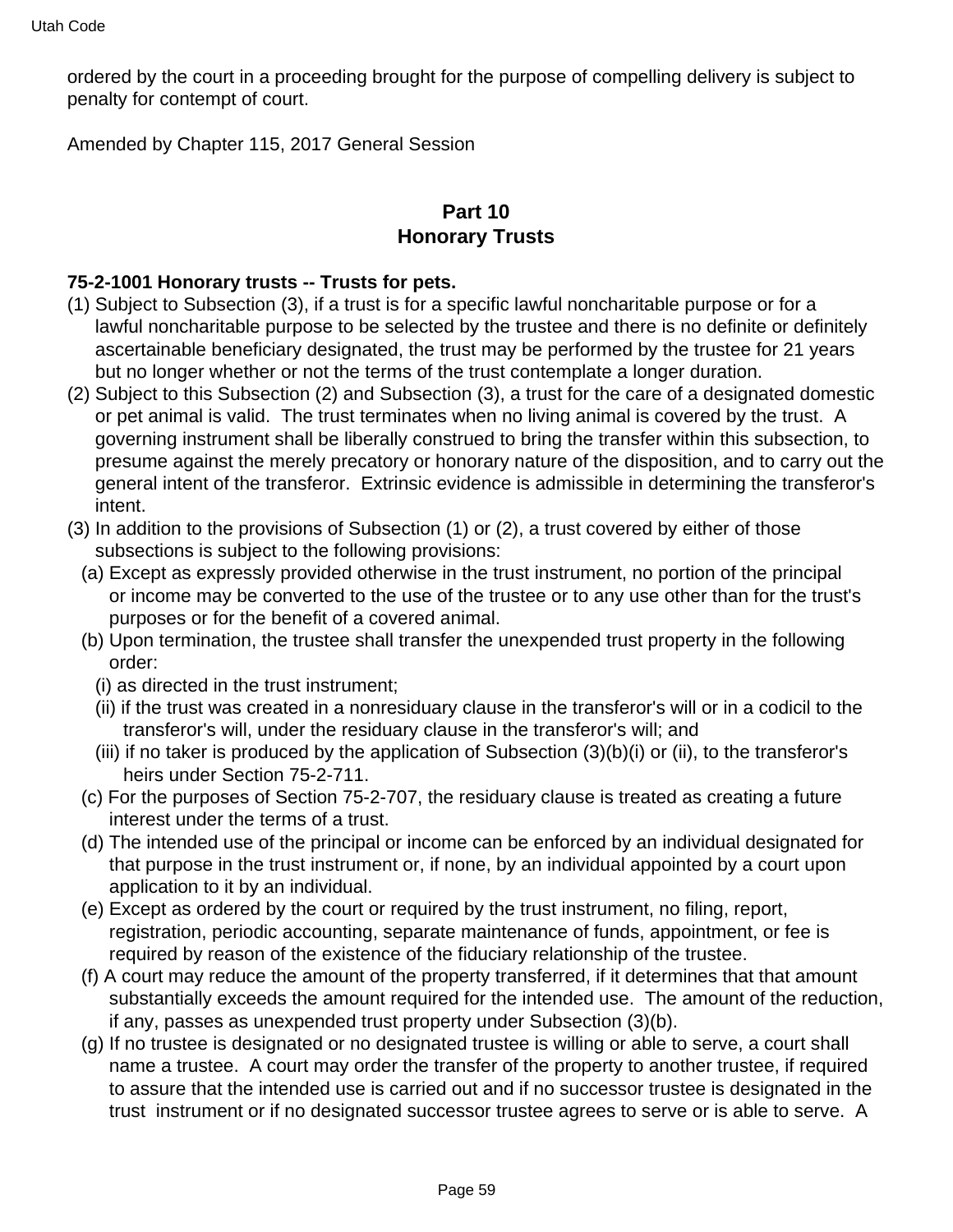court may also make such other orders and determinations as shall be advisable to carry out the intent of the transferor and the purpose of this section.

Amended by Chapter 131, 2003 General Session

## **Part 12 Statutory Rule Against Perpetuities**

#### **75-2-1201 Statutory Rule Against Perpetuities.**

This part is known as the "Statutory Rule Against Perpetuities."

Amended by Chapter 301, 2003 General Session

#### **75-2-1202 Uniformity of application and construction.**

 This part shall be applied and construed to effectuate its general purpose to make uniform the law with respect to the subject of this section among states enacting it.

Enacted by Chapter 39, 1998 General Session

## **75-2-1203 Validity of nonvested property interest -- Validity of general power of appointment subject to a condition precedent -- Validity of nongeneral or testamentary power of appointment -- Effect of certain "later-of" type language.**

- (1) A nonvested property interest is invalid unless within 1,000 years after the interest's creation the interest vests or terminates.
- (2) A general power of appointment not presently exercisable because of a condition precedent is invalid unless within 1,000 years after the general power of appointment's creation the power of appointment is irrevocably exercised or terminates.
- (3) A nongeneral power of appointment or a general testamentary power of appointment is invalid unless within 1,000 years after its creation the power of appointment is irrevocably exercised or terminates.
- (4) The language in a governing instrument is inoperative to the extent it produces a period of time that exceeds 1,000 years after if, in measuring a period from the creation of a trust or other property arrangement, the language:
	- (a) seeks to disallow the vesting or termination of any interest or trust beyond;
	- (b) seeks to postpone the vesting or termination of any interest or trust until; or
	- (c) seeks to operate in effect in any similar fashion upon, the later of:
		- (i) the expiration of a period of time not exceeding 1,000 years; or
		- (ii) the expiration of a period of time that exceeds or might exceed 1,000 years.
- (5) If a nongeneral power of appointment is exercised to create a new presently exercisable general power of appointment, all property interests subject to that new presently exercisable general power of appointment are invalid unless, within 1,000 years after the creation of the new presently exercisable general power of appointment, the property interests that are subject to the new presently exercisable general power of appointment vest or terminate.
- (6) If a nongeneral power of appointment is exercised to create a new or successive nongeneral power of appointment or a new or successive testamentary general power of appointment, all property interests subject to the exercise of that new or successive nongeneral or testamentary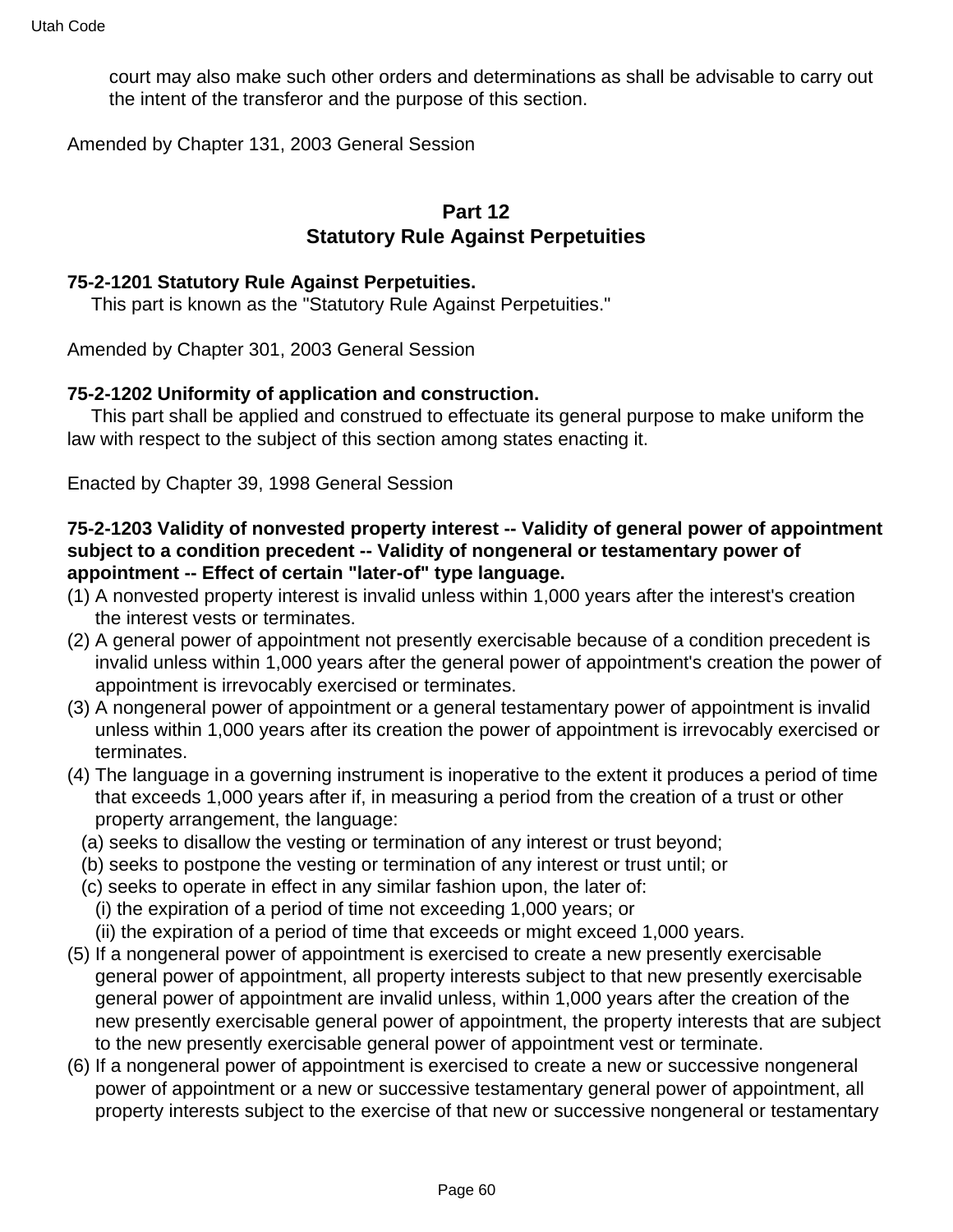general power of appointment are invalid unless, within 1,000 years from the time of creation of the original instrument or conveyance creating the original nongeneral power of appointment that is exercised to create a new or successive nongeneral or testamentary general power of appointment, the property interests that are subject to the new or successive nongeneral or testamentary general power of appointment vest or terminate.

Amended by Chapter 364, 2013 General Session

#### **75-2-1204 When nonvested property interest or power of appointment created.**

- (1) Except as provided in Subsections (2) and (3) and in Section 75-2-1207, the time of creation of a nonvested property interest or a power of appointment is determined under general principles of property law.
- (2) For purposes of this part, if there is a person who alone can exercise a power created by a governing instrument to become the unqualified beneficial owner of:
	- (a) a nonvested property interest; or
	- (b) a property interest subject to a power of appointment described in Section 75-2-1203, the nonvested property interest or power of appointment is created when the power to become the unqualified beneficial owner terminates.
- (3) For purposes of this title, a nonvested property interest or a power of appointment arising from a transfer of property to a previously funded trust or other existing property arrangement is created when the nonvested property interest or power of appointment in the original contribution was created.

Amended by Chapter 364, 2013 General Session

#### **75-2-1205 Reformation.**

 Upon the petition of an interested person, a court shall reform a disposition in the manner that most closely approximates the transferor's manifested plan of distribution and is within the 1,000 years allowed by Section 75-2-1203 if:

- (1) a nonvested property interest or a power of appointment becomes invalid under Section 75-2-1203;
- (2) a class gift is not but might become invalid under Section 75-2-1203 and the time has arrived when the share of any class member is to take effect in possession or enjoyment; or
- (3) a nonvested property interest that is not validated by Section 75-2-1203 can vest but not within 1,000 years after its creation.

Amended by Chapter 301, 2003 General Session

## **75-2-1206 Exclusions from statutory rule against perpetuities.**

Section 75-2-1203 does not apply to:

- (1) a nonvested property interest or a power of appointment arising out of a nondonative transfer, except a nonvested property interest or a power of appointment arising out of:
	- (a) a premarital or postmarital agreement;
	- (b) a separation or divorce settlement;
	- (c) a spouse's election;
	- (d) a similar arrangement arising out of a prospective, existing, or previous marital relationship between the parties;
	- (e) a contract to make or not to revoke a will or trust;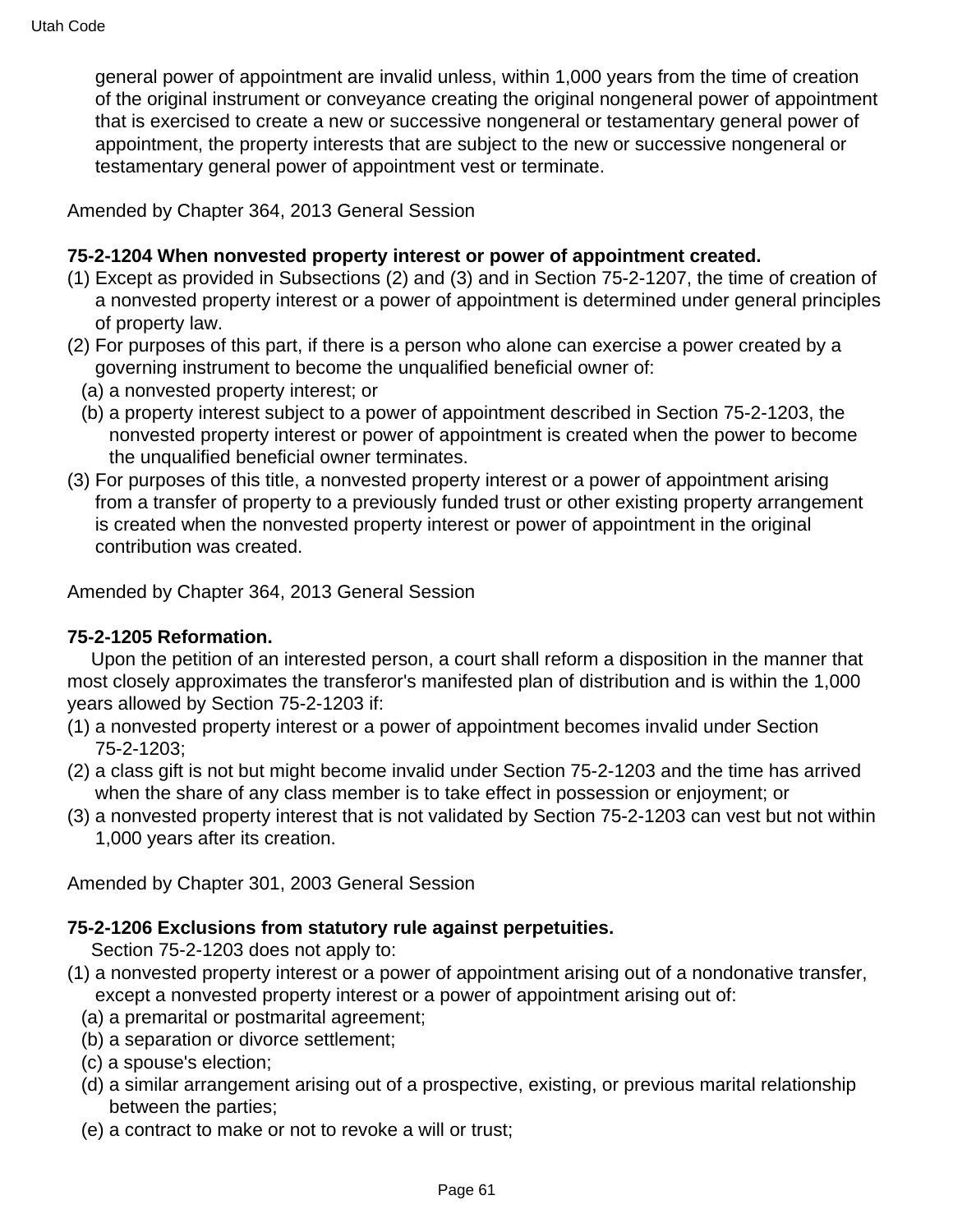- (f) a contract to exercise or not to exercise a power of appointment;
- (g) a transfer in satisfaction of a duty of support; or
- (h) a reciprocal transfer;
- (2) a fiduciary's power relating to the administration or management of assets, including the power of a fiduciary to sell, lease, or mortgage property, and the power of a fiduciary to determine principal and income;
- (3) a power to appoint a fiduciary;
- (4) a discretionary power of a trustee to distribute principal before termination of a trust to a beneficiary having an indefeasibly vested interest in the income and principal;
- (5) a nonvested property interest held by a charity, government, or governmental agency or subdivision, if the nonvested property interest is preceded by an interest held by another charity, government, or governmental agency or subdivision;
- (6) a nonvested property interest in or a power of appointment with respect to a trust or other property arrangement forming part of a pension, profit-sharing, stock bonus, health, disability, death benefit, income deferral, or other current or deferred benefit plan for one or more employees, independent contractors, or their beneficiaries or spouses, to which contributions are made for the purpose of distributing to or for the benefit of the participants or their beneficiaries or spouses the property, income, or principal in the trust or other property arrangement, except a nonvested property interest or a power of appointment that is created by an election of a participant or a beneficiary or spouse;
- (7) a property interest, power of appointment, or arrangement that was not subject to the commonlaw rule against perpetuities or is excluded by another statute of this state; or
- (8) a property interest or arrangement subjected to a time limit under Section 75-2-1001.

Enacted by Chapter 39, 1998 General Session

## **75-2-1206.5 Savings provision.**

 A property interest that becomes invalid pursuant to Section 75-2-1203 upon the expiration of the 1,000-year period shall be distributed as follows:

- (1) If the property interest is payable to one person, it shall be distributed to that person. If the property interest is payable to more than one person, it shall be distributed to the persons to whom the property interest is then payable:
	- (a) in the shares to which the persons are entitled; or
- (b) equally among all persons who are entitled to shares if not specified.
- (2) If the property interest is payable in the discretion of a trustee and is payable to one person, it shall be distributed to that person. If the property interest is payable to more than one person, it shall be distributed to the persons eligible to receive it:
	- (a) in the shares to which the persons are entitled; or
- (b) equally among all persons who are entitled to shares if not specified.
- (3) When there is no person then living to whom a property interest may be distributed under Subsection (1) or (2), it shall be payable to one or more organizations described in 26 U.S.C. 2055(a) Internal Revenue Code, or successor provisions and in the shares or proportions that the trustee or trustees then acting may determine.

Enacted by Chapter 301, 2003 General Session

## **75-2-1207 Prospective application.**

(1)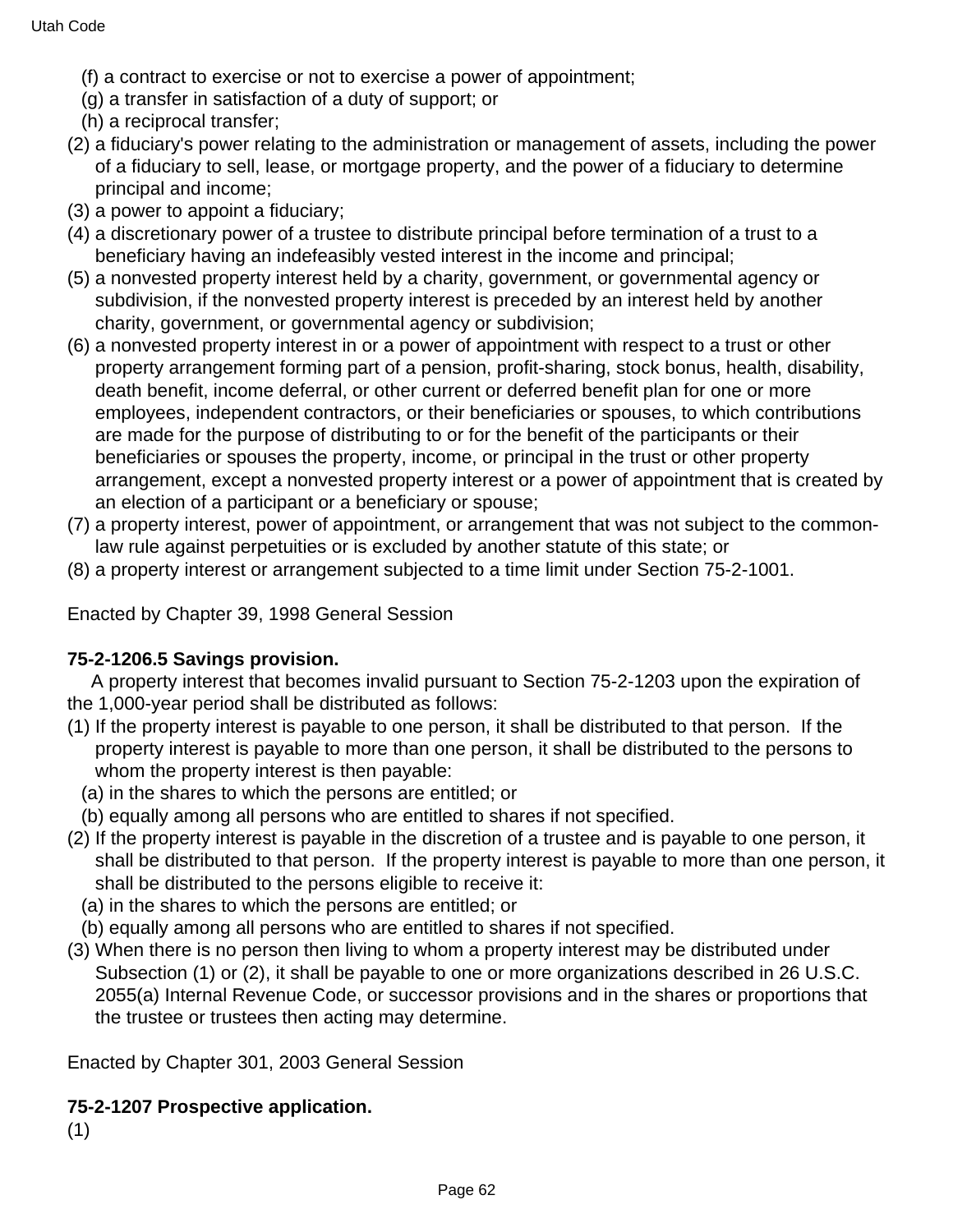- (a) Except as extended by Subsection (2), this section applies to a nonvested property interest or a power of appointment that is created on or after December 31, 2003.
- (b) For purposes of this section, a nonvested property interest or a power of appointment created by the exercise of a power of appointment is created when:
	- (i) the power is irrevocably exercised; or
	- (ii) a revocable exercise becomes irrevocable.
- (2) If a nonvested property interest or a power of appointment was created before December 31, 2003, and is determined in a judicial proceeding, commenced on or after December 31, 2003, to violate Utah's rule against perpetuities as that rule existed before December 31, 2003, a court upon the petition of an interested person may reform the disposition:
	- (a) in the manner that most closely approximates the transferor's manifested plan of distribution; and
	- (b) that is within the limits of the rule against perpetuities applicable when the nonvested property interest or power of appointment was created.
- (3) Section 75-2-1203 applies to a trust instrument or conveyance executed on or after December 31, 2003, if the trust instrument or conveyance creates a contingent power of appointment or nonvested property interest subject to the exercise of a power of appointment that creates a new or successive power of appointment.

Amended by Chapter 3, 2003 Special Session 2 Amended by Chapter 3, 2003 Special Session 2

## **75-2-1208 Rule against perpetuities does not apply.**

The common law rule against perpetuities does not apply in this state.

Amended by Chapter 301, 2003 General Session

#### **75-2-1209 Real estate conveyed to a trust under the Statutory Rule Against Perpetuities.**

 On or after the effective date, when title to real property is granted to the trustee of a trust governed by Title 75, Chapter 2, Part 12, Statutory Rule Against Perpetuities, the terms of the trust, provisions regarding the appointment of successor trustees, and the names and addresses of successor trustees must be disclosed in accordance with Section 75-7-816.

Amended by Chapter 89, 2004 General Session

## **Part 13 Transition Provisions**

## **75-2-1301 Transitional provisions.**

(1) On July 1, 1998:

- (a) Any act done in any proceeding and any right accrued before July 1, 1998, is not impaired by the provisions of this title.
- (b) If a right is acquired, extinguished, or barred on the expiration of a prescribed period of time which has commenced to run by the provisions of any statute before July 1, 1997, the provisions shall remain in force with respect to that right.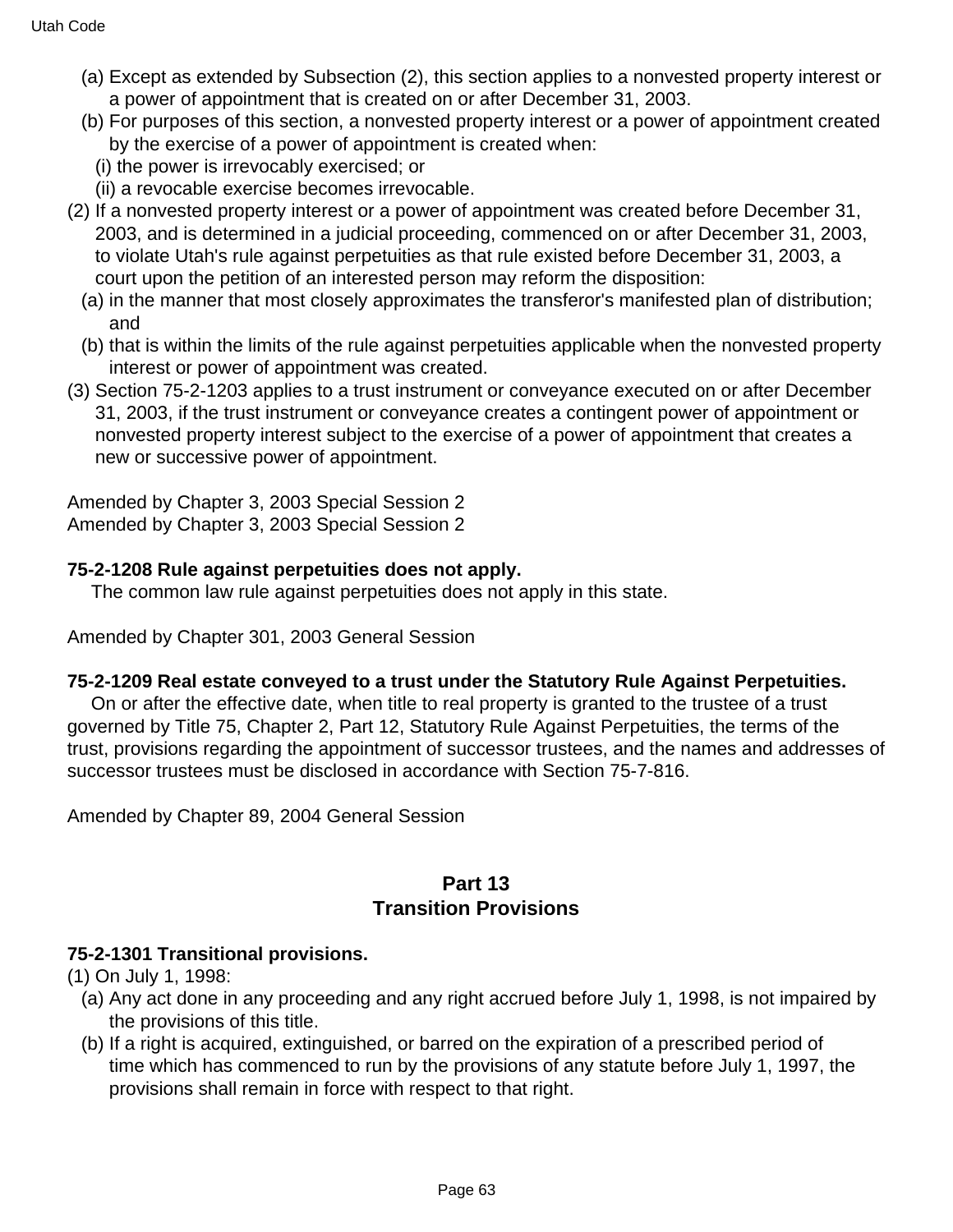(2) Any rule of construction or presumption provided in these provisions applies to governing instruments executed before July 1, 1997, unless there is a finding of a contrary intent.

Enacted by Chapter 39, 1998 General Session

## **Part 14 Uniform Electronic Wills Act**

#### **75-2-1401 Title.**

This part is known as the "Uniform Electronic Wills Act."

Enacted by Chapter 1, 2020 Special Session 6

#### **75-2-1402 Definitions.**

As used in this part:

- (1) "Electronic" means relating to technology having electrical, digital, magnetic, wireless, optical, electromagnetic, or similar capabilities.
- (2) "Electronic presence" means the relationship of two or more individuals in different locations communicating in real time to the same extent as if the individuals were physically present in the same location.
- (3) "Electronic will" means a will executed electronically in compliance with Subsection 75-2-1405(1).
- (4) "Record" means information that is inscribed on a tangible medium or that is stored in an electronic or other medium and is retrievable in perceivable form.
- (5) "Sign" means, with present intent to authenticate or adopt a record:
	- (a) to execute or adopt a tangible symbol; or
	- (b) to affix to or logically associate with the record an electronic symbol or process.
- (6)
	- (a) "State" means a state of the United States, the District of Columbia, Puerto Rico, the United States Virgin Islands, or any territory or insular possession subject to the jurisdiction of the United States.
- (b) "State" includes a federally recognized Indian tribe.
- (7) "Will" includes a codicil and any testamentary instrument that merely appoints an executor, revokes or revises another will, nominates a guardian, or expressly excludes or limits the right of an individual or class to succeed to property of the decedent passing by intestate succession.

Enacted by Chapter 1, 2020 Special Session 6

## **75-2-1403 Law applicable to electronic will -- Principles of equity.**

- (1) An electronic will is a will for all purposes of the law of this state.
- (2) The law of this state applicable to wills and principles of equity apply to an electronic will, except as modified by this part.

Enacted by Chapter 1, 2020 Special Session 6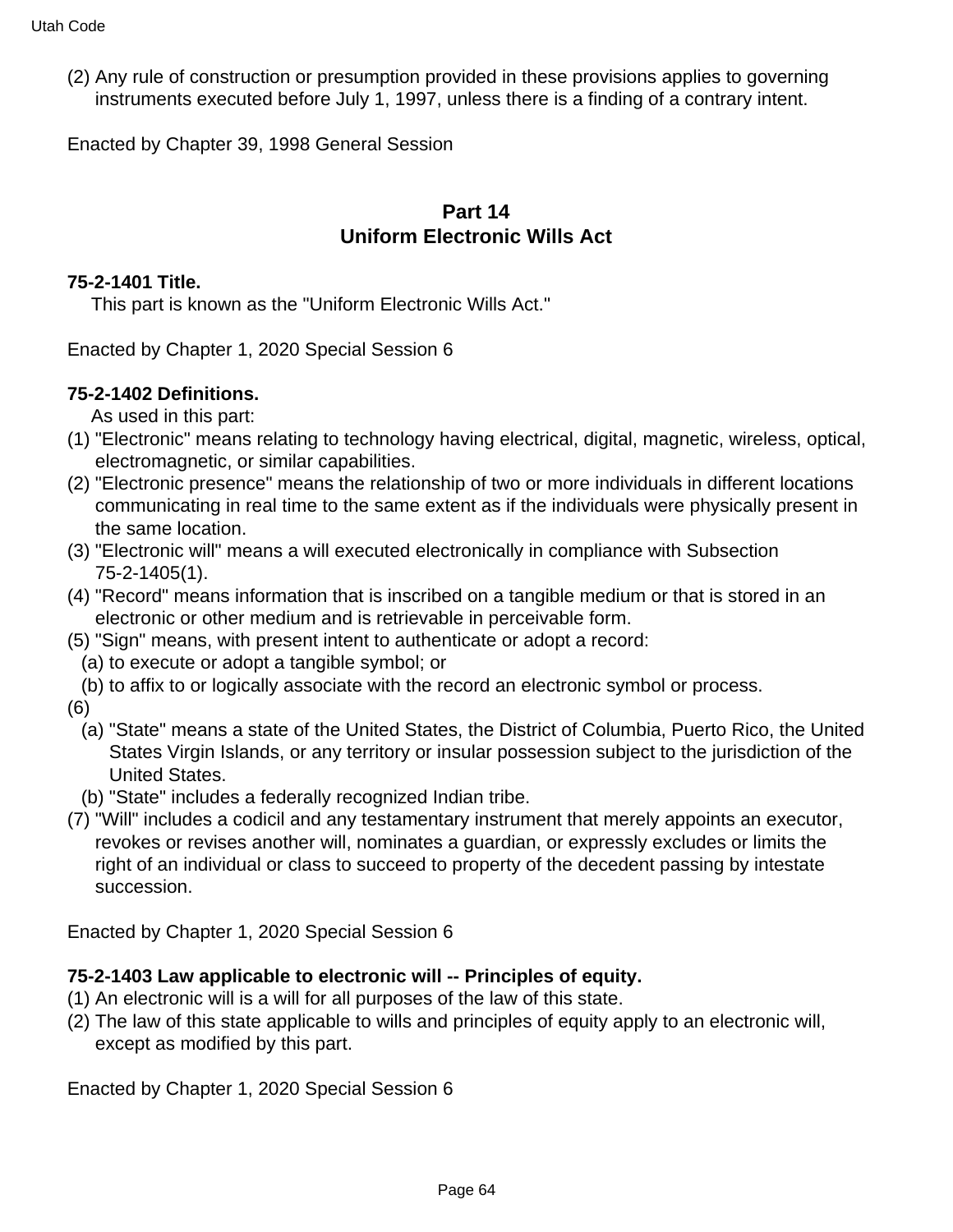## **75-2-1404 Choice of law regarding execution.**

 A will executed electronically but not in compliance with Subsection 75-2-1405(1) is an electronic will under this part if executed in compliance with the law of the jurisdiction where the testator is:

(1) physically located when the will is signed; or

(2) domiciled or resides when the will is signed or when the testator dies.

Enacted by Chapter 1, 2020 Special Session 6

#### **75-2-1405 Execution of an electronic will.**

- (1) Subject to Subsection 75-2-1408(4) and except as provided in Section 75-2-1406, an electronic will shall be:
	- (a) a record that is readable as text at the time of signing under Subsection (1)(b);
	- (b) signed:
		- (i) by the testator; or
		- (ii) in the testator's name by some other individual in the testator's conscious presence and by the testator's direction; and
	- (c) signed in the physical or electronic presence of the testator by at least two individuals within a reasonable time after witnessing:
		- (i) the signing of the will under Subsection (1)(b); or
		- (ii) the testator's acknowledgment of the signing of the will under Subsection (1)(b) or the testator's acknowledgment of the will.
- (2) Intent of a testator that the record under Subsection (1)(a) be the testator's electronic will may be established by extrinsic evidence.

Enacted by Chapter 1, 2020 Special Session 6

#### **75-2-1406 Harmless error.**

Section 75-2-503 applies to a will executed electronically.

Enacted by Chapter 1, 2020 Special Session 6

#### **75-2-1407 Revocation.**

- (1) An electronic will may revoke all or part of a previous will.
- (2) All or part of an electronic will is revoked by:
	- (a) a subsequent will that revokes all or part of the electronic will expressly or by inconsistency; or
	- (b) a physical act if it is established by a preponderance of the evidence that the testator, with the intent of revoking all or part of the will, performed the act or directed another individual who performed the act in the testator's physical presence.

Enacted by Chapter 1, 2020 Special Session 6

#### **75-2-1408 Electronic will attested and made self-proving at time of execution.**

- (1) An electronic will may be simultaneously executed, attested, and made self-proving by acknowledgment of the testator and affidavits of the witnesses.
- (2) The acknowledgment and affidavits under Subsection (1) shall be: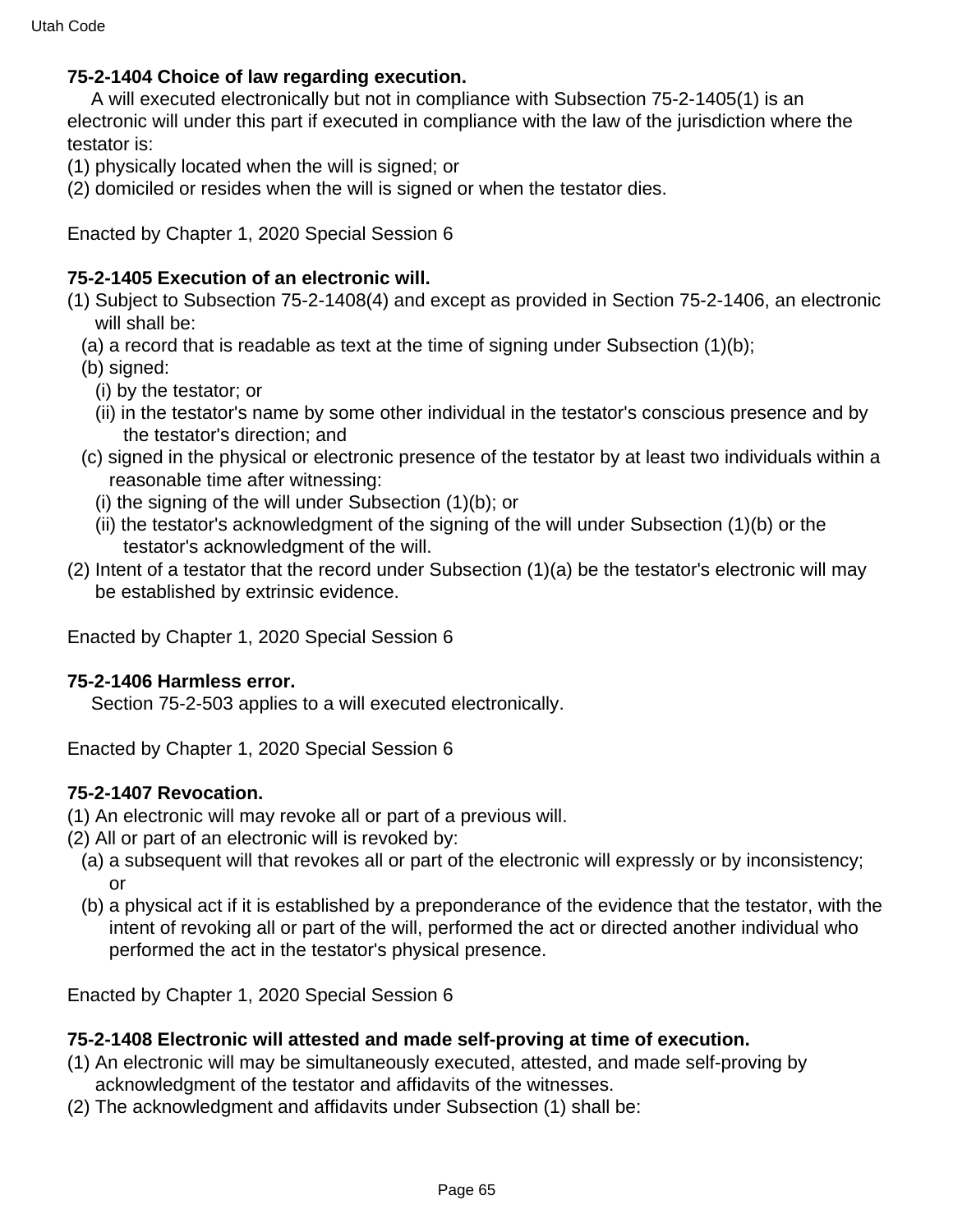- (a) made before an officer authorized to administer oaths under law of the state in which execution occurs, regardless of whether that officer is also a witness to the electronic will; and
- (b) evidenced by the officer's certificate under official seal affixed to or logically associated with the electronic will.
- (3) The acknowledgment and affidavits under Subsection (1) shall be in substantially the following form:

I,  $\frac{1}{2}$ , the testator, and, being sworn, declare to the undersigned officer that I sign this instrument as my electronic will, I willingly sign this instrument or willingly direct another individual to sign this instrument for me, I execute it as my voluntary act for the purposes expressed in this instrument, and I am 18 years old or older, of sound mind, and under no constraint or undue influence.

We, \_\_\_\_\_\_\_\_\_\_\_\_\_ and \_\_\_\_\_\_\_\_\_\_\_\_, the witnesses, being sworn, declare to the undersigned officer that the testator signed this instrument as the testator's electronic will, that the testator willingly signed this instrument or willingly directed another individual to sign for the testator, and that each of us, in the physical or electronic presence of the testator, signs this instrument as witness to the testator's signing, and to the best of our knowledge the testator is 18 years old or older, of sound mind, and under no constraint or undue influence.

|                                                                                                                                          |                    |           | <b>Witness</b>      |
|------------------------------------------------------------------------------------------------------------------------------------------|--------------------|-----------|---------------------|
| Certificate                                                                                                                              | οf                 |           | Witness<br>officer: |
| <b>State</b>                                                                                                                             | οf<br>0f           |           |                     |
| County<br>Subscribed, sworn to, and acknowledged before me by ___________, the<br>testator, and subscribed and sworn to before me by ___ |                    |           |                     |
| and                                                                                                                                      | witnesses,<br>this | day<br>of |                     |
|                                                                                                                                          |                    |           |                     |
|                                                                                                                                          |                    |           | Signed              |
|                                                                                                                                          |                    |           |                     |

Capacity of Officer

\_\_\_\_\_\_\_\_\_\_\_\_

\_\_\_\_\_\_\_\_\_\_\_

Testator

- (4) A signature physically or electronically affixed to an affidavit that is affixed to or logically associated with an electronic will under this part is deemed a signature of the electronic will under Subsection 75-2-1405(1).
- (5) To the extent that this section conflicts with Title 46, Chapter 1, Notaries Public Reform Act, this section supersedes Title 46, Chapter 1, Notaries Public Reform Act.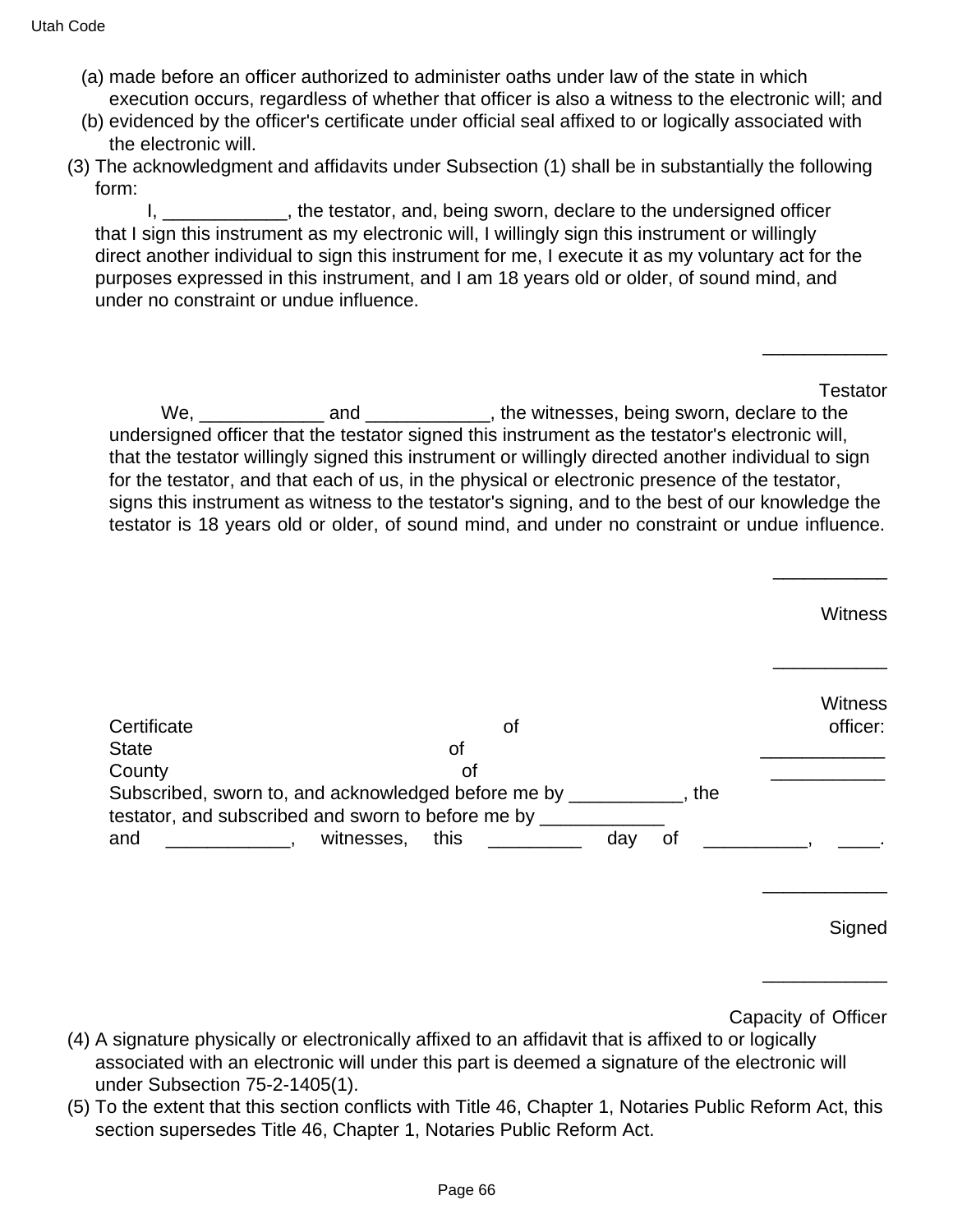Enacted by Chapter 1, 2020 Special Session 6

#### **75-2-1409 Certification of paper copy.**

- (1) An individual may create a certified paper copy of an electronic will by affirming under penalty of perjury that a paper copy of the electronic will is a complete, true, and accurate copy of the electronic will.
- (2) If the electronic will is made self-proving, the certified paper copy of the will shall include the self-proving affidavits.

Enacted by Chapter 1, 2020 Special Session 6

#### **75-2-1410 Uniformity of application and construction.**

 In applying and construing this part, consideration shall be given to the need to promote uniformity of the law with respect to the subject matter of this uniform act among states that enact this uniform act.

Enacted by Chapter 1, 2020 Special Session 6

#### **75-2-1411 Transitional provision.**

This part applies to the will of a decedent who dies on or after the effective date of this part.

Enacted by Chapter 1, 2020 Special Session 6

## **Chapter 2a Advance Health Care Directive Act**

#### **75-2a-101 Title.**

This chapter is known as the "Advance Health Care Directive Act."

Enacted by Chapter 31, 2007 General Session

#### **75-2a-102 Intent statement.**

- (1) The Legislature finds:
	- (a) developments in health care technology make possible many alternatives for treating medical conditions and make possible the unnatural prolongation of life;
	- (b) an adult should have the clear legal choice to:
		- (i) accept or reject health care, even if rejecting health care will result in death sooner than death would be expected to occur if rejected health care were started or continued;
		- (ii) be spared unwanted procedures; and
		- (iii) be permitted to die with a maximum of dignity and function and a minimum of pain;
	- (c) Utah law should:
		- (i) provide an adult with a legal tool to designate a health care agent and express preferences about health care options to go into effect only after the adult loses the ability to make or communicate health care decisions, including decisions about end-of-life care; and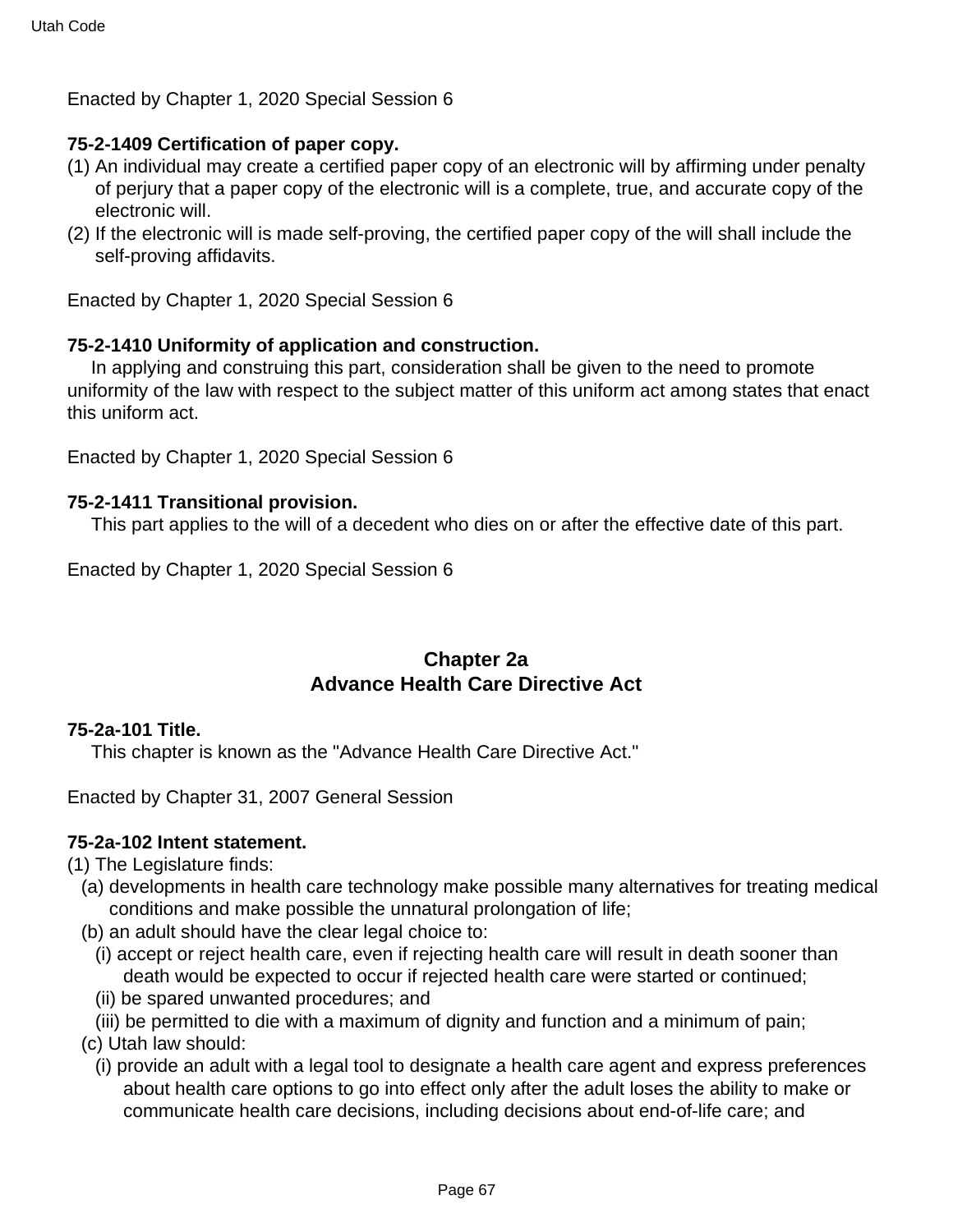- (ii) promote an advance health care directive system that can be administered effectively within the health care system;
- (d) surrogate decisions made on behalf of an adult who previously had capacity to make health care decisions, but who has lost health care decision making capacity should be based on:
	- (i) input from the incapacitated adult, to the extent possible under the circumstances;
	- (ii) specific preferences expressed by the adult prior to the loss of health care decision making capacity;
	- (iii) the surrogate's understanding of the adult's health care preferences; and
	- (iv) the surrogate's understanding of what the adult would have wanted under the circumstances; and
- (e) surrogate decisions made on behalf of an adult who has never had health care decision making capacity should be made on the basis of the adult's best interest.
- (2) In recognition of the dignity and privacy that each adult is entitled to expect, and to protect the right of an adult to refuse to be treated without the adult's consent, the Legislature declares that this state recognizes the right to make binding advance health care directives directing health care providers to:
	- (a) provide life sustaining medically indicated health care;
	- (b) withhold or withdraw health care; or
	- (c) provide health care only to the extent set forth in an advance health care directive.

Amended by Chapter 107, 2008 General Session

# **75-2a-103 Definitions.**

As used in this chapter:

- (1) "Adult" means an individual who is:
	- (a) at least 18 years of age; or
	- (b) an emancipated minor.
- (2) "Advance health care directive":
	- (a) includes:
		- (i) a designation of an agent to make health care decisions for an adult when the adult cannot make or communicate health care decisions; or
	- (ii) an expression of preferences about health care decisions;
	- (b) may take one of the following forms:
		- (i) a written document, voluntarily executed by an adult in accordance with the requirements of this chapter; or
	- (ii) a witnessed oral statement, made in accordance with the requirements of this chapter; and
	- (c) does not include a POLST order.
- (3) "Agent" means an adult designated in an advance health care directive to make health care decisions for the declarant.
- (4) "APRN" means an individual who is:
	- (a) certified or licensed as an advance practice registered nurse under Subsection 58-31b-301(2) (e);
	- (b) an independent practitioner;
	- (c) acting under a consultation and referral plan with a physician; and
	- (d) acting within the scope of practice for that individual, as provided by law, rule, and specialized certification and training in that individual's area of practice.
- (5) "Best interest" means that the benefits to the person resulting from a treatment outweigh the burdens to the person resulting from the treatment, taking into account: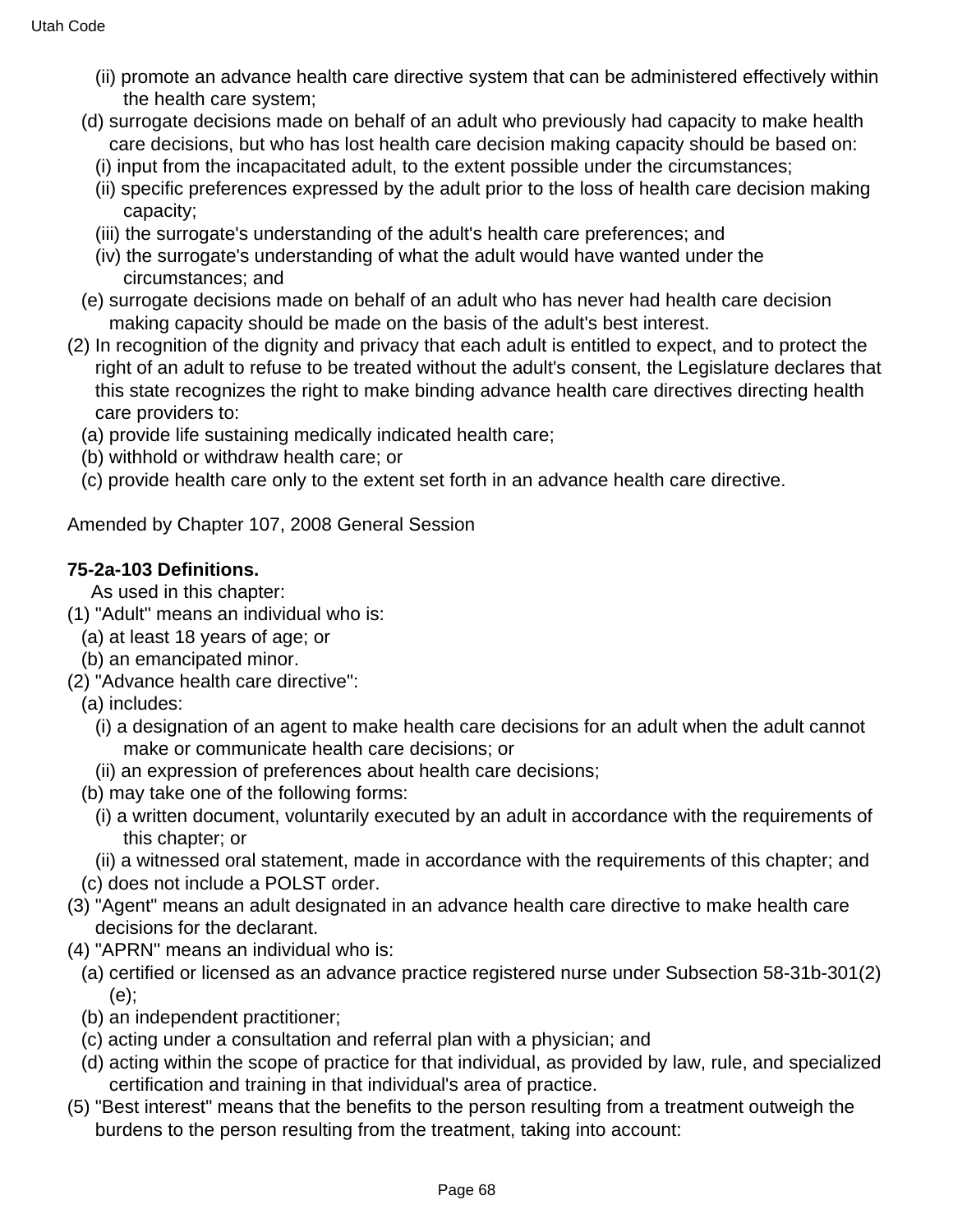- (a) the effect of the treatment on the physical, emotional, and cognitive functions of the person;
- (b) the degree of physical pain or discomfort caused to the person by the treatment or the withholding or withdrawal of treatment;
- (c) the degree to which the person's medical condition, the treatment, or the withholding or withdrawal of treatment, result in a severe and continuing impairment of the dignity of the person by subjecting the person to humiliation and dependency;
- (d) the effect of the treatment on the life expectancy of the person;
- (e) the prognosis of the person for recovery with and without the treatment;
- (f) the risks, side effects, and benefits of the treatment, or the withholding or withdrawal of treatment; and
- (g) the religious beliefs and basic values of the person receiving treatment, to the extent these may assist the decision maker in determining the best interest.
- (6) "Capacity to appoint an agent" means that the adult understands the consequences of appointing a particular person as agent.
- (7) "Declarant" means an adult who has completed and signed or directed the signing of an advance health care directive.
- (8) "Default surrogate" means the adult who may make decisions for an individual when either: (a) an agent or guardian has not been appointed; or
	- (b) an agent is not able, available, or willing to make decisions for an adult.
- (9) "Emergency medical services provider" means a person that is licensed, designated, or certified under Title 26, Chapter 8a, Utah Emergency Medical Services System Act.
- (10) "Generally accepted health care standards":
	- (a) is defined only for the purpose of:
		- (i) this chapter and does not define the standard of care for any other purpose under Utah law; and
		- (ii) enabling health care providers to interpret the statutory form set forth in Section 75-2a-117; and
	- (b) means the standard of care that justifies a provider in declining to provide life sustaining care because the proposed life sustaining care:
		- (i) will not prevent or reduce the deterioration in the health or functional status of an individual;
		- (ii) will not prevent the impending death of an individual; or
		- (iii) will impose more burden on the individual than any expected benefit to the person.
- (11) "Health care" means any care, treatment, service, or procedure to improve, maintain, diagnose, or otherwise affect an individual's physical or mental condition.
- (12) "Health care decision":
	- (a) means a decision about an adult's health care made by, or on behalf of, an adult, that is communicated to a health care provider;
	- (b) includes:
		- (i) selection and discharge of a health care provider and a health care facility;
		- (ii) approval or disapproval of diagnostic tests, procedures, programs of medication, and orders not to resuscitate; and
		- (iii) directions to provide, withhold, or withdraw artificial nutrition and hydration and all other forms of health care; and
	- (c) does not include decisions about an adult's financial affairs or social interactions other than as indirectly affected by the health care decision.
- (13) "Health care decision making capacity" means an adult's ability to make an informed decision about receiving or refusing health care, including: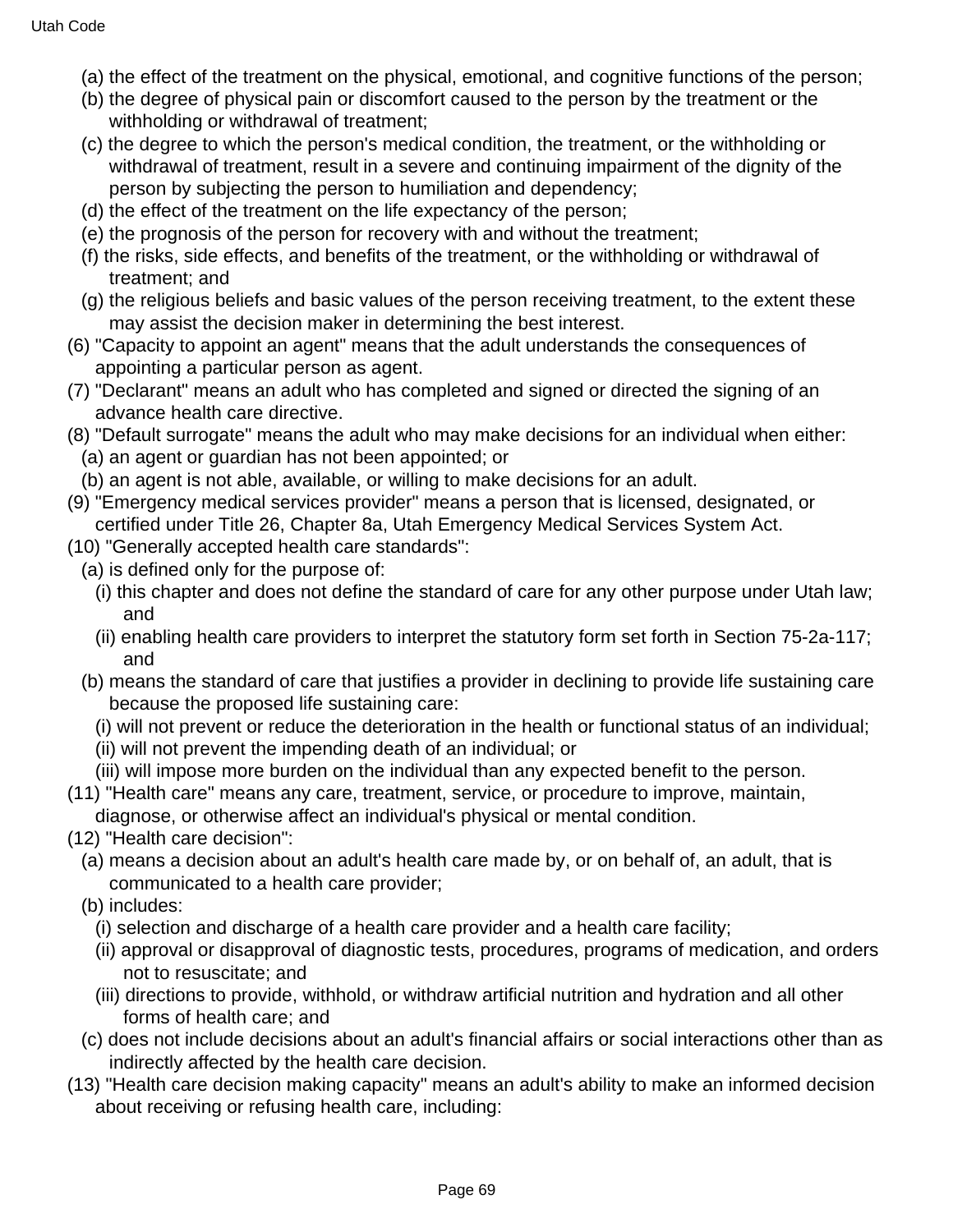- (a) the ability to understand the nature, extent, or probable consequences of health status and health care alternatives;
- (b) the ability to make a rational evaluation of the burdens, risks, benefits, and alternatives of accepting or rejecting health care; and
- (c) the ability to communicate a decision.
- (14) "Health care facility" means:
	- (a) a health care facility as defined in Title 26, Chapter 21, Health Care Facility Licensing and Inspection Act; and
	- (b) private offices of physicians, dentists, and other health care providers licensed to provide health care under Title 58, Occupations and Professions.
- (15) "Health care provider" means the same as that term is defined in Section 78B-3-403, except that "health care provider" does not include an emergency medical services provider.
- (16)
	- (a) "Life sustaining care" means any medical intervention, including procedures, administration of medication, or use of a medical device, that maintains life by sustaining, restoring, or supplanting a vital function.
	- (b) "Life sustaining care" does not include care provided for the purpose of keeping an individual comfortable.
- (17) "Minor" means an individual who:
	- (a) is under 18 years old; and
	- (b) is not an emancipated minor.
- (18) "Physician" means a physician and surgeon or osteopathic surgeon licensed under Title 58, Chapter 67, Utah Medical Practice Act or Chapter 68, Utah Osteopathic Medical Practice Act.
- (19) "Physician assistant" means an individual licensed as a physician assistant under Title 58, Chapter 70a, Utah Physician Assistant Act.
- (20) "POLST order" means an order, on a form designated by the Department of Health under Section 75-2a-106, that gives direction to health care providers, health care facilities, and emergency medical services providers regarding the specific health care decisions of the individual to whom the order relates.
- (21) "Reasonably available" means:
	- (a) readily able to be contacted without undue effort; and
- (b) willing and able to act in a timely manner considering the urgency of the circumstances.
- (22) "Substituted judgment" means the standard to be applied by a surrogate when making a health care decision for an adult who previously had the capacity to make health care decisions, which requires the surrogate to consider:
	- (a) specific preferences expressed by the adult:
		- (i) when the adult had the capacity to make health care decisions; and
		- (ii) at the time the decision is being made;
	- (b) the surrogate's understanding of the adult's health care preferences;
	- (c) the surrogate's understanding of what the adult would have wanted under the circumstances; and
	- (d) to the extent that the preferences described in Subsections (22)(a) through (c) are unknown, the best interest of the adult.
- (23) "Surrogate" means a health care decision maker who is:
	- (a) an appointed agent;
	- (b) a default surrogate under the provisions of Section 75-2a-108; or
	- (c) a guardian.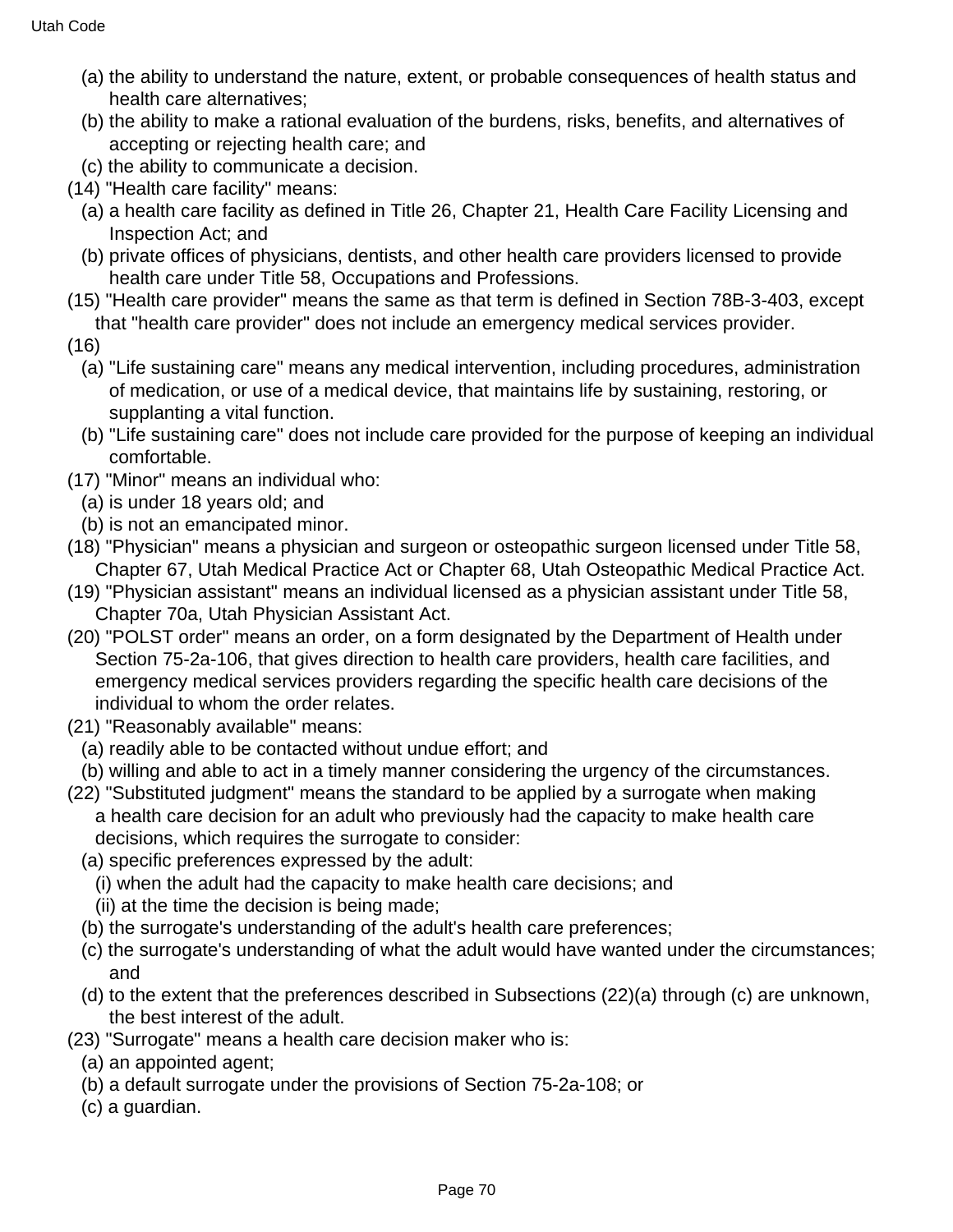Amended by Chapter 277, 2022 General Session

## **75-2a-104 Capacity to make health care decisions -- Presumption -- Overcoming presumption.**

- (1) An adult is presumed to have:
	- (a) health care decision making capacity; and
	- (b) capacity to make or revoke an advance health care directive.
- (2) To overcome the presumption of capacity described in Subsection (1)(a), a physician, an APRN, or, subject to Subsection (6), a physician assistant who has personally examined the adult and assessed the adult's health care decision making capacity must:
	- (a) find that the adult lacks health care decision making capacity;
	- (b) record the finding in the adult's medical chart including an indication of whether the adult is likely to regain health care decision making capacity; and
	- (c) make a reasonable effort to communicate the determination to: (i) the adult;
		- (ii) other health care providers or health care facilities that the person who makes the finding would routinely inform of such a finding; and
	- (iii) if the adult has a surrogate, any known surrogate.

(3)

- (a) An adult who is found to lack health care decision making capacity in accordance with Subsection (2) may, at any time, challenge the finding by:
	- (i) submitting to a health care provider a written notice stating that the adult disagrees with the physician's finding; or
- (ii) orally informing the health care provider that the adult disagrees with the finding.
- (b) A health care provider who is informed of a challenge under Subsection (3)(a), shall, if the adult has a surrogate, promptly inform the surrogate of the adult's challenge.
- (c) A surrogate informed of a challenge to a finding under this section, or the adult if no surrogate is acting on the adult's behalf, shall inform the following of the adult's challenge:
	- (i) any other health care providers involved in the adult's care; and
	- (ii) the health care facility, if any, in which the adult is receiving care.
- (d) Unless otherwise ordered by a court, a finding, under Subsection (2), that the adult lacks health care decision making capacity, is not in effect if the adult challenges the finding under Subsection (3)(a).
- (e) If an adult does not challenge the finding described in Subsection (2), the health care provider and health care facility may rely on a surrogate, pursuant to the provisions of this chapter, to make health care decisions for the adult.
- (4) A health care provider or health care facility that relies on a surrogate to make decisions on behalf of an adult has an ongoing obligation to consider whether the adult continues to lack health care decision making capacity.
- (5) If at any time a health care provider finds, based on an examination and assessment, that the adult has regained health care decision making capacity, the health care provider shall record the results of the assessment in the adult's medical record, and the adult can direct the adult's own health care.
- (6) A physician assistant may not make a finding described in Subsection (2), unless the physician assistant is permitted to make the finding under the physician assistant's delegation of services agreement, as defined in Section 58-70a-102.

Amended by Chapter 99, 2009 General Session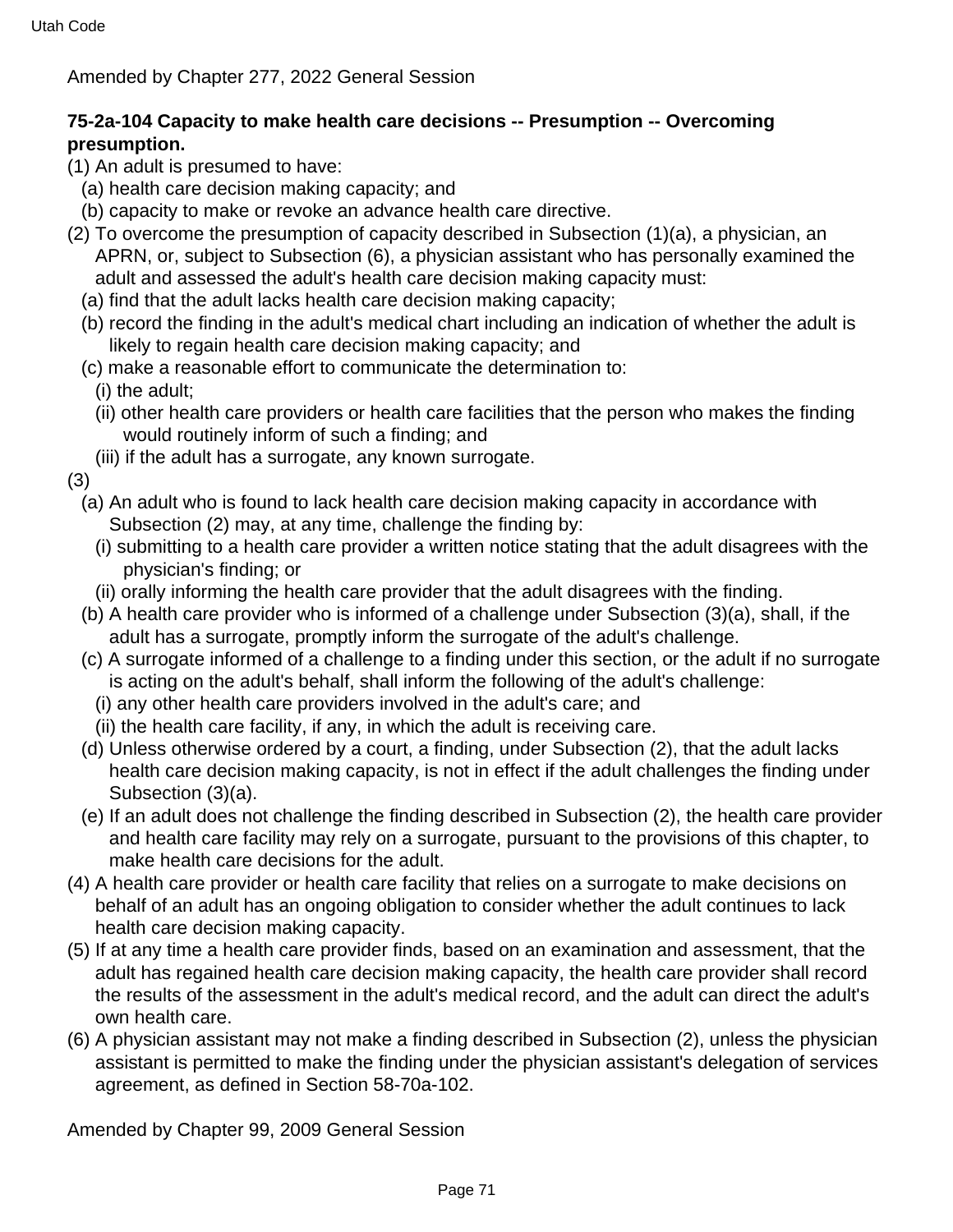## **75-2a-105 Capacity to complete an advance health care directive.**

- (1) An adult is presumed to have the capacity to complete an advance health care directive.
- (2) An adult who is found to lack health care decision making capacity under the provisions of Section 75-2a-104:
	- (a) lacks the capacity to give an advance health care directive, including Part II of the form created in Section 75-2a-117, or any other substantially similar form expressing a health care preference; and
	- (b) may retain the capacity to appoint an agent and complete Part I of the form created in Section 75-2a-117.
- (3) The following factors shall be considered by a health care provider, attorney, or court when determining whether an adult described in Subsection (2)(b) has retained the capacity to appoint an agent:
	- (a) whether the adult has expressed over time an intent to appoint the same person as agent;
	- (b) whether the choice of agent is consistent with past relationships and patterns of behavior between the adult and the prospective agent, or, if inconsistent, whether there is a reasonable justification for the change; and
	- (c) whether the adult's expression of the intent to appoint the agent occurs at times when, or in settings where, the adult has the greatest ability to make and communicate decisions.

Amended by Chapter 107, 2008 General Session

## **75-2a-106 Emergency medical services -- POLST order.**

- (1) A POLST order may be created by or on behalf of a person as described in this section.
- (2) A POLST order shall, in consultation with the person authorized to consent to the order pursuant to this section, be prepared by:
	- (a) the physician, APRN, or, subject to Subsection (11), physician assistant of the person to whom the POLST order relates; or
	- (b) a health care provider who:
		- (i) is acting under the supervision of a person described in Subsection (2)(a); and (ii) is:
			- (A) a nurse, licensed under Title 58, Chapter 31b, Nurse Practice Act;
			- (B) a physician assistant, licensed under Title 58, Chapter 70a, Utah Physician Assistant Act;
			- (C) a mental health professional, licensed under Title 58, Chapter 60, Mental Health Professional Practice Act; or
			- (D) another health care provider, designated by rule as described in Subsection (10).
- (3) A POLST order shall be signed:
	- (a) personally, by the physician, APRN, or, subject to Subsection (11), physician assistant of the person to whom the POLST order relates; and
	- (b)
		- (i) if the person to whom the POLST order relates is an adult with health care decision making capacity, by:
			- (A) the person; or
			- (B) an adult who is directed by the person to sign the POLST order on behalf of the person;
		- (ii) if the person to whom the POLST order relates is an adult who lacks health care decision making capacity, by:
			- (A) the surrogate with the highest priority under Section 75-2a-111;
			- (B) the majority of the class of surrogates with the highest priority under Section 75-2a-111; or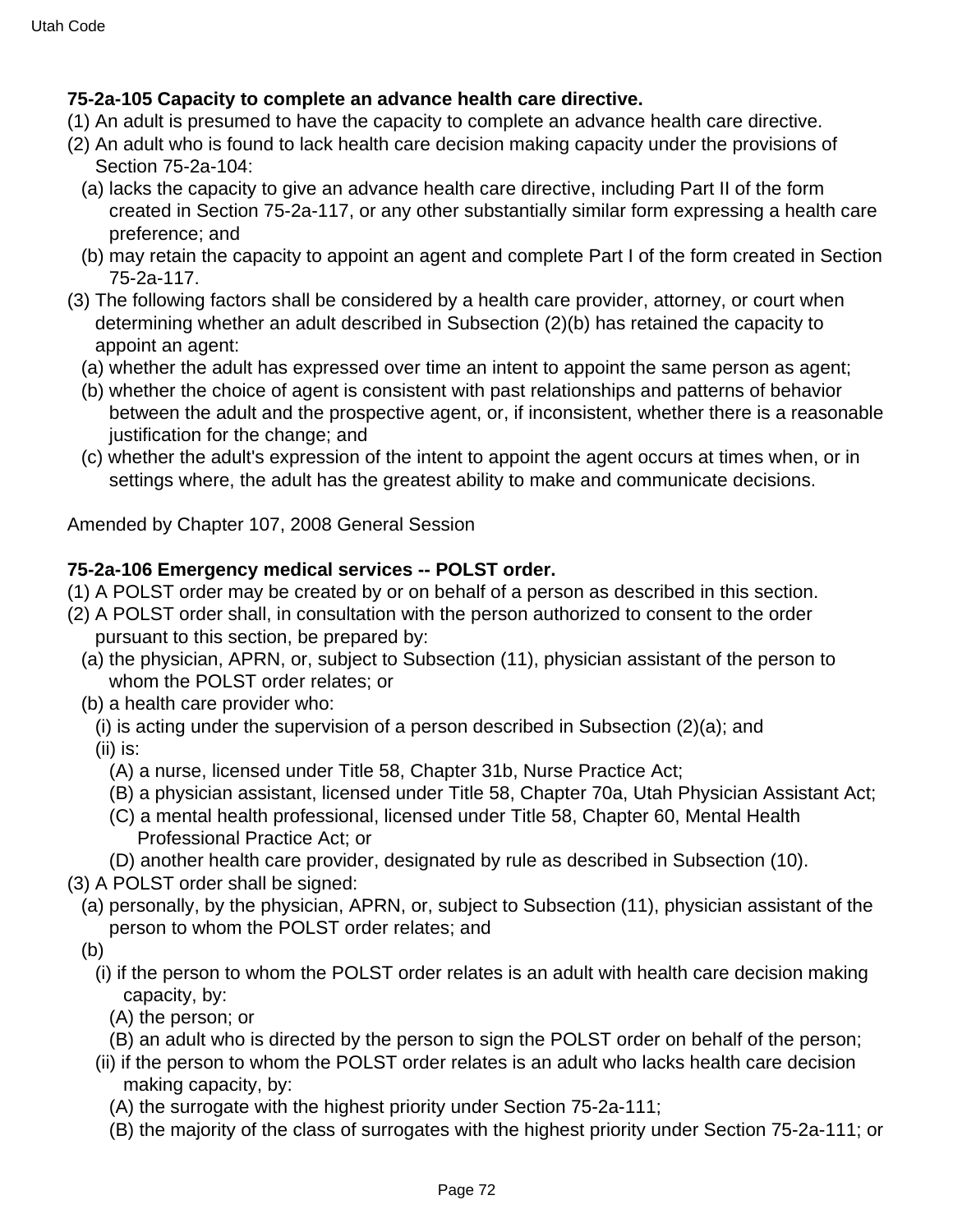- (C) a person directed to sign the POLST order by, and on behalf of, the persons described in Subsection  $(3)(b)(ii)(A)$  or  $(B)$ ; or
- (iii) if the person to whom the POLST order relates is a minor, by a parent or guardian of the minor.
- (4) If a POLST order relates to a minor and directs that life sustaining treatment be withheld or withdrawn from the minor, the order shall include a certification by two physicians that, in their clinical judgment, an order to withhold or withdraw life sustaining treatment is in the best interest of the minor.
- (5) A POLST order:
	- (a) shall be in writing, on a form designated by the Department of Health;
	- (b) shall state the date on which the POLST order was made;
	- (c) may specify the level of life sustaining care to be provided to the person to whom the order relates; and
	- (d) may direct that life sustaining care be withheld or withdrawn from the person to whom the order relates.
- (6) A health care provider or emergency medical service provider, licensed or certified under Title 26, Chapter 8a, Utah Emergency Medical Services System Act, is immune from civil or criminal liability, and is not subject to discipline for unprofessional conduct, for:
	- (a) complying with a POLST order in good faith; or
	- (b) providing life sustaining treatment to a person when a POLST order directs that the life sustaining treatment be withheld or withdrawn.
- (7) To the extent that the provisions of a POLST order described in this section conflict with the provisions of an advance health care directive made under Section 75-2a-107, the provisions of the POLST order take precedence.
- (8) An adult, or a parent or guardian of a minor, may revoke a POLST order by:
	- (a) orally informing emergency service personnel;
	- (b) writing "void" across the POLST order form;
	- (c) burning, tearing, or otherwise destroying or defacing:
		- (i) the POLST order form; or
		- (ii) a bracelet or other evidence of the POLST order;
	- (d) asking another adult to take the action described in this Subsection (8) on the person's behalf;
	- (e) signing or directing another adult to sign a written revocation on the person's behalf;
	- (f) stating, in the presence of an adult witness, that the person wishes to revoke the order; or
	- (g) completing a new POLST order.
- (9)
	- (a) Except as provided in Subsection (9)(c), a surrogate for an adult who lacks health care decision making capacity may only revoke a POLST order if the revocation is consistent with the substituted judgment standard.
	- (b) Except as provided in Subsection (9)(c), a surrogate who has authority under this section to sign a POLST order may revoke a POLST order, in accordance with Subsection (9)(a), by: (i) signing a written revocation of the POLST order; or
	- (ii) completing and signing a new POLST order.
	- (c) A surrogate may not revoke a POLST order during the period of time beginning when an emergency service provider is contacted for assistance, and ending when the emergency ends.
- (10)
	- (a) The Department of Health shall make rules, in accordance with Title 63G, Chapter 3, Utah Administrative Rulemaking Act, to: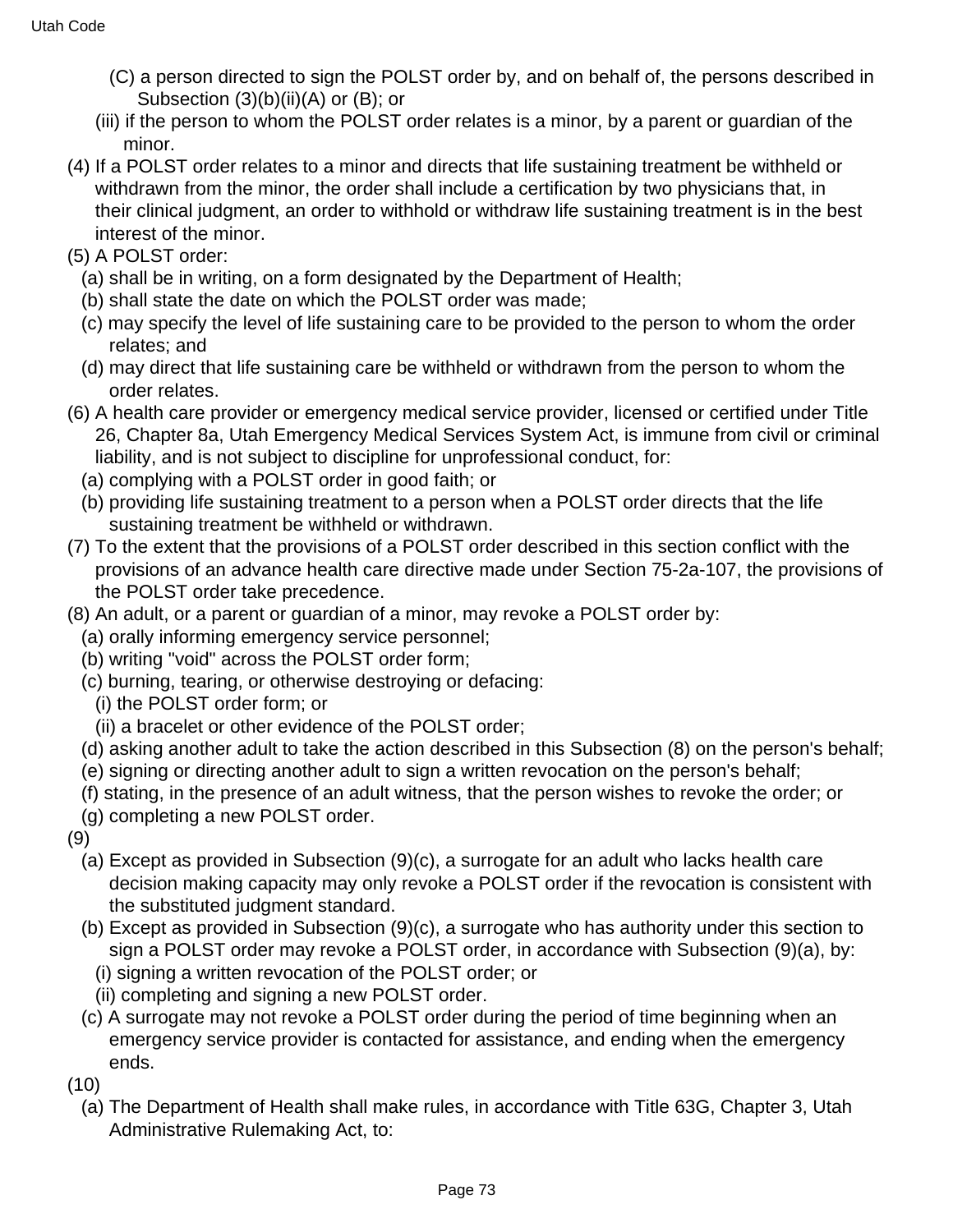- (i) create the forms and systems described in this section; and
- (ii) develop uniform instructions for the form established in Section 75-2a-117.
- (b) The Department of Health may make rules, in accordance with Title 63G, Chapter 3, Utah Administrative Rulemaking Act, to designate health care professionals, in addition to those described in Subsection (2)(b)(ii), who may prepare a POLST order.
- (c) The Department of Health may assist others with training of health care professionals regarding this chapter.
- (11) A physician assistant may not prepare or sign a POLST order, unless the physician assistant is permitted to prepare or sign the POLST order under the physician assistant's delegation of services agreement, as defined in Section 58-70a-102.
- (12)
	- (a) Notwithstanding any other provision of this section:
		- (i) the provisions of Title 46, Chapter 4, Uniform Electronic Transactions Act, apply to any signature required on the POLST order; and
		- (ii) a verbal confirmation satisfies the requirement for a signature from an individual under Subsection (3)(b)(ii) or (iii), if:
			- (A) requiring the individual described in Subsection (3)(b)(i)(B), (ii), or (iii) to sign the POLST order in person or electronically would require significant difficulty or expense; and
			- (B) a licensed health care provider witnesses the verbal confirmation and signs the POLST order attesting that the health care provider witnessed the verbal confirmation.
	- (b) The health care provider described in Subsection (12)(a)(ii)(B):
		- (i) may not be the same individual who signs the POLST order under Subsection (3)(a); and
		- (ii) shall verify, in accordance with HIPAA as defined in Section 26-18-17, the identity of the individual who is providing the verbal confirmation.

Amended by Chapter 223, 2021 General Session

## **75-2a-107 Advance health care directive -- Appointment of agent -- Powers of agent -- Health care directions.**

(1)

- (a) An adult may make an advance health care directive in which the adult may:
	- (i) appoint a health care agent or choose not to appoint a health care agent;
	- (ii) give directions for the care of the adult after the adult loses health care decision making capacity;
	- (iii) choose not to give directions;
	- (iv) state conditions that must be met before life sustaining treatment may be withheld or withdrawn;
	- (v) authorize an agent to consent to the adult's participation in medical research;
	- (vi) nominate a guardian;
	- (vii) authorize an agent to consent to organ donation;
	- (viii) expand or limit the powers of a health care agent; and
	- (ix) designate the agent's access to the adult's medical records.
- (b) An advance health care directive may be oral or written.
- (c) An advance health care directive shall be witnessed by a disinterested adult. The witness may not be:
	- (i) the person who signed the directive on behalf of the declarant;
	- (ii) related to the declarant by blood or marriage;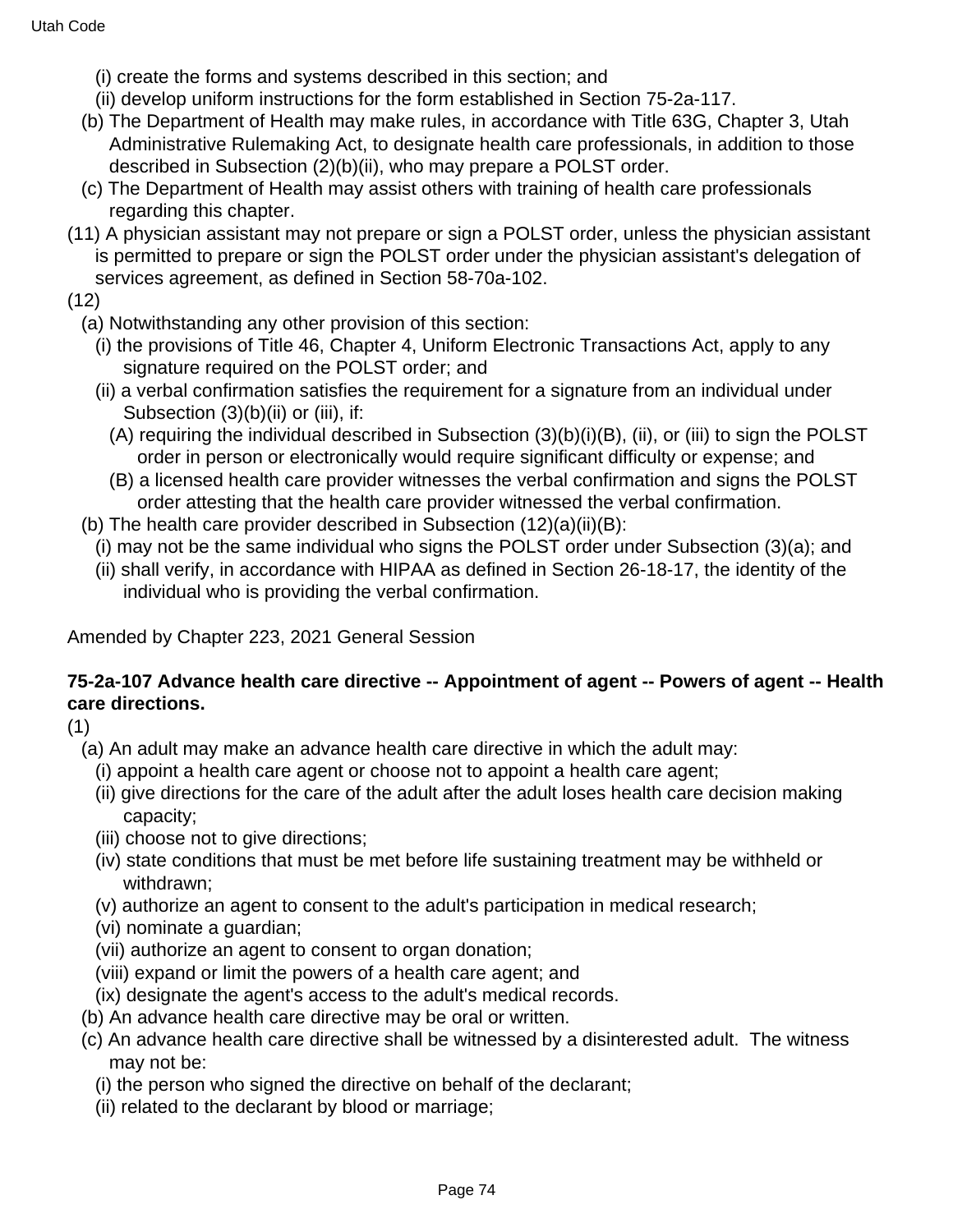- (iii) entitled to any portion of the declarant's estate according to the laws of intestate succession of this state or under any will or codicil of the declarant;
- (iv) the beneficiary of any of the following that are held, owned, made, or established by, or on behalf of, the declarant:
	- (A) a life insurance policy;
	- (B) a trust;
	- (C) a qualified plan;
	- (D) a pay on death account; or
	- (E) a transfer on death deed;
- (v) entitled to benefit financially upon the death of the declarant;
- (vi) entitled to a right to, or interest in, real or personal property upon the death of the declarant; (vii) directly financially responsible for the declarant's medical care;
- (viii) a health care provider who is:
	- (A) providing care to the declarant; or
- (B) an administrator at a health care facility in which the declarant is receiving care; or (ix) the appointed agent.
- (d) The witness to an oral advance health care directive shall state the circumstances under which the directive was made.
- (2) An agent appointed under the provisions of this section may not be a health care provider for the declarant, or an owner, operator, or employee of the health care facility at which the declarant is receiving care unless the agent is related to the declarant by blood, marriage, or adoption.

# **75-2a-108 Default surrogates.**

(1)

(a) Any member of the class described in Subsection (1)(b) may act as an adult's surrogate if: (i)

- (A) the adult has not appointed an agent;
- (B) an appointed agent is not reasonably available; or
- (C) a guardian has not been appointed; and
- (ii) the member of the class described in Subsection  $(1)(b)$  is:
	- (A) over 18 years of age;
	- (B) has health care decision making capacity;
	- (C) is reasonably available; and
	- (D) has not been disqualified by the adult or a court.
- (b) Except as provided in Subsection (1)(a), and subject to Subsection (1)(c), the following classes of the adult's family, in descending order of priority, may act as the adult's surrogate:
	- (i) the adult's spouse, unless the adult is divorced or legally separated; or
	- (ii) the following family members:
		- (A) a child;
		- (B) a parent;
		- (C) a sibling;
		- (D) a grandchild; or
		- (E) a grandparent.
- (c) A person described in Subsection (1)(b), may not direct an adult's care if a person of a higher priority class is able and willing to act as a surrogate for the adult.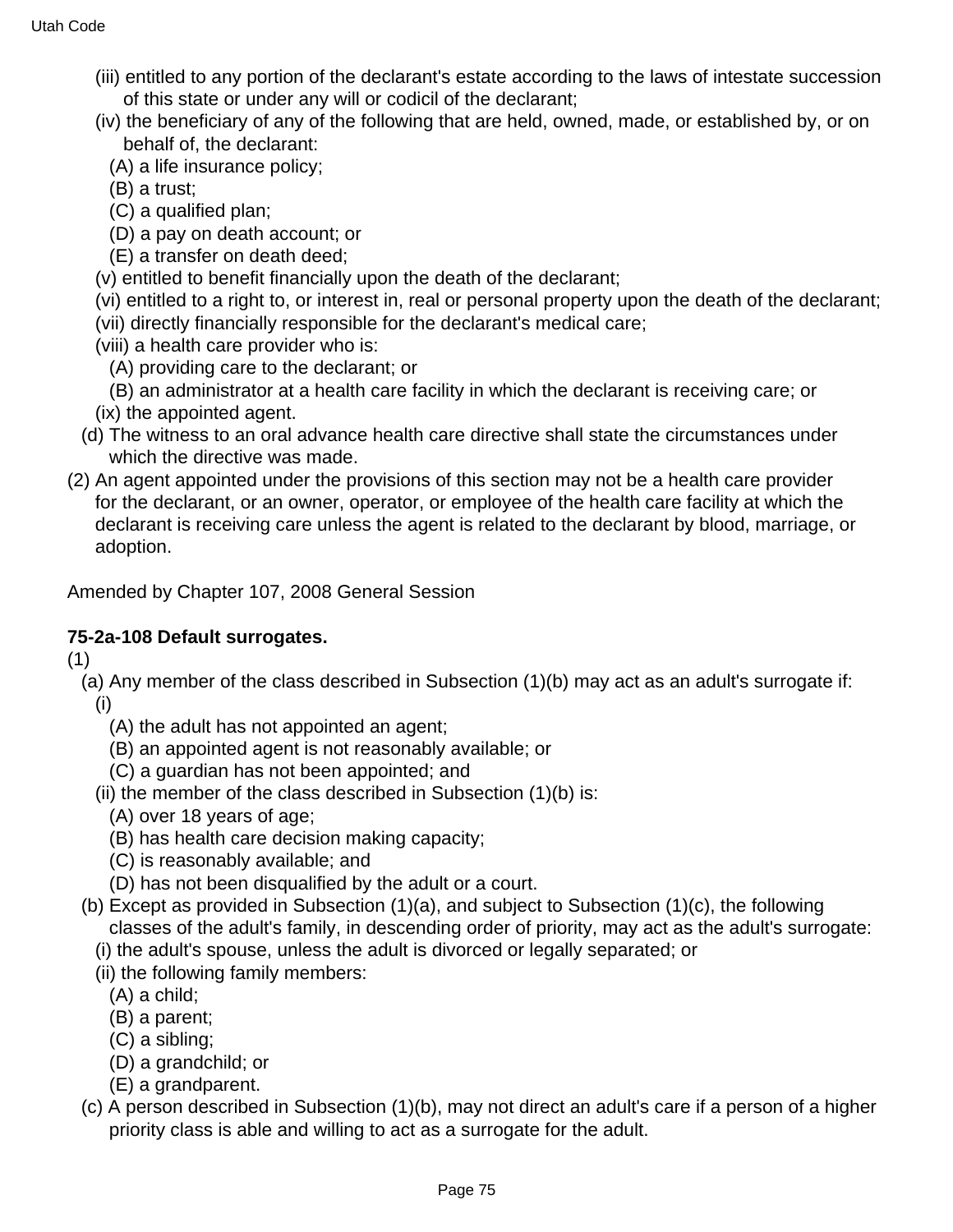- (d) A court may disqualify a person described in Subsection (1)(b) from acting as a surrogate if the court finds that the person has acted in a manner that is inconsistent with the position of trust in which a surrogate is placed.
- (2) If the family members designated in Subsection (1)(b) are not reasonably available to act as a surrogate, a person who is 18 years of age or older, other than those designated in Subsection (1) may act as a surrogate if the person:
	- (a) has health care decision making capacity;
	- (b) has exhibited special care and concern for the patient;
	- (c) knows the patient and the patient's personal values; and
	- (d) is reasonably available to act as a surrogate.
- (3) The surrogate shall communicate the surrogate's assumption of authority as promptly as practicable to the members of a class who:
	- (a) have an equal or higher priority and are not acting as surrogate; and
	- (b) can be readily contacted.
- (4) A health care provider shall comply with the decision of a majority of the members of the highest priority class who have communicated their views to the provider if:
	- (a) more than one member of the highest priority class assumes authority to act as default surrogate;
	- (b) the members of the class do not agree on a health care decision; and
	- (c) the health care provider is informed of the disagreement among the members of the class.
- (5)
	- (a) An adult may at any time disqualify a default surrogate, including a member of the adult's family, from acting as the adult's surrogate by:
		- (i) a signed writing;
		- (ii) personally informing a witness of the disqualification; or
		- (iii) informing the surrogate of the disqualification.
	- (b) Disqualification of a surrogate is effective even if the adult has been found to lack health care decision making capacity.
- (6) If reasonable doubt exists regarding the status of an adult claiming the right to act as a default surrogate, the health care provider may:
	- (a) require the person to provide a sworn statement giving facts and circumstances reasonably sufficient to establish the claimed authority; or
- (b) seek a ruling from the court under Section 75-2a-120.
- (7) A health care provider may seek a ruling from a court pursuant to Section 75-2a-120 if the health care provider has evidence that a surrogate is making decisions that are inconsistent with an adult patient's wishes or preferences.

# **75-2a-109 Effect of current health care preferences -- When a surrogate may act.**

- (1) An adult with health care decision making capacity retains the right to make health care decisions as long as the adult has health care decision making capacity as defined in Section 75-2a-103. For purposes of this chapter, the inability to communicate through speech does not mean that the adult lacks health care decision making capacity.
- (2) An adult's current health care decisions, however expressed or indicated, always supersede an adult's prior decisions or health care directives.
- (3) Unless otherwise directed in an advance health care directive, an advance health care directive or the authority of a surrogate to make health care decisions on behalf of an adult: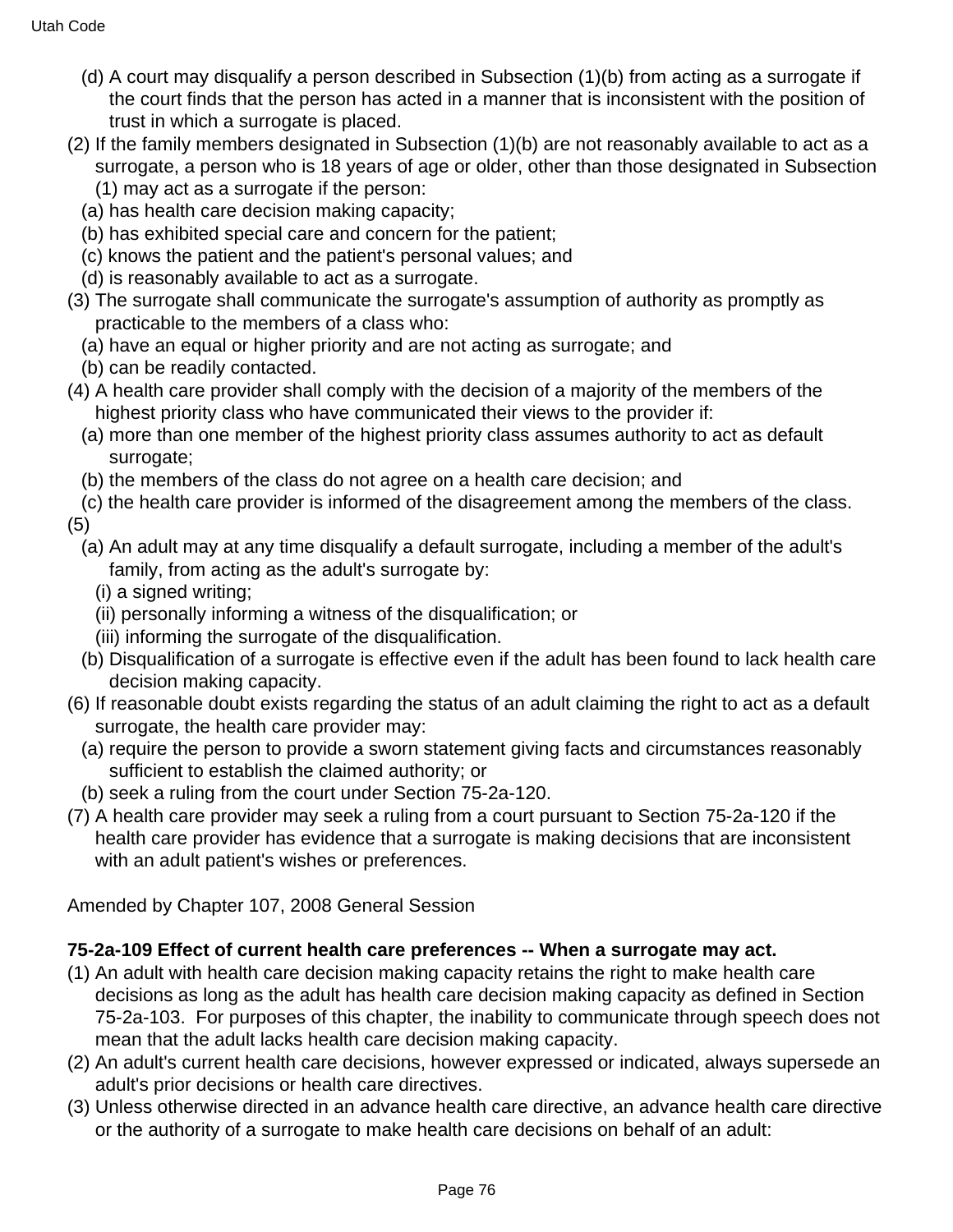- (a) is effective only after a physician, physician assistant, or APRN makes a determination of incapacity as provided in Section 75-2a-104;
- (b) remains in effect during any period of time in which the declarant lacks capacity to make health care decisions; and
- (c) ceases to be effective when:
	- (i) a declarant disqualifies a surrogate or revokes the advance health care directive;
	- (ii) a health care provider finds that the declarant has health care decision making capacity;
	- (iii) a court issues an order invalidating a health care directive; or
	- (iv) the declarant has challenged the finding of incapacity under the provisions of Subsection 75-2a-104(3).

# **75-2a-110 Surrogate decision making -- Scope of authority.**

- (1) A surrogate acting under the authority of either Section 75-2a-107 or 75-2a-108 shall make health care decisions in accordance with:
	- (a) the adult's current preferences, to the extent possible;
	- (b) the adult's written or oral health care directions, if any; or
	- (c) the substituted judgment standard.
- (2) A surrogate acting under authority of Sections 75-2a-107 and 75-2a-108:
	- (a) may not admit the adult to a licensed health care facility for long-term custodial placement other than for assessment, rehabilitative, or respite care over the objection of the adult; and
	- (b) may make health care decisions, including decisions to terminate life sustaining treatment for the adult patient in accordance with Subsection (1).
- (3) A surrogate acting under authority of this section is not subject to civil or criminal liability or claims of unprofessional conduct for surrogate health care decisions made:
	- (a) in accordance with this section; and
	- (b) in good faith.

Amended by Chapter 107, 2008 General Session

# **75-2a-111 Priority of decision makers.**

- (1) The following is the order of priority of those authorized to make health care decisions on behalf of an adult who has been found to lack health care decision making capacity under Section 75-2a-104:
	- (a) a health care agent appointed by an adult under the provisions of Section 75-2a-107 unless the agent has been disqualified by:
		- (i) the adult; or
		- (ii) a court of law;
	- (b) a court-appointed guardian; or
- (c) the highest priority default surrogate acting under authority of Section 75-2a-108.
- (2) A health care provider or health care facility obtaining consent for health care from a surrogate shall make a reasonable effort to identify and obtain consent from the surrogate with the highest priority.

Amended by Chapter 107, 2008 General Session

# **75-2a-112 Decisions by guardian.**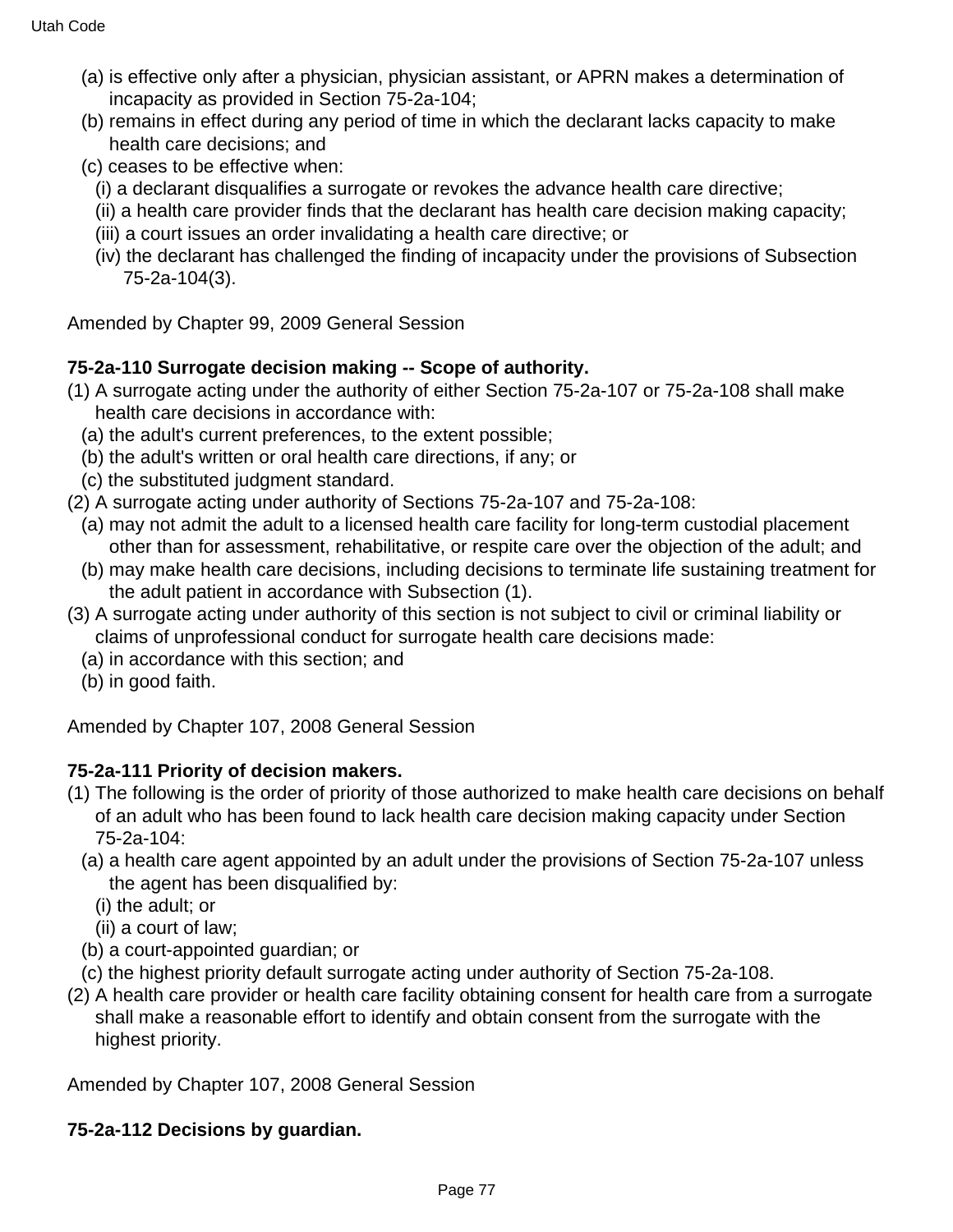- (1) A court-appointed guardian shall comply with an adult's advance health care directive and may not revoke the adult's advance health care directive unless the court, for cause, expressly revokes the adult's directive.
- (2) A health care decision of an agent takes precedence over that of a guardian, in the absence of a court order to the contrary.
- (3) Except as provided in Subsections (1) and (2), a health care decision made by a guardian for the adult patient is effective without judicial approval.
- (4) A guardian is not subject to civil or criminal liability or to claims of unprofessional conduct for a surrogate health care decision made:
	- (a) in good faith; and
	- (b) in accordance with Section 75-2a-110.

## **75-2a-113 Personal representative status.**

 A surrogate becomes a personal representative for an adult under the Health Insurance Portability and Accountability Act of 1996 when:

- (1) the adult has been found to lack health care decision making capacity under Section 75-2a-104;
- (2) the adult grants current authority to the surrogate either:

(a) in writing; or

- (b) by other expression before a witness who is not the surrogate or agent; or
- (3) the court appoints a guardian authorized to make health care decisions on behalf of the adult.

Amended by Chapter 107, 2008 General Session

## **75-2a-114 Revocation of directive.**

- (1) An advance directive may be revoked at any time by the declarant by:
	- (a) writing "void" across the document;
	- (b) obliterating, burning, tearing, or otherwise destroying or defacing the document in any manner indicating an intent to revoke;
	- (c) instructing another to do one of the acts described in Subsection (1)(a) or (b);
	- (d) a written revocation of the directive signed and dated by:
	- (i) the declarant; or
	- (ii) an adult:
		- (A) signing on behalf of the declarant; and
		- (B) acting at the direction of the declarant; or
	- (e) an oral expression of an intent to revoke the directive in the presence of a witness who is age 18 years or older and who is not:
		- (i) related to the declarant by blood or marriage;
		- (ii) entitled to any portion of the declarant's estate according to the laws of intestate succession of this state or under any will or codicil of the declarant;
		- (iii) the beneficiary of any of the following that are held, owned, made, or established by, or on behalf of, the declarant:
			- (A) a life insurance policy;
			- (B) a trust;
			- (C) a qualified plan;
			- (D) a pay on death account; or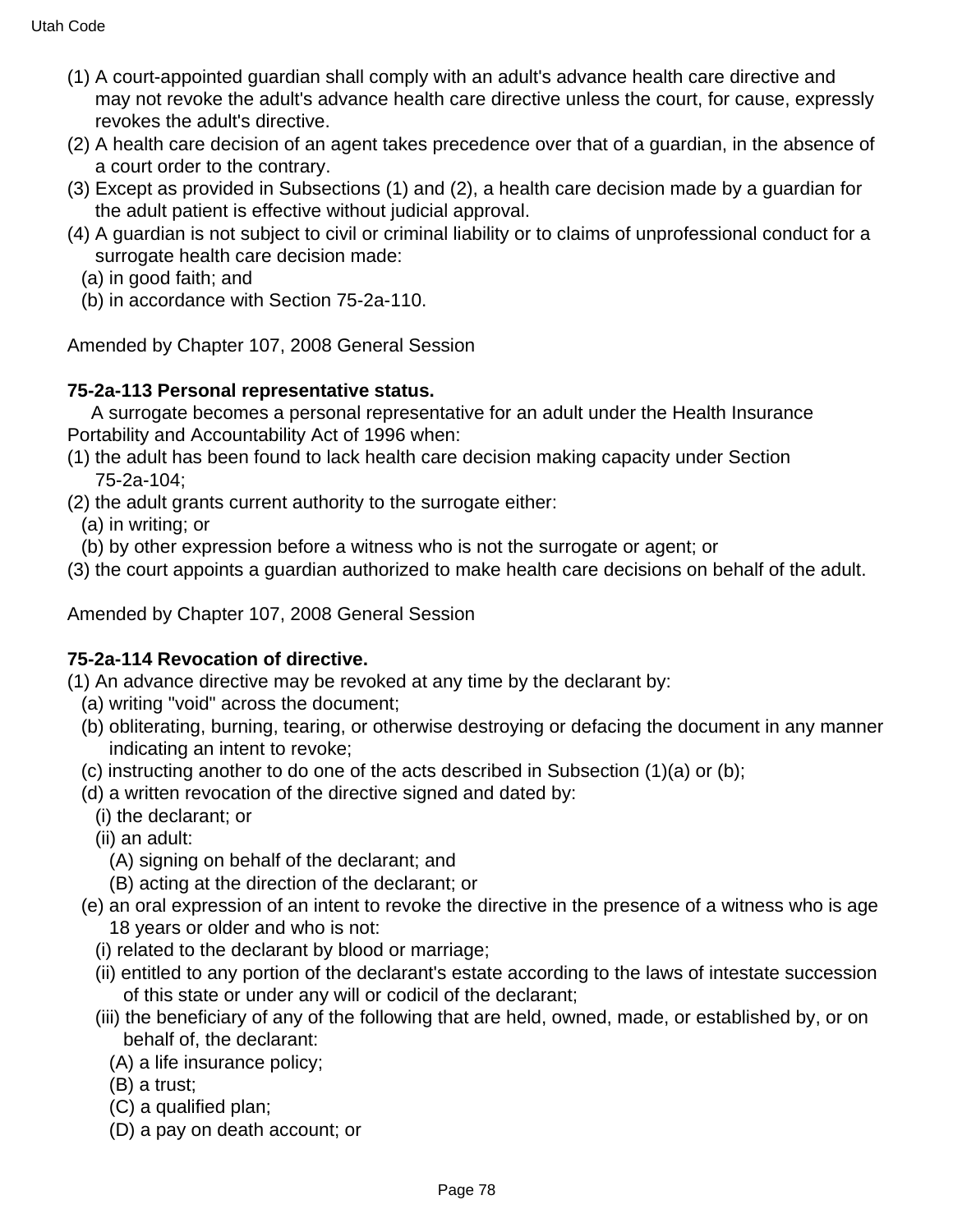- (E) a transfer on death deed;
- (iv) entitled to benefit financially upon the death of the declarant;
- (v) entitled to a right to, or interest in, real or personal property upon the death of the declarant;
- (vi) directly financially responsible for the declarant's medical care;
- (vii) a health care provider who is:
	- (A) providing care to the declarant; or
	- (B) an administrator at a health care facility in which the declarant is receiving care; or
- (viii) the adult who will become agent or default surrogate after the revocation.
- (2) A decree of annulment, divorce, dissolution of marriage, or legal separation revokes the designation of a spouse as an agent, unless:
	- (a) otherwise specified in the decree; or
	- (b) the declarant has affirmed the intent to retain the agent subsequent to the annulment, divorce, or legal separation.
- (3) An advance health care directive that conflicts with an earlier advance health care directive revokes the earlier directive to the extent of the conflict.

## **75-2a-115 Notification to health care provider -- Obligations of health care providers -- Liability.**

- (1) It is the responsibility of the declarant or surrogate, to the extent that the responsibility is not assigned to a health care provider or health care facility by state or federal law, to notify or provide for notification to a health care provider and a health care facility of:
	- (a) the existence of a health care directive;
	- (b) the revocation of a health care directive;
	- (c) the existence or revocation of appointment of an agent or default surrogate;
	- (d) the disqualification of a default surrogate; or
	- (e) the appointment or revocation of appointment of a guardian.
- (2)
	- (a) A health care provider or health care facility is not subject to civil or criminal liability or to claims of unprofessional conduct for failing to act upon a health care directive, a revocation of a health care directive, or a disqualification of a surrogate until the health care provider or health care facility has received an oral directive from an adult or a copy of a written directive or revocation of the health care directive, or the disqualification of the surrogate.
	- (b) A health care provider and health care facility that is notified under Subsection (1) shall include in the adult patient's medical record:
		- (i) the health care directive or a copy of it, a revocation of a health care directive, or a disqualification of a surrogate; and
		- (ii) the date, time, and place in which any written or oral notice of the document described in this Subsection (2)(b) is received.
- (3) A health care provider or health care facility acting in good faith and in accordance with generally accepted health care standards is not subject to civil or criminal liability or to discipline for unprofessional conduct for:
	- (a) complying with a health care decision made by an adult with health care decision making capacity;
	- (b) complying with a health care decision made by a surrogate apparently having authority to make a health care decision for a person, including a decision to withhold or withdraw health care;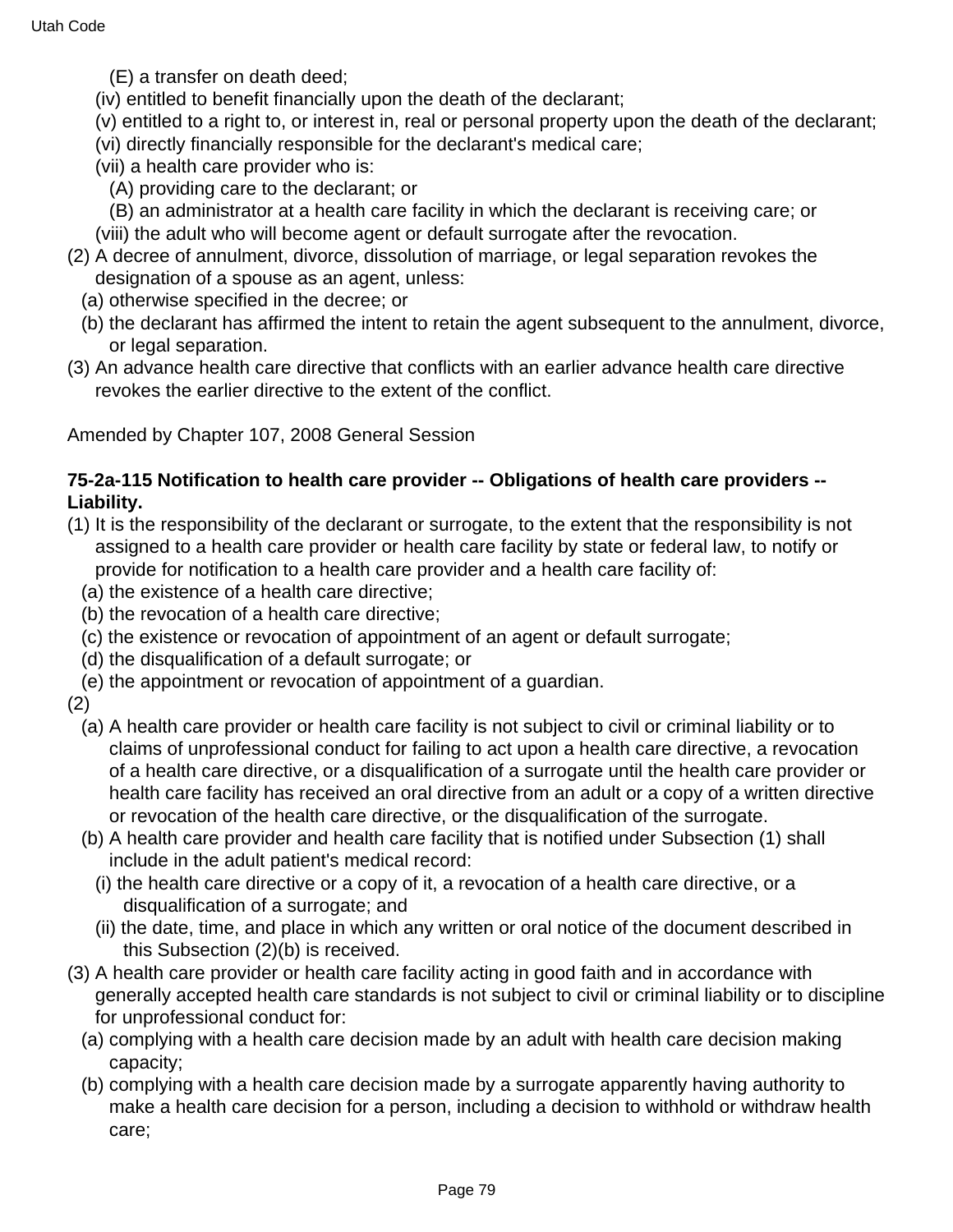- (c) declining to comply with a health care decision of a surrogate based on a belief that the surrogate then lacked authority;
- (d) declining to comply with a health care decision of an adult who lacks decision making capacity;
- (e) seeking a judicial determination, or requiring a surrogate to obtain a judicial determination, under Section 75-2a-120 of:
	- (i) the validity of a health care directive;
	- (ii) the validity of directions from a surrogate or guardian;
	- (iii) the decision making capacity of an adult who challenges a physician's finding of incapacity; or
	- (iv) the authority of a guardian or surrogate; or
- (f) complying with an advance health care directive and assuming that the directive was valid when made, and has not been revoked or terminated.
- (4)
	- (a) Health care providers and health care facilities shall:
		- (i) cooperate with a person authorized under this chapter to make written directives concerning health care;
		- (ii) unless the provisions of Subsection (4)(b) apply, comply with:
		- (A) a health care decision of an adult; and
		- (B) a health care decision made by the highest ranking surrogate then authorized to make health care decisions for an adult, to the same extent as if the decision had been made by the adult;
		- (iii) before implementing a health care decision made by a surrogate, make a reasonable attempt to communicate to the adult on whose behalf the decision is made:
			- (A) the decision made; and
			- (B) the identity of the surrogate making the decision.
	- (b) A health care provider or health care facility may decline to comply with a health care decision if:
		- (i) in the opinion of the health care provider:
			- (A) the adult who made the decision lacks health care decision making capacity;
			- (B) the surrogate who made the decision lacks health care decision making capacity;
			- (C) the health care provider has evidence that the surrogate's instructions are inconsistent with the adult's health care instructions, or, for a person who has always lacked health care decision making capacity, that the surrogate's instructions are inconsistent with the best interest of the adult; or
			- (D) there is reasonable doubt regarding the status of a person claiming the right to act as a default surrogate, in which case the health care provider shall comply with Subsection 75-2a-108(6); or
		- (ii) the health care provider declines to comply for reasons of conscience.
	- (c) A health care provider or health care facility that declines to comply with a health care decision in accordance with Subsection (4)(b) must:
		- (i) promptly inform the adult and any acting surrogate of the reason for refusing to comply with the health care decision;
		- (ii) make a good faith attempt to resolve the conflict; and
		- (iii) provide continuing care to the patient until the issue is resolved or until a transfer can be made to a health care provider or health care facility that will implement the requested instruction or decision.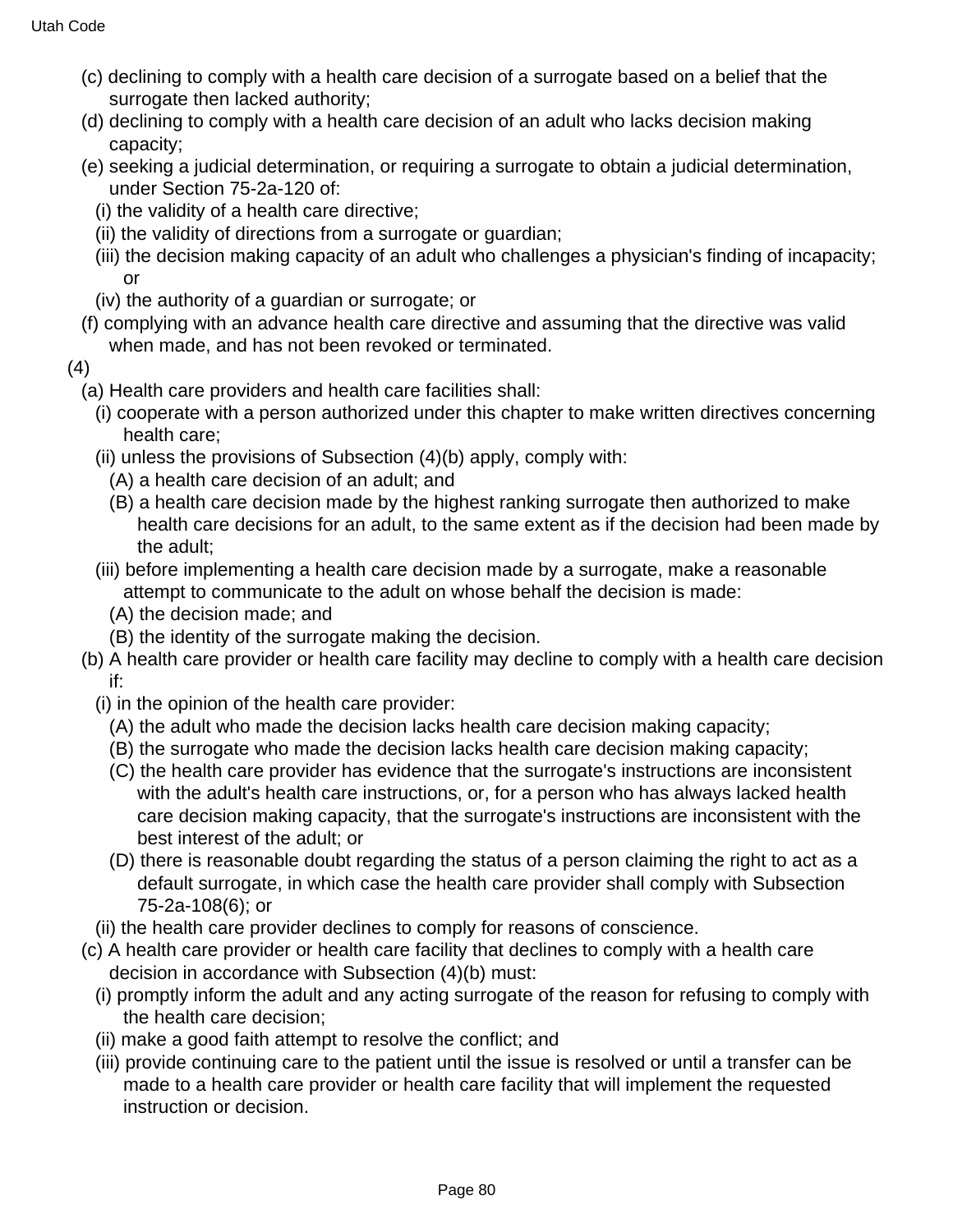- (d) A health care provider or health care facility that declines to comply with a health care instruction, after meeting the obligations set forth in Subsection (4)(c) may transfer the adult to a health care provider or health care facility that will carry out the requested health care decisions.
- (e) A health care facility may decline to follow a health care decision for reasons of conscience under Subsection (4)(b)(ii) if:
	- (i) the health care decision is contrary to a policy of the facility that is expressly based on reasons of conscience;
	- (ii) the policy was timely communicated to the adult and an adult's surrogate;
	- (iii) the facility promptly informs the adult, if possible, and any surrogate then authorized to make decisions for the adult;
	- (iv) the facility provides continuing care to the adult until a transfer can be made to a health care facility that will implement the requested instruction or decision; and
	- (v) unless an adult or surrogate then authorized to make health care decisions for the adult refuses assistance, immediately make all reasonable efforts to assist in the transfer of the adult to another health care facility that will carry out the instructions or decisions.
- (5) A health care provider and health care facility:
	- (a) may not require or prohibit the creation or revocation of an advance health care directive as a condition for providing health care; and
	- (b) shall comply with all state and federal laws and regulations governing advance health care directives.

# **75-2a-116 Presumption of validity of directive.**

- (1) A health care directive executed under this chapter is presumed valid and binding.
- (2) Health care providers and health care facilities, in the absence of notice to the contrary, shall presume that a declarant who executed a health care directive, whether or not in the presence of a health care provider, had the required decision making capacity at the time the declarant signed the directive. The fact a declarant executed a health care directive shall not be construed as an indication that the declarant was suffering from mental illness or lacked decision making capacity.

Enacted by Chapter 31, 2007 General Session

# **75-2a-117 Optional form.**

- (1) The form created in Subsection (2), or a substantially similar form, is presumed valid under this chapter.
- (2) The following form is presumed valid under Subsection (1):

Utah Advance Health Care Directive

(Pursuant to Utah Code Section 75-2a-117)

Part I: Allows you to name another person to make health care decisions for you when you cannot make decisions or speak for yourself.

Part II: Allows you to record your wishes about health care in writing.

Part III: Tells you how to revoke or change this directive.

Part IV: Makes your directive legal.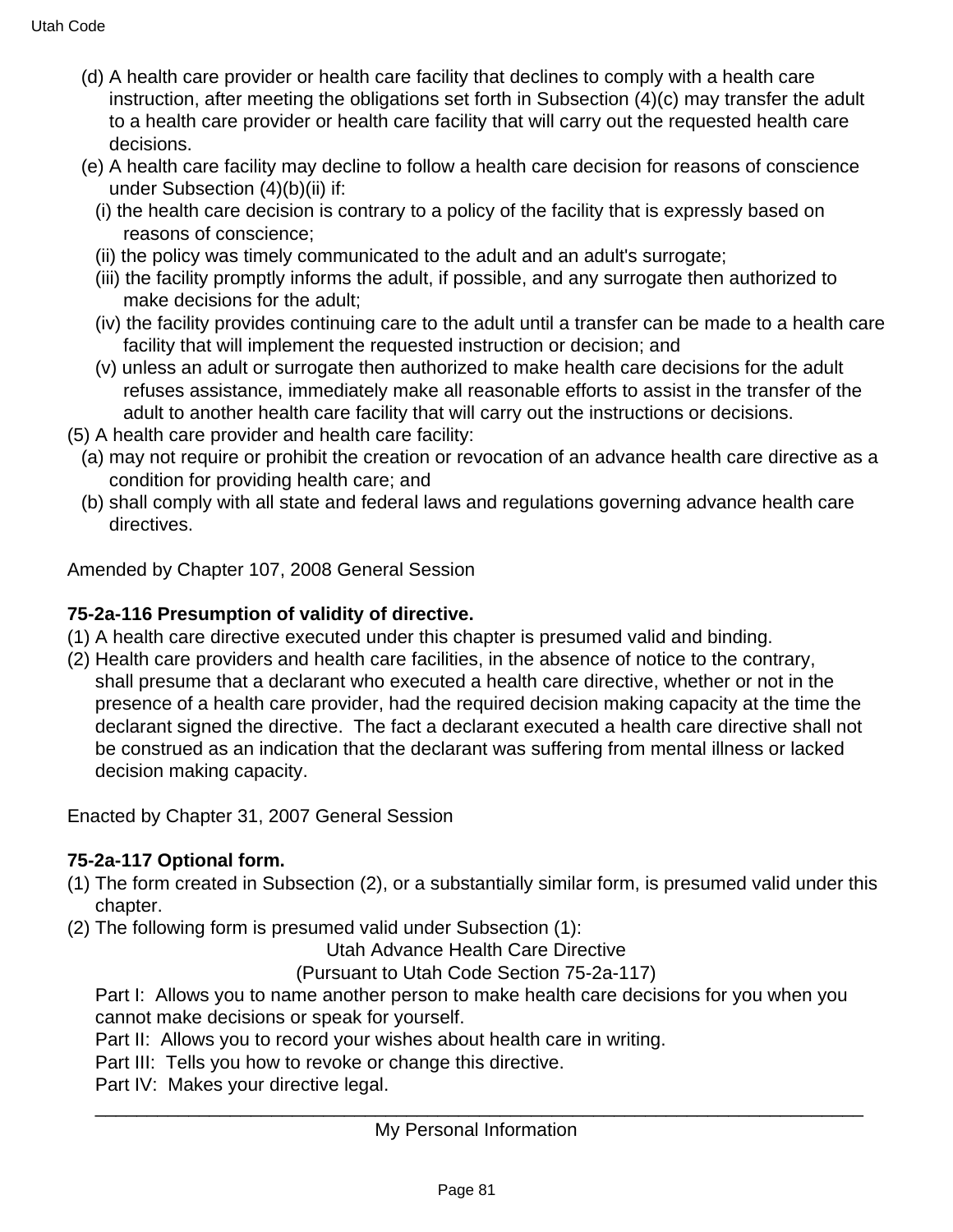| Name:                                                                                                                                                          |  |
|----------------------------------------------------------------------------------------------------------------------------------------------------------------|--|
|                                                                                                                                                                |  |
| City, State, Zip Code:                                                                                                                                         |  |
|                                                                                                                                                                |  |
|                                                                                                                                                                |  |
| Birth date: _______________                                                                                                                                    |  |
| Part I: My Agent (Health Care Power of Attorney)                                                                                                               |  |
| A. No Agent                                                                                                                                                    |  |
| If you do not want to name an agent: initial the box below, then go to Part II; do not name an                                                                 |  |
| agent in B or C below. No one can force you to name an agent.                                                                                                  |  |
| I do not want to choose an agent.                                                                                                                              |  |
| B. My Agent                                                                                                                                                    |  |
| Agent's Name:                                                                                                                                                  |  |
| <b>Street Address:</b>                                                                                                                                         |  |
|                                                                                                                                                                |  |
| City, State, Zip Code:                                                                                                                                         |  |
| Home Phone: () ____________ Cell Phone: () ___________ Work Phone: () __________                                                                               |  |
| C. My Alternate Agent                                                                                                                                          |  |
| This person will serve as your agent if your agent, named above, is unable or unwilling to serve.                                                              |  |
| Alternate Agent's Name:                                                                                                                                        |  |
|                                                                                                                                                                |  |
| <b>Street Address:</b>                                                                                                                                         |  |
| City, State, Zip Code:                                                                                                                                         |  |
| Home Phone: () ___________ Cell Phone: () __________ Work Phone: () _________                                                                                  |  |
|                                                                                                                                                                |  |
| D. Agent's Authority                                                                                                                                           |  |
| If I cannot make decisions or speak for myself (in other words, after my physician or another                                                                  |  |
| authorized provider finds that I lack health care decision making capacity under Section                                                                       |  |
| 75-2a-104 of the Advance Health Care Directive Act), my agent has the power to make any<br>health care decision I could have made such as, but not limited to: |  |
| • Consent to, refuse, or withdraw any health care. This may include care to prolong my life                                                                    |  |
| such as food and fluids by tube, use of antibiotics, CPR (cardiopulmonary resuscitation), and                                                                  |  |
| dialysis, and mental health care, such as convulsive therapy and psychoactive medications.                                                                     |  |
| This authority is subject to any limits in paragraph F of Part I or in Part II of this directive.                                                              |  |
| • Hire and fire health care providers.                                                                                                                         |  |
| • Ask questions and get answers from health care providers.                                                                                                    |  |
| • Consent to admission or transfer to a health care provider or health care facility, including a                                                              |  |
| mental health facility, subject to any limits in paragraphs E and F of Part I.                                                                                 |  |
| • Get copies of my medical records.                                                                                                                            |  |
| • Ask for consultations or second opinions.                                                                                                                    |  |
| My agent cannot force health care against my will, even if a physician has found that I lack                                                                   |  |
| health care decision making capacity.                                                                                                                          |  |
|                                                                                                                                                                |  |

E. Other Authority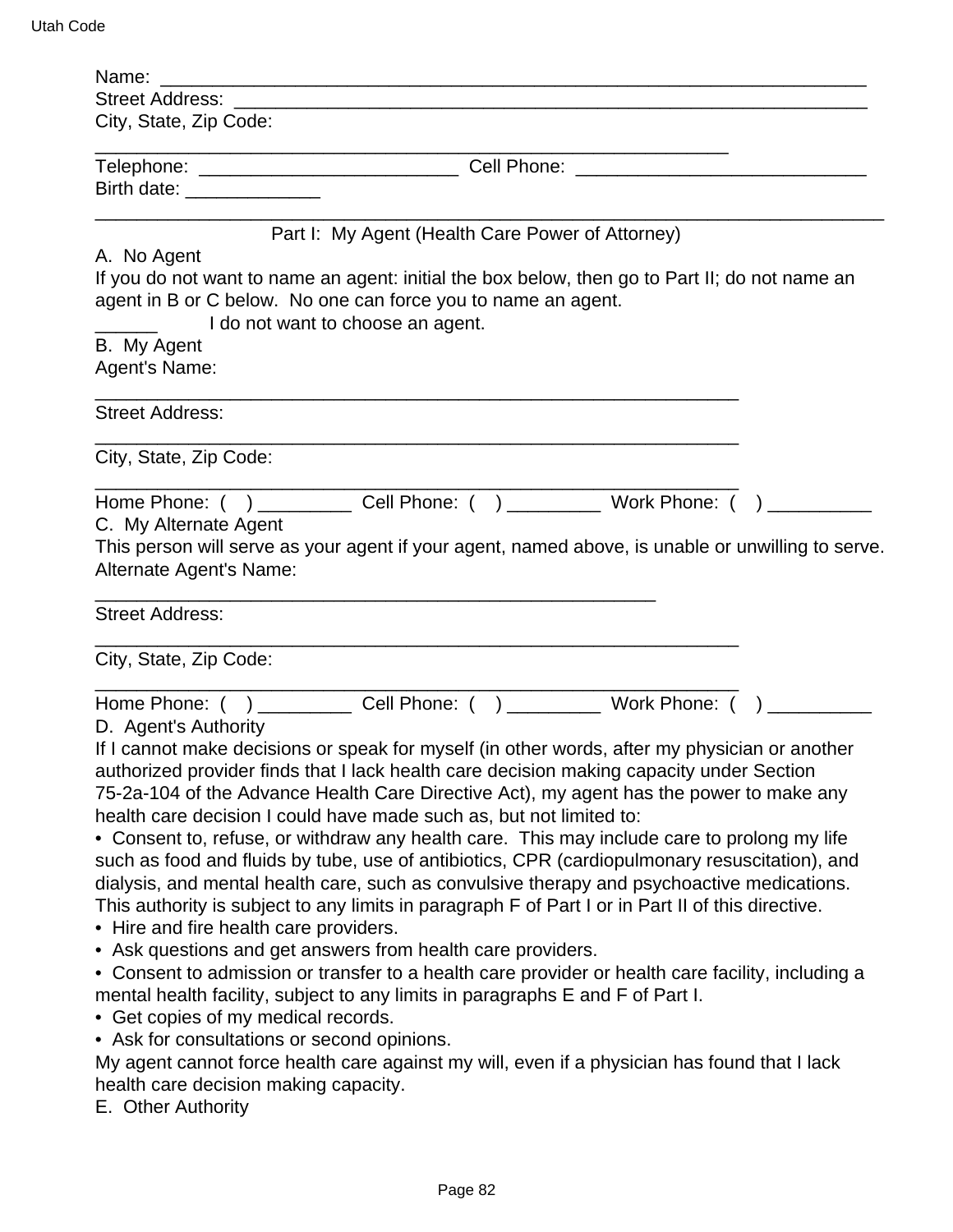My agent has the powers below ONLY IF I initial the "yes" option that precedes the statement. I authorize my agent to:

YES \_\_\_\_\_ NO \_\_\_\_\_ Get copies of my medical records at any time, even when I can speak for myself.

YES \_\_\_\_\_ NO \_\_\_\_\_ Admit me to a licensed health care facility, such as a hospital, nursing home, assisted living, or other facility for long-term placement other than convalescent or recuperative care.

\_\_\_\_\_\_\_\_\_\_\_\_\_\_\_\_\_\_\_\_\_\_\_\_\_\_\_\_\_\_\_\_\_\_\_\_\_\_\_\_\_\_\_\_\_\_\_\_\_\_\_\_\_\_\_\_\_\_\_\_\_\_\_\_\_\_\_\_\_\_\_\_\_\_\_\_ \_\_\_\_\_\_\_\_\_\_\_\_\_\_\_\_\_\_\_\_\_\_\_\_\_\_\_\_\_\_\_\_\_\_\_\_\_\_\_\_\_\_\_\_\_\_\_\_\_\_\_\_\_\_\_\_\_\_\_\_\_\_\_\_\_\_\_\_\_\_\_\_\_\_\_\_

F. Limits/Expansion of Authority

I wish to limit or expand the powers of my health care agent as follows:

### G. Nomination of Guardian

Even though appointing an agent should help you avoid a guardianship, a guardianship may still be necessary. Initial the "YES" option if you want the court to appoint your agent or, if your agent is unable or unwilling to serve, your alternate agent, to serve as your guardian, if a guardianship is ever necessary.

YES \_\_\_\_\_ NO \_\_\_\_\_ I, being of sound mind and not acting under duress, fraud, or other undue influence, do hereby nominate my agent, or if my agent is unable or unwilling to serve, I hereby nominate my alternate agent, to serve as my guardian in the event that, after the date of this instrument, I become incapacitated.

H. Consent to Participate in Medical Research

YES \_\_\_\_\_\_ NO \_\_\_\_\_\_\_\_\_\_\_\_ I authorize my agent to consent to my participation in medical research or clinical trials, even if I may not benefit from the results.

I. Organ Donation

YES \_\_\_\_\_ NO \_\_\_\_\_ If I have not otherwise agreed to organ donation, my agent may consent to the donation of my organs for the purpose of organ transplantation.

\_\_\_\_\_\_\_\_\_\_\_\_\_\_\_\_\_\_\_\_\_\_\_\_\_\_\_\_\_\_\_\_\_\_\_\_\_\_\_\_\_\_\_\_\_\_\_\_\_\_\_\_\_\_\_\_\_\_\_\_\_\_\_\_\_\_\_\_\_\_\_\_\_\_\_\_

### Part II: My Health Care Wishes (Living Will)

I want my health care providers to follow the instructions I give them when I am being treated, even if my instructions conflict with these or other advance directives. My health care providers should always provide health care to keep me as comfortable and functional as possible. Choose only one of the following options, numbered Option 1 through Option 4, by placing your initials before the numbered statement. Do not initial more than one option. If you do not wish to document end-of-life wishes, initial Option 4. You may choose to draw a line through the options that you are not choosing.

Option 1

\_\_\_\_\_\_\_\_ Initial

I choose to let my agent decide. I have chosen my agent carefully. I have talked with my agent about my health care wishes. I trust my agent to make the health care decisions for me that I would make under the circumstances.

Additional Comments:

### Option 2

\_\_\_\_\_\_\_\_ Initial

I choose to prolong life. Regardless of my condition or prognosis, I want my health care team to try to prolong my life as long as possible within the limits of generally accepted health care standards.

\_\_\_\_\_\_\_\_\_\_\_\_\_\_\_\_\_\_\_\_\_\_\_\_\_\_\_\_\_\_\_\_\_\_\_\_\_\_\_\_\_\_\_\_\_\_\_\_\_\_\_\_\_\_\_\_\_\_\_\_\_\_\_\_\_\_\_\_\_

Other: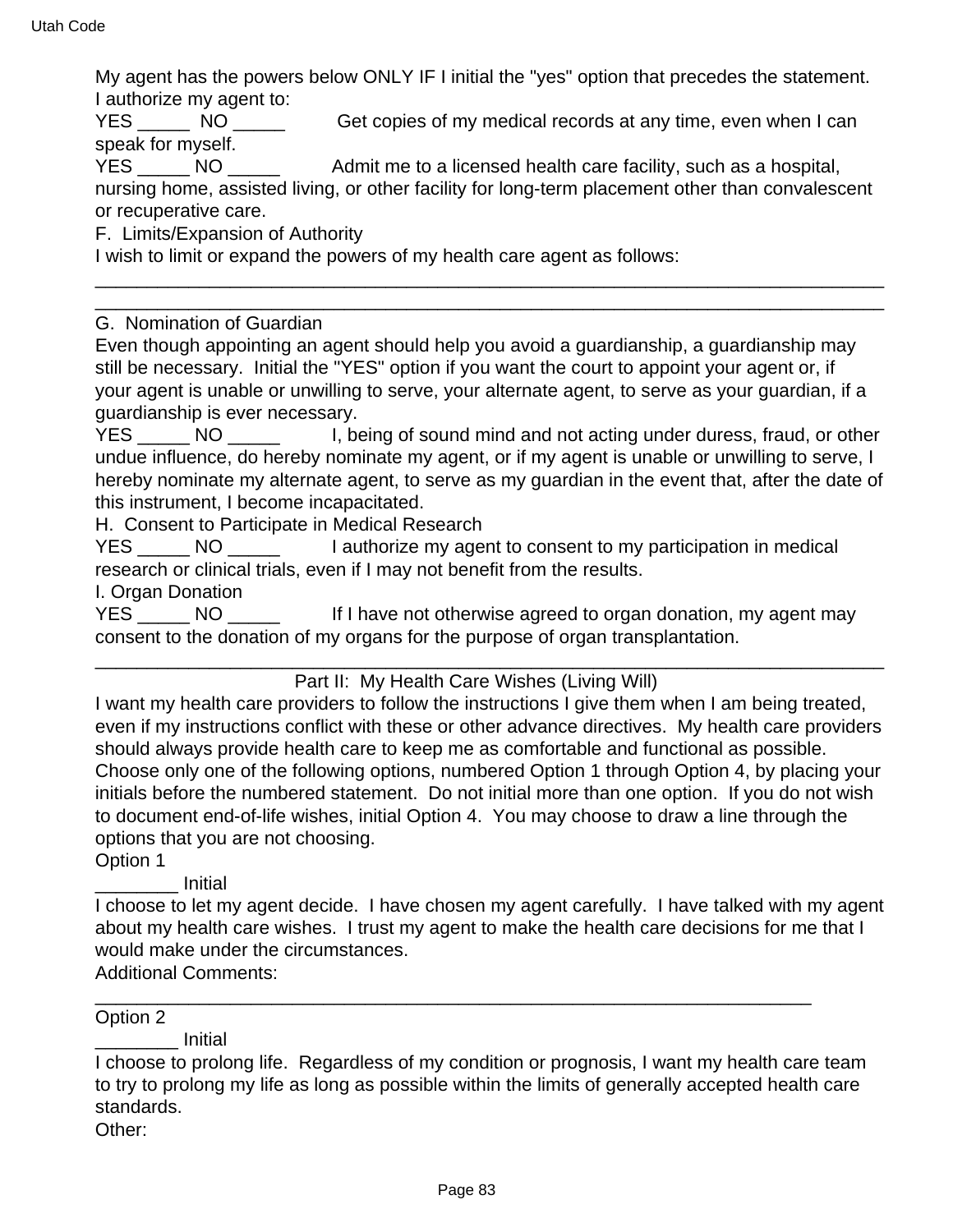| Option 3                                                                                                                                                                                                                                                                                                                                                                                                       |  |  |  |  |
|----------------------------------------------------------------------------------------------------------------------------------------------------------------------------------------------------------------------------------------------------------------------------------------------------------------------------------------------------------------------------------------------------------------|--|--|--|--|
| Initial                                                                                                                                                                                                                                                                                                                                                                                                        |  |  |  |  |
| I choose not to receive care for the purpose of prolonging life, including food and fluids by tube,<br>antibiotics, CPR, or dialysis being used to prolong my life. I always want comfort care and<br>routine medical care that will keep me as comfortable and functional as possible, even if that<br>care may prolong my life.<br>If you choose this option, you must also choose either (a) or (b), below. |  |  |  |  |
| Initial                                                                                                                                                                                                                                                                                                                                                                                                        |  |  |  |  |
| (a) I put no limit on the ability of my health care provider or agent to withhold or withdraw life-<br>sustaining care.<br>If you selected (a), above, do not choose any options under (b).<br>Initial                                                                                                                                                                                                         |  |  |  |  |
|                                                                                                                                                                                                                                                                                                                                                                                                                |  |  |  |  |
| I am close to death and am unlikely to recover.                                                                                                                                                                                                                                                                                                                                                                |  |  |  |  |
| Let Cannot communicate and it is unlikely that my condition will improve.                                                                                                                                                                                                                                                                                                                                      |  |  |  |  |
| Let not recognize my friends or family and it is unlikely that my condition will improve.<br>I am in a persistent vegetative state.                                                                                                                                                                                                                                                                            |  |  |  |  |
| Other:                                                                                                                                                                                                                                                                                                                                                                                                         |  |  |  |  |
| Option 4                                                                                                                                                                                                                                                                                                                                                                                                       |  |  |  |  |
| Initial                                                                                                                                                                                                                                                                                                                                                                                                        |  |  |  |  |
| I do not wish to express preferences about health care wishes in this directive.                                                                                                                                                                                                                                                                                                                               |  |  |  |  |

Other:

Additional instructions about your health care wishes:

If you do not want emergency medical service providers to provide CPR or other life sustaining measures, you must work with a physician or APRN to complete an order that reflects your wishes on a form approved by the Utah Department of Health.

\_\_\_\_\_\_\_\_\_\_\_\_\_\_\_\_\_\_\_\_\_\_\_\_\_\_\_\_\_\_\_\_\_\_\_\_\_\_\_\_\_\_\_\_\_\_\_\_\_\_\_\_\_\_\_\_\_\_\_\_\_\_\_\_\_\_\_\_\_\_\_\_\_\_\_\_\_\_ \_\_\_\_\_\_\_\_\_\_\_\_\_\_\_\_\_\_\_\_\_\_\_\_\_\_\_\_\_\_\_\_\_\_\_\_\_\_\_\_\_\_\_\_\_\_\_\_\_\_\_\_\_\_\_\_\_\_\_\_\_\_\_\_\_\_\_\_\_\_\_\_\_\_

Part III: Revoking or Changing a Directive

\_\_\_\_\_\_\_\_\_\_\_\_\_\_\_\_\_\_\_\_\_\_\_\_\_\_\_\_\_\_\_\_\_\_\_\_\_\_\_\_\_\_\_\_\_\_\_\_\_\_\_\_\_\_\_\_\_\_\_\_\_\_\_\_\_\_\_\_\_

I may revoke or change this directive by:

1. Writing "void" across the form, or burning, tearing, or otherwise destroying or defacing this document or directing another person to do the same on my behalf;

2. Signing a written revocation of the directive, or directing another person to sign a revocation on my behalf;

3. Stating that I wish to revoke the directive in the presence of a witness who: is 18 years of age or older; will not be appointed as my agent in a substitute directive; will not become a default surrogate if the directive is revoked; and signs and dates a written document confirming my statement; or

4. Signing a new directive. (If you sign more than one Advance Health Care Directive, the most recent one applies.)

## Part IV: Making My Directive Legal

I sign this directive voluntarily. I understand the choices I have made and declare that I am emotionally and mentally competent to make this directive. My signature on this form revokes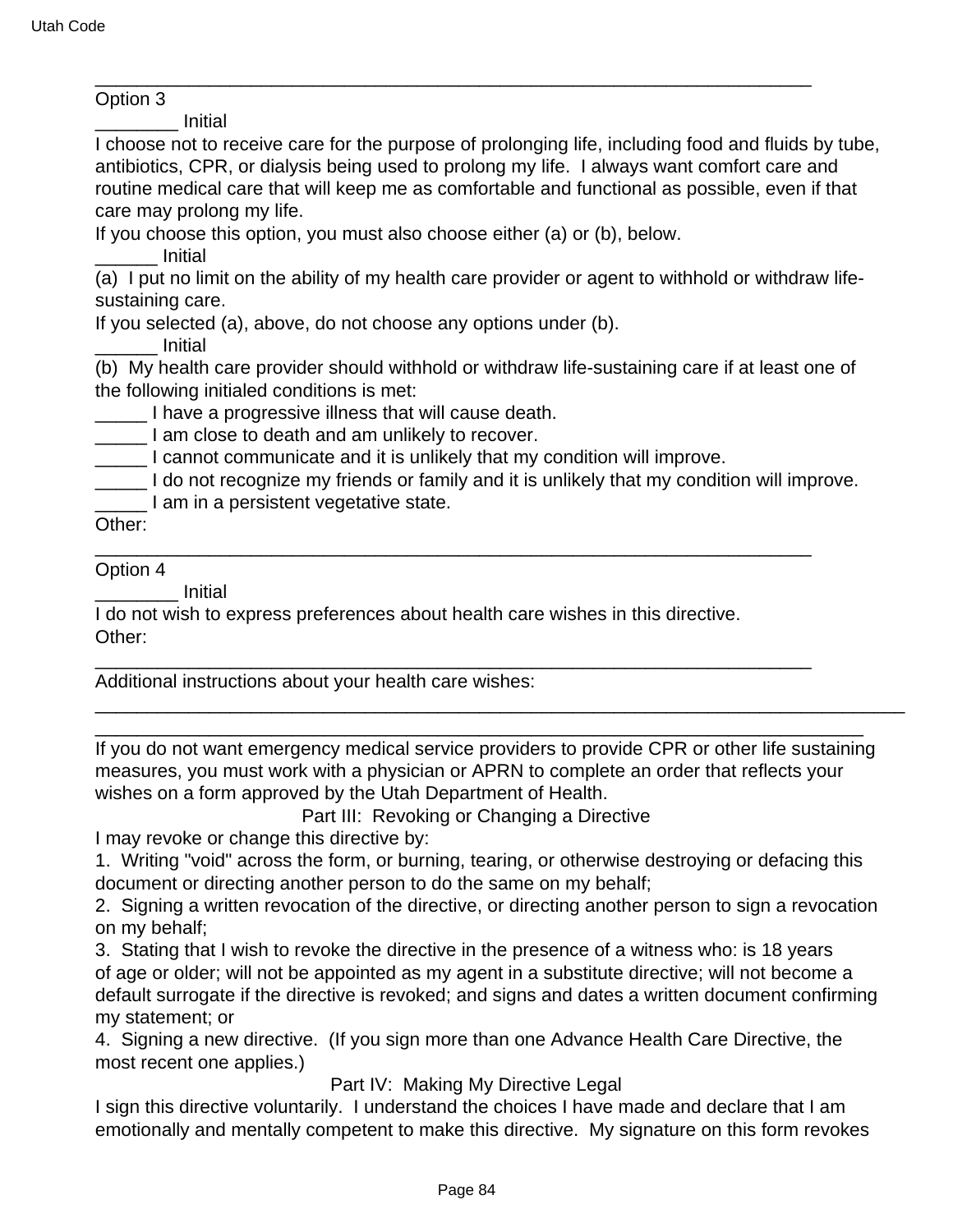any living will or power of attorney form, naming a health care agent, that I have completed in the past.

**Date** 

\_\_\_\_\_\_\_\_\_\_\_\_\_\_\_\_\_\_\_\_\_\_\_\_\_\_\_\_\_\_\_\_\_\_\_\_\_\_\_\_\_\_\_\_\_\_\_\_

\_\_\_\_\_\_\_\_\_\_\_\_\_\_\_\_\_\_\_\_\_\_\_\_\_\_\_\_\_\_\_\_\_\_\_\_

**Signature** 

City, County, and State of Residence

I have witnessed the signing of this directive, I am 18 years of age or older, and I am not:

1. related to the declarant by blood or marriage;

2. entitled to any portion of the declarant's estate according to the laws of intestate succession of any state or jurisdiction or under any will or codicil of the declarant;

\_\_\_\_\_\_\_\_\_\_\_\_\_\_\_\_\_\_\_\_\_\_\_\_\_\_\_\_\_\_\_\_\_\_\_\_\_\_\_\_\_\_\_\_\_\_\_\_\_\_\_\_\_\_\_\_\_\_\_\_\_\_\_\_\_\_\_\_\_\_\_\_\_\_\_\_

3. a beneficiary of a life insurance policy, trust, qualified plan, pay on death account, or transfer on death deed that is held, owned, made, or established by, or on behalf of, the declarant;

- 4. entitled to benefit financially upon the death of the declarant;
- 5. entitled to a right to, or interest in, real or personal property upon the death of the declarant;
- 6. directly financially responsible for the declarant's medical care;

7. a health care provider who is providing care to the declarant or an administrator at a health care facility in which the declarant is receiving care; or

8. the appointed agent or alternate agent.

| Signature of Witness                                                                                                            |      | <b>Printed Name of Witness</b> |          |  |
|---------------------------------------------------------------------------------------------------------------------------------|------|--------------------------------|----------|--|
| <b>Street Address</b>                                                                                                           | City | <b>State</b>                   | Zip Code |  |
| If the witness is signing to confirm an oral directive, describe below the circumstances under<br>which the directive was made. |      |                                |          |  |

\_\_\_\_\_\_\_\_\_\_\_\_\_\_\_\_\_\_\_\_\_\_\_\_\_\_\_\_\_\_\_\_\_\_\_\_\_\_\_\_\_\_\_\_\_\_\_\_\_\_\_\_\_\_\_\_\_\_\_\_\_\_\_\_\_\_\_\_\_\_\_\_\_\_\_\_\_\_ \_\_\_\_\_\_\_\_\_\_\_\_\_\_\_\_\_\_\_\_\_\_\_\_\_\_\_\_\_\_\_\_\_\_\_\_\_\_\_\_\_\_\_\_\_\_\_\_\_\_\_\_\_\_\_\_\_\_\_\_\_\_\_\_\_\_\_\_\_\_\_\_\_\_

Amended by Chapter 99, 2009 General Session

## **75-2a-118 Illegal destruction or falsification of health care directive.**

- (1) A person is guilty of a class B misdemeanor if the person:
	- (a) willfully conceals, cancels, defaces, obliterates, or damages a health care directive of another without the declarant's consent; or
	- (b) falsifies, forges, or alters a health care directive or a revocation of the health care directive of another person.
- (2) A person is guilty of criminal homicide if:
	- (a) the person:
		- (i) falsifies or forges the health care directive of an adult; or
		- (ii) willfully conceals or withholds personal knowledge of:
			- (A) the existence of a health care directive;
			- (B) the revocation of a health care directive; or
			- (C) the disqualification of a surrogate; and
	- (b) the actions described in Subsection (2)(a) cause a withholding or withdrawal of life sustaining procedures contrary to the wishes of a declarant resulting in the death of the declarant.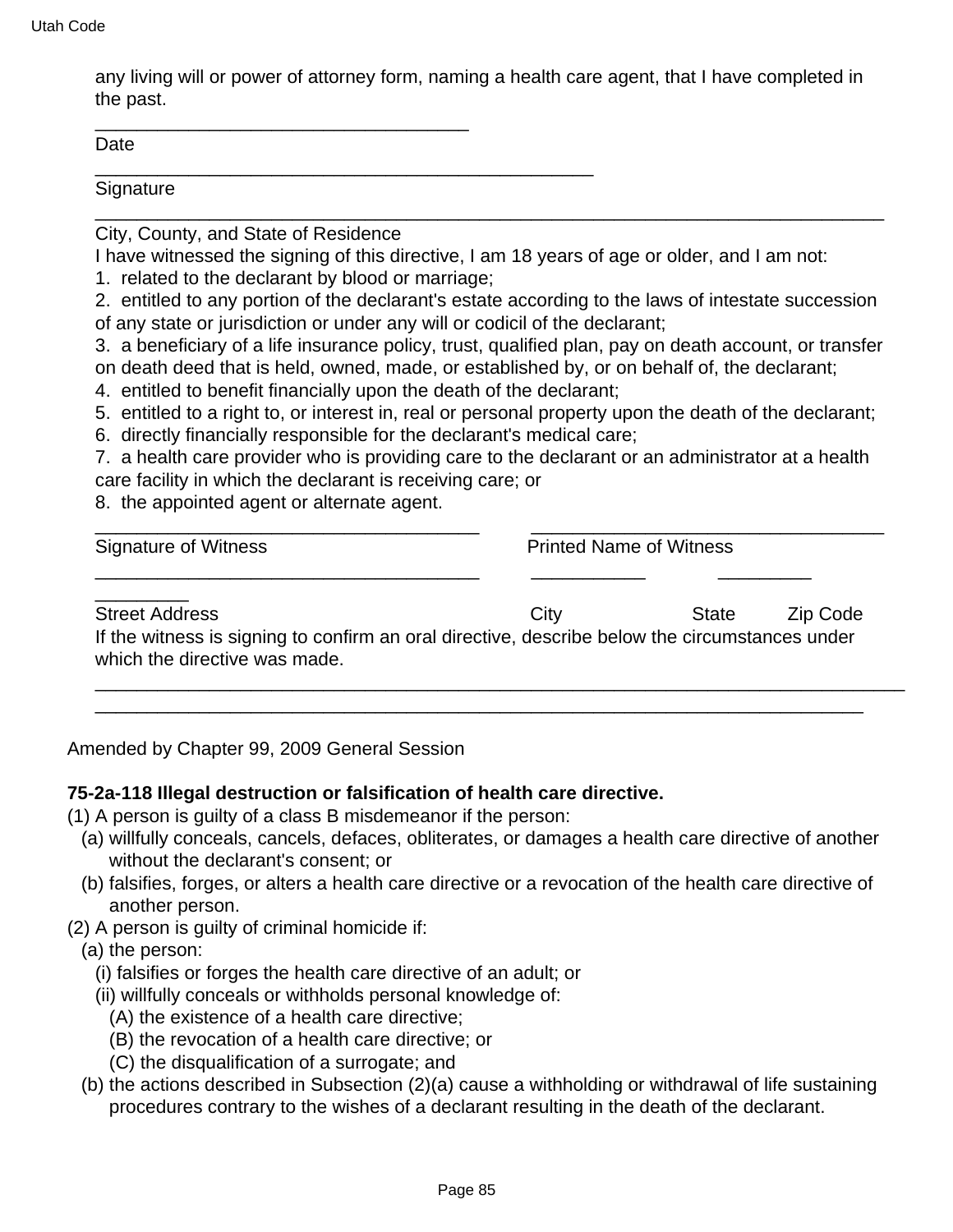## **75-2a-119 Health care directive effect on insurance policies.**

- (1) If an adult makes a health care directive under this chapter, the health care directive does not affect in any manner:
	- (a) the obligation of any life or medical insurance company regarding any policy of life or medical insurance;
	- (b) the sale, procurement, or issuance of any policy of life or health insurance; or
	- (c) the terms of any existing policy.

(2)

- (a) Notwithstanding any terms of an insurance policy to the contrary, an insurance policy is not legally impaired or invalidated in any manner by:
	- (i) withholding or withdrawing life sustaining procedures; or
- (ii) following directions in a health care directive executed as provided in this chapter.
- (b) Following health care instructions in a health care directive does not constitute legal cause for failing to pay life or health insurance benefits. Death that occurs after following the instructions of an advance health care directive or a surrogate's instructions does not for any purpose constitute a suicide or homicide or legally impair or invalidate a policy of insurance or an annuity providing a death benefit.

(3)

- (a) The following may not require an adult to execute a directive or to make any particular choices or entries in a directive under this chapter as a condition for being insured for or receiving health care or life insurance contract services:
	- (i) a health care provider;
	- (ii) a health care facility;
	- (iii) a health maintenance organization;
	- (iv) an insurer issuing disability, health, or life insurance;
	- (v) a self-insured employee welfare or benefit plan;
	- (vi) a nonprofit medical service corporation or mutual nonprofit hospital service corporation; or (vii) any other person, firm, or entity.
- (b) Nothing in this chapter:
	- (i) may be construed to require an insurer to insure risks otherwise considered by the insurer as not a covered risk;
	- (ii) is intended to impair or supersede any other legal right or legal responsibility which an adult may have to effect the withholding or withdrawal of life sustaining procedures in any lawful manner; or
	- (iii) creates any presumption concerning the intention of an adult who has not executed a health care directive.

Amended by Chapter 107, 2008 General Session

# **75-2a-120 Judicial relief.**

 A district court may enjoin or direct a health care decision, or order other equitable relief based on a petition filed by:

- (1) a patient;
- (2) an agent of a patient;
- (3) a guardian of a patient;
- (4) a default surrogate of a patient;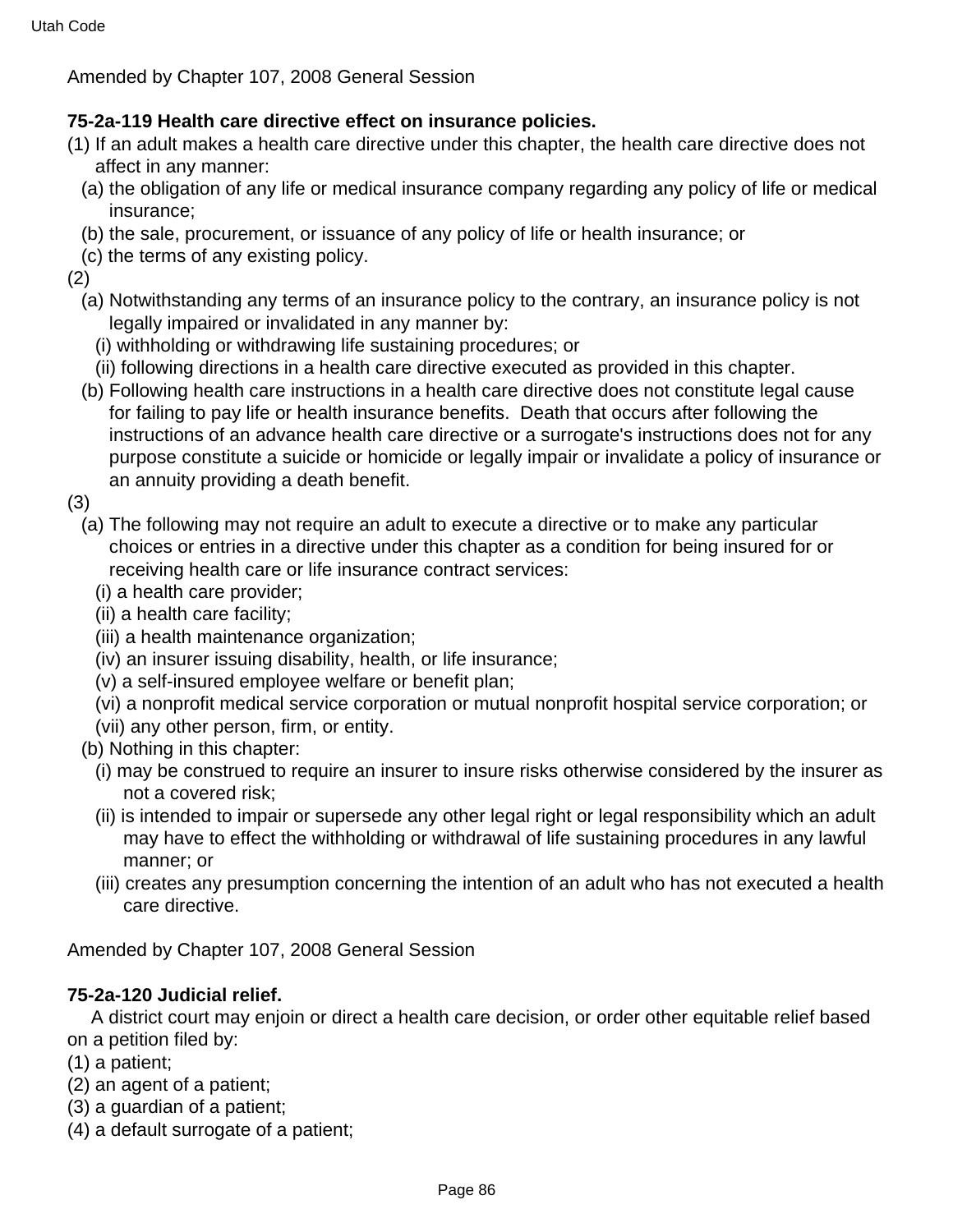- (5) a health care provider of a patient;
- (6) a health care facility providing care for a patient; or
- (7) an individual who meets the requirements of Section 75-2a-108.

Enacted by Chapter 31, 2007 General Session

### **75-2a-121 Reciprocity -- Application of former provisions of law.**

- Unless otherwise provided in the health care directive:
- (1) a health care provider or health care facility may, in good faith, rely on any health care directive, power of attorney, or similar instrument:
	- (a) executed in another state; or
	- (b) executed prior to January 1, 2008, in this state under the provisions of Chapter 2, Part 11, Personal Choice and Living Will Act;
- (2) a health care directive executed under the provisions of this chapter shall be governed pursuant to the provisions of this chapter that were in effect at that time, unless it appears from the directive that the declarant intended the current provisions of this chapter to apply; and
- (3) the health care directive described in Subsection (1) is presumed to comply with the requirements of this chapter.

Amended by Chapter 107, 2008 General Session

### **75-2a-122 Effect of act.**

The Advance Health Care Directive Act created in this chapter does not:

- (1) create a presumption concerning the intention of an adult who has not made or who has revoked an advance health care directive;
- (2) authorize mercy killing, assisted suicide, or euthanasia; or
- (3) authorize the provision, withholding, or withdrawal of health care, to the extent prohibited by the laws of this state.

Amended by Chapter 107, 2008 General Session

### **75-2a-123 Pregnancy.**

- (1) A health care directive that provides for the withholding or withdrawal of life sustaining procedures has no force during the course of a declarant's pregnancy.
- (2) Subsection (1) does not negate the appointment of a health care agent during the course of a declarant's pregnancy.

Amended by Chapter 107, 2008 General Session

### **75-2a-124 Provisions cumulative with existing law.**

 The provisions of this chapter are cumulative with existing law regarding a person's right to consent or refuse to consent to medical treatment and do not impair any existing rights or responsibilities that a health care provider, a person, including a minor or incapacitated person, or a person's family or surrogate may have in regard to the provision, withholding or withdrawal of life sustaining procedures under the common law or statutes of the state.

Amended by Chapter 107, 2008 General Session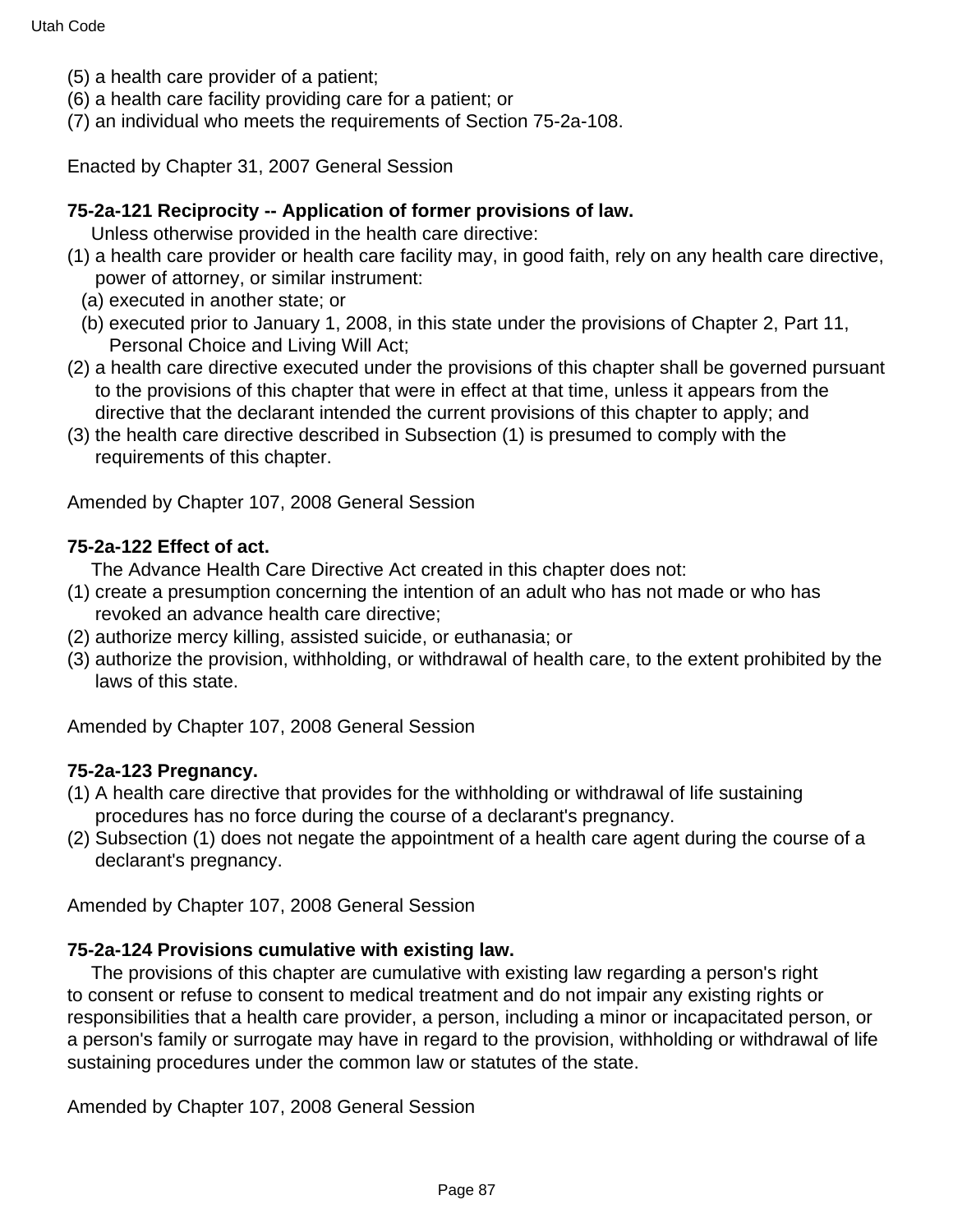### **75-2a-125 Severability.**

 If any one or more provision, section, subsection, sentence, clause, phrase, or word of this chapter, or the application of this chapter to any person or circumstance, is found to be unconstitutional, the same is hereby declared to be severable and the balance of this chapter shall remain effective notwithstanding such unconstitutionality. The Legislature hereby declares that it would have passed this chapter, and each provision, section, subsection, sentence, clause, phrase, or word of this chapter, irrespective of the fact that any one or more provision, section, subsection, sentence, clause, phrase, or word be declared unconstitutional.

Enacted by Chapter 107, 2008 General Session

## **Chapter 2b Uniform Disposition of Community Property Rights At Death Act**

### **75-2b-101 Title.**

This chapter is known as the "Uniform Disposition of Community Property Rights at Death Act."

Enacted by Chapter 132, 2012 General Session

### **75-2b-102 Application.**

 This chapter applies to the disposition at death of the following property acquired by a married person:

(1) all personal property, wherever situated:

- (a) which was acquired as or became, and remained, community property under the laws of another jurisdiction;
- (b) all or the proportionate part of that property acquired with the rents, issues, or income of, or the proceeds from, or in exchange for, that community property; or
- (c) traceable to that community property; and
- (2) all or the proportionate part of any real property situated in this state which was acquired with the rents, issues or income of, the proceeds from, or in exchange for, property acquired as or which became, and remained, community property under the laws of another jurisdiction, or property traceable to that community property.

Enacted by Chapter 132, 2012 General Session

### **75-2b-103 Rebuttable presumptions.**

 In determining whether this chapter applies to specific property, the following rebuttable presumptions apply:

- (1) property acquired during marriage by a spouse of that marriage while domiciled in a jurisdiction under whose laws property could then be acquired as community property, is presumed to have been acquired as or to have become, and remained, property to which this chapter applies; and
- (2) real property situated in this state and personal property wherever situated acquired by a married person while domiciled in a jurisdiction under whose laws property could not then be acquired as community property, title to which was taken in a form which created rights of survivorship, is presumed not to be property to which this chapter applies.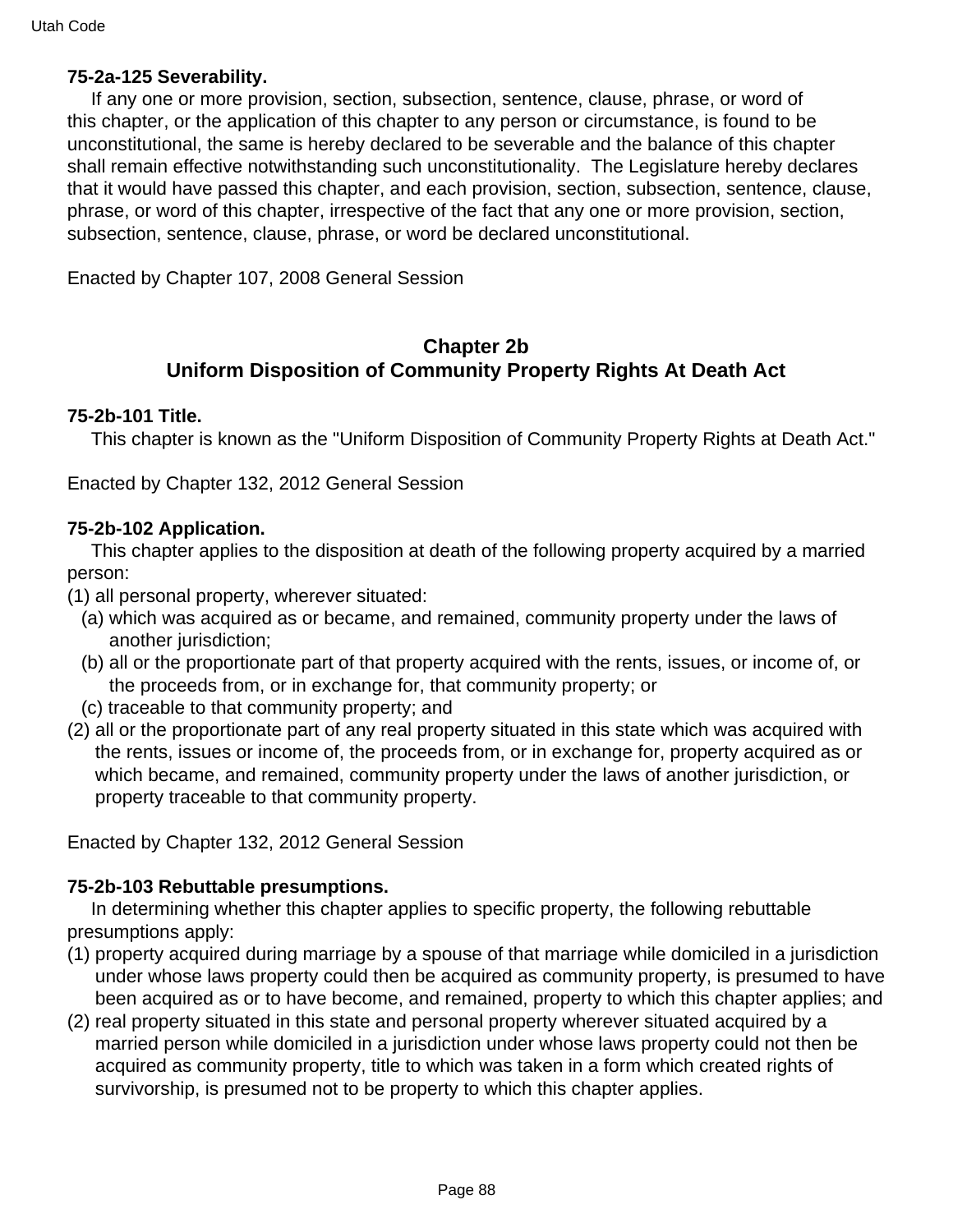## Enacted by Chapter 132, 2012 General Session

## **75-2b-104 Disposition upon death.**

 Upon the death of a married person, 1/2 of the property to which this chapter applies is the property of the surviving spouse and is not subject to testamentary disposition by the decedent or distribution under the laws of succession of this state. One-half of that property is the property of the decedent and is subject to testamentary disposition or distribution under the laws of succession of this state. Property to which this chapter applies may not reduce, be subject to, or be used in calculating, the surviving spouse's elective share under this title.

Enacted by Chapter 132, 2012 General Session

## **75-2b-105 Perfection of title of surviving spouse.**

 If the title to any property to which this chapter applies was held by the decedent at the time of death, title of the surviving spouse may be perfected by an order of the court or by execution of an instrument by the personal representative or the heirs or devisees of the decedent with the approval of the court. Any action to perfect title shall be brought by the surviving spouse or the surviving spouse's successors in interest within four months after written notification is received from the decedent's personal representative, or the successor trustee of the decedent's revocable trust, informing the surviving spouse of the limitations period. Neither the personal representative nor the court in which the decedent's estate is being administered has a duty to discover or attempt to discover whether property held by the decedent is property to which this chapter applies, unless a written demand is made by the surviving spouse or the spouse's successor in interest.

Enacted by Chapter 132, 2012 General Session

### **75-2b-106 Perfection of title of personal representative, heir or devisee.**

 If the title to any property to which this chapter applies is held by the surviving spouse at the time of the decedent's death, the personal representative or an heir or devisee of the decedent may institute an action to perfect title to the property. The personal representative has no fiduciary duty to discover or attempt to discover whether any property held by the surviving spouse is property to which this chapter applies, unless a written demand is made by an heir, devisee, or creditor of the decedent.

Enacted by Chapter 132, 2012 General Session

## **75-2b-107 Purchaser for value or lender.**

- (1) If a surviving spouse has apparent title to property to which this chapter applies, a purchaser for value or a lender taking a security interest in the property, takes the purchaser or lender's interest in the property free of any rights of the personal representative or an heir or devisee of the decedent.
- (2) If a personal representative or an heir or devisee of the decedent has apparent title to property to which this chapter applies, a purchaser for value or a lender taking a security interest in the property takes the purchaser or lender's interest in the property free of any rights of the surviving spouse.
- (3) A purchaser for value or a lender need not inquire whether a vendor or borrower acted properly.
- (4) The proceeds of a sale or creation of a security interest shall be treated in the same manner as the property transferred to the purchaser for value or a lender.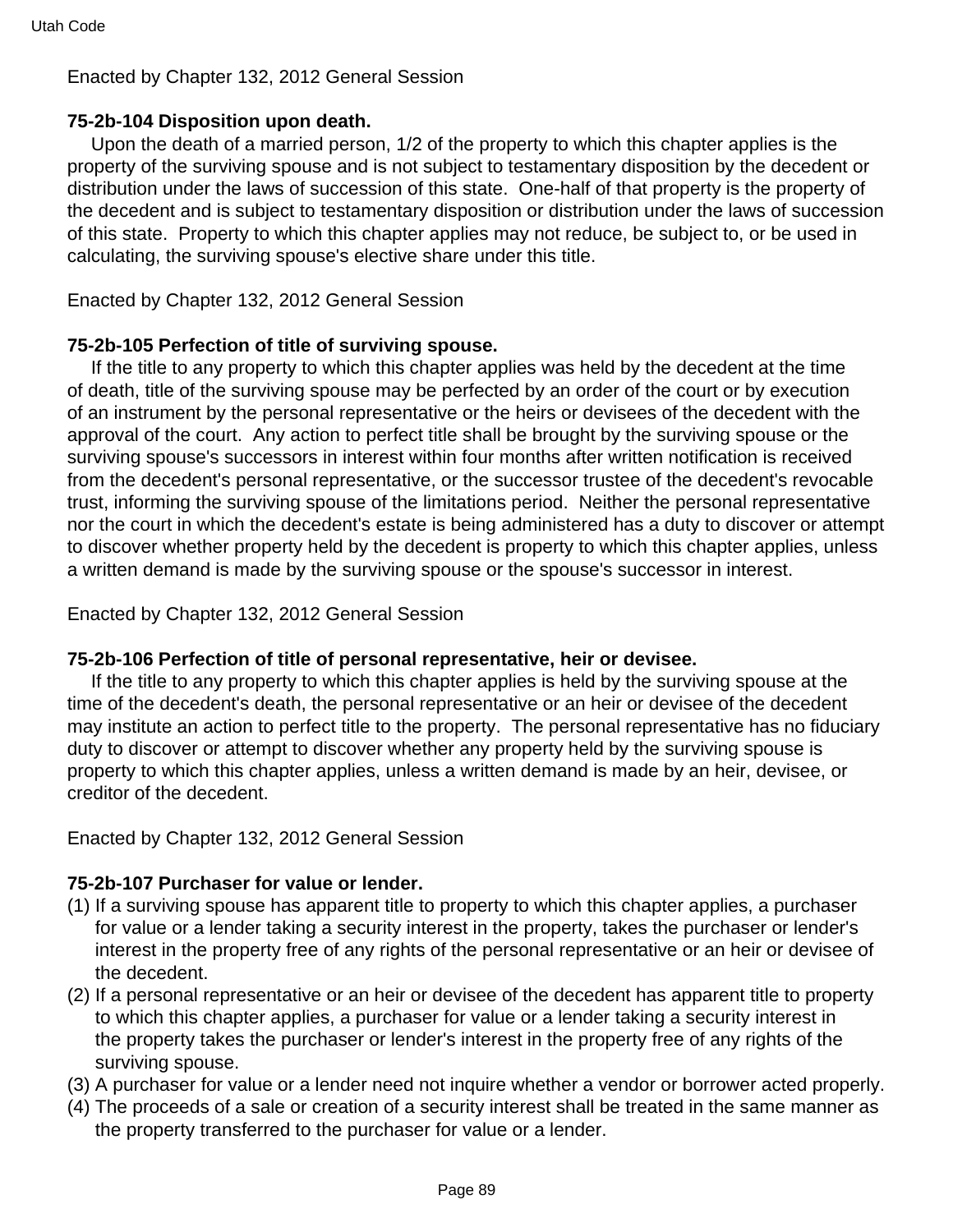Enacted by Chapter 132, 2012 General Session

### **75-2b-108 Creditor's rights.**

 This chapter does not affect rights of creditors with respect to property to which this chapter applies.

Enacted by Chapter 132, 2012 General Session

### **75-2b-109 Acts of married persons.**

 This chapter does not prevent married persons from severing or altering their interests in property to which this chapter applies.

Enacted by Chapter 132, 2012 General Session

### **75-2b-110 Limitations on testamentary disposition.**

 This chapter does not authorize a person to dispose of property by will if it is held under limitations imposed by law preventing testamentary disposition by that person.

Enacted by Chapter 132, 2012 General Session

### **75-2b-111 Uniformity of application and construction.**

 This chapter shall be applied and construed as to effectuate its general purpose to make uniform the law with respect to the subject of this chapter among those states which enact it.

Enacted by Chapter 132, 2012 General Session

# **Chapter 3 Probate of Wills and Administration**

## **Part 1 General Provisions**

### **75-3-101 Devolution of estate at death -- Restrictions.**

 The power of a person to leave property by will and the rights of creditors, devisees, and heirs to his property are subject to the restrictions and limitations contained in this code to facilitate the prompt settlement of estates. Upon the death of a person his real and personal property devolves to persons to whom it is devised by his last will or to those indicated as substitutes for them in cases involving lapse, renunciation, or other circumstances affecting the devolution of testate estate, or in the absence of testamentary disposition, to his heirs, or to those indicated as substitutes for them in cases involving renunciation or other circumstances affecting devolution of intestate estates, subject to homestead allowance, exempt property and family allowance, rights of creditors, elective share of the surviving spouse, and administration.

Enacted by Chapter 150, 1975 General Session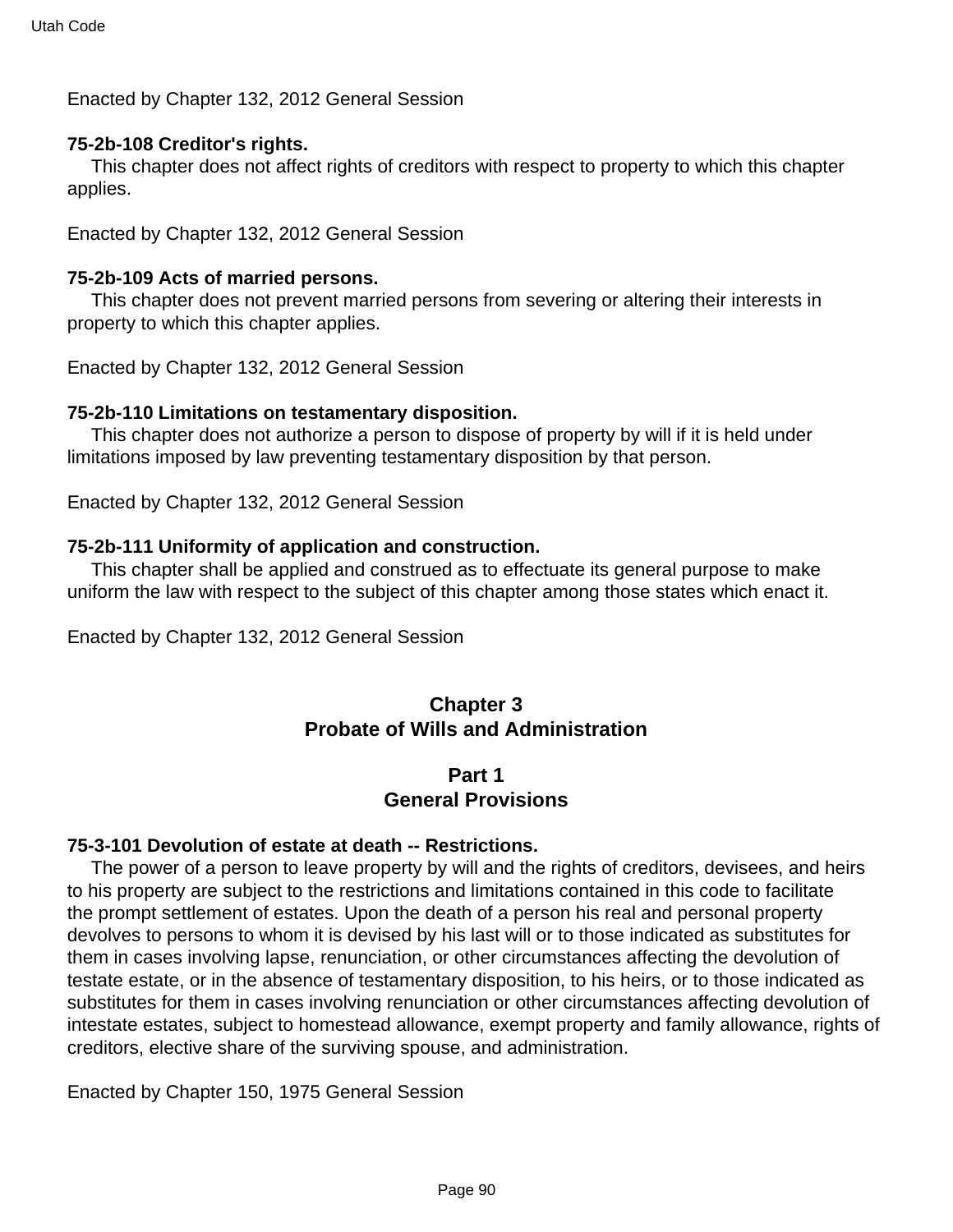## **75-3-102 Necessity of order of probate for will.**

 Except as provided in Section 75-3-1201, to be effective to prove the transfer of any property or to nominate a personal representative, a will must be declared to be valid by an order of informal probate by the registrar, or an adjudication of probate by the court, except that a duly executed and unrevoked will which has not been probated may be admitted as evidence of a devise if both:

- (1) no court proceeding concerning the succession or administration of the estate was commenced during the time period for testacy proceedings; and
- (2) either the devisee or the devisee's successors and assigns possessed the property devised in accordance with the provisions of the will, or the property devised was not possessed or claimed by anyone by virtue of the decedent's title during the time period for testacy proceedings.

Amended by Chapter 364, 2013 General Session

### **75-3-103 Necessity of appointment for administration.**

 Except as otherwise provided in Title 75, Chapter 4, Foreign Personal Representatives - Ancillary Administration, to acquire the powers and undertake the duties and liabilities of a personal representative of a decedent, a person must be appointed by order of the court or registrar, qualify and be issued letters. Administration of an estate is commenced by the issuance of letters.

Enacted by Chapter 150, 1975 General Session

### **75-3-104 Claims against decedent -- Necessity of administration.**

 No proceeding to enforce a claim against the estate of a decedent or his successors may be revived or commenced before the appointment of a personal representative. After the appointment and until distribution, all proceedings and actions to enforce a claim against the estate are governed by the procedure prescribed by this Chapter 3, Probate of Wills and Administration. After distribution a creditor whose claim has not been barred may recover from the distributees as provided in Section 75-3-1004 or from a former personal representative individually liable as provided in Section 75-3-1005. This section has no application to a proceeding by a secured creditor of the decedent to enforce his right to his security except as to any deficiency judgment which might be sought therein.

Enacted by Chapter 150, 1975 General Session

### **75-3-104.5 Notice to the Office of Recovery Services.**

 Within 30 days after the day on which a person files an application or a petition for probate under this chapter for a decedent who was at least 55 years old, the court shall provide notice of the application or petition to the Office of Recovery Services created in Section 62A-1-105 for purposes of presentation or enforcement of a lien or claim under Section 26-19-405.

Amended by Chapter 205, 2020 General Session

### **75-3-105 Proceedings affecting devolution and administration -- Jurisdiction of subject matter.**

(1) Persons interested in decedents' estates may apply to the registrar for determination in the informal proceedings provided in this chapter and may petition the court for orders in formal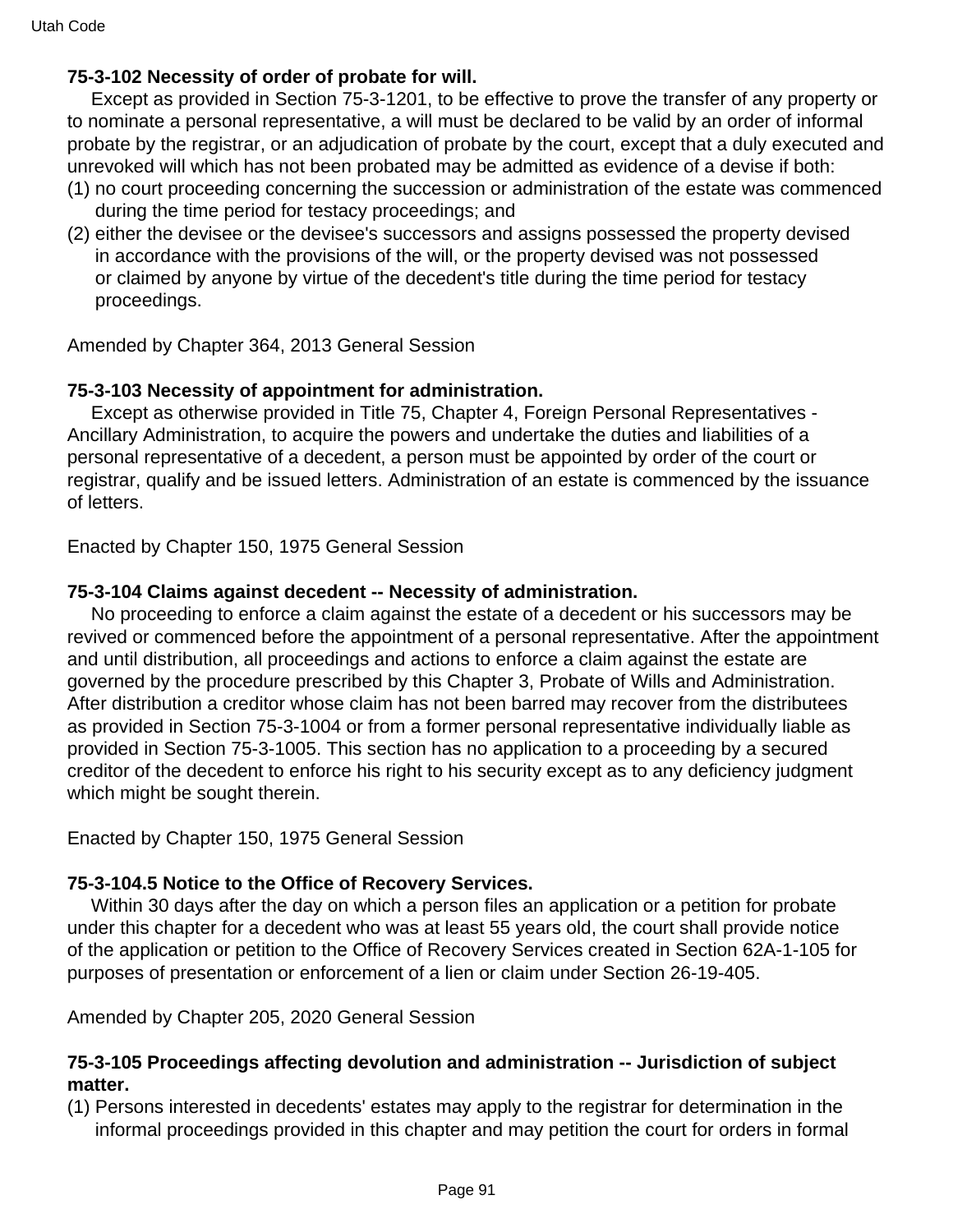proceedings within the court's jurisdiction, including, but not limited to those described in this chapter. The court may hear and determine formal proceedings involving administration and distribution of decedents' estates after notice to interested persons in conformity with Section 75-1-401. Persons notified are bound though less than all interested persons may have been given notice.

(2) For purposes of this code, formal proceedings involving administration and distribution of decedent's estates shall include proceedings to determine the heirs of a decedent and proceedings to construe a duly probated will of a decedent, whether or not the estate of the decedent is being, or previously has been, administered or distributed.

Enacted by Chapter 150, 1975 General Session

## **75-3-106 Scope of proceedings -- Proceedings independent -- Exception.**

- (1) Unless supervised administration as described in Part 5, Supervised Administration, is involved:
	- (a) Each proceeding before the court or registrar is independent of any other proceeding involving the same estate.
	- (b) Petitions for formal orders of the court may combine various requests for relief in a single proceeding if the orders sought may be finally granted without delay. Except as required for proceedings which are particularly described by other sections of this chapter, no petition is defective because it fails to embrace all matters which might then be the subject of a final order.
	- (c) Proceedings for probate of wills or adjudications of no will may be combined with proceedings for appointment of personal representatives.
	- (d) A proceeding for appointment of a personal representative is concluded by an order making or declining the appointment.

Enacted by Chapter 150, 1975 General Session

## **75-3-107 Probate and testacy proceedings -- Ultimate time limit -- Presumption and order of intestacy.**

- (1) An informal probate proceeding or formal testacy proceeding, other than a proceeding to probate a will previously probated at the testator's domicile, may not be commenced more than three years after the decedent's death, except:
	- (a) if a previous proceeding was dismissed because of doubt about the fact of the decedent's death, appropriate probate or testacy proceedings may be maintained at any time thereafter upon a finding that the decedent's death occurred prior to the initiation of the previous proceeding and the applicant or petitioner has not delayed unduly in initiating the subsequent proceeding;
	- (b) appropriate probate or testacy proceedings may be maintained in relation to the estate of an absent, disappeared, or missing person for whose estate a conservator has been appointed, at any time within three years after the conservator becomes able to establish the death of the protected person; or
	- (c) a proceeding to contest an informally probated will and to secure appointment of the person with legal priority for appointment in the event the contest is successful, may be commenced within the later of 12 months from the informal probate or three years from the decedent's death.
- (2) The limitations provided in Subsection (1) do not apply to proceedings to construe probated wills or determine heirs of an intestate. In cases under Subsection (1)(a) or (b), the date on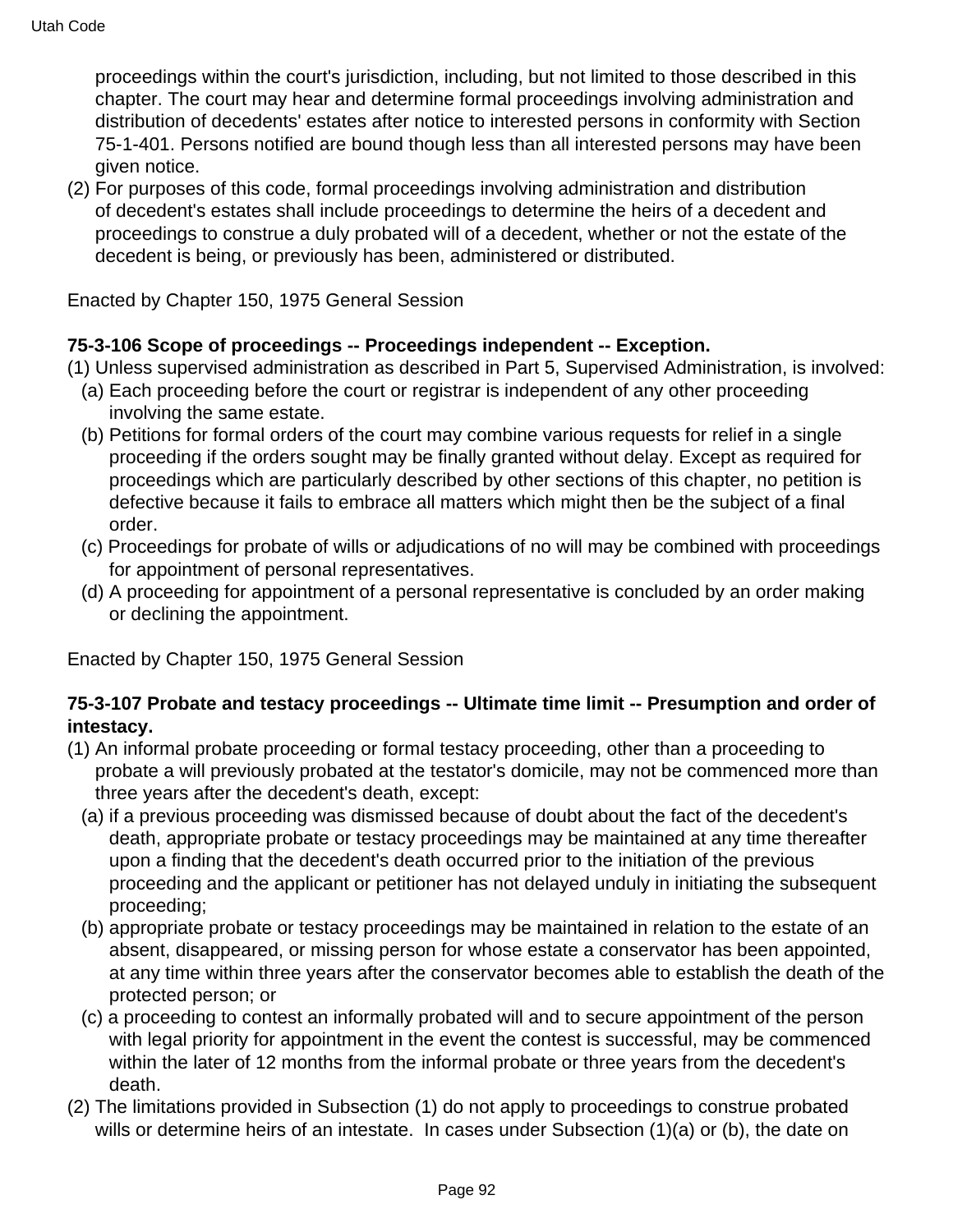which a testacy proceeding is properly commenced shall be considered to be the date of the decedent's death for purposes of other limitations provisions of this title which relate to the date of death.

- (3) If no will is probated within three years from death, the presumption of intestacy is final and the court shall upon filing a proper petition enter an order to that effect.
- (4) Notwithstanding the time restriction in Subsection (1), the court has continuing jurisdiction to:
	- (a) determine what property was owned by the decedent at the time of death; and
	- (b) appoint, formally or informally, a personal representative or special administrator to administer the decedent's estate, except the following may not be presented against the estate:
		- (i) a homestead allowance;
		- (ii) exempt property;
		- (iii) a family allowance;
		- (iv) a support allowance;
		- (v) an elective share of the surviving spouse; and
		- (vi) a claim other than expenses of administration.

Amended by Chapter 244, 2018 General Session

### **75-3-108 Statutes of limitation on decedent's cause of action.**

 No statute of limitation running on a cause of action belonging to a decedent which had not been barred as of the date of his death shall apply to bar a cause of action surviving the decedent's death sooner than 12 months after death. A cause of action which, but for this section, would have been barred less than 12 months after death, is barred after 12 months unless tolled.

Enacted by Chapter 150, 1975 General Session

### **75-3-109 Letters upon several estates jointly.**

- (1) Upon application or petition by any person interested in two or more estates, the registrar may, in an informal proceeding without a hearing, or the court may, in a formal proceeding after notice and hearing, grant letters upon these estates jointly if administration has not commenced with respect to the estate and if:
	- (a) all or any part of the estate of one decedent has descended from another decedent; or
	- (b) two or more decedents held any property during their lifetimes as tenants-in-common and if the persons entitled under the wills of these decedents or under the law of intestate succession to receive the estates of these decedents are the same.
- (2) If letters are granted upon two or more estates jointly under this section, these estates shall be administered the same as if they were but one estate except that claims may be enforced only against the estate to which they relate.

Amended by Chapter 403, 2017 General Session

## **Part 2**

# **Venue for Probate and Administration - Priority to Administer - Demand for Notice**

**75-3-201 Venue for first and subsequent estate proceedings -- Location of property.**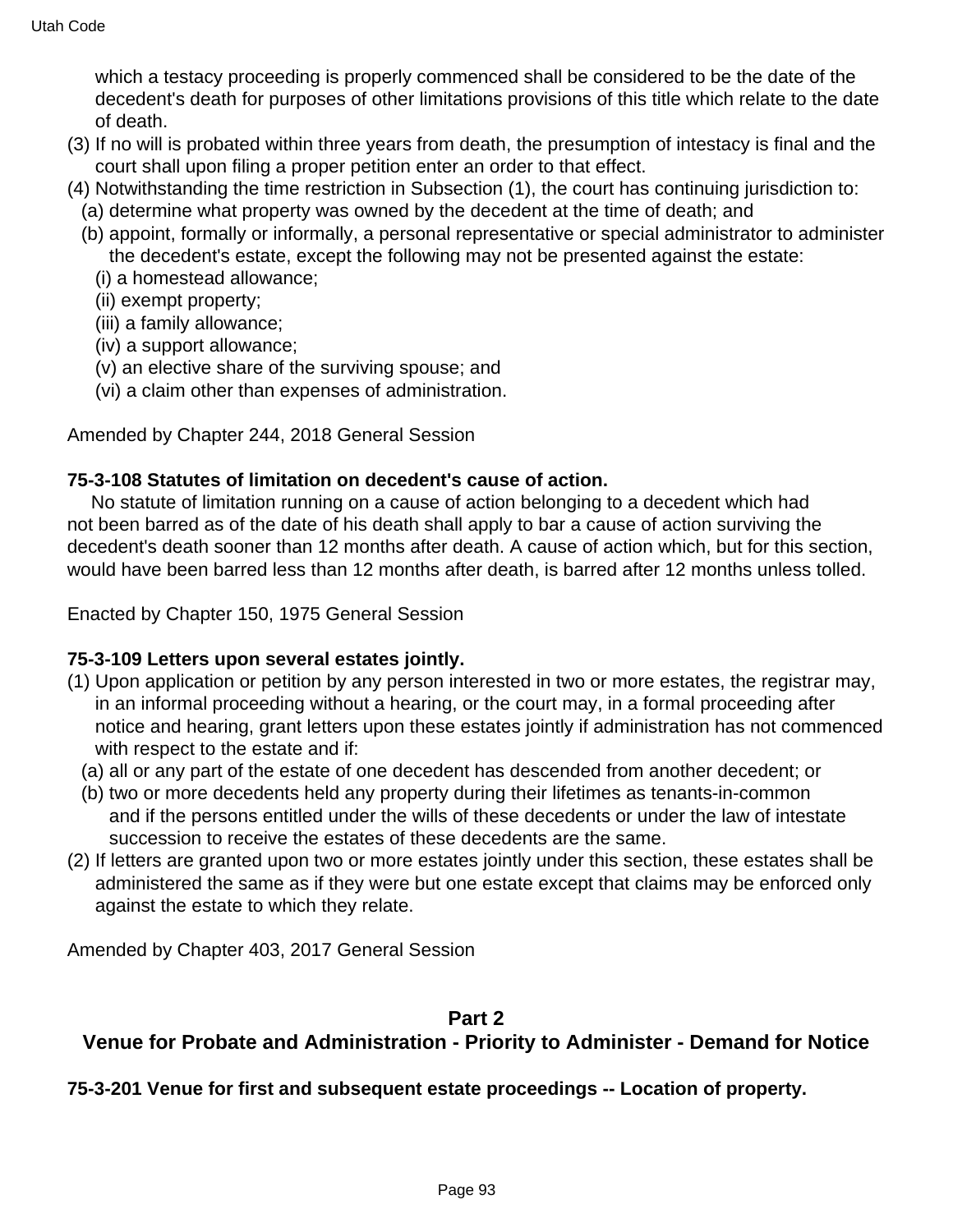- (1) Venue for the first informal or formal testacy or appointment proceedings after a decedent's death is:
	- (a) In the county where the decedent had his domicile at the time of his death.
	- (b) If the decedent was not domiciled in this state, in any county where property of the decedent was located at the time of his death.
- (2) Venue for all subsequent proceedings involving administration and distribution of decedent's estates is in the place where the initial proceeding occurred, unless the initial proceeding has been transferred as provided in Subsection (3) of this section or in Section 75-1-303.
- (3) If the first proceeding was informal, on application of an interested person and after notice to the proponent in the first proceeding, the court, upon finding that venue is elsewhere, may transfer the proceeding and the file to the other court.
- (4) For the purpose of aiding determinations concerning location of assets which may be relevant in cases involving nondomiciliaries, a debt, other than one evidenced by investment or commercial paper or other instrument in favor of a nondomiciliary, is located where the debtor resides, or if the debtor is a person other than an individual, at the place where it has its principal office. Commercial paper, investment paper, and other instruments are located where the instrument is. An interest in property held in trust is located where the trustee may be sued.

Enacted by Chapter 150, 1975 General Session

## **75-3-202 Appointment or testacy proceedings -- Conflicting claim of domicile in another state.**

 If conflicting claims as to the domicile of a decedent are made in a formal testacy or appointment proceeding commenced in this state, and in a testacy or appointment proceeding after notice pending at the same time in another state, the court of this state must stay, dismiss, or permit suitable amendment in, the proceeding here unless it is determined that the local proceeding was commenced before the proceeding elsewhere. The determination of domicile in the proceeding first commenced must be accepted as determinative in the formal testacy or appointment proceeding in this state.

Enacted by Chapter 150, 1975 General Session

# **75-3-203 Priority among persons seeking appointment as personal representative.**

- (1) Whether the proceedings are formal or informal, persons who are not disqualified have priority for appointment in the following order:
	- (a) the person with priority as determined by a probated will, including a person nominated by a power conferred in a will;
	- (b) the surviving spouse of the decedent who is a devisee of the decedent;
	- (c) other devisees of the decedent;
	- (d) the surviving spouse of the decedent;
	- (e) other heirs of the decedent;
	- (f) 45 days after the death of the decedent, any creditor.
- (2) An objection to an appointment can be made only in formal proceedings. In case of objection the priorities stated in Subsection (1) apply except that:
	- (a) If the estate appears to be more than adequate to meet exemptions and costs of administration but inadequate to discharge anticipated unsecured claims, the court, on petition of creditors, may appoint any qualified person;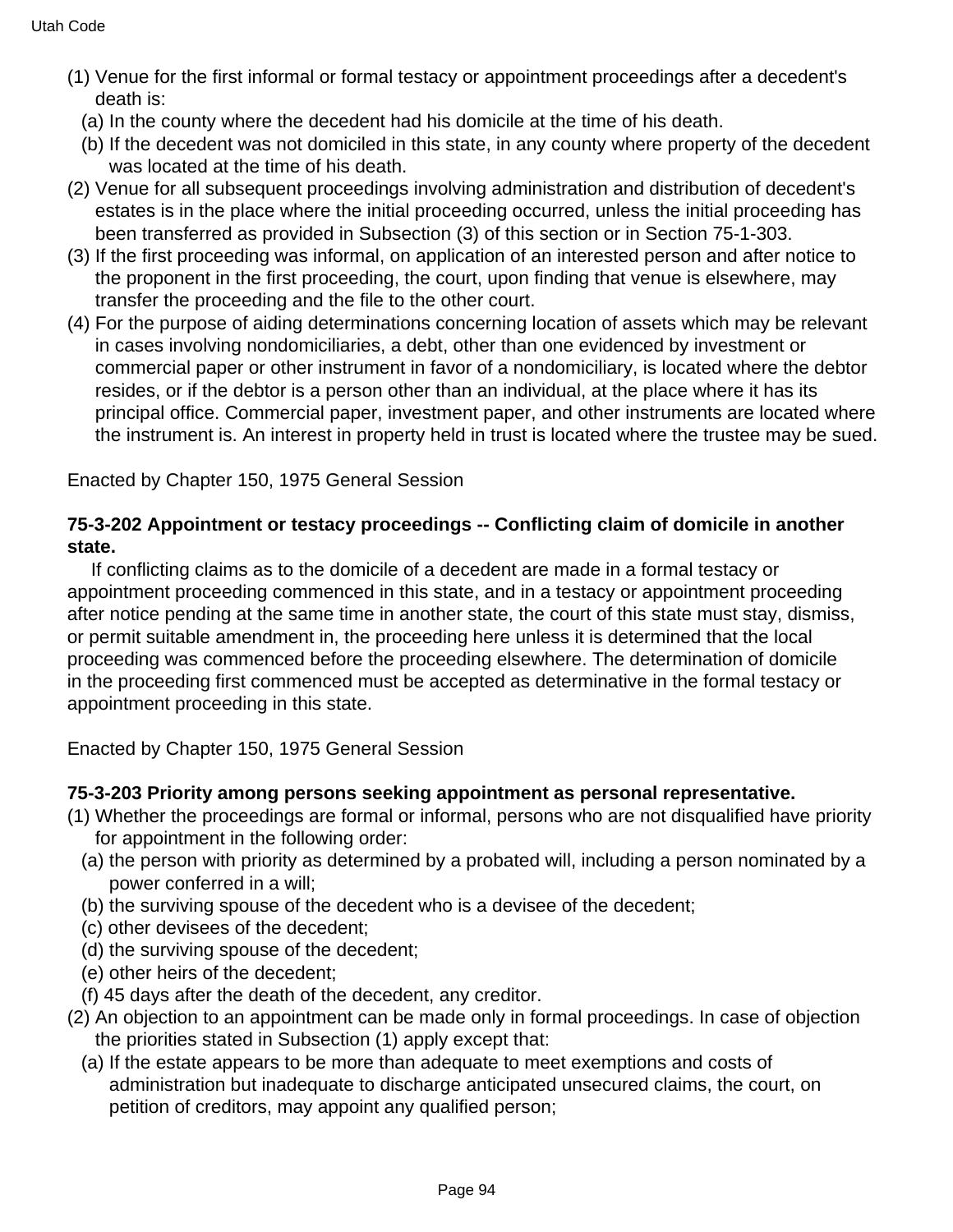- (b) In case of objection to appointment of a person other than one whose priority is determined by will by an heir or devisee appearing to have a substantial interest in the estate, the court may appoint a person who is acceptable to heirs and devisees whose interests in the estate appear to be worth in total more than one-half of the probable distributable value, or, in default of this accord, any suitable person.
- (3) A person entitled to letters under Subsections (1)(b) through (1)(f) and a person aged 18 and over who would be entitled to letters but for his age, may nominate a qualified person to act as personal representative. Any person aged 18 and over may renounce his right to nominate or to an appointment by appropriate writing filed with the court. When two or more persons share a priority, those of them who do not renounce must concur in nominating another to act for them or in applying for appointment in informal proceedings. When two or more persons share a priority, any one or more of them who do not renounce may nominate another to act or apply for appointment in formal proceedings. Before appointing fewer than all persons who share a priority and who have not renounced or nominated another, the court must determine that those sharing the priority, although given notice of the formal proceedings, have failed to request appointment or to nominate another for appointment, and that administration is necessary.
- (4) Conservators of the estates of protected persons, or if there is no conservator, any guardian, except a guardian ad litem of a minor or incapacitated person, may exercise the same right to nominate, to object to another's appointment, or to participate in determining the preference of a majority in interest of the heirs and devisees that the protected person or ward would have if qualified for appointment.
- (5) Appointment of one who does not have priority under Subsection (1) or priority resulting from renunciation or nomination determined pursuant to this section may be made only in formal proceedings. Before appointing one without priority, the court must determine that those having priority, although given notice of the proceedings, have failed to request appointment or to nominate another for appointment, and that administration is necessary.
- (6) No person is qualified to serve as a personal representative who is:
	- (a) under the age of 21;
	- (b) a person whom the court finds unsuitable in formal proceedings.
- (7) A personal representative appointed by a court of the decedent's domicile has priority over all other persons except where the decedent's will nominates different persons to be personal representative in this state and in the state of domicile. The domiciliary personal representative may nominate another, who shall have the same priority as the domiciliary personal representative.
- (8) This section governs priority for appointment of a successor personal representative but does not apply to the selection of a special administrator.

Amended by Chapter 226, 1983 General Session

#### **75-3-204 Demand for notice of order or filing concerning decedent's estate.**

 Any interested person desiring notice of any order or filing pertaining to a decedent's estate may file a demand for notice with the court at any time after the death of the decedent stating the name of the decedent, the nature of his interest in the estate, and the demandant's address or that of his attorney. The clerk shall mail a copy of the demand to the personal representative if one has been appointed. After filing of a demand, no order or filing to which the demand relates shall be made or accepted without notice as prescribed in Section 75-1-401 to the demandant or his attorney. The validity of an order which is issued or filing which is accepted without compliance with this requirement shall not be affected by the error, but the petitioner receiving the order or the person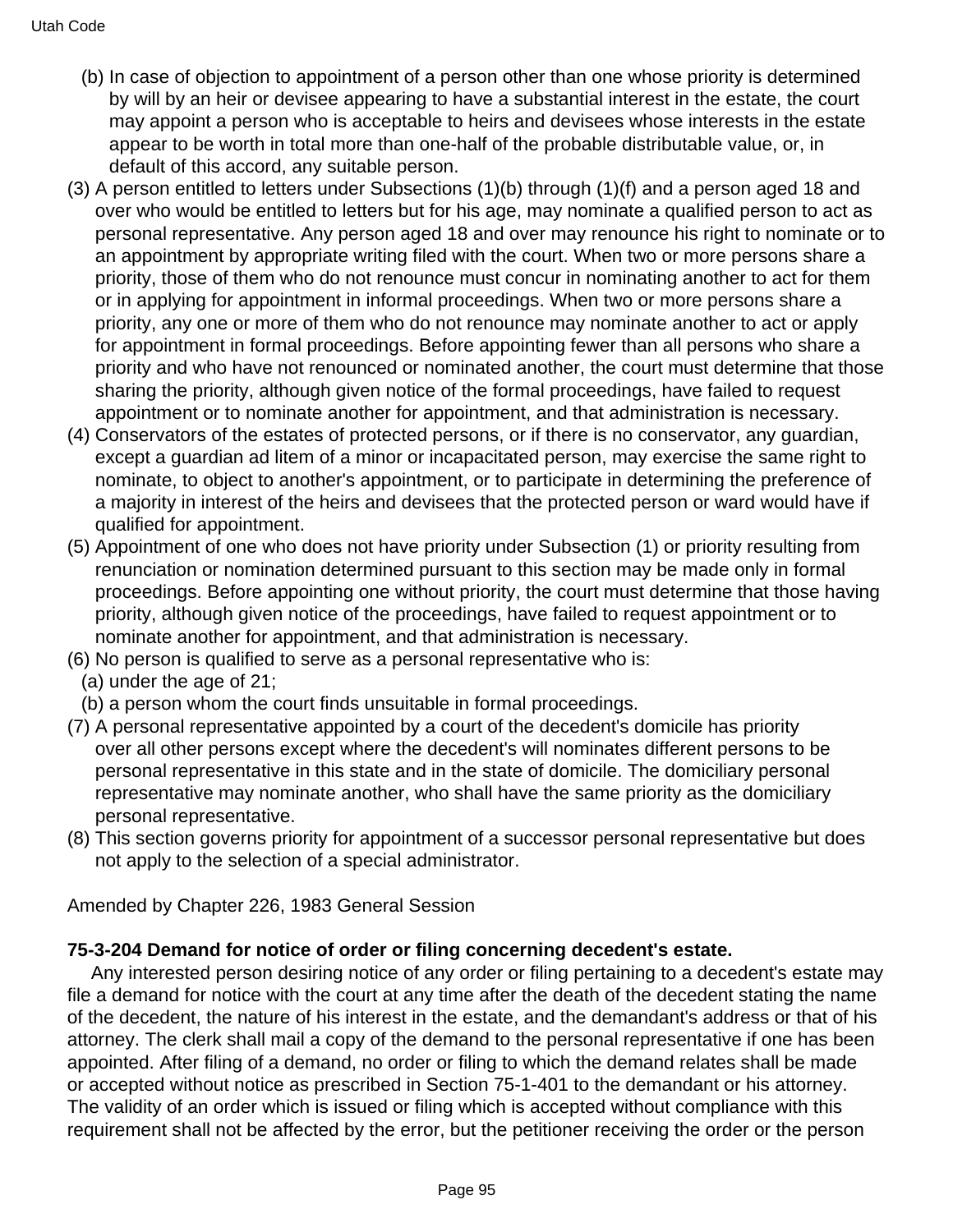making the filing may be liable for any damage caused by the absence of notice. The requirement of notice arising from a demand under this provision may be waived in writing by the demandant and shall cease upon the termination of his interest in the estate.

Amended by Chapter 226, 1983 General Session

## **Part 3 Informal Probate and Appointment Proceedings**

### **75-3-301 Informal probate or appointment proceedings -- Application -- Contents.**

- (1) Applications for informal probate or informal appointment shall be directed to the registrar, and verified by the applicant to be accurate and complete to the best of the applicant's knowledge and belief as to the appropriate information required under this section.
- (2) Every application for informal probate of a will or for informal appointment of a personal representative, other than a special or successor representative, shall contain the following:
	- (a) a statement of the interest of the applicant;
	- (b) the name and date of death of the decedent, the decedent's age, the county and state of the decedent's domicile at the time of death, and the names and addresses of the spouse, children, heirs, and devisees and the ages of any who are minors so far as known or ascertainable with reasonable diligence by the applicant;
	- (c) if the decedent was not domiciled in the state at the time of the decedent's death, a statement showing venue;
	- (d) a statement identifying and indicating the address of any personal representative of the decedent appointed in this state or elsewhere whose appointment has not been terminated; and
	- (e) a statement indicating whether the applicant has received a demand for notice or is aware of any demand for notice of any probate or appointment proceeding concerning the decedent that may have been filed in this state or elsewhere.
- (3) An application for informal probate of a will shall state the following in addition to the statements required by Subsection (2):
	- (a) that the original of the decedent's last will:
		- (i) is in the possession of the court;
		- (ii) was filed with the court's electronic filing system and is now in the possession of the applicant or the applicant's attorney; or
		- (iii) is an authenticated copy of a will probated in another jurisdiction accompanies the application or was filed with the court's electronic filing system and the authenticated copy is now in the possession of the applicant or the applicant's attorney;
	- (b) that the applicant, to the best of the applicant's knowledge, believes the will to have been validly executed;
	- (c) that after the exercise of reasonable diligence, the applicant is unaware of any instrument revoking the will, and that the applicant believes that the instrument which is the subject of the application is the decedent's last will; and
	- (d) that the time limit for informal probate as provided in this chapter has not expired either because three years or less have passed since the decedent's death, or if more than three years have passed since the decedent's death, circumstances as described by Section 75-3-107 authorizing tardy probate have occurred.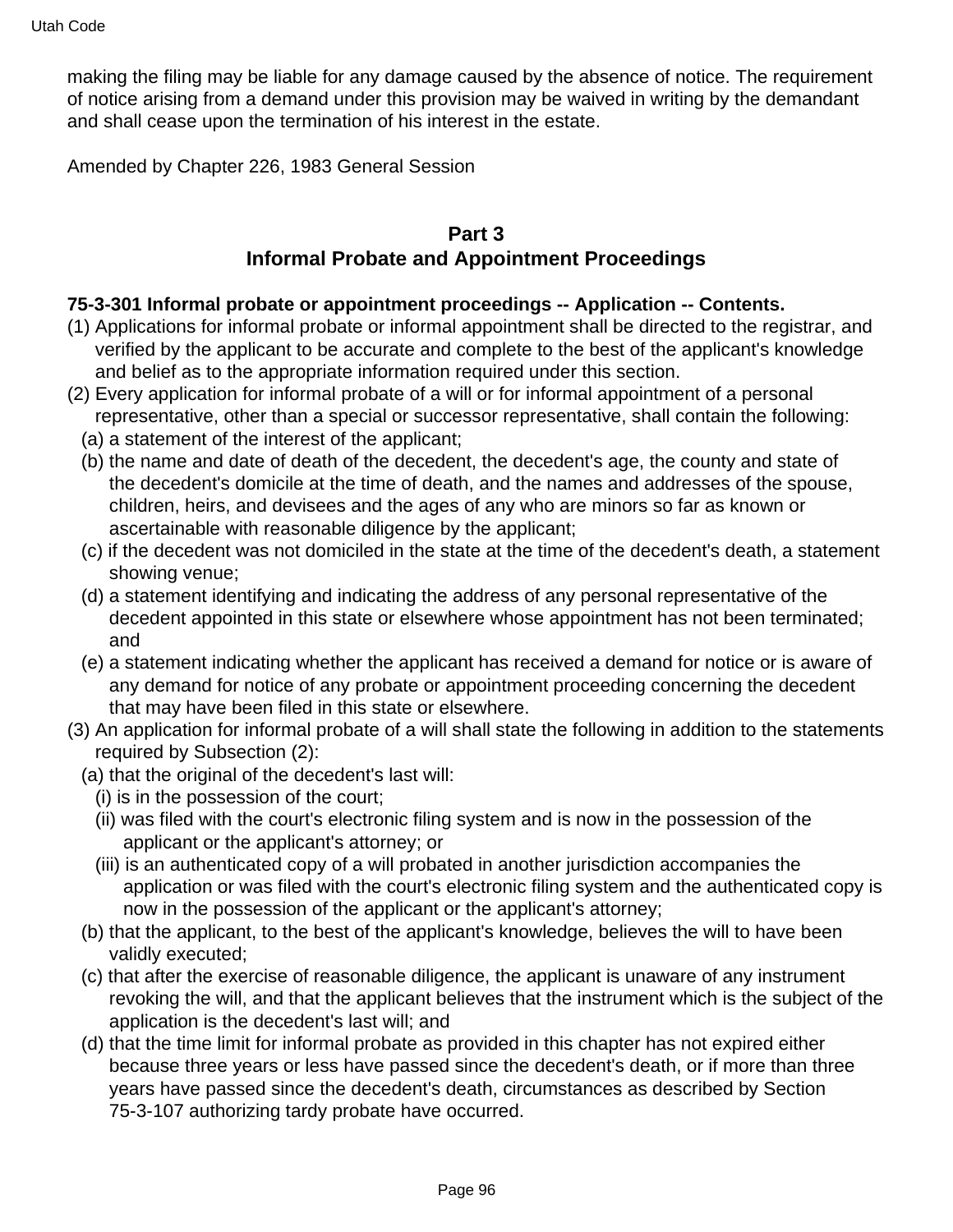- (4) An application for informal appointment of a personal representative to administer an estate under a will shall describe the will by date of execution and state the time and place of probate or the pending application or petition for probate. The application for appointment shall adopt the statements in the application or petition for probate, state the name, address and priority for appointment of the person whose appointment is sought, state whether or not bond is required, and, if required, unless specified by the will, state the estimated value of the personal and real estate of the decedent and of the income expected from the personal and real estate during the next year.
- (5) An application for informal appointment of an administrator in intestacy shall state in addition to the statements required by Subsection (2):
	- (a) That after the exercise of reasonable diligence, the applicant is unaware of any unrevoked testamentary instrument relating to property having a situs in this state under Section 75-1-301, or, a statement why any such instrument of which he may be aware is not being probated;
	- (b) The priority of the person whose appointment is sought and the names of any other persons having a prior or equal right to the appointment under Section 75-3-203;
	- (c) If bond is required, the estimated value of the personal and real estate of the decedent and of the income expected from the personal and real estate during the next year.
- (6) An application for appointment of a personal representative to succeed a personal representative appointed under a different testacy status shall refer to the order in the most recent testacy proceeding, state the name and address of the person whose appointment is sought and of the person whose appointment will be terminated if the application is granted, and describe the priority of the applicant.
- (7) An application for appointment of a personal representative to succeed a personal representative who has tendered a resignation as provided in Subsection 75-3-610(3), or whose appointment has been terminated by death or removal, shall adopt the statements in the application or petition which led to the appointment of the person being succeeded, except as specifically changed or corrected, state the name and address of the person who seeks appointment as successor, and describe the priority of the applicant.

# **75-3-302 Informal probate -- Duty of registrar -- Effect of informal probate.**

 After receipt of an application requesting informal probate of a will, the registrar, upon making the findings required by Section 75-3-303 shall issue a written statement of informal probate if at least 10 days have elapsed since the date of the notice required by Section 75-3-306, or if at least 120 hours have elapsed since the decedent's death and all persons entitled to notice under Section 75-3-306 have waived such notice in writing. Informal probate is conclusive as to all persons until superseded by an order in a formal testacy proceeding. No defect in the application or procedure relating thereto which leads to informal probate of a will renders the probate void.

Amended by Chapter 194, 1977 General Session

# **75-3-303 Informal probate -- Proof and findings required.**

(1) In an informal proceeding for original probate of a will, the registrar shall determine whether:

- (a) the application is complete;
- (b) the applicant has made oath or affirmation that the statements contained in the application are true to the best of his knowledge and belief;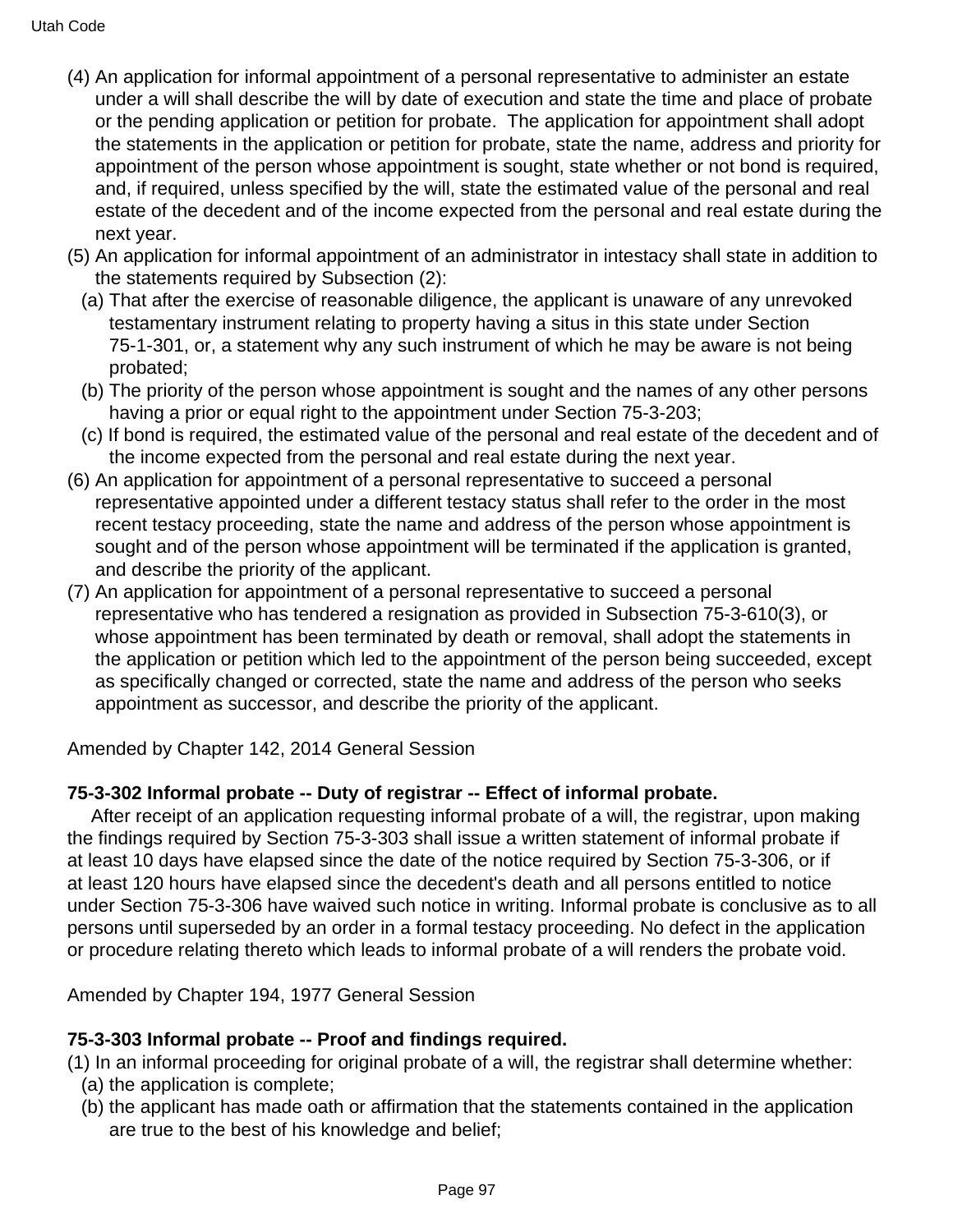- (c) the applicant appears from the application to be an interested person as defined in Subsection 75-1-201(24);
- (d) on the basis of the statements in the application, venue is proper;
- (e) an original, duly executed and apparently unrevoked will was presented to the court for electronic storage and electronic filing and is now in the possession of the applicant or the applicant's attorney, or is in the registrar's possession;
- (f) any notice required by Section 75-3-204 has been given and that the application is not within Section 75-3-304; and
- (g) it appears from the application that the time limit for original probate has not expired.
- (2) The application shall be denied if it indicates that a personal representative has been appointed in another county of this state or except as provided in Subsection (4), if it appears that this or another will of the decedent has been the subject of a previous probate order.
- (3) A will which appears to have the required signatures and which contains an attestation clause showing that requirements of execution under Section 75-2-502, 75-2-503, or 75-2-506 have been met shall be probated without further proof. In other cases, the registrar may assume execution if the will appears to have been properly executed, or he may accept a sworn statement or affidavit of any person having knowledge of the circumstances of execution, whether or not the person was a witness to the will.
- (4) Informal probate of a will which has been previously probated elsewhere may be granted at any time upon written application by any interested person, together with deposit of an authenticated copy of the will and of the statement probating it from the office or court where it was first probated.
- (5) A will from a place which does not provide for probate of a will after death and which is not eligible for probate under Subsection (1) above may be probated in this state upon receipt by the registrar of a duly authenticated copy of the will and a duly authenticated certificate of its legal custodian that the copy filed is a true copy and that the will has become operative under the law of the other place.

Amended by Chapter 364, 2013 General Session

## **75-3-304 Informal probate -- Unavailable in certain cases.**

 Applications for informal probate which relate to one or more of a known series of testamentary instruments (other than wills and codicils), the latest of which does not expressly revoke the earlier, shall be declined.

Enacted by Chapter 150, 1975 General Session

# **75-3-305 Informal probate -- Registrar not satisfied.**

 If the registrar is not satisfied that a will is entitled to be probated in informal proceedings because of failure to meet the requirements of Sections 75-3-303 and 75-3-304 or any other reason, he may decline the application. A declination of informal probate is not an adjudication and does not preclude formal probate proceedings.

Enacted by Chapter 150, 1975 General Session

## **75-3-306 Informal probate -- Notice requirements.**

(1) The moving party must give notice as described by Section 75-1-401 of his application for informal probate: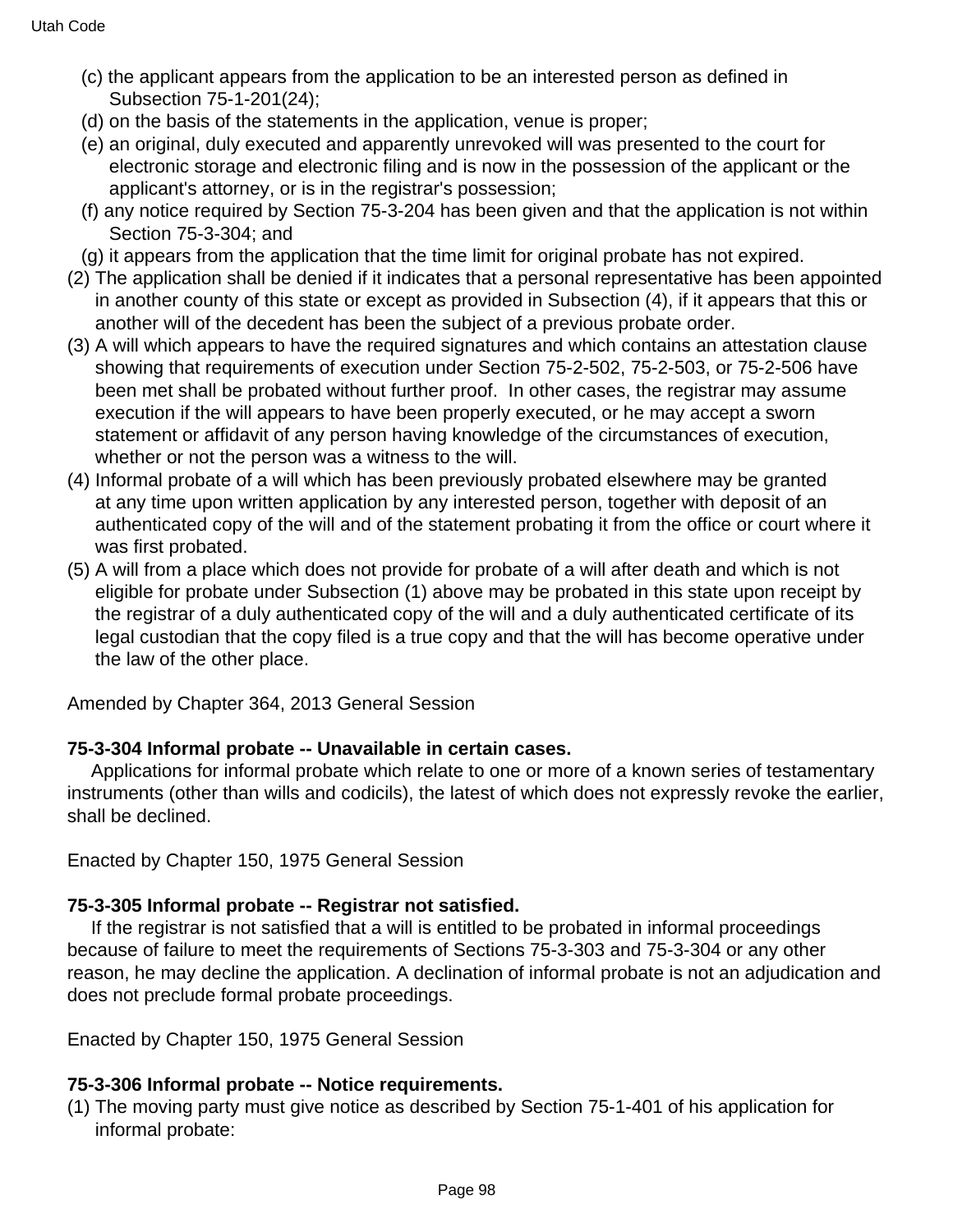- (a) To any person demanding it pursuant to Section 75-3-204.
- (b) To any personal representative of the decedent whose appointment has not been terminated.
- (2) Upon receipt of an application for informal probate of a will, the clerk shall give written notice of the application to the heirs and devisees who have not waived notice. The notice shall include the name and address of the applicant, the name and location of the court in which the application was filed, the date on which the application was filed, and a statement to the effect that the requested probate will be granted after the elapse of 10 days from the date of the notice. The notice shall be delivered or sent by ordinary mail to each of the heirs and devisees at his address as shown on the application. The failure of an heir or devisee to object to the granting of the probate within the prescribed period of time shall not affect his right to petition the court to set the probate aside under Section 75-3-401.

Amended by Chapter 194, 1977 General Session

## **75-3-307 Informal appointment proceedings -- Delay in order -- Duty of registrar -- Effect of appointment.**

- (1) After receipt of an application for informal appointment of a personal representative other than a special administrator as provided in Section 75-3-614, the registrar, after making the findings required by Section 75-3-308, shall appoint the applicant subject to qualification and acceptance, if at least 10 days have elapsed since the date of the notice required by Section 75-3-310, or if at least 120 hours have elapsed since the decedent's death and all persons entitled to notice under Section 75-3-310 have waived this notice in writing; but if the decedent was a nonresident, the registrar shall delay the order of appointment until 30 days have elapsed since death unless the personal representative appointed at the decedent's domicile is the applicant, or unless the decedent's will directs that his estate be subject to the laws of this state.
- (2) The status of personal representative and the powers and duties pertaining to the office are fully established by informal appointment. An appointment, and the office of personal representative created by it, is subject to termination as provided in Sections 75-3-608 through 75-3-612, but is not subject to retroactive vacation.

Amended by Chapter 194, 1977 General Session

### **75-3-308 Informal appointment proceedings -- Proof and findings required.**

- (1) In informal appointment proceedings, the registrar shall determine whether:
- (a) the application for informal appointment of a personal representative is complete;
- (b) the applicant has made oath or affirmation that the statements contained in the application are true to the best of his knowledge and belief;
- (c) the applicant appears from the application to be an interested person as defined in Subsection 75-1-201(24);
- (d) on the basis of the statements in the application, venue is proper;
- (e) any will to which the requested appointment relates has been formally or informally probated; but this requirement does not apply to the appointment of a special administrator;
- (f) any notice required by Section 75-3-204 has been given; and
- (g) from the statements in the application, the person whose appointment is sought has priority entitling him to the appointment.
- (2) Unless Section 75-3-612 controls, the application shall be denied if it indicates that a personal representative who has not filed a written statement of resignation as provided in Subsection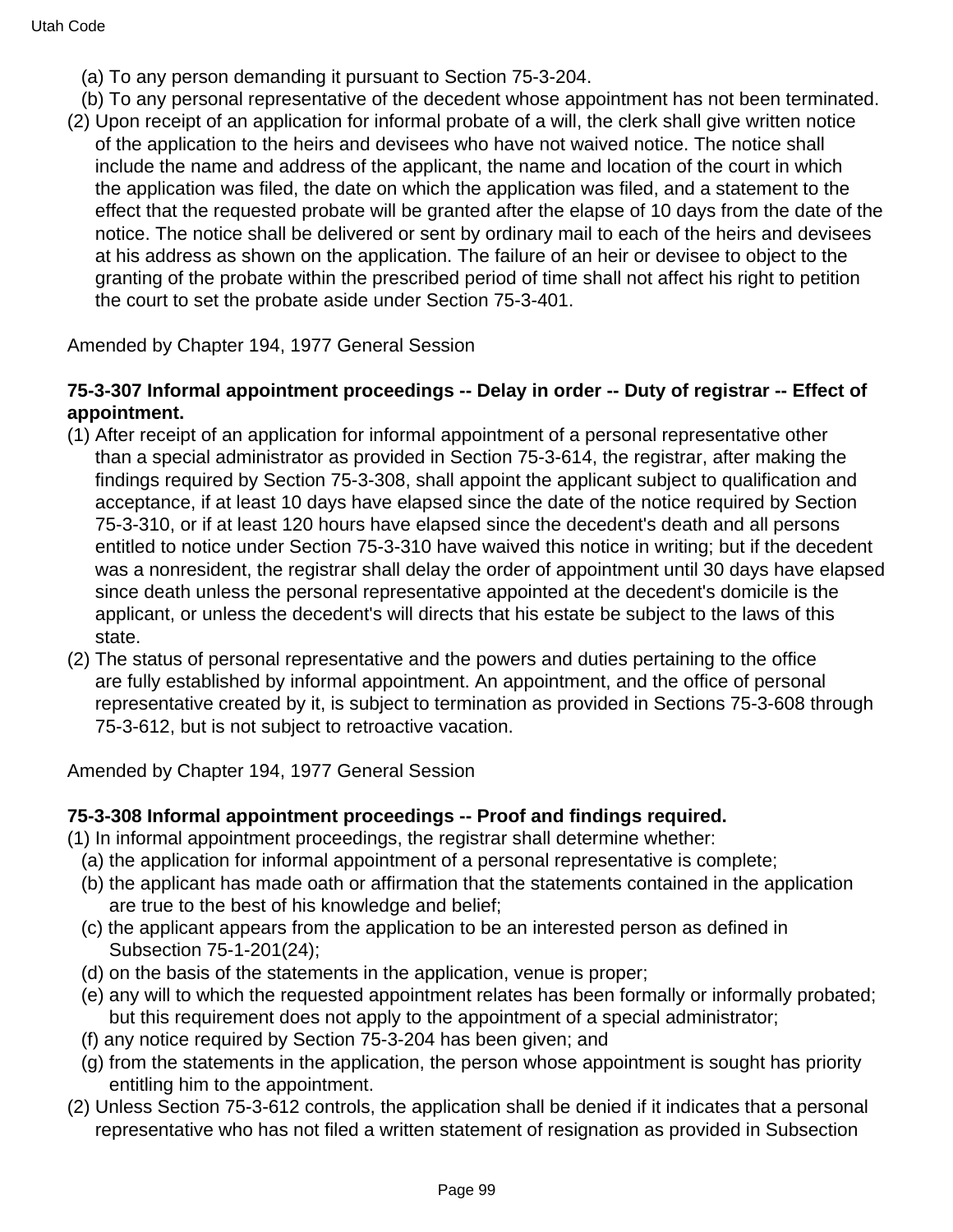75-3-610(3) has been appointed in this or another county of this state, that (unless the applicant is the domiciliary personal representative or his nominee) the decedent was not domiciled in this state, and that a personal representative whose appointment has not been terminated has been appointed by a court in the state of domicile, or that other requirements of this section have not been met.

Amended by Chapter 39, 1998 General Session

### **75-3-309 Informal appointment proceedings -- Registrar not satisfied.**

 If the registrar is not satisfied that a requested informal appointment of a personal representative should be made because of failure to meet the requirements of Sections 75-3-307 and 75-3-308, or for any other reason, he may decline the application. A declination of informal appointment is not an adjudication and does not preclude appointment in formal proceedings.

Enacted by Chapter 150, 1975 General Session

### **75-3-310 Informal appointment proceedings -- Notice requirements.**

- (1) The moving party must give notice as described by Section 75-1-401 of his intention to seek an appointment informally:
	- (a) To any person demanding it pursuant to Section 75-3-204.
	- (b) To any person having a prior or equal right to appointment not waived in writing and filed with the court.
- (2) Upon receipt of an application for an informal appointment the clerk shall give written notice of the application to the heirs and devisees who have not waived notice. The notice shall include the name and address of the person whose appointment is sought, the name and location of the court in which the application was filed, the date on which the application was filed, and a statement to the effect that the appointment will be made after the elapse of 10 days from the date of the notice. The notice shall be delivered or sent by ordinary mail to each of the heirs and devisees at his address as shown on the application. The failure of an heir or devisee to object to the appointment within the prescribed period of time shall not affect his right to petition the court to set the appointment aside under Section 75-3-414.

Amended by Chapter 194, 1977 General Session

#### **75-3-311 Informal appointment unavailable in certain cases.**

 If an application for informal appointment indicates the existence of a possible unrevoked testamentary instrument which may relate to property subject to the laws of this state, and which is not filed for probate in this court, the registrar shall decline the application.

Enacted by Chapter 150, 1975 General Session

## **Part 4 Formal Testacy and Appointment Proceedings**

#### **75-3-401 Formal testacy proceedings -- Nature -- When commenced.**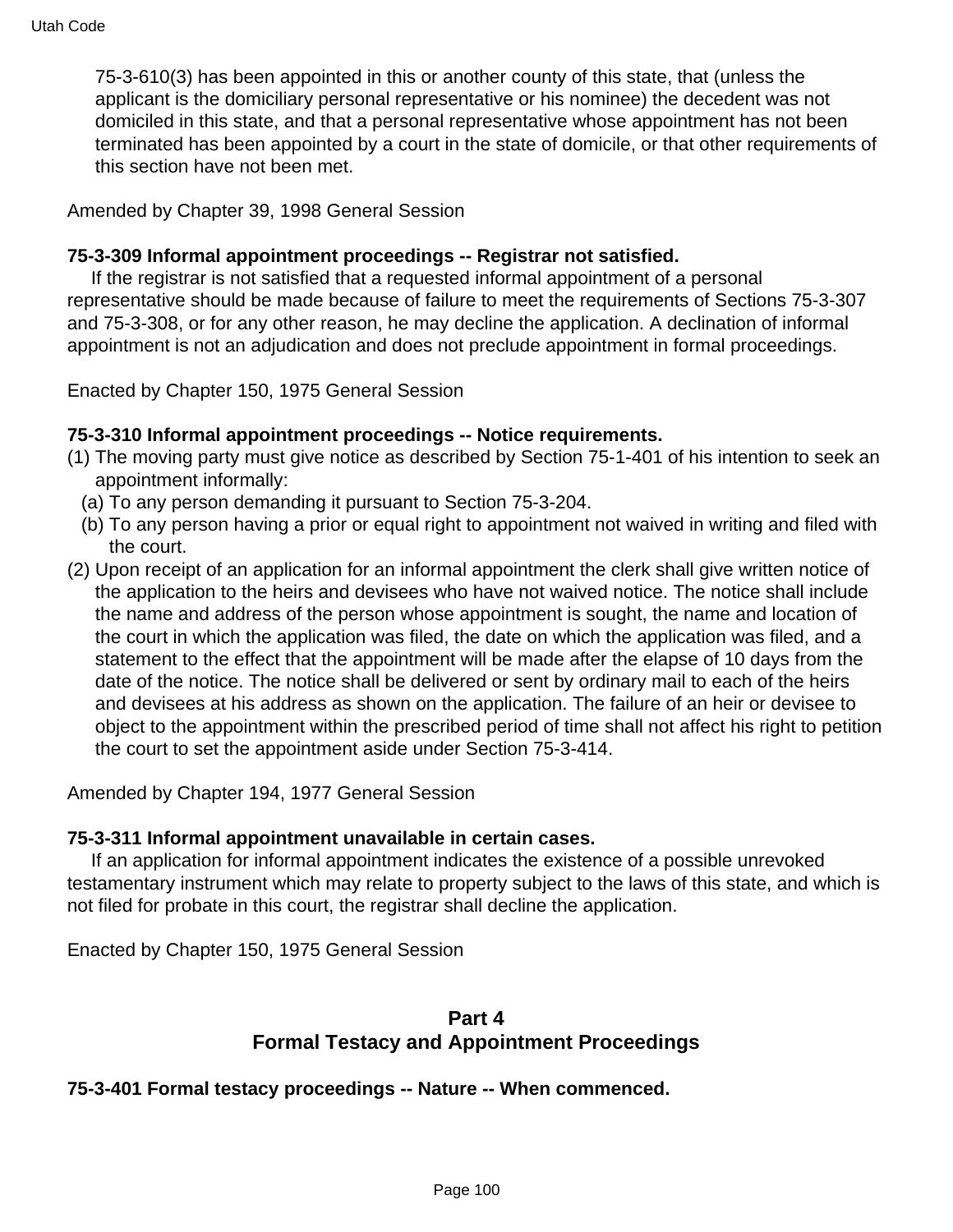- (1) A formal testacy proceeding is litigation to determine whether a decedent left a valid will. A formal testacy proceeding may be commenced by an interested person filing a petition as described in Subsection 75-3-402(1) in which he requests that the court, after notice and hearing, enter an order probating a will, or a petition to set aside an informal probate of a will or to prevent informal probate of a will which is the subject of a pending application, or a petition in accordance with Subsection 75-3-402(3) for an order that the decedent died intestate.
- (2) A petition may seek formal probate of a will without regard to whether the same or a conflicting will has been informally probated. A formal testacy proceeding may, but need not, involve a request for appointment of a personal representative.
- (3) During the pendency of a formal testacy proceeding, the registrar shall not act upon any application for informal probate of any will of the decedent or any application for informal appointment of a personal representative of the decedent.
- (4) Unless a petition in a formal testacy proceeding also requests confirmation of the previous informal appointment, a previously appointed personal representative, after receipt of notice of the commencement of a formal probate proceeding, must refrain from exercising his power to make any further distribution of the estate during the pendency of the formal proceeding. A petitioner who seeks the appointment of a different personal representative in a formal proceeding also may request an order restraining the acting personal representative from exercising any of the powers of his office and requesting the appointment of a special administrator. In the absence of a request, or if the request is denied, the commencement of a formal proceeding has no effect on the powers and duties of a previously appointed personal representative other than those relating to distribution.

Amended by Chapter 194, 1977 General Session

### **75-3-402 Formal testacy or appointment proceedings -- Petition -- Contents.**

- (1) Petitions for formal probate of a will, or for adjudication of intestacy with or without request for appointment of a personal representative, shall be directed to the court, request a judicial order after notice and hearing, and contain further statements as indicated in this section. A petition for formal probate of a will:
	- (a) requests an order as to the testacy of the decedent in relation to a particular instrument which may or may not have been informally probated and determining the heirs;
	- (b) contains the statements required for informal applications as stated in Subsection 75-3-301(2) and the statements required by Subsections 75-3-301(3)(b) and (c), and, if the petition requests appointment of a personal representative, the statements required by Subsection 75-3-301(4); and
	- (c) states whether the original of the last will of the decedent is in the possession of the court, accompanies the petition, or was presented to the court for electronic storage or electronic filing and is in the possession of the petitioner or the petitioner's attorney.
- (2) If the original will is not in the possession of the court, has not been presented to the court for electronic storage or electronic filing, does not accompany the petition, and no authenticated copy of a will probated in another jurisdiction accompanies the petition, the petition also shall state the contents of the will and indicate that it is lost, destroyed, or otherwise unavailable.
- (3) A petition for adjudication of intestacy and appointment of an administrator in intestacy shall request a judicial finding and order that the decedent left no will and, determining the heirs, contain the statements required by Subsections 75-3-301(2) and 75-3-301(5) and indicate whether supervised administration is sought. A petition may request an order determining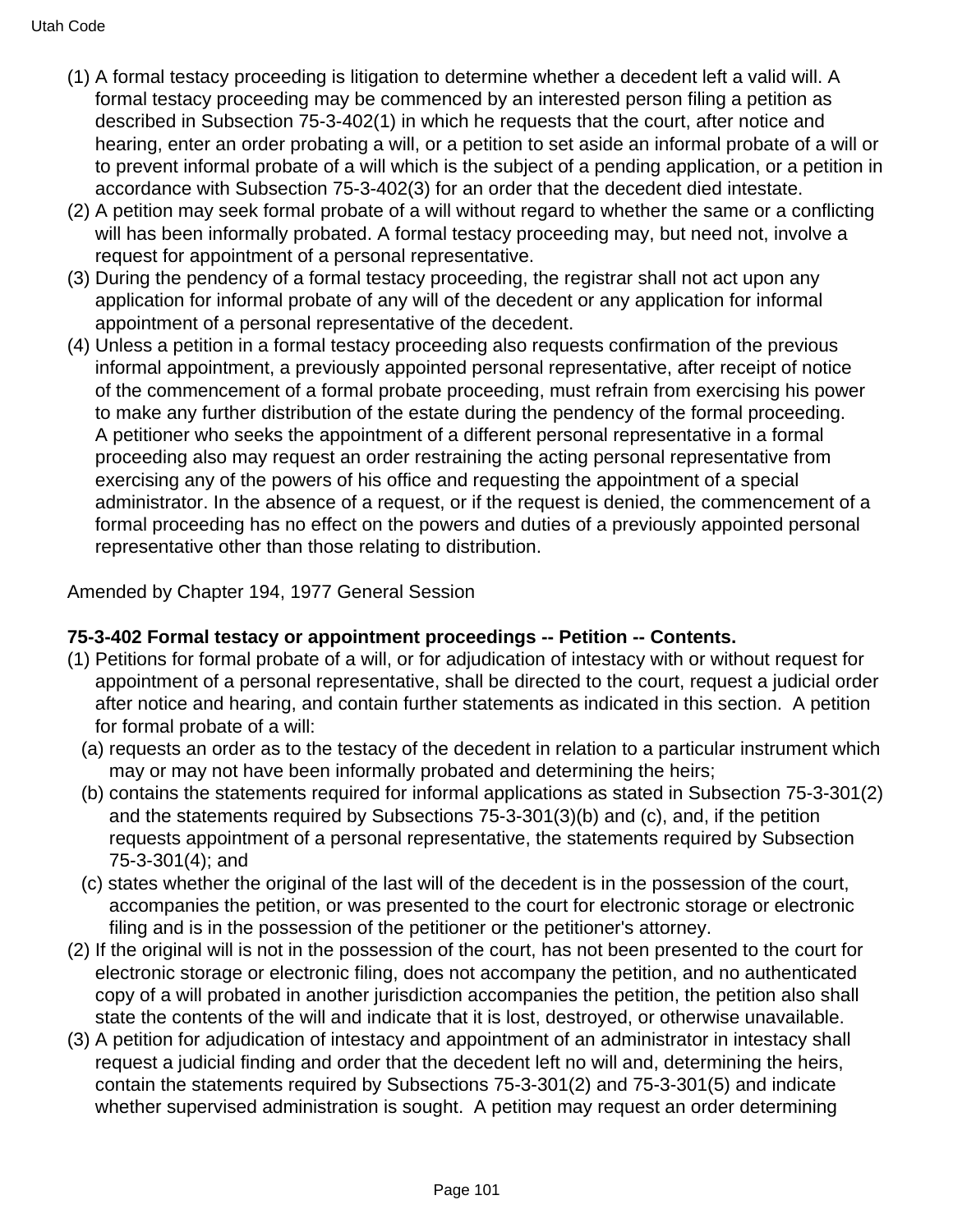intestacy and heirs without requesting the appointment of an administrator, in which case, the statements required by Subsection 75-3-301(5)(b) may be omitted.

Amended by Chapter 403, 2017 General Session

### **75-3-403 Formal testacy proceeding -- Notice of hearing on petition.**

- (1) Upon commencement of a formal testacy proceeding, the court shall fix a time and place of hearing. Notice shall be given in the manner prescribed by Section 75-1-401 by the petitioner to the persons herein enumerated and to any additional person who has filed a demand for notice under Section 75-3-204. Notice shall be given to the following persons: the surviving spouse, children, and other heirs of the decedent, the devisees and executors named in any will that is being, or has been, probated, or offered for informal or formal probate in the county, or that is known by the petitioner to have been probated, or offered for informal or formal probate elsewhere, and any personal representative of the decedent whose appointment has not been terminated. Notice may be given to other persons. In addition, the petitioner shall give notice by publication to all unknown persons and to all known persons whose addresses are unknown who have any interest in the matters being litigated.
- (2) If it appears by the petition or otherwise that the fact of the death of the alleged decedent may be in doubt, or on the written demand of any interested person, a copy of the notice of the hearing on the petition shall be sent by registered mail to the alleged decedent at his last known address. The court shall direct the petitioner to report the results of, or make and report back concerning, a reasonably diligent search for the alleged decedent in any manner that may seem advisable, including any or all of the following methods:
	- (a) By inserting in one or more suitable periodicals a notice requesting information from any person having knowledge of the whereabouts of the alleged decedent;
	- (b) By notifying law enforcement officials and public welfare agencies in appropriate locations of the disappearance of the alleged decedent;
	- (c) By engaging the services of an investigator. The costs of any search so directed shall be paid by the petitioner if there is no administration or by the estate of the decedent in case there is administration.

Enacted by Chapter 150, 1975 General Session

#### **75-3-404 Formal testacy proceedings -- Written objections to probate.**

 Any party to a formal proceeding who opposes the probate of a will for any reason shall state in his pleadings his objections to probate of the will.

Enacted by Chapter 150, 1975 General Session

#### **75-3-405 Formal testacy proceedings -- Uncontested cases -- Hearings and proof.**

 If a petition in a testacy proceeding is unopposed, the court may order probate or intestacy on the strength of the pleadings if satisfied that the conditions of Section 75-3-409 have been met or conduct a hearing in open court and require proof of the matters necessary to support the order sought. If evidence concerning execution of the will is necessary, the affidavit or testimony of one of any attesting witnesses to the instrument is sufficient. If the affidavit or testimony of an attesting witness is not available, execution of the will may be proved by other evidence or affidavit.

Enacted by Chapter 150, 1975 General Session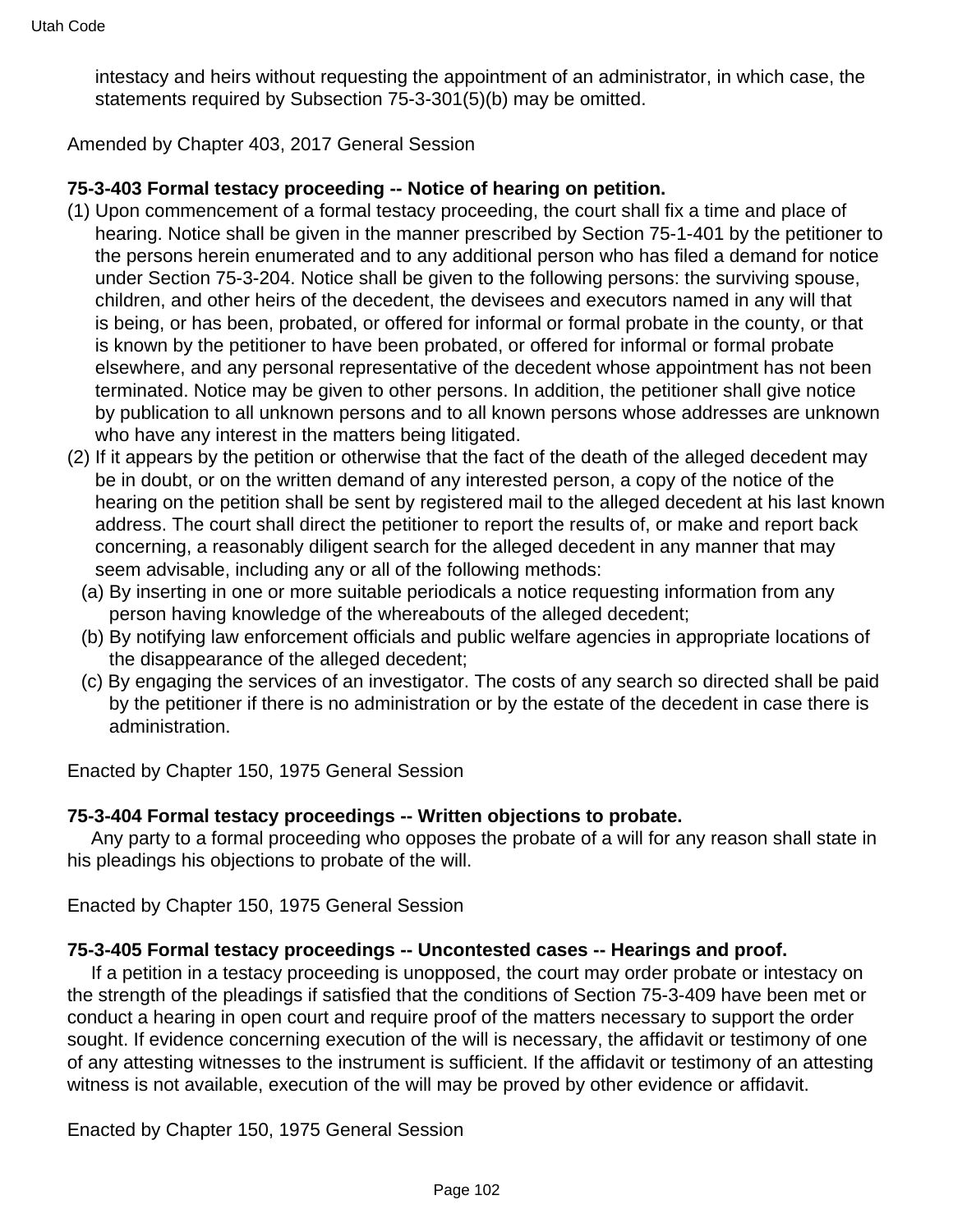## **75-3-406 Formal testacy proceedings -- Contested cases -- Testimony of attesting witnesses.**

- (1) If evidence concerning execution of an attested will which is not self-proved is necessary in contested cases, the testimony of at least one of the attesting witnesses, if within the state, competent, and able to testify, is required. Due execution of an attested or unattested will may be proved by other evidence.
- (2) If the will is self-proved, compliance with signature requirements for execution is conclusively presumed and other requirements of execution are presumed subject to rebuttal without the testimony of any witness upon filing the will and the acknowledgment and affidavits annexed or attached thereto, unless there is proof of fraud or forgery affecting the acknowledgment or affidavit.

Enacted by Chapter 150, 1975 General Session

### **75-3-407 Formal testacy proceedings -- Burdens in contested cases.**

- (1) In contested cases, petitioners who seek to establish intestacy have the burden of establishing prima facie proof of death, venue, and heirship. Proponents of a will have the burden of establishing prima facie proof of due execution in all cases, and if they are also petitioners, prima facie proof of death and venue. Contestants of a will have the burden of establishing lack of testamentary intent or capacity, undue influence, fraud, duress, mistake, or revocation. Except in cases where a presumption is operable, parties have the ultimate burden of persuasion as to matters with respect to which they have the initial burden of proof. Where one or more presumptions are operable, the ultimate burden of persuasion shall be determined in accordance with the Utah Rules of Evidence.
- (2) If a will is opposed by the petition for probate of a later will revoking the former, it shall be determined first whether the later will is entitled to probate, and if a will is opposed by a petition for a declaration of intestacy, it shall be determined first whether the will is entitled to probate.

Amended by Chapter 179, 1992 General Session

## **75-3-408 Formal testacy proceedings -- Will construction -- Effect of final order in another jurisdiction.**

 A final order of a court of another state determining testacy, the validity, or construction of a will, made in a proceeding involving notice to and an opportunity for contest by all interested persons must be accepted as determinative by the courts of this state if it includes, or is based upon, a finding that the decedent was domiciled at his death in the state where the order was made.

Enacted by Chapter 150, 1975 General Session

### **75-3-409 Formal testacy proceedings -- Order -- Foreign will.**

 After the time required for any notice has expired, upon proof of notice, and after any hearing that may be necessary, if the court finds that the testator is dead, venue is proper and that the proceeding was commenced within the limitation prescribed by Section 75-3-107, it shall determine the decedent's domicile at death, his heirs, and his state of testacy. Any will found to be valid and unrevoked shall be formally probated. Termination of any previous informal appointment of a personal representative, which may be appropriate in view of the relief requested and findings, is governed by Section 75-3-612. The petition shall be dismissed or appropriate amendment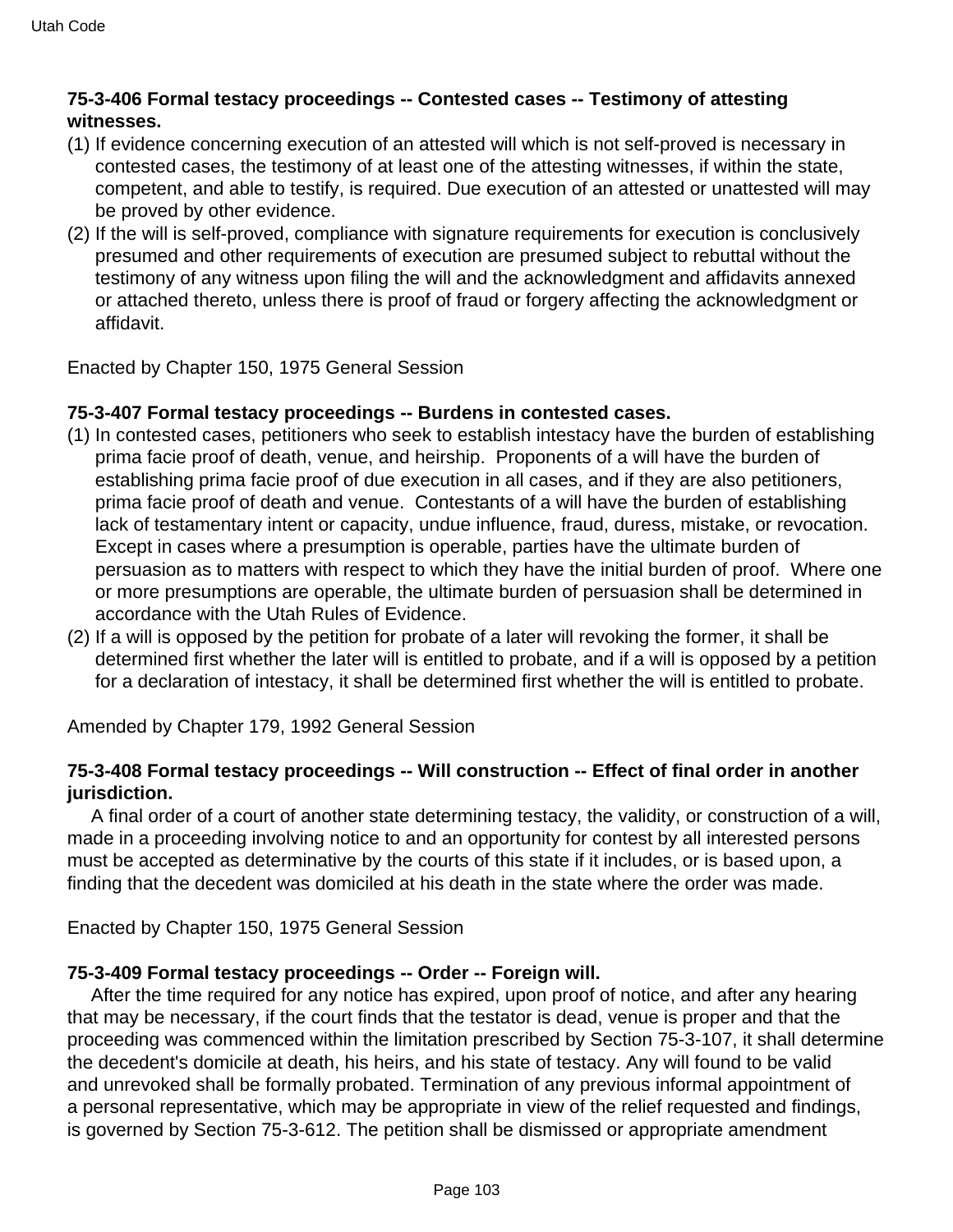allowed if the court is not satisfied that the alleged decedent is dead. A will from a place which does not provide for probate of a will after death may be proved for probate in this state by a duly authenticated certificate of its legal custodian that the copy introduced is a true copy and that the will has become effective under the law of the other place.

Enacted by Chapter 150, 1975 General Session

### **75-3-410 Formal testacy proceedings -- Probate of more than one instrument.**

 If two or more instruments are offered for probate before a final order is entered in a formal testacy proceeding, more than one instrument may be probated if neither expressly revokes the other or contains provisions which work a total revocation by implication. If more than one instrument is probated, the order shall indicate what provisions control in respect to the nomination of an executor, if any. The order may, but need not, indicate how any provisions of a particular instrument are affected by the other instrument. After a final order in a testacy proceeding has been entered, no petition for probate of any other instrument of the decedent may be entertained, except incident to a petition to vacate or modify a previous probate order and subject to the time limits of Section 75-3-412.

Enacted by Chapter 150, 1975 General Session

### **75-3-411 Formal testacy proceedings -- Partial intestacy.**

 If it becomes evident in the course of a formal testacy proceeding that, though one or more instruments are entitled to be probated, the decedent's estate is or may be partially intestate, the court shall enter an order to that effect.

Enacted by Chapter 150, 1975 General Session

### **75-3-412 Formal testacy proceedings -- Effect of order -- Vacation.**

- (1) Subject to appeal and subject to vacation as provided in this section and in Section 75-3-413, a formal testacy order under this part, including an order that the decedent left no valid will and determining heirs, is final as to all persons with respect to all issues concerning the decedent's estate that the court considered or might have considered incident to its rendition relevant to the question of whether the decedent left a valid will, and to the determination of heirs, except that:
	- (a) The court shall entertain a petition for modification or vacation of its order and probate of another will of the decedent if it is shown that the proponents of the later-offered will were unaware of its existence at the time of the earlier proceeding or were unaware of the earlier proceeding and were given no notice of it, except by publication.
	- (b) If intestacy of all or part of the estate has been ordered, the determination of heirs of the decedent may be reconsidered if it is shown that one or more persons were omitted from the determination and it is also shown that the persons were unaware of their relationship to the decedent, were unaware of his death, or were given no notice of any proceeding concerning his estate, except by publication.
	- (c) The order originally rendered in the testacy proceeding may be modified or vacated, if appropriate under the circumstances, by the order of probate of the later-offered will or the order redetermining heirs.
	- (d) The finding of the fact of death is conclusive as to the alleged decedent only if notice of the hearing on the petition in the formal testacy proceeding was sent by registered or certified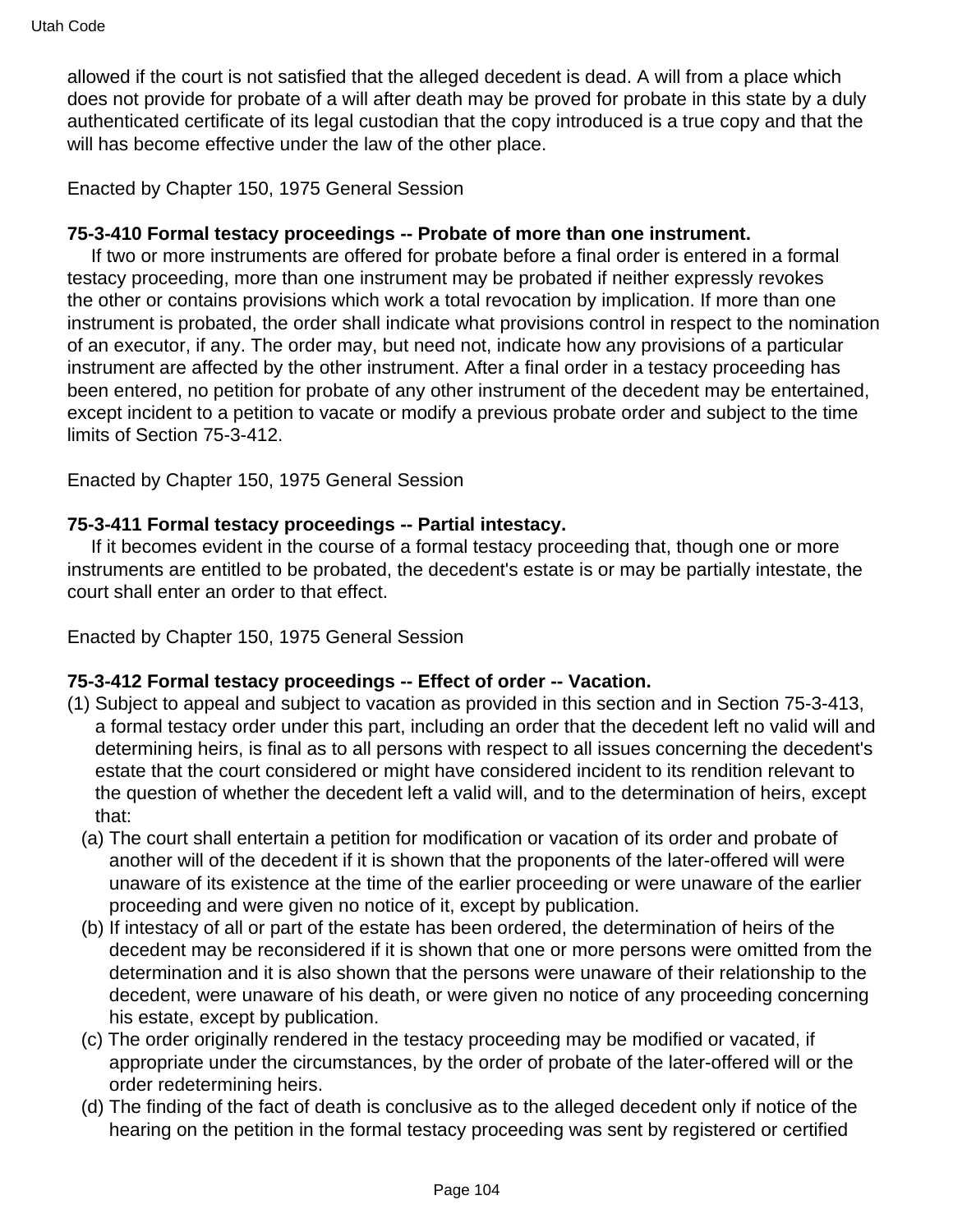mail addressed to the alleged decedent at his last known address and the court finds that a search under Subsection 75-3-403(2) was made.

- (2) If the alleged decedent is not dead, even if notice was sent and search was made, he may recover estate assets in the hands of the personal representative. In addition to any remedies available to the alleged decedent by reason of any fraud or intentional wrongdoing, the alleged decedent may recover any estate or its proceeds from distributees that is in their hands, or the value of distributions received by them, to the extent that any recovery from distributees is equitable in view of all of the circumstances.
- (3) A petition for vacation under either Subsections (1)(a) or (b) must be filed prior to the earlier of the following time limits:
	- (a) If a personal representative has been appointed for the estate, the time of entry of any order approving final distribution of the estate, or, if the estate is closed by statement, six months after the filing of the closing statement.
	- (b) Whether or not a personal representative has been appointed for the estate of the decedent, the time prescribed by Section 75-3-107 when it is no longer possible to initiate an original proceeding to probate a will of the decedent.
	- (c) Twelve months after the entry of the order sought to be vacated.

Enacted by Chapter 150, 1975 General Session

## **75-3-413 Formal testacy proceedings -- Vacation of order for other cause.**

 For good cause shown, an order in a formal testacy proceeding may be modified or vacated within the time allowed for appeal.

Enacted by Chapter 150, 1975 General Session

### **75-3-414 Formal proceedings concerning appointment of personal representative.**

- (1) A formal proceeding for adjudication regarding the priority or qualification of one who is an applicant for appointment as personal representative, or of one who previously has been appointed personal representative in informal proceedings, if an issue concerning the testacy of the decedent is or may be involved, is governed by Section 75-3-402, as well as by this section. In other cases, the petition shall contain or adopt the statements required by Subsection 75-3-301(2) and describe the question relating to priority or qualification of the personal representative which is to be resolved. If the proceeding precedes any appointment of a personal representative, it shall stay any pending informal appointment proceedings as well as any commenced thereafter. If the proceeding is commenced after appointment, the previously appointed personal representative, after receipt of notice thereof, shall refrain from exercising any power of administration except as necessary to preserve the estate or unless the court orders otherwise.
- (2) After notice to interested persons, including all persons interested in the administration of the estate as successors under the applicable assumption concerning testacy, any previously appointed personal representative and any person having or claiming priority for appointment as personal representative, the court shall determine who is entitled to appointment under Section 75-3-203, make a proper appointment and, if appropriate, terminate any prior appointment found to have been improper as provided in cases of removal under Section 75-3-611.

Amended by Chapter 194, 1977 General Session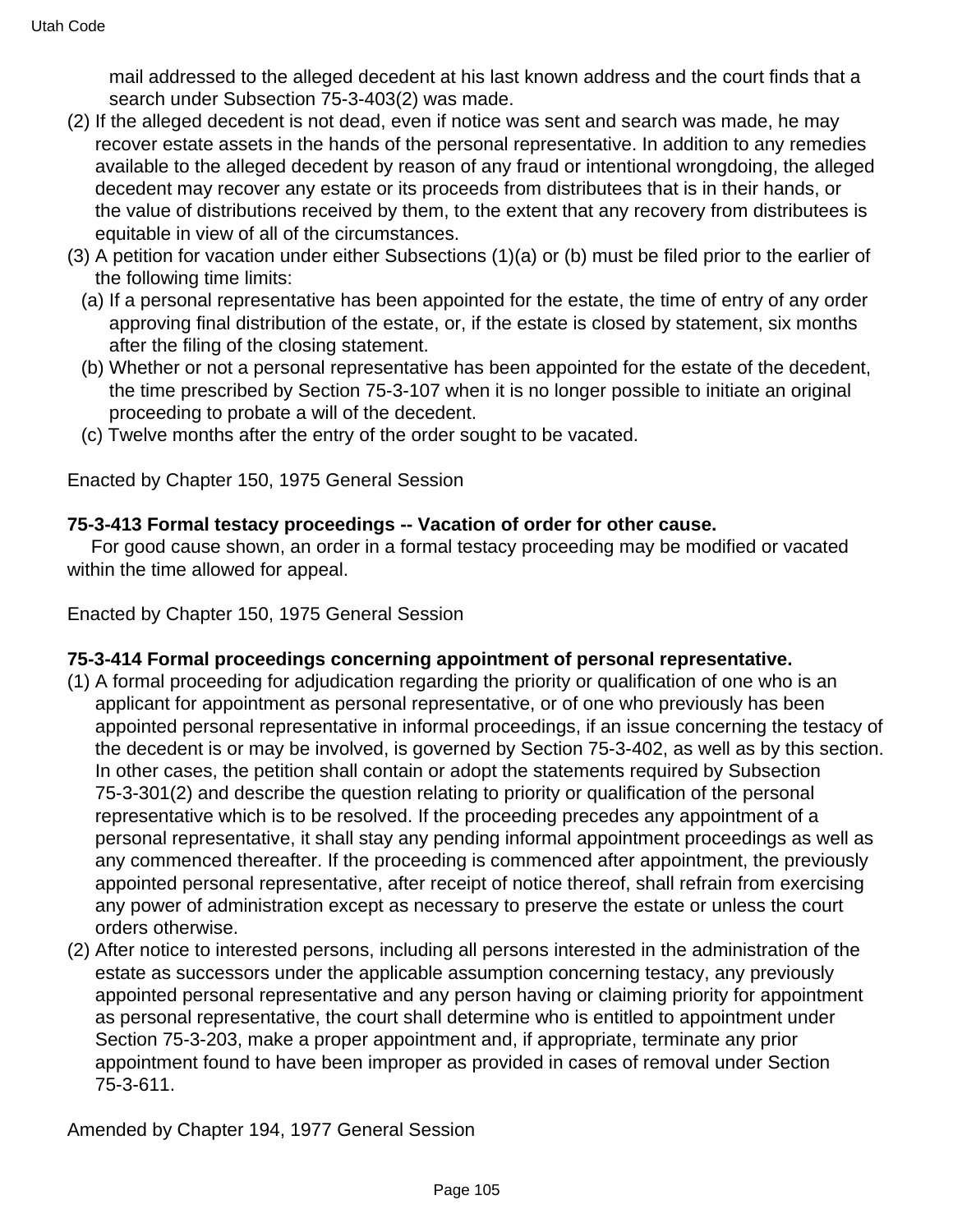# **Part 5 Supervised Administration**

## **75-3-501 Nature of proceeding.**

 Supervised administration is a single in rem proceeding to secure complete administration and settlement of a decedent's estate under the continuing authority of the court which extends until entry of an order approving distribution of the estate and discharging the personal representative or other order terminating the proceeding. A supervised personal representative is responsible to the court, as well as to the interested parties, and is subject to directions concerning the estate made by the court on its own motion or on the motion of any interested party. Except as otherwise provided in this part, or as otherwise ordered by the court, a supervised personal representative has the same duties and powers as a personal representative who is not supervised.

Enacted by Chapter 150, 1975 General Session

### **75-3-502 Petition -- Order.**

 A petition for supervised administration may be filed by any interested person or by a personal representative at any time or the prayer for supervised administration may be joined with a petition in a testacy or appointment proceeding. If the testacy of the decedent and the priority and qualification of any personal representative have not been adjudicated previously, the petition for supervised administration shall include the matters required of a petition in a formal testacy proceeding and the notice requirements and procedures applicable to a formal testacy proceeding apply. If not previously adjudicated, the court shall adjudicate the testacy of the decedent and questions relating to the priority and qualifications of the personal representative in any case involving a request for supervised administration, even though the request for supervised administration may be denied. After notice to interested persons, the court shall order supervised administration of a decedent's estate:

- (1) If the decedent's will directs supervised administration, it shall be ordered unless the court finds that circumstances bearing on the need for supervised administration have changed since the execution of the will and that there is no necessity for supervised administration.
- (2) If the decedent's will directs unsupervised administration, supervised administration shall be ordered only upon a finding that it is necessary for protection of persons interested in the estate.
- (3) In other cases if the court finds that supervised administration is necessary under the circumstances.

Amended by Chapter 30, 1992 General Session

### **75-3-503 Effect on other proceedings.**

- (1) The pendency of a proceeding for supervised administration of a decedent's estate stays action on any informal application then pending or thereafter filed.
- (2) If a will has been previously probated in informal proceedings, the effect of the filing of a petition for supervised administration is as provided for formal testacy proceedings by Section 75-3-401.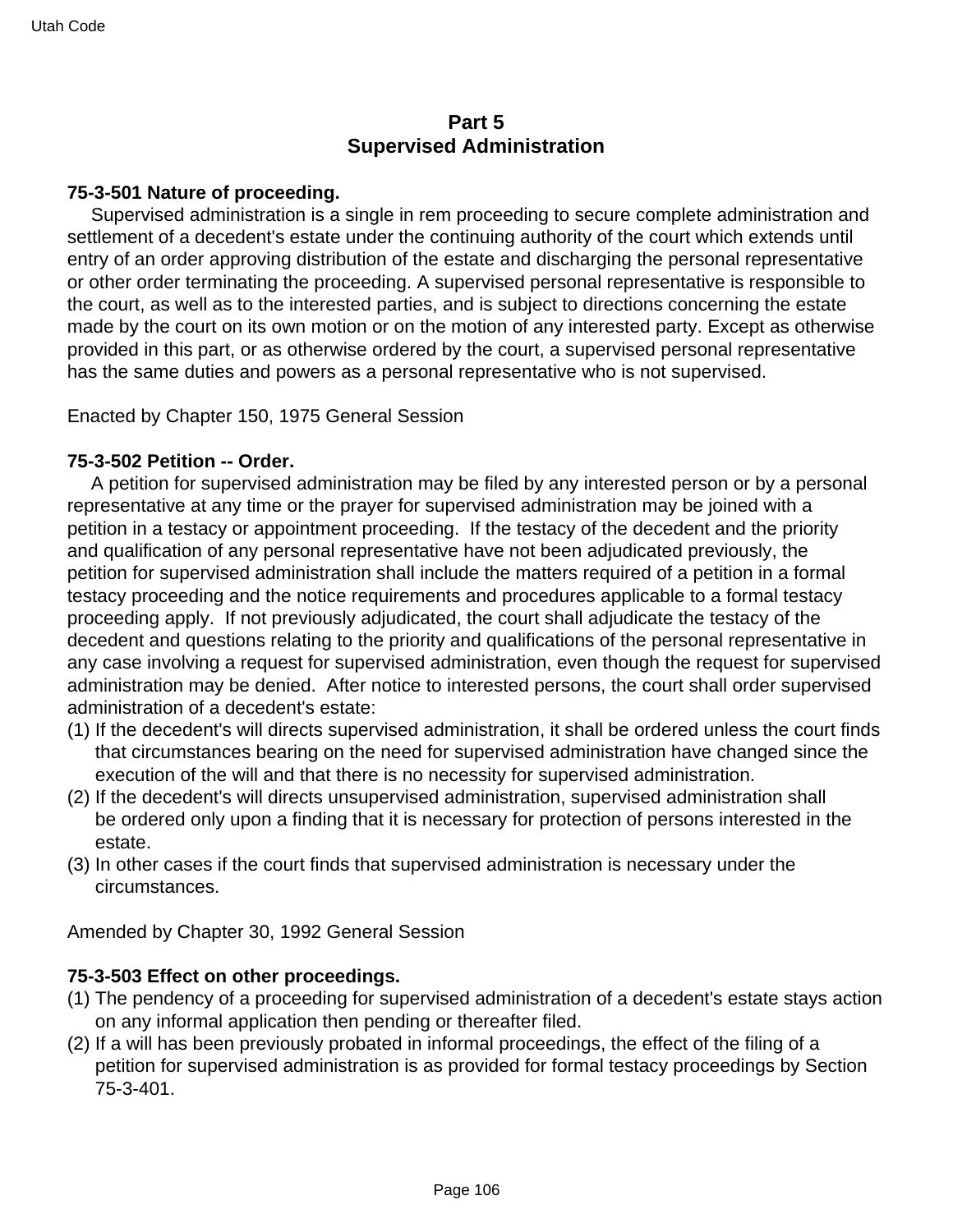(3) After he has received notice of the filing of a petition for supervised administration, a personal representative who has been appointed previously shall not exercise his power to distribute any estate. The filing of the petition does not affect his other powers and duties unless the court restricts the exercise of any of them pending full hearing on the petition.

Enacted by Chapter 150, 1975 General Session

### **75-3-504 Powers of personal representative.**

 Unless restricted by the court, a supervised personal representative has, without interim orders approving exercise of a power, all powers of personal representatives under this code, but he shall not exercise his power to make any distribution of the estate without prior order of the court. Any other restriction on the power of a personal representative which may be ordered by the court must be endorsed on his letters of appointment and, unless so endorsed, is ineffective as to persons dealing in good faith with the personal representative.

Enacted by Chapter 150, 1975 General Session

### **75-3-505 Interim orders -- Distribution and closing orders.**

 Unless otherwise ordered by the court, supervised administration is terminated by order in accordance with time restrictions, notices, and contents of orders prescribed for proceedings under Section 75-3-1001. Interim orders approving or directing partial distributions or granting other relief may be issued by the court at any time during the pendency of a supervised administration on the application of the personal representative or any interested person.

Enacted by Chapter 150, 1975 General Session

## **Part 6 Personal Representative - Appointment, Control, and Termination of Authority**

#### **75-3-601 Qualification.**

 Prior to receiving letters, a personal representative shall qualify by filing with the appointing court any required bond and a statement of acceptance of the duties of the office.

Enacted by Chapter 150, 1975 General Session

# **75-3-602 Acceptance of appointment -- Consent to jurisdiction.**

 By accepting appointment, a personal representative submits personally to the jurisdiction of the court in any proceeding relating to the estate that may be instituted by any interested person. Notice of any proceeding shall be delivered to the personal representative, or mailed to him by ordinary first-class mail at his address as listed in the application or petition for appointment or as thereafter reported to the court and to his address as then known to the petitioner.

Enacted by Chapter 150, 1975 General Session

## **75-3-603 Bond not required -- Exceptions.**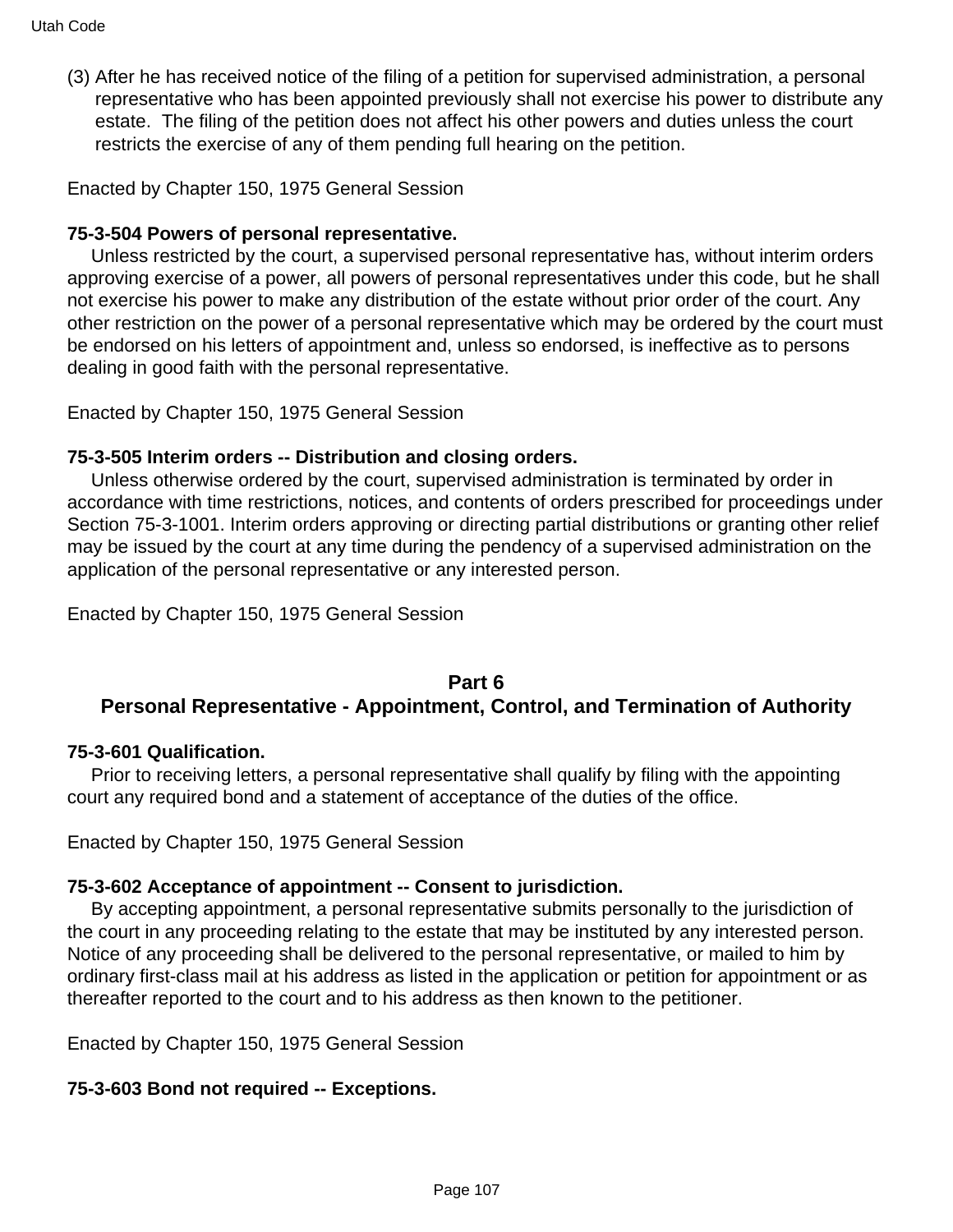- (1) No bond is required of a personal representative appointed in formal or informal proceedings, except:
	- (a) upon the appointment of a special administrator without notice having been given;
	- (b) when an executor or other personal representative is appointed to administer an estate under a will containing an express requirement of bond;
	- (c) when bond is requested prior to appointment, by an interested party; or
	- (d) when bond is required under Section 75-3-605. No bond is required of any personal representative who is exempted from bond under Title 7, Financial Institutions Act.
- (2) A bond required pursuant to this section may be dispensed with upon a determination by the court that it is not necessary.

Amended by Chapter 258, 2015 General Session

## **75-3-604 Bond amount -- Security -- Procedure -- Reduction.**

 If bond is required and the provisions of the will or order do not specify the amount, unless stated in his application or petition, the person qualifying shall file a statement under oath with the clerk indicating his best estimate of the value of the personal and real estate of the decedent and of the income expected from the personal and real estate during the next year, and he shall execute and file a bond with the clerk, or give other suitable security, in an amount not less than the estimate reduced by the amount of secured claims against such property. The clerk shall determine that the bond is duly executed by a corporate surety, or one or more individual sureties whose performance is secured by pledge of personal property, mortgage on real property, or other adequate security. The clerk may permit the amount of the bond to be reduced by the value of assets of the estate deposited with a domestic financial institution (as defined in Section 75-6-101) in a manner that prevents their unauthorized disposition. On petition of the personal representative or another interested person the court may excuse a requirement of bond, increase or reduce the amount of the bond, release sureties, or permit the substitution of another bond with the same or different sureties.

Enacted by Chapter 150, 1975 General Session

## **75-3-605 Demand for bond by interested person.**

 If bond is excused as provided in Section 75-3-603, any person apparently having an interest in the estate worth in excess of \$5,000, or any unsecured creditors having a claim in excess of \$5,000, may make a written demand that a personal representative give bond. The demand shall be filed with the registrar and a copy mailed to the personal representative, if appointment and qualification have occurred. Thereupon, bond is required, but the requirement ceases if the person demanding bond ceases to be interested in the estate, or withdraws the demand. After he has received notice and until the filing of the bond or cessation of the requirement of bond, the personal representative shall refrain from exercising any powers of his office except as necessary to preserve the estate. Failure of the personal representative to meet a requirement of bond by giving suitable bond within 30 days after receipt of notice is cause for his removal and appointment of a successor personal representative.

Amended by Chapter 21, 1985 General Session

### **75-3-606 Terms and conditions of bonds.**

(1) The following requirements and provisions apply to any bond required by this part: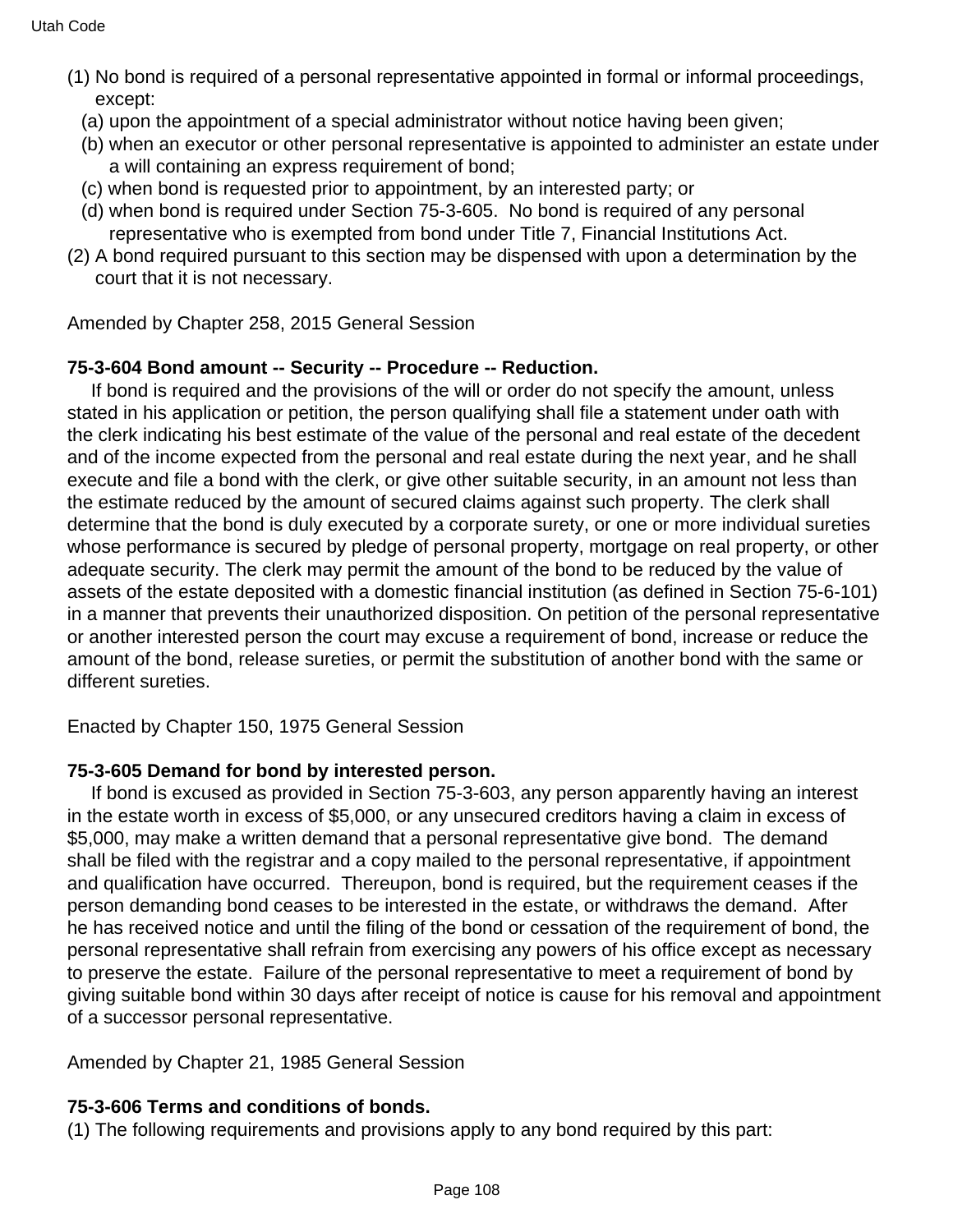- (a) Bonds shall name the state as obligee for the benefit of the persons interested in the estate and shall be conditioned upon the faithful discharge by the fiduciary of all duties according to law.
- (b) Unless otherwise provided by the terms of the approved bond, sureties are jointly and severally liable with the personal representative and with each other. The address of sureties shall be stated in the bond.
- (c) By executing an approved bond of a personal representative, the surety consents to the jurisdiction of the probate court which issued letters to the primary obligor in any proceedings pertaining to the fiduciary duties of the personal representative and naming the surety as a party. Notice of any proceeding shall be delivered to the surety or mailed to him by registered or certified mail at his address as listed with the court where the bond is filed and to his address as then known to the petitioner.
- (d) On petition of a successor personal representative, any other personal representative of the same decedent, or any interested person, a proceeding in the court may be initiated against a surety for breach of the obligation of the bond of the personal representative.
- (e) The bond of the personal representative is not void after the first recovery but may be proceeded against from time to time until the whole penalty is exhausted.
- (2) No action or proceeding may be commenced against the surety on any matter as to which an action or proceeding against the primary obligor is barred by adjudication or limitation.

Enacted by Chapter 150, 1975 General Session

### **75-3-607 Order restraining personal representative.**

- (1) On petition of any person who appears to have an interest in the estate, the court by temporary order may restrain a personal representative from performing specified acts of administration, disbursement, or distribution, or exercise of any powers or discharge of any duties of his office, or make any other order to secure proper performance of his duty, if it appears to the court that the personal representative otherwise may take some action which would jeopardize unreasonably the interest of the applicant or of some other interested person. Persons with whom the personal representative may transact business may be made parties.
- (2) The matter shall be set for hearing within 10 days unless the parties otherwise agree. Notice as the court directs shall be given to the personal representative and his attorney of record, if any, and to any other parties named defendant in the petition.
- (3) Upon petition made by any guardian, conservator, protected person, ward, creditor, or other person interested in the estate as an heir, devisee or otherwise, against any person suspected of having concealed, embezzled, or smuggled, laid away or disposed of any money, goods, or chattels of the decedent or to have in his possession or subject to his knowledge, any deeds, conveyances, bonds, contracts, or other writings, or any personal estate, or any other claim or demand or any last will of the decedent, the court may cite the suspected person to appear before it and may examine and proceed with him on the charge; and if on such examination it appears that he has wrongful possession of any such items, the court may order the delivery of the same to the personal representative, guardian, or conservator.

Amended by Chapter 194, 1977 General Session

#### **75-3-608 Termination of appointment -- General.**

 Termination of appointment of a personal representative occurs as indicated in Sections 75-3-609 through 75-3-612. Termination ends the right and power pertaining to the office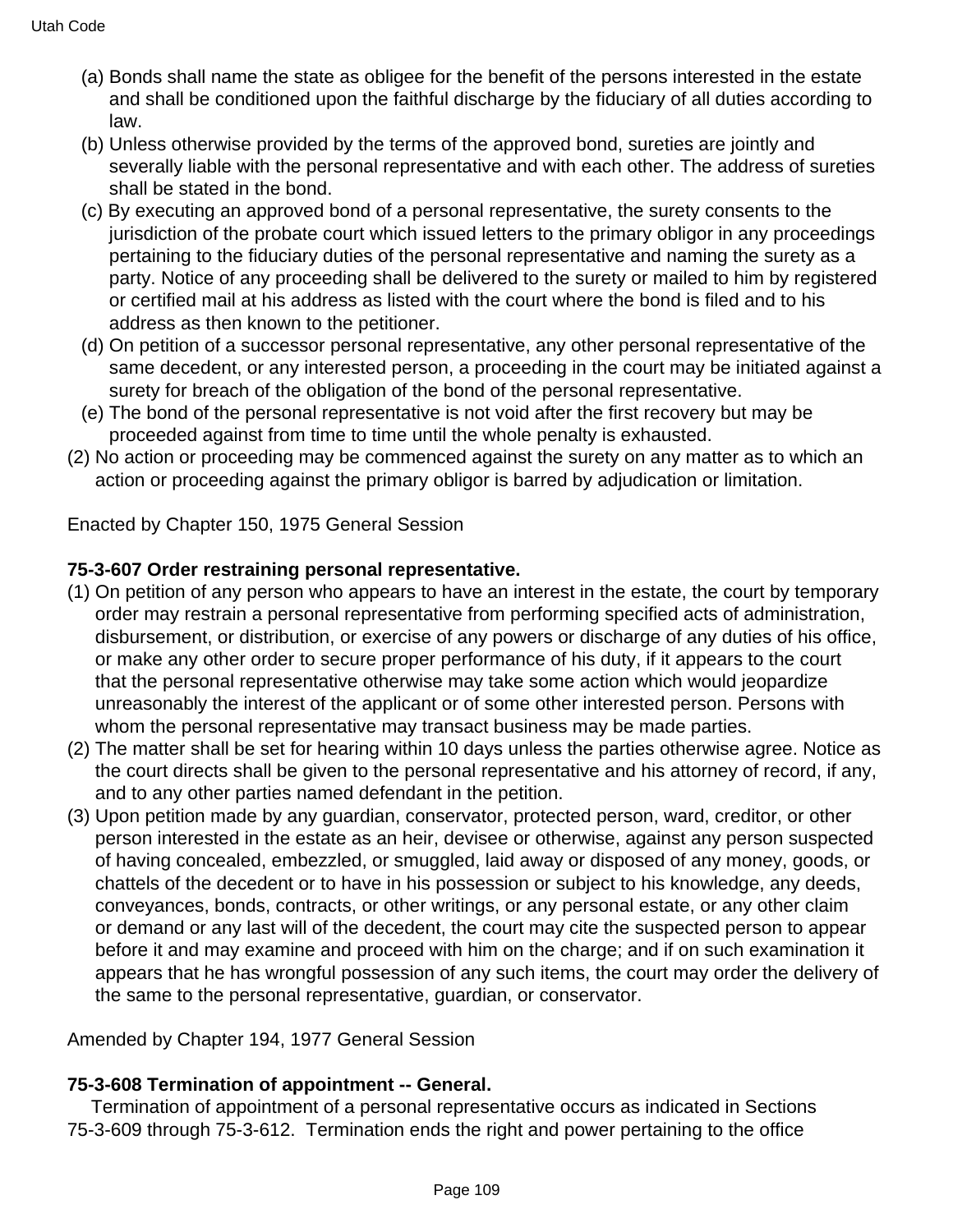of personal representative as conferred by this code or any will, except that a personal representative, at any time prior to distribution or until restrained or enjoined by court order, may perform acts necessary to protect the estate and may deliver the assets to a successor representative. Termination does not discharge a personal representative from liability for transactions or omissions occurring before termination or relieve him of the duty to preserve assets subject to his control, to account therefor, and to deliver the assets. Termination does not affect the jurisdiction of the court over the personal representative but terminates his authority to represent the estate in any pending or future proceeding.

Enacted by Chapter 150, 1975 General Session

#### **75-3-609 Termination of appointment -- Death or disability.**

 The death of a personal representative or the appointment of a conservator for the estate of a personal representative, terminates his appointment. Until appointment and qualification of a successor or special representative to replace the deceased or protected representative, the representative of the estate of the deceased or protected personal representative, if any, has the duty to protect the estate possessed and being administered by his decedent or ward at the time his appointment terminates, has the power to perform acts necessary for protection, and shall account for and deliver the estate assets to a successor or special personal representative upon his appointment and qualification.

Enacted by Chapter 150, 1975 General Session

### **75-3-610 Termination of appointment -- Voluntary.**

- (1) An appointment of a personal representative terminates as provided in Section 75-3-1003, one year after the filing of a closing statement.
- (2) An order closing an estate as provided in Section 75-3-1001 or 75-3-1002 terminates an appointment of a personal representative.
- (3) A personal representative may resign his position by filing a written statement of resignation with the registrar after he has given at least 15 days' written notice to the persons known to be interested in the estate. If no one applies or petitions for appointment of a successor representative within the time indicated in the notice, the filed statement of resignation is ineffective as a termination of appointment and in any event is effective only upon the appointment and qualification of a successor representative and delivery of the assets to him.

Enacted by Chapter 150, 1975 General Session

# **75-3-611 Termination of appointment by removal -- Cause -- Procedure.**

- (1) A person interested in the estate may petition for removal of a personal representative for cause at any time. Upon filing of the petition, the court shall fix a time and place for hearing. Notice shall be given by the petitioner to the personal representative and to other persons as the court may order. Except as otherwise ordered as provided in Section 75-3-607, after receipt of notice of removal proceedings, the personal representative shall not act except to account, correct maladministration, or preserve the estate. If removal is ordered, the court also shall direct by order the disposition of the assets remaining in the name of, or under the control of, the personal representative being removed.
- (2) Cause for removal exists:
	- (a) When removal would be in the best interest of the estate.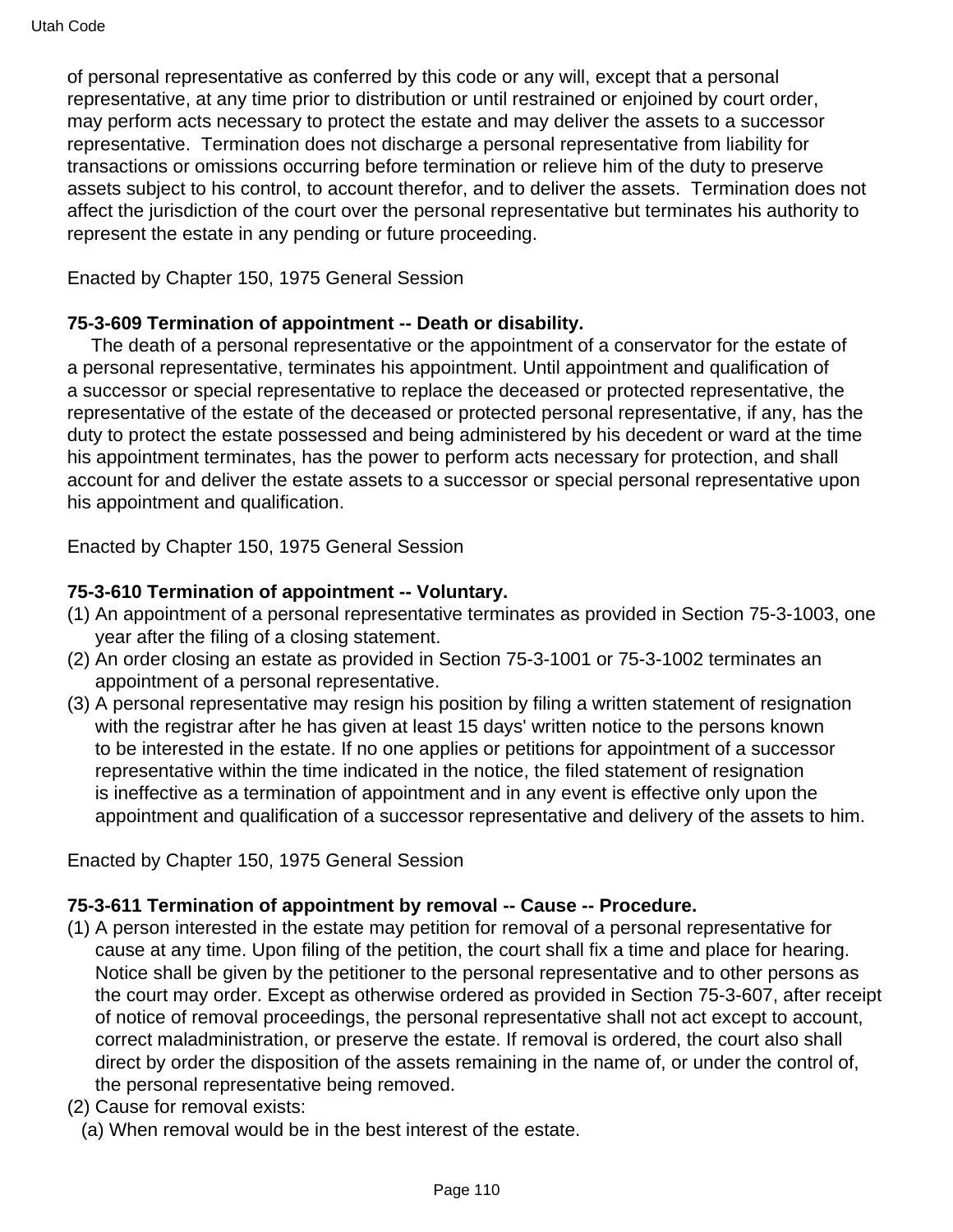- (b) If it is shown that a personal representative or the person seeking his appointment intentionally misrepresented material facts in the proceedings leading to his appointment.
- (c) If it is shown that the personal representative has disregarded an order of the court, has become incapable of discharging the duties of his office, has mismanaged the estate, or failed to perform any duty pertaining to the office.
- (3) Unless the decedent's will directs otherwise, a personal representative appointed at the decedent's domicile, incident to securing appointment of himself or his nominee as ancillary personal representative, may obtain removal of another who was appointed personal representative in this state to administer local assets.

Enacted by Chapter 150, 1975 General Session

#### **75-3-612 Termination of appointment -- Change of testacy status.**

 Except as otherwise ordered in formal proceedings, the probate of a will subsequent to the appointment of a personal representative in intestacy or under a will which is superseded by formal probate of another will, or the vacation of an informal probate of a will subsequent to the appointment of the personal representative thereunder, does not terminate the appointment of the personal representative although his powers may be reduced as provided in Section 75-3-401. Termination occurs upon appointment in informal or formal appointment proceedings of a person entitled to appointment under the later assumption concerning testacy. If no request for new appointment is made within 30 days after expiration of time for appeal from the order in formal testacy proceedings, or from the informal probate, changing the assumption concerning testacy, the previously appointed personal representative upon request may be appointed personal representative under the subsequently probated will, or as in intestacy as the case may be.

Enacted by Chapter 150, 1975 General Session

#### **75-3-613 Successor personal representative.**

 Part 3, Informal Probate and Appointment Proceedings, and Part 4, Formal Testacy and Appointment Proceedings, govern proceedings for appointment of a personal representative to succeed one whose appointment has been terminated. After appointment and qualification, a successor personal representative may be substituted in all actions and proceedings to which the former personal representative was a party; and no notice, process, or claim which was given or served upon the former personal representative need be given to or served upon the successor in order to preserve any position or right the person giving the notice or filing the claim may thereby have obtained or preserved with reference to the former personal representative. Except as otherwise ordered by the court, the successor personal representative has the powers and duties in respect to the continued administration which the former personal representative would have had if his appointment had not been terminated.

Enacted by Chapter 150, 1975 General Session

#### **75-3-614 Special administrator -- Appointment.**

- (1) A special administrator may be appointed:
- (a) Informally by the registrar on the application of any interested person when necessary to protect the estate of a decedent prior to the appointment of a general personal representative or if a prior appointment has been terminated as provided in Section 75-3-609;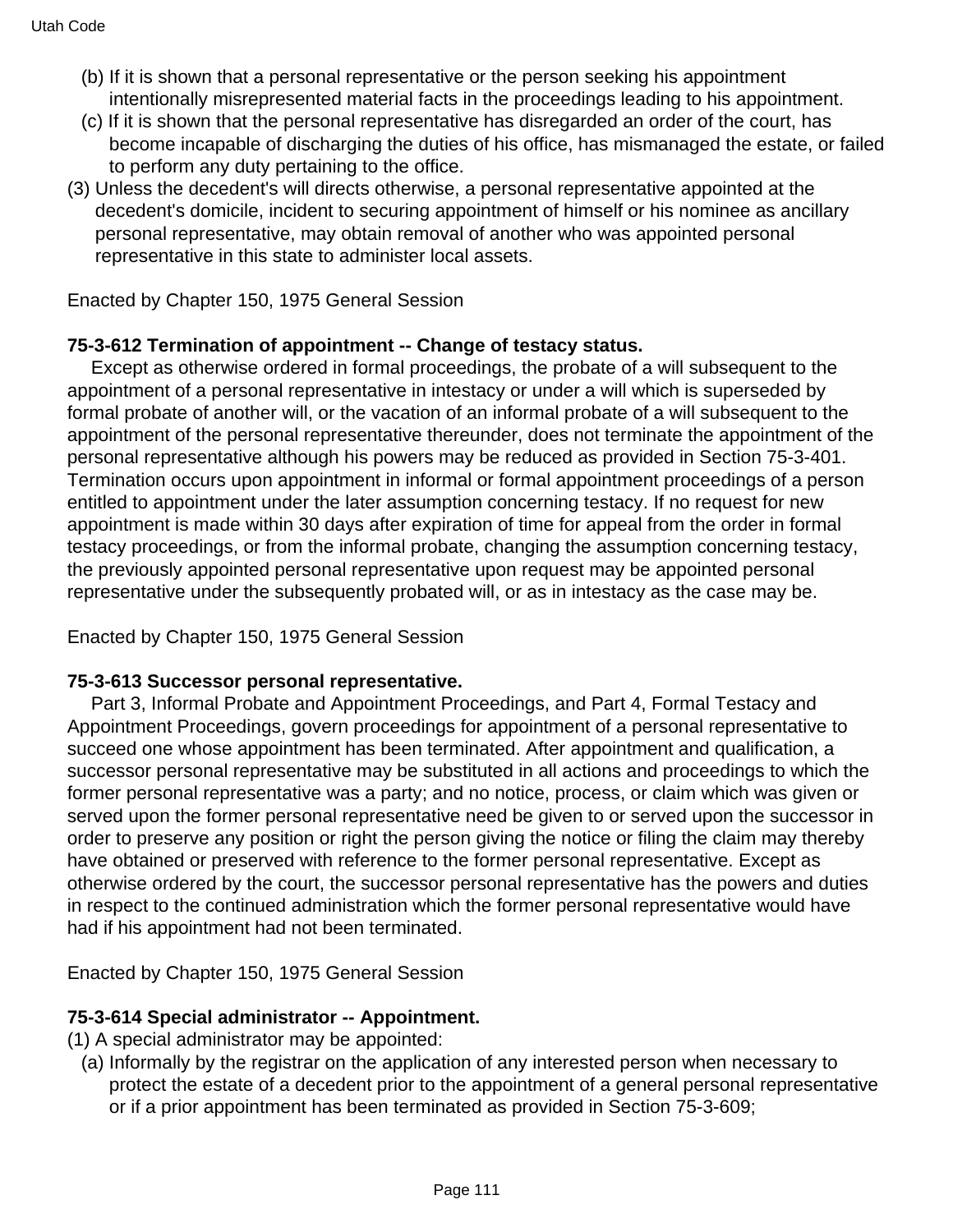(b) In a formal proceeding by order of the court on the petition of any interested person and finding, after notice and hearing, that appointment is necessary to preserve the estate or to secure its proper administration including its administration in circumstances where a general personal representative cannot or should not act. If it appears to the court that an emergency exists, appointment may be ordered without notice.

Enacted by Chapter 150, 1975 General Session

### **75-3-615 Appointment of special administrators.**

- (1) If a special administrator is to be appointed pending the probate of a will which is the subject of a pending application or petition for probate, the court shall prefer the appointment of the person named personal representative in the decedent's last will if available and qualified. In appropriate cases, the court may limit the powers given to the special administrator, it may appoint someone else to be special administrator, or it may otherwise act to protect the estate and interested persons.
- (2) In other cases, any proper person may be appointed special administrator.

Amended by Chapter 179, 1992 General Session

#### **75-3-616 Special administrator -- Appointed informally -- Powers and duties.**

 A special administrator appointed by the registrar in informal proceedings pursuant to Subsection 75-3-614(1)(a) has the duty to collect and manage the assets of the estate, to preserve them, to account therefor and to deliver them to the general personal representative upon his qualification. The special administrator has the power of a personal representative under the code necessary to perform his duties.

Enacted by Chapter 150, 1975 General Session

#### **75-3-617 Special administrator -- Formal proceedings -- Power and duties.**

 A special administrator appointed by order of the court in any formal proceeding has the power of a general personal representative except as limited in the appointment and duties as prescribed in the order. The appointment may be for a specified time, to perform particular acts, or on other terms as the court may direct.

Enacted by Chapter 150, 1975 General Session

#### **75-3-618 Termination of appointment -- Special administrator.**

 The appointment of a special administrator terminates in accordance with the provisions of the order of appointment or on the appointment of a general personal representative. In other cases, the appointment of a special administrator is subject to termination as provided in Sections 75-3-608 through 75-3-611.

Enacted by Chapter 150, 1975 General Session

# **Part 7 Duties and Powers of Personal Representatives**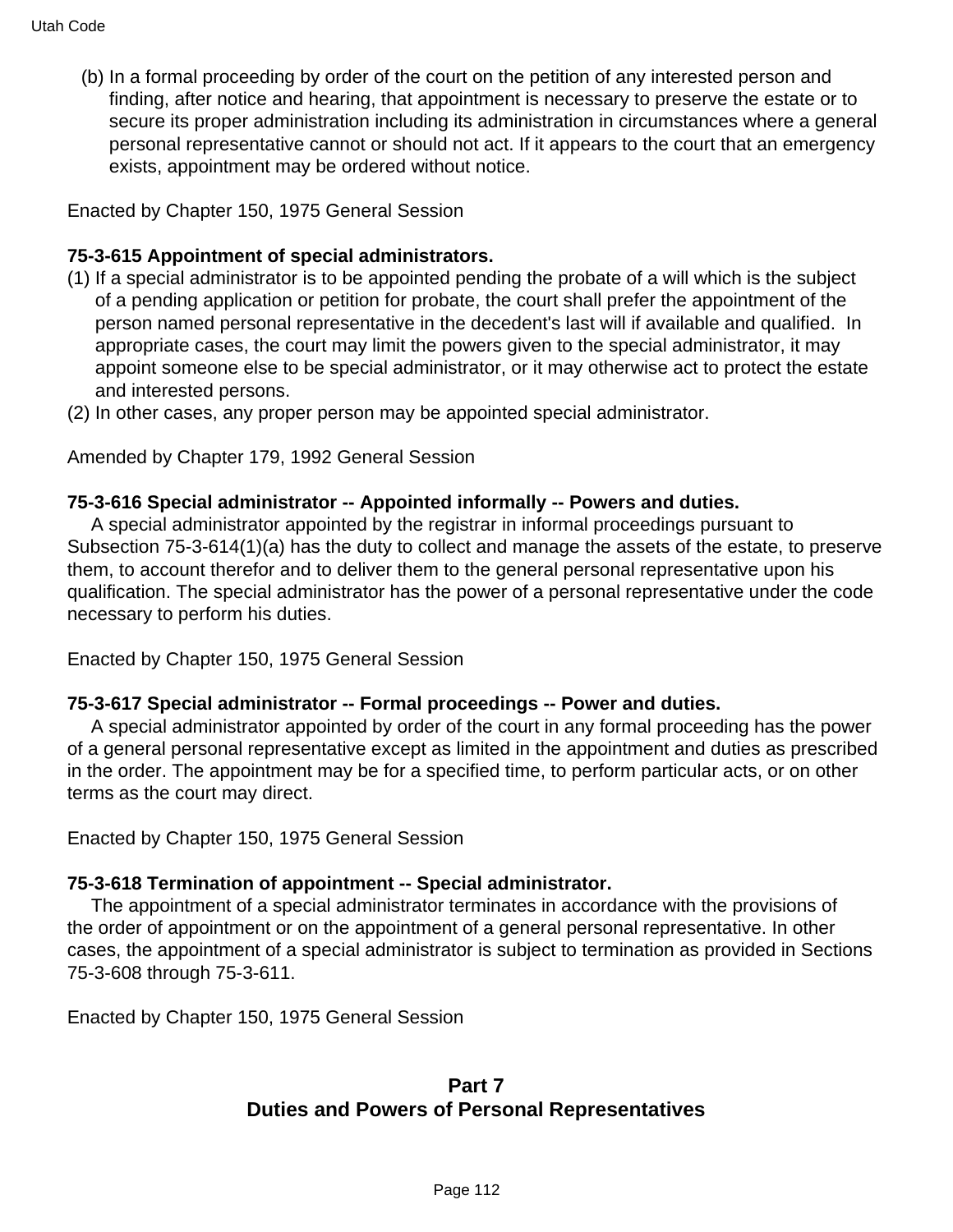### **75-3-701 Time of accrual of duties and powers.**

 The duties and powers of a personal representative commence upon his appointment. The powers of a personal representative relate back in time to give acts by the person appointed which are beneficial to the estate occurring prior to appointment the same effect as those occurring thereafter. Prior to appointment, a person named executor in a will may carry out written instructions of the decedent relating to his body, funeral, and burial arrangements. A personal representative may ratify and accept acts on behalf of the estate done by others where the acts would have been proper for a personal representative.

Enacted by Chapter 150, 1975 General Session

#### **75-3-702 Priority among different letters.**

 A person to whom general letters are issued first has exclusive authority under the letters until his appointment is terminated or modified. If, through error, general letters are afterwards issued to another, the first appointed representative may recover any property of the estate in the hands of the representative subsequently appointed, but the acts of the latter done in good faith before notice of the first letters are not void for want of validity of appointment.

Enacted by Chapter 150, 1975 General Session

# **75-3-703 General duties -- Relation and liability to persons interested in estate -- Standing to sue.**

- (1) A personal representative is a fiduciary who shall observe the standard of care applicable to trustees as described by Section 75-7-902. A personal representative is under a duty to settle and distribute the estate of the decedent in accordance with the terms of any probated and effective will and this code and as expeditiously and efficiently as is consistent with the best interests of the estate. He shall use the authority conferred upon him by this code, the terms of the will, if any, and any order in proceedings to which he is party for the best interests of successors to the estate.
- (2) A personal representative shall not be surcharged for acts of administration or distribution if the conduct in question was authorized at the time. Subject to other obligations of administration, an informally probated will is authority to administer and distribute the estate according to its terms. An order of appointment of a personal representative, whether issued in informal or formal proceedings, is authority to distribute apparently intestate assets to the heirs of the decedent if, at the time of distribution, the personal representative is not aware of a pending testacy proceeding, a proceeding to vacate an order entered in an earlier testacy proceeding, a formal proceeding questioning his appointment or fitness to continue, or a supervised administration proceeding. Nothing in this section affects the duty of the personal representative to administer and distribute the estate in accordance with the rights of claimants, the surviving spouse, any minor and dependent children, and any pretermitted child of the decedent as described elsewhere in this code.
- (3) Except as to proceedings which do not survive the death of the decedent, a personal representative of a decedent domiciled in this state at his death has the same standing to sue and be sued in the courts of this state and courts of any other jurisdiction as his decedent had immediately prior to death.

Amended by Chapter 89, 2004 General Session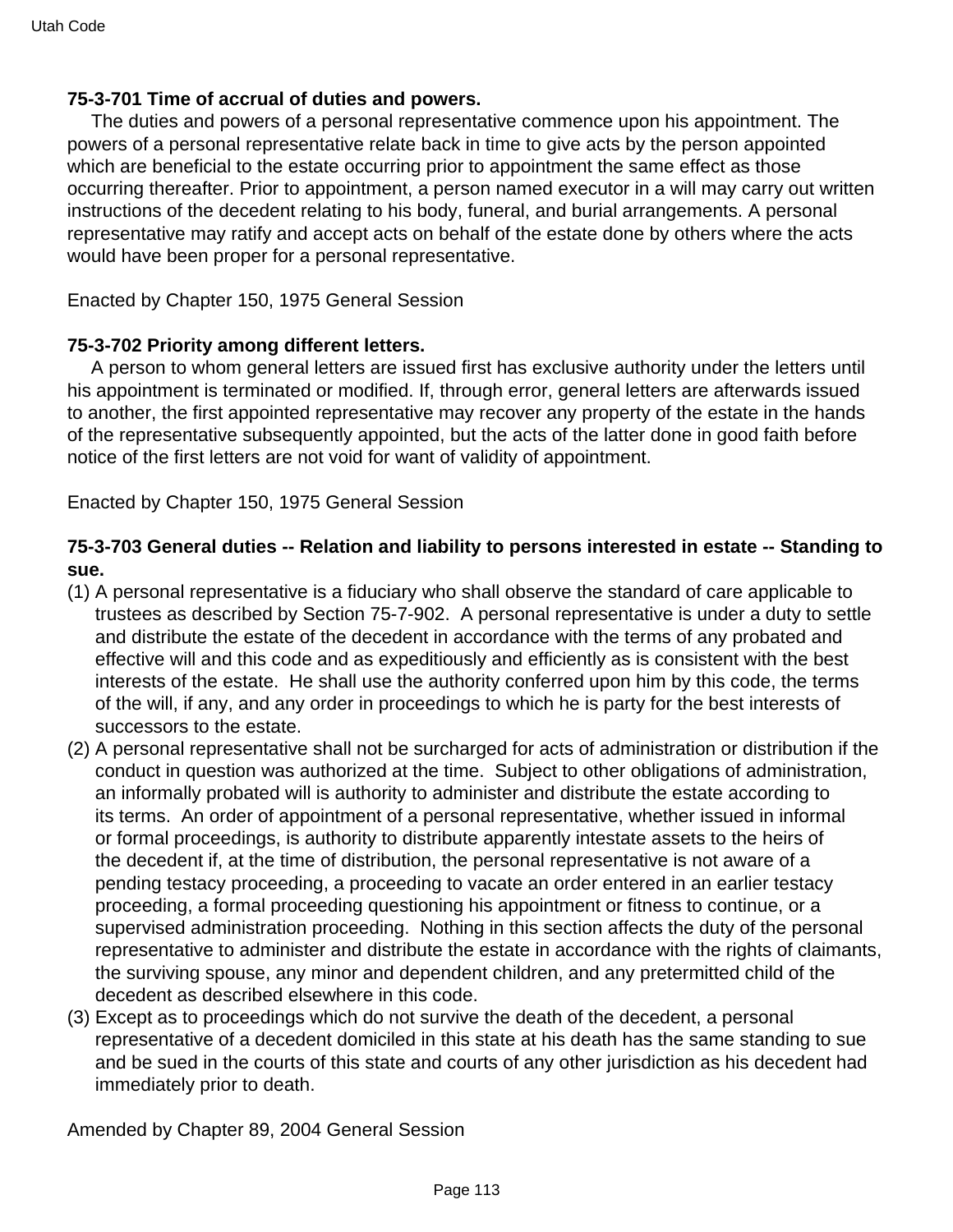### **75-3-704 Personal representative to proceed without court order -- Exception.**

 A personal representative shall proceed expeditiously with the settlement and distribution of a decedent's estate and except as otherwise specified or ordered in regard to a supervised personal representative, do so without adjudication, order, or direction of the court, but may invoke the jurisdiction of the court in proceedings authorized by this code to resolve questions concerning the estate or its administration.

Amended by Chapter 110, 1988 General Session

#### **75-3-705 Duty of personal representative -- Inventory and appraisement.**

 Within three months after his appointment, a personal representative, who is not a special administrator or a successor to another representative who has previously discharged this duty, shall prepare an inventory of property owned by the decedent at the time of his death, listing it with reasonable detail, and indicating as to each listed item, its fair market value as of the date of the decedent's death, and the type and amount of any encumbrance that may exist with reference to any item. The personal representative shall send a copy of the inventory to interested persons who request it. He may also file the original of the inventory with the court.

Amended by Chapter 194, 1977 General Session

#### **75-3-706 Employment of appraisers.**

 The personal representative may employ a qualified and disinterested appraiser to assist him in ascertaining the fair market value as of the date of the decedent's death of any asset the value of which may be subject to reasonable doubt. Different persons may be employed to appraise different kinds of assets included in the estate. The names and addresses of any appraiser shall be indicated on the inventory with the item or items he appraised.

Enacted by Chapter 150, 1975 General Session

#### **75-3-707 Duty of personal representative -- Supplementary inventory.**

 If any property not included in the original inventory comes to the knowledge of a personal representative or if the personal representative learns that the value or description indicated in the original inventory for any item is erroneous or misleading, he shall make a supplementary inventory or appraisement showing the market value as of the date of the decedent's death of the new item or the revised market value or descriptions, and the appraisers or other data relied upon, if any, and file it with the court if the original inventory was filed, or furnish copies thereof or information thereof to persons interested in the new information.

Enacted by Chapter 150, 1975 General Session

#### **75-3-708 Duty of personal representative -- Possession of estate.**

 Except as otherwise provided by a decedent's will, every personal representative has a right to, and shall take possession or control of, the decedent's property, except that any real property or tangible personal property may be left with or surrendered to the person presumptively entitled thereto unless or until, in the judgment of the personal representative, possession of the property by him will be necessary for purposes of administration. The request by a personal representative for delivery of any property possessed by an heir or devisee is conclusive evidence, in any action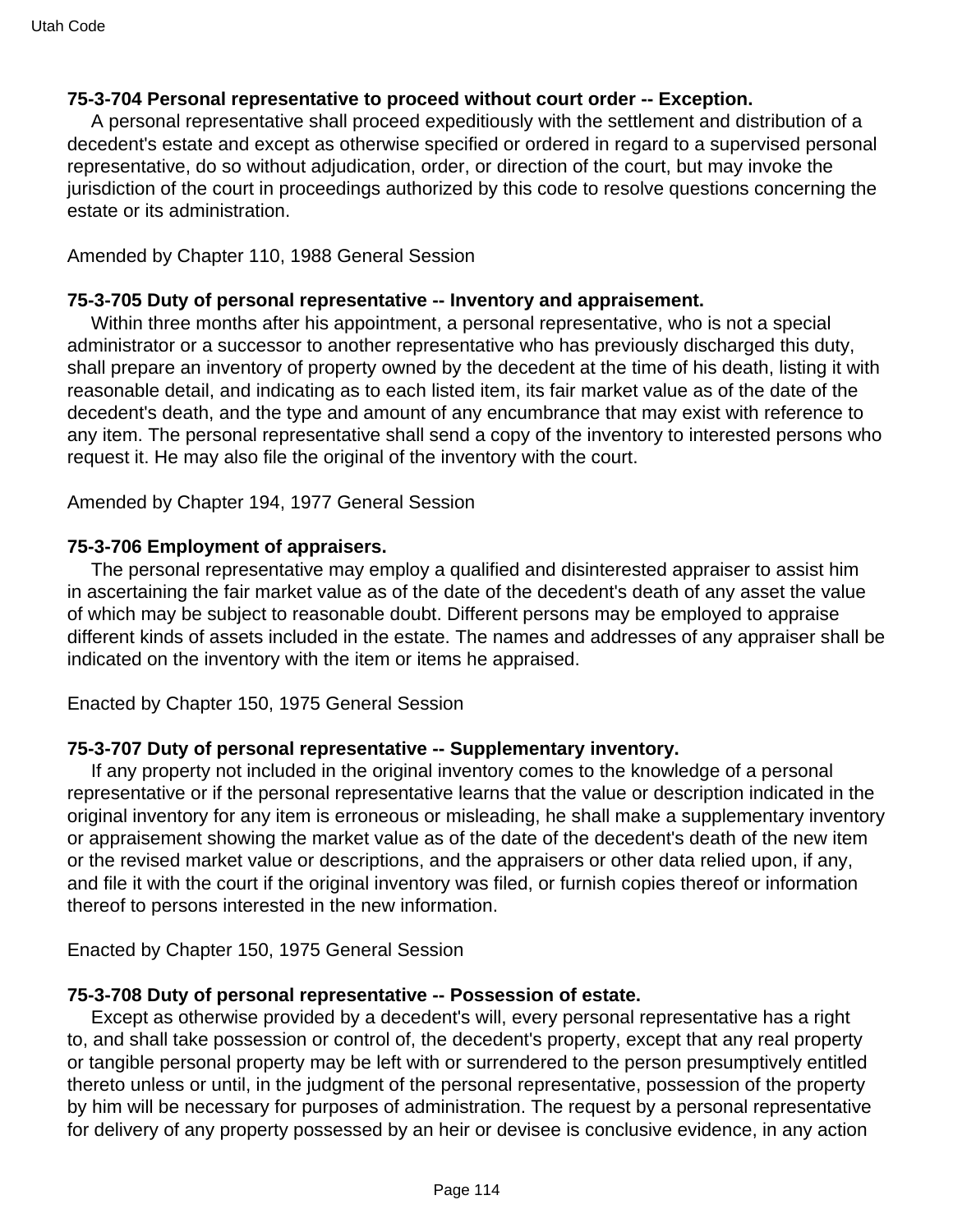against the heir or devisee for possession thereof, that the possession of the property by the personal representative is necessary for purposes of administration. The personal representative shall pay taxes on, and take all steps reasonably necessary for the management, protection, and preservation of, the estate in his possession. He may maintain an action to recover possession of property or to determine the title thereto.

Enacted by Chapter 150, 1975 General Session

#### **75-3-709 Power to avoid transfers.**

 The property liable for the payment of unsecured debts of a decedent includes all property transferred by him by any means which is in law void or voidable as against his creditors, and subject to prior liens, the right to recover this property, so far as necessary for the payment of unsecured debts of the decedent, is exclusively in the personal representative. The personal representative is not required to institute such an action unless requested by creditors who must pay or secure the cost and expenses of litigation.

Enacted by Chapter 150, 1975 General Session

#### **75-3-710 Powers of personal representatives -- In general.**

 Until termination of his appointment a personal representative has the same power over the title to property of the estate that an absolute owner would have, in trust, however, for the benefit of the creditors and others interested in the estate. This power may be exercised without notice, hearing, or order of court, unless otherwise specifically provided by this code.

Amended by Chapter 226, 1983 General Session

#### **75-3-711 Improper exercise of power -- Breach of fiduciary duty.**

 If the exercise of power concerning the estate is improper, the personal representative is liable to interested persons for damage or loss resulting from breach of his fiduciary duty to the same extent as a trustee of an express trust. The rights of purchasers and others dealing with a personal representative shall be determined as provided in Sections 75-3-712 and 75-3-713.

Enacted by Chapter 150, 1975 General Session

#### **75-3-712 Sale, encumbrance or transaction involving conflict of interest -- Voidable -- Exceptions.**

 Any sale or encumbrance to the personal representative, his spouse, agent, or attorney, or any corporation or trust in which he has a substantial beneficial interest, or any transaction which is affected by a substantial conflict of interest on the part of the personal representative, is voidable by any person interested in the estate, except one who has consented after fair disclosure, unless: (1) The will or a contract entered into by the decedent expressly authorized the transaction; or (2) The transaction is approved by the court after notice to interested persons.

Amended by Chapter 30, 1992 General Session

#### **75-3-713 Persons dealing with personal representative -- Protection.**

 A person who in good faith either assists a personal representative or deals with him for value is protected as if the personal representative properly exercised his power. The fact that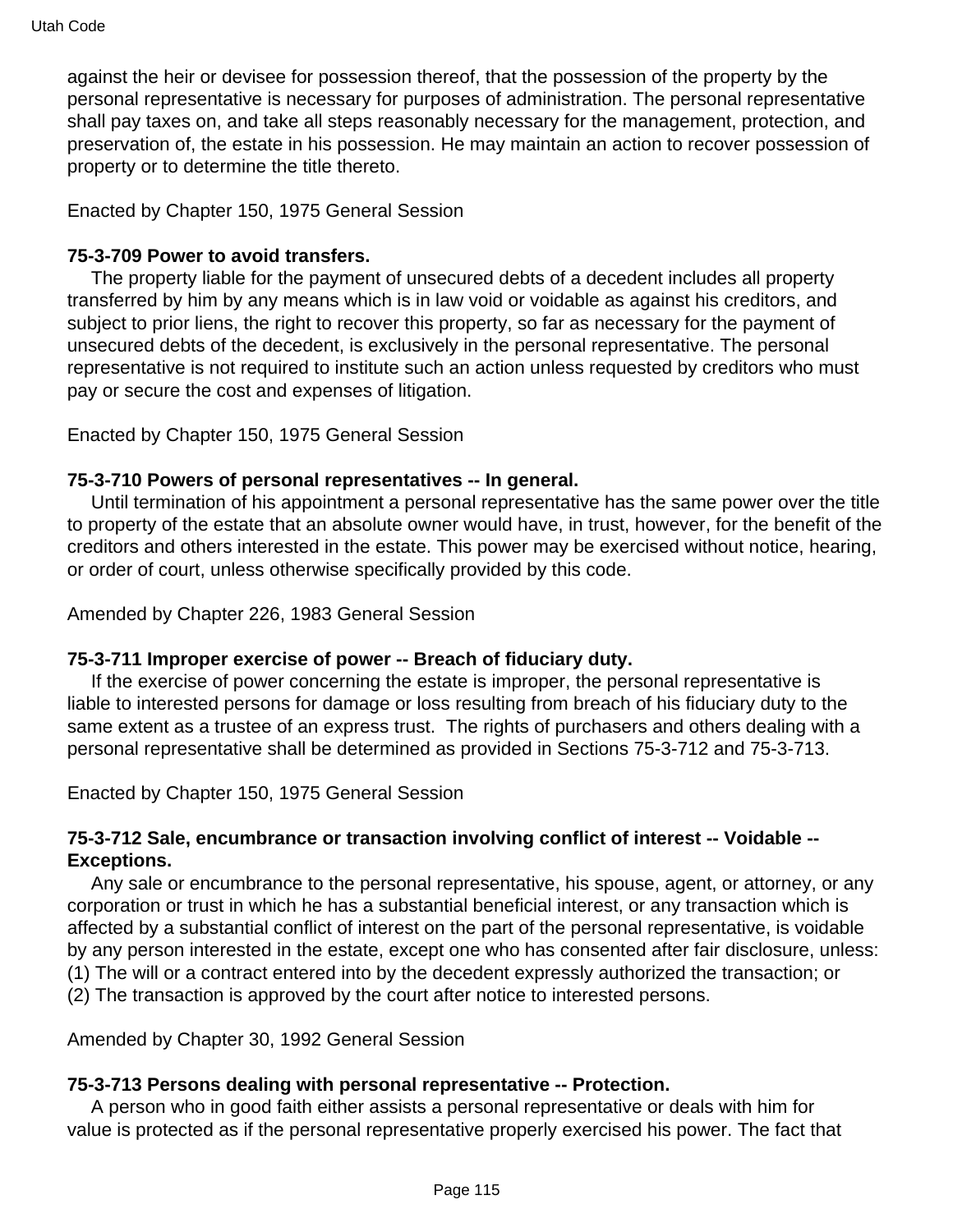a person knowingly deals with a personal representative does not alone require the person to inquire into the existence of a power or the propriety of its exercise. Except for restrictions on powers of supervised personal representatives which are endorsed on letters as provided in Section 75-3-504, no provision in any will or order of court purporting to limit the power of a personal representative is effective except as to persons with actual knowledge thereof. A person is not bound to see to the proper application of estate assets paid or delivered to a personal representative. The protection here expressed extends to instances in which some procedural irregularity or jurisdictional defect occurred in proceedings leading to the issuance of letters, including a case in which the alleged decedent is found to be alive. The protection here expressed is not by substitution for that provided by comparable provisions of the laws relating to commercial transactions and laws simplifying transfers of securities by fiduciaries.

Enacted by Chapter 150, 1975 General Session

#### **75-3-714 Transactions authorized for personal representatives -- Exceptions.**

 Except as restricted or otherwise provided by this code, by the will or by an order in a formal proceeding and subject to the priorities stated in Section 75-3-902, a personal representative, acting reasonably for the benefit of the interested persons, may properly:

- (1) retain assets owned by the decedent pending distribution or liquidation including those in which the representative is personally interested or which are otherwise improper for trust investment;
- (2) receive assets from fiduciaries, or other sources;
- (3) perform, compromise, or refuse performance of the decedent's contracts that continue as obligations of the estate, as he may determine under the circumstances. In performing enforceable contracts by the decedent to convey or lease land, the personal representative, among other possible courses of action, may:
	- (a) execute and deliver a deed of conveyance for cash payment of all sums remaining due or the purchaser's note for the sum remaining due secured by a mortgage or deed of trust on the land; or
	- (b) deliver a deed in escrow with directions that the proceeds, when paid in accordance with the escrow agreement, be paid to the successors of the decedent, as designated in the escrow agreement;
- (4) satisfy written charitable pledges of the decedent irrespective of whether the pledges constituted binding obligations of the decedent or were properly presented as claims, if in the judgment of the personal representative the decedent would have wanted the pledges completed under the circumstances;
- (5) if funds are not needed to meet debts and expenses currently payable and are not immediately distributable, deposit or invest liquid assets of the estate, including money received from the sale of other assets, in federally insured interest-bearing accounts, readily marketable secured loan arrangements, or other prudent investments which would be reasonable for use by trustees generally;
- (6) acquire or dispose of an asset, including land in this or another state, for cash or on credit, at public or private sale; and manage, develop, improve, exchange, partition, change the character of, or abandon an estate asset;
- (7) make ordinary or extraordinary repairs or alterations in buildings or other structures, demolish any improvements, or raze existing or erect new party walls or buildings;
- (8) subdivide, develop, or dedicate land to public use; make or obtain the vacation of plats and adjust boundaries; adjust differences in valuation on exchange or partition by giving or receiving considerations; or dedicate easements to public use without consideration;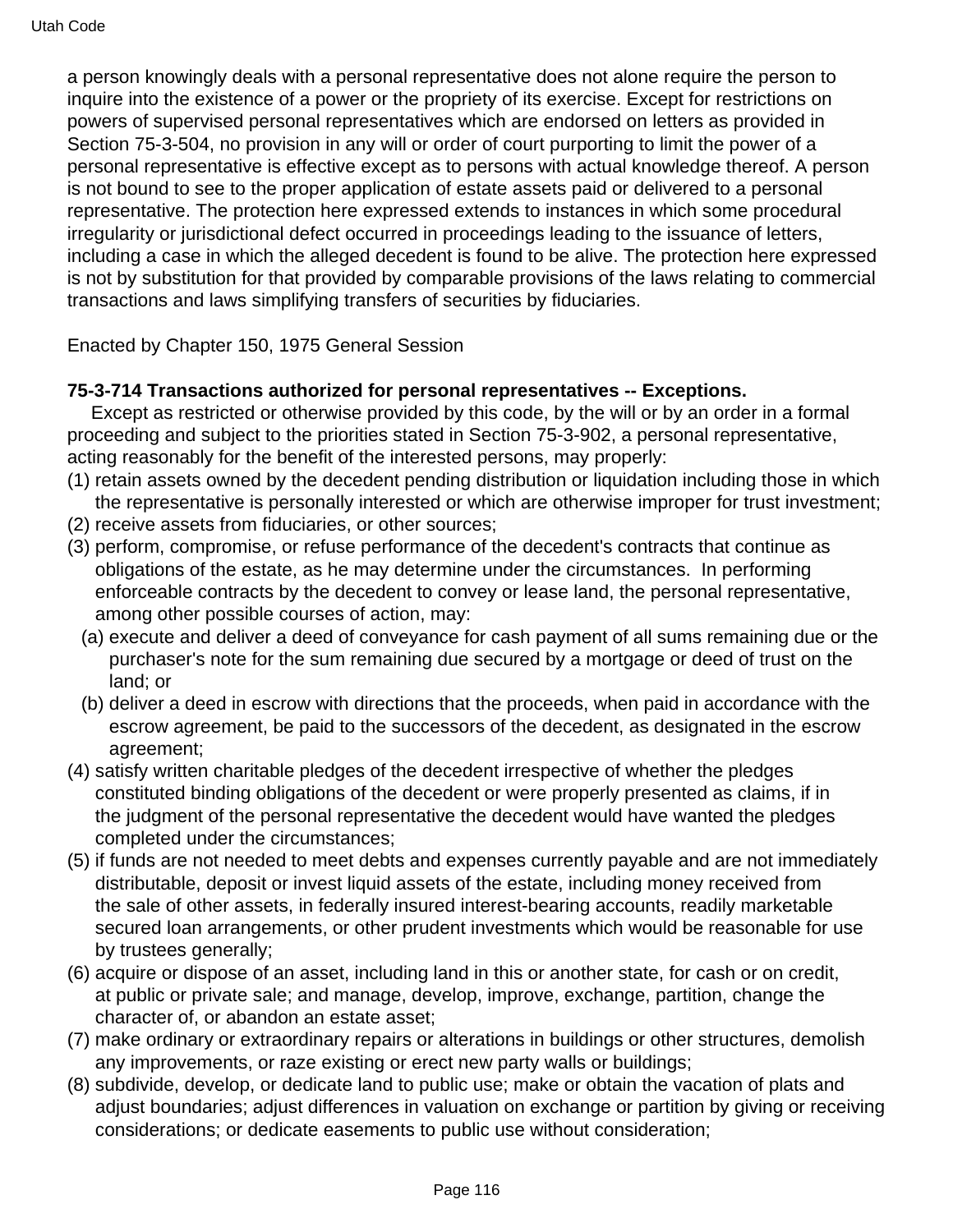- (9) enter for any purpose into a lease as lessor or lessee, with or without option to purchase or renew, for a term within or extending beyond the period of administration;
- (10) enter into a lease or arrangement for exploration and removal of minerals or other natural resources or enter into a pooling or unitization agreement;
- (11) abandon property when, in the opinion of the personal representative, it is valueless, is so encumbered, or is in condition that it is of no benefit to the estate;
- (12) vote stocks or other securities in person or by general or limited proxy;
- (13) pay calls, assessments, and other sums chargeable or accruing against or on account of securities, unless barred by the provisions relating to claims;
- (14) hold a security in the name of a nominee or in other form without disclosure of the interest of the estate but the personal representative is liable for any act of the nominee in connection with the security so held;
- (15) insure the assets of the estate against damage, loss, and liability and himself against liability as to third persons;
- (16) borrow money with or without security to be repaid from the estate assets or otherwise; and advance money for the protection of the estate;
- (17) effect a fair and reasonable compromise with any debtor or obligor, or extend, renew, or in any manner modify the terms of any obligation owing to the estate. If the personal representative holds a mortgage, pledge, or other lien upon property of another person, he may, in lieu of foreclosure, accept a conveyance or transfer of encumbered assets from the owner thereof in satisfaction of the indebtedness secured by lien;
- (18) pay taxes, assessments, compensation of the personal representative, and other expenses incident to the administration of the estate;
- (19) sell or exercise stock subscription or conversion rights; and consent, directly or through a committee or other agent, to the reorganization, consolidation, merger, dissolution, or liquidation of a corporation or other business enterprise;
- (20) allocate items of income or expense to either estate income or principal, as permitted or provided by law;
- (21) employ persons, including attorneys, auditors, investment advisers, or agents, even if they are associated with the personal representative, to advise or assist the personal representative in the performance of his administrative duties; act without independent investigation upon their recommendations; and instead of acting personally, employ one or more agents to perform any act of administration, whether or not discretionary;
- (22) prosecute or defend claims or proceedings in any jurisdiction for the protection of the estate and of the personal representative in the performance of his duties;
- (23) sell, mortgage, or lease any real or personal property of the estate or any interest in it for cash, credit, or for part cash and part credit, and with or without security for unpaid balances;
- (24) continue any unincorporated business or venture in which the decedent was engaged at the time of his death:
	- (a) in the same business form for a period of not more than four months from the date of appointment of a general personal representative if continuation is a reasonable means of preserving the value of the business including good will;
	- (b) in the same business form for any additional period of time that may be approved by order of the court in a formal proceeding to which the persons interested in the estate are parties; or
	- (c) throughout the period of administration if the business is incorporated by the personal representative and if none of the probable distributees of the business who are competent adults object to its incorporation and retention in the estate;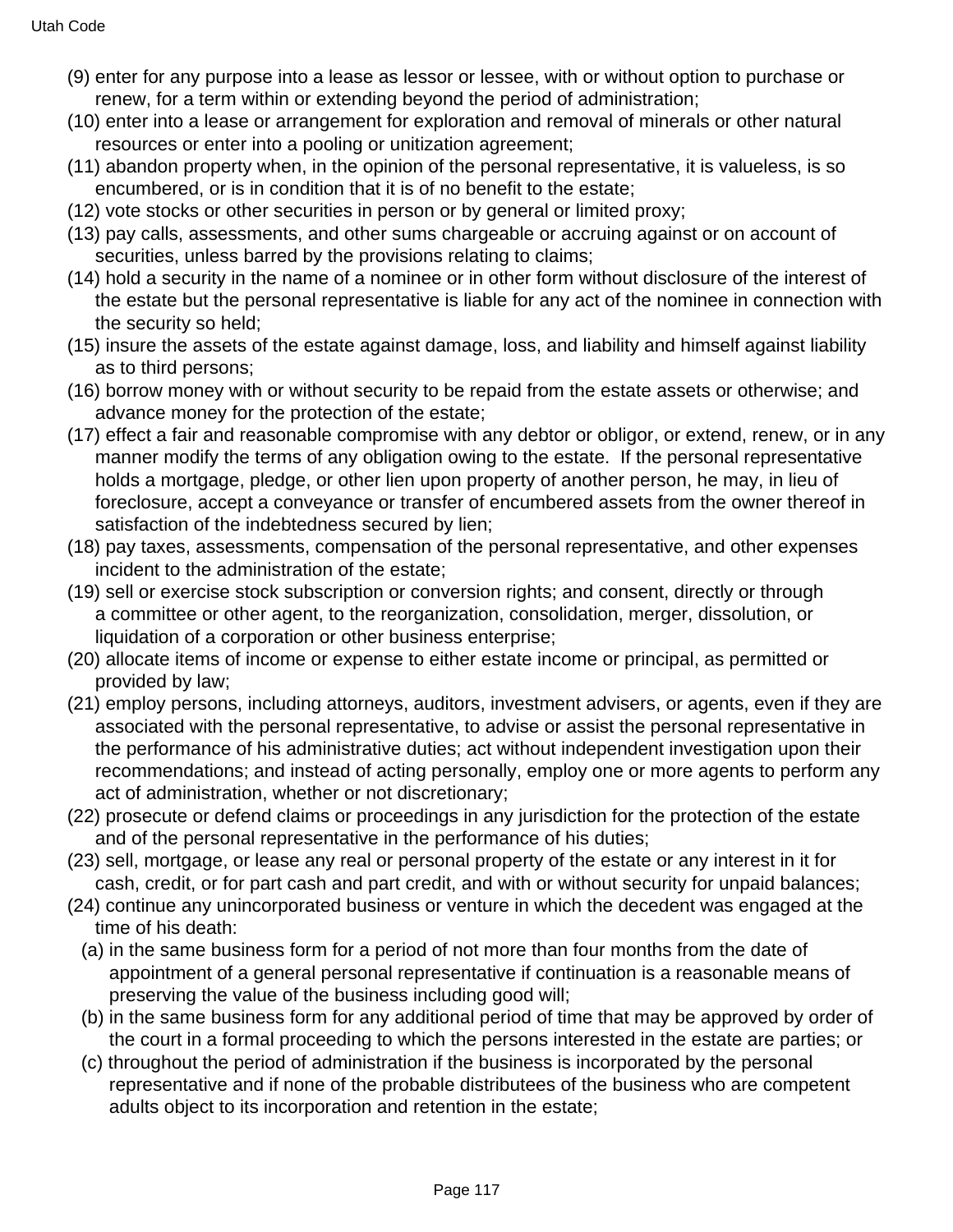- (25) incorporate any business or venture in which the decedent was engaged at the time of his death;
- (26) provide for exoneration of the personal representative from personal liability in any contract entered into on behalf of the estate;
- (27) satisfy and settle claims and distribute the estate as provided in this code.

Amended by Chapter 30, 1992 General Session

#### **75-3-715 Powers and duties of successor personal representative.**

 A successor personal representative has the same power and duty as the original personal representative to complete the administration and distribution of the estate, as expeditiously as possible, but he shall not exercise any power expressly made personal to the executor named in the will.

Enacted by Chapter 150, 1975 General Session

#### **75-3-716 Co-representatives -- When joint action required.**

 If two or more persons are appointed co-representatives and unless the will provides otherwise, the concurrence of a majority is required on all acts connected with the administration and distribution of the estate. This restriction does not apply when any co-representative receives and receipts for property due the estate, when the concurrence of all cannot readily be obtained in the time reasonably available for emergency action necessary to preserve the estate, or when a corepresentative has been delegated to act for the others. Persons dealing with a co-representative if actually unaware that another has been appointed to serve with him or if advised by the personal representative with whom they deal that he has authority to act alone for any of the reasons mentioned herein, are as fully protected as if the person with whom they dealt had been the sole personal representative.

Enacted by Chapter 150, 1975 General Session

#### **75-3-717 Powers of surviving personal representative.**

 Unless the terms of the will otherwise provide, every power exercisable by personal corepresentatives may be exercised by the one or more remaining after the appointment of one or more is terminated, and if one of two or more nominated as co-executors is not appointed, those appointed may exercise all the powers incident to the office.

Enacted by Chapter 150, 1975 General Session

#### **75-3-718 Compensation of personal representative and attorney.**

(1) A personal representative and an attorney are entitled to reasonable compensation for their services. If a petition is filed which either directly or indirectly seeks approval of the personal representative's compensation or the attorney's compensation and if no objection is filed by an interested person to the compensation requested, reasonable compensation shall be the compensation sought in the petition. When an interested person objects to the personal representative's compensation, the court shall determine reasonable compensation for the personal representative based on the quality, quantity, and value of the services rendered to the estate and the circumstances under which those services were rendered, including the practice for other fiduciaries who are in similar circumstances to the personal representative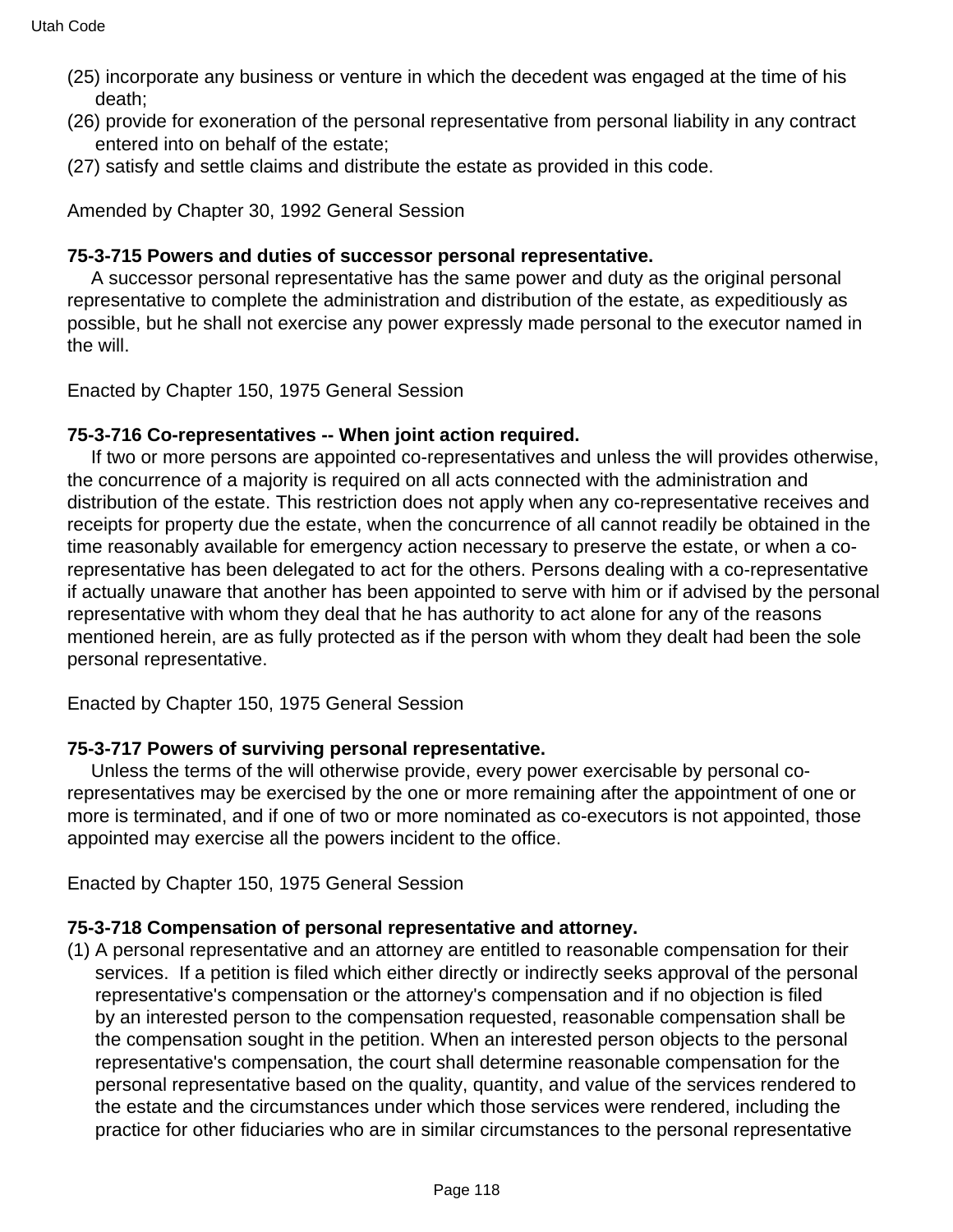in question. When an interested person objects to the attorney's compensation, the court shall determine reasonable compensation for the attorney.

- (2) When a petition seeks approval of or objects to a personal representative's compensation or an attorney's compensation, at least 10 days before the time set for the hearing of the petition, the petitioner or the petitioner's attorney shall send a copy of the petition to all interested persons either by certified, registered, or first class mail or by hand-delivery.
- (3) If a will provides for compensation of the personal representative and there is no contract with the decedent regarding compensation, the personal representative may renounce the provision before qualifying and be entitled to reasonable compensation. A personal representative also may renounce his right to all or any part of the compensation. A written renunciation of fee may be filed with the court.

Amended by Chapter 245, 2013 General Session

#### **75-3-719 Expenses in estate litigation.**

 If any personal representative or person nominated as personal representative defends or prosecutes any proceeding in good faith, whether successful or not, the personal representative is entitled to receive from the estate all necessary expenses and disbursements, including reasonable attorney fees incurred. This provision expressly applies in a will contest to any person nominated as a personal representative in a testamentary instrument submitted in good faith.

Amended by Chapter 274, 2012 General Session

### **75-3-720 Proceedings for review of employment of agents and compensation of personal representatives and employees of estate.**

 After notice to all interested persons, on petition of an interested person or on appropriate motion if administration is supervised, the propriety of employment of any person by a personal representative, including any attorney, auditor, investment advisor, or other specialized agent or assistant, the reasonableness of the compensation of any person so employed, or the reasonableness of the compensation determined by the personal representative for the personal representative's own services, may be reviewed by the court. Any person who has received excessive compensation from an estate for services rendered may be ordered to make appropriate refunds.

Amended by Chapter 179, 1992 General Session

# **Part 8 Creditors' Claims**

#### **75-3-801 Notice to creditors.**

- (1)
	- (a) A personal representative, upon appointment, may publish a notice to creditors announcing the personal representative's appointment and address and notifying creditors of the estate to present their claims within three months after the date of the first publication of the notice or be forever barred.
	- (b) The notice described in Subsection (1)(a) shall be published: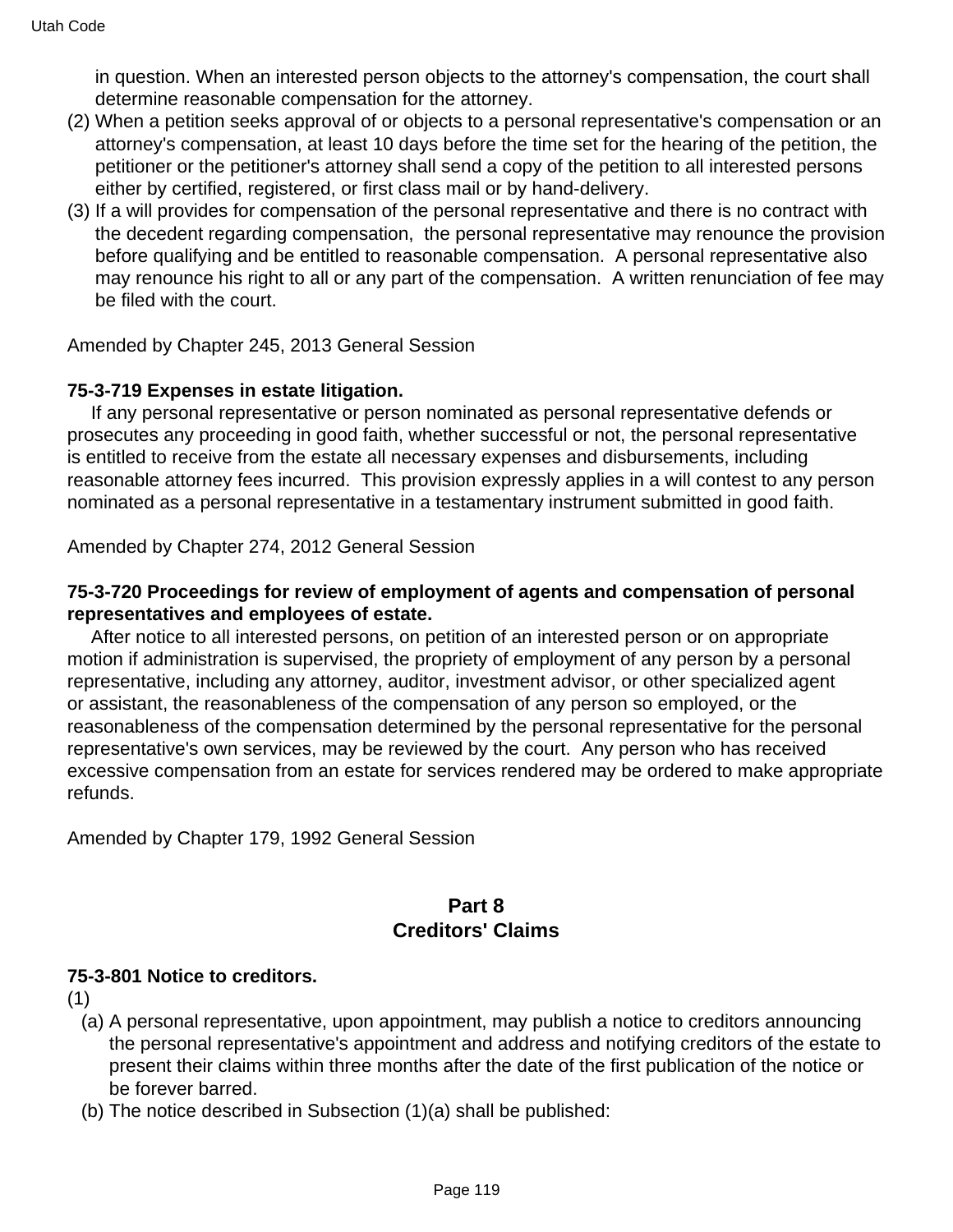- (i) once a week for three successive weeks in a newspaper of general circulation in the county; and
- (ii) in accordance with Section 45-1-101 for three weeks.
- (2) A personal representative may give written notice by mail or other delivery to any creditor, notifying the creditor to present his claim within 90 days from the published notice if given as provided in Subsection (1) above or within 60 days from the mailing or other delivery of the notice, whichever is later, or be forever barred. Written notice shall be the notice described in Subsection (1) above or a similar notice.
- (3) The personal representative shall not be liable to any creditor or to any successor of the decedent for giving or failing to give notice under this section.
- (4) If the estate is being administered in accordance with Section 75-3-1201, a notice to creditors may be published in an affidavit in accordance with this section by the person claiming to be the successor or the decedent.

Amended by Chapter 364, 2013 General Session

### **75-3-802 Statutes of limitations.**

 Unless an estate is insolvent the personal representative, with the consent of all successors whose interests would be affected, may waive any defense of limitations available to the estate. If the defense is not waived, no claim which was barred by any statute of limitations at the time of the decedent's death shall be allowed or paid. The running of any statute of limitations measured from some other event than death and advertisement for claims against a decedent is suspended during the three months following the decedent's death but resumes thereafter as to claims not barred pursuant to the sections which follow. For purposes of any statute of limitations, the proper presentation of a claim under Section 75-3-804 is equivalent to commencement of a proceeding on the claim.

Amended by Chapter 194, 1977 General Session

# **75-3-803 Limitations on presentation of claims.**

- (1) All claims against a decedent's estate which arose before the death of the decedent, including claims of the state and any subdivision of it, whether due or to become due, absolute or contingent, liquidated or unliquidated, founded on contract, tort, or other legal basis, if not barred earlier by other statute of limitations, are barred against the estate, the personal representative, and the heirs and devisees of the decedent, unless presented within the earlier of the following dates:
	- (a) one year after the decedent's death; or
	- (b) within the time provided by Subsection 75-3-801(2) for creditors who are given actual notice, and where notice is published, within the time provided in Subsection 75-3-801(1) for all claims barred by publication.
- (2) In all events, claims barred by the nonclaim statute at the decedent's domicile are also barred in this state.
- (3) All claims against a decedent's estate which arise at or after the death of the decedent, including claims of the state and any of its subdivisions, whether due or to become due, absolute or contingent, liquidated or unliquidated, founded on contract, tort, or other legal basis are barred against the estate, the personal representative, and the heirs and devisees of the decedent, unless presented as follows: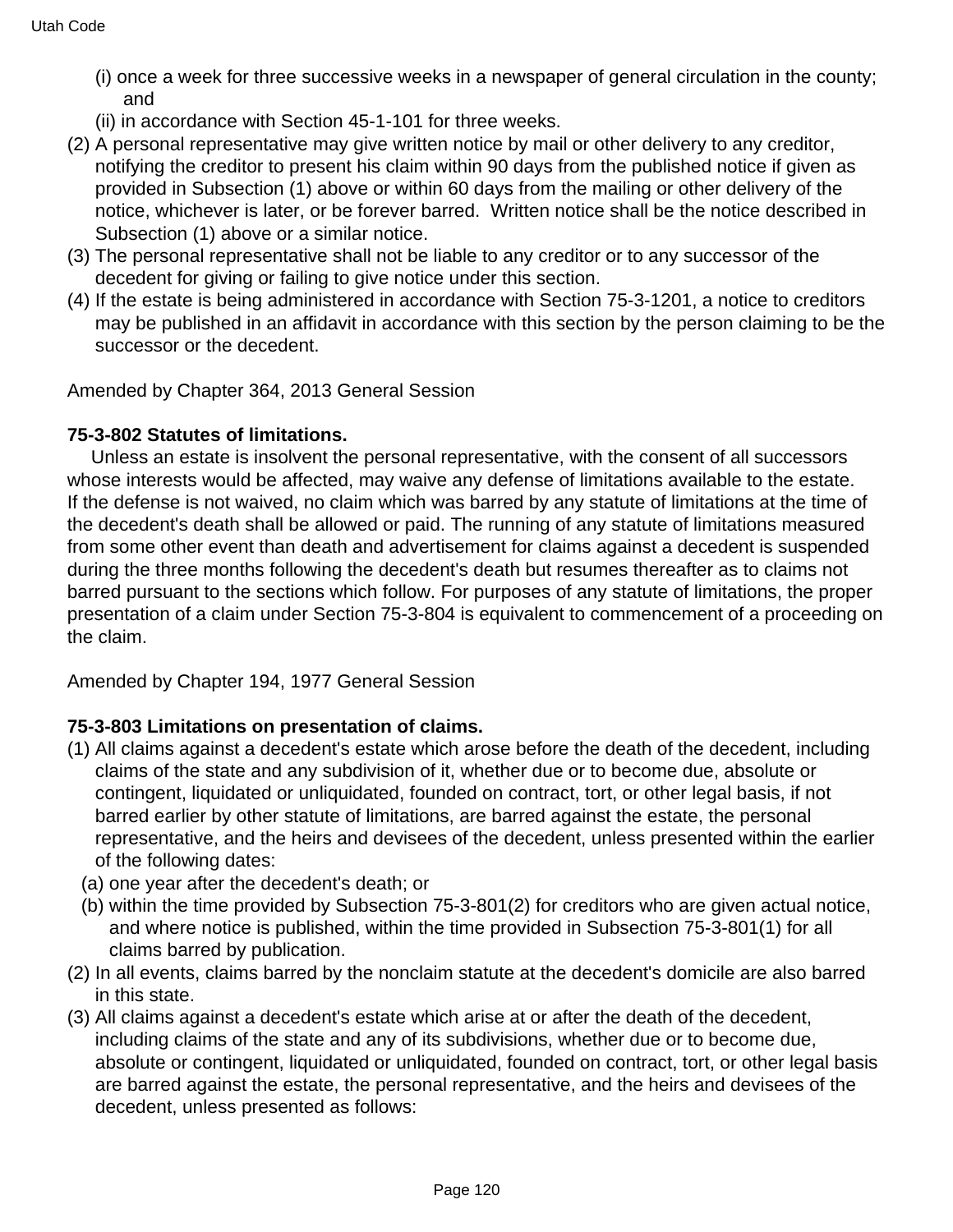- (a) a claim based on a contract with the personal representative within three months after performance by the personal representative is due; or
- (b) any other claim within the later of three months after it arises, or the time specified in Subsection (1)(a).
- (4) Nothing in this section affects or prevents:
	- (a) any proceeding to enforce any mortgage, pledge, or other lien upon property of the estate;
	- (b) to the limits of the insurance protection only, any proceeding to establish liability of the decedent or the personal representative for which the decedent or the personal representative is protected by liability insurance;
	- (c) collection of compensation for services rendered and reimbursement for expenses advanced by the personal representative or by the attorney or accountant for the personal representative of the estate; or
	- (d) medical assistance recovery under Title 26, Chapter 19, Medical Benefits Recovery Act.
- (5) If a personal representative has not been timely appointed in accordance with this chapter, one may be appointed for the limited purposes of Subsection (4)(b) for any claim timely brought against the decedent.

Amended by Chapter 443, 2018 General Session

### **75-3-804 Manner of presentation of claims.**

- (1) Claims against a decedent's estate may be presented as follows:
	- (a) The claimant may deliver or mail to the personal representative, or the personal representative's attorney of record, a written statement of the claim indicating its basis, the name and address of the claimant, and the amount claimed, or may file a written statement of the claim, in the form prescribed by rule, with the clerk of the court. The claim is deemed presented on either the receipt of the written statement of claim by the personal representative or the personal representative's attorney of record, or the filing of the claim with the court, whichever occurs first. If a claim is not yet due, the date when it will become due shall be stated. If the claim is contingent or unliquidated, the nature of the uncertainty shall be stated. If the claim is secured, the security shall be described. Failure to describe correctly the security, the nature of any uncertainty, and the due date of a claim not yet due does not invalidate the presentation made.
	- (b) The claimant may commence a proceeding against the personal representative in any court where the personal representative may be subjected to jurisdiction to obtain payment of the claim against the estate, but the commencement of the proceeding must occur within the time limited for presenting the claim. No presentation of claim is required in regard to matters claimed in proceedings against the decedent which were pending at the time of the decedent's death.
- (2) If a claim is presented under Subsection (1)(a), no proceeding thereon may be commenced more than 60 days after the personal representative has mailed a notice of disallowance; but, in the case of a claim which is not presently due or which is contingent or unliquidated, the personal representative may consent to an extension of the 60-day period, or to avoid injustice the court, on petition, may order an extension of the 60-day period, but in no event may the extension run beyond the applicable statute of limitations.

Amended by Chapter 110, 1988 General Session

# **75-3-805 Classification of claims.**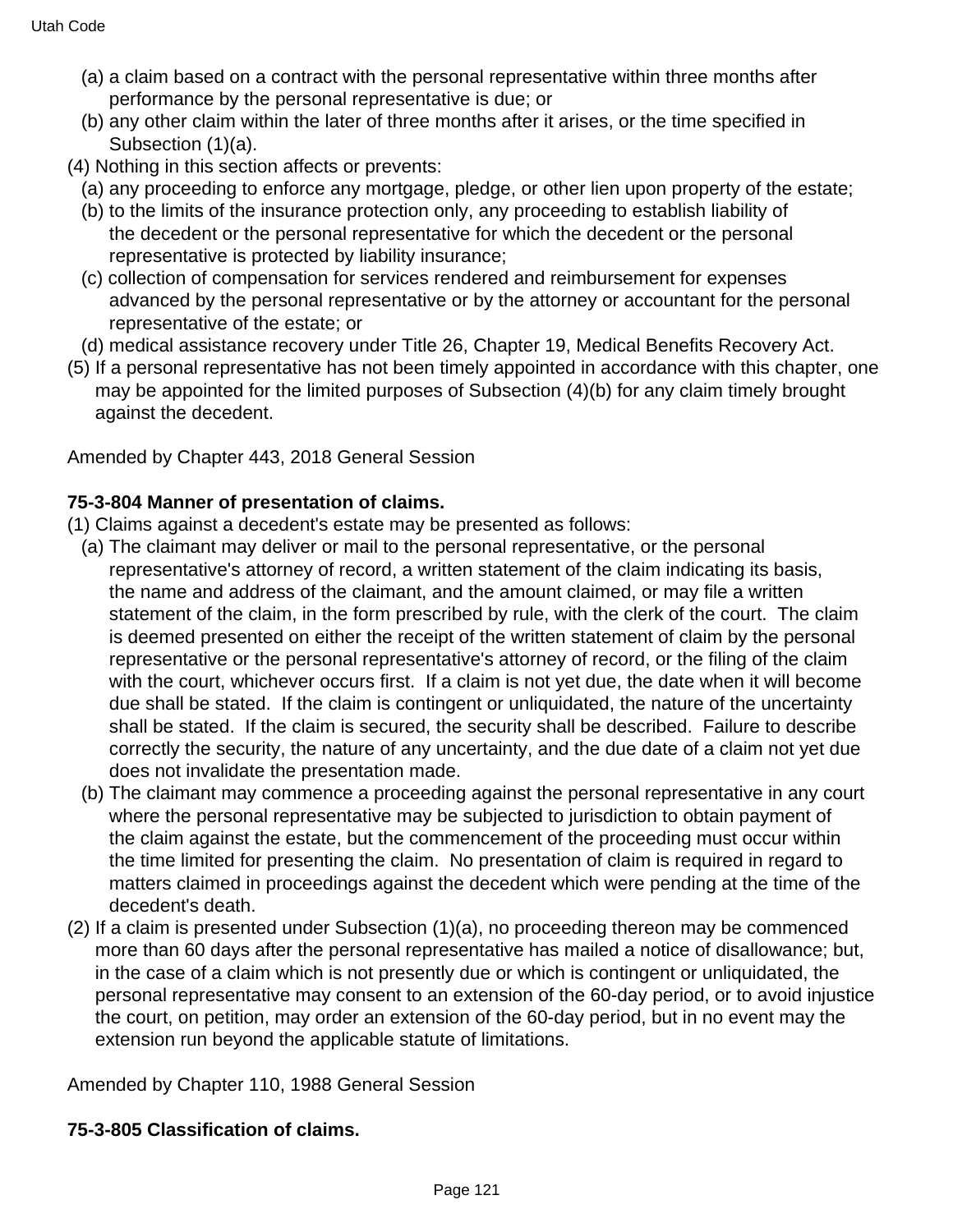- (1) If the applicable assets of the estate are insufficient to pay all claims in full, the personal representative shall make payment in the following order:
	- (a) reasonable funeral expenses;
	- (b) costs and expenses of administration;
	- (c) debts and taxes with preference under federal law;
	- (d) reasonable and necessary medical and hospital expenses of the last illness of the decedent, including compensation of persons attending the decedent, and medical assistance if Section 26-19-405 applies;
	- (e) debts and taxes with preference under other laws of this state; and
	- (f) all other claims.
- (2) No preference shall be given in the payment of any claim over any other claim of the same class, and a claim due and payable shall not be entitled to a preference over claims not due.

Amended by Chapter 443, 2018 General Session

### **75-3-806 Allowance of claims.**

- (1) As to claims presented in the manner described in Section 75-3-804 and within the time limit prescribed in Section 75-3-803, the personal representative may mail a notice to any claimant stating that the claim has been allowed or disallowed. If, after allowing or disallowing a claim, the personal representative changes the decision concerning the claim, the personal representative shall notify the claimant. The personal representative may not change a disallowance of a claim after the time for the claimant to file a petition for allowance or to commence a proceeding on the claim has expired and the claim has been barred. If the notice of disallowance warns the claimant of the impending bar, a claim which is disallowed in whole or in part by the personal representative is barred so far as not allowed, unless the claimant seeks a court ordered allowance by filing a petition for allowance in the court or by commencing a proceeding against the personal representative not later than 60 days after the mailing of the notice of disallowance or partial allowance. If the personal representative fails to mail notice to a claimant of action on the claim within 60 days after the time for original presentation of the claim has expired, this failure has the effect of a notice of allowance.
- (2) Upon the petition of the personal representative or a claimant in a proceeding for this purpose, the court may order any claim presented to the personal representative or filed with the clerk of the court in a timely manner and not barred by Subsection (1) to be allowed in whole or in part. Notice of this proceeding shall be given to the claimant, the personal representative, and those other persons interested in the estate as the court may direct by order at the time the proceeding is commenced.
- (3) A judgment in a proceeding in another court against a personal representative to enforce a claim against a decedent's estate is a court ordered allowance of the claim.
- (4) Unless otherwise provided in any judgment in another court entered against the personal representative, allowed claims bear interest at the legal rate for the period commencing six months after the decedent's date of death unless based on a contract making a provision for interest, in which case they bear interest in accordance with that provision.

Amended by Chapter 179, 1992 General Session

# **75-3-807 Payment of claims.**

(1) Upon the expiration of the earliest of the time limitations provided in Section 75-3-803 for the presentation of claims, the personal representative shall proceed to pay the claims allowed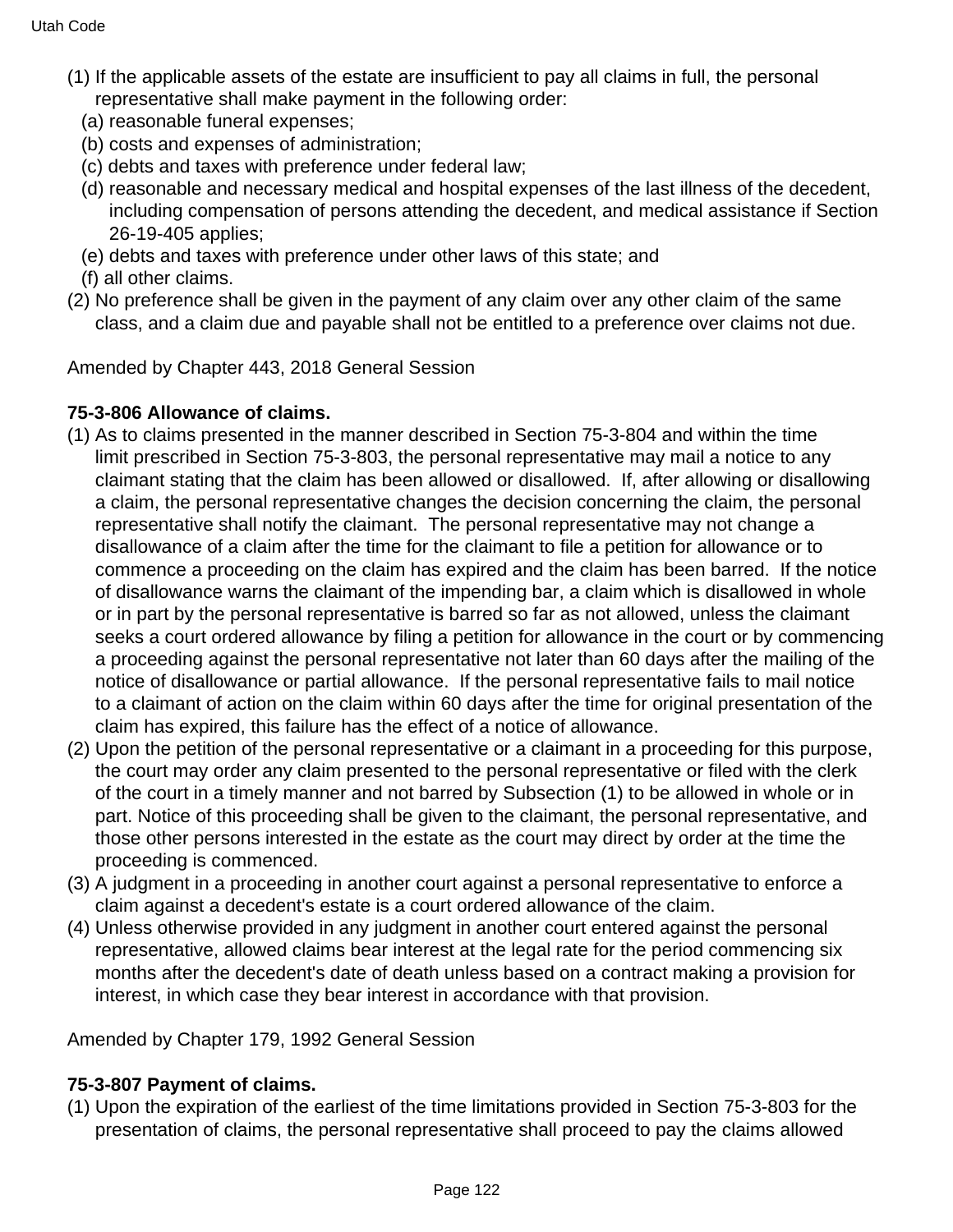against the estate in the order of priority prescribed, after making provision for homestead, family, and support allowances, for claims already presented which have not yet been allowed or whose allowance has been appealed, and for unbarred claims which may yet be presented, including costs and expenses of administration. By petition to the court in a proceeding for the purpose, or by appropriate motion if the administration is supervised, a claimant whose claim has been allowed but not paid as provided in this section may secure an order directing the personal representative to pay the claim to the extent that funds of the estate are available for the payment.

- (2) The personal representative at any time may pay any just claim that has not been barred, with or without formal presentation, but he is personally liable to any other claimant whose claim is allowed and who is injured by such payment if:
	- (a) the payment was made before the expiration of the time limit stated in Subsection (1) and the personal representative failed to require the payee to give adequate security for the refund of any of the payment necessary to pay other claimants; or
	- (b) the payment was made, due to the negligence or willful fault of the personal representative, in such manner as to deprive the injured claimant of his priority.

Amended by Chapter 179, 1992 General Session

#### **75-3-808 Individual liability of personal representative.**

- (1) Unless otherwise provided in the contract, a personal representative is not individually liable on a contract properly entered into in his fiduciary capacity in the course of administration of the estate unless he fails to reveal his representative capacity and identify the estate in the contract.
- (2) A personal representative is individually liable for obligations arising from ownership or control of the estate or for torts committed in the course of administration of the estate only if he is personally at fault.
- (3) Claims based on contracts entered into by a personal representative in his fiduciary capacity, on obligations arising from ownership or control of the estate, or on torts committed in the course of estate administration may be asserted against the estate by proceeding against the personal representative in his fiduciary capacity, whether or not the personal representative is individually liable therefor.
- (4) Issues of liability as between the estate and the personal representative individually may be determined in a proceeding for accounting, surcharge, or indemnification or other appropriate proceeding.

Enacted by Chapter 150, 1975 General Session

#### **75-3-809 Secured claims.**

 Payment of a secured claim is upon the basis of the amount allowed if the creditor surrenders his security; but otherwise payment is upon the basis of one of the following:

- (1) If the creditor exhausts his security before receiving payment (unless precluded by other law) upon the amount of the claim allowed less the fair value of the security; or
- (2) If the creditor does not have the right to exhaust his security or has not done so, upon the amount of the claim allowed less the value of the security determined by converting it into money according to the terms of the agreement pursuant to which the security was delivered to the creditor, or by the creditor and personal representative by agreement, arbitration, compromise, or litigation.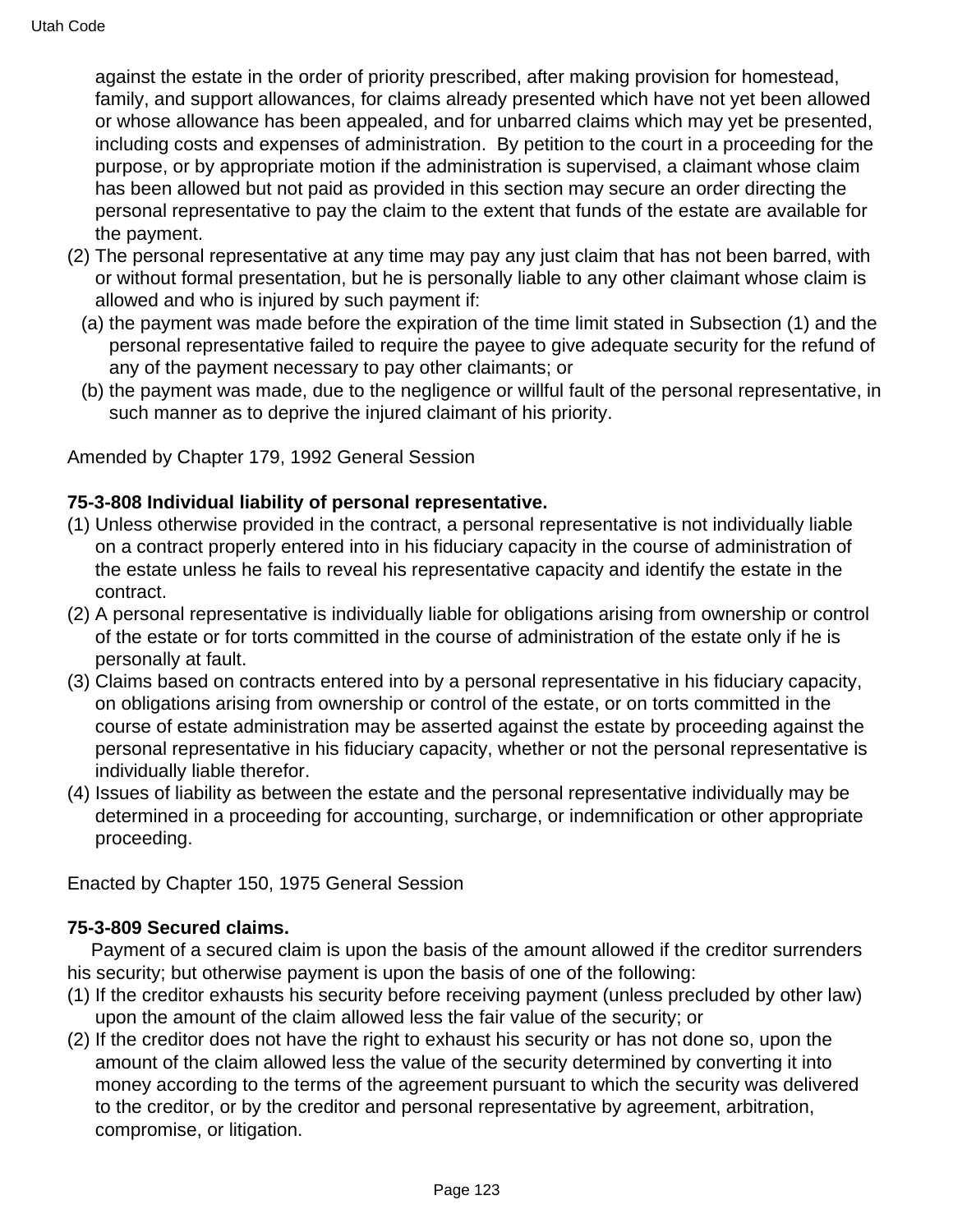Amended by Chapter 30, 1992 General Session

#### **75-3-810 Claims not due and contingent or unliquidated claims.**

- (1) If a claim which will become due at a future time or a contingent or unliquidated claim becomes due or certain before the distribution of the estate, and if the claim has been allowed or established by a proceeding, it is paid in the same manner as presently due and absolute claims of the same class.
- (2) In other cases the personal representative, or, on petition of the personal representative or the claimant in a special proceeding for the purpose, the court may provide for payment as follows:
	- (a) If the claimant consents, he may be paid the present or agreed value of the claim, taking any uncertainty into account;
	- (b) Arrangement for future payment, or possible payment, on the happening of the contingency or on liquidation may be made by creating a trust, giving a mortgage, obtaining a bond or security from a distributee, or otherwise.

Enacted by Chapter 150, 1975 General Session

#### **75-3-811 Counterclaims.**

 In allowing a claim the personal representative may deduct any counterclaim which the estate has against the claimant. In determining a claim against an estate a court shall reduce the amount allowed by the amount of any counterclaims and, if the counterclaims exceed the claim, render a judgment against the claimant in the amount of the excess. A counterclaim, liquidated or unliquidated, may arise from a transaction other than that upon which the claim is based. A counterclaim may give rise to relief exceeding in amount or different in kind from that sought in the claim.

Enacted by Chapter 150, 1975 General Session

#### **75-3-812 Execution and levies prohibited.**

 No execution may issue upon nor may any levy be made against any property of the estate under any judgment against a decedent or a personal representative, but this section shall not be construed to prevent the enforcement of mortgages, pledges, or liens upon real or personal property in an appropriate proceeding.

Enacted by Chapter 150, 1975 General Session

#### **75-3-813 Compromise of claims.**

 When a claim against the estate has been presented in any manner, the personal representative may, if it appears for the best interest of the estate, compromise the claim, whether due or not due, absolute or contingent, liquidated or unliquidated.

Enacted by Chapter 150, 1975 General Session

#### **75-3-814 Encumbered assets.**

 If any assets of the estate are encumbered by mortgage, pledge, lien, or other security interest, the personal representative may pay the encumbrance or any part thereof, renew or extend any obligation secured by the encumbrance, or convey or transfer the assets to the creditor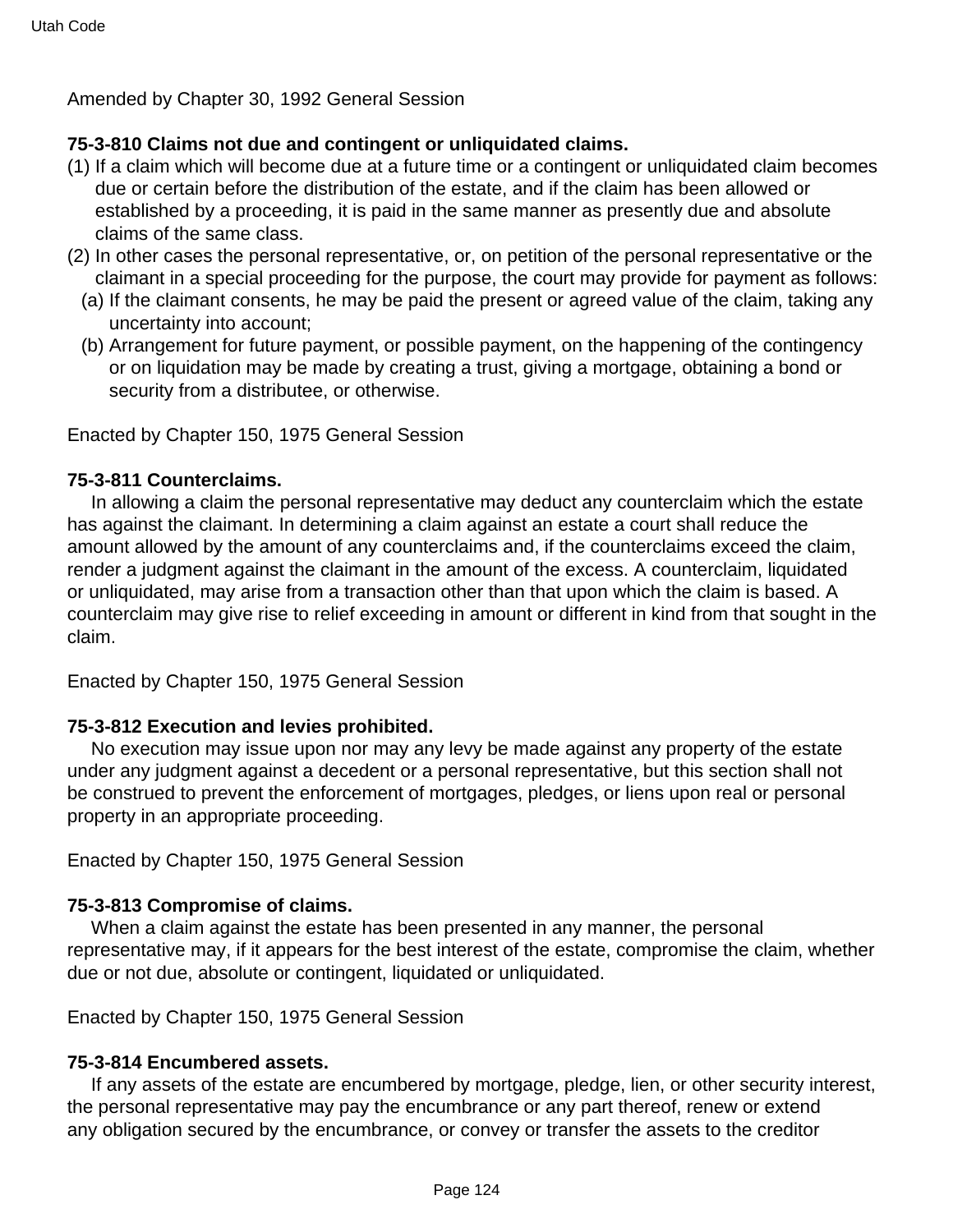in satisfaction of his lien, in whole or in part, whether or not the holder of the encumbrance has presented a claim, if it appears to be for the best interest of the estate. Payment of an encumbrance does not increase the share of the distributee entitled to the encumbered assets unless the distributee is entitled to exoneration.

Amended by Chapter 194, 1977 General Session

#### **75-3-815 Administration in more than one state -- Duty of personal representative.**

- (1) All assets of estates being administered in this state are subject to all claims, allowances, and charges existing or established against the personal representative wherever appointed.
- (2) If the estate either in this state or as a whole is insufficient to cover all family exemptions and allowances determined by the law of the decedent's domicile, prior charges and claims, after satisfaction of the exemptions, allowances and charges, each claimant whose claim has been allowed either in this state or elsewhere in administrations of which the personal representative is aware, is entitled to receive payment of an equal proportion of his claim. If a preference or security in regard to a claim is allowed in another jurisdiction but not in this state, the creditor so benefited is to receive dividends from local assets only upon the balance of his claim after deducting the amount of the benefit.
- (3) In case the family exemptions and allowances, prior charges and claims of the entire estate exceed the total value of the portions of the estate being administered separately and this state is not the state of the decedent's last domicile, the claims allowed in this state shall be paid their proportion if local assets are adequate for the purpose, and the balance of local assets shall be transferred to the domiciliary personal representative. If local assets are not sufficient to pay all claims allowed in this state the amount to which they are entitled, local assets shall be marshalled so that each claim allowed in this state is paid its proportion as far as possible, after taking into account all dividends on claims allowed in this state from assets in other jurisdictions.

Enacted by Chapter 150, 1975 General Session

#### **75-3-816 Final distribution to domiciliary representative.**

- (1) The estate of a nonresident decedent being administered by a personal representative appointed in this state shall, if there is a personal representative of the decedent's domicile willing to receive it, be distributed to the domiciliary personal representative for the benefit of the successors of the decedent unless:
	- (a) By virtue of the decedent's will, if any, and applicable choice of law rules, the successors are identified pursuant to the local law of this state without reference to the local law of the decedent's domicile;
	- (b) The personal representative of this state, after reasonable inquiry, is unaware of the existence or identity of a domiciliary personal representative; or
	- (c) The court orders otherwise in a proceeding for a closing order under Section 75-3-1001 or incident to the closing of a supervised administration.
- (2) In other cases, distribution of the estate of a decedent shall be made in accordance with the other parts of this chapter.

Enacted by Chapter 150, 1975 General Session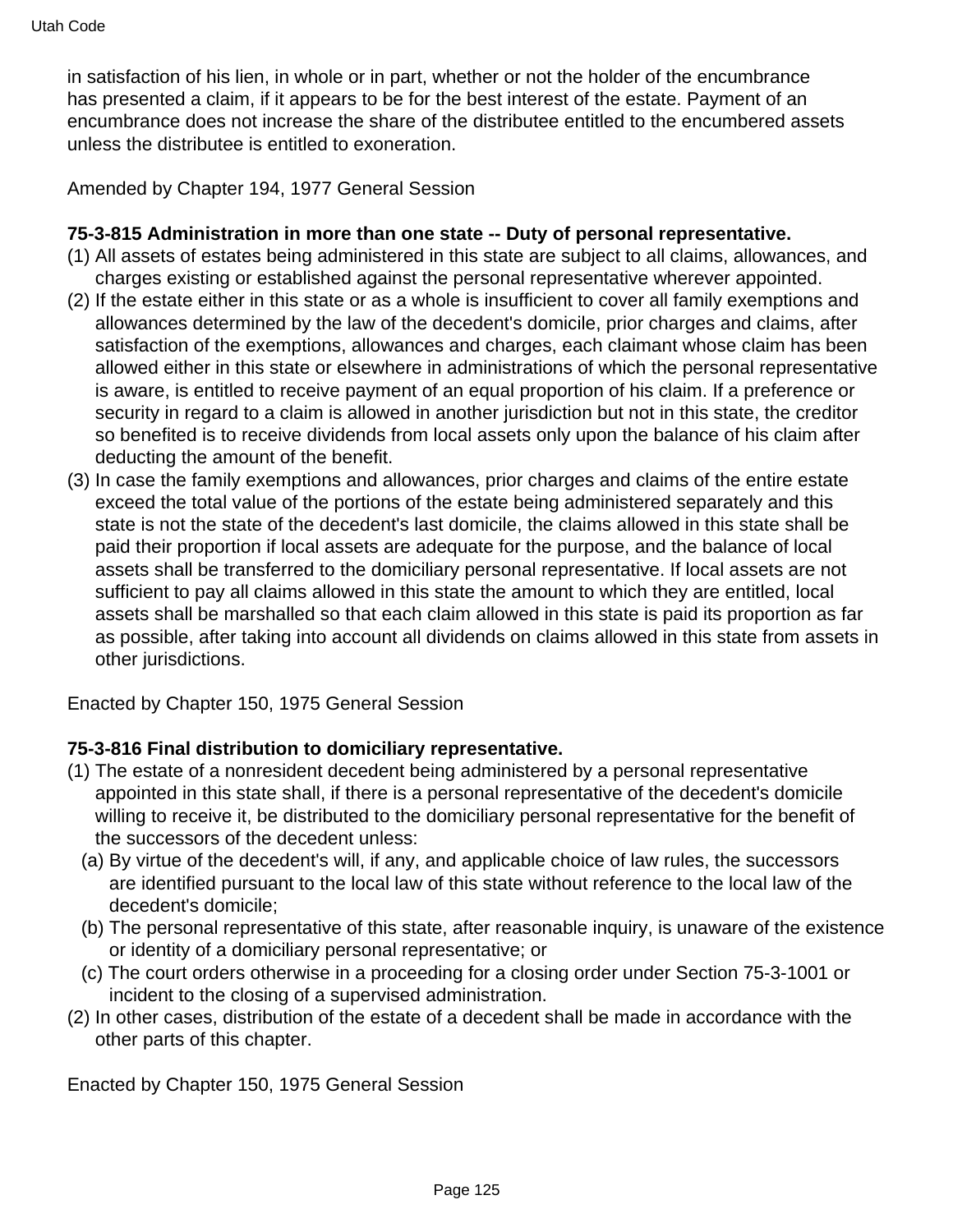# **Part 9 Special Provisions Relating to Distribution**

### **75-3-901 Successors' rights if no administration.**

 In the absence of administration, the heirs and devisees are entitled to the estate in accordance with the terms of a probated will or the laws of intestate succession. Devisees may establish title by the probated will to devised property. Persons entitled to property by homestead allowance, exemption, or intestacy may establish title thereto by proof of the decedent's ownership, his death, and their relationship to the decedent. Successors take subject to all charges incident to administration, including the claims of creditors and allowances of surviving spouse and dependent children, and subject to the rights of others resulting from abatement, retainer, advancement, and ademption.

Enacted by Chapter 150, 1975 General Session

### **75-3-902 Distribution -- Order in which assets appropriated -- Abatement.**

- (1) Except as provided in Subsection (3) and except as provided in connection with the share of the surviving spouse who elects to take an elective share, shares of distributees abate, without any preference or priority as between real and personal property, in the following order:
	- (a) property not disposed of by the will;
	- (b) residuary devises;
	- (c) general devises;
	- (d) specific devises.
- (2) For purposes of abatement, a general devise charged on any specific property or fund is a specific devise to the extent of the value of the property on which it is charged, and upon the failure or insufficiency of the property on which it is charged, a general devise to the extent of the failure or insufficiency. Abatement within each classification is in proportion to the amounts of property each of the beneficiaries would have received if full distribution of the property had been made in accordance with the terms of the will.
- (3) If the will expresses an order of abatement, or if the testamentary plan or the express or implied purpose of the devise would be defeated by the order of abatement stated in Subsection (1), the shares of the distributees abate as may be found necessary to give effect to the intention of the testator.
- (4) If the subject of a preferred devise is sold or used incident to administration, abatement shall be achieved by appropriate adjustments in, or contribution from, other interests in the remaining assets.

Amended by Chapter 306, 2007 General Session

#### **75-3-903 Right of retainer.**

 The amount of a noncontingent indebtedness of a successor to the estate if due, or its present value if not due, shall be offset against the successor's interest; but the successor has the benefit of any defense which would be available to him in a direct proceeding for recovery of the debt.

Enacted by Chapter 150, 1975 General Session

#### **75-3-904 Interest on general pecuniary devise.**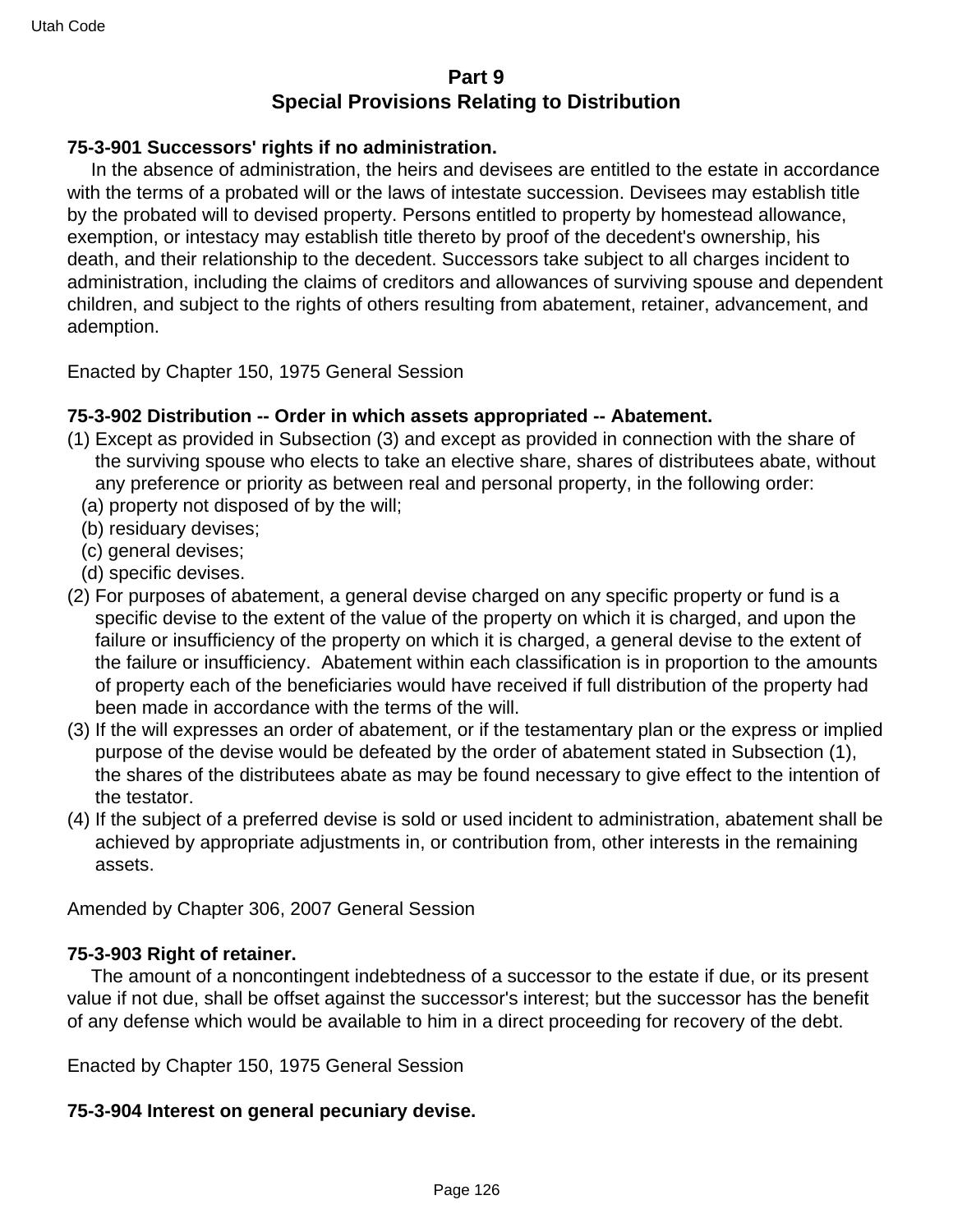General pecuniary devises bear interest at the legal rate beginning one year after the first appointment of a personal representative until payment, unless a contrary intent is indicated by the will.

Enacted by Chapter 150, 1975 General Session

#### **75-3-905 Penalty clause for contest.**

 A provision in a will purporting to penalize any interested person for contesting the will or instituting other proceedings relating to the estate is unenforceable if probable cause exists for instituting proceedings.

Enacted by Chapter 150, 1975 General Session

#### **75-3-906 Distribution in kind -- Valuation -- Method.**

- (1) Unless a contrary intention is indicated by the will, the distributable assets of a decedent's estate shall be distributed in kind to the extent possible through application of the following provisions:
	- (a) A specific devisee is entitled to distribution of the thing devised to him, and a spouse or child who has selected particular assets of an estate as provided in Section 75-2-403 shall receive the items selected.
	- (b) Any homestead or family allowance or devise payable in money may be satisfied by value in kind provided:
		- (i) the person entitled to the payment has not demanded payment in cash;
		- (ii) the property distributed in kind is valued at fair market value as of the date of its distribution; and
		- (iii) no residuary devisee has requested that the asset in question remain a part of the residue of the estate.
	- (c) For the purpose of valuation under Subsection (1)(b) above, securities regularly traded on recognized exchanges, if distributed in kind, are valued at the price for the last sale of like securities traded on the business day prior to distribution, or if there was no sale on that day, at the median between amounts bid and offered at the close of that day. Assets consisting of sums owed the decedent or the estate by solvent debtors as to which there is no known dispute or defense are valued at the sum due with accrued interest or discounted to the date of distribution. For assets which do not have readily ascertainable values, a valuation as of a date not more than 30 days prior to the date of distribution, if otherwise reasonable, controls. For purposes of facilitating distribution, the personal representative may ascertain the value of the assets as of the time of the proposed distribution in any reasonable way, including the employment of qualified appraisers, even if the assets may have been previously appraised.
	- (d) The residuary estate shall be distributed in kind if there is no objection to the proposed distribution and it is practicable to distribute undivided interests. In other cases, residuary property may be converted into cash for distribution.
- (2) After the probable charges against the estate are known, the personal representative may mail or deliver a proposal for distribution to all persons who have a right to object to the proposed distribution. The right of any distributee to object to the proposed distribution on the basis of the kind or value of asset he is to receive, if not waived earlier in writing, terminates if he fails to object in writing received by the personal representative within 30 days after mailing or delivery of the proposal.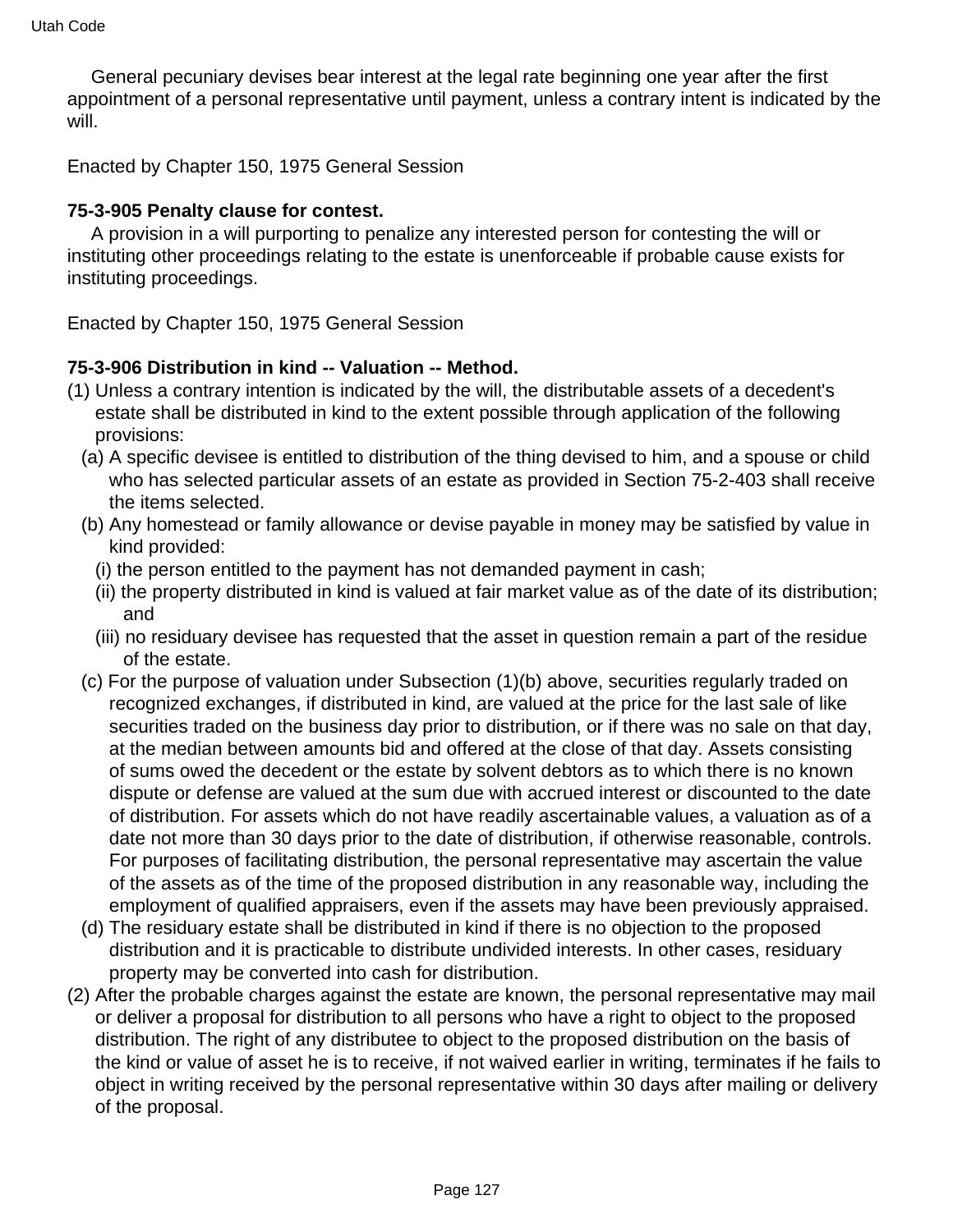Amended by Chapter 39, 1998 General Session

# **75-3-907 Distribution in kind -- Evidence.**

 If distribution in kind is made, the personal representative shall execute an instrument or deed of distribution assigning, transferring, or releasing the assets to the distributee as evidence of the distributee's title to the property.

### Enacted by Chapter 150, 1975 General Session

### **75-3-908 Distribution -- Right or title of distributee.**

 Proof that a distributee has received an instrument or deed of distribution of assets in kind, or payment in distribution, from a personal representative, is conclusive evidence that the distributee has succeeded to the interest of the estate in the distributed assets, as against all persons interested in the estate, except that the personal representative may recover the assets or their value if the distribution was improper.

Enacted by Chapter 150, 1975 General Session

### **75-3-909 Improper distribution -- Liability of distributee.**

 Unless the distribution or payment no longer can be questioned because of adjudication, estoppel, or limitation, a distributee of property improperly distributed or paid, or a claimant who was improperly paid, is liable to return the property improperly received and its income since distribution if he has the property. If he does not have the property, then he is liable to return the value as of the date of disposition of the property improperly received and its income and gain received by him.

Enacted by Chapter 150, 1975 General Session

# **75-3-910 Purchasers from distributees protected.**

 If property distributed in kind or a security interest therein is acquired for value in good faith and without notice of any adverse claim by a purchaser from or lender to a distributee who has received an instrument or deed of distribution from the personal representative, or is so acquired by a purchaser from or lender to a transferee from the distributee, the purchaser or lender takes title free of rights of any interested person in the estate and incurs no personal liability to the estate, or to any interested person, whether or not the distribution was proper or supported by court order or the authority of the personal representative was terminated before execution of the instrument or deed. This section protects a purchaser from or lender to a distributee who, as personal representative, has executed a deed of distribution to himself, as well as a purchaser from or lender to any other distributee or his transferee. To be protected under this section, a purchaser or lender need not inquire whether a personal representative acted properly in making the distribution in kind, even if the personal representative and the distributee are the same person, or whether the authority of the personal representative had terminated before the distribution.

Enacted by Chapter 194, 1977 General Session

# **75-3-911 Partition for purpose of distribution.**

 When two or more heirs or devisees are entitled to distribution of undivided interests in any real or personal property of the estate, the personal representative or one or more of the heirs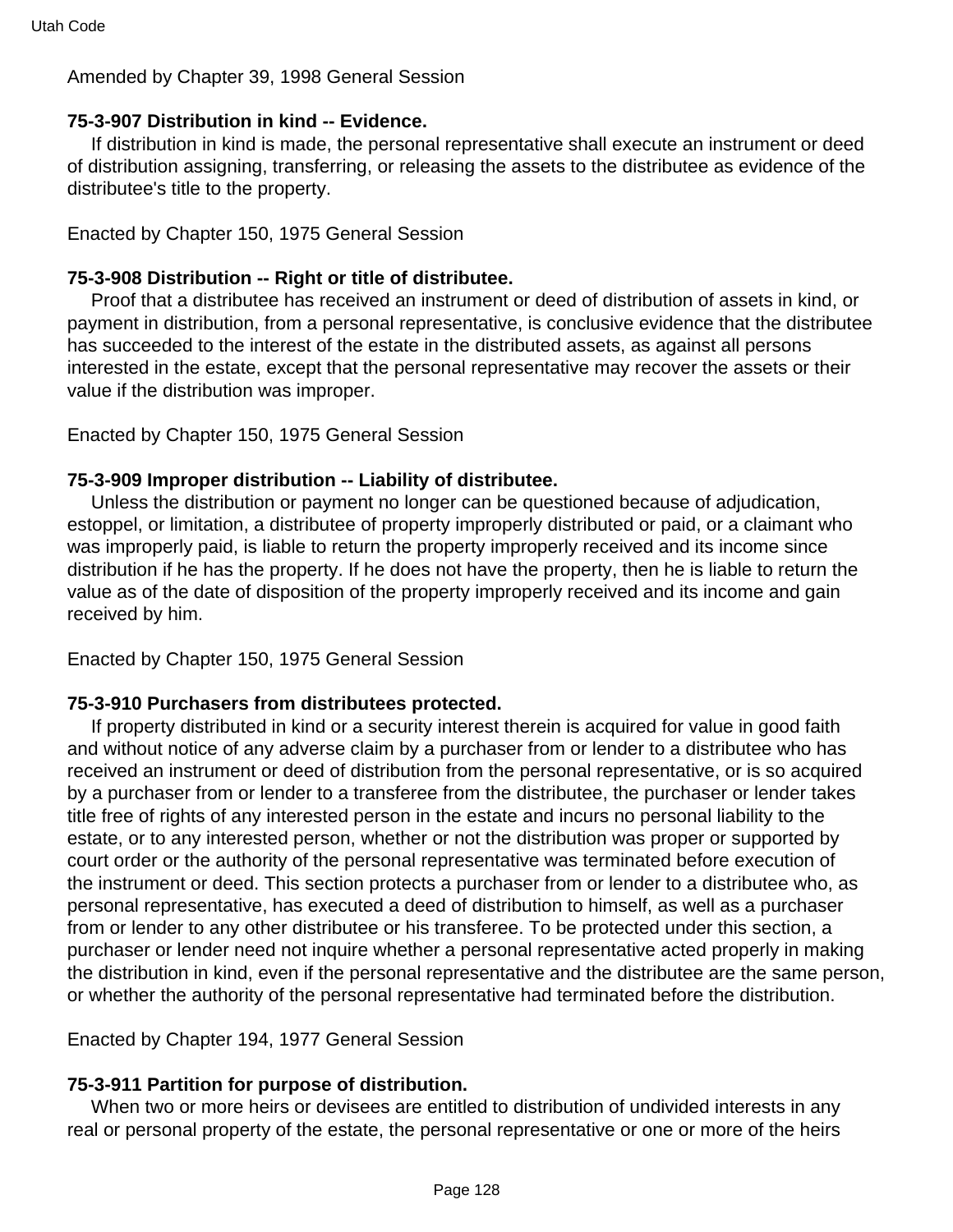or devisees may petition the court, prior to the formal or informal closing of the estate, to make partition. After notice to the interested heirs or devisees, the court shall partition the property in the same manner as provided by the law for civil actions of partition. The court may direct the personal representative to sell any property which cannot be partitioned without prejudice to the owners and which cannot conveniently be allotted to any one party.

Enacted by Chapter 150, 1975 General Session

#### **75-3-912 Private agreements among successors to decedent binding on personal representative.**

 Subject to the rights of creditors and taxing authorities, competent successors may agree among themselves to alter the interests, shares, or amounts to which they are entitled under the will of the decedent, or under the laws of intestacy, in any way that they provide in a written contract executed by all who are affected by its provisions. The personal representative shall abide by the terms of the agreement, subject to his obligation to administer the estate for the benefit of creditors, to pay all taxes and costs of administration, and to carry out the responsibilities of his office for the benefit of any successors of the decedent who are not parties. Personal representatives of decedents' estates are not required to see to the performance of trusts if the trustee thereof is another person who is willing to accept the trust. Accordingly, trustees of a testamentary trust are successors for the purposes of this section. Nothing contained in this section relieves trustees of any duties owed to beneficiaries of trusts.

Enacted by Chapter 150, 1975 General Session

#### **75-3-913 Distributions to trustee.**

- (1) Before distributing to a trustee, the personal representative may require that the trust be registered if the state in which it is to be administered provides for registration and that the trustee inform the qualified beneficiaries as provided in Section 75-7-811.
- (2) If the trust instrument does not excuse the trustee from giving bond, the personal representative may petition the appropriate court to require that the trustee post bond if he apprehends that distribution might jeopardize the interests of persons who are not able to protect themselves; and he may withhold distribution until the court has acted.
- (3) No inference of negligence on the part of the personal representative shall be drawn from his failure to exercise the authority conferred by Subsections (1) and (2).

Amended by Chapter 89, 2004 General Session

#### **75-3-914 Disposition of unclaimed assets.**

- (1) If an heir, devisee or claimant cannot be found, the personal representative shall distribute the share of the missing person to his conservator, if any, but otherwise to the state treasurer for the benefit of the state school fund.
- (2) The money received by the state treasurer shall be paid to the person entitled on proof of his right to it or, if the state treasurer refuses or fails to pay, the person may petition the court which appointed the personal representative, whereupon the court upon notice to the state treasurer may determine the person entitled to the money and order the treasurer to pay it to him. No interest is allowed thereon, and the heir, devisee, or claimant shall pay all costs and expenses incident to the proceeding.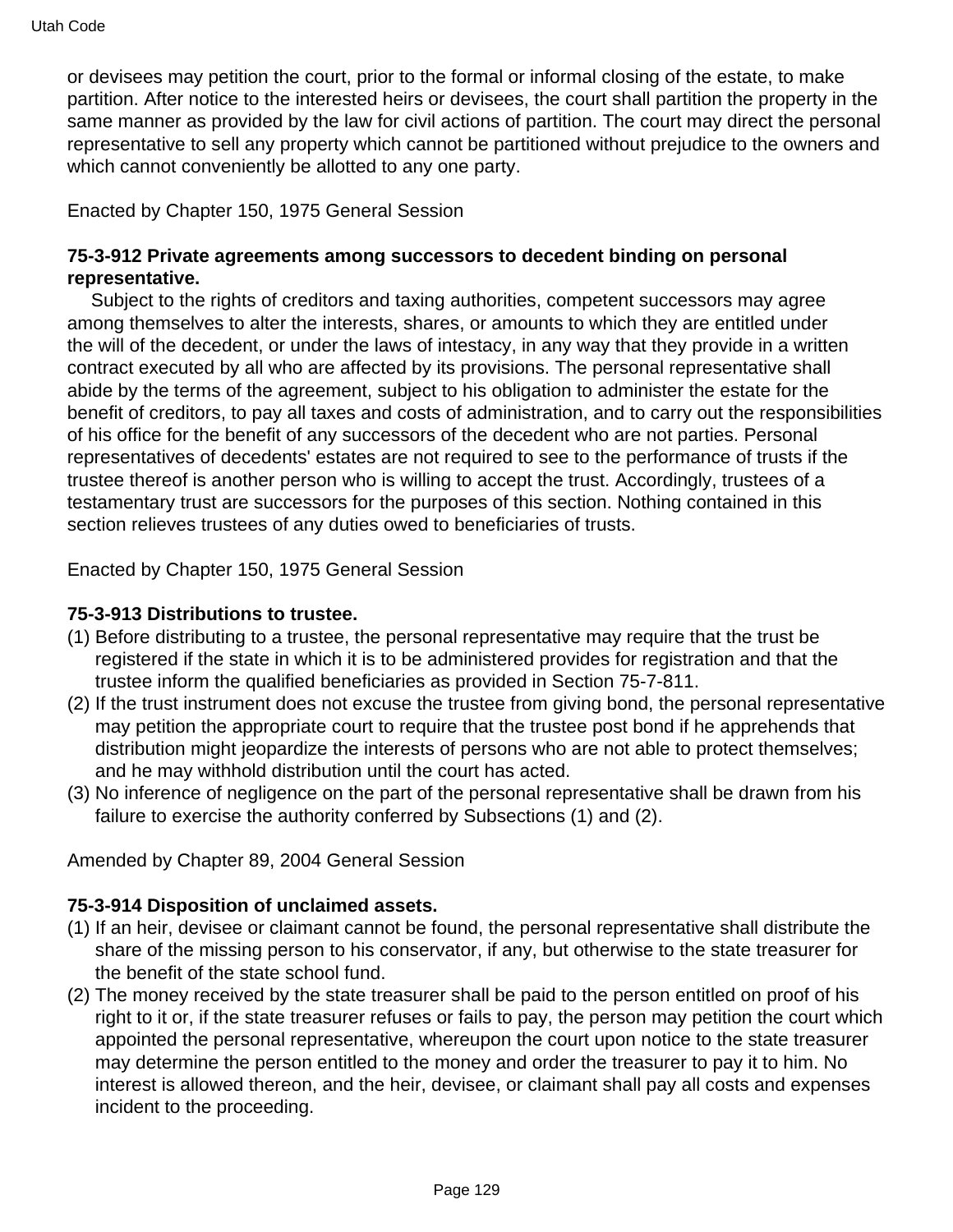Enacted by Chapter 150, 1975 General Session

### **75-3-915 Distribution to person under disability.**

 A personal representative may discharge his obligation to distribute to any person under legal disability by distributing to his conservator, or any other person authorized by this code or otherwise to give a valid receipt and discharge for the distribution.

Enacted by Chapter 150, 1975 General Session

#### **75-3-916 Apportionment of estate taxes.**

(1) As used in this section:

- (a) "Estate" means the gross estate of a decedent as determined for the purpose of federal estate tax and the estate tax payable to this state;
- (b) "Fiduciary" means personal representative, executor, administrator of any description, or trustee;
- (c) "Person" means any individual, partnership, association, joint stock company, corporation, government, political subdivision, governmental agency, or local governmental agency;
- (d) "Person interested in the estate" means any person, including a personal representative, conservator, guardian, or trustee entitled to receive, or who has received, from a decedent while alive or by reason of the death of a decedent any property or interest in property included in the decedent's taxable estate;
- (e) "State" means any state, territory, or possession of the United States, the District of Columbia, or the Commonwealth of Puerto Rico; and
- (f) "Tax" means the federal estate tax and the inheritance, estate, or other death tax payable to this state and interest and penalties imposed in addition to the tax but specifically does not include the federal generation skipping transfer tax.
- (2) Unless otherwise provided in the will or other dispositive instrument, the tax shall be apportioned among all persons interested in the estate. The apportionment shall be made in the proportion that the value of the interest of each person interested in the estate bears to the total value of the interests of all persons interested in the estate. The values used in determining the tax shall be used for that purpose. If the decedent's will or other dispositive instrument directs a method of apportionment of tax different from the method described in this code, the method described in the will or other dispositive instrument controls.
- (3)
	- (a) The court having jurisdiction over the administration of the estate of a decedent shall determine the apportionment of the tax. If there are no probate proceedings, the court of the county in which the decedent was domiciled at death shall determine the apportionment of the tax upon the petition of the person required to pay the tax.
	- (b) If the court finds that it is inequitable to apportion interest and penalties in the manner provided in Subsection (2), because of special circumstances, it may direct the apportionment in the manner it finds equitable.
	- (c) The expenses reasonably incurred by any fiduciary and by other persons interested in the estate concerning the determination of the amount and apportionment of the tax shall be apportioned as provided in Subsection (2) and charged and collected as a part of the tax apportioned. If the court finds it is inequitable to apportion the expenses as provided in Subsection (2), it may direct the apportionment equitably.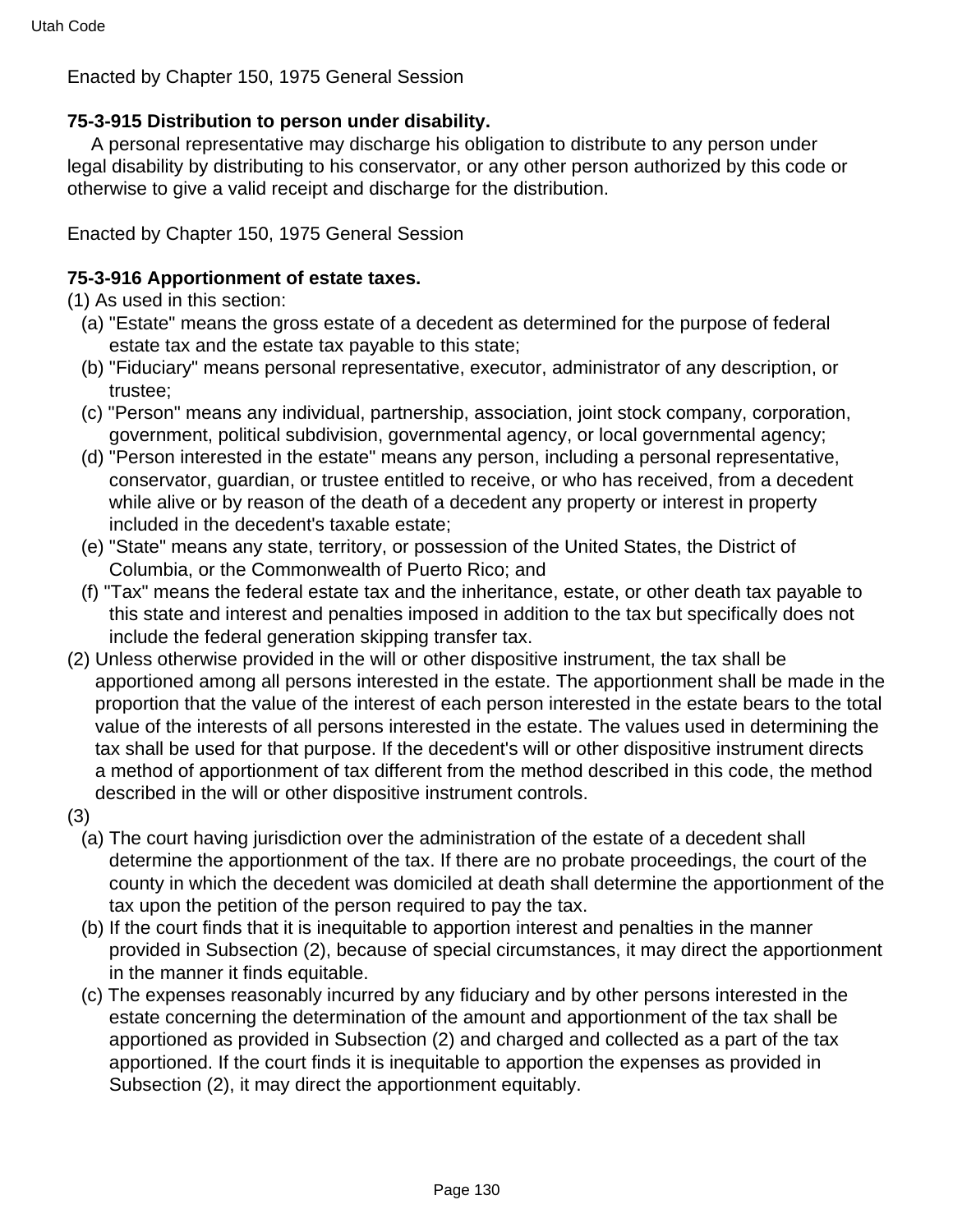- (d) If the court finds that the assessment of penalties and interest assessed in relation to the tax is due to delay caused by the negligence of the fiduciary, the court may charge the fiduciary with the amount of the assessed penalties and interest.
- (e) In any suit or judicial proceeding to recover from any person interested in the estate the amount of the tax apportioned to the person in accordance with this code, the determination of the court in this regard is prima facie correct.
- (4)
	- (a) The fiduciary or other person required to pay the tax may withhold from any property of the decedent in his possession and distributable to any person interested in the estate, the amount of tax attributable to his interest. If the property in possession of the fiduciary or other person required to pay the tax and distributable to any person interested in the estate is insufficient to satisfy the proportionate amount of the tax determined to be due from the person, the fiduciary or other person required to pay the tax may recover the deficiency from the person interested in the estate. If the property is not in the possession of the fiduciary or other person required to pay the tax, the fiduciary or the other person required to pay the tax may recover from any person interested in the estate the amount of the tax apportioned to the person in accordance with this section.
	- (b) If property held by the fiduciary or other person required to pay the tax is distributed prior to final apportionment of the tax, the fiduciary or other person may require the distributee to provide a bond or other security for the apportionment liability in the form and amount prescribed by the fiduciary, with the approval of the court having jurisdiction of the administration of the estate.
- (5)
	- (a) In making an apportionment, allowances shall be made for any exemptions granted, any classification made of persons interested in the estate, and any deductions and credits allowed by the law imposing the tax.
	- (b) Any exemption or deduction allowed by reason of the relationship of any person to the decedent or by reason of the purposes of the gift inures to the benefit of the person bearing that relationship or receiving the gift. When an interest is subject to a prior present interest which is not allowable as a deduction, the tax apportionable against the present interest shall be paid from principal.
	- (c) Any deduction for property previously taxed and any credit for gift taxes or death taxes of a foreign country paid by the decedent or his estate inures to the proportionate benefit of all persons liable to apportionment.
	- (d) Any credit for inheritance, succession, or estate taxes or taxes of this nature in respect to property or interests includable in the estate inures to the benefit of the persons or interests chargeable with the payment of the tax to the extent that, or in proportion as, the credit reduces the tax.
	- (e) To the extent that property passing to or in trust for a surviving spouse or child or any charitable, public, or similar gift or bequest does not constitute an allowable deduction for purposes of the tax solely by reason of an inheritance tax or other death tax imposed upon and deductible from the property, the property shall not be included in the computation provided for in Subsection (2), and to that extent no apportionment shall be made against the property. This does not apply in any instance where the result will be to deprive the estate of a deduction otherwise allowable under Section 2053(d) of the Internal Revenue Code of 1954 of the United States, relating to deduction for state death taxes on transfers for public, charitable, or religious uses.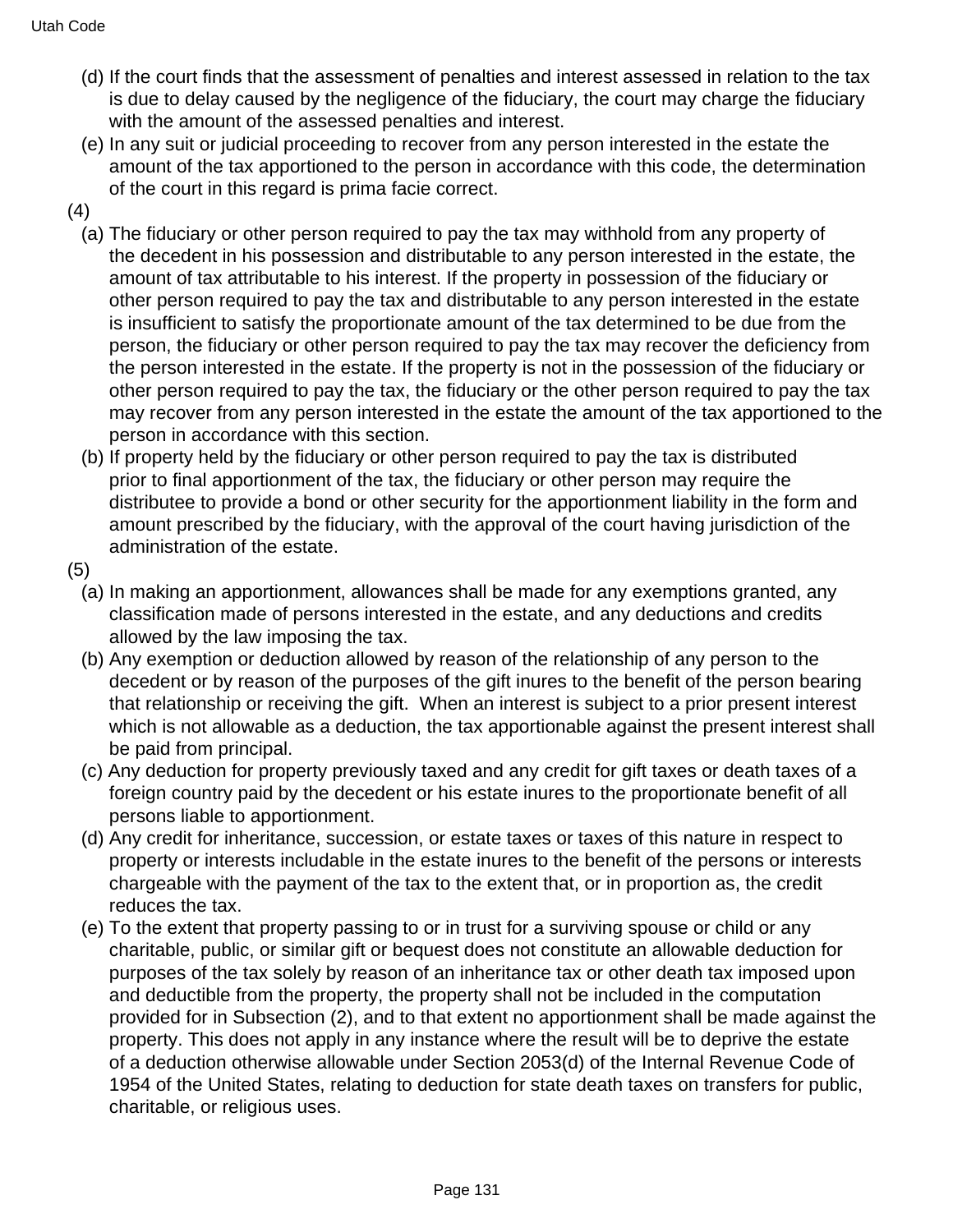- (6) No interest in income and no estate for years or for life or other temporary interest in any property or fund is subject to apportionment as between the temporary interest and the remainder. The tax on the temporary interest and the tax, if any, on the remainder is chargeable against the corpus of the property or funds subject to the temporary interest and remainder.
- (7) Neither the fiduciary nor other person required to pay the tax is under any duty to institute any suit or proceeding to recover from any person interested in the estate the amount of the tax apportioned to the person until the expiration of the three months next following final determination of the tax. A fiduciary or other person required to pay the tax who institutes the suit or proceeding within a reasonable time after the three months' period is not subject to any liability or surcharge because any portion of the tax apportioned to any person interested in the estate was collectible at a time following the death of the decedent but thereafter became uncollectible. If the fiduciary or other person required to pay the tax cannot collect from any person interested in the estate the amount of the tax apportioned to the person, the amount not recoverable shall be paid from the residuary estate. To the extent that the residuary estate is not adequate, the balance shall be equitably apportioned among the other persons interested in the estate who are subject to apportionment.
- (8) Subject to this section, a fiduciary acting in another state or a person required to pay the tax who is domiciled in another state may institute an action in the courts of this state and may recover a proportionate amount of the federal estate tax, of an estate tax payable to another state, or of a death duty due by a decedent's estate to another state, from a person interested in the estate who is either domiciled in this state or who owns property in this state subject to attachment or execution. For the purposes of the action the determination of apportionment by the court having jurisdiction of the administration of the decedent's estate in the other state is prima facie correct. The provisions of this section apply only if the state in which the determination of apportionment was made affords a substantially similar remedy.
- (9) This section does not apply to the apportionment of expenses incurred in connection with the determination of the amount and apportionment of the taxes due on account of the death of decedents dying prior to July 1, 1983.

Amended by Chapter 226, 1983 General Session

### **75-3-917 Certain formula clauses to be construed to refer to federal estate and generationskipping transfer tax rules applicable to estates of decedents dying after December 31, 2009.**

- (1) A will or trust of a decedent who dies after December 31, 2009 and before January 1, 2011, that contains a formula referring to the "unified credit," "estate tax exemption," "applicable exemption amount," "generation-skipping transfer tax exemption" or "GST exemption," or that measures a share of an estate or trust based on the amount that can pass free of federal estate or generation-skipping transfer taxes, or that is otherwise based on a similar provision of federal estate tax or generation-skipping transfer tax law, shall be considered to refer to the federal estate and generation-skipping transfer tax laws as they applied with respect to estates of decedents dying on December 31, 2009.
	- (a) This provision may not apply with respect to a will or trust executed or amended after December 31, 2009, or that manifests an intent that a contrary rule shall apply if the decedent dies on a date on which there is no then-applicable federal estate or generation-skipping transfer tax.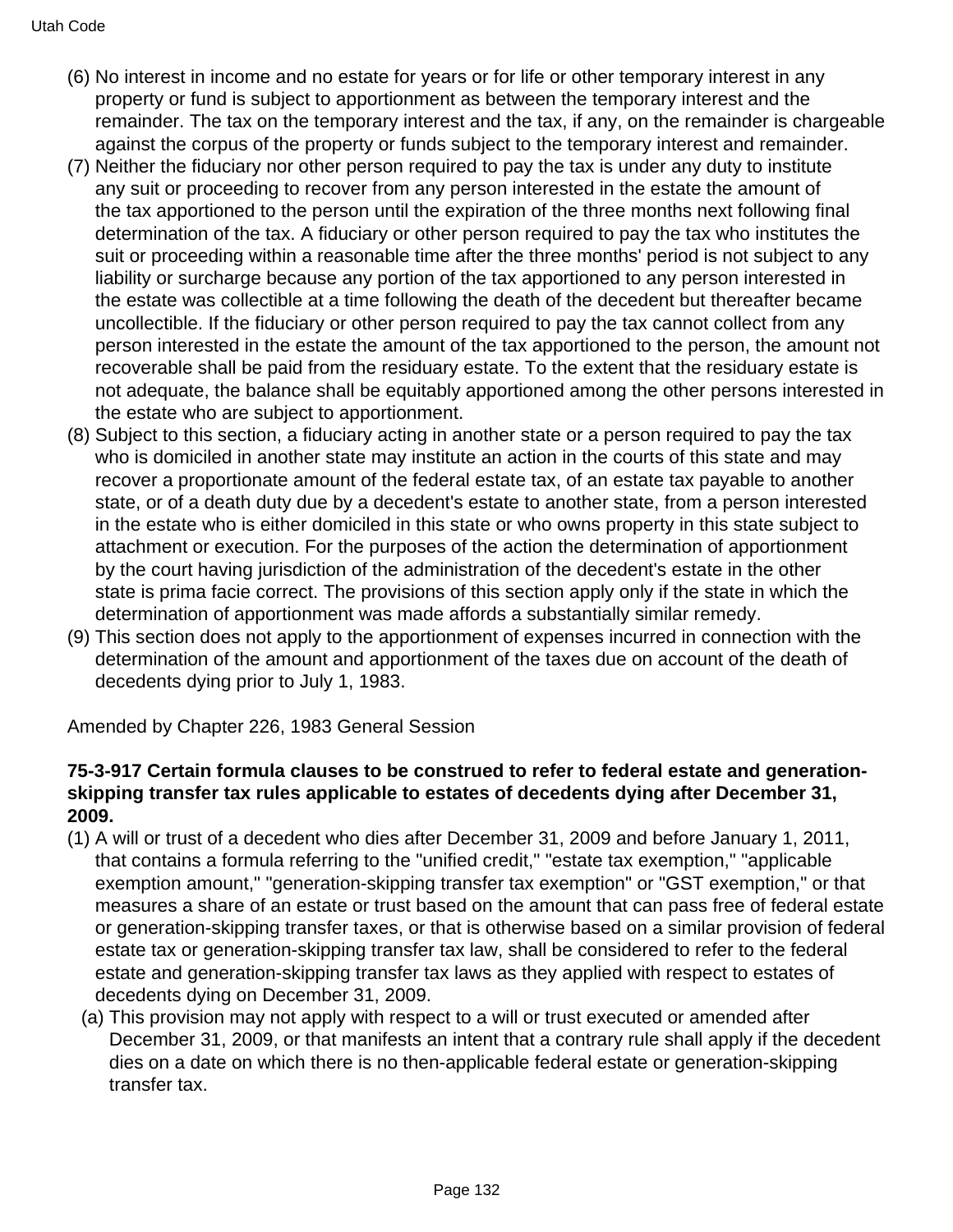- (b) The reference to January 1, 2011 in Subsection (1) shall, if the federal estate and generationskipping transfer tax becomes effective before that date, refer instead to the first date on which the tax becomes legally effective.
- (2) A proceeding to determine whether the decedent intended that the references under Subsection (1) be construed with respect to the law as it existed after December 31, 2009, shall be filed within 12 months of the date of death of the testator or grantor. It may be filed by the personal representative or any affected beneficiary under the will or other instrument.

Enacted by Chapter 223, 2010 General Session

# **Part 10 Closing Estates**

### **75-3-1001 Formal proceedings terminating administration -- Testate or intestate -- Order of general protection.**

- (1) A personal representative or any interested person may petition for an order of complete settlement of the estate. The personal representative may petition at any time, and any other interested person may petition after one year from the appointment of the original personal representative except that no petition under this section may be entertained until the time for presenting claims which arose prior to the death of the decedent has expired. The petition may request the court to determine testacy, if not previously determined, to consider the final account or compel or approve an accounting and distribution, to construe any will or determine heirs, and to adjudicate the final settlement and distribution of the estate. After notice to all interested persons and hearing the court may enter an order or orders, on appropriate conditions, determining the persons entitled to distribution of the estate, and, as circumstances require, approving settlement and directing or approving distribution of the estate and discharging the personal representative from further claim or demand of any interested person.
- (2) If one or more heirs or devisees were omitted as parties in, or were not given notice of, a previous formal testacy proceeding, the court, on proper petition for an order of complete settlement of the estate under this section, and after notice to the omitted or unnotified persons and other interested parties determined to be interested on the assumption that the previous order concerning testacy is conclusive as to those given notice of the earlier proceeding, may determine testacy as it affects the omitted persons and confirm or alter the previous order of testacy as it affects all interested persons as appropriate in the light of the new proofs. In the absence of objection by an omitted or unnotified person, evidence received in the original testacy proceeding shall constitute prima facie proof of due execution of any will previously admitted to probate, or of the fact that the decedent left no valid will if the prior proceedings determined this fact.

Enacted by Chapter 150, 1975 General Session

#### **75-3-1002 Formal proceedings terminating testate administration -- Order construing will without adjudicating testacy.**

 A personal representative administering an estate under an informally probated will or any devisee under an informally probated will may petition for an order of settlement of the estate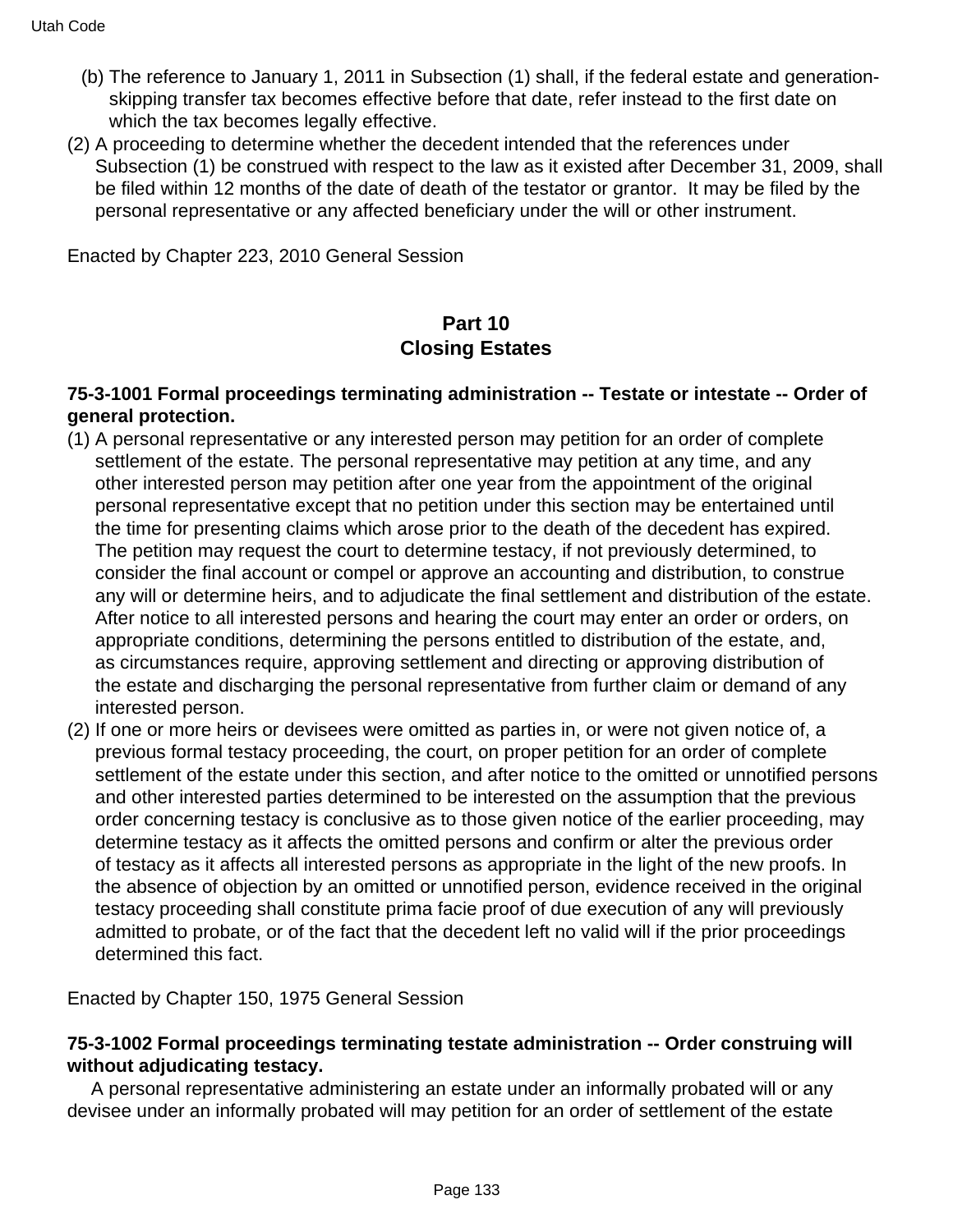which will not adjudicate the testacy status of the decedent. The personal representative may petition at any time, and a devisee may petition after one year from the appointment of the original personal representative, except that no petition under this section may be entertained until the time for presenting claims which arose prior to the death of the decedent has expired. The petition may request the court to consider the final account or compel or approve an accounting and distribution, to construe the will, and to adjudicate final settlement and distribution of the estate. After notice to all devisees and the personal representative and hearing, the court may enter an order or orders, on appropriate conditions, determining the persons entitled to distribution of the estate under the will, and, as circumstances require, approving settlement and directing or approving distribution of the estate and discharging the personal representative from further claim or demand of any devisee who is a party to the proceeding and those he represents. If it appears that a part of the estate is intestate, the proceedings shall be dismissed or amendments made to meet the provisions of Section 75-3-1001.

Enacted by Chapter 150, 1975 General Session

#### **75-3-1003 Closing estates -- By sworn statement of personal representative -- Waiver of accountings.**

- (1) Unless prohibited by order of the court and except for estates being administered in supervised administration proceedings when all of the distributees of the estate consent in writing, a personal representative may close an estate by filing with the court no earlier than four months after the date of original appointment of a general personal representative for the estate, a verified statement stating that the personal representative, or a prior personal representative whom the personal representative has succeeded, has:
	- (a) determined that the time limitation for presentation of creditors' claims has expired;
	- (b) fully administered the estate of the decedent by making payment, settlement, or other disposition of all claims which were presented, expenses of administration and estate, inheritance and other death taxes, except as specified in the statement, and that the assets of the estate have been distributed to the persons entitled. If any claims remain undischarged, the statement shall state whether the personal representative has distributed the estate subject to possible liability with the agreement of the distributees or it shall state in detail other arrangements which have been made to accommodate outstanding liabilities; and
	- (c) sent a copy of the statement to all distributees of the estate and to all creditors or other claimants of whom he is aware whose claims are neither paid nor barred and has furnished a full account in writing of his administration to the distributees whose interests are affected thereby.
- (2) If no proceedings involving the personal representative are pending in the court one year after the closing statement is filed, the appointment of the personal representative terminates.
- (3) Any accounting required under this section or either Section 75-3-1001 or 75-3-1002 may be waived when all of the distributees of the estate consent in writing to the waiver.

Amended by Chapter 179, 1992 General Session

#### **75-3-1004 Liability of distributees to claimants.**

 After assets of an estate have been distributed and subject to Section 75-3-1006, an undischarged claim not barred may be prosecuted in a proceeding against one or more distributees. No distributee shall be liable to claimants for amounts received as exempt property, homestead or family allowances, or for amounts in excess of the value of his distribution as of the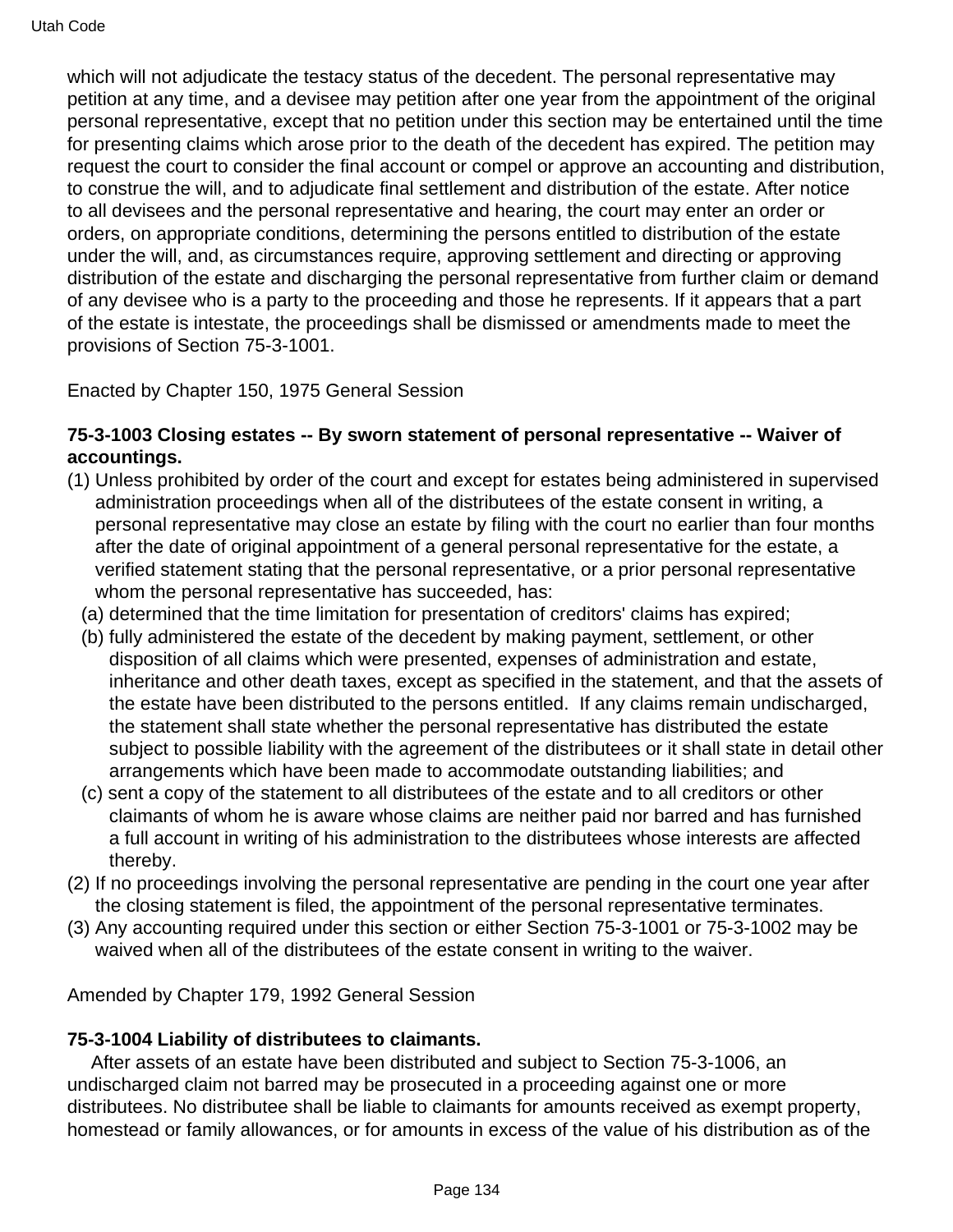time of distribution. As between distributees, each shall bear the cost of satisfaction of unbarred claims as if the claim had been satisfied in the course of administration. Any distributee who shall have failed to notify other distributees of the demand made upon him by the claimant in sufficient time to permit them to join in any proceeding in which the claim was asserted against him loses his right of contribution against other distributees.

Amended by Chapter 194, 1977 General Session

#### **75-3-1005 Limitations on proceedings against personal representative.**

 Unless previously barred by adjudication and except as provided in the closing statement, the rights of successors and of creditors whose claims have not otherwise been barred against the personal representative for breach of fiduciary duty are barred unless a proceeding to assert the same is commenced within six months after the filing of the closing statement. The rights thus barred do not include rights to recover from a personal representative for fraud, misrepresentation, or inadequate disclosure related to the settlement of the decedent's estate.

Enacted by Chapter 150, 1975 General Session

### **75-3-1006 Limitations on actions and proceedings against distributees.**

- (1) Unless previously adjudicated in a formal testacy proceeding or in a proceeding settling the accounts of a personal representative or otherwise barred, the claim of any claimant to recover from a distributee who is liable to pay the claim, and the right of any heir or devisee or of a successor personal representative acting in their behalf, to recover property improperly distributed or the value thereof from any distributee is barred at the later of:
	- (a) as to a claim by a creditor of the decedent, one year after the decedent's death; and
	- (b) as to any other claimant and any heir or devisee, at the later of:
	- (i) three years after the decedent's death; or
	- (ii) one year after the time of distribution thereof.
- (2) This section does not bar an action to recover property or value received as the result of fraud.

Amended by Chapter 179, 1992 General Session

#### **75-3-1007 Certificate discharging liens securing fiduciary performance.**

 After his appointment has terminated, the personal representative, his sureties, or any successor of either, upon the filing of a verified application showing, so far as is known by the applicant, that no action concerning the estate is pending in any court, is entitled to receive a certificate from the registrar that the personal representative appears to have fully administered the estate in question. The certificate evidences discharge of any lien on any property given to secure the obligation of the personal representative in lieu of bond or any surety but does not preclude action against the personal representative or the surety.

Enacted by Chapter 150, 1975 General Session

#### **75-3-1008 Subsequent administration.**

 If other property of the estate is discovered after an estate has been settled and the personal representative discharged or after one year after a closing statement has been filed, the court upon petition of any interested person and upon notice as it directs may appoint the same or a successor personal representative to administer the subsequently-discovered estate. If a new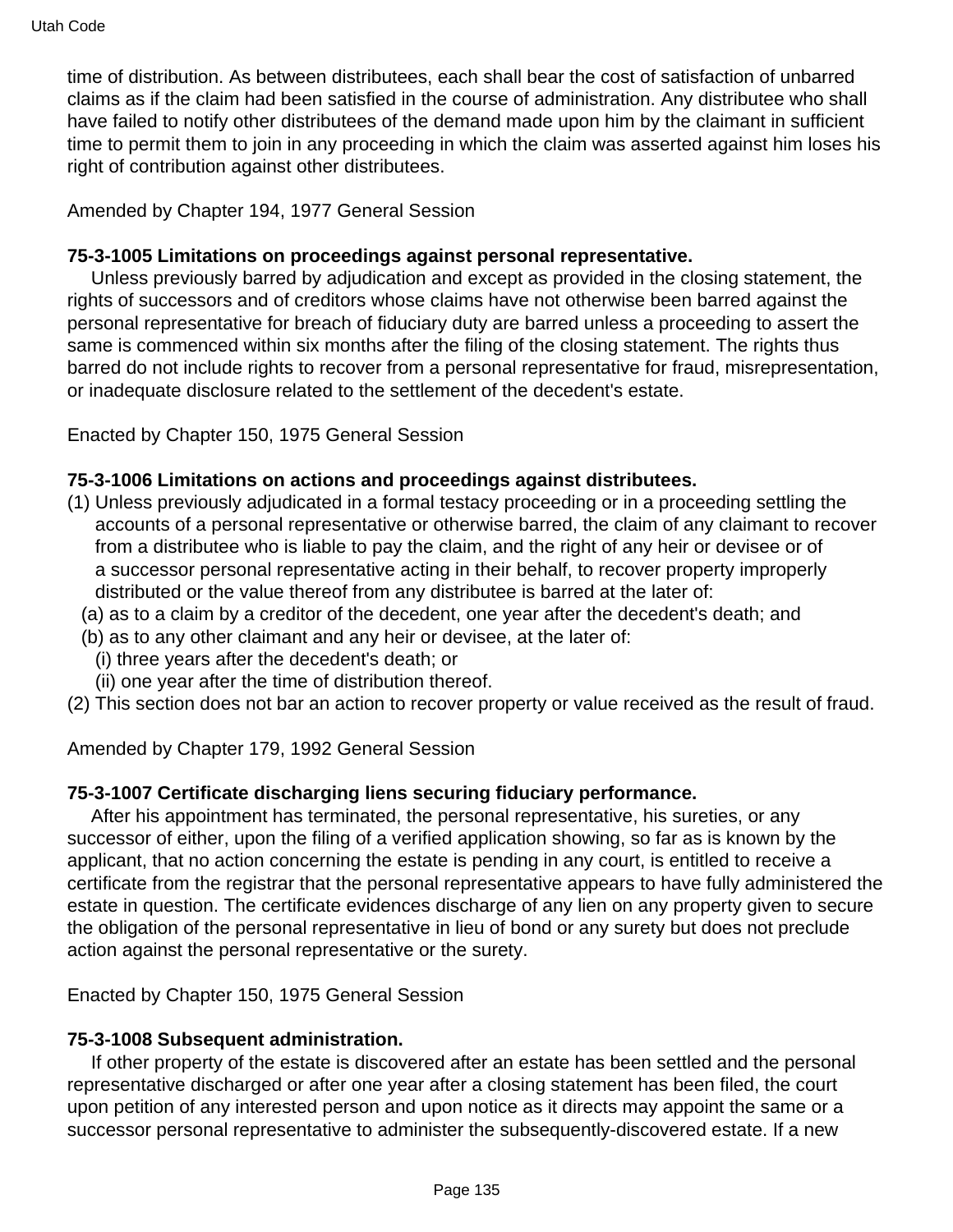appointment is made, unless the court orders otherwise, the provisions of this code apply as appropriate; but no claim previously barred may be asserted in the subsequent administration.

Enacted by Chapter 150, 1975 General Session

# **Part 11 Compromise of Controversies**

#### **75-3-1101 Effect of approval of agreements involving trusts, inalienable interests, or interests of third persons.**

 A compromise of any controversy as to admission to probate of any instrument offered for formal probate as the will of a decedent, the construction, validity, or effect of any probated will, the rights or interests in the estate of the decedent, any successor, or the administration of the estate, if approved in a formal proceeding in the court for that purpose, is binding on all the parties thereto, including those unborn, unascertained, or who could not be located. An approved compromise is binding even though it may affect a trust or an inalienable interest. A compromise does not impair the rights of creditors or of taxing authorities who are not parties to it.

Enacted by Chapter 150, 1975 General Session

#### **75-3-1102 Procedure for securing court approval of compromise.**

The procedure for securing court approval of a compromise is as follows:

- (1) The terms of the compromise shall be set forth in an agreement in writing which shall be executed by all competent persons and parents acting for any minor child having beneficial interests or having claims which will or may be affected by the compromise. Execution is not required by any person whose identity cannot be ascertained or whose whereabouts is unknown and cannot reasonably be ascertained.
- (2) Any interested person, including the personal representative or a trustee, then may submit the agreement to the court for its approval and for execution by the personal representative, the trustee of every affected testamentary trust, and other fiduciaries and representatives.
- (3) After notice to all interested persons or their representatives, including the personal representative of the estate and all affected trustees of trusts, the court, if it finds that the contest or controversy is in good faith and that the effect of the agreement upon the interests of persons represented by fiduciaries or other representatives is just and reasonable, may make an order approving the agreement and directing all fiduciaries under its supervision to execute the agreement. Minor children represented only by their parents may be bound only if their parents join with other competent persons in execution of the compromise. Upon the making of the order and the execution of the agreement, all further disposition of the estate is in accordance with the terms of the agreement.

Amended by Chapter 30, 1992 General Session

#### **Part 12**

# **Collection of Personal Property by Affidavit and Summary Administration Procedure for Small Estates**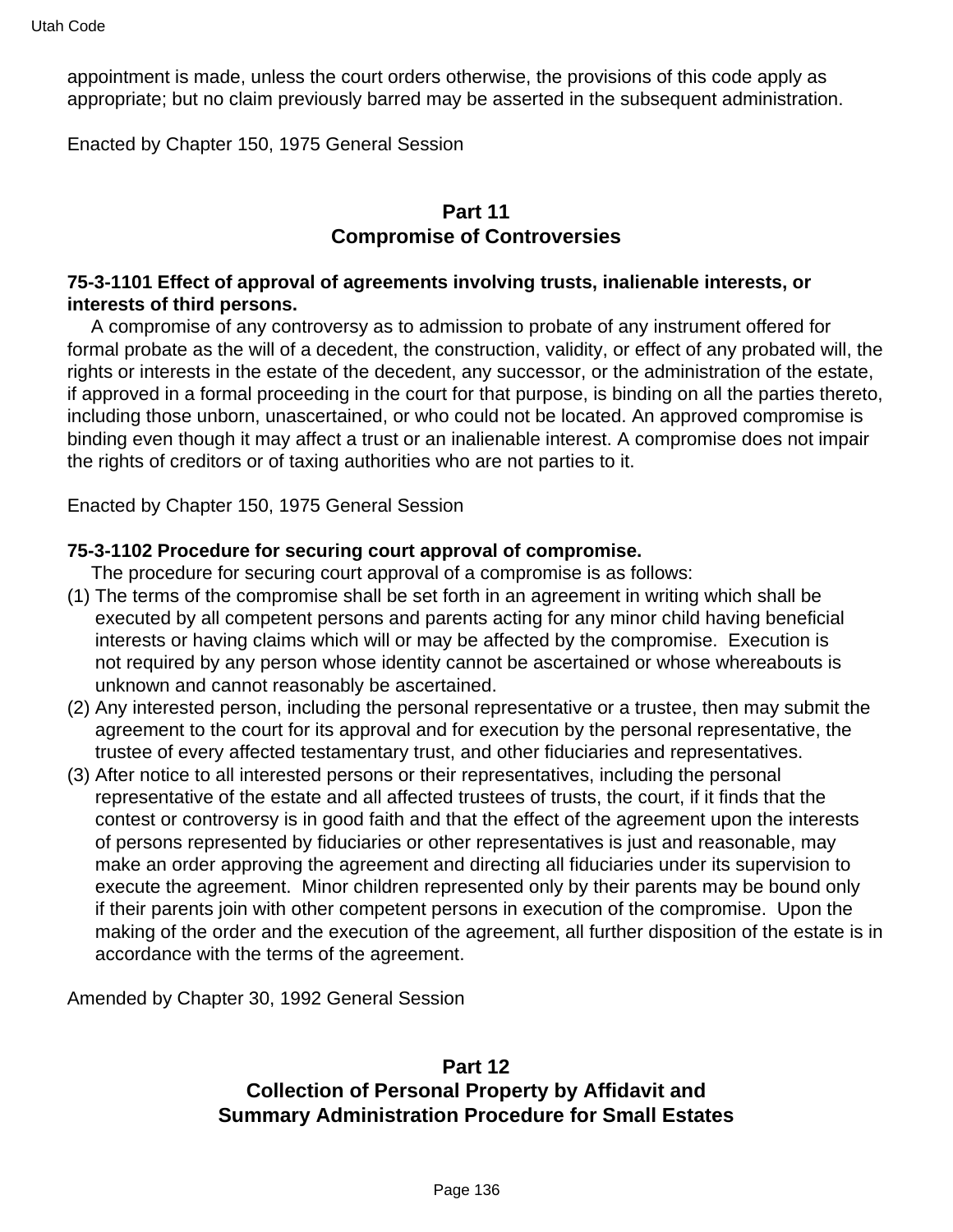# **75-3-1201 Collection of personal property by affidavit.**

- (1) Thirty days after the death of a decedent, any person indebted to the decedent or having possession of tangible personal property or an instrument evidencing a debt, obligation, stock, or chose in action belonging to the decedent shall pay the indebtedness or deliver the tangible personal property or an instrument evidencing a debt, obligation, stock, or chose in action to a person claiming to be the successor of the decedent upon being presented an affidavit made by or on behalf of the successor stating that:
	- (a) the value of the entire estate subject to administration, wherever located, less liens and encumbrances, does not exceed \$100,000;
	- (b) 30 days have elapsed since the death of the decedent;
	- (c) no application or petition for the appointment of a personal representative is pending or has been granted in any jurisdiction; and
- (d) the claiming successor is entitled to payment or delivery of the property.
- (2) A transfer agent of any security shall change the registered ownership on the books of a corporation from the decedent to the successor or successors upon the presentation of an affidavit and the security as provided in Subsection (1).
- (3) The Motor Vehicle Division of the State Tax Commission shall transfer title of not more than four boats, motor vehicles, trailers, or semitrailers, registered under Title 41, Motor Vehicles, or Title 73, Water and Irrigation, from the decedent to the successor or successors upon presentation of an affidavit as provided in Subsection (1) and upon payment of the necessary fees, except that in lieu of that language in Subsection (1)(a) the affidavit shall state that the value of the entire estate subject to administration, wherever located, other than those motor vehicles, trailers, or semitrailers, less liens and encumbrances, does not exceed \$100,000.

Amended by Chapter 316, 2007 General Session

#### **75-3-1202 Effect of affidavit.**

 The person paying, delivering, transferring, or issuing personal property or the evidence thereof pursuant to affidavit is discharged and released to the same extent as if he dealt with a personal representative of the decedent. He is not required to see to the application of the personal property or evidence thereof or to inquire into the truth of any statement in the affidavit. If any person to whom an affidavit is delivered refuses to pay, deliver, transfer, or issue any personal property or evidence thereof, it may be recovered or its payment, delivery, transfer, or issuance compelled upon proof of their right in a proceeding brought for the purpose by or on behalf of the persons entitled to it. In such event, in addition to recovering the property, the person to whom an affidavit is delivered shall, in the discretion of the court, be liable for damages to the claimant for an amount up to three times the value of the personal property plus costs of suit and reasonable attorneys' fees. Any person to whom payment, delivery, transfer, or issuance is made is answerable and accountable therefor to any personal representative of the estate or to any other person having a superior right.

Amended by Chapter 226, 1983 General Session

# **75-3-1203 Small estates -- Summary administrative procedure.**

 If it appears from the inventory and appraisal that the value of the entire estate, less liens and encumbrances, does not exceed homestead allowance, exempt property, family allowance, costs and expenses of administration, reasonable funeral expenses, and reasonable and necessary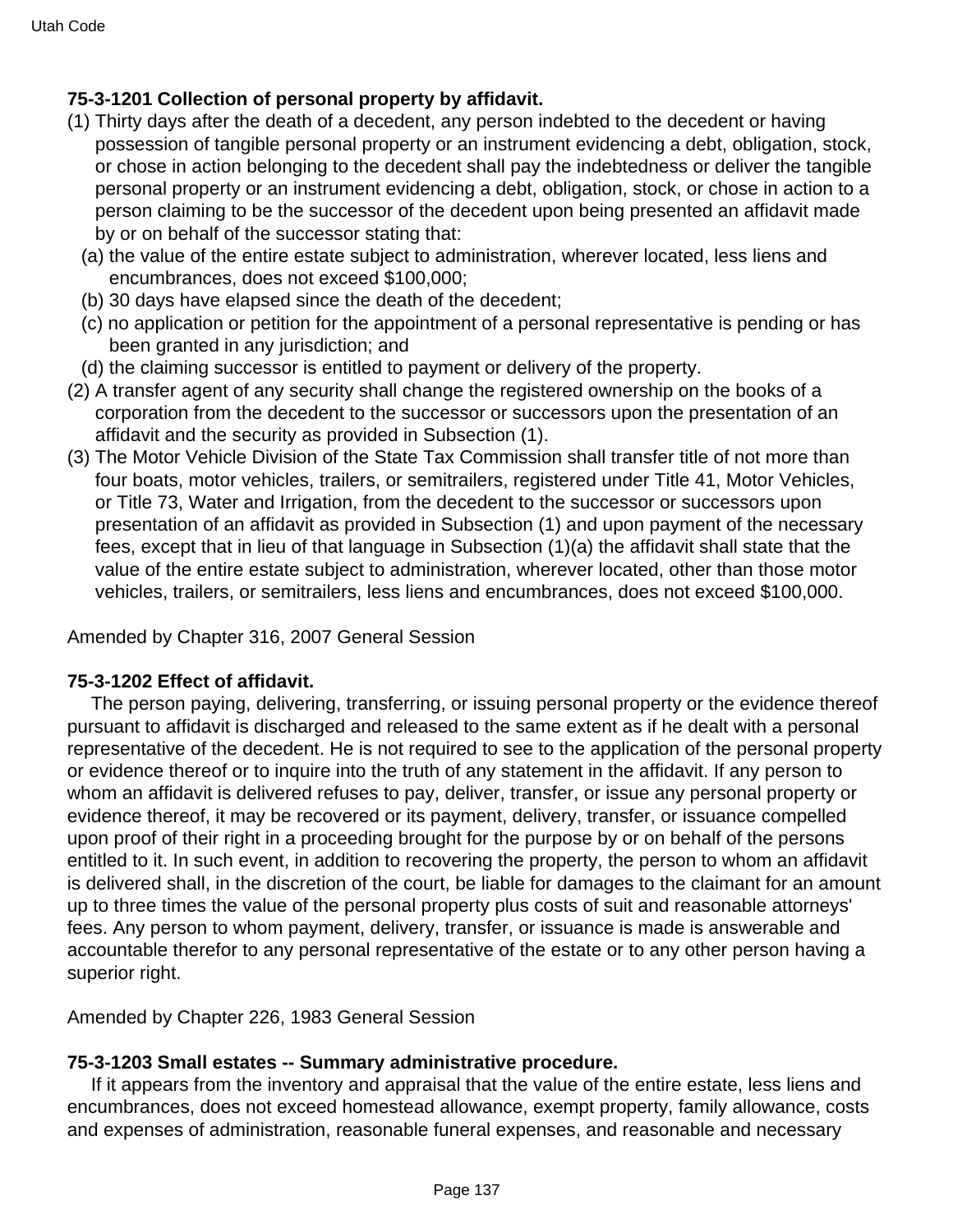medical and hospital expenses of the last illness of the decedent, the personal representative, without giving notice to creditors, may immediately disburse and distribute the estate to the persons entitled thereto and file a closing statement as provided in Section 75-3-1204.

Enacted by Chapter 150, 1975 General Session

#### **75-3-1204 Small estates -- Closing by sworn statement of personal representative.**

- (1) Unless prohibited by order of the court and except for estates being administered by supervised personal representatives, a personal representative may close an estate administered under the summary procedures of Section 75-3-1203 by filing with the court, at any time after disbursement and distribution of the estate, a verified statement stating:
	- (a) the nature and value of the estate's assets at the time of distribution;
	- (b) that to the best knowledge of the personal representative, the value of the entire estate, less liens and encumbrances, did not exceed homestead allowance, exempt property, family allowance, costs and expenses of administration, reasonable funeral expenses, and reasonable, necessary medical and hospital expenses of the last illness of the decedent;
	- (c) that the personal representative has fully administered the estate by disbursing and distributing it to the persons entitled thereto; and
	- (d) that the personal representative has sent a copy of the closing statement to all distributees of the estate and to all creditors or other claimants of whom the personal representative is aware whose claims are neither paid nor barred and has furnished a full account in writing of administration to the distributees whose interests are affected.
- (2) If no actions or proceedings involving the personal representative are pending in the court one year after the closing statement is filed, the appointment of the personal representative terminates.
- (3) A closing statement filed under this section has the same effect as one filed under Section 75-3-1003.

Amended by Chapter 110, 1988 General Session

# **Chapter 4 Foreign Personal Representatives - Ancillary Administration**

# **Part 1 Definitions**

#### **75-4-101 Definitions.**

As used in this chapter:

- (1) "Local administration" means administration by a personal representative appointed in this state pursuant to appointment proceedings described in Chapter 3, Probate of Wills and Administration.
- (2) "Local personal representative" includes any personal representative appointed in this state pursuant to appointment proceedings described in Chapter 3, Probate of Wills and Administration, and excludes foreign personal representatives who acquire the power of a local personal representative under Section 75-4-205.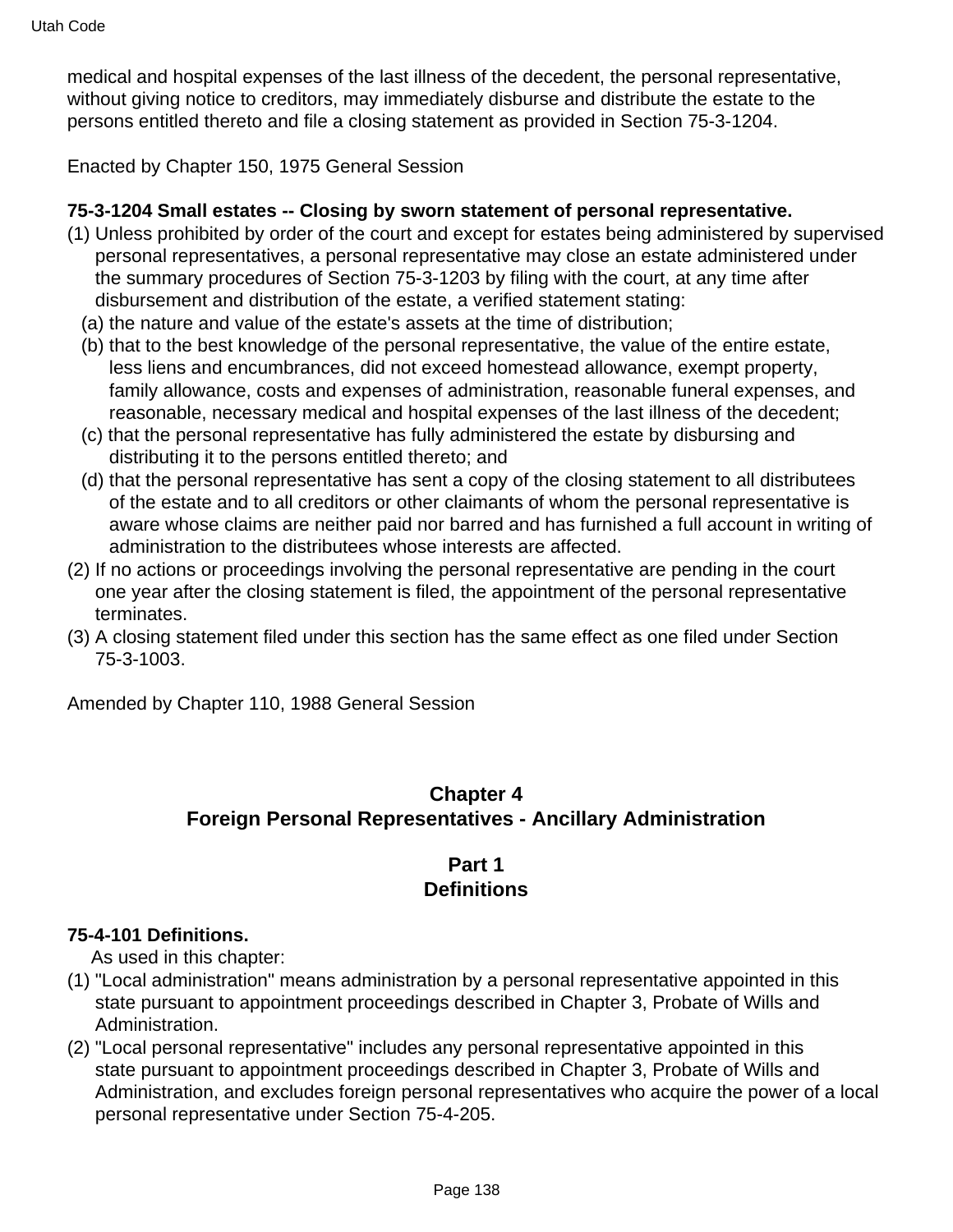(3) "Resident creditor" means a person domiciled in, or doing business in this state, who is, or could be, a claimant against an estate of a nonresident decedent.

Enacted by Chapter 150, 1975 General Session

# **Part 2 Powers of Foreign Personal Representatives**

#### **75-4-201 Payment of debt and delivery of property to domiciliary foreign personal representative without local administration.**

 At any time after the expiration of 60 days from the death of a nonresident decedent, any person indebted to the estate of the nonresident decedent or having possession or control of personal property, or of an instrument evidencing a debt, obligation, stock, or chose in action belonging to the estate of the nonresident decedent may pay the debt, deliver the personal property, or the instrument evidencing the debt, obligation, stock, or chose in action, to the domiciliary foreign personal representative of the nonresident decedent upon being presented with proof of his appointment and an affidavit made by or on behalf of the representative stating: (1) the date of the death of the nonresident decedent;

(2) that no local administration, or application or petition therefor, is pending in this state;

(3) that the domiciliary foreign personal representative is entitled to payment or delivery.

Amended by Chapter 30, 1992 General Session

#### **75-4-202 Payment or delivery discharges.**

 Payment or delivery made in good faith on the basis of the proof of authority and affidavit under Section 75-4-201 releases the debtor or person having possession of the personal property to the same extent as if payment or delivery had been made to a local personal representative.

Enacted by Chapter 150, 1975 General Session

#### **75-4-203 Resident creditor notice.**

 Payment or delivery under Section 75-4-201 may not be made if a resident creditor of the nonresident decedent has notified the debtor of the nonresident decedent or the person having possession of the personal property belonging to the nonresident decedent that the debt should not be paid nor the property delivered to the domiciliary foreign personal representative.

#### Enacted by Chapter 150, 1975 General Session

#### **75-4-204 Proof of authority -- Bond.**

 If no local administration or application or petition therefor is pending in this state, a domiciliary foreign personal representative may file with a court in this state in a county in which property belonging to the decedent is located, authenticated copies of his appointment and of any official bond he has given.

Enacted by Chapter 150, 1975 General Session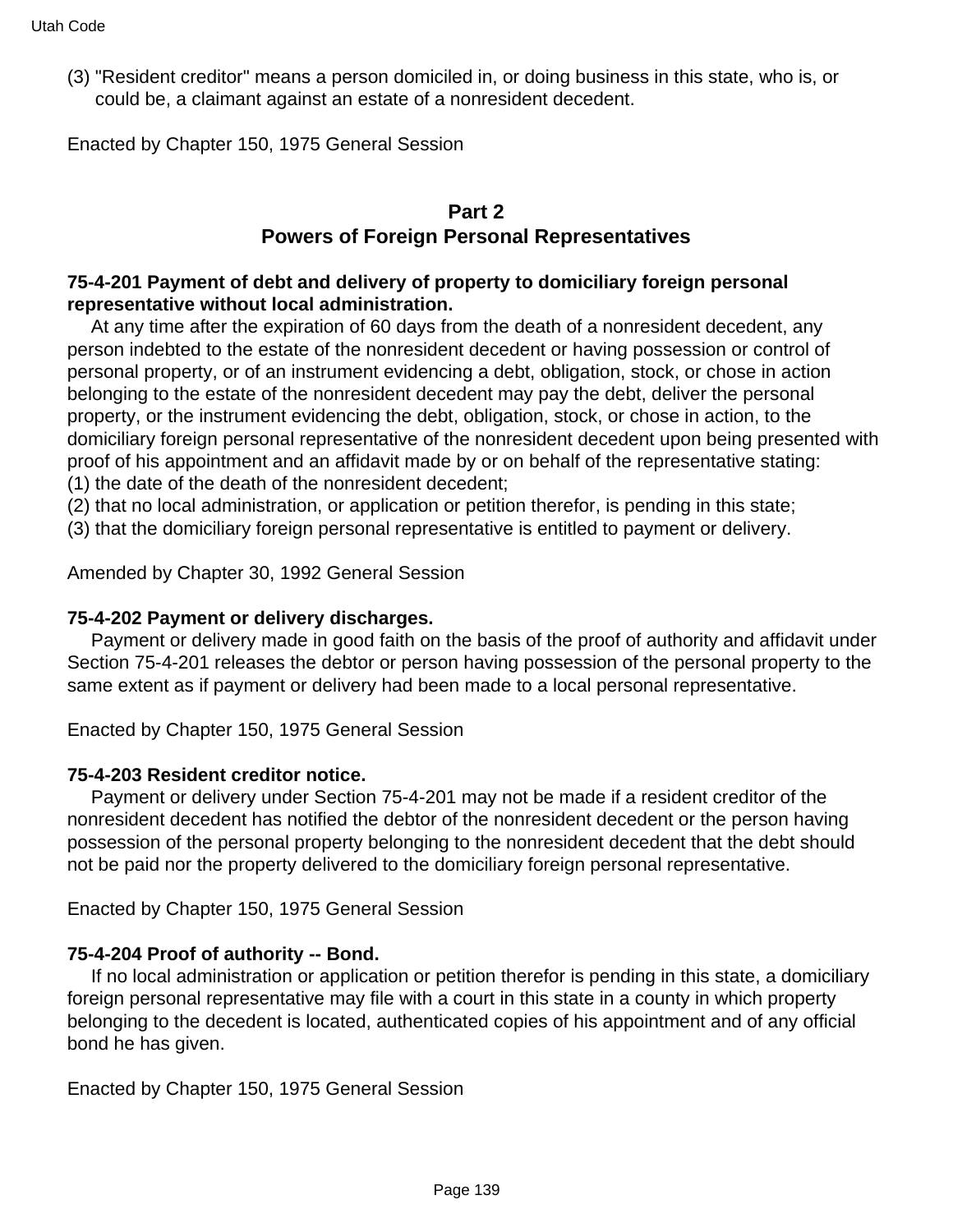#### **75-4-205 Powers.**

 A domiciliary foreign personal representative who has complied with Section 75-4-204 may exercise as to assets in this state all powers of a local personal representative and may maintain actions and proceedings in this state subject to any conditions imposed upon nonresident parties generally. The provisions of this section shall not apply to persons other than individuals acting as foreign personal representatives unless the state of the principal place of business of such foreign personal representative provides substantially similar provisions applicable to personal representatives from this state.

Enacted by Chapter 150, 1975 General Session

#### **75-4-206 Power of representatives in transition.**

 The power of a domiciliary foreign personal representative under Section 75-4-201 or 75-4-205 shall be exercised only if there is no administration or application therefor pending in this state. An application or petition for local administration of the estate terminates the power of the foreign personal representative to act under Section 75-4-205, but the local court may allow the foreign personal representative to exercise limited powers to preserve the estate. No person who, before receiving actual notice of a pending local administration, has changed his position in reliance upon the powers of a foreign personal representative shall be prejudiced by reason of the application or petition for, or grant of, local administration. The local personal representative is subject to all duties and obligations which have accrued by virtue of the exercise of the powers by the foreign personal representative and may be substituted for him in any action or proceedings in this state.

Enacted by Chapter 150, 1975 General Session

#### **75-4-207 Ancillary and other local administrations -- Provisions governing.**

 In respect to a nonresident decedent, the provisions of Chapter 3, Probate of Wills and Administration, govern proceedings, if any, in a court of this state for probate of the will, appointment, removal, supervision, and discharge of the local personal representative, and any other order concerning the estate; and the status, powers, duties, and liabilities of any local personal representative and the rights of claimants, purchasers, distributees, and others in regard to a local administration.

Enacted by Chapter 150, 1975 General Session

# **Part 3 Jurisdiction Over Foreign Representatives**

#### **75-4-301 Jurisdiction by act of foreign personal representative.**

 A foreign personal representative submits personally to the jurisdiction of the courts of this state in any proceeding relating to the estate by:

- (1) filing authenticated copies of his appointment as provided in Section 75-4-204;
- (2) receiving payment of money or taking delivery of personal property under Section 75-4-201; or
- (3) doing any act as a personal representative in this state which would have given the state jurisdiction over him as an individual. Jurisdiction under Subsection (2) is limited to the money or value of personal property collected.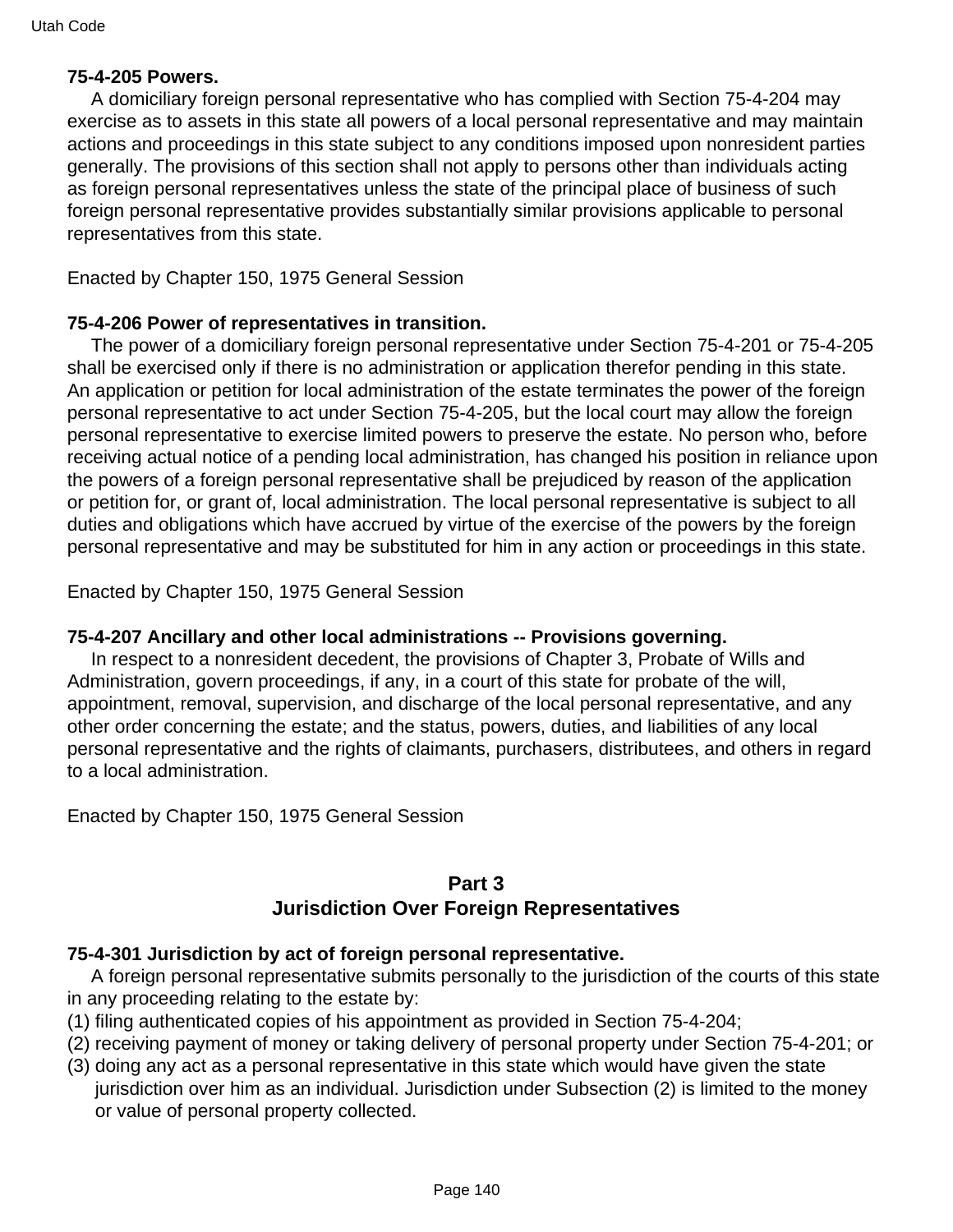Amended by Chapter 30, 1992 General Session

#### **75-4-302 Jurisdiction by act of decedent.**

 In addition to jurisdiction conferred by Section 75-4-301, a foreign personal representative is subject to the jurisdiction of the courts of this state to the same extent that his decedent was subject to jurisdiction immediately prior to death.

Enacted by Chapter 150, 1975 General Session

#### **75-4-303 Service on foreign personal representative.**

- (1) Service of process may be made upon the foreign personal representative by registered or certified mail, addressed to his last reasonably ascertainable address, and requesting a return receipt signed by addressee only. Notice by ordinary first class mail is sufficient if registered or certified mail service to the addressee is unavailable. Service may be made upon a foreign personal representative in the manner in which service could have been made under other laws of this state on either the foreign personal representative or his decedent immediately prior to death.
- (2) If service is made upon a foreign personal representative as provided in Subsection (1) above he shall be allowed at least 30 days within which to appear or respond.

Enacted by Chapter 150, 1975 General Session

#### **Part 4**

#### **Judgments and Personal Representative**

#### **75-4-401 Effect of adjudication for or against personal representative.**

 An adjudication rendered in any jurisdiction in favor of or against any personal representative of the estate is as binding on the local personal representative as if he were a party to the adjudication.

Enacted by Chapter 150, 1975 General Session

# **Chapter 5 Protection of Persons Under Disability and Their Property**

### **Part 1 General Provisions**

#### **75-5-101 Jurisdiction of subject matter -- Consolidation of proceedings.**

- (1) The court has jurisdiction over protective proceedings and guardianship proceedings.
- (2) When both guardianship and protective proceedings as to the same person are commenced or pending in the same court, the proceedings may be consolidated.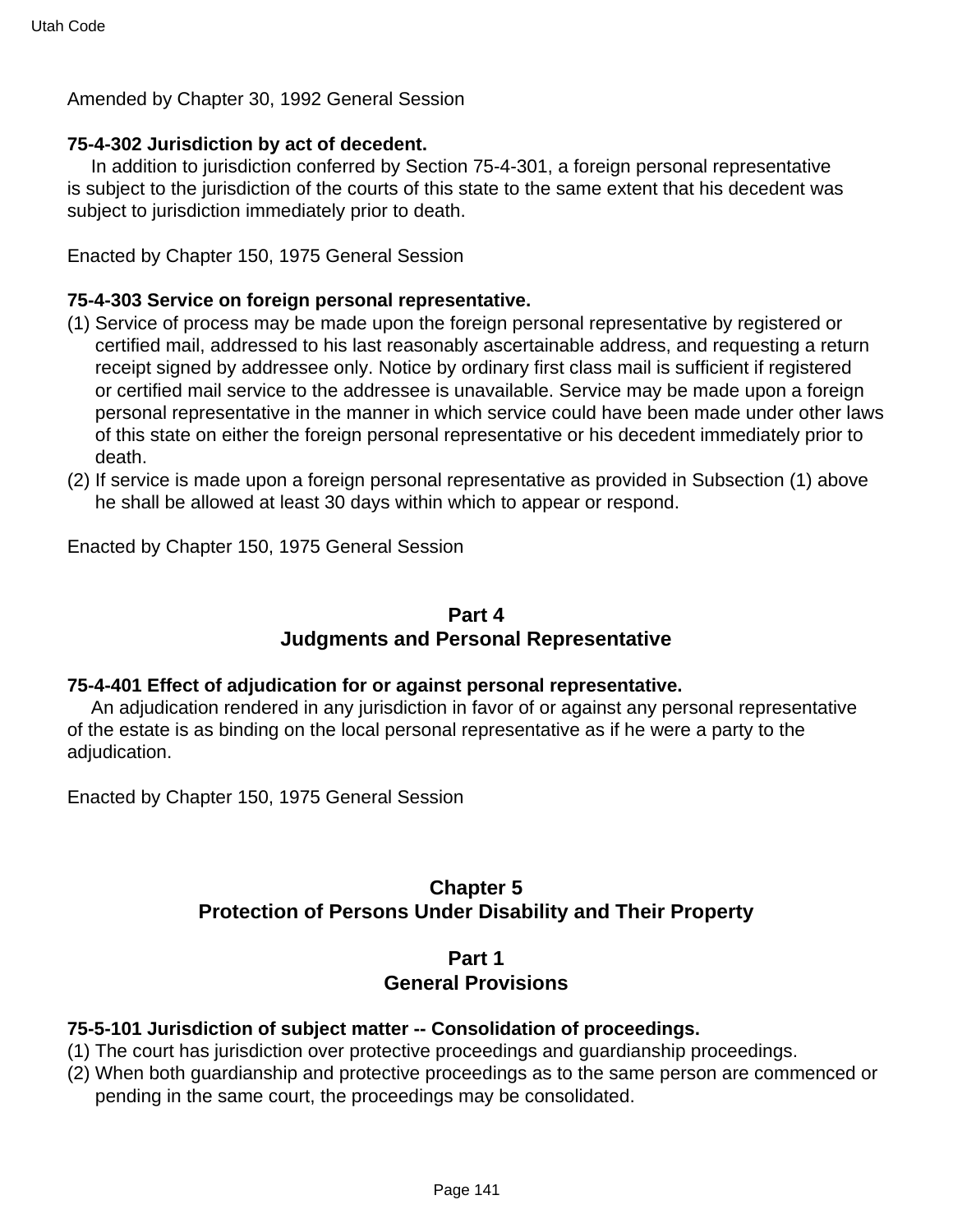Enacted by Chapter 150, 1975 General Session

# **75-5-102 Facility of payment or delivery.**

- (1) Any person under a duty to pay or deliver money or personal property to a minor may perform the duty to pay or deliver money or personal property, in amounts not exceeding \$15,000 per annum, by paying or delivering the money or personal property to:
	- (a) the minor if:
		- (i) the minor is married; or
		- (ii) payment to the minor is expressly authorized by statute;
	- (b) any person having the care and custody of the minor with whom the minor resides; or
	- (c) a guardian of the minor.
- (2) This section does not apply if the person making payment or delivery has actual knowledge that a conservator has been appointed or proceedings for appointment of a conservator of the estate of the minor are pending.
- (3)
	- (a) Any person, other than the minor, receiving money or property for a minor:
		- (i) is obligated to apply the money to the support and education of the minor; and
		- (ii) may not pay oneself except by way of reimbursement for out-of-pocket expenses for goods and services necessary for the minor's support.
	- (b) Any excess sums of money under Subsection (3)(a) shall be preserved for future support of the minor.
	- (c) Any balance of money that is not used and any property received for the minor must be turned over to the minor when the minor attains the age of 18.
- (4)
	- (a) If any money under Subsection (1) is the result of a personal injury claim or wrongful death claim, the threshold amount of \$15,000 per annum described in Subsection (1) shall be the amount payable to the minor after the payment of medical bills, attorney fees, and costs of litigation that were incurred by the claim.
	- (b) Any person, other than the minor, receiving money under Subsection (4)(a) for a minor shall hold the money in a trust for the sole benefit of the minor.
	- (c) Any money that is held in a trust for a minor under Subsection (4)(b) shall be turned over to the minor when the minor attains the age of 18.
	- (d) Notwithstanding Subsection (4)(c), a parent or guardian of the minor may petition the court to request the disbursement of the money held in the trust for the minor under Subsection (4)(b) at any time before the minor is 18 years old.
- (5) Any person receiving money under this section on behalf of a minor shall have the power to settle and release in whole or in part the claims belonging to the minor giving rise to the duty to pay money to the minor.
- (6) Any person who pays or delivers in accordance with provisions of this section is not responsible for the proper application thereof.

Amended by Chapter 61, 2021 General Session

# **75-5-103 Delegation of powers by parent or guardian.**

 A parent or a guardian of a minor or incapacitated person, by a properly-executed power of attorney, may delegate to another person, for a period not exceeding six months, any of the parent's or guardian's powers regarding care, custody, or property of the minor child or ward: (1) except the power to consent to: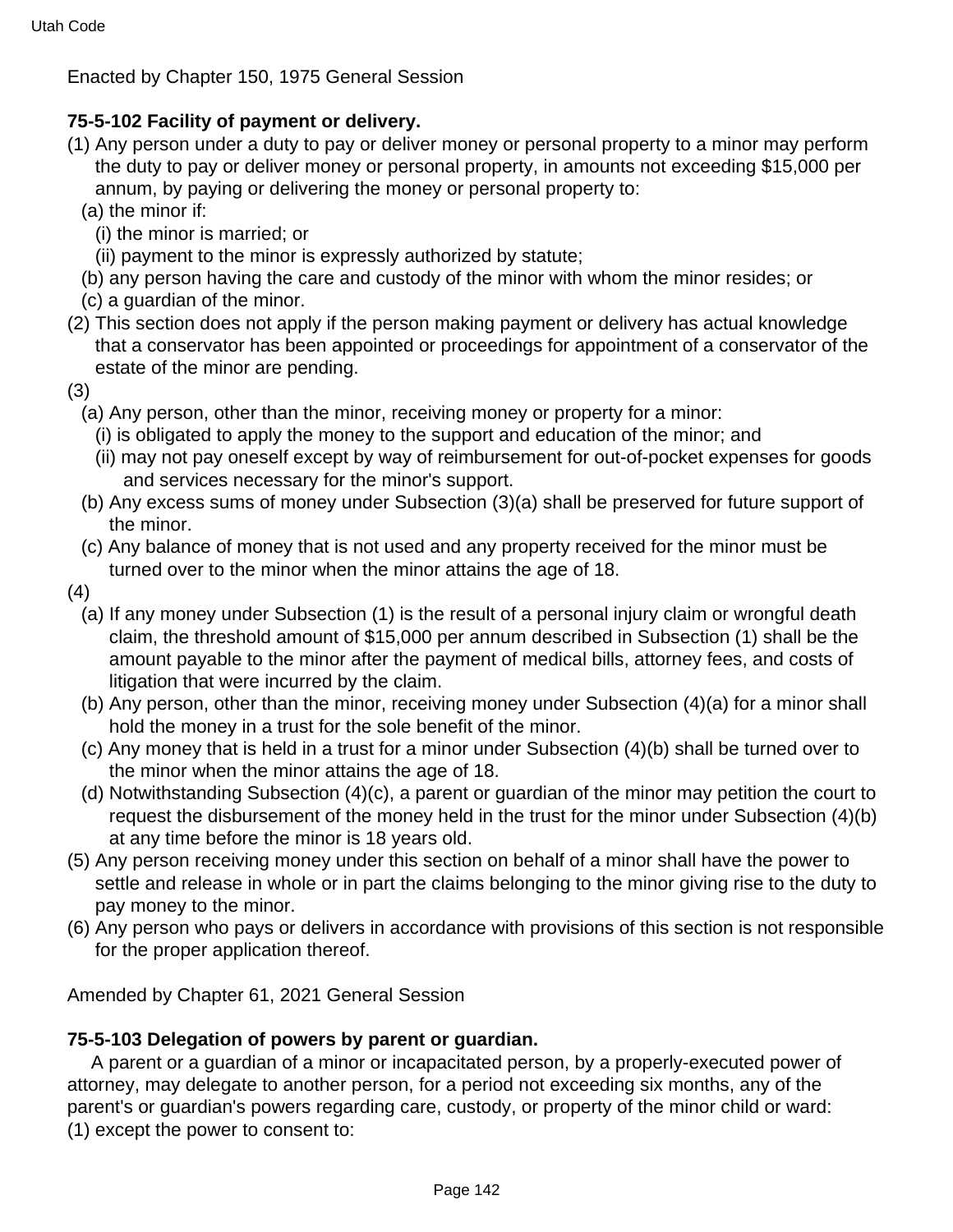(a) marriage; or

(b) adoption of a minor ward; and

(2) subject to Section 53G-6-302, including making decisions related to schooling.

Amended by Chapter 64, 2018 General Session

### **75-5-104 Power of court to appoint guardian ad litem not affected.**

 Nothing contained in this chapter affects or impairs the power of any court to appoint a guardian to represent the interests of any minor interested in any suit or matter pending before it.

Enacted by Chapter 150, 1975 General Session

### **75-5-105 Bond of guardian.**

 A guardian coming into the possession or control of funds or other property of a minor or incapacitated person may be required by the court to furnish a bond in an amount and under the conditions as set forth for conservators in Sections 75-5-411 and 75-5-412.

Enacted by Chapter 150, 1975 General Session

# **Part 2 Guardians of Minors**

### **75-5-201 Status of guardian of minor -- General.**

(1)

- (a) A person becomes a guardian of a minor by acceptance of a testamentary appointment, through appointment by a local school board under Section 53G-6-303, or upon appointment by the court.
- (b) The guardianship status continues until terminated, without regard to the location from time to time of the guardian and minor ward.

(2)

- (a) A document issued by other than a court of law which purports to award guardianship to a person who is not a legal resident of the jurisdiction in which the guardianship is awarded is not valid in the state of Utah until reviewed and approved by a Utah court.
- (b) The procedure for obtaining approval of a guardianship under Subsection (2)(a) shall be identical to the procedure required under this part for obtaining a court appointment of a guardian.

Amended by Chapter 415, 2018 General Session

# **75-5-202 Appointment of guardian of minor.**

- (1) The parent of a minor may appoint a guardian of an unemancipated minor by will, as provided in this section, or by other written instrument as provided in Section 75-5-202.5.
- (2) Subject to the rights of the minor and others under Section 75-5-203, an appointment by will or written instrument becomes effective upon filing the guardian's acceptance in the court in which the will is probated or the document is filed, if before acceptance, both parents are dead or the surviving parent is adjudged incapacitated.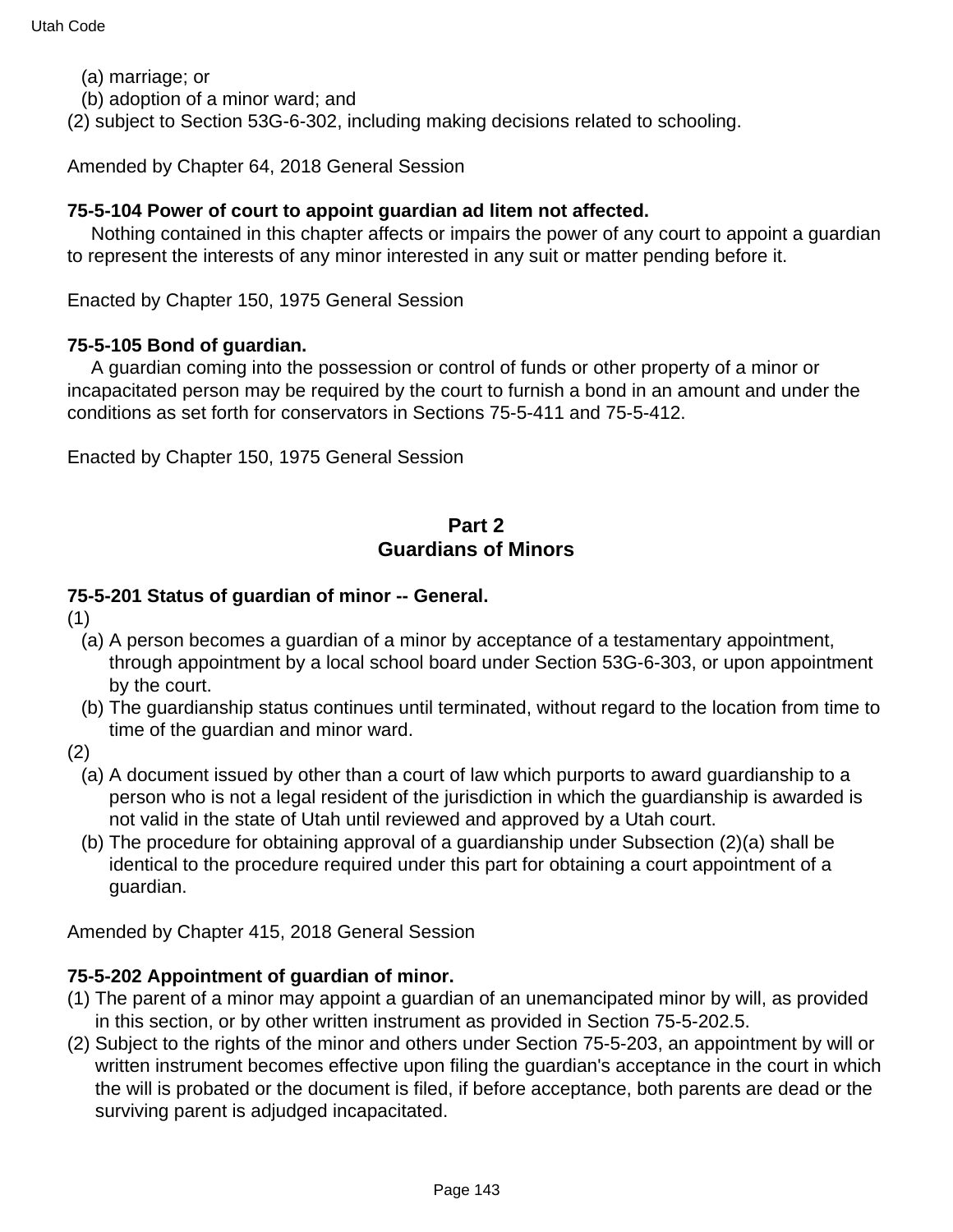- (3) If both parents are dead, an effective appointment by the parent who died later has priority.
- (4) This state recognizes a testamentary appointment effected by filing the guardian's acceptance under a will probated in another state which is the testator's domicile.
- (5) Upon acceptance of appointment, written notice of acceptance shall be given by the guardian to the minor and to the person having his care, or to his nearest adult relative.

Amended by Chapter 41, 1985 General Session

#### **75-5-202.5 Appointment of guardian by written instrument.**

- (1) The parent of an unemancipated minor may appoint a guardian by written instrument designating the guardian. An appointment by written instrument becomes effective where:
	- (a) the written instrument is filed with the petition for appointment of guardian in the court having probate jurisdiction in the county of residence of the last parent to die, if death occurred in the state, and otherwise in the court having probate jurisdiction in the county in which the minor resides in the state; and
	- (b) the person appointed as guardian filed in the court having jurisdiction an affidavit of acceptance which states:
		- (i) the name, address, and age, or birthday if known, of the minor;
		- (ii) the name, address, and telephone number of the appointee-guardian;
		- (iii) the names of the parents of the minor and that both are dead or that any surviving parent has been adjudged incapacitated;
		- (iv) the name of the parent who was last to die and the county where that parent resided at the date of his death;
		- (v) that the appointee-guardian knows of no other appointment of a guardian which supersedes the appointment by written instrument;
	- (vi) that the appointee-guardian accepts the appointment.
- (2) The latest document appointing a guardian, whether will or written instrument, which is executed by the last parent to die has priority.
- (3) Upon acceptance of an appointment, written notice of acceptance shall be given by the guardian to the minor, if he is 14 years of age or older, and to the person having his care or to his nearest adult relative.
- (4) For purposes of this chapter, "instrumental" refers to a written instrument as described in this section.

Enacted by Chapter 41, 1985 General Session

#### **75-5-203 Objection to appointment.**

 Any person interested in the welfare of a minor, or a minor of 14 years or older, may file with the court in which the will is probated or the written instrument is filed a written objection to the appointment before it is accepted or within 30 days after notice of its acceptance. An objection may be withdrawn. An objection does not preclude, after a hearing on the objection, appointment by the court in a proper proceeding of the testamentary or instrumental nominee, or any other suitable person.

Amended by Chapter 41, 1985 General Session

# **75-5-204 Court appointment of guardian of minor -- Conditions for appointment.**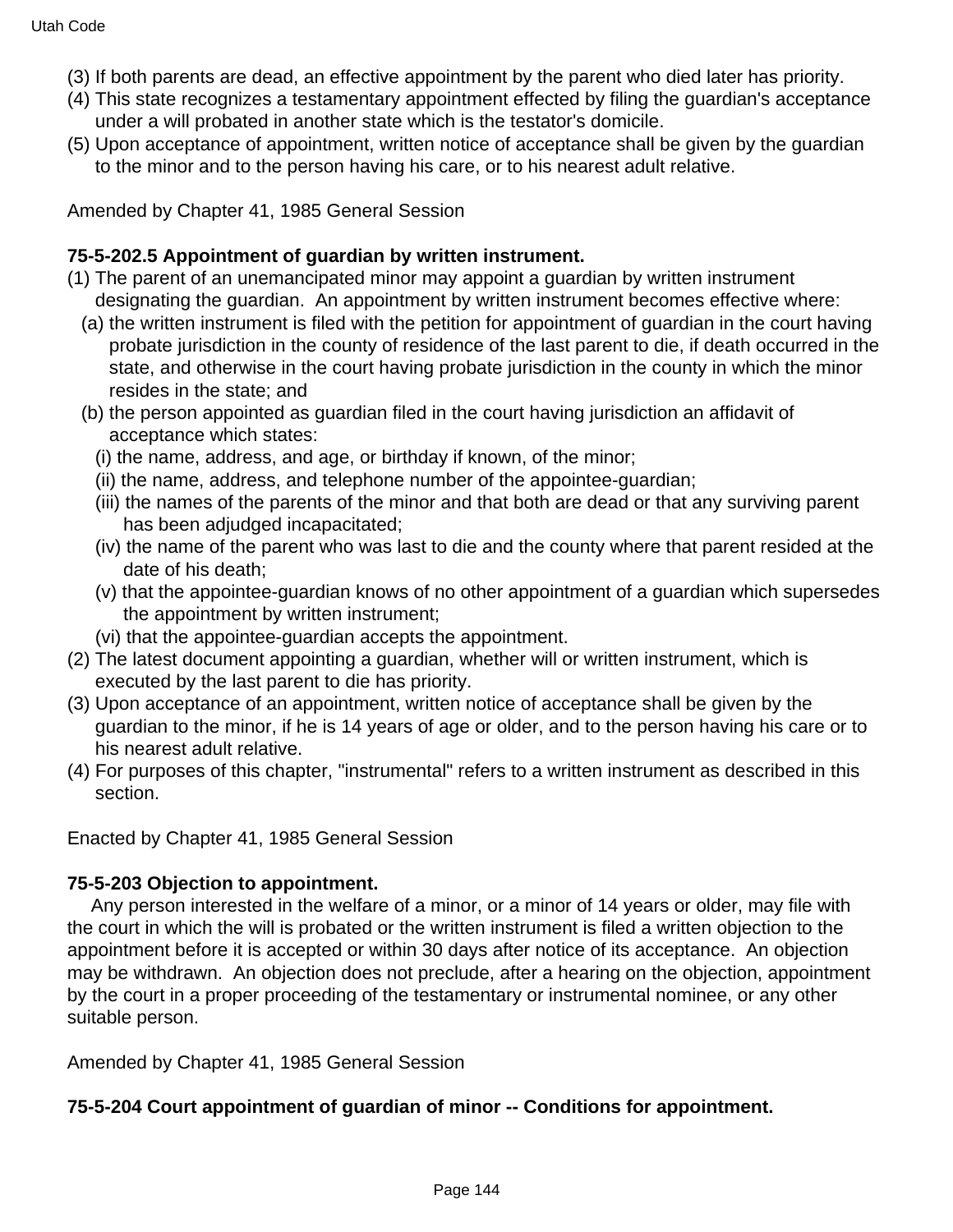- (1) In accordance with Subsection (2), the court may appoint a guardian for an unemancipated minor if:
	- (a) each parent of the minor acknowledges that the parent understands the legal effect of the guardianship and consents;
	- (b) all parental rights have been terminated; or
	- (c) each parent is unwilling or unable to exercise the parent's parental rights for any reason, including a court order suspending the parent's parental rights.
- (2)
	- (a) A guardian appointed by will under Section 75-5-202, or by written instrument under Section 75-5-202.5, whose appointment has not been prevented or nullified under Section 75-5-203 has priority over any court appointed guardian.
	- (b) Notwithstanding Subsection (2)(a), the court may proceed with a court appointment upon a finding that the testamentary or instrumental guardian has failed to accept the testamentary appointment within 30 days after notice of the guardianship proceeding.

Amended by Chapter 287, 2021 General Session

## **75-5-205 Court appointment of guardian of minor -- Venue.**

 The venue for guardianship proceedings for a minor is in the place where the minor resides or is present.

Enacted by Chapter 150, 1975 General Session

## **75-5-206 Court appointment of guardian of minor -- Qualifications -- Priority of minor's nominee.**

(1)

- (a) The court may appoint as guardian any person whose appointment would be in the best interests of the minor.
- (b) In determining the minor's best interests, the court may consider the minor's physical, mental, moral, and emotional health needs.
- (2) Except as provided in Subsection (3), the court shall appoint a person nominated by the minor, if the minor is 14 years of age or older, unless the court finds the appointment contrary to the best interests of the minor.
- (3) The court may deny the appointment of a guardian for a minor of school age if it finds that:
- (a) if the minor is older than 11 years of age:
	- (i) the minor has not secured a certificate from the local police authority in the jurisdiction where the minor has lived during the past two years stating that there have been no criminal charges filed against the minor and the minor is not the subject of a criminal investigation in that jurisdiction and given a copy of the certificate to the superintendent of the school district in which the minor would attend school in Utah; or
	- (ii) a release has not been given by or on behalf of the minor to the superintendent of the school district in which the minor would attend school in Utah within a reasonable time prior to the guardianship hearing, allowing the superintendent full access to all criminal records of the minor in those jurisdictions outside the state where the minor has resided during the previous two years, which release remains part of the minor's school records together with verification of residence for the previous two years, except that information disclosed in the criminal records may not be made a part of the minor's school record;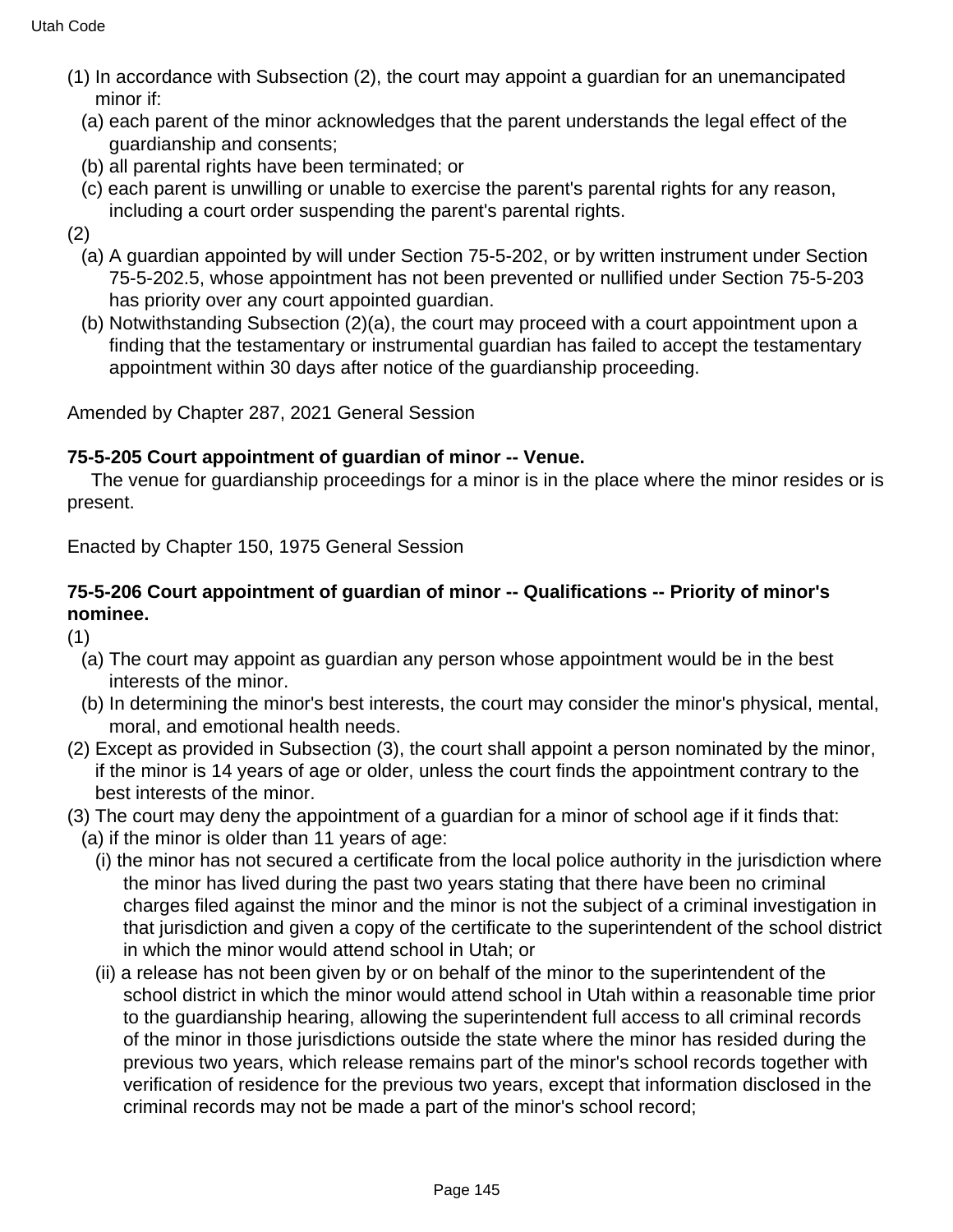- (b) the school district has proven by a preponderance of the evidence that the primary purpose for the guardianship is to avoid the payment of tuition, which a school district may assess against a nonresident for attendance at a Utah public school; or
- (c) after consideration of relevant evidence, including any presented by the school district in which the petitioner resides, the minor's behavior indicates an ongoing unwillingness to abide by applicable law or school rules.
- (4) If a school district files an objection for reasons described in Subsection (3)(b), and the court does not find in favor of the school district, the court may award the petitioner attorney fees and costs if the court finds that the school district's arguments lack a reasonable basis in law or fact.

Amended by Chapter 392, 2010 General Session

## **75-5-207 Court appointment of guardian of minor -- Procedure.**

- (1) Notice of the time and place of hearing of a petition for the appointment of a guardian of a minor is to be given by the petitioner in the manner prescribed by Section 75-1-401 to:
	- (a) the minor, if the minor is 14 years old or older;
	- (b) the person who has had the principal care and custody of the minor during the 60 days preceding the date of the petition;
	- (c) any living parent of the minor;
	- (d) any guardian appointed by the will or written instrument of the parent of the minor who died last; and
	- (e) the school district in which the petitioner resides and a representative of the school district may participate in the hearing.
- (2)
	- (a) After a hearing, a court may appoint a guardian if the court finds by preponderance of the evidence that:
		- (i) a qualified person seeks appointment;
		- (ii) venue is proper;
		- (iii) the required notices have been given;
		- (iv) the requirements of Sections 75-5-204 and 75-5-206 have been met; and
		- (v) the welfare and best interests of the minor will be served by the requested appointment.
	- (b) In other cases the court may dismiss the proceedings or make any other disposition of the matter that will best serve the interest of the minor.
- (3)
	- (a) If necessary, the court may appoint a temporary guardian, with the status of an ordinary guardian of a minor.
	- (b) The authority of a temporary guardian may not last longer than six months.
- (4) If, at any time in the proceeding, the court determines that the interests of the minor are or may be inadequately represented, it may appoint an attorney to represent the minor, giving consideration to the preference of the minor if the minor is 14 years old or older.

Amended by Chapter 287, 2021 General Session

## **75-5-208 Consent to service by acceptance of appointment -- Notice.**

 By accepting a testamentary, instrumental, or court appointment as guardian, a guardian submits personally to the jurisdiction of the court in any proceeding relating to the guardianship that may be instituted by any interested person or any person interested in the welfare of the minor. Notice of any proceeding shall be delivered to the guardian or mailed to him by ordinary mail at his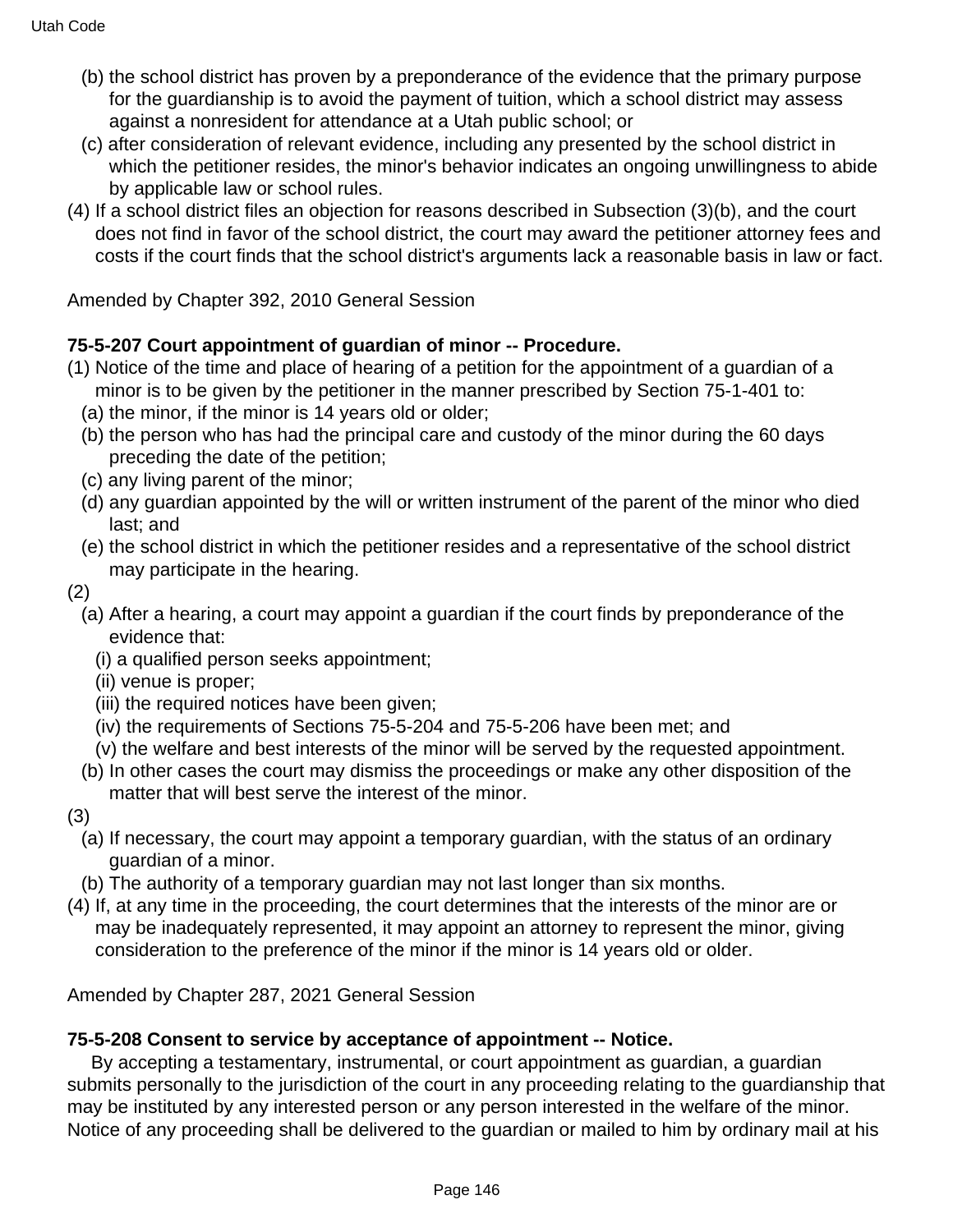address as listed in the court records and to his address as then known to the petitioner. Letters of guardianship shall indicate whether the guardian was appointed by will, written instrument, or by court order.

Amended by Chapter 41, 1985 General Session

## **75-5-209 Powers and duties of guardian of minor -- Residual parental rights and duties -- Adoption of a ward.**

- (1) For purposes of this section, "residual parental rights and duties" is as defined in Section 80-1-102.
- (2) Except as provided in Subsection (4)(a), a guardian of a minor has the powers and responsibilities of a parent who has not been deprived of custody of the parent's unemancipated minor, including the powers and responsibilities described in Subsection (3).
- (3) A guardian of a minor:
	- (a) must take reasonable care of the personal effects of the guardian's ward;
	- (b) must commence protective proceedings if necessary to protect other property of the guardian's ward;
	- (c) subject to Subsection (4)(b), may receive money payable for the support of the ward to the ward's parent, guardian, or custodian under the terms of a:
		- (i) statutory benefit or insurance system;
		- (ii) private contract;
		- (iii) devise;
		- (iv) trust;
		- (v) conservatorship; or
		- (vi) custodianship;
	- (d) subject to Subsection (4)(b), may receive money or property of the ward paid or delivered by virtue of Section 75-5-102;
	- (e) except as provided in Subsection (4)(c), must exercise due care to conserve any excess money or property described in Subsection (3)(d) for the ward's future needs;
	- (f) unless otherwise provided by statute, may institute proceedings to compel the performance by any person of a duty to:
		- (i) support the ward; or
		- (ii) pay sums for the welfare of the ward;
	- (g) is empowered to:
		- (i) facilitate the ward's education, social, or other activities; and
		- (ii) subject to Subsection (4)(d), authorize medical or other professional care, treatment, or advice;
	- (h) may consent to the:
		- (i) marriage of the guardian's ward, if specifically authorized by a court to give this consent; or
		- (ii) adoption of the guardian's ward if the:
			- (A) guardian of the ward is specifically authorized by a court to give this consent; and
			- (B) parental rights of the ward's parents have been terminated; and
	- (i) must report the condition of the minor and of the minor's estate that has been subject to the guardian's possession or control:
		- (i) as ordered by court on petition of any person interested in the minor's welfare; or
		- (ii) as required by court rule.
- (4)
	- (a) Notwithstanding Subsection (2), a guardian of a minor is not: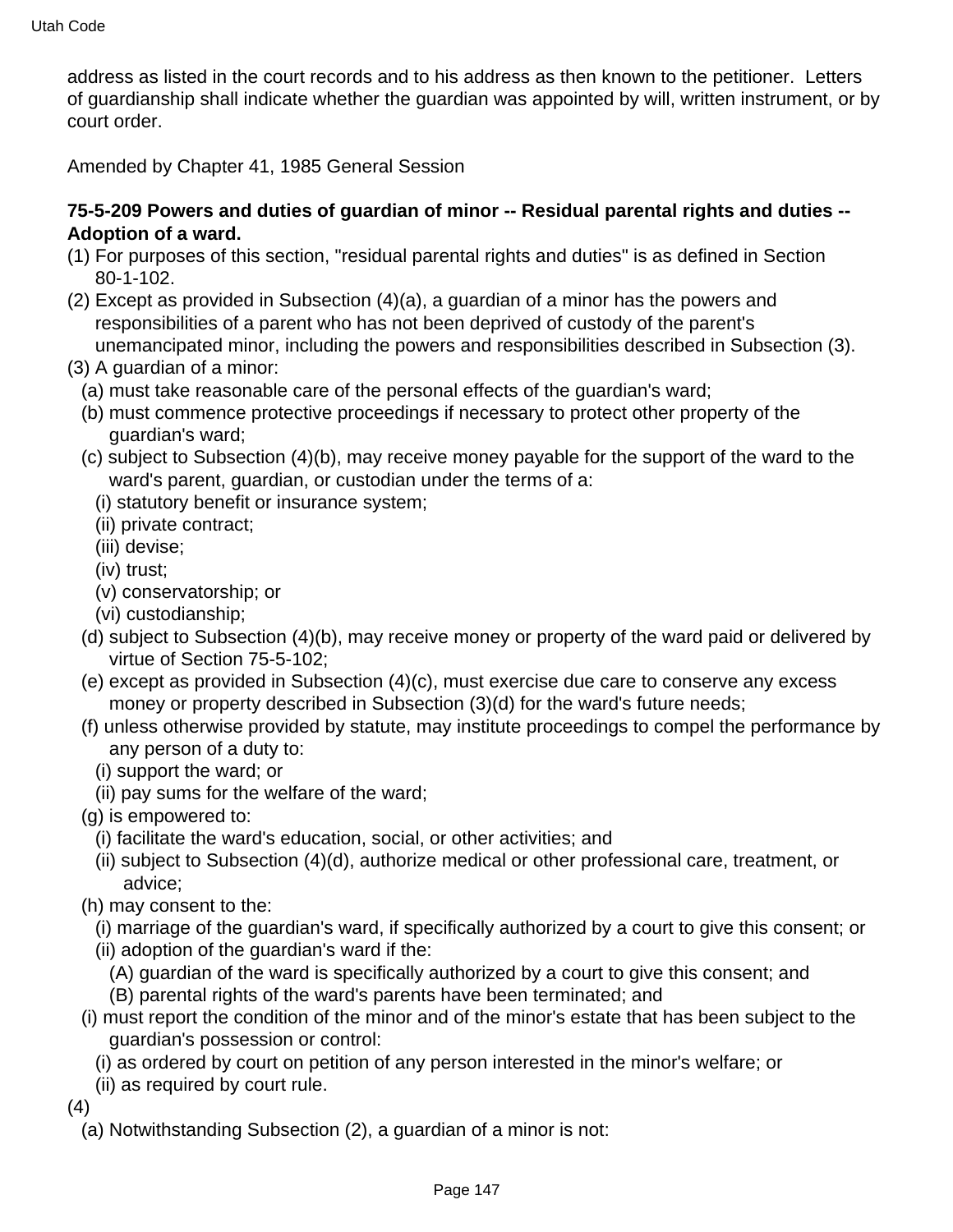- (i) legally obligated to provide from the guardian's own funds for the ward; and
- (ii) liable to third persons by reason of the guardian's relationship for acts of the ward.
- (b) Sums received under Subsection (3)(c) or (d):
	- (i) may not be used for compensation for the services of a guardian, except as:
		- (A) approved by court order; or
		- (B) determined by a duly appointed conservator other than the guardian; and
	- (ii) shall be applied to the ward's current needs for support, care, and education.
- (c) Notwithstanding Subsection (3)(e), if a conservator is appointed for the estate of the ward, the excess shall be paid over at least annually to the conservator.
- (d) A guardian of a minor is not, by reason of giving the authorization described in Subsection  $(3)(q)(ii)$ , liable for injury to the minor resulting from the negligence or acts of third persons, unless it would have been illegal for a parent to have given the authorization.
- (5) A parent of a minor for whom a guardian is appointed retains residual parental rights and duties.
- (6) If a parent of a minor for whom a guardian is appointed consents to the adoption of the minor, the guardian is entitled to:
	- (a) receive notice of the adoption proceeding pursuant to Section 78B-6-110;
	- (b) intervene in the adoption; and
	- (c) present evidence to the court relevant to the best interest of the child pursuant to Subsection 78B-6-110(11).
- (7) If a minor for whom a guardian is appointed is adopted subsequent to the appointment, the guardianship shall terminate when the adoption is finalized.

Amended by Chapter 262, 2021 General Session

### **75-5-210 Termination of appointment of guardian -- General.**

 A guardian's authority and responsibility terminates upon the death, resignation, or removal of the guardian or upon the minor's death, adoption, marriage, or attainment of majority, but termination does not affect his liability for prior acts nor his obligation to account for funds and assets of his ward. Resignation of a guardian does not terminate the guardianship until it has been approved by the court. A testamentary appointment under an informally probated will terminates if the will is later denied probate in a formal proceeding.

Enacted by Chapter 150, 1975 General Session

### **75-5-211 Proceedings subsequent to appointment -- Venue.**

- (1) The court where the ward resides has concurrent jurisdiction with the court which appointed the guardian, or in which acceptance of an appointment by will or written instrument was filed, over resignation, removal, accounting, and other proceedings relating to the guardianship.
- (2) If the court located where the ward resides is not the court in which acceptance of appointment is filed, the court in which proceedings subsequent to appointment are commenced shall in all appropriate cases notify the other court, in this or another state, and after consultation with that court determine whether to retain jurisdiction or transfer the proceedings to the other court, whichever is in the best interest of the ward. A copy of any order accepting a resignation or removing a guardian shall be sent to the court in which acceptance of appointment is filed.

Amended by Chapter 41, 1985 General Session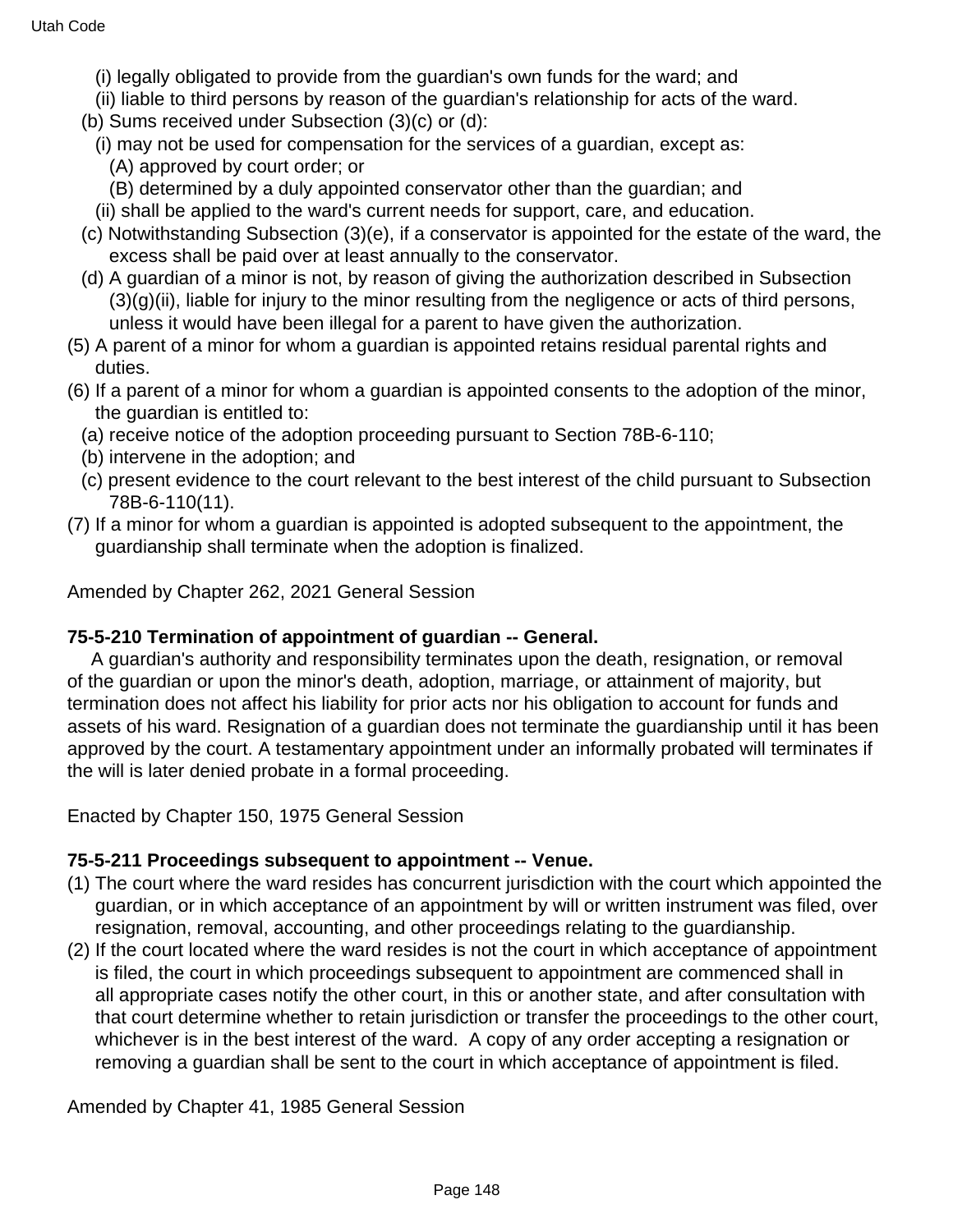## **75-5-212 Resignation or removal proceedings.**

- (1) Any person interested in the welfare of a ward, or the ward, if 14 or more years of age, may petition for removal of a guardian on the ground that removal would be in the best interest of the ward. A guardian may petition for permission to resign. A petition for removal or for permission to resign may, but need not, include a request for appointment of a successor guardian.
- (2) After notice and hearing on a petition for removal or for permission to resign, the court may terminate the guardianship and make any further order that may be appropriate.
- (3) If, at any time in the proceeding, the court determines that the interests of the ward are, or may be, inadequately represented, it may appoint an attorney to represent the minor, giving consideration to the preference of the minor if the minor is 14 or more years of age.

Enacted by Chapter 150, 1975 General Session

#### **Part 3**

## **Guardians of Incapacitated Persons**

#### **75-5-301 Appointment of guardian for incapacitated person.**

- (1) The parent of an incapacitated person may by will, or by written instrument as provided in Section 75-5-202.5, appoint a guardian of the incapacitated person. A testamentary appointment by a parent becomes effective when, after having given seven days' prior written notice of his intention to do so to the incapacitated person and to the person having his care or with whom he resides or to at least one adult relative in the nearest degree of kinship to the incapacitated person in which there is an adult, the guardian files acceptance of appointment in the court in which the will is informally or formally probated, or where the written instrument is filed, if prior thereto both parents are dead or the surviving parent is adjudged incapacitated. If both parents are dead, an effective appointment by the parent who died later has priority unless it is terminated by the denial of probate in formal proceedings. A provision contained in a person's will or written instrument appointing a guardian of his minor children is not to be considered to be an appointment of a guardian of an incapacitated adult child unless it appears from the will that this was the testator's intention.
- (2) The spouse of a married incapacitated person may by will or written instrument appoint a guardian of the incapacitated person. The appointment becomes effective when, after having given seven days' prior written notice of his intention to do so to the incapacitated person and to the person having his care or with whom he resides or to at least one adult relative in the nearest degree of kinship to the incapacitated person in which there is an adult, the guardian files acceptance of appointment in the court in which the will is informally or formally probated or the written instrument is filed. An effective appointment by a spouse has priority over an appointment by a parent unless it is terminated by the denial of probate in formal proceedings.
- (3) This state shall recognize a testamentary appointment effected by filing acceptance under a will probated at the testator's domicile in another state.
- (4) On the filing with the court in which the will was probated or the written instrument was filed, of written objection to the appointment by the person for whom a testamentary or instrumental appointment of guardian has been made, the appointment is terminated. An objection does not prevent appointment by the court in a proper proceeding of the nominee named by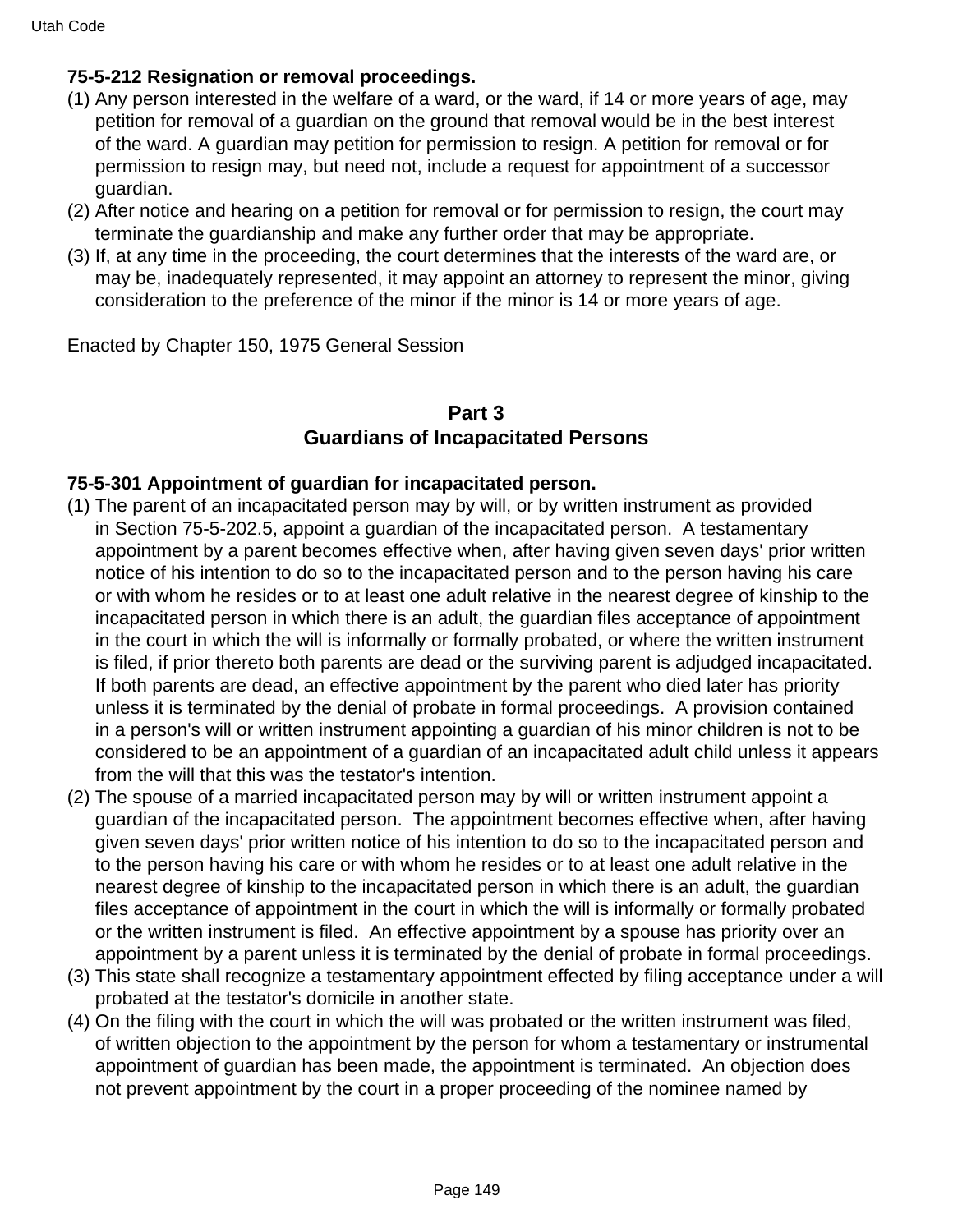will or written instrument or any other suitable person upon an adjudication of incapacity in proceedings under the succeeding sections of this part.

Amended by Chapter 41, 1985 General Session

### **75-5-301.5 Rights of a person alleged to be incapacitated -- Rights of an incapacitated person.**

- (1) Except as otherwise provided by this chapter or any other law, a person alleged to be incapacitated has the right to:
	- (a) be represented by counsel before a guardianship is imposed and have counsel represent the person during the guardianship proceeding;
	- (b) receive a copy of all documents filed in a guardianship proceeding;
	- (c) have a relative, a physician, or any interested person speak about or raise any issue of concern on behalf of the person during the guardianship proceeding;
	- (d) receive information about guardianships from the court; and
	- (e) be treated with respect and dignity.
- (2) Except as otherwise provided by this chapter or any other law, an incapacitated person for whom a guardian is appointed has right to:
	- (a) have counsel represent the incapacitated person at any time after the guardian is appointed;
	- (b) have a relative, a physician, or any interested person speak about or raise any issue of concern on behalf of the person in any court hearing about the guardianship;
	- (c) receive a copy of all documents filed in court regarding the guardianship;
	- (d) receive information about guardianships from the court;
	- (e) ask questions and express concerns or complaints about a guardian and the actions of a guardian to the court;
	- (f) participate in developing an individualized plan for the incapacitated person's care, including:
		- (i) managing the incapacitated person's assets and property;
		- (ii) determining the incapacitated person's residence; and
		- (iii) determining the services to be received by the incapacitated person;
	- (g) be given consideration in regards to the incapacitated person's current and previously stated desires, preferences for health care and medical treatment, and religious and moral beliefs;
	- (h) remain as independent as possible, including giving deference to the incapacitated person's preference for the incapacitated person's residence and standard of living:
		- (i) as expressed or demonstrated before a determination of capacity was made; or
		- (ii) as currently expressed or demonstrated by the incapacitated person if the preference is reasonable under the circumstances;
	- (i) be granted the greatest degree of freedom possible that is consistent with the reasons for the guardianship;
	- (j) be able to exercise control over all aspects of the incapacitated person's life that are not granted to the guardian in the order of appointment;
	- (k) engage in any activity that the court has not expressly reserved for the guardian, including marriage or domestic partnership, traveling, working, or having a driver license;
	- (l) be treated with respect and dignity;
	- (m) be treated fairly by the incapacitated person's guardian;
	- (n) maintain privacy and confidentiality in personal matters;
	- (o) receive telephone calls and personal mail and associate with relatives and acquaintances unless the guardian and the court determine that the association should be restricted or prohibited in accordance with Section 75-5-312.5;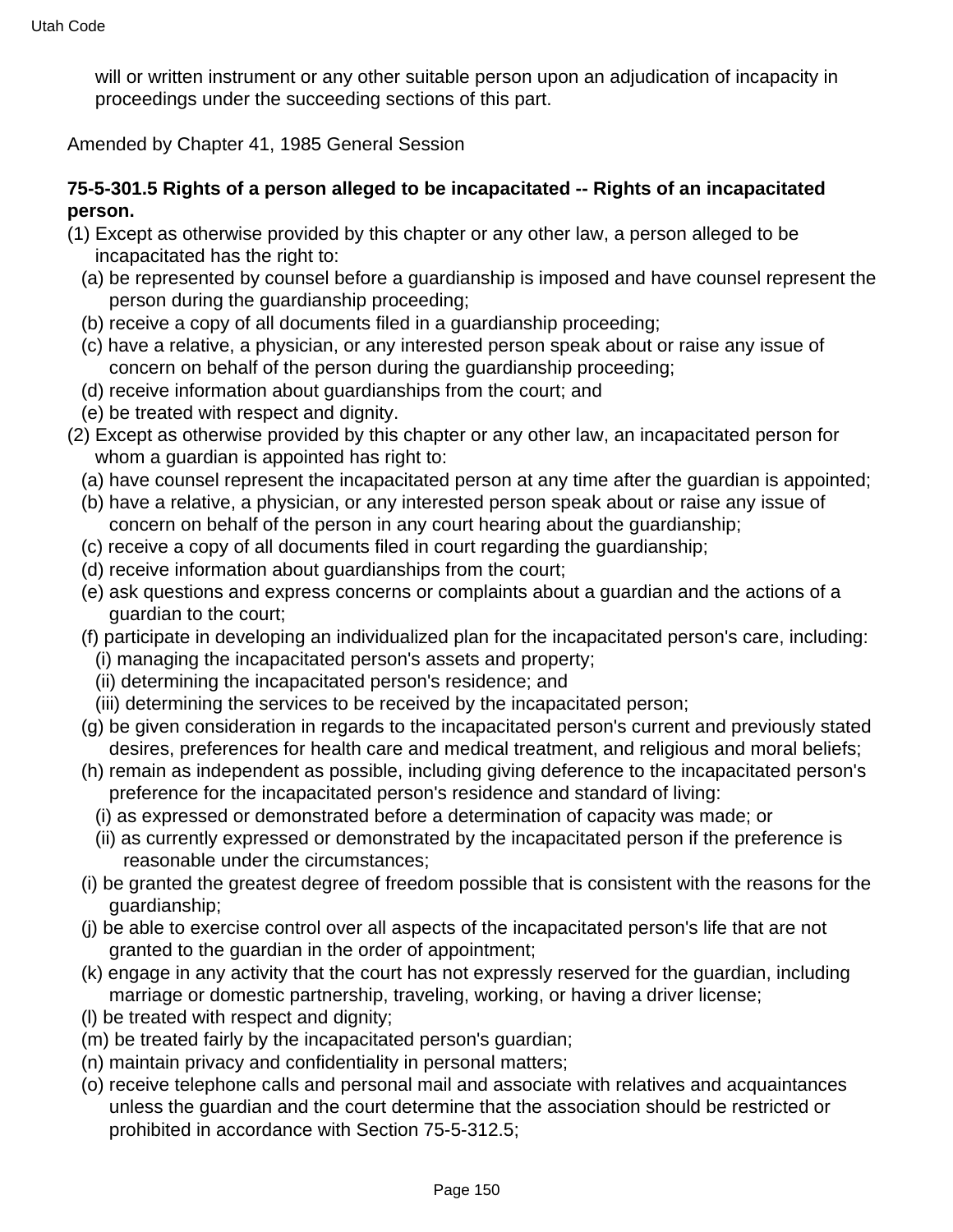- (p) receive timely, effective, and appropriate health care and medical treatment that does not violate the incapacitated person's rights;
- (q) have all services provided by a guardian at a reasonable rate of compensation;
- (r) have a court review any request for payment by a guardian to avoid excessive or unnecessary fees or duplicative billing;
- (s) receive prudent financial management of the incapacitated person's property;
- (t) subject to Subsections 75-5-312(4)(h) and 75-5-417(4), receive a copy of an accounting report regarding the incapacitated person's estate that is submitted to the court by the guardian under Section 75-5-312 or the conservator under Section 75-5-417 if a conservator is appointed for the incapacitated person;
- (u) receive and control the incapacitated person's salary;
- (v) maintain a bank account and manage the incapacitated person's personal money; and
- (w) ask the court to:
	- (i) review the management activity of a guardian if a dispute cannot be resolved regarding the guardian's management;
	- (ii) continue to review the need for a guardianship or to modify or terminate a guardianship; and
	- (iii) enter an order restoring the incapacitated person's capacity at the earliest possible time.
- (3) The rights of an incapacitated person under this section do not abrogate any remedy provided by law.
- (4) Any right described in this section may be:
	- (a) addressed in a guardianship proceeding; or
	- (b) enforced through a private cause of action.

Enacted by Chapter 358, 2022 General Session Amended by Chapter 358, 2022 General Session, (Coordination Clause)

# **75-5-302 Venue.**

 The venue for guardianship proceedings for an incapacitated person is in the place where the incapacitated person resides or is present. If the incapacitated person is admitted to an institution pursuant to order of a court of competent jurisdiction, venue is also in the county in which that court sits.

Enacted by Chapter 150, 1975 General Session

# **75-5-303 Procedure for court appointment of a guardian of an incapacitated person.**

- (1) An incapacitated person or any person interested in the incapacitated person's welfare may petition for a finding of incapacity and appointment of a guardian.
- (2)
	- (a) Upon the filing of a petition, the court shall set a date for hearing on the issues of incapacity.
	- (b) Unless the allegedly incapacitated person has counsel of the person's own choice, the court shall appoint an attorney to represent the person in the proceeding the cost of which shall be paid by the person alleged to be incapacitated, unless the allegedly incapacitated person and the allegedly incapacitated person's parents are indigent.
	- (c) If the court determines that the petition is without merit, the attorney fees and court costs shall be paid by the person filing the petition.
	- (d) If the court appoints the petitioner or the petitioner's nominee as guardian of the incapacitated person, regardless of whether the nominee is specified in the moving petition or nominated during the proceedings, the petitioner shall be entitled to receive from the incapacitated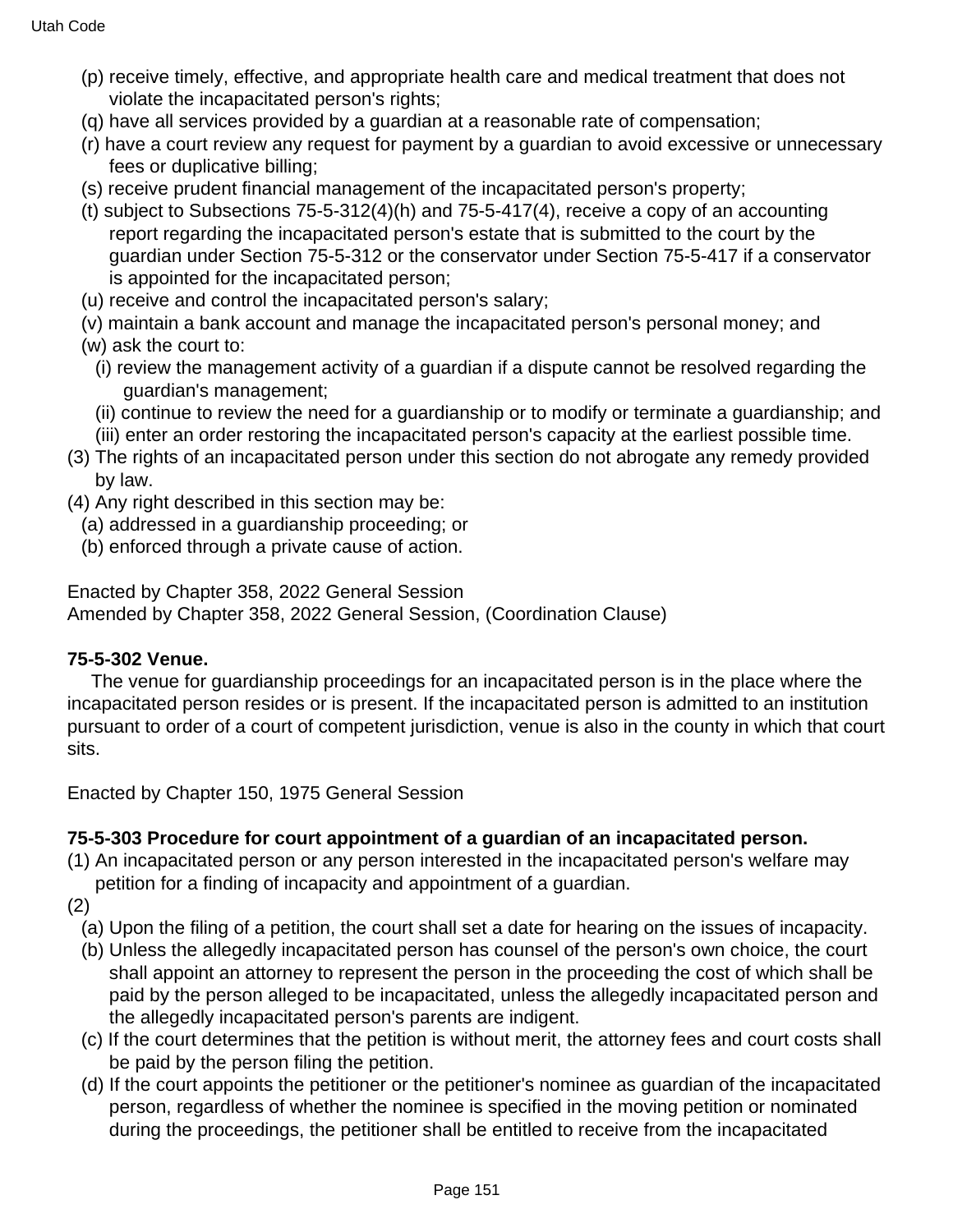person reasonable attorney fees and court costs incurred in bringing, prosecuting, or defending the petition.

- (3) The legal representation of the incapacitated person by an attorney shall terminate upon the appointment of a guardian, unless:
	- (a) there are separate conservatorship proceedings still pending before the court subsequent to the appointment of a guardian;
	- (b) there is a timely filed appeal of the appointment of the guardian or the determination of incapacity; or
- (c) upon an express finding of good cause, the court orders otherwise.
- (4) The person alleged to be incapacitated may be examined by a physician appointed by the court who shall submit a report in writing to the court and may be interviewed by a visitor sent by the court. The visitor also may interview the person seeking appointment as guardian, visit the present place of abode of the person alleged to be incapacitated and the place it is proposed that the person will be detained or reside if the requested appointment is made, conduct other investigations or observations as directed by the court, and submit a report in writing to the court.
- (5)
	- (a) The person alleged to be incapacitated shall be present at the hearing in person and see or hear all evidence bearing upon the person's condition. If the person seeking the guardianship requests a waiver of presence of the person alleged to be incapacitated, the court shall order an investigation by a court visitor, the costs of which shall be paid by the person seeking the guardianship.
	- (b) The investigation by a court visitor is not required if there is clear and convincing evidence from a physician that the person alleged to be incapacitated has:
		- (i) fourth stage Alzheimer's Disease;
		- (ii) extended comatosis; or
		- (iii)
			- (A) an intellectual disability; and
			- (B) an intelligence quotient score under 25.
	- (c) The person alleged to be incapacitated is entitled to be represented by counsel, to present evidence, to cross-examine witnesses, including the court-appointed physician and the visitor, and to trial by jury. The issue may be determined at a closed hearing without a jury if the person alleged to be incapacitated or the person's counsel so requests.
	- (d) Counsel for the person alleged to be incapacitated, as defined in Subsection 75-1-201(22), is not required if:
		- (i) the person is the biological or adopted child of the petitioner;
		- (ii) the value of the person's entire estate does not exceed \$20,000 as established by an affidavit of the petitioner in accordance with Section 75-3-1201;
		- (iii) the person appears in court with the petitioner;
		- (iv) the person is given the opportunity to communicate, to the extent possible, the person's acceptance of the appointment of petitioner;
		- (v) no attorney from the state court's list of attorneys who have volunteered to represent respondents in guardianship proceedings is able to provide counsel to the person within 60 days of the date of the appointment described in Subsection (2);
		- (vi) the court is satisfied that counsel is not necessary in order to protect the interests of the person; and
		- (vii) the court appoints a visitor under Subsection (4).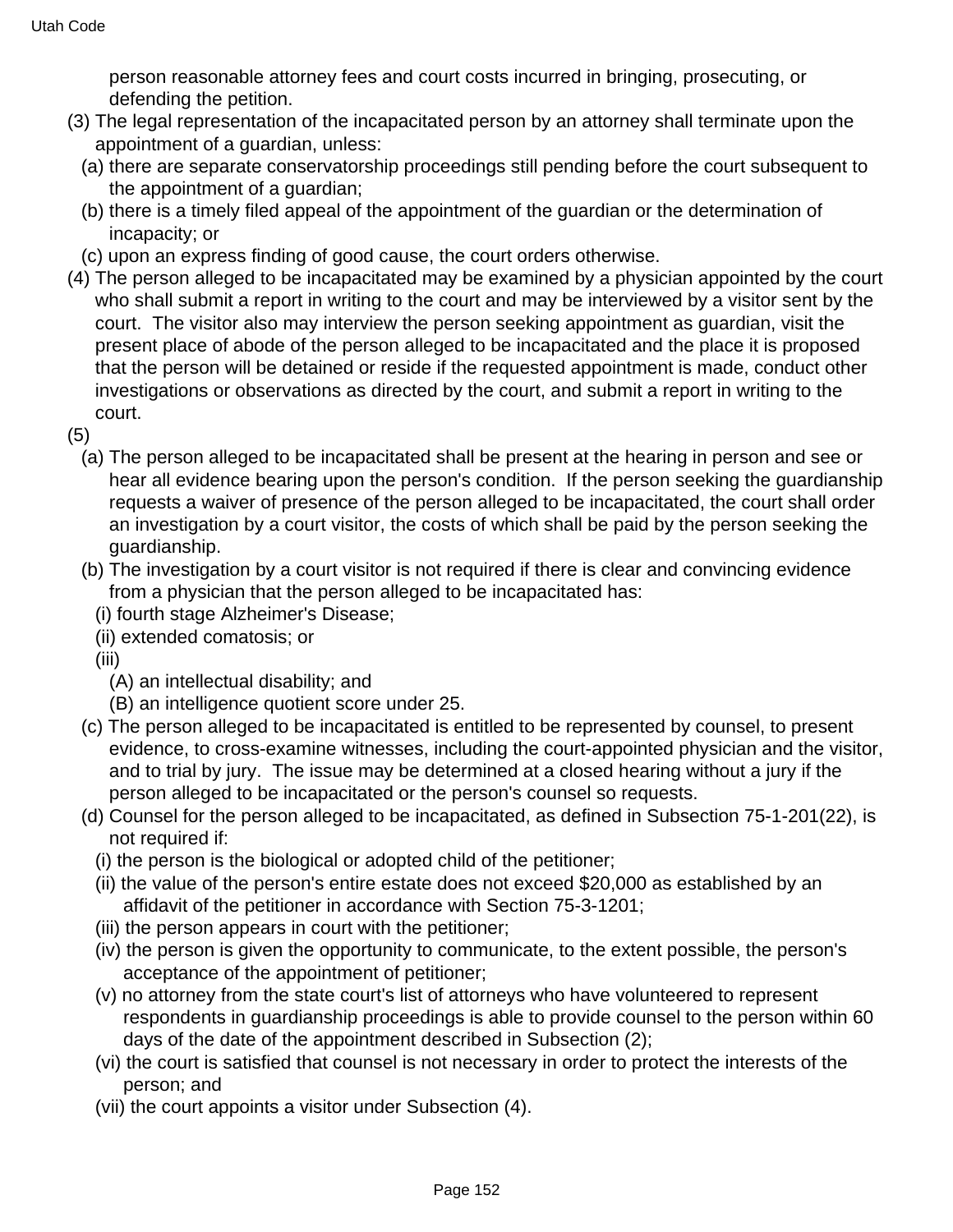Amended by Chapter 455, 2018 General Session

# **75-5-304 Findings -- Limited guardianship preferred -- Order of appointment.**

- (1) The court may appoint a guardian as requested if the court is satisfied that:
	- (a) the person for whom a guardian is sought is incapacitated; and
	- (b) the appointment is necessary or desirable as a means of providing continuing care and supervision of the incapacitated person.

(2)

(a)

- (i) The court shall prefer a limited guardianship and may only grant a full guardianship if no other alternative exists.
- (ii) If the court does not grant a limited guardianship, a specific finding shall be made that nothing less than a full guardianship is adequate.
- (b)
	- (i) An order of appointment of a limited guardianship shall state the limitations of the guardianship.
	- (ii) Letters of guardianship for a limited guardianship shall state the limitations of the guardianship unless the court determines for good cause shown that a limitation should not be listed in the letters.

(3)

- (a) Except as provided in Subsection (3)(b), a guardian appointed by will or written instrument, under Section 75-5-301, whose appointment has not been prevented or nullified under Subsection 75-5-301(4), has priority over any guardian who may be appointed by the court.
- (b) Upon a finding that the testamentary or instrumental guardian has failed to accept the appointment within 30 days after notice of the guardianship proceeding, the court may:
	- (i) dismiss the proceeding; or
	- (ii) enter any other appropriate order.
- (4) If the court grants a guardian with the power to make or assist with health care decisions for an incapacitated person, the court shall include in the order of appointment the name of any interested person for whom the guardian must notify of any significant health care or treatment received by the incapacitated person.

Amended by Chapter 441, 2022 General Session

## **75-5-305 Acceptance of appointment -- Consent to jurisdiction.**

 By accepting appointment, a guardian submits personally to the jurisdiction of the court in any proceeding relating to the guardianship that may be instituted by any interested person or any person interested in the welfare of the ward. Notice of any proceeding shall be delivered to the guardian or mailed to him by ordinary mail at his address as listed in the court records and to his address as then known to the petitioner.

Amended by Chapter 194, 1977 General Session

## **75-5-306 Termination of guardianship for incapacitated person -- Termination of authority and responsibility of guardian.**

(1)

(a) Except for the time period described in Subsection (1)(b), the ward or any person interested in the ward's welfare may petition for an order: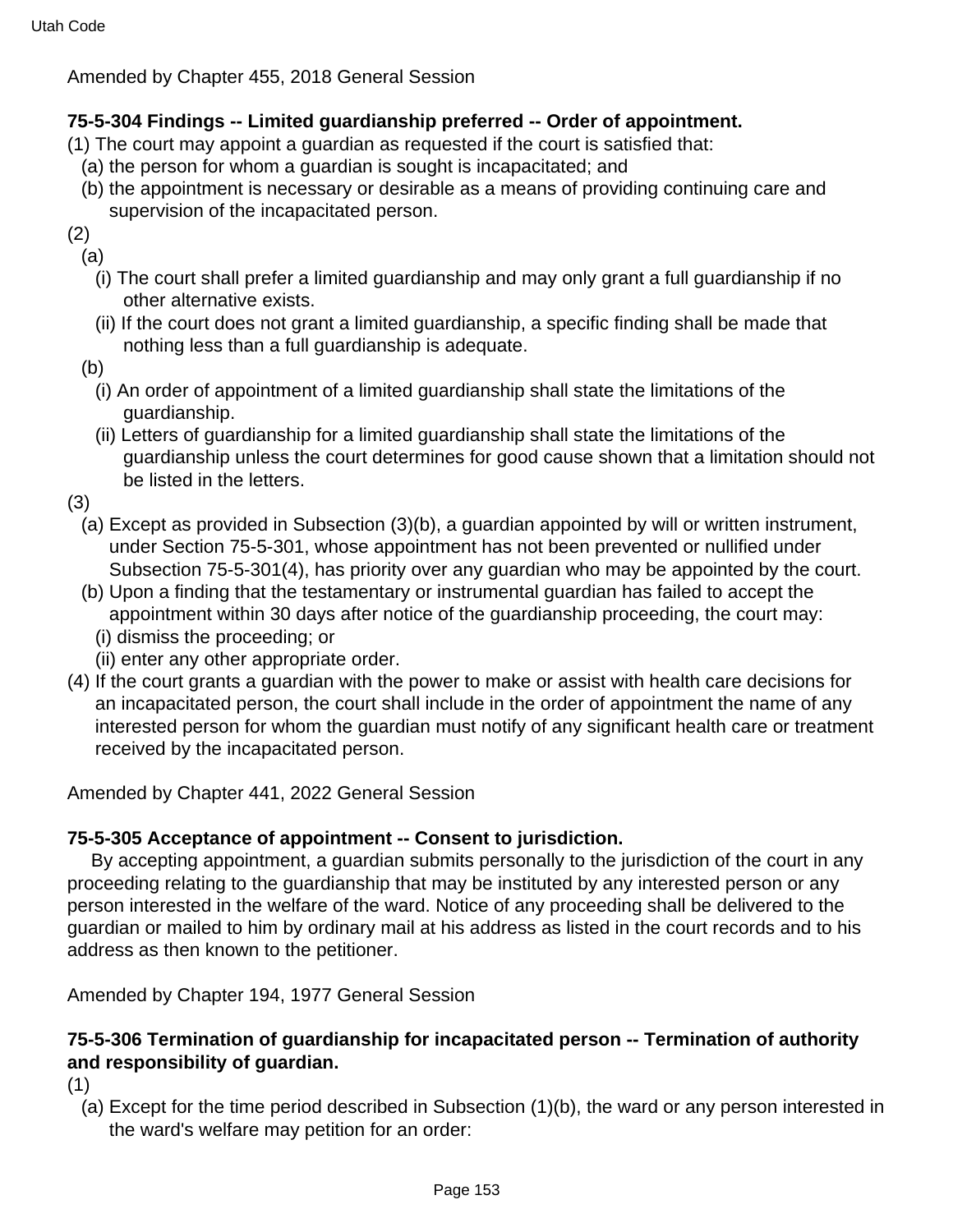- (i) that the ward is no longer incapacitated; and
- (ii) for removal or resignation of the guardian in accordance with Section 75-5-307.
- (b) In an order adjudicating capacity, a court may specify a minimum period of time, not exceeding one year, during which no petition for an adjudication that the ward is no longer incapacitated can be filed without leave from the court.
- (c) A request for the order described in Subsection (1) may be made by informal letter to the court.
- (d) Any person who knowingly interferes with a request described in Subsection (1)(a) may be sanctioned by the court.
- (2) The authority and responsibility of a guardian for an incapacitated person terminates upon:
	- (a) the death of the guardian or the ward;
	- (b) the determination that the guardian is incapacitated; or
	- (c) the removal or resignation of the guardian in accordance with Section 75-5-307.
- (3) Resignation of a guardian does not terminate the guardianship until the resignation has been approved by the court.
- (4) Testamentary appointment of a guardian under an informally probated will terminates if the will is later denied probate in a formal proceeding.
- (5) Termination of a guardian does not affect the guardian's liability for the guardian's prior acts or the guardian's obligation to account for funds and assets of the guardian's ward.
- (6) On a petition to order that a ward's incapacity is terminated, the court shall follow the same procedures to safeguard the rights of the ward for a petition for appointment of a guardian under Section 75-5-303.

Repealed and Re-enacted by Chapter 441, 2022 General Session

## **75-5-307 Removal or resignation of guardian.**

- (1) On a petition of resignation from a guardian, the court may:
	- (a) accept the guardian's resignation; or
	- (b) make any other order that is appropriate.
- (2) On a petition of removal of a guardian from the ward or any person interested in the ward's welfare, the court may remove a guardian if:
	- (a) the guardian obtained the appointment by fraud, deceit, or gross misrepresentation;
	- (b) the guardian fails to perform the guardian's duties described in Section 75-5-312;
	- (c) the guardian is unable to perform the guardian's duties, described in Section 75-5-312, due to incapacity or illness;
	- (d) the guardian fails to use reasonable care and diligence in the management of the ward's estate;
	- (e) the guardian is found by the court to have filed a petition frivolously or in bad faith under Section 75-5-312.5;
	- (f) the guardian's interests have become adverse to the faithful performance of the guardian's duties and there is a risk that the guardian will fail to faithfully perform the guardian's duties; or
	- (g) removal of the guardian would be in the best interest of the ward.
- (3) If the court removes a guardian under Subsection (2), the court may:
	- (a) appoint a successor guardian; or
	- (b) make any other order that is appropriate.
- (4) On a petition of resignation or removal of a guardian, the court shall follow the same procedures to safeguard the rights of the ward for a petition for appointment of a guardian under Section 75-5-303.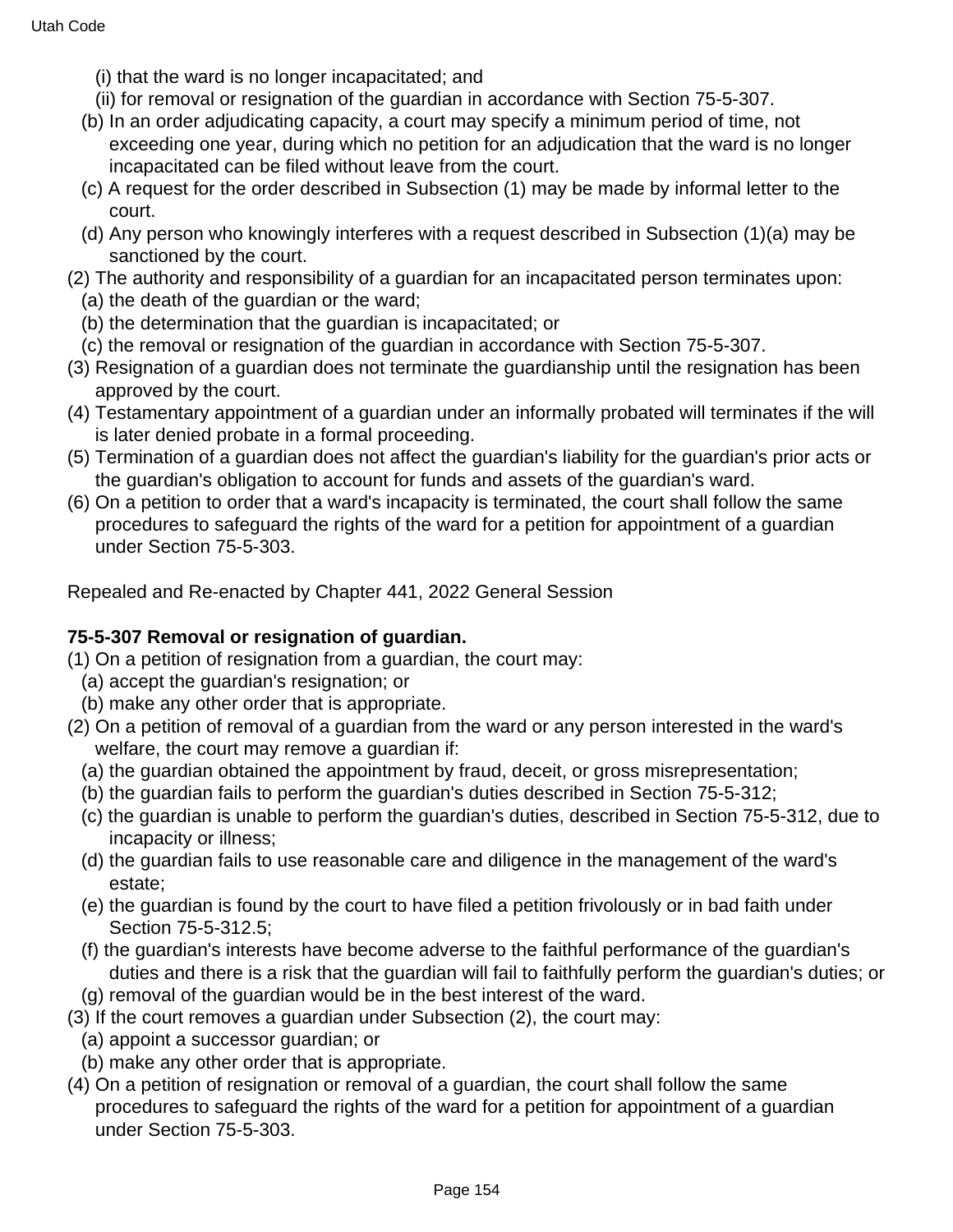(5) The court is not required to appoint an attorney to represent the ward if the case is uncontested and the ward's incapacity is not at issue.

Repealed and Re-enacted by Chapter 441, 2022 General Session

# **75-5-308 Visitor in guardianship proceeding.**

 A visitor is, with respect to guardianship proceedings, a person who is trained in law, nursing, or social work and is an officer, employee, or special appointee of the court with no personal interest in the proceedings.

Enacted by Chapter 150, 1975 General Session

### **75-5-309 Notices in guardianship proceedings.**

- (1) In a proceeding for the appointment or removal of a guardian of an incapacitated person other than the appointment of an emergency guardian or temporary suspension of a guardian, notice of hearing shall be given to each of the following:
	- (a) the ward or the person alleged to be incapacitated and spouse, parents, and adult children of the ward or person;
	- (b) any person who is serving as guardian or conservator or who has care and custody of the ward or person;
	- (c) in case no other person is notified under Subsection (1)(a), at least one of the closest adult relatives, if any can be found;
	- (d) any guardian appointed by the will of the parent who died later or spouse of the incapacitated person; and
	- (e) Adult Protective Services if Adult Protective Services has received a referral under Title 62A, Chapter 3, Part 3, Abuse, Neglect, or Exploitation of a Vulnerable Adult, concerning the welfare of the ward or person alleged to be incapacitated or concerning the guardian or conservator or proposed guardian or conservator.
- (2) The notice shall be in plain language and large type and the form shall have the final approval of the Judicial Council. The notice shall indicate the time and place of the hearing, the possible adverse consequences to the person receiving notice of rights, a list of rights, including the person's own or a court appointed counsel, and a copy of the petition.
- (3) Notice shall be served personally on the alleged incapacitated person and the person's spouse and parents if they can be found within the state. Notice to the spouse and parents, if they cannot be found within the state, and to all other persons except the alleged incapacitated person shall be given as provided in Section 75-1-401. Waiver of notice by the person alleged to be incapacitated is not effective unless the person attends the hearing or the person's waiver of notice is confirmed in an interview with the visitor appointed pursuant to Section 75-5-303.

Amended by Chapter 455, 2018 General Session

## **75-5-310 Emergency guardians.**

(1) If an incapacitated person has no guardian and an emergency exists or if an appointed guardian is not effectively performing the guardian's duties and the court further finds that the welfare of the incapacitated person requires immediate action, it may, without notice, appoint an emergency guardian for the person for a specified period not to exceed 30 days pending notice and hearing.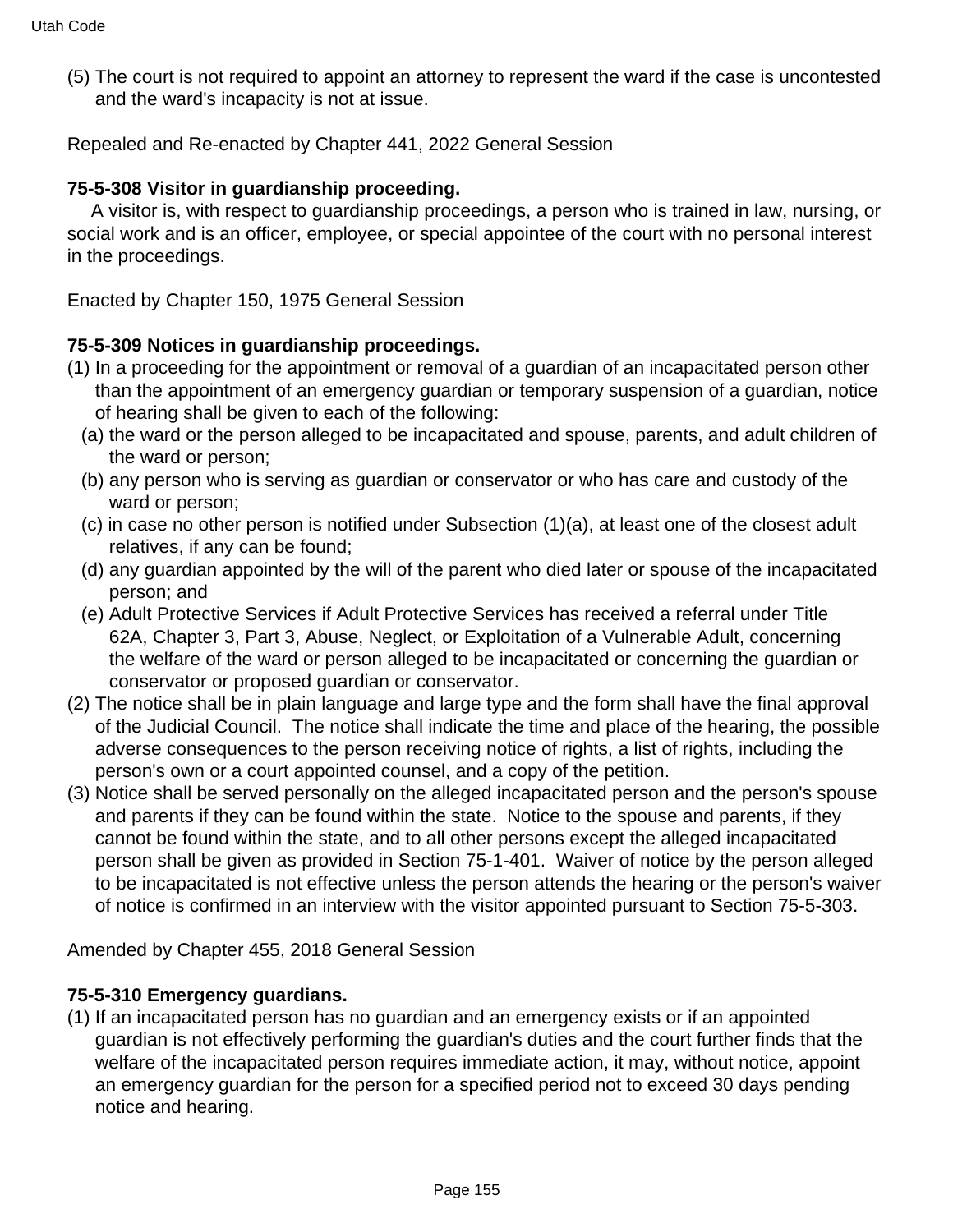(2) Upon request by an interested person after the appointment of an emergency guardian, the court shall hold a hearing within 14 days pursuant to Section 75-5-303.

Amended by Chapter 403, 2017 General Session

### **75-5-310.5 Temporary guardians.**

- (1) If, after notice and hearing as required by Section 75-5-303, the court finds good cause, the court may:
	- (a) appoint a temporary guardian;
	- (b) convert an emergency guardian to a temporary guardian if an emergency guardian has been appointed under Section 75-5-310; or
	- (c) appoint a different person as temporary guardian to replace an emergency guardian appointed under Section 75-5-310.
- (2) Unless the allegedly incapacitated person has already obtained counsel in this proceeding or an attorney has been already appointed for the person, the court shall appoint an attorney to represent the person in the proceeding.
- (3) Until a full hearing and further order of the court, the temporary guardian shall be charged with the care and custody of the ward and may not permit the ward to be removed from the state. The authority of any permanent guardian previously appointed by the court is suspended so long as a temporary guardian has authority.
- (4) A temporary guardian may be removed at any time, and shall obey all orders and make any reports required by the court.
- (5) A temporary guardian has all of the powers and duties of a permanent guardian as set forth in Section 75-5-312.

Enacted by Chapter 142, 2014 General Session

#### **75-5-311 Who may be guardian -- Priorities.**

- (1) As used in this section:
	- (a) "Specialized care professional" means a person who is certified as a National Certified Guardian or National Master Guardian by the Center for Guardianship Certification or similar organization.
	- (b) "Suitable institution" means any nonprofit or for profit corporation, partnership, sole proprietorship, or other type of business organization that is owned, operated by, or employs a specialized care professional.
- (2) The court shall appoint a guardian in accordance with the incapacitated person's most recent nomination, unless that person is disqualified or the court finds other good cause why the person should not serve as guardian. That nomination shall have been made prior to the person's incapacity, shall be in writing and shall be signed by the person making the nomination. The nomination shall be in substantially the following form:

Nomination of Guardian by an Adult

 I, (Name), being of sound mind and not acting under duress, fraud, or other undue influence, do hereby nominate (Name, current residence, and relationship, if any, of the nominee) to serve as my guardian in the event that after the date of this instrument I become incapacitated.

 Executed at \_\_\_\_\_\_\_\_\_\_\_\_\_\_\_\_\_\_\_\_\_\_\_\_\_\_\_\_ (city, state) on this \_\_\_\_\_\_\_\_\_\_\_\_\_\_ day of \_\_\_\_\_\_\_\_\_\_\_\_\_\_\_\_  $\frac{1}{2}$  ,  $\frac{1}{2}$  ,  $\frac{1}{2}$  ,  $\frac{1}{2}$  ,  $\frac{1}{2}$  ,  $\frac{1}{2}$  ,  $\frac{1}{2}$  ,  $\frac{1}{2}$  ,  $\frac{1}{2}$  ,  $\frac{1}{2}$  ,  $\frac{1}{2}$  ,  $\frac{1}{2}$  ,  $\frac{1}{2}$  ,  $\frac{1}{2}$  ,  $\frac{1}{2}$  ,  $\frac{1}{2}$  ,  $\frac{1}{2}$  ,  $\frac{1}{2}$  ,  $\frac{1$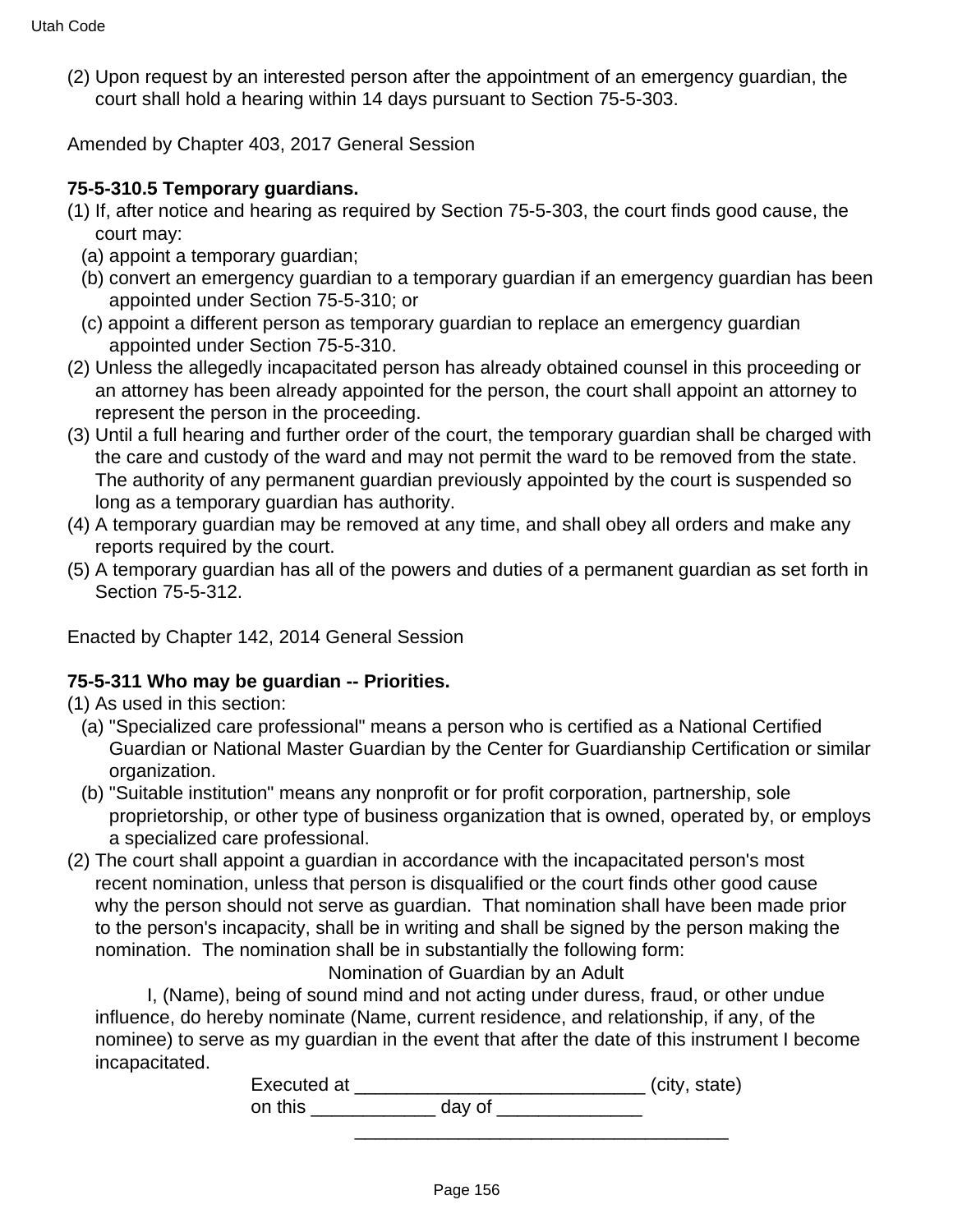### (Signature)

- (3) Except as provided in Subsection (2), persons who are not disqualified have priority for appointment as guardian in the following order:
	- (a) a person who has been nominated by the incapacitated person, by any means other than that described in Subsection (2), if the incapacitated person was 14 years of age or older when the nomination was executed and, in the opinion of the court, that person acted with sufficient mental capacity to make the nomination;
	- (b) the spouse of the incapacitated person;
	- (c) an adult child of the incapacitated person;
	- (d) a parent of the incapacitated person, including a person nominated by will, written instrument, or other writing signed by a deceased parent;
	- (e) any relative of the incapacitated person with whom he has resided for more than six months prior to the filing of the petition;
	- (f) a person nominated by the person who is caring for him or paying benefits to him;
	- (g) a specialized care professional, so long as the specialized care professional does not:
		- (i) profit financially or otherwise from or receive compensation for acting in that capacity, except for the direct costs of providing guardianship or conservatorship services; or
		- (ii) otherwise have a conflict of interest in providing those services;
	- (h) any competent person or suitable institution; or
	- (i) the Office of Public Guardian under Title 62A, Chapter 14, Office of Public Guardian Act.

Amended by Chapter 455, 2018 General Session

### **75-5-312 General powers and duties of guardian -- Penalties.**

(1)

- (a) A guardian of an incapacitated person shall diligently and in good faith carry out the specific duties, powers, and rights that the guardian is granted:
	- (i) in an order of appointment by a court under Section 75-5-304; and
	- (ii) under this section.
- (b) A court may, in the order of appointment, place specific limitations on the guardian's power, duties, and rights.
- (c)
	- (i) Except as provided in this Subsection (1), a guardian has the same powers, rights, and duties respecting the ward that a parent has respecting the parent's unemancipated minor.
	- (ii) A guardian is not liable to a third person for acts of the guardian's ward solely by reason of the relationship described in Subsection (1)(c)(i).
- (d) In carrying out duties, powers, and rights that a guardian is granted, the guardian shall encourage the ward, to the extent practicable, to participate in decisions, exercise selfdetermination, act on the ward's own behalf, and develop or regain the capacity to manage the ward's personal affairs.
- (e) To the extent known, a guardian, in making decisions about the ward, shall consider the expressed desires, preferences, and personal values of the ward.
- (2) Except as modified by an order of appointment under Section 75-5-304, a guardian has the following duties and powers:
	- (a) to the extent that it is consistent with the terms of any order by a court relating to detention or commitment of the ward, a guardian is entitled to custody of the person of the ward and may establish the ward's place of residence within, or outside of, this state, except that the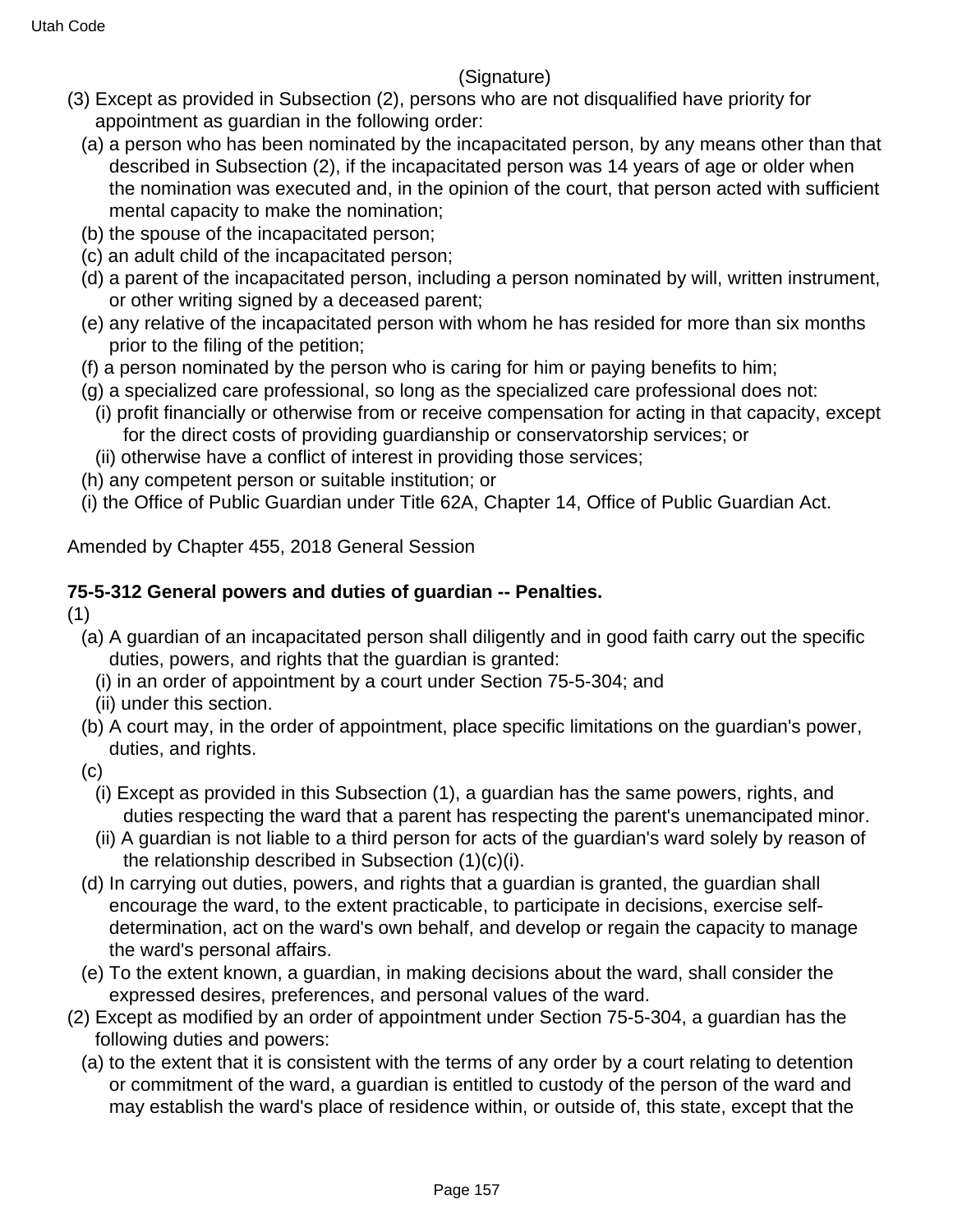guardian must give consideration to the ward's preference for the ward's place of residence in accordance with Section 75-5-301.5;

- (b) if a guardian is entitled to custody of the ward, the guardian shall provide for the care, comfort, and maintenance of the ward and, whenever appropriate, arrange for the ward's training and education;
- (c) without regard to custodial rights of the ward's person, a guardian shall take reasonable care of the ward's clothing, furniture, vehicles, and other personal effects and commence protective proceedings if other property of the ward is in need of protection;
- (d) a guardian may give the consent or approval that may be necessary to enable the ward to receive medical or other professional care, counsel, treatment, or service, except that the guardian must:
	- (i) give consideration to the ward's current and previously stated desires for health care and medical treatment in accordance with Section 75-5-301.5; and
	- (ii) respect the ward's right to receive timely, effective, and appropriate health care in accordance with Section 75-5-301.5;
- (e) a guardian is required to notify any interested person named in the order of appointment under Subsection 75-5-304(4) of any significant health care or treatment received by the ward;
- (f) a guardian is required to immediately notify persons who request notification and are not restricted in associating with the ward in accordance with Section 75-5-312.5 of:

(i) the ward's admission to a hospital for three or more days or to a hospice program;

- (ii) the ward's death; or
- (iii) the arrangements for the disposition of the ward's remains;
- (g) a guardian is required to immediately notify all interested persons if the guardian reasonably believes that the ward's death is likely to occur within the next 10 days, based on:
	- (i) the guardian's own observations; or
	- (ii) information from the ward's physician or other medical care providers;
- (h) a guardian is required to:
	- (i) unless emergency conditions exist:
		- (A) file with the court a notice of the guardian's intent to move the ward; and
		- (B) serve the notice on all interested persons at least 10 days before the day on which the guardian moves the ward; or
	- (ii) take reasonable steps to:
		- (A) notify all interested persons of the guardian's intent to move the ward; and
		- (B) file the notice of the move with the court as soon as practicable following the earlier of the move or the date when the guardian's intention to move the ward is made known to the ward, the ward's care giver, or any other third party;
- (i) except as otherwise provided by Section 75-5-312.5, a guardian may not restrict or prohibit a ward's association, as defined in Section 75-5-312.5, with family, relatives, or friends;
- (j) if no conservator for the estate of the ward has been appointed, a guardian may:
	- (i) institute proceedings to compel any person under a duty to support the ward or to pay sums for the welfare of the ward to perform that duty;
	- (ii) compel the production of the ward's estate documents, including the ward's will, trust, power of attorney, and any advance health care directive; and
	- (iii) receive money and tangible property deliverable to the ward and apply the money and property for support, care, and education of the ward, except that:
		- (A) the guardian may not use funds from the ward's estate for room and board that the guardian or the guardian's spouse, parent, or child have furnished the ward unless a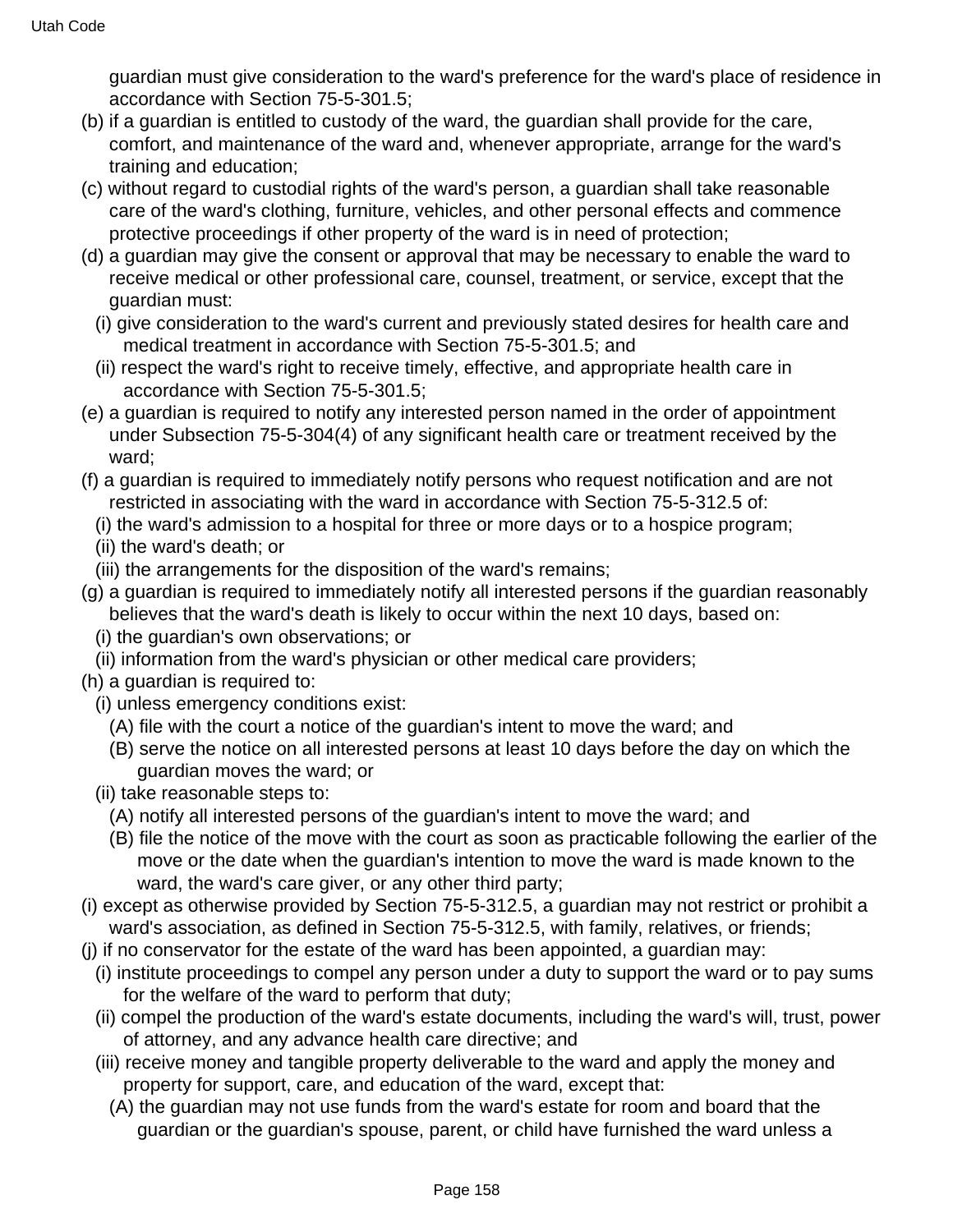charge for the service is approved by order of the court made upon notice to at least one adult relative in the nearest degree of kinship to the ward in which there is an adult; and

- (B) the guardian shall exercise care to conserve any excess for the ward's needs;
- (k) if no conservator for the estate of the ward has been appointed:
- (i) for all estates in excess of \$50,000 excluding the residence owned by the ward, a guardian shall send a report with a full accounting to the court on an annual basis; or
- (ii) for estates less than \$50,000 excluding the residence owned by the ward, a guardian shall fill out an informal annual report and mail the report to the court;
- (l) a guardian shall provide an annual accounting of the status of the ward, including a report of the physical and mental condition of the ward, the ward's estate that has been subject to the guardian's possession, the ward's place of residence and others living in the same household, to the court in the petition or the annual report as required under Subsection (2)(k); and
- (m) a guardian shall comply with standards set by the National Guardianship Association for guardians to the extent that the standards are applicable to the guardian.
- (3) For the purposes of Subsections (2)(f), (g), and (h), an interested person is a person required to receive notice in guardianship proceedings as described in Section 75-5-309.
- (4)

(a) An accounting report under Subsection (2)(k) shall include a statement regarding:

- (i) all assets at the beginning and end of the reporting year;
- (ii) any income received during the year;
- (iii) any disbursements for the support of the ward;
- (iv) any investments or trusts that are held for the ward's benefit;
- (v) any expenditures or fees charged to the ward's estate; and
- (vi) any other expenses incurred by the ward's estate.
- (b) The court may require additional information in an accounting report under Subsection (2)(k).
- (c) The Judicial Council shall approve forms for the accounting reports described in Subsection  $(2)(k)$ .
- (d) An annual accounting report under Subsection (2)(k) shall be examined and approved by the court.
- (e) If the ward's income is limited to a federal or state program requiring an annual accounting report, a copy of that report may be submitted to the court in lieu of the required annual accounting report under Subsection (2)(k).
- (f)
	- (i) A corporate fiduciary is not required to petition the court, but shall submit the corporate fiduciary's internal report annually to the court.
- (ii) The report under Subsection (4)(f)(i) shall be examined and approved by the court.
- (g) If a fee is paid for an accounting of an estate, a fee may not be charged for an accounting of the status of a ward under Subsection (2)(l).
- (h) Upon a motion and after a hearing, the court may alter the frequency of, or the information included in, an accounting report provided to a ward in accordance with Subsection 75-5-301.5(2)(t).
- (5) If a conservator has been appointed for a ward:
	- (a) all of the ward's estate received by the guardian in excess of those funds expended to meet current expenses for support, care, and education of the ward shall be paid to the conservator for management as provided in this chapter; and
- (b) the guardian shall account to the conservator for funds expended.
- (6)
	- (a) Any guardian of a person for whom a conservator has been appointed: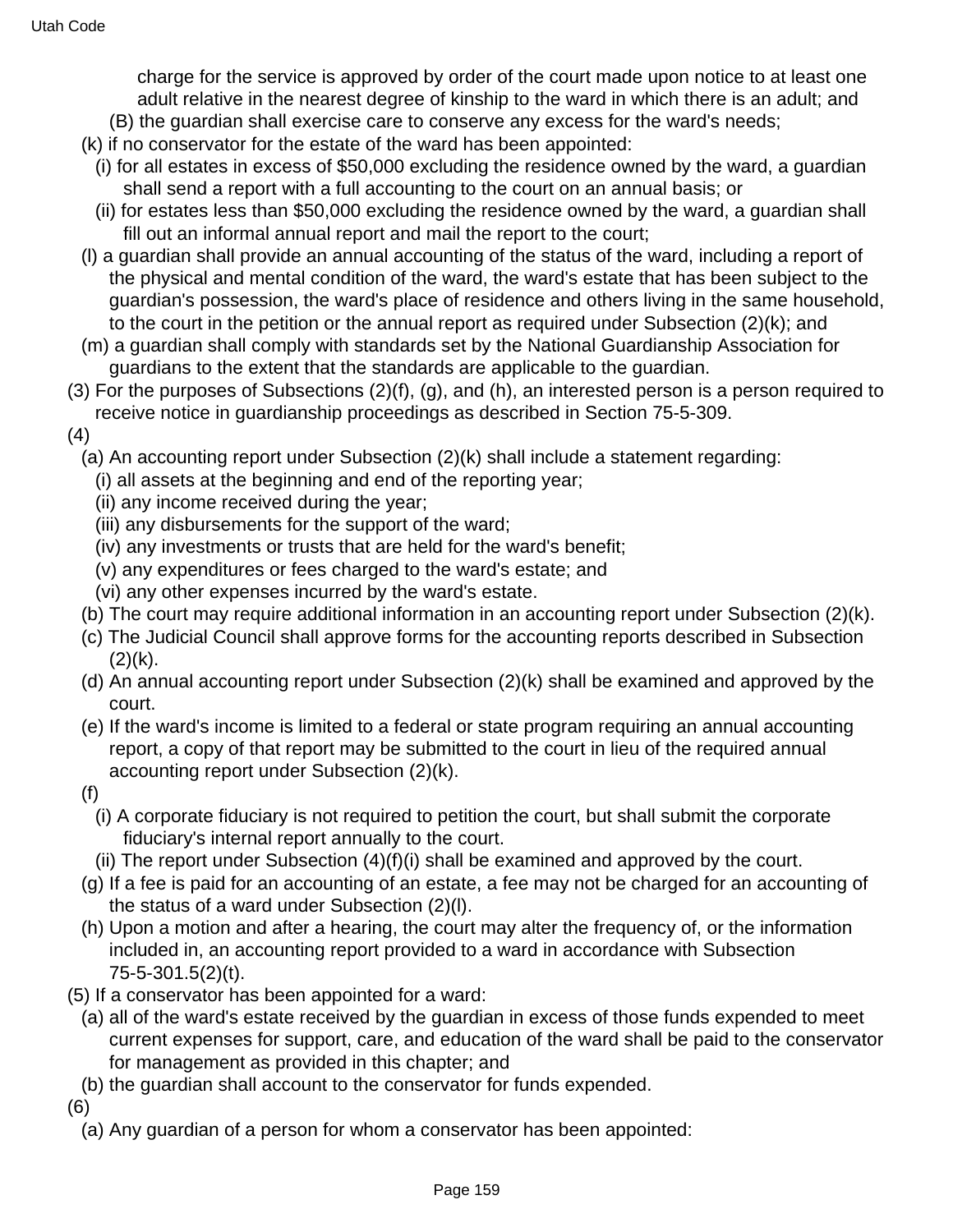- (i) shall control the custody and care of the ward; and
- (ii) is entitled to receive reasonable sums for services and for room and board furnished to the ward as agreed upon between the guardian and the conservator if the amounts agreed upon are reasonable under the circumstances.
- (b) The guardian may request the conservator to expend the ward's estate by payment to third persons or institutions for the ward's care and maintenance.
- (7)
	- (a) The court may impose a penalty in an amount not to exceed \$5,000 if a guardian:
		- (i) makes a substantial misstatement on filings of annual reports;
		- (ii) is guilty of gross impropriety in handling the property of the ward; or
		- (iii) willfully fails to file the report required by this section after receiving written notice from the court of the failure to file and after a grace period of two months has elapsed.
	- (b) The court may order restitution of funds misappropriated from the estate of a ward.
	- (c) A penalty under this Subsection (7) shall be paid by the guardian and may not be paid by the ward or the ward's estate.
	- (d) The provisions and penalties in Subsection (2)(k) or (l) governing annual reports do not apply if the guardian or a coguardian is the parent of the ward.
- (8) A person who refuses to accept the authority of a guardian with authority over financial decisions to transact business with the assets of the ward after receiving a certified copy of letters of guardianship is liable for costs, expenses, attorney fees, and damages if the court determines that the person did not act in good faith in refusing to accept the authority of the guardian.

Amended by Chapter 358, 2022 General Session

Amended by Chapter 358, 2022 General Session, (Coordination Clause) Repealed and Re-enacted by Chapter 441, 2022 General Session

## **75-5-312.5 Association between an adult ward and a relative or acquaintance of the adult ward.**

- (1) As used in this section:
	- (a) "Associate" or "association" means:
		- (i) visitation of an adult ward by a relative or qualified acquaintance; or
		- (ii) communication between an adult ward and a relative or qualified acquaintance in any form, including by telephone, mail, or electronic communication.
	- (b) "Qualified acquaintance" means an individual, other than a relative of the adult ward, who:
		- (i) has established a significant, mutual friendship with the adult ward; or
		- (ii) is clergy in the adult ward's religion or religious congregation.
	- (c) "Relative" means an adult ward's spouse, parent, step-parent, child, step-child, sibling, stepsibling, half-sibling, grandparent, grandchild, uncle, aunt, nephew, niece, or first cousin.
- (2)
	- (a) Except as otherwise provided by court order, a guardian may not restrict or prohibit the right of an adult ward to associate with a relative or qualified acquaintance of the adult ward.
	- (b) If an adult ward is unable to express consent to visitation by a relative or a qualified acquaintance of the adult ward, the consent of the adult ward is presumed based on evidence of a prior relationship between the adult ward and the relative or qualified acquaintance of the adult ward.
	- (c) A guardian may not permit a relative or qualified acquaintance of an adult ward to associate with the adult ward: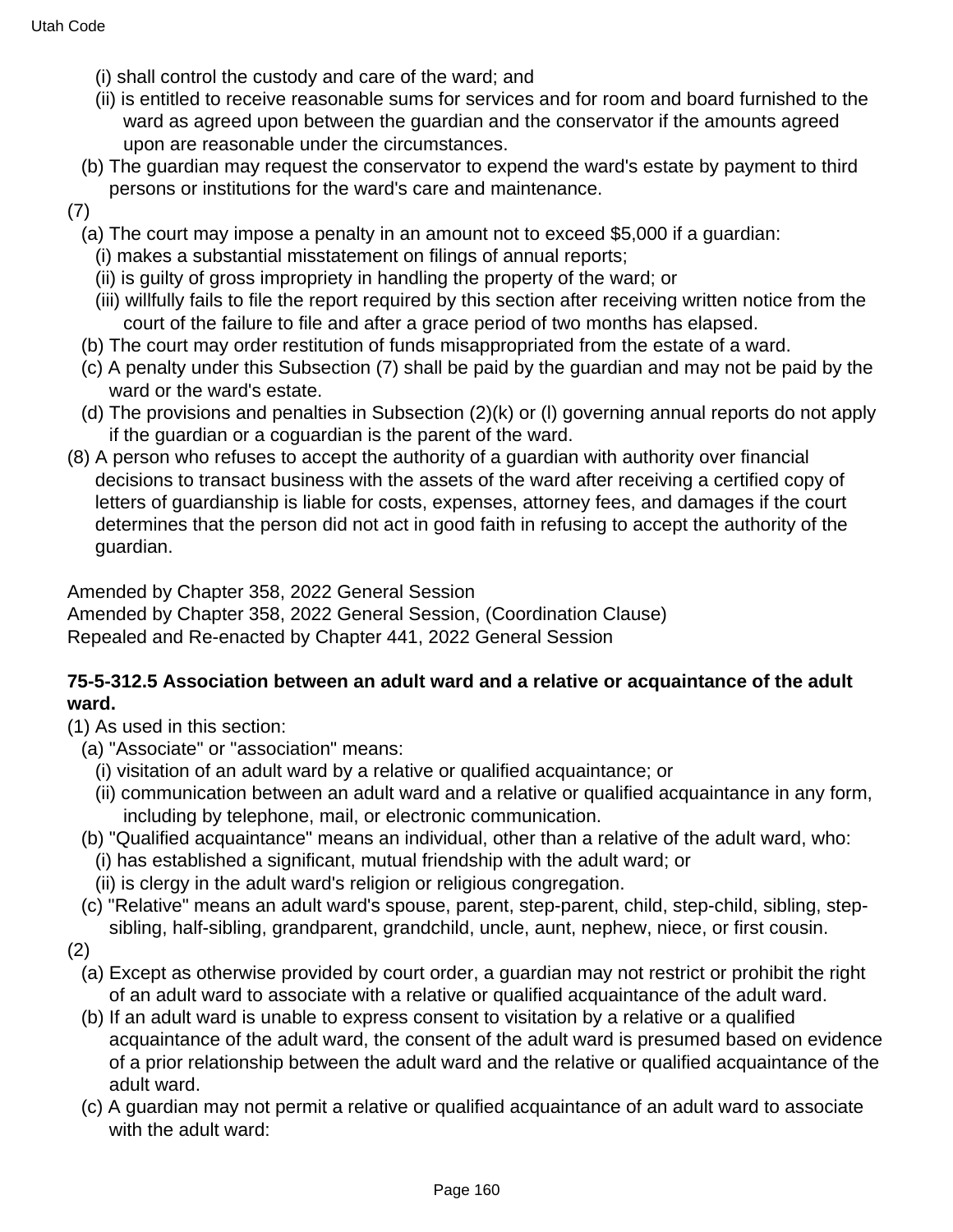- (i) if a court order prohibits the association;
- (ii) in a manner prohibited by court order; or
- (iii) if the adult ward expresses a desire to not associate with the relative or qualified acquaintance.
- (3) A guardian may, as part of the initial guardianship proceeding, petition the court to issue an order:
	- (a) prohibiting or placing conditions on association between an adult ward and a relative or qualified acquaintance of the adult ward; or
	- (b) granting the guardian the authority to prohibit or place conditions on association between an adult ward and a relative or qualified acquaintance of the adult ward.
- (4) A guardian may, at any time after the initial guardianship proceeding:
- (a) petition the court to issue an order described in Subsection (3) or to rescind or modify an order described in Subsection (3); or
- (b) petition, subject to notice, the court on an emergency basis to issue a temporary order until further order of the court described in Subsection (3) or to rescind or modify an order described in Subsection (3).
- (5) An adult ward, a relative of an adult ward, or a qualified acquaintance of an adult ward may, at any time after the initial guardianship proceeding, petition the court to rescind or modify an order described in Subsection (3).
- (6) If a guardian violates Subsection (2), the adult ward, a relative of the adult ward, or a qualified acquaintance of the adult ward may, as applicable:
	- (a) file an ex parte motion to enforce an order or to obtain sanctions;
	- (b) seek an injunction to enforce compliance by the guardian with the law and any applicable court order; or
- (c) petition the court to have the guardian removed as guardian of the adult ward.
- (7) For a hearing on a petition filed under this section, a court:
	- (a) may appoint a court visitor to meet with the adult ward to determine the wishes of the adult ward regarding association;
	- (b) shall give notice and an opportunity to be heard to the guardian, the adult ward, and the relative or qualified acquaintance;
	- (c) shall preserve the right of the adult ward to be present at the hearing; and
	- (d) may order supervised visitation by the relative or qualified acquaintance before the hearing.
- (8) A court may not enter an order prohibiting or placing restrictions on association between an adult ward and a relative or qualified acquaintance, unless the court finds by a preponderance of the evidence that:
	- (a) the adult ward desires the prohibition or restriction;
	- (b) if the adult ward had the capacity to make a knowing and intelligent decision regarding the association, the adult ward would prohibit the association or impose the restriction; or
	- (c) the prohibition or restriction is the least restrictive means necessary to protect the health or welfare of the adult ward.
- (9) In making the determination described in Subsection (8), the court may consider any relevant evidence, including:
	- (a) the wishes of the adult ward, expressed during or before the guardianship;
	- (b) the history of the relationship between the adult ward and the relative or qualified acquaintance;
	- (c) any history of criminal activity, abuse, neglect, or violence by the relative or qualified acquaintance; or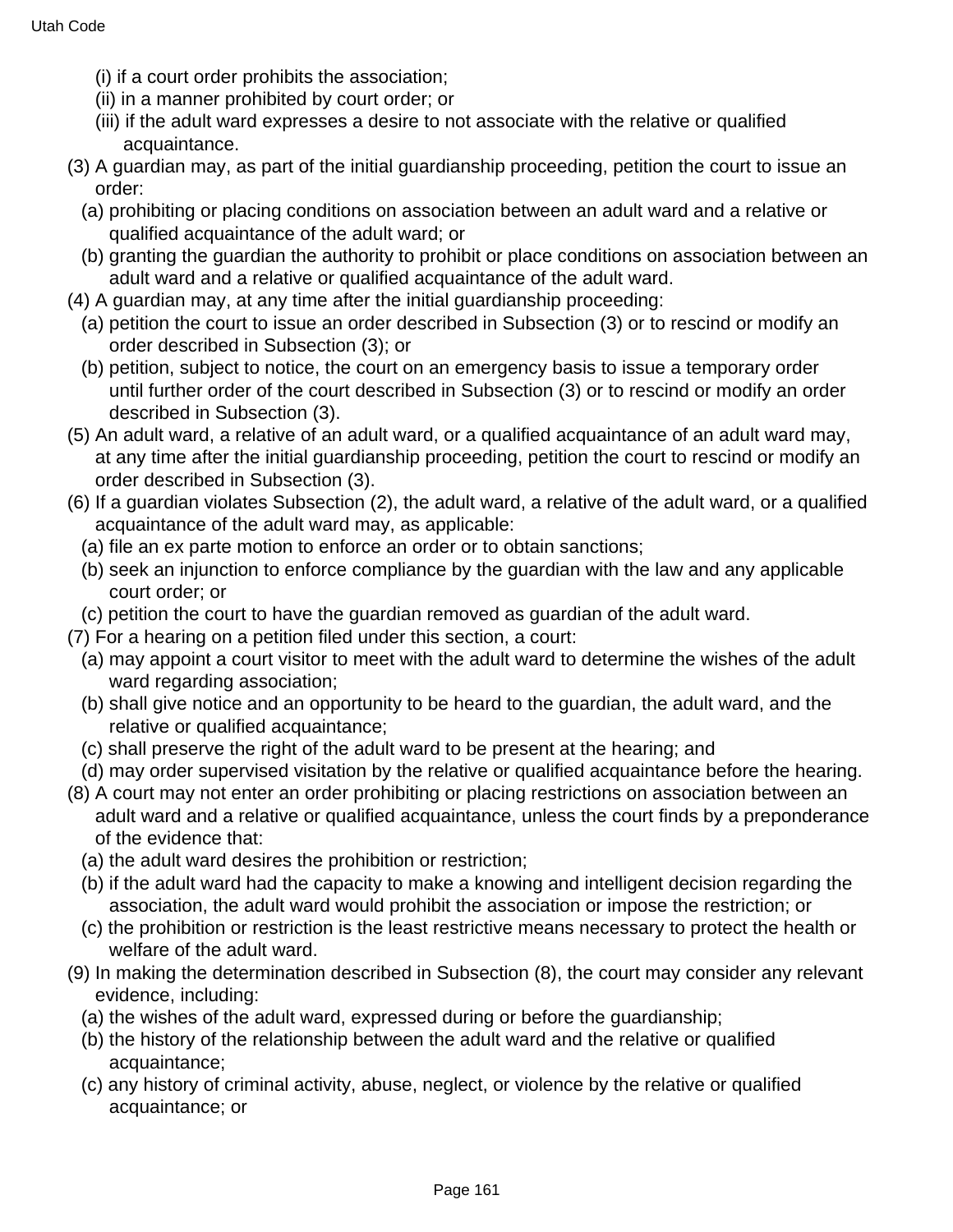- (d) whether a protective order was ever issued against the relative or qualified acquaintance with respect to the adult ward.
- (10) Except as provided in Subsection (11), the guardian shall have the burden of proof when:
	- (a) seeking an order prohibiting association or placing restrictions on association with a relative or qualified acquaintance of the adult ward;
	- (b) modifying an order to place additional prohibitions or restrictions on association with a relative or qualified acquaintance of the adult ward; or
	- (c) opposing an action described in Subsection (6)(a) or (b).
- (11) The relative or qualified acquaintance shall have the burden of proof if the relative or qualified acquaintance is seeking to modify an order previously entered by a court under this section.
- (12)
	- (a) If, in a proceeding under this section, the court finds that the petition was filed frivolously or in bad faith, the court shall award attorney fees to a party opposing the petition.
	- (b) If, in a proceeding under this section, the court finds that the guardian is in contempt of court or has acted frivolously or in bad faith in prohibiting or restricting association, the court:
		- (i) shall award attorney fees to the prevailing party; and
	- (ii) may impose a sanction, not to exceed \$1,000, against the guardian.
	- (c) A court shall prohibit attorney fees awarded under this Subsection (12) from being paid by the adult ward or the adult ward's estate.

Amended by Chapter 441, 2022 General Session

## **75-5-313 Proceedings subsequent to appointment -- Venue.**

- (1) The court where the ward resides has concurrent jurisdiction with the court which appointed the guardian or in which acceptance of an appointment by will or written instrument was filed over resignation, removal, accounting, and other proceedings relating to the guardianship.
- (2) If the court located where the ward resides is not the court in which acceptance of appointment is filed, the court in which proceedings subsequent to appointment are commenced shall in all appropriate cases notify the other court, in this or another state, and after consultation with that court determine whether to retain jurisdiction or transfer the proceedings to the other court, whichever may be in the best interest of the ward. A copy of any order accepting a resignation or removing a guardian shall be sent to the court in which acceptance of appointment is filed.

Amended by Chapter 41, 1985 General Session

### **75-5-314 Mentally incompetent veteran -- Evidence of necessity for appointment of guardian.**

 Where a petition is filed for the appointment of a guardian for a mentally incompetent ward, a certificate of the administrator or his duly authorized representative, that such person has been rated incompetent by the veterans administration on examination in accordance with the laws and regulations governing such veterans administration and that the appointment of a guardian is a condition precedent to the payment of any money due such ward by the veterans administration, shall be prima facie evidence of the necessity for such appointment.

Enacted by Chapter 150, 1975 General Session

## **75-5-315 Copies of public records furnished to veterans administration.**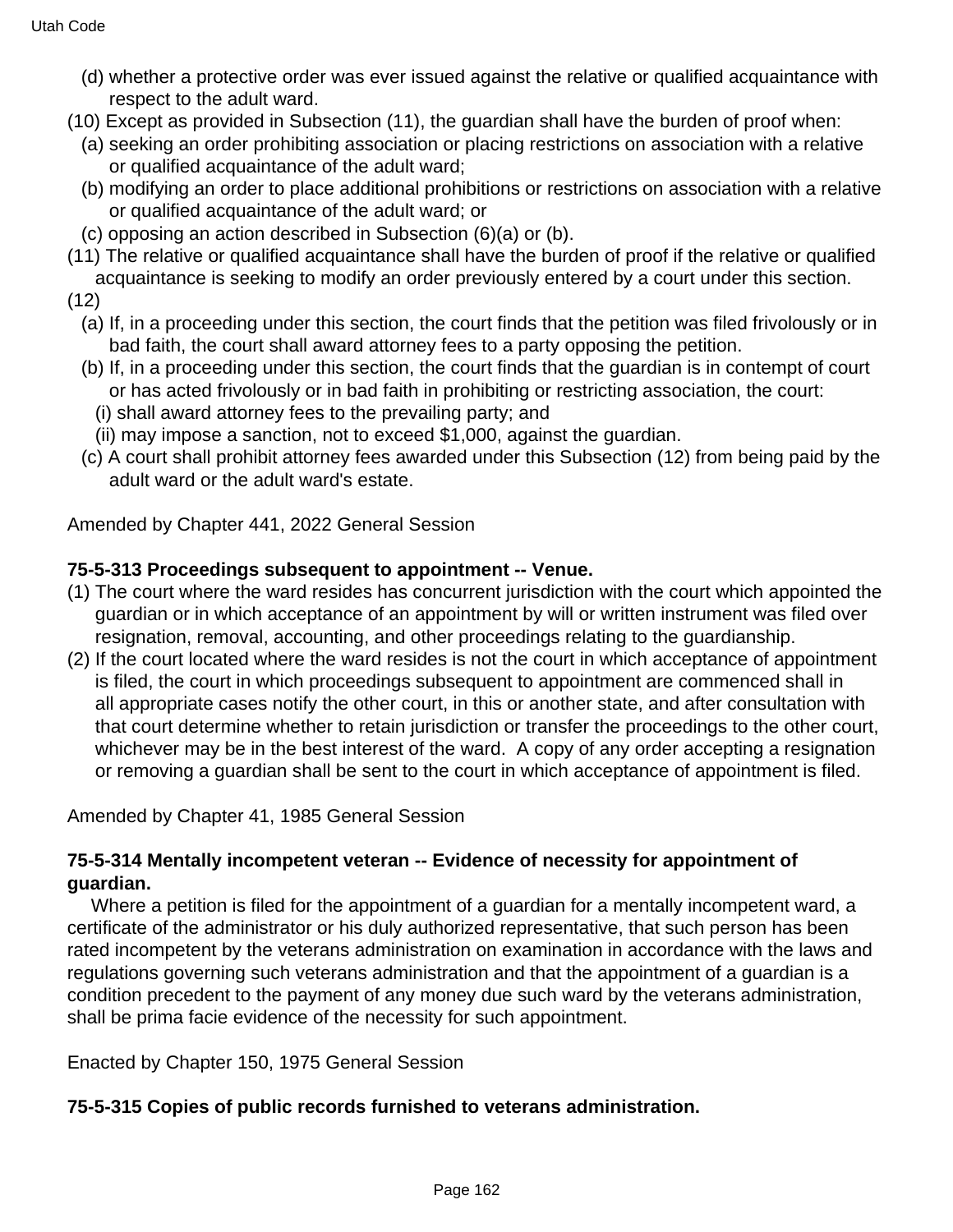When a copy of any public record is required by the veterans administration to be used in determining the eligibility of any person to participate in benefits made available by the veterans administration, the official custodian of such public record shall without charge provide the applicant for such benefits or any person acting on behalf of the authorized representative of the veterans administration with a certified copy of such record.

Enacted by Chapter 150, 1975 General Session

## **75-5-316 Expedited guardianship proceedings.**

(1)

- (a) With regard to persons who are residents of the Utah State Developmental Center, the expedited process provided by this section may be applied to obtain a limited guardianship.
- (b) For purposes of this section:
	- (i) "Limited guardianship" means a guardianship solely for the purpose of granting consent for medical care and for participation in approval of the ward's individualized program plan.
	- (ii) "Ward" means a resident of the Utah State Developmental Center who is the subject of guardianship proceedings under this section.
- (2) Any person interested in the incapacitated person's welfare may file a petition for a finding of incapacity and appointment of a guardian. That person may seek the limited guardianship pro se, using the forms described in this section. Any fee for filing a petition for a limited guardianship shall be waived if the guardian is proceeding under this section.
- (3) Upon filing a petition for limited guardianship under this section, the court shall set a date for hearing.
- (4) The ward has the right to be present at the hearing and to see and hear all evidence relating to his condition.
- (5) At that hearing the court shall review the affidavit of the superintendent of the Utah State Developmental Center, described in Subsection (11), and determine whether notice has been given to the appropriate persons described in Subsection (6).
- (6) If the proposed guardian is not a parent or relative of the ward, personal notice shall be given to the ward's spouse, parents, and any adult children of the ward. Personal notice shall also be given to other persons as the court may direct.
- (7) The court may, in its discretion, appoint a guardian ad litem to represent the ward in the hearing, and may request independent evaluation by a physician appointed by the court. The physician shall submit his findings to the court in writing.
- (8) The court may grant the petition for a limited guardianship and sign the Order of Appointment if the court finds that:
	- (a) the appropriate parties have been given notice;
	- (b) the ward is incapacitated, based on the affidavit of the superintendent of the Utah State Developmental Center and any affidavit or testimony of persons entitled to receive notice or requested to present evidence under this section; and
- (c) it is necessary and desirable to establish the guardianship.
- (9) Venue for these expedited guardianship proceedings shall be the same as that described in Section 75-5-302.
- (10) A petition for a limited guardianship shall include the following information:
	- (a) the interest of the petitioner;
	- (b) the name, age, residence, and address of the ward;
	- (c) verification that the ward is a resident of the Utah State Developmental Center;
	- (d) the name and address of the nearest relative of the ward; and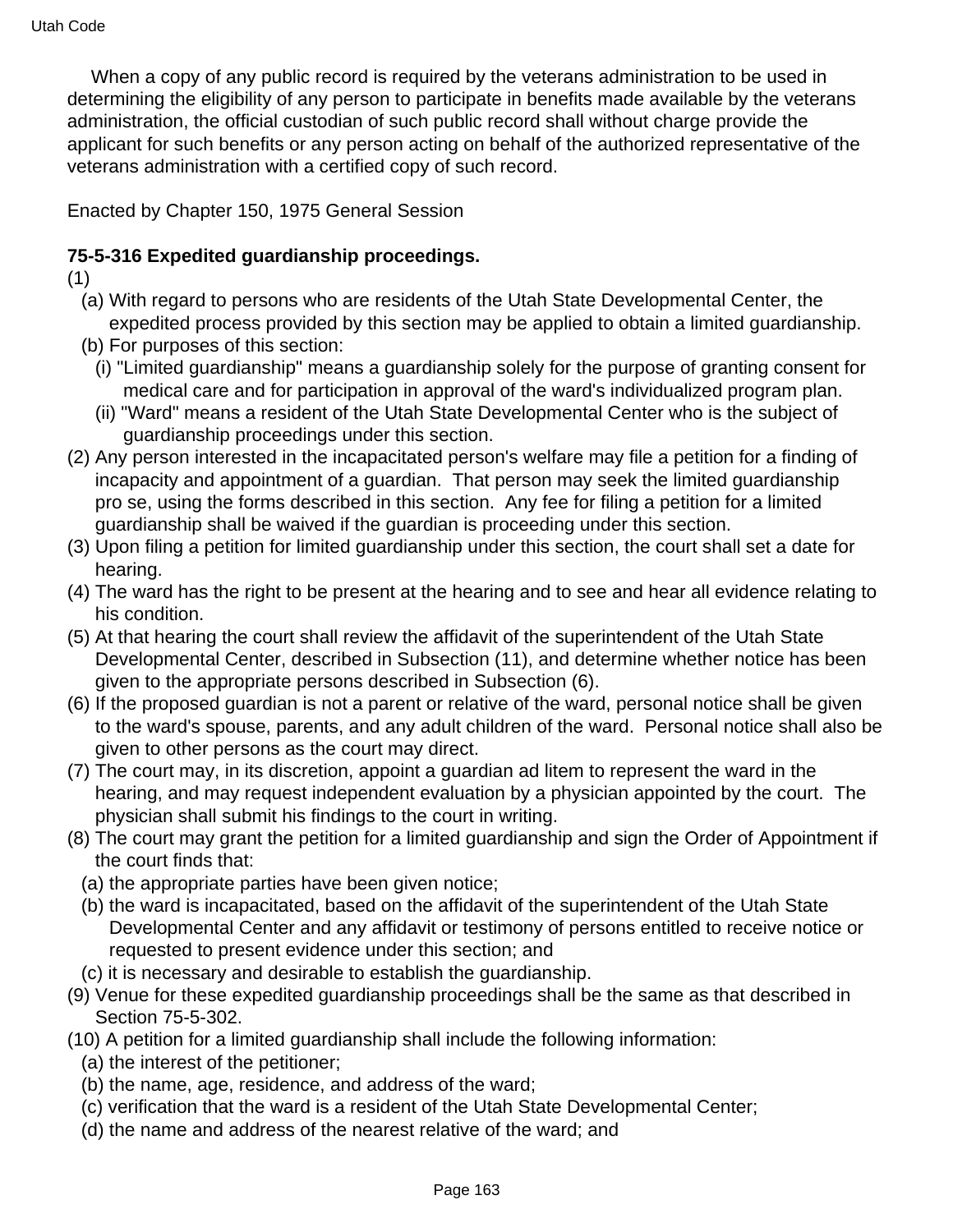- (e) the reason for appointment of guardianship.
- (11) The petitioner shall also provide the court with an affidavit of the superintendent of the Utah State Developmental Center that includes the following information:
	- (a) that the ward is a resident of the Utah State Developmental Center;
	- (b) the date the ward was originally admitted to the Utah State Developmental Center;
	- (c) the diagnosis of the ward, including a description of the ward's disabling condition, the level of the ward's intellectual disability, and any medical or physical conditions of the ward;
	- (d) that the Utah State Developmental Center is certified as an intermediate care facility for people with an intellectual disability;
	- (e) that because of that certification, the Utah State Developmental Center receives financial participation from the United States Government for its operation and maintenance costs; and
	- (f) that federal regulations under Title XIX require the ward to have a guardian appointed for the sole purpose of giving consent for medical and dental care and of participation in and approval of the ward's individual program plan.
- (12) If the court finds that, under the requirements of this section the proposed limited guardian should be appointed, it shall enter an order establishing that limited guardianship in substantially the following form:

The court finds that:

- (a) appointment of a limited guardianship for (named ward) is necessary and desirable as a means of providing continuing care and supervision and to ensure his welfare;
- (b) the ward is incapacitated;
- (c)(named guardian) is appointed as the limited guardian of (named ward); and
- (d) the guardianship is a limited guardianship solely for the purpose of:
	- (i) granting permission for medical and dental care on behalf of the ward; and
- (ii) participation in the development and approval of the ward's individual program plan.
- (13) Appointment of guardianship under this section places no additional responsibility or liability on the guardian with regard to the ward. The limited guardianship is solely for consent for medical care and approval of the ward's individualized program plan, and shall not be construed to increase or create liability or responsibility for the guardian.

Amended by Chapter 366, 2011 General Session

## **75-5-317 Guardianship proceedings for minor becoming an incapacitated adult.**

(1) As used in this section:

- (a) "Incapacitated" means the same as that term is defined in Section 75-1-201.
- (b) "Joint legal decision-making" means parents or two individuals, regardless of whether they are married, sharing legal decision-making and no individual's rights or responsibilities being superior except with respect to specified decisions set forth by the court or the individuals in a final judgment or order.
- (c) "Legal decision-making" means the legal right and responsibility to make all nonemergency legal decisions for a minor including those regarding education, health care, religious training, and personal care decisions.
- (d) "Minor" means the same as that term is defined in Section 75-1-201.
- (e) "Physician" means an individual:
- (i) licensed as a physician under Title 58, Chapter 67, Utah Medical Practice Act; or
- (ii) licensed as a physician under Title 58, Chapter 68, Utah Osteopathic Medical Practice Act.
- (f) "Psychologist" means a person licensed under Title 58, Chapter 61, Psychologist Licensing Act, to engage in the practice of psychology as defined in Section 58-61-102.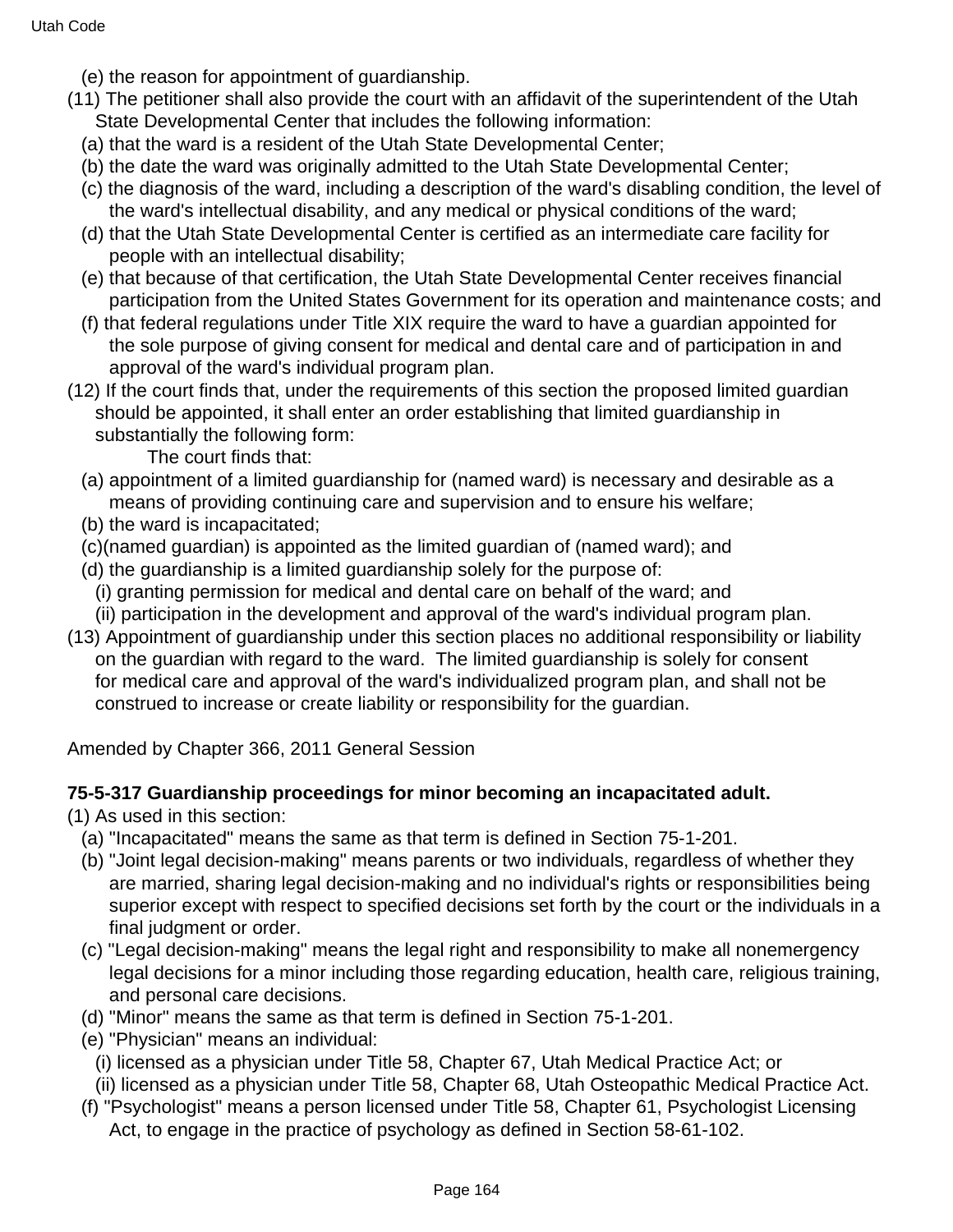- (g) "Sole legal decision-making" means one parent or one individual having the legal right and responsibility to make major decisions for the minor child.
- (2)
	- (a) Notwithstanding the other provisions of this part, a person who may be a guardian of an incapacitated person under Section 75-5-301 may initiate guardianship proceedings pursuant to this Subsection (2) for a minor who is at least 17 years, six months of age and who is alleged to be incapacitated and request that a guardianship order take effect immediately on the day the minor turns 18 years of age.
	- (b) The petitioner shall provide with the petition a written report of an evaluation of the minor by a physician or psychologist that meets the requirements of Subsection (2)(c). If the evaluation is conducted within six months after the date the petition is filed with the court, the petitioner may ask in the petition that the court accept this report in lieu of ordering any additional evaluation and the court may grant the request.
	- (c) A written report filed pursuant to this section by a physician or psychologist acting within that person's scope of practice shall include the following information:
		- (i) a specific description of the physical, psychiatric, or psychological diagnosis of the person;
		- (ii) a comprehensive assessment listing any functional impairments of the alleged incapacitated person and an explanation of how and to what extent these functional impairments may prevent that person from receiving or evaluating information in making decisions or in communicating informed decisions, with or without assistance, regarding that person;
		- (iii) an analysis of the tasks of daily living the alleged incapacitated person is capable of performing independently or with assistance;
		- (iv) a list of the medications the alleged incapacitated person is receiving, the dosage of the medications, and a description of the effects each medication has on the person's behavior to the best of the declarant's knowledge;
		- (v) a prognosis for improvement in the alleged incapacitated person's condition and a recommendation for the most appropriate rehabilitation plan or care plan; and
		- (vi) other information the physician or psychologist considers appropriate.
- (3)
	- (a) Notwithstanding the priorities in Section 75-5-311, if the petition for appointment of a guardian for the incapacitated person is filed pursuant to Subsection (2) or within two years after the day the incapacitated person turns 18 years of age, unless the court finds the appointment to be contrary to the incapacitated person's best interest:
		- (i) the court shall appoint as the incapacitated person's guardian any person who, by court order, had sole legal decision-making of the incapacitated person when the incapacitated person attained 17 years, six months of age; or
		- (ii) if two individuals had joint legal decision-making of the incapacitated person when the incapacitated person attained 17 years, six months of age, the court shall appoint both individuals as the incapacitated person's coguardians.
	- (b) If under Subsection (3)(a) the court finds the appointment of an individual described in Subsection (3)(a) is contrary to the incapacitated person's best interest or if the individual is unwilling to be appointed or serve as a guardian, the court may apply the priorities in Section 75-5-311 in appointing a guardian.
- (4) The court may appoint more than one person as the incapacitated person's coguardians if the appointment is required by Subsection (3) or the court finds that the appointment is in the incapacitated person's best interest. If the court appoints coguardians, the coguardians shall share legal decision-making for the incapacitated person and neither coguardian's rights or responsibilities are superior except as otherwise ordered by the court.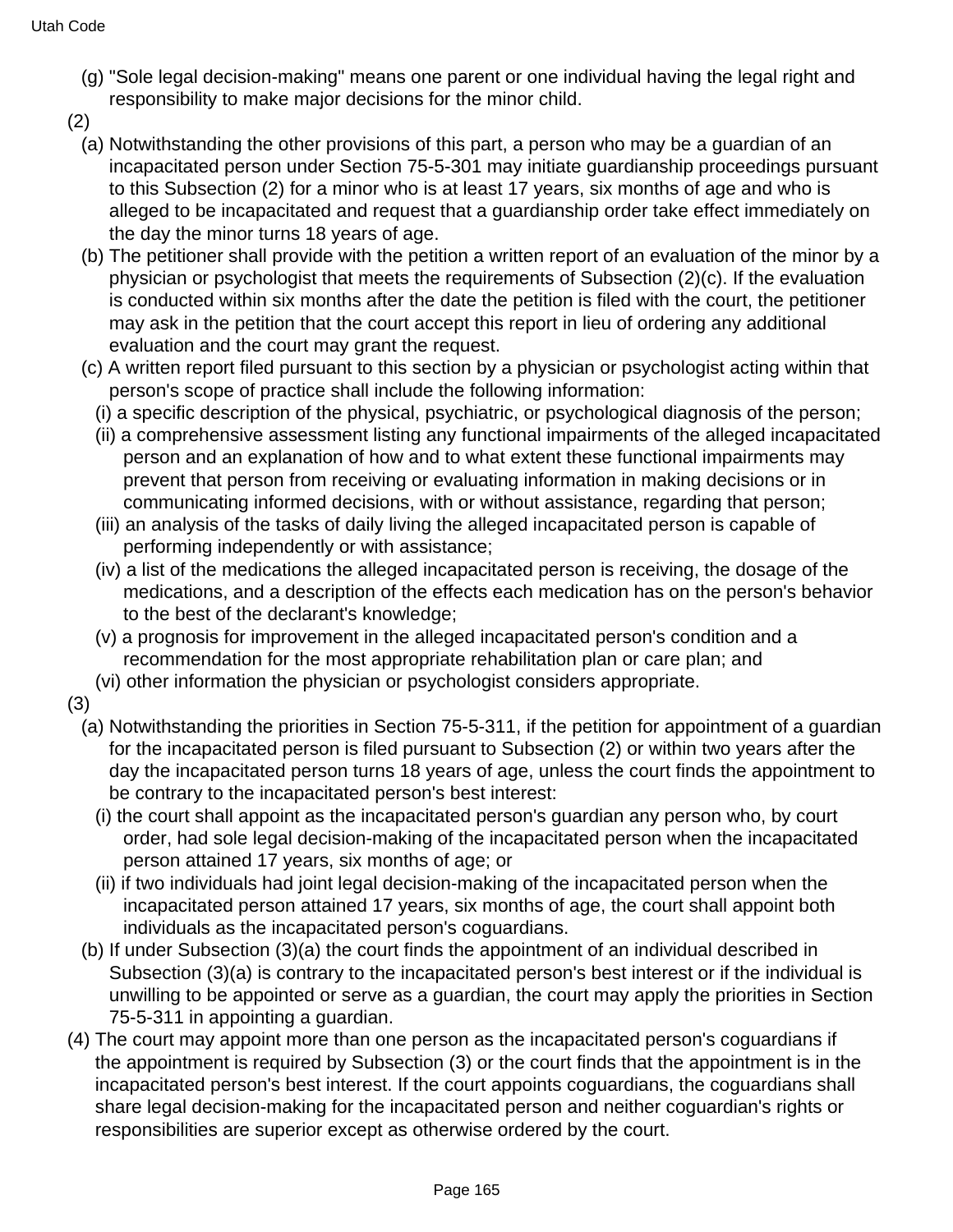Enacted by Chapter 294, 2018 General Session

#### **Part 4**

## **Protection of Property of Persons Under Disability and Minors**

### **75-5-401 Protective proceedings.**

- (1) Upon petition and after notice and hearing in accordance with the provisions of this part, the court may appoint a conservator or make other protective order for cause as follows:
	- (a) Appointment of a conservator or other protective order may be made in relation to the estate and affairs of a minor if the court determines that a minor owns money or property that requires management or protection which cannot otherwise be provided, has or may have business affairs which may be jeopardized or prevented by minority, or that funds are needed for the minor's support and education and protection is necessary or desirable to obtain or provide funds.
	- (b) The provisions of Subsection (1)(a) may be applied to a person beyond minority up to age 21 under special circumstances as determined by the court.
- (2) Appointment of a conservator or other protective order may be made in relation to the estate and affairs of a person if the court determines that the person:
	- (a) is unable to manage the person's property and affairs effectively for reasons such as mental illness, mental deficiency, physical illness or disability, chronic use of drugs, chronic intoxication, confinement, detention by a foreign power, or disappearance; and
	- (b) has property which will be wasted or dissipated unless proper management is provided or that funds are needed for the support, care, and welfare of the person or those entitled to be supported by the person and protection is necessary or desirable to obtain or provide funds.
- (3) Appointment of a conservator or other protective order may not be denied solely on the basis that the person for whom the conservatorship or other protective order is sought has a valid power of attorney in effect.

Amended by Chapter 375, 2001 General Session

### **75-5-402 Protective proceedings -- Jurisdiction of affairs of protected persons.**

 After the service of notice in a proceeding seeking the appointment of a conservator or other protective order and until termination of the proceeding, the court in which the petition is filed has:

- (1) Exclusive jurisdiction to determine the need for a conservator or other protective order until the proceedings are terminated;
- (2) Exclusive jurisdiction to determine how the estate of the protected person which is subject to the laws of this state shall be managed, expended, or distributed to or for the use of the protected person or any of his dependents;
- (3) Concurrent jurisdiction to determine the validity of claims against the person or estate of the protected person and his title to any property or claim.

Amended by Chapter 30, 1992 General Session

### **75-5-403 Venue.**

Venue for proceedings under this part is: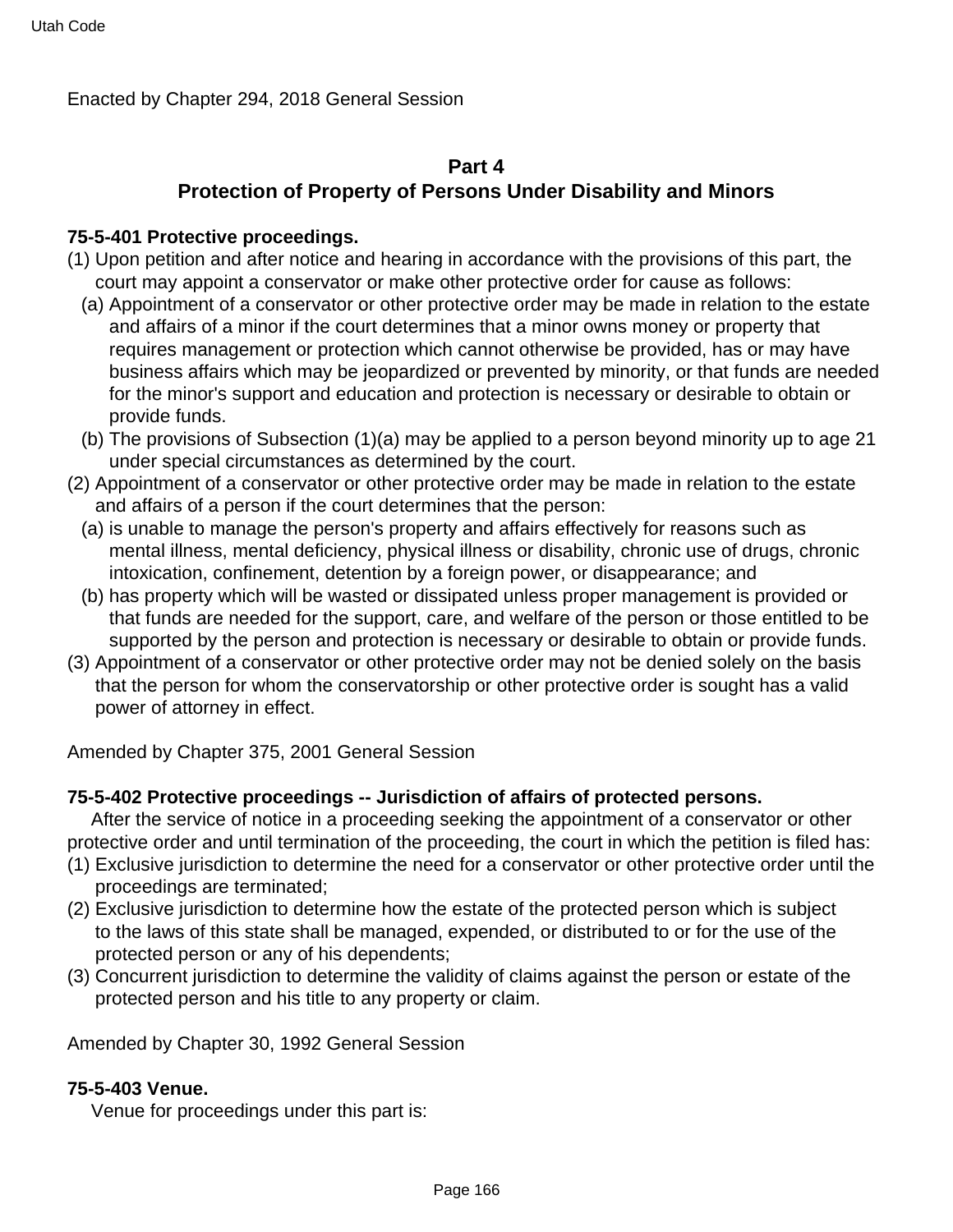- (1) In the county in this state where the person to be protected resides, whether or not a guardian has been appointed in another place; or
- (2) If the person to be protected does not reside in this state, in any county where he has property.

Amended by Chapter 30, 1992 General Session

# **75-5-404 Original petition for appointment or protective order.**

- (1) The person to be protected, any person who is interested in his estate, affairs, or welfare, including his parent, guardian, or custodian, or any person who would be adversely affected by lack of effective management of his property and affairs may petition for the appointment of a conservator or for other appropriate protective order.
- (2) The petition shall set forth to the extent known, the interest of the petitioner; the name, age, residence, and address of the person to be protected; the name and address of his guardian, if any; the name and address of his nearest relative known to the petitioner; a general statement of his property with an estimate of the value thereof, including any compensation, insurance, pension, or allowance to which he is entitled; and the reason why appointment of a conservator or other protective order is necessary. If the appointment of a conservator is requested, the petition also shall set forth the name and address of the person whose appointment is sought and the basis of his priority for appointment.

Enacted by Chapter 150, 1975 General Session

### **75-5-405 Notice.**

- (1) On a petition for appointment of a conservator or other protective order, the person to be protected and his spouse or, if none, his parents, must be served personally with notice of the proceeding at least 10 days before the date of the hearing if they can be found within the state, or, if they cannot be found within the state, they must be given notice in accordance with Section 75-1-401. Waiver by the person to be protected is not effective unless he attends the hearing or, unless minority is the reason for the proceeding, waiver is confirmed in an interview with the visitor.
- (2) Notice of a petition for appointment of a conservator or other initial protective order, and of any subsequent hearing, must be given to any person who has filed a request for notice under Section 75-5-406 and to interested persons and other persons as the court may direct. Except as otherwise provided in Subsection (1) above, notice shall be given in accordance with Section 75-1-401.

Enacted by Chapter 150, 1975 General Session

# **75-5-406 Protective proceedings -- Request for notice -- Interested person.**

 Any interested person who desires to be notified before any order is made in a protective proceeding may file with the registrar a request for notice subsequent to payment of any fee required by statute or court rule. The clerk shall mail a copy of the demand to the conservator if one has been appointed. A request is not effective unless it contains a statement showing the interest of the person making it and his address, or that of his attorney, and is effective only as to matters occurring after the filing. Any governmental agency paying or planning to pay benefits to the person to be protected is an interested person in protective proceedings.

Enacted by Chapter 150, 1975 General Session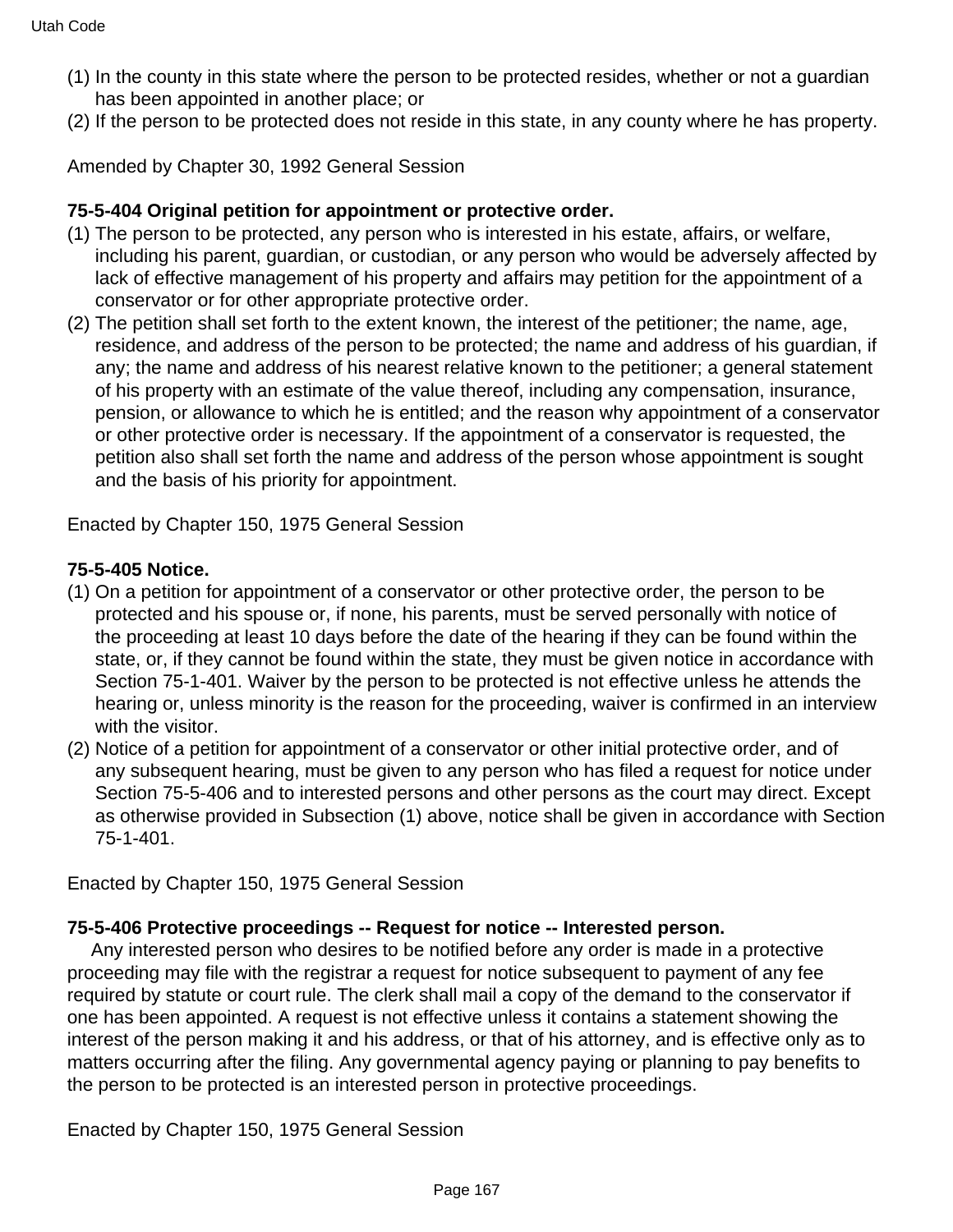## **75-5-407 Procedure concerning hearing and order on original petition.**

- (1) Upon receipt of a petition for appointment of a conservator or other protective order because of minority, the court shall set a date for the hearing on the matters alleged in the petition. If, at any time in the proceeding, the court determines that the interests of the minor are or may be inadequately represented, it may appoint an attorney to represent the minor, giving consideration to the choice of the minor if 14 years of age or older. An attorney appointed by the court to represent a minor has the powers and duties of a guardian ad litem.
- (2) Upon receipt of a petition for appointment of a conservator or other protective order for reasons other than minority, the court shall set a date for hearing. Unless the person to be protected has already retained counsel, the court may appoint an attorney to represent the person to be protected who then has the powers and duties of a guardian ad litem.
- (3) The legal representation of the protected person by an attorney shall terminate upon the appointment of a conservator, unless:
	- (a) there are separate guardianship proceedings still pending before the court subsequent to the appointment of a conservator;
	- (b) there is a timely filed appeal of the appointment of the conservator; or
	- (c) upon an express finding of good cause, the court orders otherwise.
- (4) If the alleged disability is mental illness, mental deficiency, physical illness or disability, advanced age, chronic use of drugs, or chronic intoxication, the court may direct that the person to be protected be examined by a physician designated by the court, preferably a physician who is not connected with any institution in which the person is a patient or is detained. The court may send a visitor to interview the person to be protected. The visitor may be a guardian ad litem or an officer or employee of the court.
- (5) After hearing, upon finding that a basis for the appointment of a conservator or other protective order has been established, the court shall make an appointment or other appropriate protective order.

Amended by Chapter 364, 2013 General Session

## **75-5-408 Permissible court orders.**

- (1) The court has the following powers which may be exercised directly or through a conservator in respect to the estate and affairs of protected persons:
	- (a) While a petition for appointment of a conservator or other protective order is pending and after preliminary hearing and without notice to others, the court has power to preserve and apply the property of the person to be protected as may be required for the person's benefit or the benefit of the person's dependents.
	- (b) After hearing and upon determining that a basis for an appointment or other protective order exists with respect to a minor without other disability, the court has all those powers over the estate and affairs of the minor which are or might be necessary for the best interests of the minor, the minor's family, and the members of the minor's household.
	- (c) After hearing and upon determining that a basis for an appointment or other protective order exists with respect to a person for reasons other than minority, the court has, for the benefit of the person and members of the person's household, all the powers over the person's estate and affairs that the person could exercise if present and not under disability, except the power to make a will. These powers include the power to:
		- (i) make gifts;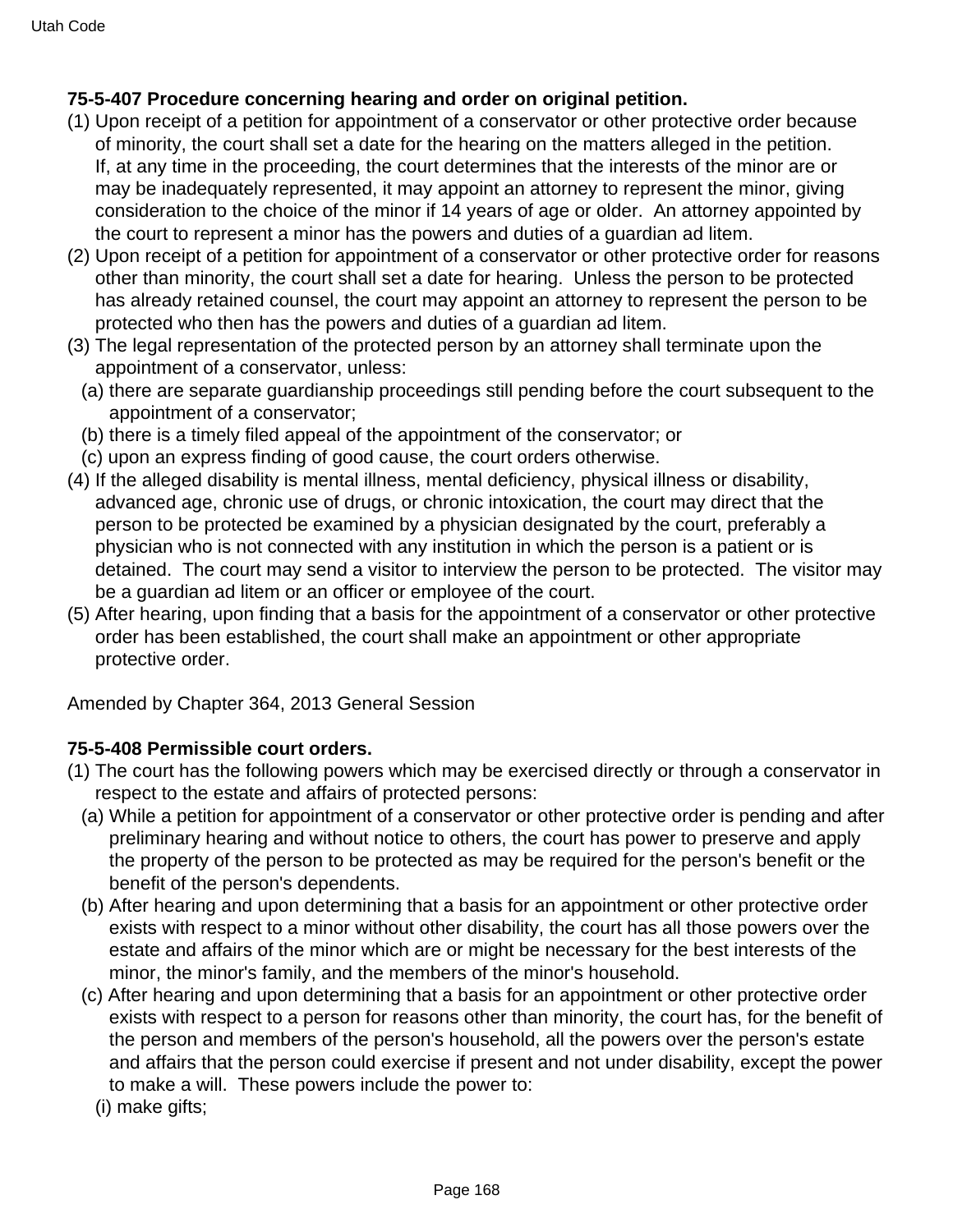- (ii) convey or release the person's contingent and expectant interests in property including marital property rights and any right of survivorship incident to joint tenancy or tenancy by the entirety;
- (iii) exercise or release the person's powers as personal representative, custodian for minors, conservator, or donee of a power of appointment;
- (iv) enter into contracts;
- (v) create revocable or irrevocable trusts of property of the estate that may extend beyond the person's disability or life;
- (vi) exercise options of the person with a disability to purchase securities or other property;
- (vii) exercise the person's rights to elect options and change beneficiaries under insurance and annuity policies and to surrender the policies for their cash value;
- (viii) exercise the person's right to an elective share in the estate of the person's deceased spouse; and
- (ix) renounce any interest by testate or intestate succession or by inter vivos transfer.
- (d) The court may exercise, or direct the exercise of, its authority to exercise or release powers of appointment of which the protected person is donee, to renounce interests, to make gifts in trust or otherwise exceeding 20% of any year's income of the estate, or to change beneficiaries under insurance and annuity policies, only if satisfied, after notice and hearing, that it is in the best interests of the protected person, and that the person either is incapable of consenting or has consented to the proposed exercise of power.
- (2) An order made pursuant to this section determining that a basis for appointment of a conservator or other protective order exists has no effect on the capacity of the protected person.
- (3) If the court elects to appoint a conservator under Subsection (1), the court may appoint a temporary conservator to serve until further order of the court. A temporary conservator, if appointed, has all of the powers and duties of a conservator as set forth in Sections 75-5-417, 75-5-418, 75-5-419, and 75-5-424.

Amended by Chapter 142, 2014 General Session

### **75-5-409 Protective arrangements and single transactions authorized.**

- (1) If it is established in a proper proceeding that a basis exists as described in Section 75-5-401 for affecting the property and affairs of a person, the court, without appointing a conservator, may authorize, direct, or ratify any transaction necessary or desirable to achieve any security, service, or care arrangement meeting the foreseeable needs of the protected person. Protective arrangements include, but are not limited to, payment, delivery, deposit, or retention of funds or property, sale, mortgage, lease, or other transfer of property, entry into an annuity contract, a contract for life care, a deposit contract, a contract for training and education, or addition to or establishment of a suitable trust.
- (2) When it has been established in a proper proceeding that a basis exists as described in Section 75-5-401 for affecting the property and affairs of a person, the court, without appointing a conservator, may authorize, direct, or ratify any contract, trust, or other transaction relating to the protected person's financial affairs or involving his estate if the court determines that the transaction is in the best interests of the protected person.
- (3) Before approving a protective arrangement or other transaction under this section, the court shall consider the interests of creditors and dependents of the protected person and, in view of his disability, whether the protected person needs the continuing protection of a conservator. The court may appoint a special conservator to assist in the accomplishment of any protective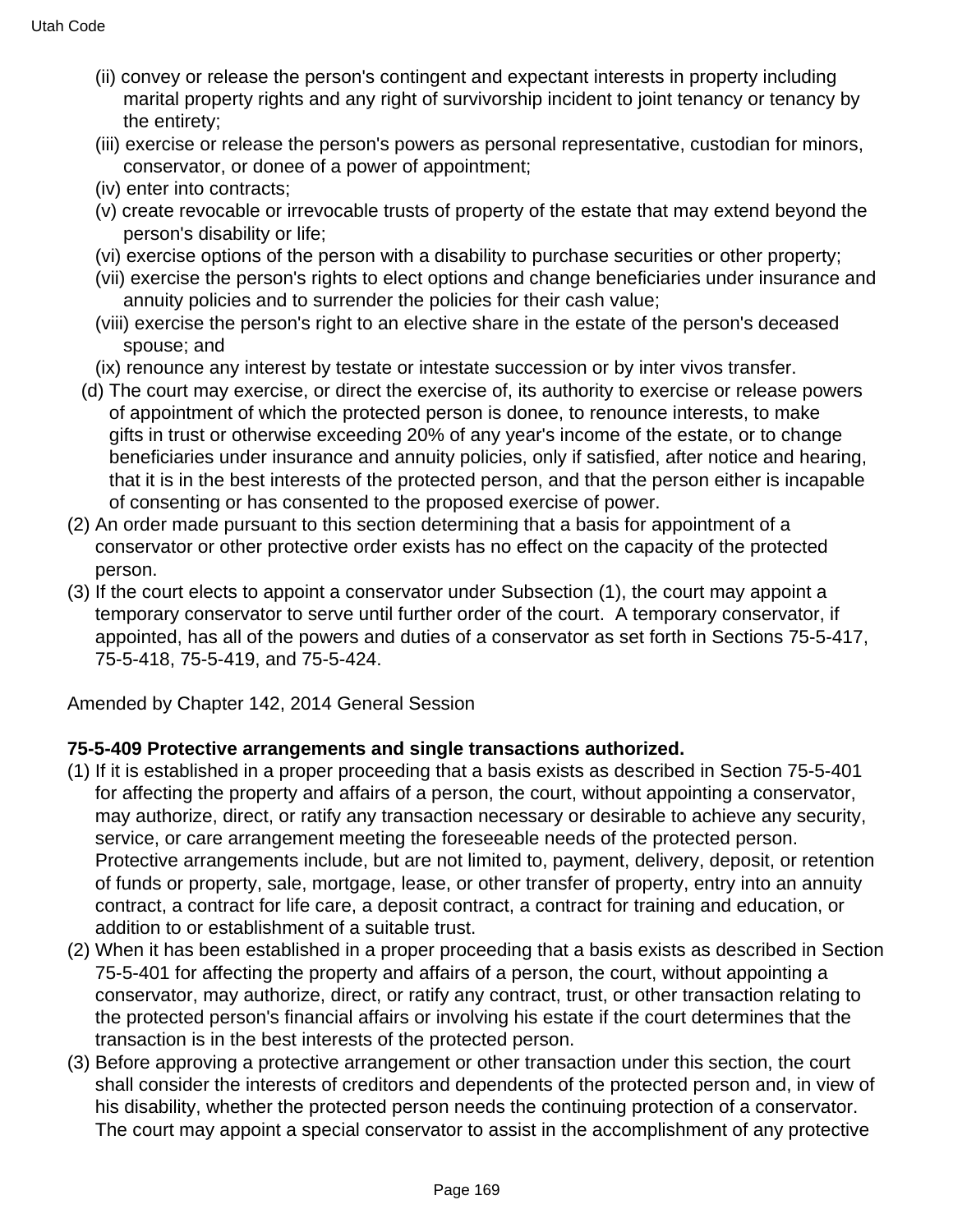arrangement or other transaction authorized under this section who shall have the authority conferred by the order and serve until discharged by order after report to the court of all matters done pursuant to the order of appointment.

Amended by Chapter 194, 1977 General Session

### **75-5-410 Who may be appointed conservator -- Priorities.**

- (1) The court may appoint an individual, or a corporation with general power to serve as trustee, as conservator of the estate of a protected person. The following are entitled to consideration for appointment in the order listed:
	- (a) a conservator, guardian of property, or other like fiduciary appointed or recognized by the appropriate court of any other jurisdiction in which the protected person resides;
	- (b) an individual or corporation nominated by the protected person if he is 14 or more years of age and has, in the opinion of the court, sufficient mental capacity to make an intelligent choice;
	- (c) the court shall appoint a conservator in accordance with the protected person's most recent nomination, unless the potential conservator is disqualified or the court finds other good cause why that person should not serve as conservator. The nomination shall be in writing and shall be signed by the person making the nomination. The nomination shall be in substantially the following form:

### Nomination of Conservator

 I, (Name), being of sound mind and not acting under duress, fraud, or other undue influence, do hereby nominate (Name, current residence, and relationship, if any, of the nominee) to serve as the conservator of my property in the event that after the date of this instrument I become incapacitated or have other need for protection.

Executed at \_\_\_\_\_\_\_\_\_\_\_\_\_\_\_\_\_\_\_\_\_\_\_\_\_\_\_\_\_\_\_\_\_\_ (city, state)

on this  $\_\_\_\_\_\_\_\_$  day of  $\_\_\_\_\_\_\_$ 

## \_\_\_\_\_\_\_\_\_\_\_\_\_\_\_\_\_\_\_\_\_\_\_\_\_\_\_\_\_\_ (Signature)

- (d) a person who has been nominated by the protected person, by any means other than that described in Subsection (1)(c), if the protected person was 14 years of age or older when the nomination was executed and, in the opinion of the court, that person acted with sufficient mental capacity to make the nomination;
- (e) the spouse of the protected person;
- (f) an adult child of the protected person;
- (g) a parent of the protected person, or a person nominated by the will of a deceased parent;
- (h) any relative of the protected person with whom he has resided for more than six months prior to the filing of the petition;
- (i) a person nominated by the person who is caring for him or paying benefits to him.
- (2) A person in the priorities described in Subsection (1)(a), (e), (f), (g), or (h) may nominate in writing a person to serve in his stead. With respect to persons having equal priority, the court is to select the one who is best qualified of those willing to serve. The court, for good cause, may pass over a person having priority and appoint a person having less priority or no priority.

Amended by Chapter 324, 2010 General Session

### **75-5-411 Bond.**

 Subject to the provisions of Title 7, Financial Institutions Act, relating to the bonding requirements for corporate fiduciaries, the court shall require a conservator to furnish a bond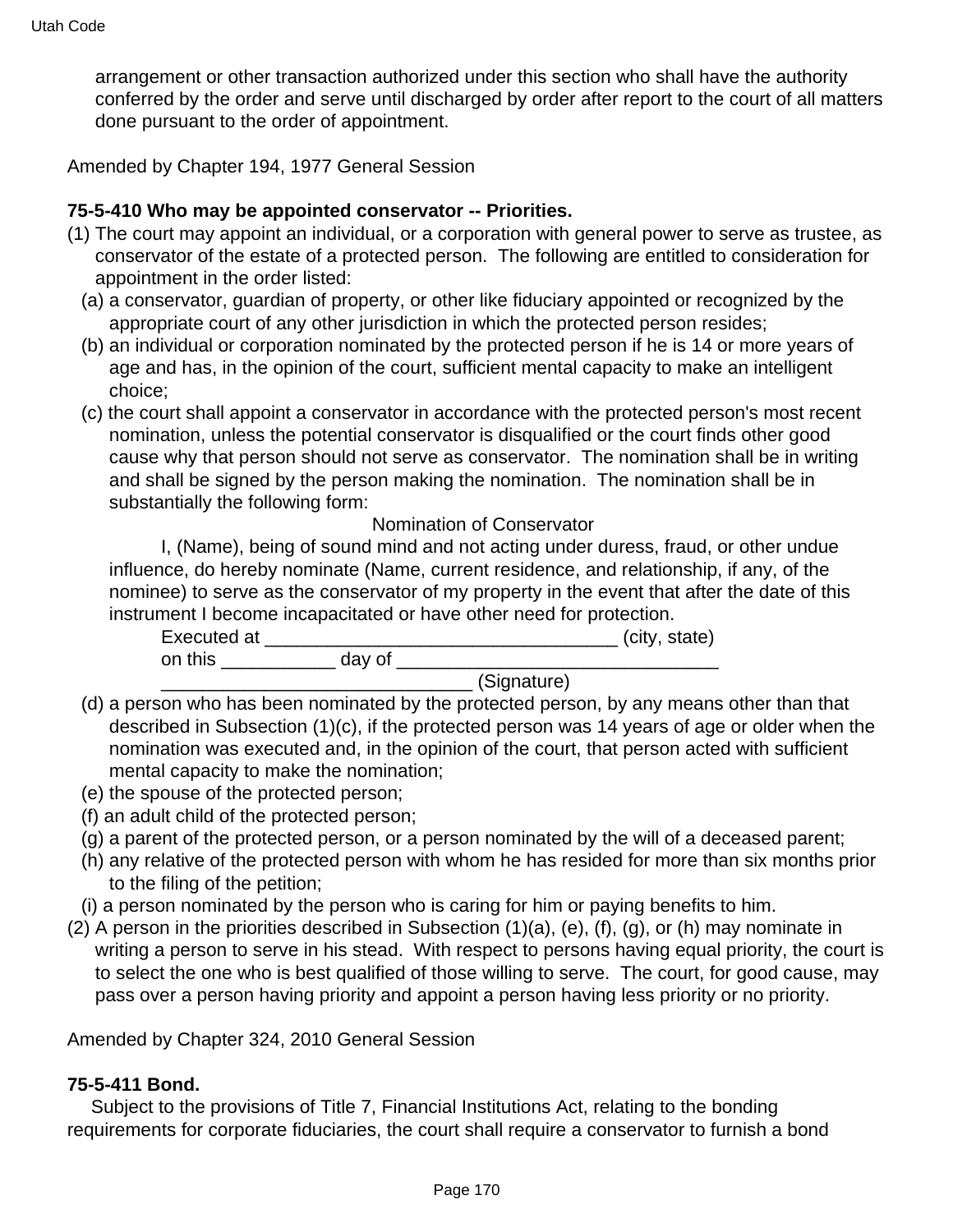conditioned upon faithful discharge of all duties of the trust according to law, with sureties as it shall specify, unless the court dispenses with such bond for good cause shown. Unless otherwise directed, the bond shall be in the amount of the aggregate capital value of the property of the estate in his control plus one year's estimated income minus the value of securities and cash deposited under arrangements requiring an order of the court for their removal and the value of any land which the fiduciary, by express limitation of power, lacks power to sell or convey without court authorization. The court, in lieu of sureties on a bond, may accept other security for the performance of the bond, including a pledge of securities or a mortgage of land.

Amended by Chapter 194, 1977 General Session

### **75-5-412 Terms and requirements of bonds.**

- (1) The following requirements and provisions apply to any bond required under Section 75-5-411:
	- (a) Unless otherwise provided by the terms of the approved bond, sureties are jointly and severally liable with the conservator and with each other;
	- (b) By executing an approved bond of a conservator, the surety consents to the jurisdiction of the court which issued letters to the primary obligor in any proceeding pertaining to the fiduciary duties of the conservator and naming the surety as a party defendant. Notice of the proceeding shall be delivered to the surety or mailed to him by registered or certified mail at his address as listed with the court where the bond is filed and to his address as then known to the petitioner;
	- (c) On petition of a successor conservator or any interested person, a proceeding may be initiated against a surety for breach of the obligation of the bond of the conservator;
	- (d) The bond of the conservator is not void after the first recovery but may be proceeded against from time to time until the whole penalty is exhausted.
- (2) No proceeding may be commenced against the surety on any matter as to which an action or proceeding against the primary obligor is barred by adjudication or limitation under this code.

Enacted by Chapter 150, 1975 General Session

### **75-5-413 Acceptance of appointment -- Consent to jurisdiction.**

 By accepting appointment, a conservator submits personally to the jurisdiction of the court in any proceeding relating to the estate that may be instituted by any interested person. Notice of any proceeding shall be delivered to the conservator or mailed to him by registered or certified mail at his address as listed in the petition for appointment, or as thereafter reported to the court, and to his address as then known to the petitioner.

Enacted by Chapter 150, 1975 General Session

### **75-5-414 Compensation and expenses.**

 If not otherwise compensated for services rendered, any visitor, lawyer, physician, conservator, or special conservator appointed in a protective proceeding is entitled to reasonable compensation from the estate. If the court appoints the petitioner or the petitioner's nominee as conservator over the protected person, regardless of whether the nominee is specified in the moving petition or nominated during the proceedings, the petitioner is entitled to receive from the estate reasonable attorney fees and court costs incurred in bringing and defending the petition.

Amended by Chapter 274, 2012 General Session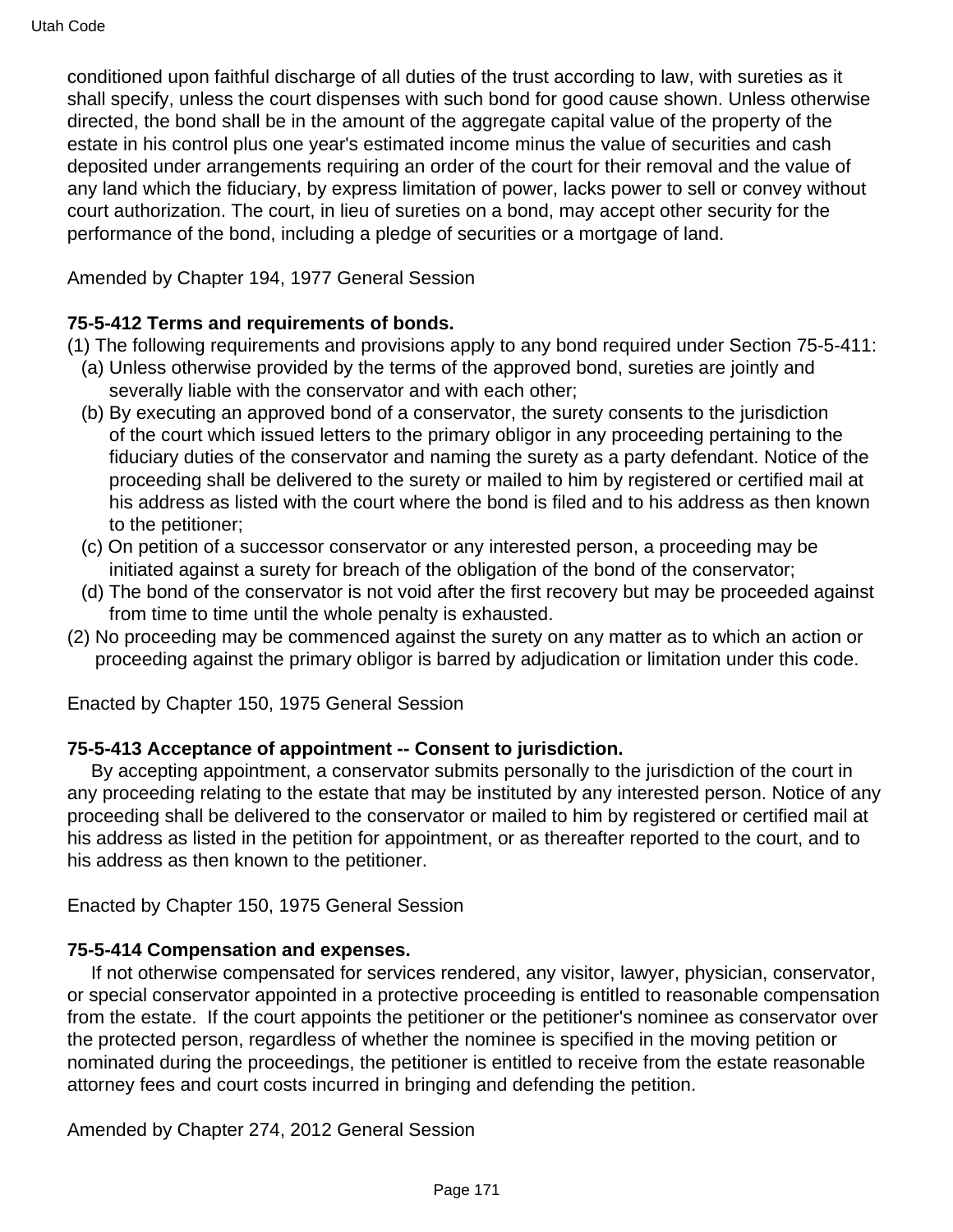### **75-5-415 Death, resignation, or removal of conservator.**

- (1) The court may remove a conservator for good cause, upon notice and hearing, or accept the resignation of a conservator. After the death, resignation, or removal of a conservator, the court may appoint another conservator. A conservator so appointed succeeds to the title and powers of the preceding conservator.
- (2) Before removing a conservator, accepting the resignation of a conservator, or ordering that a protected person's incapacity has terminated, the court shall follow the same procedures to safeguard the rights of the protected person as apply to a petition for appointment of a conservator as provided in Section 75-5-407. The court is not required to appoint an attorney to represent the ward if the case is uncontested and the protected person's capacity is not at issue.

Amended by Chapter 142, 2014 General Session

### **75-5-416 Petitions for orders subsequent to appointment.**

- (1) Any person interested in the welfare of a person for whom a conservator has been appointed may file a petition in the appointing court for an order:
	- (a) requiring bond or security or additional bond or security, or reducing bond;
	- (b) requiring an accounting for the administration of the conservatorship estate;
	- (c) directing distribution;
	- (d) removing the conservator and appointing a temporary or successor conservator; or
	- (e) granting other appropriate relief, including any relief available under Title 75, Chapter 7, Utah Uniform Trust Code, if the protected person is a grantor, settlor, trustor, or beneficiary of a trust.
- (2) A conservator may petition the appointing court for instructions concerning the conservator's fiduciary responsibility.
- (3) Upon notice and hearing the court may give appropriate instructions or make any appropriate order.

Amended by Chapter 142, 2014 General Session

## **75-5-417 General duty of conservator.**

(1) A conservator shall act as a fiduciary and shall observe the standards of care as set forth in Section 75-7-902.

(2)

- (a) For all estates in excess of \$50,000 excluding the residence owned by the ward, the conservator shall send a report with a full accounting to the court on an annual basis.
- (b) For estates less than \$50,000 excluding the residence owned by the ward, the conservator shall fill out an informal annual report and mail the report to the court.
- (c) A report under Subsection (2)(a) or (b) shall include a statement regarding:
	- (i) all assets at the beginning and end of the reporting year;
	- (ii) any income received during the year;
	- (iii) any disbursements for the support of the ward;
	- (iv) any investments or trusts that are held for the ward's benefit;
	- (v) any expenditures or fees charged to the ward's estate; and
	- (vi) any other expenses incurred by the ward's estate.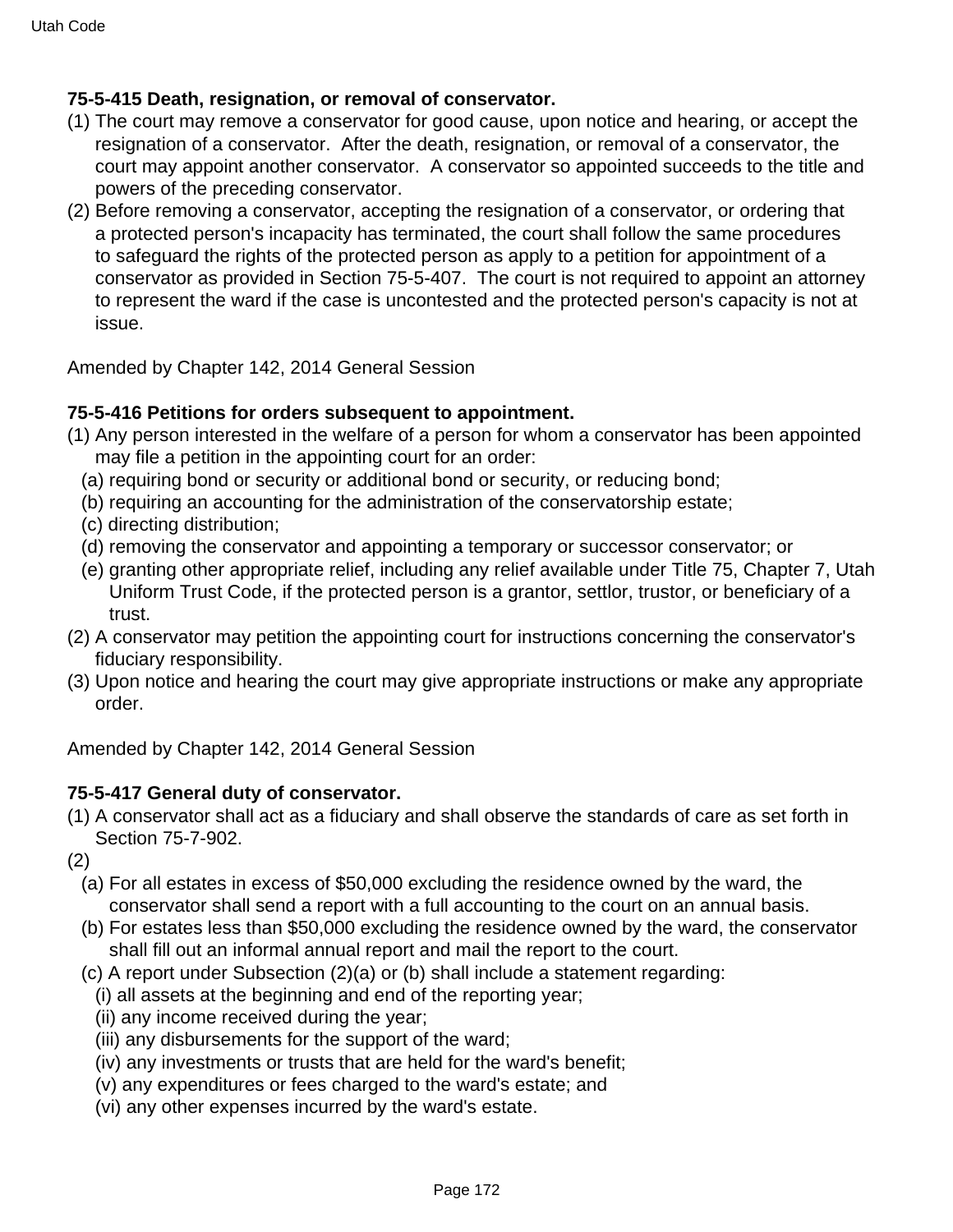- (d) The Judicial Council shall approve the forms for the accounting reports described in Subsections (2)(a) and (b).
- (e) An annual accounting report under Subsection (2)(a) or (b) shall be examined and approved by the court.

(3)

- (a) Corporate fiduciaries are not required to fully petition the court, but shall submit their internal report annually to the court.
- (b) A report under Subsection (3)(a) shall be examined and approved by the court.
- (4) Upon a motion and after a hearing, the court may alter the frequency of, or the information included in, an accounting report provided to a ward in accordance with Subsection 75-5-301.5(2)(t).
- (5)
	- (a) The court may impose a fine in an amount not to exceed \$5,000, if, after receiving written notice of the failure to file and after a grace period of two months have elapsed, a conservator or corporate fiduciary:
		- (i) makes a substantial misstatement on filings of any required annual reports;
		- (ii) is guilty of gross impropriety in handling the property of the ward; or
		- (iii) willfully fails to file the report required by this section.
	- (b) The court may also order restitution of funds misappropriated from the estate of a ward.
	- (c) The penalty shall be paid by the conservator or corporate fiduciary and may not be paid by the estate.
- (6) These provisions and penalties governing annual reports do not apply if the conservator is the parent of the ward.

Amended by Chapter 358, 2022 General Session

## **75-5-418 Inventory and records.**

- (1) Within 90 days after appointment of a conservator, the conservator shall prepare and file with the appointing court a complete inventory of the estate of the protected person together with an oath or affirmation that it is complete and accurate so far as the conservator is informed. The estate of the protected person does not include the assets of a trust.
- (2) The conservator shall provide a copy of the inventory to the protected person if the person:
	- (a) can be located;
	- (b) has attained the age of 14 years; and
	- (c) has sufficient mental capacity to understand these matters, and to any parent or guardian with whom the protected person resides.
- (3) The conservator shall keep suitable financial records and produce them upon the request of any interested person.

Amended by Chapter 403, 2017 General Session

## **75-5-419 Accounts.**

- (1) Every conservator must account to the court for the administration of the estate upon resignation or removal and at any other times the court may direct.
- (2) On termination of the protected person's minority or disability, a conservator may account to the court, the former protected person, or the personal representative of the protected person.
- (3) Subject to appeal or vacation within the time permitted, an order, made upon notice and hearing, allowing an intermediate account of a conservator, adjudicates as to any liabilities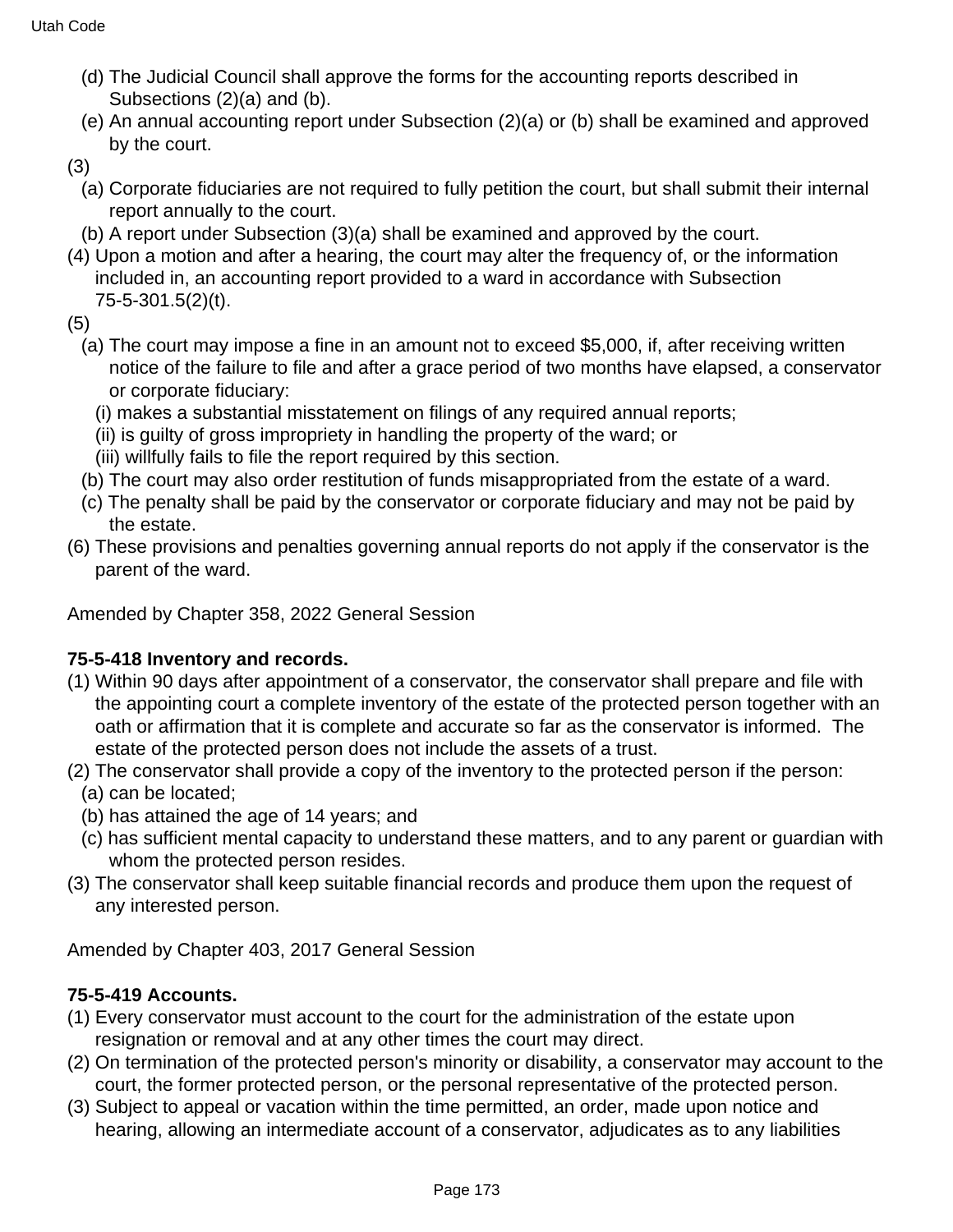concerning the matters considered in connection with the protected person's account, and an order, made upon notice and hearing, allowing a final account adjudicates as to all previously unsettled liabilities of the conservator to the protected person or the protected person's successors relating to the conservatorship.

(4) In connection with any account, the court may require a conservator to submit to a physical check of the estate in the conservator's control, to be made in any manner the court may specify.

Amended by Chapter 274, 2012 General Session

### **75-5-420 Conservators -- Title by appointment.**

- (1) The appointment of a conservator vests in the conservator title as fiduciary to all property of the protected person, presently held or thereafter acquired, not including the assets of a trust, including title to any property previously held for the protected person by custodians or attorneys-in-fact, except for property held pursuant to any uniform gifts to minors act or provisions.
- (2) The appointment of a conservator is not a transfer or alienation within the meaning of general provisions of any federal or state statute or regulation, insurance policy, pension plan, contract, will, or trust instrument imposing restrictions upon or penalties for transfer or alienation by the protected person of any rights or interest, but this section does not restrict the ability of persons to make specific provision by contract or dispositive instrument relating to a conservator.

Amended by Chapter 274, 2012 General Session

### **75-5-421 Recording of conservator's letters.**

(1)

- (a) Letters of conservatorship are evidence of transfer of the assets of a protected person to the conservator.
- (b) An order terminating a conservatorship is evidence of transfer of the assets of the estate from the conservator to the protected person or the protected person's successors.
- (c) Subject to the requirements of general statutes governing the filing or recordation of documents of title to land or other property, letters of conservatorship and orders terminating conservatorships may be filed or recorded to give record notice of title as between the conservator and the protected person.
- (2) A person who refuses to accept the authority of a conservator to transact business with the assets of the protected person after receiving a certified copy of letters of conservatorship is liable for costs, expenses, attorney fees, and damages if the court determines that the person did not act in good faith in refusing to accept the authority of the conservator.

Amended by Chapter 403, 2017 General Session

### **75-5-422 Sale, encumbrance or transaction involving conflict of interest -- Voidable -- Exceptions.**

 Any sale or encumbrance to a conservator, his spouse, agent, or attorney, or any corporation or trust in which he has a substantial beneficial interest, or any transaction which is affected by a substantial conflict of interest, is voidable unless the transaction is approved by the court after notice to interested persons and others as directed by the court.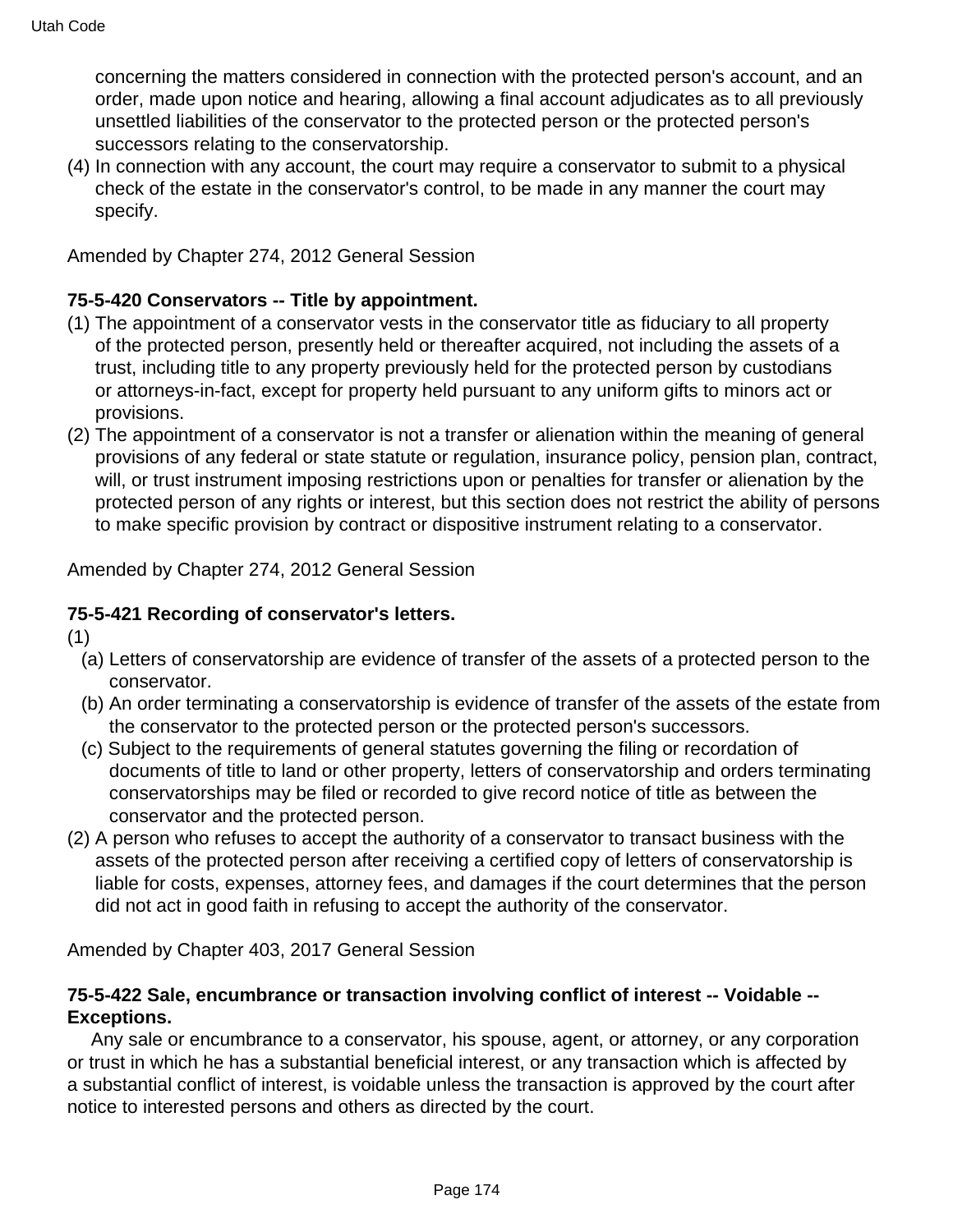### Enacted by Chapter 150, 1975 General Session

### **75-5-423 Persons dealing with conservators -- Protection.**

 A person who in good faith either assists a conservator or deals with him for value in any transaction, other than those requiring a court order as provided in Section 75-5-408, is protected as if the conservator properly exercised the power. The fact that a person knowingly deals with a conservator does not alone require the person to inquire into the existence of a power or the propriety of its exercise, except that restrictions on powers of conservators which are endorsed on letters as provided in Section 75-5-426 are effective as to third persons. A person is not bound to see to the proper application of estate assets paid or delivered to a conservator. The protection here expressed extends to instances in which some procedural irregularity or jurisdictional defect occurred in proceedings leading to the issuance of letters. The protection here expressed is not by substitution for that provided by comparable provisions of the laws relating to commercial transactions and laws simplifying transfers of securities by fiduciaries.

Enacted by Chapter 150, 1975 General Session

### **75-5-424 Powers of conservator in administration.**

- (1) A conservator has all of the powers conferred in this chapter and any additional powers conferred by law on trustees in this state. In addition, a conservator of the estate of an unmarried minor as to whom no one has parental rights, has the duties and powers of a guardian of a minor described in Section 75-5-209 until the minor attains majority or marries, but the parental rights so conferred on a conservator do not preclude appointment of a guardian as provided by Part 2, Guardians of Minors.
- (2)
	- (a) A conservator has the power to compel the production of the protected person's estate documents, including the protected person's will, trust, power of attorney, and any advance health care directives.
	- (b) If a guardian is also appointed for the ward, the conservator shall share with the guardian the estate documents the conservator receives.
- (3) A conservator has power without court authorization or confirmation to invest and reinvest funds of the estate as would a trustee.
- (4) A conservator, acting reasonably in efforts to accomplish the purpose for which the conservator was appointed, may use the funds of the estate and act without court authorization or confirmation, to:
	- (a) collect, hold, and retain assets of the estate, including land in another state, until, in the conservator's judgment, disposition of the assets should be made, and the assets may be retained even though they include an asset in which the conservator is personally interested;
	- (b) receive additions to the estate;
	- (c) continue or participate in the operation of any business or other enterprise;
	- (d) acquire an undivided interest in an estate asset in which the conservator, in any fiduciary capacity, holds an undivided interest;
	- (e) invest and reinvest estate assets in accordance with Subsection (3);
	- (f) deposit estate funds in a bank including a bank operated by the conservator;
	- (g) acquire or dispose of an estate asset, including land in another state, for cash or on credit, at public or private sale; and to manage, develop, improve, exchange, partition, change the character of, or abandon an estate asset;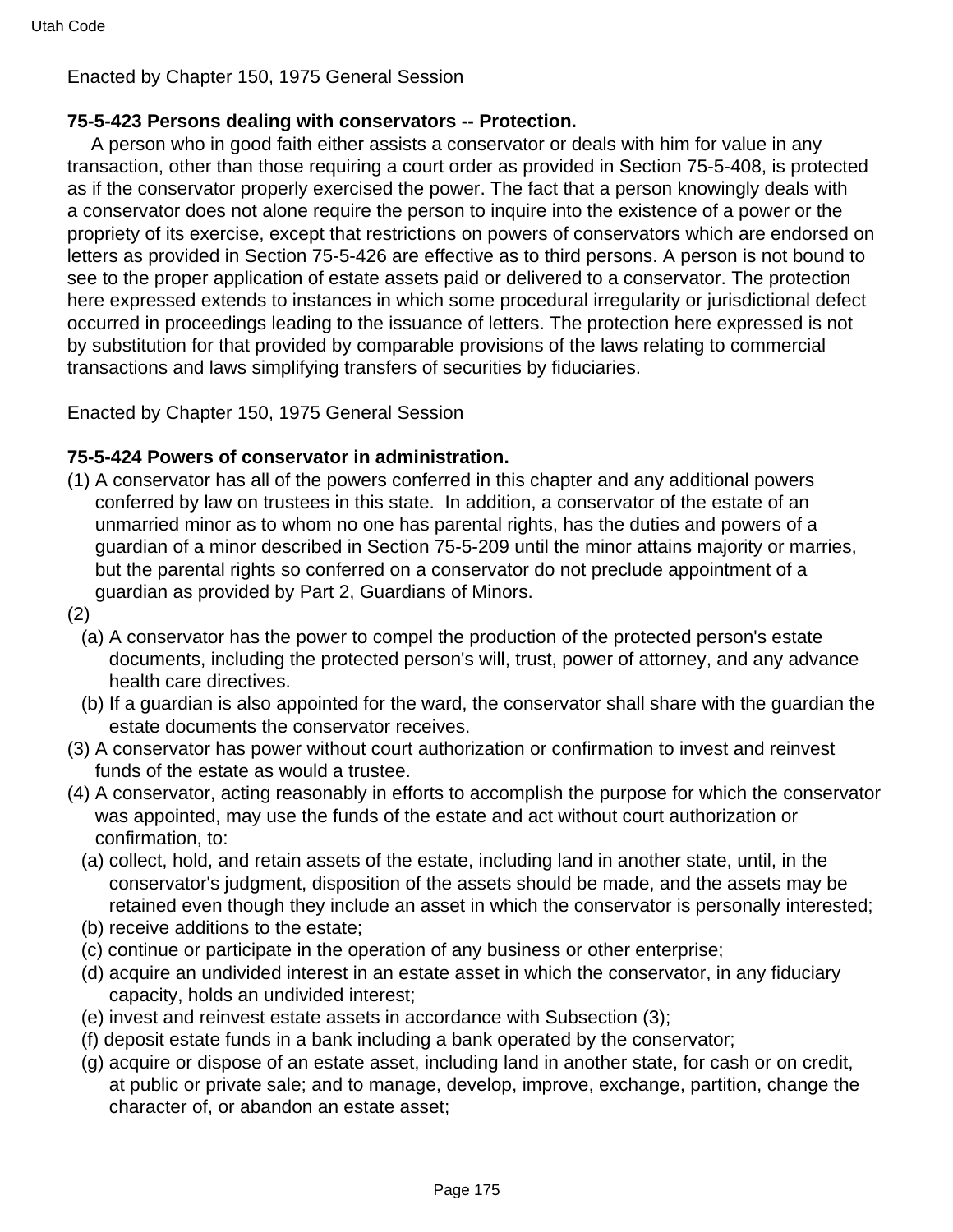- (h) make ordinary or extraordinary repairs or alterations in buildings or other structures, demolish any improvements, and raze existing or erect new party walls or buildings;
- (i)
	- (i) subdivide, develop, or dedicate land to public use;
	- (ii) make or obtain the vacation of plats and adjust boundaries;
	- (iii) adjust differences in valuation on exchange or partition by giving or receiving considerations; and
- (iv) dedicate easements to public use without consideration;
- (j) enter for any purpose into a lease as lessor or lessee with or without option to purchase or renew for a term within or extending beyond the term of the conservatorship;
- (k) enter into a lease or arrangement for exploration and removal of minerals or other natural resources or enter into a pooling or unitization agreement;
- (l) grant an option involving disposition of an estate asset or take an option for the acquisition of any asset;
- (m) vote a security, in person or by general or limited proxy;
- (n) pay calls, assessments, and any other sums chargeable or accruing against or on account of securities;

(o)

- (i) sell or exercise stock subscription or conversion rights; and
- (ii) consent, directly or through a committee or other agent, to the reorganization, consolidation, merger, dissolution, or liquidation of a corporation or other business enterprise;
- (p) hold a security in the name of a nominee or in other form without disclosure of the conservatorship so that title to the security may pass by delivery, but the conservator is liable for any act of the nominee in connection with the stock so held;
- (q) insure the assets of the estate against damage or loss and the conservator against liability with respect to third persons;

(r)

- (i) borrow money to be repaid from estate assets or otherwise; and
- (ii) advance money for the protection of the estate or the protected person, and for all expenses, losses, and liabilities sustained in the administration of the estate or because of the holding or ownership of any estate assets, and the conservator has a lien on the estate as against the protected person for advances so made;
- (s)
	- (i) pay or contest any claim;
	- (ii) settle a claim by or against the estate or the protected person by compromise, arbitration, or otherwise; and
	- (iii) release, in whole or in part, any claim belonging to the estate to the extent that the claim is uncollectible;
- (t) pay taxes, assessments, compensation of the conservator, and other expenses incurred in the collection, care, administration, and protection of the estate;
- (u) allocate items of income or expense to either estate income or principal, as provided by law, including creation of reserves out of income for depreciation, obsolescence, or amortization, or for depletion in mineral or timber properties;
- (v) pay any sum distributable to a protected person or dependent without liability to the conservator, by paying the sum to the distributee or by paying the sum for the use of the distributee either to the distributee's guardian, or if none, to a relative or other person with custody of the person;

(w)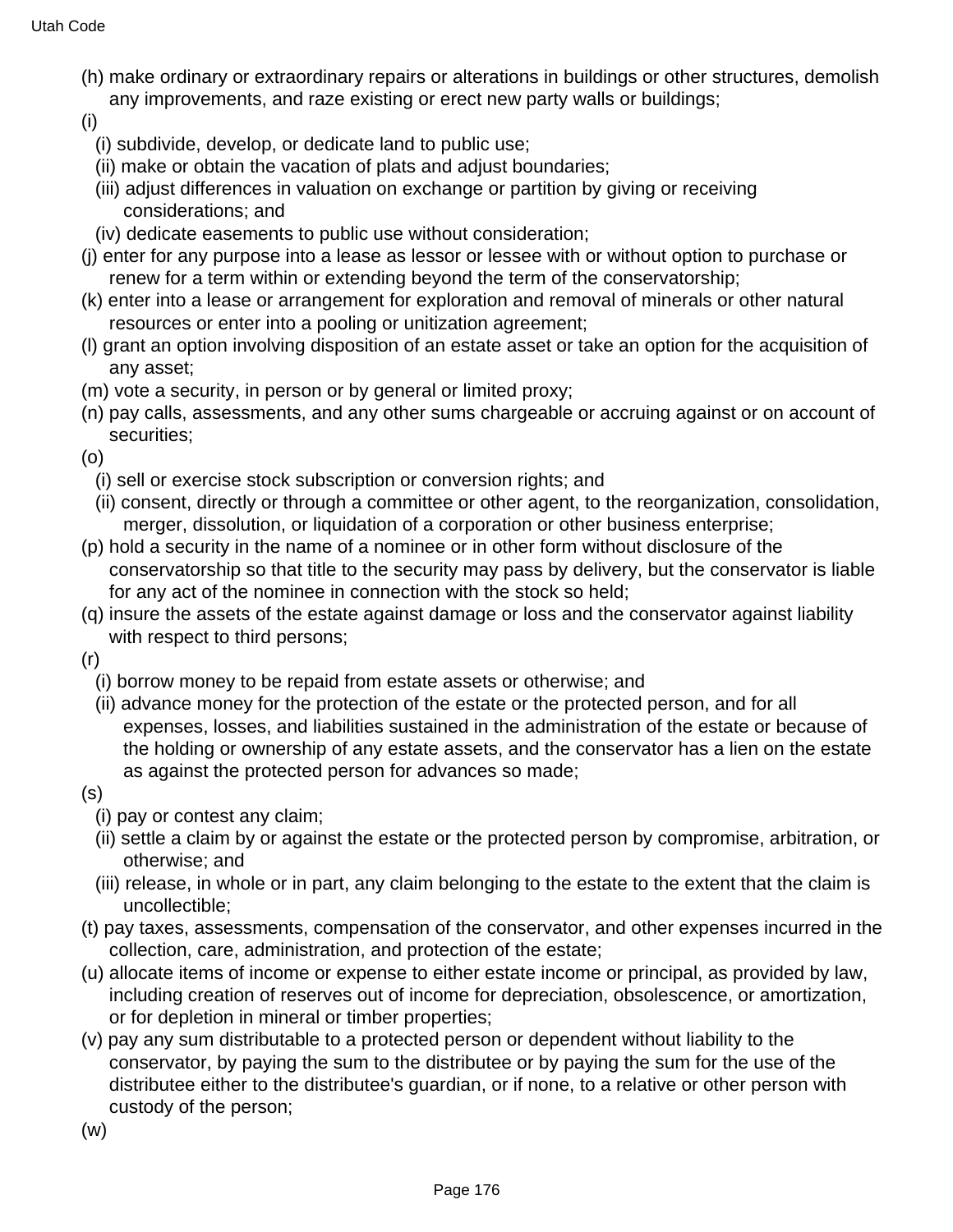- (i) employ persons, including attorneys, auditors, investment advisors, or agents, even though they are associated with the conservator, to advise or assist in the performance of administrative duties;
- (ii) act upon a recommendation made by a person listed in Subsection  $(4)(w)(i)$  without independent investigation; and
- (iii) instead of acting personally, employ one or more agents to perform any act of administration, whether or not discretionary;
- (x) prosecute or defend actions, claims, or proceedings in any jurisdiction for the protection of estate assets and of the conservator in the performance of the conservator's duties;
- (y) act as a qualified beneficiary of any trust in which the protected person is a qualified beneficiary; and
- (z) execute and deliver the instruments that will accomplish or facilitate the exercise of the powers vested in the conservator.

Amended by Chapter 244, 2018 General Session

# **75-5-425 Distributive duties and powers of conservator.**

- (1) A conservator may expend or distribute income or principal of the estate without court authorization or confirmation for the support, education, care, or benefit of the protected person and the protected person's dependents in accordance with the following principles:
	- (a) The conservator is to consider recommendations relating to the appropriate standard of support, education, and benefit for the protected person made by a parent or guardian, if any. A conservator may not be surcharged for sums paid to persons or organizations actually furnishing support, education, or care to the protected person pursuant to the recommendations of a parent or guardian of the protected person unless the conservator knows that the parent or guardian is deriving personal financial benefit therefrom, including relief from any personal duty of support, or unless the recommendations are clearly not in the best interests of the protected person.
	- (b) The conservator is to expend or distribute sums reasonably necessary for the support, education, care or benefit of the protected person with due regard to:
		- (i) the size of the estate, the probable duration of the conservatorship and the likelihood that the protected person, at some future time, may be fully able to manage the protected person's affairs and the estate which has been conserved for the protected person;
		- (ii) the accustomed standard of living of the protected person and members of the protected person's household; and
		- (iii) other funds or sources used for the support of the protected person.
	- (c) The conservator may expend funds of the estate for the support of persons legally dependent on the protected person and others who are members of the protected person's household who are unable to support themselves and who are in need of support.
	- (d) Funds expended under this Subsection (1) may be paid by the conservator to any person, including the protected person to reimburse for expenditures which the conservator might have made, or in advance for services to be rendered to the protected person when it is reasonable to expect that they will be performed and where advance payments are customary or reasonably necessary under the circumstances.
- (2) If the estate is ample to provide for the purposes implicit in the distributions authorized by Subsection (1), a conservator for a protected person other than a minor has power to make gifts to charity and other objects as the protected person might have been expected to make, in amounts which do not exceed in total for any year 20% of the income from the estate.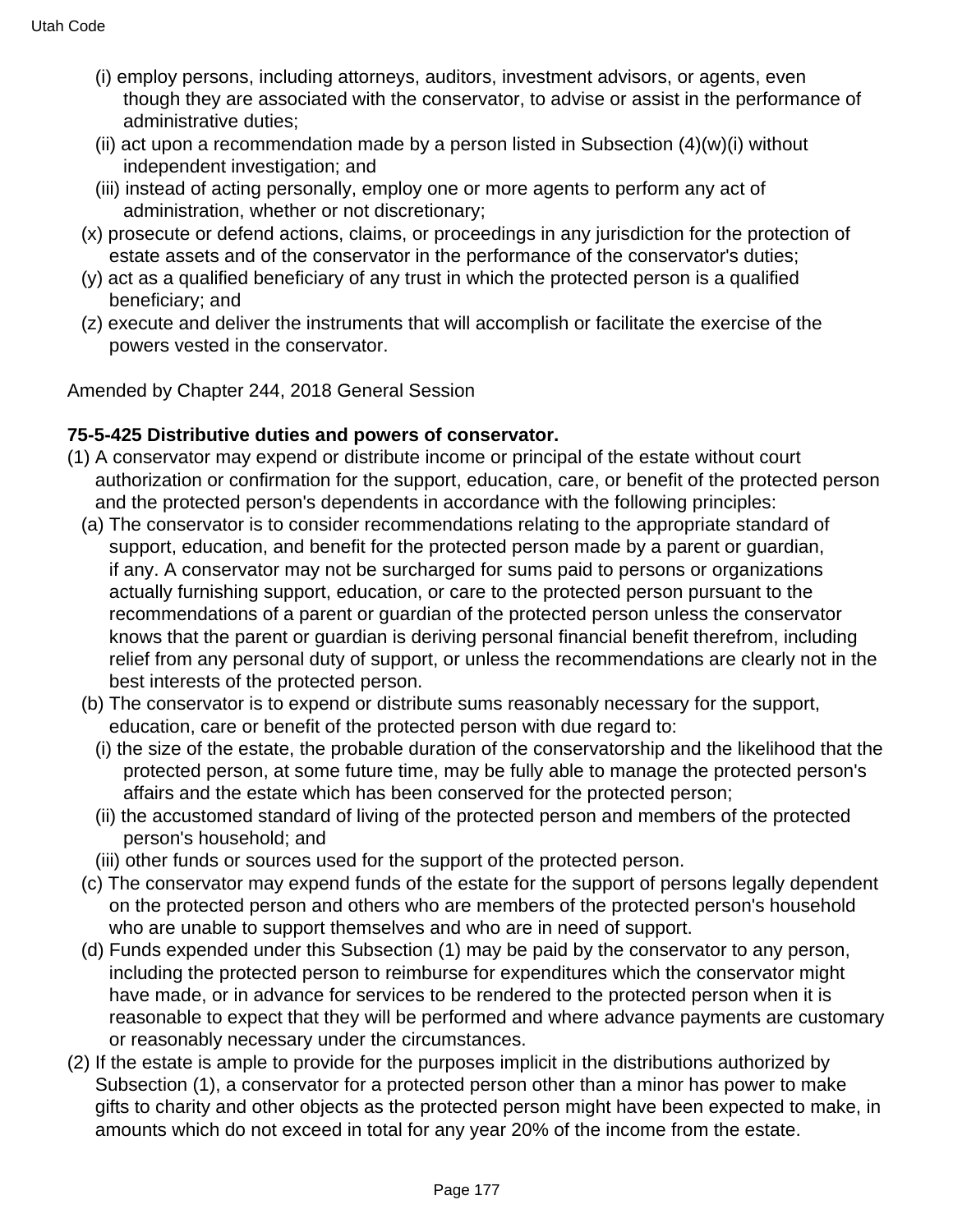- (3) When a person who is a minor and who has not been adjudged to have a disability under Subsection 75-5-401(2)(a) attains the age of majority, the person's conservator, after meeting all prior claims and expenses of administration, shall pay over and distribute all funds and properties to the former protected person as soon as possible.
- (4) When the conservator is satisfied that a protected person's disability, other than minority, has ceased, the conservator, after meeting all prior claims and expenses of administration, shall pay over and distribute all funds and properties to the former protected person as soon as possible.
- (5) If a protected person dies, the conservator:
	- (a) shall:
		- (i) deliver to the court for safekeeping any will of the deceased protected person that may have come into the conservator's possession;
		- (ii) inform the personal representative or a beneficiary named in the will that the conservator has done so; and
		- (iii) retain the estate for delivery to a duly appointed personal representative of the decedent or other persons entitled to it;
	- (b) may continue to pay the obligations lawfully due against the estate and to protect the estate from waste, injury, or damages that might reasonably be foreseeable; and
	- (c) may apply to exercise the powers and duties of a personal representative so that the conservator may proceed to administer and distribute the decedent's estate without additional or further appointment, provided that at least 40 days from the death of the protected person no other person has been appointed personal representative and no application or petition for appointment is before the court.
- (6) Upon application for an order granting the powers of a personal representative to a conservator as provided in Subsection (5)(c) and after notice as provided in Section 75-3-310, the court may order the conferral of the power upon determining that there is no objection and endorse the letters of the conservator to note that the formerly protected person is deceased and that the conservator has acquired all of the powers and duties of a personal representative. The making and entry of an order under this section shall have the effect of an order of appointment of a personal representative as provided in Section 75-3-308 and Chapter 3, Part 6, Personal Representative - Appointment, Control, and Termination of Authority, Part 7, Duties and Powers of Personal Representatives, Part 8, Creditors' Claims, Part 9, Special Provisions Relating to Distribution, and Part 10, Closing Estates, except that the estate in the name of the conservator, after administration, may be distributed to the decedent's successors without prior retransfer to the conservator as personal representative.

Amended by Chapter 403, 2017 General Session

## **75-5-426 Enlargement or limitation of powers of conservator.**

 Subject to the restrictions of Subsection 75-5-408(1)(d), the court may confer on a conservator at the time of appointment or later, in addition to the powers conferred on him by Sections 75-5-424 and 75-5-425, any power which the court itself could exercise under Subsections 75-5-408(1)(b) and 75-5-408(1)(c). The court may, at the time of appointment or later, limit the powers of a conservator otherwise conferred by Sections 75-5-424 and 75-5-425, or previously conferred by the court, and may at any time relieve him of any limitation. If the court limits any power conferred on the conservator by Section 75-5-424 or 75-5-425, the limitation shall be endorsed upon his letters of appointment.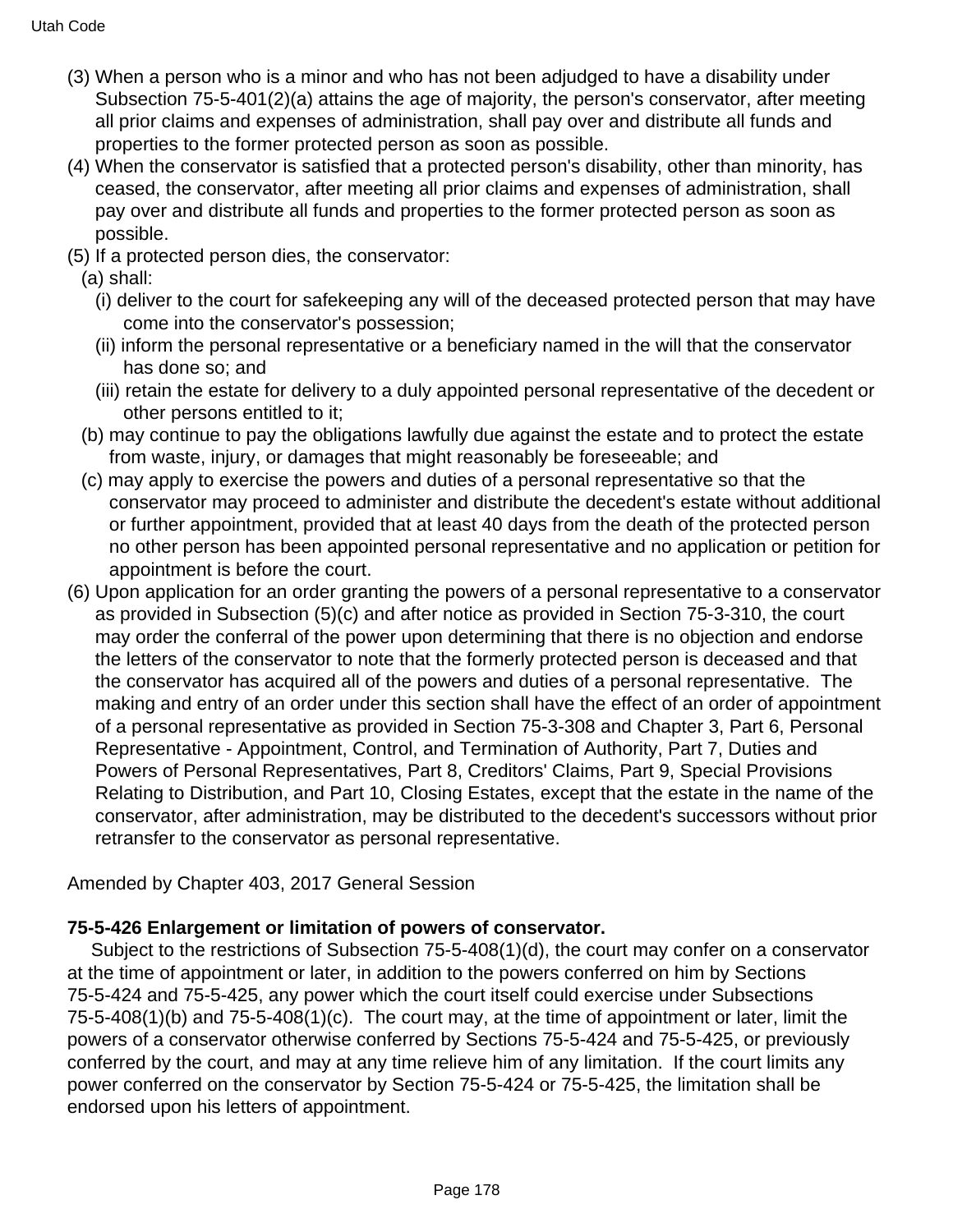### Enacted by Chapter 150, 1975 General Session

### **75-5-427 Preservation of estate plan.**

 In investing the estate, and in selecting assets of the estate for distribution under Subsections 75-5-425(1) and (2), in utilizing powers of revocation or withdrawal available for the support of the protected person, and exercisable by the conservator or the court, the conservator and the court should take into account any known estate plan of the protected person, including his will, any revocable trust of which he is settlor, and any contract, transfer, or joint ownership arrangement with provisions for payment or transfer of benefits or interests at his death to another or others which he may have originated. The conservator may examine the will of the protected person.

Amended by Chapter 194, 1977 General Session

## **75-5-428 Claims against protected person -- Enforcement.**

- (1) A conservator must pay from the estate all just claims against the estate and against the protected person arising before or after the conservatorship upon their presentation and allowance. A claim may be presented by either of the following methods:
	- (a) The claimant may deliver or mail to the conservator a written statement of the claim indicating its basis, the name and address of the claimant, and the amount claimed.
	- (b) The claimant may file a written statement of the claim, in the form prescribed by rule, with the clerk of the court and deliver or mail a copy of the statement to the conservator. A claim is considered presented on the first to occur of receipt of the written statement of claim by the conservator, or the filing of the claim with the court.
- (2) A presented claim is allowed if it is not disallowed by written statement mailed by the conservator to the claimant within 60 days after its presentation. The presentation of a claim tolls any statute of limitation relating to the claim until 30 days after its disallowance.
- (3) A claimant whose claim has not been paid may petition the court for determination of his claim at any time before it is barred by the applicable statute of limitation, and, upon due proof, procure an order for its allowance and payment from the estate. If a proceeding is pending against a protected person at the time of appointment of a conservator or is initiated against the protected person thereafter, the moving party must give notice of the proceeding to the conservator if the outcome is to constitute a claim against the estate.
- (4) If it appears that the estate in conservatorship is likely to be exhausted before all existing claims are paid, preference is to be given to prior claims for the care, maintenance, and education of the protected person or his dependents and existing claims for expenses of administration.

Amended by Chapter 306, 2007 General Session

## **75-5-429 Individual liability of conservator.**

- (1) Unless otherwise provided in the contract, a conservator is not individually liable on a contract properly entered into in his fiduciary capacity in the course of administration of the estate unless he fails to reveal his representative capacity and identify the estate in the contract.
- (2) The conservator is individually liable for obligations arising from ownership or control of property of the estate or for torts committed in the course of administration of the estate only if he is personally at fault.
- (3) Claims based on contracts entered into by a conservator in his fiduciary capacity, on obligations arising from ownership or control of the estate, or on torts committed in the course of administration of the estate may be asserted against the estate by proceeding against the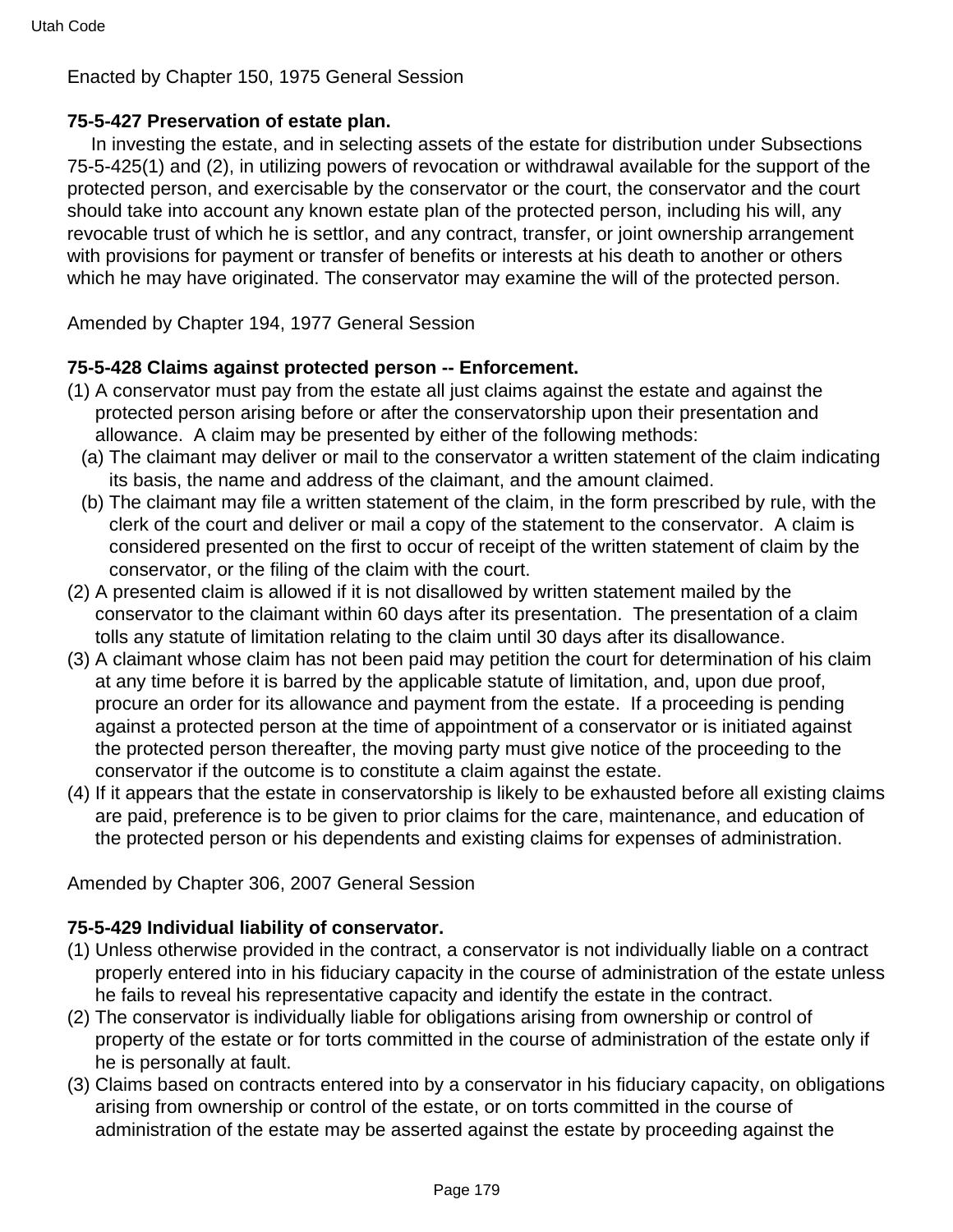conservator in his fiduciary capacity, whether or not the conservator is individually liable therefor.

(4) Any question of liability between the estate and the conservator individually may be determined in a proceeding for accounting, surcharge, indemnification, or other appropriate proceeding or action.

Enacted by Chapter 150, 1975 General Session

## **75-5-430 Termination of proceeding.**

 The protected person, his personal representative, the conservator, or any other interested person may petition the court to terminate the conservatorship. A protected person seeking termination is entitled to the same rights and procedures as in an original proceeding for a protective order. The court, upon determining after notice and hearing that the minority or disability of the protected person has ceased, may terminate the conservatorship. Upon termination, title to assets of the estate passes to the former protected person or to his successors, subject to provision in the order for expenses of administration or to conveyances from the conservator to the former protected persons or his successors to evidence the transfer.

Enacted by Chapter 150, 1975 General Session

### **75-5-431 Payment of debt and delivery of property to foreign conservator without local proceedings.**

- (1) Any person indebted to a protected person, or having possession of property or of an instrument evidencing a debt, stock, or chose in action belonging to a protected person, may pay or deliver to a conservator, guardian of the estate, or other like fiduciary appointed by a court of the state of residence of the protected person, upon being presented with proof of his appointment and an affidavit made by him or on his behalf stating:
	- (a) That no protective proceeding relating to the protected person is pending in this state; and
	- (b) That the foreign conservator is entitled to payment or to receive delivery.
- (2) If the person to whom the affidavit is presented is not aware of any protective proceeding pending in this state, payment or delivery in response to the demand and affidavit discharges the debtor or possessor.

Enacted by Chapter 150, 1975 General Session

### **75-5-432 Foreign conservator -- Proof of authority -- Bond -- Powers.**

 If no local conservator has been appointed and no petition in a protective proceeding is pending in this state, a domiciliary foreign conservator may file with a court in this state in a county in which property belonging to the protected person is located, authenticated copies of his appointment and of any official bond he has given. Thereafter, he may exercise as to assets in this state all powers of a local conservator and may maintain actions and proceedings in this state subject to any conditions imposed upon nonresident parties generally.

Amended by Chapter 194, 1977 General Session

### **75-5-433 Embezzlement of protected person's estate -- Citation to person suspected.**

 Upon petition made by any interested person against anyone suspected of having concealed, embezzled, or conveyed away any of the money, goods or effects, or an instrument in writing,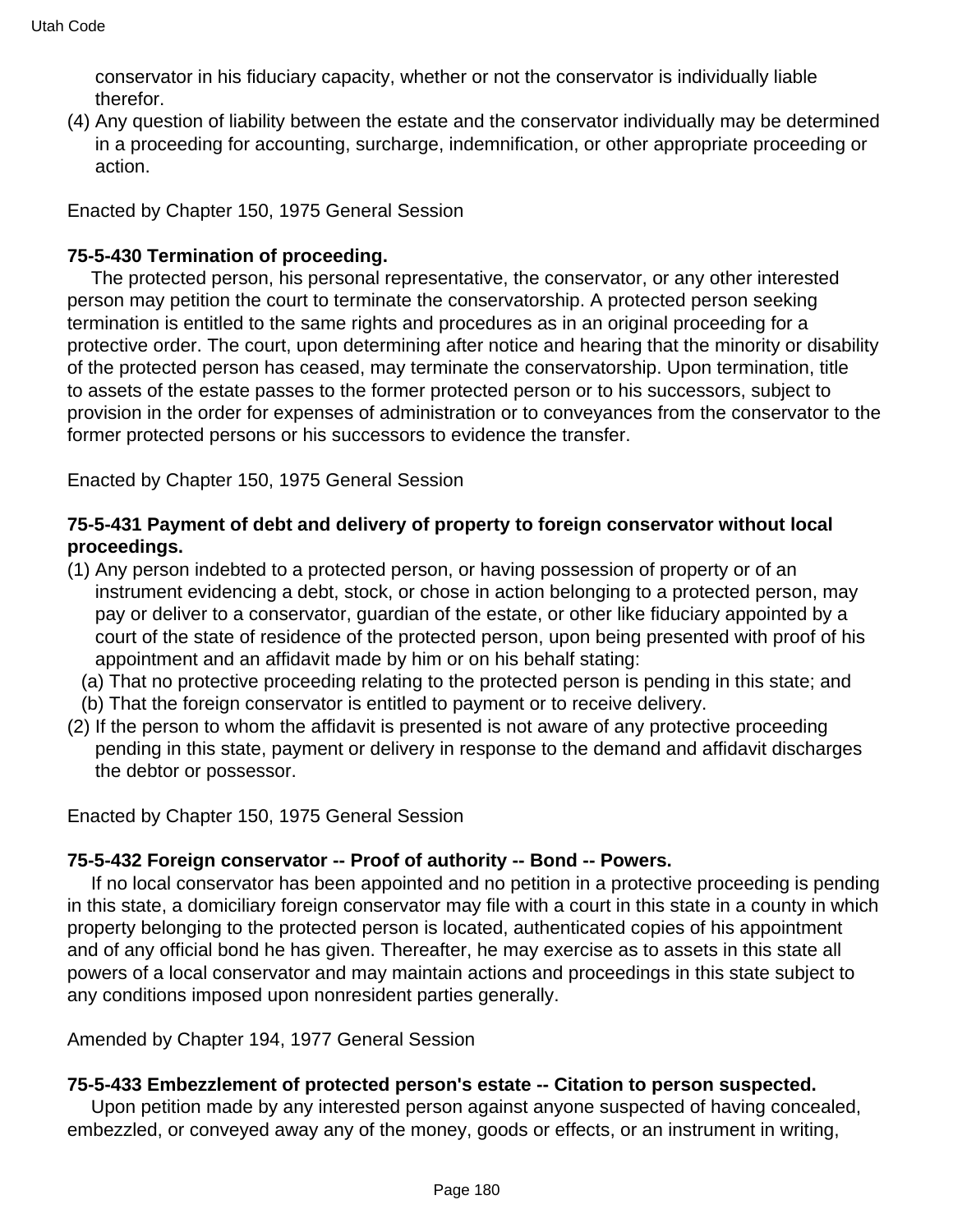belonging to the protected person, ward, or to his estate, the court may cite the suspected person to appear before it and may examine and proceed with him on the charge; and if on such examination it appears that he has wrongful possession of any such property, the court may order the delivery of the same to the conservator or guardian.

Amended by Chapter 194, 1977 General Session

# **Chapter 5a Uniform Transfers to Minors Act**

#### **75-5a-101 Short title.**

This part is known as the "Uniform Transfers to Minors Act."

Enacted by Chapter 272, 1990 General Session

#### **75-5a-102 Definitions.**

As used in this part:

- (1) "Adult" means an individual who is 21 years of age or older.
- (2) "Benefit plan" means an employer's plan for the benefit of an employee or partner.
- (3) "Broker" means a person lawfully engaged in the business of effecting transactions in securities or commodities for the person's own account or for the accounts of others.
- (4) "Conservator" means a person appointed or qualified by a court to act as general, limited, or temporary guardian of a minor's property or a person legally authorized to perform substantially the same functions.
- (5) "Court" means the probate division of the district court for the county in which the custodian resides.
- (6) "Custodial property" means:
	- (a) any interest in property transferred to a custodian under this part; and
	- (b) the income from and proceeds of that interest in property.
- (7) "Custodian" means a person so designated under Section 75-5a-110 or a successor or substitute custodian designated under Section 75-5a-119.
- (8) "Financial institution" means a bank, trust company, savings institution, or credit union, chartered and supervised under state or federal law.
- (9) "Legal representative" means an individual's personal representative or conservator.
- (10) "Member of the minor's family" means the minor's parent, stepparent, spouse, grandparent, brother, sister, uncle, or aunt, whether of the whole or half blood or by adoption.
- (11) "Minor" means an individual who is not yet 21 years of age.
- (12) "Person" means an individual, corporation, organization, or other legal entity.
- (13) "Personal representative" means an executor, administrator, successor personal representative, or special administrator of a decedent's estate or a person legally authorized to perform substantially the same functions.
- (14) "State" includes any state of the United States, the district of Columbia, the Commonwealth of Puerto Rico, and any territory or possession subject to the legislative authority of the United States.
- (15) "Transfer" means a transaction that creates custodial property under Section 75-5a-110.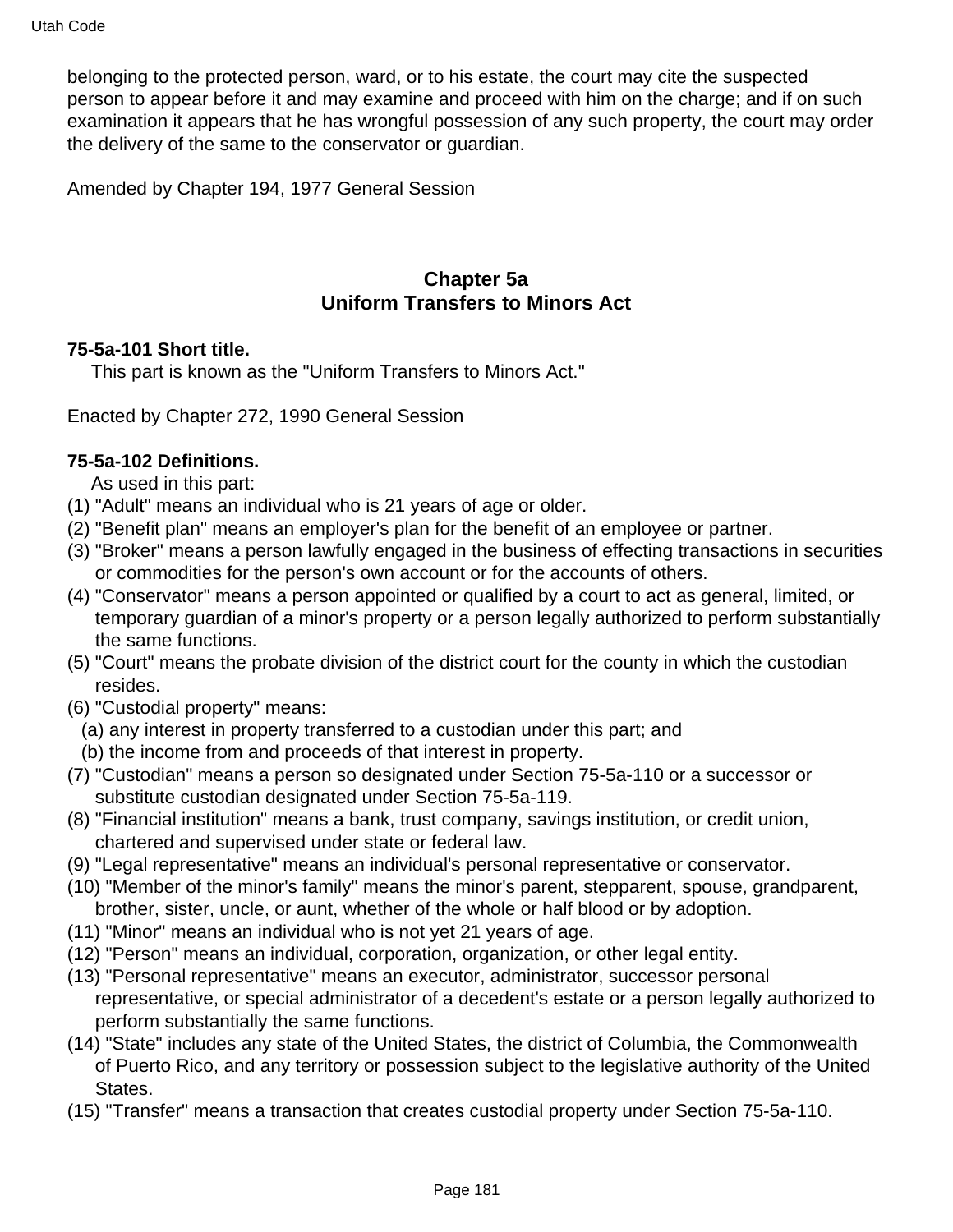- (16) "Transferor" means a person who makes a transfer under this part.
- (17) "Trust company" means a financial institution, corporation, or other legal entity, authorized to exercise general trust powers.

Enacted by Chapter 272, 1990 General Session

# **75-5a-103 Scope and jurisdiction.**

- (1)
	- (a) This part applies to a transfer that refers to this part in the designation under Subsection 75-5a-110(1) by which the transfer is made if at the time of the transfer, the transferor, the minor, or the custodian is a resident of this state, or the custodial property is located in this state.
	- (b) The custodianship created remains subject to this part despite a subsequent change in residence of a transferor, the minor, or the custodian, or the removal of custodial property from this state.
- (2) A person designated as custodian under this part is subject to personal jurisdiction in this state regarding any matter relating to the custodianship.
- (3) A transfer that purports to be made and is valid under the Uniform Transfers to Minors Act, the Uniform Gifts to Minors Act, or a substantially similar act of another state is governed by the laws of the designated state and may be executed and is enforceable in this state if at the time of the transfer, the transferor, the minor, or the custodian is a resident of the designated state, or the custodial property is located in the designated state.

Enacted by Chapter 272, 1990 General Session

### **75-5a-104 Nomination of custodian.**

(1)

- (a) A person having the right to designate the recipient of property transferable upon the occurrence of a future event may revocably nominate a custodian to receive the property for a minor beneficiary upon the occurrence of the event by naming the custodian followed in substance by the words: "as custodian for ............... (name of minor) under the Uniform Transfers to Minors Act."
- (b) The nomination may name one or more persons as substitute custodians to whom the property must be transferred, in the order named, if the first nominated custodian dies before the transfer or is unable, declines, or is ineligible to serve.
- (c) The nomination may be made in a will, a trust, a deed, an instrument exercising a power of appointment, or in a writing designating a beneficiary of contractual rights which is registered with or delivered to the payor, issuer, or other obligor of the contractual rights.
- (2) A custodian nominated under this section must be a person to whom a transfer of property of that kind may be made under Subsection 75-5a-110(1).
- (3) The nomination of a custodian under this section does not create custodial property until the nominating instrument becomes irrevocable or a transfer to the nominated custodian is completed under Section 75-5a-110. Unless the nomination of a custodian has been revoked, upon the occurrence of the future event the custodianship becomes effective and the custodian shall enforce a transfer of the custodial property under Section 75-5a-110.

Enacted by Chapter 272, 1990 General Session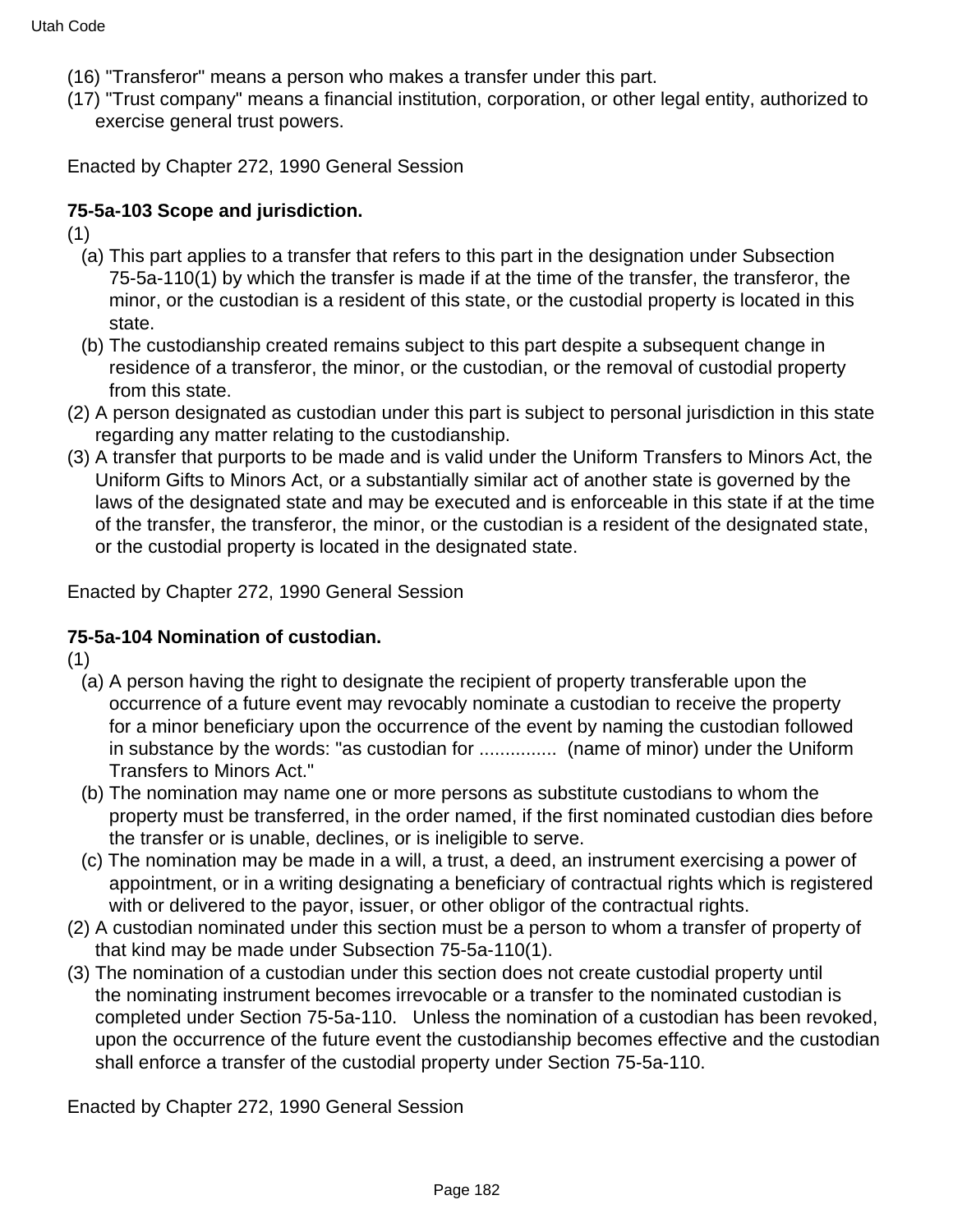## **75-5a-105 Transfer by gift or exercise of power of appointment.**

 A person may make a transfer by irrevocable gift to, or the irrevocable exercise of a power of appointment in favor of, a custodian for the benefit of a minor under Section 75-5a-110.

Enacted by Chapter 272, 1990 General Session

### **75-5a-106 Transfer authorized by will or trust.**

- (1) A personal representative or trustee may make an irrevocable transfer under Section 75-5a-110 to a custodian for the benefit of a minor as authorized in the governing will or trust.
- (2) If the testator or settlor has nominated a custodian under Section 75-5a-104 to receive the custodial property, the transfer must be made to that person.
- (3) If the testator or settlor has not nominated a custodian under Section 75-5a-104, or all persons nominated as custodian die before the transfer or are unable, decline, or are ineligible to serve, the personal representative or the trustee, as the case may be, shall designate the custodian from among those eligible to serve as custodian for property of that kind under Subsection 75-5a-110(1).

Enacted by Chapter 272, 1990 General Session

## **75-5a-107 Other transfer by fiduciary.**

- (1) Subject to Subsection (3), a personal representative or trustee may make an irrevocable transfer to another adult or trust company as custodian for the benefit of a minor under Section 75-5a-110, in the absence of a will or under a will or trust that does not contain an authorization to do so.
- (2) Subject to Subsection (3), a conservator may make an irrevocable transfer to another adult or trust company as custodian for the benefit of the minor pursuant to Section 75-5a-110.
- (3) A transfer under Subsection 75-5a-110(1) or (2) may be made only if:
	- (a) the personal representative, trustee, or conservator considers the transfer to be in the best interest of the minor;
	- (b) the transfer is not prohibited by or inconsistent with provisions of the applicable will, trust agreement, or other governing instrument; and
	- (c) the transfer is authorized by the court, if it exceeds \$10,000 in value.

Enacted by Chapter 272, 1990 General Session

### **75-5a-108 Transfer by obligor.**

- (1) Subject to Subsections (2) and (3), a person not subject to Section 75-5a-106 or 75-5a-107 who holds property of or owes a liquidated debt to a minor not having a conservator, may make an irrevocable transfer to a custodian for the benefit of the minor under Section 75-5a-110.
- (2) If a person having the right under Section 75-5a-104 has nominated a custodian under that section to receive the custodial property, the transfer must be made to that person.
- (3) If no custodian has been nominated under Section 75-5a-104, or all persons nominated as custodian die before the transfer or are unable, decline, or are ineligible to serve, a transfer under this section may be made to an adult member of the minor's family or to a trust company unless the property exceeds \$10,000 in value.

Enacted by Chapter 272, 1990 General Session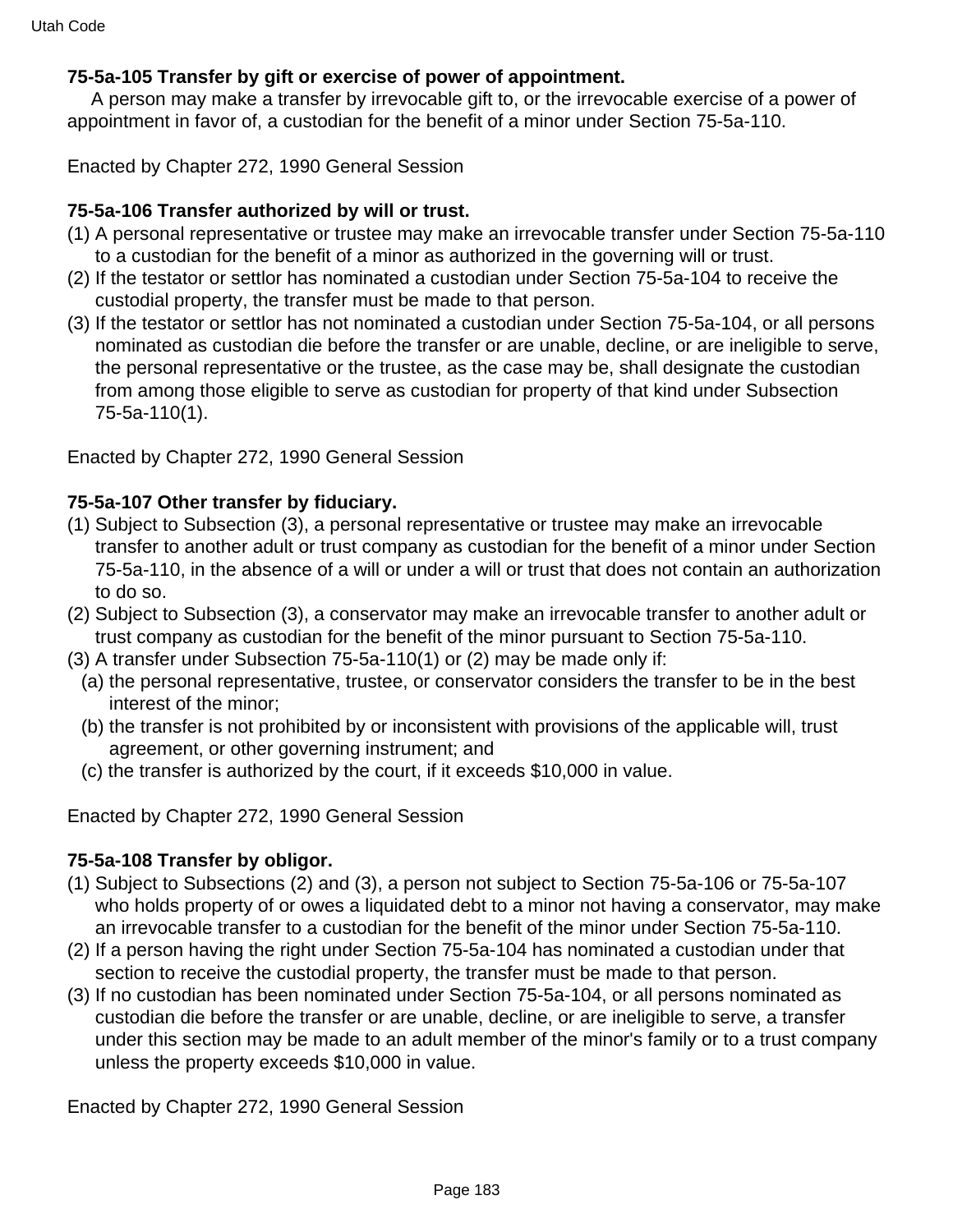## **75-5a-109 Receipt for custodial property.**

 A written acknowledgment of delivery by a custodian is sufficient receipt and discharge for custodial property transferred to the custodian under this part.

Enacted by Chapter 272, 1990 General Session

# **75-5a-110 Manner of creating custodial property and effecting transfer -- Designation of initial custodian -- Control.**

(1) Custodial property is created and a transfer is made when:

- (a) an uncertificated security or a certificated security in registered form is either:
	- (i) registered in the name of the transferor, an adult other than the transferor, or a trust company, followed in substance by the words: "as custodian for ............... (name of minor) under the Uniform Transfers to Minors Act"; or
	- (ii) delivered if in certificated form, or any document necessary for the transfer of an uncertificated security is delivered, together with any necessary endorsement, to an adult other than the transferor or to a trust company as custodian, accompanied by an instrument in substantially the form in Subsection (2);
- (b) money is paid or delivered, or a security held in the name of a broker, financial institution, or its nominee is transferred to a broker, or financial institution for credit to an account in the name of the transferor, an adult other than the transferor, or a trust company, followed in substance by the words: "as custodian for ............... (name of minor) under the Uniform Transfers to Minors Act";
- (c) the ownership of a life or endowment insurance policy or annuity contract is either:
	- (i) registered with the issuer in the name of the transferor, an adult other than the transferor, or a trust company, followed in substance by the words: "as custodian for ............... (name of minor) under the Uniform Transfers to Minors Act"; or
	- (ii) assigned in a writing delivered to an adult other than the transferor or to a trust company whose name in the assignment is followed in substance by the words: "as custodian for ............... (name of minor) under the Uniform Transfers to Minors Act";
- (d) an irrevocable exercise of a power of appointment or an irrevocable present right to future payment under a contract is the subject of a written notification delivered to the payor, issuer, or other obligor that the right is transferred to the transferor, an adult other than the transferor, or a trust company, whose name in the notification is followed in substance by the words: "as custodian for ............... (name of minor) under the Uniform Transfers to Minors Act";
- (e) an interest in real property is recorded in the name of the transferor, an adult other than the transferor, or a trust company, followed in substance by the words: "as custodian for ............... (name of minor) under the Uniform Transfers to Minors Act";
- (f) a certificate of title issued by a department or agency of a state or of the United States which evidences title to tangible personal property is either:
	- (i) issued in the name of the transferor, an adult other than the transferor, or a trust company, followed in substance by the words: "as custodian for ............... (name of minor) under the Uniform Transfers to Minors Act"; or
	- (ii) delivered to an adult other than the transferor or to a trust company, endorsed to that person followed in substance by the words: "as custodian for ............... (name of minor) under the Uniform Transfers to Minors Act";
- (g) an interest in any property not described in Subsections (1)(a) through (f) is transferred to an adult other than the transferor or to a trust company by a written instrument in substantially the form set forth in Subsection (2); or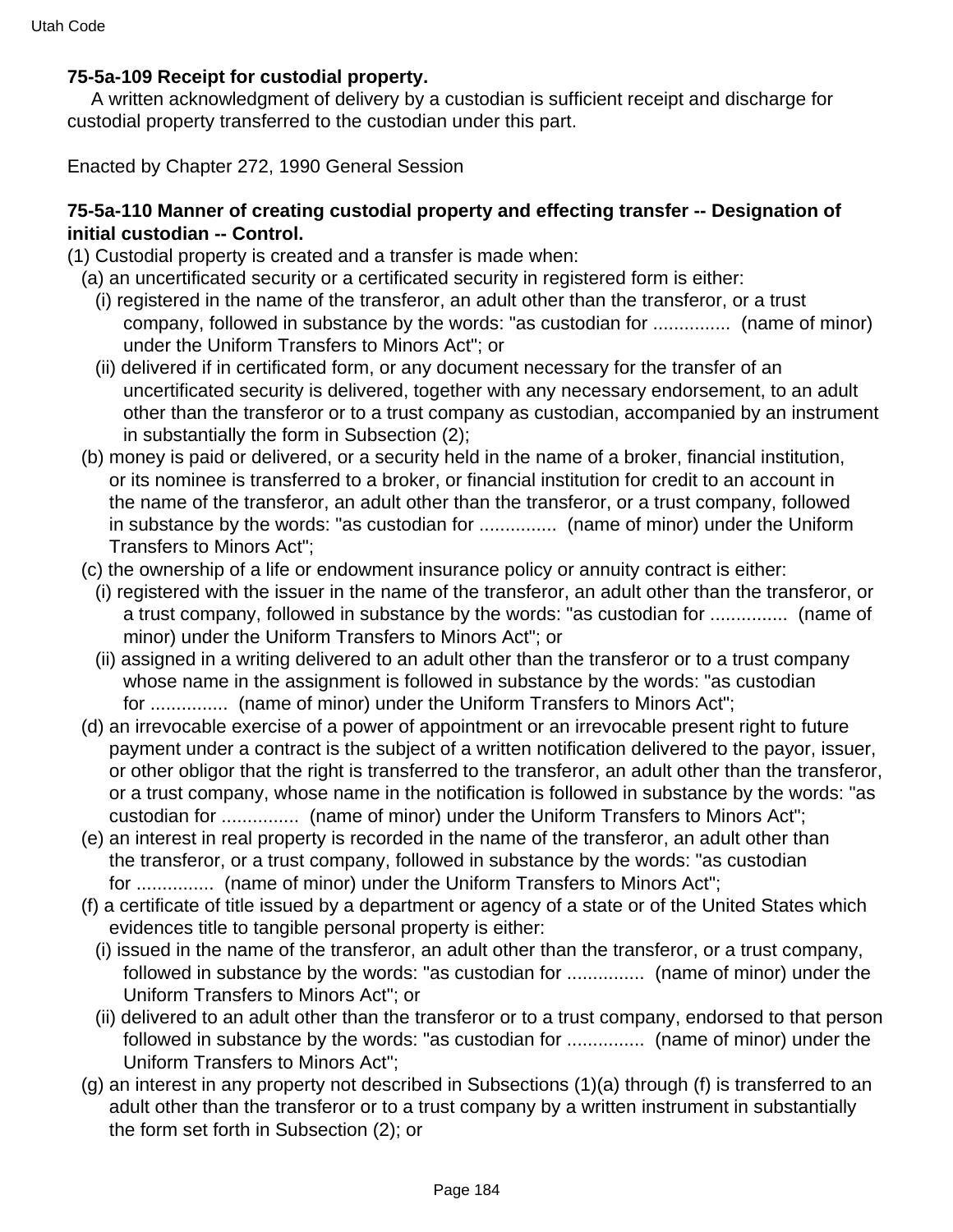- (h) contributions are made into a custodial account at the Utah Educational Savings Plan in accordance with Title 53B, Chapter 8a, Utah Educational Savings Plan.
- (2) An instrument in the following form satisfies the requirements of Subsections (1)(a)(ii) and (1) (g): "Transfer Under the Uniform Transfers to Minors Act

 I, ............... (name of transferor or name and representative capacity if a fiduciary) hereby transfer to ............... (name of custodian), as custodian for ............... (name of minor) under the Uniform Transfers to Minors Act, the following: (insert a description of the custodial property sufficient to identify it).

Dated: ............................................................

### (Signature)

 .................... (name of custodian) acknowledges receipt of the property described above as custodian for the minor named above under the Uniform Transfers to Minors Act. Dated: ...........................

> ........................................................................ (Signature of Custodian)"

........................................................................

(3) A transferor shall place the custodian in control of the custodial property as soon as practicable.

Amended by Chapter 15, 2016 General Session

# **75-5a-111 Single custodianship.**

 A transfer may be made only for one minor, and only one person may be the custodian. All custodial property held under this part by the same custodian for the benefit of the same minor constitutes a single custodianship.

Enacted by Chapter 272, 1990 General Session

# **75-5a-112 Validity and effect of transfer.**

- (1) The validity of a transfer made in a manner prescribed in this part is not affected by:
	- (a) failure of the transferor to comply with Subsection 75-5a-110(3) concerning possession and control;
	- (b) designation of an ineligible custodian, except designation of the transferor in the case of property for which the transferor is ineligible to serve as custodian under Subsection 75-5a-110(1); or
	- (c) death or incapacity of a person nominated under Section 75-5a-104 or designated under Section 75-5a-110 as custodian or the disclaimer of the office by that person.
- (2) A transfer made under Section 75-5a-110 is irrevocable, and the custodial property is indefeasibly vested in the minor, but the custodian has all the rights, powers, duties, and authority provided in this part. Neither the minor nor the minor's legal representative has any right, power, duty, or authority regarding the custodial property except as provided in this part.
- (3) By making a transfer, the transferor incorporates in the disposition all the provisions of this part and grants to the custodian, and to any third person dealing with a person designated as custodian, the respective powers, rights, and immunities provided in this part.

Enacted by Chapter 272, 1990 General Session

# **75-5a-113 Care of custodial property.**

(1) A custodian shall: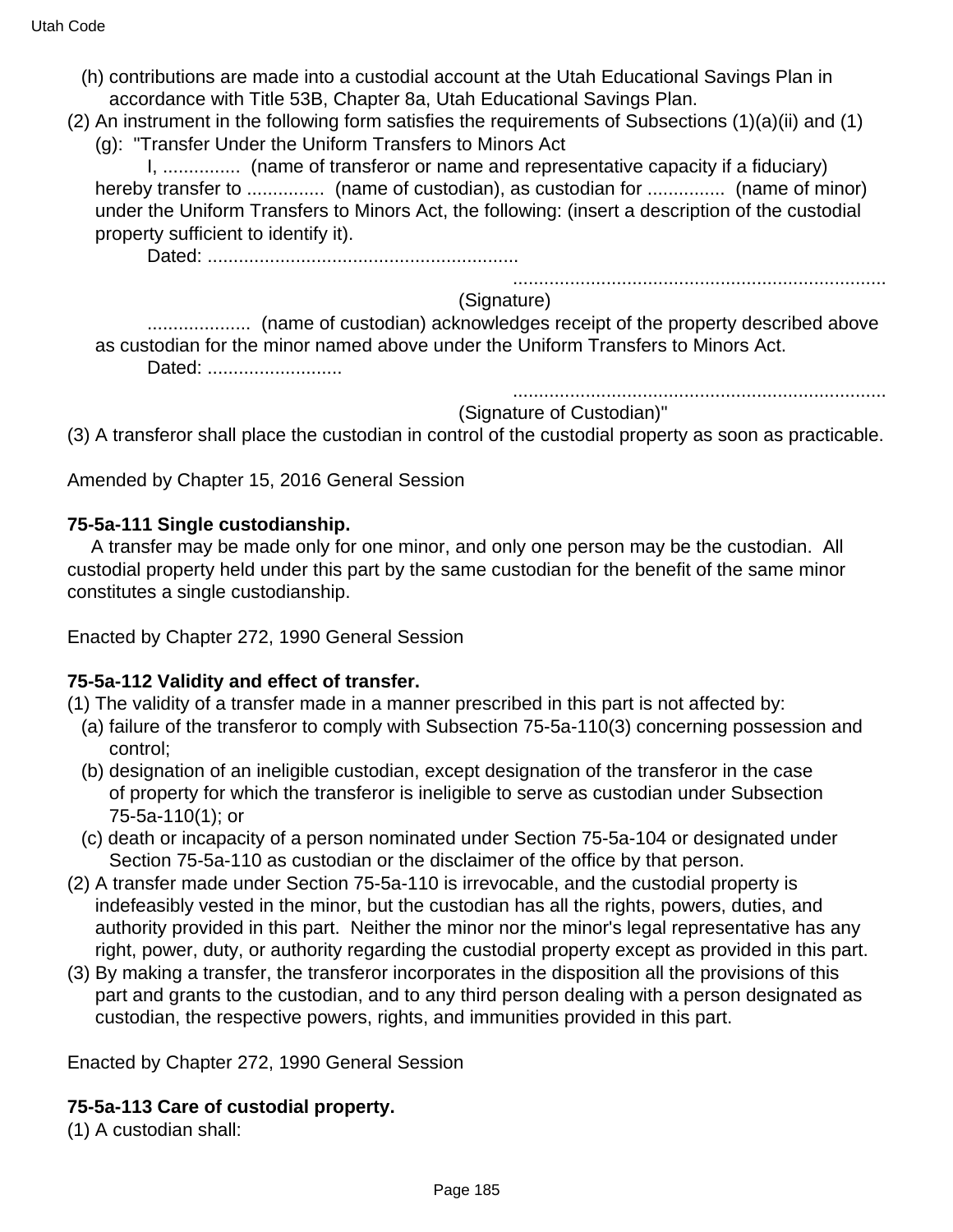- (a) take control of custodial property;
- (b) register or record title to custodial property if appropriate; and
- (c) collect, hold, manage, invest, and reinvest custodial property.
- (2) In dealing with custodial property, a custodian shall observe the standard of care that would be observed by a prudent person dealing with property of another and is not limited by any other statute restricting investments by fiduciaries. If a custodian has a special skill or expertise or is named custodian on the basis of representations of a special skill or expertise, the custodian shall use the skill or expertise. However, a custodian may, in his discretion and without liability to the minor or the minor's estate, retain any custodial property received from a transferor.
- (3) A custodian may invest in or pay premiums on life insurance or endowment policies on: (a) the life of the minor only if the minor or the minor's estate is the sole beneficiary; or
	- (b) the life of another person in whom the minor has an insurable interest only to the extent the minor, the minor's estate, or the custodian in the capacity of custodian, is the irrevocable beneficiary.
- (4)
	- (a) A custodian shall at all times keep custodial property separate and distinct from all other property in a manner sufficient to identify it clearly as custodial property of the minor.
	- (b) Custodial property consisting of an undivided interest is so identified if the minor's interest is held as a tenant in common and is fixed. Custodial property subject to recordation is so identified if it is recorded, and custodial property subject to registration is so identified if it is either registered, or held in an account designated, in the name of the custodian, followed in substance by the words: "as a custodian for ............... (name of minor) under the Uniform Transfers to Minors Act."
- (5) A custodian shall keep records of all transactions with respect to custodial property, including information necessary for the preparation of the minor's tax returns, and shall make them available for inspection at reasonable intervals by a parent or legal representative of the minor or by the minor if the minor is 14 years of age or older.

Enacted by Chapter 272, 1990 General Session

# **75-5a-114 Powers of custodian.**

- (1) A custodian, acting in a custodial capacity, has all the rights, powers, and authority over custodial property that unmarried adult owners have over their own property, but a custodian may exercise those rights, powers, and authority in that capacity only.
- (2) This section does not relieve a custodian from liability for breach of Section 75-5a-113.

Enacted by Chapter 272, 1990 General Session

# **75-5a-115 Use of custodial property.**

- (1) A custodian may deliver or pay to the minor or expend for the minor's benefit so much of the custodial property as the custodian considers advisable for the use and benefit of the minor, without court order and without regard to:
	- (a) the duty or ability of the custodian personally or of any other person to support the minor; or
	- (b) any other income or property of the minor which may be applicable or available for that purpose.
- (2) On petition of an interested person, or the minor if the minor is 14 years of age or older, the court may order the custodian to deliver or pay to the minor or expend for the minor's benefit so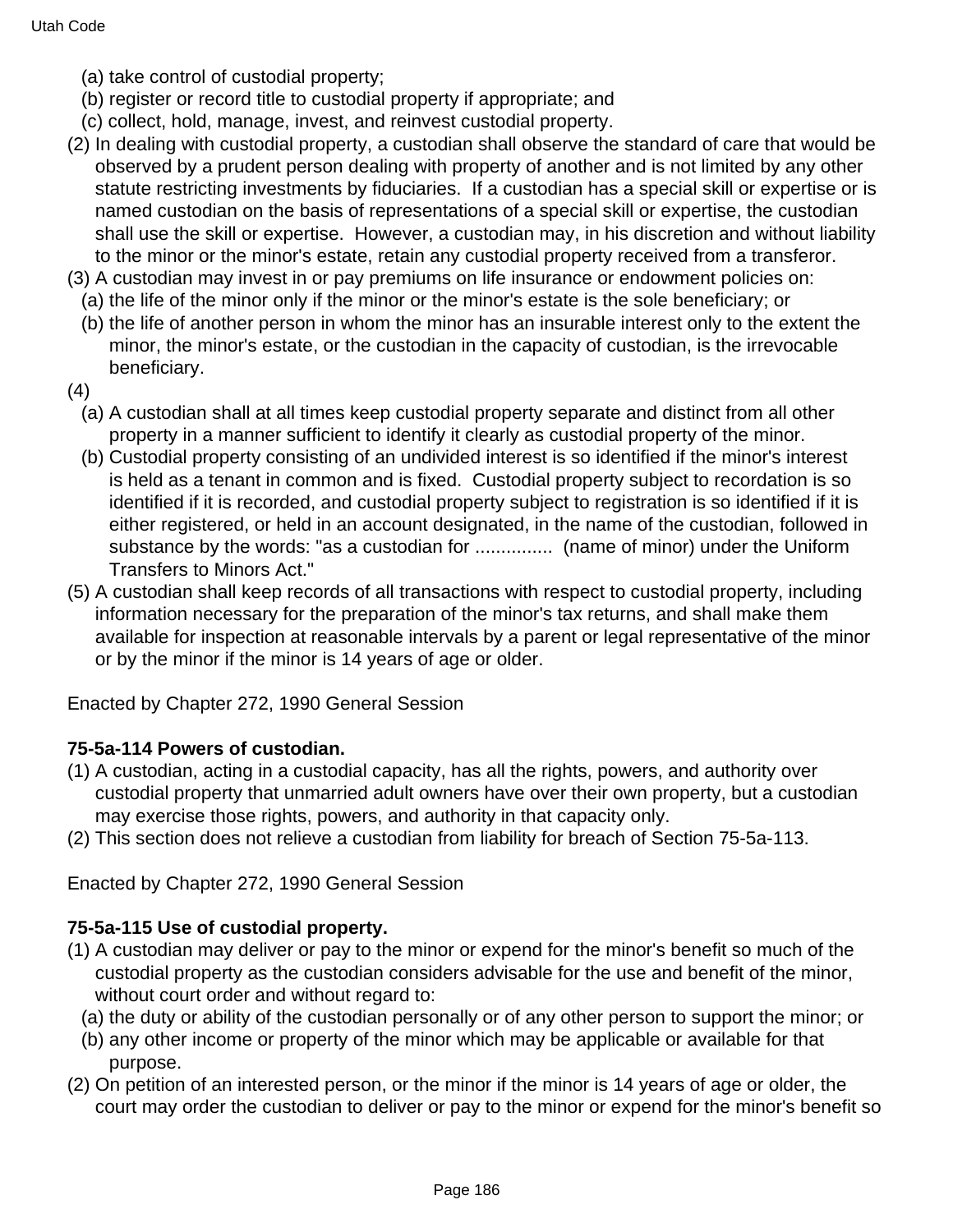much of the custodial property as the court considers advisable for the use and benefit of the minor.

(3) A delivery, payment, or expenditure under this section is in addition to, not in substitution for, and does not affect any obligation of a person to support the minor.

Enacted by Chapter 272, 1990 General Session

### **75-5a-116 Custodian's expenses, compensation, and bond.**

- (1) A custodian is entitled to reimbursement from custodial property for reasonable expenses incurred in the performance of the custodian's duties.
- (2) Except for one who is a transferor under Section 75-5a-105, a custodian has a noncumulative election during each calendar year to charge reasonable compensation for services performed during that year.
- (3) Except as provided in Subsection 75-5a-119(6), a custodian need not give a bond.

Enacted by Chapter 272, 1990 General Session

# **75-5a-117 Exemption of third person from liability.**

 A third person in good faith and without court order may act on the instructions of or otherwise deal with any person purporting to make a transfer or purporting to act in the capacity of a custodian and, in the absence of knowledge, is not responsible for determining:

- (1) the validity of the purported custodian's designation;
- (2) the propriety of, or the authority under this part for, any act of the purported custodian;
- (3) the validity or propriety under this part of any instrument or instructions executed or given either by the person purporting to make transfer or by the purported custodian; or
- (4) the propriety of the application of any property of the minor delivered to the purported custodian.

Enacted by Chapter 272, 1990 General Session

# **75-5a-118 Liability to third persons.**

- (1) A claim may be asserted against the custodial property by proceeding against the custodian in the custodial capacity, whether or not the custodian or the minor is personally liable, if the claim is based on:
	- (a) a contract entered into by a custodian acting in a custodial capacity;
	- (b) an obligation arising from the ownership or control of custodial property; or
	- (c) a tort committed during the custodianship.
- (2) A custodian is not personally liable:
	- (a) on a contract properly entered into in the custodial capacity unless the custodian fails to reveal that capacity and to identify the custodianship in the contract; or
	- (b) for an obligation arising from control of custodial property or for a tort committed during the custodianship unless the custodian is personally at fault.
- (3) A minor is not personally liable for an obligation arising from ownership of custodial property or for a tort committed during the custodianship unless the minor is personally at fault.

Enacted by Chapter 272, 1990 General Session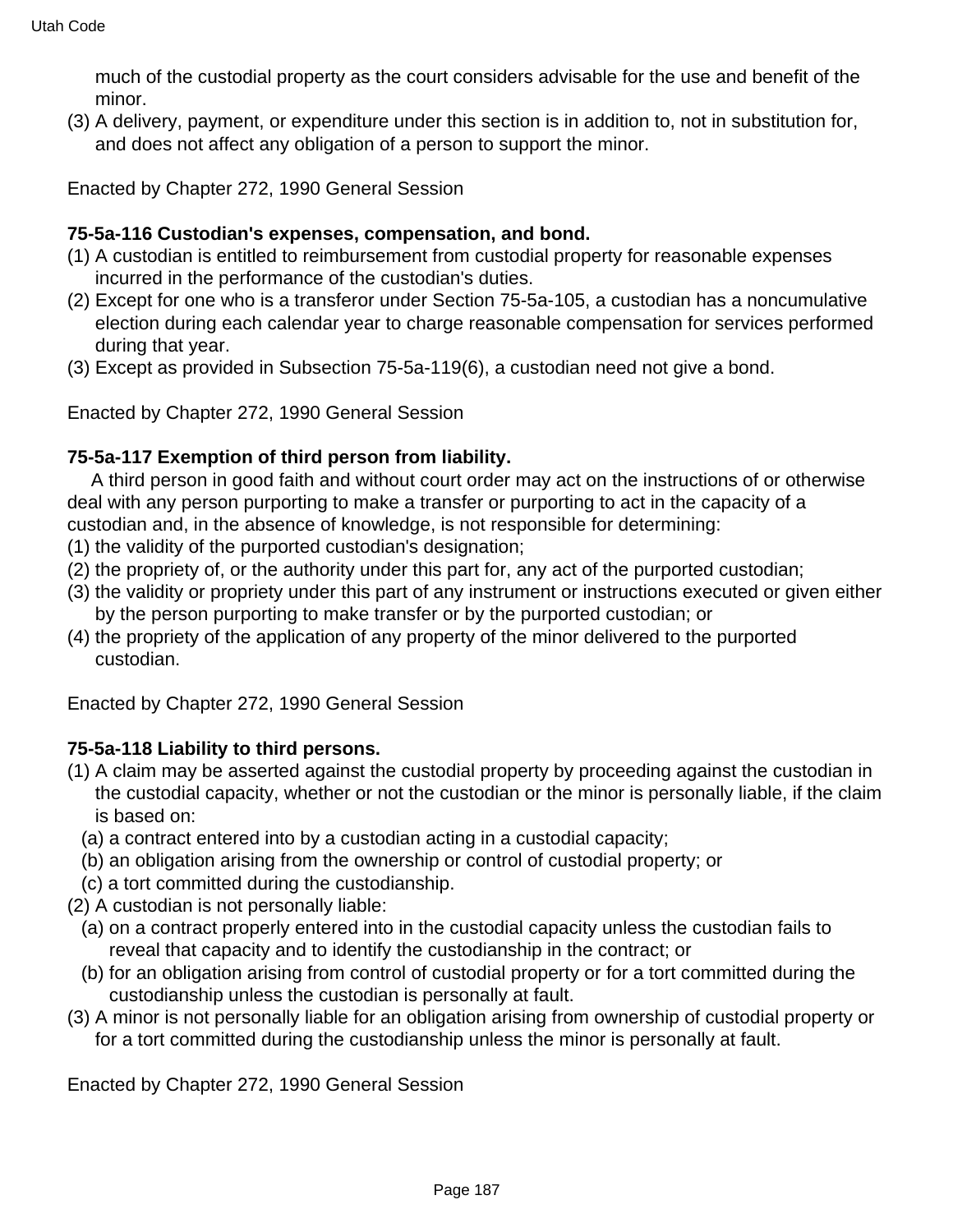# **75-5a-119 Renunciation, resignation, death, or removal of custodian -- Designation of successor custodian.**

- (1) A person nominated under Section 75-5a-104 or designated under Section 75-5a-110 as custodian may decline to serve by delivering a valid disclaimer to the person who made the nomination or to the transferor or the transferor's legal representative. If the event giving rise to a transfer has not occurred and no substitute custodian able, willing, and eligible to serve was nominated under Section 75-5a-104, the person who made the nomination may nominate a substitute custodian under Section 75-5a-104; otherwise the transferor or the transferor's legal representative shall designate a substitute custodian at the time of the transfer, in either case from among the persons eligible to serve as custodian for that kind of property under Subsection 75-5a-110(1). The custodian designated has the rights of a successor custodian.
- (2) A custodian at any time may designate a trust company or an adult other than a transferor under Section 75-5a-105 as successor custodian by executing and dating an instrument of designation before a subscribing witness other than the successor. If the instrument of designation does not contain or is not accompanied by the resignation of the custodian, the designation of the successor does not take effect until the custodian resigns, dies, becomes incapacitated, or is removed.
- (3) A custodian may resign at any time by delivering written notice to the minor if the minor is 14 years of age or older and to the successor custodian and by delivering the custodial property to the successor custodian.
- (4)
	- (a) If a custodian is ineligible, dies, or becomes incapacitated without having effectively designated a successor and the minor is 14 years of age or older, the minor may designate as successor custodian, in the manner prescribed in Subsection (2), an adult member of the minor's family, a conservator of the minor, or a trust company. If the minor is not yet 14 years of age or fails to act within 60 days after the ineligibility, death, or incapacity, the conservator of the minor becomes successor custodian.
	- (b) If the minor has no conservator or the conservator declines to act, the transferor, the legal representative of the transferor or of the custodian, an adult member of the minor's family, or any other interested person may petition the court to designate a successor custodian.
- (5) A custodian who declines to serve under Subsection (1) or resigns under Subsection (3), or the legal representative of a deceased or incapacitated custodian shall as soon as practicable place the custodial property and records in the possession and control of the successor custodian. The successor custodian by action may enforce the obligation to deliver custodial property and records and becomes responsible for each item as received.
- (6) A transferor, the legal representative of a transferor, an adult member of the minor's family, a guardian of the person of the minor, the conservator of the minor, or the minor if he is 14 years of age or older, may petition the court to remove the custodian for cause and to designate a successor custodian other than a transferor under Section 75-5a-105 or to require the custodian to give appropriate bond.

Amended by Chapter 71, 2005 General Session

# **75-5a-120 Accounting by and determination of liability of custodian.**

- (1) A minor who is 14 years of age or older, the minor's guardian of the person or legal representative, an adult member of the minor's family, a transferor, or a transferor's legal representative may petition the court:
	- (a) for an accounting by the custodian or the custodian's legal representative; or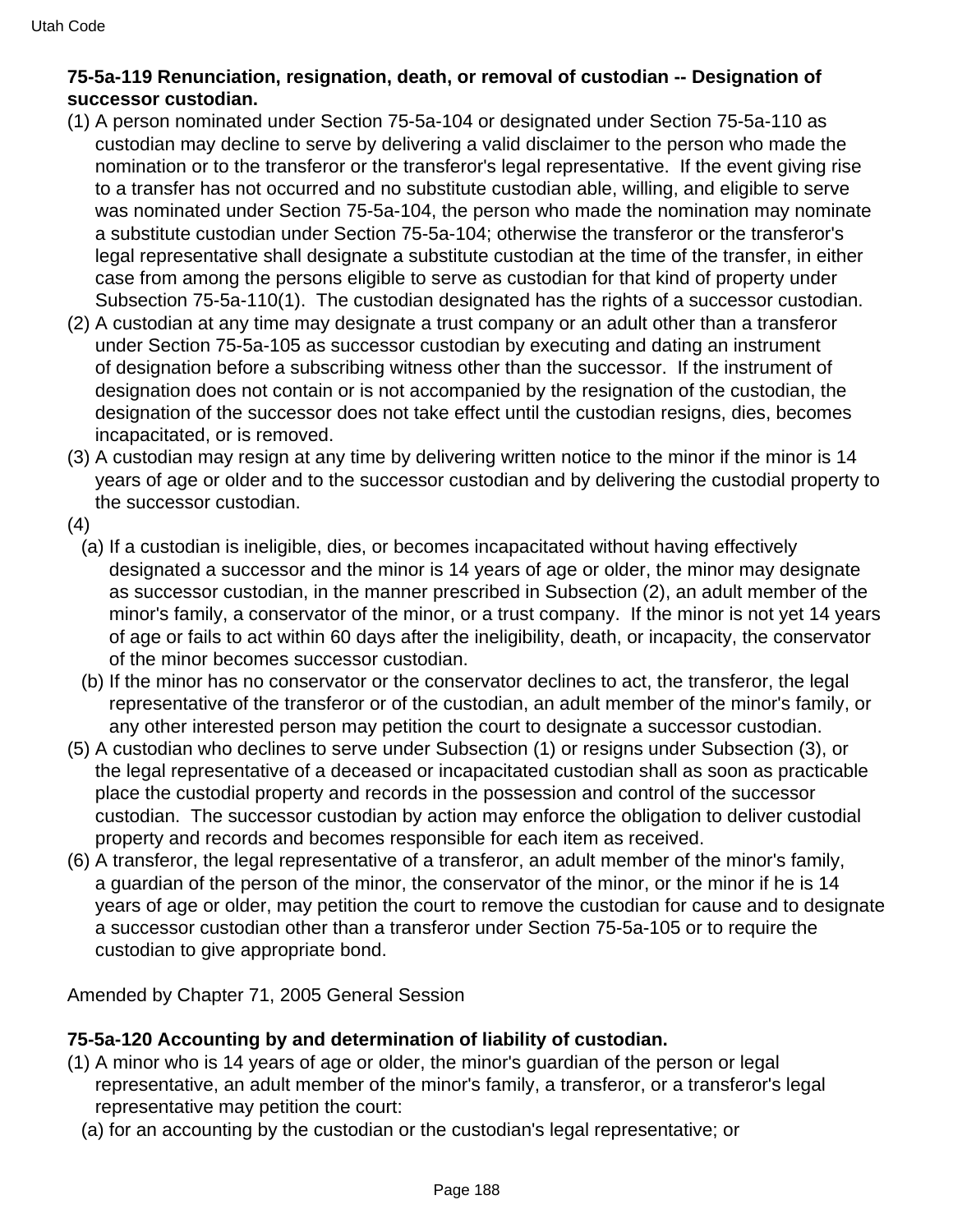- (b) for a determination of responsibility, as between the custodial property and the custodian personally, for claims against the custodial property unless the responsibility has been adjudicated in an action under Section 75-5a-118 to which the minor or the minor's legal representative was a party.
- (2) A successor custodian may petition the court for an accounting by the predecessor custodian.
- (3) The court, in a proceeding under this part or in any other proceeding, may require or permit the custodian or the custodian's legal representative to account.
- (4) If a custodian is removed under Subsection 75-5a-119(6), the court shall require an accounting and order delivery of the custodial property and records to the successor custodian and the execution of all instruments required for transfer of the custodial property.

Enacted by Chapter 272, 1990 General Session

# **75-5a-121 Termination of custodianship.**

 The custodian shall transfer in an appropriate manner the custodial property to the minor or to the minor's estate upon the earlier of:

- (1) the minor's becoming 21 years of age with respect to custodial property transferred under Section 75-5a-105 or 75-5a-106;
- (2) the minor's attainment of majority under the laws of this state with respect to the custodial property transferred under Section 75-5a-107 or 75-5a-108; or
- (3) the minor's death.

Enacted by Chapter 272, 1990 General Session

## **75-5a-122 Applicability.**

 This part applies to a transfer within the scope of Section 75-5a-103 made after its effective date if:

- (1) the transfer purports to have been made under the Uniform Gifts to Minors Act; or
- (2) the instrument by which the transfer purports to have been made uses in substance the designation "as custodian under the Uniform Gifts to Minors Act" or "as custodian under the Uniform Transfers to Minors Act" of any other state, and the application of this part is necessary to validate the transfer.

Enacted by Chapter 272, 1990 General Session

### **75-5a-123 Effect on existing custodianships.**

- (1) Any transfer of custodial property as now defined in this part made before July 1, 1990, is validated notwithstanding that there was no specific authority in the Uniform Gifts to Minors Act for the coverage of custodial property of that kind or for a transfer from that source at the time the transfer was made.
- (2) This part applies to all transfers made before July 1, 1990, in a manner and form prescribed in the Uniform Gifts to Minors Act, except as the application impairs constitutionally vested rights or extends the duration of custodianships in existence on July 1, 1990.
- (3) Sections 75-5a-102 and 75-5a-121 regarding the age of a minor for whom custodial property is held under this part do not apply to custodial property held in a custodianship that terminated because of the minor's attainment of the age of majority and before July 1, 1990.

Enacted by Chapter 272, 1990 General Session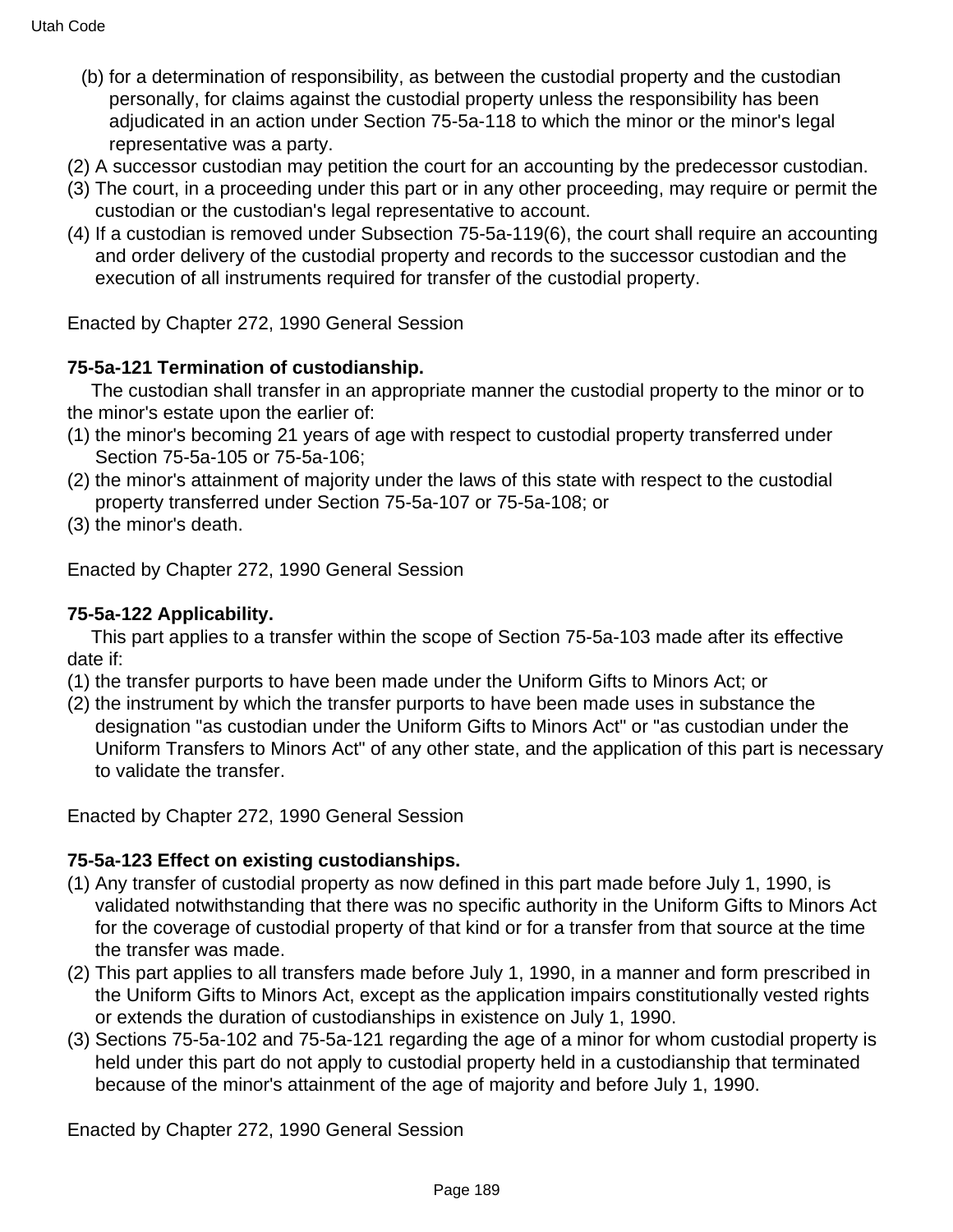# **Chapter 5b Uniform Adult Guardianship and Protective Proceedings Jurisdiction Act**

# **Part 1 General Provisions**

### **75-5b-101 Title.**

 This chapter is known as the "Uniform Adult Guardianship and Protective Proceedings Jurisdiction Act."

Enacted by Chapter 253, 2008 General Session

# **75-5b-102 Definitions.**

In this chapter:

- (1) "Adult" means an individual who has attained 18 years of age.
- (2) "Conservator" means a person appointed by the court to administer the property of an adult, including a person appointed under Title 75, Chapter 5, Part 4, Protection of Property of Persons Under Disability and Minors.
- (3) "Emergency" means circumstances that likely will result in substantial harm to a respondent's health, safety, or welfare, and in which the appointment of a guardian is necessary because no other person has authority to and is willing to act on the respondent's behalf.
- (4) "Guardian" means a person appointed by the court to make decisions regarding the person of an adult, including a person appointed under Title 75, Chapter 5, Part 3, Guardians of Incapacitated Persons.
- (5) "Guardianship order" means an order appointing a guardian.
- (6) "Guardianship proceeding" means a proceeding in which an order for the appointment of a guardian is sought or has been issued.
- (7) "Home state" means the state in which the respondent was physically present for at least six consecutive months immediately before the filing of a petition for the appointment of a guardian or protective order. A period of temporary absence counts as part of the six-month period.
- (8) "Incapacitated person" means an adult for whom a guardian has been appointed.
- (9) "Party" means the respondent, petitioner, guardian, conservator, or any other person allowed by the court to participate in a guardianship or protective proceeding.
- (10) "Person," except in the terms "incapacitated person" or "protected person," means an individual, corporation, business trust, estate, trust, partnership, limited liability company, association, joint venture, government or governmental subdivision, agency or instrumentality, public corporation, or any other legal or commercial entity.
- (11) "Protected person" means an adult for whom a protective order has been made.
- (12) "Protective order" means an order appointing a conservator or another court order related to management of an adult's property.
- (13) "Protective proceeding" means a judicial proceeding in which a protective order is sought or has been issued.
- (14) "Record" means information that is inscribed on a tangible medium or that is stored in an electronic or other medium and is retrievable in perceivable form.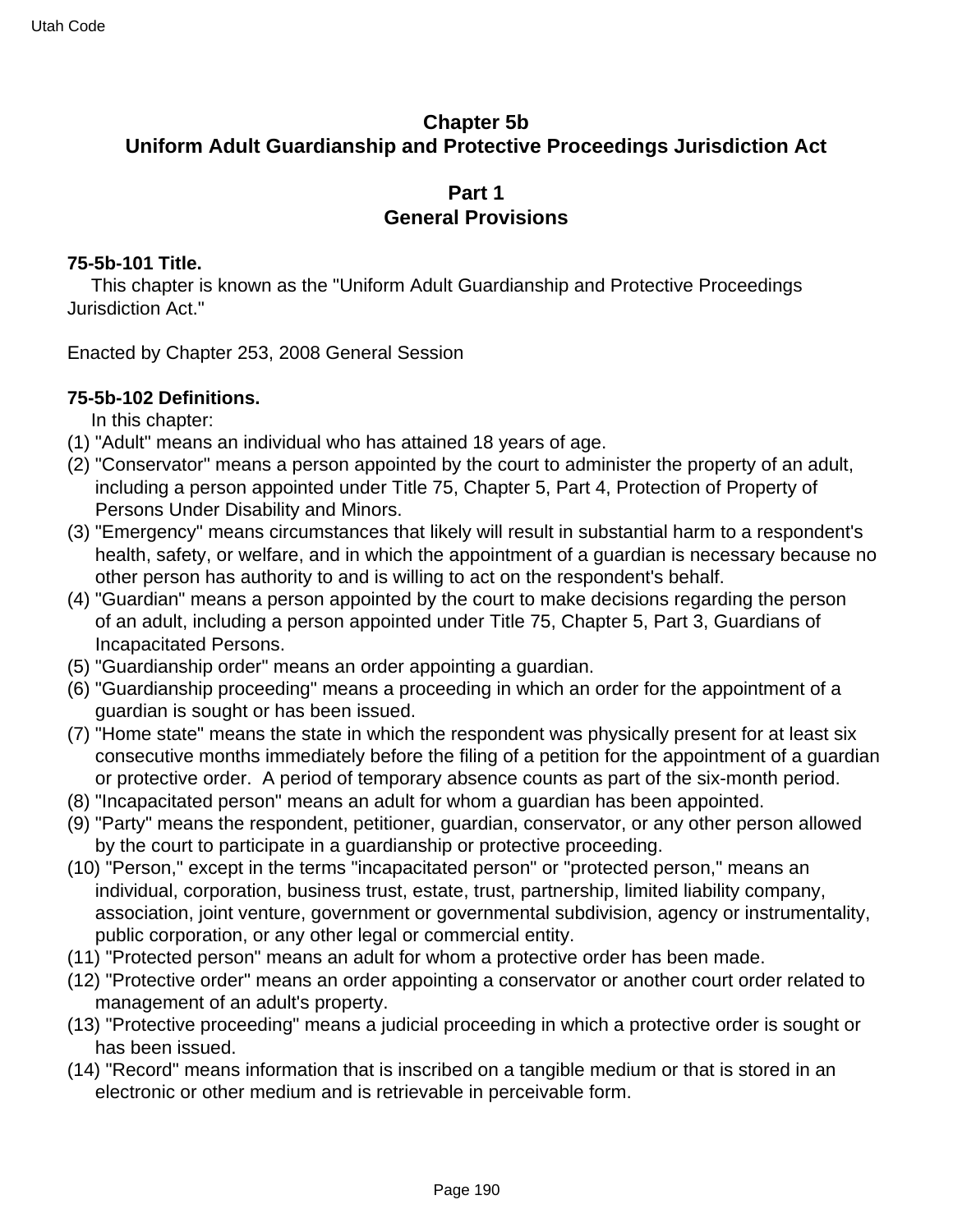- (15) "Respondent" means an adult for whom a protective order or the appointment of a guardian is sought.
- (16) "Significant-connection state" means a state, other than the home state, with which a respondent has a significant connection other than mere physical presence and in which substantial evidence concerning the respondent is available.
- (17) "State" means a state of the United States, the District of Columbia, Puerto Rico, the United States Virgin Islands, a federally recognized Indian tribe, or any territory or insular possession subject to the jurisdiction of the United States.

Enacted by Chapter 253, 2008 General Session

# **75-5b-103 International application.**

 A court of this state may treat a foreign country as if it were a state for the purpose of applying Part 1, General Provisions, Part 2, Jurisdiction, Part 3, Transfer of Jurisdiction, and Part 5, Miscellaneous Provisions.

Enacted by Chapter 253, 2008 General Session

# **75-5b-104 Communication between courts.**

- (1) A court of this state may communicate with a court in another state concerning a proceeding arising under this chapter. The court may allow the parties to participate in the communication. Except as otherwise provided in Subsection (2), the court shall make a record of the communication. The record may be limited to the fact that the communication occurred.
- (2) Courts may communicate concerning schedules, calendars, court records, and other administrative matters without making a record.

Enacted by Chapter 253, 2008 General Session

# **75-5b-105 Cooperation between courts.**

- (1) In a guardianship or protective proceeding in this state, a court of this state may request the appropriate court of another state to do any of the following:
	- (a) hold an evidentiary hearing;
	- (b) order a person in that state to produce evidence or give testimony pursuant to procedures of that state;
	- (c) order that an evaluation or assessment be made of the respondent;
	- (d) order any appropriate investigation of a person involved in a proceeding;
	- (e) forward to the court of this state a certified copy of the transcript or other record of a hearing under Subsection (1)(a) or any other proceeding, any evidence otherwise produced under Subsection (1)(b), and any evaluation or assessment prepared in compliance with an order under Subsection (1)(c) or (d);
	- (f) issue any order necessary to assure the appearance in the proceeding of a person whose presence is necessary for the court to make a determination, including the respondent or the incapacitated or protected person; and
	- (g) issue an order authorizing the release of medical, financial, criminal, or other relevant information in that state, including protected health information as defined in 45 Code of Federal Regulations Section 164.504.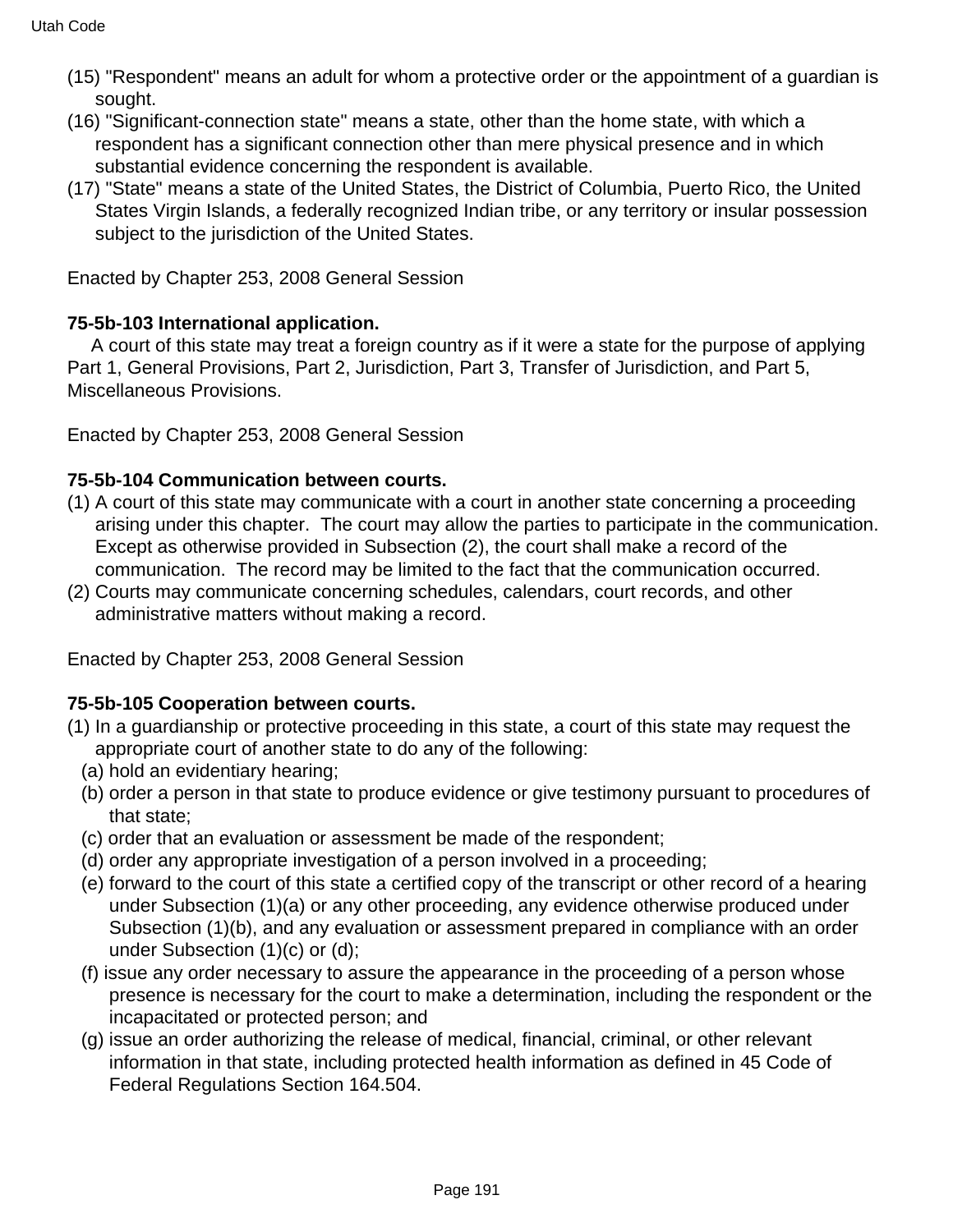(2) If a court of another state in which a guardianship or protective proceeding is pending requests assistance of the kind provided in Subsection (1), a court of this state has jurisdiction for the limited purpose of granting the request or making reasonable efforts to comply with the request.

Enacted by Chapter 253, 2008 General Session

# **75-5b-106 Taking testimony in another state.**

- (1) In a guardianship or protective proceeding, in addition to other procedures that may be available, testimony of a witness who is located in another state may be offered by deposition or other means allowable in this state for testimony taken in another state. The court on its own motion may order that the testimony of a witness be taken in another state and may prescribe the manner in which and the terms upon which the testimony is to be taken.
- (2) In a guardianship or protective proceeding, a court in this state may permit a witness located in another state to be deposed or to testify by telephone, audiovisual, or other electronic means. A court of this state shall cooperate with courts of other states in designating an appropriate location for the deposition or testimony.
- (3) Documentary evidence transmitted from another state to a court of this state by technological means that do not produce an original writing may not be excluded from evidence on an objection based on the best evidence rule.

Enacted by Chapter 253, 2008 General Session

# **Part 2 Jurisdiction**

# **75-5b-201 Exclusive basis -- Significant connection.**

- (1) This part provides the exclusive jurisdictional basis for a court of this state to appoint a guardian or issue a protective order for an adult.
- (2) In determining under Section 75-5b-203 and Subsection 75-5b-301(5) whether a respondent has a significant connection with a particular state, the court shall consider:
	- (a) the location of the respondent's family and other persons required to be notified of the guardianship or protective proceeding;
	- (b) the length of time the respondent at any time was physically present in the state and the duration of any absence;
	- (c) the location of the respondent's property; and
	- (d) the extent to which the respondent has ties to the state such as voting registration, state or local tax return filing, vehicle registration, driver license, social relationship, and receipt of services.

Enacted by Chapter 253, 2008 General Session

### **75-5b-202 Jurisdiction.**

 A court of this state has jurisdiction to appoint a guardian or issue a protective order for a respondent if:

- (1) this state is the respondent's home state;
- (2) on the date the petition is filed, this state is a significant-connection state and: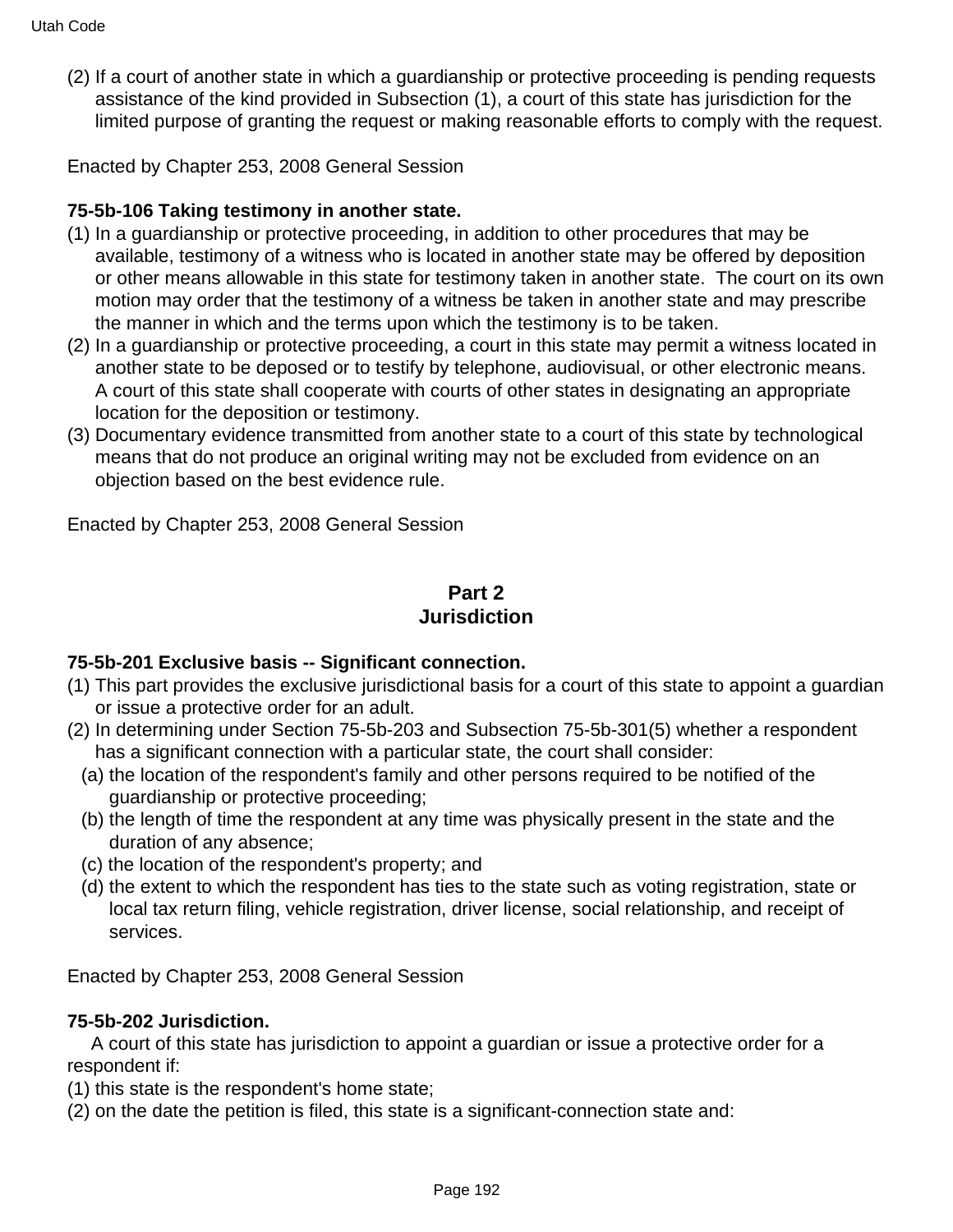- (a) the respondent does not have a home state or a court of the respondent's home state has declined to exercise jurisdiction because this state is a more appropriate forum; or
- (b) the respondent has a home state, a petition for an appointment or order is not pending in a court of that state or another significant-connection state, and, before the court makes the appointment or issues the order:
	- (i) a petition for an appointment or order is not filed in the respondent's home state;
	- (ii) an objection to the court's jurisdiction is not filed by a person required to be notified of the proceeding; and
	- (iii) the court in this state concludes that it is an appropriate forum under the factors set forth in Section 75-5b-205;
- (3) this state does not have jurisdiction under either Subsection (1) or (2), the respondent's home state and all significant-connection states have declined to exercise jurisdiction because this state is the more appropriate forum, and jurisdiction in this state is consistent with the constitutions of this state and the United States; or
- (4) the requirements for special jurisdiction under Section 75-5b-204 are met.

Enacted by Chapter 253, 2008 General Session

## **75-5b-203 Special jurisdiction.**

- (1) A court of this state lacking jurisdiction under Section 75-5b-202 has jurisdiction to do any of the following:
	- (a) appoint a guardian in an emergency for a term not exceeding 90 days for a respondent who is physically present in this state;
	- (b) issue a protective order with respect to real or tangible personal property located in this state; and
	- (c) appoint a guardian or conservator for an incapacitated or protected person for whom a provisional order to transfer the proceeding from another state has been issued under procedures similar to Section 75-5b-301.
- (2) If a petition for the appointment of a guardian in an emergency is brought in this state and this state was not the respondent's home state on the date the petition was filed, the court shall dismiss the proceeding at the request of the court of the home state, if any, whether dismissal is requested before or after the emergency appointment.

Enacted by Chapter 253, 2008 General Session

### **75-5b-204 Exclusive and continuing jurisdiction.**

 Except as otherwise provided in Section 75-5b-203, a court that has appointed a guardian or issued a protective order consistent with this chapter has exclusive and continuing jurisdiction over the proceeding until it is terminated by the court or the appointment or order expires by its own terms.

Enacted by Chapter 253, 2008 General Session

### **75-5b-205 Declining jurisdiction if another court is a more appropriate forum.**

(1) A court of this state having jurisdiction under Section 75-5b-202 to appoint a guardian or issue a protective order may decline to exercise its jurisdiction if it determines at any time that a court of another state is a more appropriate forum.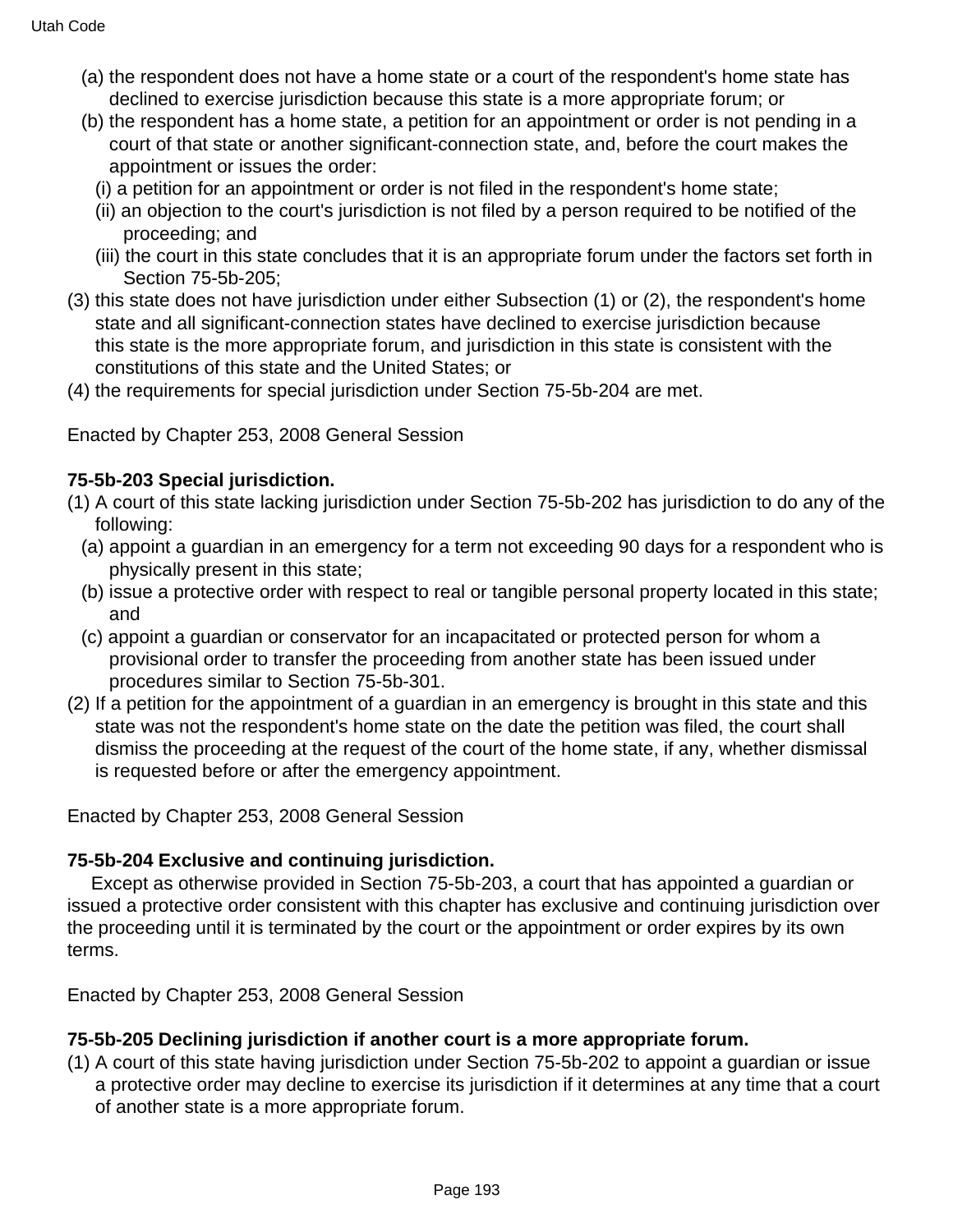- (2) If a court of this state declines to exercise its jurisdiction under Subsection (1), it shall either dismiss or stay the proceeding. The court may impose any other condition the court considers just and proper, including the condition that a petition for the appointment of a guardian or issuance of a protective order be promptly filed in another state.
- (3) In determining whether it is an appropriate forum, the court shall consider all relevant factors, including:
	- (a) any expressed preference of the respondent;
	- (b) whether abuse, neglect, or exploitation of the respondent has occurred or is likely to occur and which state could best protect the respondent from the abuse, neglect, or exploitation;
	- (c) the length of time the respondent was physically located in or was a legal resident of this or another state;
	- (d) the distance of the respondent from the court in each state;
	- (e) the financial circumstances of the respondent's estate;
	- (f) the nature and location of the evidence;
	- (g) the ability of the court in each state to decide the issue expeditiously and the procedures necessary to present evidence;
	- (h) the familiarity of the court of each state with the facts and issues in the proceeding; and
	- (i) if an appointment were made, the court's ability to monitor the conduct of the guardian or conservator.

Enacted by Chapter 253, 2008 General Session

# **75-5b-206 Jurisdiction declined by reason of conduct.**

- (1) If at any time a court of this state determines that it acquired jurisdiction to appoint a guardian or issue a protective order because of unjustifiable conduct, the court may:
	- (a) decline to exercise jurisdiction;
	- (b) exercise jurisdiction for the limited purpose of fashioning an appropriate remedy to ensure the health, safety, and welfare of the respondent or the protection of the respondent's property or prevent a repetition of the unjustifiable conduct, including staying the proceeding until a petition for the appointment of a guardian or issuance of a protective order is filed in a court of another state having jurisdiction; or
	- (c) continue to exercise jurisdiction after considering:
		- (i) the extent to which the respondent and all persons required to be notified of the proceedings have acquiesced in the exercise of the court's jurisdiction;
		- (ii) whether it is a more appropriate forum than the court of any other state under the factors set forth in Subsection 75-5b-205(3); and
		- (iii) whether the court of any other state would have jurisdiction under factual circumstances in substantial conformity with the jurisdictional standards of Section 75-5b-202.
- (2) If a court of this state determines that it acquired jurisdiction to appoint a guardian or issue a protective order because a party seeking to invoke its jurisdiction engaged in unjustifiable conduct, it may assess against that party necessary and reasonable expenses, including attorney fees, investigative fees, court costs, communication expenses, witness fees and expenses, and travel expenses. The court may not assess fees, costs, or expenses of any kind against the state or a governmental subdivision, agency, or instrumentality of the state unless authorized by law other than this chapter.

Enacted by Chapter 253, 2008 General Session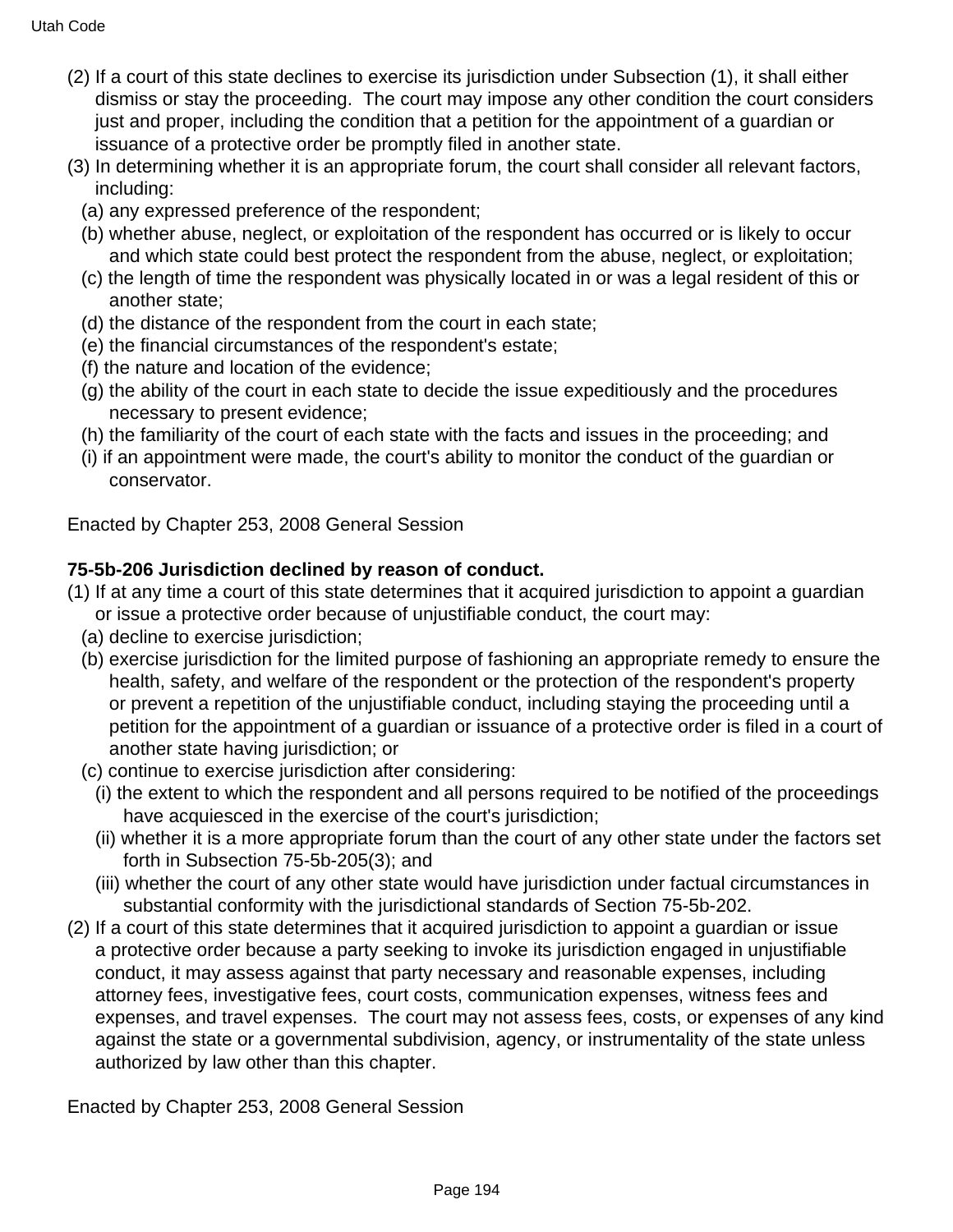## **75-5b-207 Notice of proceeding.**

 If a petition for the appointment of a guardian or issuance of a protective order is brought in this state and this state was not the respondent's home state on the date the petition was filed, in addition to complying with the notice requirements of this state, notice of the petition shall be given to those persons who would be entitled to notice of the petition if the proceeding were brought in the respondent's home state. The notice shall be given in the same manner as notice is given in this state.

Enacted by Chapter 253, 2008 General Session

# **75-5b-208 Proceedings in more than one state.**

 Except for a petition for the appointment of a guardian in an emergency or issuance of a protective order limited to property located in this state as provided in Subsection 75-5b-203(1)(a) or (b), if a petition for the appointment of a guardian or issuance of a protective order is filed in this state and in another state and neither petition has been dismissed or withdrawn, the following rules apply:

- (1) If the court in this state has jurisdiction under Section 75-5b-202, it may proceed with the case unless a court in another state acquires jurisdiction under Section 75-5b-202 before the appointment or issuance of the order.
- (2) If the court in this state does not have jurisdiction under Section 75-5b-202, whether at the time the petition is filed or at any time before the appointment or issuance of the order, the court shall stay the proceeding and communicate with the court in the other state. If the court in the other state has jurisdiction, the court in this state shall dismiss the petition unless the court in the other state determines that the court in this state is a more appropriate forum.

Enacted by Chapter 253, 2008 General Session

# **Part 3 Transfer of Jurisdiction**

### **75-5b-301 Transfer of guardianship or conservatorship to another state.**

- (1) A guardian or conservator appointed in this state may petition the court to transfer the guardianship or conservatorship to another state.
- (2) Notice of a petition under Subsection (1) must be given to the persons that would be entitled to notice of a petition in this state for the appointment of a guardian or conservator.
- (3) On the court's own motion or on request of the guardian or conservator, the incapacitated or protected person, or other person required to be notified of the petition, the court shall hold a hearing on a petition filed pursuant to Subsection (1).
- (4) The court shall issue an order provisionally granting a petition to transfer a guardianship and shall direct the guardian to petition for guardianship in the other state if the court is satisfied that the guardianship will be accepted by the court in the other state and the court finds that:
	- (a) the incapacitated person is physically present in or is reasonably expected to move permanently to the other state;
	- (b) an objection to the transfer has not been made or, if an objection has been made, the objector has not established that the transfer would be contrary to the interests of the incapacitated person; and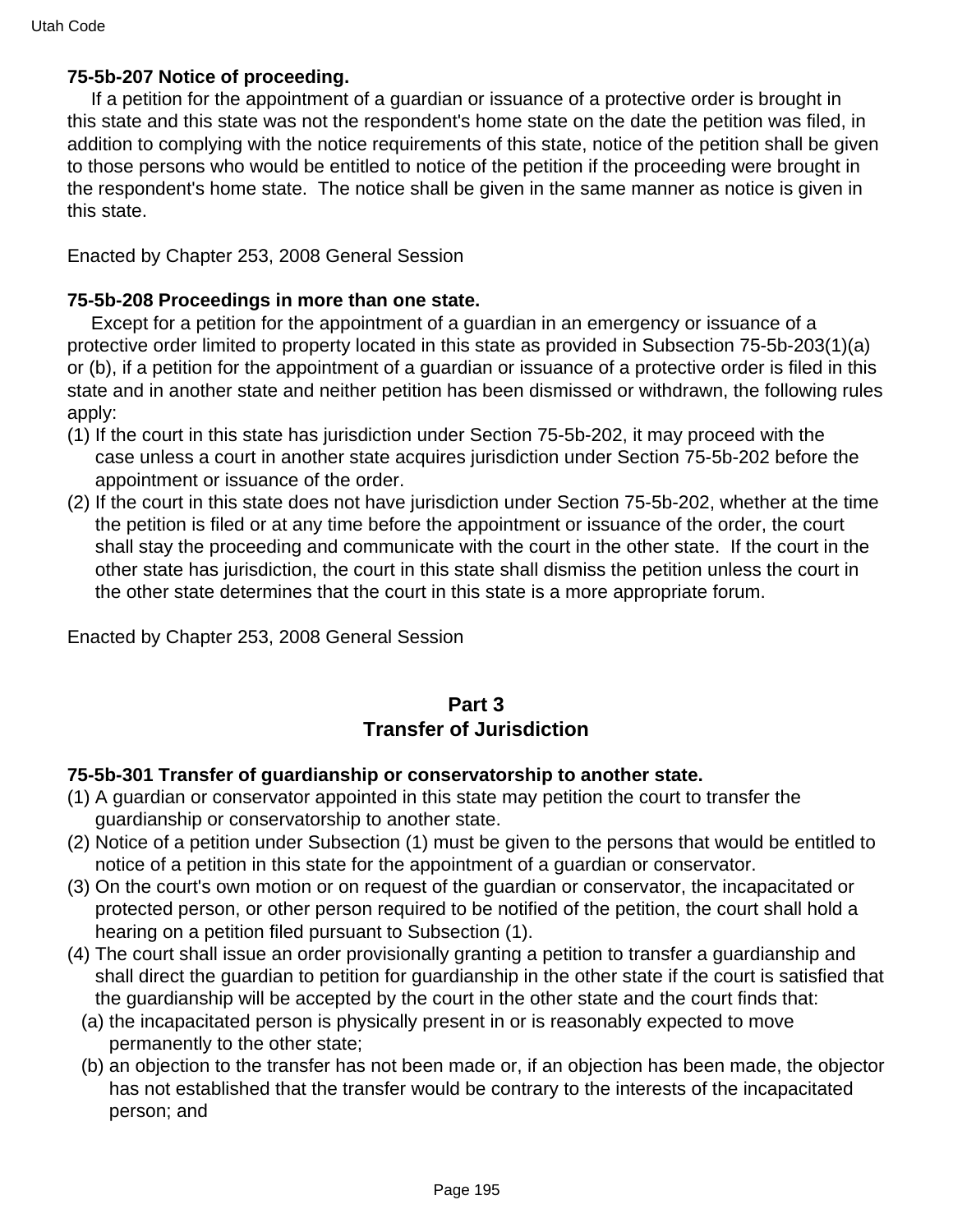- (c) plans for care and services for the incapacitated person in the other state are reasonable and sufficient.
- (5) The court shall issue a provisional order granting a petition to transfer a conservatorship and shall direct the conservator to petition for conservatorship in the other state if the court is satisfied that the conservatorship will be accepted by the court of the other state and the court finds that:
	- (a) the protected person is physically present in or is reasonably expected to move permanently to the other state, or the protected person has a significant connection to the other state considering the factors in Subsection 75-5b-201(2);
	- (b) an objection to the transfer has not been made or, if an objection has been made, the objector has not established that the transfer would be contrary to the interests of the protected person; and
	- (c) adequate arrangements will be made for management of the protected person's property.
- (6) The court shall issue a final order confirming the transfer and terminating the guardianship or conservatorship upon its receipt of:
	- (a) a provisional order accepting the proceeding from the court to which the proceeding is to be transferred which is issued under provisions similar to Section 75-5b-302; and
	- (b) the documents required to terminate a guardianship or conservatorship in this state.

Enacted by Chapter 253, 2008 General Session

# **75-5b-302 Accepting guardianship or conservatorship transferred from another state.**

- (1) To confirm transfer of a guardianship or conservatorship transferred to this state under provisions similar to Section 75-5b-301, the guardian or conservator shall petition the court in this state to accept the guardianship or conservatorship. The petition shall include a certified copy of the other state's provisional order of transfer.
- (2) Notice of a petition under Subsection (1) shall be given by the petitioner to those persons who would be entitled to notice if the petition were a petition for the appointment of a guardian or issuance of a protective order in both the transferring state and this state. The notice shall be given in the same manner as notice is given in this state.
- (3) On the court's own motion or on request of the incapacitated or protected person, or other person required to be notified of the proceeding, the court shall hold a hearing on a petition filed pursuant to Subsection (1).
- (4) The court shall issue an order provisionally granting a petition filed under Subsection (1) unless:
- (a) an objection is made and the objector establishes that transfer of the proceeding would be contrary to the interests of the incapacitated or protected person; or
- (b) the guardian or conservator is ineligible for appointment in this state.
- (5) The court shall issue a final order accepting the proceeding and appointing the guardian or conservator as guardian or conservator in this state upon its receipt from the court from which the proceeding is being transferred of a final order issued under provisions similar to Section 75-5b-301 transferring the proceeding to this state.
- (6) Not later than 90 days after issuance of a final order accepting transfer of a guardianship or conservatorship, the court shall determine whether the guardianship or conservatorship needs to be modified to conform to the law of this state.
- (7) In granting a petition under this section, the court shall recognize a guardianship or conservatorship order from the other state, including the determination of the incapacitated or protected person's incapacity and the appointment of the guardian or conservator.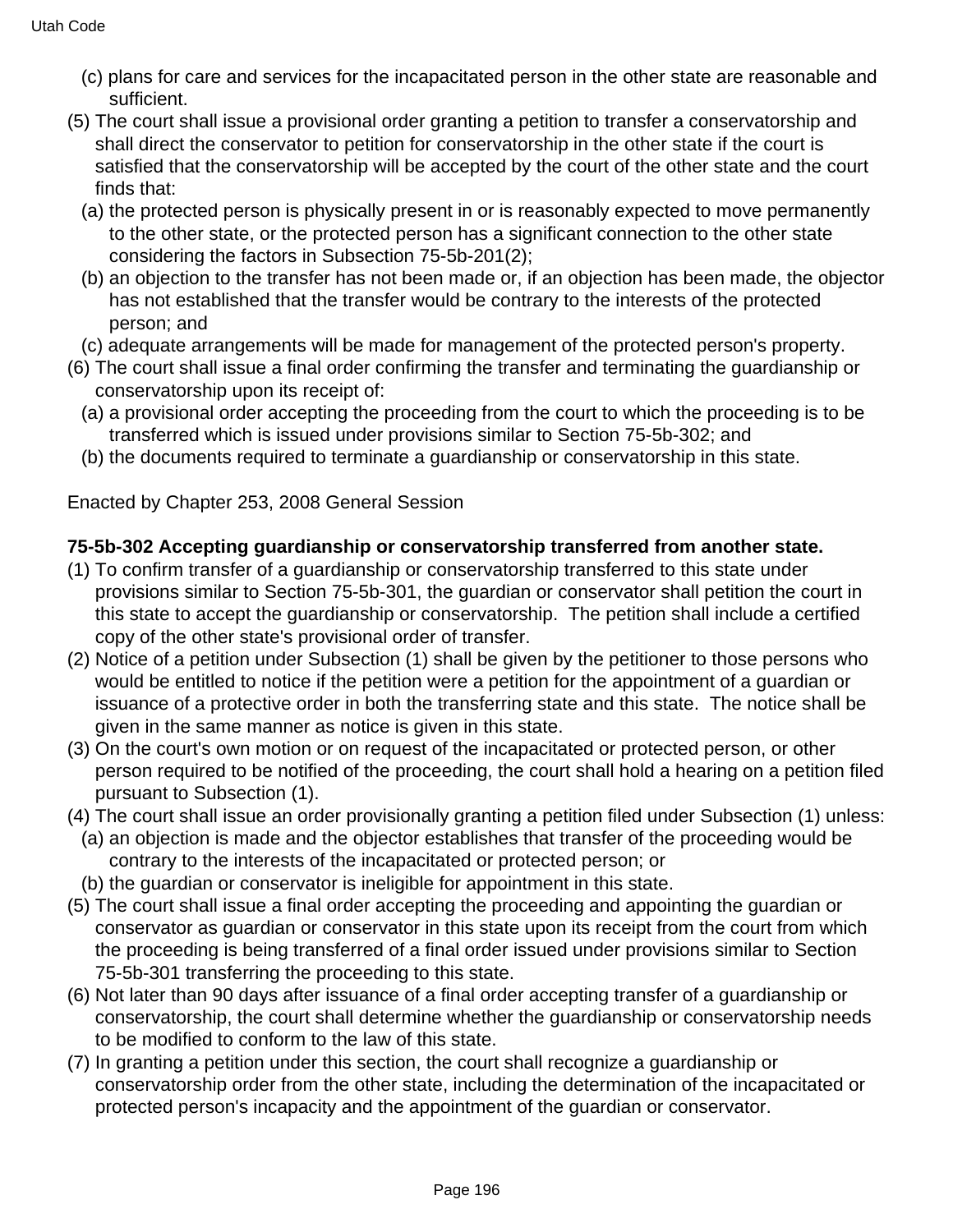(8) The denial by a court of this state of a petition to accept a guardianship or conservatorship transferred from another state does not affect the ability of the guardian or conservator to seek appointment as guardian or conservator in this state under Title 75, Chapter 5, Part 3, Guardians of Incapacitated Persons, if the court has jurisdiction to make an appointment other than by reason of the provisional order of transfer.

Enacted by Chapter 253, 2008 General Session

# **Part 4 Registration and Recognition of Orders from Other States**

### **75-5b-401 Registration of guardianship orders.**

 If a guardian has been appointed in another state and a petition for the appointment of a guardian is not pending in this state, the guardian appointed in the other state, after giving notice to the appointing court of an intent to register, may register the guardianship order in this state by filing certified copies of the order and letters of office as a foreign judgment in a court in any appropriate county of this state.

Enacted by Chapter 253, 2008 General Session

### **75-5b-402 Registration of protective orders.**

 If a conservator has been appointed in another state and a petition for a protective order is not pending in this state, the conservator appointed in the other state, after giving notice to the appointing court of an intent to register, may register the protective order in this state by filing as a foreign judgment in a court of this state, in any county in which property belonging to the protected person is located, certified copies of the order, letters of office, and any bond.

Enacted by Chapter 253, 2008 General Session

### **75-5b-403 Effect of registration.**

- (1) Upon registration of a guardianship or protective order from another state, the guardian or conservator may exercise in this state all powers authorized in the order of appointment except as prohibited under the laws of this state, including maintaining actions and proceedings in this state and, if the guardian or conservator is not a resident of this state, subject to any conditions imposed upon nonresident parties.
- (2) A court of this state may grant any relief available under this chapter and other law of this state to enforce a registered order.

Enacted by Chapter 253, 2008 General Session

# **Part 5 Miscellaneous Provisions**

### **75-5b-501 Uniformity of application and construction.**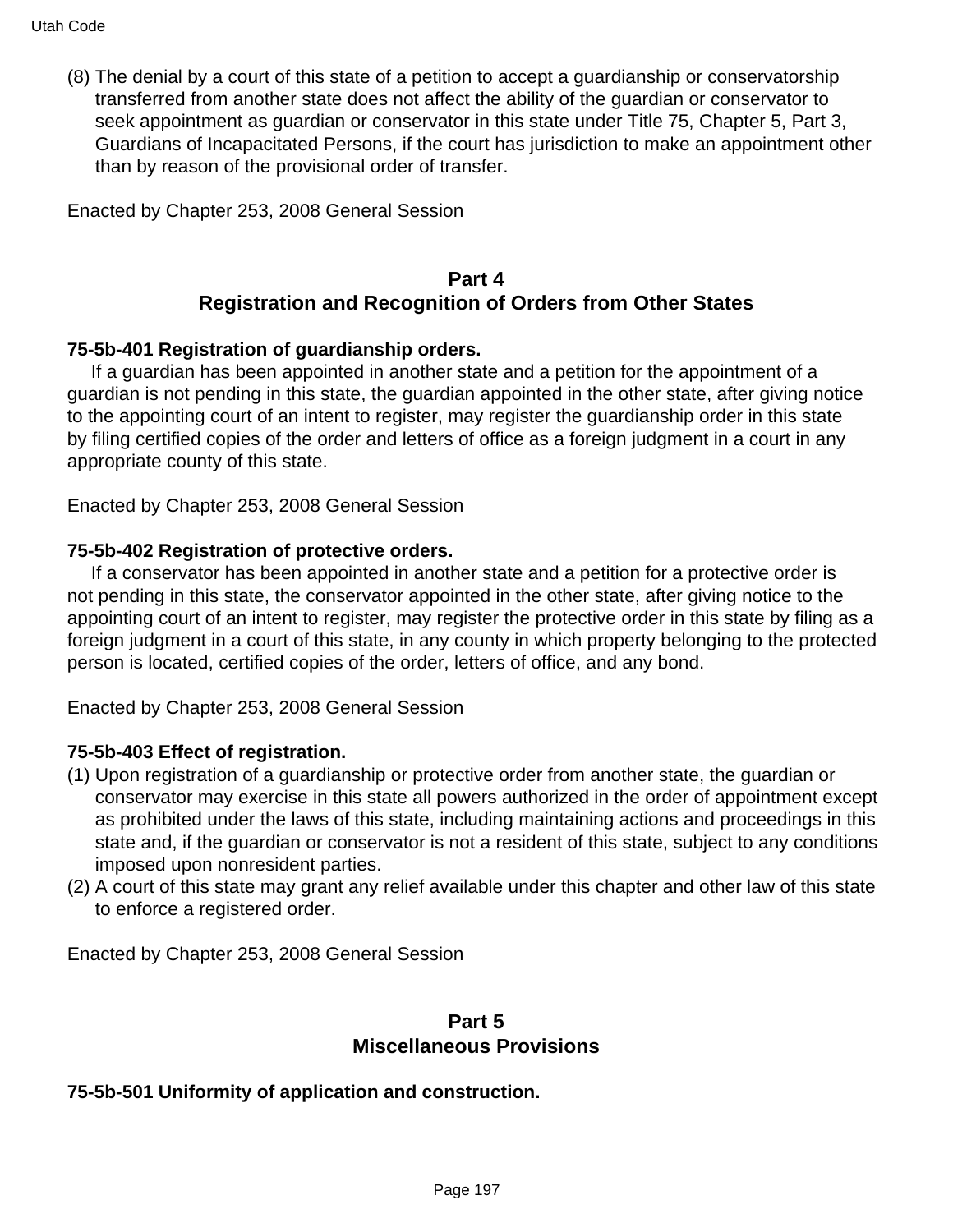In applying and construing this uniform act, consideration shall be given to the need to promote uniformity of the law with respect to its subject matter among states that enact it.

Enacted by Chapter 253, 2008 General Session

#### **75-5b-502 Relation to electronic signatures in global and national commerce act.**

 This chapter modifies, limits, and supersedes the federal Electronic Signatures in Global and National Commerce Act, 15 U.S.C. Sec. 7001, et seq., but does not modify, limit, or supersede Section 101(c) of that act, 15 U.S.C. Sec. 7001(c), or authorize electronic delivery of any of the notices described in Section 103(b), 15 U.S.C. Sec. 7003(b).

Enacted by Chapter 253, 2008 General Session

#### **75-5b-503 Transitional provision.**

- (1) This chapter applies to guardianship and protective proceedings begun on or after January 1, 2009.
- (2)Part 1, General Provisions, Part 3, Transfer of Jurisdiction, and Part 4, Registration and Recognition of Orders from Other States and Sections 75-5b-501 and 75-5b-502 apply to proceedings begun before January 1, 2009, regardless of whether a guardianship or protective order has been issued.

Enacted by Chapter 253, 2008 General Session

# **Chapter 6 Nonprobate Transfers**

# **Part 1 Multiple-Party Accounts**

### **75-6-101 Definitions.**

As used in this part:

- (1) "Account" means a contract of deposit of funds between a depositor and a financial institution and includes:
	- (a) a checking account;
	- (b) a savings account;
	- (c) a certificate of deposit;
	- (d) a share account; and
	- (e) other like arrangement.
- (2) "Beneficiary" means a person named in a trust account as one for whom a party to the account is named as trustee.
- (3) "Financial institution" means any organization authorized to do business under state or federal laws relating to financial institutions, including, without limitation:
	- (a) banks;
	- (b) trust companies;
	- (c) industrial banks;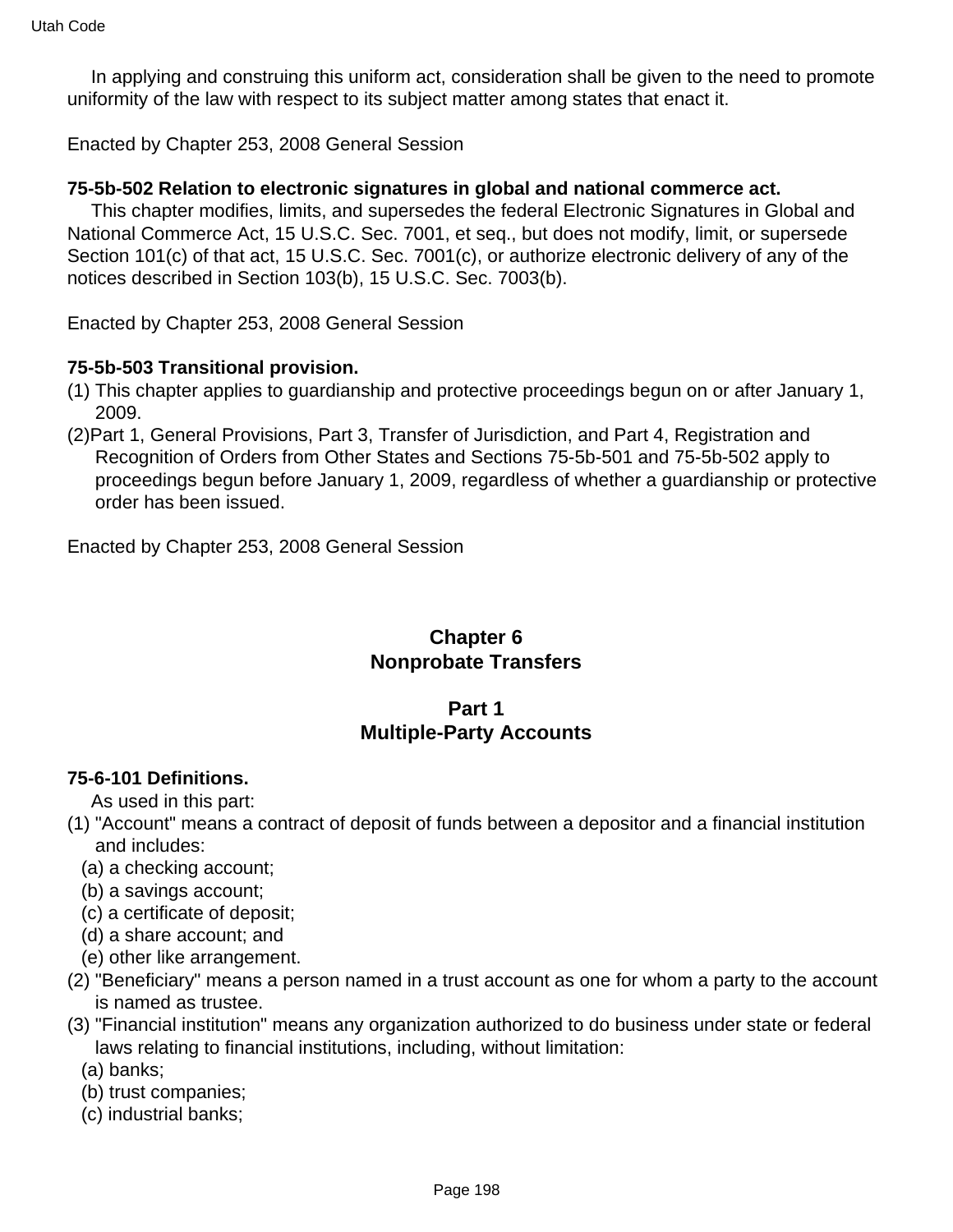- (d) savings banks;
- (e) building and loan associations;
- (f) savings and loan companies or associations; and
- (g) credit unions.
- (4) "Joint account" means an account payable on request to one or more of two or more parties whether or not mention is made of any right of survivorship.
- (5)
	- (a) "Multiple-party account" means any of the following types of account:
		- (i) a joint account;
		- (ii) a P.O.D. account; or
		- (iii) a trust account.
	- (b) "Multiple-party account" does not include:
		- (i) accounts established for deposit of funds of a partnership, joint venture, or other association for business purposes; or
		- (ii) accounts controlled by one or more persons as the duly authorized agent or trustee for a corporation, unincorporated association, charitable or civic organization, or a regular fiduciary or trust account where the relationship is established other than by deposit agreement.
- (6)
	- (a) "Net contribution" of a party to a joint account as of any given time is the sum of all deposits to it made by or for the party, less all withdrawals made by or for the party which have not been paid to or applied to the use of any other party, plus a pro rata share of any interest or dividends included in the current balance.
	- (b) "Net contribution" includes, in addition, any proceeds of deposit life insurance added to the account by reason of the death of the party whose net contribution is in question.
- (7)
	- (a) "Party" means a person, including a minor, who, by the terms of the account, has a present right, subject to request, to payment from a multiple-party account.
	- (b) A P.O.D. payee or beneficiary of a trust account is a party only after the account becomes payable to him by reason of his surviving the original payee or trustee and includes a guardian, conservator, personal representative, or assignee, including an attaching creditor, of a party.
	- (c) "Party" includes a person identified as a trustee of an account for another whether or not a beneficiary is named.
	- (d) "Party" does not include any named beneficiary unless the named beneficiary has a present right of withdrawal.
- (8) "Payment" of sums on deposit includes withdrawal, payment on check or other directive of a party, and any pledge of sums on deposit by a party and any setoff, reduction, or other disposition of all or part of an account pursuant to a pledge.
- (9) "Proof of death" includes a death certificate or record or report which is prima facie proof of death under Section 75-1-107.
- (10) "P.O.D. account" means an account payable on request to one person during lifetime and on that person's death to:
	- (a) one or more P.O.D. payees; or
	- (b) one or more persons during their lifetimes and on the death of all of them to one or more P.O.D. payees.
- (11) "P.O.D. payee" means a person designated on a P.O.D. account as one to whom the account is payable on request after the death of one or more persons.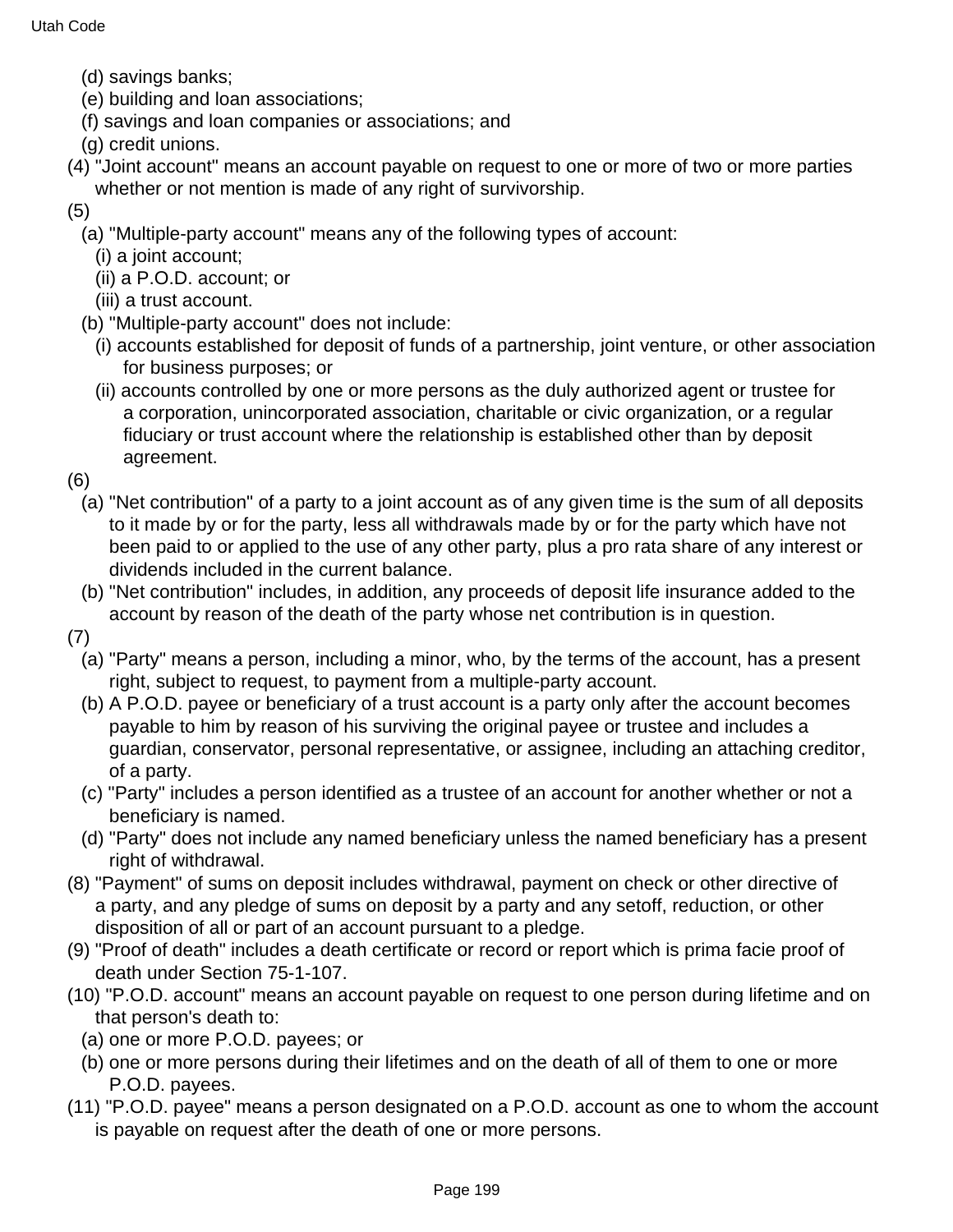- (12) "Request" means a proper request for withdrawal, or a check or order for payment, which complies with all conditions of the account, including special requirements concerning necessary signatures and regulations of the financial institution; but if the financial institution conditions withdrawal or payment on advance notice, for purposes of this part the request for withdrawal or payment is treated as immediately effective and a notice of intent to withdraw is treated as a request for withdrawal.
- (13) "Sums on deposit" means the balance payable on a multiple-party account, including interest, dividends, and in addition any deposit life insurance proceeds added to the account by reason of the death of a party.
- $(14)$ 
	- (a) "Trust account" means an account in the name of one or more parties as trustee for one or more beneficiaries where the relationship is established by the form of the account and the deposit agreement with the financial institution and there is no subject of the trust other than the sums on deposit in the account; and it is not essential that payment to the beneficiary be mentioned in the deposit agreement.
	- (b) A trust account does not include a regular trust account under a testamentary trust or a trust agreement which has significance apart from the account, or a fiduciary account arising from a fiduciary relation such as attorney-client.
- (15) "Withdrawal" includes payment to a third person pursuant to check or other directive of a party.

Amended by Chapter 92, 2004 General Session

### **75-6-102 Ownership as between parties and others -- Protection of financial institutions.**

 The provisions of Sections 75-6-103 through 75-6-105 concerning beneficial ownership as between parties, or as between parties and P.O.D. payees or beneficiaries of multiple-party accounts, are relevant only to controversies between these persons and their creditors and other successors, and have no bearing on the power of withdrawal of these persons as determined by the terms of account contracts. The provisions of Sections 75-6-108 through 75-6-113 govern the liability of financial institutions who make payments pursuant thereto, and their setoff rights.

Enacted by Chapter 150, 1975 General Session

# **75-6-103 Ownership during lifetime.**

- (1) A joint account belongs, during the lifetime of all parties, to the parties in proportion to the net contributions by each to the sums on deposit, unless there is clear and convincing evidence of a different intent.
- (2) A P.O.D. account belongs to the original payee during his lifetime and not to the P.O.D. payee or payees; if two or more parties are named as original payees, during their lifetimes rights as between them are governed by Subsection (1) of this section.
- (3) Unless a contrary intent is manifested by the terms of the account or the deposit agreement or there is other clear and convincing evidence of an irrevocable trust, a trust account belongs beneficially to the trustee during his lifetime, and if two or more parties are named as trustee on the account, during their lifetimes beneficial rights as between them are governed by Subsection (1) of this section. If there is an irrevocable trust, the account belongs beneficially to the beneficiary.

Enacted by Chapter 150, 1975 General Session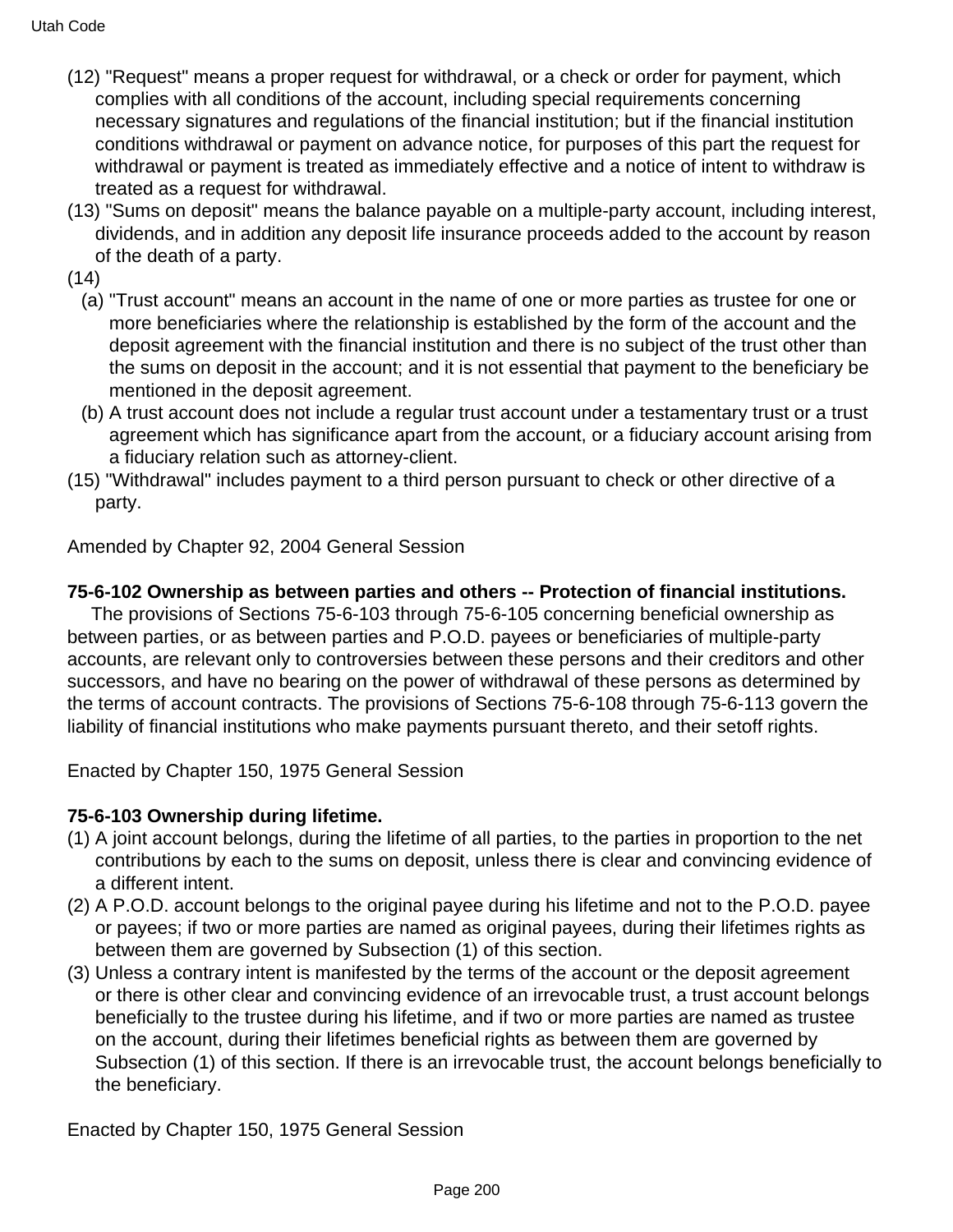# **75-6-104 Right of survivorship.**

- (1)
	- (a) Sums remaining on deposit at the death of a party to a joint account belong to the surviving party or parties as against the estate of the decedent unless there is clear and convincing evidence of a different intention.
	- (b) A financial institution may rely on the financial institution's records for a joint account when distributing funds for the joint account in accordance with Subsection (1)(a).
	- (c) If there are two or more surviving parties under Subsection (1)(a), their respective ownerships during lifetime shall be in proportion to their previous ownership interests under Section 75-6-103 augmented by an equal share for each survivor of any interest the decedent may have owned in the account immediately before the decedent's death; and the right of survivorship continues between the surviving parties.
- (2) If the account is a P.O.D. account:
	- (a) on death of one of two or more original payees, the rights to any sums remaining on deposit are governed by Subsection (1); or
	- (b) on death of the sole original payee or of the survivor of two or more original payees, any sums remaining on deposit belong to the P.O.D. payee or payees if surviving, or to the survivor of them if one or more die before the original payee; if two or more P.O.D. payees survive, there is no right of survivorship in event of death of a P.O.D. payee thereafter unless the terms of the account or deposit agreement expressly provide for survivorship between them.
- (3) If the account is a trust account:
	- (a) on death of one of two or more trustees, the rights to any sums remaining on deposit are governed by Subsection (1); or
	- (b) on death of the sole trustee or the survivor of two or more trustees, any sums remaining on deposit belong to the person or persons named as beneficiaries, if surviving, or to the survivor of them if one or more die before the trustee, unless there is clear evidence of a contrary intent; and if two or more beneficiaries survive, there is no right of survivorship in event of death of any beneficiary thereafter unless the terms of the account or deposit agreement expressly provide for survivorship between them.
- (4) In other cases, the death of any party to a multiple-party account has no effect on beneficial ownership of the account other than to transfer the rights of the decedent as part of the decedent's estate.
- (5) A right of survivorship arising from the express terms of the account or under this section, a beneficiary designation in a trust account, or a P.O.D. payee designation, cannot be changed by will.

Amended by Chapter 170, 2021 General Session

# **75-6-105 Effect of written notice to financial institution.**

 The provisions of Section 75-6-104 as to rights of survivorship are determined by the form of the account at the death of a party. This form may be altered by written order given by a party to the financial institution to change the form of the account or to stop or vary payment under the terms of the account. The order or request must be signed by a party, received by the financial institution during the party's lifetime, and not countermanded by other written order of the same party during his lifetime.

Enacted by Chapter 150, 1975 General Session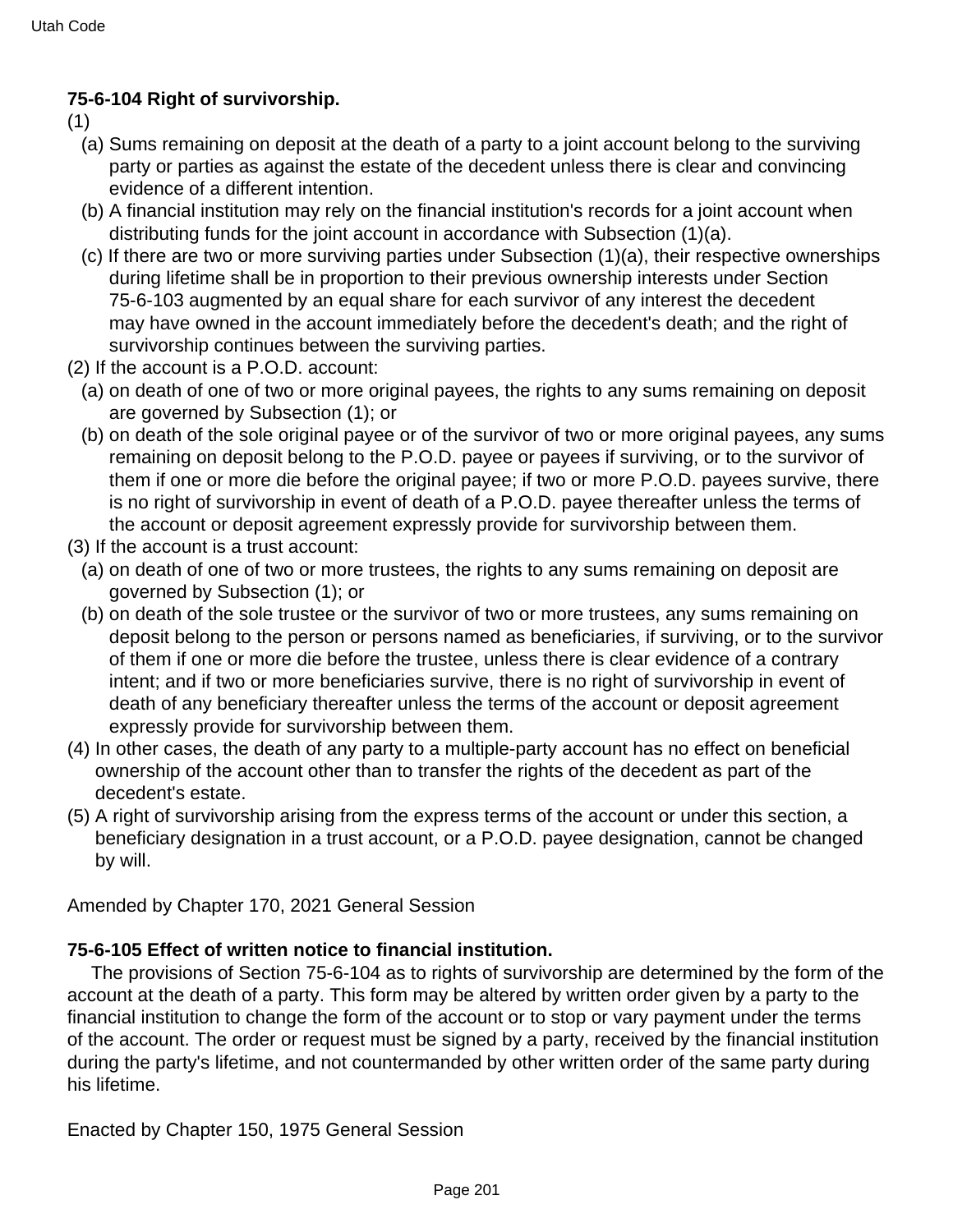### **75-6-106 Accounts and transfers nontestamentary.**

 Any transfers resulting from the application of Section 75-6-104 are effective by reason of the account contracts involved and this statute and are not to be considered as testamentary or subject to Chapter 1, General Provisions, Definitions, and Probate Jurisdiction of Court, Chapter 2, Intestate Succession and Wills, Chapter 3, Probate of Wills and Administration, and Chapter 4, Foreign Personal Representatives - Ancillary Administration, except as provided in Sections 75-2-201 through 75-2-214, and except as a consequence of, and to the extent directed by, Sections 75-6-107 and 75-3-916.

Amended by Chapter 39, 1998 General Session

## **75-6-107 Rights of creditors.**

 No multiple-party account will be effective against an estate of a deceased party to transfer to a survivor sums needed to pay debts, taxes, and expenses of administration, including statutory allowances to the surviving spouse, minor children and dependent children, if other assets of the estate are insufficient. A surviving party, P.O.D. payee, or beneficiary who receives payment from a multiple-party account after the death of a deceased party shall be liable to account to his personal representative for amounts the decedent owned beneficially immediately before his death to the extent necessary to discharge the claims and charges mentioned above remaining unpaid after application of the decedent's estate. No proceeding to assert this liability shall be commenced unless the personal representative has received a written demand by a surviving spouse, a creditor, or one acting for a minor or dependent child of the decedent; and no proceeding shall be commenced later than two years following the death of the decedent. Sums recovered by the personal representative shall be administered as part of the decedent's estate. This section shall not affect the right of a financial institution to make payment on multiple-party accounts according to the terms thereof or make it liable to the estate of a deceased party unless before payment the institution has been served with process in a proceeding by the personal representative.

Enacted by Chapter 150, 1975 General Session

# **75-6-108 Financial institution protection -- Payment on signature of one party.**

 Financial institutions may enter into multiple-party accounts to the same extent that they may enter into single-party accounts. Any multiple-party account may be paid, on request, to any one or more of the parties. A financial institution shall not be required to inquire as to the source of funds received for deposit to a multiple-party account, or to inquire as to the proposed application of any sum withdrawn from an account, for purposes of establishing net contributions.

Enacted by Chapter 150, 1975 General Session

### **75-6-109 Financial institution protection -- Payment after death or disability -- Joint account.**

 Any sums in a joint account may be paid, on request, to any party without regard to whether any other party is incapacitated or deceased at the time the payment is demanded; but payment may not be made to the personal representative or heirs of a deceased party unless proofs of death are presented to the financial institution showing that the decedent was the last surviving party or unless there is no right of survivorship under Section 75-6-104.

Enacted by Chapter 150, 1975 General Session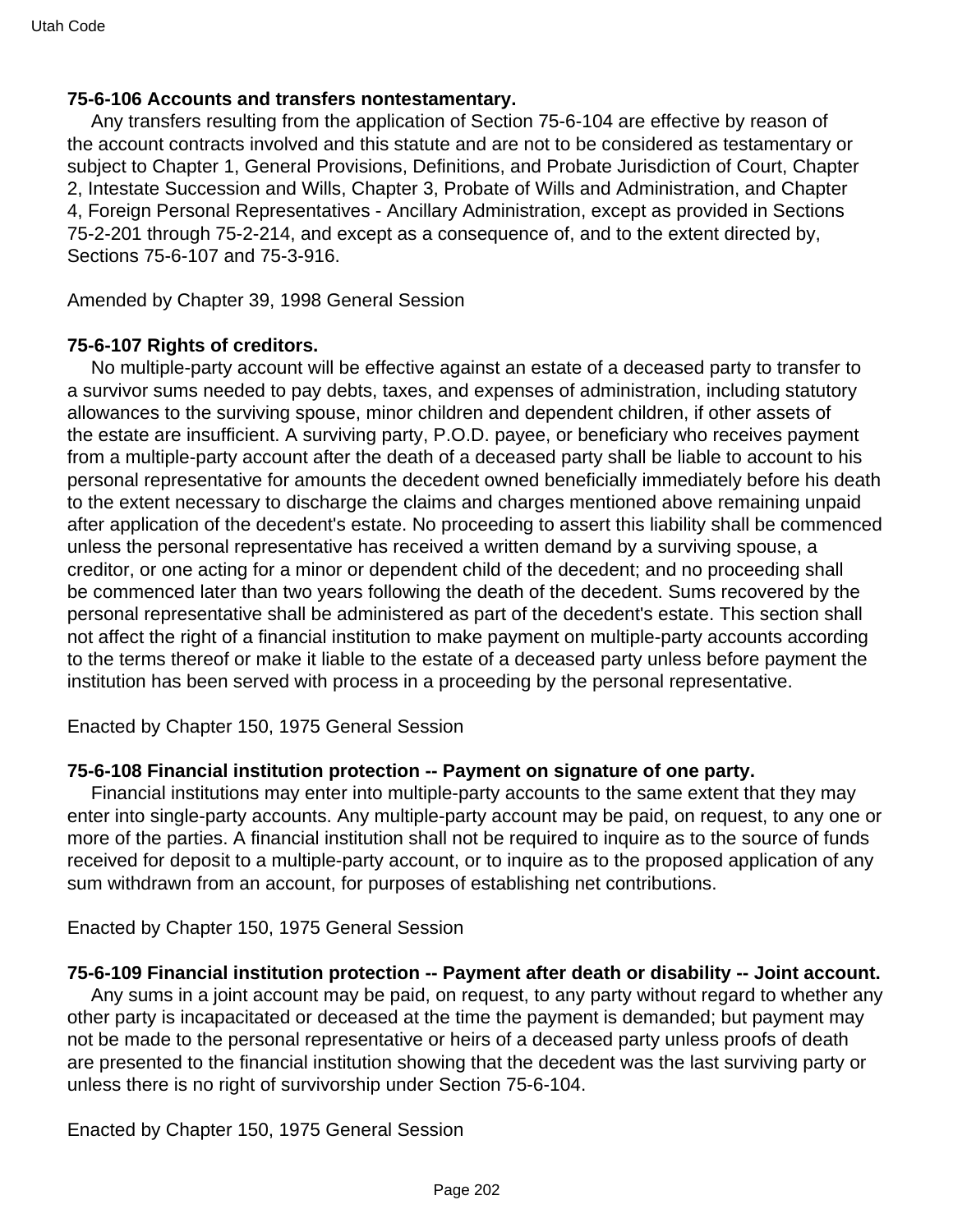# **75-6-110 Financial institution protection -- Payment of P.O.D. account.**

 Any P.O.D. account may be paid, on request, to any original party to the account. Payment may be made, on request, to the P.O.D. payee or to the personal representative or heirs of a deceased P.O.D. payee upon presentation to the financial institution of proof of death showing that the P.O.D. payee survived all persons named as original payees. Payment may be made to the personal representative or heirs of a deceased original payee if proof of death is presented to the financial institution showing that his decedent was the survivor of all other persons named on the account either as an original payee or as P.O.D. payee.

Enacted by Chapter 150, 1975 General Session

### **75-6-111 Financial institution protection -- Payment of trust account.**

 Any trust account may be paid, on request, to any trustee. Unless the financial institution has received written notice that the beneficiary has a vested interest not dependent upon his surviving the trustee, payment may be made to the personal representative or heirs of a deceased trustee if proof of death is presented to the financial institution showing that his decedent was the survivor of all other persons named on the account either as trustee or beneficiary. Payment may be made, on request, to the beneficiary upon presentation to the financial institution of proof of death showing that the beneficiary or beneficiaries survived all persons named as trustees.

Enacted by Chapter 150, 1975 General Session

## **75-6-112 Financial institution protection -- Discharge.**

 Payment made pursuant to Section 75-6-108, 75-6-109, 75-6-110 or 75-6-111 discharges the financial institution from all claims for amounts so paid whether or not the payment is consistent with the beneficial ownership of the account as between parties, P.O.D. payees, or beneficiaries, or their successors. The protection here given does not extend to payments made after a financial institution has received written notice from any party able to request present payment to the effect that withdrawals in accordance with the terms of the account should not be permitted. Unless the notice is withdrawn by the person giving it, the successor of any deceased party must concur in any demand for withdrawal if the financial institution is to be protected under this section. No other notice or any other information shown to have been available to a financial institution shall affect its right to the protection provided here. The protection here provided shall have no bearing on the rights of parties in disputes between themselves or their successors concerning the beneficial ownership of funds in, or withdrawn from, multiple-party accounts.

Enacted by Chapter 150, 1975 General Session

# **75-6-113 Financial institution protection -- Setoff -- Attachment, garnishment, and other legal process.**

- (1) Without qualifying any other statutory right to setoff or lien and subject to any contractual provision, if a party to a multiple-party account is indebted to a financial institution, the financial institution has a right to setoff against the balance in any account in which the party has or had immediately before his death a present right of withdrawal.
- (2) Without regard to the ownership of funds in any multiple-party account and without incurring liability for wrongful dishonor, conversion, or other liability or damage to any person, a financial institution may refuse to permit any withdrawals from the account after service on the financial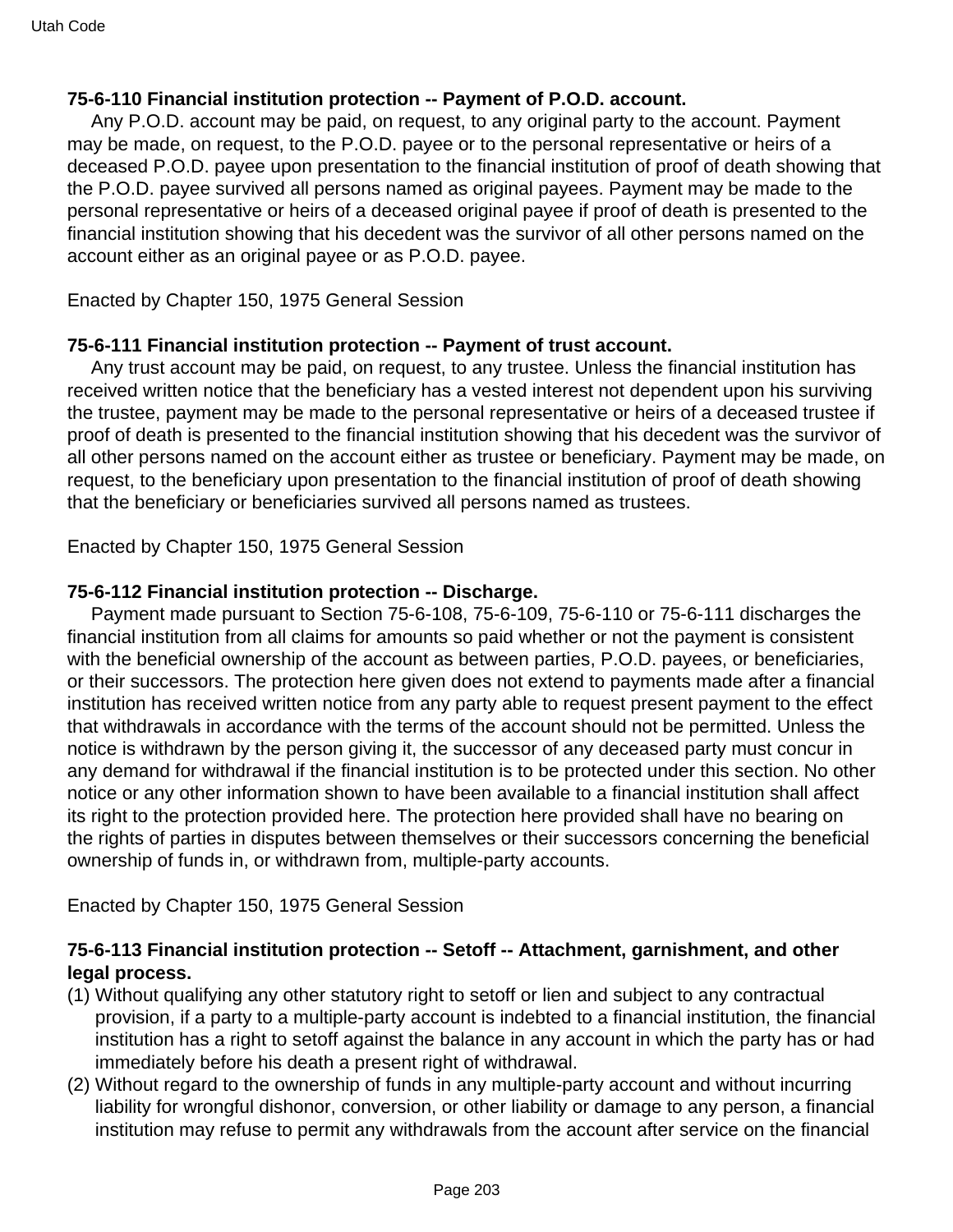institution of an attachment, garnishment, execution, or other legal process against the account. The financial institution shall not be required to pay out any part of the credit balance in the account pursuant to an attachment, garnishment, judgment, or other legal process issued in any proceeding against any one or more but less than all of the persons to whom the account is payable until the institution has been furnished with a certified copy of an order of the court determining which of the persons owned the credit balance at the time the process was served on the institution. Payment pursuant to the process in the amount specified in the court order shall be valid and release the financial institution as to any persons claiming an interest in the account.

Enacted by Chapter 150, 1975 General Session

#### **75-6-114 Financial institution protection -- Costs and attorneys' fees.**

 A financial institution shall have a lien for its costs and attorneys' fees on the sums on deposit in any multiple-party account in such institution which becomes the subject of any litigation as to the rights to such sums. This lien shall attach only if the financial institution acted in good faith and with good cause.

Enacted by Chapter 150, 1975 General Session

#### **75-6-115 Agency accounts.**

 Nothing in this chapter shall preclude a party to an account from adding the name of another person to such an account with the designation "agent." This agent shall have no present or future interest in the sums on deposit in such account, but the financial institution may honor requests for payment from such account by such agent, whether the principal be incapacitated or deceased at the time the payment is demanded, unless the financial institution has actual knowledge of such death or incapacity. Payments from such account by such financial institution at the request of such agent shall discharge such financial institution from all claims for amounts so paid.

Amended by Chapter 194, 1977 General Session

# **Part 2 Provisions Relating to Effect on Death**

### **75-6-201 Provisions for payment or transfer at death.**

- (1) Any of the following provisions in an insurance policy, contract of employment, bond, mortgage, promissory note, deposit agreement, pension plan, trust agreement, conveyance, or any other written instrument effective as a contract, gift, conveyance, or trust are considered nontestamentary, and this code does not invalidate the instrument or any provision:
	- (a) that money or other benefits previously due to, controlled, or owned by a decedent shall be paid after his death to a person designated by the decedent in either the instrument or a separate writing, including a will, executed at the same time as the instrument or subsequently;
	- (b) that any money due or to become due under the instrument shall cease to be payable in event of the death of the promisee or the promisor before payment or demand; or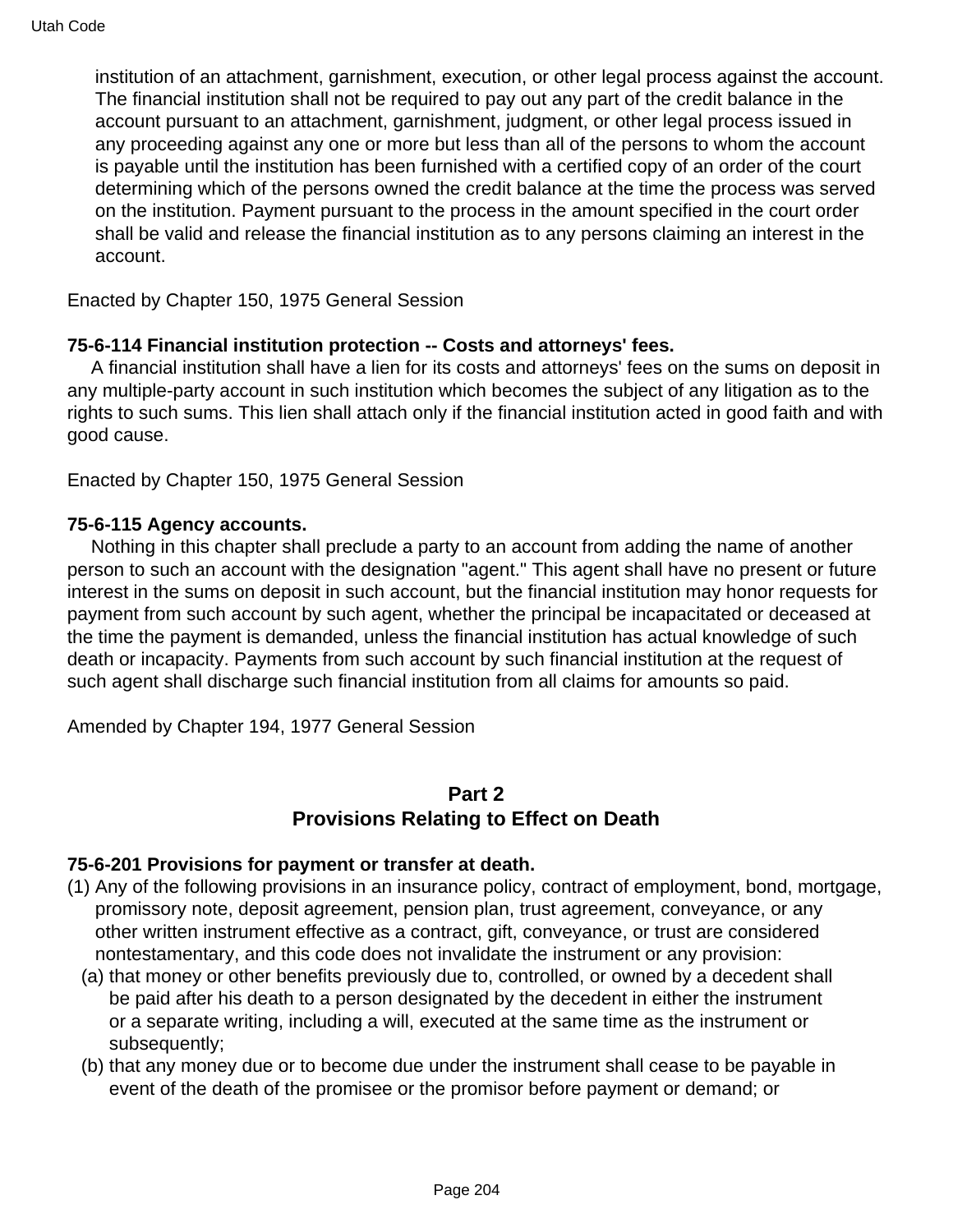- (c) that any property which is the subject of the instrument shall pass to a person designated by the decedent in either the instrument or a separate writing, including a will, executed at the same time as the instrument or subsequently.
- (2) Nothing in this section limits the rights of creditors under other laws of this state.
- (3) Any provision in a lease of a safety deposit repository to the effect that two or more persons shall have access to the repository, that purports to create a joint tenancy in the repository or in the contents of the repository, or that purports to vest ownership of the contents of the repository in the surviving lessee is ineffective to create joint ownership of the contents of the repository or to transfer ownership at death of one of the lessees to the survivor. Ownership of the contents of the repository and devolution of title to these contents is determined according to rules of law without regard to the lease provisions. The contents of the repository may be delivered on request to any person who has access to the repository by the terms of the lease agreement without liability on the part of the financial institution or other person where the repository is located.
- (4) Any motor vehicle, trailer, semitrailer, or boat registration in the names of two or more individuals shall be deemed to be held in joint tenancy with right of survivorship unless otherwise indicated.

Amended by Chapter 158, 1986 General Session

### **75-6-202 Direction to pay taxes in trust or other dispositive instrument.**

 A general direction in a trust or other dispositive instrument to pay all taxes imposed as a result of a decedent's death or similar language shall not be construed to include taxes imposed on a "generation skipping transfer" under Section 2601 of the Internal Revenue Code of 1954 (or any successor or amended section of similar content) unless the trustor of the trust or creator of the other dispositive instrument shall express an intention that these taxes be paid out of the property which is subject to the trust or other dispositive instrument by reference to the generation skipping tax or otherwise.

Enacted by Chapter 226, 1983 General Session

# **Part 3 Uniform Transfer on Death Security Registration Act**

#### **75-6-301 Title.**

This part shall be known as the "Uniform Transfer on Death Security Registration Act."

Amended by Chapter 79, 1996 General Session

# **75-6-302 Definitions.**

In this part, unless the context otherwise requires:

- (1) "Beneficiary form" means a registration of a security which indicates the present owner of the security and the intention of the owner regarding the person who will become the owner of the security upon the death of the owner.
- (2) "Devisee" means any person designated in a will to receive a disposition of real or personal property.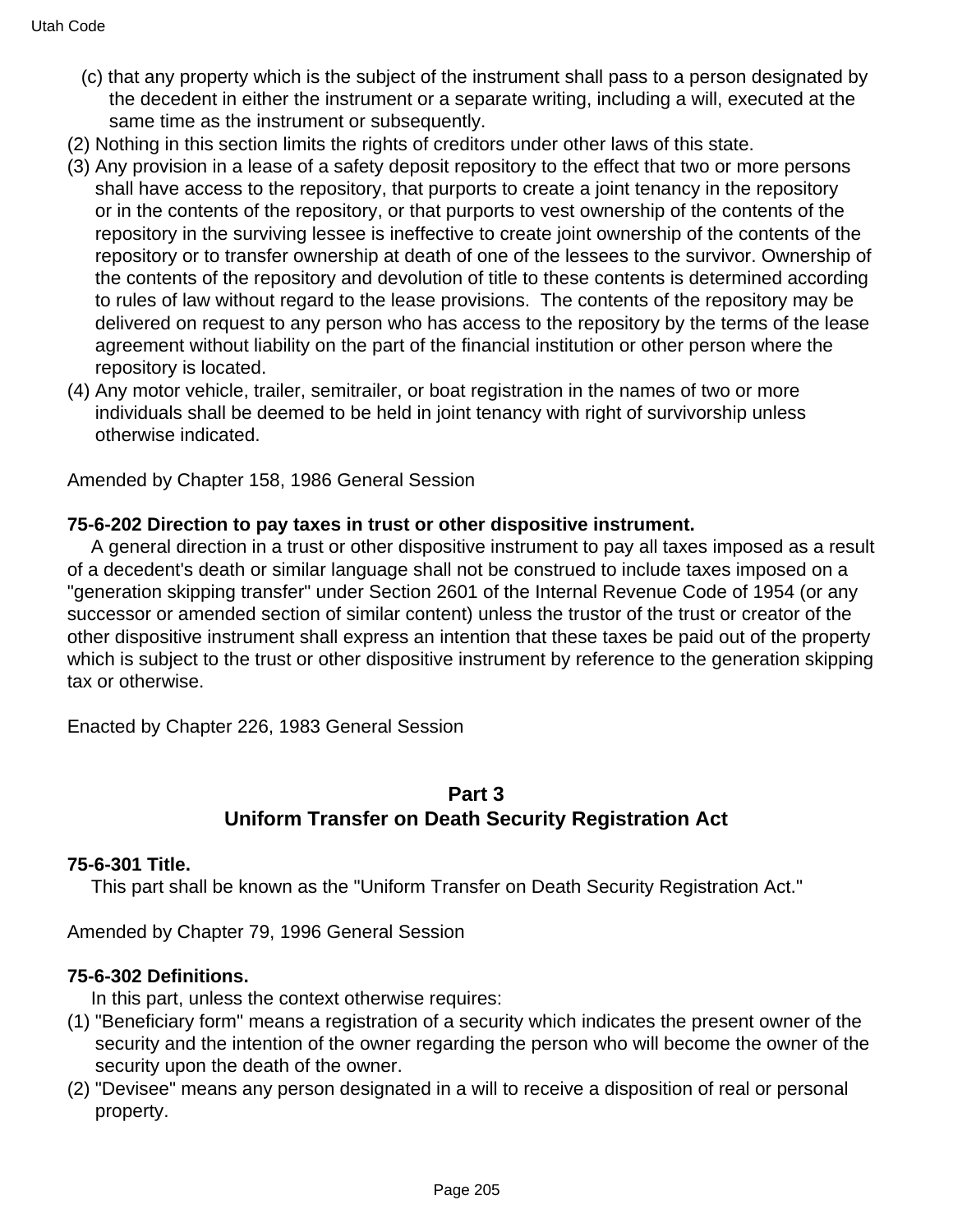- (3) "Heirs" means those persons, including the surviving spouse, who are entitled under the statutes of intestate succession to the property of a decedent.
- (4) "Person" means an individual, a corporation, an organization, or other legal entity.
- (5) "Personal representative" includes executor, administrator, successor personal representative, special administrator, and persons who perform substantially the same function under the law governing their status.
- (6) "Property" includes both real and personal property or any interest therein and means anything that may be the subject of ownership.
- (7) "Register," including its derivatives, means to issue a certificate showing the ownership of a certificated security or, in the case of an uncertificated security, to initiate or transfer an account showing ownership of securities.
- (8) "Registering entity" means a person who originates or transfers a security title by registration, and includes a broker maintaining security accounts for customers and a transfer agent or other person acting for or as an issuer of securities.
- (9) "Security" means a share, participation, or other interest in property, in a business, or in an obligation of an enterprise or other issuer, and includes a certificated security, an uncertificated security, and a security account.
- (10) "Security account" means:
	- (a) a reinvestment account associated with a security, a securities account with a broker, a cash balance in a brokerage account, cash, interest, earnings, or dividends earned or declared on a security in an account, a reinvestment account, or a brokerage account, whether or not credited to the account before the owner's death; or
	- (b) a cash balance or other property held for or due to the owner of a security as a replacement for or product of an account security, whether or not credited to the account before the owner's death.
- (11) "State" includes any state of the United States, the District of Columbia, the Commonwealth of Puerto Rico, and any territory or possession subject to the legislative authority of the United States.

Amended by Chapter 79, 1996 General Session

### **75-6-303 Registration in beneficiary form -- Sole or joint tenancy ownership.**

 Only individuals whose registration of a security shows sole ownership by one individual or multiple ownership by two or more with right of survivorship, rather than as tenants in common, may obtain registration in beneficiary form. Multiple owners of a security registered in beneficiary form hold as joint tenants with right of survivorship, as tenants by the entireties, or as owners of community property held in survivorship form, and not as tenants in common.

Enacted by Chapter 9, 1995 General Session

### **75-6-304 Registration in beneficiary form -- Applicable law.**

 A security may be registered in beneficiary form if the form is authorized by this or a similar statute of the state of organization of the issuer or registering entity, the location of the registering entity's principal office, the office of its transfer agent or its office making the registration, or by this or similar statute of the law of the state listed as the owner's address at the time of registration. A registration governed by the law of a jurisdiction in which this or similar legislation is not in force or was not in force when a registration in beneficiary form was made is nevertheless presumed to be valid and authorized as a matter of contract law.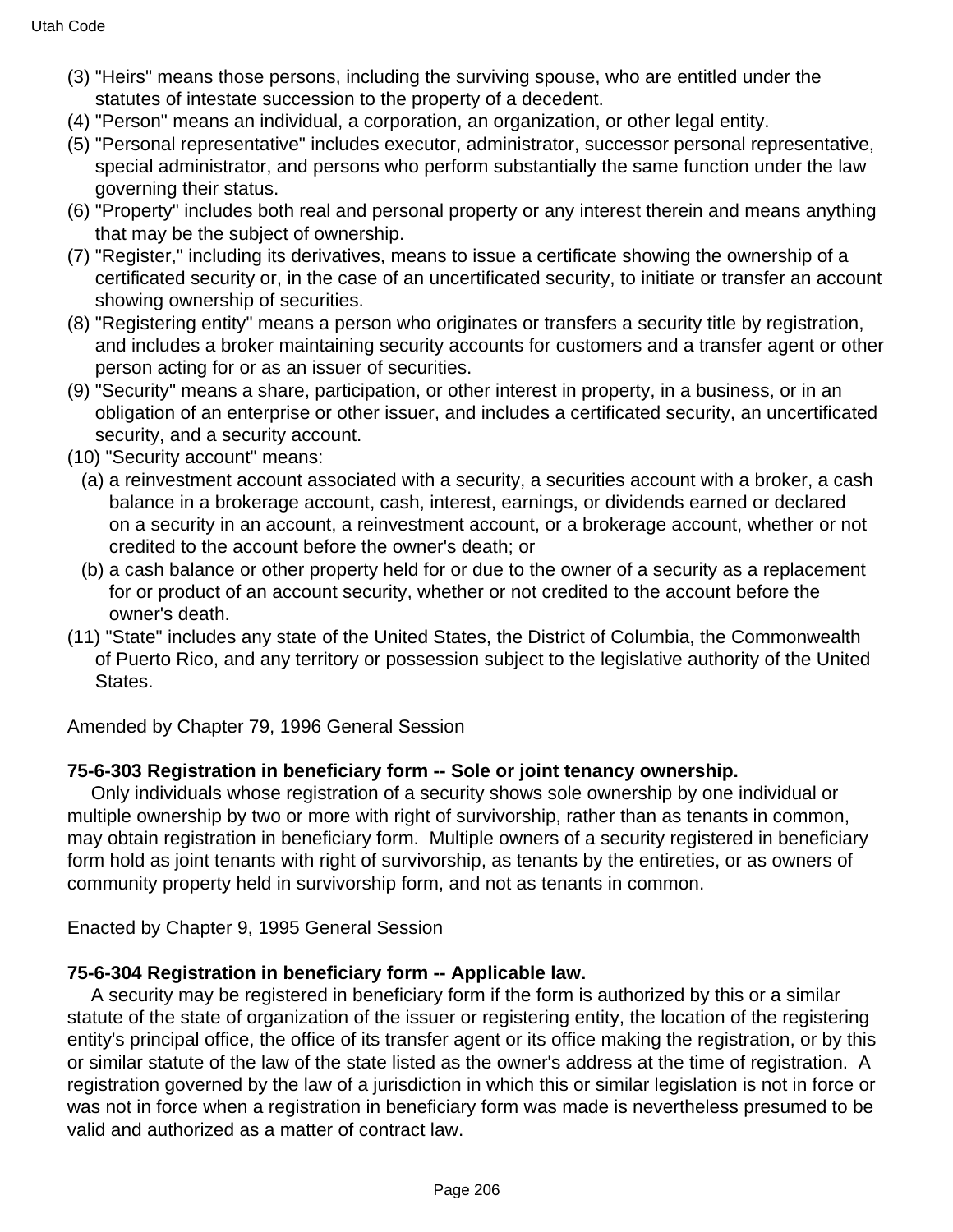Enacted by Chapter 9, 1995 General Session

# **75-6-305 Orientation of registration in beneficiary form.**

 A security, whether evidenced by certificate or account, is registered in beneficiary form when the registration includes a designation of a beneficiary to take the ownership at the death of the owner or the deaths of all multiple owners.

Enacted by Chapter 9, 1995 General Session

## **75-6-306 Form of registration in beneficiary form.**

 Registration in beneficiary form may be shown by the words "transfer on death" or the abbreviation "TOD," or by the words "pay on death" or the abbreviation "POD," after the name of the registered owner and before the name of a beneficiary.

Enacted by Chapter 9, 1995 General Session

# **75-6-307 Effect of registration in beneficiary form.**

 The designation of a TOD beneficiary on a registration in beneficiary form has no effect on ownership until the owner's death. A registration of a security in beneficiary form may be canceled or changed at any time by the sole owner or all then surviving owners without the consent of the beneficiary.

Enacted by Chapter 9, 1995 General Session

### **75-6-308 Ownership on death of owner.**

 On death of a sole owner or the last to die of all multiple owners, ownership of securities registered in beneficiary form passes to the beneficiary or beneficiaries who survive all owners. On proof of death of all owners and compliance with any applicable requirements of the registering entity, a security registered in beneficiary form may be reregistered in the name of the beneficiary or beneficiaries who survived the death of all owners. Until division of the security after the death of all owners, multiple beneficiaries surviving the death of all owners hold their interests as tenants in common. If no beneficiary survives the death of all owners, the security belongs to the estate of the deceased sole owner or the estate of the last to die of all multiple owners.

Enacted by Chapter 9, 1995 General Session

# **75-6-309 Protection of registering entity.**

- (1) A registering entity is not required to offer or to accept a request for security registration in beneficiary form. If a registration in beneficiary form is offered by a registering entity, the owner requesting registration in beneficiary form assents to the protections given to the registering entity by this part.
- (2) By accepting a request for registration of a security in beneficiary form, the registering entity agrees that the registration will be implemented on death of the deceased owner as provided in this part.
- (3) A registering entity is discharged from all claims to a security by the estate, creditors, heirs, or devisees of a deceased owner if it registers a transfer of the security in accordance with Section 75-6-307 and does so in good faith reliance on: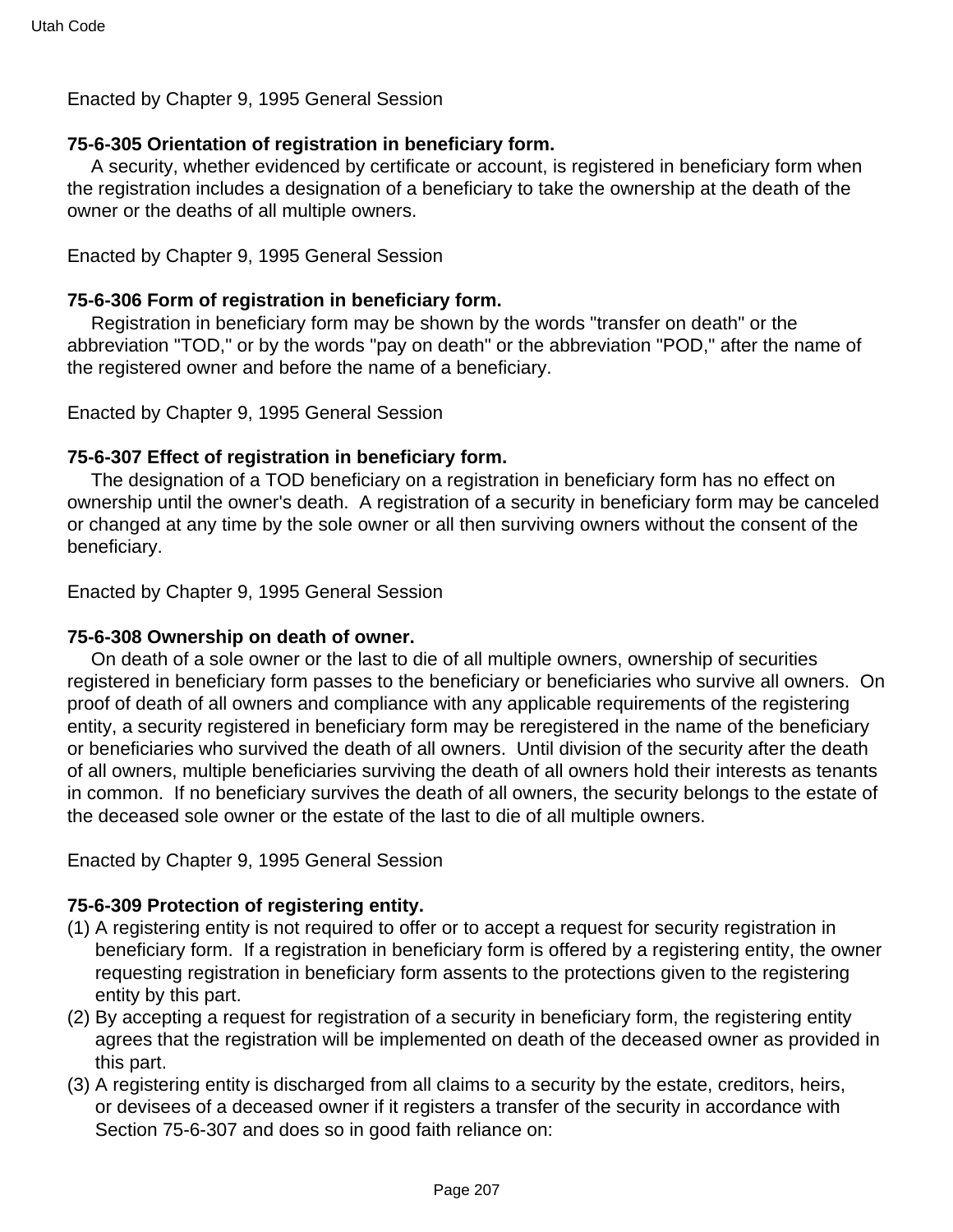- (a) the registration;
- (b) this part; and
- (c) information provided to it by affidavit of the personal representative of the deceased owner, or by the surviving beneficiary or by the surviving beneficiary's representatives, or other information available to the registering entity. The protections of this part do not extend to a reregistration or payment made after a registering entity has received written notice from any claimant to any interest in the security objecting to implementation of a registration in beneficiary form. No other notice or other information available to the registering entity affects its right to protection under this part.
- (4) The protection provided by this part to the registering entity of a security does not affect the rights of beneficiaries in disputes between themselves and other claimants to ownership of the security transferred or its value or proceeds.

Amended by Chapter 79, 1996 General Session

#### **75-6-310 Nontestamentary transfer on death.**

- (1) A transfer on death resulting from a registration in beneficiary form is effective by reason of the contract regarding the registration between the owner and the registering entity and this part and is not testamentary.
- (2) This part does not limit the rights of creditors of security owners against beneficiaries and other transferees under the laws of this state.

Amended by Chapter 79, 1996 General Session

#### **75-6-311 Terms, conditions, and forms for registration.**

- (1) A registering entity offering to accept registrations in beneficiary form may establish the terms and conditions under which it will receive requests for:
	- (a) registrations in beneficiary form; and
	- (b) implementation of registrations in beneficiary form, including requests for cancellation of previously registered TOD beneficiary designations and requests for reregistration to effect a change of beneficiary. The terms and conditions so established may provide for proving death, avoiding or resolving any problems concerning fractional shares, designating primary and contingent beneficiaries, and substituting a named beneficiary's descendants to take the place of the named beneficiary in the event of the beneficiary's death. Substitution may be indicated by appending to the name of the primary beneficiary the letters LDPS, standing for "lineal descendants per stirpes." This designation substitutes a deceased beneficiary's descendants who survive the owner for a beneficiary who fails to survive, the descendants to be identified and to share in accordance with the law of the beneficiary's domicile at the owner's death governing inheritance by descendants of an intestate. Other forms of identifying beneficiaries who are to take on one or more contingencies, and rules for providing proofs and assurances needed to satisfy reasonable concerns by registering entities regarding conditions and identities relevant to accurate implementation of registrations in beneficiary form, may be contained in a registering entity's terms and conditions.
- (2) The following are illustrations of registrations in beneficiary form which a registering entity may authorize:
	- (a) Sole owner-sole beneficiary: John S Brown TOD (or POD) John S Brown Jr.
	- (b) Multiple owners-sole beneficiary: John S Brown Mary B Brown JT TEN TOD John S Brown Jr.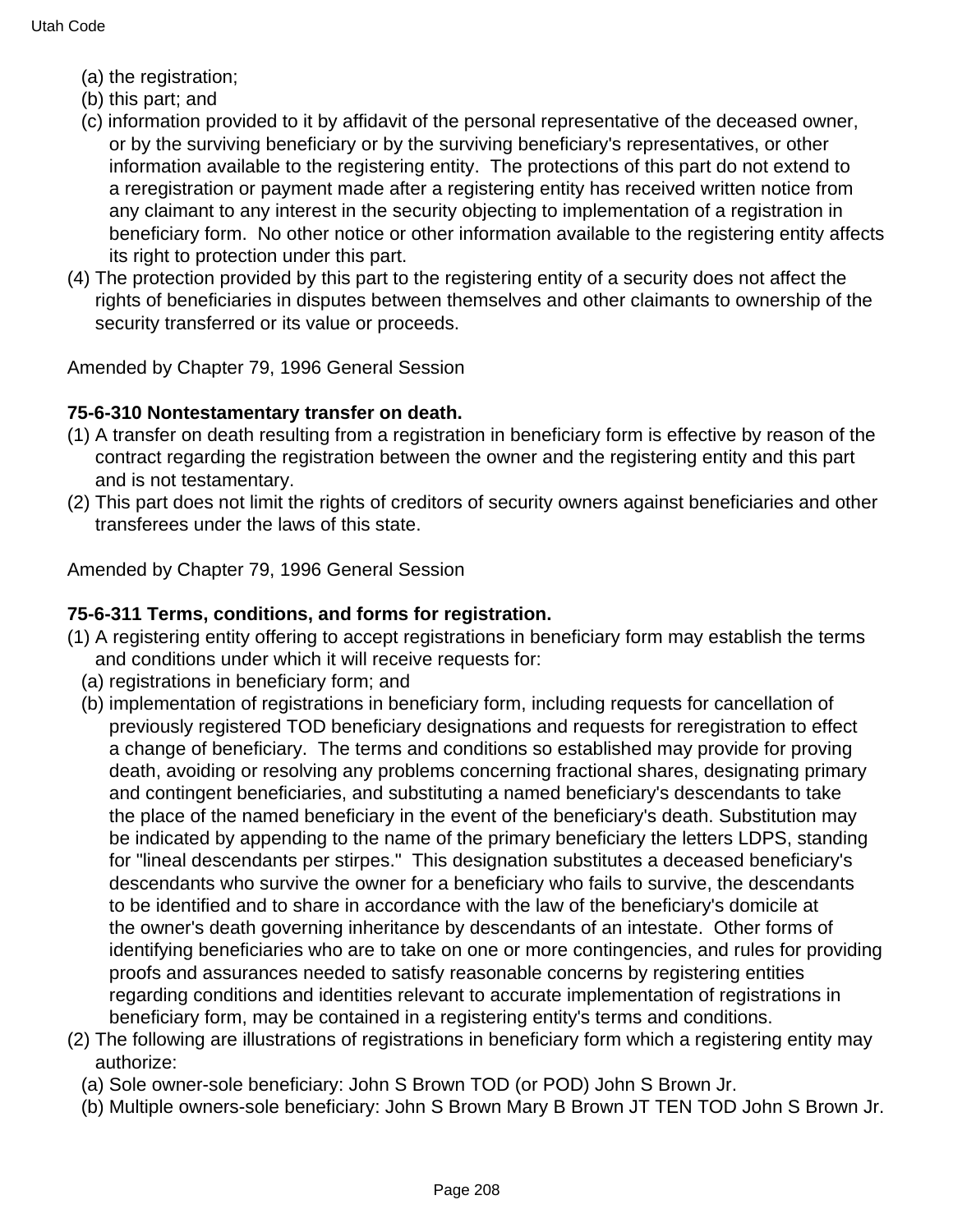(c) Multiple owners-primary and secondary (substituted) beneficiaries: John S Brown Mary B Brown JT TEN TOD John S Brown Jr SUB BENE Peter Q Brown or John S Brown Mary B Brown JT TEN TOD John S Brown Jr LDPS.

Enacted by Chapter 9, 1995 General Session

# **75-6-312 Rules of construction.**

- (1) This part shall be liberally construed and applied to promote its underlying purposes and policy and to make uniform the laws with respect to the subject of this part among states enacting it.
- (2) Unless displaced by the particular provisions of this part, the principles of law and equity supplement its provisions.

Amended by Chapter 79, 1996 General Session

## **75-6-313 Application of part.**

 This part applies to registrations of securities in beneficiary form made before or after January 1, 1995, by decedents dying on or after June 30, 1995.

Amended by Chapter 79, 1996 General Session

# **Part 4 Uniform Real Property Transfer on Death Act**

### **75-6-401 Title.**

This part is known as the "Uniform Real Property Transfer on Death Act."

Amended by Chapter 136, 2019 General Session

### **75-6-402 Definitions.**

As used in this part:

- (1) "Beneficiary" means a person who receives property under a transfer on death deed.
- (2) "Class gift" means a transfer to a group of persons who are classified by their relationship to one another or the transferor, and who are not individually named in the transferring document.
- (3) "Designated beneficiary" means a person designated to receive property in a transfer on death deed.
- (4) "Individual" means a natural person.

(5)

- (a) "Joint owner" means an individual who owns property concurrently with one or more other individuals with a right of survivorship.
- (b) "Joint owner" includes a joint tenant, owner of community property with a right of survivorship, and tenant by the entirety.
- (c) "Joint owner" does not include a tenant in common or owner of community property without a right of survivorship.
- (6) "Natural person" means a human being.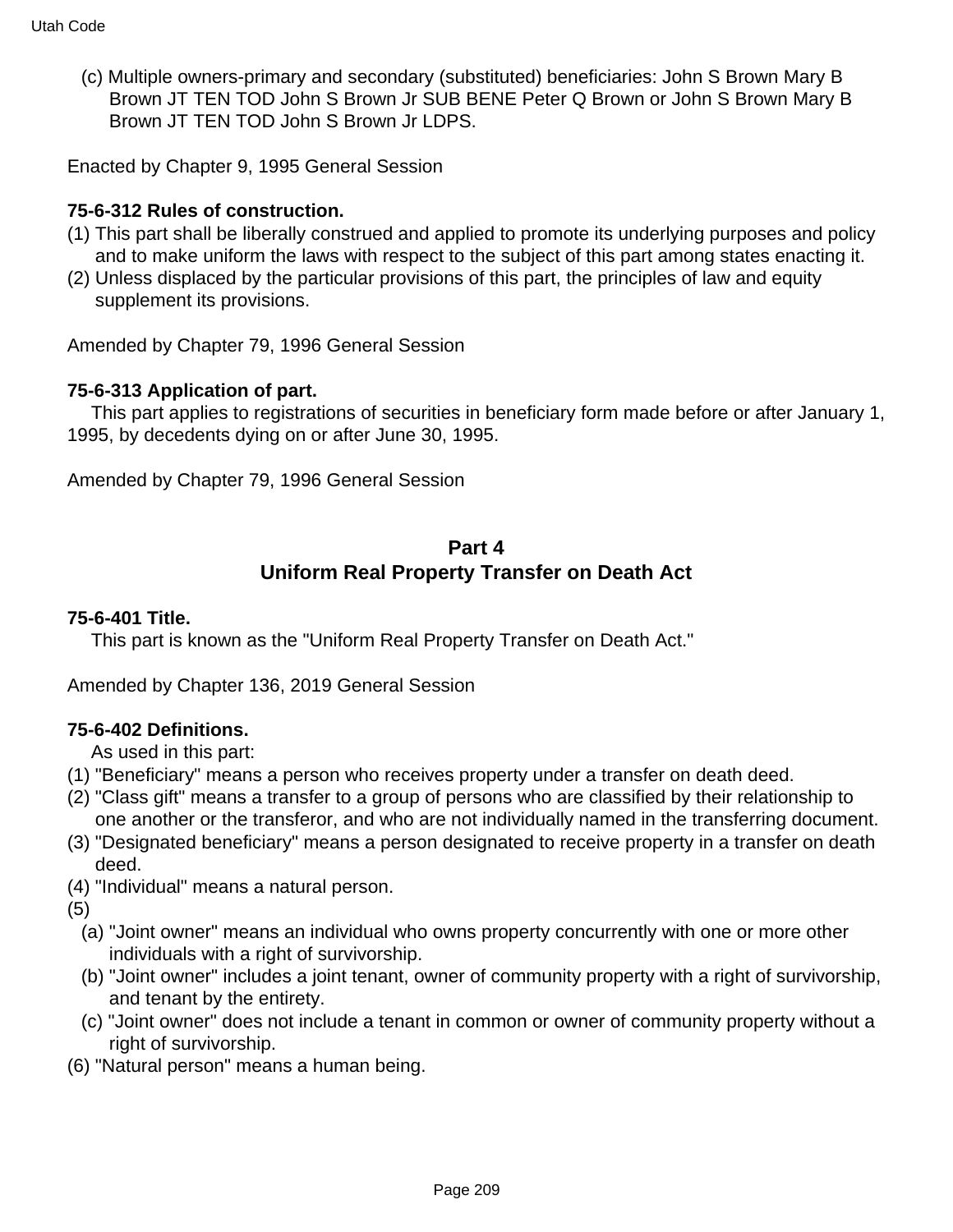- (7) "Person" means an individual, corporation, business trust, estate, trust, partnership, limited liability company, association, joint venture, public corporation, government or governmental subdivision, agency, or instrumentality, or any other legal or commercial entity.
- (8) "Property" means an interest in real property located in this state that is transferable on the death of the owner.
- (9) "Transfer on death deed" means a deed authorized under this part.
- (10) "Transferor" means an individual, in their individual capacity, who makes a transfer on death deed.

Amended by Chapter 136, 2019 General Session

#### **75-6-403 Applicability.**

 This part applies to a transfer on death deed made before, on, or after May 8, 2018, by a transferor dying on or after May 8, 2018.

Amended by Chapter 136, 2019 General Session

#### **75-6-404 Nonexclusivity.**

 This part does not affect any method of transferring property otherwise permitted under the law of this state.

Amended by Chapter 136, 2019 General Session

#### **75-6-405 Transfer on death deed authorized.**

- (1) An individual may transfer property to one or more named beneficiaries effective at the transferor's death by a transfer on death deed.
- (2) A class gift may not be made by a transfer on death deed.

Enacted by Chapter 26, 2018 General Session

#### **75-6-406 Transfer on death deed revocable.**

 A transfer on death deed is revocable even if the deed or another instrument contains a contrary provision.

Enacted by Chapter 26, 2018 General Session

#### **75-6-407 Transfer on death deed nontestamentary.**

A transfer on death deed is nontestamentary.

Enacted by Chapter 26, 2018 General Session

#### **75-6-408 Capacity of transferor.**

 The capacity required to make or revoke a transfer on death deed is the same as that required to make a will.

Enacted by Chapter 26, 2018 General Session

#### **75-6-409 Requirements.**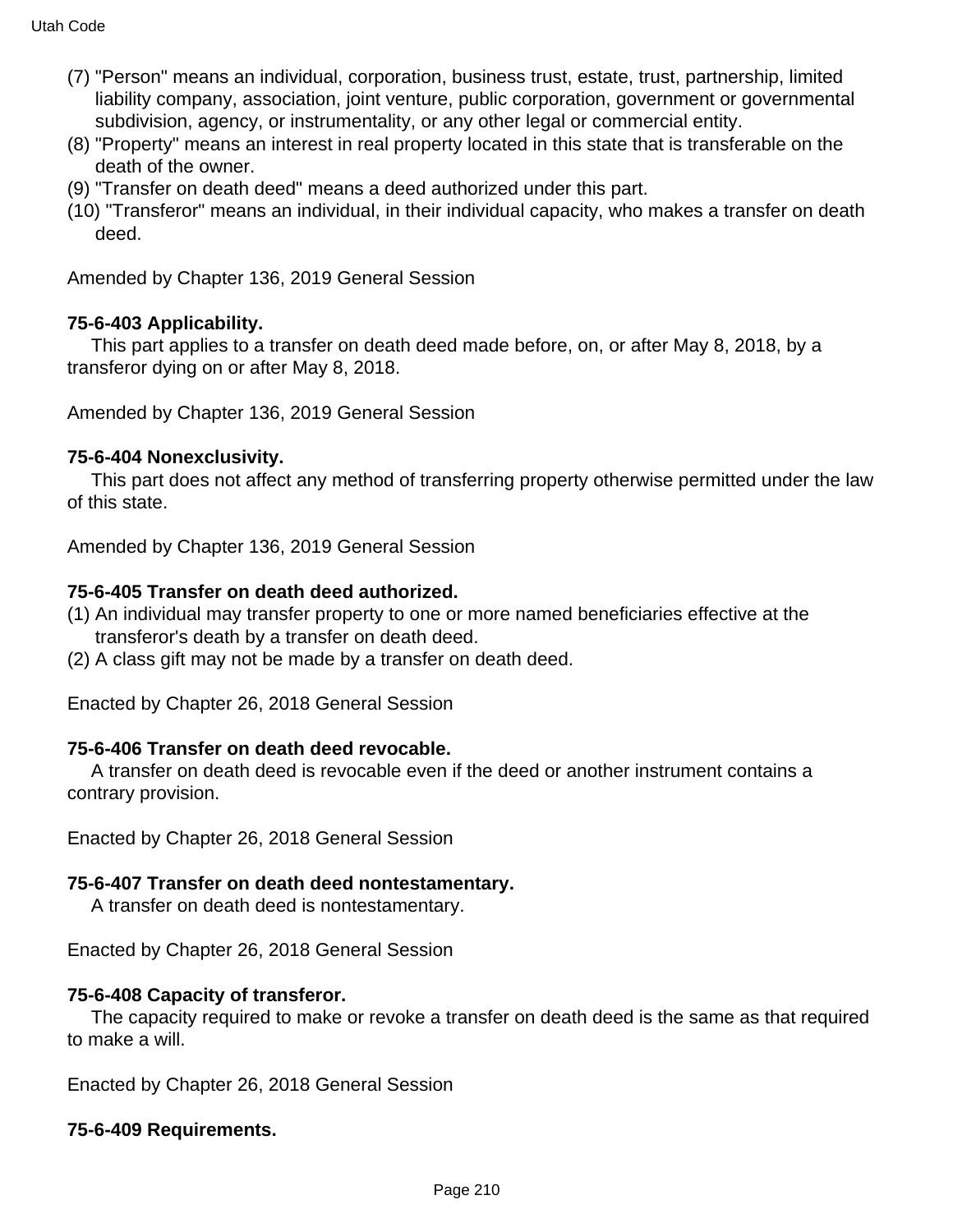A transfer on death deed shall:

- (1) contain the essential elements and formalities of a properly recordable inter vivos deed;
- (2) state that the transfer to the designated beneficiary is to occur at the transferor's death; and
- (3) be recorded before the transferor's death in the public records in the county recorder's office of the county where the property is located.

Enacted by Chapter 26, 2018 General Session

# **75-6-410 Notice, delivery, acceptance, consideration not required.**

A transfer on death deed is effective without:

(1) notice or delivery to or acceptance by the designated beneficiary during the transferor's life; or

(2) consideration.

Enacted by Chapter 26, 2018 General Session

## **75-6-411 Revocation by instrument authorized -- Revocation by act not permitted.**

- (1) Subject to Subsection (2), an instrument is effective to revoke a recorded transfer on death deed, or any part of it, only if the instrument:
	- (a) is one of the following:
		- (i) a transfer on death deed that revokes the deed or part of the deed expressly or by inconsistency;
		- (ii) an instrument of revocation that expressly revokes the deed or part of the deed; or
		- (iii) an inter vivos deed that revokes the transfer on death deed or part of the deed expressly or by inconsistency; and
	- (b) is acknowledged by the transferor after the acknowledgment of the deed being revoked and recorded in the public records in the office of the county recorder where the deed is recorded before the transferor's death.
- (2) If a transfer on death deed is made by more than one transferor:
	- (a) revocation by a transferor does not affect the deed as to the interest of another transferor; and
	- (b) a deed of joint owners is revoked only if it is revoked by all of the living joint owners.
- (3) After a transfer on death deed is recorded, it may not be revoked by a revocatory act on the deed.
- (4) This section does not limit the effect of an inter vivos transfer of the property.
- (5) Property subject to a revocation of a transfer on death deed shall adeem and nonademption statutes shall be inapplicable to the deed.

Enacted by Chapter 26, 2018 General Session

# **75-6-412 Effect of transfer on death deed during transferor's life.**

- During a transferor's life, a transfer on death deed does not:
- (1) affect an interest or right of the transferor or any other owner, including the right to transfer or encumber the property;
- (2) affect an interest or right of a transferee, even if the transferee has actual or constructive notice of the deed;
- (3) affect an interest or right of the transferor's secured or unsecured creditors or future creditors, even if they have actual or constructive notice of the deed;
- (4) affect the transferor's or designated beneficiary's eligibility for any form of public assistance;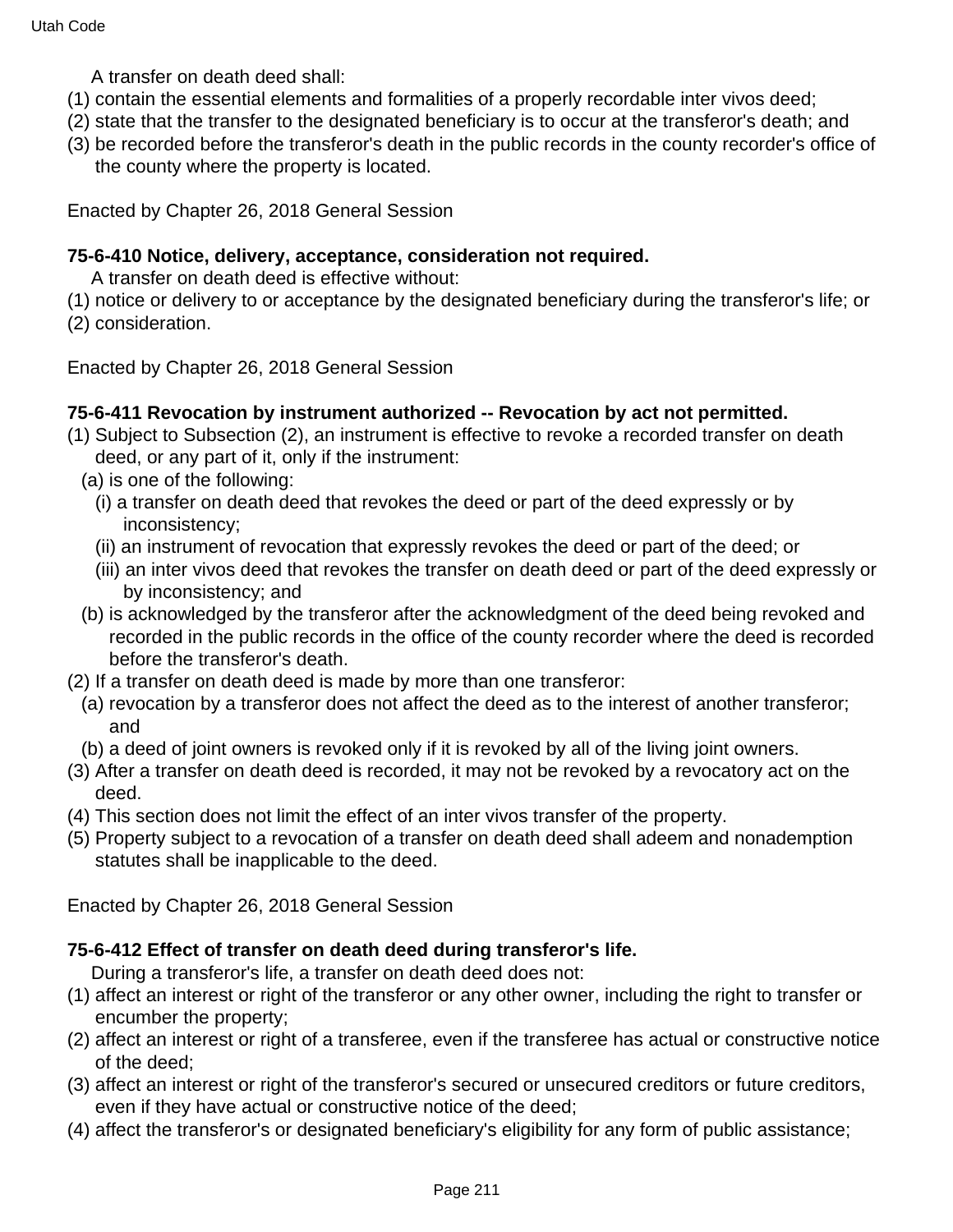- (5) create a legal or equitable interest in favor of the designated beneficiary; or
- (6) subject the property to claims or process of the designated beneficiary's creditors.

Enacted by Chapter 26, 2018 General Session

### **75-6-413 Effect of transfer on death deed at transferor's death.**

- (1) Except as otherwise provided in the transfer on death deed, Sections 75-2-205, 75-2-702, 75-2-803, 75-2-804, and 75-2-807, on the death of the transferor, the following rules apply to property that is the subject of a transfer on death deed and owned by the transferor at death.
	- (a) Subject to Subsection (1)(b), the interests in the property are transferred to the designated beneficiaries in accordance with the deed.
	- (b) The interest of a designated beneficiary is contingent on the designated beneficiary surviving the transferor. Notwithstanding Section 75-2-706, the interest of a designated beneficiary that fails to survive the transferor lapses.
	- (c) Subject to Subsection (1)(d), concurrent interests are transferred to the beneficiaries in equal and undivided shares with no right of survivorship, unless otherwise specified in the transfer on death deed.
	- (d) If the transferor has identified two or more designated beneficiaries to receive concurrent interests in the property, the share of one that lapses or fails for any reason is transferred to the other, or to the others in proportion to the interest of each in the remaining part of the property held concurrently.
- (2) Subject to Title 57, Chapter 3, Recording of Documents, a beneficiary takes the property subject to all conveyances, encumbrances, assignments, contracts, mortgages, liens, and other interests to which the property is subject at the transferor's death. For purposes of this Subsection (2) and Title 57, Chapter 3, Recording of Documents, the recording of the transfer on death deed is considered to have occurred at the transferor's death.
- (3) If a transferor is a joint owner and is:
	- (a) survived by one or more other joint owners, the property that is the subject of a transfer on death deed belongs to the surviving joint owner or owners with right of survivorship; or
	- (b) the last surviving joint owner, the transfer on death deed is effective.
- (4) A transfer on death deed transfers property without covenant or warranty of title even if the deed contains a contrary provision.
- (5) Following the death of the transferor, an affidavit in substantially the form found in Section 57-1-5.1 shall be recorded in the office of the recorder of the county in which the affected property is located. Each affidavit shall:
	- (a) contain a legal description of the real property that is affected;
	- (b) reference the entry number and the book and page of the previously recorded transfer on death deed; and
	- (c) have attached as an exhibit, a copy of the death certificate or other document issued by a governmental agency as described in Section 75-1-107 certifying the transferor's death.

Amended by Chapter 225, 2021 General Session

### **75-6-414 Disclaimer.**

A beneficiary may disclaim all or part of the beneficiary's interest.

Enacted by Chapter 26, 2018 General Session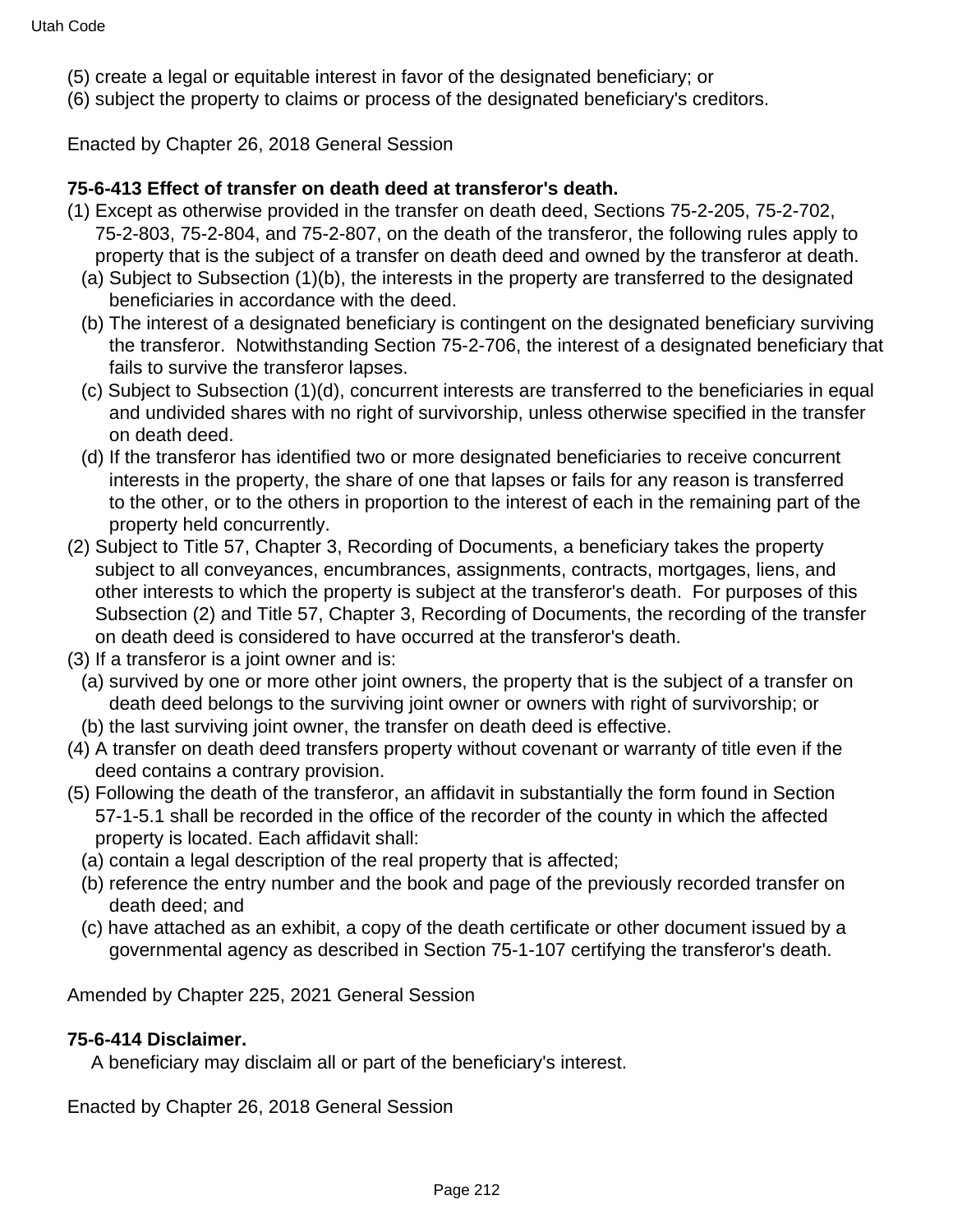# **75-6-415 Liability for creditor claims and statutory allowances.**

- (1) To the extent the transferor's probate estate is insufficient to satisfy an allowed claim against the estate or a statutory allowance to a surviving spouse or child, only the estate may enforce the liability against property transferred at the transferor's death by a transfer on death deed.
- (2) If more than one property is transferred by one or more transfer on death deeds, the liability under Subsection (1) is apportioned among the properties in proportion to their net values at the transferor's death.
- (3) A probate proceeding to enforce the liability under this section shall be commenced not later than 12 months after the transferor's death.
- (4) The estate may expressly waive the estate's claim against the property.

Enacted by Chapter 26, 2018 General Session

### **75-6-416 Form of transfer on death deed.**

 The following form may be used to create a transfer on death deed. The other sections of this part govern the effect of this or any other instrument used to create a transfer on death deed:

(front of form)

REVOCABLE TRANSFER ON DEATH DEED FORM

#### NOTICE TO OWNER

 You should carefully read all information on the other side of this form. You May Want to Consult a Lawyer Before Using This Form.

 This form must be recorded before your death, or it will not be effective. The beneficiary must be a named person.

#### IDENTIFYING INFORMATION

Owner or Owners Making This Deed:

| <b>Printed name</b>                     | Mailing address                                                                       |                                                                                                |
|-----------------------------------------|---------------------------------------------------------------------------------------|------------------------------------------------------------------------------------------------|
| <b>Printed name</b>                     | Mailing address                                                                       | Legal description of the                                                                       |
| property:                               |                                                                                       |                                                                                                |
| <b>PRIMARY BENEFICIARY</b>              |                                                                                       |                                                                                                |
|                                         | I designate the following beneficiary if the beneficiary survives me:                 |                                                                                                |
| <b>Printed name</b>                     | Mailing address, if available                                                         |                                                                                                |
| <b>ALTERNATE BENEFICIARY - Optional</b> |                                                                                       |                                                                                                |
|                                         |                                                                                       | If my primary beneficiary does not survive me, I designate the following alternate beneficiary |
| if that beneficiary survives me:        |                                                                                       |                                                                                                |
|                                         |                                                                                       |                                                                                                |
| Printed name                            | Mailing address, if available                                                         |                                                                                                |
| <b>TRANSFER ON DEATH</b>                |                                                                                       |                                                                                                |
|                                         | At my death, I transfer my interest in the described property to the beneficiaries as |                                                                                                |
| designated above.                       |                                                                                       |                                                                                                |
|                                         | Before my death, I have the right to revoke this deed.                                |                                                                                                |
|                                         | SIGNATURE OF OWNER OR OWNERS MAKING THIS DEED                                         |                                                                                                |
|                                         | [(SEAL)]                                                                              |                                                                                                |
| Signature                               | Date                                                                                  |                                                                                                |
|                                         | [(SEAL)]                                                                              |                                                                                                |
|                                         |                                                                                       |                                                                                                |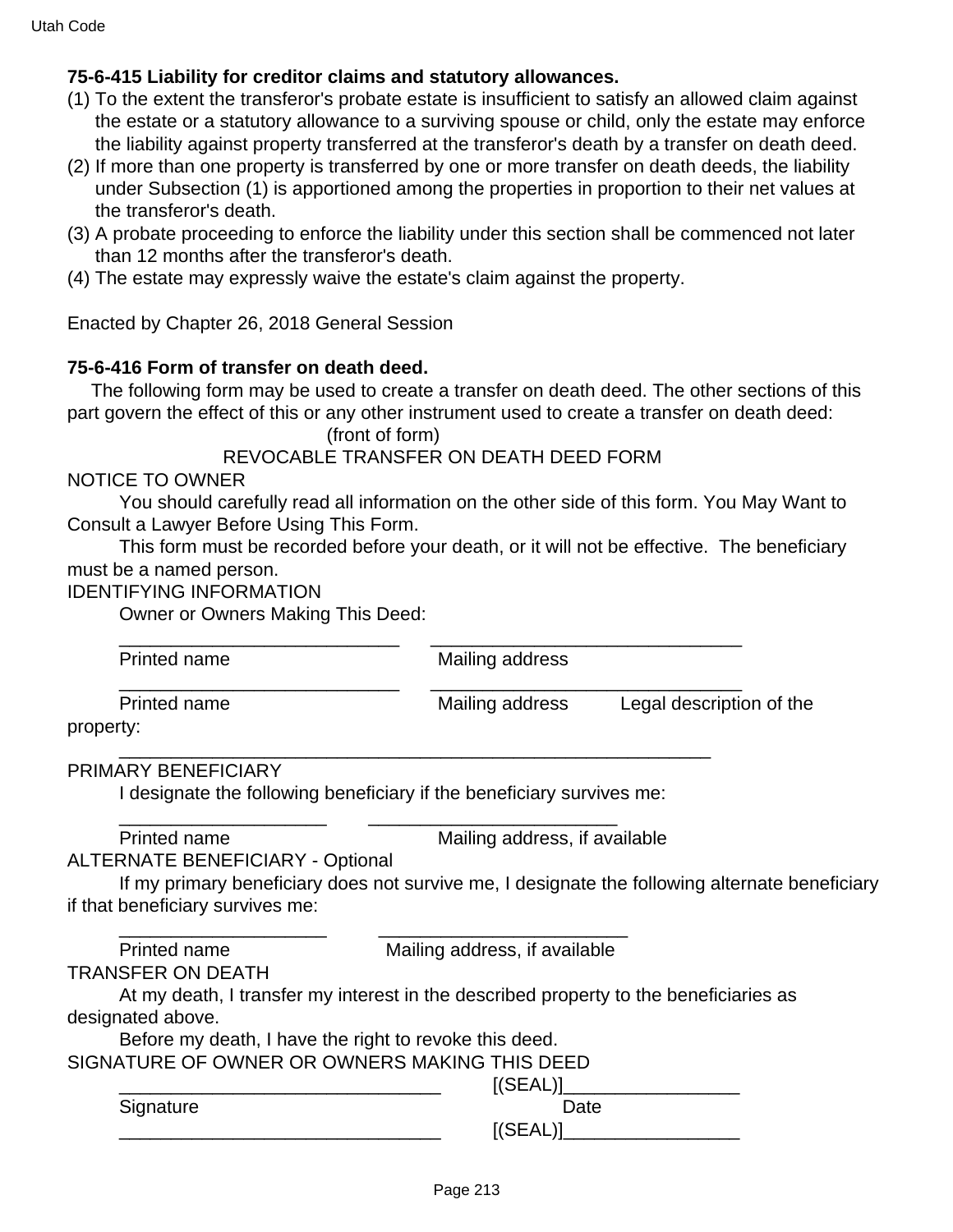Signature Date

# ACKNOWLEDGMENT

(insert acknowledgment for deed here)

(back of form)

# COMMON QUESTIONS ABOUT THE USE OF THIS FORM

Q. What does the Transfer on Death (TOD) deed do?

 A. When you die, this deed transfers the described property, subject to any liens or mortgages (or other encumbrances) on the property at your death. Probate is not required. The TOD deed has no effect until you die. You can revoke it at any time. You are also free to transfer the property to someone else during your lifetime. If you do not own any interest in the property when you die, this deed will have no effect.

Q. How do I make a TOD deed?

 A. Complete this form. Have it acknowledged before a notary public or other individual authorized by law to take acknowledgments. Record the form in each county where any part of the property is located. The form has no effect unless it is acknowledged and recorded before your death.

Q. Is the "legal description" of the property necessary?

A. Yes.

Q. How do I find the "legal description" of the property?

 A. This information may be on the deed you received when you became an owner of the property. This information may also be available in the office of the county recorder for the county where the property is located. If you are not absolutely sure, consult a lawyer.

Q. Can I change my mind before I record the TOD deed?

 A. Yes. If you have not yet recorded the deed and want to change your mind, simply tear up or otherwise destroy the deed.

Q. How do I "record" the TOD deed?

 A. Take the completed and acknowledged form to the office of the county recorder of the county where the property is located. Follow the instructions given by the county recorder to make the form part of the official property records. If the property is in more than one county, you should record the deed in each county.

Q. Can I later revoke the TOD deed if I change my mind?

 A. Yes. The TOD deed is revocable. No one, including the beneficiaries, can prevent you from revoking the deed.

Q. How do I revoke the TOD deed after it is recorded?

 A. There are three ways to revoke a recorded TOD deed: (1) Complete and acknowledge a revocation form, and record it in each county where the property is located. (2) Complete and acknowledge a new TOD deed that disposes of the same property, and record it in each county where the property is located. (3) Transfer the property to someone else during your lifetime by a recorded deed that expressly revokes the TOD deed. You may not revoke the TOD deed by will.

Q. I am being pressured to complete this form. What should I do?

 A. Do not complete this form under pressure. Seek help from a trusted family member, a friend, or a lawyer.

Q. Do I need to tell the beneficiaries about the TOD deed?

 A. No, but it is recommended. Secrecy can cause later complications and might make it easier for others to commit fraud.

 Q. If I sign a TOD deed and designate my two children as beneficiaries, and one of them dies before me, does the interest of my child that dies before me pass to his or her children?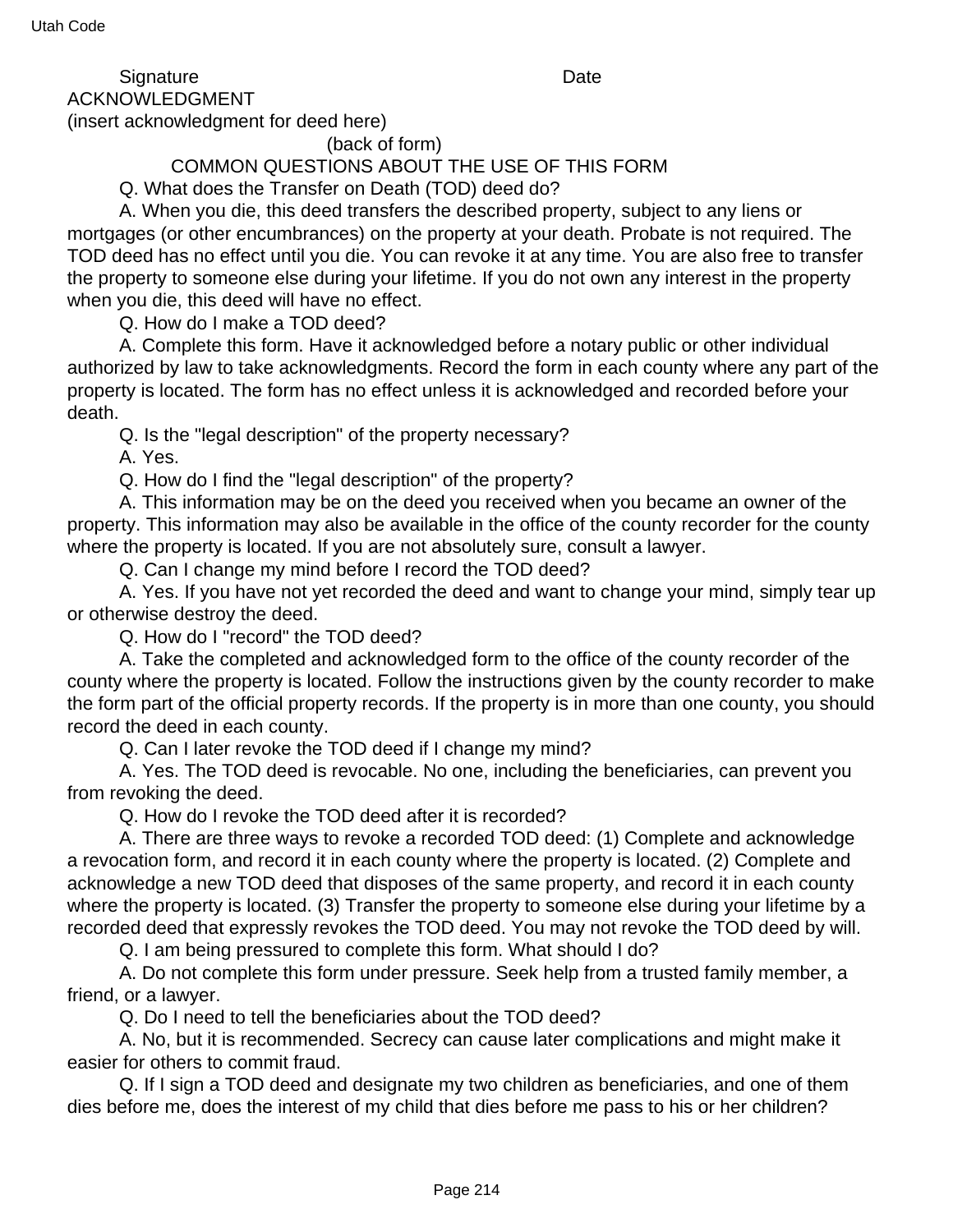A. No. Everything will go to your surviving child unless you record a new transfer on death deed to state otherwise. If you have questions regarding how to word a new transfer on death deed, you are encouraged to consult a lawyer.

Q. I have other questions about this form. What should I do?

 A. This form is designed to fit some but not all situations. If you have other questions, you are encouraged to consult a lawyer.

Amended by Chapter 136, 2019 General Session

#### **75-6-417 Optional form of revocation.**

 The following form may be used to create an instrument of revocation under this part. The other sections of this part govern the effect of this or any other instrument used to revoke a transfer on death deed.

#### (front of form) FULL REVOCATION OF TRANSFER ON DEATH DEED

NOTICE TO OWNER

 This revocation must be recorded before you die or it will not be effective. This revocation is effective only as to the interests in the property of owners who sign this revocation. IDENTIFYING INFORMATION

Owner or Owners of Property Making This Revocation:

Printed name Mailing address

Printed name Mailing address Legal description of the property:

#### **REVOCATION**

 I revoke all my previous transfers of this property by transfer on death deed. SIGNATURE OF OWNER OR OWNERS MAKING THIS REVOCATION

 $\overline{\phantom{a}}$  , and the contribution of the contribution of the contribution of the contribution of the contribution of the contribution of the contribution of the contribution of the contribution of the contribution of the

 $\overline{\phantom{a}}$  , and the contribution of the contribution of  $\overline{\phantom{a}}$  , and  $\overline{\phantom{a}}$  , and  $\overline{\phantom{a}}$  , and  $\overline{\phantom{a}}$  , and  $\overline{\phantom{a}}$  , and  $\overline{\phantom{a}}$  , and  $\overline{\phantom{a}}$  , and  $\overline{\phantom{a}}$  , and  $\overline{\phantom{a}}$  , and

\_\_\_\_\_\_\_\_\_\_\_\_\_\_\_\_\_\_\_\_\_\_\_\_\_\_\_ \_\_\_\_\_\_\_\_\_\_\_\_\_\_\_\_\_\_\_\_\_\_\_\_\_\_\_\_\_\_

|                       | [(SEAL)] |  |
|-----------------------|----------|--|
| Signature             | Date     |  |
|                       | [(SEAL)] |  |
| Signature             | Date     |  |
| A OIZNIONALLEDOMAENIT |          |  |

ACKNOWLEDGMENT (insert acknowledgment here)

(back of form)

COMMON QUESTIONS ABOUT THE USE OF THIS FORM

Q. How do I use this form to revoke a Transfer on Death (TOD) deed?

 A. Complete this form. Have it acknowledged before a notary public or other individual authorized to take acknowledgments. Record the form in the public records in the office of the county recorder of each county where the property is located. The form must be acknowledged and recorded before your death or it has no effect.

Q. How do I find the "legal description" of the property?

 A. This information may be on the TOD deed. It may also be available in the office of the county recorder for the county where the property is located. If you are not absolutely sure, consult a lawyer.

Q. How do I "record" the form?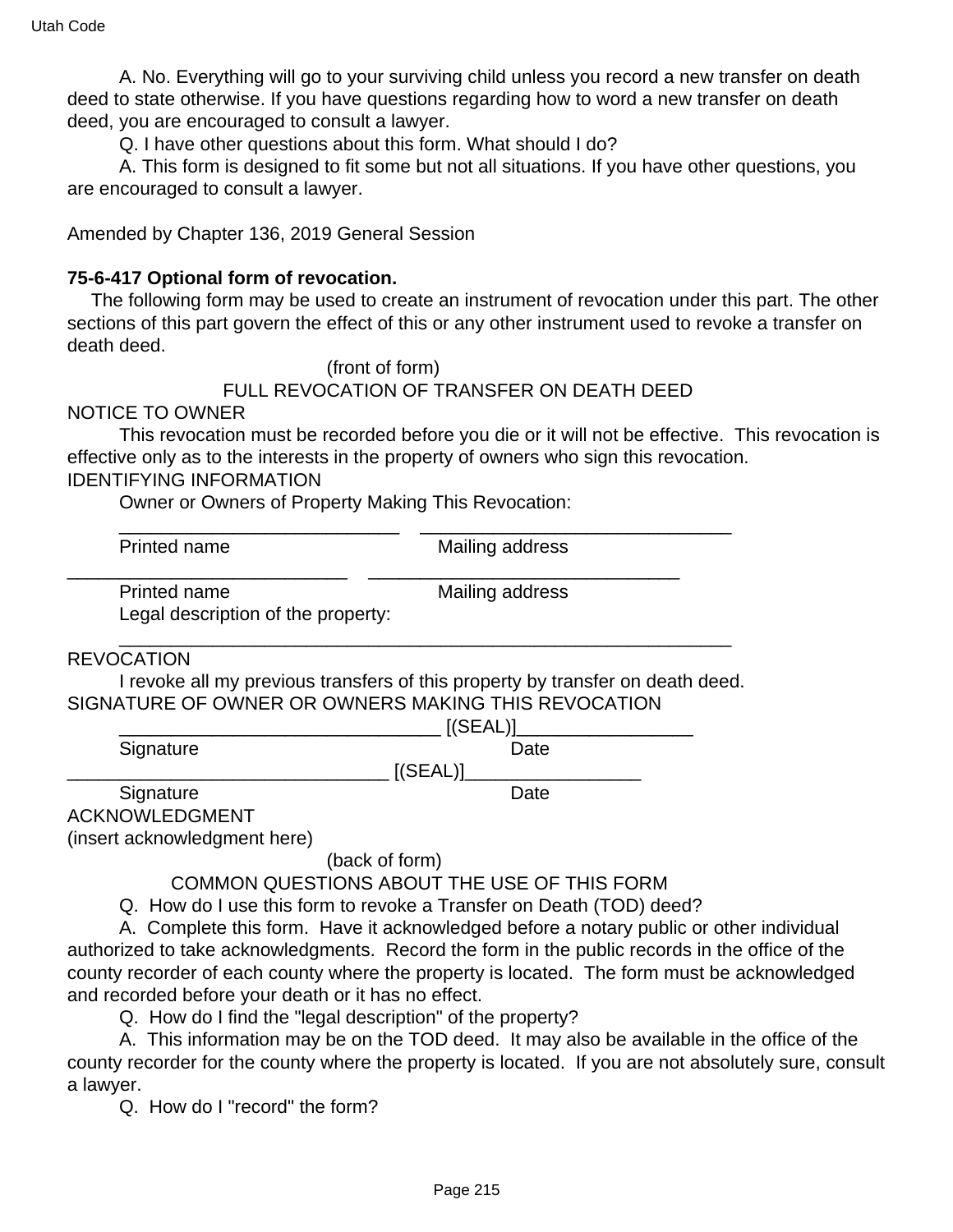A. Take the completed and acknowledged form to the office of the county recorder of the county where the property is located. Follow the instructions given by the county recorder to make the form part of the official property records. If the property is located in more than one county, you should record the form in each of those counties.

Q. I am being pressured to complete this form. What should I do?

 A. Do not complete this form under pressure. Seek help from a trusted family member, a friend, or a lawyer.

Q. Can this form be used for a partial revocation of a previously filed TOD deed?

 A. No. This form is to be used for full revocation of a deed. In the case of a partial revocation, a new TOD deed must be filed.

Q. I have other questions about this form. What should I do?

 A. This form is designed to fit some but not all situations. If you have other questions, consult a lawyer.

Amended by Chapter 136, 2019 General Session

#### **75-6-418 Uniformity of application and construction.**

 In applying and construing this uniform act, consideration must be given to the need to promote uniformity of the law with respect to its subject matter among the states that enact it.

Enacted by Chapter 26, 2018 General Session

#### **75-6-419 Relation to Electronic Signatures in Global and National Commerce Act.**

 This part modifies, limits, and supersedes the federal Electronic Signatures in Global and National Commerce Act, 15 U.S.C. Sec. 7001, et seq., but does not modify, limit, or supersede Section 101(c) of that act, 15 U.S.C. Sec. 7001(c), or authorize electronic delivery of any of the notices described in Section 103(b) of that act, 15 U.S.C. Sec. 7003(b).

Amended by Chapter 136, 2019 General Session

# **Chapter 7 Utah Uniform Trust Code**

# **Part 1 General Provisions**

#### **75-7-101 Title.**

This chapter is known as the "Utah Uniform Trust Code."

Repealed and Re-enacted by Chapter 89, 2004 General Session

#### **75-7-102 Scope.**

This chapter applies to trusts as defined in Section 75-1-201.

Enacted by Chapter 89, 2004 General Session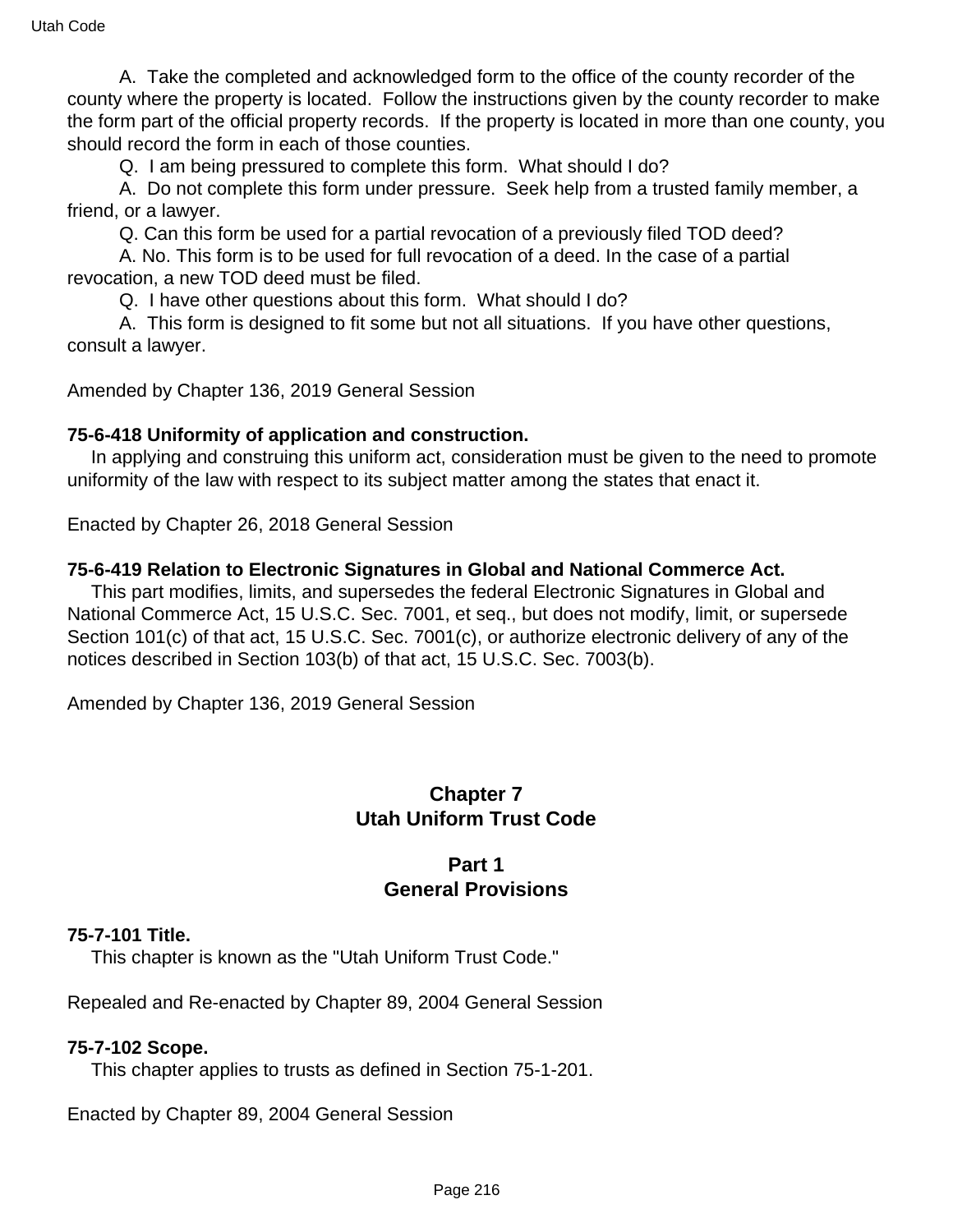## **75-7-103 Definitions.**

(1) In this chapter:

- (a) "Action," with respect to an act of a trustee, includes a failure to act.
- (b) "Beneficiary" means a person that:
	- (i) has a present or future beneficial interest in a trust, vested or contingent; or
	- (ii) in a capacity other than that of trustee, holds a power of appointment over trust property.
- (c) "Charitable trust" means a trust, or portion of a trust, created for a charitable purpose described in Subsection 75-7-405(1).
- (d) "Environmental law" means a federal, state, or local law, rule, regulation, or ordinance relating to protection of the environment.
- (e) "Interests of the beneficiaries" means the beneficial interests provided in the terms of the trust.
- (f) "Jurisdiction," with respect to a geographic area, includes a state or country.
- (g) "Power of withdrawal" means a presently exercisable general power of appointment other than a power exercisable only upon consent of the trustee or a person holding an adverse interest.
- (h) "Qualified beneficiary" means a beneficiary who, on the date the beneficiary's qualification is determined:
	- (i) is a current distributee or permissible distributee of trust income or principal; or
	- (ii) would be a distributee or permissible distributee of trust income or principal if the trust terminated on that date.
- (i) "Resident estate" or "resident trust"means:
	- (i) an estate of a decedent who at death was domiciled in this state;
	- (ii) a trust, or a portion of a trust, consisting of property transferred by will of a decedent who at his death was domiciled in this state; or
	- (iii) a trust administered in this state.
- (j) "Revocable," as applied to a trust, means revocable by the settlor without the consent of the trustee or a person holding an adverse interest.
- (k) "Settlor" means a person, including a testator, who creates, or contributes property to, a trust. If more than one person creates or contributes property to a trust, each person is a settlor of the portion of the trust property attributable to that person's contribution except to the extent another person has the power to revoke or withdraw that portion.
- (l) "Spendthrift provision" means a term of a trust which restrains both voluntary and involuntary transfer or encumbrance of a beneficiary's interest.
- (m) "Terms of a trust" means:
	- (i) except as otherwise provided in Subsection  $(1)(m)(ii)$ , the manifestation of the settlor's intent regarding a trust's provisions as:
		- (A) expressed in the trust instrument; or
		- (B) established by other evidence that would be admissible in a judicial proceeding;
	- (ii) the trust's provisions as established, determined, or amended by:
		- (A) a trustee or trust director in accordance with the applicable law;
		- (B) court order; or
		- (C) a nonjudicial settlement agreement under Section 75-7-110.
- (n) "Trust instrument" means an instrument executed by the settlor that contains terms of the trust, including any amendments thereto.
- (2) Terms not specifically defined in this section have the meanings provided in Section 75-1-201.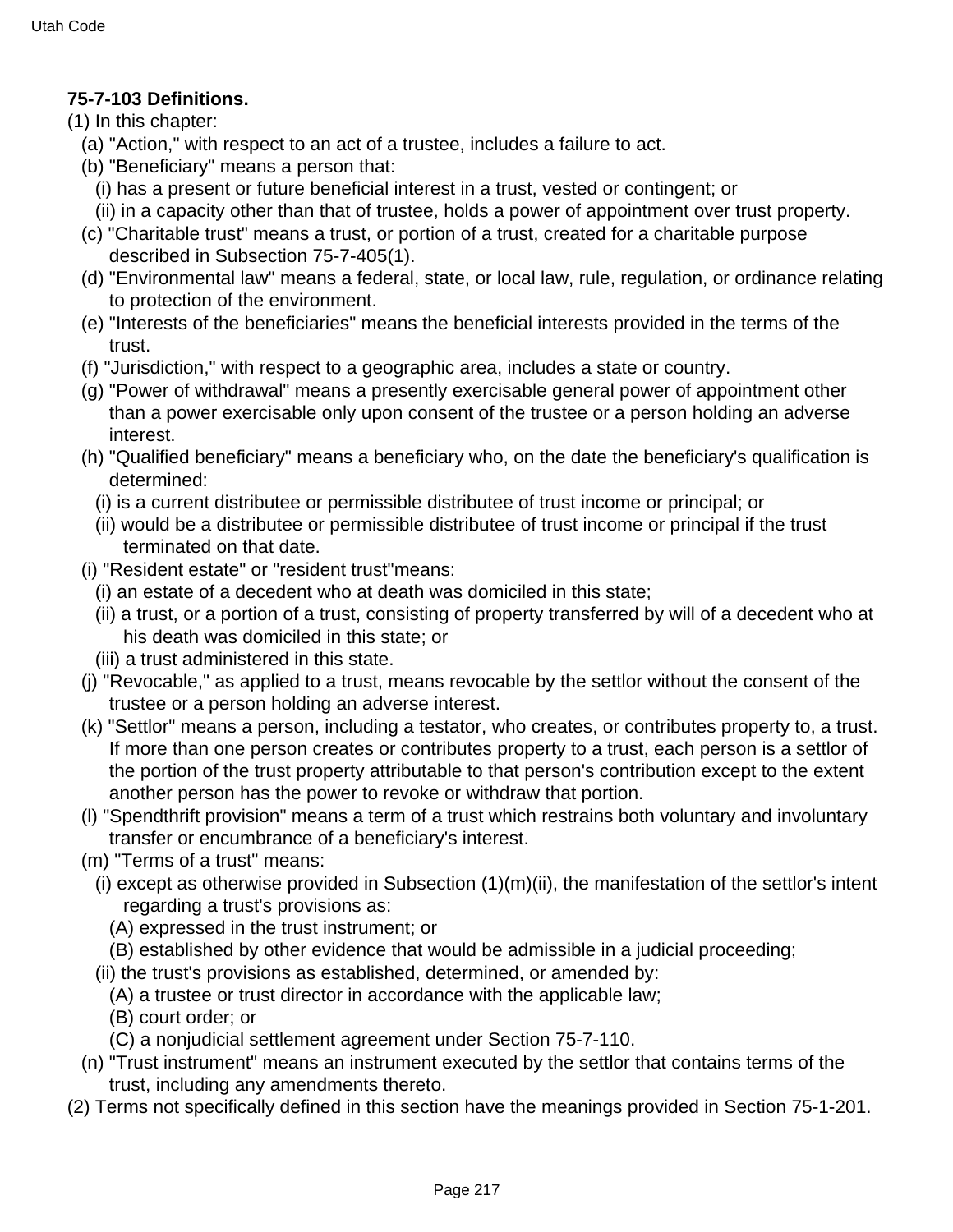Amended by Chapter 348, 2020 General Session

## **75-7-104 Knowledge.**

- (1) Subject to Subsection (2), a person has knowledge of a fact if the person:
	- (a) has actual knowledge of it;
	- (b) has received a notice or notification of it; or
	- (c) from all the facts and circumstances known to the person at the time in question, has reason to know it.
- (2) An organization that conducts activities through employees has notice or knowledge of a fact involving a trust only from the time the information was received by an employee having responsibility to act for the trust, or would have been brought to the employee's attention if the organization had exercised reasonable diligence. An organization exercises reasonable diligence if it maintains reasonable routines for communicating significant information to the employee having responsibility to act for the trust and there is reasonable compliance with the routines. Reasonable diligence does not require an employee of the organization to communicate information unless the communication is part of the individual's regular duties or the individual knows a matter involving the trust would be materially affected by the information.

Enacted by Chapter 89, 2004 General Session

## **75-7-105 Default and mandatory rules.**

- (1) Except as otherwise provided in the terms of the trust, this chapter governs the duties and powers of a trustee, relations among trustees, and the rights and interests of a beneficiary.
- (2) Except as specifically provided in this chapter, the terms of a trust prevail over any provision of this chapter except:
	- (a) the requirements for creating a trust;
	- (b) subject to Sections 75-12-109, 75-12-111, and 75-12-112, the duty of a trustee to act in good faith and in accordance with the purposes of the trust;
	- (c) the requirement that a trust and the terms of the trust be for the benefit of the trust's beneficiaries;
	- (d) the power of the court to modify or terminate a trust under Sections 75-7-410 through 75-7-416;
	- (e) the effect of a spendthrift provision, Section 25-6-502, and the rights of certain creditors and assignees to reach a trust as provided in Part 5, Creditor's Claims - Spendthrift and Discretionary Trusts;
	- (f) the power of the court under Section 75-7-702 to require, dispense with, or modify or terminate a bond;
	- (g) the effect of an exculpatory term under Section 75-7-1008;
	- (h) the rights under Sections 75-7-1010 through 75-7-1013 of a person other than a trustee or beneficiary;
	- (i) periods of limitation for commencing a judicial proceeding; and
	- (j) the subject-matter jurisdiction of the court and venue for commencing a proceeding as provided in Sections 75-7-203 and 75-7-205.

Amended by Chapter 153, 2019 General Session

## **75-7-106 Common law of trusts -- Principles of equity.**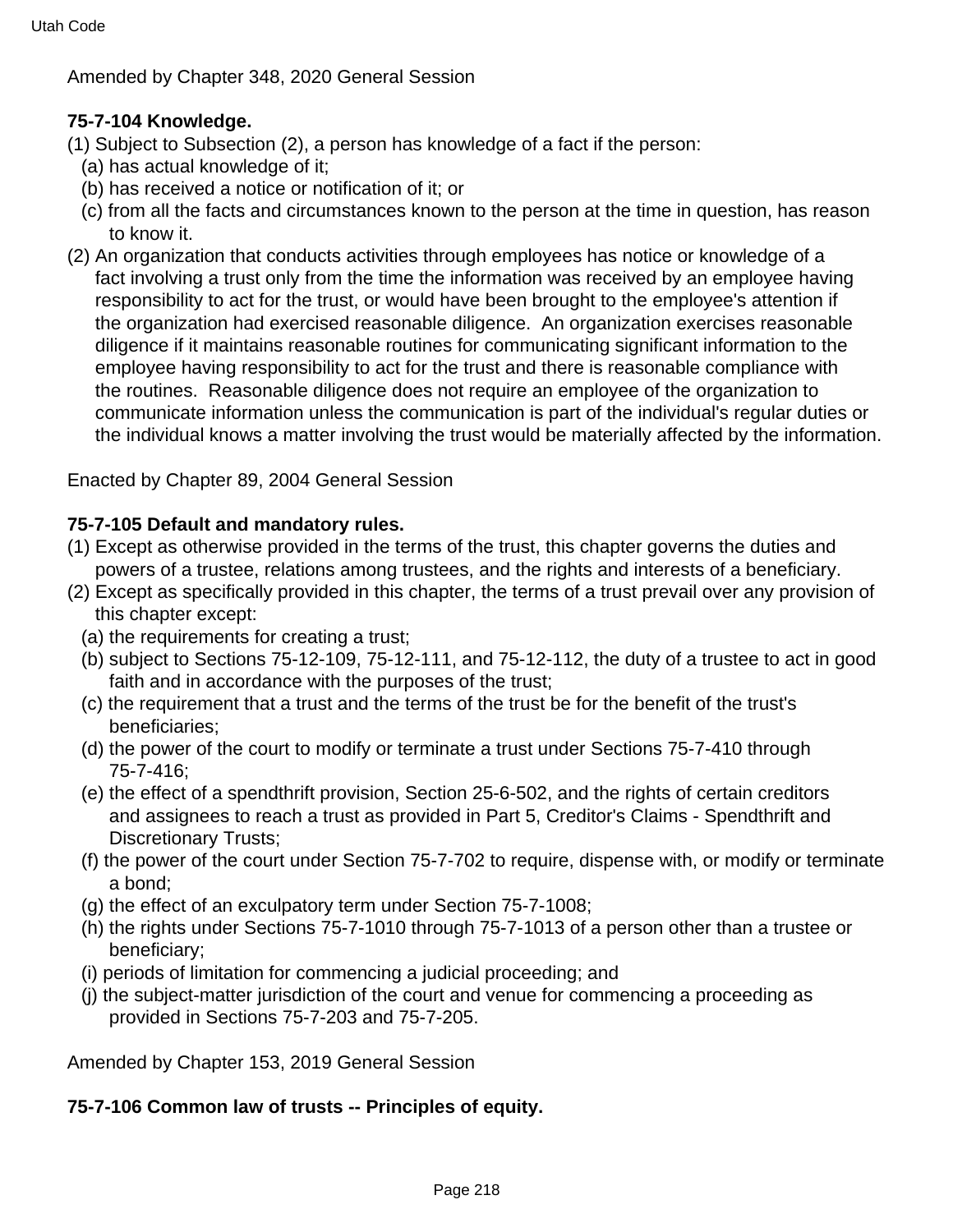The common law of trusts and principles of equity supplement this chapter, except to the extent modified by this chapter or laws of this state.

Enacted by Chapter 89, 2004 General Session

## **75-7-107 Governing law.**

- (1) For purposes of this section:
	- (a) "Foreign trust" means a trust that is created in another state or country and valid in the state or country in which the trust is created.
	- (b) "State law provision" means a provision that the laws of a named state govern the validity, construction, and administration of a trust.
- (2) If a trust has a state law provision specifying this state, the validity, construction, and administration of the trust are to be governed by the laws of this state if any administration of the trust is done in this state.
- (3) For all trusts created on or after December 31, 2003, if a trust does not have a state law provision, the validity, construction, and administration of the trust are to be governed by the laws of this state if the trust is administered in this state.
- (4) A trust shall be considered to be administered in this state if:
- (a) the trust states that this state is the place of administration, and any administration of the trust is done in this state; or
- (b) the place of business where the fiduciary transacts a major portion of its administration of the trust is in this state.
- (5) If a foreign trust is administered in this state as provided in this section, the following provisions are effective and enforceable under the laws of this state:
	- (a) a provision in the trust that restricts the transfer of trust assets in a manner similar to Section 25-6-502;
	- (b) a provision that allows the trust to be perpetual; or
	- (c) a provision that is not expressly prohibited by the law of this state.
- (6) A foreign trust that moves its administration to this state is valid whether or not the trust complied with the laws of this state at the time of the trust's creation or after the trust's creation.
- (7) Unless otherwise designated in the trust instrument, a trust is administered in this state if it meets the requirements of Subsection (4).

Amended by Chapter 204, 2017 General Session

## **75-7-108 Principal place of administration.**

- (1) Without precluding other means for establishing a sufficient connection with the designated jurisdiction, terms of a trust designating the principal place of administration are valid and controlling if:
	- (a) a trustee's principal place of business is located in or a trustee is a resident of the designated jurisdiction; or
	- (b) all or part of the administration occurs in the designated jurisdiction.
- (2) A trustee is under a continuing duty to administer the trust at a place appropriate to its purposes, its administration, and the interests of the beneficiaries.
- (3) Without precluding the right of the court to order, approve, or disapprove a transfer, the trustee, in furtherance of the duty prescribed by Subsection (2), may transfer the trust's principal place of administration to another state or to a jurisdiction outside of the United States.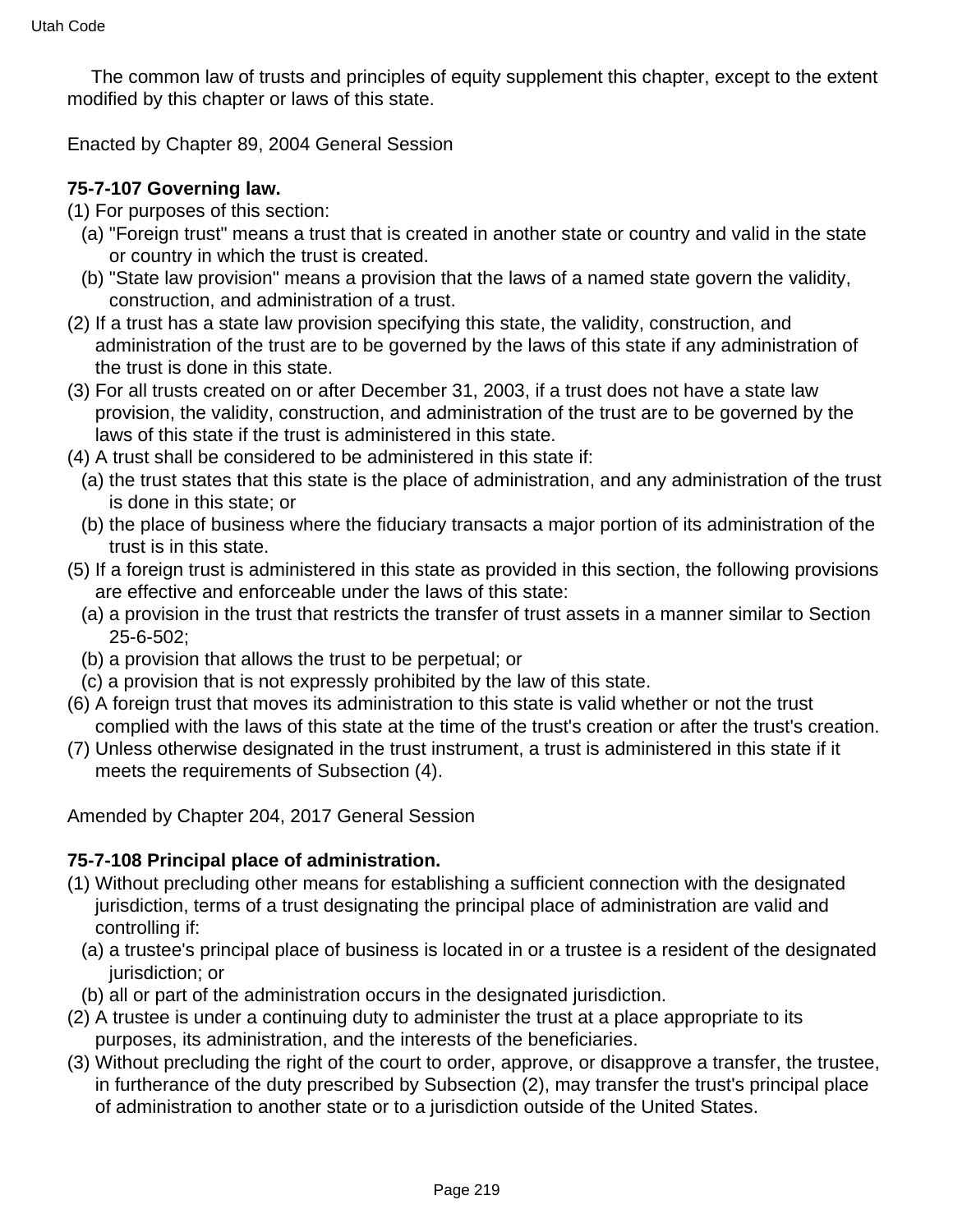- (4) The trustee shall notify the qualified beneficiaries of a proposed transfer of a trust's principal place of administration not less than 60 days before initiating the transfer. The notice of proposed transfer must include:
	- (a) the name of the jurisdiction to which the principal place of administration is to be transferred;
	- (b) the address and telephone number at the new location at which the trustee can be contacted;
	- (c) an explanation of the reasons for the proposed transfer;
	- (d) the date on which the proposed transfer is anticipated to occur; and
	- (e) the date, not less than 60 days after the giving of the notice, by which the qualified beneficiary must notify the trustee of an objection to the proposed transfer.
- (5) The authority of a trustee under this section to transfer a trust's principal place of administration terminates if a qualified beneficiary notifies the trustee of an objection to the proposed transfer on or before the date specified in the notice.
- (6) In connection with a transfer of the trust's principal place of administration, the trustee may transfer some or all of the trust property to a successor trustee designated in the terms of the trust or appointed pursuant to Section 75-7-704.

## **75-7-109 Methods and waiver of notice.**

- (1) Notice to a person under this chapter or the sending of a document to a person under this chapter must be accomplished in a manner reasonably suitable under the circumstances and likely to result in receipt of the notice or document. Permissible methods of notice or for sending a document include first-class mail, personal delivery, delivery to the person's last known place of residence or place of business, or a properly directed electronic message.
- (2) Notice under this chapter or the sending of a document under this chapter may be waived by the person to be notified or sent the document.
- (3) Notice of a judicial proceeding must be given as provided in the applicable rules of civil procedure.

Enacted by Chapter 89, 2004 General Session

## **75-7-110 Nonjudicial settlement agreements.**

- (1) For purposes of this section, "interested persons" means persons whose consent would be required in order to achieve a binding settlement were the settlement to be approved by the court.
- (2) Except as otherwise provided in Subsection (3), interested persons may enter into a binding nonjudicial settlement agreement with respect to any matter involving a trust.
- (3) A nonjudicial settlement agreement is valid only to the extent it does not violate a material purpose of the trust and includes terms and conditions that could be properly approved by the court under this chapter or other applicable law.
- (4) Matters that may be resolved by a nonjudicial settlement agreement include:
	- (a) the interpretation or construction of the terms of the trust;
	- (b) the approval of a trustee's report or accounting;
	- (c) direction to a trustee to refrain from performing a particular act or the grant to a trustee of any necessary or desirable power;
	- (d) the resignation or appointment of a trustee and the determination of a trustee's compensation;
	- (e) transfer of a trust's principal place of administration; and
	- (f) liability of a trustee for an action relating to the trust.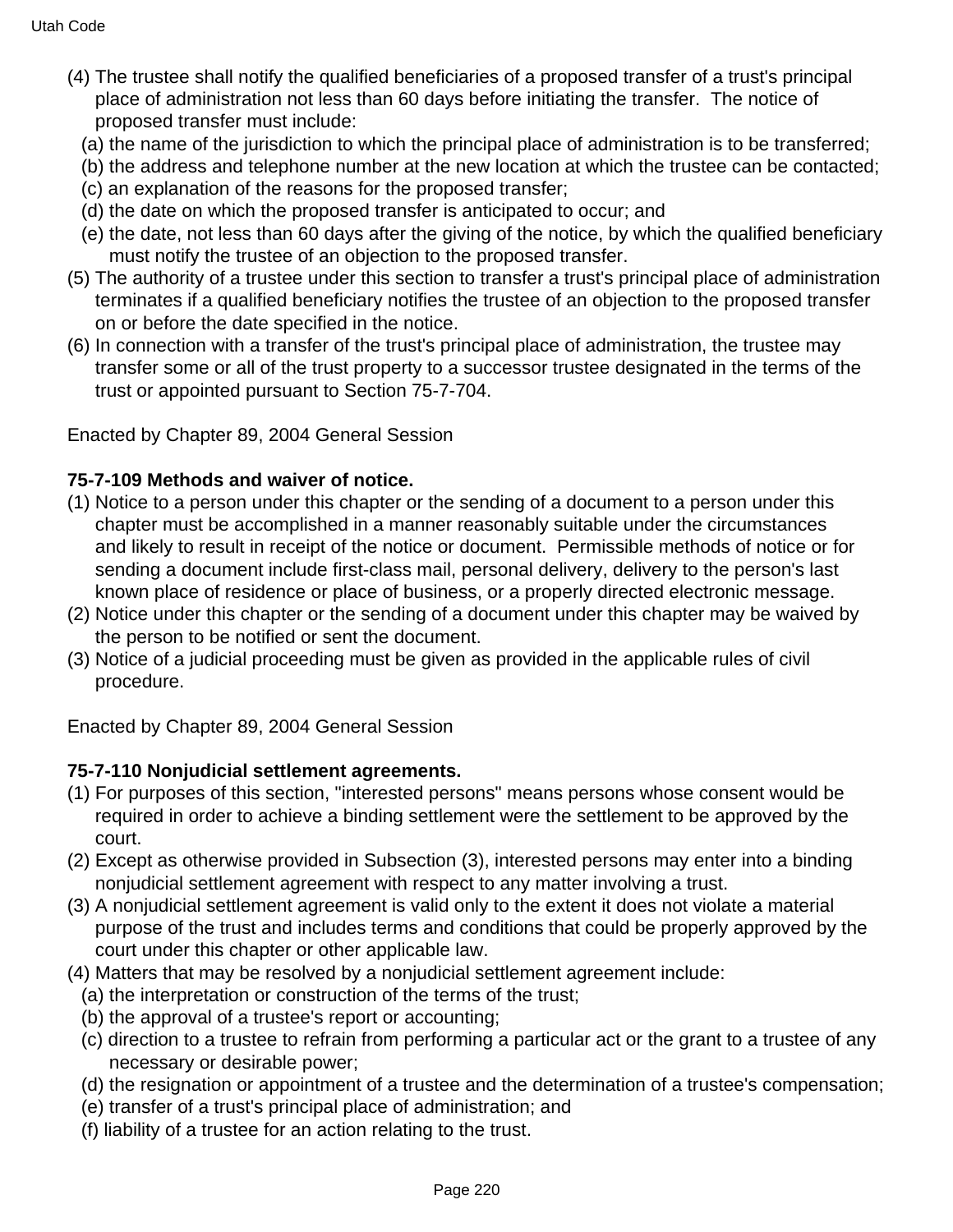(5) Any interested person may request the court to approve a nonjudicial settlement agreement, to determine whether the representation as provided in Part 3, Representation, was adequate, and to determine whether the agreement contains terms and conditions the court could have properly approved.

Enacted by Chapter 89, 2004 General Session

## **75-7-111 Rules of construction.**

 The rules of construction that apply to the interpretation of and disposition of property by will or other governing instrument, as defined in Section 75-1-201, also apply as appropriate to the interpretation of the terms of a trust and the disposition of the trust property.

Enacted by Chapter 89, 2004 General Session

## **75-7-112 Penalty provisions.**

 A provision in a trust instrument purporting to penalize a beneficiary by charging the beneficiary's interest in the trust, or to penalize the beneficiary in another manner, for instituting a proceeding to challenge the acts of the trustee or other fiduciary of a trust, or for instituting other proceedings relating to the trust is unenforceable if probable cause exists for instituting the proceedings.

Enacted by Chapter 89, 2004 General Session

## **Part 2 Jurisdiction of Court Concerning Trusts**

## **75-7-201 Court -- Exclusive jurisdiction of trusts.**

(1)

- (a) The court has exclusive jurisdiction of proceedings initiated by interested parties concerning the internal affairs of trusts.
- (b) Proceedings which may be maintained under this section are those concerning:
	- (i) the administration and distribution of trusts;
	- (ii) the declaration of rights; and
- (iii) the determination of other matters involving trustees and beneficiaries of trusts.
- (c) These include, but are not limited to proceedings to:
	- (i) appoint or remove a trustee;
	- (ii) review a trustee's fees;
	- (iii) review and settle interim or final accounts;
	- (iv) ascertain beneficiaries;
	- (v) determine any question arising in the administration or distribution of any trust, including questions of construction of trust instruments;
	- (vi) instruct trustees;
	- (vii) determine the existence or nonexistence of any immunity, power, privilege, duty, or right; and
	- (viii) order transfer of administration of the trust to another state upon appropriate conditions as may be determined by the court or accept transfer of administration of a trust from another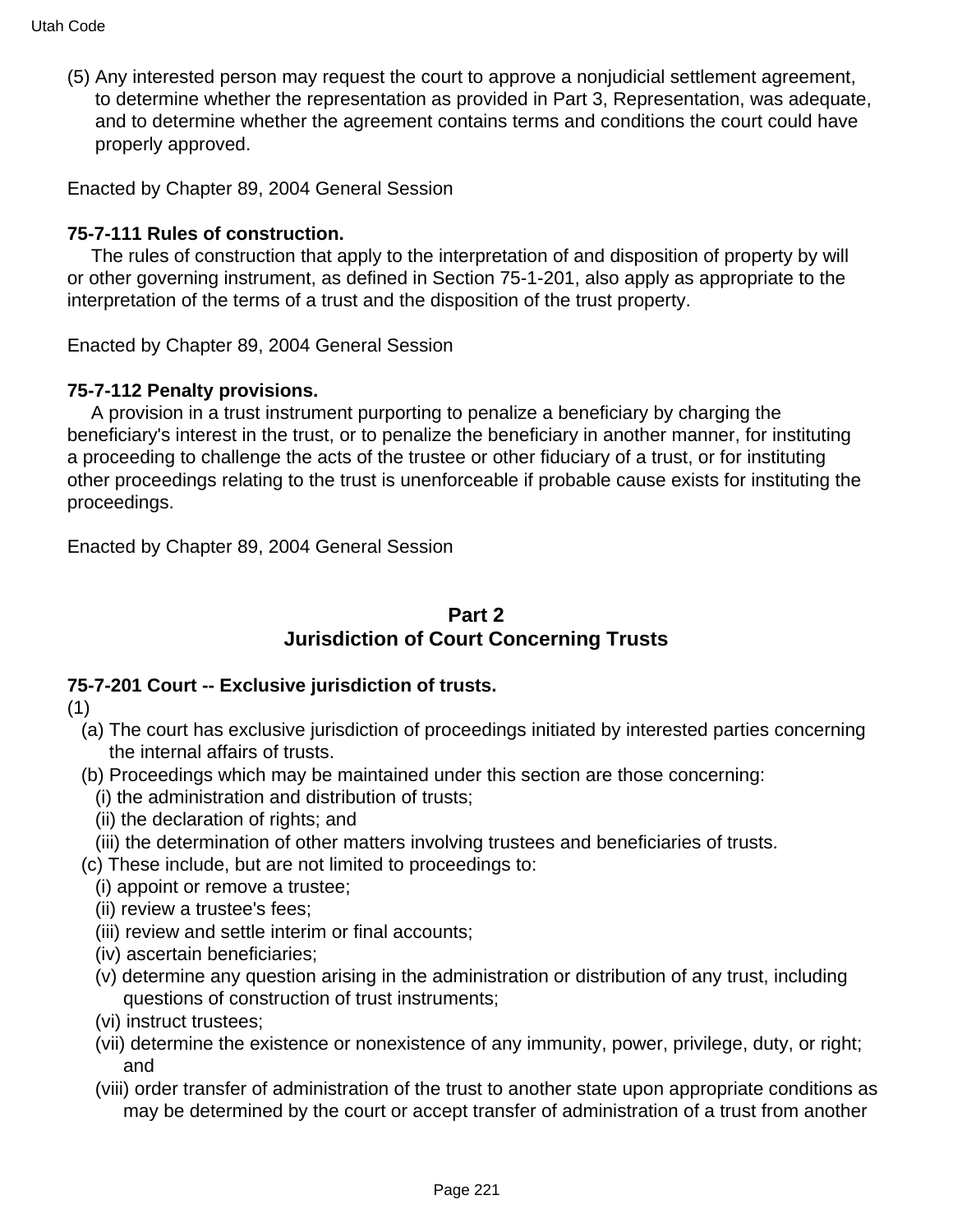state to this state upon such conditions as may be imposed by the supervising court of the other state, unless the court in this state determines that these conditions are incompatible with its own rules and procedures.

- (2)
	- (a) A proceeding under this section does not result in continuing supervision by the court over the administration of the trust.
	- (b) The management and distribution of a trust estate, submission of accounts and reports to beneficiaries, payment of trustee's fees and other obligations of a trust, acceptance and change of trusteeship, and other aspects of the administration of a trust shall proceed expeditiously consistent with the terms of the trust, free of judicial intervention and without order, approval or other action of any court, subject to the jurisdiction of the court as invoked by interested parties or as otherwise exercised as provided by law.

Amended by Chapter 3, 2003 Special Session 2 Amended by Chapter 3, 2003 Special Session 2

## **75-7-202 Effect of administration in this state -- Consent to jurisdiction.**

- (1) The trustee submits personally to the jurisdiction of the courts of this state regarding any matter involving the trust if the trustee acts as trustee of a trust administered in this state.
- (2) To the extent of the beneficial interests in a trust administered in this state, the beneficiaries of the trust are subject to the jurisdiction of the courts of this state regarding any matter involving the trust. By accepting a distribution from such a trust, the recipient submits personally to the jurisdiction of the courts of this state regarding any matter involving the trust.
- (3) By accepting the delegation of a trust function from the trustee of a trust administered in this state, the agent submits to the jurisdiction of the courts of this state regarding any matter involving the trust.
- (4) Unless otherwise designated in the trust instrument, a trust is administered in this state if it meets the requirements of Subsection 75-7-107(4).

Amended by Chapter 89, 2004 General Session

## **75-7-203 Subject matter jurisdiction.**

- (1) The district court has exclusive jurisdiction of proceedings in this state brought by a trustee or beneficiary concerning the administration of a trust.
- (2) The district court has concurrent jurisdiction with other courts of this state of other proceedings involving a trust.
- (3) This section does not preclude judicial or nonjudicial alternative dispute resolution.

Repealed and Re-enacted by Chapter 89, 2004 General Session

## **75-7-204 Trust proceedings -- Dismissal of matters relating to foreign trusts.**

- (1) The court may not, over the objection of a party, entertain proceedings under Section 75-7-201 involving a trust which:
	- (a) is under the continuing supervision of a foreign court;
	- (b) is registered in another state; or
	- (c) has a fiduciary which transacts a major portion of its trust administration in another state.
- (2) Notwithstanding Subsection (1), the court may entertain a proceeding regarding any matter involving a trust if: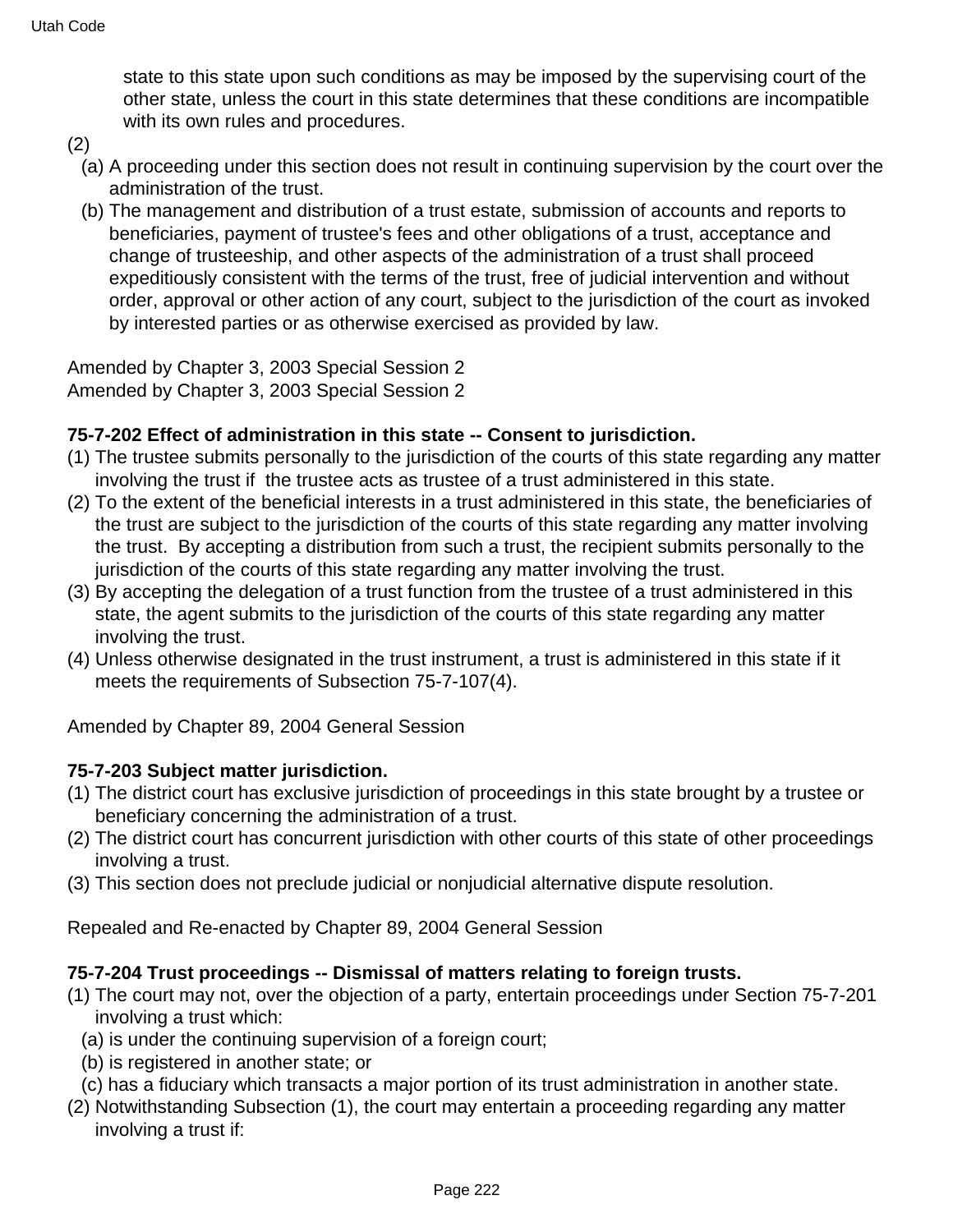- (a) all appropriate parties could not be bound by litigation in the courts of the other state; or
- (b) the interests of justice would be seriously impaired.
- (3) The court may condition a stay or dismissal of a proceeding on the consent of any party to the jurisdiction of the courts of another state, or the court may grant a continuance or enter any other appropriate order.

Amended by Chapter 3, 2003 Special Session 2 Amended by Chapter 3, 2003 Special Session 2

### **75-7-205 Venue.**

- (1) Except as otherwise provided in Subsection (2), venue for a judicial proceeding involving a trust is in the county in which the trust's principal place of administration is or will be located and, if the trust is created by will and the estate is not yet closed, in the county in which the decedent's estate is being administered.
- (2) If a trust has no trustee, venue for a judicial proceeding for the appointment of a trustee is in any county of this state in which a beneficiary resides, in any county in which any trust property is located, and if the trust is created by will, in the county in which the decedent's estate was or is being administered.

Repealed and Re-enacted by Chapter 89, 2004 General Session

## **Part 3 Representation**

## **75-7-301 Basic effect.**

- (1) Notice to a person who may represent and bind another person under this part has the same effect as if notice were given directly to the other person.
- (2) The consent of a person who may represent and bind another person under this part is binding on the person represented unless the person represented objects to the representation before the consent would otherwise have become effective.
- (3) Except as otherwise provided in Sections 75-7-411 and 25-6-502, a person who under this part may represent a settlor who lacks capacity may receive notice and give a binding consent on the settlor's behalf.

Amended by Chapter 204, 2017 General Session

## **75-7-302 Representation by holder of general testamentary power of appointment.**

 To the extent there is no conflict of interest between the holder of a general testamentary power of appointment and the persons represented with respect to the particular question or dispute, the holder may represent and bind persons whose interests, as permissible appointees, takers in default, or otherwise, are subject to the power.

Repealed and Re-enacted by Chapter 89, 2004 General Session

### **75-7-303 Representation by fiduciaries and parents.**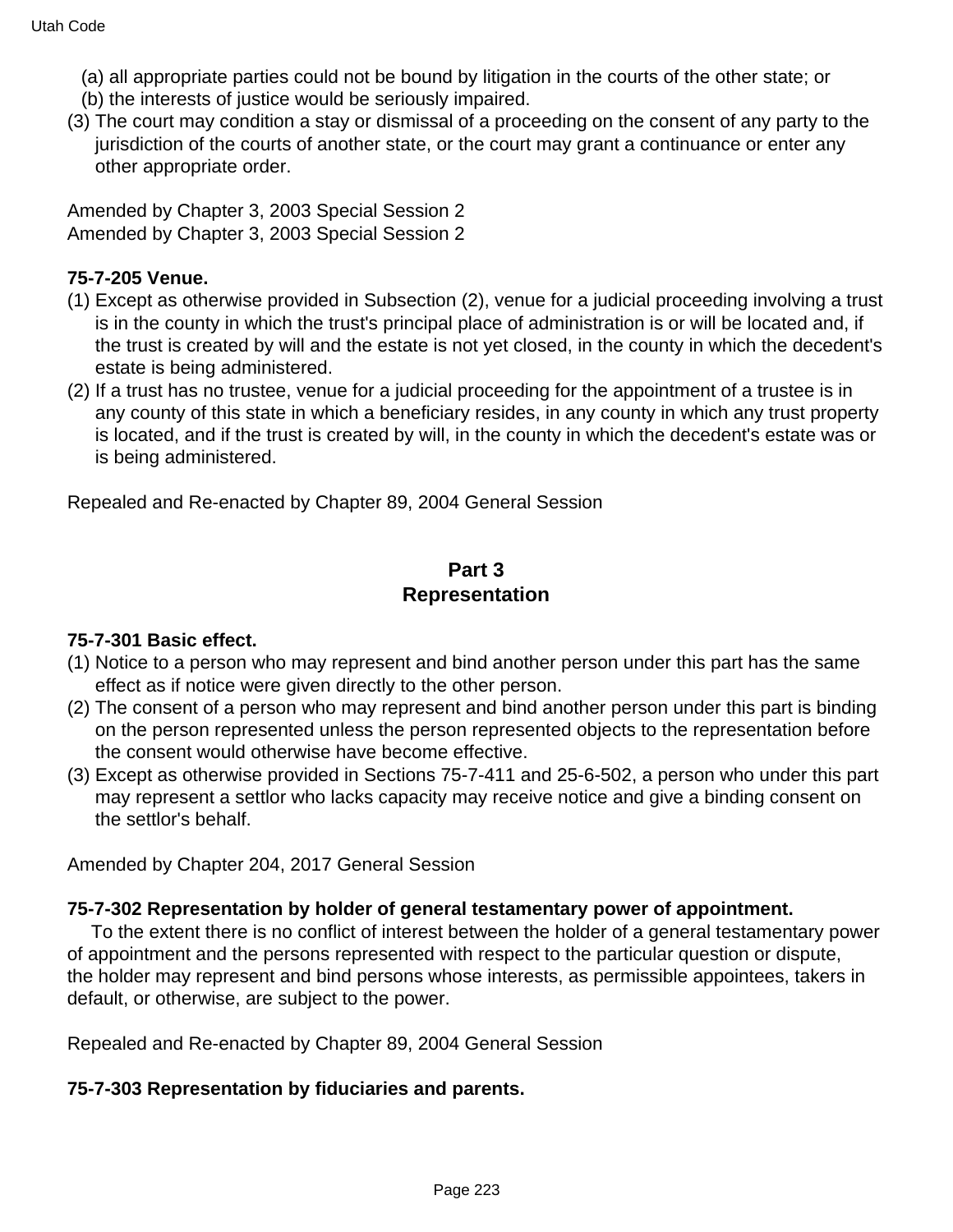To the extent there is no conflict of interest between the representative and the person

represented or among those being represented with respect to a particular question or dispute: (1) a conservator may represent and bind the protected person whose estate the conservator

- controls;
- (2) a guardian may represent and bind the ward if a conservator of the ward's estate has not been appointed;
- (3) an agent having authority to act with respect to the particular question or dispute may represent and bind the principal;
- (4) a trustee may represent and bind the beneficiaries of the trust;
- (5) a personal representative of a decedent's estate may represent and bind persons interested in the estate; and
- (6) a parent may represent and bind the parent's minor or unborn child if a conservator or guardian for the child has not been appointed.

Repealed and Re-enacted by Chapter 89, 2004 General Session

### **75-7-304 Representation by person having substantially identical interest.**

 Unless otherwise represented, a minor, incapacitated, or unborn individual, or a person whose identity or location is unknown and not reasonably ascertainable, may be represented by and bound by another having a substantially identical interest with respect to the particular question or dispute, but only to the extent there is no conflict of interest between the representative and the person represented.

Repealed and Re-enacted by Chapter 89, 2004 General Session

### **75-7-305 Appointment of guardian ad litem or other representative.**

- (1) If the court determines that an interest is not represented under this part, or that the otherwise available representation might be inadequate, the court may appoint a guardian ad litem or other representative to receive notice, give consent, and otherwise represent, bind, and act on behalf of a minor, incapacitated or protected person, or unborn individual, or a person whose identity or location is unknown. A guardian ad litem or other representative may be appointed to represent several persons or interests.
- (2) A guardian ad litem or other representative may act on behalf of the individual represented with respect to any matter arising under this chapter, whether or not a judicial proceeding concerning the trust is pending.
- (3) In making decisions, a guardian ad litem or other representative may consider general benefit accruing to the living members of the individual's family.

Repealed and Re-enacted by Chapter 89, 2004 General Session

## **Part 4 Creation, Validity, Modification, and Termination of Trust**

## **75-7-401 Methods of creating trust.**

(1) A trust may be created by: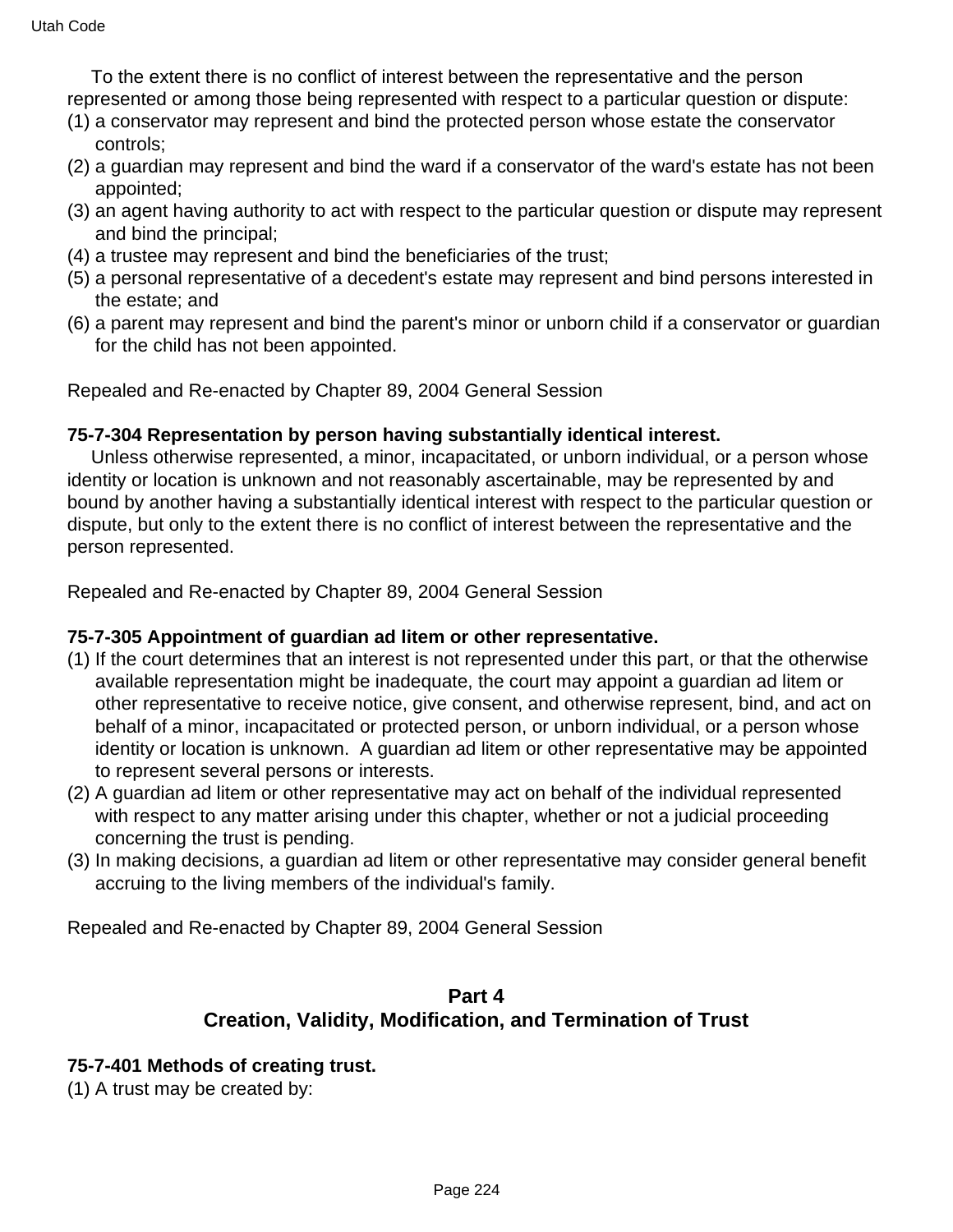- (a) transfer of property to another person as trustee during the settlor's lifetime or by will or other disposition taking effect upon the settlor's death;
- (b) declaration by the owner of property that the owner holds identifiable property as trustee; or
- (c) exercise of a power of appointment in favor of a trustee.
- (2) A health savings account is established on the first day an individual is covered by a high deductible health plan, as defined in Section 223 of the Internal Revenue Code. The health savings account shall be opened with a trustee or custodian within the time prescribed by law, without extensions, for filing a federal income tax return for that year. A health savings account is established regardless of a transfer of cash or other property to the account and, unless required by the trustee or custodian, it is not necessary for any party to sign a health savings account trust or custodial agreement regarding the health savings account.

Amended by Chapter 278, 2009 General Session

### **75-7-402 Requirements for creation.**

(1) A trust is created only if:

- (a) the settlor has capacity to create a trust, which standard of capacity shall be the same as for a person to create a will;
- (b) the settlor indicates an intention to create the trust or a statute, judgment, or decree authorizes the creation of a trust;
- (c) the trust has a definite beneficiary or is:
	- (i) a charitable trust;
	- (ii) a trust for the care of an animal, as provided in Section 75-2-1001; or
- (iii) a trust for a noncharitable purpose, as provided in Section 75-2-1001;
- (d) the trustee has duties to perform; and
- (e) the same person is not the sole trustee and sole beneficiary.
- (2) A beneficiary is definite if the beneficiary can be ascertained now or in the future, subject to any applicable rule against perpetuities.
- (3) A power in a trustee to select a beneficiary from an indefinite class is valid. If the power is not exercised within a reasonable time, the power fails and the property subject to the power passes to the persons who would have taken the property had the power not been conferred.

Repealed and Re-enacted by Chapter 89, 2004 General Session

### **75-7-403 Trusts created in other jurisdictions.**

 A trust not created by will is validly created if its creation complies with the law of the jurisdiction in which the trust instrument was executed, or the law of the jurisdiction in which, at the time of creation:

- (1) the settlor was domiciled, had a place of abode, or was a national;
- (2) a trustee was domiciled or had a place of business; or
- (3) any trust property was located.

Repealed and Re-enacted by Chapter 89, 2004 General Session

### **75-7-404 Trust purposes.**

 A trust may be created only to the extent its purposes are lawful, not contrary to public policy, and possible to achieve. A trust and its terms must be for the benefit of its beneficiaries.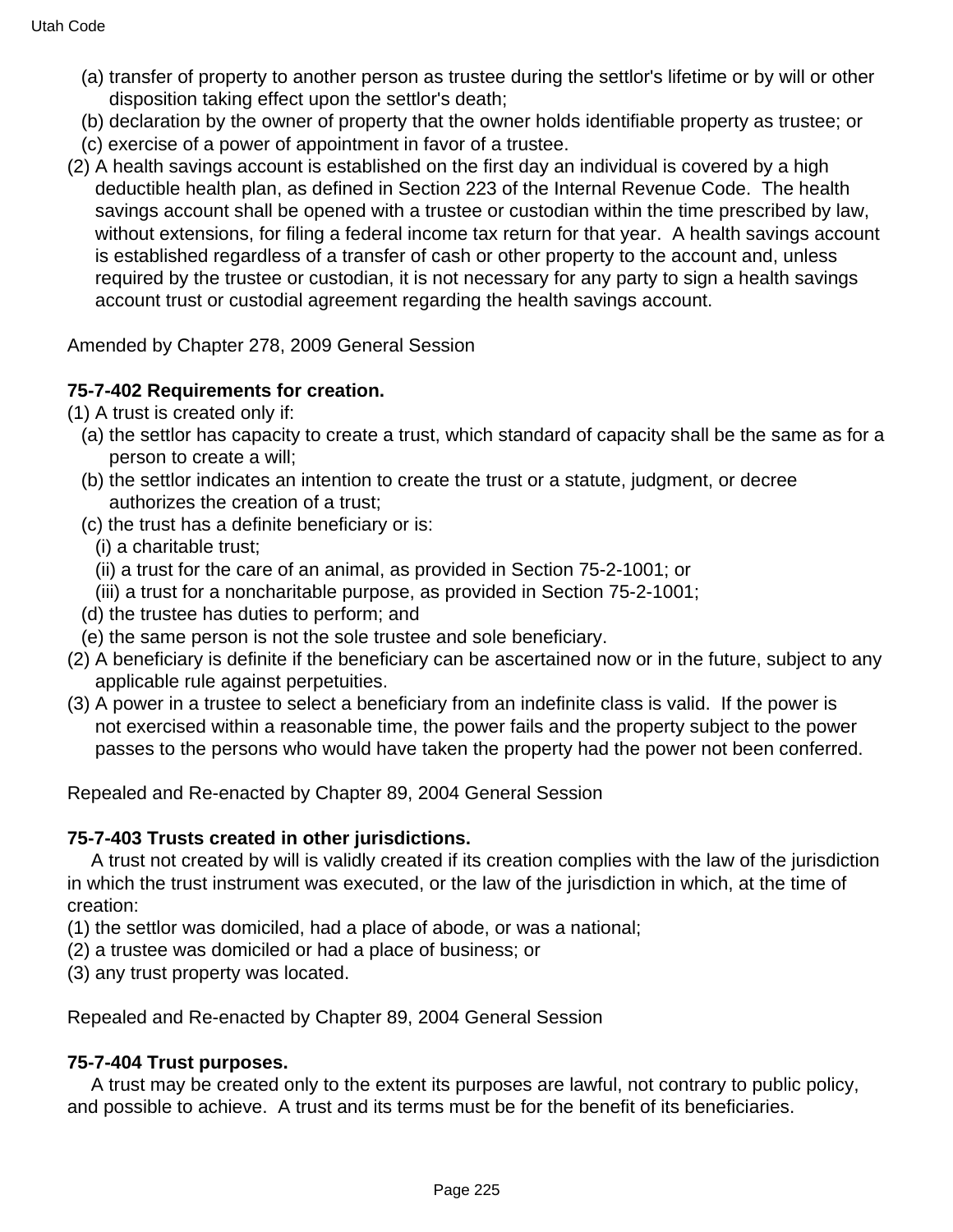Repealed and Re-enacted by Chapter 89, 2004 General Session

## **75-7-405 Charitable purposes -- Enforcement.**

- (1) A charitable trust may be created for the relief of poverty, the advancement of education or religion, the promotion of health, governmental or municipal purposes, or other purposes the achievement of which is beneficial to the community.
- (2) If the terms of a charitable trust do not indicate a particular charitable purpose or beneficiary, the trustee, if authorized by the terms of the trust, or if not, the court may select one or more charitable purposes or beneficiaries. The selection must be consistent with the settlor's intention to the extent it can be ascertained.
- (3) The settlor of a charitable trust, among others, may maintain a proceeding to enforce the trust.

Repealed and Re-enacted by Chapter 89, 2004 General Session

## **75-7-406 Creation of trust induced by fraud, duress, or undue influence.**

A trust is void to the extent its creation was induced by fraud, duress, or undue influence.

Repealed and Re-enacted by Chapter 89, 2004 General Session

## **75-7-407 Evidence of oral trust.**

 Except as required by a statute other than this chapter, a trust need not be evidenced by a trust instrument, but the creation of an oral trust and its terms may be established only by clear and convincing evidence.

Repealed and Re-enacted by Chapter 89, 2004 General Session

### **75-7-408 Trust for care of animal.**

 A trust may be created to provide for the care of a pet or animal as provided in Section 75-2-1001.

Repealed and Re-enacted by Chapter 89, 2004 General Session

## **75-7-409 Noncharitable trust without ascertainable beneficiary.**

 A trust may be created for a noncharitable purpose without a definite or definitely ascertainable beneficiary or for a noncharitable but otherwise valid purpose to be selected by the trustee as provided in Section 75-2-1001.

Repealed and Re-enacted by Chapter 89, 2004 General Session

## **75-7-410 Modification or termination of trust -- Proceedings for approval or disapproval.**

- (1) In addition to the methods of termination prescribed by Sections 75-7-411 through 75-7-414, a trust terminates to the extent the trust is revoked or expires pursuant to its terms, no purpose of the trust remains to be achieved, or the purposes of the trust have become unlawful, contrary to public policy, or impossible to achieve.
- (2) A proceeding to approve or disapprove a proposed modification or termination under Sections 75-7-411 through 75-7-416, or trust combination or division under Section 75-7-417, may be commenced by a trustee or qualified beneficiary, and a proceeding to approve or disapprove a proposed modification or termination under Section 75-7-411 may be commenced by the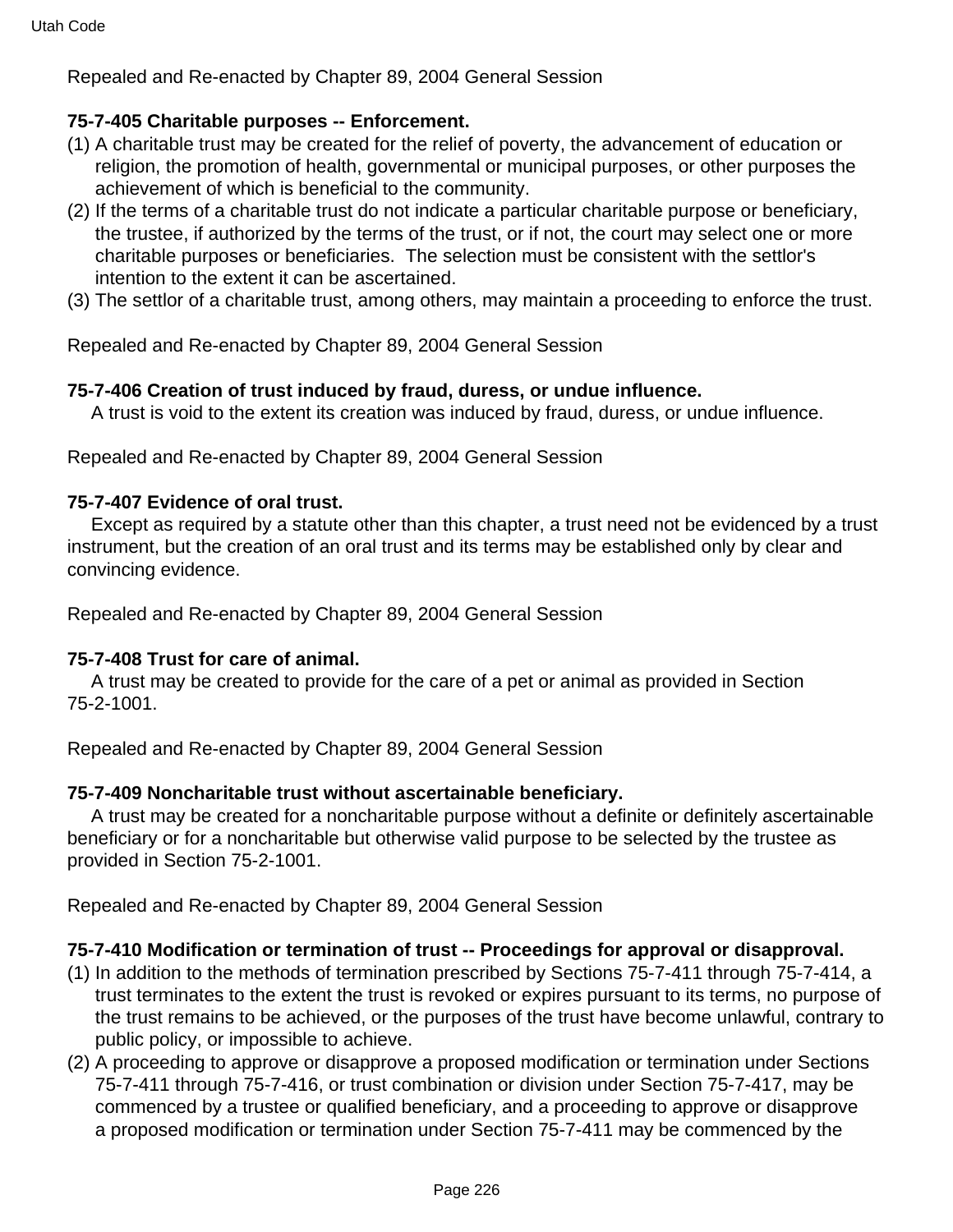settlor. The settlor of a charitable trust may maintain a proceeding to modify the trust under Section 75-7-413.

Repealed and Re-enacted by Chapter 89, 2004 General Session

### **75-7-411 Modification or termination of noncharitable irrevocable trust by consent.**

- (1) A noncharitable, irrevocable trust may be modified or terminated upon consent of the settlor and all beneficiaries, even if the modification or termination is inconsistent with a material purpose of the trust. A settlor's power to consent to a trust's termination may be exercised by an agent under a power of attorney only to the extent expressly authorized by the power of attorney or the terms of the trust, by the settlor's conservator with the approval of the court supervising the conservatorship if an agent is not so authorized, or by the settlor's guardian with the approval of the court supervising the guardianship if an agent is not so authorized and a conservator has not been appointed.
- (2) A noncharitable, irrevocable trust may be terminated upon consent of all of the beneficiaries if the court concludes that continuance of the trust is not necessary to achieve any material purpose of the trust. A noncharitable, irrevocable trust may be modified upon consent of all of the beneficiaries if the court concludes that modification is not inconsistent with a material purpose of the trust.
- (3) A spendthrift provision in the terms of the trust is not presumed to constitute a material purpose of the trust.
- (4) Upon termination of a trust under Subsection (1) or (2), the trustee shall distribute the trust property as agreed by the beneficiaries.
- (5) If not all of the beneficiaries consent to a proposed modification or termination of the trust under Subsection (1) or (2), the modification or termination may be approved by the court if the court is satisfied that:
	- (a) if all of the beneficiaries had consented, the trust could have been modified or terminated under this section; and
	- (b) the interests of a beneficiary who does not consent will be adequately protected.

Repealed and Re-enacted by Chapter 89, 2004 General Session

## **75-7-412 Modification or termination because of unanticipated circumstances or inability to administer trust effectively.**

- (1) The court may modify the administrative or dispositive terms of a trust or terminate the trust if, because of circumstances not anticipated by the settlor, modification or termination will further the purposes of the trust. To the extent practicable, the modification must be made in accordance with the settlor's probable intention.
- (2) The court may modify the administrative terms of a trust if continuation of the trust on its existing terms would be impracticable or wasteful or impair the trust's administration.
- (3) Upon termination of a trust under this section, the trustee shall distribute the trust property as directed by the court or otherwise in a manner consistent with the purposes of the trust.

Enacted by Chapter 89, 2004 General Session

## **75-7-413 Cy pres.**

(1) Except as otherwise provided in Subsection (2), if a particular charitable purpose becomes unlawful, impracticable, impossible to achieve, or wasteful: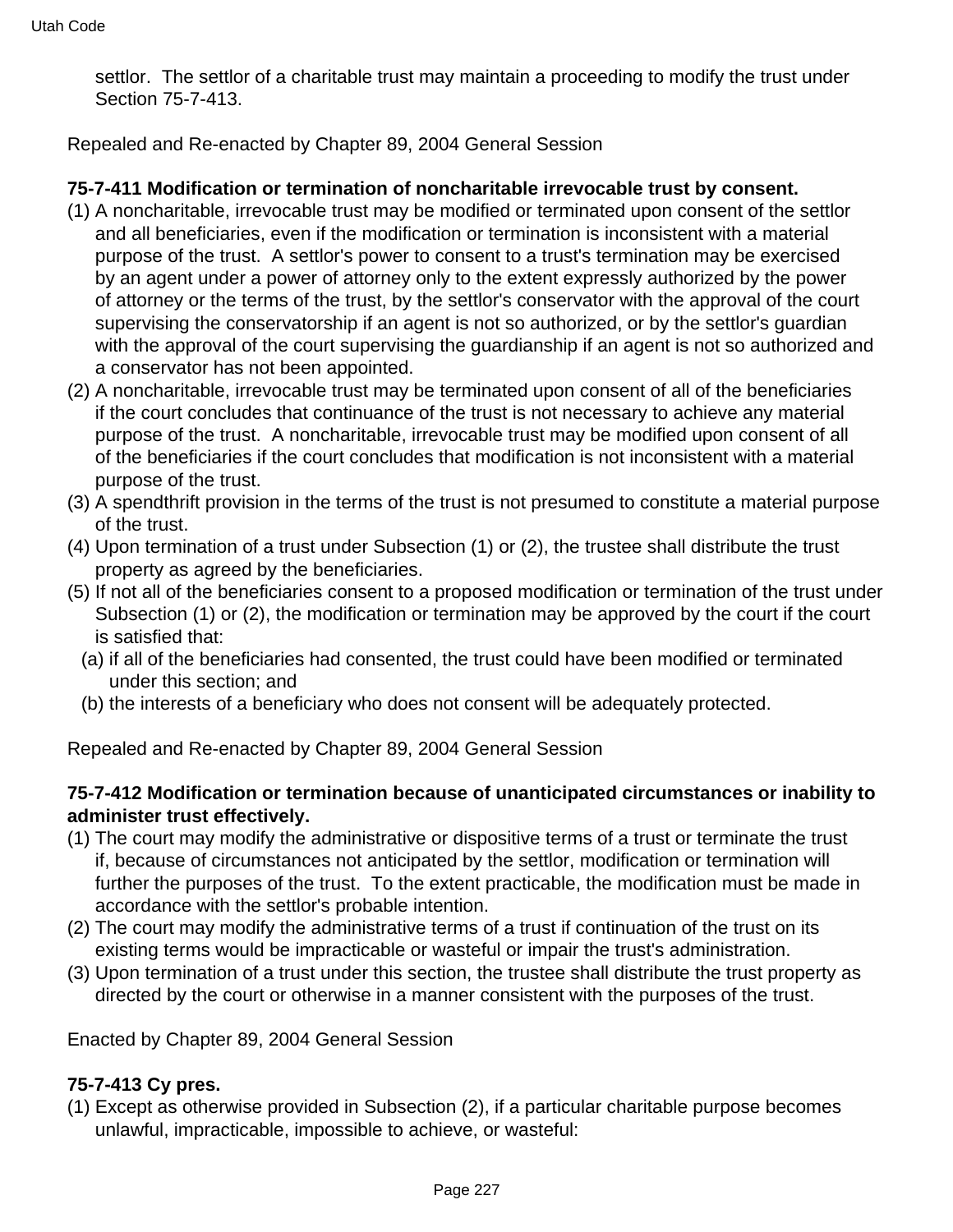- (a) the trust does not fail, in whole or in part;
- (b) the trust property does not revert to the settlor or the settlor's successors in interest; and
- (c) the court may apply cy pres to modify or terminate the trust by directing that the trust property be applied or distributed, in whole or in part, in a manner consistent with the settlor's charitable purposes.
- (2) A provision in the terms of a charitable trust that would result in distribution of the trust property to a noncharitable beneficiary prevails over the power of the court under Subsection (1) to apply cy pres to modify or terminate the trust only if, when the provision takes effect:
	- (a) the trust property is to revert to the settlor and the settlor is still living; or
	- (b) fewer than 21 years have elapsed since the date of the trust's creation.

## **75-7-414 Modification or termination of uneconomic trust.**

- (1) After notice to the qualified beneficiaries, the trustee of a trust consisting of trust property having a total value less than \$100,000 may terminate the trust if the trustee concludes that the value of the trust property is insufficient to justify the cost of administration.
- (2) The court may modify or terminate a trust or remove the trustee and appoint a different trustee if it determines that the value of the trust property is insufficient to justify the cost of administration.
- (3) Upon termination of a trust under this section, the trustee shall distribute the trust property in a manner consistent with the purposes of the trust.
- (4) This section does not apply to an easement for conservation or preservation.

Enacted by Chapter 89, 2004 General Session

### **75-7-415 Reformation to correct mistakes.**

 The court may reform the terms of a trust, even if unambiguous, to conform the terms to the settlor's intention if it is proved by clear and convincing evidence that both the settlor's intent and the terms of the trust were affected by a mistake of fact or law, whether in expression or inducement.

Enacted by Chapter 89, 2004 General Session

### **75-7-416 Modification to achieve settlor's tax objectives.**

 To achieve the settlor's tax objectives, the court may modify the terms of a trust in order to achieve the settlor's tax objectives. The court may provide that the modification has retroactive effect.

Enacted by Chapter 89, 2004 General Session

### **75-7-417 Combination and division of trusts.**

 After notice to the qualified beneficiaries, a trustee may combine two or more trusts into a single trust or divide a trust into two or more separate trusts, if the result does not impair rights of any beneficiary or adversely affect achievement of the purposes of the trust.

Enacted by Chapter 89, 2004 General Session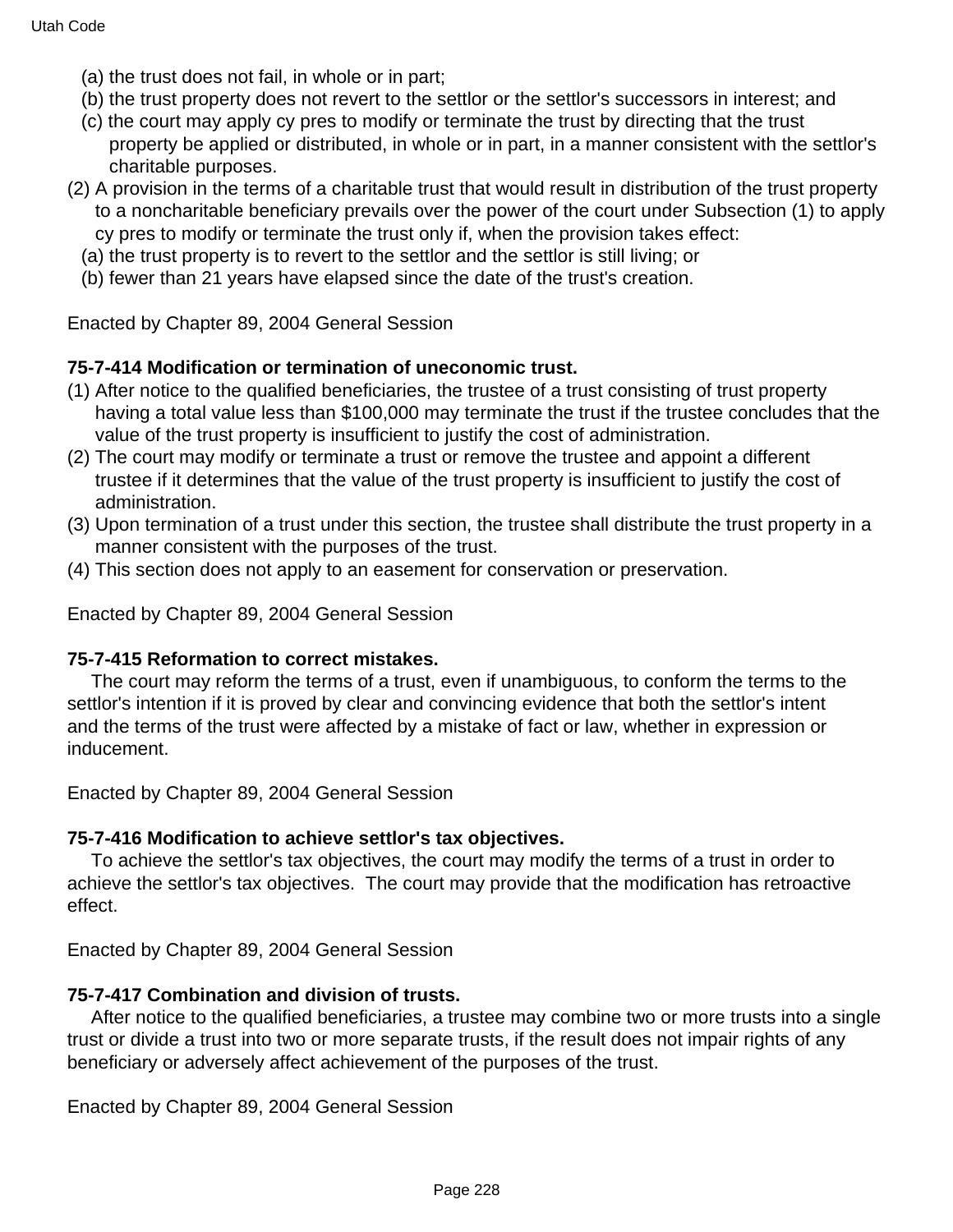## **Part 5 Creditor's Claims - Spendthrift and Discretionary Trusts**

### **75-7-501 Rights of beneficiary's creditor or assignee.**

 To the extent a beneficiary's interest is not protected by a spendthrift provision or Section 25-6-502, the court may authorize a creditor or assignee of the beneficiary to reach the beneficiary's interest by attachment of present or future distributions to or for the benefit of the beneficiary or other means. The court may limit the award to relief as is appropriate under the circumstances.

Amended by Chapter 204, 2017 General Session

### **75-7-502 Spendthrift provisions for beneficiaries other than the settlor.**

- (1) A spendthrift provision for a beneficiary other than the settlor is valid only if it restrains both voluntary and involuntary transfer of a beneficiary's interest, even if the beneficiary is the trustee or cotrustee of the trust.
- (2) A term of a trust providing that the interest of a beneficiary other than the settlor is held subject to a "spendthrift trust," or words of similar import, is sufficient to restrain both voluntary and involuntary transfer of the beneficiary's interest.
- (3) A beneficiary may not transfer an interest in a trust in violation of a valid spendthrift provision and, except as otherwise provided in this part, a creditor or assignee of the beneficiary may not reach the interest or a distribution by the trustee before its receipt by the beneficiary.

Enacted by Chapter 89, 2004 General Session

### **75-7-503 Exceptions to spendthrift provision.**

(1) As used in this section:

- (a) "Child" includes any person for whom an order or judgment for child support has been entered in this or another state.
- (b) "Civil accounts receivable" means the same as that term is defined in Section 77-32b-102.
- (c) "Civil restitution of judgment" means the same as that term is defined in Section 77-32b-102.
- (d) "Restitution" means the same as that term is defined in Section 77-38b-102.
- (e) "Victim" means the same as that term is defined in Section 77-38b-102.
- (2) Even if a trust contains a spendthrift provision, the following persons may obtain an order from a court that attaches present or future distributions to the beneficiary:
	- (a) a beneficiary's child who has a judgment or court order against the beneficiary for support or maintenance;
	- (b) a judgment creditor who has provided services for the protection of a beneficiary's interest in the trust;
	- (c) a victim who has a judgment requiring the beneficiary to pay restitution in accordance with Title 77, Chapter 38b, Crime Victims Restitution Act, or similar provision in another state; or
	- (d) the Office of State Debt Collection, created in Section 63A-3-502, for collecting payment on a civil accounts receivable or a civil judgment of restitution.
- (3) A spendthrift provision is unenforceable against a claim of this state or the United States to the extent a statute of this state or federal law so provides.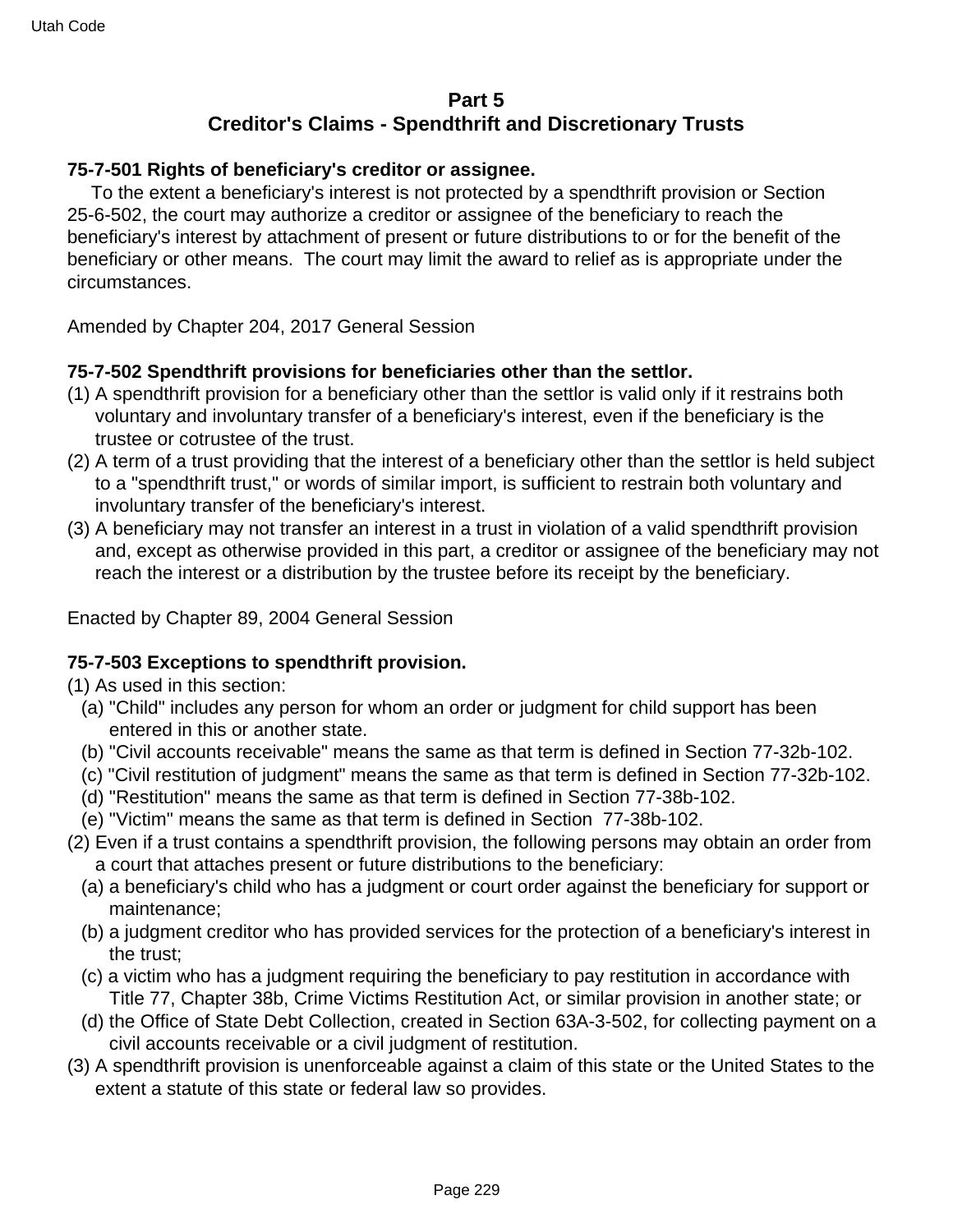Amended by Chapter 260, 2021 General Session

## **75-7-504 Discretionary trusts -- Effect of standard.**

- (1) In this section, "child" includes any person for whom an order or judgment for child support has been entered in this or another state.
- (2) Except as otherwise provided in Subsection (3), whether or not a trust contains a spendthrift provision, a creditor of a beneficiary may not compel a distribution that is subject to the trustee's discretion, even if:
	- (a) the discretion is expressed in the form of a standard of distribution; or
	- (b) the trustee has abused the discretion.
- (3) To the extent a trustee has not complied with a standard of distribution or has abused a discretion:
	- (a) a distribution may be ordered by the court to satisfy a judgment or court order against the beneficiary for support or maintenance of the beneficiary's child, spouse, or former spouse; and
	- (b) the court shall direct the trustee to pay to the child, spouse, or former spouse such amount as is equitable under the circumstances but not more than the amount the trustee would have been required to distribute to or for the benefit of the beneficiary had the trustee complied with the standard or not abused the discretion.
- (4) This section does not limit the right of a beneficiary to maintain a judicial proceeding against a trustee for an abuse of discretion or failure to comply with a standard for distribution.

Enacted by Chapter 89, 2004 General Session

## **75-7-505 Creditor's claim against settlor.**

Whether or not the terms of a trust contain a spendthrift provision, the following rules apply:

- (1) During the lifetime of the settlor, the property of a revocable trust is subject to the claims of the settlor's creditors. If a trust has more than one settlor, the amount the creditor or assignee of a particular settlor may reach may not exceed the settlor's interest in the portion of the trust attributable to that settlor's contribution.
- (2) With respect to an irrevocable trust other than an irrevocable trust that meets the requirements of Section 25-6-502, a creditor or assignee of the settlor may reach the maximum amount that can be distributed to or for the settlor's benefit. If the trust has more than one settlor, the amount the creditor or assignee of a particular settlor may reach may not exceed the settlor's interest in the portion of the trust attributable to that settlor's contribution.
- (3) After the death of a settlor, and subject to the settlor's right to direct the source from which liabilities will be paid, the property of a trust that was revocable at the settlor's death, but not property received by the trust as a result of the death of the settlor which is otherwise exempt from the claims of the settlor's creditors, is subject to claims of the settlor's creditors, costs of administration of the settlor's estate, the expenses of the settlor's funeral and disposal of remains, and statutory allowances to a surviving spouse and children to the extent the settlor's probate estate is inadequate to satisfy those claims, costs, expenses, and allowances.

Amended by Chapter 125, 2017 General Session Amended by Chapter 204, 2017 General Session

## **75-7-506 Overdue distribution.**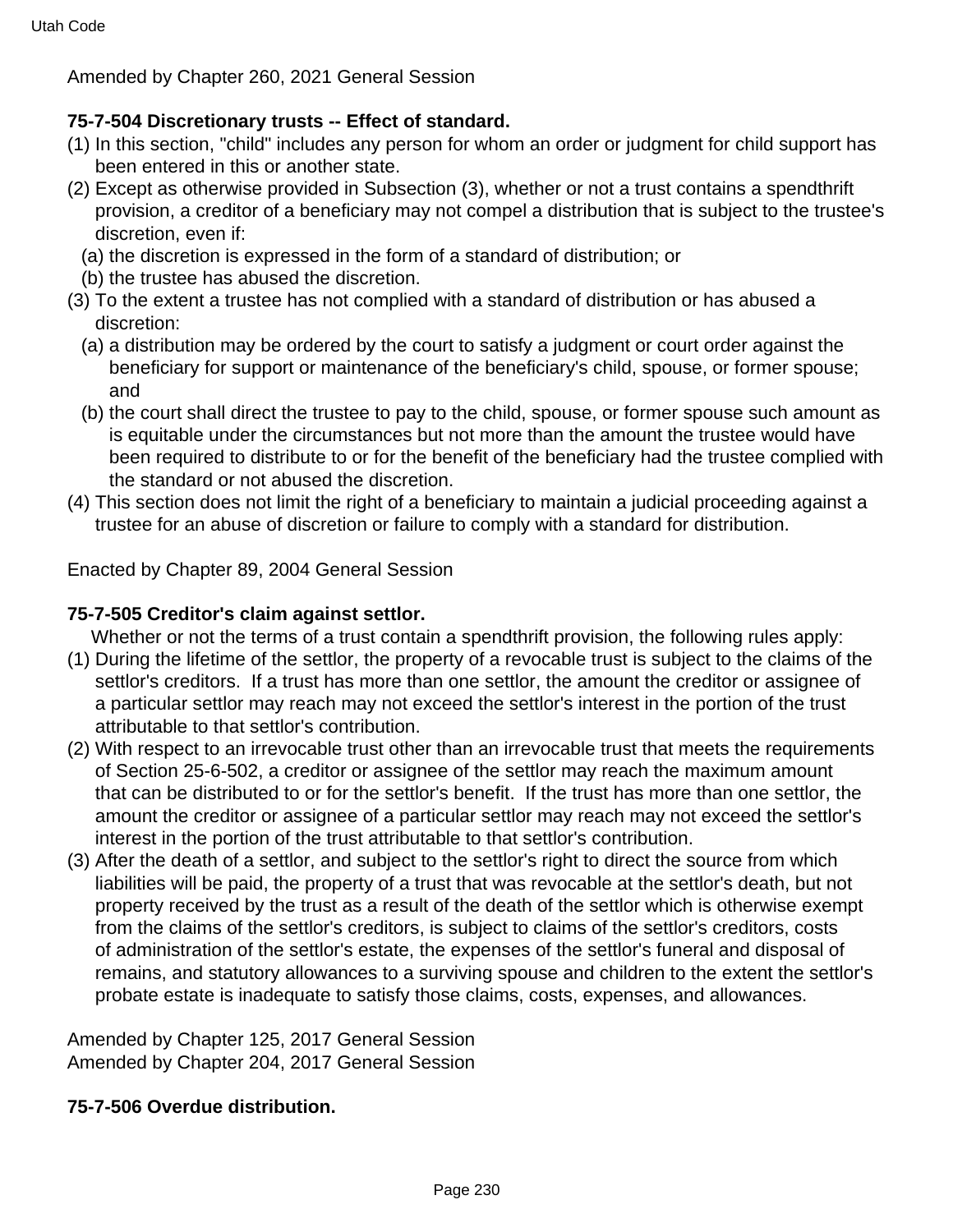Whether or not a trust contains a spendthrift provision, a creditor or assignee of a beneficiary may reach a mandatory distribution of income or principal, including a distribution upon termination of the trust, if the trustee has not made the distribution to the beneficiary within a reasonable time after the required distribution date.

Enacted by Chapter 89, 2004 General Session

### **75-7-507 Personal obligations of trustee.**

 Trust property is not subject to personal obligations of the trustee, even if the trustee becomes insolvent or bankrupt.

Enacted by Chapter 89, 2004 General Session

### **75-7-508 Notice to creditors.**

(1)

- (a) A trustee for an inter vivos revocable trust, upon the death of the settlor, may publish a notice to creditors:
	- (i) once a week for three successive weeks in a newspaper of general circulation in the county where the settlor resided at the time of death; and
	- (ii) in accordance with Section 45-1-101 for three weeks.
- (b) The notice required by Subsection (1)(a) shall:
	- (i) provide the trustee's name and address; and
	- (ii) notify creditors:
		- (A) of the deceased settlor; and
		- (B) to present their claims within three months after the date of the first publication of the notice or be forever barred from presenting the claim.
- (2) A trustee shall give written notice by mail or other delivery to any known creditor of the deceased settlor, notifying the creditor to present the creditor's claim within 90 days from the published notice if given as provided in Subsection (1) or within 60 days from the mailing or other delivery of the notice, whichever is later, or be forever barred. Written notice shall be the notice described in Subsection (1) or a similar notice.
- (3)
	- (a) If the deceased settlor received medical assistance, as defined in Section 26-19-102, at any time after the age of 55, the trustee for an inter vivos revocable trust, upon the death of the settlor, shall mail or deliver written notice to the Director of the Office of Recovery Services, on behalf of the Department of Health, to present any claim under Section 26-19-405 within 60 days from the mailing or other delivery of notice, whichever is later, or be forever barred.
	- (b) If the trustee does not mail notice to the director of the Office of Recovery Services on behalf of the department in accordance with Subsection (3)(a), the department shall have one year from the death of the settlor to present its claim.
- (4) The trustee is not liable to any creditor or to any successor of the deceased settlor for giving or failing to give notice under this section.
- (5) The notice to creditors shall be valid against any creditor of the trust and also against any creditor of the estate of the deceased settlor.

Amended by Chapter 443, 2018 General Session

### **75-7-509 Limitations on presentation of claims.**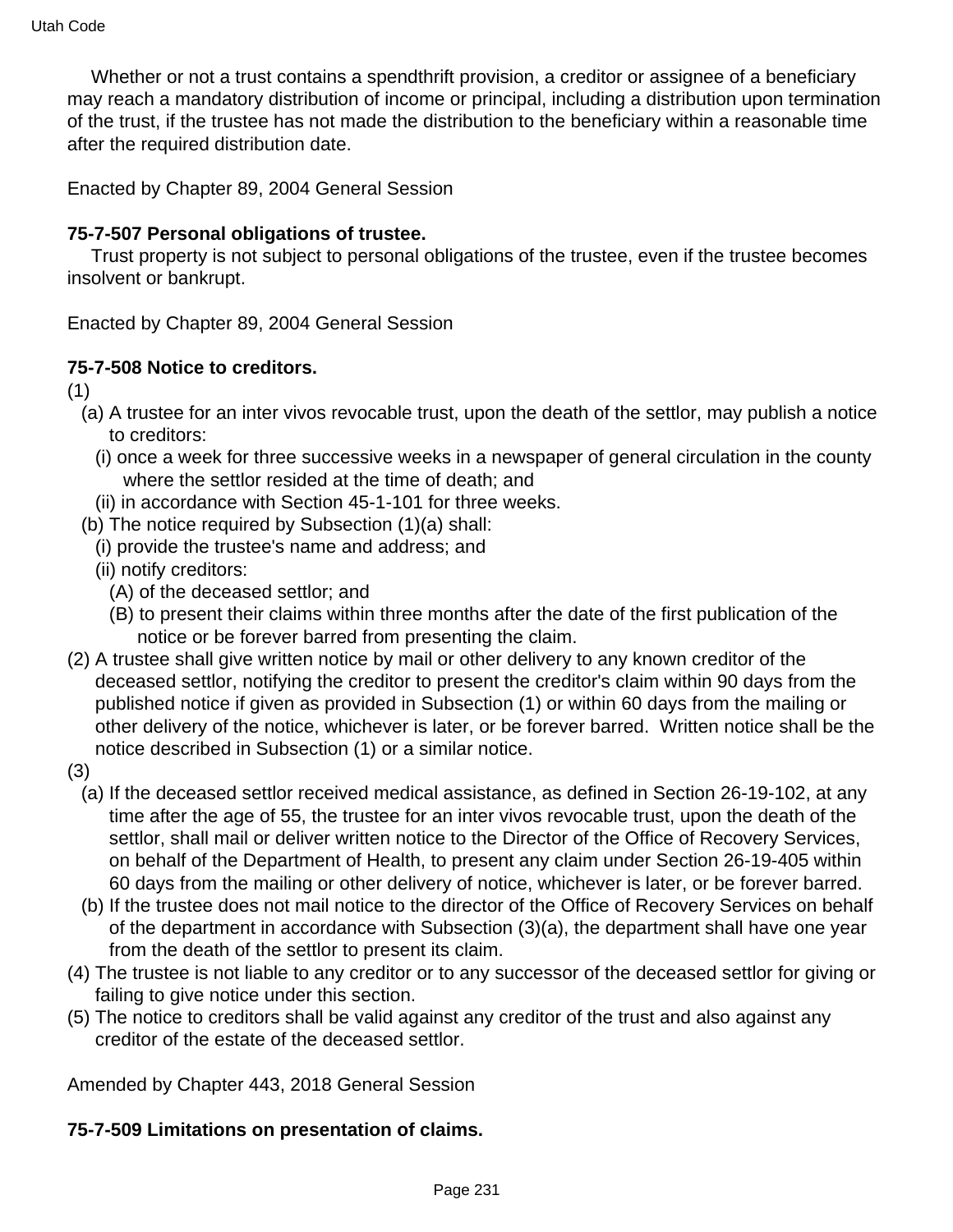- (1) All claims against a deceased settlor which arose before the death of the deceased settlor, whether due or to become due, absolute or contingent, liquidated or unliquidated, founded on contract, tort, or other legal basis, if not barred earlier by other statute of limitations, are barred against the deceased settlor's estate, the trustee, the trust estate, and the beneficiaries of the deceased settlor's trust, unless presented within the earlier of the following:
	- (a) one year after the settlor's death; or
	- (b) the time provided by Subsection 75-7-508(2) or (3) for creditors who are given actual notice, and where notice is published, within the time provided in Subsection 75-7-508(1) for all claims barred by publication.
- (2) In all events, claims barred by the nonclaim statute at the deceased settlor's domicile are also barred in this state.
- (3) All claims against a deceased settlor's estate or trust estate which arise at or after the death of the settlor, whether due or to become due, absolute or contingent, liquidated or unliquidated, founded on contract, tort, or other legal basis are barred against the deceased settlor's estate, the trustee, the trust estate, and the beneficiaries of the deceased settlor, unless presented as follows:
	- (a) a claim based on a contract with the trustee within three months after performance by the trustee is due; or
	- (b) any other claim within the later of three months after it arises, or the time specified in Subsection (1).
- (4) Nothing in this section affects or prevents:
	- (a) any proceeding to enforce any mortgage, pledge, or other lien upon property of the deceased settlor's estate or the trust estate;
	- (b) to the limits of the insurance protection only, any proceeding to establish liability of the deceased settlor or the trustee for which he is protected by liability insurance;
	- (c) collection of compensation for services rendered and reimbursement for expenses advanced by the trustee or by the attorney or accountant for the trustee of the trust estate; or
	- (d) the right to recover medical assistance provided to the settlor under Title 26, Chapter 19, Medical Benefits Recovery Act.

Amended by Chapter 72, 2004 General Session Renumbered and Amended by Chapter 89, 2004 General Session Amended by Chapter 90, 2004 General Session

## **75-7-510 Manner of presentation of claims.**

- (1) Claims against a deceased settlor's estate or inter vivos revocable trust shall be presented as follows:
	- (a) The claimant may deliver or mail to the trustee, or the trustee's attorney of record, a written statement of the claim indicating its basis, the name and address of the claimant, and the amount claimed. The claim is considered presented upon the receipt of the written statement of claim by the trustee or the trustee's attorney of record. If a claim is not yet due, the date when it will become due shall be stated. If the claim is contingent or unliquidated, the nature of the uncertainty shall be stated. If the claim is secured, the security shall be described. Failure to describe correctly the security, the nature of any uncertainty, and the due date of a claim not yet due does not invalidate the presentation made.
	- (b) The claimant may commence a proceeding against the trustee in any court where the trustee may be subjected to jurisdiction to obtain payment of the claim against the deceased settlor's estate or the trust estate, but the commencement of the proceeding must occur within the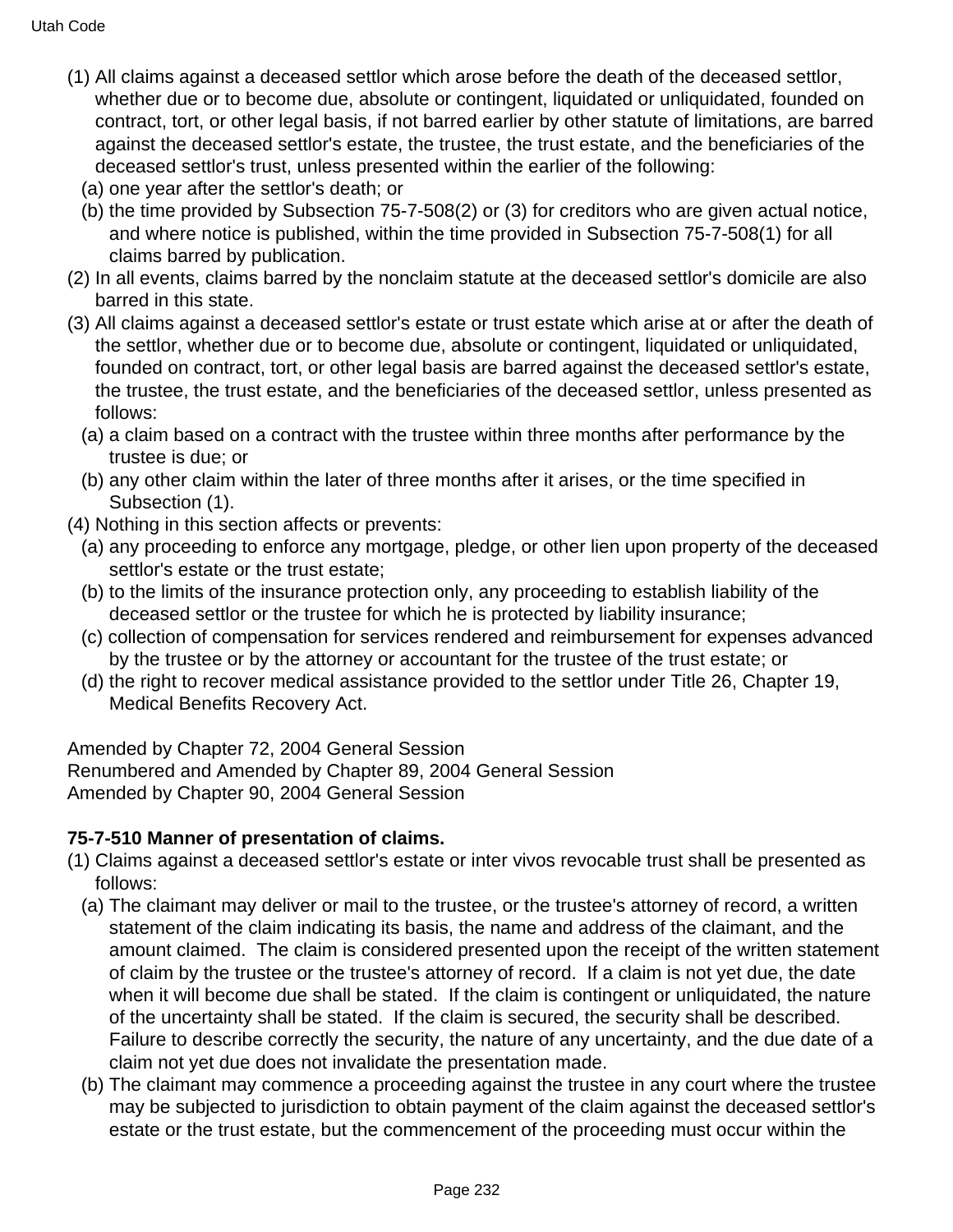time limited for presenting the claim. No presentation of claim is required in regard to matters claimed in proceedings against the deceased settlor which were pending at the time of the deceased settlor's death.

(2) If a claim is presented under Subsection (1)(a), no proceeding thereon may be commenced more than 60 days after the trustee has mailed a notice of disallowance; but, in the case of a claim which is not presently due or which is contingent or unliquidated, the trustee may consent to an extension of the 60-day period, or to avoid injustice, the court, on petition, may order an extension of the 60-day period, but in no event may the extension run beyond the applicable statute of limitations.

Renumbered and Amended by Chapter 89, 2004 General Session

### **75-7-511 Classification of claims.**

- (1) If the applicable assets of the deceased settlor's estate or trust estate are insufficient to pay all claims in full, the trustee shall make payment in the following order:
	- (a) reasonable funeral expenses;
	- (b) costs and expenses of administration;
	- (c) debts and taxes with preference under federal law;
	- (d) reasonable and necessary medical and hospital expenses of the last illness of the deceased settlor, including compensation of persons attending the deceased settlor, and medical assistance if Section 26-19-405 applies;
	- (e) debts and taxes with preference under other laws of this state; and
	- (f) all other claims.
- (2) No preference shall be given in the payment of any claim over any other claim of the same class, and a claim due and payable shall not be entitled to a preference over claims not due.

Amended by Chapter 443, 2018 General Session

### **75-7-512 Allowance of claims.**

- (1) As to claims presented in the manner described in Section 75-7-510 and within the time limit prescribed in Section 75-7-509, the trustee may mail a notice to any claimant stating that the claim has been allowed or disallowed. If, after allowing or disallowing a claim, the trustee changes the decision concerning the claim, the trustee shall notify the claimant. The trustee may not change a disallowance of a claim after the time for the claimant to file a petition for allowance or to commence a proceeding on the claim has expired and the claim has been barred. If the notice of disallowance warns the claimant of the impending bar, a claim which is disallowed in whole or in part by the trustee is barred so far as not allowed, unless the claimant seeks a court-ordered allowance by filing a petition for allowance in the court or by commencing a proceeding against the trustee not later than 60 days after the mailing of the notice of disallowance or partial allowance. If the trustee fails to mail notice to a claimant of action on the claim within 60 days after the time for original presentation of the claim has expired, this failure has the effect of a notice of allowance.
- (2) Upon the petition of the trustee or a claimant in a proceeding for this purpose, the court may order any claim presented to the trustee or trustee's attorney in a timely manner and not barred by Subsection (1) to be allowed in whole or in part. Notice of this proceeding shall be given to the claimant, the trustee, and those other persons interested in the trust estate as the court may direct by order at the time the proceeding is commenced.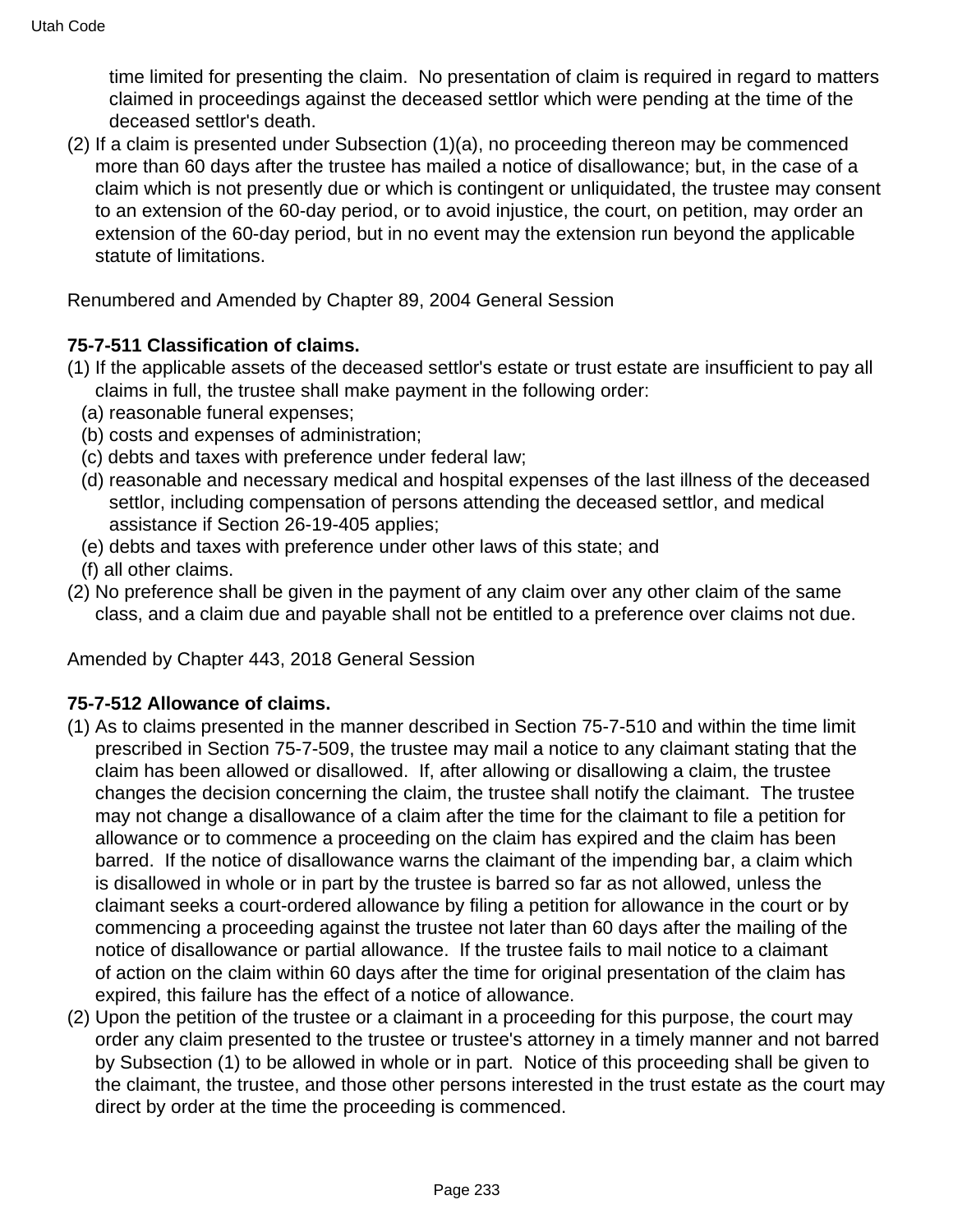- (3) A judgment in a proceeding in another court against the trustee to enforce a claim against a deceased settlor's estate is a court-ordered allowance of the claim.
- (4) Unless otherwise provided in any judgment in another court entered against a trustee, allowed claims bear interest at the legal rate for the period commencing six months after the deceased settlor's date of death unless based on a contract making a provision for interest, in which case they bear interest in accordance with that provision.

Renumbered and Amended by Chapter 89, 2004 General Session

## **75-7-513 Payment of claims.**

- (1) Upon the expiration of the earliest of the time limitations provided in Section 75-7-509 for the presentation of claims, the trustee shall pay the claims allowed against the deceased settlor's estate in the order of priority prescribed, after making provision for claims already presented which have not yet been allowed or whose allowance has been appealed, and for unbarred claims which may yet be presented, including costs and expenses of administration. By petition to the court in a proceeding for that purpose, a claimant whose claim has been allowed but not paid as provided in this section may secure an order directing the trustee to pay the claim to the extent that funds of the deceased settlor's estate or trust estate are available for the payment.
- (2) The trustee at any time may pay any just claim that has not been barred, with or without formal presentation, but the trustee shall be personally liable to any other claimant whose claim is allowed and who is injured by the payment if:
	- (a) the payment was made before the expiration of the time limit stated in Subsection (1) and the trustee failed to require the payee to give adequate security for the refund of any of the payment necessary to pay other claimants; or
	- (b) the payment was made, due to the negligence or willful fault of the trustee, in a way that deprived the injured claimant of his priority.

Renumbered and Amended by Chapter 89, 2004 General Session Amended by Chapter 282, 2004 General Session

## **75-7-514 Secured claims.**

 Payment of a secured claim shall be upon the basis of the amount allowed if the creditor surrenders his security; but otherwise payment shall be based upon one of the following:

- (1) if the creditor exhausts his security before receiving payment, unless precluded by another provision of the law, upon the amount of the claim allowed less the fair value of the security; or
- (2) if the creditor does not have the right to exhaust his security or has not done so, upon the amount of the claim allowed less the value of the security determined by converting it into money according to the terms of the agreement pursuant to which the security was delivered to the creditor, or by the creditor and trustee by agreement, arbitration, compromise, or litigation.

Renumbered and Amended by Chapter 89, 2004 General Session

## **75-7-515 Claims not due and contingent or unliquidated claims.**

(1) If a claim which will become due at a future time or a contingent or unliquidated claim becomes due or certain before the distribution of the trust estate, and if the claim has been allowed or established by a proceeding, it shall be paid in the same manner as presently due and absolute claims of the same class.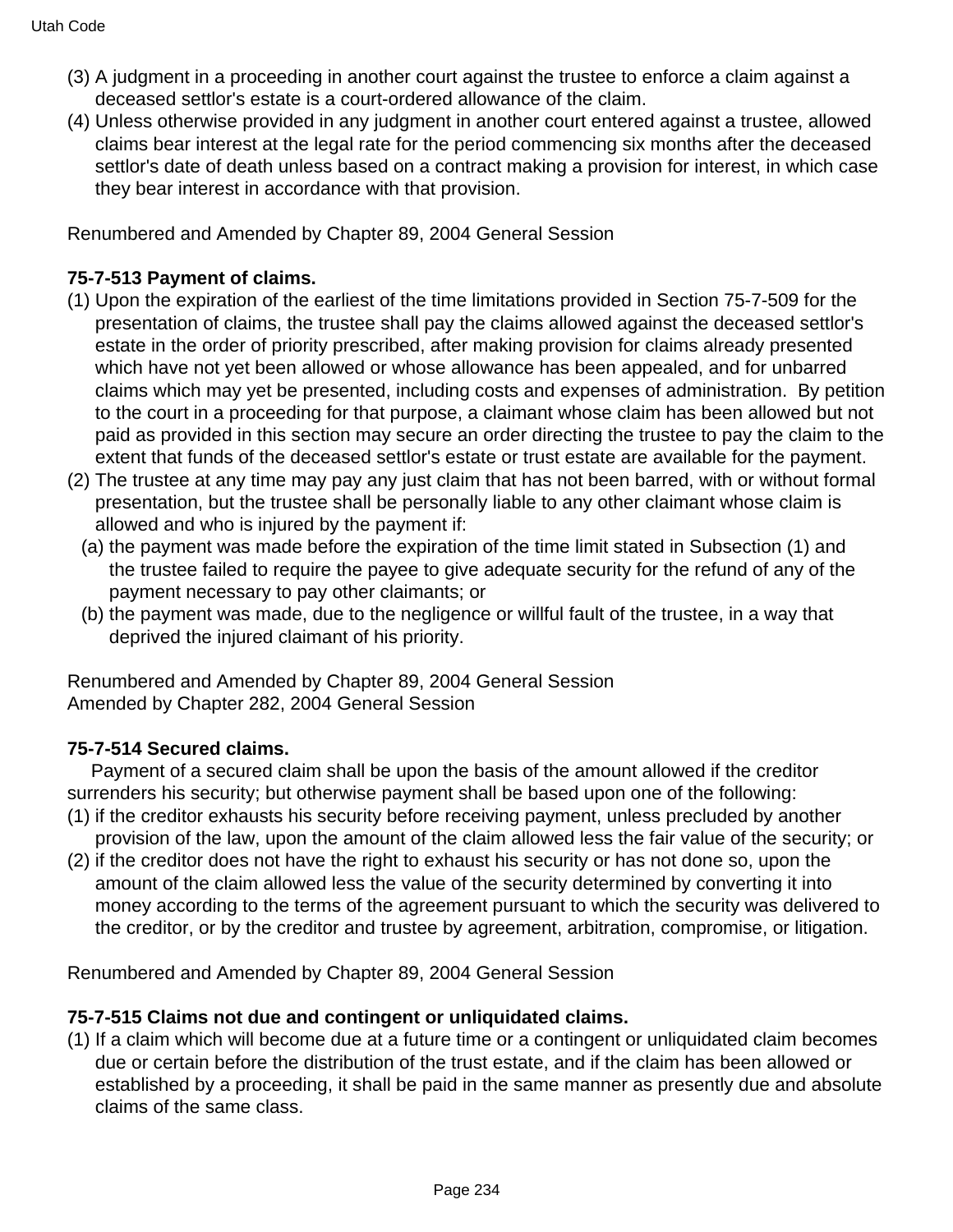- (2) In other cases the trustee, or, on petition of the trustee or the claimant in a special proceeding for that purpose, the court, may provide for payment as follows:
	- (a) if the claimant consents, he may be paid the present or agreed value of the claim, taking any uncertainty into account; or
	- (b) arrangement for future payment, or possible payment, on the happening of the contingency or on liquidation may be made by creating a trust, giving a mortgage, obtaining a bond or security from a beneficiary, or otherwise.

Renumbered and Amended by Chapter 89, 2004 General Session

## **75-7-516 Counterclaims.**

- (1) In allowing a claim, the trustee may deduct any counterclaim which the deceased settlor's estate has against the claimant. In determining a claim against a deceased settlor's estate, a court shall reduce the amount allowed by the amount of any counterclaims and, if the counterclaims exceed the claim, render a judgment against the claimant in the amount of the excess.
- (2) A counterclaim, liquidated or unliquidated, may arise from a transaction other than that upon which the claim is based.
- (3) A counterclaim may give rise to relief exceeding in amount or different in kind from that sought in the claim.

Renumbered and Amended by Chapter 89, 2004 General Session

## **75-7-517 Execution and levies prohibited.**

- (1) No execution may issue upon nor may any levy be made against any property of the deceased settlor's estate under any judgment against a deceased settlor or a trustee.
- (2) This section may not be construed to prevent the enforcement of mortgages, pledges, or liens upon real or personal property in an appropriate proceeding.

Renumbered and Amended by Chapter 89, 2004 General Session

## **75-7-518 Compromise of claims.**

 When a claim against a deceased settlor's estate has been presented in any manner, the trustee may, if it appears in the best interest of the deceased settlor's estate, compromise the claim, whether due or not due, absolute or contingent, liquidated or unliquidated.

Renumbered and Amended by Chapter 89, 2004 General Session

## **75-7-519 Encumbered assets.**

- (1) If any assets of the deceased settlor's estate are encumbered by mortgage, pledge, lien, or other security interest, the trustee may pay the encumbrance or any part thereof, renew or extend any obligation secured by the encumbrance, or convey or transfer the assets to the creditor in satisfaction of his lien, in whole or in part, whether or not the holder of the encumbrance has presented a claim, if it appears to be in the best interest of the deceased settlor's estate.
- (2) Payment of an encumbrance does not increase the share of the beneficiary entitled to the encumbered assets unless the beneficiary is entitled to exoneration or unless the terms of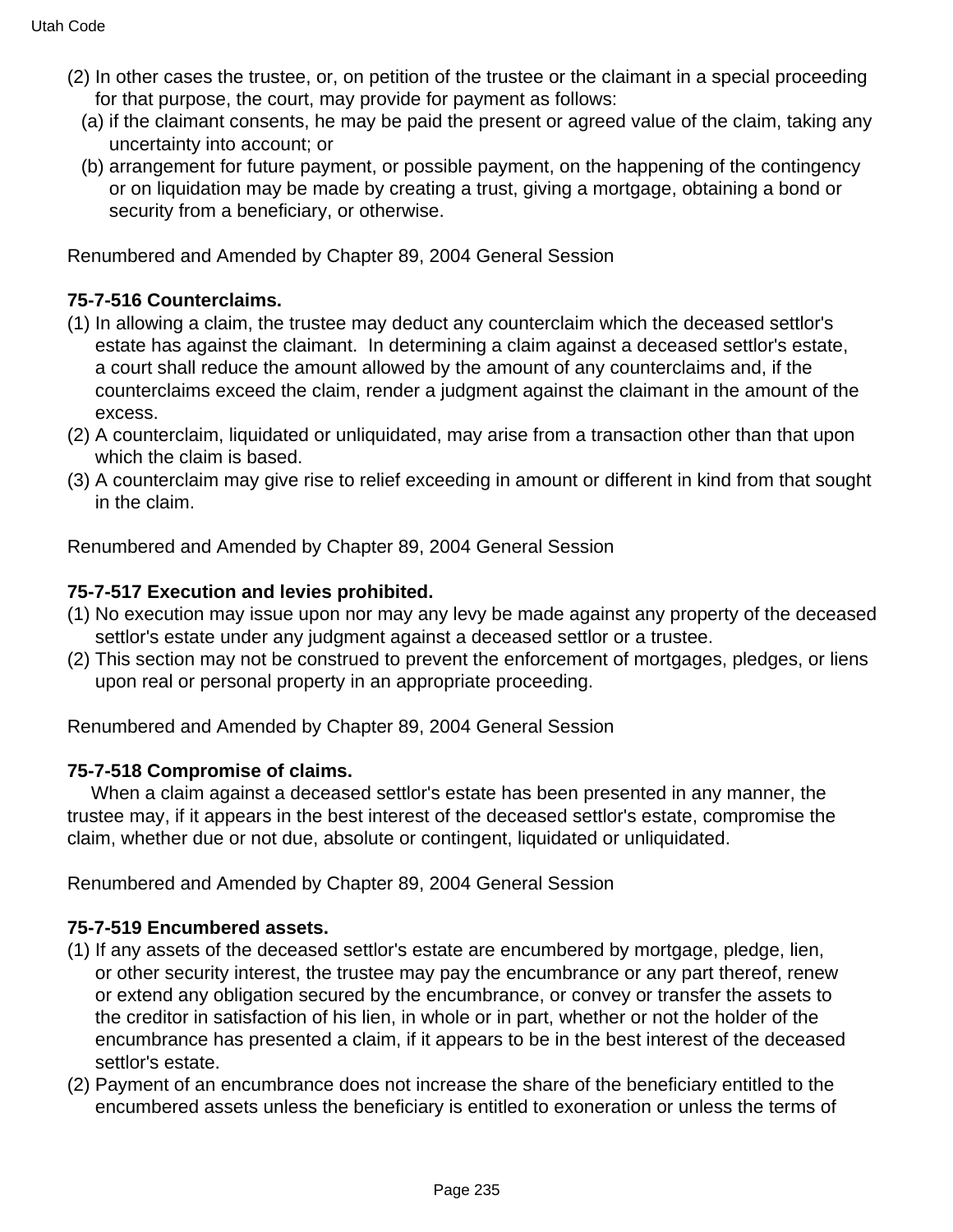the deceased settlor's trust, under which the beneficiary is entitled to the encumbered assets, provides otherwise.

Renumbered and Amended by Chapter 89, 2004 General Session

## **Part 6 Revocable Trusts**

#### **75-7-604 Capacity of settlor of revocable trust.**

 The capacity required to create, amend, revoke, or add property to a revocable trust, or to direct the actions of the trustee of a revocable trust, is the same as that required to make a will.

Enacted by Chapter 89, 2004 General Session

#### **75-7-605 Revocation or amendment of revocable trust.**

- (1) Unless the terms of a trust expressly provide that the trust is irrevocable, the settlor may revoke or amend the trust. This Subsection (1) does not apply to a trust created under an instrument executed before May 1, 2004.
- (2) If a revocable trust is created or funded by more than one settlor:
	- (a) to the extent the trust consists of community property, the trust may be revoked by either spouse acting alone but may be amended only by joint action of both spouses; and
	- (b) to the extent the trust consists of property other than community property, each settlor may revoke or amend the trust with regard to the portion of the trust property attributable to that settlor's contribution.
- (3) The settlor may revoke or amend a revocable trust:
	- (a) by substantially complying with a method provided in the terms of the trust; or
	- (b) if the terms of the trust do not provide a method or the method provided in the terms is not expressly made exclusive, by:
		- (i) executing a later will or codicil that expressly refers to the trust or specifically devises property that would otherwise have passed according to the terms of the trust; or
		- (ii) any other method manifesting clear and convincing evidence of the settlor's intent.
- (4) Upon revocation of a revocable trust, the trustee shall deliver the trust property as the settlor directs.
- (5) A settlor's powers with respect to revocation, amendment, or distribution of trust property may be exercised by an agent under a power of attorney only to the extent expressly authorized by the terms of the trust or the power.
- (6) A conservator of the settlor or, if no conservator has been appointed, a guardian of the settlor may exercise a settlor's powers with respect to revocation, amendment, or distribution of trust property only with the approval of the court supervising the conservatorship or guardianship.
- (7) A trustee who does not know that a trust has been revoked or amended is not liable to the settlor or settlor's successors in interest for distributions made and other actions taken on the assumption that the trust had not been amended or revoked.

Enacted by Chapter 89, 2004 General Session

### **75-7-606 Settlor's powers -- Powers of withdrawal.**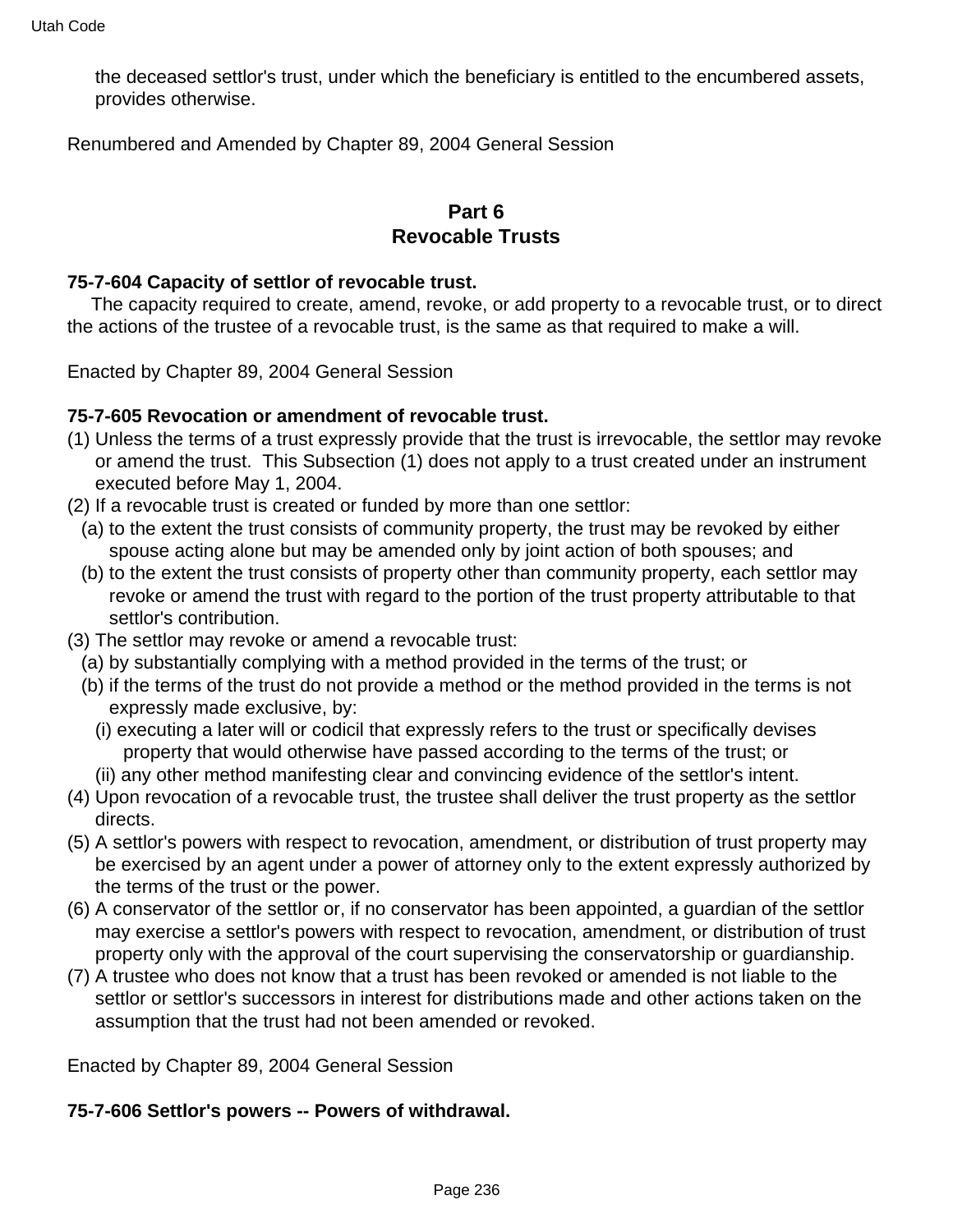(1)

- (a) To the extent a trust is revocable by a settlor, a trustee may follow a direction of the settlor that is contrary to the terms of the trust.
- (b) To the extent a trust is revocable by a settlor in conjunction with a person other than a trustee or a person holding an adverse interest, the trustee may follow a direction from the settlor and the other person holding the power to revoke even if the direction is contrary to the terms of the trust.
- (2) To the extent a trust is revocable and the settlor has capacity to revoke the trust, rights of the beneficiaries are subject to the control of, and the duties of the trustee are owed exclusively to, the settlor.
- (3) If a revocable trust has more than one settlor, the duties of the trustee are owed to all of the settlors having capacity to revoke the trust.
- (4) During the period the power may be exercised, the holder of a power of withdrawal has the rights of a settlor of a revocable trust under this section to the extent of the property subject to the power.

Amended by Chapter 153, 2019 General Session

## **75-7-607 Limitation on action contesting validity of revocable trust -- Distribution of trust property.**

- (1) A person shall commence a judicial proceeding to contest the validity of a trust that was revocable at the settlor's death within the earlier of:
	- (a) three years after the settlor's death; or
	- (b) 90 days after the trustee sent the person a copy of the trust instrument and a notice informing the person of the trust's existence, of the trustee's name and address, and of the time allowed for commencing a proceeding.
- (2) Upon the death of the settlor of a trust that was revocable at the settlor's death, the trustee may proceed to distribute the trust property in accordance with the terms of the trust. The trustee is not subject to liability for doing so unless:
	- (a) the trustee knows of a pending judicial proceeding contesting the validity of the trust; or
	- (b) a potential contestant has notified the trustee of a possible judicial proceeding to contest the trust and a judicial proceeding is commenced within 60 days after the contestant sent the notification.
- (3) With respect to a potential contest, the trustee is only liable for actions taken two or more business days after the trustee has actual receipt of written notice from a potential contestant. The written notice shall include the name of the settlor or of the trust, the name of the potential contestant, and a description of the basis for the potential contest. The written notice shall be mailed to the trustee at the principal place of administration of the trust by registered or certified mail, return receipt requested, or served upon the trustee in the same manner as a summons in a civil action. Any other form or service of notice is not sufficient to impose liability on the trustee for actions taken pursuant to the terms of the trust.
- (4) A beneficiary of a trust that is determined to have been invalid is liable to return any distribution received.

Enacted by Chapter 89, 2004 General Session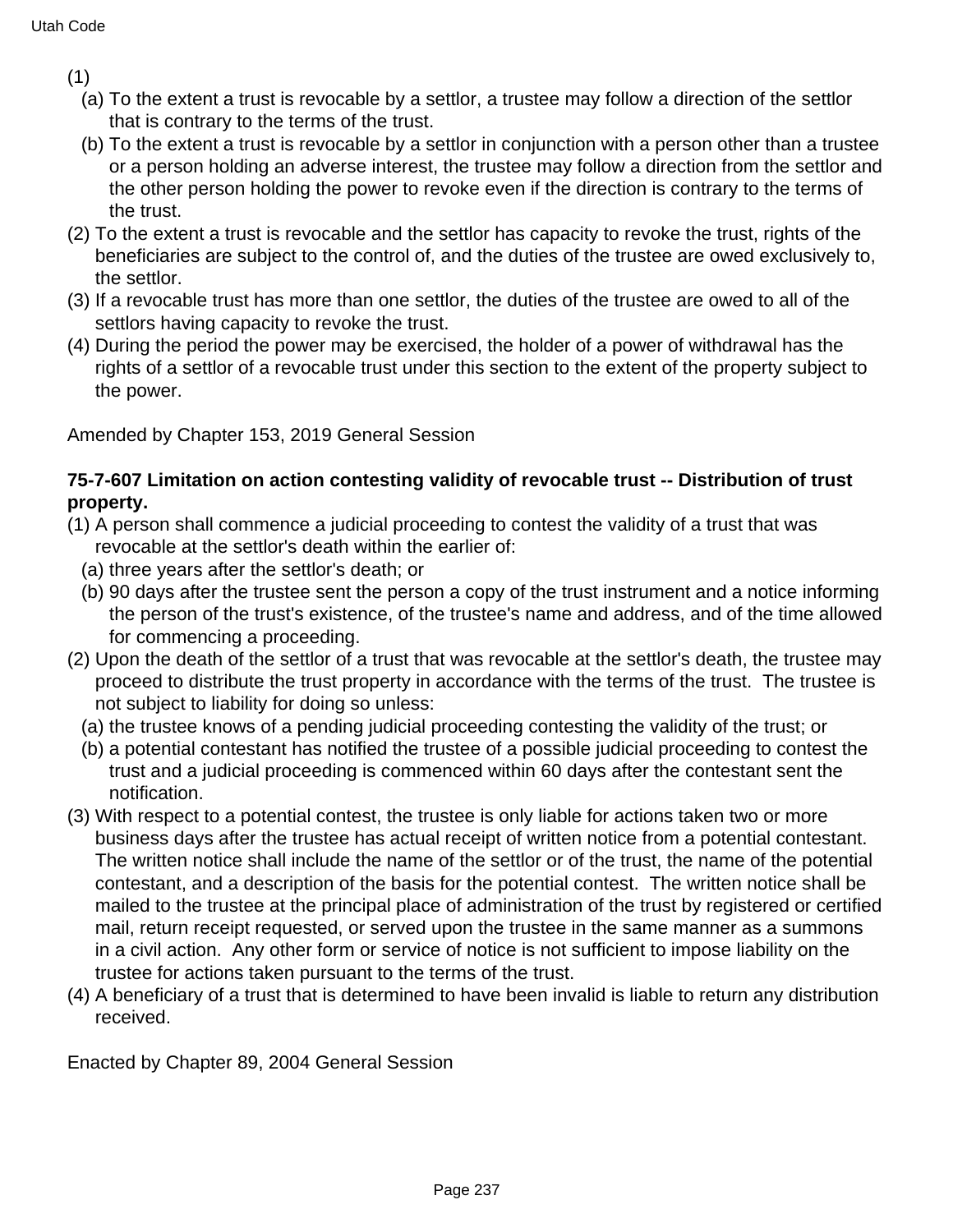## **Part 7 Office of Trustee**

### **75-7-701 Accepting or declining trusteeship.**

- (1) Except as otherwise provided in Subsection (3), a person designated as trustee accepts the trusteeship:
	- (a) by substantially complying with a method of acceptance provided in the terms of the trust; or
	- (b) if the terms of the trust do not provide a method or the method provided in the terms is not expressly made exclusive, by accepting delivery of the trust property, exercising powers or performing duties as trustee, or otherwise indicating acceptance of the trusteeship.
- (2) A person designated as trustee who has not yet accepted the trusteeship may reject the trusteeship. A designated trustee who does not accept the trusteeship within a reasonable time after knowing of the designation is considered to have rejected the trusteeship.
- (3) A person designated as trustee, without accepting the trusteeship, may:
	- (a) act to preserve the trust property if, within a reasonable time after acting, the person sends a rejection of the trusteeship to the settlor or, if the settlor is dead or lacks capacity, to a qualified beneficiary; and
	- (b) inspect or investigate trust property to determine potential liability under environmental or other law or for any other purpose.

Enacted by Chapter 89, 2004 General Session

### **75-7-702 Trustee's bond.**

- (1) A trustee shall give bond to secure performance of the trustee's duties only if the court finds that a bond is needed to protect the interests of the beneficiaries or is required by the terms of the trust and the court has not dispensed with the requirement.
- (2) The court may specify the amount of a bond, its liabilities, and whether sureties are necessary. The court may modify or terminate a bond at any time.
- (3) A regulated financial service institution qualified to do trust business in this state need not give bond, unless required by the terms of the trust. The cost of any bond shall be borne by the trust.
- (4) Unless otherwise directed by the court, the cost of the bond is charged to the trust.

Enacted by Chapter 89, 2004 General Session

### **75-7-703 Cotrustees.**

- (1) Cotrustees who are unable to reach a unanimous decision may act by majority decision.
- (2) If a vacancy occurs in a cotrusteeship, the remaining cotrustees may act for the trust.
- (3) Subject to Section 75-12-112, a cotrustee must participate in the performance of a trustee's function unless the cotrustee is unavailable to perform the function because of absence, illness, disqualification under other law, or other temporary incapacity, or the cotrustee has properly delegated the performance of the function to another trustee.
- (4) If a cotrustee is unavailable to perform duties because of absence, illness, disqualification under other law, or other temporary incapacity, or if a cotrustee fails or refuses to act after reasonable notice, and prompt action is necessary to achieve the purposes of the trust or to avoid injury to the trust property, the remaining cotrustee or a majority of the remaining cotrustees may act for the trust.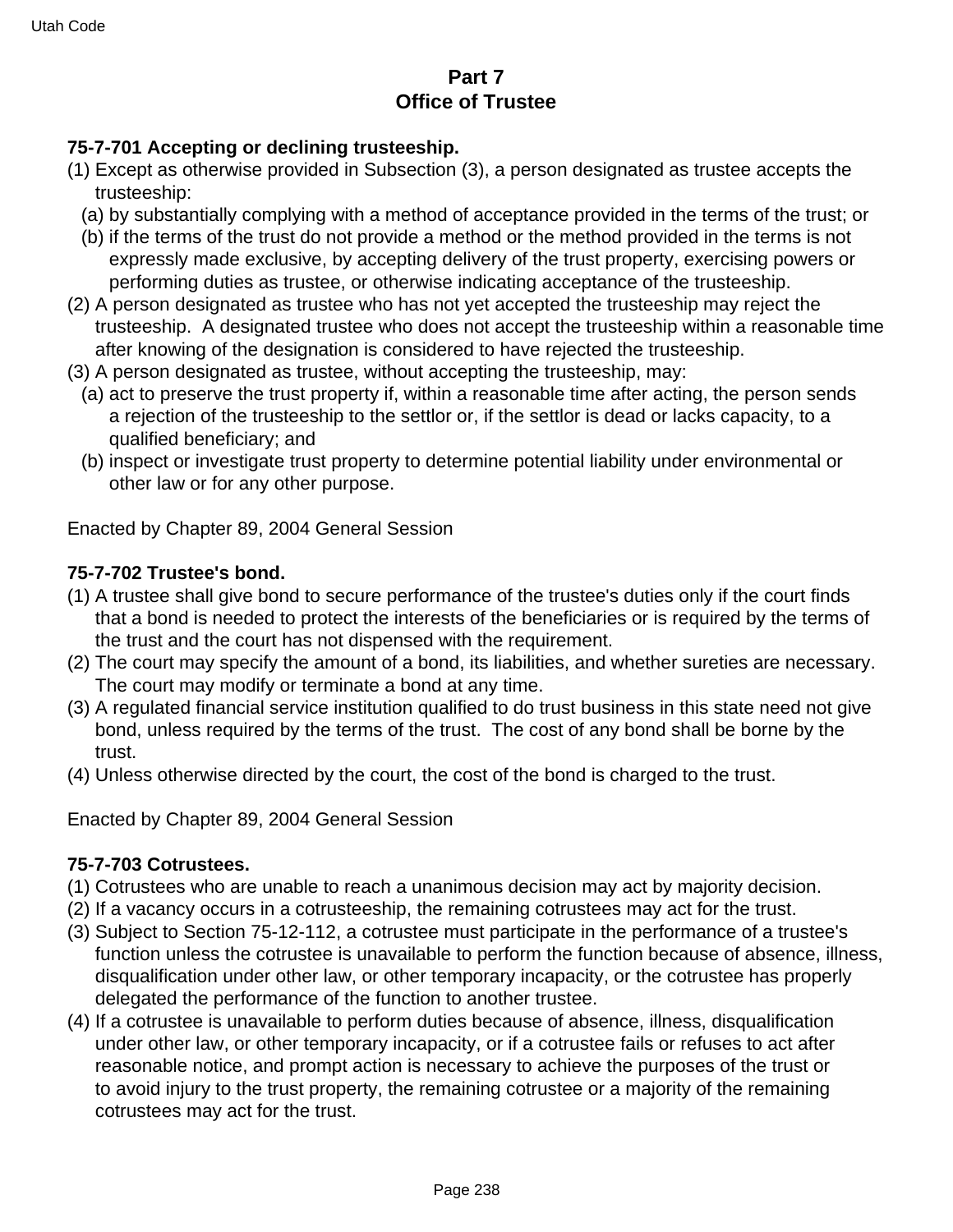- (5) A trustee may not delegate to a cotrustee the performance of a function the settlor intended the trustees to perform jointly as determined from the terms of the trust. If one of the cotrustees is a regulated financial service institution qualified to do trust business in this state and the remaining cotrustees are individuals, a delegation by the individual cotrustees to the regulated financial service institution of the performance of trust investment functions shall be presumed to be in accordance with the settlor's intent unless the terms of the trust specifically provide otherwise. Unless a delegation was irrevocable, a trustee may revoke a delegation previously made.
- (6) Except as otherwise provided in Subsection (7), a trustee who does not join in an action of another trustee is not liable for the action.
- (7) Subject to Section 75-12-112, each trustee shall exercise reasonable care to:
- (a) prevent a cotrustee from committing a serious breach of trust; and
- (b) compel a cotrustee to redress a serious breach of trust.
- (8) A dissenting trustee who joins in an action at the direction of the majority of the trustees and who notified any cotrustee of the dissent at or before the time of the action is not liable for the action unless the action is a serious breach of trust.

Amended by Chapter 153, 2019 General Session

#### **75-7-704 Vacancy in trusteeship -- Appointment of successor.**

- (1) A vacancy in a trusteeship occurs if:
	- (a) a person designated as trustee rejects the trusteeship;
	- (b) a person designated as trustee cannot be identified or does not exist;
	- (c) a trustee resigns;
	- (d) a trustee is disqualified or removed;
	- (e) a trustee dies; or
	- (f) a guardian or conservator is appointed for an individual serving as trustee, unless otherwise provided in the trust.
- (2) If one or more cotrustees remain in office, a vacancy in a trusteeship need not be filled. A vacancy in a trusteeship must be filled if the trust has no remaining trustee.
- (3) A vacancy in a trusteeship required to be filled must be filled in the following order of priority:
	- (a) by a person designated in the terms of the trust to act as successor trustee;
	- (b) by a person appointed by unanimous agreement of the qualified beneficiaries; or
	- (c) by a person appointed by the court.
- (4) A vacancy in a trusteeship of a charitable trust that is required to be filled must be filled in the following order of priority:
	- (a) by a person designated in the terms of the trust to act as successor trustee;
	- (b) by a person selected by the charitable organizations expressly designated to receive distributions under the terms of the trust if the attorney general concurs in the selection; or
- (c) by a person appointed by the court.
- (5) Whether or not a vacancy in a trusteeship exists or is required to be filled, the court may appoint an additional trustee or special fiduciary whenever the court considers the appointment necessary for the administration of the trust.

Enacted by Chapter 89, 2004 General Session

### **75-7-705 Resignation of trustee.**

(1) A trustee may resign: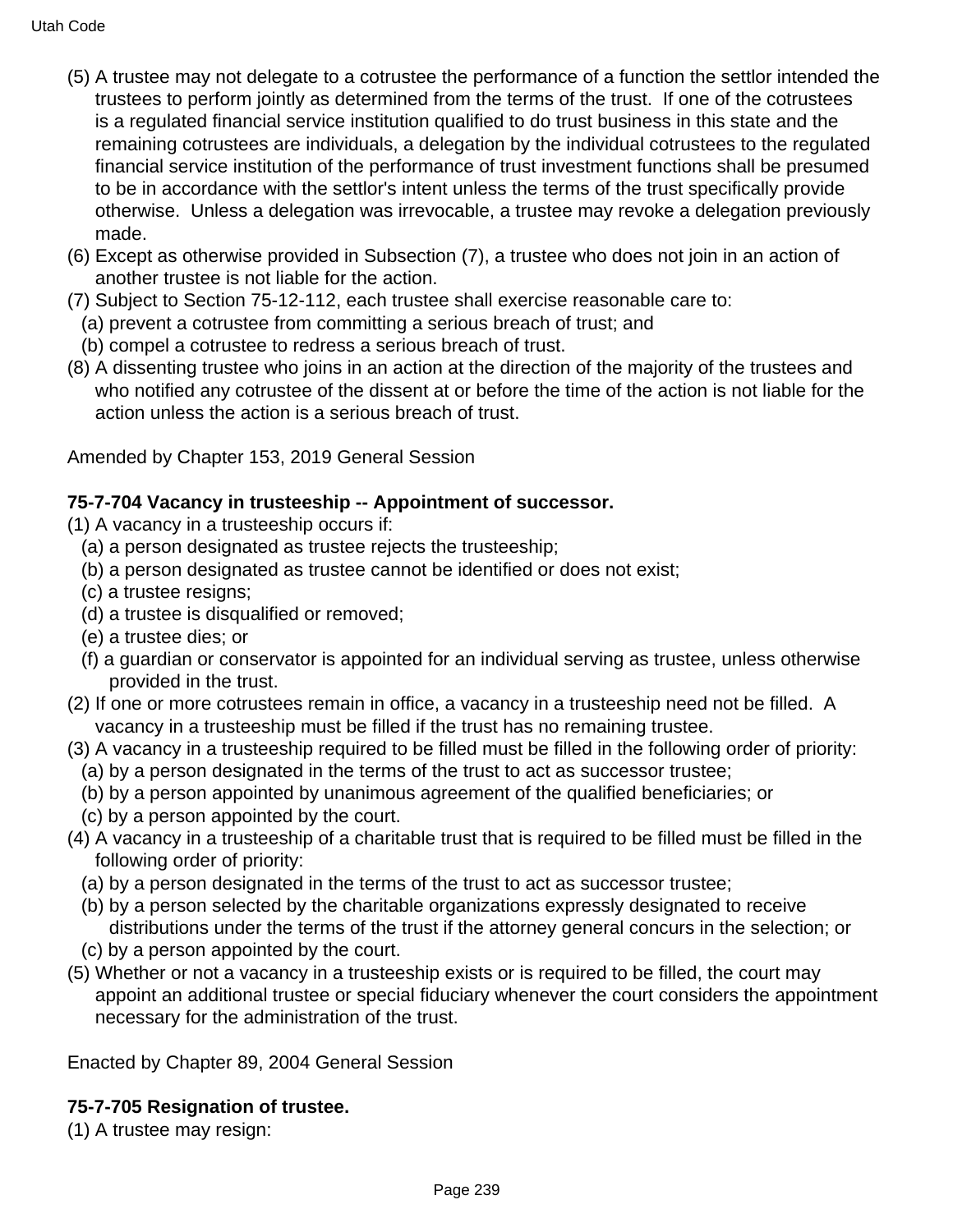- (a) upon at least 30 days' notice to the qualified beneficiaries, the settlor, if living, and all cotrustees; or
- (b) with the approval of the court.
- (2) In approving a resignation, the court may issue orders and impose conditions reasonably necessary for the protection of the trust property.
- (3) Any liability of a resigning trustee or of any sureties on the trustee's bond for acts or omissions of the trustee is not discharged or affected by the trustee's resignation.

## **75-7-706 Removal of trustee.**

- (1) The settlor, a cotrustee, or a qualified beneficiary may request the court to remove a trustee, or a trustee may be removed by the court on its own initiative.
- (2) The court may remove a trustee if:
	- (a) the trustee has committed a serious breach of trust;
	- (b) lack of cooperation among cotrustees substantially impairs the administration of the trust;
	- (c) because of unfitness, unwillingness, or persistent failure of the trustee to administer the trust effectively, the court determines that removal of the trustee best serves the interests of the beneficiaries; or
	- (d) there has been a substantial change of circumstances or removal is requested by all of the qualified beneficiaries, the court finds that removal of the trustee best serves the interests of all of the beneficiaries and is not inconsistent with a material purpose of the trust, and a suitable cotrustee or successor trustee is available.
- (3) Pending a final decision on a request to remove a trustee, or in lieu of or in addition to removing a trustee, the court may order appropriate relief under Subsection 75-7-1001(2) necessary to protect the trust property or the interests of the beneficiaries.

Enacted by Chapter 89, 2004 General Session

## **75-7-707 Delivery of property by former trustee.**

- (1) Unless a cotrustee remains in office or the court otherwise orders, and until the trust property is delivered to a successor trustee or other person entitled to it, a trustee who has resigned or been removed has the duties of a trustee and the powers necessary to protect the trust property.
- (2) A trustee who has resigned or been removed shall proceed expeditiously to deliver the trust property within the trustee's possession to the cotrustee, successor trustee, or other person entitled to it.

Enacted by Chapter 89, 2004 General Session

### **75-7-708 Compensation of trustee.**

 If the terms of a trust do not specify the trustee's compensation, a trustee is entitled to compensation that is reasonable under the circumstances.

Enacted by Chapter 89, 2004 General Session

### **75-7-709 Reimbursement of expenses.**

(1) A trustee is entitled to be reimbursed out of the trust property, with interest as appropriate, for: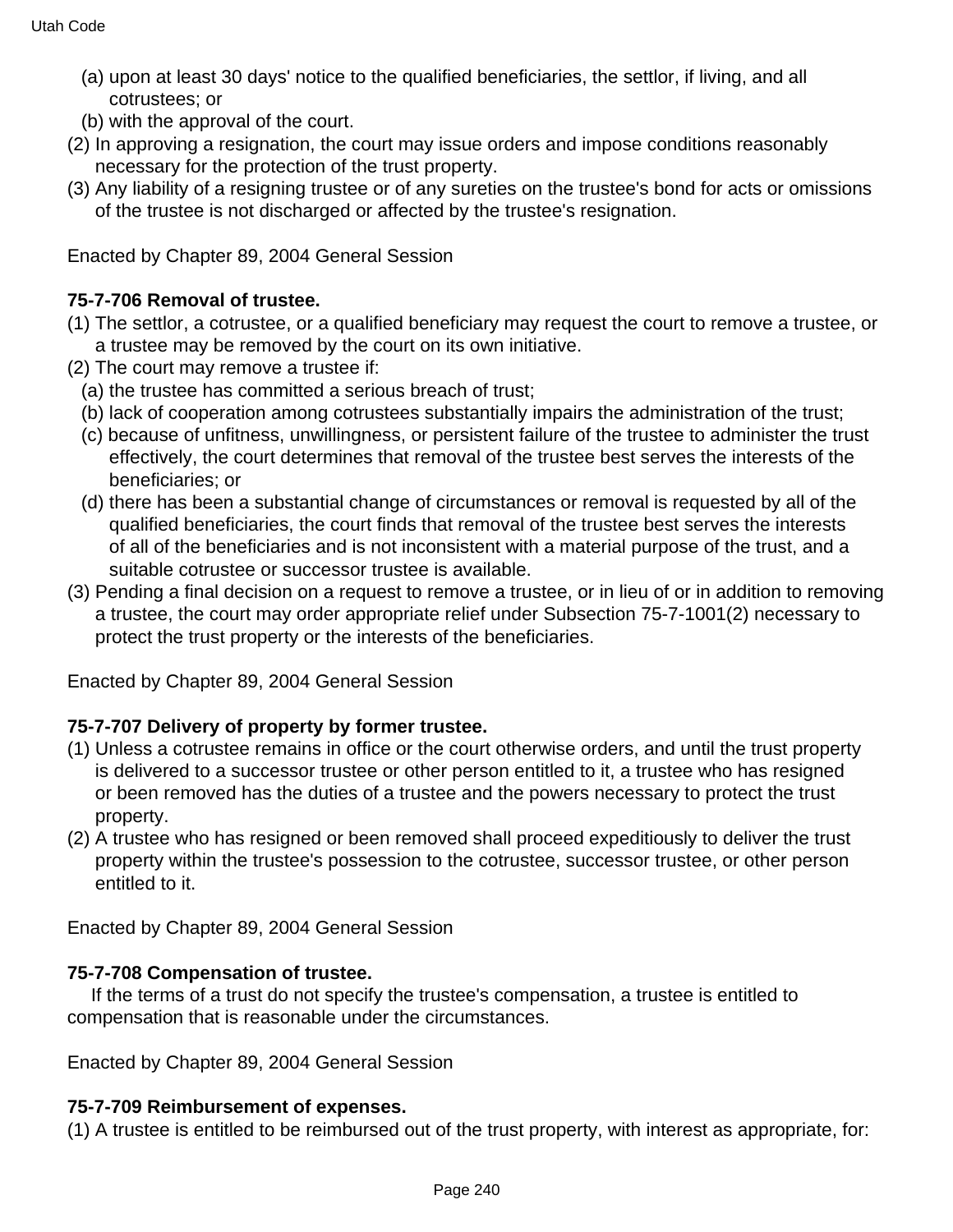- (a) expenses that were properly incurred in the administration of the trust; and
- (b) to the extent necessary to prevent unjust enrichment of the trust, expenses that were not properly incurred in the administration of the trust.
- (2) An advance by the trustee of money for the protection of the trust gives rise to a lien against trust property to secure reimbursement with reasonable interest.

## **Part 8 Duties and Powers of Trustee**

#### **75-7-801 Duty to administer trust.**

 Upon acceptance of a trusteeship, the trustee shall administer the trust expeditiously and in good faith, in accordance with its terms and purposes and the interests of the beneficiaries, and in accordance with this chapter.

Enacted by Chapter 89, 2004 General Session

### **75-7-802 Duty of loyalty.**

- (1) A trustee shall administer the trust solely in the interests of the beneficiaries.
- (2) Subject to the rights of persons dealing with or assisting the trustee as provided in Section 75-7-1012, a sale, encumbrance, or other transaction involving the investment or management of trust property entered into by the trustee for the trustee's own personal account or which is otherwise affected by a conflict between the trustee's fiduciary and personal interests is voidable by a beneficiary affected by the transaction unless:
	- (a) the transaction was authorized by the terms of the trust;
	- (b) the transaction was approved by the court;
	- (c) the beneficiary did not commence a judicial proceeding within the time allowed by Section 75-7-1005;
	- (d) the beneficiary consented to the trustee's conduct, ratified the transaction, or released the trustee in compliance with Section 75-7-1009; or
	- (e) the transaction involves a contract entered into or claim acquired by the trustee before the person became or contemplated becoming trustee.
- (3) A sale, encumbrance, or other transaction involving the investment or management of trust property is presumed to be affected by a conflict between personal and fiduciary interests if it is entered into by the trustee with:
	- (a) the trustee's spouse;
	- (b) the trustee's descendants, siblings, parents, or their spouses;
	- (c) an agent of the trustee, including but not limited to an attorney, accountant, or financial advisor; or
	- (d) a corporation or other person or enterprise in which the trustee, or a person that owns a significant interest in the trustee, has an interest that might affect the trustee's best judgment.
- (4) A transaction between a trustee and a beneficiary that does not concern trust property but that occurs during the existence of the trust or while the trustee retains significant influence over the beneficiary and from which the trustee obtains an advantage is voidable by the beneficiary unless the trustee establishes that the transaction was fair to the beneficiary.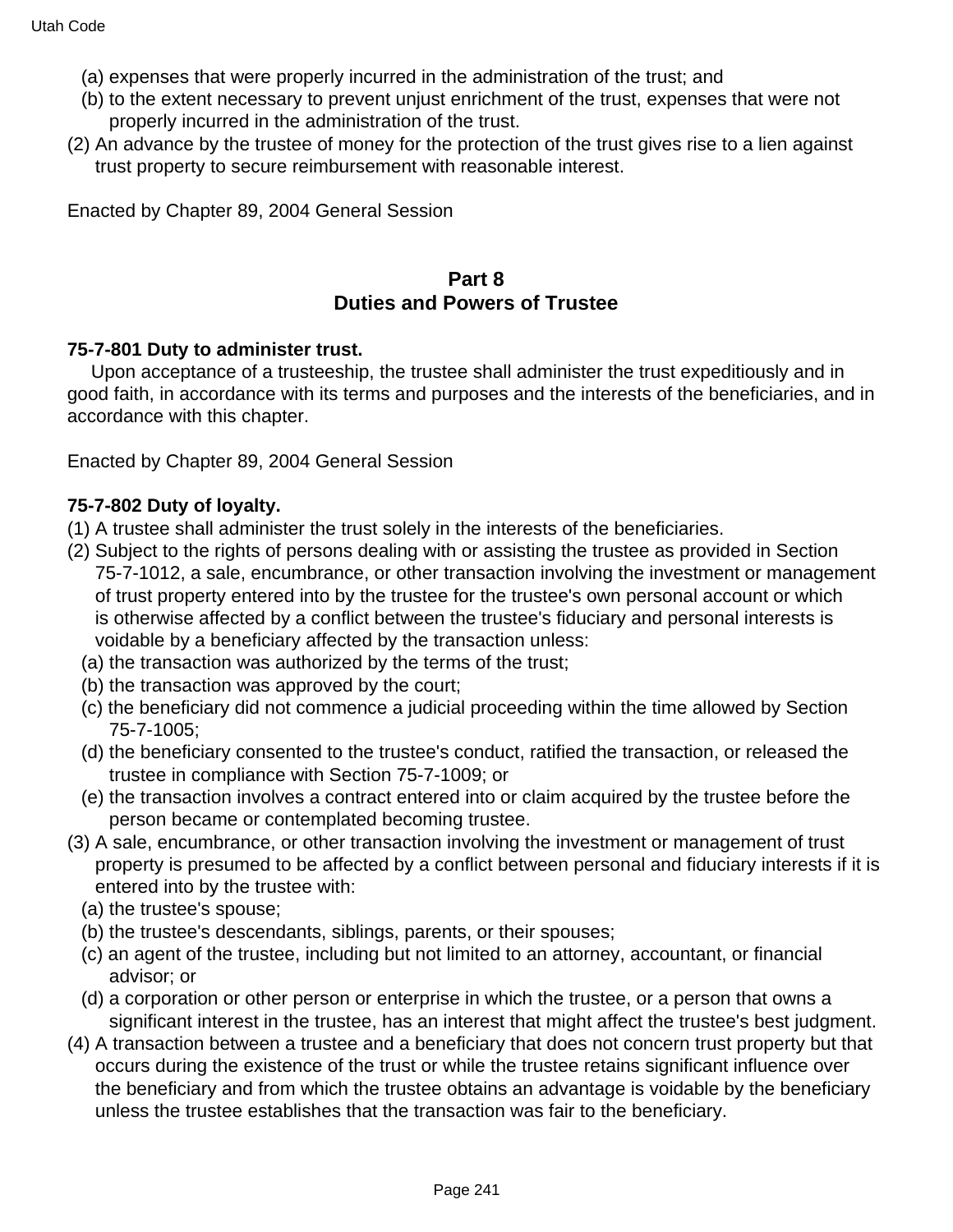- (5) A transaction not concerning trust property in which the trustee engages in the trustee's individual capacity involves a conflict between personal and fiduciary interests if the transaction concerns an opportunity properly belonging to the trust.
- (6) An investment by a trustee in securities of an investment company or investment trust to which the trustee, or its affiliate, provides services in a capacity other than as trustee is not presumed to be affected by a conflict between personal and fiduciary interests if the investment complies with the prudent investor rule of Section 75-7-901. The trustee may be compensated by the investment company or investment trust for providing those services out of fees charged to the trust.
- (7) In voting shares of stock or in exercising powers of control over similar interests in other forms of enterprise, the trustee shall act in the best interests of the beneficiaries. If the trust is the sole owner of a corporation or other form of enterprise, the trustee shall elect or appoint directors or other managers who will manage the corporation or enterprise in the best interests of the beneficiaries.
- (8) This section does not preclude the following actions by the trustee:
	- (a) an agreement between the trustee and a beneficiary relating to the appointment or compensation of the trustee;
	- (b) payment of reasonable compensation to the trustee;
	- (c) a transaction between a trust and another trust, decedent's estate, conservatorship, or guardianship of which the trustee is a fiduciary or in which a beneficiary has an interest;
	- (d) a deposit of trust money in a regulated financial service institution operated by the trustee;
	- (e) an advance by the trustee of money for the protection of the trust;
	- (f) collecting, holding, and retaining trust assets received from a trustor until, in the judgment of the trustee, disposition of the assets should be made, even though the assets include an asset in which the trustee is personally interested;
	- (g) acquiring an undivided interest in a trust asset in which the trustee, in any trust capacity, holds an undivided interest;
	- (h) borrowing money to be repaid from the trust assets or otherwise;
	- (i) advancing money to be repaid from the assets or otherwise;
	- (j) employing persons, including attorneys, auditors, investment advisers, or agents, even if they are associated with the trustee:
		- (i) to advise or assist the trustee in the performance of the trustee's administrative duties or perform any act of administration, whether or not discretionary; or
		- (ii) to act without independent investigation upon their recommendations;
	- (k) if a governing instrument or order requires or authorizes investment in United States government obligations, investing in those obligations, either directly or in the form of securities or other interests, in any open-end or closed-end management type investment company or investment trust registered under the provisions of the Investment Company Act of 1940, 15 U.S.C. Sections 80a-1 through 80a-64 if:
		- (i) the portfolio of the investment company or investment trust is limited to United States government obligations, and repurchase agreements are fully collateralized by United States government obligations; and
		- (ii) the investment company or investment trust takes delivery of the collateral for any repurchase agreement either directly or through an authorized custodian.
- (9) The court may appoint a special fiduciary to make a decision with respect to any proposed transaction that might violate this section if entered into by the trustee.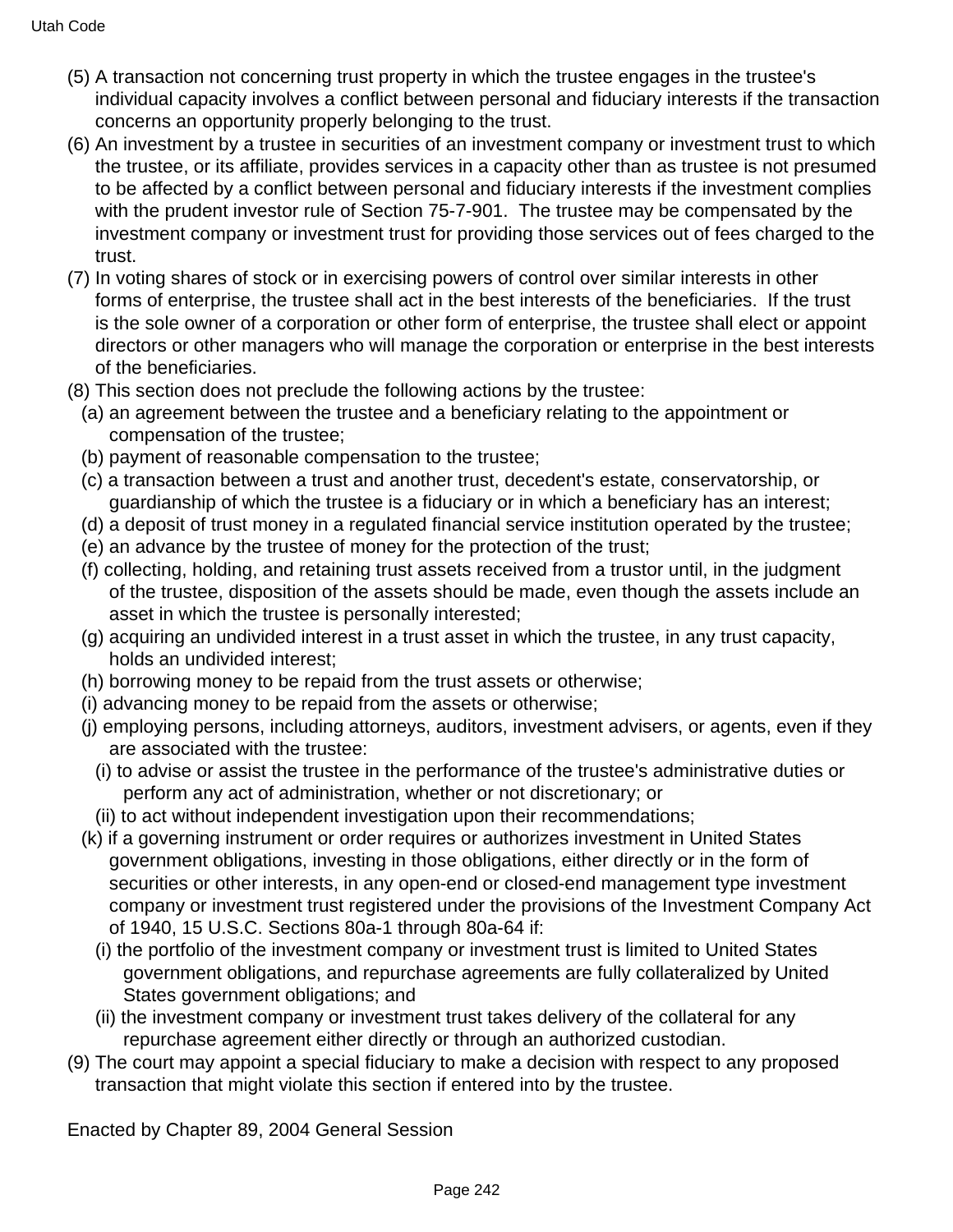### **75-7-803 Impartiality.**

 If a trust has two or more beneficiaries, the trustee shall act impartially in investing, managing, and distributing the trust property, giving due regard to the beneficiaries' respective interests.

Enacted by Chapter 89, 2004 General Session

## **75-7-804 Prudent administration.**

 A trustee shall administer the trust as a prudent person would, by considering the purposes, terms, distributional requirements, and other circumstances of the trust. In satisfying this standard, the trustee shall exercise reasonable care, skill, and caution.

Enacted by Chapter 89, 2004 General Session

### **75-7-805 Costs of administration.**

 In administering a trust, the trustee may incur only costs that are reasonable in relation to the trust property, the purposes of the trust, and the skills of the trustee.

Enacted by Chapter 89, 2004 General Session

### **75-7-806 Trustee's skills.**

 A trustee who is named trustee in reliance upon the trustee's representation that the trustee has special skills or expertise, shall use those special skills or expertise.

Enacted by Chapter 89, 2004 General Session

### **75-7-807 Control and protection of trust property.**

A trustee shall take reasonable steps to take control of and protect the trust property.

Enacted by Chapter 89, 2004 General Session

## **75-7-808 Recordkeeping and identification of trust property.**

- (1) A trustee shall keep adequate records of the administration of the trust.
- (2) A trustee shall keep trust property separate from the trustee's own property.
- (3) Except as otherwise provided in Subsection (4), a trustee shall cause the trust property to be designated so that the interest of the trust, to the extent feasible, appears in records maintained by a party other than a trustee or beneficiary.
- (4) If the trustee maintains records clearly indicating the respective interests, a trustee may invest as a whole the property of two or more separate trusts.

Enacted by Chapter 89, 2004 General Session

### **75-7-809 Enforcement and defense of claims.**

 A trustee shall take reasonable steps to enforce claims of the trust and to defend claims against the trust.

Enacted by Chapter 89, 2004 General Session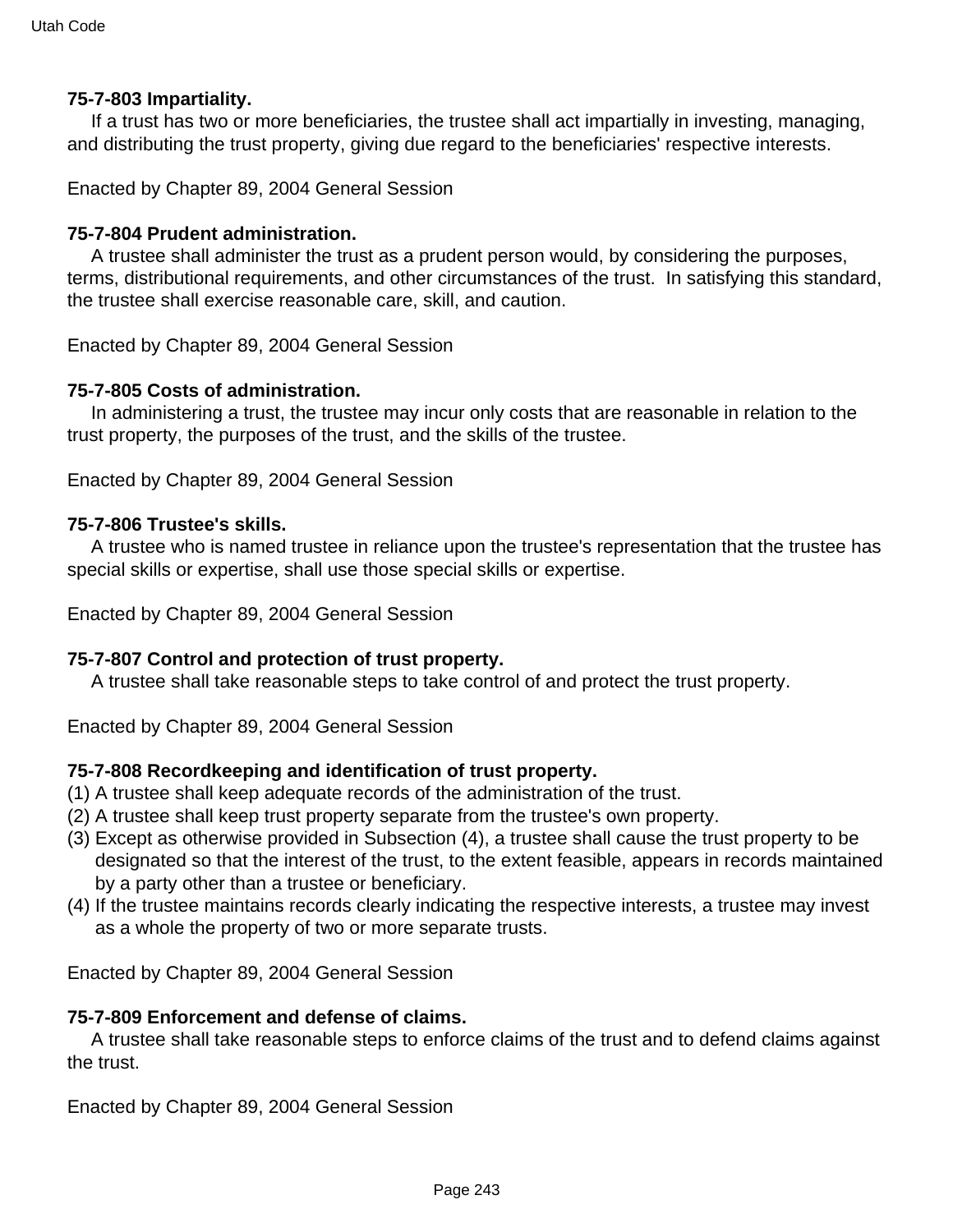### **75-7-810 Collecting trust property.**

 A trustee shall take reasonable steps to compel a former trustee or other person to deliver trust property to the trustee, and to redress a breach of trust known to the trustee to have been committed by a former trustee, unless the terms of the trust provide otherwise.

Enacted by Chapter 89, 2004 General Session

## **75-7-811 Duty to inform and report.**

- (1) Except to the extent the terms of the trust provide otherwise, a trustee shall keep the qualified beneficiaries of the trust reasonably informed about the administration of the trust and of the material facts necessary for them to protect their interests. Unless unreasonable under the circumstances, and unless otherwise provided by the terms of the trust a trustee shall promptly respond to a qualified beneficiary's request for information related to the administration of the trust.
- (2) Except to the extent the terms of the trust provide otherwise, a trustee:
	- (a) upon request of a qualified beneficiary, shall promptly furnish to the beneficiary a copy of the portions of the trust instrument which describe or affect the beneficiary's interest;
	- (b) within 60 days after accepting a trusteeship, shall notify the qualified beneficiaries of the acceptance and of the trustee's name, address, and telephone number;
	- (c) within 60 days after the date the trustee acquires knowledge of the creation of an irrevocable trust, or the date the trustee acquires knowledge that a formerly revocable trust has become irrevocable, whether by the death of the settlor or otherwise, shall notify the qualified beneficiaries of the trust's existence, of the identity of the settlor or settlors, of the right to request a copy of the trust instrument, and of the right to a trustee's report as provided in Subsection (3); and
	- (d) shall notify the qualified beneficiaries in advance of any change in the method or rate of the trustee's compensation.
- (3) A trustee shall send to the qualified beneficiaries who request it, at least annually and at the termination of the trust, a report of the trust property, liabilities, receipts, and disbursements, including the amount of the trustee's compensation or a fee schedule or other writing showing how the trustee's compensation was determined, a listing of the trust assets and, if feasible, their respective market values. Upon a vacancy in a trusteeship, unless a cotrustee remains in office, a report must be sent to the qualified beneficiaries by the former trustee, unless the terms of the trust provide otherwise. A personal representative, conservator, or guardian may send the qualified beneficiaries a report on behalf of a deceased or incapacitated trustee.
- (4) A qualified beneficiary may waive the right to a trustee's report or other information otherwise required to be furnished under this section. A beneficiary, with respect to future reports and other information, may withdraw a waiver previously given.

Enacted by Chapter 89, 2004 General Session

## **75-7-812 Discretionary powers -- Tax savings.**

- (1) Notwithstanding the breadth of discretion granted to a trustee in the terms of the trust, including the use of such terms as "absolute," "sole," or "uncontrolled," the trustee shall exercise a discretionary power in good faith and in accordance with the terms and purposes of the trust and the interests of the beneficiaries.
- (2) Subject to Subsection (4), and unless the terms of the trust expressly indicate that a rule in this section does not apply: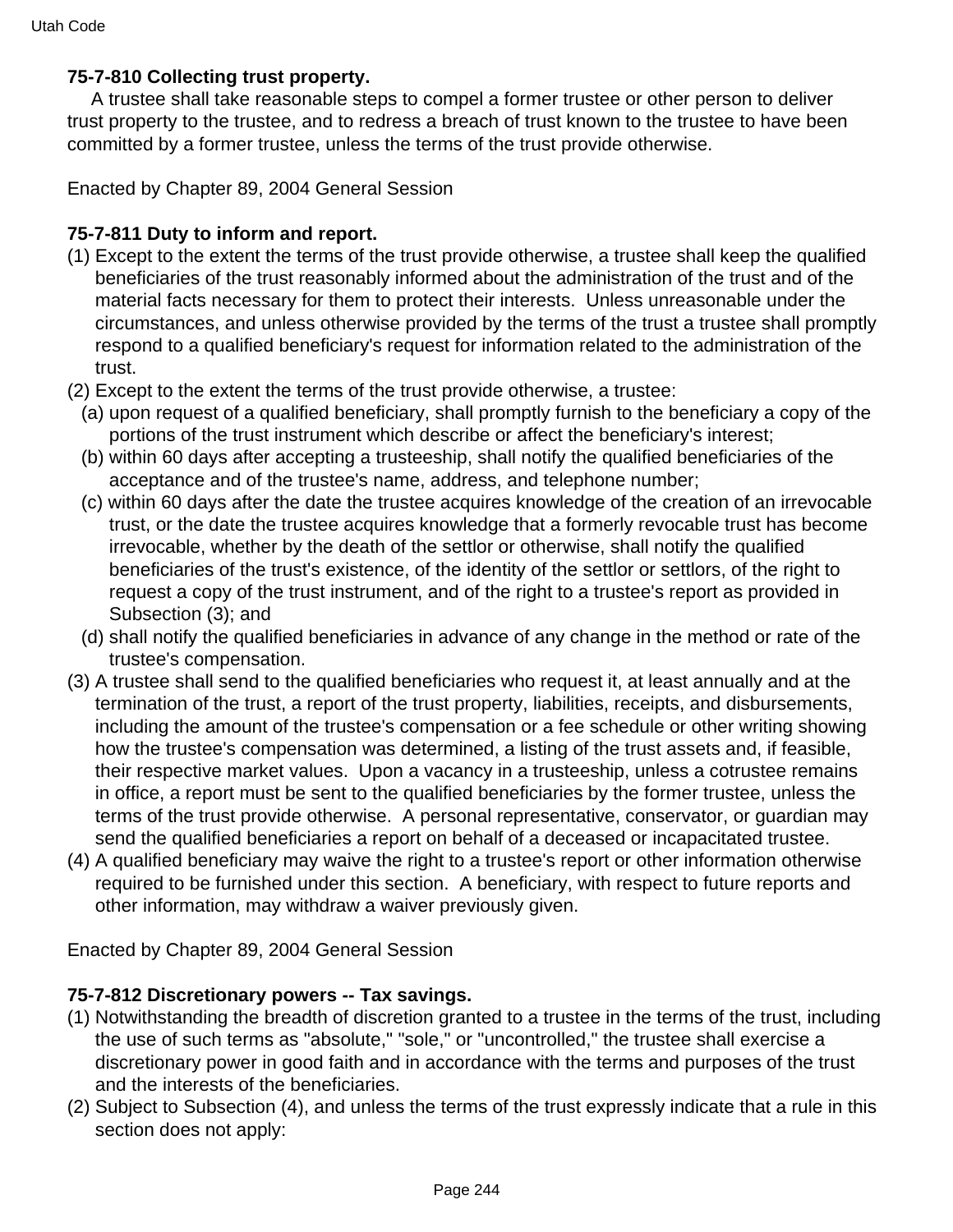- (a) a person other than a settlor who is a beneficiary and trustee of a trust that confers on the trustee a power to make discretionary distributions to or for the trustee's personal benefit may exercise the power only in accordance with an ascertainable standard relating to the trustee's individual health, education, support, or maintenance within the meaning of Subsection 2041(b)(1)(A) or 2514(c)(1) of the Internal Revenue Code of 1986, as in effect on May 1, 2004; and
- (b) a trustee may not exercise a power to make discretionary distributions to satisfy a legal obligation of support that the trustee personally owes another person.
- (3) A power whose exercise is limited or prohibited by Subsection (2) may be exercised by a majority of the remaining trustees whose exercise of the power is not so limited or prohibited. If the power of all trustees is so limited or prohibited, the court may appoint a special fiduciary with authority to exercise the power.
- (4) Subsection (2) does not apply to:
	- (a) a power held by the settlor's spouse who is the trustee of a trust for which a marital deduction, as defined in Subsection 2056(b)(5) or 2523(e) of the Internal Revenue Code of 1986, as in effect on May 1, 2004, was previously allowed;
	- (b) any trust during any period that the trust may be revoked or amended by its settlor; or
	- (c) a trust if contributions to the trust qualify for the annual exclusion under Subsection 2503(c) of the Internal Revenue Code of 1986, as in effect on May 1, 2004.

## **75-7-813 General powers of trustee.**

- (1) A trustee, without authorization by the court, may exercise:
	- (a) powers conferred by the terms of the trust; or
	- (b) except as limited by the terms of the trust:
		- (i) all powers over the trust property which an unmarried competent owner has over individually owned property;
		- (ii) any other powers appropriate to achieve the proper investment, management, and distribution of the trust property; and
		- (iii) any other powers conferred by this chapter.
- (2) The exercise of a power is subject to the fiduciary duties prescribed by this part.

Enacted by Chapter 89, 2004 General Session

## **75-7-814 Specific powers of trustee.**

- (1) Without limiting the authority conferred by Section 75-7-813, a trustee may:
	- (a) collect trust property and accept or reject additions to the trust property from a settlor or any other person;
	- (b) acquire or sell property, for cash or on credit, at public or private sale;
	- (c) exchange, partition, or otherwise change the character of trust property;
	- (d) deposit trust money in an account in a regulated financial service institution;
	- (e) borrow money, with or without security from any financial institution, including a financial institution that is serving as a trustee or one of its affiliates, and mortgage or pledge trust property for a period within or extending beyond the duration of the trust;
	- (f) with respect to an interest in a proprietorship, partnership, limited liability company, business trust, corporation, or other form of business or enterprise, continue the business or other enterprise and take any action that may be taken by shareholders, members, or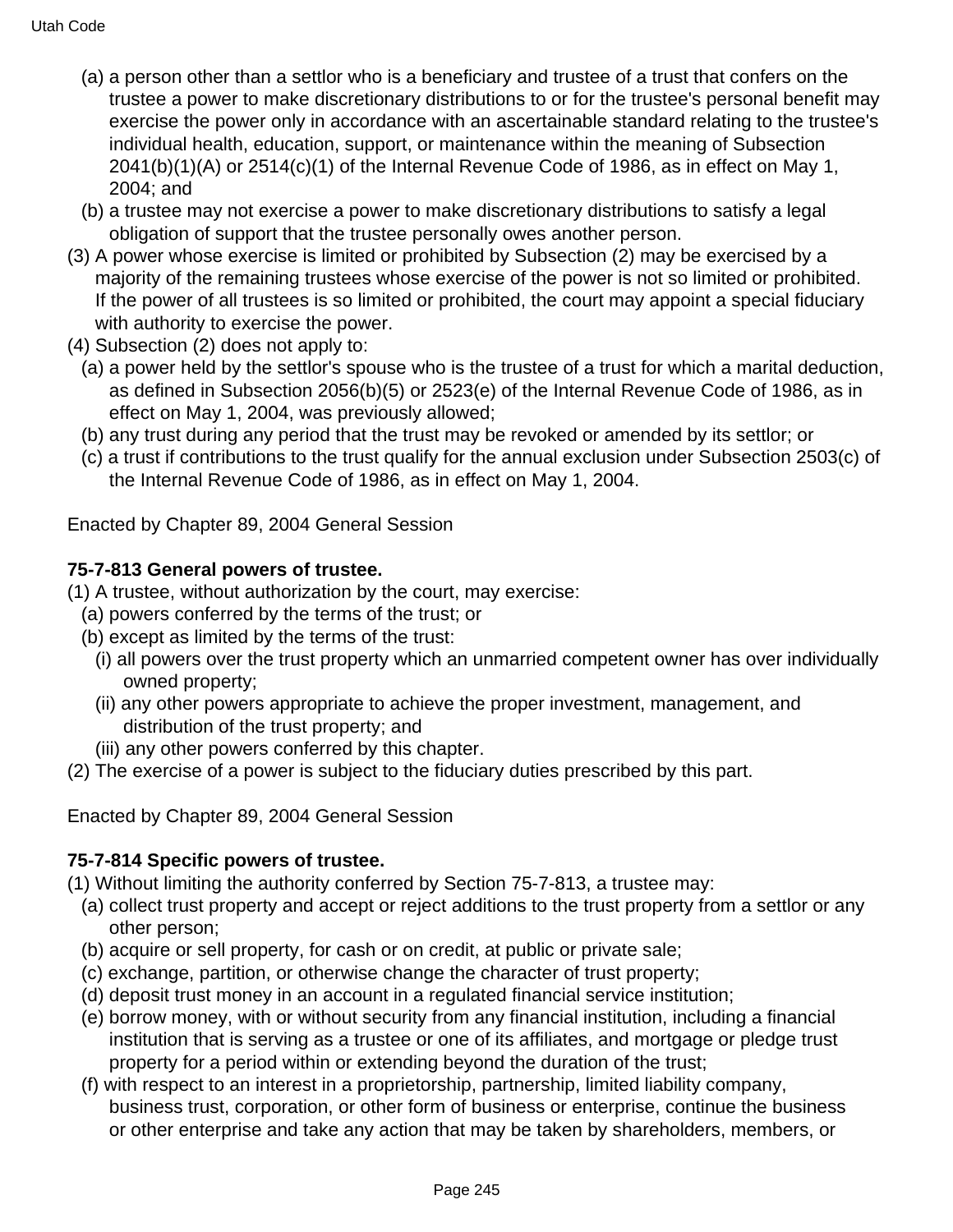property owners, including merging, dissolving, or otherwise changing the form of business organization or contributing additional capital;

- (g) with respect to stocks or other securities, exercise the rights of an absolute owner, including the right to:
	- (i) vote, or give proxies to vote, with or without power of substitution, or enter into or continue a voting trust agreement;
	- (ii) hold a security in the name of a nominee or in other form without disclosure of the trust so that title may pass by delivery;
	- (iii) pay calls, assessments, and other sums chargeable or accruing against the securities, and sell or exercise stock subscription or conversion rights; and
- (iv) deposit the securities with a depositary or other regulated financial service institution;
- (h) with respect to an interest in real property, construct, or make ordinary or extraordinary repairs to, alterations to, or improvements in, buildings or other structures, demolish improvements, raze existing or erect new party walls or buildings, subdivide or develop land, dedicate land to public use or grant public or private easements, and make or vacate plats and adjust boundaries;
- (i) enter into a lease for any purpose as lessor or lessee, including a lease or other arrangement for exploration and removal of natural resources, with or without the option to purchase or renew, for a period within or extending beyond the duration of the trust;
- (j) grant an option involving a sale, lease, or other disposition of trust property or acquire an option for the acquisition of property, including an option exercisable beyond the duration of the trust, and exercise an option so acquired;
- (k) insure the property of the trust against damage or loss and insure the trustee, the trustee's agents, and beneficiaries against liability arising from the administration of the trust;
- (l) abandon or decline to administer property of no value or of insufficient value to justify its collection or continued administration;
- (m) with respect to possible liability for violation of environmental law:
	- (i) inspect or investigate property the trustee holds or has been asked to hold, or property owned or operated by an organization in which the trustee holds or has been asked to hold an interest, for the purpose of determining the application of environmental law with respect to the property;
	- (ii) take action to prevent, abate, or otherwise remedy any actual or potential violation of any environmental law affecting property held directly or indirectly by the trustee, whether taken before or after the assertion of a claim or the initiation of governmental enforcement;
	- (iii) decline to accept property into trust or disclaim any power with respect to property that is or may be burdened with liability for violation of environmental law;
	- (iv) compromise claims against the trust which may be asserted for an alleged violation of environmental law; and
	- (v) pay the expense of any inspection, review, abatement, or remedial action to comply with environmental law;
- (n) pay or contest any claim, settle a claim by or against the trust, and release, in whole or in part, a claim belonging to the trust;
- (o) pay taxes, assessments, compensation of the trustee and of employees and agents of the trust, and other expenses incurred in the administration of the trust;
- (p) exercise elections with respect to federal, state, and local taxes;
- (q) select a mode of payment under any employee benefit or retirement plan, annuity, or life insurance payable to the trustee, exercise rights thereunder, including exercise of the right to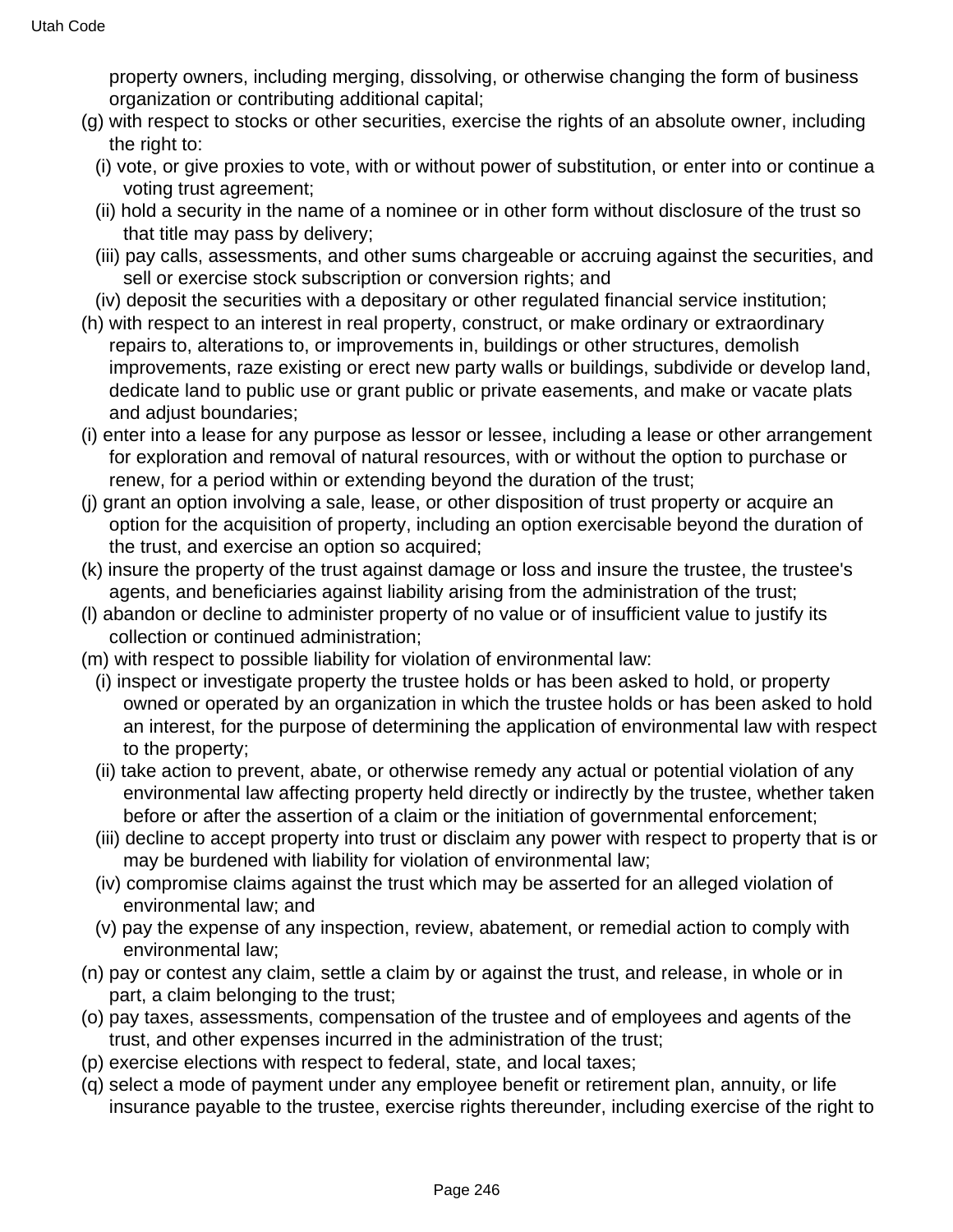indemnification for expenses and against liabilities, and take appropriate action to collect the proceeds;

- (r) make loans out of trust property, including loans to a beneficiary on terms and conditions the trustee considers to be fair and reasonable under the circumstances, and the trustee has a lien on future distributions for repayment of those loans;
- (s) pledge trust property to guarantee loans made by others to the beneficiary;
- (t) appoint a trustee to act in another jurisdiction with respect to trust property located in the other jurisdiction, confer upon the appointed trustee all of the powers and duties of the appointing trustee, require that the appointed trustee furnish security, and remove any trustee so appointed;
- (u) pay an amount distributable to a beneficiary who is under a legal disability or who the trustee reasonably believes is incapacitated, by paying it directly to the beneficiary or applying it for the beneficiary's benefit, or by:
	- (i) paying it to the beneficiary's conservator or, if the beneficiary does not have a conservator, the beneficiary's guardian;
	- (ii) paying it to the beneficiary's custodian under Title 75, Chapter 5a, Uniform Transfers to Minors Act;
	- (iii) if the trustee does not know of a conservator, guardian, custodian, or custodial trustee, paying it to an adult relative or other person having legal or physical care or custody of the beneficiary, to be expended on the beneficiary's behalf; or
	- (iv) managing it as a separate fund on the beneficiary's behalf, subject to the beneficiary's continuing right to withdraw the distribution;
- (v) on distribution of trust property or the division or termination of a trust, make distributions in divided or undivided interests, allocate particular assets in proportionate or disproportionate shares, value the trust property for those purposes, and adjust for resulting differences in valuation;
- (w) resolve a dispute concerning the interpretation of the trust or its administration by mediation, arbitration, or other procedure for alternative dispute resolution;
- (x) prosecute or defend an action, claim, or judicial proceeding in any jurisdiction to protect trust property and the trustee in the performance of the trustee's duties;
- (y) sign and deliver contracts and other instruments that are useful to achieve or facilitate the exercise of the trustee's powers; and
- (z) on termination of the trust, exercise the powers appropriate to finalize the administration of the trust and distribute the trust property to the persons entitled to it.
- (2) A trustee may delegate investment and management functions that a prudent trustee of comparable skills could properly delegate under the circumstances.
	- (a) The trustee shall exercise reasonable care, skill, and caution in:
		- (i) selecting the agent;
		- (ii) establishing the scope and terms of the delegation consistent with the purposes of the trust; and
		- (iii) periodically reviewing the agent's actions to monitor the agent's performance and compliance with the terms of the delegation.
	- (b) In performing a delegated function, an agent has a duty to the trust to exercise reasonable care to comply with the terms of the delegation.
	- (c) A trustee who complies with the requirements of this Subsection (2) is not liable to the beneficiaries or to the trust for the decisions or actions of the agent to whom the function was delegated.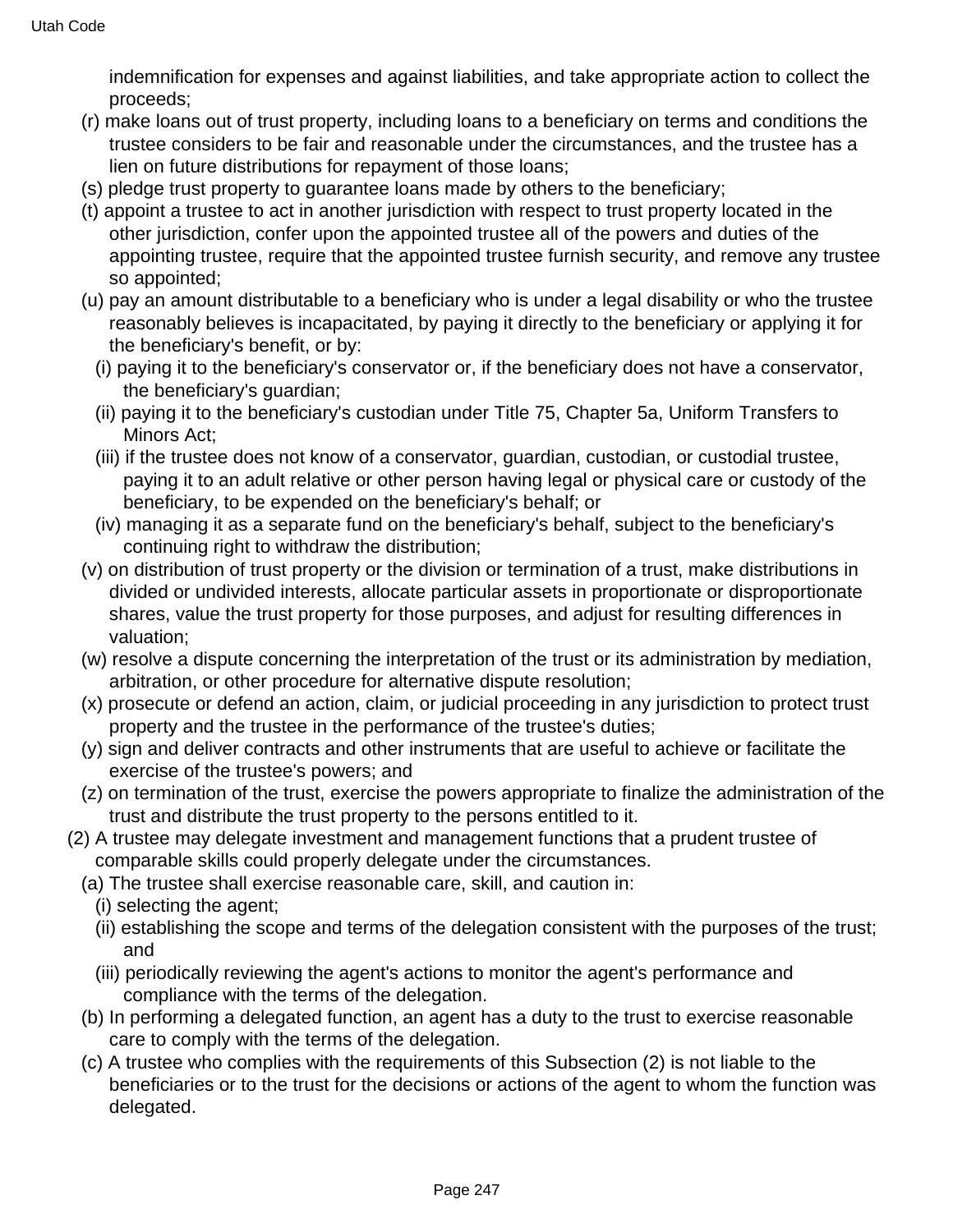(3) The trustee may exercise the powers set forth in this section and in the trust either in the name of the trust or in the name of the trustee as trustee, specifically including the right to take title, to encumber or convey assets, including real property, in the name of the trust. This Subsection (3) applies to a trustee's exercise of trust powers. After May 11, 2010, for recording purposes, the name of the trustee, the address of the trustee, and the name and date of the trust, shall be included on all recorded documents affecting real property to which the trust is a party in interest.

Amended by Chapter 93, 2010 General Session

#### **75-7-815 Distribution upon termination.**

- (1) Upon termination or partial termination of a trust, the trustee may send to the beneficiaries a proposal for distribution. The right of any beneficiary to object to the proposed distribution terminates if the beneficiary does not notify the trustee of an objection within 30 days after the proposal was sent but only if the proposal informed the beneficiary of the right to object and of the time allowed for objection.
- (2) Upon the occurrence of an event terminating or partially terminating a trust, the trustee shall proceed expeditiously to distribute the trust property to the persons entitled to it, subject to the right of the trustee to retain a reasonable reserve for the payment of debts, expenses, and taxes.
- (3) A release by a beneficiary of a trustee from liability for breach of trust is invalid to the extent:
	- (a) it was induced by improper conduct of the trustee; or
	- (b) the beneficiary, at the time of the release, did not know or had no reason to know of the beneficiary's rights or of the material facts relating to the breach.

Enacted by Chapter 89, 2004 General Session

### **75-7-816 Recitals when title to real property is in trust -- Failure.**

- (1) When title to real property is granted to a person as trustee, the terms of the trust may be given either:
	- (a) in the deed of transfer; or
	- (b) in an instrument signed by the grantor and recorded in the same office as the grant to the trustee.
- (2) If the terms of the trust are not made public as required in Subsection (1), a conveyance from the trustee is absolute in favor of purchasers for value who take the property without notice of the terms of the trust.
- (3) The terms of the trust recited in the deed of transfer or the instrument recorded under Subsection (1)(b) shall include:
	- (a) the name of the trustee;
	- (b) the address of the trustee; and
	- (c) the name and date of the trust.
- (4) Any real property titled in a trust which has a restriction on transfer described in Section 25-6-502 shall include in the title the words "asset protection trust."

Amended by Chapter 204, 2017 General Session

#### **75-7-817 Marital deduction formulas -- Trusts.**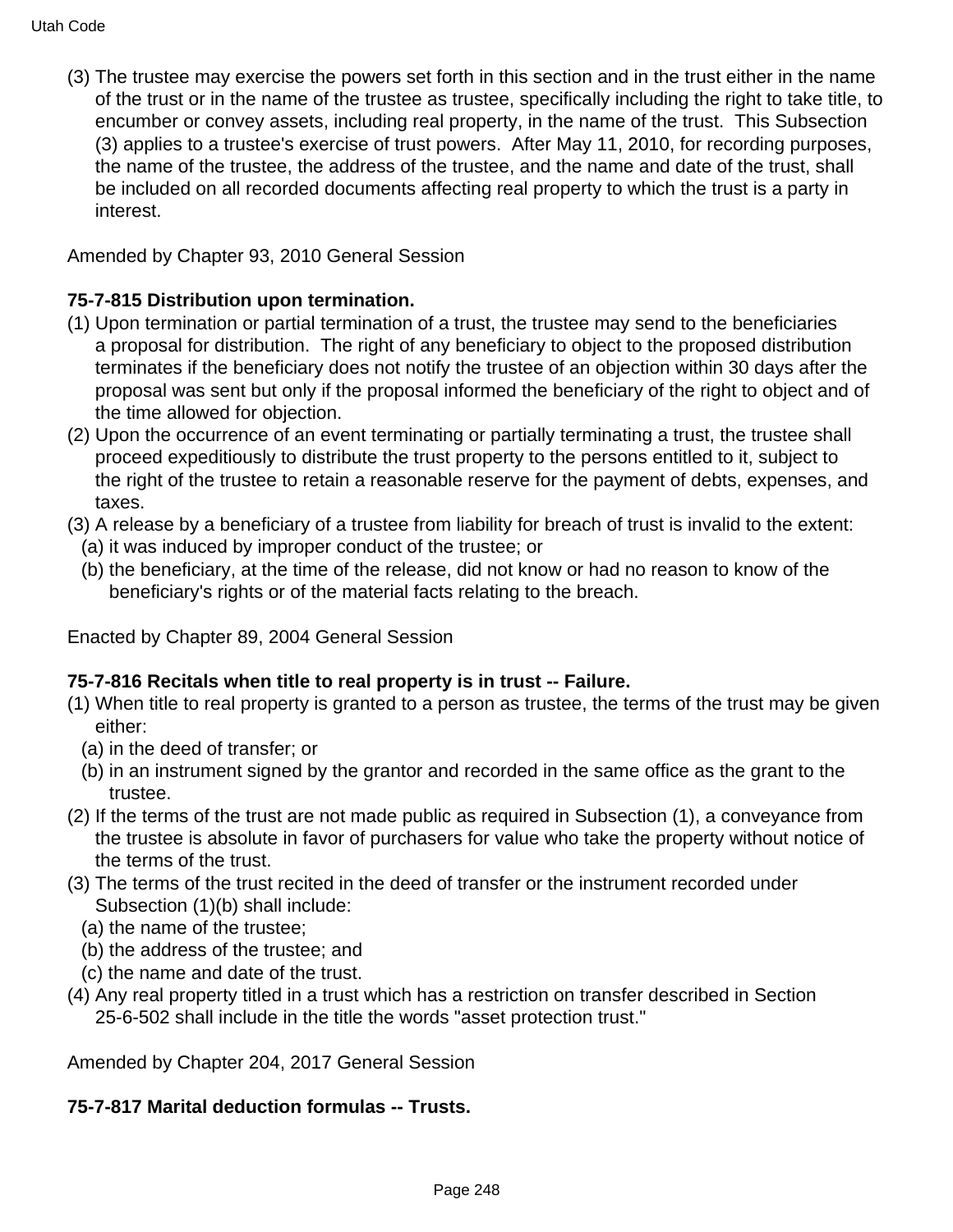- (1) For estates of decedents dying after December 31, 1981, where a decedent's trust executed before September 13, 1981, contains a formula expressly providing that the decedent's spouse is to receive the maximum amount of property qualifying for the marital deduction allowable by federal law, this formula shall be construed as referring to the unlimited marital deduction allowable by federal law as amended by Section 403(a) of the Economic Recovery Tax Act of 1981.
- (2) The intention of a trustor as expressed in the trust shall control the legal effect of any dispositions made by it for purposes of construing Subsection (1), and the rule of construction of Subsection (1) shall apply unless a contrary intention is indicated by the trust.

## **Part 9 Utah Uniform Prudent Investor Act**

### **75-7-901 Prudent investor rule.**

- (1) Except as otherwise provided in Subsection (2), a trustee who invests and manages trust assets owes a duty to the beneficiaries of the trust to comply with the prudent investor rule set forth in this chapter. If a trustee is named on the basis of a trustee's representations of special skills or expertise, the trustee has a duty to use those special skills or expertise.
- (2) The prudent investor rule is a default rule and may be expanded, restricted, eliminated, or otherwise altered by the provisions of a trust. A trustee is not liable to a beneficiary to the extent that the trustee acted in reasonable reliance on the provisions of the trust.

Enacted by Chapter 89, 2004 General Session

## **75-7-902 Standard of care -- Portfolio strategy -- Risk and return objectives.**

- (1) A trustee shall invest and manage trust assets as a prudent investor would, by considering the purposes, terms, distribution requirements, and other circumstances of the trust. In satisfying this standard, the trustee shall exercise reasonable care, skill, and caution.
- (2) A trustee's investment and management decisions respecting individual assets must be evaluated not in isolation but in the context of the trust portfolio as a whole and as a part of an overall investment strategy having risk and return objectives reasonably suited to the trust.
- (3) Among circumstances that a trustee shall consider in investing and managing trust assets are the following which may be relevant to the trust or its beneficiaries:
	- (a) general economic conditions;
	- (b) the possible effect of inflation or deflation;
	- (c) the expected tax consequences of investment decisions or strategies;
	- (d) the role that each investment or course of action plays within the overall trust portfolio, which may include financial assets, interests in closely held enterprises, tangible and intangible personal property, and real property;
	- (e) the expected total return from income and the appreciation of capital;
	- (f) other resources of the beneficiaries;
	- (g) needs for liquidity, regularity of income, and preservation or appreciation of capital; and
	- (h) an asset's special relationship or special value, if any, to the purposes of the trust or to one or more of the beneficiaries.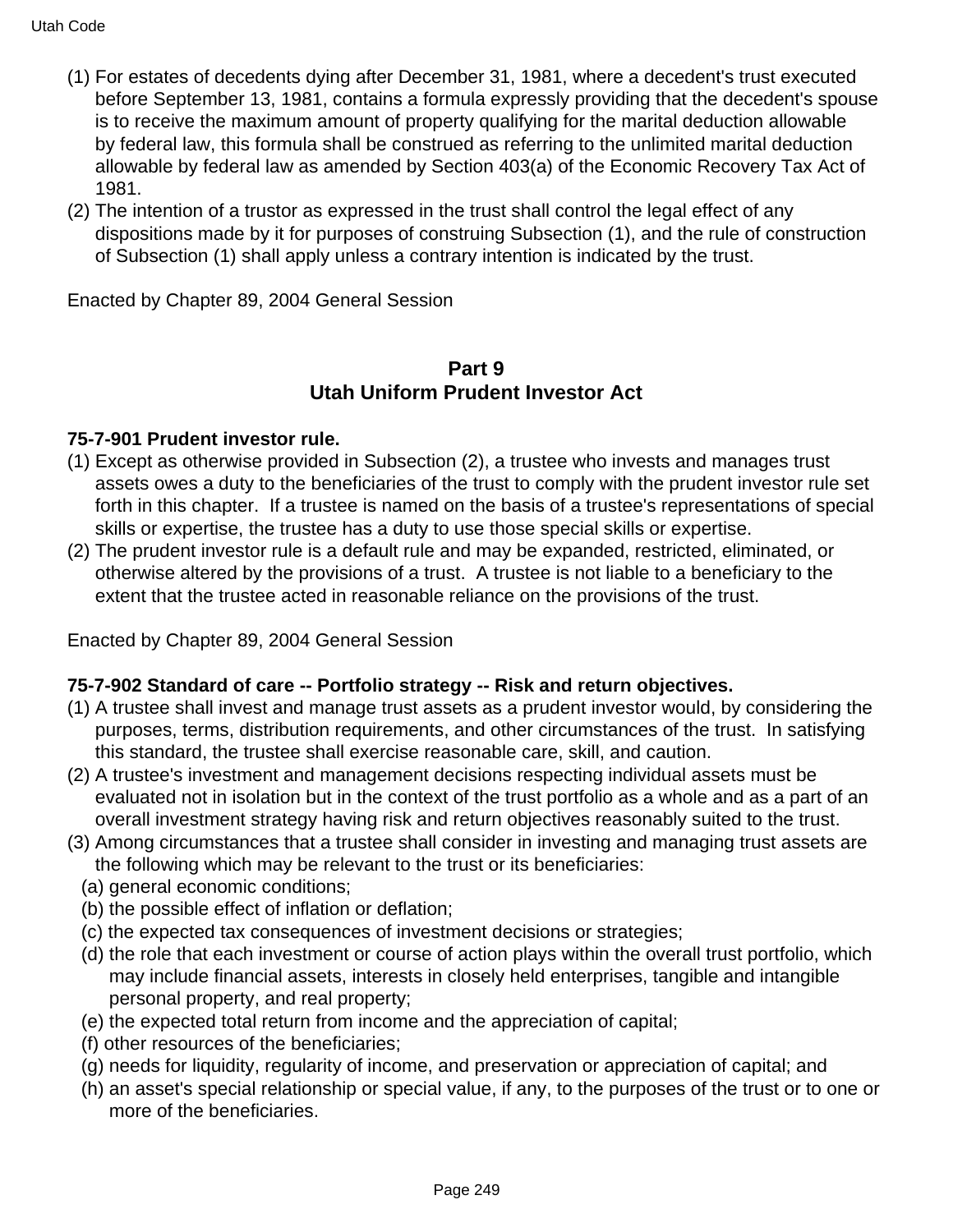- (4) A trustee shall make a reasonable effort to verify facts relevant to the investment and management of trust assets.
- (5) A trustee may invest in any kind of property or type of investment consistent with the standards of this chapter.

### **75-7-903 Diversification.**

 A trustee shall diversify the investments of the trust unless the trustee reasonably determines that, because of special circumstances, the purposes of the trust are better served without diversifying.

Enacted by Chapter 89, 2004 General Session

### **75-7-904 Duties at inception of trusteeship.**

 Within a reasonable time after accepting a trusteeship or receiving trust assets, a trustee shall review the trust assets and make and implement decisions concerning the retention and disposition of assets, in order to bring the trust portfolio into compliance with the purposes, terms, distribution requirements, and other circumstances of the trust, and with the requirements of this chapter.

Enacted by Chapter 89, 2004 General Session

### **75-7-905 Reviewing compliance.**

 Compliance with the prudent investor rule is determined in light of the facts and circumstances existing at the time of a trustee's decision or action and not by hindsight. This section does not require a specific outcome in investing.

Enacted by Chapter 89, 2004 General Session

### **75-7-906 Investment direction.**

- (1) For purposes of this section, "investment direction" means a direction that is binding on the trustee, except for an investment direction given by a settlor as described in Subsection (2) to do any of the following with respect to an investment:
	- (a) retention;
	- (b) purchase;
	- (c) sale;
	- (d) exchange;
	- (e) tender; or
	- (f) any other transaction affecting ownership in the investment.

(2)

- (a) During the time period that a trust is revocable, the trustee may follow any investment direction of the settlor, including an investment direction that:
	- (i) is manifestly contrary to the terms of the trust; or
	- (ii) seriously breaches a fiduciary duty to the beneficiaries.
- (b) The trustee is not liable for any loss resulting from following an investment direction described in Subsection (2)(a).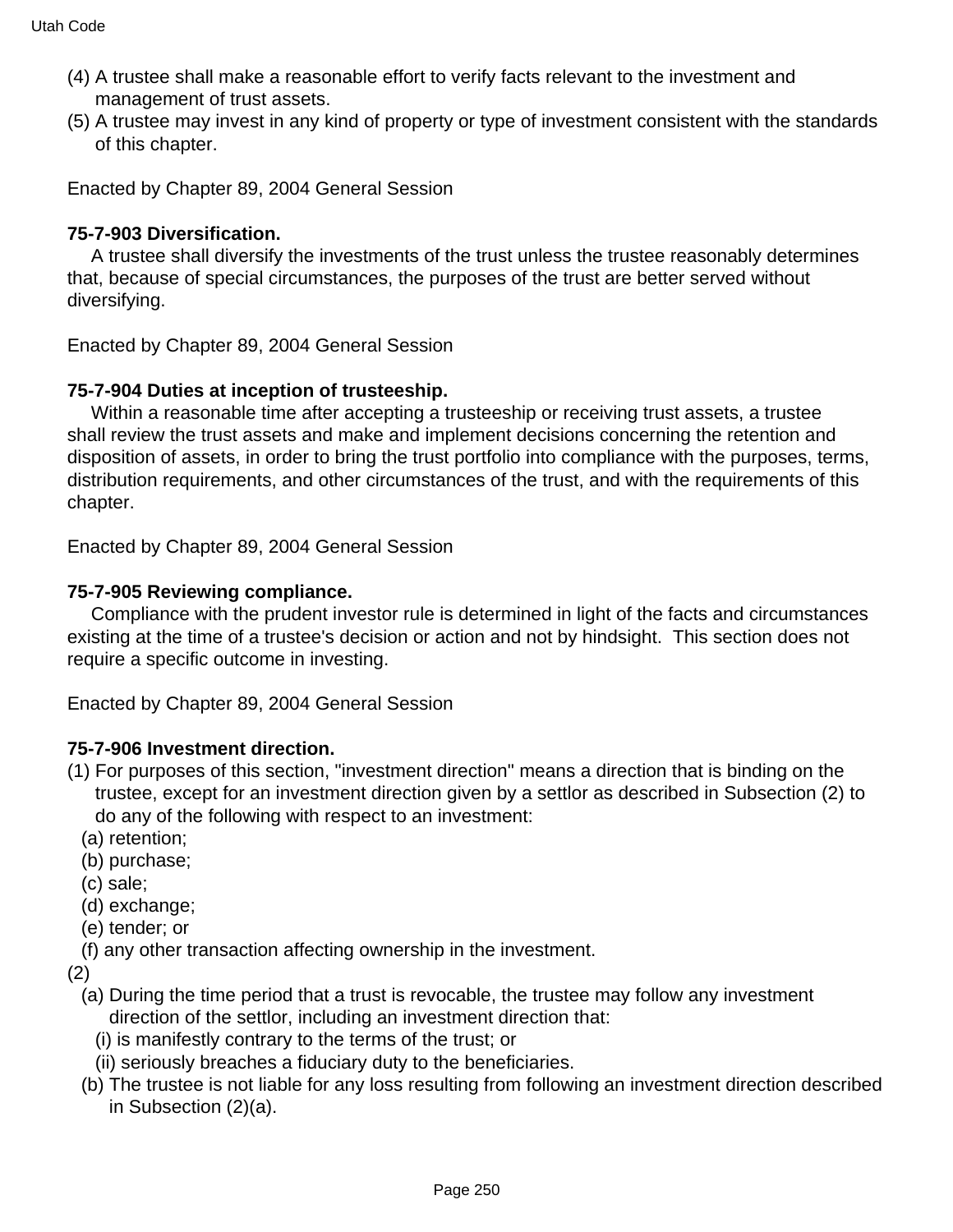- (3) If the terms of a trust authorize a person to give investment direction to the trustee, the person authorized to give investment direction:
	- (a) is presumptively a fiduciary only with respect to an investment direction that the person gives to the trustee;
	- (b) is required to act in good faith with regard to:
		- (i) the purposes of the trust; and
		- (ii) the interests of the beneficiaries; and
	- (c) is liable for any loss that results from breach of the fiduciary duty only with respect to an investment direction that the person gives to the trustee.
- (4) Except in cases of willful misconduct or gross negligence, a trustee is not liable for any loss that results from following an investment direction if:
	- (a) the terms of a trust authorizes a person to give the investment direction to the trustee; and
	- (b) the trustee acts in accordance with the investment direction given by a person described in Subsection (4)(a).
- (5) If the terms of a trust require another person's approval or consent to an investment decision of the trustee:
	- (a) the person from whom approval or consent is required:
		- (i) is presumptively a fiduciary;
		- (ii) is required to act in good faith with regard to:
			- (A) the purposes of the trust; and
			- (B) the interests of the beneficiaries; and
		- (iii) is liable for any loss that results from breach of the fiduciary duty; and
	- (b) except in cases of willful misconduct or gross negligence, the trustee is not liable for any loss resulting from any act not taken as a result of the person's failure to respond to a request for approval or consent.

# **75-7-907 Language invoking standard of chapter.**

 The following terms or comparable language in the provisions of a trust, unless otherwise limited or modified, authorizes any investment or strategy permitted under this chapter: "investments permissible by law for investment of trust funds," "legal investments," "authorized investments," "using the judgment and care under the circumstances then prevailing that persons of prudence, discretion, and intelligence exercise in the management of their own affairs, not in regard to speculation but in regard to the permanent disposition of their funds, considering the probable income as well as the probable safety of their capital," "prudent man rule," "prudent trustee rule," "prudent person rule," and "prudent investor rule."

Enacted by Chapter 89, 2004 General Session

# **Part 10 Liability of Trustees and Rights of Persons Dealing with Trustee**

# **75-7-1001 Remedies for breach of trust.**

- (1) A violation by a trustee of a duty the trustee owes to a beneficiary is a breach of trust.
- (2) To remedy a breach of trust that has occurred or may occur, the court may: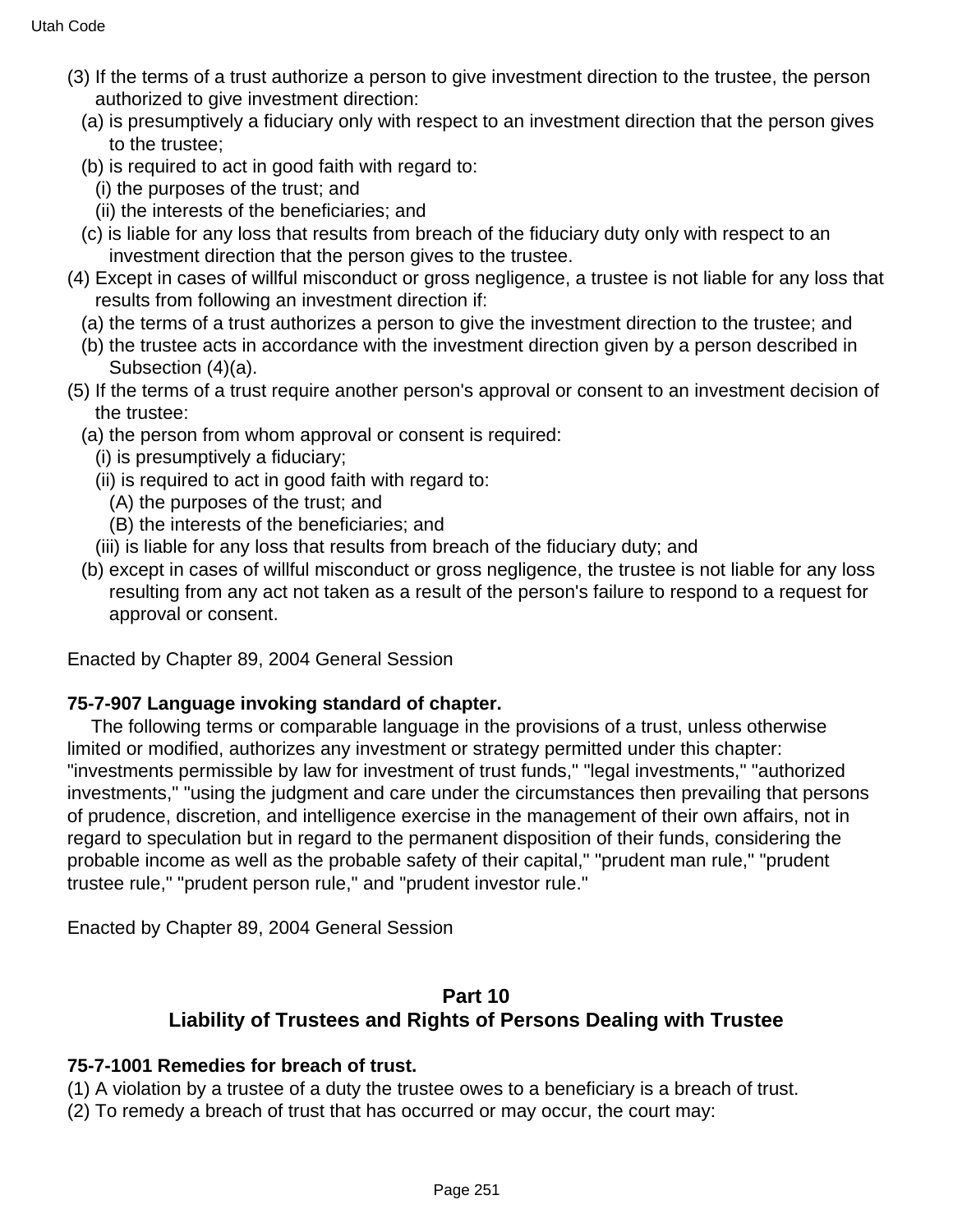- (a) compel the trustee to perform the trustee's duties;
- (b) enjoin the trustee from committing a breach of trust;
- (c) compel the trustee to redress a breach of trust by paying money, restoring property, or other means;
- (d) order a trustee to account;
- (e) appoint a special fiduciary to take possession of the trust property and administer the trust;
- (f) suspend the trustee;
- (g) remove the trustee as provided in Section 75-7-706;
- (h) reduce or deny compensation to the trustee;
- (i) subject to Section 75-7-1012, void an act of the trustee, impose a lien or a constructive trust on trust property, or trace trust property wrongfully disposed of and recover the property or its proceeds; or
- (j) order any other appropriate relief.

## **75-7-1002 Damages for breach of trust.**

- (1) A trustee who commits a breach of trust is liable to the beneficiaries affected for the greater of:
- (a) the amount required to restore the value of the trust property and trust distributions to what they would have been had the breach not occurred; or
- (b) the profit the trustee made by reason of the breach.
- (2) Except as otherwise provided in this Subsection (2), if more than one trustee is liable to the beneficiaries for a breach of trust, a trustee is entitled to contribution from the other trustee or trustees. A trustee is not entitled to contribution if the trustee was substantially more at fault than another trustee or if the trustee committed the breach of trust in bad faith or with reckless indifference to the purposes of the trust or the interests of the beneficiaries. A trustee who received a benefit from the breach of trust is not entitled to contribution from another trustee to the extent of the benefit received.

Enacted by Chapter 89, 2004 General Session

## **75-7-1003 Damages in absence of breach.**

- (1) A trustee is accountable to an affected beneficiary for any profit made by the trustee arising from the administration of the trust, even absent a breach of trust.
- (2) Absent a breach of trust, a trustee is not liable to a beneficiary for a loss or depreciation in the value of trust property or for not having made a profit.

Enacted by Chapter 89, 2004 General Session

## **75-7-1004 Attorney's fees and costs.**

- (1) In a judicial proceeding involving the administration of a trust, the court may, as justice and equity may require, award costs and expenses, including reasonable attorney's fees, to any party, to be paid by another party or from the trust that is the subject of the controversy.
- (2) If a trustee defends or prosecutes any proceeding in good faith, whether successful or not, the trustee is entitled to receive from the trust the necessary expenses and disbursements, including reasonable attorney's fees, incurred.

Enacted by Chapter 89, 2004 General Session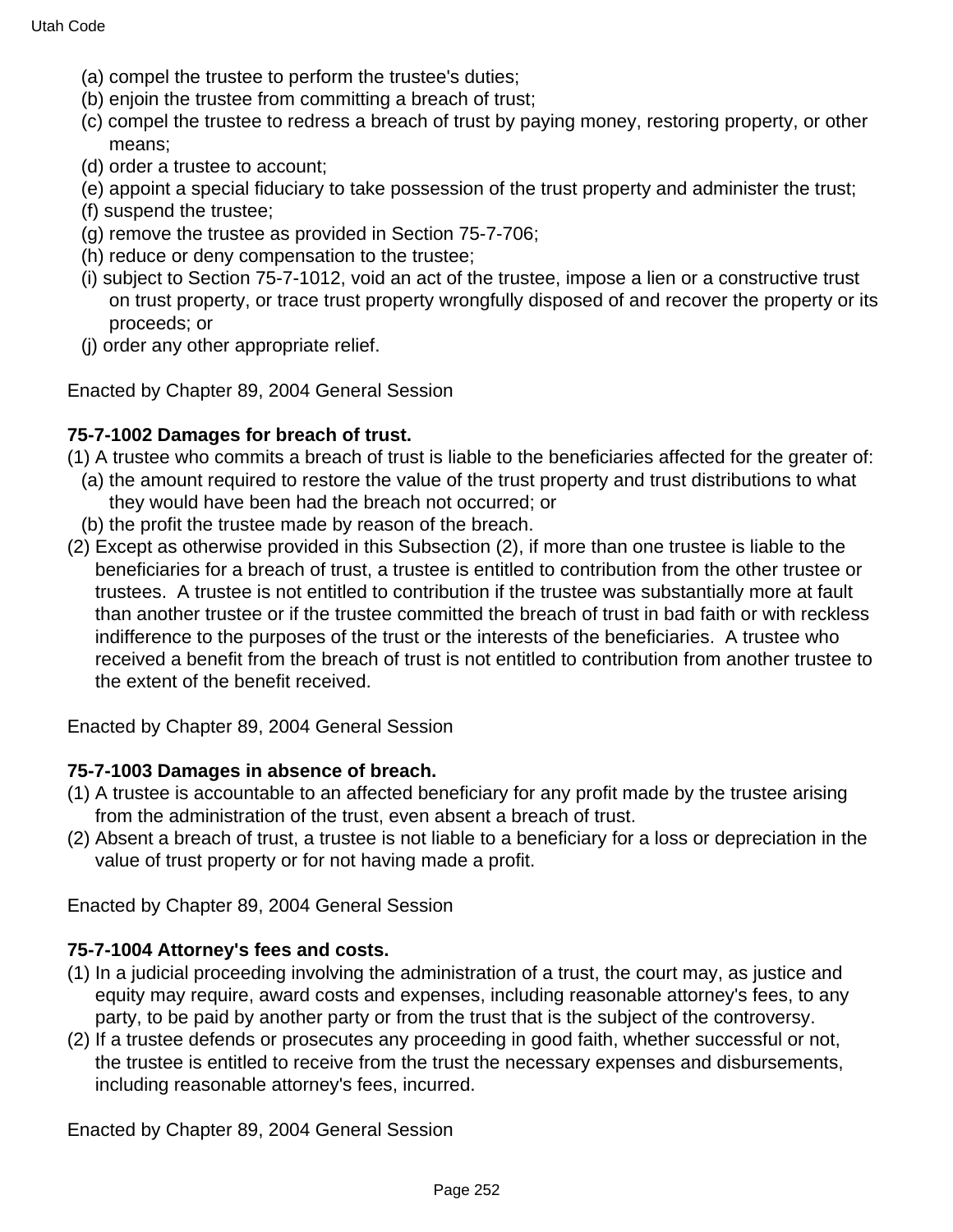## **75-7-1005 Limitation of action against trustee.**

- (1) A beneficiary may not commence a proceeding against a trustee for breach of trust more than six months after the date that the beneficiary or a person who may represent and bind the beneficiary was sent a report that adequately disclosed the existence of a potential claim for breach of trust and informed the beneficiary of the time allowed for commencing a proceeding.
- (2) A report adequately discloses the existence of a potential claim for breach of trust if it provides sufficient information so that the beneficiary or representative knows of the potential claim or should have inquired into its existence.
- (3) If Subsection (1) does not apply, a judicial proceeding by a beneficiary against a trustee for breach of trust must be commenced within one year after the first to occur of:
	- (a) the removal, resignation, or death of the trustee;
	- (b) the termination of the beneficiary's interest in the trust; or
	- (c) the termination of the trust.
- (4) This section does not preclude an action to recover for fraud or misrepresentation related to the report.

Enacted by Chapter 89, 2004 General Session

### **75-7-1006 Reliance on trust instrument.**

 A trustee who acts in reasonable reliance on the terms of the trust as expressed in the trust instrument is not liable to a beneficiary for a breach of trust to the extent the breach resulted from the reliance.

Enacted by Chapter 89, 2004 General Session

### **75-7-1007 Event affecting administration or distribution.**

 If the happening of an event, including marriage, divorce, performance of educational requirements, or death, affects the administration or distribution of a trust, a trustee is not liable for a loss resulting from the trustee's lack of knowledge or lack of notice.

Enacted by Chapter 89, 2004 General Session

### **75-7-1008 Exculpation of trustee.**

 A term of a trust relieving a trustee of liability for breach of trust is unenforceable to the extent that it:

- (1) relieves the trustee of liability for breach of trust committed in bad faith or with reckless indifference to the purposes of the trust or the interests of the beneficiaries; or
- (2) was inserted by the trustee or fiduciary without disclosure of its existence and contents.

Enacted by Chapter 89, 2004 General Session

### **75-7-1009 Beneficiary's consent, release, or ratification.**

 A trustee is not liable to a beneficiary for breach of trust if the beneficiary, while having capacity, consented to the conduct constituting the breach, released the trustee from liability for the breach, or ratified the transaction constituting the breach, unless at the time of the consent, release, or ratification, the beneficiary did not know of the beneficiary's rights or of the material facts relating to the breach.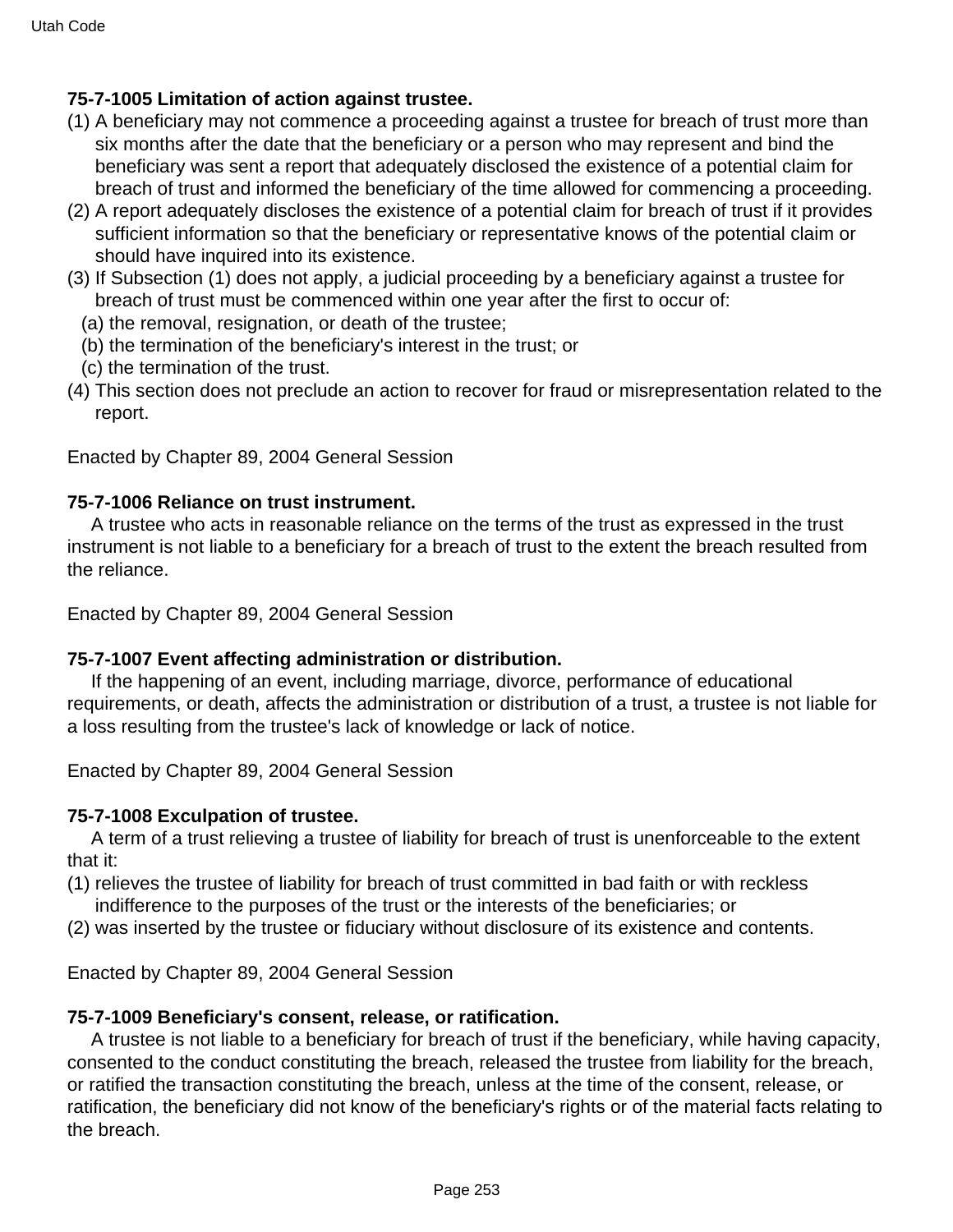Enacted by Chapter 89, 2004 General Session

### **75-7-1010 Limitation on personal liability of trustee.**

- (1) Except as otherwise provided in the contract, a trustee is not personally liable on a contract properly entered into in the trustee's fiduciary capacity in the course of administering the trust if the trustee in the contract disclosed the fiduciary capacity.
- (2) A trustee is personally liable for torts committed in the course of administering a trust, or for obligations arising from ownership or control of trust property, including liability for violation of environmental law, only if the trustee is personally at fault.
- (3) A claim based on a contract entered into by a trustee in the trustee's fiduciary capacity, on an obligation arising from ownership or control of trust property, or on a tort committed in the course of administering a trust, may be asserted in a judicial proceeding against the trustee in the trustee's fiduciary capacity, whether or not the trustee is personally liable for the claim.
- (4) The question of liability as between the trust estate and the trustee individually may be determined in a proceeding for accounting, surcharge, or indemnification or other appropriate proceeding.
- (5) Whenever an instrument creating a trust reserves to the settlor, or vests in an advisory or investment committee, or in any other person or persons, including one or more cotrustees to the exclusion of the trustee or to the exclusion of one or more of several trustees, authority to direct the making or retention of any investment, the excluded trustee or trustees shall not be liable, either individually or as a fiduciary, for any loss resulting from the making or retention of any investment pursuant to such direction.
- (6) In the absence of actual knowledge or information which would cause a reasonable trustee to inquire further, no trustee shall be liable for failure to take necessary steps to compel the redress of any breach of trust or fiduciary duty by any predecessor personal representative, trustee, or other fiduciary. The provisions of this section shall not be construed to limit the fiduciary liability of any trustee for his own acts or omissions with respect to the trust estate.

Enacted by Chapter 89, 2004 General Session

## **75-7-1011 Interest as general partner.**

- (1) Except as otherwise provided in Subsection (3) or unless personal liability is imposed in the contract, a trustee who holds an interest as a general partner in a general or limited partnership is not personally liable on a contract entered into by the partnership after the trust's acquisition of the interest if the fiduciary capacity was disclosed in the contract or in a statement previously filed pursuant to Title 48, Chapter 2e, Utah Uniform Limited Partnership Act.
- (2) Except as otherwise provided in Subsection (3), a trustee who holds an interest as a general partner is not personally liable for torts committed by the partnership or for obligations arising from ownership or control of the interest unless the trustee is personally at fault.
- (3) The immunity provided by this section does not apply if an interest in the partnership is held by the trustee in a capacity other than that of trustee or is held by the trustee's spouse or one or more of the trustee's descendants, siblings, or parents, or the spouse of any of them.
- (4) If the trustee of a revocable trust holds an interest as a general partner, the settlor is personally liable for contracts and other obligations of the partnership as if the settlor were a general partner.

Amended by Chapter 281, 2018 General Session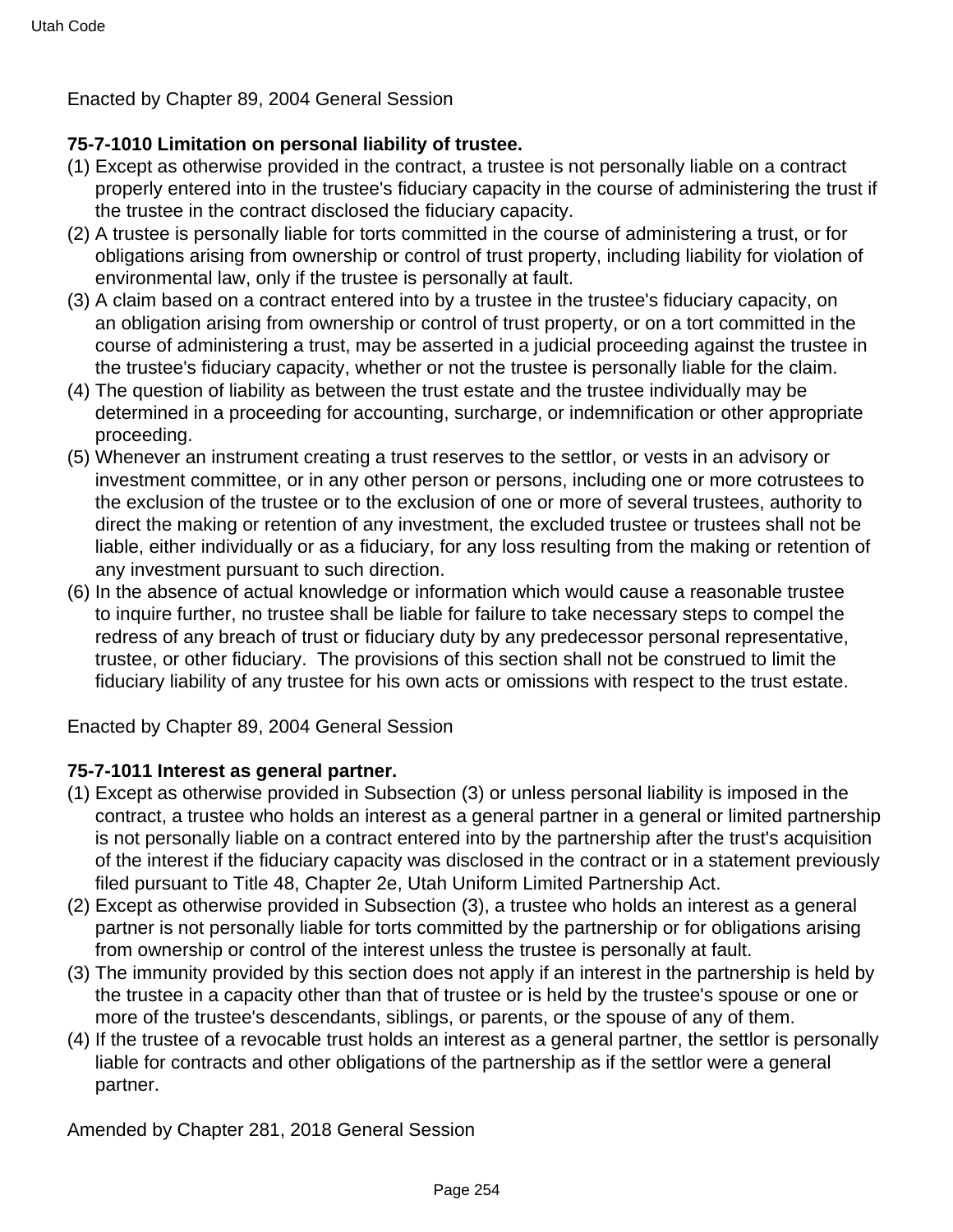## **75-7-1012 Protection of person dealing with trustee.**

- (1) A person other than a beneficiary who in good faith assists a trustee, or who in good faith and for value deals with a trustee, without knowledge that the trustee is exceeding or improperly exercising the trustee's powers is protected from liability as if the trustee properly exercised the power.
- (2) A person other than a beneficiary who in good faith deals with a trustee is not required to inquire into the extent of the trustee's powers or the propriety of their exercise.
- (3) A person who in good faith delivers assets to a trustee need not ensure their proper application.
- (4) A person other than a beneficiary who in good faith assists a former trustee, or who in good faith and for value deals with a former trustee, without knowledge that the trusteeship has terminated is protected from liability as if the former trustee were still a trustee.
- (5) Comparable protective provisions of other laws relating to commercial transactions or transfer of securities by fiduciaries prevail over the protection provided by this section.

Enacted by Chapter 89, 2004 General Session

## **75-7-1013 Certification of trust.**

- (1) Instead of furnishing a copy of the trust instrument to a person other than a beneficiary, the trustee may furnish to the person a certification of trust containing the following information:
	- (a) that the trust exists and the date the trust instrument was executed;
	- (b) the identity of the settlor;
	- (c) the identity and address of the currently acting trustee;
	- (d) the powers of the trustee in the pending transaction;
	- (e) the revocability or irrevocability of the trust and the identity of any person holding a power to revoke the trust;
	- (f) the authority of cotrustees to sign or otherwise authenticate and whether all or less than all are required in order to exercise powers of the trustee; and
	- (g) the name in which title to trust property may be taken.
- (2) A certification of trust may be signed or otherwise authenticated by any trustee.
- (3) A certification of trust must state that the trust has not been revoked, modified, or amended in any manner that would cause the representations contained in the certification of trust to be incorrect.
- (4) A certification of trust need not contain the dispositive terms of a trust.
- (5) A recipient of a certification of trust may require the trustee to furnish copies of those excerpts from the original trust instrument and later amendments which designate the trustee and confer upon the trustee the power to act in the pending transaction.
- (6) A person who acts in reliance upon a certification of trust without knowledge that the representations contained in it are incorrect is not liable to any person for acting and may assume without inquiry the existence of the facts contained in the certification. Knowledge of the terms of the trust may not be inferred solely from the fact that a copy of all or part of the trust instrument is held by the person relying upon the certification.
- (7) A person who in good faith enters into a transaction in reliance upon a certification of trust may enforce the transaction against the trust property as if the representations contained in the certification were correct.
- (8) A person making a demand for the trust instrument in addition to a certification of trust or excerpts is liable for costs, expenses, attorney fees, and damages if the court determines that the person did not act in good faith in demanding the trust instrument.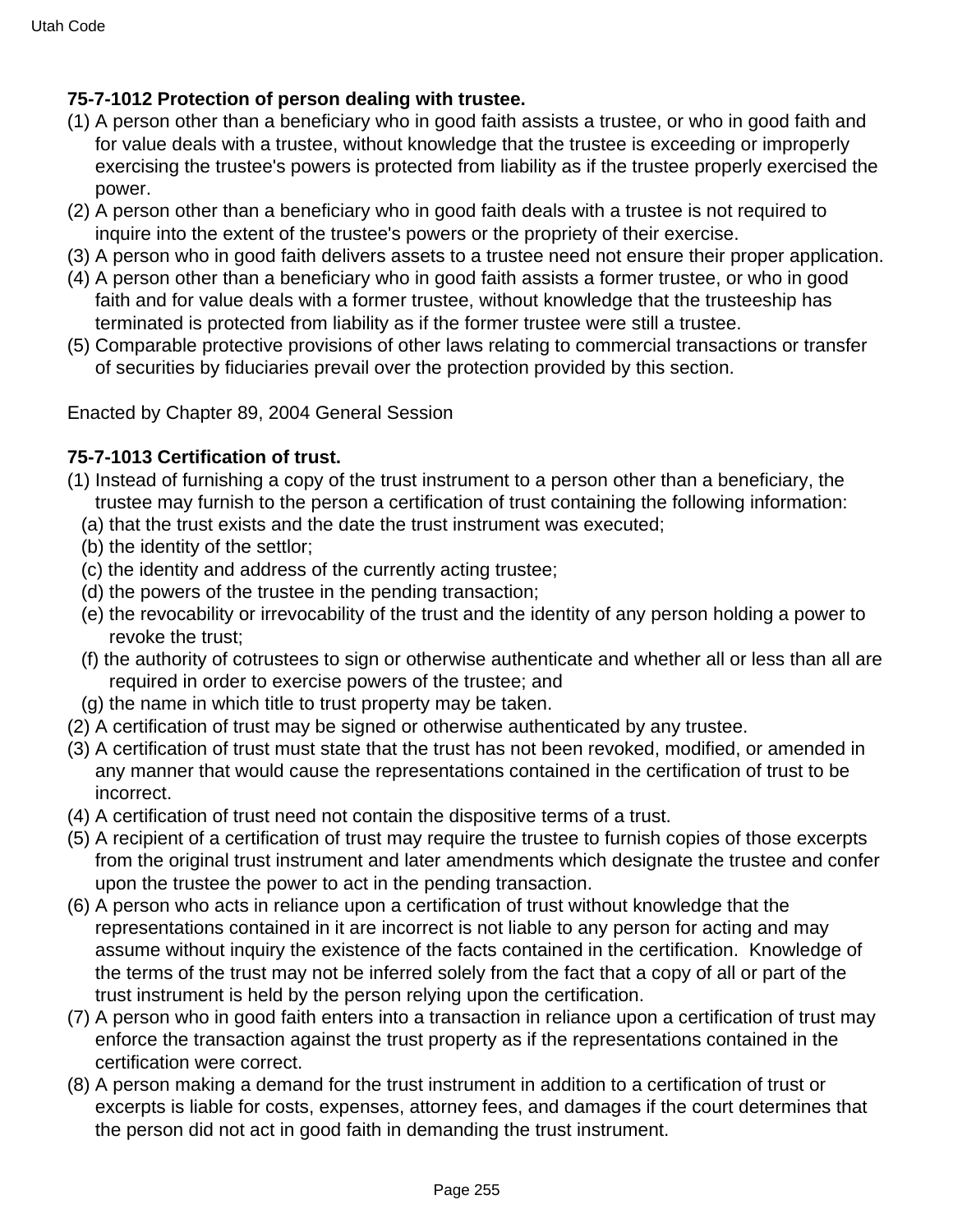(9) This section does not limit the right of a person to obtain a copy of the trust instrument in a judicial proceeding concerning the trust.

Enacted by Chapter 89, 2004 General Session

### **Part 11 Miscellaneous Provisions**

### **75-7-1101 Uniformity of application and construction.**

 In applying and construing this chapter, consideration must be given to the need to promote uniformity of the law with respect to its subject matter among states that enact it.

Enacted by Chapter 89, 2004 General Session

### **75-7-1102 Electronic records and signatures.**

 The provisions of this chapter governing the legal effect, validity, or enforceability of electronic records or electronic signatures, and of contracts formed or performed with the use of such records or signatures, conform to the requirements of Section 102 of the Electronic Signatures in Global and National Commerce Act (15 U.S.C. Sec. 7002) and supersede, modify, and limit the requirements of the Electronic Signatures in Global and National Commerce Act.

Enacted by Chapter 89, 2004 General Session

### **75-7-1103 Application to existing relationships.**

(1) Except as otherwise provided, this chapter applies to:

- (a) all trusts created before, on, or after July 1, 2004;
- (b) all judicial proceedings concerning trusts commenced on or after July 1, 2004; and
- (c) judicial proceedings concerning trusts commenced before July 1, 2004 unless the court finds that application of a particular provision of this chapter would substantially interfere with the effective conduct of the judicial proceedings or prejudice the rights of the parties, in which case the particular provision of this chapter does not apply and the superseded section will apply.
- (2) Any rule of construction or presumption provided in this chapter applies to trust instruments executed before July 1, 2004 unless there is a clear indication of a contrary intent in the terms of the trust.
- (3) An act done before July 1, 2004 is not affected by this chapter.
- (4) If a right is acquired, extinguished, or barred upon the expiration of a prescribed period that has commenced to run under any other statute before July 1, 2004, that statute continues to apply to the right even if it has been repealed or superseded.

Enacted by Chapter 89, 2004 General Session

### **Part 12 Foreign Trustees**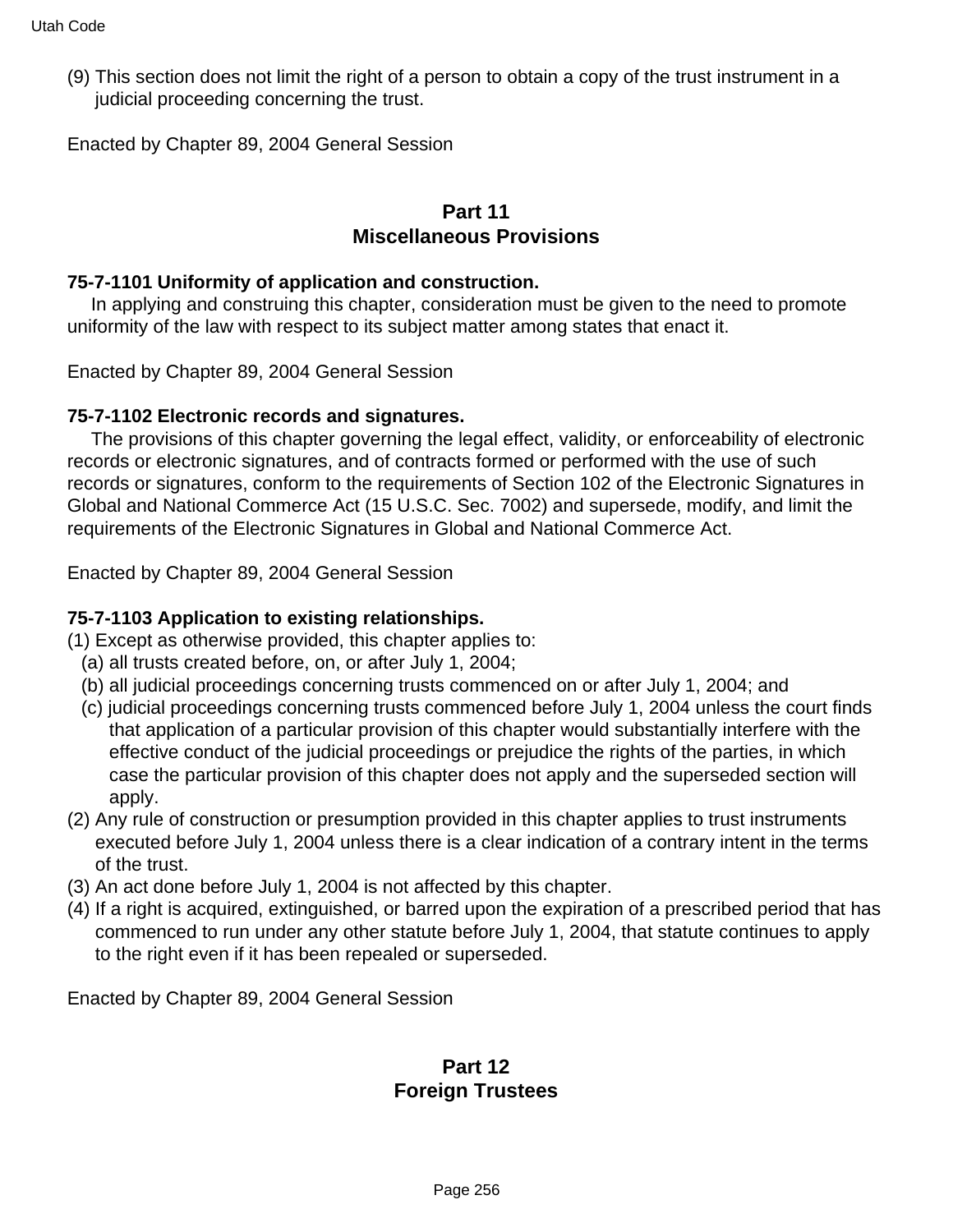## **75-7-1201 Foreign trustees.**

- (1) A foreign corporate trustee is required to qualify as a foreign corporation doing business in this state if it maintains the principal place of administration of any trust within the state.
- (2) A foreign corporate cotrustee is not required to qualify in this state solely because its cotrustee maintains the principal place of administration in this state.
- (3) Unless otherwise doing business in this state, local qualification by a foreign corporate trustee is not required in order for the trustee to receive distribution from a local estate or to hold, invest in, manage, or acquire property located in this state, or maintain litigation if the state of the principal place of business of the foreign corporate trustee provides substantially similar provisions applicable to trustees from this state.
- (4) Local qualification by a foreign trustee other than a corporation is not required in order for the trustee to receive distribution from a local estate or to hold, invest in, manage, or acquire property located in this state or maintain litigation.
- (5) Nothing in this section affects a determination of what other acts require qualification as doing business in this state.

Enacted by Chapter 1, 2004 Special Session 4 Enacted by Chapter 1, 2004 Special Session 4

# **Chapter 8 Effective Date**

## **75-8-101 Time of taking effect -- Provisions for transition.**

- (1) This code takes effect on July 1, 1977.
- (2) Except as provided elsewhere in this code, on the effective date of this code:
- (a) This code applies to any wills of decedents dying thereafter.
- (b) The code applies to any proceedings in court then pending or thereafter commenced regardless of the time of the death of decedent except to the extent that in the opinion of the court the former procedure should be made applicable in a particular case in the interest of justice or because of infeasibility of application of the procedure of this code.
- (c) Every personal representative including a person administering an estate of a minor or incompetent holding an appointment on that date, continues to hold the appointment but has only the powers conferred by this code and is subject to the duties imposed with respect to any act occurring or done thereafter.
- (d) An act done before the effective date in any proceeding and any accrued right is not impaired by this code. If a right is acquired, extinguished or barred upon the expiration of a prescribed period of time which has commenced to run by the provisions of any statute before the effective date, the provisions shall remain in force with respect to that right.
- (e) Any rule of construction or presumption provided in this code applies to instruments executed and multiple-party accounts opened before the effective date unless there is a clear indication of a contrary intent.

Enacted by Chapter 150, 1975 General Session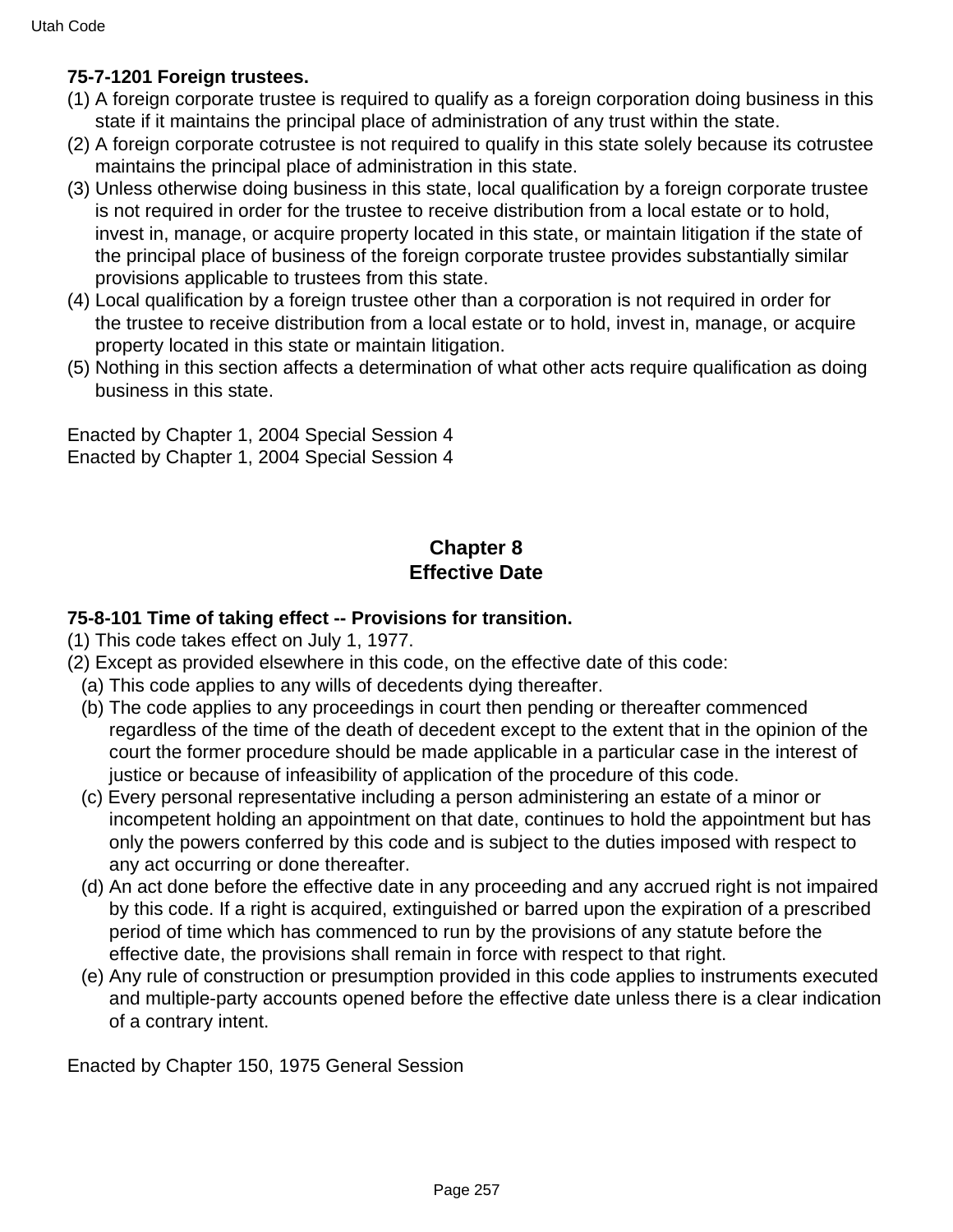# **Chapter 9 Uniform Power of Attorney Act**

## **Part 1 General Provisions**

### **75-9-101 Title.**

This chapter is known as the "Uniform Power of Attorney Act."

Enacted by Chapter 256, 2016 General Session

### **75-9-102 Definitions.**

In this chapter:

- (1) "Agent" means a person granted authority to act for a principal under a power of attorney, whether denominated an agent, attorney-in-fact, or otherwise. The term includes an original agent, coagent, successor agent, and person to which an agent's authority is delegated.
- (2) "Durable," with respect to a power of attorney, means not terminated by the principal's incapacity.
- (3) "Electronic" means relating to technology having electrical, digital, magnetic, wireless, optical, electromagnetic, or similar capabilities.
- (4) "Good faith" means honesty in fact.
- (5) "Incapacity" means the inability of an individual to manage property or business affairs because the individual:
	- (a) has an impairment in the ability to receive and evaluate information or make or communicate decisions even with the use of technological assistance; or
	- (b) is:
		- (i) missing;
		- (ii) detained, including incarcerated in a penal system; or
		- (iii) outside the United States and unable to return.
- (6) "Person" means an individual, corporation, business trust, estate, trust, partnership, limited liability company, association, joint venture, public corporation, government or governmental subdivision, agency, or instrumentality, or any other legal or commercial entity.
- (7) "Power of attorney" means a writing or other record that grants authority to an agent to act in the place of the principal, whether or not the term power of attorney is used.
- (8) "Presently exercisable general power of appointment," with respect to property or a property interest subject to a power of appointment, means power exercisable at the time in question to vest absolute ownership in the principal individually, the principal's estate, the principal's creditors, or the creditors of the principal's estate. The term includes a power of appointment not exercisable until the occurrence of a specified event, the satisfaction of an ascertainable standard, or the passage of a specified period only after the occurrence of the specified event, the satisfaction of the ascertainable standard, or the passage of the specified period. The term does not include a power exercisable in a fiduciary capacity or only by will.
- (9) "Principal" means an individual who grants authority to an agent in a power of attorney.
- (10) "Property" means anything that may be the subject of ownership, whether real or personal, or legal or equitable, or any interest or right therein.
- (11) "Record" means information that is inscribed on a tangible medium or that is stored in an electronic or other medium and is retrievable in perceivable form.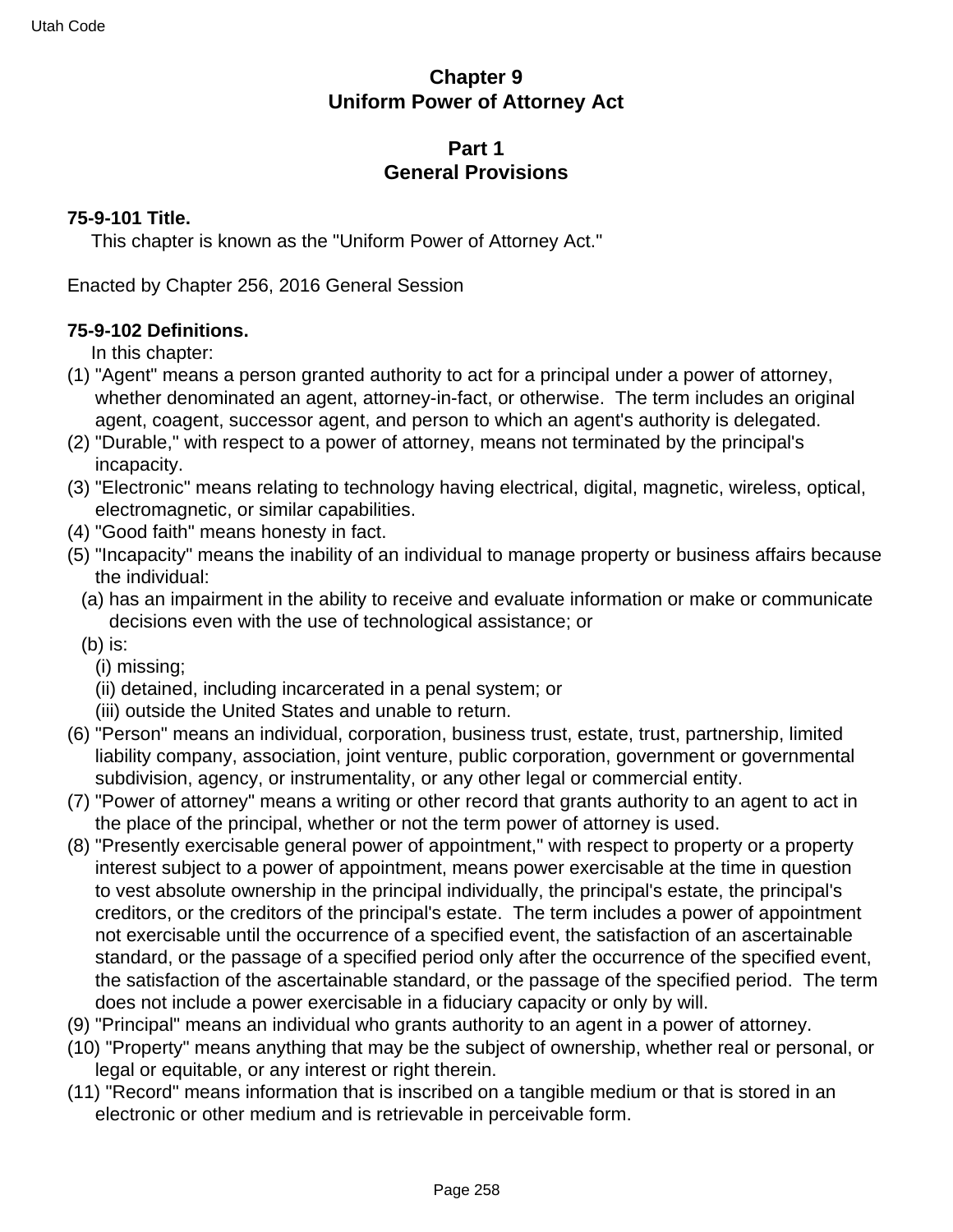- (12) "Sign" means, with present intent to authenticate or adopt a record:
	- (a) to execute or adopt a tangible symbol; or
	- (b) to attach to or logically associate with the record an electronic sound, symbol, or process.
- (13) "State" means a state of the United States, the District of Columbia, Puerto Rico, the United States Virgin Islands, or any territory or insular possession subject to the jurisdiction of the United States.
- (14) "Stocks and bonds" means stocks, bonds, mutual funds, and all other types of securities and financial instruments, whether held directly, indirectly, or in any other manner. The term does not include commodity futures contracts and call or put options on stocks or stock indexes.

### **75-9-103 Applicability.**

This chapter applies to all powers of attorney except:

- (1) a power to the extent it is coupled with an interest in the subject of the power, including a power given to or for the benefit of a creditor in connection with a credit transaction;
- (2) a power to make health care decisions;
- (3) a proxy or other delegation to exercise voting rights or management rights with respect to an entity; and
- (4) a power created on a form prescribed by a government or governmental subdivision, agency, or instrumentality for a governmental purpose.

Enacted by Chapter 256, 2016 General Session

### **75-9-104 Power of attorney is durable.**

 A power of attorney created under this chapter is durable unless it expressly provides that it is terminated by the incapacity of the principal.

Enacted by Chapter 256, 2016 General Session

### **75-9-105 Execution of power of attorney.**

- (1) A power of attorney shall be signed by the principal or in the principal's conscious presence by another individual directed by the principal to sign the principal's name on the power of attorney before a notary public or other individual authorized by the law to take acknowledgments. A signature on a power of attorney is presumed to be genuine if the principal acknowledges the signature before a notary public or other individual authorized by law to take acknowledgments.
- (2) If the principal resides or is about to reside in a hospital, assisted living, skilled nursing, or similar facility, at the time of execution of the power of attorney, the principal may not name any agent that is the owner, operator, health care provider, or employee of the hospital, assisted living facility, skilled nursing, or similar residential care facility unless the agent is the spouse, legal guardian, or next of kin of the principal, or unless the agent's authority is strictly limited to the purpose of assisting the principal to establish eligibility for Medicaid.
- (3) A violation of Subsection (2) is a violation of Section 76-5-111.4.

Amended by Chapter 430, 2022 General Session

### **75-9-106 Validity of power of attorney.**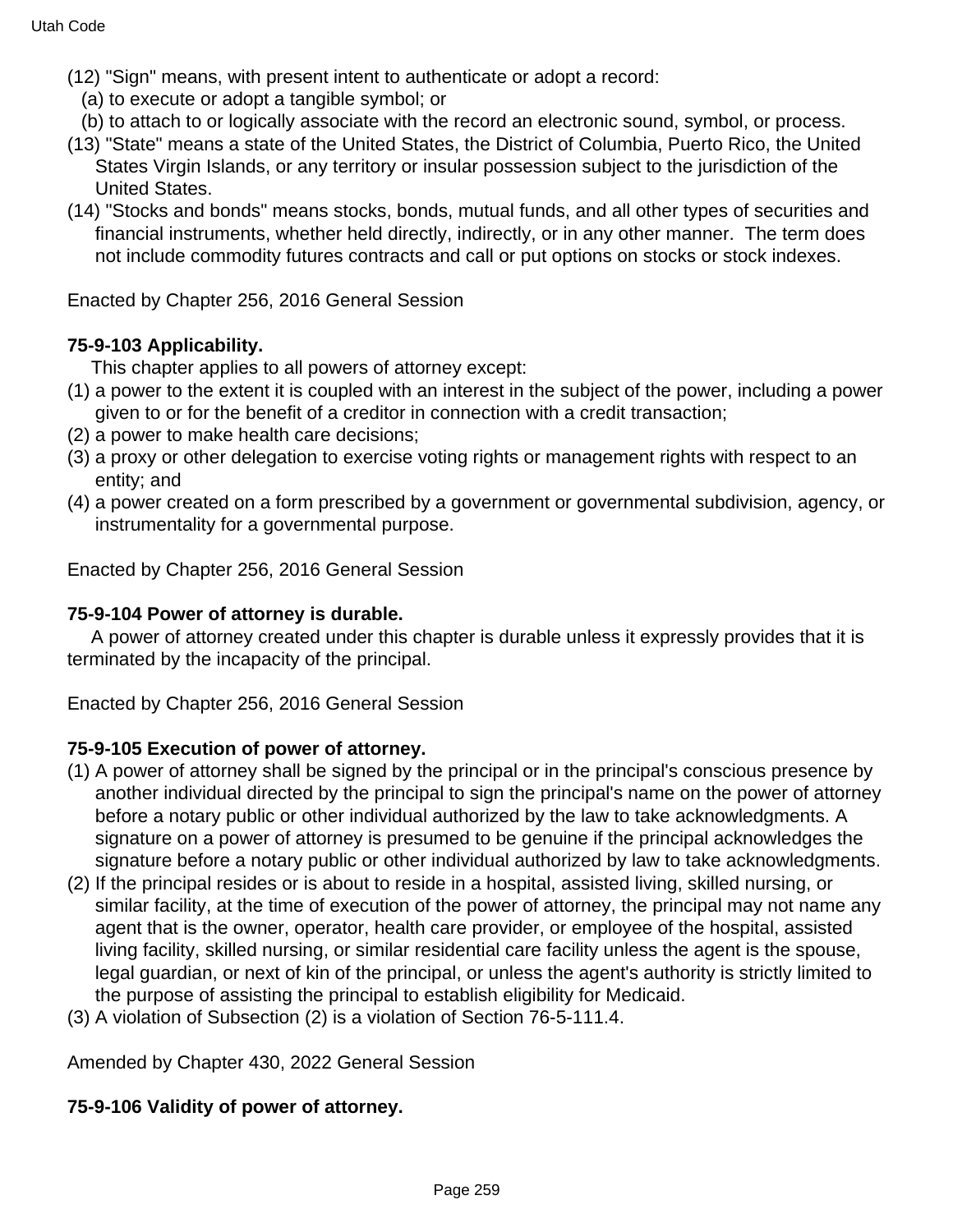- (1) A power of attorney executed in this state on or after May 10, 2016, is valid if its execution complies with Section 75-9-105.
- (2) A power of attorney executed in this state before May 10, 2016, is valid if its execution complied with the law of this state as it existed at the time of execution.
- (3) A power of attorney executed other than in this state is valid in this state if, when the power of attorney was executed, the execution complied with:
	- (a) the law of the jurisdiction that determines the meaning and effect of the power of attorney pursuant to Section 75-9-107; or
- (b) the requirements for a military power of attorney pursuant to 10 U.S.C. Sec. 1044b.
- (4) Except as otherwise provided by statute other than this chapter, a photocopy or electronically transmitted copy of an original power of attorney has the same effect as the original. For transactions involving real property, the copy of the power of attorney may be recorded in the county where the transaction lies when attached to an affidavit of the person accepting the power of attorney.

## **75-9-107 Meaning and effect of power of attorney.**

 The meaning and effect of a power of attorney is determined by the law of the jurisdiction indicated in the power of attorney and, in the absence of an indication of jurisdiction, by the law of the jurisdiction in which the power of attorney was executed.

Enacted by Chapter 256, 2016 General Session

### **75-9-108 Nomination of conservator or guardian -- Adequacy of power of attorney -- Relation of agent to conservator or other fiduciary.**

- (1) In a power of attorney, a principal may nominate a conservator of the principal's estate or a guardian of the principal's person for consideration by the court if protective proceedings for the principal's estate or person are begun after the principal executes the power of attorney.
- (2) If a principal executes a power of attorney and a petition is filed to appoint a conservator of the principal's estate, the court shall consider whether:
	- (a) the provisions in the power of attorney are adequate to manage and protect the principal's estate without appointing a conservator; or
	- (b) the appointment of a conservator is necessary to manage and protect the principal's estate.
- (3) If the court appoints a conservator of the principal's estate or a guardian of the principal's person, the court shall appoint a conservator or a guardian in accordance with the principal's most recent nomination unless there is good cause shown or disqualification.
- (4) If, after a principal executes a power of attorney, the court determines that an appointment of a conservator or other fiduciary is necessary to manage and protect some or all of the principal's estate:
	- (a) the agent named in the principal's power of attorney is accountable to the conservator or other fiduciary as well as the principal; and
	- (b) the power of attorney is not terminated and the agent's authority continues unless limited, suspended, or terminated by the court.

Amended by Chapter 138, 2022 General Session

## **75-9-109 When power of attorney is effective.**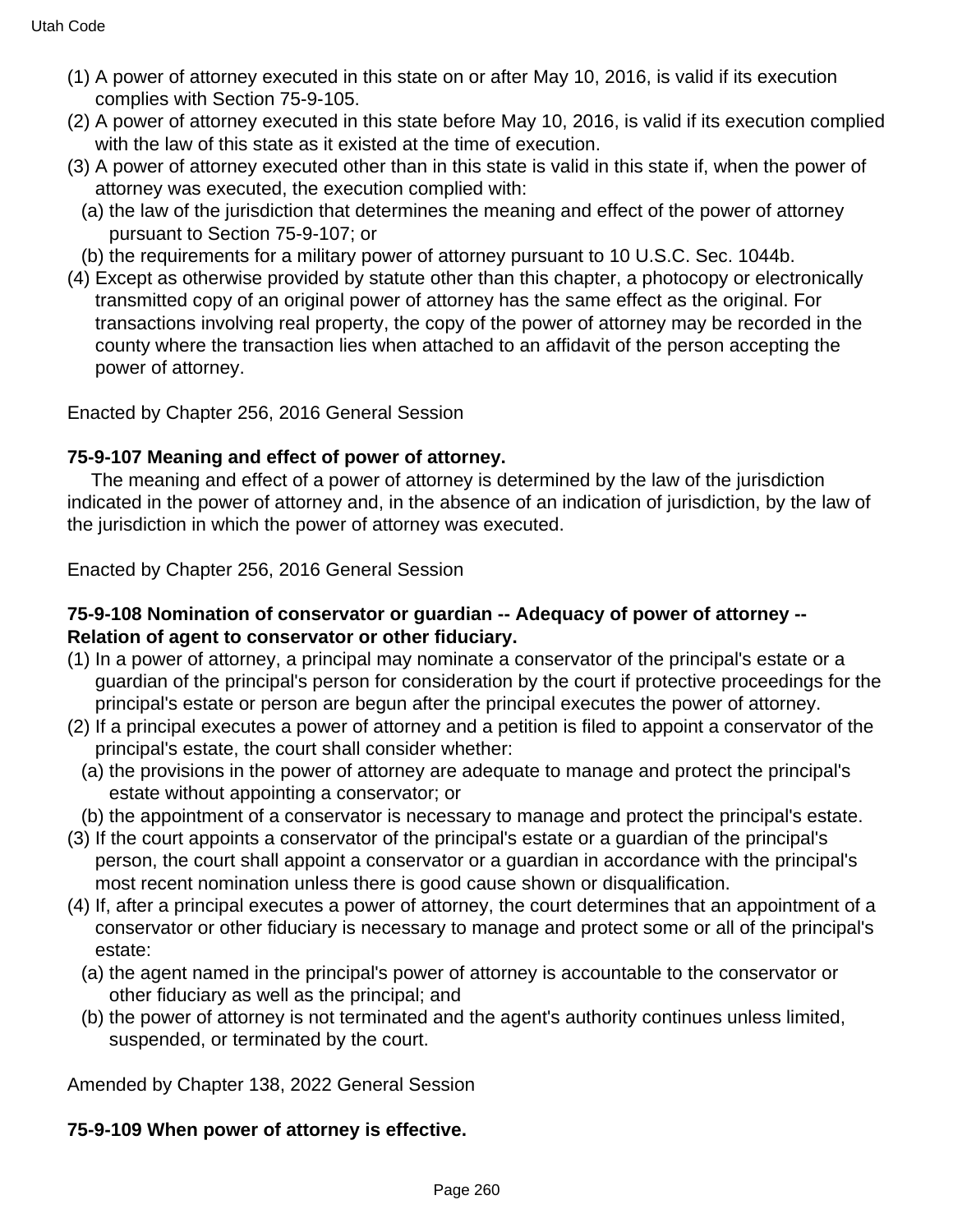- (1) A power of attorney is effective when executed unless the principal provides in the power of attorney that it becomes effective at a future date or upon the occurrence of a future event or contingency.
- (2) If a power of attorney becomes effective upon the occurrence of a future event or contingency, the principal, in the power of attorney, may authorize one or more persons to determine in a writing or other record that the event or contingency has occurred.
- (3) If a power of attorney becomes effective upon the principal's incapacity and the principal has not authorized a person to determine whether the principal is incapacitated, or the person authorized is unable or unwilling to make the determination, the power of attorney becomes effective upon a determination in a writing or other record by:
	- (a) a physician that the principal is incapacitated within the meaning of Subsection 75-9-102(5) (a); or
	- (b) an attorney at law, a judge, or an appropriate governmental official that the principal is incapacitated within the meaning of Subsection 75-9-102(5)(b).
- (4) A person authorized by the principal in the power of attorney to determine that the principal is incapacitated may act as the principal's personal representative pursuant to the Health Insurance Portability and Accountability Act, Sections 1171 through 1179 of the Social Security Act, 42 U.S.C. Sec. 1320d, and applicable regulations, to obtain access to the principal's health care information and communicate with the principal's health care provider.

## **75-9-110 Termination of power of attorney or agent's authority.**

(1) A power of attorney terminates when:

- (a) the principal dies;
- (b) the principal becomes incapacitated, if the power of attorney is not durable;
- (c) the principal revokes the power of attorney;
- (d) the power of attorney provides that it terminates;
- (e) the purpose of the power of attorney is accomplished; or
- (f) the principal revokes the agent's authority or the agent dies, becomes incapacitated, or resigns, and the power of attorney does not provide for another agent to act under the power of attorney.
- (2) An agent's authority terminates when:
	- (a) the principal revokes the authority;
	- (b) the agent dies, becomes incapacitated, or resigns;
	- (c) an action is filed for the dissolution or annulment of the agent's marriage to the principal or their legal separation, unless the power of attorney otherwise provides; or
	- (d) the power of attorney terminates.
- (3) Unless the power of attorney otherwise provides, an agent's authority is exercisable until the authority terminates under Subsection (2), notwithstanding a lapse of time since the execution of the power of attorney.
- (4) Termination of an agent's authority or of a power of attorney is not effective as to the agent or another person that, without actual knowledge of the termination, acts in good faith under the power of attorney. An act so performed, unless otherwise invalid or unenforceable, binds the principal and the principal's successors in interest.
- (5) Incapacity of the principal of a power of attorney that is not durable does not revoke or terminate the power of attorney as to an agent or other person that, without actual knowledge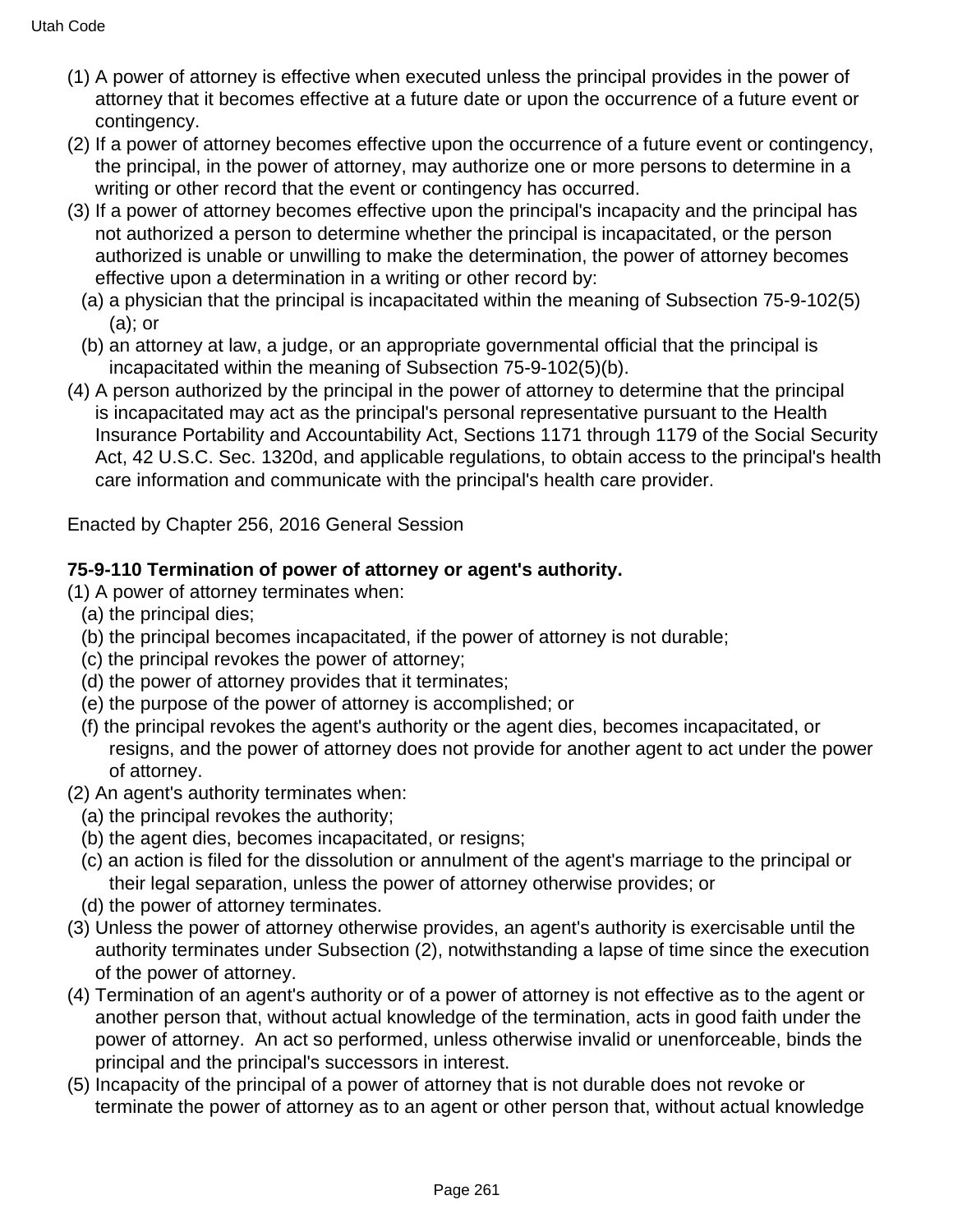of the incapacity, acts in good faith under the power of attorney. An act so performed, unless otherwise invalid or unenforceable, binds the principal and the principal's successors in interest.

- (6) The execution of a power of attorney does not revoke a power of attorney previously executed by the principal unless the subsequent power of attorney provides that the previous power of attorney is revoked or that all other powers of attorney are revoked.
- (7) The principal may revoke or amend a power of attorney:
	- (a) by substantial compliance with a method provided in the terms of the power of attorney that expressly excludes all other methods for amending or revoking the power of attorney; or
	- (b) if the terms of the power of attorney do not provide a method or the method provided in the terms is not expressly made exclusive, by any other method manifesting clear and convincing evidence of the principal's intent.

Enacted by Chapter 256, 2016 General Session

## **75-9-111 Coagents and successor agents.**

- (1) A principal may designate two or more persons to act as coagents. Unless the power of attorney otherwise provides, each coagent may exercise its authority independently.
- (2) A principal may designate one or more successor agents to act if an agent resigns, dies, becomes incapacitated, is not qualified to serve, or declines to serve. A principal may grant authority to designate one or more successor agents to an agent or other person designated by name, office, or function. Unless the power of attorney otherwise provides, a successor agent:
	- (a) has the same authority as that granted to the original agent; and
	- (b) may not act until all predecessor agents have resigned, died, become incapacitated, are no longer qualified to serve, or have declined to serve.
- (3) Except as otherwise provided in the power of attorney and Subsection (4), an agent that does not participate in or conceal a breach of fiduciary duty committed by another agent, including a predecessor agent, is not liable for the actions of the other agent.
- (4) An agent that has accepted appointment and that has actual knowledge of a breach or imminent breach of fiduciary duty by another agent shall notify the principal and, if the principal is incapacitated, take any action reasonably appropriate in the circumstances to safeguard the principal's best interest. An agent that fails to notify the principal or take action as required by this subsection is liable for the reasonably foreseeable damages that could have been avoided if the agent had notified the principal or taken action.

Enacted by Chapter 256, 2016 General Session

## **75-9-112 Reimbursement and compensation of agent.**

 Unless the power of attorney otherwise provides, an agent is entitled to reimbursement of expenses reasonably incurred on behalf of the principal and to compensation that is reasonable under the circumstances.

Enacted by Chapter 256, 2016 General Session

### **75-9-113 Agent's acceptance.**

 Except as otherwise provided in the power of attorney, a person accepts appointment as an agent under a power of attorney by exercising authority or performing duties as an agent or by any other assertion or conduct indicating acceptance.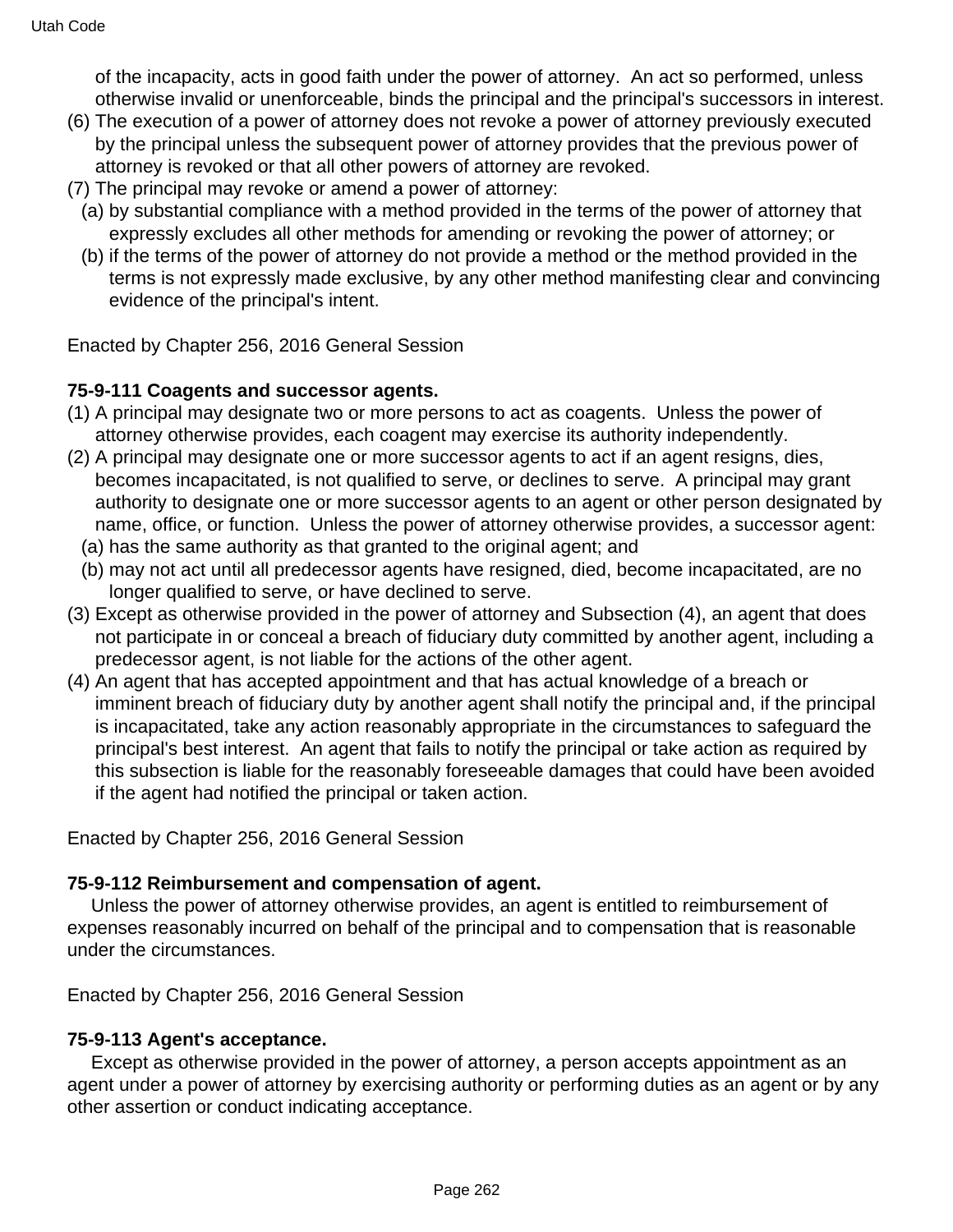## **75-9-114 Agent's duties.**

- (1) Notwithstanding provisions in the power of attorney, an agent that has accepted appointment shall:
	- (a) act in accordance with the principal's reasonable expectations to the extent actually known by the agent and, otherwise, in the principal's best interest;
	- (b) act in good faith;
	- (c) act only within the scope of authority granted in the power of attorney; and
	- (d) comply with the terms of the power of attorney.
- (2) Except as otherwise provided in the power of attorney or other provision of this chapter, an agent that has accepted appointment shall have no further obligation to act under the power of attorney. However, with respect to any action taken by the agent under the power of attorney, the agent shall:
	- (a) act loyally for the principal's benefit;
	- (b) act so as not to create a conflict of interest that impairs the agent's ability to act impartially in the principal's best interest;
	- (c) act with the care, competence, and diligence ordinarily exercised by agents in similar circumstances;
	- (d) keep a record of all receipts, disbursements, and transactions made on behalf of the principal;
	- (e) cooperate with a person that has authority to make health care decisions for the principal to carry out the principal's reasonable expectations to the extent actually known by the agent and, otherwise, act in the principal's best interest; and
	- (f) attempt to preserve the principal's estate plan, to the extent actually known by the agent, if preserving the plan is consistent with the principal's best interest based on all relevant factors, including:
		- (i) the value and nature of the principal's property;
		- (ii) the principal's foreseeable obligations and need for maintenance;
		- (iii) minimization of taxes, including income, estate, inheritance, generation-skipping transfer, and gift taxes; and
		- (iv) eligibility for a benefit, a program, or assistance under a statute, rule, or regulation.
- (3) An agent that acts in good faith is not liable to any beneficiary of the principal's estate plan for failure to preserve the plan.
- (4) An agent that acts with care, competence, and diligence for the best interest of the principal is not liable solely because the agent also benefits from the act or has an individual or conflicting interest in relation to the property or affairs of the principal.
- (5) If an agent is selected by the principal because of special skills or expertise possessed by the agent or in reliance on the agent's representation that the agent has special skills or expertise, the special skills or expertise shall be considered in determining whether the agent has acted with care, competence, and diligence under the circumstances.
- (6) Absent a breach of duty to the principal, an agent is not liable if the value of the principal's property declines.
- (7) An agent that exercises authority to delegate to another person the authority granted by the principal or that engages another person on behalf of the principal is not liable for an act, error of judgment, or default of that person if the agent exercises care, competence, and diligence in selecting and monitoring the person.
- (8) Except as otherwise provided in the power of attorney, an agent is not required to disclose receipts, disbursements, or transactions conducted on behalf of the principal unless ordered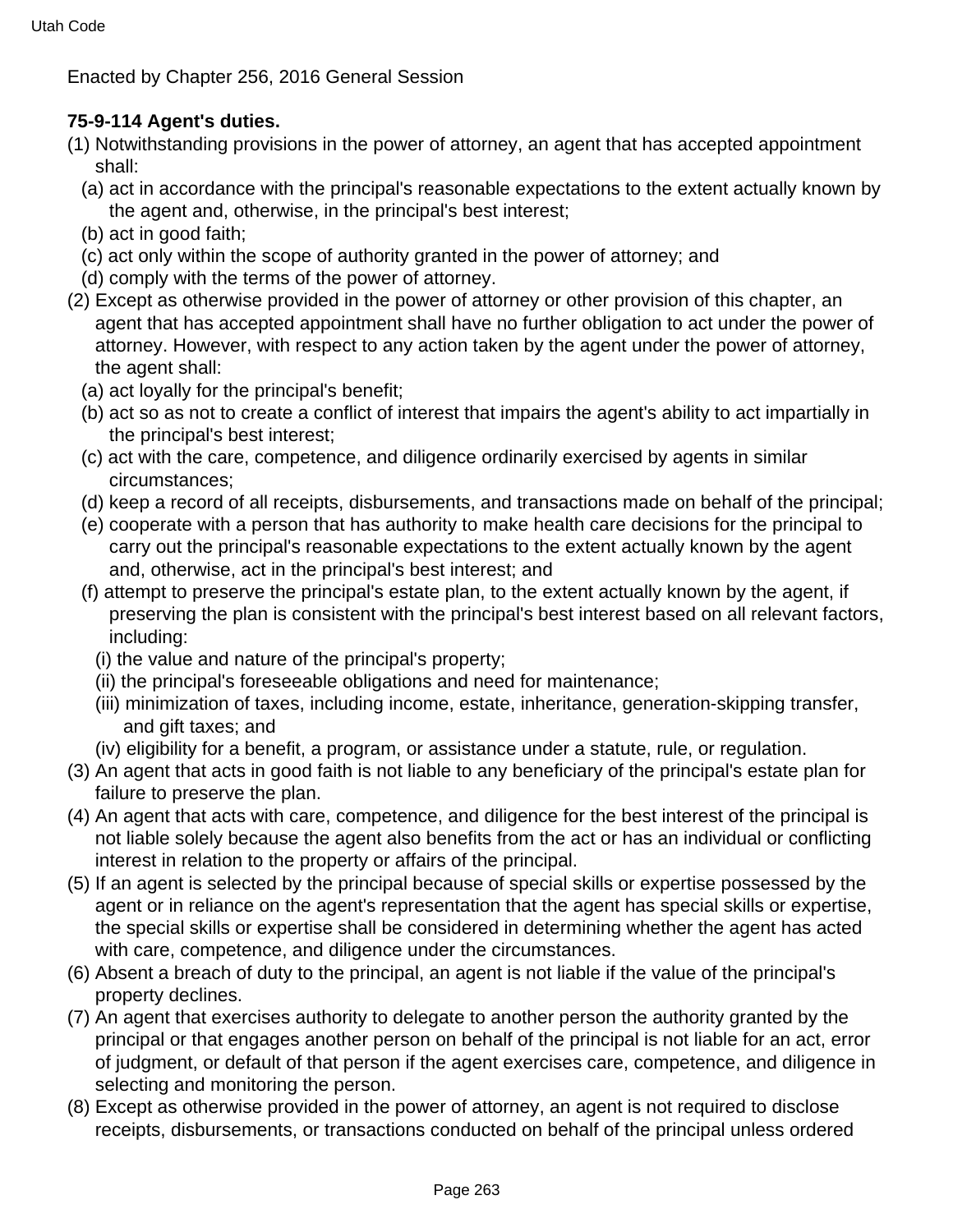by a court or requested by the principal, a guardian, a conservator, another fiduciary acting for the principal, a governmental agency having authority to protect the welfare of the principal, an interested person as defined in Subsection 75-1-201(24) after the principal's incapacity, or upon the death of the principal, by the personal representative or successor in interest of the principal's estate. If so requested, within 30 days the agent shall comply with the request or provide a writing or other record substantiating why additional time is needed and shall comply with the request within an additional 30 days.

Enacted by Chapter 256, 2016 General Session

## **75-9-115 Exoneration of agent.**

 A provision in a power of attorney relieving an agent of liability for breach of duty is binding on the principal and the principal's successors in interest except to the extent the provision:

- (1) relieves the agent of liability for breach of duty committed dishonestly, with an improper motive, or with reckless indifference to the purposes of the power of attorney or the best interest of the principal; or
- (2) was inserted as a result of an abuse of a confidential or fiduciary relationship with the principal.

Enacted by Chapter 256, 2016 General Session

### **75-9-116 Judicial relief.**

- (1) The following persons may petition a court to construe a power of attorney or review the agent's conduct and grant appropriate relief:
	- (a) the principal or the agent;
	- (b) a guardian, conservator, or other fiduciary acting for the principal;
	- (c) a person authorized to make health care decisions for the principal;
	- (d) the principal's spouse, parent, or descendant;
	- (e) an individual who would qualify as a presumptive heir of the principal;
	- (f) a person named as a beneficiary to receive any property, benefit, or contractual right on the principal's death or as a beneficiary of a trust created by or for the principal that has a financial interest in the principal's estate;
	- (g) a governmental agency having regulatory authority to protect the welfare of the principal;
	- (h) the principal's caregiver or another person that demonstrates sufficient interest in the principal's welfare; and
	- (i) a person asked to accept the power of attorney.
- (2) Upon motion by the principal, the court shall dismiss a petition filed under this section, unless the court finds that the principal lacks capacity to revoke the agent's authority or the power of attorney.

Enacted by Chapter 256, 2016 General Session

### **75-9-117 Agent's liability.**

 An agent that violates this chapter is liable to the principal or the principal's successors in interest for the amount required to:

- (1) restore the value of the principal's property to what it would have been had the violation not occurred; and
- (2) reimburse the principal or the principal's successors in interest for the attorney fees and costs paid on the agent's behalf.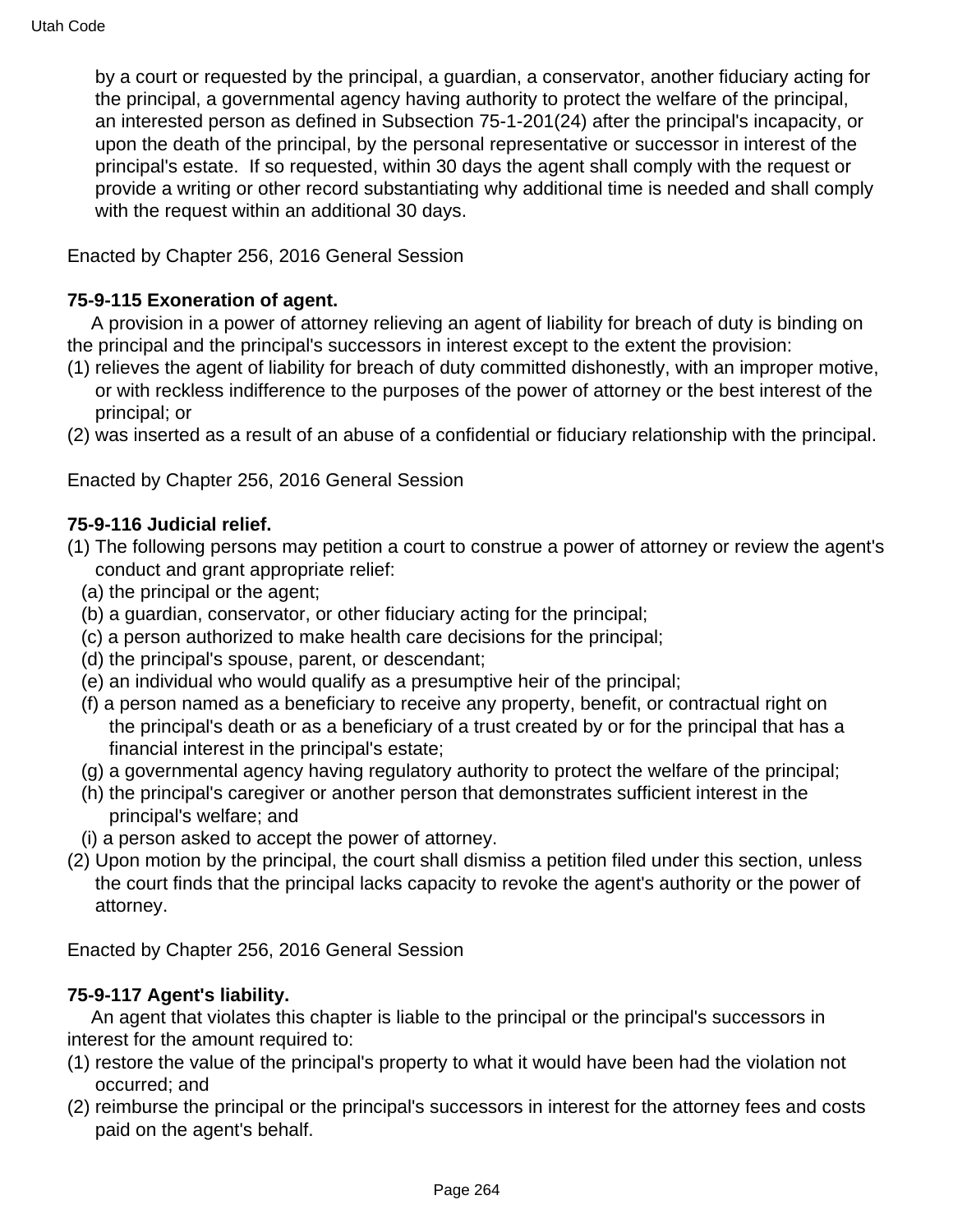### **75-9-118 Agent's resignation -- Notice.**

 Unless the power of attorney provides a different method for an agent's resignation, an agent may resign by giving notice to the principal and, if the principal is incapacitated:

- (1) to the guardian, if one has been appointed for the principal, and a coagent or successor agent; or
- (2) if there is no person described in Subsection (1), to:
	- (a) the principal's caregiver;
	- (b) another person reasonably believed by the agent to have sufficient interest in the principal's welfare; or
	- (c) a governmental agency having authority to protect the welfare of the principal.

Enacted by Chapter 256, 2016 General Session

### **75-9-119 Acceptance of and reliance upon acknowledged power of attorney.**

- (1) For purposes of this section and Section 75-9-120, "acknowledged" means purportedly verified before a notary public or other individual authorized to take acknowledgements.
- (2) A person that in good faith accepts an acknowledged power of attorney without actual knowledge that the signature is not genuine may rely upon the presumption under Section 75-9-105 that the signature is genuine.
- (3) A person that in good faith accepts an acknowledged power of attorney without actual knowledge that the power of attorney is void, invalid, or terminated, that the purported agent's authority is void, invalid, or terminated, or that the agent is exceeding or improperly exercising the agent's authority may rely upon the power of attorney as if the power of attorney were genuine, valid, and still in effect, the agent's authority were genuine, valid, and still in effect, and the agent had not exceeded and had properly exercised the authority.
- (4) A person that is asked to accept an acknowledged power of attorney may request, and rely upon, without further investigation:
	- (a) an agent's certification under penalty of perjury of any factual matter concerning the principal, agent, or power of attorney;
	- (b) an English translation of the power of attorney if the power of attorney contains, in whole or in part, language other than English; and
	- (c) an opinion of counsel as to any matter of law concerning the power of attorney if the person making the request provides in a writing or other record the reason for the request.
- (5) An English translation or an opinion of counsel requested under this section shall be provided at the principal's expense unless the request is made more than seven business days after the power of attorney is presented for acceptance.
- (6) For purposes of this section and Section 75-9-120, a person that conducts activities through employees is without actual knowledge of a fact relating to a power of attorney, a principal, or an agent if the employee conducting the transaction involving the power of attorney is without actual knowledge of the fact.

Enacted by Chapter 256, 2016 General Session

### **75-9-120 Liability for Refusal to Accept Acknowledged Power of Attorney.**

(1) Except as otherwise provided in Subsection (2):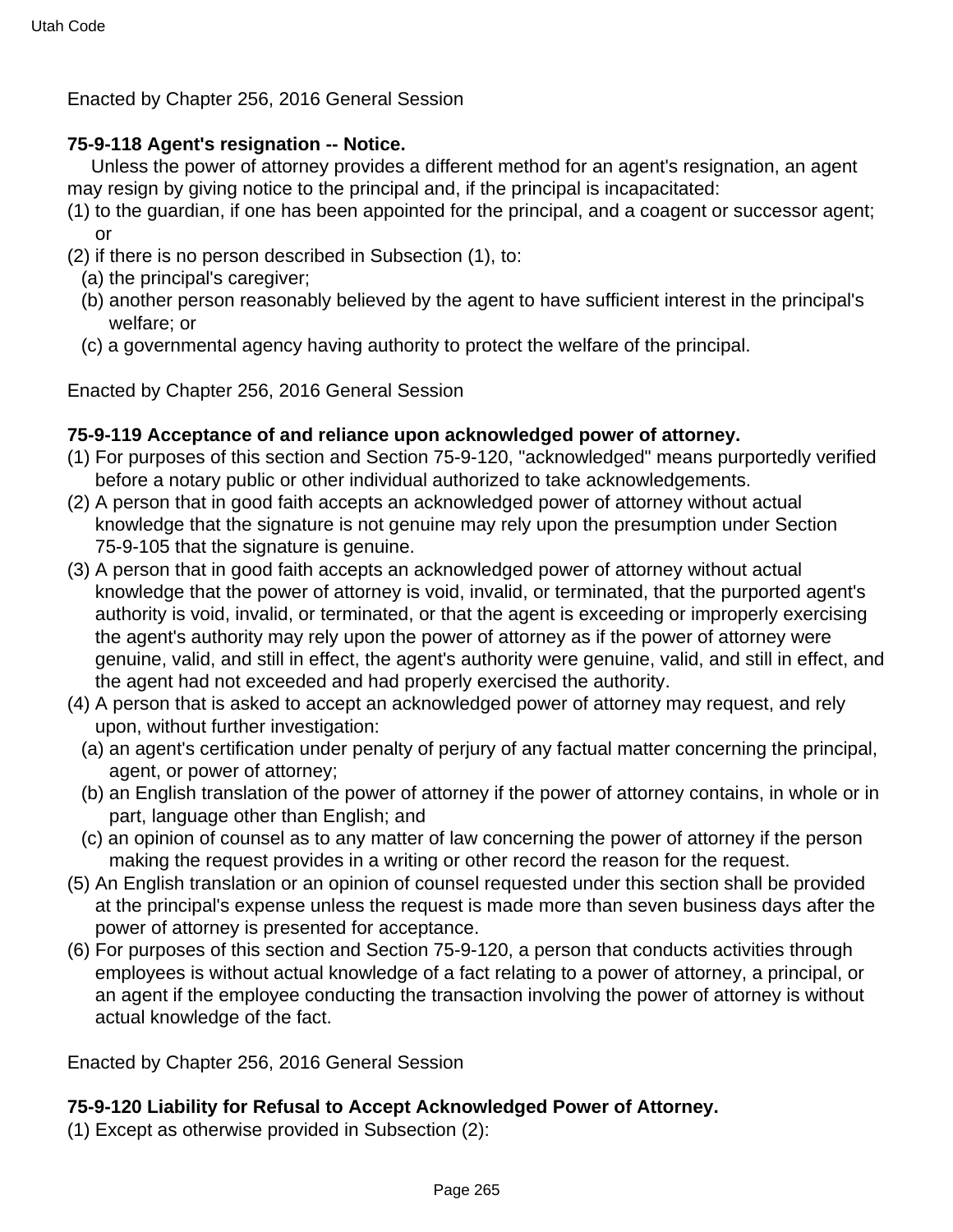- (a) a person shall either accept an acknowledged power of attorney or request a certification, a translation, or an opinion of counsel under Subsection 75-9-119(4) no later than seven business days after presentation of the power of attorney for acceptance;
- (b) if a person requests a certification, a translation, or an opinion of counsel under Subsection 75-9-119(4), the person shall accept the power of attorney no later than five business days after receipt of the certification, translation, or opinion of counsel; and
- (c) a person may not require an additional or different form of power of attorney for authority granted in the power of attorney presented.
- (2) A person is not required to accept an acknowledged power of attorney if:
	- (a) the person is not otherwise required to engage in a transaction with the principal in the same circumstances;
	- (b) engaging in a transaction with the agent or the principal in the same circumstances would be inconsistent with federal law;
	- (c) the person has actual knowledge of the termination of the agent's authority or of the power of attorney before exercise of the power;
	- (d) a request for a certification, a translation, or an opinion of counsel under Subsection 75-9-119(4) is refused;
	- (e) the person in good faith believes that the power is not valid or that the agent does not have the authority to perform the act requested, whether or not a certification, a translation, or an opinion of counsel under Subsection 75-9-119(4) has been requested or provided; or
	- (f) the person makes, or has actual knowledge that another person has made, a report to the Division of Aging and Adult Services stating a good faith belief that the principal may be subject to physical or financial abuse, neglect, exploitation, or abandonment by the agent or a person acting for or with the agent.
- (3) A person that refuses in violation of this section to accept an acknowledged power of attorney is subject to:
	- (a) a court order mandating acceptance of the power of attorney; and
	- (b) liability for reasonable attorney's fees and costs incurred in any action or proceeding that confirms the validity of the power of attorney or mandates acceptance of the power of attorney.
- (4) Court proceedings under this section shall be conducted pursuant to the terms in the Uniform Probate Code governing venue and procedures.

### **75-9-121 Principles of law and equity.**

 Unless displaced by a provision of this chapter, the principles of law and equity supplement this act.

Enacted by Chapter 256, 2016 General Session

### **75-9-122 Laws applicable to financial institutions and entities.**

 This chapter does not supersede any other law applicable to financial institutions or other entities, and the other law controls if inconsistent with this chapter.

Enacted by Chapter 256, 2016 General Session

### **75-9-123 Remedies under other law.**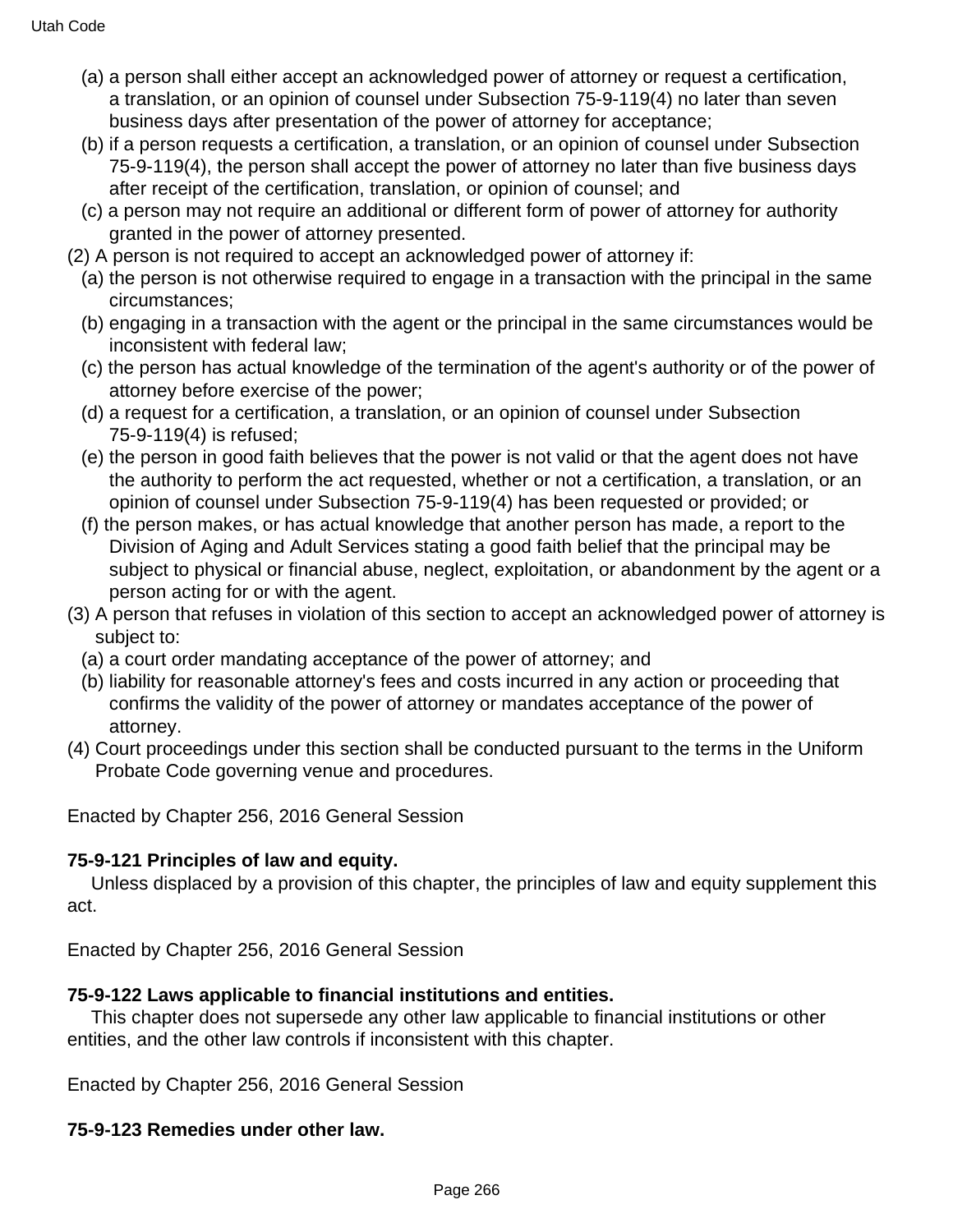The remedies under this chapter are not exclusive and do not abrogate any right or remedy under the law of this state other than this chapter.

Enacted by Chapter 256, 2016 General Session

# **Part 2 Authority**

### **75-9-201 Authority that requires specific grant -- Grant of general authority.**

- (1) An agent under a power of attorney may do the following on behalf of the principal or with the principal's property only if the power of attorney expressly grants the agent the authority, and exercise of the authority is not otherwise prohibited by another agreement or instrument to which the authority or property is subject:
	- (a) create, amend, revoke, or terminate an inter vivos trust;
	- (b) make a gift;
	- (c) create or change rights of survivorship;
	- (d) create or change a beneficiary designation;
	- (e) delegate authority granted under the power of attorney;
	- (f) waive the principal's right to be a beneficiary of a joint and survivor annuity, including a survivor benefit under a retirement plan;
	- (g) exercise fiduciary powers that the principal has authority to delegate; or
	- (h) disclaim property or otherwise exercise a power of appointment.
- (2) Notwithstanding a grant of authority to do an act described in Subsection (1), unless the power of attorney otherwise provides, an agent that is not an ancestor, spouse, or descendant of the principal may not exercise authority under a power of attorney to create in the agent, or in an individual to whom the agent owes a legal obligation of support, an interest in the principal's property, whether by gift, right of survivorship, beneficiary designation, disclaimer, or otherwise.
- (3) Subject to Subsections (1), (2), (4), and (5), if a power of attorney grants to an agent authority to do all acts that a principal could do, the agent has the general authority described in Sections 75-9-204 through 75-9-216.
- (4) Unless the power of attorney otherwise provides, a grant of authority to make a gift is subject to Section 75-9-217.
- (5) Subject to Subsections (1), (2), and (4), if the subjects over which authority is granted in a power of attorney are similar or overlap, the broadest authority controls.
- (6) Authority granted in a power of attorney is exercisable with respect to property that the principal has when the power of attorney is executed or acquires later, whether or not the property is located in this state and whether or not the authority is exercised or the power of attorney is executed in this state.
- (7) An act performed by an agent pursuant to a power of attorney has the same effect, inures to the benefit of, and binds the principal and the principal's successors in interest as if the principal had performed the act.

Enacted by Chapter 256, 2016 General Session

### **75-9-202 Incorporation of authority.**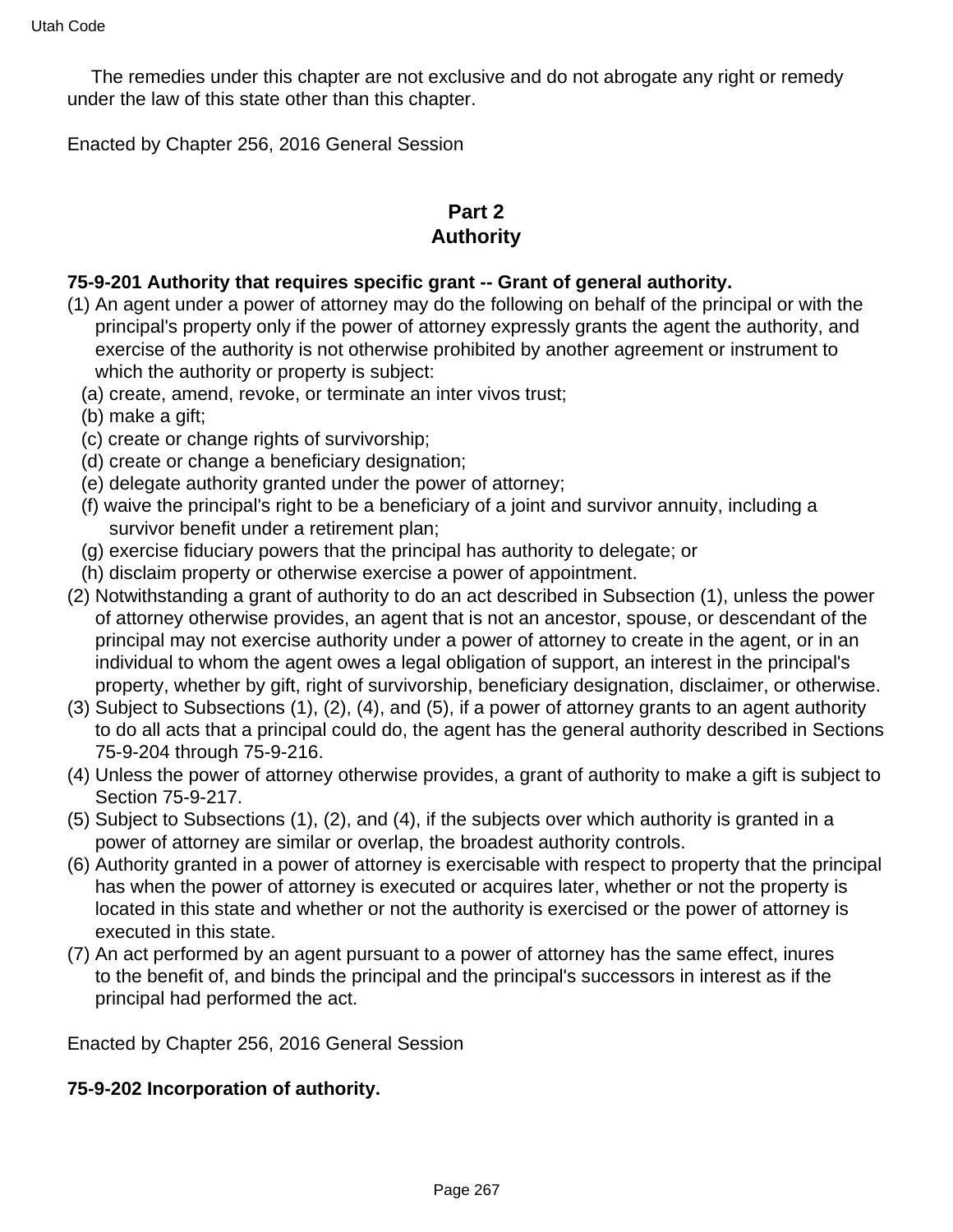- (1) An agent has authority described in this part if the power of attorney refers to general authority with respect to the descriptive term for the subjects stated in Sections 75-9-204 through 75-9-217 or cites the section in which the authority is described.
- (2) A reference in a power of attorney to general authority with respect to the descriptive term for a subject in Sections 75-9-204 through 75-9-217 or a citation to a section of Sections 75-9-204 through 75-9-217 incorporates the entire section as if it were set out in full in the power of attorney.
- (3) A principal may modify authority incorporated by reference.

## **75-9-203 Construction of authority generally.**

 Except as otherwise provided in the power of attorney, by executing a power of attorney that incorporates by reference a subject described in Sections 75-9-204 through 75-9-217 or that grants to an agent authority to do all acts that a principal could do pursuant to Subsection 75-9-201(3), a principal authorizes the agent, with respect to that subject, to:

- (1) demand, receive, and obtain, by litigation or otherwise, money or another thing of value to which the principal is, may become, or claims to be entitled, and conserve, invest, disburse, or use anything so received or obtained for the purposes intended;
- (2) contract in any manner with any person, on terms agreeable to the agent, to accomplish a purpose of a transaction and perform, rescind, cancel, terminate, reform, restate, release, or modify the contract or another contract made by or on behalf of the principal;
- (3) execute, acknowledge, seal, deliver, file, or record any instrument or communication the agent considers desirable to accomplish a purpose of a transaction, including creating at any time a schedule listing some or all of the principal's property and attaching it to the power of attorney;
- (4) initiate, participate in, submit to alternative dispute resolution, settle, oppose, or propose or accept a compromise with respect to a claim existing in favor of or against the principal or intervene in litigation relating to the claim;
- (5) seek on the principal's behalf the assistance of a court or other governmental agency to carry out an act authorized in the power of attorney;
- (6) engage, compensate, and discharge an attorney, accountant, discretionary investment manager, expert witness, or other advisor;
- (7) prepare, execute, and file a record, report, or other document to safeguard or promote the principal's interest under a statute or regulation;
- (8) communicate with any representative or employee of a government or governmental subdivision, agency, or instrumentality on behalf of the principal;
- (9) access communications intended for, and communicate on behalf of the principal, whether by mail, electronic transmission, telephone, or other means; and
- (10) do any lawful act with respect to the subject and all property related to the subject.

Enacted by Chapter 256, 2016 General Session

## **75-9-204 Real property.**

 Unless the power of attorney otherwise provides, language in a power of attorney granting general authority with respect to real property authorizes the agent to:

(1) demand, buy, lease, receive, accept as a gift or as security for an extension of credit, or otherwise acquire or reject an interest in real property or a right incident to real property;

(2)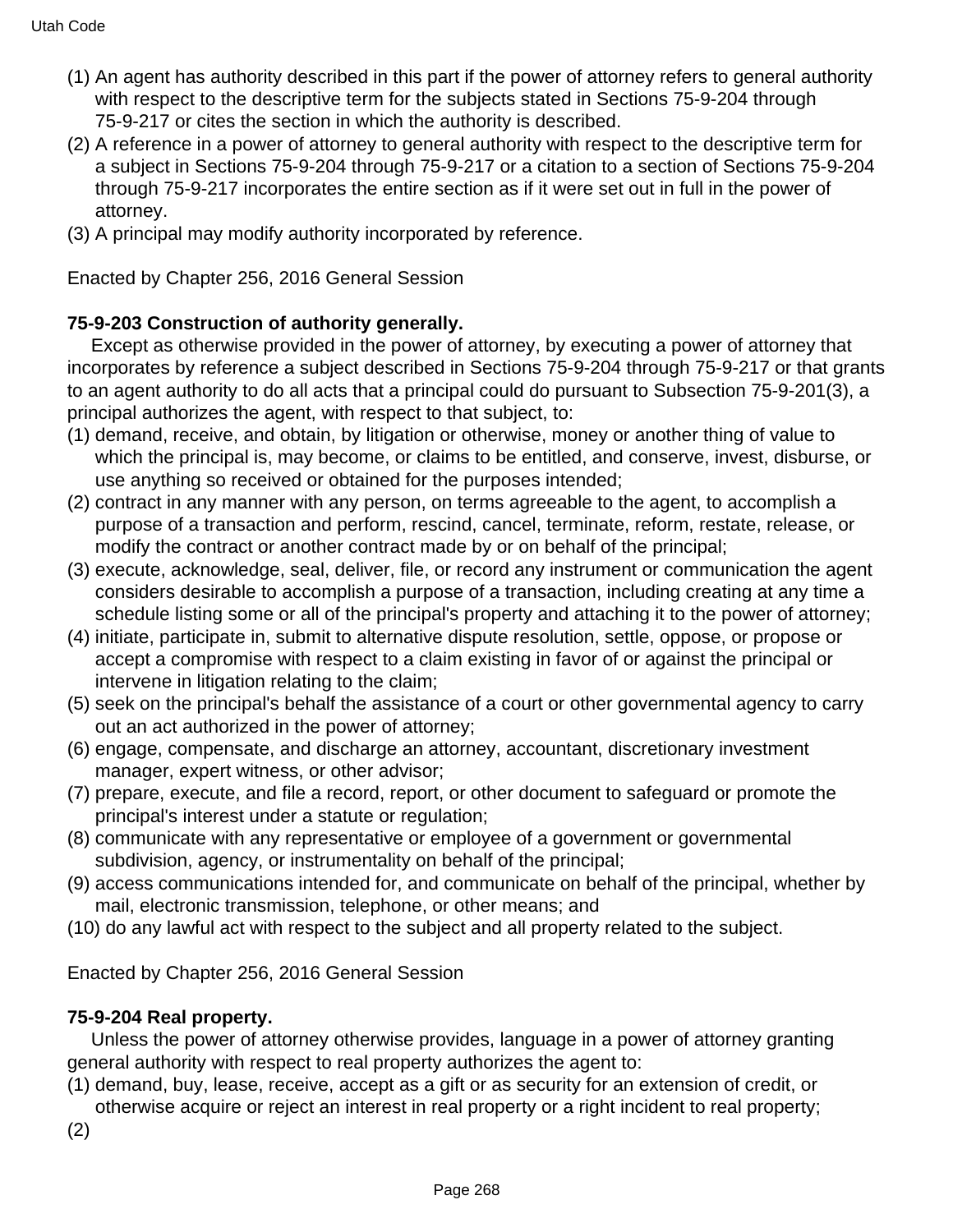- (a) sell;
- (b) exchange;
- (c) convey with or without covenants, representations, or warranties;
- (d) quitclaim;
- (e) release;
- (f) surrender;
- (g) retain title for security;
- (h) encumber;
- (i) partition;
- (j) consent to partitioning;
- (k) subject to an easement or covenant;
- (l) subdivide;
- (m) apply for zoning or other governmental permits;
- (n) plat or consent to platting;
- (o) develop;
- (p) grant an option concerning;
- (q) lease;
- (r) sublease;
- (s) contribute to an entity in exchange for an interest in that entity; or
- (t) otherwise grant or dispose of an interest in real property or a right incident to real property;
- (3) pledge or mortgage an interest in real property or right incident to real property as security to borrow money or pay, renew, or extend the time of payment of a debt of the principal or a debt guaranteed by the principal;
- (4) release, assign, satisfy, or enforce by litigation or otherwise a mortgage, deed of trust, conditional sale contract, encumbrance, lien, or other claim to real property that exists or is asserted;
- (5) manage or conserve an interest in real property or a right incident to real property owned or claimed to be owned by the principal, including:
	- (a) insuring against liability or casualty or other loss;
	- (b) obtaining or regaining possession of or protecting the interest or right by litigation or otherwise;
	- (c) paying, assessing, compromising, or contesting taxes or assessments or applying for and receiving refunds in connection with taxes or assessments; and
	- (d) purchasing supplies, hiring assistance or labor, and making repairs or alterations to the real property;
- (6) use, develop, alter, replace, remove, erect, or install structures or other improvements upon real property in or incident to which the principal has, or claims to have, an interest or right;
- (7) participate in a reorganization with respect to real property or an entity that owns an interest in or right incident to real property and receive, hold, and act with respect to stocks and bonds or other property received in a plan of reorganization, including:
	- (a) selling or otherwise disposing of stocks and bonds;
	- (b) exercising or selling an option, right of conversion, or similar right with respect to stocks and bonds; and
	- (c) exercising any voting rights in person or by proxy;
- (8) change the form of title of an interest in or right incident to real property; and
- (9) dedicate to public use, with or without consideration, easements or other real property in which the principal has, or claims to have, an interest.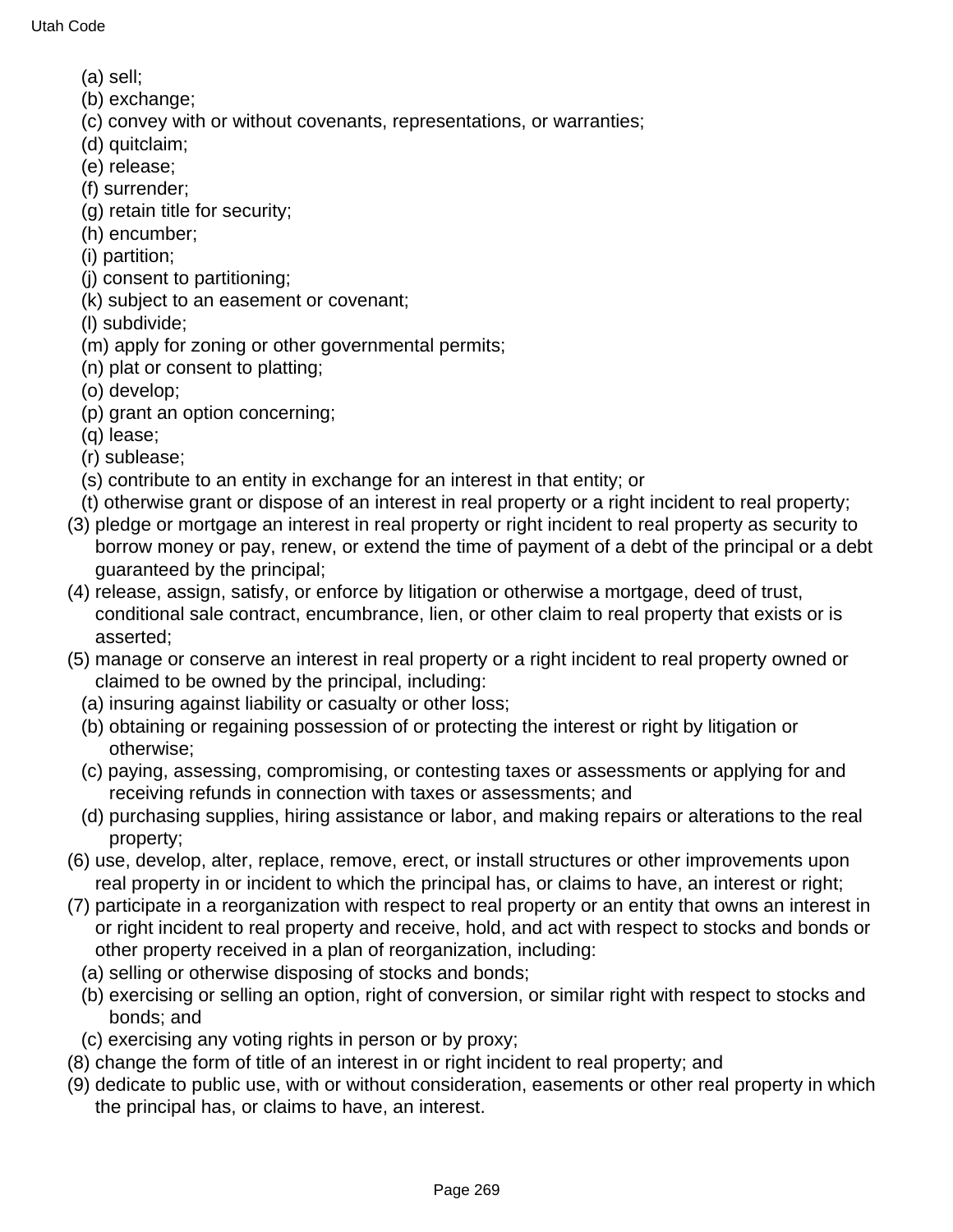## **75-9-205 Tangible personal property.**

 Unless the power of attorney otherwise provides, language in a power of attorney granting general authority with respect to tangible personal property authorizes the agent to:

- (1) demand, buy, receive, accept as a gift or as security for an extension of credit, or otherwise acquire or reject ownership or possession of tangible personal property or an interest in tangible personal property;
- (2) sell; exchange; convey with or without covenants, representations, or warranties; quitclaim; release; surrender; create a security interest in; grant options concerning; lease; sublease; or otherwise dispose of tangible personal property or an interest in tangible personal property;
- (3) grant a security interest in tangible personal property or an interest in tangible personal property as security to borrow money or pay, renew, or extend the time of payment of a debt of the principal or a debt guaranteed by the principal;
- (4) release, assign, satisfy, or enforce by litigation or otherwise, a security interest, lien, or other claim on behalf of the principal, with respect to tangible personal property or an interest in tangible personal property;
- (5) manage or conserve tangible personal property or an interest in tangible personal property on behalf of the principal, including:
	- (a) insuring against liability, casualty, or other loss;
	- (b) obtaining or regaining possession of or protecting the property or interest, by litigation or otherwise;
	- (c) paying, assessing, compromising, or contesting taxes or assessments or applying for and receiving refunds in connection with taxes or assessments;
	- (d) moving the property from place to place;
	- (e) storing the property for hire or on a gratuitous bailment; and
	- (f) using and making repairs, alterations, or improvements to the property; and
- (6) change the form of title of an interest in tangible personal property.

Enacted by Chapter 256, 2016 General Session

## **75-9-206 Stocks and bonds.**

 Unless the power of attorney otherwise provides, language in a power of attorney granting general authority with respect to stocks and bonds authorizes the agent to:

- (1) buy, sell, and exchange stocks and bonds;
- (2) establish, continue, modify, or terminate an account with respect to stocks and bonds;
- (3) pledge stocks and bonds as security to borrow, pay, renew, or extend the time of payment of a debt of the principal;
- (4) receive certificates and other evidences of ownership with respect to stocks and bonds; and
- (5) exercise voting rights with respect to stocks and bonds in person or by proxy, enter into voting trusts, and consent to limitations on the right to vote.

Enacted by Chapter 256, 2016 General Session

## **75-9-207 Commodities and options.**

 Unless the power of attorney otherwise provides, language in a power of attorney granting general authority with respect to commodities and options authorizes the agent to: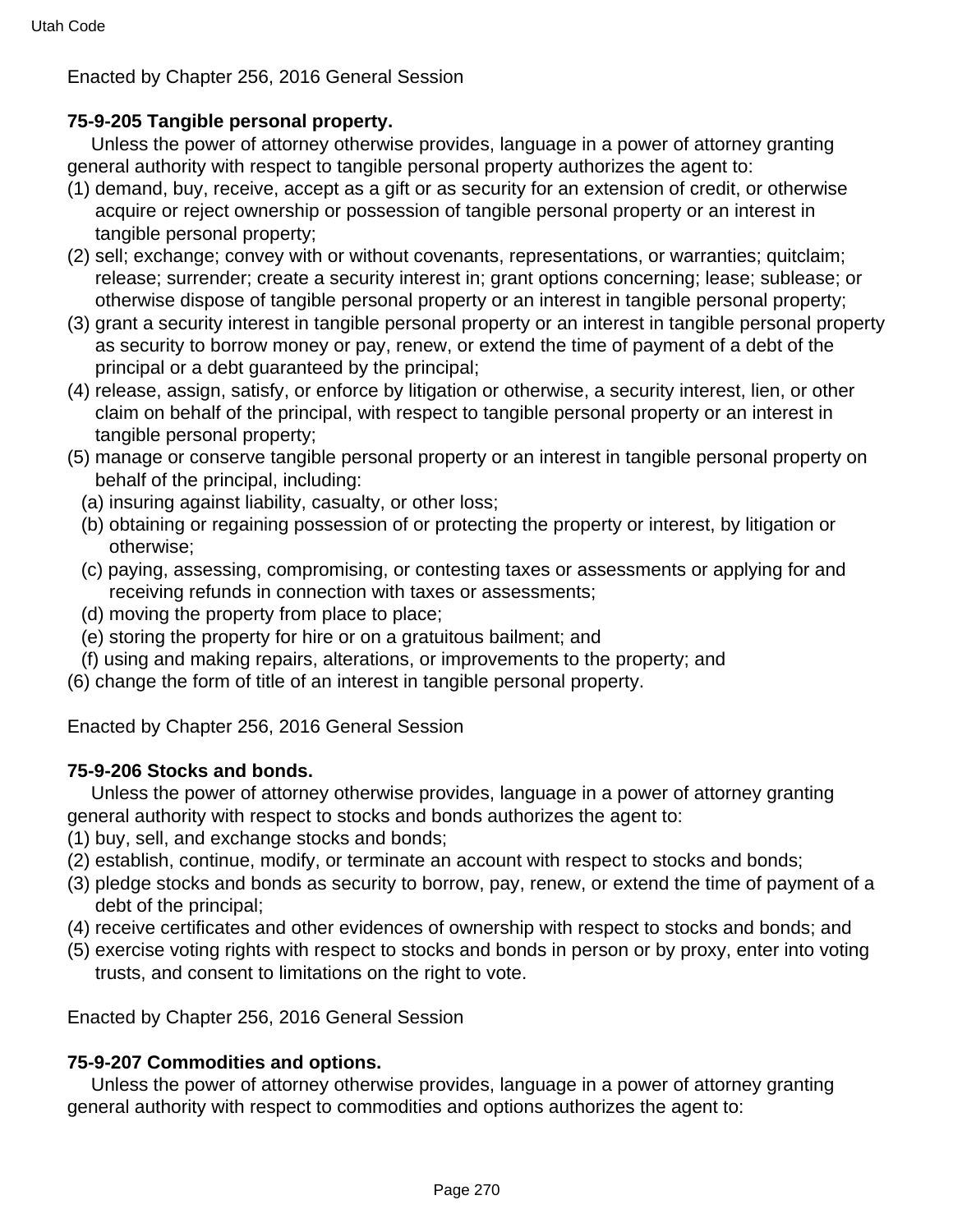- (1) buy, sell, exchange, assign, settle, and exercise commodity futures contracts and call or put options on stocks or stock indexes traded on a regulated option exchange; and
- (2) establish, continue, modify, and terminate option accounts.

### **75-9-208 Banks and other financial institutions.**

 Unless the power of attorney otherwise provides, language in a power of attorney granting general authority with respect to banks and other financial institutions authorizes the agent to:

- (1) continue, modify, and terminate an account or other banking arrangement made by or on behalf of the principal;
- (2) establish, modify, and terminate an account or other banking arrangement with a bank, trust company, savings and loan association, credit union, thrift company, brokerage firm, or other financial institution selected by the agent;
- (3) contract for services available from a financial institution, including renting or closing a safe deposit box or space in a vault;
- (4) withdraw, by check, order, electronic funds transfer, or otherwise, money or property of the principal deposited with or left in the custody of a financial institution;
- (5) receive statements of account, vouchers, notices, and similar documents from a financial institution and act with respect to them;
- (6) enter a safe deposit box or vault and withdraw or add to the contents;
- (7) borrow money and pledge as security personal property of the principal necessary to borrow money or pay, renew, or extend the time of payment of a debt of the principal or a debt guaranteed by the principal;
- (8) make, assign, draw, endorse, discount, guarantee, and negotiate promissory notes, checks, drafts, and other negotiable or nonnegotiable paper of the principal or payable to the principal or the principal's order, transfer money, receive the cash or other proceeds of those transactions, and accept a draft drawn by a person upon the principal and pay it when due;
- (9) receive for the principal and act upon a sight draft, warehouse receipt, or other document of title whether tangible or electronic, or other negotiable or nonnegotiable instrument;
- (10) apply for, receive, and use letters of credit, credit and debit cards, electronic transaction authorizations, and traveler's checks from a financial institution and give an indemnity or other agreement in connection with letters of credit; and
- (11) consent to an extension of the time of payment with respect to commercial paper or a financial transaction with a financial institution.

Enacted by Chapter 256, 2016 General Session

## **75-9-209 Operation of entity or business.**

 Subject to the terms of a document or an agreement governing an entity or an entity ownership interest, and unless the power of attorney otherwise provides, language in a power of attorney granting general authority with respect to operation of an entity or business authorizes the agent to:

- (1) operate, buy, sell, enlarge, reduce, or terminate an ownership interest;
- (2) perform a duty or discharge a liability and exercise in person or by proxy a right, power, privilege, or option that the principal has, may have, or claims to have;
- (3) enforce the terms of an ownership agreement;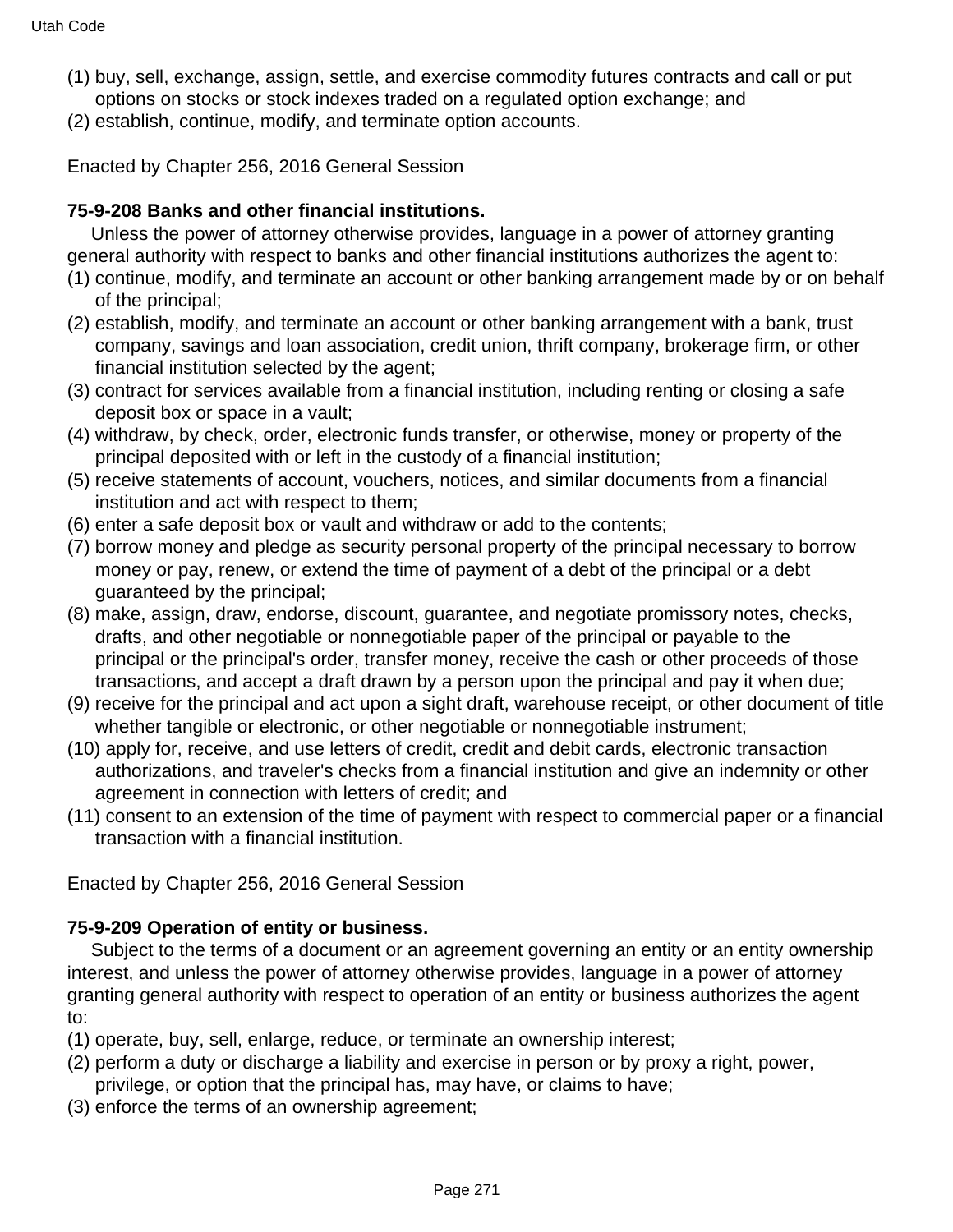- (4) initiate, participate in, submit to alternative dispute resolution, settle, oppose, or propose or accept a compromise with respect to litigation to which the principal is a party because of an ownership interest;
- (5) exercise in person or by proxy, or enforce by litigation or otherwise, a right, power, privilege, or option the principal has or claims to have as the holder of stocks and bonds;
- (6) initiate, participate in, submit to alternative dispute resolution, settle, oppose, or propose or accept a compromise with respect to litigation to which the principal is a party concerning stocks and bonds;
- (7) with respect to an entity or business owned solely by the principal:
	- (a) continue, modify, renegotiate, extend, and terminate a contract made by or on behalf of the principal with respect to the entity or business before execution of the power of attorney;
	- (b) determine:
		- (i) the location of its operation;
		- (ii) the nature and extent of its business;
		- (iii) the methods of manufacturing, selling, merchandising, financing, accounting, and advertising employed in its operation;
		- (iv) the amount and types of insurance carried; and
		- (v) the mode of engaging, compensating, and dealing with its employees and accountants, attorneys, or other advisors;
	- (c) change the name or form of organization under which the entity or business is operated and enter into an ownership agreement with other persons to take over all or part of the operation of the entity or business; and
	- (d) demand and receive money due or claimed by the principal or on the principal's behalf in the operation of the entity or business and control and disburse the money in the operation of the entity or business;
- (8) put additional capital into an entity or business in which the principal has an interest;
- (9) join in a plan of reorganization, consolidation, conversion, domestication, or merger of the entity or business;
- (10) sell or liquidate all or part of an entity or business;
- (11) establish the value of an entity or business under a buy-out agreement to which the principal is a party;
- (12) prepare, sign, file, and deliver reports, compilations of information, returns, or other papers with respect to an entity or business and make related payments; and
- (13) pay, compromise, or contest taxes, assessments, fines, or penalties and perform any other act to protect the principal from illegal or unnecessary taxation, assessments, fines, or penalties, with respect to an entity or business, including attempts to recover, in any manner permitted by law, money paid before or after the execution of the power of attorney.

# **75-9-210 Insurance and annuities.**

 Unless the power of attorney otherwise provides, language in a power of attorney granting general authority with respect to insurance and annuities authorizes the agent to:

(1) continue, pay the premium or make a contribution on, modify, exchange, rescind, release, or terminate a contract procured by or on behalf of the principal that insures or provides an annuity to either the principal or another person, whether or not the principal is a beneficiary under the contract;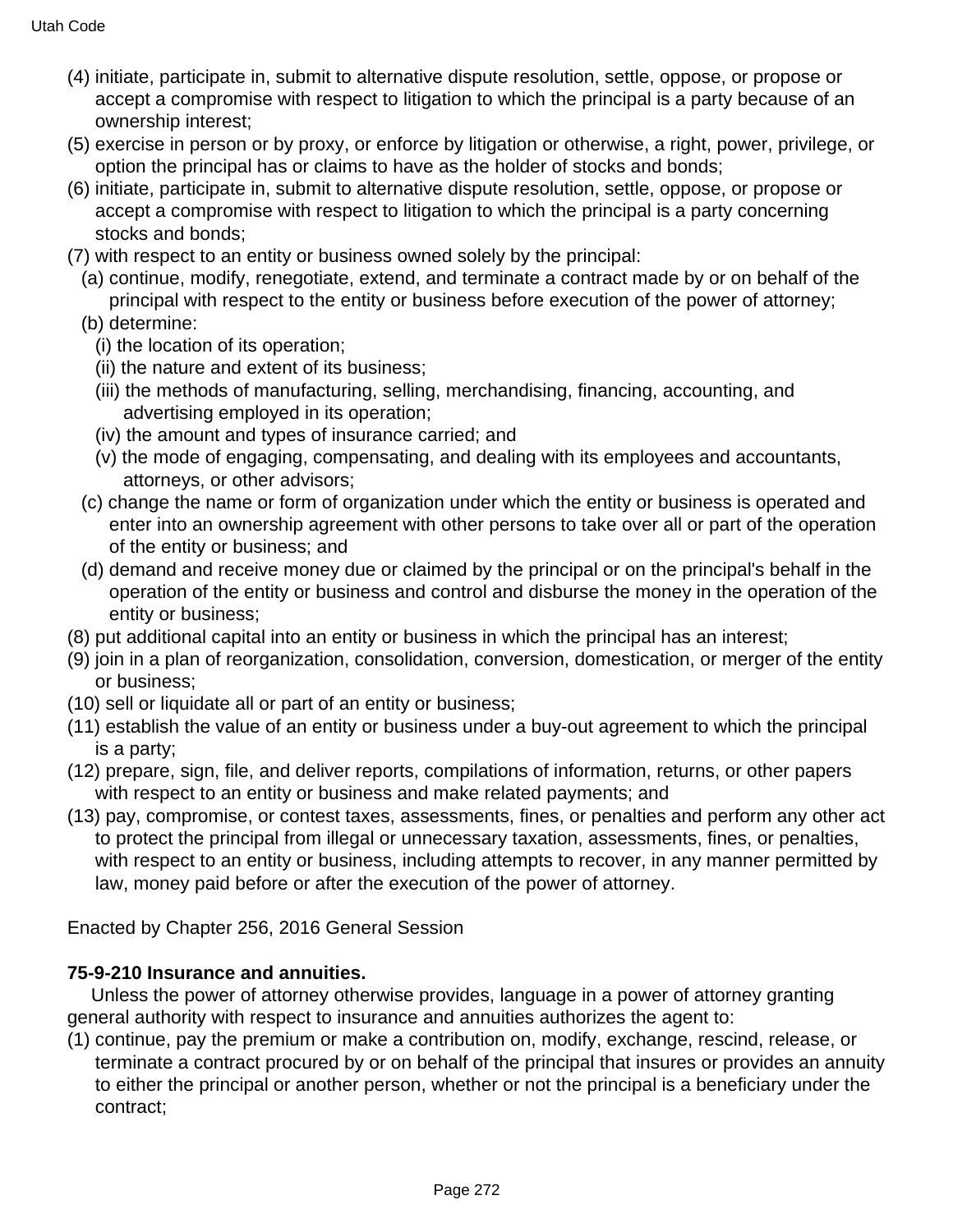- (2) procure new, different, and additional contracts of insurance and annuities for the principal and the principal's spouse, children, and other dependents, and select the amount, type of insurance or annuity, and mode of payment;
- (3) pay the premium or make a contribution on, modify, exchange, rescind, release, or terminate a contract of insurance or annuity procured by the agent;
- (4) apply for and receive a loan secured by a contract of insurance or annuity;
- (5) surrender and receive the cash surrender value on a contract of insurance or annuity;
- (6) exercise an election;
- (7) exercise investment powers available under a contract of insurance or annuity;
- (8) change the manner of paying premiums on a contract of insurance or annuity;
- (9) change or convert the type of insurance or annuity with respect to which the principal has or claims to have authority described in this section;
- (10) apply for and procure a benefit or assistance under a statute or regulation to guarantee or pay premiums of a contract of insurance on the life of the principal;
- (11) collect, sell, assign, hypothecate, borrow against, or pledge the interest of the principal in a contract of insurance or annuity;
- (12) select the form and timing of the payment of proceeds from a contract of insurance or annuity; and
- (13) pay, from proceeds or otherwise, compromise or contest, and apply for refunds in connection with a tax or assessment levied by a taxing authority with respect to a contract of insurance or annuity or its proceeds or liability accruing by reason of the tax or assessment.

### **75-9-211 Estates, trusts, and other beneficial interests.**

- (1) In this section, "estate, trust, or other beneficial interest" means a trust, probate estate, guardianship, conservatorship, escrow, custodianship, or fund from which the principal is, may become, or claims to be entitled to a share or payment.
- (2) Unless the power of attorney otherwise provides, language in a power of attorney granting general authority with respect to estates, trusts, and other beneficial interests authorizes the agent to:
	- (a) accept, receive, receipt for, sell, assign, pledge, or exchange a share in or payment from an estate, trust, or other beneficial interest;
	- (b) demand or obtain money or another thing of value to which the principal is, may become, or claims to be entitled by reason of an estate, trust, or other beneficial interest, by litigation or otherwise;
	- (c) exercise for the benefit of the principal a presently exercisable general power of appointment held by the principal;
	- (d) initiate, participate in, submit to alternative dispute resolution, settle, oppose, or propose or accept a compromise with respect to litigation to ascertain the meaning, validity, or effect of a deed, will, declaration of trust, or other instrument or transaction affecting the interest of the principal;
	- (e) initiate, participate in, submit to alternative dispute resolution, settle, oppose, or propose or accept a compromise with respect to litigation to remove, substitute, or surcharge a fiduciary;
	- (f) conserve, invest, disburse, or use anything received for an authorized purpose;
	- (g) transfer an interest of the principal in real property, stocks and bonds, accounts with financial institutions or securities intermediaries, insurance, annuities, and other property to the trustee of a revocable trust created by the principal as settlor; and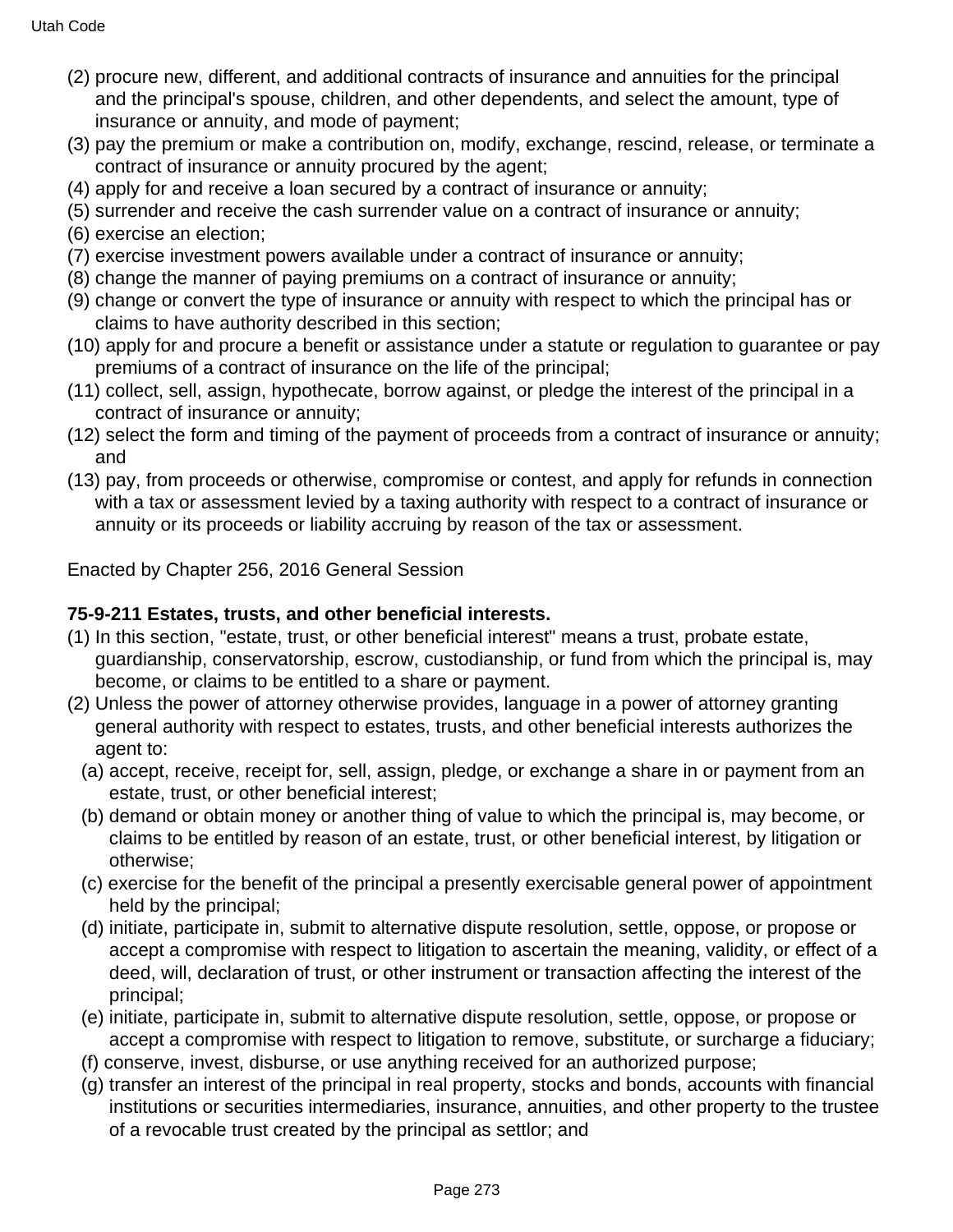(h) reject, renounce, disclaim, release, or consent to a reduction in or modification of a share in or payment from an estate, trust, or other beneficial interest.

Enacted by Chapter 256, 2016 General Session

# **75-9-212 Claims and litigation.**

 Unless the power of attorney otherwise provides, language in a power of attorney granting general authority with respect to claims and litigation authorizes the agent to:

- (1) assert and maintain before a court or administrative agency a claim, claim for relief, cause of action, counterclaim, offset, recoupment, or defense, including an action to recover property or other thing of value, recover damages sustained by the principal, eliminate or modify tax liability, or seek an injunction, specific performance, or other relief;
- (2) bring an action to determine adverse claims or intervene or otherwise participate in litigation;
- (3) seek an attachment, garnishment, order of arrest, or other preliminary, provisional, or intermediate relief and use an available procedure to effect or satisfy a judgment, order, or decree;
- (4) make or accept a tender, offer of judgment, or admission of facts, submit a controversy on an agreed statement of facts, consent to examination, and bind the principal in litigation;
- (5) submit to alternative dispute resolution, settle, and propose or accept a compromise;
- (6) waive the issuance and service of process upon the principal, accept service of process, appear for the principal, designate persons upon which process directed to the principal may be served, execute and file or deliver stipulations on the principal's behalf, verify pleadings, seek appellate review, procure and give surety and indemnity bonds, contract and pay for the preparation and printing of records and briefs, receive, execute, and file or deliver a consent, waiver, release, confession of judgment, satisfaction of judgment, notice, agreement, or other instrument in connection with the prosecution, settlement, or defense of a claim or litigation;
- (7) act for the principal with respect to bankruptcy or insolvency, whether voluntary or involuntary, concerning the principal or some other person, or with respect to a reorganization, receivership, or application for the appointment of a receiver or trustee that affects an interest of the principal in property or other thing of value;
- (8) pay a judgment, award, or order against the principal or a settlement made in connection with a claim or litigation; and
- (9) receive money or other thing of value paid in settlement of or as proceeds of a claim or litigation.

Enacted by Chapter 256, 2016 General Session

## **75-9-213 Personal and family maintenance.**

- (1) Unless the power of attorney otherwise provides, language in a power of attorney granting general authority with respect to personal and family maintenance authorizes the agent to:
	- (a) perform the acts necessary to maintain the customary standard of living of the principal, the principal's spouse, and the following individuals, whether living when the power of attorney is executed or later born:
		- (i) the principal's children;
		- (ii) other individuals legally entitled to be supported by the principal; and
		- (iii) the individuals whom the principal has customarily supported or indicated the intent to support;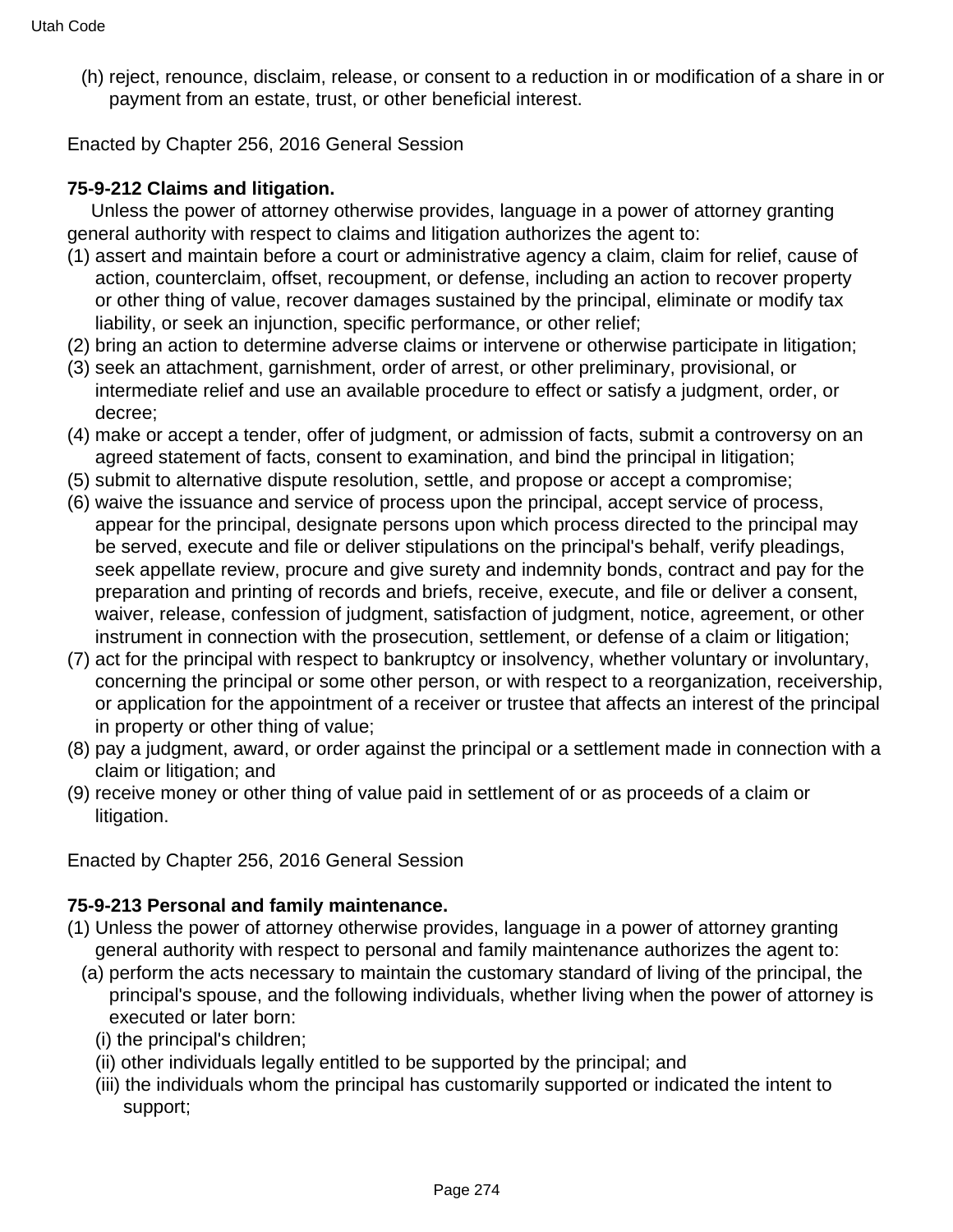- (b) make periodic payments of child support and other family maintenance required by a court or governmental agency or an agreement to which the principal is a party;
- (c) provide living quarters for the individuals described in Subsection (1)(a) by:
- (i) purchase, lease, or other contract; or
- (ii) paying the operating costs, including interest, amortization payments, repairs, improvements, and taxes, for premises owned by the principal or occupied by those individuals;
- (d) provide normal domestic help, usual vacations and travel expenses, and funds for shelter, clothing, food, appropriate education, including postsecondary and vocational education, and other current living costs for the individuals described in Subsection (1)(a);
- (e) pay expenses for necessary health care and custodial care on behalf of the individuals described in Subsection (1)(a);
- (f) act as the principal's personal representative pursuant to the Health Insurance Portability and Accountability Act, Sections 1171 through 1179 of the Social Security Act, 42 U.S.C. Sec. 1320d, and applicable regulations, in making decisions related to the past, present, or future payment for the provision of health care consented to by the principal or anyone authorized under the law of this state to consent to health care on behalf of the principal;
- (g) continue any provision made by the principal for automobiles or other means of transportation, including registering, licensing, insuring, and replacing them, for the individuals described in Subsection (1)(a);
- (h) maintain credit and debit accounts and open new accounts for the convenience of the individuals described in Subsection (1)(a); and
- (i) continue payments incidental to the membership or affiliation of the principal in a religious institution, club, society, order, or other organization or to continue contributions to those organizations.
- (2) Authority with respect to personal and family maintenance is neither dependent upon, nor limited by, authority that an agent may or may not have with respect to gifts under this chapter.

# **75-9-214 Benefits from governmental programs or civil or military service.**

- (1) In this section, "benefits from governmental programs or civil or military service" means any benefit, program, or assistance provided under a statute or regulation, including social security, Medicare, and Medicaid.
- (2) Unless the power of attorney otherwise provides, language in a power of attorney granting general authority with respect to benefits from governmental programs or civil or military service authorizes the agent to:
	- (a) execute vouchers in the name of the principal for allowances and reimbursements payable by the United States or a foreign government or by a state or subdivision of a state to the principal, including allowances and reimbursements for transportation of the individuals described in Subsection 75-9-213(1)(a), and for shipment of their household effects;
	- (b) take possession and order the removal and shipment of property of the principal from a post, warehouse, depot, dock, or other place of storage or safekeeping, either governmental or private, and execute and deliver a release, voucher, receipt, bill of lading, shipping ticket, certificate, or other instrument for that purpose;
	- (c) enroll in, apply for, select, reject, change, amend, or discontinue, on the principal's behalf, a benefit or program;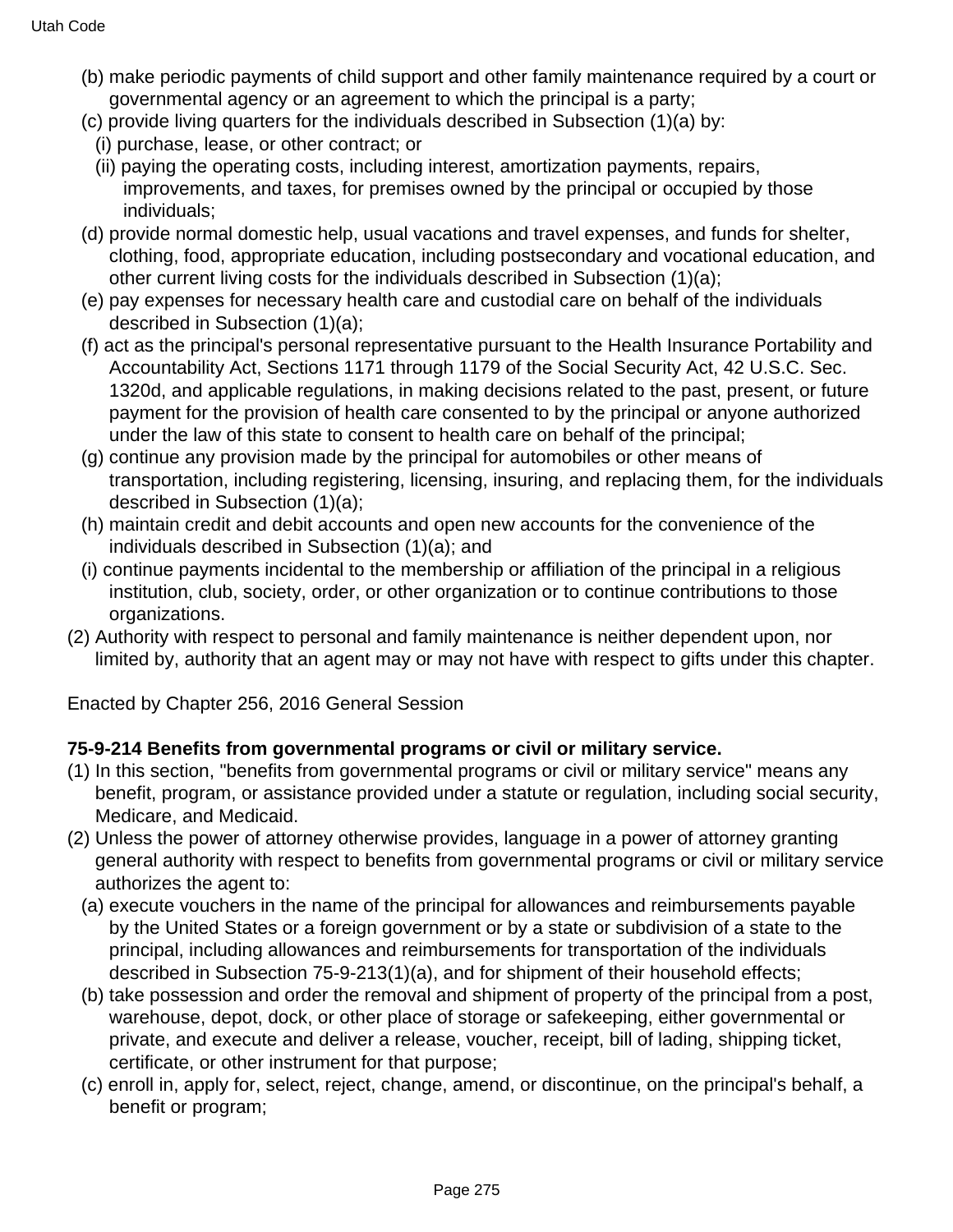- (d) prepare, file, and maintain a claim of the principal for a benefit or assistance, financial or otherwise, to which the principal may be entitled under a statute or regulation;
- (e) initiate, participate in, submit to alternative dispute resolution, settle, oppose, or propose or accept a compromise with respect to litigation concerning any benefit or assistance the principal may be entitled to receive under a statute or regulation; and
- (f) receive the financial proceeds of a claim described in Subsection (2)(d) and conserve, invest, disburse, or use for a lawful purpose anything received.

### **75-9-215 Retirement plans.**

- (1) In this section, "retirement plan" means a plan or account created by an employer, the principal, or another individual to provide retirement benefits or deferred compensation of which the principal is a participant, beneficiary, or owner, including a plan or account under the following sections of the Internal Revenue Code:
	- (a) an individual retirement account under Section 408, Internal Revenue Code;
	- (b) a Roth individual retirement account under Section 408A, Internal Revenue Code;
	- (c) a deemed individual retirement account under Section 408(q), Internal Revenue Code;
	- (d) an annuity or mutual fund custodial account under Section 403(b), Internal Revenue Code;
	- (e) a pension, profit-sharing, stock bonus, or other retirement plan qualified under Section 401(a), Internal Revenue Code;
	- (f) a plan under Section 457(b), Internal Revenue Code; and
- (g) a nonqualified deferred compensation plan under Section 409A, Internal Revenue Code.
- (2) Unless the power of attorney otherwise provides, language in a power of attorney granting general authority with respect to retirement plans authorizes the agent to:
	- (a) select the form and timing of payments under a retirement plan and withdraw benefits from a plan;
	- (b) make a rollover, including a direct trustee-to-trustee rollover, of benefits from one retirement plan to another;
	- (c) establish a retirement plan in the principal's name;
	- (d) make contributions to a retirement plan;
	- (e) exercise investment powers available under a retirement plan; and
	- (f) borrow from, sell assets to, or purchase assets from a retirement plan.

Enacted by Chapter 256, 2016 General Session

### **75-9-216 Taxes.**

 Unless the power of attorney otherwise provides, language in a power of attorney granting general authority with respect to taxes authorizes the agent to:

- (1) prepare, sign, and file federal, state, local, and foreign income, gift, payroll, property, Federal Insurance Contributions Act, and other tax returns, claims for refunds, requests for extension of time, petitions regarding tax matters, and any other tax-related documents, including receipts, offers, waivers, consents, including consents and agreements under Section 2032A, Internal Revenue Code, closing agreements, and any power of attorney required by the Internal Revenue Service or other taxing authority with respect to a tax year upon which the statute of limitations has not run and the following 25 tax years;
- (2) pay taxes due, collect refunds, post bonds, receive confidential information, and contest deficiencies determined by the Internal Revenue Service or other taxing authority;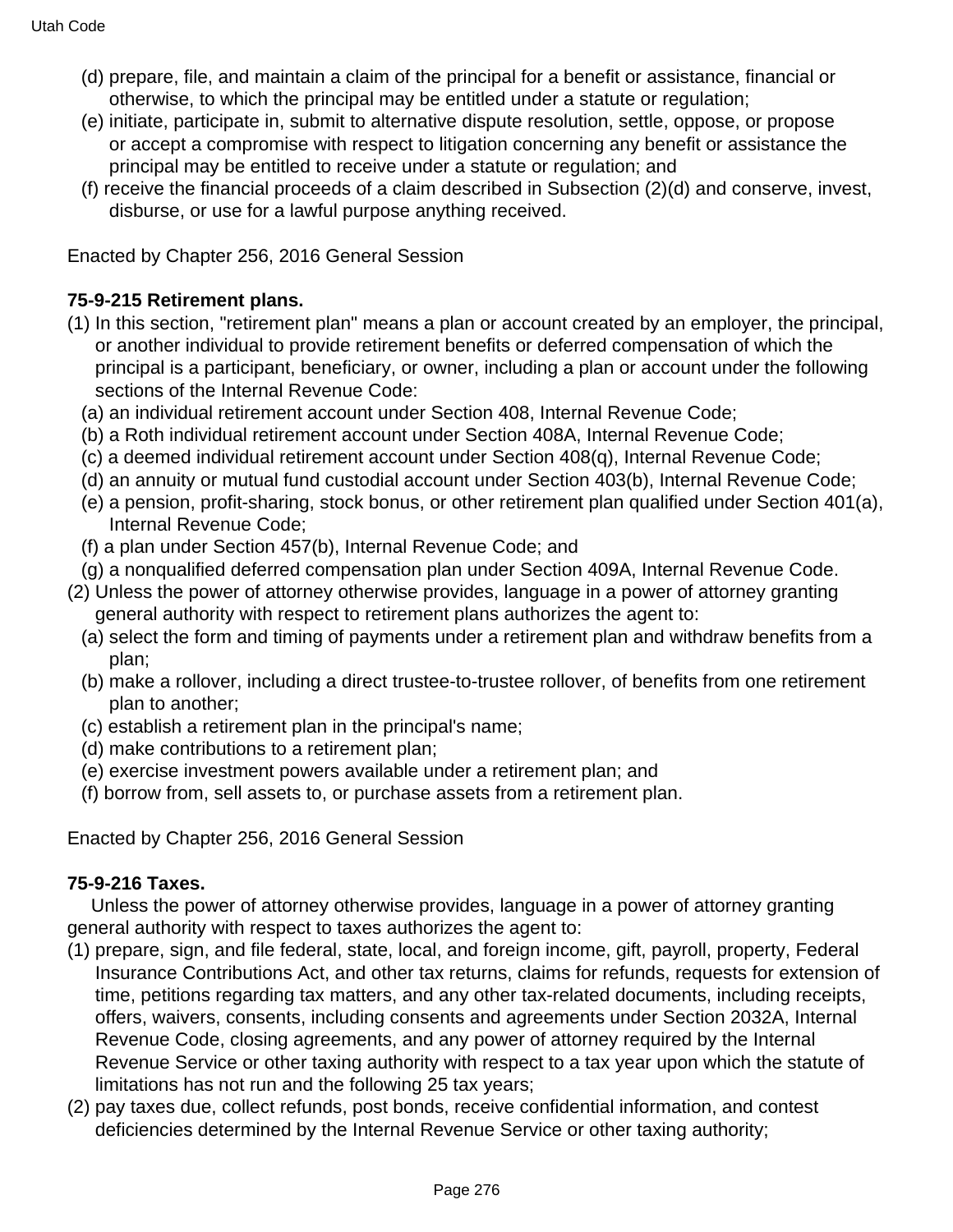- (3) exercise any election available to the principal under federal, state, local, or foreign tax law; and
- (4) act for the principal in all tax matters for all periods before the Internal Revenue Service or other taxing authority.

### **75-9-217 Gifts.**

- (1) In this section, a gift "for the benefit of" a person includes a gift to a trust, an account under the Uniform Transfers to Minors Act (1983/1986), and a tuition savings account or prepaid tuition plan as defined under Section 529, Internal Revenue Code.
- (2) Unless the power of attorney otherwise provides, language in a power of attorney granting general authority with respect to gifts authorizes the agent only to:
	- (a) make outright to, or for the benefit of, a person a gift of any of the principal's property, including by the exercise of a presently exercisable general power of appointment held by the principal, in an amount per donee not to exceed the annual dollar limits of the federal gift tax exclusion under Section 2503(b), Internal Revenue Code, without regard to whether the federal gift tax exclusion applies to the gift, or if the principal's spouse agrees to consent to a split gift pursuant to Section 2513, Internal Revenue Code, in an amount per donee not to exceed twice the annual federal gift tax exclusion limit; and
	- (b) consent, pursuant to Section 2513, Internal Revenue Code, to the splitting of a gift made by the principal's spouse in an amount per donee not to exceed the aggregate annual gift tax exclusions for both spouses.
- (3) An agent may make a gift of the principal's property only as the agent determines is consistent with the principal's objectives if actually known by the agent and, if unknown, as the agent determines is consistent with the principal's best interest based on all relevant factors, including:
	- (a) the value and nature of the principal's property;
	- (b) the principal's foreseeable obligations and need for maintenance;
	- (c) minimization of taxes, including income, estate, inheritance, generation-skipping transfer, and gift taxes;
	- (d) eligibility for a benefit, program, or assistance under a statute or regulation; and
	- (e) the principal's personal history of making or joining in making gifts.

Enacted by Chapter 256, 2016 General Session

### **Part 3 Statutory Forms**

### **75-9-301 Statutory form power of attorney.**

 A document substantially in the following form may be used to create a statutory form power of attorney that has the meaning and effect prescribed by this chapter.

STATUTORY FORM POWER OF ATTORNEY

## IMPORTANT INFORMATION

 This power of attorney authorizes another person (your agent) to make decisions concerning your property for you (the principal). Your agent will be able to make decisions and act with respect to your property (including your money) whether or not you are able to act for yourself.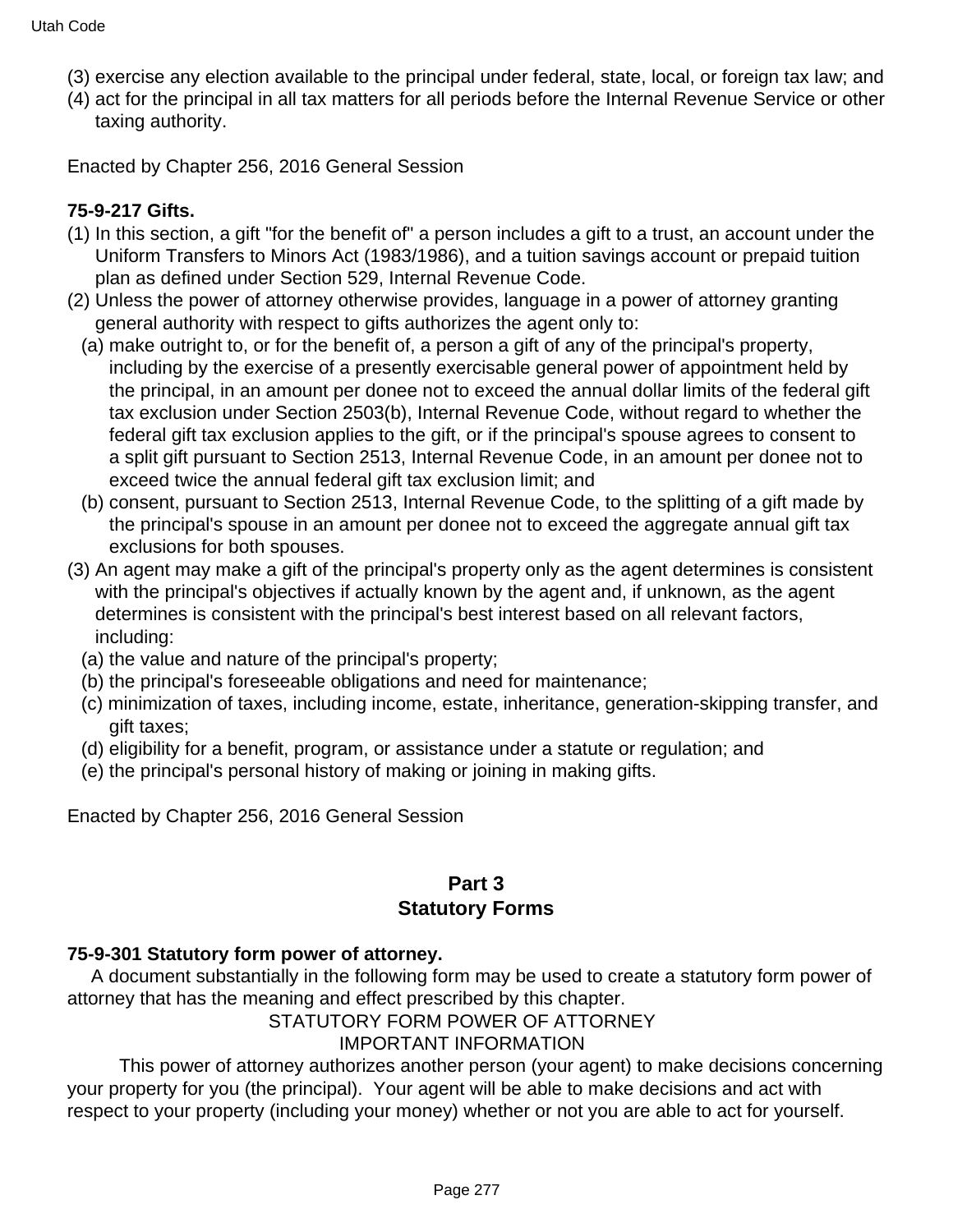The meaning of authority over subjects listed on this form is explained in Title 75, Chapter 9, Uniform Power of Attorney Act.

 This power of attorney does not authorize the agent to make health care decisions for you. You should select someone you trust to serve as your agent. Unless you specify otherwise, generally the agent's authority will continue until you die or revoke the power of attorney, or the agent resigns or is unable to act for you.

 Your agent is entitled to reasonable compensation unless you state otherwise in the Special Instructions.

 This form provides for designation of one agent. If you wish to name more than one agent you may name a coagent in the Special Instructions. Coagents are not required to act together unless you include that requirement in the Special Instructions.

 If your agent is unable or unwilling to act for you, your power of attorney will end unless you have named a successor agent. You may also name a second successor agent.

 This power of attorney becomes effective immediately unless you state otherwise in the Special Instructions.

 If you have questions about the power of attorney or the authority you are granting to your agent, you should seek legal advice before signing this form.

| <b>DESIGNATION OF AGENT</b>                                                                                                                                                                                   |  |
|---------------------------------------------------------------------------------------------------------------------------------------------------------------------------------------------------------------|--|
| name the following                                                                                                                                                                                            |  |
| (Name of Principal)                                                                                                                                                                                           |  |
| person as my agent:                                                                                                                                                                                           |  |
| Name of Agent: Name of Agent:                                                                                                                                                                                 |  |
|                                                                                                                                                                                                               |  |
| Agent's Telephone Number:                                                                                                                                                                                     |  |
| DESIGNATION OF SUCCESSOR AGENT(S) (OPTIONAL)                                                                                                                                                                  |  |
| If my agent is unable or unwilling to act for me, I name as my successor agent:                                                                                                                               |  |
| Name of Successor Agent: Manual Communication of Successor Agent: Manual Communication of Successor Agent:                                                                                                    |  |
|                                                                                                                                                                                                               |  |
|                                                                                                                                                                                                               |  |
| If my successor agent is unable or unwilling to act for me, I name as my second successor agent:                                                                                                              |  |
|                                                                                                                                                                                                               |  |
|                                                                                                                                                                                                               |  |
| Second Successor Agent's Telephone Number: ______________                                                                                                                                                     |  |
| <b>GRANT OF GENERAL AUTHORITY</b>                                                                                                                                                                             |  |
| I grant my agent and any successor agent general authority to act for me with respect to the                                                                                                                  |  |
| following subjects as defined in Title 75, Chapter 9, Uniform Power of Attorney Act:                                                                                                                          |  |
| (INITIAL each subject you want to include in the agent's general authority. If you wish to grant<br>general authority over all of the subjects you may initial "All Preceding Subjects" instead of initialing |  |
| each subject.)                                                                                                                                                                                                |  |
| _) Real Property                                                                                                                                                                                              |  |
| <b>Tangible Personal Property</b>                                                                                                                                                                             |  |
| <b>Stocks and Bonds</b>                                                                                                                                                                                       |  |
| <b>Commodities and Options</b>                                                                                                                                                                                |  |
| <b>Banks and Other Financial Institutions</b>                                                                                                                                                                 |  |
| <b>Operation of Entity or Business</b>                                                                                                                                                                        |  |
| <b>Insurance and Annuities</b>                                                                                                                                                                                |  |
| Estates, Trusts, and Other Beneficial Interests                                                                                                                                                               |  |
| <b>Claims and Litigation</b>                                                                                                                                                                                  |  |
|                                                                                                                                                                                                               |  |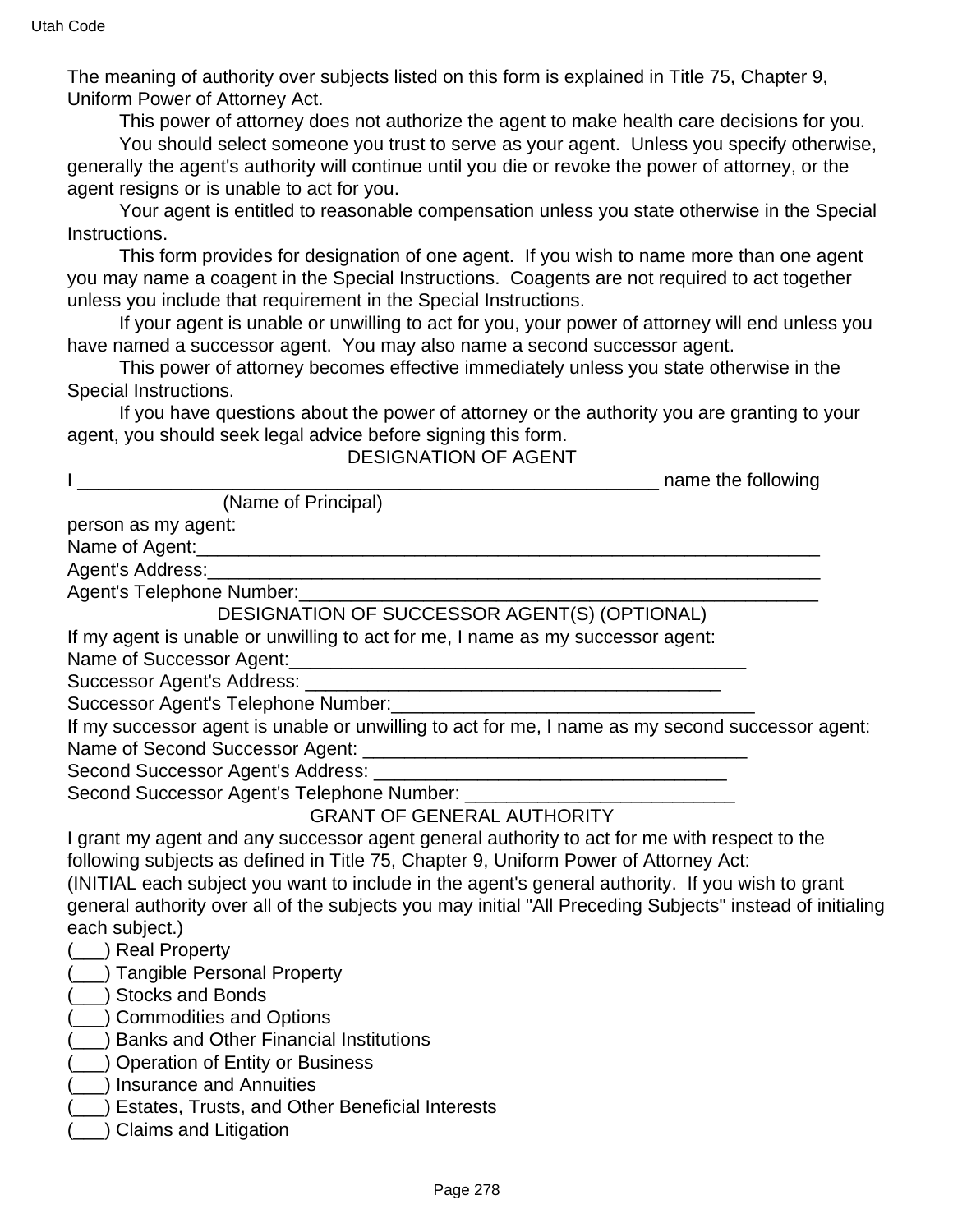(\_\_\_) Personal and Family Maintenance

(\_\_\_) Benefits from Governmental Programs or Civil or Military Service

(\_\_\_) Retirement Plans

(\_\_\_) Taxes

(\_\_\_) All Preceding Subjects

GRANT OF SPECIFIC AUTHORITY (OPTIONAL)

My agent MAY NOT do any of the following specific acts for me UNLESS I have INITIALED the specific authority listed below:

(CAUTION: Granting any of the following will give your agent the authority to take actions that could significantly reduce your property or change how your property is distributed at your death. INITIAL ONLY the specific authority you WANT to give your agent.)

(\_\_\_) Create, amend, revoke, or terminate an inter vivos trust

(\_\_\_) Make a gift, subject to the limitations of Section 75-9-217, and any special instructions in this power of attorney

(\_\_\_) Create or change rights of survivorship

(\_\_\_) Create or change a beneficiary designation

(\_\_\_) Authorize another person to exercise the authority granted under this power of attorney

(\_\_\_) Waive the principal's right to be a beneficiary of a joint and survivor annuity, including a survivor benefit under a retirement plan

(\_\_\_) Exercise fiduciary powers that the principal has authority to delegate

(\_\_\_) Disclaim or refuse an interest in property, including a power of appointment

LIMITATION ON AGENT'S AUTHORITY

An agent that is not my ancestor, spouse, or descendant MAY NOT use my property to benefit the agent or a person to whom the agent owes an obligation of support unless I have included that authority in the Special Instructions.

\_\_\_\_\_\_\_\_\_\_\_\_\_\_\_\_\_\_\_\_\_\_\_\_\_\_\_\_\_\_\_\_\_\_\_\_\_\_\_\_\_\_\_\_\_\_\_\_\_\_\_\_\_\_\_\_\_\_\_\_\_\_\_\_\_\_\_\_\_\_\_\_\_\_\_\_\_\_ \_\_\_\_\_\_\_\_\_\_\_\_\_\_\_\_\_\_\_\_\_\_\_\_\_\_\_\_\_\_\_\_\_\_\_\_\_\_\_\_\_\_\_\_\_\_\_\_\_\_\_\_\_\_\_\_\_\_\_\_\_\_\_\_\_\_\_\_\_\_\_\_\_\_\_\_\_\_ \_\_\_\_\_\_\_\_\_\_\_\_\_\_\_\_\_\_\_\_\_\_\_\_\_\_\_\_\_\_\_\_\_\_\_\_\_\_\_\_\_\_\_\_\_\_\_\_\_\_\_\_\_\_\_\_\_\_\_\_\_\_\_\_\_\_\_\_\_\_\_\_\_\_\_\_\_\_ \_\_\_\_\_\_\_\_\_\_\_\_\_\_\_\_\_\_\_\_\_\_\_\_\_\_\_\_\_\_\_\_\_\_\_\_\_\_\_\_\_\_\_\_\_\_\_\_\_\_\_\_\_\_\_\_\_\_\_\_\_\_\_\_\_\_\_\_\_\_\_\_\_\_\_\_\_\_ \_\_\_\_\_\_\_\_\_\_\_\_\_\_\_\_\_\_\_\_\_\_\_\_\_\_\_\_\_\_\_\_\_\_\_\_\_\_\_\_\_\_\_\_\_\_\_\_\_\_\_\_\_\_\_\_\_\_\_\_\_\_\_\_\_\_\_\_\_\_\_\_\_\_\_\_\_\_ \_\_\_\_\_\_\_\_\_\_\_\_\_\_\_\_\_\_\_\_\_\_\_\_\_\_\_\_\_\_\_\_\_\_\_\_\_\_\_\_\_\_\_\_\_\_\_\_\_\_\_\_\_\_\_\_\_\_\_\_\_\_\_\_\_\_\_\_\_\_\_\_\_\_\_\_\_\_

SPECIAL INSTRUCTIONS (OPTIONAL)

You may give special instructions on the following lines:

### EFFECTIVE DATE

This power of attorney is effective immediately unless I have stated otherwise in the Special Instructions.

\_\_\_\_\_\_\_\_\_\_\_\_\_\_\_\_\_\_\_\_\_\_\_\_\_\_\_\_\_\_\_\_\_\_\_\_\_\_\_\_\_\_\_\_\_\_\_\_\_\_\_\_\_\_\_\_\_\_\_\_\_\_\_\_

### NOMINATION OF CONSERVATOR OR GUARDIAN (OPTIONAL)

If it becomes necessary for a court to appoint a conservator of my estate or guardian of my person, I nominate the following person(s) for appointment:

Name of Nominee for conservator of my estate: \_\_\_\_\_\_\_\_\_\_\_\_\_\_\_\_\_\_\_\_\_\_\_\_\_\_\_\_\_\_\_\_\_\_

Nominee's Address:

Nominee's Telephone Number:\_\_\_\_\_\_\_\_\_\_\_\_\_\_\_\_\_\_\_\_\_\_\_\_\_\_\_\_\_\_\_\_\_\_\_\_\_\_\_\_\_\_\_\_\_\_\_\_\_\_\_

Name of Nominee for guardian of my person: \_\_\_\_\_\_\_\_\_\_\_\_\_\_\_\_\_\_\_\_\_\_\_\_\_\_\_\_\_\_\_\_\_\_\_\_\_\_\_

Nominee's Address:

Nominee's Telephone Number:

### RELIANCE ON THIS POWER OF ATTORNEY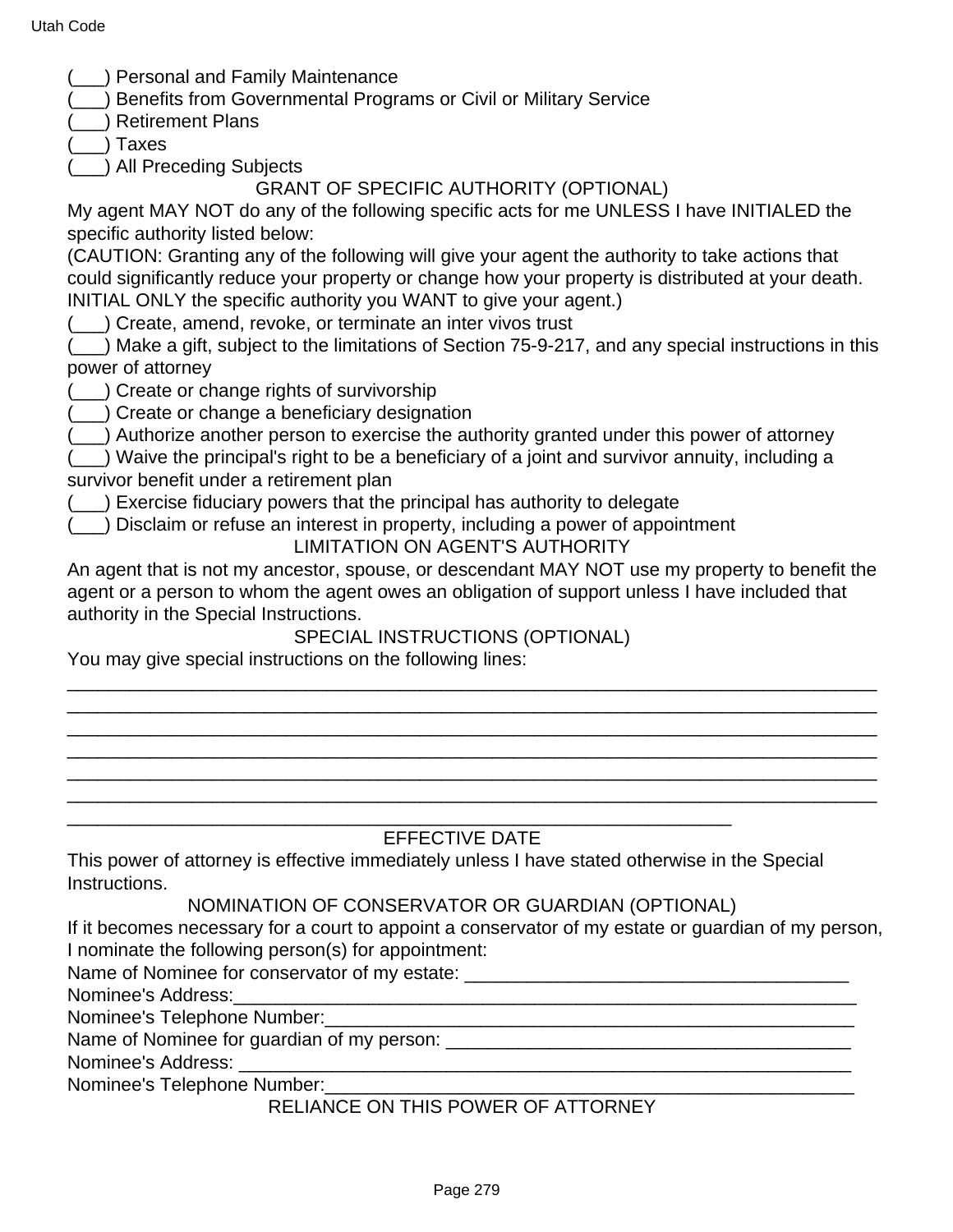Any person, including my agent, may rely upon the validity of this power of attorney or a copy of it unless that person knows it has terminated or is invalid.

SIGNATURE AND ACKNOWLEDGMENT

| Your Signature                                                                                                         | Date   |
|------------------------------------------------------------------------------------------------------------------------|--------|
| <b>Your Name Printed</b>                                                                                               |        |
| <u> 1989 - Jan Amerikaanse kommunister van die Staatsbeskriuw van die Staatsbeskriuw van die Staatsbeskriuw van di</u> |        |
| <b>Your Address</b>                                                                                                    |        |
| Your Telephone Number                                                                                                  |        |
|                                                                                                                        |        |
| This document was acknowledged before me on ________                                                                   |        |
|                                                                                                                        | (Date) |
| by_                                                                                                                    |        |
| (Name of Principal)                                                                                                    |        |
|                                                                                                                        |        |
| Signature of Notary                                                                                                    |        |
| My commission expires: _________________________________                                                               |        |
| [This document prepared by:                                                                                            |        |
|                                                                                                                        |        |
| <b>IMPORTANT INFORMATION FOR AGENT</b>                                                                                 |        |
| <b>Agent's Duties</b>                                                                                                  |        |
| When you accept the authority granted under this power of attorney, a special legal relationship                       |        |
| is created between you and the principal. This relationship imposes upon you legal duties that                         |        |
| continue until you resign or the power of attorney is terminated or revoked. You shall:                                |        |
| (1) do what you know the principal reasonably expects you to do with the principal's property                          |        |
| or, if you do not know the principal's expectations, act in the principal's best interest;<br>(2) act in good faith;   |        |
| (3) do nothing beyond the authority granted in this power of attorney; and                                             |        |
| (4) disclose your identity as an agent whenever you act for the principal by writing or printing                       |        |
| the name of the principal and signing your own name as "agent" in the following manner:                                |        |
| (Principal's Name) by (Your Signature) as Agent                                                                        |        |
| Unless the Special Instructions in this power of attorney state otherwise, you must also:                              |        |
| (1) act loyally for the principal's benefit;                                                                           |        |
| (2) avoid conflicts that would impair your ability to act in the principal's best interest;                            |        |
| (3) act with care, competence, and diligence;                                                                          |        |
| (4) keep a record of all receipts, disbursements, and transactions made on behalf of the                               |        |
| principal;                                                                                                             |        |
| (5) cooperate with any person that has authority to make health care decisions for the                                 |        |
| principal to do what you know the principal reasonably expects or, if you do not know the                              |        |
| principal's expectations, to act in the principal's best interest; and                                                 |        |

 (6) attempt to preserve the principal's estate plan if you know the plan and preserving the plan is consistent with the principal's best interest.

Termination of Agent's Authority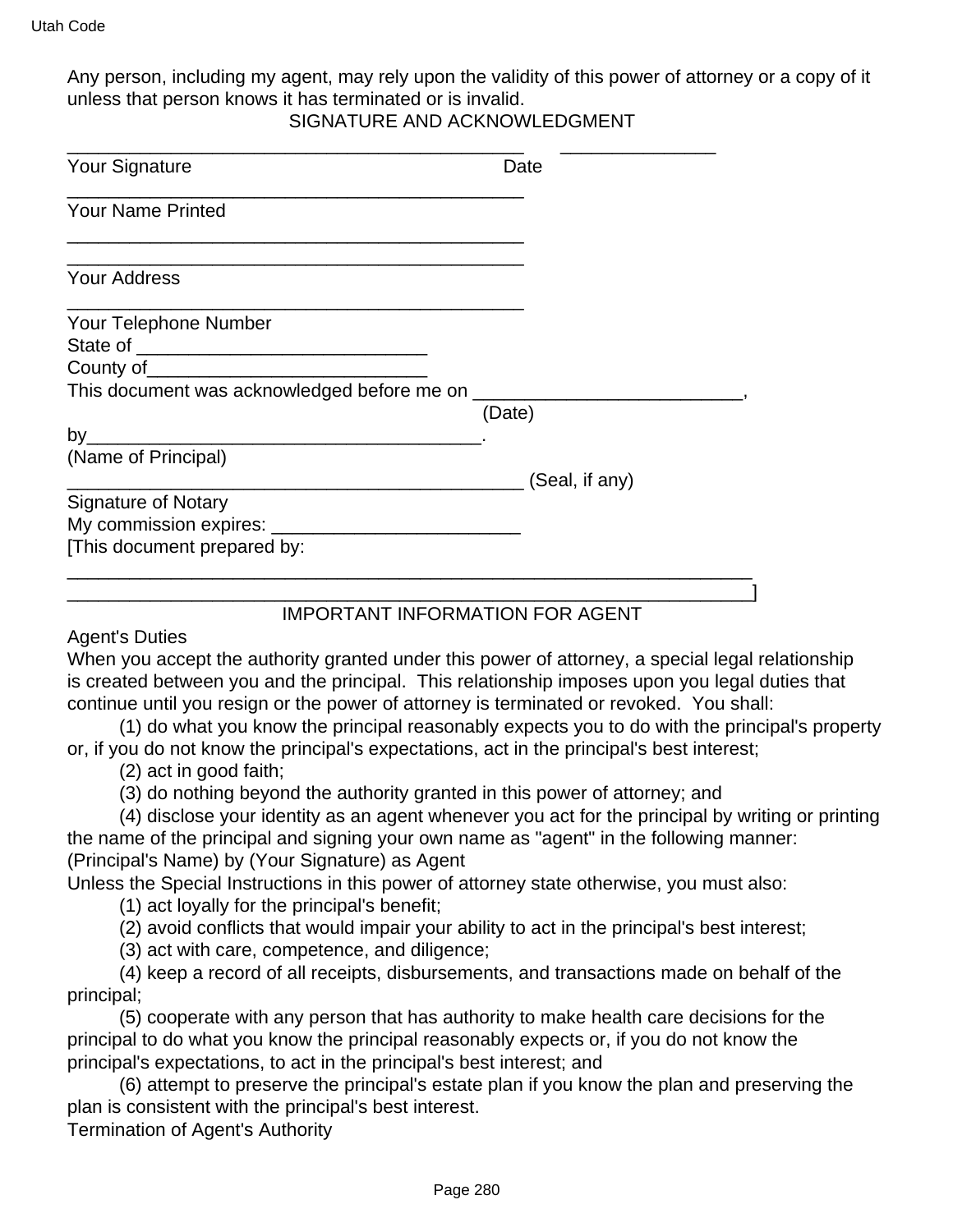You must stop acting on behalf of the principal if you learn of any event that terminates this power of attorney or your authority under this power of attorney. Events that terminate a power of attorney or your authority to act under a power of attorney include:

- (1) death of the principal;
- (2) the principal's revocation of the power of attorney or your authority;
- (3) the occurrence of a termination event stated in the power of attorney;
- (4) the purpose of the power of attorney is fully accomplished; or

 (5) if you are married to the principal, a legal action is filed with a court to end your marriage, or for your legal separation, unless the Special Instructions in this power of attorney state that such an action will not terminate your authority.

Liability of Agent

The meaning of the authority granted to you is defined in Title 75, Chapter 9, Uniform Power of Attorney Act. If you violate Title 75, Chapter 9, Uniform Power of Attorney Act, or act outside the authority granted, you may be liable for any damages caused by your violation.

If there is anything about this document or your duties that you do not understand, you should seek legal advice.

Enacted by Chapter 256, 2016 General Session

### **75-9-302 Agent's certification.**

 The following optional form may be used by an agent to certify facts concerning a power of attorney.

> AGENT'S CERTIFICATION AS TO THE VALIDITY OF POWER OF ATTORNEY AND AGENT'S AUTHORITY

| <u> 1989 - Jan James, Amerikaansk politiker (* 1918)</u> | (Name of Agent), certify under                                                                                                                                                                           |
|----------------------------------------------------------|----------------------------------------------------------------------------------------------------------------------------------------------------------------------------------------------------------|
|                                                          | (Name of                                                                                                                                                                                                 |
|                                                          | Principal) granted me authority as an agent or successor agent in a power of attorney dated                                                                                                              |
| I further certify that to my knowledge:                  |                                                                                                                                                                                                          |
| have not terminated;                                     | (1) the principal is alive and has not revoked the power of attorney or my authority to act under the<br>power of attorney and the power of attorney and my authority to act under the power of attorney |
| contingency, the event or contingency has occurred;      | (2) if the power of attorney was drafted to become effective upon the happening of an event or                                                                                                           |
| (4)                                                      | (3) if I was named as a successor agent, the prior agent is no longer able or willing to serve; and                                                                                                      |
|                                                          |                                                                                                                                                                                                          |
| (Insert other relevant statements)                       | SIGNATURE AND ACKNOWLEDGMENT                                                                                                                                                                             |
| <b>Agent's Signature</b>                                 | Date                                                                                                                                                                                                     |

Agent's Name Printed

\_\_\_\_\_\_\_\_\_\_\_\_\_\_\_\_\_\_\_\_\_\_\_\_\_\_\_\_\_\_\_\_\_\_\_\_\_\_\_\_\_\_\_\_

\_\_\_\_\_\_\_\_\_\_\_\_\_\_\_\_\_\_\_\_\_\_\_\_\_\_\_\_\_\_\_\_\_\_\_\_\_\_\_\_\_\_\_\_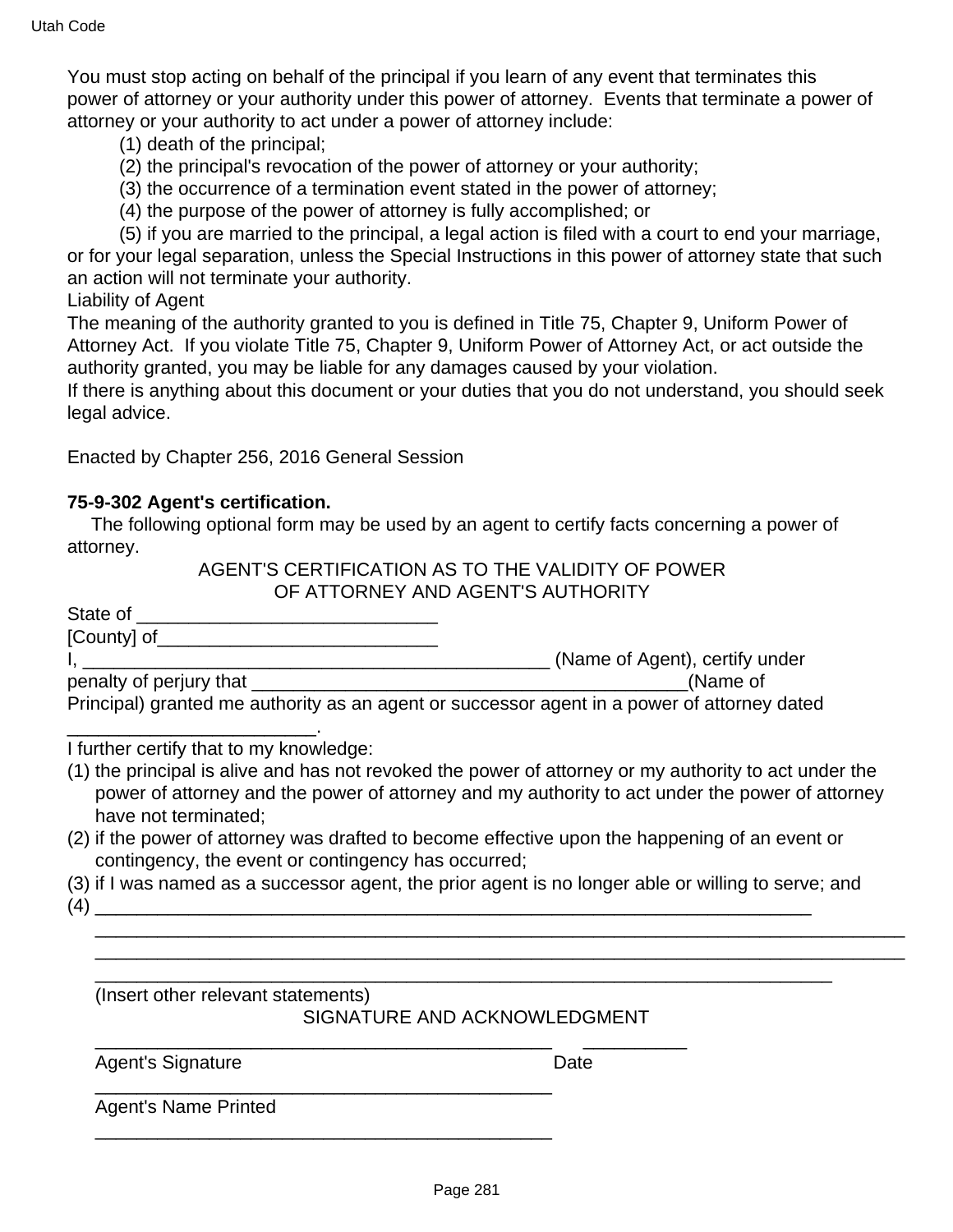| <b>Agent's Address</b>                      |                |
|---------------------------------------------|----------------|
| Agent's Telephone Number                    |                |
| This document was acknowledged before me on |                |
|                                             | (Date)         |
| by                                          |                |
| (Name of Agent)                             |                |
|                                             | (Seal, if any) |
| Signature of Notary                         |                |
| My commission expires: ___                  |                |
| This document prepared by:                  |                |



### **75-9-401 Uniformity of application and construction.**

 In applying and construing this uniform act, consideration shall be given to the need to promote uniformity of the law with respect to its subject matter among the states that enact it.

Enacted by Chapter 256, 2016 General Session

#### **75-9-402 Relation to Electronic Signatures in Global and National Commerce Act.**

 This chapter modifies, limits, and supersedes the federal Electronic Signatures in Global and National Commerce Act, 15 U.S.C. Sec. 7001 et seq., but does not modify, limit, or supersede Section 101(c) of that act, 15 U.S.C. Sec. 7001(c), or authorize electronic delivery of any of the notices described in Section 103(b) of that act, 15 U.S.C. Sec. 7003(b).

Enacted by Chapter 256, 2016 General Session

#### **75-9-403 Effect on existing powers of attorney.**

Except as otherwise provided:

- (1) this chapter applies to a power of attorney created before, on, or after May 10, 2016;
- (2) this chapter applies to a judicial proceeding concerning a power of attorney commenced on or after May 10, 2016;
- (3) this chapter applies to a judicial proceeding concerning a power of attorney commenced before May 10, 2016, unless the court finds that application of a provision of this chapter would substantially interfere with the effective conduct of the judicial proceeding or prejudice the rights of a party, in which case that provision does not apply and the superseded law applies; and
- (4) an act done before May 10, 2016, is not affected by this chapter.

Enacted by Chapter 256, 2016 General Session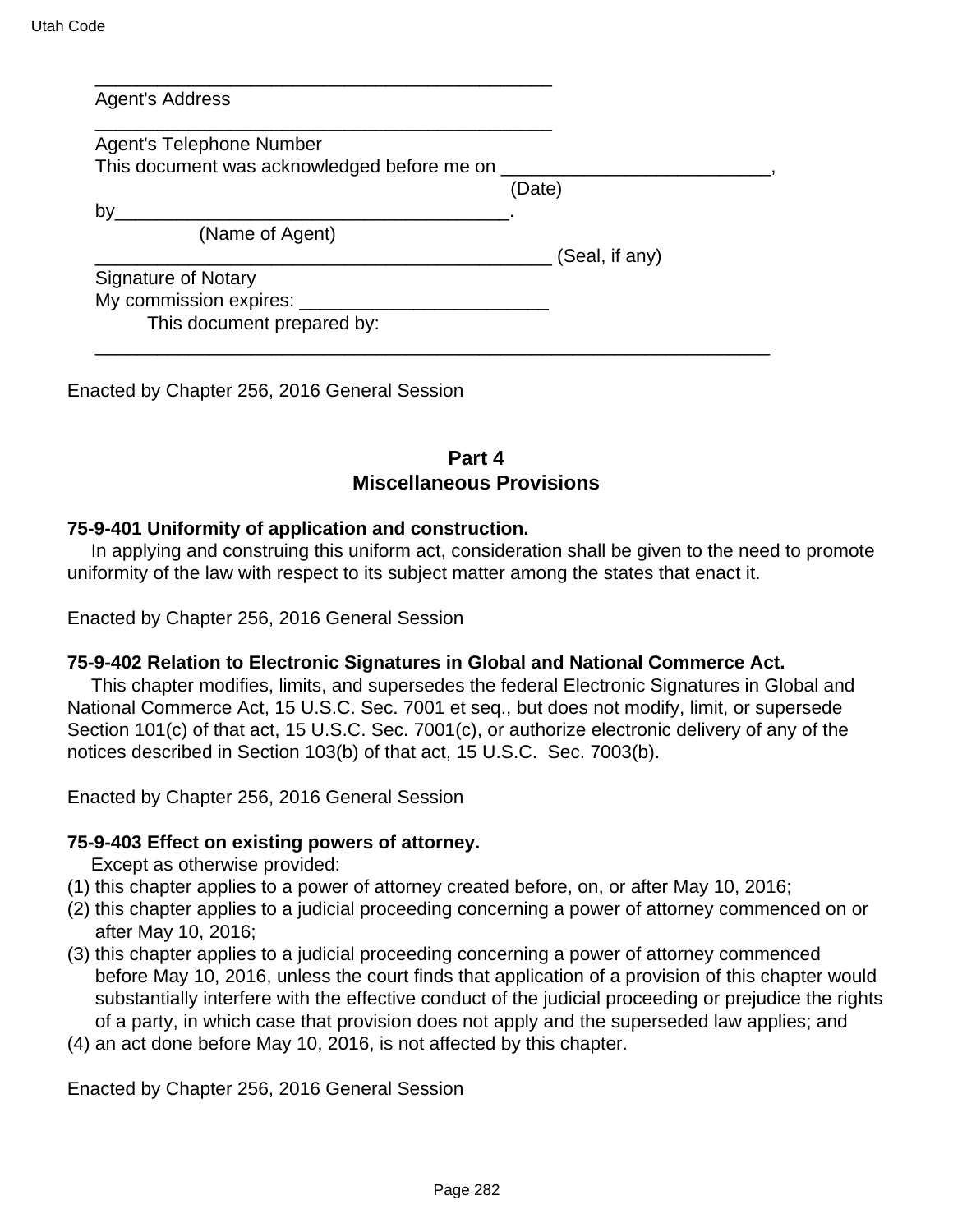# **Chapter 10 Uniform Powers of Appointment Act**

## **Part 1 General Provisions**

### **75-10-101 Title.**

This chapter is known as the "Uniform Powers of Appointment Act."

Enacted by Chapter 125, 2017 General Session

### **75-10-102 Definitions.**

As used in this chapter:

- (1) "Appointee" means a person to which a powerholder makes an appointment of appointive property.
- (2) "Appointive property" means the property or property interest subject to a power of appointment.
- (3) "Blanket-exercise clause" means a clause in an instrument that exercises a power of appointment and is not a specific-exercise clause. The term includes a clause that:
	- (a) expressly uses the words "any power" in exercising any power of appointment the powerholder has;
	- (b) expressly uses the words "any property" in appointing any property over which the powerholder has a power of appointment; or
- (c) disposes of all property subject to disposition by the powerholder.
- (4) "Donor" means a person that creates a power of appointment.
- (5) "Exclusionary power of appointment" means a power of appointment exercisable in favor of any one or more of the permissible appointees to the exclusion of the other permissible appointees.
- (6) "General power of appointment" means a power of appointment exercisable in favor of the powerholder, the powerholder's estate, a creditor of the powerholder, or a creditor of the powerholder's estate.
- (7) "Gift-in-default clause" means a clause identifying a taker in default of appointment.
- (8) "Impermissible appointee" means a person that is not a permissible appointee.
- (9) "Instrument" means a record.
- (10) "Nongeneral power of appointment" means a power of appointment that is not a general power of appointment. The terms "special power of appointment," "limited power of appointment," or similar terminology used in an instrument creating a power that does not grant powers making it a general power of appointment as defined in this chapter mean the same as and may be used interchangeably with the term nongeneral power of appointment.
- (11) "Permissible appointee" means a person in whose favor a powerholder may exercise a power of appointment.
- (12) "Person" means an individual, estate, trust, business or nonprofit entity, public corporation, government or governmental subdivision, agency, instrumentality, or other legal entity.
- (13) "Powerholder" means a person in whom a donor creates a power of appointment.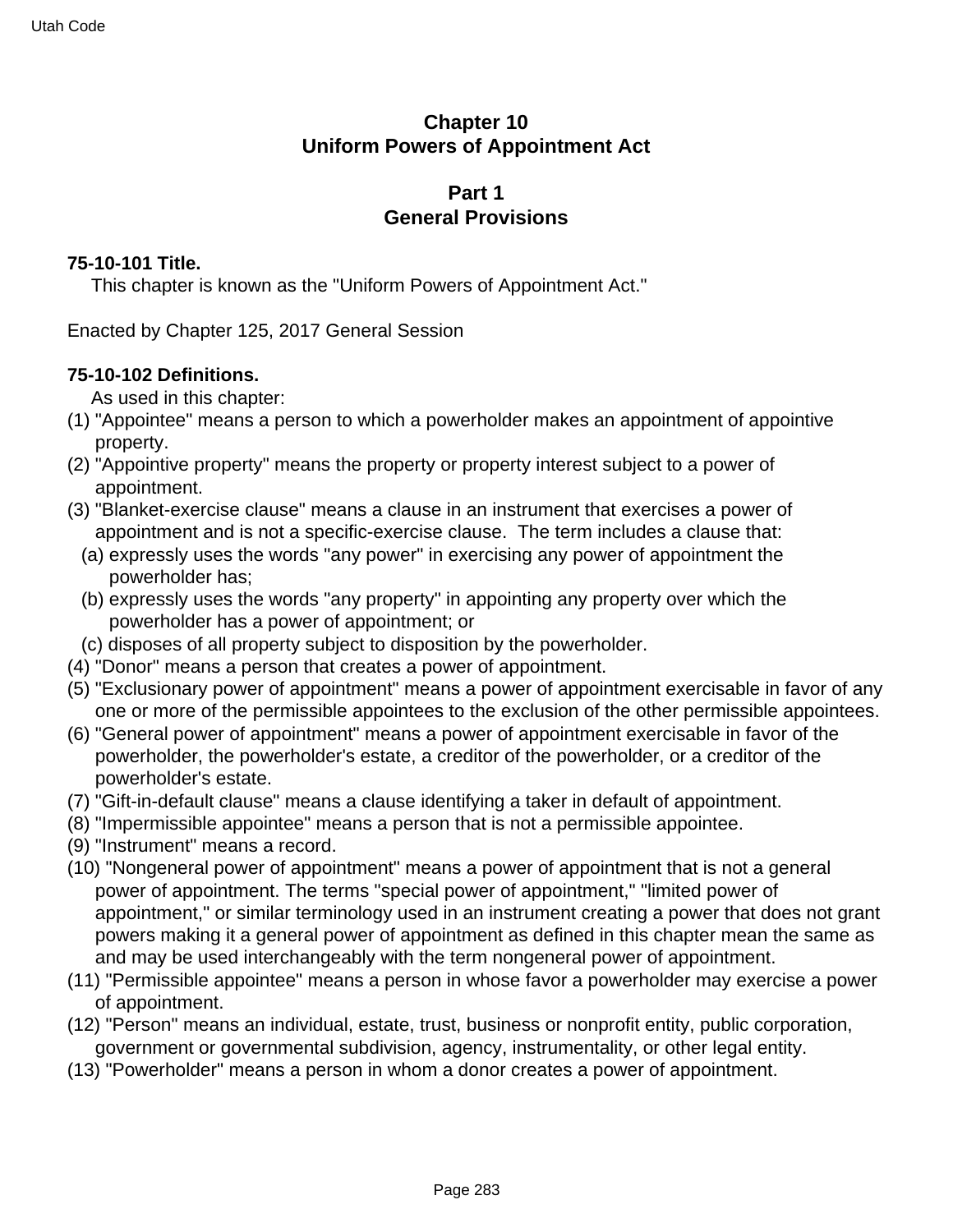- (14) "Power of appointment" means a power that enables a powerholder acting in a nonfiduciary capacity to designate a recipient of an interest in, or another power of appointment over, the appointive property. The term does not include a power of attorney.
- (15) "Presently exercisable power of appointment" means a power of appointment exercisable by the powerholder at a relevant time. The term:
	- (a) includes a power of appointment not exercisable until the occurrence of a specified event, the satisfaction of an ascertainable standard, or the passage of a specified time only after:
		- (i) the occurrence of the specified event;
		- (ii) the satisfaction of the ascertainable standard; or
		- (iii) the passage of the specified time; and
- (b) does not include a power exercisable only at the powerholder's death.
- (16) "Record" means information that is inscribed on a tangible medium or that is stored in an electronic or other medium and is retrievable in perceivable form.
- (17) "Specific-exercise clause" means a clause in an instrument that specifically refers to and exercises a particular power of appointment.
- (18) "Taker in default of appointment" means a person that takes all or part of the appointive property to the extent the powerholder does not effectively exercise the power of appointment.
- (19) "Terms of the instrument" means the manifestation of the intent of the maker of the instrument regarding the instrument's provisions as expressed in the instrument or as may be established by other evidence that would be admissible in a legal proceeding.

# **75-10-103 Governing law.**

(1) Unless the terms of the instrument creating a power of appointment manifest a contrary intent:

- (a) the creation, revocation, amendment, interpretation and definition of terms, or the determination of the rights of the appointee of the power is governed by the law of the donor's domicile at the relevant time; and
- (b) the formalities for the exercise, release, or disclaimer of the power, or the revocation or amendment of the exercise, release, or disclaimer of the power is governed by the law of the powerholder's state of domicile at the relevant time.
- (2) The law of the powerholder's state of domicile may not govern the interpretation and definition of terms, or the determination of the rights of the appointee of the power, which shall be governed by the law of the donor's domicile at the relevant time.
- (3) Claims of creditors, including creditor claims regarding a power not created by a powerholder as set forth in Section 75-10-502, and other parties claiming an interest in property or rights subject to a power will be governed by the laws of the donor's domicile at the time of the creation of the power and not the powerholder's state of domicile either at the time of the creation of the power or at the time of exercise of the power.

Enacted by Chapter 125, 2017 General Session

# **75-10-104 Common law and principles of equity.**

 The common law and principles of equity supplement this chapter, except to the extent modified by this chapter or laws of this state other than this chapter.

Enacted by Chapter 125, 2017 General Session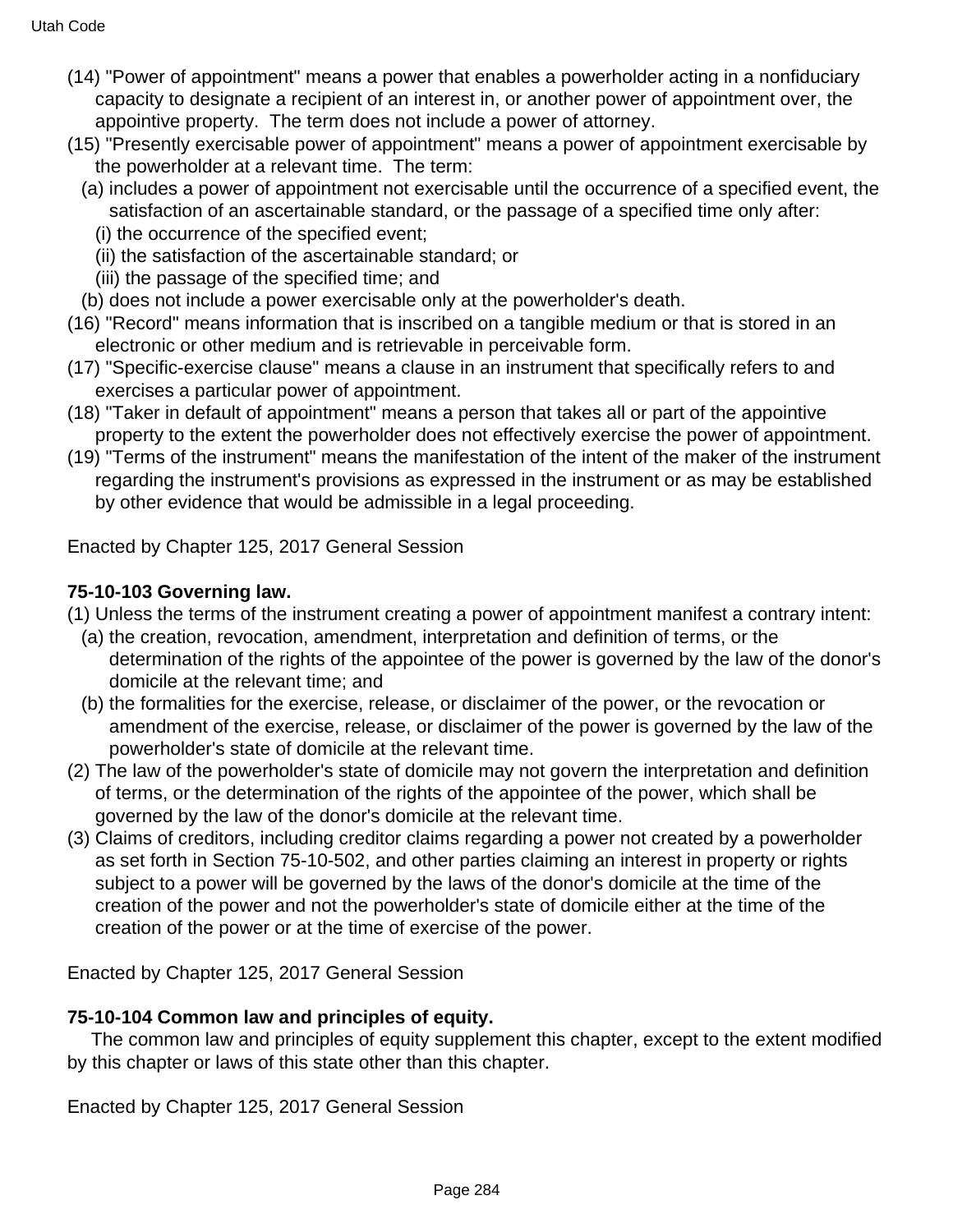### **Part 2**

## **Creation, Revocation, and Amendment of Power of Appointment**

### **75-10-201 Creation of power of appointment.**

- (1) A power of appointment is created only if:
	- (a) the instrument creating the power is valid under applicable law; and
	- (b) the terms of the instrument creating the power manifest the donor's intent to create in a powerholder a power of appointment over the appointive property exercisable in favor of a permissible appointee.
- (2) A power of appointment may be created by the exercise of a power of appointment.
- (3) A power of appointment may not be created in a deceased individual.
- (4) Subject to an applicable rule against perpetuities, a power of appointment may be created in an unborn or unascertained powerholder.

Amended by Chapter 244, 2018 General Session

### **75-10-202 Nontransferability.**

 A powerholder may not transfer a power of appointment. If a powerholder dies without exercising or releasing a power, the power lapses.

Enacted by Chapter 125, 2017 General Session

### **75-10-203 Presumption of unlimited authority.**

 Subject to Section 75-10-205, and unless the terms of the instrument creating a power of appointment manifest a contrary intent, the power is:

- (1) presently exercisable;
- (2) exclusionary; and
- (3) except as otherwise provided in Section 75-10-204, general.

Enacted by Chapter 125, 2017 General Session

### **75-10-204 Exception to presumption of unlimited authority.**

 Unless the terms of the instrument creating a power of appointment manifest a contrary intent, the power is nongeneral if:

- (1) the power is exercisable only at the powerholder's death; and
- (2) the permissible appointees of the power are a defined and limited class that does not include the powerholder's estate, the powerholder's creditors, or the creditors of the powerholder's estate.

Enacted by Chapter 125, 2017 General Session

### **75-10-205 Rules of classification.**

(1) In this section, "adverse party" means a person with a substantial beneficial interest in property that would be affected adversely by a powerholder's exercise or nonexercise of a power of appointment in favor of the powerholder, the powerholder's estate, a creditor of the powerholder, or a creditor of the powerholder's estate.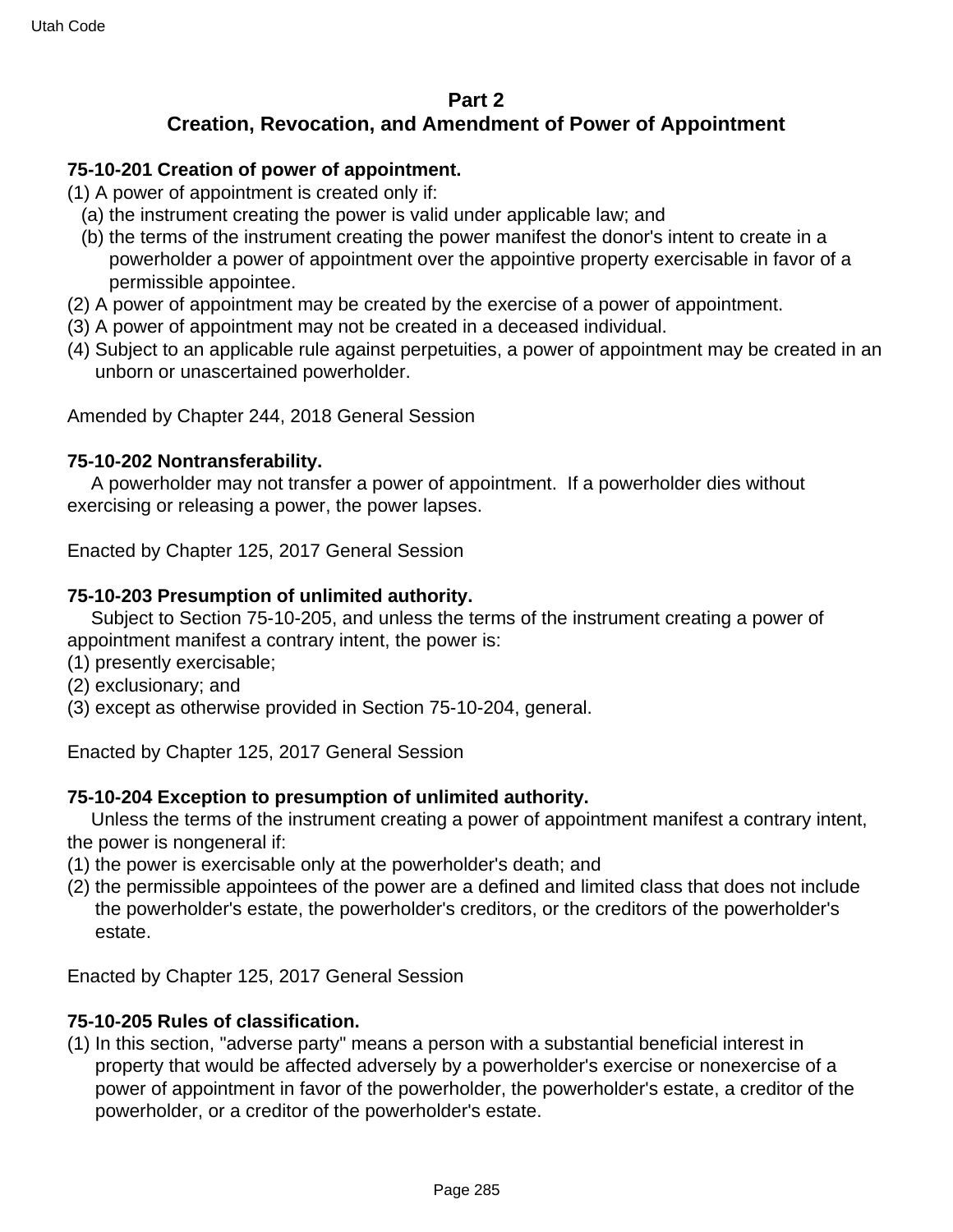- (2) If a powerholder may exercise a power of appointment only with the consent or joinder of an adverse party, the power is nongeneral.
- (3) If the permissible appointees of a power of appointment are not defined and limited, the power is exclusionary.

### **75-10-206 Donor's power to revoke or amend.**

 A donor may revoke or amend a power of appointment unless or to the extent the instrument creating the power is made irrevocable by the donor or the exercise of a presently exercisable power has been irrevocably made or effected.

Enacted by Chapter 125, 2017 General Session

### **Part 3 Exercise of Power of Appointment**

### **75-10-301 Requisites for exercise of power of appointment.**

A power of appointment is exercised only:

- (1) if the instrument exercising the power is valid under applicable law;
- (2) if the terms of the instrument exercising the power:
	- (a) manifest the powerholder's intent to exercise the power; and
	- (b) satisfy the requirements of exercise, if any, imposed by the donor; and
- (3) to the extent the appointment is a permissible exercise of the power.

Enacted by Chapter 125, 2017 General Session

#### **75-10-302 Intent to exercise -- Determining intent from residuary clause.**

- (1) As used in this section:
	- (a) "Residuary clause" does not include a residuary clause containing a blanket-exercise clause or a specific-exercise clause.
	- (b) "Will" includes a codicil and a testamentary instrument that revises another will.
- (2) A residuary clause in a powerholder's will, or a comparable clause in the powerholder's revocable trust, manifests the powerholder's intent to exercise a power of appointment only if:
	- (a) the terms of the instrument containing the residuary clause do not manifest a contrary intent;
	- (b) the power is a general power exercisable in favor of the powerholder's estate;
	- (c) there is no gift-in-default clause or the clause is ineffective; and
	- (d) the powerholder did not release the power.

Enacted by Chapter 125, 2017 General Session

#### **75-10-303 Intent to exercise -- After-acquired power.**

Unless the terms of the instrument exercising a power of appointment manifest a contrary intent:

(1) except as otherwise provided in Subsection (2), a blanket-exercise clause extends to a power acquired by the powerholder after executing the instrument containing the clause; and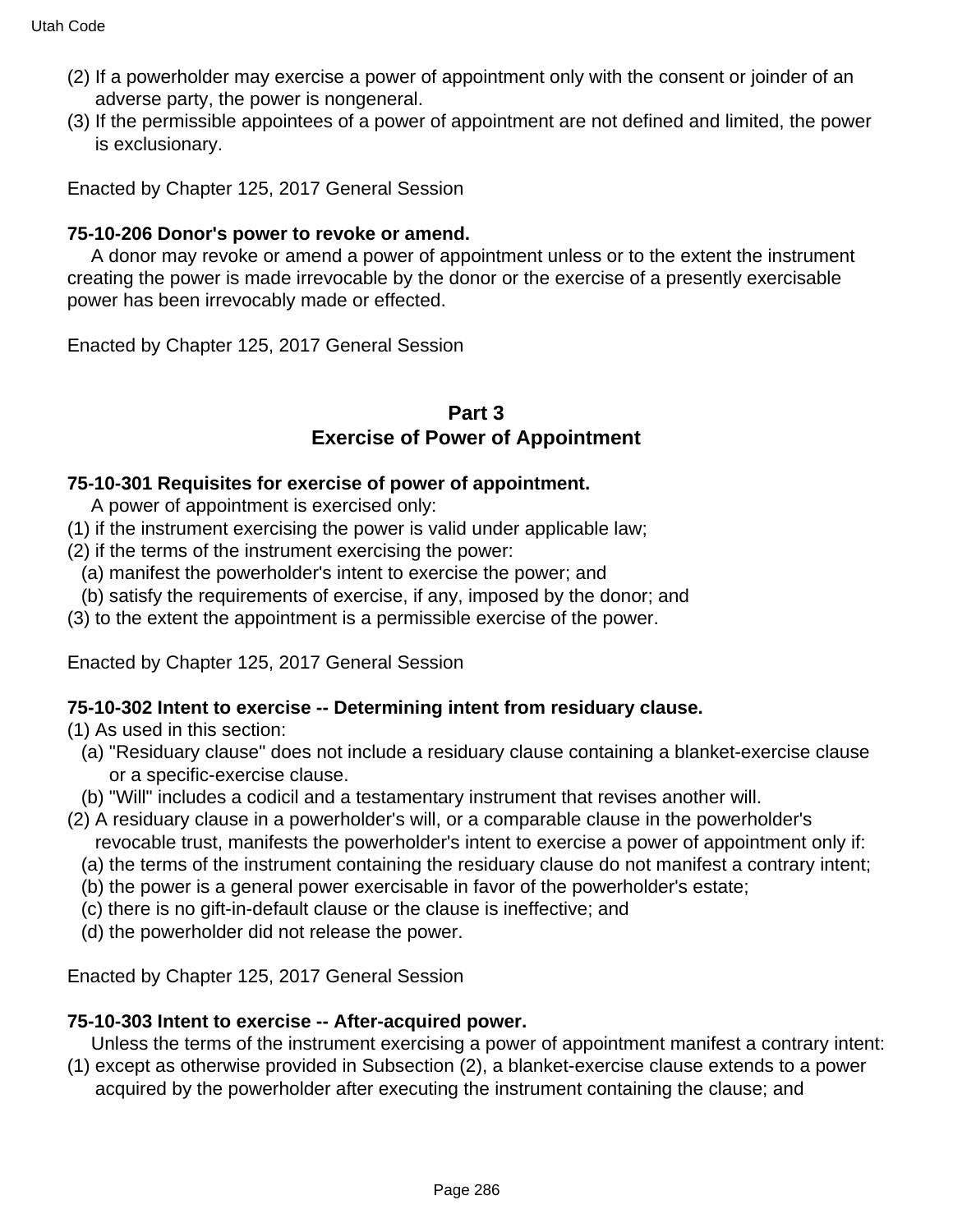(2) if the powerholder is also the donor of the power, the clause does not extend to the power unless there is no gift-in-default clause or the gift-in-default clause is ineffective.

Enacted by Chapter 125, 2017 General Session

### **75-10-304 Compliance with donor-imposed formal requirements.**

- (1) A powerholder's compliance with formal requirements of appointment imposed by the donor is sufficient only if the powerholder substantially complies with the conditions, requirements, and formalities set forth in the power of appointment, including complying with all the requirements for making specific reference to the power, that the power shall be exercised in a specific document such as a will, or that the document exercising the power shall be witnessed or notarized. If the donor limited the powerholder's exercise to a validly executed will, substantial compliance may not include the exercise of the power by a trust or another document not meeting the requirements of a properly executed will.
- (2) Unless required by the instrument creating the power, the probate of a properly executed will is not required for the exercise of a power to be valid and complete.

Enacted by Chapter 125, 2017 General Session

### **75-10-305 Permissible appointment.**

- (1) A powerholder of a general power of appointment that permits appointment to the powerholder or the powerholder's estate may make any appointment, including an appointment in trust or creating a new power of appointment, that the powerholder could make in disposing of the powerholder's own property.
- (2) A powerholder of a general power of appointment that permits appointment only to the creditors of the powerholder or of the powerholder's estate may appoint only to those creditors.
- (3) Unless the terms of the instrument creating a power of appointment manifest a contrary intent, the powerholder of a nongeneral power may:
	- (a) make an appointment in any form, including an appointment in trust, in favor of a permissible appointee;
	- (b) create a general power in a permissible appointee;
	- (c) create a nongeneral power in any person to appoint one or more of the permissible appointees of the original nongeneral power; or
	- (d) create a nongeneral power in a permissible appointee to appoint one or more persons if the permissible appointees of the new nongeneral power include the permissible appointees of the original nongeneral power.

Amended by Chapter 153, 2019 General Session

### **75-10-306 Appointment to deceased appointee or permissible appointee's descendant.**

- (1) Subject to Sections 75-2-603 and 75-2-604, an appointment to a deceased appointee is ineffective.
- (2) Unless the terms of the instrument creating a power of appointment manifest a contrary intent, a powerholder of a nongeneral power may exercise the power in favor of, or create a new power of appointment in, a descendant of a deceased permissible appointee whether or not the descendant is described by the donor as a permissible appointee.

Enacted by Chapter 125, 2017 General Session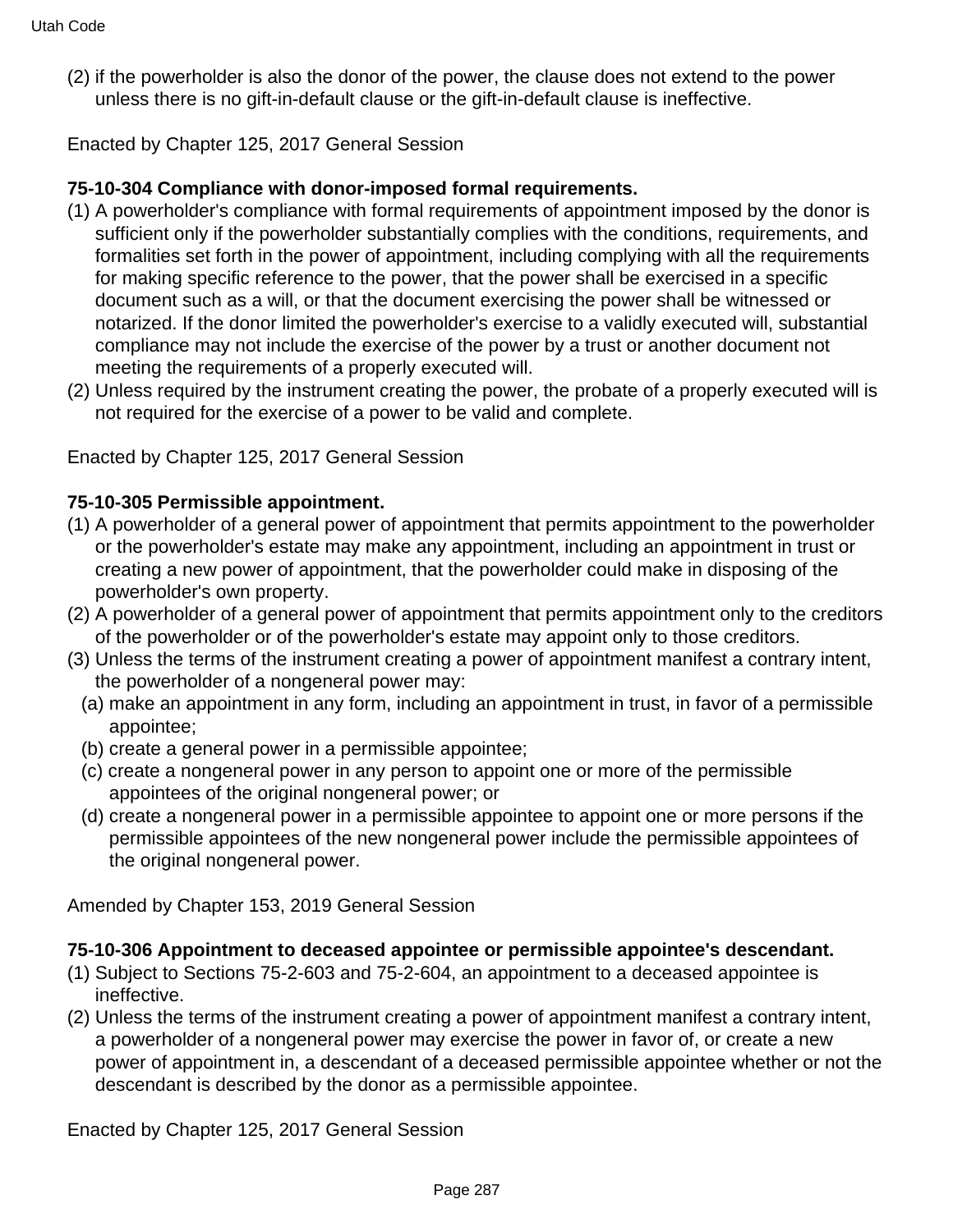### **75-10-307 Impermissible appointment.**

- (1) Except as otherwise provided in Section 75-10-306, an exercise of a power of appointment in favor of an impermissible appointee is ineffective.
- (2) An exercise of a power of appointment in favor of a permissible appointee is ineffective to the extent the appointment is a fraud on the power.

Enacted by Chapter 125, 2017 General Session

### **75-10-308 Elective allocation doctrine.**

 If a powerholder exercises a power of appointment in a disposition that also disposes of property the powerholder owns, the owned property and the appointive property shall be allocated in the permissible manner that best carries out the powerholder's intent.

Enacted by Chapter 125, 2017 General Session

### **75-10-309 Capture doctrine -- Disposition of ineffectively appointed property under general power.**

 To the extent a powerholder of a general power of appointment, other than a power to withdraw property from, revoke, or amend a trust, makes an ineffective appointment:

- (1) the gift-in-default clause controls the disposition of the ineffectively appointed property; or
- (2) if there is no gift-in-default clause or to the extent the clause is ineffective, the ineffectively appointed property:
	- (a) passes to:
		- (i) the powerholder if the powerholder is a permissible appointee and is living; or
		- (ii) if the powerholder is an impermissible appointee or is deceased, the powerholder's estate if the estate is a permissible appointee; or
	- (b) if there is no taker under Subsection (2)(a), passes under a reversionary interest to the donor or the donor's transferee or successor in interest.

Enacted by Chapter 125, 2017 General Session

### **75-10-310 Disposition of unappointed property under released or unexercised general power.**

 To the extent a powerholder releases or fails to exercise a general power of appointment other than a power to withdraw property from, revoke, or amend a trust:

- (1) the gift-in-default clause controls the disposition of the unappointed property; or
- (2) if there is no gift-in-default clause or to the extent the clause is ineffective:
	- (a) except as otherwise provided in Subsection (2)(b), the unappointed property passes to:
		- (i) the powerholder if the powerholder is a permissible appointee and is living; or
		- (ii) if the powerholder is an impermissible appointee or is deceased, the powerholder's estate if the estate is a permissible appointee; or
	- (b) to the extent the powerholder released the power, or if there is no taker under Subsection (2) (a), the unappointed property passes under a reversionary interest to the donor or the donor's transferee or successor in interest.

Enacted by Chapter 125, 2017 General Session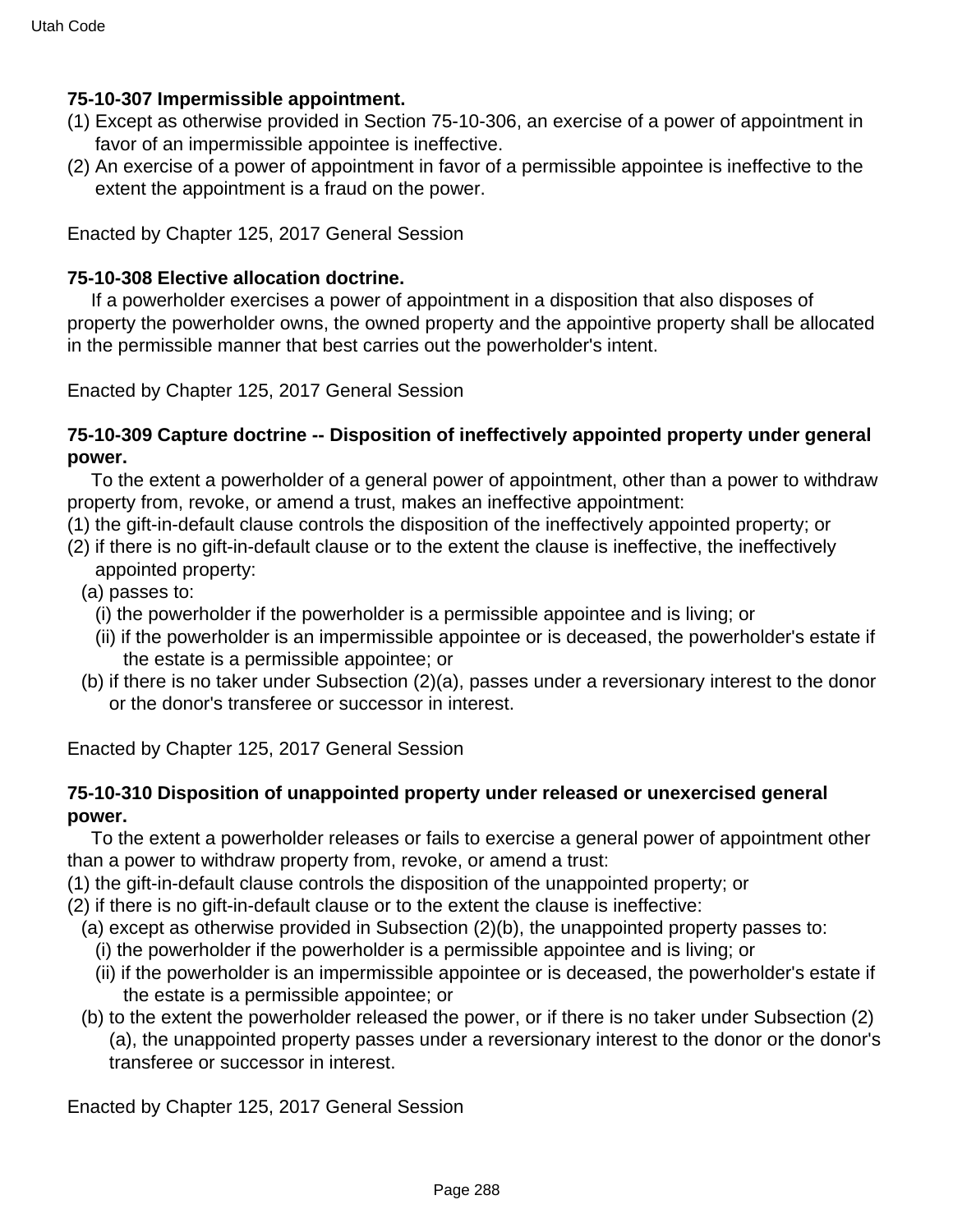# **75-10-311 Disposition of unappointed property under released or unexercised nongeneral power.**

 To the extent a powerholder releases, ineffectively exercises, or fails to exercise a nongeneral power of appointment:

- (1) the gift-in-default clause controls the disposition of the unappointed property; or
- (2) if there is no gift-in-default clause or to the extent the clause is ineffective, the unappointed property:
	- (a) passes to the permissible appointees if:
		- (i) the permissible appointees are defined and limited; and
		- (ii) the terms of the instrument creating the power do not manifest a contrary intent; or
	- (b) if there is no taker under Subsection (2)(a), passes under a reversionary interest to the donor or the donor's transferee or successor in interest.

Enacted by Chapter 125, 2017 General Session

#### **75-10-312 Disposition of unappointed property if partial appointment to taker in default.**

 Unless the terms of the instrument creating or exercising a power of appointment manifest a contrary intent, if the powerholder makes a valid partial appointment to a taker in default of appointment, the taker in default of appointment may share fully in unappointed property.

Enacted by Chapter 125, 2017 General Session

#### **75-10-313 Appointment to taker in default.**

 If a powerholder makes an appointment to a taker in default of appointment and the appointee would have taken the property under a gift-in-default clause had the property not been appointed, the power of appointment is considered not to have been exercised and the appointee takes under the clause.

Enacted by Chapter 125, 2017 General Session

#### **75-10-314 Powerholder's authority to revoke or amend exercise.**

 Unless the terms of the instrument creating the power of appointment or the instrument exercising the power of appointment provide that the exercise is irrevocable or unamendable, a powerholder may revoke or amend an exercise of a power of appointment made by an instrument effective during the life of the powerholder where the exercise is to become effective at some future time or contingency and where that future time and contingency has not yet occurred, as long as the revocation or amendment is done with the same formality as the original exercise of the power of appointment.

Enacted by Chapter 125, 2017 General Session

# **Part 4 Disclaimer or Release - Contract to Appoint or Not to Appoint**

#### **75-10-401 Disclaimer.**

As provided by Section 75-2-801: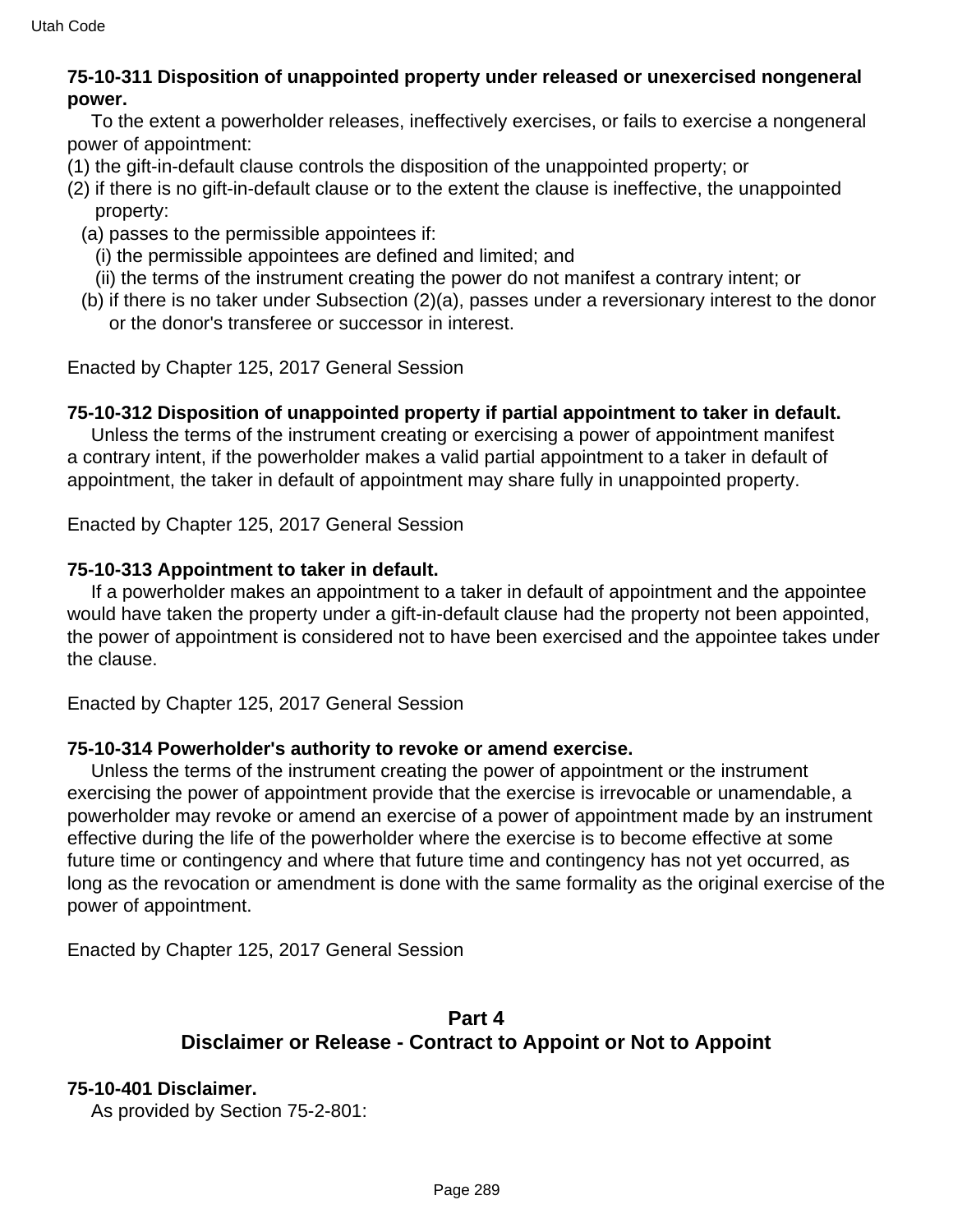- (1) A powerholder may disclaim all or part of a power of appointment.
- (2) A permissible appointee, an appointee, or a taker in default of appointment may disclaim all or part of an interest in appointive property.

#### **75-10-402 Authority to release.**

 A powerholder may release a power of appointment, in whole or in part, except to the extent the terms of the instrument creating the power prevent the release.

Enacted by Chapter 125, 2017 General Session

#### **75-10-403 Method of release.**

A powerholder of a releasable power of appointment may release the power in whole or in part:

- (1) by substantial compliance with a method provided in the terms of the instrument creating the power; or
- (2) if the terms of the instrument creating the power do not provide a method or the method provided in the terms of the instrument is not expressly made exclusive, by a record manifesting the powerholder's intent by clear and convincing evidence.

Enacted by Chapter 125, 2017 General Session

#### **75-10-404 Revocation or amendment of release.**

 A powerholder may revoke or amend a release of a power of appointment only to the extent that:

- (1) the instrument of release is revocable by the powerholder; or
- (2) the powerholder reserves a power of revocation or amendment in the instrument of release.

Enacted by Chapter 125, 2017 General Session

#### **75-10-405 Power to contract -- Presently exercisable power of appointment.**

- A powerholder of a presently exercisable power of appointment may contract:
- (1) not to exercise the power; or
- (2) to exercise the power if the contract when made does not confer a benefit on an impermissible appointee.

Enacted by Chapter 125, 2017 General Session

#### **75-10-406 Power to contract -- Power of appointment not presently exercisable.**

 A powerholder of a power of appointment that is not presently exercisable may contract to exercise or not to exercise the power only if the powerholder:

- (1) is also the donor of the power; and
- (2) has reserved the power in a revocable trust.

Enacted by Chapter 125, 2017 General Session

#### **75-10-407 Remedy for breach of contract to appoint or not to appoint.**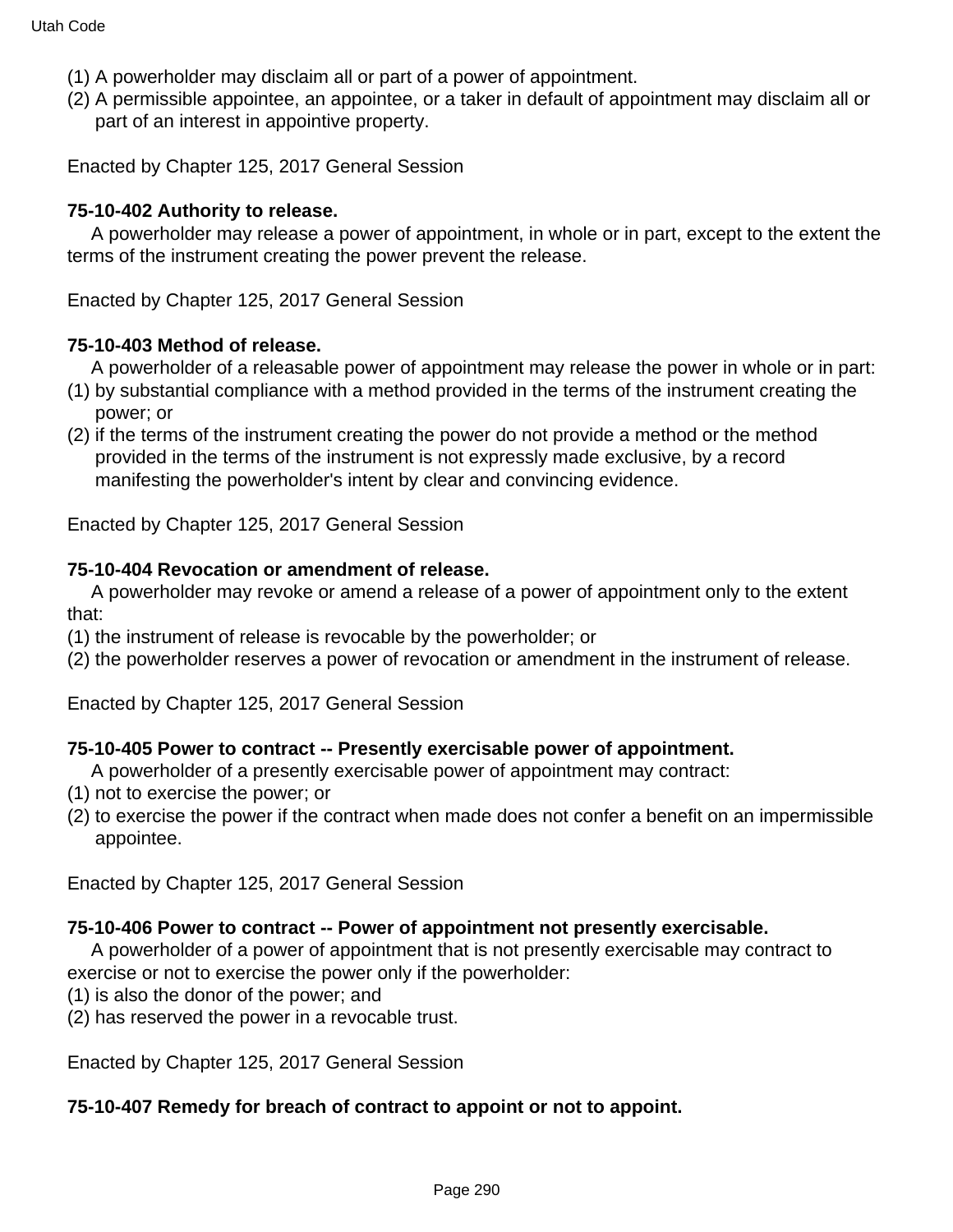The remedy for a powerholder's breach of a contract to appoint or not to appoint appointive property is limited to damages payable out of the appointive property or, if appropriate, specific performance of the contract.

Enacted by Chapter 125, 2017 General Session

### **Part 5 Rights of Powerholder's Creditors in Appointive Property**

#### **75-10-501 Creditor claim -- General power created by powerholder.**

- (1) In this section, "power of appointment created by the powerholder" includes a power of appointment created in a transfer by another person to the extent the powerholder contributed value to the transfer.
- (2) Appointive property subject to a general power of appointment created by the powerholder is subject to a claim of a creditor of the powerholder or of the powerholder's estate to the extent provided in Title 25, Chapter 6, Uniform Voidable Transactions Act.
- (3) Subject to Subsection (2), appointive property subject to a general power of appointment created by the powerholder is not subject to a claim of a creditor of the powerholder or the powerholder's estate to the extent the powerholder irrevocably appointed the property in favor of a person other than the powerholder or the powerholder's estate.
- (4) Subject to Subsections (2) and (3), and notwithstanding the presence of a spendthrift provision or whether the claim arose before or after the creation of the power of appointment, appointive property subject to a general power of appointment created by the powerholder is subject to a claim of a creditor of:
	- (a) the powerholder, to the same extent as if the powerholder owned the appointive property, if the power is presently exercisable; and
	- (b) the powerholder's estate, to the extent the estate is insufficient to satisfy the claim and subject to the right of a decedent to direct the source from which liabilities are paid, if the power is exercisable at the powerholder's death.

Enacted by Chapter 125, 2017 General Session

#### **75-10-502 Creditor claim -- Power not created by powerholder.**

- (1) The property subject to a general or a nongeneral power of appointment not created by the powerholder, including a presently exercisable general or nongeneral power of appointment, is exempt from a claim of a creditor of the powerholder or the powerholder's estate. The powerholder of such a power may not be compelled to exercise the power and the powerholder's creditors may not acquire the power, any rights thereto, or reach the trust property or beneficial interests by any other means. A court may not exercise or require the powerholder to exercise the power of appointment.
- (2) As set forth in Section 75-10-103, the law of the donor's domicile at the time of creation shall govern claims of creditors and other parties claiming an interest in property or rights subject to a power of appointment.

Enacted by Chapter 125, 2017 General Session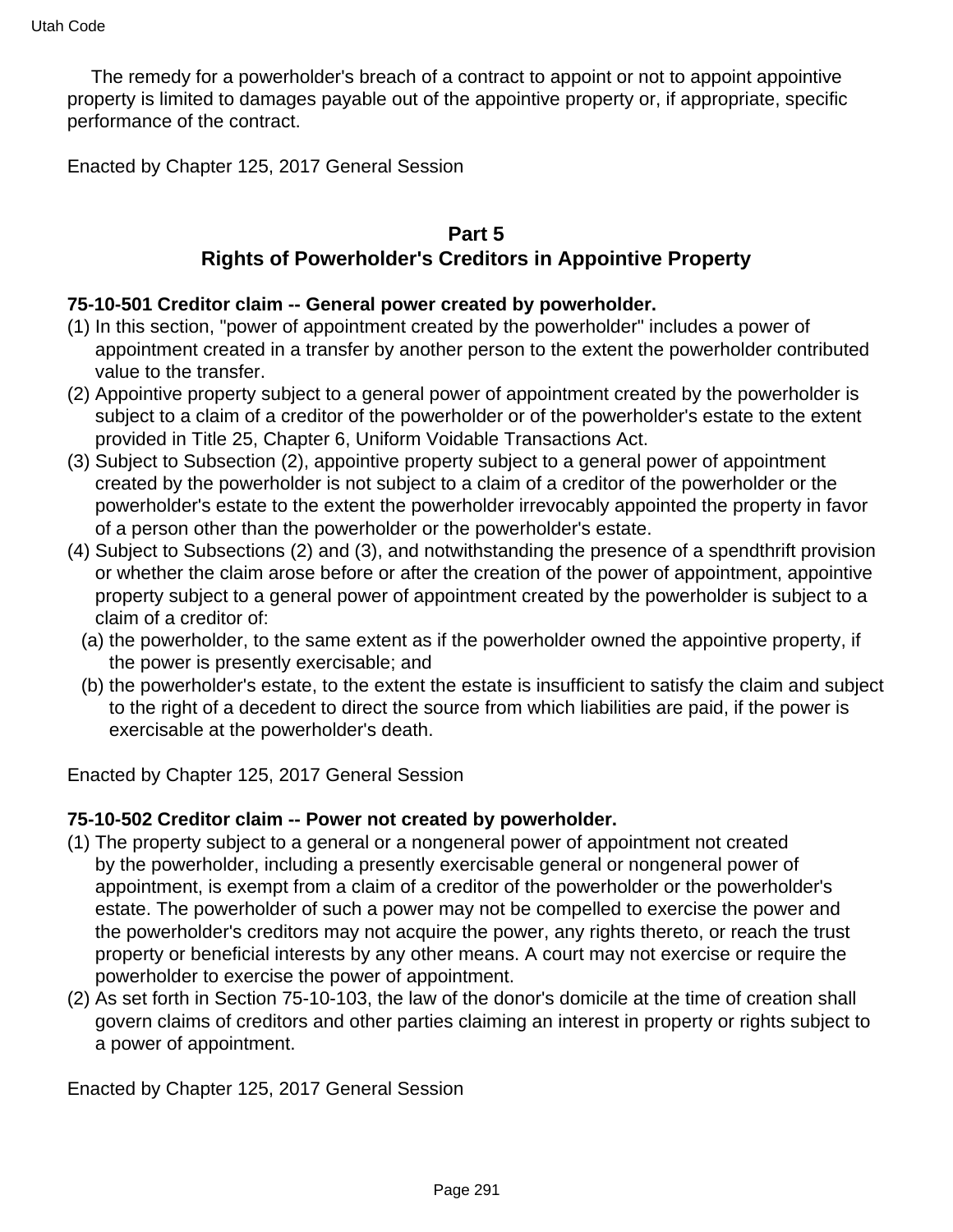### **75-10-503 Power to withdraw.**

- (1) For purposes of this part, and except as otherwise provided in Subsection (2), a power to withdraw property from a trust is treated, during the time the power may be exercised, as a presently exercisable general power of appointment to the extent of the property subject to the power to withdraw.
- (2) On the lapse, release, or waiver of a power to withdraw property from a trust, the power is treated as a presently exercisable general power of appointment only to the extent the value of the property affected by the lapse, release, or waiver exceeds the greater of the amount specified in 26 U.S.C. Sec. 2041(b)(2) and 26 U.S.C. Sec. 2514(e) or the amount specified in 26 U.S.C. Sec. 2503(b).

Enacted by Chapter 125, 2017 General Session

# **Part 6 Miscellaneous Provisions**

#### **75-10-601 Uniformity of application and construction.**

 In applying and construing this uniform act, consideration shall be given to the need to promote uniformity of the law with respect to its subject matter among states that enact it.

Enacted by Chapter 125, 2017 General Session

#### **75-10-602 Relation to Electronic Signatures in Global and National Commerce Act.**

 This chapter modifies, limits, or supersedes the Electronic Signatures in Global and National Commerce Act, 15 U.S.C. Sec. 7001 et seq., but does not modify, limit, or supersede Section 101(c) of that act, 15 U.S.C. Sec. 7001(c), or authorize electronic delivery of any of the notices described in Section 103(b) of that act, 15 U.S.C. Sec. 7003(b).

Enacted by Chapter 125, 2017 General Session

#### **75-10-603 Application to existing relationships.**

(1) Except as otherwise provided in this chapter, on and after May 9, 2017:

- (a) this chapter applies to a power of appointment created before, on, or after May 9, 2017;
- (b) this chapter applies to a judicial proceeding concerning a power of appointment commenced on or after May 9, 2017;
- (c) this chapter applies to a judicial proceeding concerning a power of appointment commenced before May 9, 2017, unless the court finds that application of a particular provision of this chapter would interfere substantially with the effective conduct of the judicial proceeding or prejudice a right of a party, in which case the particular provision of this chapter does not apply and the superseded law applies; and
- (d) a rule of construction or presumption provided in this chapter applies to an instrument executed before May 9, 2017, unless there is a clear indication of a contrary intent in the terms of the instrument.
- (2) Except as otherwise provided in Subsections (1)(a) through (d), an action done before May 9, 2017, is not affected by this chapter.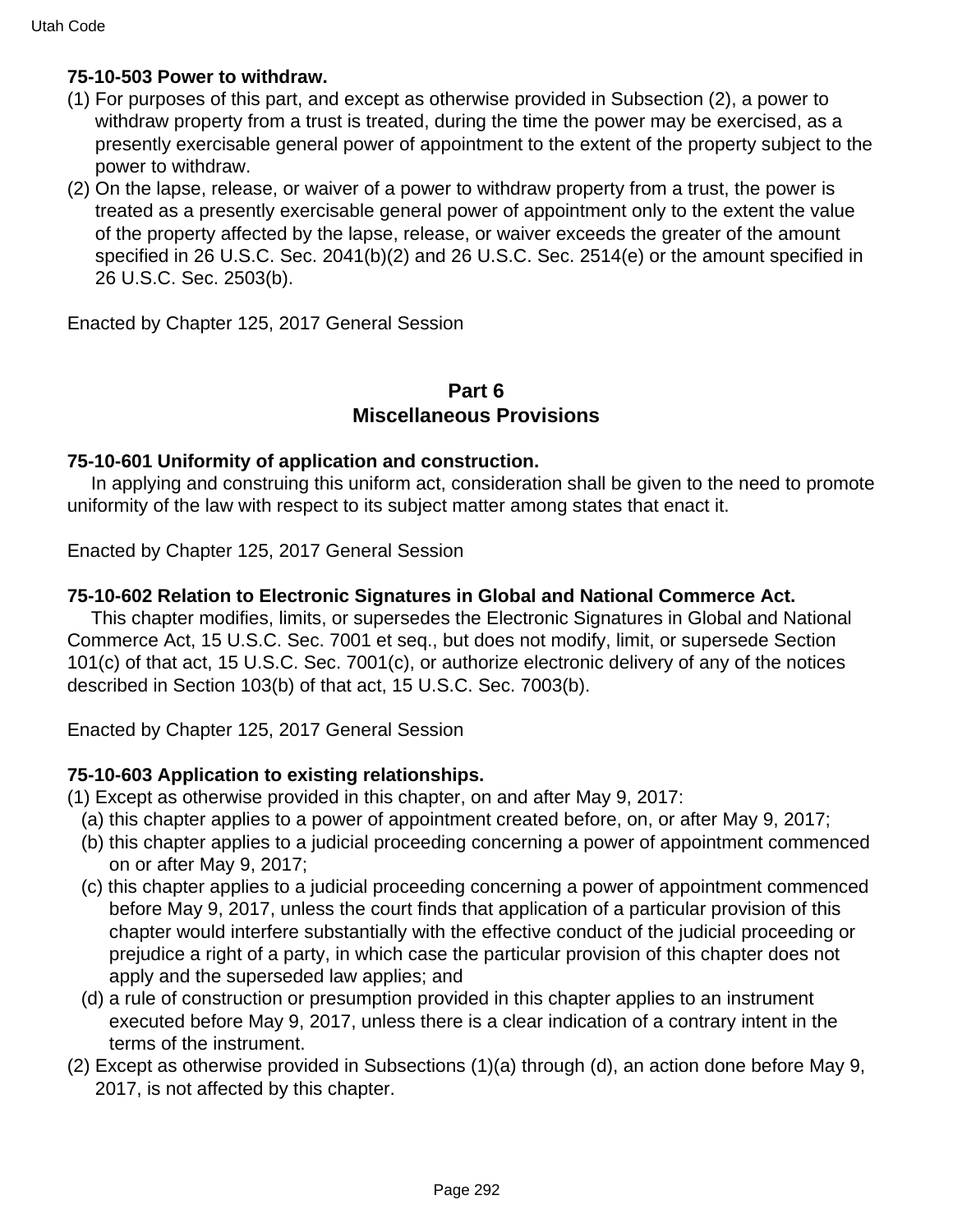(3) If a right is acquired, extinguished, or barred on the expiration of a prescribed period that commenced under law of this state other than this chapter before May 9, 2017, the law continues to apply to the right.

Enacted by Chapter 125, 2017 General Session

# **Chapter 11 Uniform Fiduciary Access to Digital Assets Act**

### **75-11-101 Title.**

This chapter may be cited as the "Uniform Fiduciary Access to Digital Assets Act."

Enacted by Chapter 16, 2017 General Session

### **75-11-102 Definitions.**

As used in this chapter:

- (1) "Account" means an arrangement under a terms of service agreement in which a custodian carries, maintains, processes, receives, or stores a digital asset of the user or provides goods or services to the user.
- (2) "Agent" means an attorney in fact granted authority under a durable or nondurable power of attorney.
- (3) "Carries" means engages in the transmission of an electronic communication.
- (4) "Catalogue of electronic communications" means information that identifies each person with which a user has had an electronic communication, the time and date of the communication, and the electronic address of the person.
- (5)
	- (a) "Conservator" means a person appointed by a court to manage the estate of a living individual.
	- (b) "Conservator" includes a limited conservator.
- (6) "Content of an electronic communication" means information concerning the substance or meaning of the communication that:
	- (a) has been sent or received by a user;
	- (b) is in electronic storage by a custodian providing an electronic communication service to the public or is carried or maintained by a custodian providing a remote computing service to the public; and
	- (c) is not readily accessible to the public.
- (7) "Court" means the district court.
- (8) "Custodian" means a person that carries, maintains, processes, receives, or stores a digital asset of a user.
- (9) "Designated recipient" means a person chosen by a user using an online tool to administer digital assets of the user.
- (10)
	- (a) "Digital asset" means an electronic record in which an individual has a right or interest.
	- (b) "Digital asset" does not include an underlying asset or liability unless the asset or liability is itself an electronic record.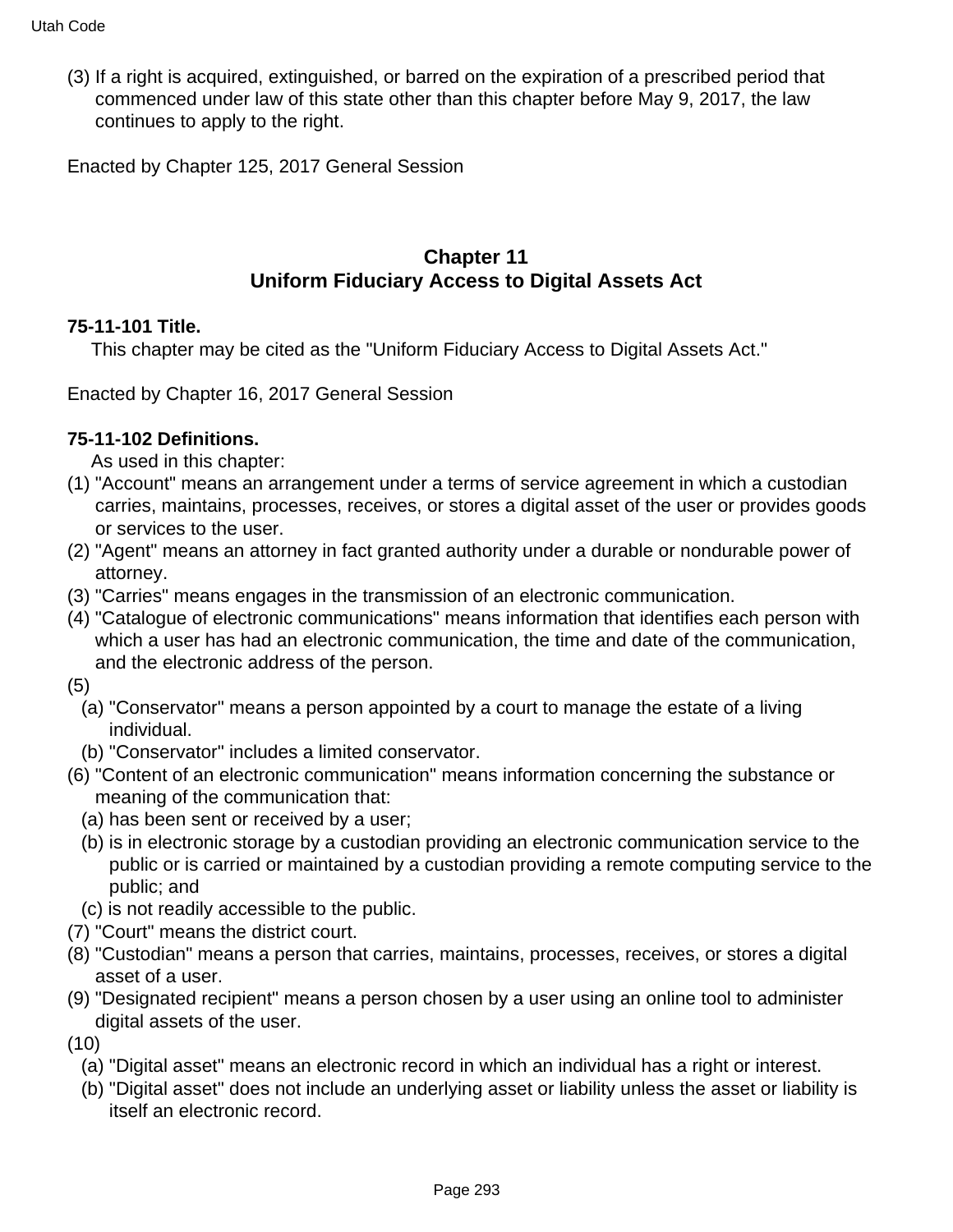- (11) "Electronic" means relating to technology having electrical, digital, magnetic, wireless, optical, electromagnetic, or similar capabilities.
- (12) "Electronic communication" has the same meaning as the definition in 18 U.S.C. Sec. 2510(12).
- (13) "Electronic communication service" means a custodian that provides to a user the ability to send or receive an electronic communication.
- (14) "Fiduciary" means an original, additional, or successor personal representative, conservator, guardian, agent, or trustee.
- (15)
	- (a) "Guardian" means a person appointed by a court to manage the affairs of a living individual.
	- (b) "Guardian" includes a limited guardian.
- (16) "Information" means data, text, images, videos, sounds, codes, computer programs, software, databases, or the like.
- (17) "Online tool" means an electronic service provided by a custodian that allows the user, in an agreement distinct from the terms of service agreement between the custodian and user, to provide directions for disclosure or nondisclosure of digital assets to a third person.
- (18) "Person" means an individual, estate, business or nonprofit entity, public corporation, government or governmental subdivision, agency, instrumentality, or other legal entity.
- (19) "Personal representative" means an executor, administrator, special administrator, or person that performs substantially the same function under the law of this state other than this chapter.
- (20) "Power of attorney" means a record that grants an agent authority to act in the place of a principal.
- (21) "Principal" means an individual who grants authority to an agent in a power of attorney. (22)
	- (a) "Protected person" means an individual for whom a conservator or guardian has been appointed.
	- (b) "Protected person" includes an individual for whom an application for the appointment of a conservator or guardian is pending.
- (23) "Record" means information that is inscribed on a tangible medium or that is stored in an electronic or other medium and is retrievable in perceivable form.
- (24) "Remote computing service" means a custodian that provides to a user computer processing services or the storage of digital assets by means of an electronic communications system, as defined in 18 U.S.C. Sec. 2510(14).
- (25) "Terms of service agreement" means an agreement that controls the relationship between a user and a custodian.
- (26)
	- (a) "Trustee" means a fiduciary with legal title to property pursuant to an agreement or declaration that creates a beneficial interest in another.
	- (b) "Trustee" includes a successor trustee.
- (27) "User" means a person that has an account with a custodian.
- (28) "Will" includes a codicil, a testamentary instrument that only appoints an executor, and an instrument that revokes or revises a testamentary instrument.

# **75-11-103 Applicability.**

(1) This chapter applies to: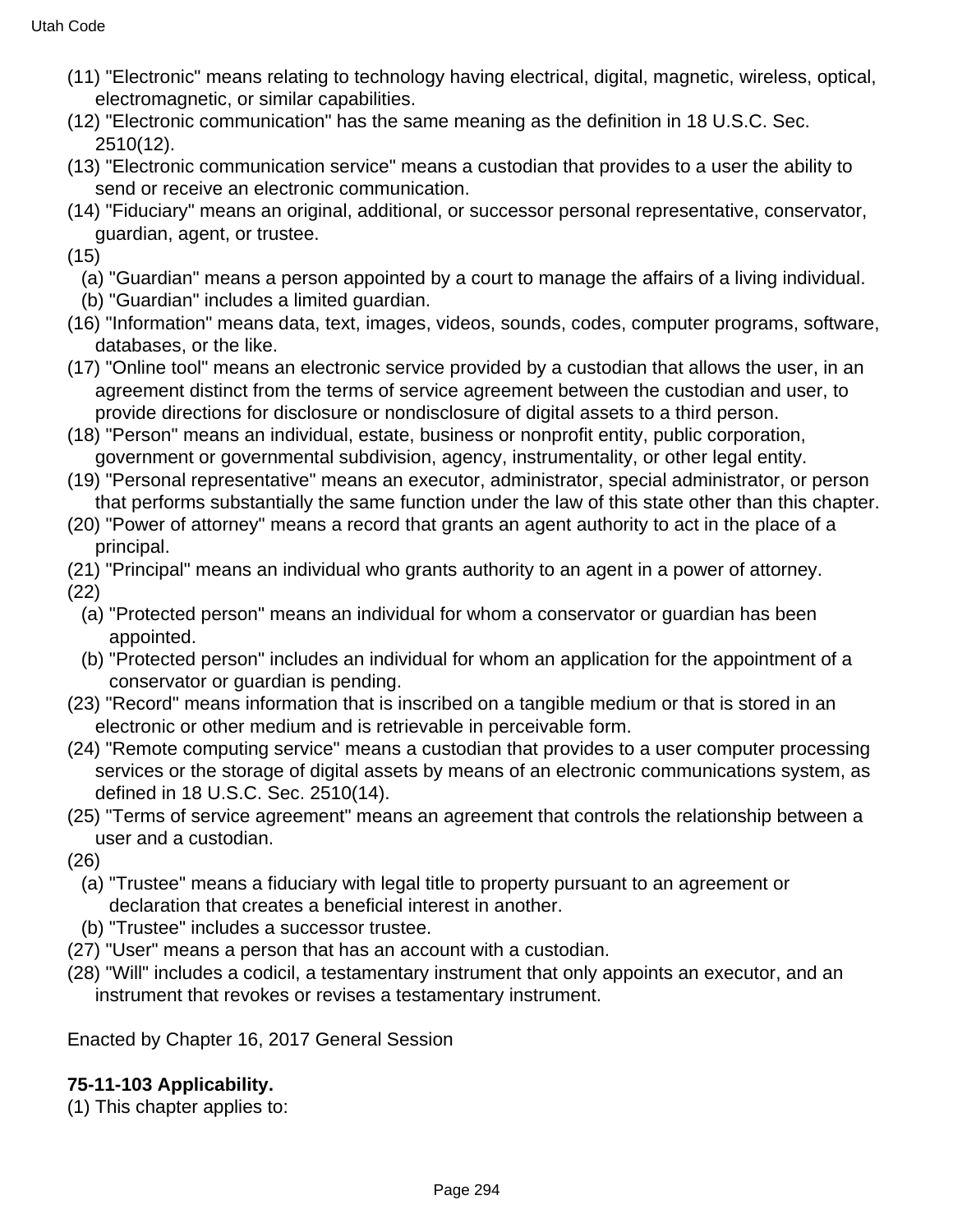- (a) a fiduciary or agent acting under a will or power of attorney executed before, on, or after May 9, 2017;
- (b) a personal representative acting for a decedent who died before, on, or after May 9, 2017;
- (c) a conservatorship or guardianship proceeding commenced before, on, or after May 9, 2017; and
- (d) a trustee acting under a trust created before, on, or after May 9, 2017.
- (2) This chapter applies to a custodian if the user resides in this state or resided in this state at the time of the user's death.
- (3) This chapter does not apply to a digital asset of an employer used by an employee in the ordinary course of the employer's business.

# **75-11-104 User direction for disclosure of digital assets.**

- (1) A user may use an online tool to direct the custodian to disclose or not to disclose to a designated recipient some or all of the user's digital assets, including the content of electronic communications. If the online tool allows the user to modify or delete a direction at all times, a direction regarding disclosure using an online tool overrides a contrary direction by the user in a will, trust, power of attorney, or other record.
- (2) If a user has not used an online tool to give direction under Subsection (1) or if the custodian has not provided an online tool, the user may allow or prohibit in a will, trust, power of attorney, or other record disclosure to a fiduciary of some or all of the user's digital assets, including the content of electronic communications sent or received by the user.
- (3) A user's direction under Subsection (1) or (2) overrides a contrary provision in a terms of service agreement that does not require the user to act affirmatively and distinctly from the user's assent to the terms of service.

Enacted by Chapter 16, 2017 General Session

# **75-11-105 Terms of service agreement.**

- (1) This chapter does not change or impair a right of a custodian or a user under a terms of service agreement to access and use digital assets of the user.
- (2) This chapter does not give a fiduciary or designated recipient any new or expanded rights other than those held by the user for whom, or for whose estate, the fiduciary or designated recipient acts or represents.
- (3) A fiduciary's or designated recipient's access to digital assets may be modified or eliminated by a user, by federal law, or by a terms of service agreement if the user has not provided direction under Section 75-11-104.

Enacted by Chapter 16, 2017 General Session

# **75-11-106 Procedure for disclosing digital assets.**

- (1) When disclosing digital assets of a user under this chapter, the custodian may at the custodian's sole discretion:
	- (a) grant a fiduciary or designated recipient full access to the user's account;
	- (b) grant a fiduciary or designated recipient partial access to the user's account sufficient to perform the tasks with which the fiduciary or designated recipient is charged; or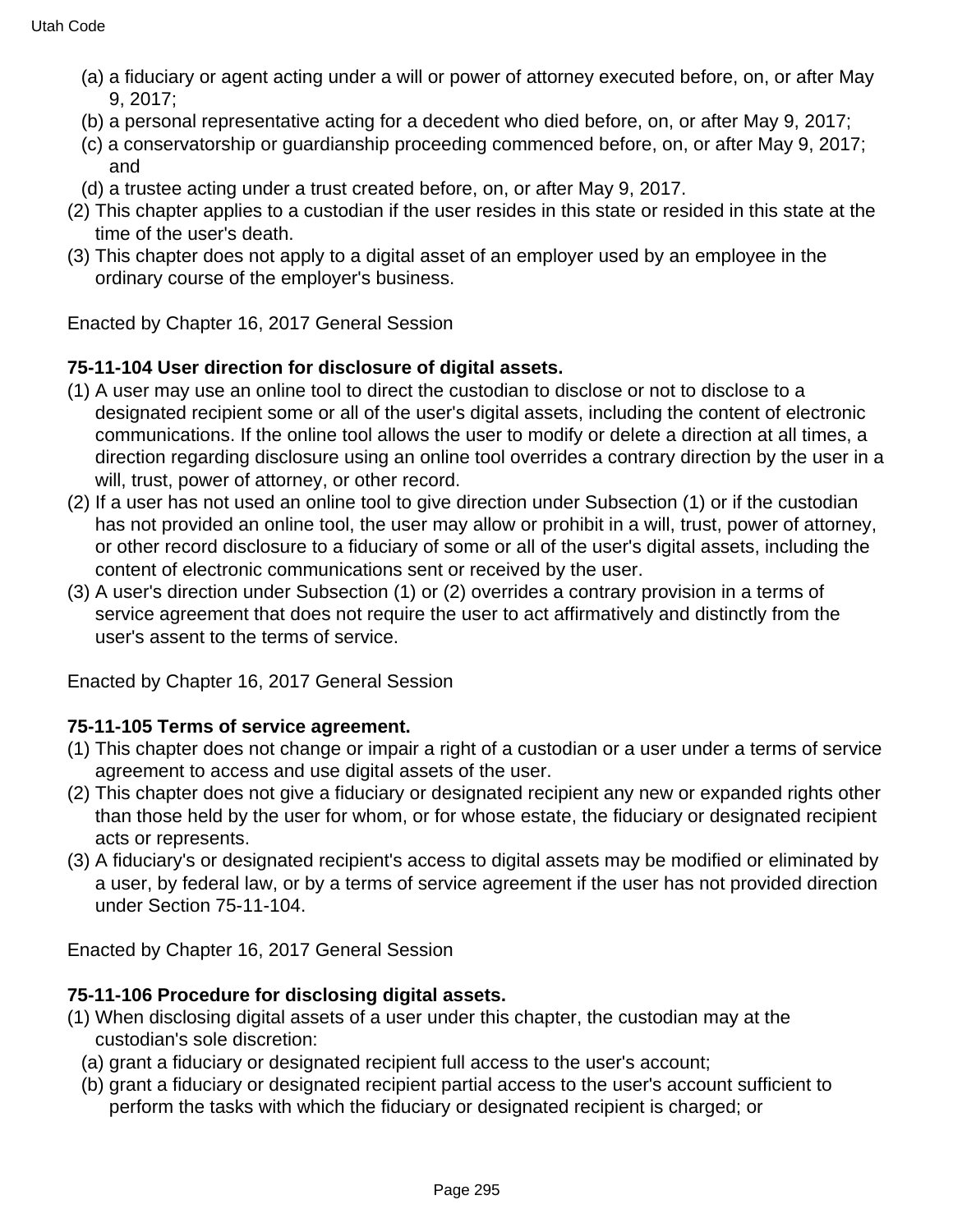- (c) provide a fiduciary or designated recipient a copy in a record of any digital asset that, on the date the custodian received the request for disclosure, the user could have accessed if the user were alive and had full capacity and access to the account.
- (2) A custodian may assess a reasonable administrative charge for the cost of disclosing digital assets under this chapter.
- (3) A custodian need not disclose under this chapter a digital asset deleted by a user.
- (4) If a user directs or a fiduciary requests a custodian to disclose under this chapter some, but not all, of the user's digital assets, the custodian need not disclose the assets if segregation of the assets would impose an undue burden on the custodian. If the custodian believes the direction or request imposes an undue burden, the custodian or fiduciary may seek an order from the court to disclose:
	- (a) a subset limited by date of the user's digital assets;
	- (b) all of the user's digital assets to the fiduciary or designated recipient;
	- (c) none of the user's digital assets; or
	- (d) all of the user's digital assets to the court for review in camera.

#### **75-11-107 Disclosure of content of electronic communications of deceased user.**

 If a deceased user consented to or a court directs disclosure of the contents of electronic communications of the user, the custodian shall disclose to the personal representative of the estate of the user the content of an electronic communication sent or received by the user if the representative gives the custodian:

- (1) a written request for disclosure in physical or electronic form;
- (2) a certified copy of the death certificate of the user;
- (3) a certified copy of the letter of appointment of the representative or a small estate affidavit or court order;
- (4) unless the user provided direction using an online tool, a copy of the user's will, trust, power of attorney, or other record evidencing the user's consent to disclosure of the content of electronic communications; and
- (5) if requested by the custodian:
	- (a) a number, username, address, or other unique subscriber or account identifier assigned by the custodian to identify the user's account;
	- (b) evidence linking the account to the user; or
	- (c) a finding by the court that:
		- (i) the user had a specific account with the custodian, identifiable by the information specified in Subsection (5)(a);
		- (ii) disclosure of the content of electronic communications of the user would not violate 18 U.S.C. Sec. 2701 et seq., 47 U.S.C. Sec. 222, or other applicable law;
		- (iii) unless the user provided direction using an online tool, the user consented to disclosure of the content of electronic communications; or
		- (iv) disclosure of the content of electronic communications of the user is reasonably necessary for administration of the estate.

Enacted by Chapter 16, 2017 General Session

#### **75-11-108 Disclosure of other digital assets of deceased user.**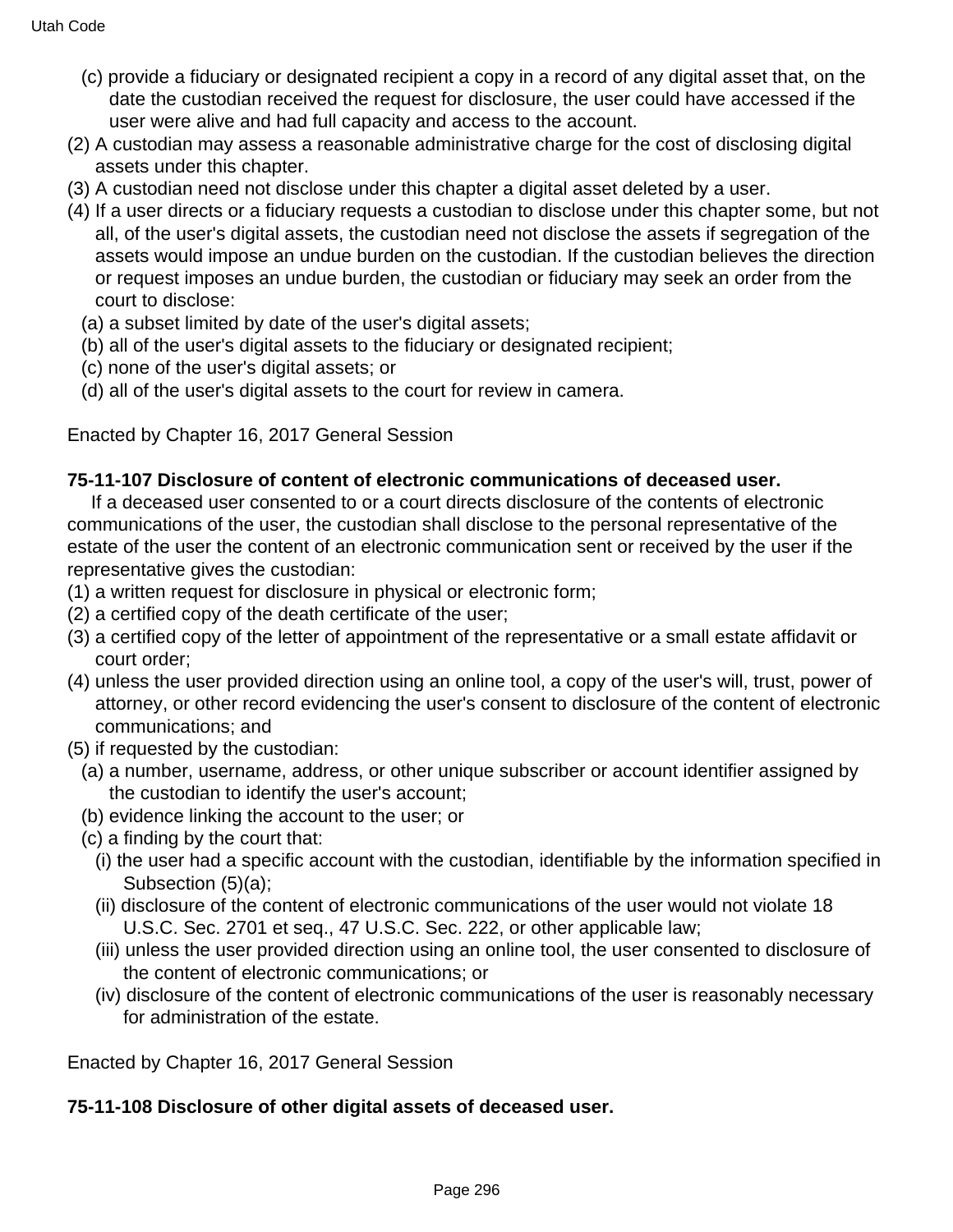Unless the user prohibited disclosure of digital assets or the court directs otherwise, a custodian shall disclose to the personal representative of the estate of a deceased user a catalogue of electronic communications sent or received by the user and digital assets, other than the content of electronic communications, of the user, if the representative gives the custodian:

- (1) a written request for disclosure in physical or electronic form;
- (2) a certified copy of the death certificate of the user;
- (3) a certified copy of the letter of appointment of the representative, a small estate affidavit, or court order; and
- (4) if requested by the custodian:
	- (a) a number, username, address, or other unique subscriber or account identifier assigned by the custodian to identify the user's account;
	- (b) evidence linking the account to the user;
	- (c) an affidavit stating that disclosure of the user's digital assets is reasonably necessary for administration of the estate; or
	- (d) a finding by the court that:
		- (i) the user had a specific account with the custodian, identifiable by the information specified in Subsection (4)(a); or
		- (ii) disclosure of the user's digital assets is reasonably necessary for administration of the estate.

Enacted by Chapter 16, 2017 General Session

#### **75-11-109 Disclosure of content of electronic communications of principal.**

 To the extent a power of attorney expressly grants an agent authority over the content of electronic communications sent or received by the principal and unless directed otherwise by the principal or the court, a custodian shall disclose to the agent the content if the agent gives the custodian:

- (1) a written request for disclosure in physical or electronic form;
- (2) an original or copy of the power of attorney expressly granting the agent authority over the content of electronic communications of the principal;
- (3) a certification by the agent, under penalty of perjury, that the power of attorney is in effect; and
- (4) if requested by the custodian:
	- (a) a number, username, address, or other unique subscriber or account identifier assigned by the custodian to identify the principal's account; or
	- (b) evidence linking the account to the principal.

Enacted by Chapter 16, 2017 General Session

#### **75-11-110 Disclosure of other digital assets of principal.**

 Unless otherwise ordered by the court, directed by the principal, or provided by a power of attorney, a custodian shall disclose to an agent with specific authority over digital assets, or general authority to act on behalf of a principal, a catalogue of electronic communications sent or received by the principal and digital assets, other than the content of electronic communications, of the principal if the agent gives the custodian:

- (1) a written request for disclosure in physical or electronic form;
- (2) an original or a copy of the power of attorney that gives the agent specific authority over digital assets or general authority to act on behalf of the principal;
- (3) a certification by the agent, under penalty of perjury, that the power of attorney is in effect; and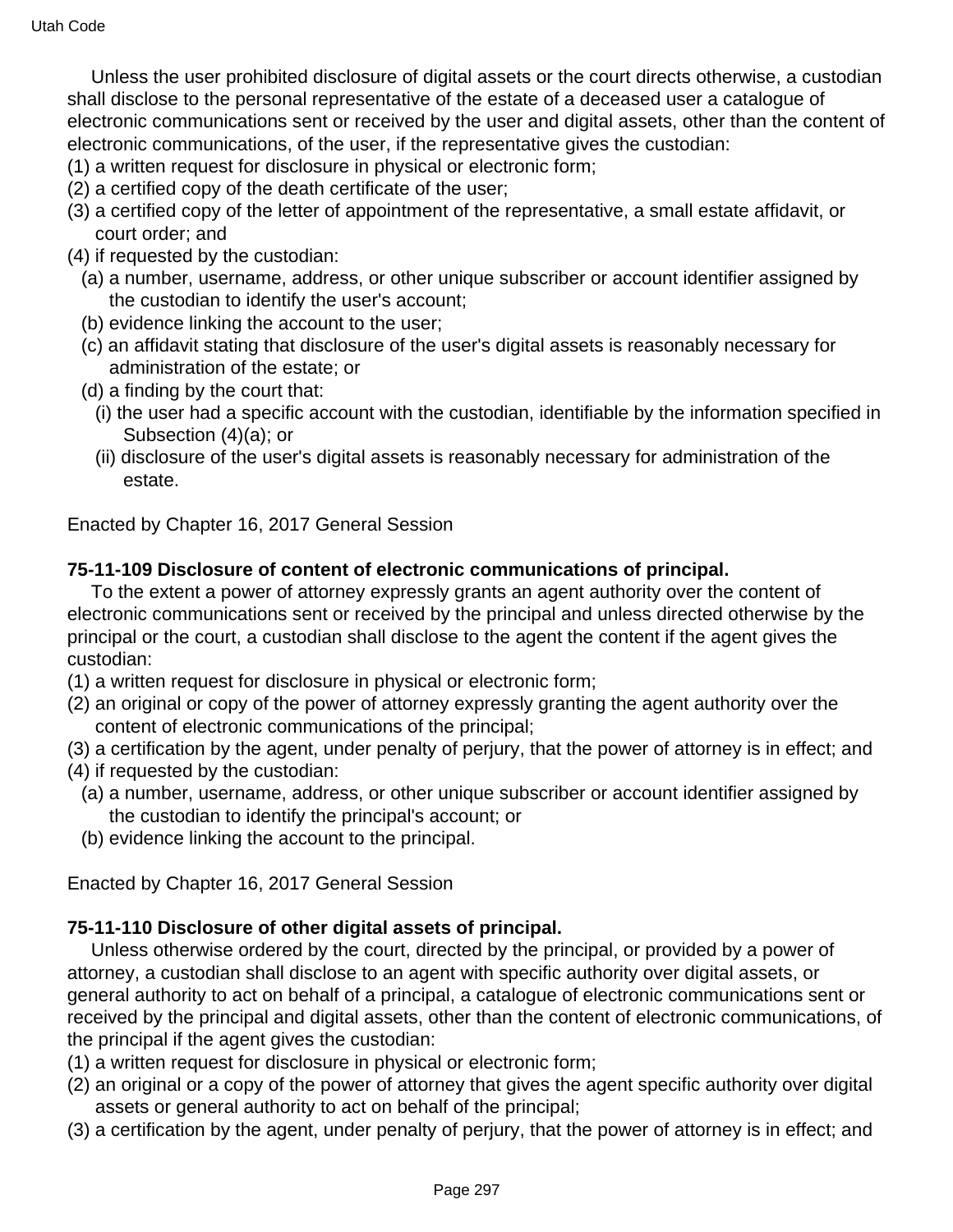- (4) if requested by the custodian:
	- (a) a number, username, address, or other unique subscriber or account identifier assigned by the custodian to identify the principal's account; or
	- (b) evidence linking the account to the principal.

#### **75-11-111 Disclosure of digital assets held in trust when trustee is original user.**

 Unless otherwise ordered by the court or provided in a trust, a custodian shall disclose to a trustee that is an original user of an account any digital asset of the account held in trust, including a catalogue of electronic communications of the trustee and the content of electronic communications.

Enacted by Chapter 16, 2017 General Session

#### **75-11-112 Disclosure of contents of electronic communications held in trust when trustee not original user.**

 Unless otherwise ordered by the court, directed by the user, or provided in a trust, a custodian shall disclose to a trustee that is not an original user of an account the content of an electronic communication sent or received by an original or successor user and carried, maintained, processed, received, or stored by the custodian in the account of the trust if the trustee gives the custodian:

- (1) a written request for disclosure in physical or electronic form;
- (2) a certified copy of the trust instrument or a certification of the trust under Section 75-7-1013 that includes consent to disclosure of the content of electronic communications to the trustee;
- (3) a certification by the trustee, under penalty of perjury, that the trust exists and the trustee is a currently acting trustee of the trust; and
- (4) if requested by the custodian:
	- (a) a number, username, address, or other unique subscriber or account identifier assigned by the custodian to identify the trust's account; or
	- (b) evidence linking the account to the trust.

Enacted by Chapter 16, 2017 General Session

#### **75-11-113 Disclosure of other digital assets held in trust when trustee not original user.**

 Unless otherwise ordered by the court, directed by the user, or provided in a trust, a custodian shall disclose, to a trustee that is not an original user of an account, a catalogue of electronic communications sent or received by an original or successor user and stored, carried, or maintained by the custodian in an account of the trust and any digital assets, other than the content of electronic communications, in which the trust has a right or interest if the trustee gives the custodian:

- (1) a written request for disclosure in physical or electronic form;
- (2) a certified copy of the trust instrument or a certification of the trust under Section 75-7-1013;
- (3) a certification by the trustee, under penalty of perjury, that the trust exists and the trustee is a currently acting trustee of the trust; and
- (4) if requested by the custodian:
	- (a) a number, username, address, or other unique subscriber or account identifier assigned by the custodian to identify the trust's account; or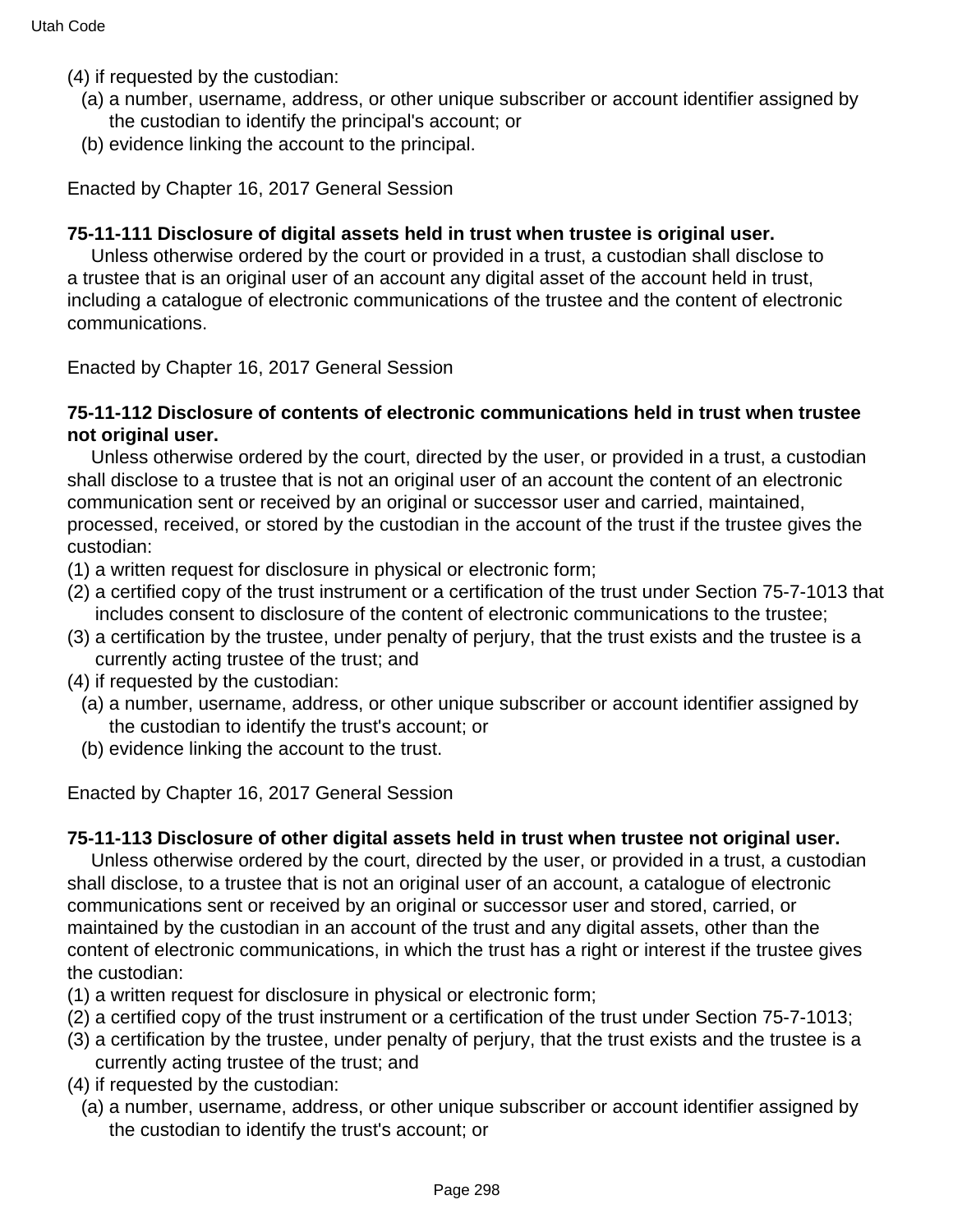(b) evidence linking the account to the trust.

Enacted by Chapter 16, 2017 General Session

# **75-11-114 Disclosure of digital assets to conservator or guardian of protected person.**

- (1) After an opportunity for a hearing under Chapter 5, Protection of Persons Under Disability and Their Property, the court may grant a conservator or guardian access to the digital assets of a protected person.
- (2) Unless otherwise ordered by the court or directed by the user, a custodian shall disclose to a conservator or guardian the catalogue of electronic communications sent or received by a protected person and any digital assets, other than the content of electronic communications, in which the protected person has a right or interest if the conservator or guardian gives the custodian:
	- (a) a written request for disclosure in physical or electronic form;
	- (b) a certified copy of the court order that gives the conservator or guardian authority over the digital assets of the protected person; and
	- (c) if requested by the custodian:
		- (i) a number, username, address, or other unique subscriber or account identifier assigned by the custodian to identify the account of the protected person; or
	- (ii) evidence linking the account to the protected person.
- (3) A conservator or guardian with general authority to manage the assets of a protected person may request a custodian of the digital assets of the protected person to suspend or terminate an account of the protected person for good cause. A request made under this section must be accompanied by a certified copy of the court order giving the conservator or guardian authority over the protected person's property.

Amended by Chapter 27, 2018 General Session

# **75-11-115 Fiduciary duty and authority.**

- (1) The legal duties imposed on a fiduciary charged with managing tangible property apply to the management of digital assets, including:
	- (a) the duty of care;
	- (b) the duty of loyalty; and
	- (c) the duty of confidentiality.
- (2) A fiduciary's or designated recipient's authority with respect to a digital asset of a user:
	- (a) except as otherwise provided in Section 75-11-104, is subject to the applicable terms of service;
	- (b) is subject to other applicable law, including copyright law;
	- (c) in the case of a fiduciary, is limited by the scope of the fiduciary's duties; and
	- (d) may not be used to impersonate the user.
- (3) A fiduciary with authority over the property of a decedent, protected person, principal, or settlor has the right to access any digital asset in which the decedent, protected person, principal, or settlor had a right or interest and that is not held by a custodian or subject to a terms of service agreement.
- (4) A fiduciary acting within the scope of the fiduciary's duties is an authorized user of the property of the decedent, protected person, principal, or settlor for the purpose of applicable computer fraud and unauthorized computer access laws.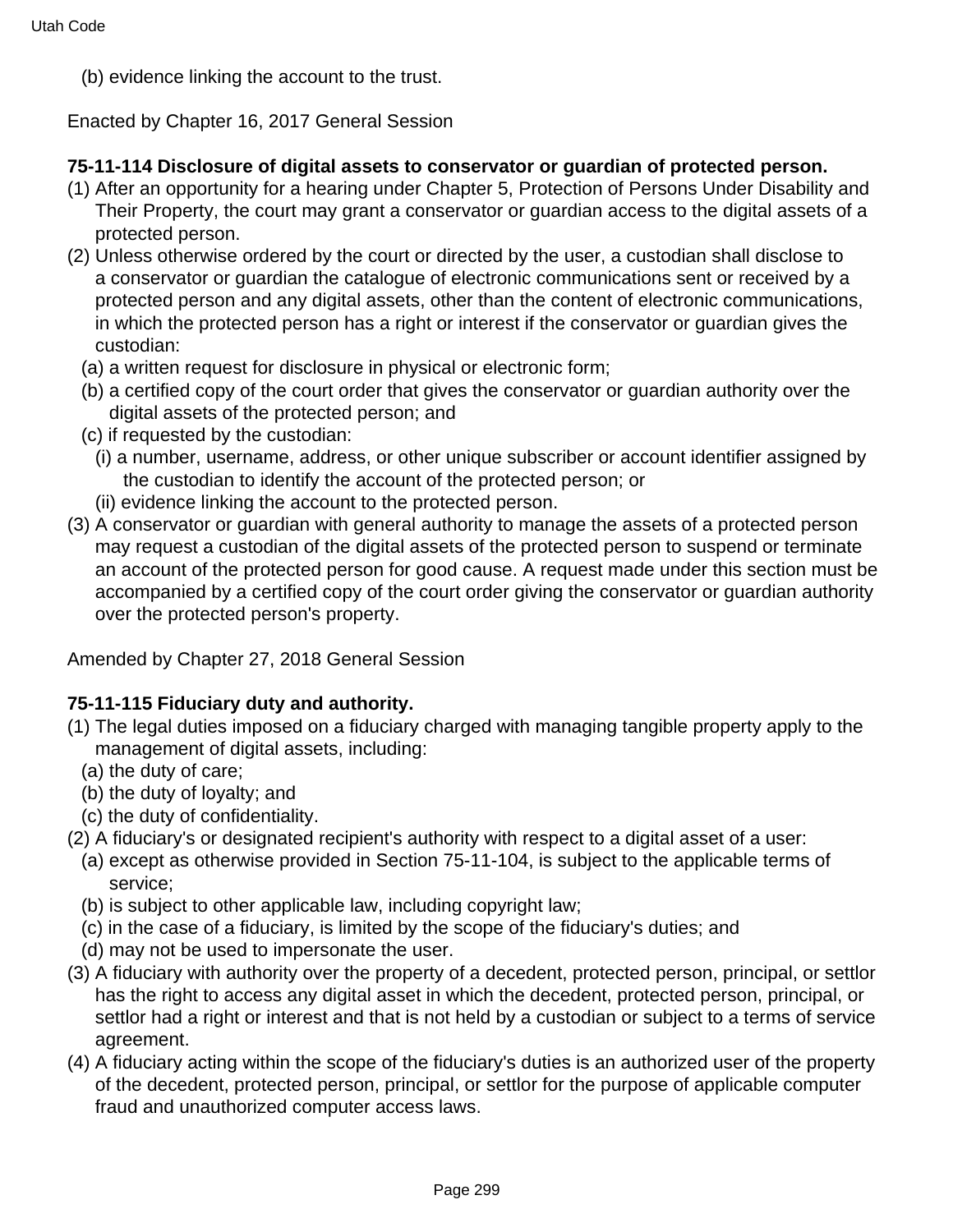- (5) A fiduciary with authority over the tangible, personal property of a decedent, protected person, principal, or settlor:
	- (a) has the right to access the property and any digital asset stored in it; and
	- (b) is an authorized user for the purpose of computer fraud and unauthorized computer access laws.
- (6) A custodian may disclose information in an account to a fiduciary of the user when the information is required to terminate an account used to access digital assets licensed to the user.
- (7) A fiduciary of a user may request a custodian to terminate the user's account. A request for termination shall be in writing, in either physical or electronic form, and accompanied by:
	- (a) if the user is deceased, a certified copy of the death certificate of the user;
	- (b) a certified copy of the letter of appointment of the representative, a small estate affidavit, or court order, power of attorney, or trust giving the fiduciary authority over the account; and
	- (c) if requested by the custodian:
		- (i) a number, username, address, or other unique subscriber or account identifier assigned by the custodian to identify the user's account;
		- (ii) evidence linking the account to the user; or
		- (iii) a finding by the court that the user had a specific account with the custodian, identifiable by the information specified in Subsection (7)(c)(i).

# **75-11-116 Custodian compliance and immunity.**

- (1) Not later than 60 days after receipt of the information required under Sections 75-11-107 through 75-11-115, a custodian shall comply with a request under this chapter from a fiduciary or designated recipient to disclose digital assets or terminate an account. If the custodian fails to comply, the fiduciary or designated recipient may apply to the court for an order directing compliance.
- (2) An order under Subsection (1) directing compliance shall contain a finding that compliance is not in violation of 18 U.S.C. Sec. 2702.
- (3) A custodian may notify the user that a request for disclosure or to terminate an account was made under this chapter.
- (4) A custodian may deny a request under this chapter from a fiduciary or designated recipient for disclosure of digital assets or to terminate an account if the custodian is aware of any lawful access to the account following the receipt of the fiduciary's request.
- (5) This chapter does not limit a custodian's ability to obtain or require a fiduciary or designated recipient requesting disclosure or termination under this chapter to obtain a court order that:
	- (a) specifies that an account belongs to the protected person or principal;
	- (b) specifies that there is sufficient consent from the protected person or principal to support the requested disclosure; and
	- (c) contains a finding required by law other than this chapter.
- (6) A custodian and its officers, employees, and agents are immune from liability for an act or omission done in good faith in compliance with this chapter.

Enacted by Chapter 16, 2017 General Session

# **75-11-117 Uniformity of application and construction.**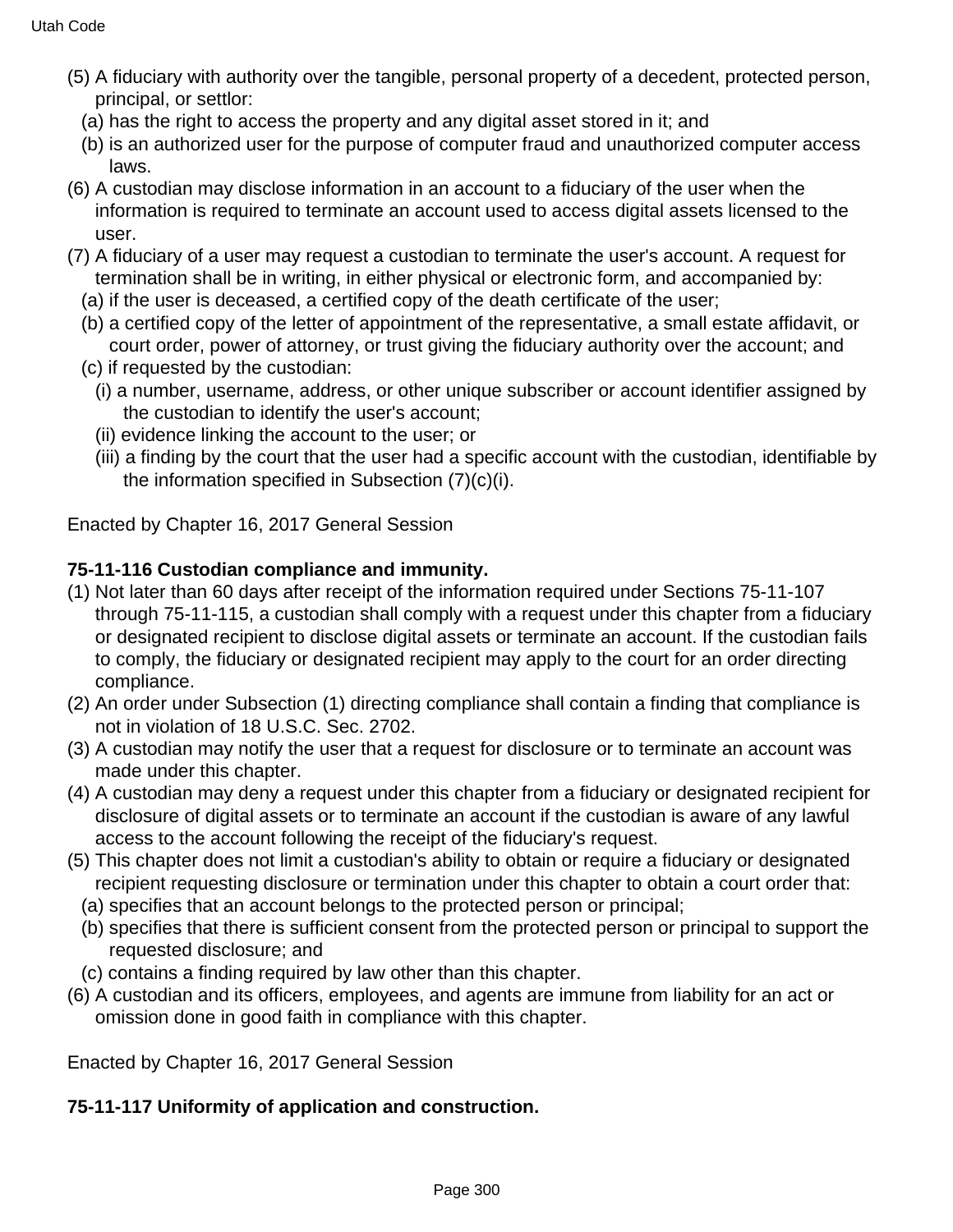In applying and construing this uniform act, consideration shall be given to the need to promote uniformity of the law with respect to its subject matter among states that enact it.

Enacted by Chapter 16, 2017 General Session

#### **75-11-118 Relation to Electronic Signatures in Global and National Commerce Act.**

 This chapter modifies, limits, or supersedes the Electronic Signatures in Global and National Commerce Act, 15 U.S.C. Sec. 7001 et seq., but does not modify, limit, or supersede Section 101(c) of that act or 15 U.S.C. Sec. 7001(c), or authorize electronic delivery of any of the notices described in Section 103(b) of that act or 15 U.S.C. Sec. 7003(b).

Enacted by Chapter 16, 2017 General Session

# **Chapter 12 Uniform Directed Trust Act**

#### **75-12-101 Title.**

This chapter is known as the "Uniform Directed Trust Act."

Enacted by Chapter 153, 2019 General Session

#### **75-12-102 Definitions.**

As used in this chapter:

- (1) "Breach of trust" includes a violation by a trust director or trustee of a duty imposed on the director or trustee by the terms of the trust, this chapter, or the law of this state other than this chapter pertaining to trusts.
- (2) "Directed trust" means a trust for which the terms of the trust grant a power of direction.
- (3) "Directed trustee" means a trustee that is subject to a trust director's power of direction.
- (4) "Person" means an individual, estate, business or nonprofit entity, public corporation, government or governmental subdivision, agency, instrumentality, or other legal entity.
- (5)
	- (a) "Power of direction" means a power over a trust granted to a person by the terms of the trust to the extent the power is exercisable while the person is not serving as a trustee.
	- (b) "Power of direction" includes a power over the investment, management, or distribution of trust property or other matters of trust administration.
- (c) "Power of direction" does not include the powers described in Subsection 75-12-105(2).
- (6) "Settlor" means the same as that term is defined in Section 75-7-103.
- (7) "State" means a state of the United States, the District of Columbia, Puerto Rico, the United States Virgin Islands, or any territory or insular possession subject to the jurisdiction of the United States.
- (8) "Terms of a trust" means:
	- (a) subject to Subsection (8)(b), the manifestation of the settlor's intent regarding a trust's provisions as:
		- (i) expressed in the trust instrument; or
	- (ii) established by other evidence that would be admissible in a judicial proceeding; or
	- (b) the trust's provisions as established, determined, or amended by: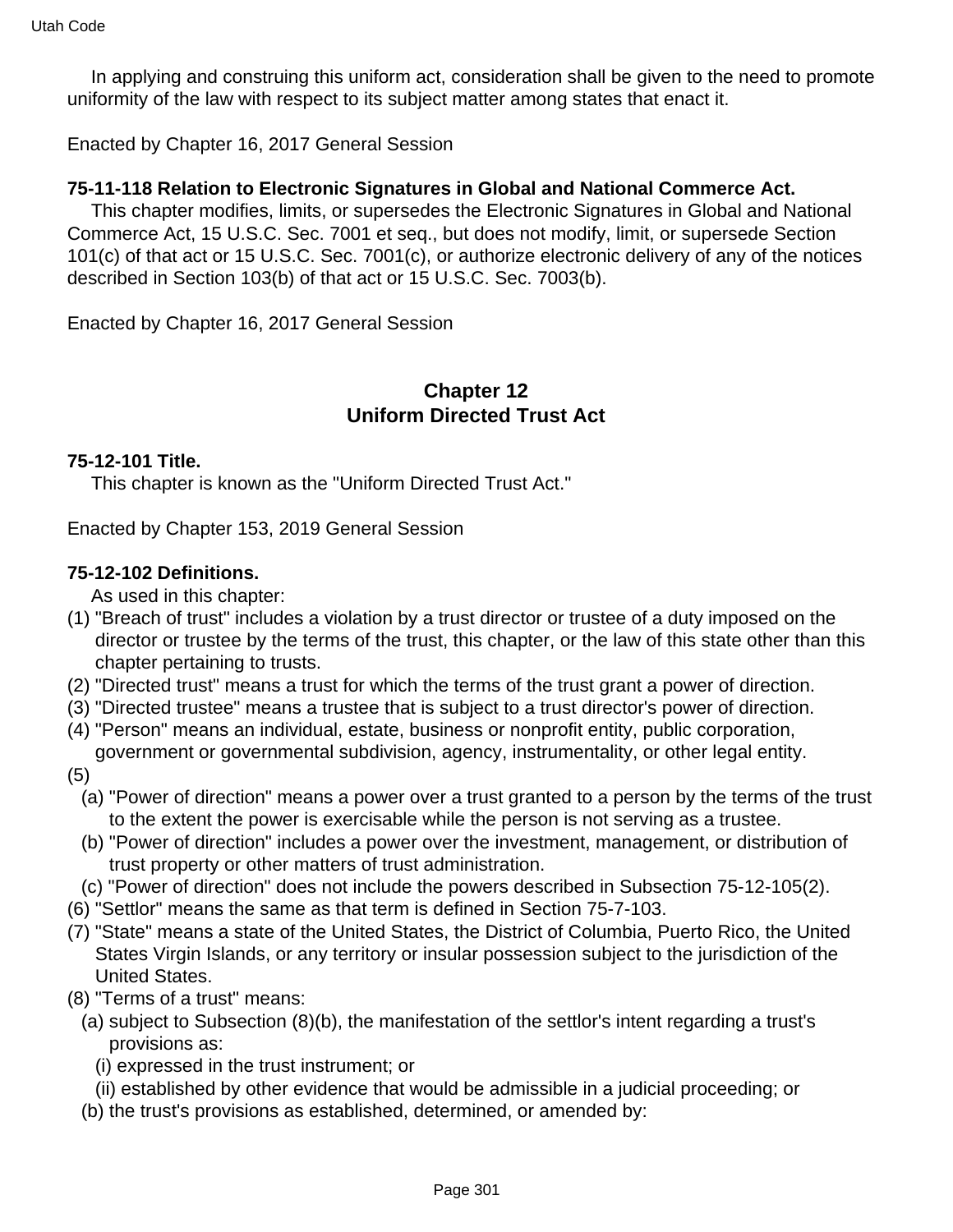- (i) a trustee or trust director in accordance with applicable law;
- (ii) a court order; or
- (iii) a nonjudicial settlement agreement under Section 75-7-110.
- (9) "Trust director" means a person that is granted a power of direction by the terms of a trust to the extent the power is exercisable while the person is not serving as a trustee, regardless of whether:
	- (a) the terms of the trust refer to the person as a trust director; or
	- (b) the person is a beneficiary or settlor of the trust.
- (10) "Trustee" includes an original, additional, and successor trustee, and a cotrustee.

# **75-12-103 Application -- Principal place of administration.**

- (1) This chapter applies to a trust, whenever created, that has the trust's principal place of administration in this state, subject to the following rules:
	- (a) if the trust was created before May 14, 2019, this chapter applies only to a decision or action occurring on or after May 14, 2019; and
	- (b) if the principal place of administration of the trust is changed to this state on or after May 14, 2019, this chapter applies only to a decision or action occurring on or after the date of the change.
- (2) Without precluding other means to establish a sufficient connection with the designated jurisdiction in a directed trust, the terms of the trust that designate the principal place of administration of the trust are valid and controlling if:
	- (a) a trustee's principal place of business is located in, or a trustee is a resident of, the designated jurisdiction;
	- (b) a trust director's principal place of business is located in, or a trust director is a resident of, the designated jurisdiction; or
	- (c) all or part of the administration occurs in the designated jurisdiction.

Enacted by Chapter 153, 2019 General Session

# **75-12-104 Common law and principles of equity.**

 The common law and principles of equity supplement this chapter, except to the extent modified by this chapter or the law of this state other than this chapter.

Enacted by Chapter 153, 2019 General Session

# **75-12-105 Exclusions.**

- (1) As used in this section, "power of appointment" means a power that enables a person acting in a nonfiduciary capacity to designate a recipient of an ownership interest in, or another power of appointment over, trust property.
- (2) This chapter does not apply to:
	- (a) a power of appointment;
	- (b) a power to appoint or remove a trustee or trust director;
	- (c) a power of a settlor over a trust to the extent the settlor has a power to revoke the trust;
	- (d) a power of a beneficiary over a trust to the extent the exercise or nonexercise of the power affects the beneficial interest of:
		- (i) the beneficiary; or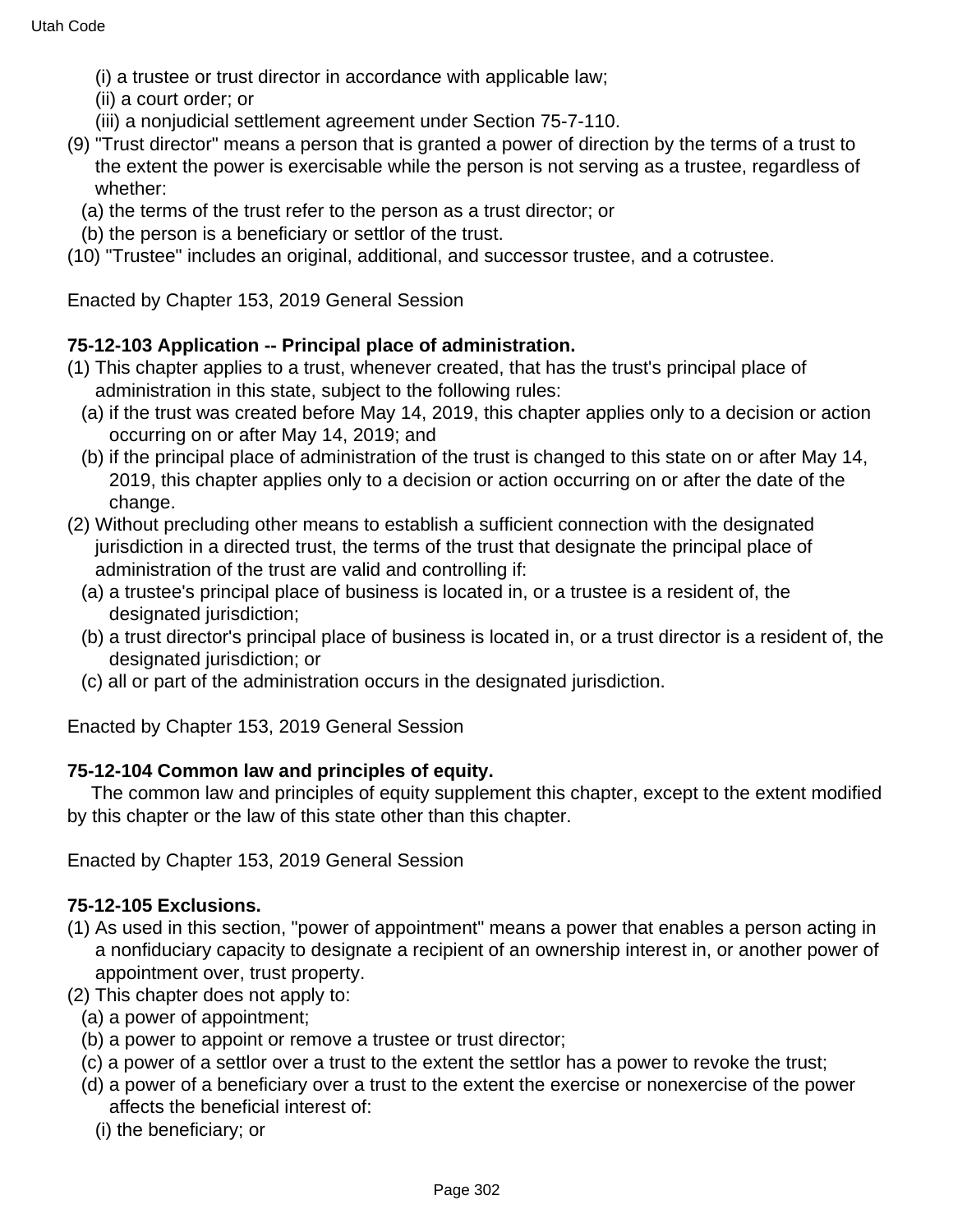- (ii) another beneficiary represented by the beneficiary under Sections 75-7-301 through 75-7-305 with respect to the exercise or nonexercise of the power; or
- (e) power over a trust if:
- (i) the terms of the trust provide that the power is held in a nonfiduciary capacity; and
- (ii) the power must be held in a nonfiduciary capacity to achieve the settlor's tax objectives under the Internal Revenue Code of 1986, as amended, and any related Internal Revenue Service regulations.
- (3) Unless the terms of a trust provide otherwise, a power granted to a person to designate a recipient of an ownership interest in, or power of appointment over, trust property that is exercisable while the person is not serving as trustee is a power of appointment and not a power of direction.

### **75-12-106 Powers of trust director.**

- (1) Subject to Section 75-12-107, the terms of a trust may grant a power of direction to a trust director.
- (2) Unless the terms of a trust provide otherwise:
	- (a) a trust director may exercise any further power appropriate to the exercise or nonexercise of a power of direction granted to the director under Subsection (1); and
	- (b) trust directors with joint powers shall act by majority decision.

Enacted by Chapter 153, 2019 General Session

#### **75-12-107 Limitations on trust director.**

 A trust director is subject to the same rules as a trustee in a like position and under similar circumstances in the exercise or nonexercise of a power of direction or further power under Subsection 75-12-106(2)(a) regarding:

- (1) a payback provision in the terms of a trust necessary to comply with the Medicaid reimbursement requirements in Section 1917 of the Social Security Act, 42 U.S.C. Sec. 1396p(d)(4)(A), as amended, and any related regulations; and
- (2) a charitable interest in the trust, including notice regarding the interest to the attorney general.

Enacted by Chapter 153, 2019 General Session

#### **75-12-108 Duty and liability of trust director.**

- (1) Subject to Subsection (2), with respect to a power of direction or further power under Subsection 75-12-106(2)(a):
	- (a) a trust director has the same fiduciary duty and liability in the exercise or nonexercise of the power:
		- (i) if the power is held individually, as a sole trustee in a like position and under similar circumstances; or
		- (ii) if the power is held jointly with a trustee or another trust director, as a cotrustee in a like position and under similar circumstances; and
	- (b) the terms of the trust may vary the director's duty or liability to the same extent the terms of the trust could vary the duty or liability of a trustee in a like position and under similar circumstances.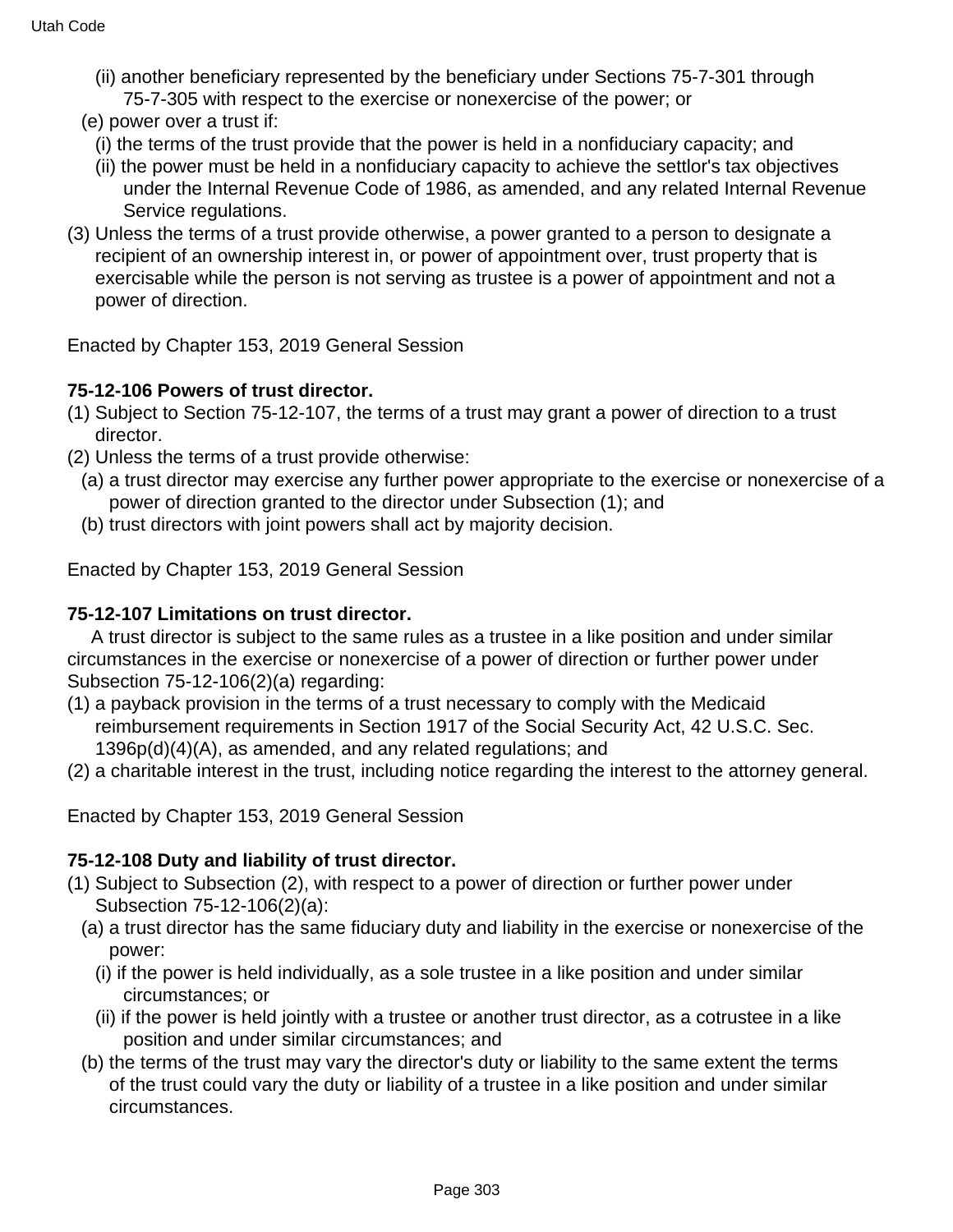- (2) Unless the terms of a trust provide otherwise, if a trust director is licensed, certified, or otherwise authorized or permitted by law other than this chapter to provide health care in the ordinary course of the director's business or practice of a profession, to the extent the director acts in that capacity, the director has no duty or liability under this chapter.
- (3) The terms of a trust may impose a duty or liability on a trust director in addition to the duties and liability described in this section.

# **75-12-109 Duty and liability of directed trustee.**

- (1) Subject to Subsection (2), a directed trustee shall take reasonable action to comply with a trust director's exercise or nonexercise of a power of direction or further power under Subsection 75-12-106(2)(a), and the trustee is not liable for the action.
- (2) A directed trustee may not comply with a trust director's exercise or nonexercise of a power of direction or further power under Subsection 75-12-106(2)(a) to the extent that by complying the trustee would engage in willful misconduct.
- (3) An exercise of a power of direction under which a trust director may release a trustee or another trust director from liability for breach of trust is not effective if:
	- (a) the breach involved the trustee's or other director's willful misconduct;
	- (b) the release was induced by improper conduct of the trustee or other director in procuring the release; or
	- (c) at the time of the release, the director did not know the material facts relating to the breach.
- (4) A directed trustee that has reasonable doubt about the directed trustee's duty under this section may petition the court for instructions.
- (5) The terms of a trust may impose a duty or liability on a directed trustee in addition to the duties and liabilities under this section.

Enacted by Chapter 153, 2019 General Session

# **75-12-110 Duty to provide information to trust director or trustee.**

- (1) Subject to Section 75-12-111, a trustee shall provide information to a trust director to the extent the information is reasonably related both to:
	- (a) the powers or duties of the trustee; and
	- (b) the powers or duties of the director.
- (2) Subject to Section 75-12-111, a trust director shall provide information to a trustee or another trust director to the extent the information is reasonably related both to:
	- (a) the powers or duties of the director; and
	- (b) the powers or duties of the trustee or other director.
- (3) A trustee that acts in reliance on information provided by a trust director is not liable for a breach of trust to the extent the breach resulted from the reliance, unless, by acting, the trustee engages in willful misconduct.
- (4) A trust director that acts in reliance on information provided by a trustee or another trust director is not liable for a breach of trust to the extent the breach resulted from the reliance, unless, by acting, the trust director engages in willful misconduct.

Enacted by Chapter 153, 2019 General Session

# **75-12-111 No duty to monitor, inform, or advise.**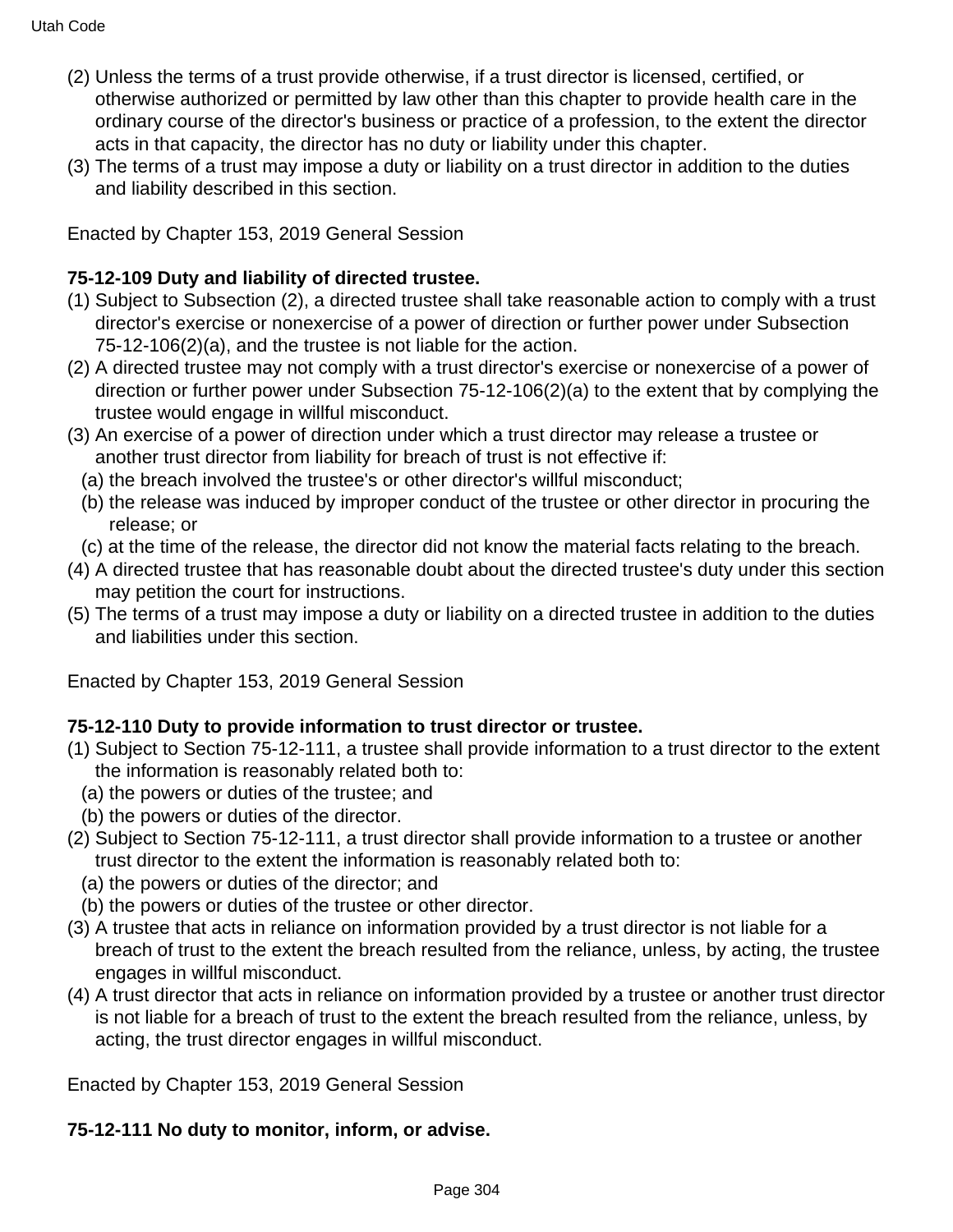- (1) Unless the terms of a trust provide otherwise:
	- (a) a trustee does not have a duty to:
		- (i) monitor a trust director; or
		- (ii) inform or give advice to a settlor, beneficiary, trustee, or trust director concerning an instance in which the trustee might have acted differently than the director; and
	- (b) by taking an action described in Subsection (1)(a), a trustee does not assume the duty excluded under Subsection (1)(a).
- (2) Unless the terms of a trust provide otherwise:
	- (a) a trust director does not have a duty to:
		- (i) monitor a trustee or another trust director; or
		- (ii) inform or give advice to a settlor, beneficiary, trustee, or another trust director concerning an instance in which the director might have acted differently than a trustee or another trust director; and
	- (b) by taking an action described in Subsection (1)(a), a trust director does not assume the duty excluded under Subsection (1)(a).

# **75-12-112 Application to cotrustee.**

 The terms of a trust may relieve a cotrustee from duty and liability with respect to another cotrustee's exercise or nonexercise of a power of the other cotrustee to the same extent that, in a directed trust, a directed trustee is relieved from duty and liability with respect to a trust director's power of direction under Sections 75-12-109 through 75-12-111.

Enacted by Chapter 153, 2019 General Session

# **75-12-113 Limitation of action against trust director.**

- (1) An action against a trust director for a breach of trust must be commenced within the same limitation period as described in Section 75-7-1005 for an action for a breach of trust against a trustee in a like position and under similar circumstances.
- (2) A report or accounting has the same effect on the limitation period for an action against a trust director for breach of trust that the report or accounting would have as described in Section 75-7-1005 in an action for a breach of trust against a trustee in a like position and under similar circumstances.

Enacted by Chapter 153, 2019 General Session

# **75-12-114 Defenses in action against trust director.**

 In an action against a trust director for a breach of trust, the director may assert the same defenses a trustee in a like position and under similar circumstances could assert in an action for a breach of trust against the trustee.

Enacted by Chapter 153, 2019 General Session

# **75-12-115 Jurisdiction over trust director.**

(1) By accepting appointment as a trust director of a trust subject to this chapter, the director submits to personal jurisdiction of the courts of this state regarding any matter related to a power or duty of the director.